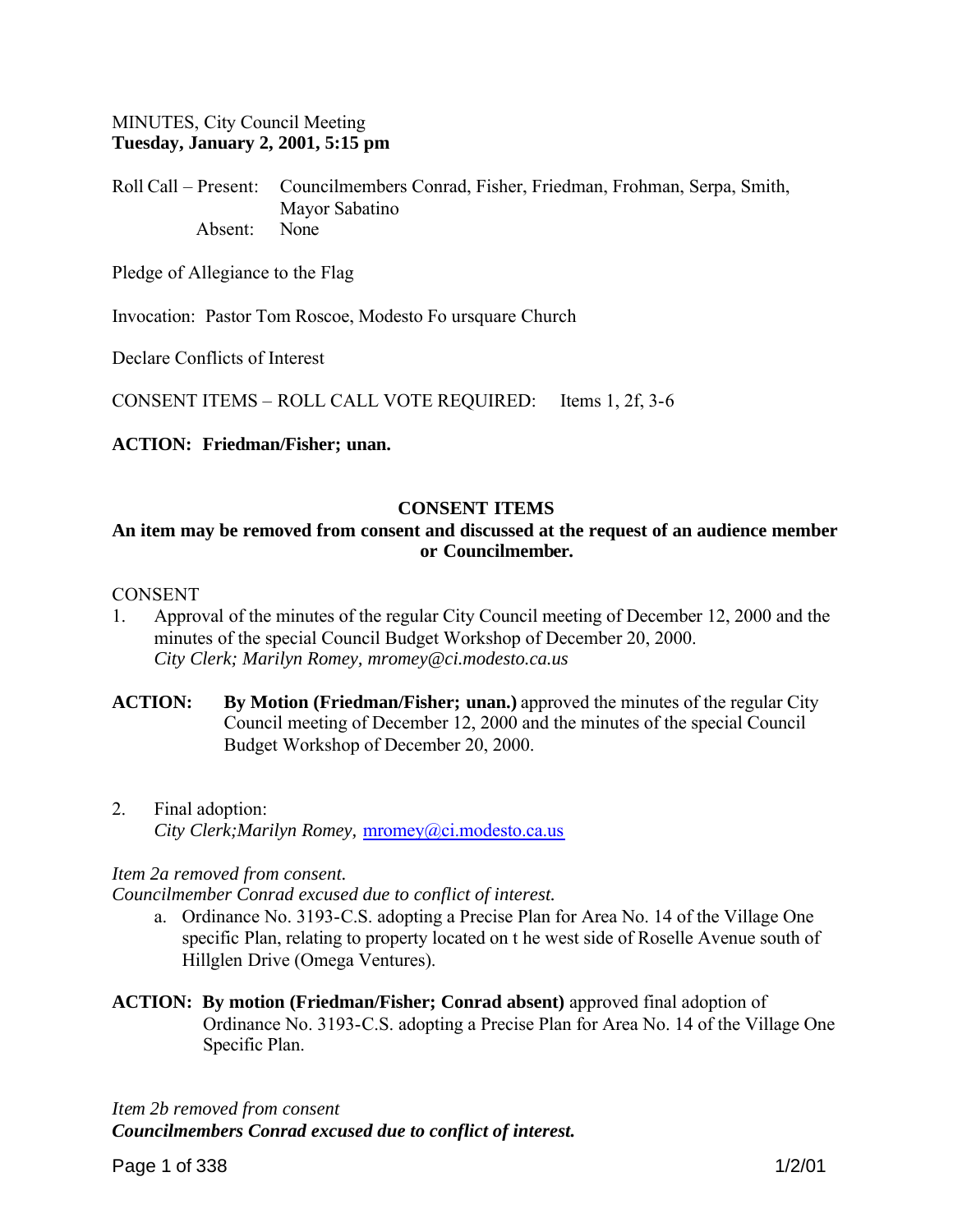- b. Ordinance No. 3194-C.S. rezoning Village One property from Specific Plan-Holding Zone, SP-H, to Specific Plan0-Overlay Zone, SP-O, for property located on the west side of Roselle Avenue south of Hillglen Drive (Precise Plan for Area No. 14 – Omega Ventures).
- **ACTION: By motion (Friedman/Fisher; Conrad absent)** approved final adoption of Ordinance No. 3194-C.S. rezoning Village One property from Specific Plan-Holding Zone, SP-H, to Specific Plan0-Overlay Zone, SP-O.

Item 2c removed from consent.

*Councilmembers Serpa and Smith absent from meeting, 12/5/00, wherein item was introduced.*

- c. Ordinance No. 3195-C.S. of the City Council of the City of Modesto authorizing the levy of a special tax within Community Facilities District No. 2000 -2 (Coffee-Claratina).
- **ACTION:** By motion (Fisher/Friedman; Serpa & Smith, absent) approved final adoption of Ordinance No. 3195-C.S. of the City Council of the City of Modesto authorizing the levy of a special tax within Community Facilities District No. 2000 -2.

# *Item 2d removed from consent.*

*Councilmember Smith absent meeting, 12/12/00, wherein item was introduced* 

- d. Ordinance No. 3196-C.S. amending Chapter 2 of Title 7 of the Modesto Mun icipal Code relating to street cuts.
- **ACTION: By motion (Fisher/Friedman; Frohman, no; Smith, absent)** approved final adoption of Ordinance No. 3196-C.S. amending Chapter 2 of Title 7 of the Modesto Municipal Code relating to street cuts.

# *Item 2e removed from consent.*

*Councilmember Smith absent meeting, 12/12/00, wherein item was introduced*

- e. Ordinance No. 3197-C.S. amending Ordinance No. 2293-C.S. entitled "An Ordinance Granting to Cable One. Inc., a Nonexclusive Franchise to Construction, Operate and Maintain a Cable Communication System Within the City of Modesto" to the term to permit resolution of breach and compliance issues.
- **ACTION: By motion (Friedman/Conrad; Smith, absent)** approved final adoption of Ordinance No. 3197-C.S. amending Ordinance No. 2293-C.S. entitled "An Ordinance Granting to Cable One. Inc., a Nonexclusive Franchise to Construct, Operate and Maintain a Cable Communication System Within the City of Modesto" to extend the term to permit resolution of breach and compliance issues.

# **CONSENT**

f. Ordinance 3198-C.S. amending Section 22-3-9 of the Zoning Map to rezone from Low Density Residential zone, R-1, to Planned Development zone, P-D(544), property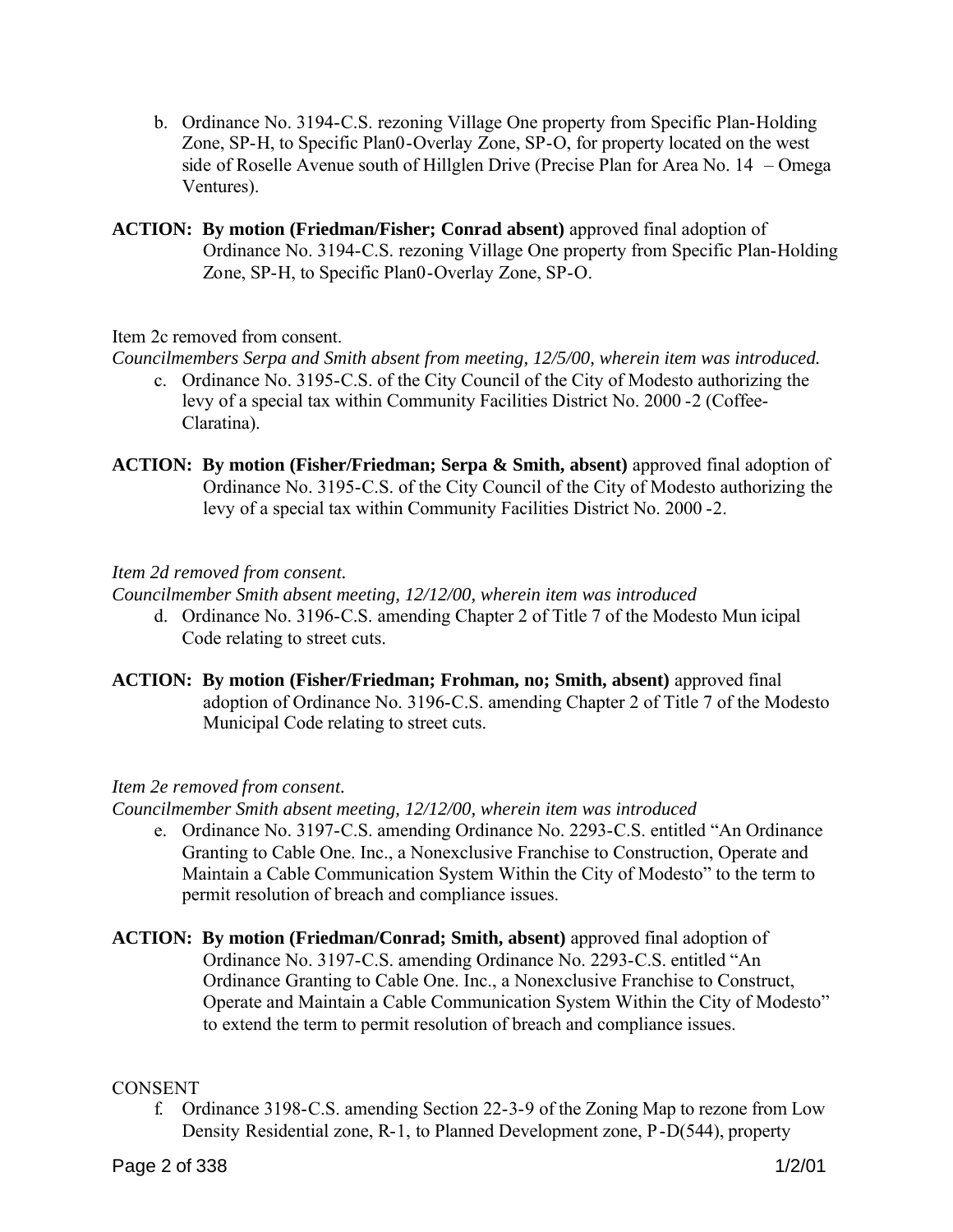located on the east side of Coffee Road south of East Orangeburg Avenue at 1332 Coffee Road (Don & Annette Baker).

**ACTION: By motion (Friedman/Fisher; unan.)** approved final adoption of Ordinance 3198- C.S. amending Section 22-3-9 of the Zoning Map to rezone from Low Density Residential zone, R-1, to Planned Development zone, P-D(544)

### **CONSENT**

- 3. Consider accepting as complete the project titled "Ninth Street Outfall" by Mozingo Construction Inc., and authorize the City Clerk to file a Notice of Completion. Final cost of project was \$660,651.81; funds are budgeted. *Engineering & Transportation Department; Rich Ulm, rulm@ci.modesto.ca.us*
- **ACTION: Res. 2001-1 (Friedman/Fisher; unan.)** adopted accepting Ninth Street Outfall project as complete and authorizing City Clerk to file Notice of Completion.

### **CONSENT**

4. Consider accepting as complete the project titled "Downey Park and Modesto High School Tennis Court Renovation" by Southwest Recreational Industries Inc. as complete and authorize the City Clerk to file a Notice of Completion. Final cost of project was \$73,386.00; funds are budgeted.

*Engineering & Transportation Department; Rich Ulm, rulm@ci.modesto.ca.us*

**ACTION: Res. 2001- 2 (Friedman/Fisher; unan.)** adopted accepting Downey Park and Modesto High School Tennis Court Renovation project as complete and authorizing City Clerk to file Notice of Completion.

# **CONSENT**

- 5. Consider accepting as complete the project titled "Pavement Maintenance (Cape Seal 2000)" by Western States Surfacing Inc. as complete and authorize the City Clerk to file a Notice of Completion. Final cost of project was \$180,890.68; funds are budgeted. *Engineering & Transportation Department; Rich Ulm, rulm@ci.modesto.ca.us*
- **ACTION: Res. 2001-3 (Friedman/Fisher; unan.)** adopted accepting Pavement Maintenance (Cape Seal 2000) project as complete and authorizing City Clerk to file Notice of Completion.

#### **CONSENT**

6. Consider accepting as complete the project titled "Tuolumne River Bicycle Path" by Fagundes & Son Inc. as complete and authorize the City Clerk to file a Notice of Completion; Consider approving appropriation transfer to fully fund the project. Final cost of project was \$230,710.98; funds are budgeted. *Engineering & Transportation Department; Rich Ulm, rulm@ci.modesto.ca.us*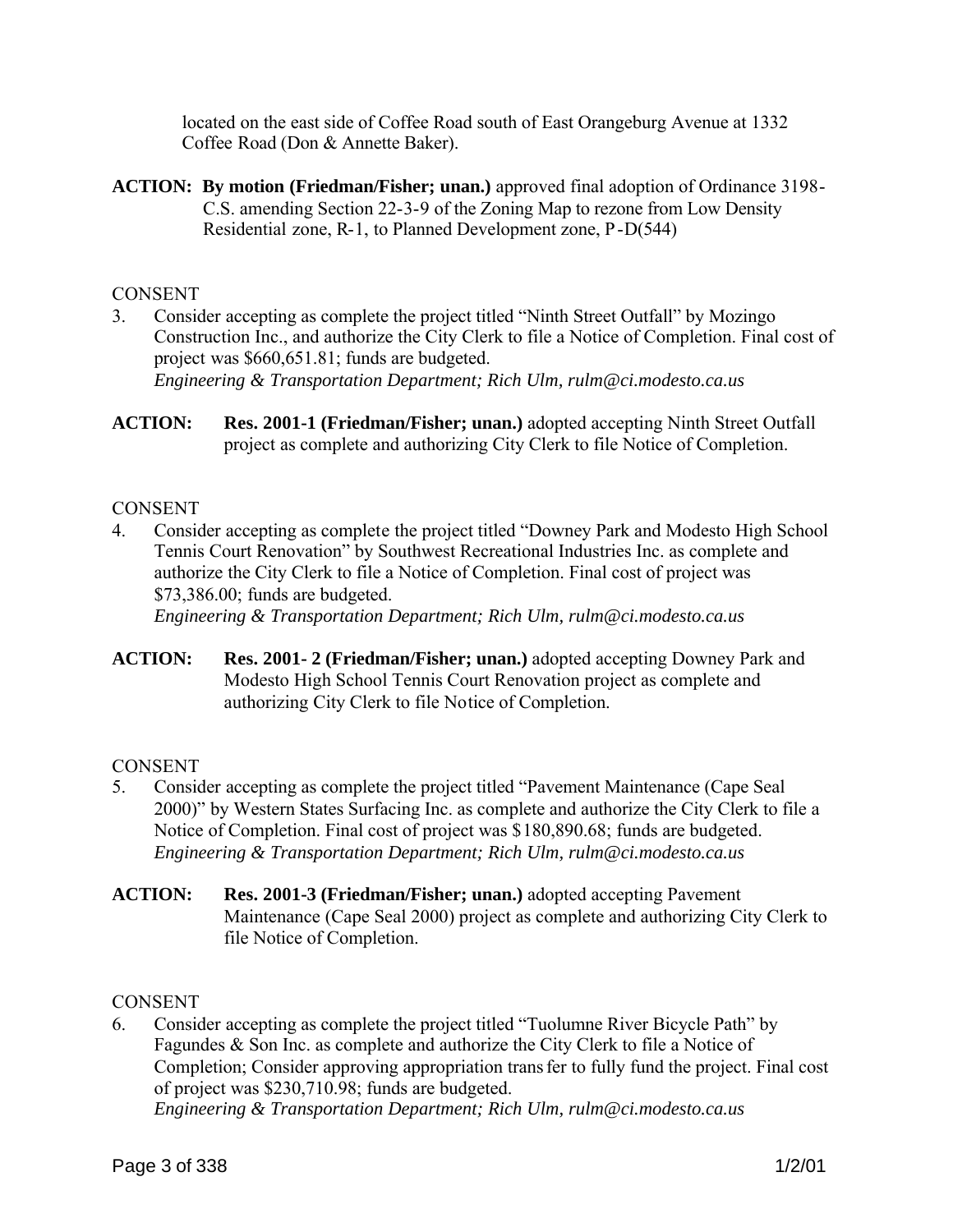- **ACTION: Res. 2001-4 (Friedman/Fisher; unan.)** adopted accepting as complete the project titled "Tuolumne River Bicycle Path" as complete and authorize the City Clerk to file a Notice of Completion.
- **ACTION: Res. 2001-5 (Friedman/Fisher; unan.)** adopted approving appropriation transfer to fully fund the project.

### ORAL COMMUNICATIONS

Jose Lugo spoke regarding the re-regulation of the electrical industry. Council requested that this item be placed on the 01/09/01 agenda.

Stephanie Epinoza from PG&E commented that she mailed a packet of information to the council regarding the current energy situa tion.

Bill Cameron thanked the council for the traffic light at Dallas & Hatch but noted that the lights were not in operation. Staff will follow up on the status of the project on 1/3/00.

# WRITTEN COMMUNICATIONS

- 7. Letter from Mack Wilson regarding no ise made by school bus during pick up of children on Elm Avenue.
- **ACTION:** Mayor Sabatino noted that follow-up would take place.

# UNFINISHED BUSINESS

8. Consider Fiscal Year 2000-01 Budget first quarter status report, and proposed adjustments. *Finance;Debra Eggerman, deggerman@ci.modesto.ca.us*

**ACTION: By Motion (Friedman/Smith; Serpa, no)** acknowledged receipt of report.

**Res. 2001-6 (Friedman/Smith; Serpa, no)** adopted Resolution amending Fiscal Year 2000-01 budget and re-estimating revenue.

#### NEW BUSINESS

- 9. Consider selecting a Vice-Mayor for 2001. *City Attorney;Mike Milich, mmilich@ci.modesto.ca.us*
- **ACTION: Res. 2001-7 (Sabatino/Friedman; unan.)** adopted appointing Tim Fisher to the position of Vice Mayor for 2001.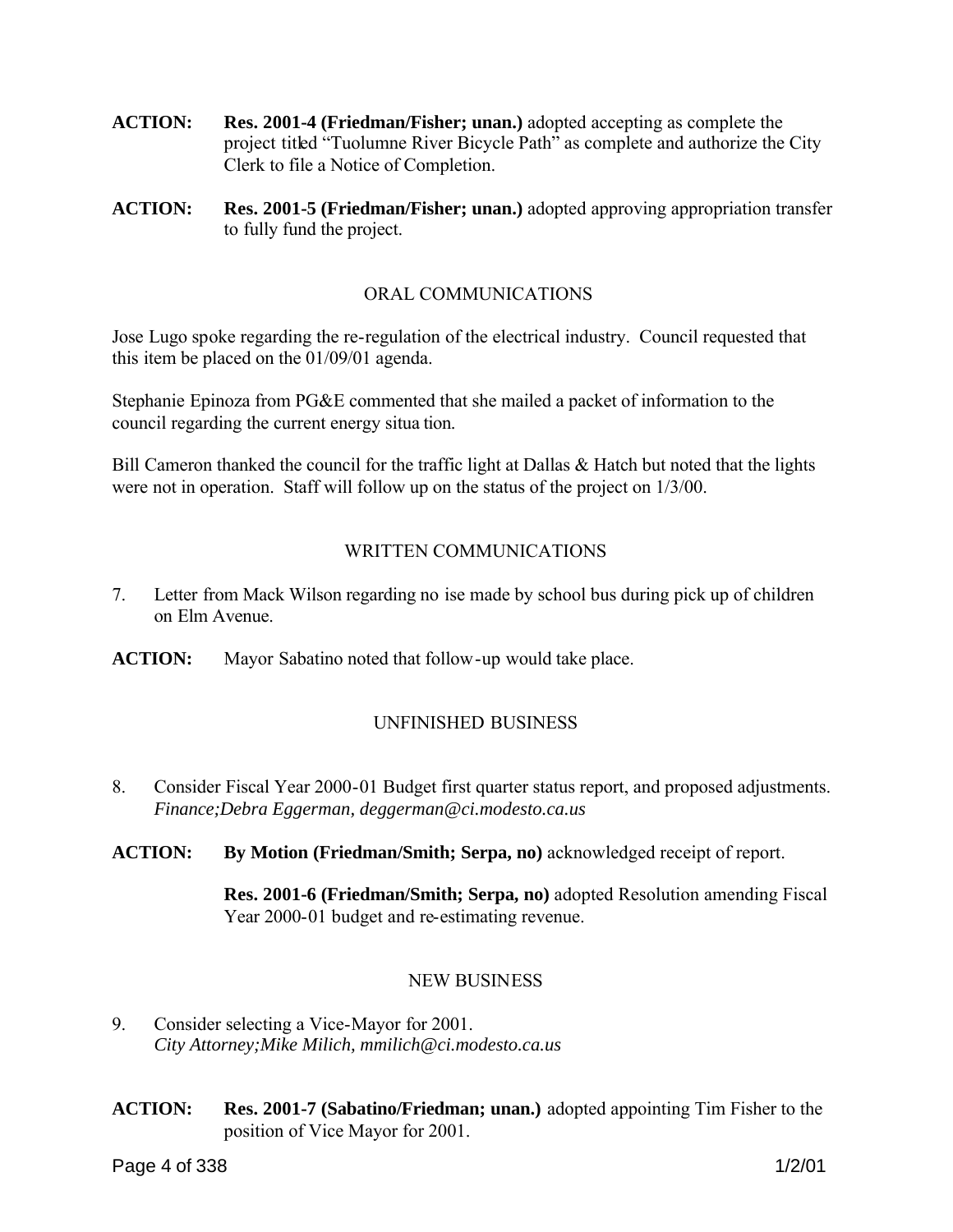- 10. Consider declaring an urgent ne cessity for the preservation of life, health and property, relating to repairs of a main sewer outfall line at the primary water quality control plant, and authorizing expenditure of up to \$300,000.00 for repairs of the line, and waiving formal bid procedures due to the urgency of the project. *Operations & Maintenance;Peter Cowles, pcowles@ci.modesto.ca.us*
- **ACTION: Res. 2001-8 (Sabatino/Smith; unan.)** adopted authorizing expenditure of up to \$300,000.00 and waiving formal bid procedures.

#### **MISCELLANEOUS**

#### Appointments/Reappointments

*City Manager;Esther Puckett, epuckett@ci.modesto.ca.us*

- 11. Community Qualities Forum
- **ACTION: Res. 2001-9 (Serpa/Friedman; unan.)** adopted appointing Mr. David F. Geer. To the Community Qualities Forum.
- 12. Culture Commission
- **ACTION: Res. 2001-10 (Serpa/Friedman; unan.)** adopted reappointing Ms. Grace Lieberman to the Culture Commission.
- 13. Citizens Housing & Community Development
- **ACTION: Res. 2001-11 (Serpa/Friedman; unan.)** adopted reappointing Mr. Ricardo Cordova to the Citizens Housing & Community Development.
- 14. Landmark Preservation Commission
- **ACTION: Res. 2001-12 (Serpa/Friedman; unan.)** adopted reappointing Ms. Barbara Parrill to the Landmark Preservation Commission.
- 15. Downtown Improvement District
- **ACTION: Res. 2001-13 (Serpa/Friedman; unan.)** adopted reappointing Mr. Eric Benson and Mr. Francis Ruggieri to the Downtown Improvement District.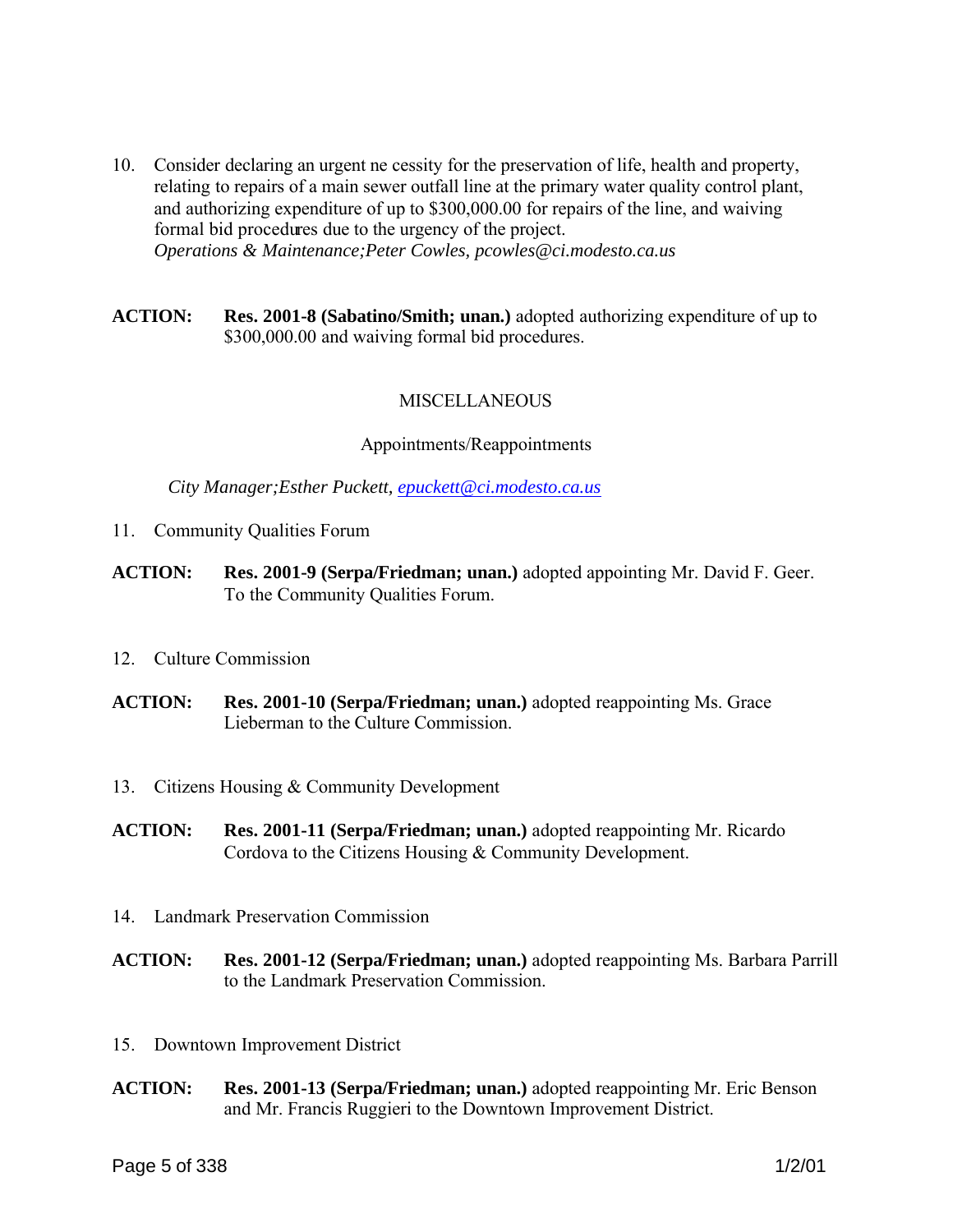16. Housing Rehabilitation Loan Committee

**ACTION: Res. 2001-14 (Serpa/Friedman; unan.)** adopted reappointing Mr. Chris Davidson to the Housing Rehabilitation Loan Committee.

#### COUNCIL COMMENTS AND REPORTS

- Councilmember Frohman commented on the Police Ride-Alongs he attended and recommended technology enhancements such as cameras. He noted the need for thermal detection equipment and suggested that officers be allowed to give reports orally. He supported the Police Chief's decision to hire five additional officers.
- Councilmember Conrad commented on the new agenda format wit h email addresses included, and requested that phone numbers be added.

#### MATTERS TOO LATE FOR THE AGENDA

None.

#### ADJOURNMENT

The meeting adjourned at 7:00 p.m.

#### CLOSED SESSION

*Closed Session, originally scheduled to follow regular council meeting, was posted as a special meeting and held prior to the council meeting at 4:00 p.m.*

CONFERENCE WITH LEGAL COUNSEL – EXISTING LITIGATION (Pursuant to Section 54956.9(a) of the Government Code)

Name of Case: Chuck Cahoone v. City of Modesto Workers Compensation Appeal Board Case No. STK 155203

The City Attorney returned at 5:10 p.m. to report no action had been taken.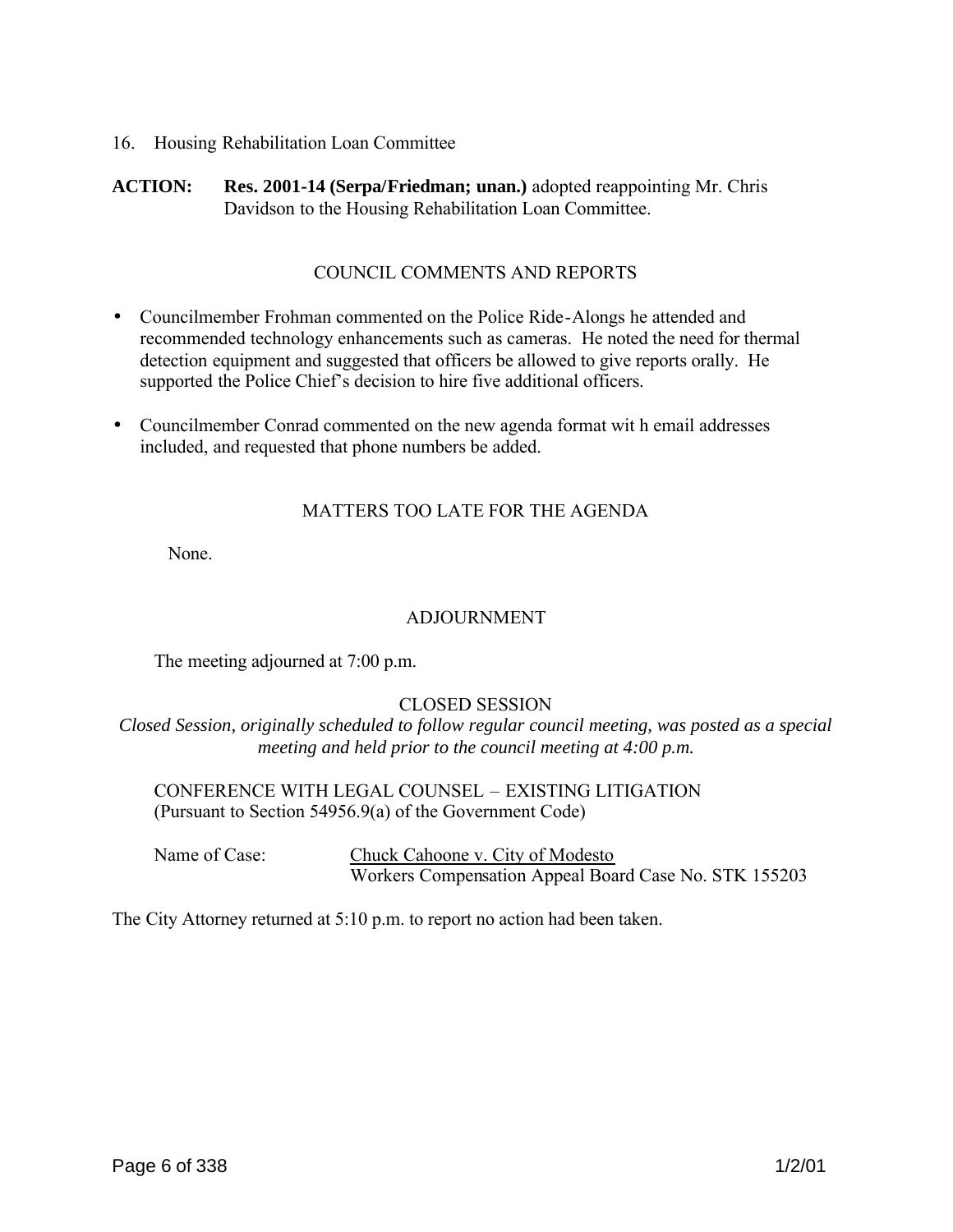### MINUTES, City Council Meeting **Tuesday, January 9, 2001, at 5:15 p.m.**

Roll Call – Present: Councilmembers Conrad, Fisher, Friedman, Frohman, Serpa, Smith, Mayor Sabatino

Absent: Serpa arrived at 5:41 p.m.

Pledge of Allegiance to the Flag

Invocation: The Reverend Joe Tyler, Progressive Baptist Church

Declare Conflicts of Interest

CONSENT ITEMS – ROLL CALL VOTE REQUIRED: Items 1 & 2

**ACTION:** Fisher/Smith; unan., Serpa, absent

# **CONSENT ITEMS**

# **An item may be removed from consent and discussed at the request of an audience member or Councilmember.**

#### CONSENT

1. Approval of the minutes of the regular City Council meeting of January 2, 2001 . (Motion approving needed.) *City Clerk; Marilyn Romey, 577-5487, mromey@ci.modesto.ca.us*

**ACTION: By Motion** (Fisher/Smith; unan., Serpa, absent) approved the minutes of the regular City Council meeting of January 2, 2001.

#### CONSENT

2. Consider authorizing the City Manager to execute an amendment to the original agreement with SaveMart Supermarkets Inc. and ICI Development Company to fund additional improvements at the intersection of Oakdale Road and Scenic Drive; Consider approving increasing the Engineering and Transportation Director's authority to issue Change Orders from 10% to 18% for the project titled "Oakdale Road and Scenic Drive Improvements to fund improvements not included in the original agreement; Consider amending the budget, recognizing additional revenue from the developer.

(Resolution authorizing the City Manager to execute an amendment to the original agreement with Save Mart Supermarkets Inc. and ICI Development Company needed; Resolution increasing the E&T Director's authority to issue Change Orders needed; and Resolution amending the budget to appropriate \$79,270.00 in additional CIP expense and equivalent revenue needed.)

*Engineering & Transportation Department; Dean Phillips, 577-5260, dphillips@ci.modesto.ca.us*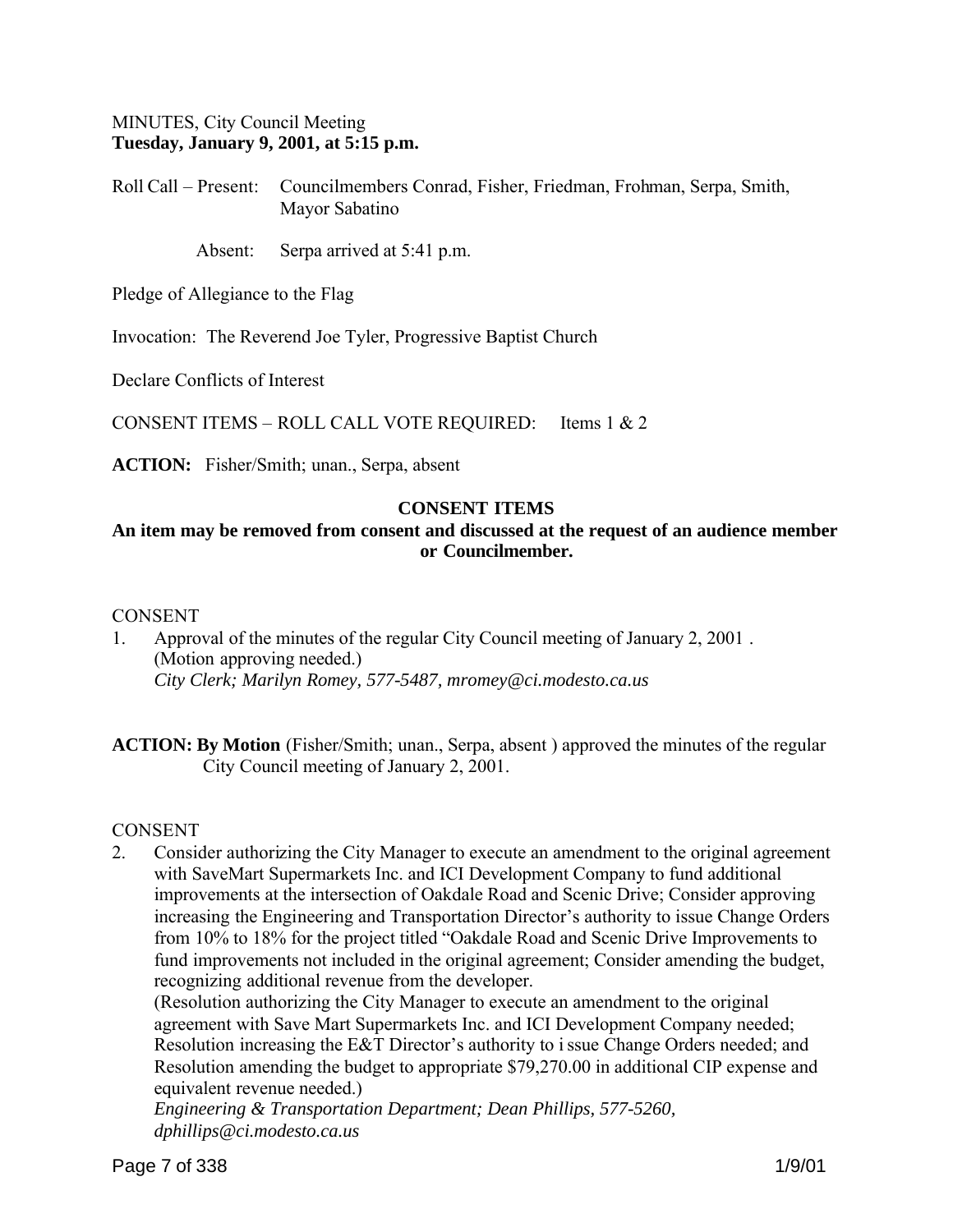**ACTION: Res. 2001-15** (Fisher/Smith; unan., Serpa, absent) authorizing the City Manager to execute an amendment to the original agreement with Save Mart Supermarkets Inc. and ICI Development Company.

> **Res. 2001-15A** (Fisher/Smith; unan., Serpa, absent) increasing the E&T Director's authority to issue Change Orders.

**Res. 2001-16** (Fisher/Smith; unan., Serpa, absent) amending the budget to appropriate \$79,270.00 in additional CIP expense and equivalent revenue.

# ORAL COMMUNICATIONS

- Daniel Sabala, a resident of Prescott Estates, expressed concern over receiving a Notice and Order.
- Oliver Sheldon stated that he was Daniel Sabala's landlord and discussed repair status with council and staff.
- Carol Lawson, a resident living on the perimeter of Prescott Estates, expressed concern about the danger and health issues in Prescott Estates.
- Dale Williams spoke regarding the Notice and Orders being issued in Prescott Estates.

# **HEARINGS**

3. Hearing to consider amending the schedule of fees in connection with encroachment permits and inspections required by the City of Modesto relating to trench cuts. (Resolution amending the schedule of fees in connection with encroachment permits and inspections relating to trench cuts needed.

*Engineering & Transportation Department; Dean Phillips, 577-5260, dphillips@ci.modesto.ca.us*

- **ACTION: Res. 2001-17** (Fisher/Friedman; Serpa, no) amending the schedule of fees in connection with encroachment permits and inspections relating to trench cuts. Staff is further directed to report to Council no la ter than February 1, 2002 regarding the effectiveness of Ordinance 3196-C.S., and annually thereafter, after first having reported its findings to the Audit Committee.
- 4. Hearing to consider the application of Jaguar Investment Corp. for a Precise Plan for Area No. 31 of the Village One Specific Plan and for concurrent rezoning from Specific Plan - Holding Zone to Specific Plan-Overlay Zone, property located on the east side of Roselle Avenue south of Merle Avenue.

(Introduction of an ordinance approving Precise Plan No. 31 needed; Introduction of an ordinance rezoning from Specific Plan-Holding Zone to Specific Plan-Overlay Zone needed; and Resolution finding Precise Plan and rezoning within the scope of the Village One Specific Plan Program EIR needed.)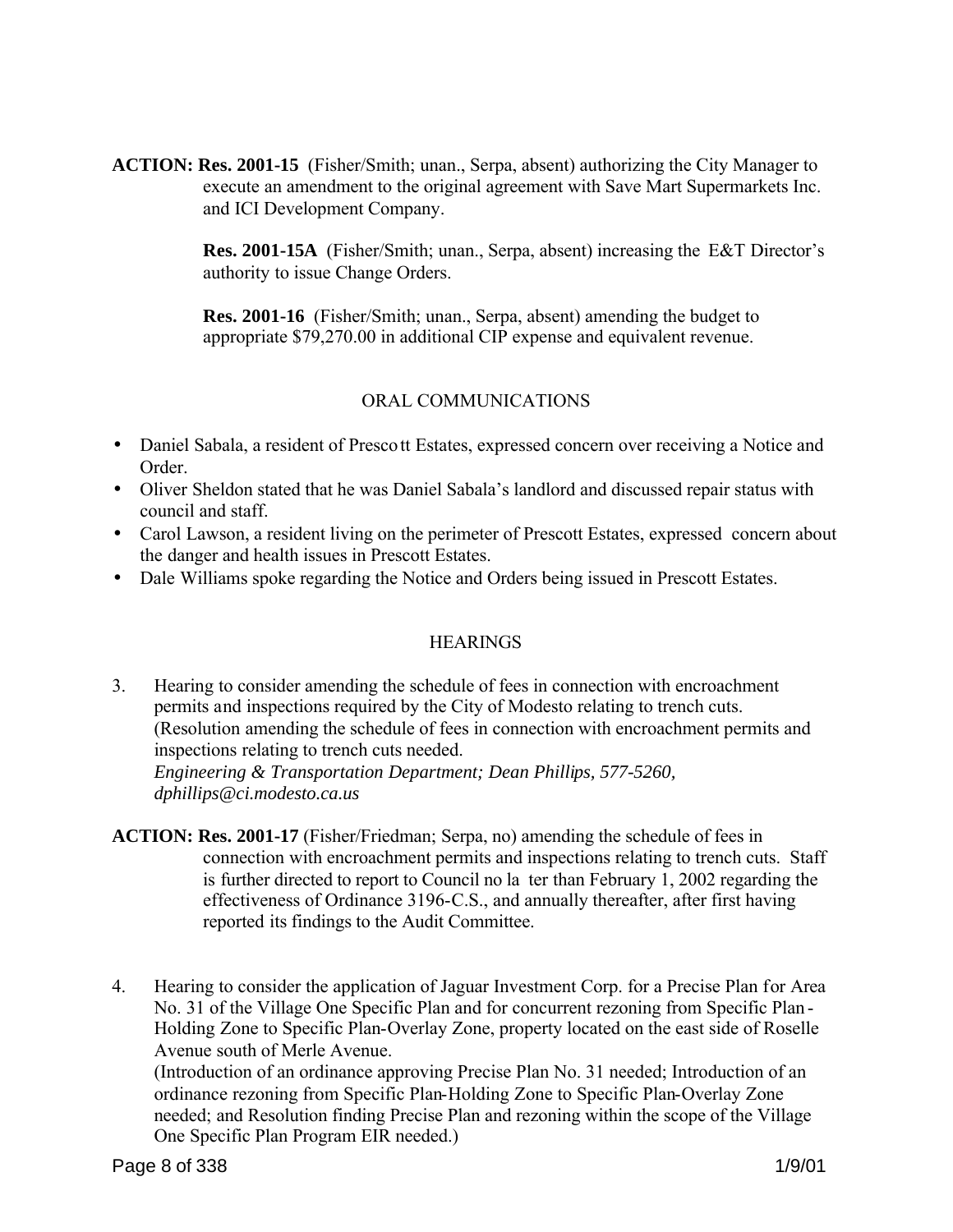*Community Development Department; Steve Mitchell, 577-5287, smitchell@ci.modesto.ca.us*

**ACTION: By Motion** (Serpa/Fisher, unan.) introduced Ordinance 3199 approving Precise Plan No. 31

> **By Motion** (Serpa/Fisher, unan.) introduced Ordinance 3200 rezoning fr om Specific Plan-Holding Zone to Specific Plan-Overlay Zone

**Res. 2001-18** (Serpa/Fisher, unan.) finding Precise Plan and rezoning within the scope of the Village One Specific Plan Program EIR.

### NEW BUSINESS

5. Consider FY 2000-2001 budget for the Stanislaus Resource Recover Facility and reduction in tipping fees.

(Resolution approving the FY 2000-2001 budget for Stanislaus Resource Recover Facility and concurring with Solid Waste-to-Energy Committee recommendation to decrease tipping fees at the facility from \$40.25 per ton to \$34.00 per ton needed.) *Engineering & Transportation; Jocelyn Reed, 577-5492, jreed@ci.modesto.ca.us*

- **ACTION: Res. 2001-19** (Fisher/Smith; Serpa, no) approving the FY 2000-2001 budget for Stanislaus Resource Recover Facility and concurring with Solid Waste -to-Energy Committee recommendation to decrease tipping fees at the facility from \$40.25 per ton to \$34.00 per ton subject to review of the lease agreement terms. Effective as of the date determined by the Board of Supervisors.
- 6. Consider a joint proposal by Stanislaus County and six cities to apply for a Jobs Housing Balance Improvement Program (JHBIP) grant in the amount of \$500,000.00 with the City's share of the matching funds in the amount of \$7,779.00. (Resolution authorizing City Manager to negotiate an MOU with Stanislaus County and supporting SCEDCO'S submission of grant application needed.) *Community Development Department; Phil Testa, 577-5218, ptesta@ci.modesto.ca.us*
- **ACTION: Res. 2001-20** (Frohman/Friedman) authorizing City Manager to negotiate an MOU with Stanislaus County and supporting SCEDCO'S submission of grant application
- 7. At the request of Jose Lugo at the January 2, 2001 Council meeting, consider discussion o f re-regulation of the electrical industry. *Finance; Rob Stout, 577-5369, rstout@ci.modesto.ca.us*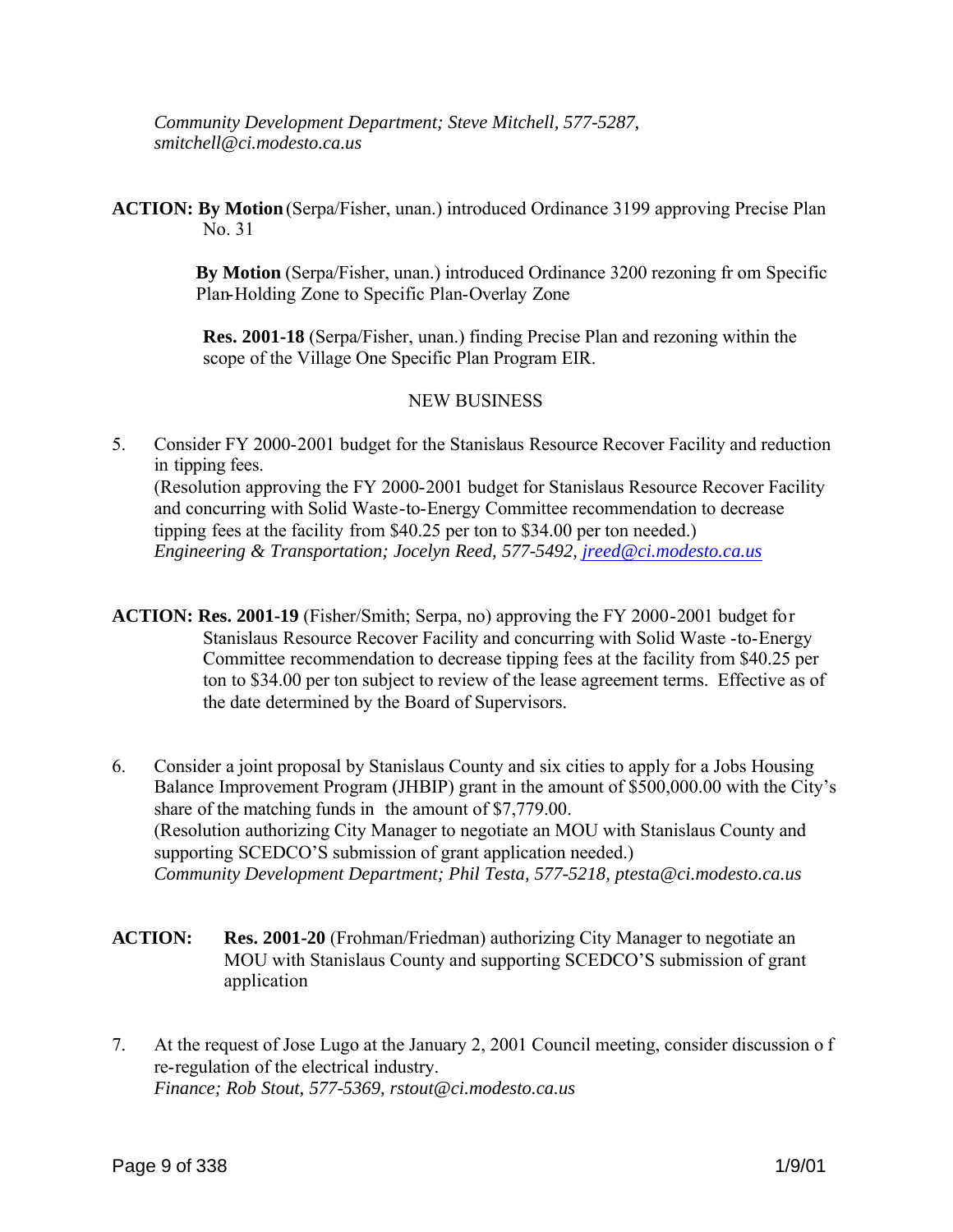#### **ACTION:** No action taken.

#### COUNCIL COMMENTS AND REPORTS

- Councilmember Serpa reported on the Methamphetamine Summit he attended in Fresno.
- Councilmember Conrad complemented the City Manager on hiring Chief Wasden. He noted that he was looking forward to working with the Council in 2001 and noted Community Development & Housing Committee plans for 2001.

### MATTERS TOO LATE FOR THE AGENDA

None.

#### ADJOURNMENT

The meeting adjourned at 8:35 pm to the Conference Room for a Closed Session as follows:

#### CLOSED SESSION

#### CONFERENCE WITH LEGAL COUNCIL—ANTICIPATED LITIGATION

Initiation of litigation pursuant to subdivision (c) of Section 54956.9 of the Government Code: One Case

The City Attorney returned at 9:15 p.m. to report no action had been taken.

*The following Closed Session*, *originally scheduled to follow the regular Council meeting, was posted as a special meeting and held prior to the Council meeting at 4:00 p.m.*

CONFERENCE WITH LEGAL COUNSEL – EXISTING LITIGATION (Pursuant to Section 54956.9(a) of the Government Code)

Name of case: Claim of Moises Sepulveda, et al. V. City of Modesto, et al.

The City Attorney returned at 5:10 p.m. to report no ac tion had been taken.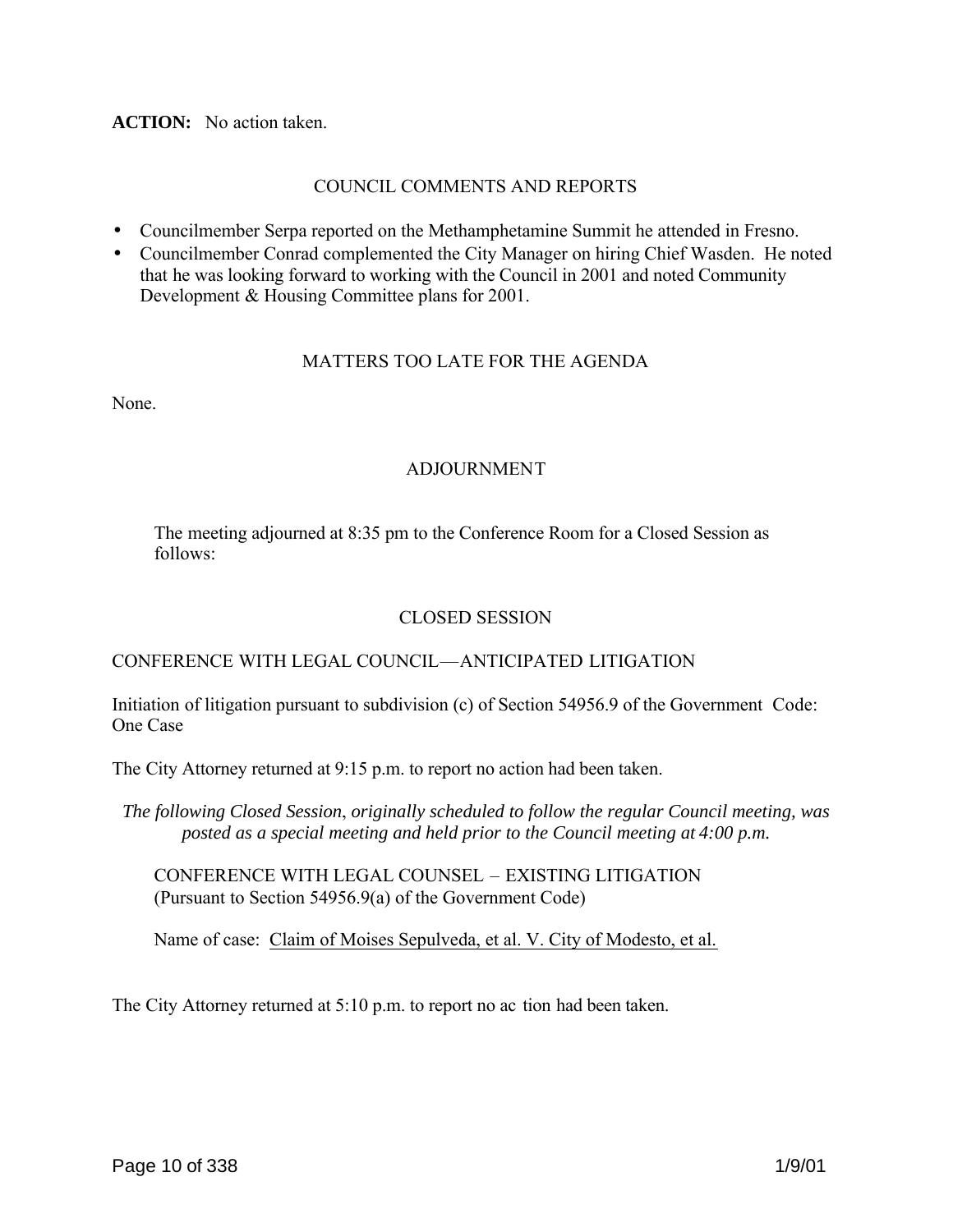### City Council Meeting **Tuesday, January 16, 2001, at 5:15 p.m.**

Roll Call – Present: Councilmembers Conrad, Fisher, Friedman, Frohman, Serpa, Smith, Mayor Sabatino

Absent:

Pledge of Allegiance to the Flag

Invocation: Pastor Eric Chapman, Modesto Foursquare Church

Declare Conflicts of Interest

CONSENT ITEMS – ROLL CALL VOTE REQUIRED: Items 1 through 3 *Items 4a and 4b removed from Consent.*

#### **ACTION: Conrad/Fisher; unan.**

### **CONSENT ITEMS**

# **An item may be removed from consent and discussed at the request of an audience member or Councilmember.**

#### **CONSENT**

1. Approval of the minutes of the regular City Council meeting of January 9, 2001 (Motion approving needed.) *City Clerk; Marilyn Romey, 577-5487,* mromey@ci.modesto.ca.us

**ACTION: By motion** (Conrad/Fisher; unan.) approved the minutes of the regular City Council meeting of January 9, 2001.

#### **CONSENT**

- 2. Consider awarding contract to Clayborn Contracting Construction Group, Inc., for the installation of traffic signals at Oakdale Road/Mable Ave; Coffee Road/Mable Ave; and Hatch Road/Ustick Road for \$346,357. (Resolution awarding contract to Clayborn Contracting Construction Group, Inc. needed. Total estimated cost: \$406,357 (contract \$346,357 ; contingency and construction administration \$60,000) *Engineering & Transportation; Firoz Vohra, 577-5429;* fvohra@ci.modesto.ca.us
- **ACTION: Res. No. 2001-21** (Conrad/Fisher; unan.) awarding contract to Clayborn Contracting Construction Group, Inc.

#### CONSENT

Page 11 of 338 1/16/01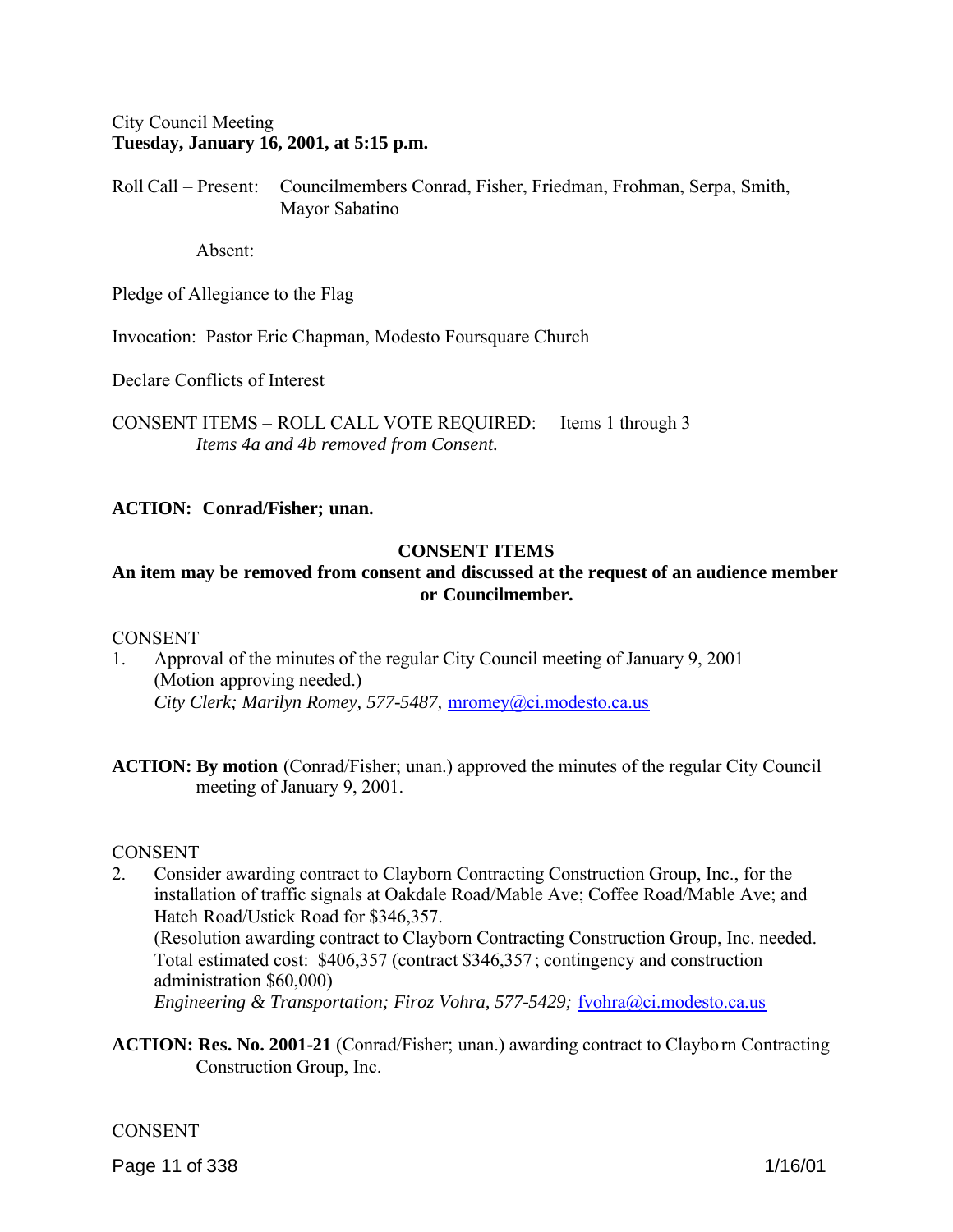- 3. Consider authorizing Staff to proceed with securing professional services for construction management for the 9<sup>th</sup> Street Bridge Replacement Project. Authorization would include advertising for professio nal services, selecting the consulting firm deemed most qualified, and negotiating an agreement with the selected firm prior. City Staff will then recommend authorization of the negotiated agreement to the City Council. (Resolution authorizing Staff to proceed with securing professional services needed) *Engineering & Transportation; Dean Phillips, 577-5215, dphillips@ci.modesto.ca.us*
- **ACTION: Res. No. 2001-22**(Conrad/Fisher; unan.) authorizing Staff to proceed with securing professional services.

#### *Removed from Consent*

4. Final adoption of:

- a. Ord. No. 3199-C.S. approving Precise Plan No. 31.
- **ACTION: By Motion** (Frohman/Smith; unan.) approved final adoption of Ordinance No. 3199—C.S. approving Precise Plan No. 31
	- b. Ord. No 3200-C.S. rezoning from Specific Plan-Holding Zone to Specific Plan Overlay Zone (Motion adopting needed) *City Clerk; Marilyn Romey,* mromey@ci.modesto.ca.us
- **ACTION: By Motion** (Frohman/Smith; unan.) approved final adoption of Ordinance No. 3200-C.S. rezoning from Specific Plan-Holding Zone to Specific Plan Overlay Zone.

# ACKNOWLEDGMENTS AND PRESENTATIONS

5. Presentation of a Proclamation designating January 2001 as National Volunteer Blood Donor Month.

**ACTION:** Mayor Sabatino presented the proclamation to Lorraine Kohr.

- 6. Presentation to the Fire Department from the residents of Prescott Estates.
- **ACTION:** Presentation made by resident of Prescott Estates. A poster was presented to the Fire Chief.

Introduction of New Employee

Rich Ulm introduced Bob Grandberg, the new Senior Civil Engineer in Engineering and Transportation.

#### ORAL COMMUNICATIONS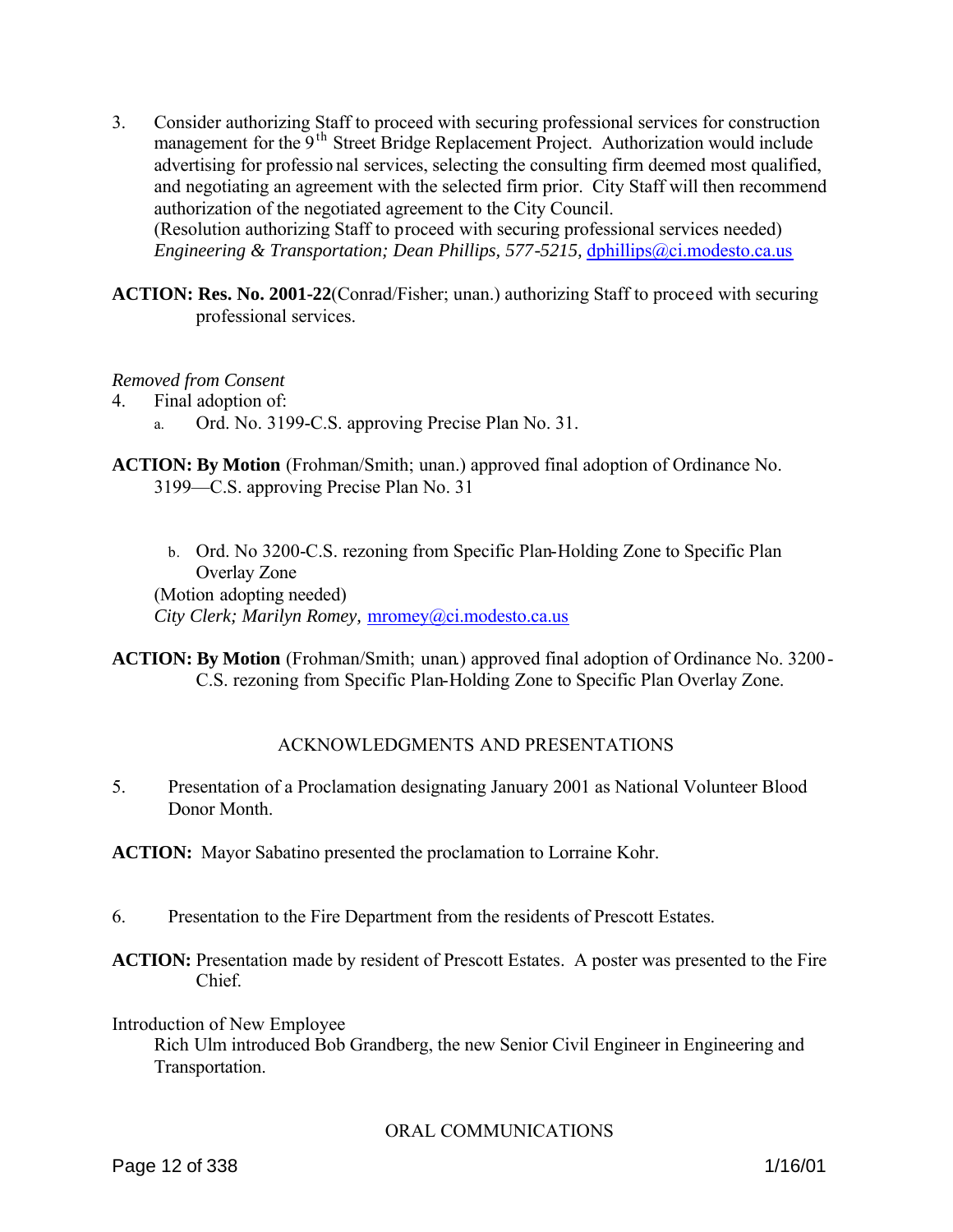- *Daniel Marsh noted legal requirements regarding notification of plan closure for the Tri Valley known as the WARN Act, Worker Adjustment and Retraining Act.*
- Miguel Donoso commented regarding the Police Chief's report on the Alberto Sepulveda shooting.
- Raul Ortega noted the Police Chief's report, and expected reports from the Sheriffs Department and FBI.
- Moises Sepulveda Jr. noted he was not satisfied with the Police Chief's report.
- Bishop Bergstrom questioned what action would be taken to avoid a situation like the Alberto Sepulveda incident happening again.
- Chief Wasden, the Mayor, and Councilmember F isher answered Mr. Bergstrom's question.
- Chief Wasden responded to Alberto's cousin regarding the Federal search warrant and changes in procedures regarding assisting other agencies in search warrants.
- Rosinda Mataka noted her disappointment in the Police Chief's report.
- A neighbor of the Sepulveda's noted his concern of unanswered questions.
- John Mataka reviewed the report and suggested other methods to investigate whether children are present in the home subject to a search warrant.
- Dale Williams commented on the possibility of equipment interfering with the trigger guard.
- Bob Shook noted he was still waiting on the outside investigation to be completed.
- Dale Williams thanked the City staff for holding a rental assistance meeting. He also questioned the status of the La Loma homeless issue and the condemnation of Prescott Estates units. He thanked the Fire Department for their efforts in Prescott Estates.
- Daniel Marsh suggested that the Humans Relation Commission investigate the Alberto Sepulveda shooting.
- Mrs. Deepak Paul Singh, owner of the Indian Oven Restaurant, noted vandalism at their home and rental property. The Mayor requested Detective Ridenour to assist Mrs. Singh.

# WRITTEN COMMUNICATIONS

- 7. Letter from Daniel C. Hopkins regarding the Gallo P erforming Arts Center.
- **ACTION: Resolution No. 2001-23** (Sabatino/Frohman; unan.) endorsing the Central Valley Center for the Arts Committee for their efforts to raise money for the Gallo Performing Arts Center.

**Resolution No. 2001-24** (Fisher/Friedman; Conrad, Serpa, and Sabatino,no) designating Councilmembers Friedman & Frohman to attend the meetings of the Central Valley Center for the Arts Committee as non -voting representatives of the City of Modesto.

**Resolution No. 2001-25** (Frohman/Sabatino; Fisher, Friedman, and Smith, no) designating Councilmember Frohman & Mayor Sabatino to attend the meetings of the Sixth and "I" Street Performing Arts Center Committee as non-voting representatives of the City of Modesto.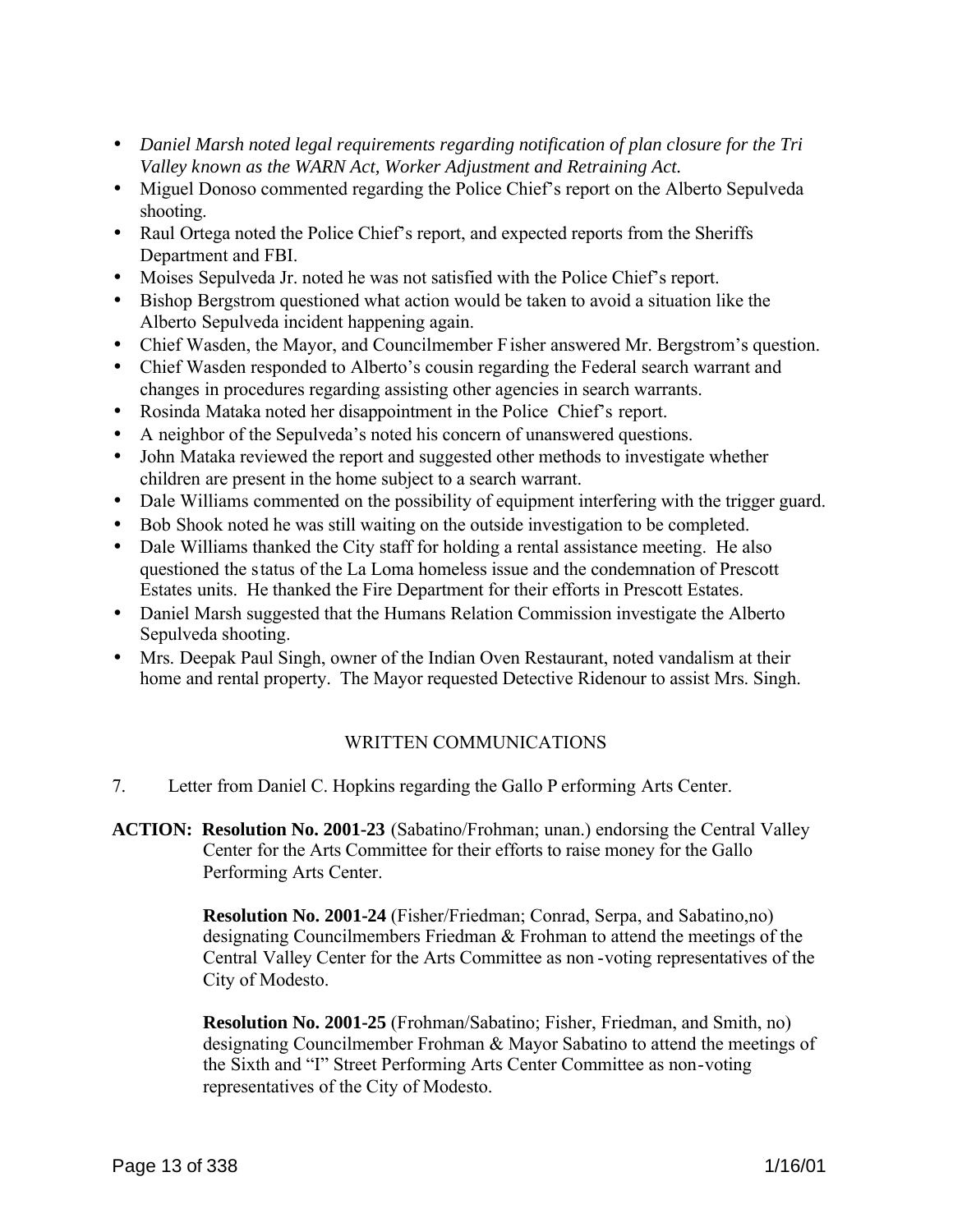**Resolution No. 2001-26** (Frohman/Smith; Conrad, no) thanking the major contributors to the Gallo Performing Arts Center, including the Gallo Family, the Modesto Bee, Bank of America, and the Mary Stuart Rogers Foundation..

**Resolution No. 2001-27** (Frohman/Smith; Conrad, Serpa, Sabatino, no) thanking the County of Stanislaus for their willingness to contribute \$15 million in land and financing to help fund the Gallo Performing Arts Center.

8. Letter from Wenfu Shieh protesting Ordinance No. 3199 C.S.—Precise Plan Area 31.

### **ACTION: No Action taken.**

### NEW BUSINESS

9. a. Consider staff report on progress of Business Park Development.

 b. Update on the contract with Bohl Corporation for the FMC project. (Motion acknowledging receipt of report needed.) *Community Development Department; Linda Boston, 571-5179, lboston@ci.modesto.ca.us*

**ACTION: By Motion** (Serpa/Smith; unan.) acknowledged receipt of report.

# COUNCIL COMMENTS AND REPORTS

- Councilmember Serpa noted that he would propose a resolution at the January  $23<sup>rd</sup>$  meeting acknowledging Dick Ridenour for 31 years of service. Also requested that the CEO of MID make a presentation regarding electrical rates.
- Councilmember Friedman requested a status report on the Cannery Segregation issue.
- City Manager Crist noted that a staff report and resolution regarding energy savings would be presented at the January 23rd meeting.
- Councilmember Smith reviewed ideas to conserve energy.

# MATTERS TOO LATE FOR THE AGENDA

None.

#### ADJOURNMENT

The meeting adjourne d at 9: 26 p.m. to the Conference Room for a Closed Session as follows: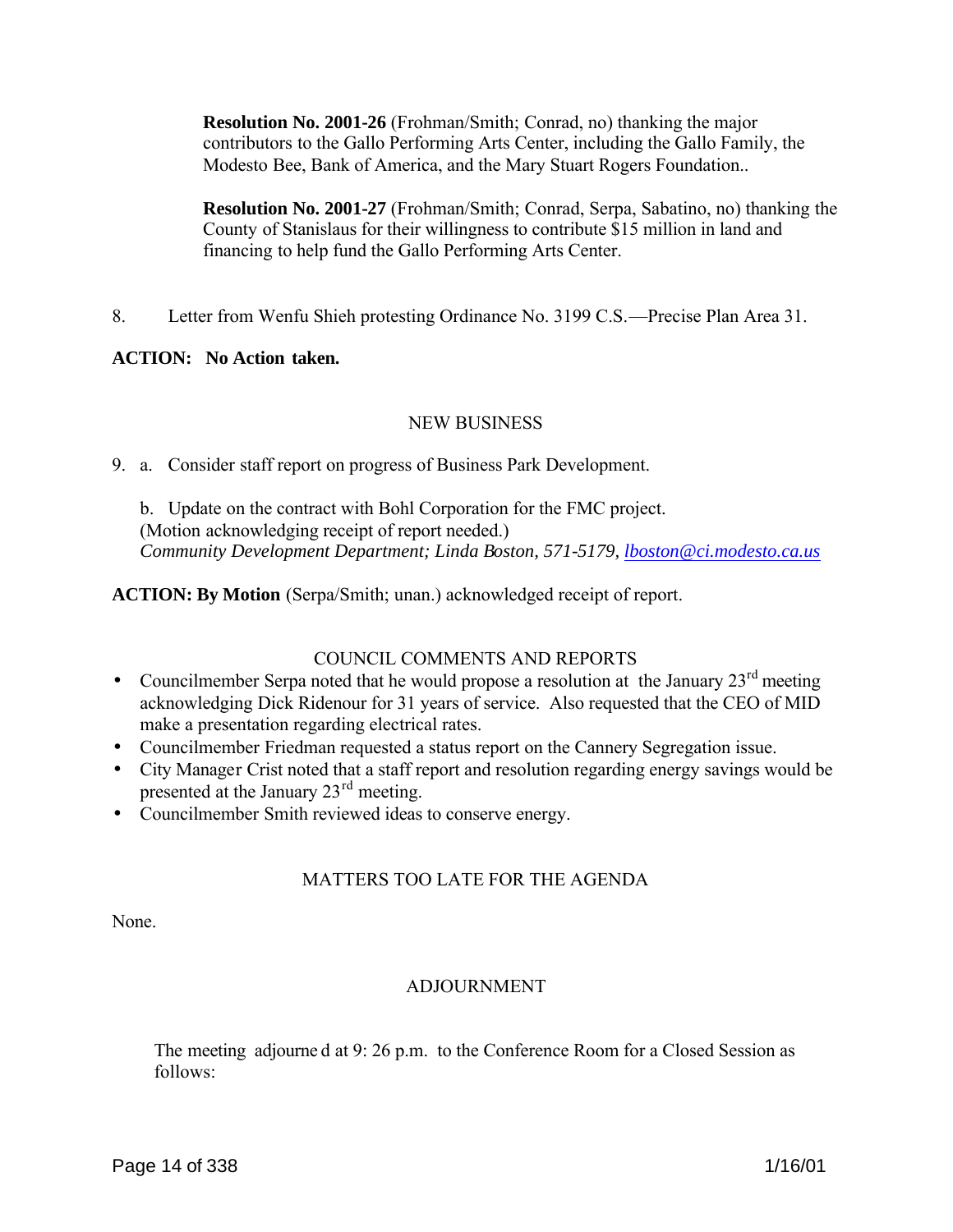# CLOSED SESSION

# CONFERENCE WITH LABOR NEGOTIATOR: (Pursuant to Section 54957.6 of the Government Code)

| Agency Negotiator:            | Jack Crist, City Manager<br>Robin Renwick, Personnel Director |
|-------------------------------|---------------------------------------------------------------|
| <b>Employee Organization:</b> | Modesto City Fire Fighters Association                        |

The City Attorney returned at 11:10 p.m. to report that no action had been taken.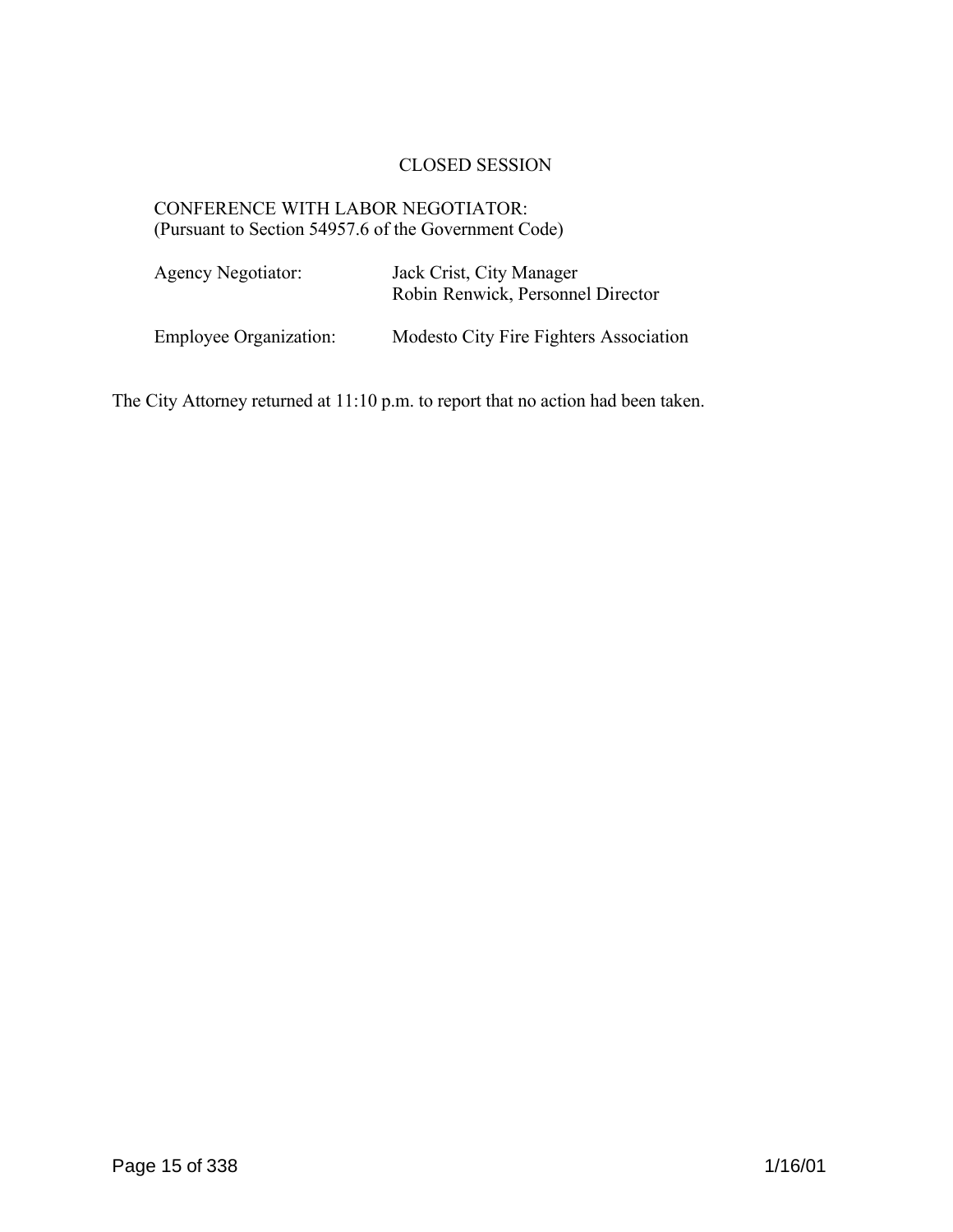# **MINUTES, Tuesday, January 23, 2001, at 5:15 p.m.**

Roll Call – Present: Councilmembers Conrad, Fisher, Friedman, Frohman, Serpa, Smith, Mayor Sabatino

Absent: None

Pledge of Allegiance to the Flag

Invocation: Pastor Charlie Crane, First Baptist Church

Declare Conflicts of Interest

CONSENT ITEMS – ROLL CALL VOTE REQUIRED: Items 1, 3, & 4

*Item 2 removed from consent*

#### **ACTION: Frohman/Fisher; unan.**

#### **CONSENT ITEMS**

### **An item may be removed from consent and discussed at the request of an audience member or Councilmember.**

#### **CONSENT**

1. Approval of the minutes of the regular City Council meeting of January 16 , 2001.

**ACTION: By motion** (Frohman/Fisher; unan.) approved the minutes of the regular City Council meeting of January 16, 2001.

#### *Removed from Consent*

- 2. Consider authorizing City Manager, or his authorized designee, to apply to the Stanislaus Council of Governments for Federal Congestion Mitigation and Air Quality funds for various projects throughout the City. *Engineering & Transportation; Van Switzter, 577-5214,* vswitzer@ci.modesto.ca.us
- **ACTION: Res. No.2001-28** (Fisher/Friedman; unan.) authorizing City Manager, or designee, to apply for CMAQ funds

#### **CONSENT**

3. Consider authorizing the purchase of one Pierce Quantum Fire Engine from Golden State Fire Apparatus, for a total cost of \$323, 506.91; and appr oving the use of the City of Berkeley's contract for Pierce fire engines for two additional fiscal years with budgetary and Council approval in each fiscal year; and authorizing the trade -in of a 1977 Van Pelt fire engine, #34.

*Finance; Lori Martinez, 577-5420,* lmartinez@ci.modesto.ca.us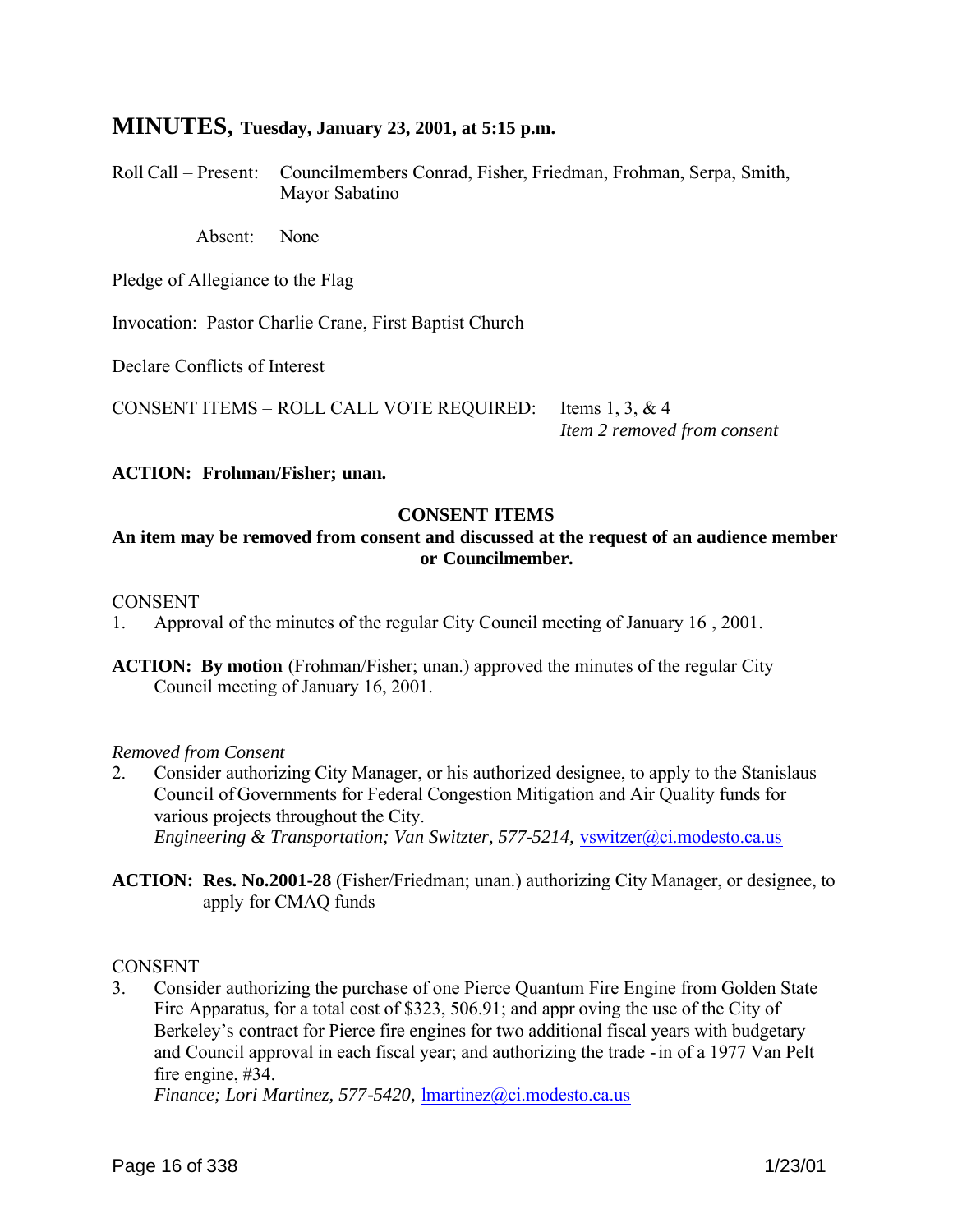**ACTION: Res. No. 2001-29** (Frohman/Fisher; unan.) authorizing purchase of one Pierce Quantum Fire Engine.

> **Res. No. 2001-30** (Frohman/Fisher; unan.) authorizing the trade-in of a 1977 Van Pelt fire engine.

**CONSENT** 

- 4. Consider awarding a contract to BDS Construction, Inc. for the project titled "La Loma Avenue Traffic Circle" for \$224,950.00; consider approving an appropriation transfer to fully fund the budget. Total estimated cost: \$260,950.00 (contract \$224,950; contingency and construction administration \$36, 000.00). *Engineering & Transportation; Dean Phillips, 577-5215, dphillips@ci.modesto.ca.us*
- **ACTION: Res. No. 2001-31** (Frohman/Fisher; unan.) awarding the contract to BDS Construction, Inc.

**Res. No. 2001-32** (Frohman/Fisher; unan.) **a**mending the budget.

# ACKNOWLEDGEMENTS AND PRESENTATIONS

5. Presentation to the Modesto 49ers for their victory of the Novice Delta You th Football League Super Bowl at Johansen High School last month.

**ACTION:** Presentation made by Councilmember Smith.

6. Presentation by Solid Waste staff acknowledging the CIWMB 2000 Waste Reduction Award Program winners.

**ACTION:** Presentation made by Bev McCollough, City of Modesto Code Enforcement Officer.

7. Presentation acknowledging Dick Ridenour for 31 years of service with the City of Modesto. *Councilmember Serpa*

**ACTION:** Proclamation presented by Mayor Sabatino

**Res. No. 2001-33** (Serpa/Frohman; unan.) acknowledging Dick Ridenour for 31 years of service with the City of Modesto presented by Councilmember Serpa.

8*.* Presentation of Proclamation to Michael Dufour, Band Director, and the Beyer High School Marching Band recognizing recent ac hievements.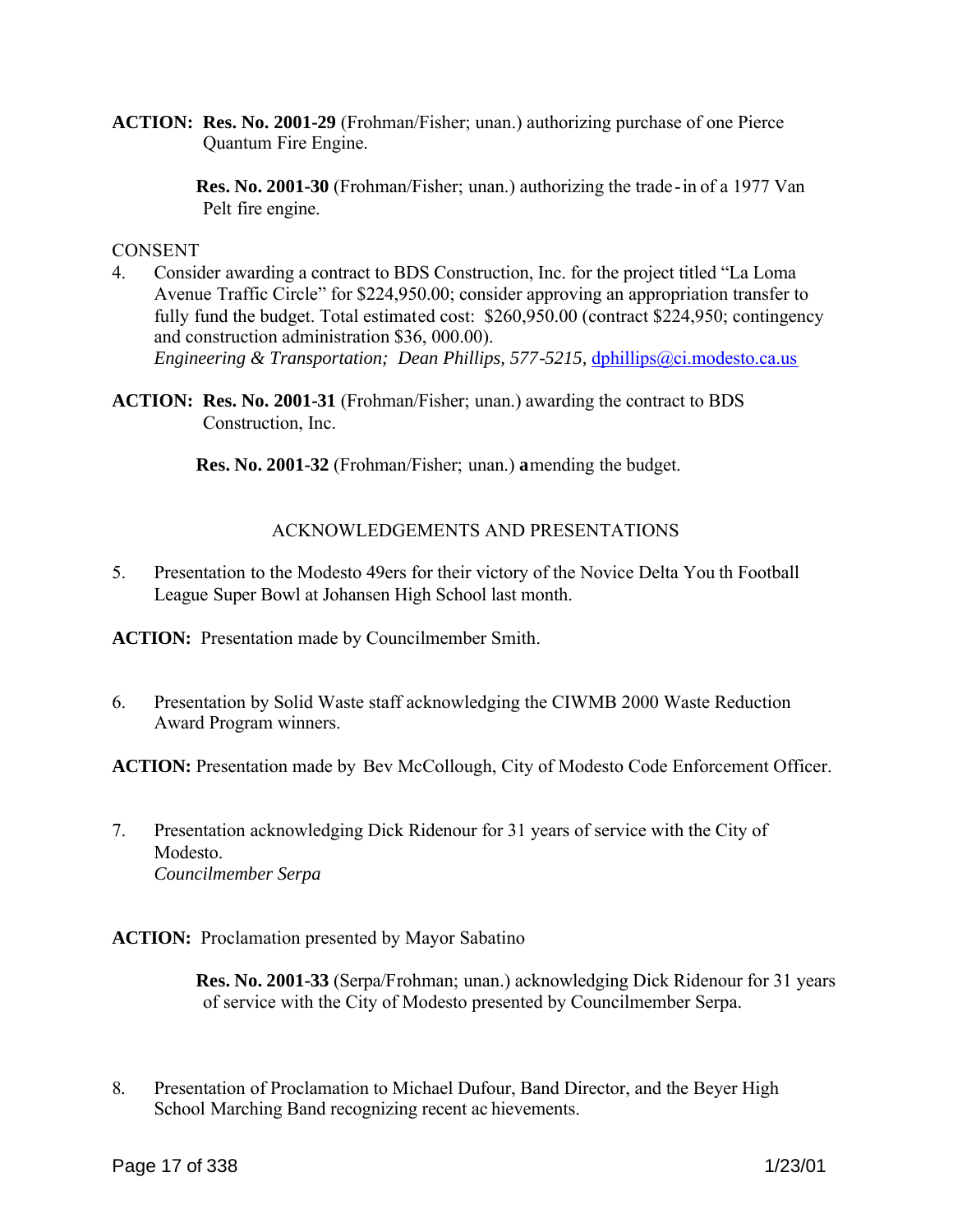#### **ACTION:** Presentation made by Mayor Sabatino

#### ORAL COMMUNICATIONS

- Matthew Fransconi expressed his concern regarding the change in the development on Pelendale Ave.
- Councilmember Serpa requested staff to review co-sponsoring the Sund-Carrington memorial event and report back to Council in February.

#### UNFINISHED BUSINESS

9a. Oral presentation from MID representative, Jack Krieg, regarding the energy supply situation, as requested by Councilmember Serpa.

**ACTION:** Council received an oral presentation from Jack Krieg.

- 9. Consider staff report on electricity supply and energy conservation efforts. (Resolution directing City staff to reduce electricity usage by five percent immediately, to develop strategies for ongoing reductions of seven per cent, and to encourage residents and businesses to reduce energy usage by seven percent.) *City Manager; Jack Crist, 577-5224, jcrist@ci.modesto.ca.us*
- **ACTION: Res. No. 2001-34** (Frohman/Friedman; unan.) directing City staff to reduce electricity usage by five percent immediately, to develop strategies for ongoing reductions of seven percent, and to encourage residents and businesses to reduce energy usage by seven percent.

**By order of the Chair**, the City Manager was directed to draft and send a letter supporting Assemblymember Cardoza's emergency legislation.

10. Oral update on the Cannery Segregation Issue. *Operations & Maintenance Dept.; Peter Cowles, 342-2280, pcowles@ci.modesto.ca.us* 

### **ACTION: No action taken.**

#### **HEARINGS**

11. Hearing to consider Bertolotti Disposal's request to enter into a service agreement for solid waste collection services, and consider recommendation to adopt a formal policy on service providers for solid waste collection in former County areas that are annexed to the City. Item was continued from December 12, 2000 meeting. *Engineering & Transportation Department*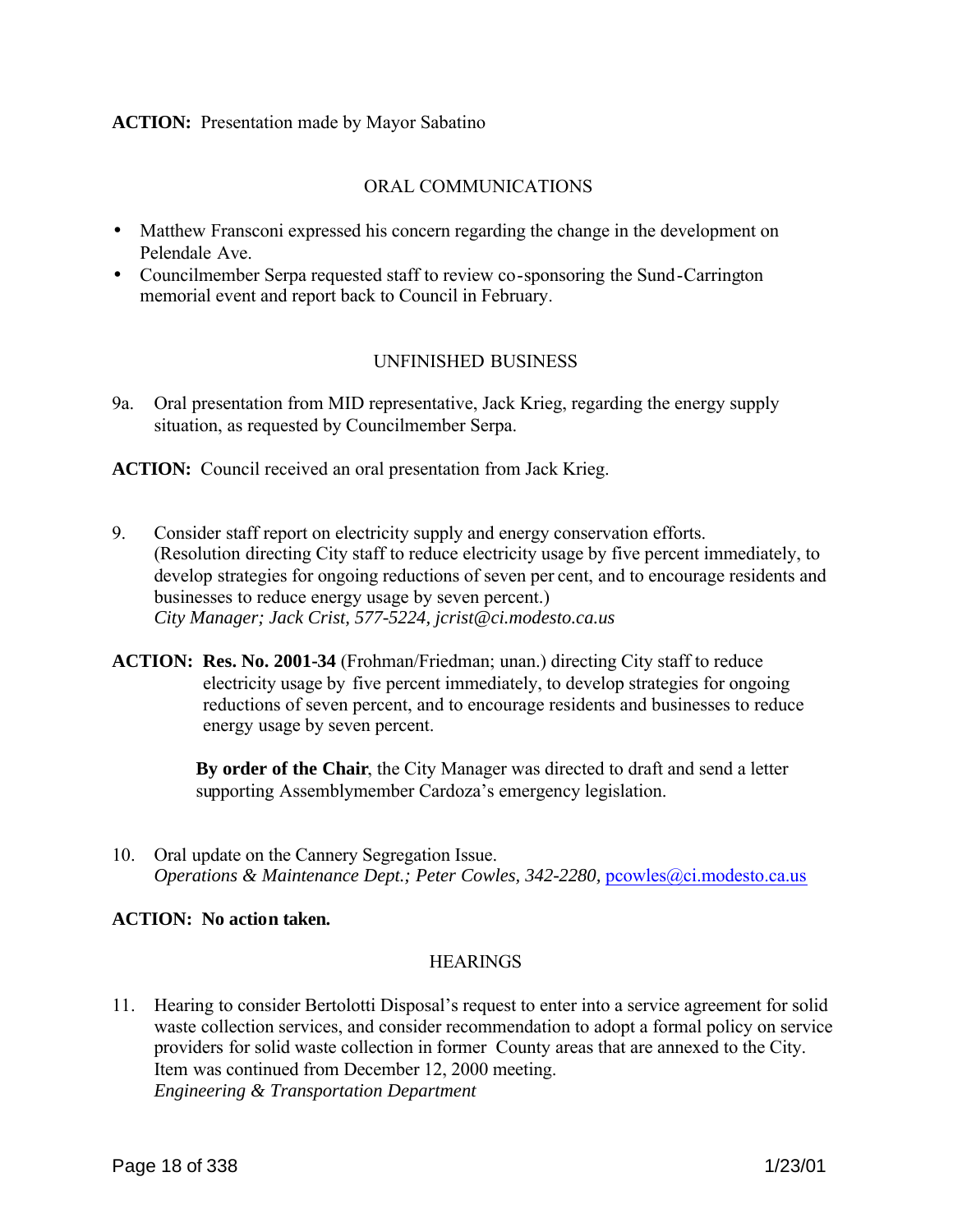- **ACTION: Res. No. 2001-35** (Fisher/Friedman; Conrad, Serpa, & Sabatino, no) authorizing the City Manager to negotiate a s ervice agreement for solid waste collection services with Bertolotti Disposal using the existing map. Staff is directed to begin negotiations with Gilton & Modesto Dispoal to address the impact fee. After successful completion of negotiations, Map 2, in which new customers at buildout are serviced by a 40:40:20 split, with Gilton, and Modesto Disposal servicing 40%, and Bertolotti servicing 20%, will be adopted.
- 12. Hearing to consider whether Cable One has developed a binding plan satisfactory to the City to bring the system into full compliance or to otherwise cure any and all breaches and of the franchise agreement, to consider the proposed transfer from Cable One to A.T.&T., and initial consideration of franchise renewal. *City Manager*; *Donna Hansen, 571-5125,* dhansen@ci.modesto.ca.us
- **ACTION: Res. No. 2001-36** (Friedman/Frohman; unan.) deferring consideration of the request to transfer the Cable One franchise to United Cable Television, a subsidiary of AT&T Corp. from January 30, 2001 to no later than February 13, 2001.
- 13. Hearing to consider the Planning Commission's recommendation to amend P-D(109), Vintage Faire Regional Mall, property located on the east side of Sisk Road, north of Standiford Ave. (An Ordinance amending "Section 2, Uses", deleing number 4.—A 16 screen theater

complex and two restaurants; A Resolution approving an amended development plan or P-D(109); A Resolution with windings, provided by Environmental Assessment No. CDD 2000-70, judging the amendment to P-D(109) as being within the scope of the Master Environmental Impact Report (SCH No. 92052017)) Continuance to February 13, 2001 is requested. *Community Development Dept.; Steve Mitchell, 577-5287, smitchell@ci.modesto.ca.us* 

**ACTION: By motion** (Friedman/Conrad; unan.) hearing continued to February 13, 2001.

# NEW BUSINESS

14. Staff update on Prescott Estates. (Motion acknowledging receipt of report needed.)

**ACTION: By motion** (Fisher/Conrad; unan.) acknowledged receipt of report.

15. Consider authorizing agreement with Aaron Read & Associates to provide State legislative services regarding transportation issues. (Resolution authorizing City Manager to execute agreement needed; Resolution amending the City Manager budget to appropriate funds from the general fund to the contingency reserve needed.)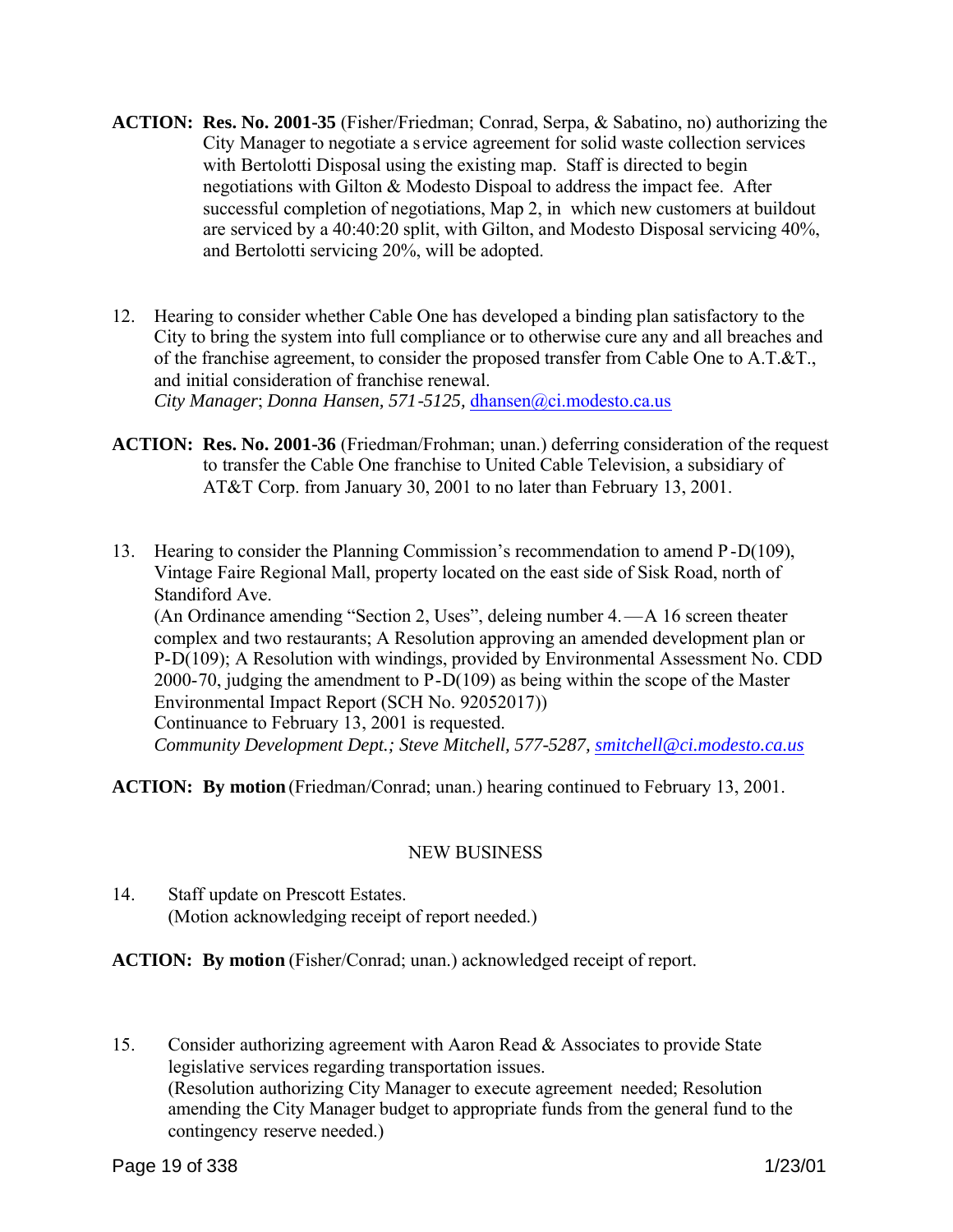*City Manager's Office; Paul Baxter, 571-5101,* pbaxter@ci.modesto.ca.us

**ACTION: Res. No. 2001-37** (Frohman/Friedman; unan.) authorizing City Manager to execute agreement with Aaron Read & Associates.

**Res. No. 2001-37A** (Frohman/Friedman; unan.) amending the budget

### **MISCELLANEOUS**

#### Reappointment

16. Planning Commission (Resolution approving reappointment needed.) *City Manager; Esther Puckett, epuckett@ci.modesto.ca.us*

# **ACTION: Res. No. 2001-38** (Serpa/Conrad; unan.) reappointing Michael Pratt to the Planning **Commission**

# COUNCIL COMMENTS AND REPORTS

• Councilmember Frohman suggested adding two additional sites to the Business Park Plan.

#### MATTERS TOO LATE FOR THE AGENDA

None

#### ADJOURNMENT

The meeting adjourned at 11:45 p.m. to the Council Chambers for a Closed Session as follows:

# CLOSED SESSION

# CONFERENCE WITH LEGAL COUNSEL—ANTICIPATED LITIGATION

Initiation of litigation pursuant to subdivision (c) of Section 54956.9 of the Government Code: One Case

The City Attorney returned at 11:53 p.m. to report that the City Council authorized the City Attorney to initiate litigation. The action, the defendants, and other particulars will be disclosed upon inquiry once the action has been formally commenced.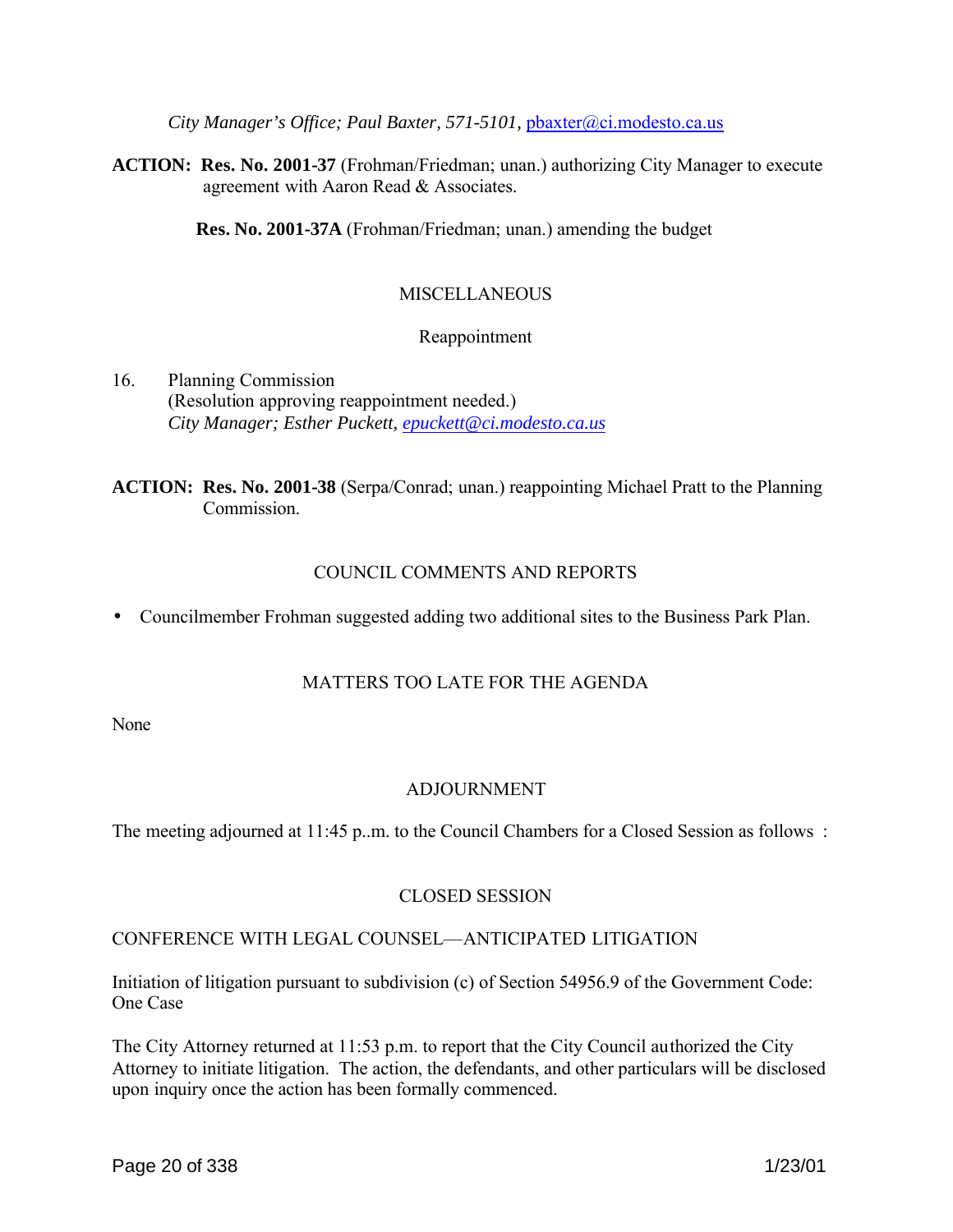#### **MINUTES, City Council Meeting**

Tuesday, February 6, 2001, at 5:15 p.m.

Roll Call – Present: Councilmembers Conrad, Fisher, Friedman, Frohman, Serpa, Smith, Mayor Sabatino

Absent: None

Pledge of Allegiance to the Flag

Invocation: Mike Douglass, Big Valley Grace Community Church

Declare Conflicts of Interest: Sabatino—Item 4 Fisher—Item 15

CONSENT ITEMS – ROLL CALL VOTE REQUIRED: Items 1, 4-8 *Items 2, 3, 9, & 10 removed from Consent*

#### **ACTION: Fisher/Friedman; unan.**

#### **CONSENT ITEMS**

### **An item may be removed from consent and discussed at the request of an audience member or Councilmember.**

#### **CONSENT**

- 1. Approval of the minutes of the regular City Council meeting of January 23, 2001, the minutes of the Special Budget Workshop of January 27, 2001, and the minutes of the Special Budget Process Review Meeting of January 29, 2001.
- **ACTION: By Motion** (Fisher/Friedman; unan.) approved the minutes of the regular City Council meeting of January 23, 2001, the minutes of the Special Budget Workshop of January 27, 2001, and the minutes of the Special Budget Process Review Meeting of January 29, 2001.

#### *Item 2 Removed from Consent*

2. Annual Capital Facilities Fees (CFF) Fund Summaries *Finance; Stan Feathers, 577-5458,* sfeathers@ci.modesto.ca.us

**ACTION: By Motion** (Frohman/Friedman; unan.) acknowledged receipt of report.

*Item 3 Removed from Consent*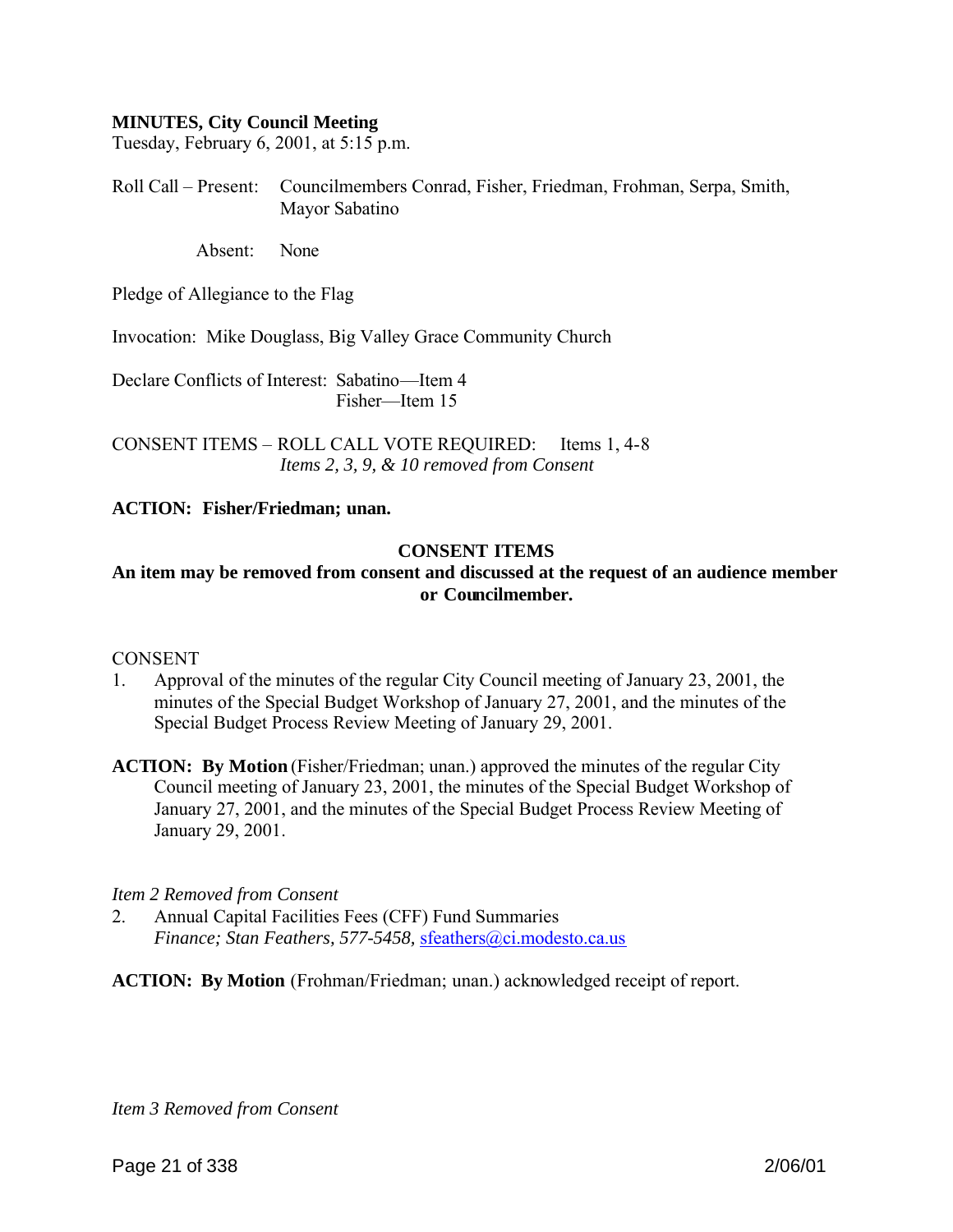- 3. Consider approving a lease agreement with Atmospheric, Inc. for the use of a small parcel of land at the Airport for the placement of weather equipment, and authorize the City Manager to sign the lease on behalf of the City. *Engineering & Transportation.—Airport; Howard Cook, 577-5213,*  hcook@ci.modesto.ca.us
- **ACTION: Res. No. 2001-39** (Smith/Fisher; unan.) approving a lease agreement with Atmospheric, Inc. for the use of a small parcel of land at the Airport for the placement of weather equipment, and authorizing the City Manager to sign the lease on behalf of the City.

# *Mayor Sabatino excused due to Conflict of Interest* **CONSENT**

- 4. Consider awarding a contract to Soares Pipeline, Inc. for the project titled "Annual Sewer Rehabilitation—Phase 2 99/00" for \$334,174.00. Funds are budgeted. Total estimated cost: \$394,325.32 (Contract \$334,174.00, Administration & Contingency Costs \$60,151.32) *Engineering & Transportation; Steve Pace, 577-5265,* space@ci.modesto.ca.us
- **ACTION: Res. No. 2001-40** (Friedman/Frohman; Sabatino, absent) awarding a contract to Soares Pipeline, Inc. for the project titled "Annual Sewer Rehabilitation —Phase 2 99/00" for \$334,174.00.

# **CONSENT**

- 5. Consider amending the budget for the project titled "Village One Subtrunk Sewer" and appropriate \$34,184 from the Wastewater Reserve Fund to fund the project. *Engineering & Transportation; Robert C. Meleg, 571-5179,* bmeleg@ci.modesto.ca.us
- **ACTION: RES. NO. 2001-41** (Fisher/Friedman; unan.) amending the budget for the project titled "Village One Subtrunk Sewer" and appropriate \$34,184 from the Wastewater Reserve Fund to fund the project.

# **CONSENT**

- 6. Consider a request by the Surface Transportation Policy Project to support a Pedestrian Safety Summit in the City of Modesto on March 10, 2001. *Engineering & Transportation; Van Switzer; 571-5214, vswitzer@ci.modesto.ca.us*
- **ACTION: Res. No. 2001-42** (Fisher/Friedman; unan.) supporting the Pedestrian Safety Summit.

# **CONSENT**

7. Consider amending the Position Classification Plan to delete the classifications of Fire Plans Checker and Purchasing Officer, to create the classifications of Deputy Fire Marshal,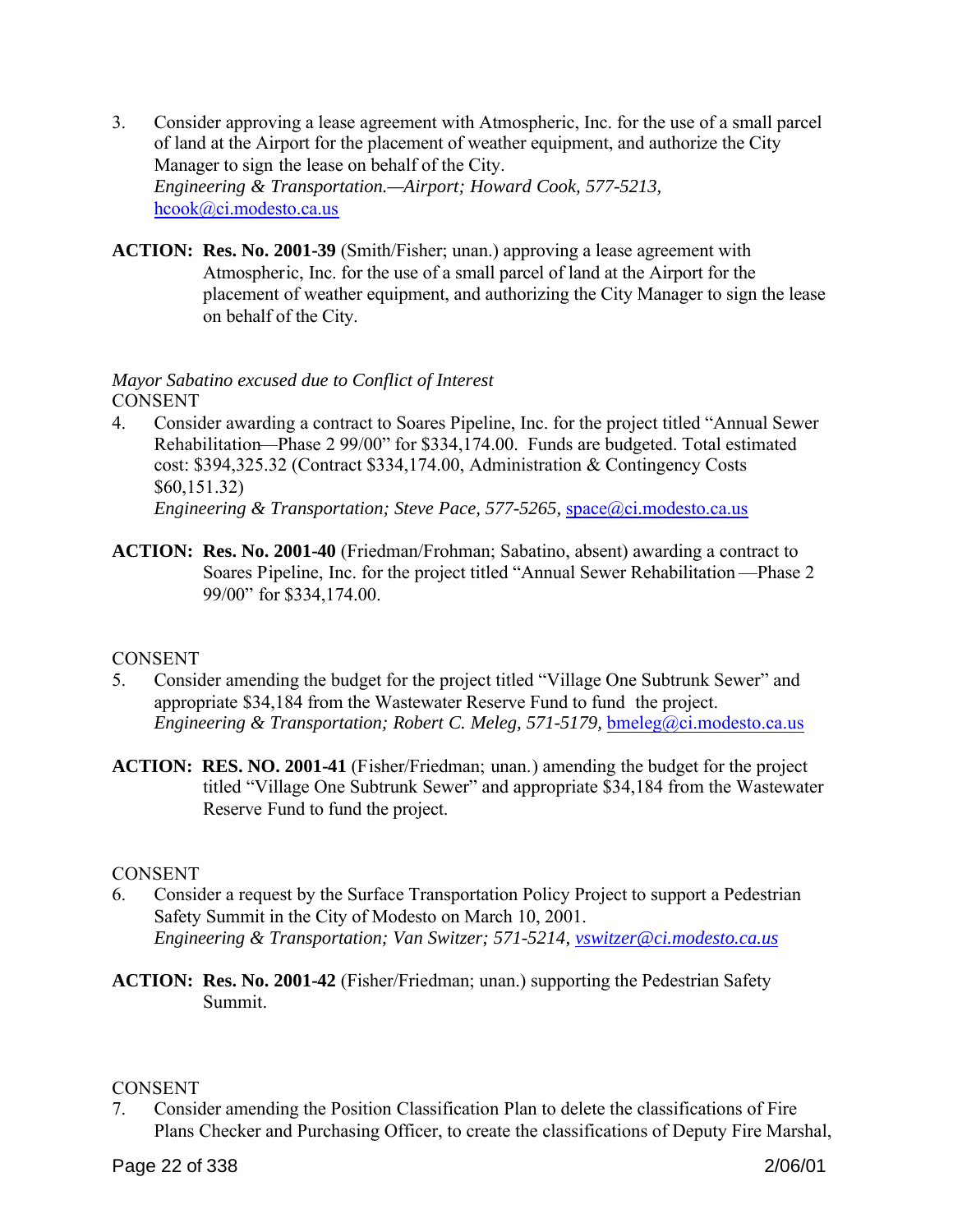SCADA Supervisor and Purchasing Supervisor. Consider amending the job description for the classification of Urban Forestry Superintendent. Consider amending the Class Range Tables for the above.

*Personnel; Cherree Platt, 577-5402; cplatt@ci.modesto.ca.us* 

**ACTION: Res. No. 2001-43** (Fisher/Friedman; unan.) amend ing the Position Classification Plan to delete the classifications of Fire Plans Checker and Purchasing Officer, to create classifications of Deputy Fire Marshal, SCADA Supervisor and Purchasing Supervisor.

> **Res. No. 2001-43A** (Fisher/Friedman; unan.) amending the job description of Urban Forestry Superintendent.

### **CONSENT**

- 8. Consider approving an agreement with Second Harvest Food Bank of San Joaquin and Stanislaus Counties, Inc. for the allocation of \$32,100 in CDBG Public Service funds, and authorize the City Manager to execute agreement documents. *Recreation & Neighborhoods; Julie Hannon, 577-5417, ihannon@ci.modesto.ca.us*
- **ACTION: Res. No. 2001-44** (Fisher/Friedman; unan.) approving an agreement for the allocation of \$32,100 in CDBG Public Service funds with Second Harvest Food Bank.

# *Item 9 Removed from Consent*

9. Consider adopting a resolution approving an agreement for the allocation of \$30,000 in CDBG Public Service funds with Community Housing and She lter Services to provide additional Emergency Shelter slots and Housing Counseling services to families who are homeless or at risk of becoming homeless, and authorizing the City Manager to execute agreement documents.

*Recreation & Neighborhoods; Julie Hannon, 577-5417, jhannon@ci.modesto.ca.us* 

**ACTION: RES. NO. 2001-45** (Friedman/Fisher; unan.) approving agreement for the allocation of \$30,000 in CDBG Public Service funds with Community Housing and Shelter Services.

#### *Item 10 Removed from Consent*

- 10. Consider revising the truck route around Modesto High School necessitated by the closure of Washington Street. *Engineering & Transportation; Firoz Vohra, 577-5429, fvohra@ci.modesto.ca*
- **ACTION: Res. No. 2001-46** (Friedman/Fisher; unan.) authorizing staff to revise the truck route around Modesto High School necessitated by the closure of Washington Street.

# ACKNOWLEDGEMENTS AND PRESENTATIONS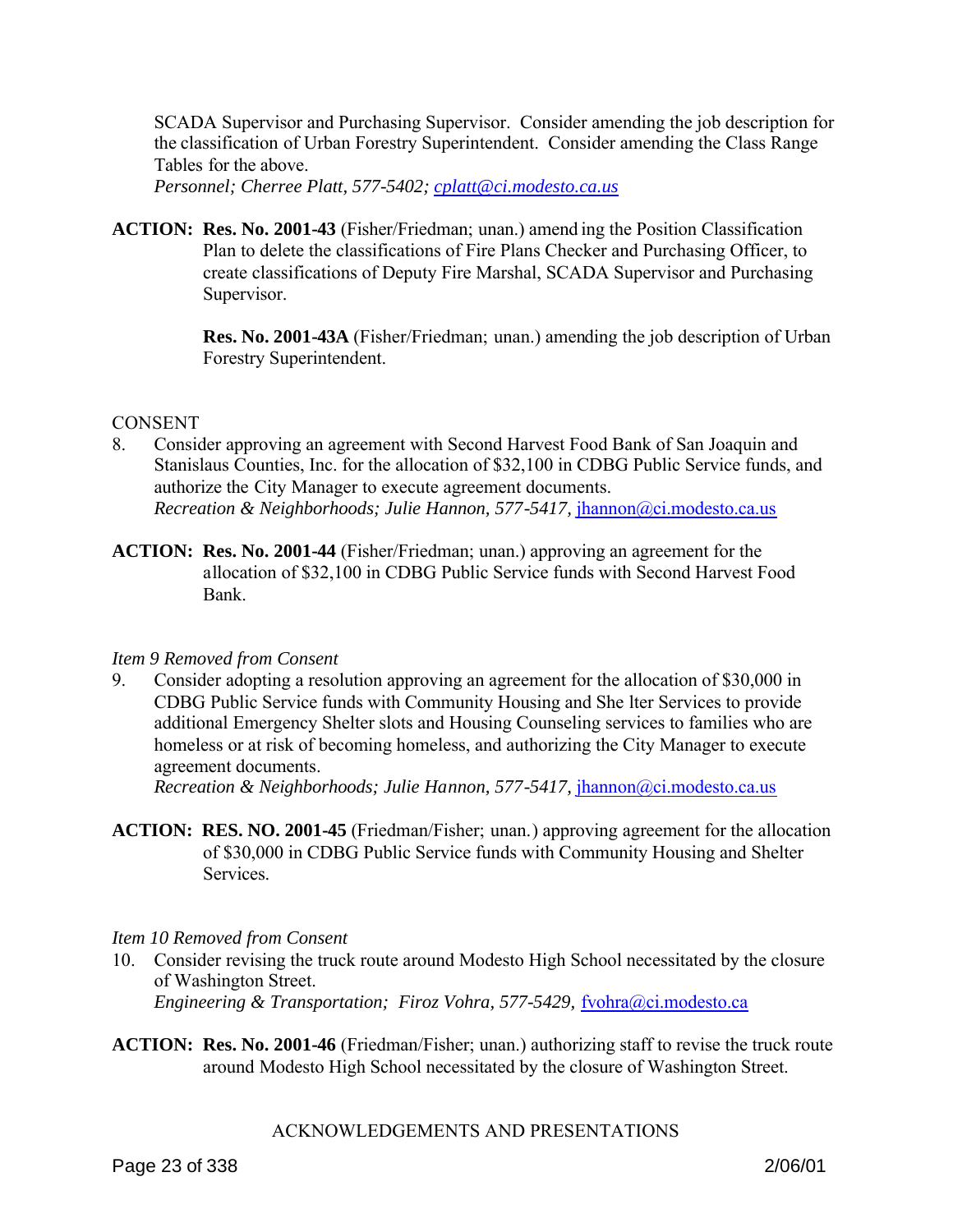11. Proclamation declaring February as Reconciliation Month.

**ACTION:** Mayor Sabatino presented the Proclamation to Michelle & Joe Williams.

12. Recognition of various Modesto Police Officers and their Canines for their honors at the Western States Police Canine Competition, Y2K9 Challenge, on November 10, 2000 at the California Highway Patrol Academy in Sacramento.

**ACTION:** Mayor Sabatino presented Proclamations to Officers and their Canines. Captain Atchley reported on the accomplishments of the Officers and their Canines.

# ORAL COMMUNICATIONS

- Francis O'Brien commented on the increase in gas costs due to the energy crisis.
- Janice Keating commented on the increased costs due to the energy crisis.

# WRITTEN COMMUNICATIONS

- 13. Letter from Greg Opinski Construction regarding request for payment for the Modesto Police Department project.
- **ACTION:** Mayor Sabatino offered that he and an attorney from the City Attorney's office will meet with Mr. Opinski and his attorney tomorrow morning.
- 14. Letter from concerned citizens regarding the use of tax money for the Gallo Performing Arts Center.
- **ACTION: A motion** was made (Conrad/Sabatino; Fisher, Friedman, Frohman, Serpa, Smith, no) to adopt a Resolution urging the County to place a measure on the ballot allowing the tax payers of Stanislaus County to vote on a Performing Arts. **Motion failed to carry.**

#### **HEARINGS**

#### *Councilmember Fisher excused due to Conflict of Interest*

15. Hearing to consider the application of Redev, Inc. for an amendment to the General Plan to re-designate property located on the East side of Dale Road opposite Nightingale drive from Residential to Mixed Use, and to Rezone the property from Low Density Residential Zone to Professional Office Zone.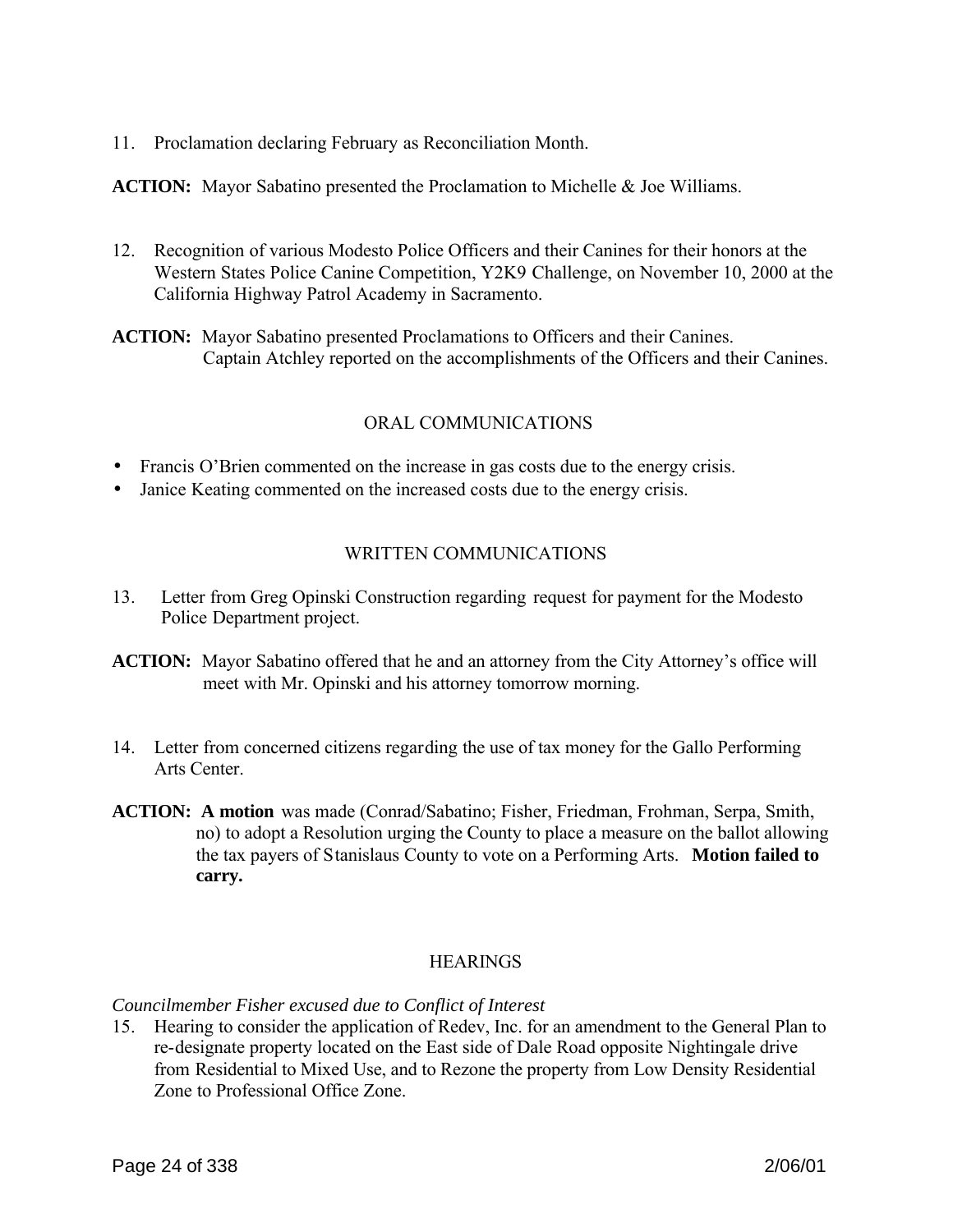**ACTION: Res. No. 2001-47** (Frohman/Friedman; Fisher, absent) amending the General Plan to re-designate fifteen acres located on the east side of Dale Road opposite Nightingale Drive from Residential to Mixed Use.

> **By Motion** (Frohman/Friedman; Fisher, absent) introduced Ordinance No. 3201- C.S. rezoning property located on the east side of Dale Road opposite Nightingale Drive from R-1 to P-O.

**Res. No. 2001-48 (**Frohman/Friedman; Fisher, absent**)** finding the proposed General Plan Amendment and rezoning within the scope of the General Plan Master EIR.

- 16. Hearing to consider the application of Randall O'Dell to rezone from P-D(539) to a new Planned Development Zone to allow for a single -story office complex, for property located on the North side of the Scenic Drive west of Coffee Road.
- **ACTION: By Motion**(Frohman/Fisher; unan.) introduced Ordinance No.3202-C.S. rezoning the property from  $P-D(539)$  to  $P-D(545)$ .

**Res. No. 2001-49** (Frohman/Fisher; unan.) approving a development plan for P-D(545).

**Res. No. 2001-50** (Frohman/Fisher; unan.) finding the rezoning within the scope of the General Plan Mater EIR.

- 17. Hearing to consider the request of Dennis E. Wilson of Horizon Consulting Services to appeal staff decision regarding traffic issues related to the O'Brien's Center Project at Dale and Pelandale.
- **ACTION:** At the request of Dennis Wilson, item continued (Friedman/Fisher; unan.) to the meeting of February 27, 2001.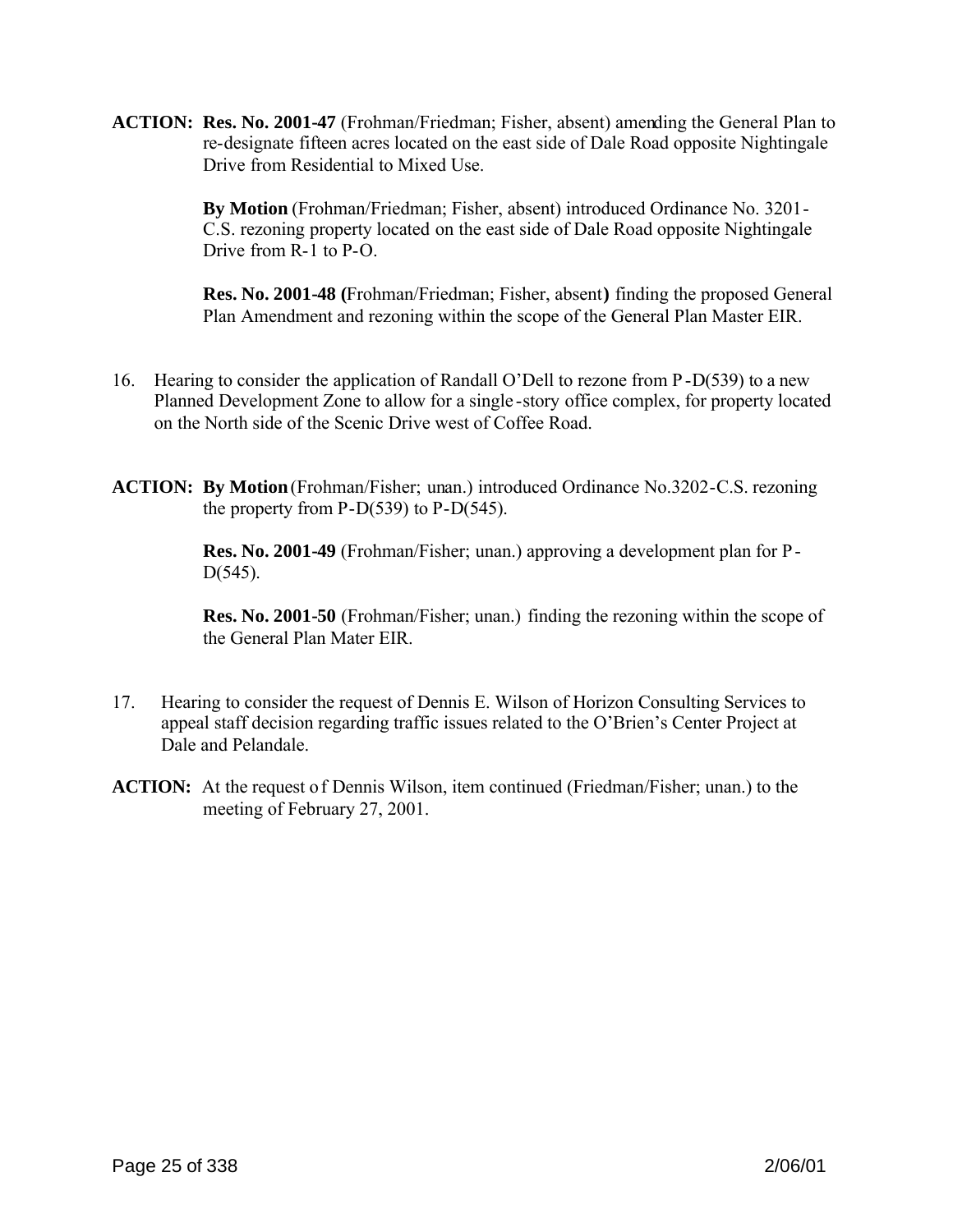#### NEW BUSINESS

- 18. Consider approving a Letter of Agreement with Modesto City School District regarding the roles and responsibilities in conducting the Search Institute Profiles of Student Life Survey and in implementing the 40 Developmental Asset Training and Awareness programs for students, staff and community members. *Recreation & Neighborhoods; Linda McDermott, 571-5863, Imcdermott@ci.modesto.ca.us*
- **ACTION: By Motion** (Fisher/Sabatino; unan.) referred item to Human Services and Financial Policy Committees, and directed staff to spend no additional funds on the program.

### **MISCELLANEOUS**

#### Appointments

19. Modesto Youth Commission *Recreation & Neighborhoods; Jennifer Brinar, 571-5897, jbrinar@ci.modesto.ca.us*

**ACTION: Res. No. 2001-51** (Frohman/Smith; unan.) appointing Alicia Oliver and Rebecca Perry to the Modesto Youth Commission.

### COUNCIL COMMENTS AND REPORTS

- Mayor Sabatino requested that future Council items not be those of symbolism.
- Vice Mayor Fisher requested that County staff focus on solving City-County partnership issues.
- Mayor Sabatino requested the Council consider, at the February 13, 2001 meeting, adopting a resolution requesting the County to return the 5% sales tax.

#### MATTERS TOO LATE FOR THE AGENDA

None

#### ADJOURNMENT

The meeting adjourned at 9:04 p.m.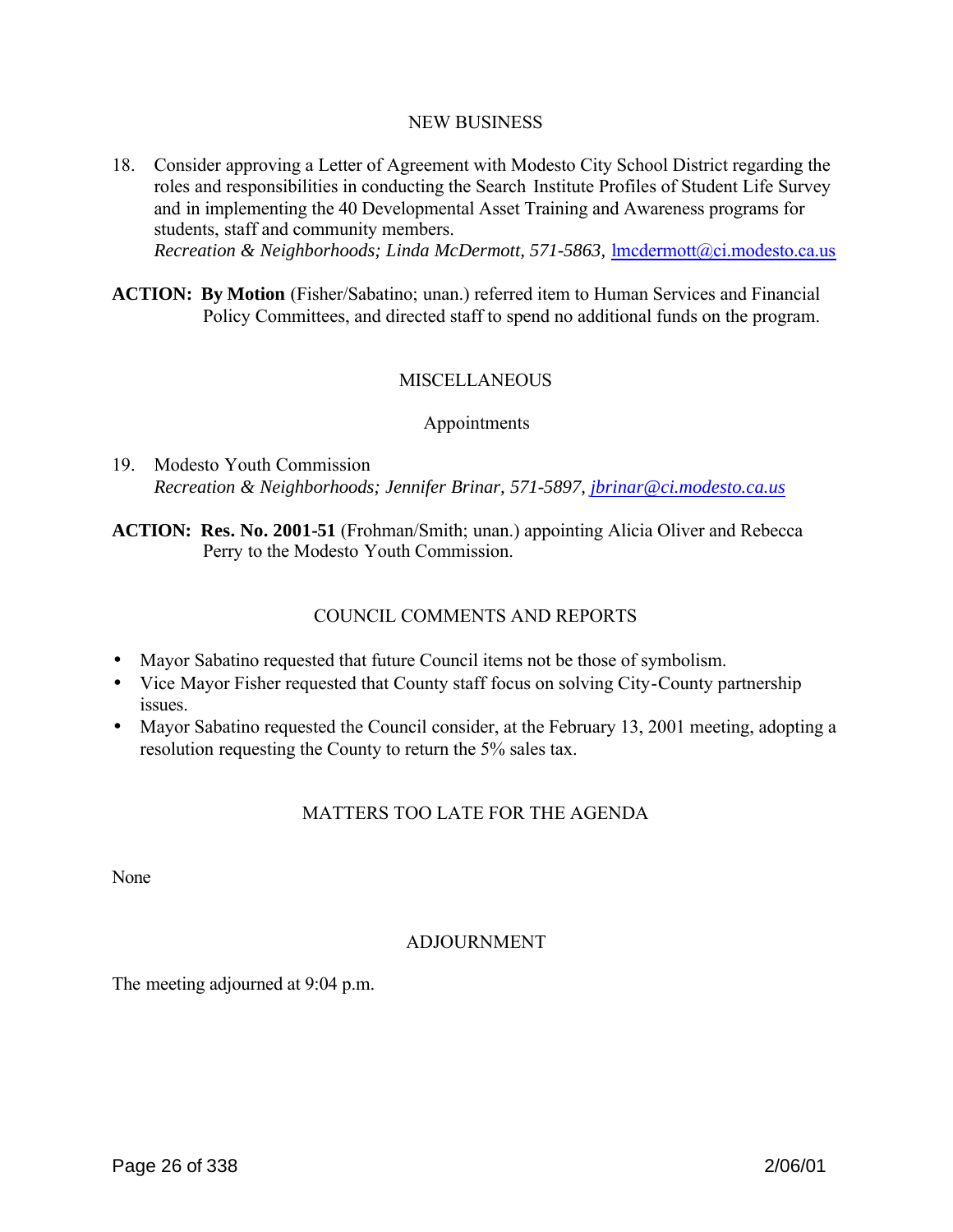# MINUTES **City Council Meeting**

# **Tuesday February 13, 2001, at 5:15 p.m.**

Roll Call – Present: Councilmembers Conrad, Fisher, Friedman, Frohman, Serpa, Smith, Mayor Sabatino

Absent: None

Pledge of Allegiance to the Flag

Invocation: Councilmember Conrad

Declare Conflicts of Interest: Councilmember Conrad—*item 7* Councilmember Fisher—*items 15 & 16*

CONSENT ITEMS – ROLL CALL VOTE REQUIRED: Items 1 through 11

**ACTION:** Fisher/Friedman; unan.

### **CONSENT ITEMS**

# **An item may be removed from consent and discussed at the request of an audience member or Councilmember.**

#### **CONSENT**

- 1. Approval of the minutes of the regular City Council meeting of February 6, 2001 and the minutes from the Special Closed Session of February 6, 2001. (Motion approving needed.)
- **ACTION:** By Motion (Fisher/Friedman; unan.) approved the minutes of the regular City Council meeting of February 6, 2001 and the minutes from the Special Closed Session of February 6, 2001.

#### **CONSENT**

2. Final adoption:

(Motion approving final adoption needed.) *City Clerk; Marilyn Romey, 577-5487,* mromey@ci.modesto.ca.us

- a. Ordinance 3201-C.S. amending Section Map 12-3-8 of the Zoning Map of the City of Modesto, reclassifying certain property located thereon.
- **ACTION: By Motion** (Fisher/Friedman; unan.) approved the final adoption of Ordinance 3201- C.S. amending Section Map 12-3-8 of the Zoning Map of the City of Modesto, reclassifying certain property located thereon.
	- b. Ordinance 3202-C.S. amending Section 28-3-9 of the Zoning Map to rezone from Planned Development Zone, P-D(529), to Planned Development Zone, P -D(545),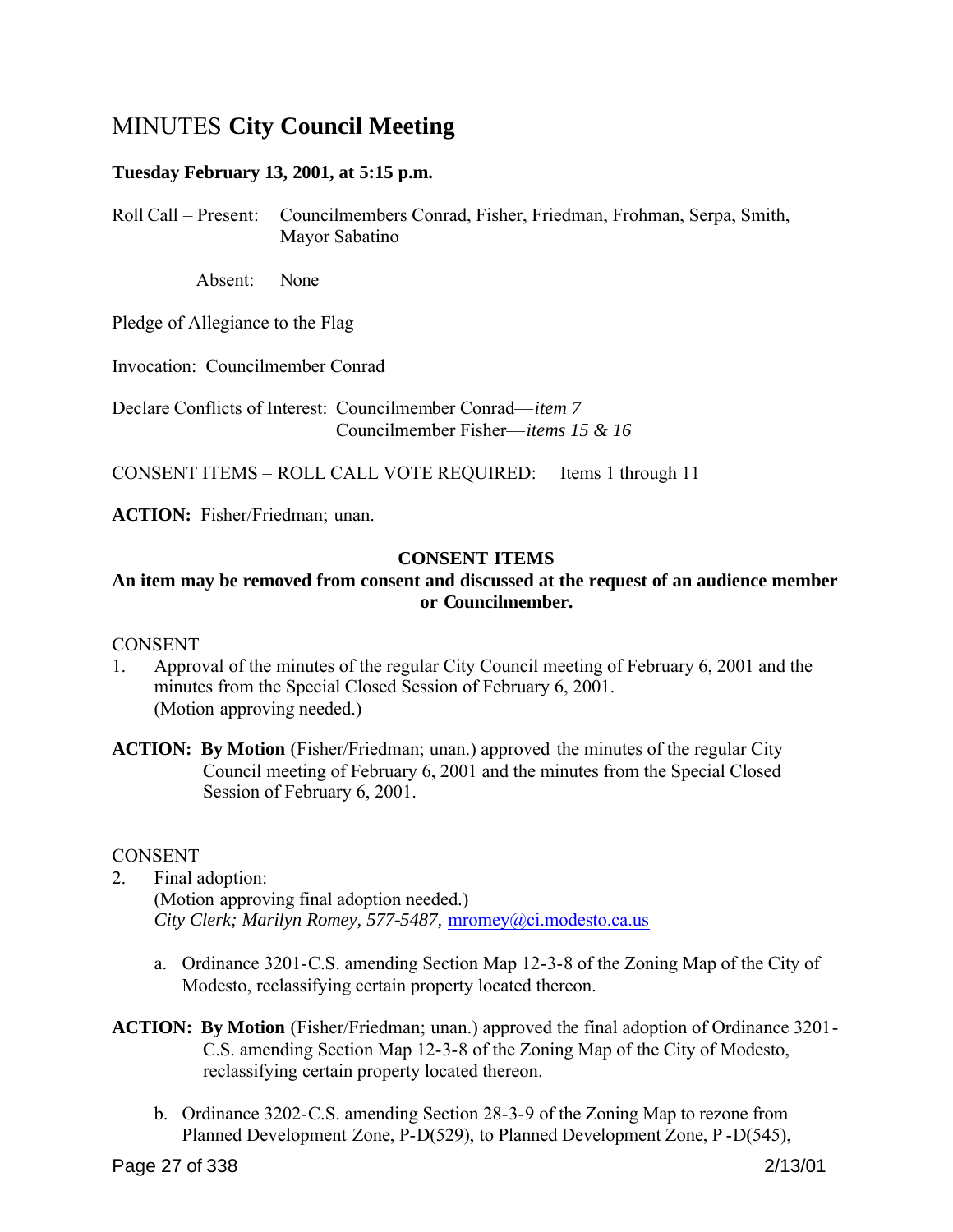property located on the north side of Scenic Drive west of Coffee Road (Randall O'Dell).

**ACTION: By Motion** (Fisher/Friedman; unan.) approved the final adoption of Ordinance 3202 - C.S. amending Section 28-3-9 of the Zoning Map to rezone from Planned Development Zone, P-D(529), to Planned Development Zone, P-D(545), property located on the north side of Scenic Drive west of Coffee Road (Randall O'Dell).

### **CONSENT**

3. Consider notifying the California Air Resources Board (CARB) that the City of Modesto will follow the "diesel path" to meet CARB's new rules that apply to urban bus operators. (Resolution notifying CARB of intention to comply needed.) *Engineering & Transportation; Fred Cavanah, 577-5295, fcavanah@ci.modesto.ca.us* 

**ACTION: Res. No. 2001-52** (Fisher/Friedman; unan.) notifying CARB of intention to comply.

### **CONSENT**

4. Consider authorizing the submittal of a City application for collection of \$124,180 in Passenger Facility Charges (PFCs) to the Federal Aviation Administration (FAA) and authorize the City Manager, or designee, to sign the application on behalf of the City of Modesto.

(Resolution authorizing submittal of City application for collectio n of PFCs to the FAA needed.)

*Engineering & Transportation; Howard Cook, 577-5318, hcook@ci.modesto.ca.us* 

**ACTION: Res. No. 2001-53** (Fisher/Friedman; unan.) authorizing submittal of City application for collection of PFCs to the FAA.

#### **CONSENT**

5. Consider approving a lease agreement between the City of Modesto and the California State Lands Commission for property for replacement of the existing 9<sup>th</sup> Street Bridge across the Tuolumne River and authorizing execution of the lease agreement by the City Manager.

(Resolution approving a lease agreement between the City of Modesto and the California State Lands Commission and authorizing execution of the lease agreement by the City Manager needed.)

*Engineering & Transportation; Dean Phillips; 577-5260, dphillips@ci.modesto.ca.us* 

**ACTION: Res. No. 2001-54** (Fisher/Friedman; unan.) approving a lease agreement between the City of Modesto and the California State Lands Commission and authorizing execution of the lease agreement by the City Manager..

**CONSENT**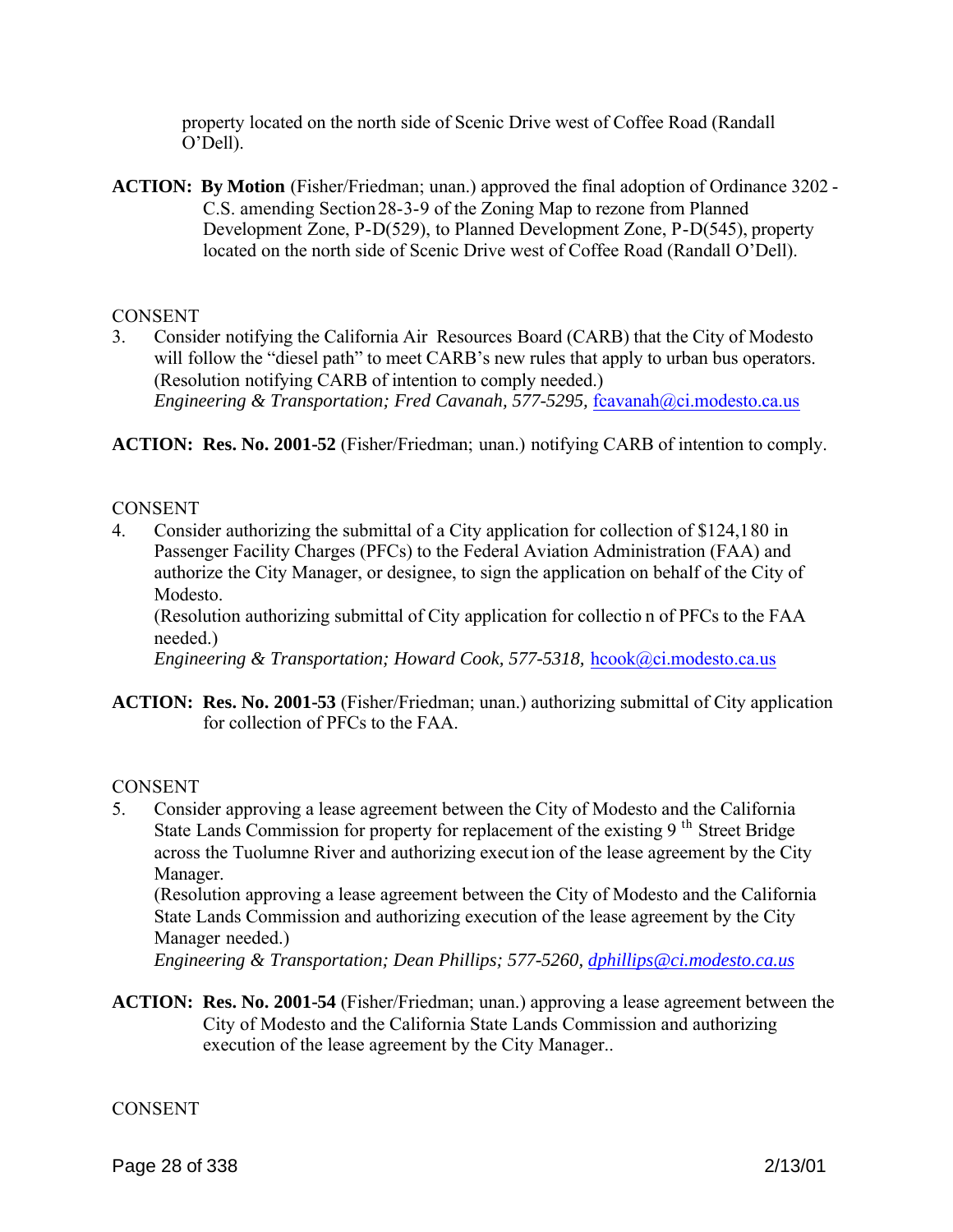6. Consider awarding a \$451,604.00 contract to Fagundes & Son, Inc. for the project titled "Pelandale/McHenry Intersection Improvements"; and approve an appropriation transfer to fully fund the project. (Resolution awarding a \$451,604.00 contract to Fagundes & Son, Inc. for the project titled "Pelandale/McHenry Intersection Improvements" needed. Resolution to approve an appropriation transfer to fully fund the project needed.)

*Engineering & Transportation; Dean Phillips, 577-5260, dphillips@ci.modesto.ca.us* 

- **ACTION: Res. No. 2001-55** (Fisher/Friedman; unan.) awarding a \$451,604.00 contract to Fagundes & Son, Inc. for the project titled "Pelandale/McHenry Intersection Improvements"
- **ACTION: Res. No. 2001-56** (Fisher/Friedman; unan.) approving an appropriation transfer to fully fund the project.

# *Councilmember Conrad excused due to Conflict of Interest* **CONSENT**

- 7. Consider accepting the improvements for Arbor Lane No. 1 Subdivision, in the Coffee Claratina Specific Plan Area and authorize the City Clerk to file a Notice of Completion and to release securities upon expiration of statutory periods (Owners: Florsheim Bros., a California General Partnership by Florsheim Properties, a California Corporation) (Resolution accepting improvements for Arbor Lane No. 1 Subdivision needed.) *Engineering & Transportation—Development; Kevin Becker, 577-5259,*  kbecker@ci.modesto.ca.us
- **ACTION: Res. No. 2001-57** (Fisher/Friedman; Conrad, absent) accepting improvements for Arbor Lane No. 1 Subdivision.

# **CONSENT**

- 8. Consider awarding a \$101,830.00 contract to Silveira General Construction for the project titled "Water Quality Control Building Laboratory Remodel." Consider approving an appropriation transfer to fully fund the project. (Resolution awarding a \$101,830.00 contract to Silveira General Construction needed. Estimated total: \$126,268.00 (Contract \$101,830.00; Administration & Contingency \$24,438.00) Resolution approving appropriation transfer needed.) *Engineering & Transportation; Dean Phillips, 577-5260, dphillips@ci.modesto.ca.us*
- **ACTION: Res. No. 2001-58** (Fisher/Friedman; unan.) awarding a \$101,830.00 contract to Silveira General Construction.
- **ACTION: Res. No. 2001-59** (Fisher/Friedman; unan.) approving appropriation transfer.

# **CONSENT**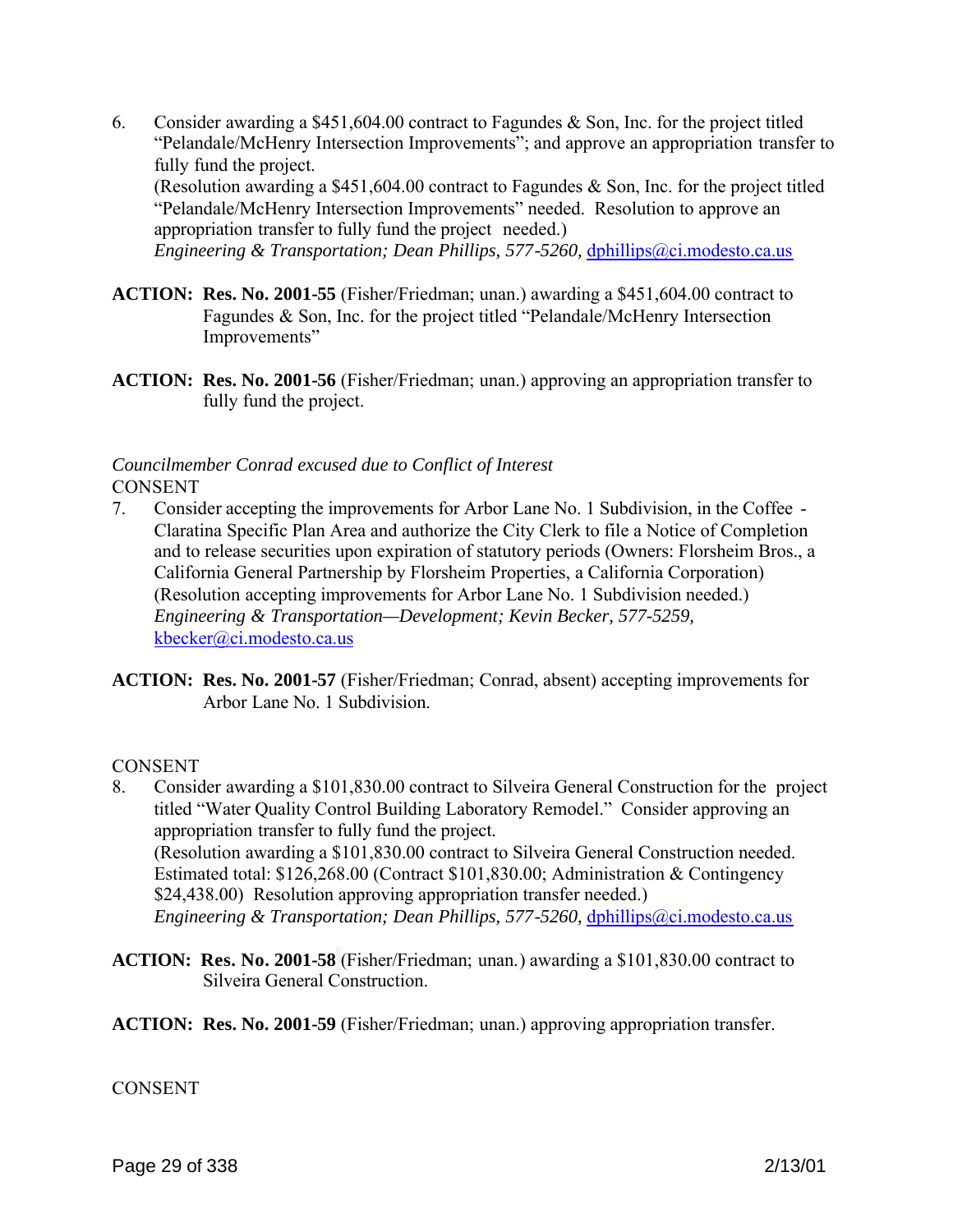9. Consider accepting Miller Pipeline Corporation's contract for the project titled "Annual Sewer Rehabilitation—Phase 1 99/00" as complete, and authorize the City Clerk to file a Notice of Completion. (Resolution accepting work as complete and authorizing City Clerk to file Notice of Completion needed.)

*Engineering & Transportation; Robert Granberg, 577-5215, rgranberg@ci.modesto.ca.us* 

**ACTION: Res. No. 2001-60** (Fisher/Friedman; unan.) accepting work as complete and authorizing City Clerk to file Notice of Completion.

#### **CONSENT**

10. Consider awarding a \$153,650 contract to HJW, Inc. for Digital Ortho -Rectified Aerial Photos; and consider a resolution amending the budget to appropriate additional funds from the Engineering and Transportation budget by \$72,000; funded by \$36,000 from the Water Fund Reserve and \$36,000 from Engineering & Transportation's ABS Carryover Savings.

(Resolution approving an agreement with HJW, Inc. for Digital Ortho -Rectified Aerial Photos and authorize the City Manager to exe cute the agreement needed. Resolution amending the Engineering & Transportation budget by \$72,000; funded by \$36,000 from Water Fund Reserve, and \$36,000 from Engineering & Transportation's ABS Carryover Savings needed.)

*Engineering & Transportation; Kevin Becker, 577-5259, kbecker@ci.modesto.ca.us* 

- **ACTION: Res. No. 2001-61** (Fisher/Friedman; unan.) approving an agreement with HJW, Inc. for Digital Ortho-Rectified Aerial Photos and authorizing the City Manager to execute the agreement.
- **ACTION: Res. No. 2001-62** (Fisher/Friedman; unan.) amending the Engineering & Transportation budget by \$72,000.

#### **CONSENT**

- 11. Consider authorizing Request for Proposals to be opened March 20, 2001 at 11:00 a.m. for traffic signal equipment for Engineering and Transportation Department —Transit Engineering Services Division. (Resolution authorizing Request for Proposals to be opened March 20, 2001 at 11:00 a.m. for traffic signal equipment for Engineering and Transportation Depa rtment—Transit Engineering Services Division needed.) *Finance; Tom Reddie, 577-5406,* treddie@ci.modesto.ca.us
- **ACTION: Res. No. 2001-63** (Fisher/Friedman; unan.) authorizing Request for Proposals to be opened March 20, 2001 at 11:00 a.m. for traffic signal equipment for Engineering and Transportation Department—Transit Engineering Services Division.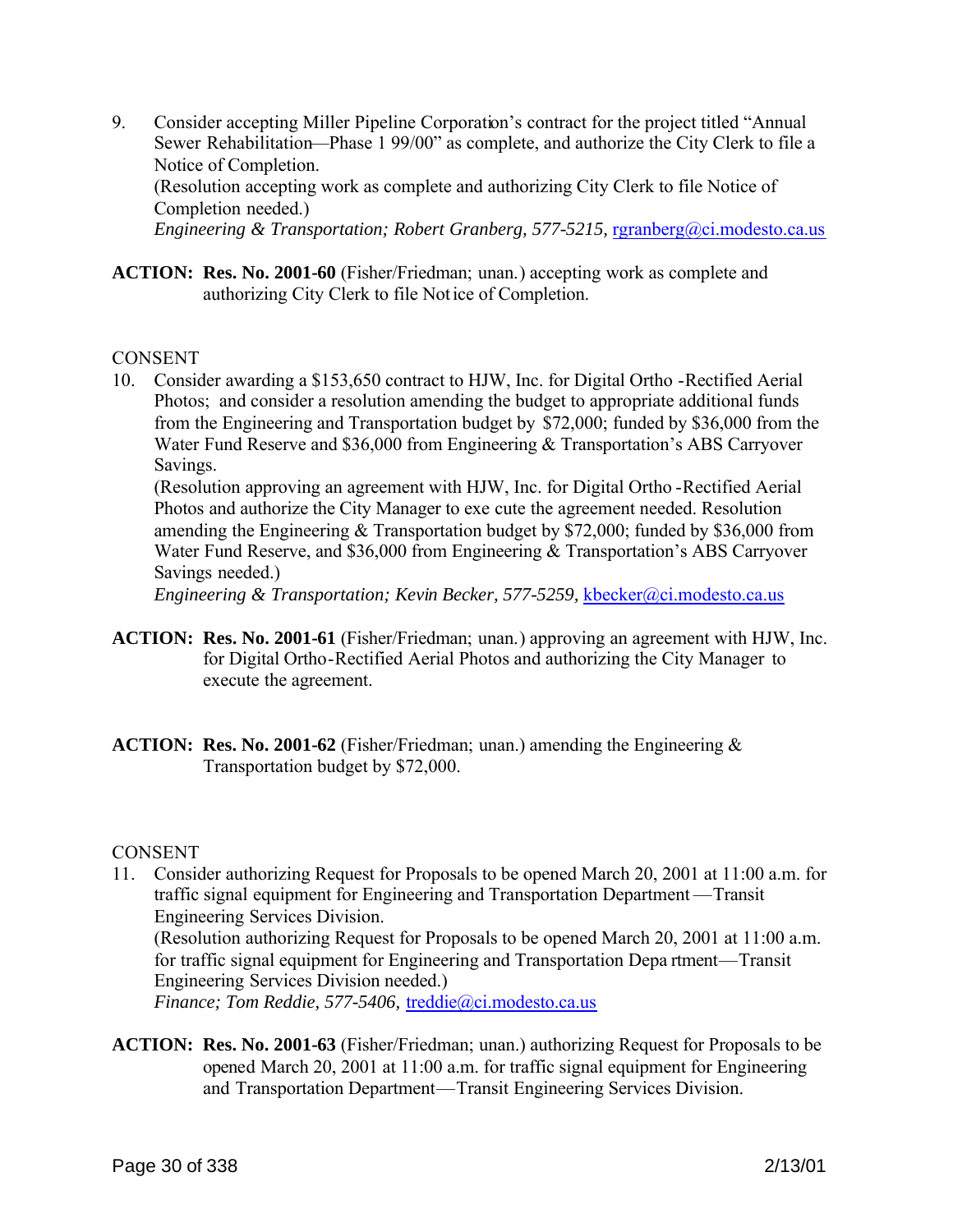### ACKNOWLEDGEMENTS AND PRESENTATIONS

12. Presentation by John Irwin, a representative of Modesto City Schools, regarding the After School Program.

**ACTION:** No presentation given.John Irwin was absent from the meeting.

### ORAL COMMUNICATIONS

- Mr. Wood commented on the development of the West Side, and the trash and the negative environment in the  $4<sup>th</sup>$  Street Park caused by a food court for the homeless. He complimented the Police Department for their quick response time when calls are placed.
- Joseph Dias also expressed a safety concern for children in the 4<sup>th</sup> Street Park and noted an undesirable element in the park. He also noted concerns at  $619.5<sup>th</sup>$  Street and the  $5<sup>th</sup>$  Street Project. He requested additional police presence in the neighborhood.

### **HEARINGS**

13. Hearing to consider the Planning Commission's recommendation to amend P-D(109), Vintage Faire Regional Mall, property located on the east side of Sisk Road, north of Standiford Ave.

(An Ordinance amending "Section 2, Uses", deleting number 4.—A 16 screen theater complex and two restaurants; A Resolution approving an amended development plan or P-D(109); A Resolution with findings, provided by Environmental Assessment No. CDD 2000-70, judging the amendment to P-D(109) as being within the scope of the Master Environmental Impact Report (SCH No. 92052017))

Continuance to February 27, 2001 is requested. *Community Development Dept.; Steve Mitchell, 577-5287, smitchell@ci.modesto.ca.us*

- **ACTION: By Motion** (Fisher/Friedman; unan.) item was continued to the 27<sup>th</sup> of February, 2001.
- 14. Hearing to determine whether Cable One has developed a binding plan satisfactory to the City to bring the system into full compliance or to otherwise cure any and all breaches of the franchise agreement, to consider the proposed transfer from Cable One to AT&T, and initial consideration of franchise renewal.

(Resolution approving the proposed settlement with Cable One resolving all areas of noncompliance with the terms of the franchise needed. Adopt, or Modify and Adopt the attached ordinance amending Ordinance No. 2293-C.S., as amended, approving the transfer of the cable television from Cable One to United Television Corporation.) *City Manager's Office; Donna Hansen, 571-5125, dhansen@ci.modesto.ca.us*

**ACTION: Res. No. 2001-64** (Frohman/Smith; unan.) approving the proposed settlement with Cable One resolving all areas of non-compliance with the terms of the franchise.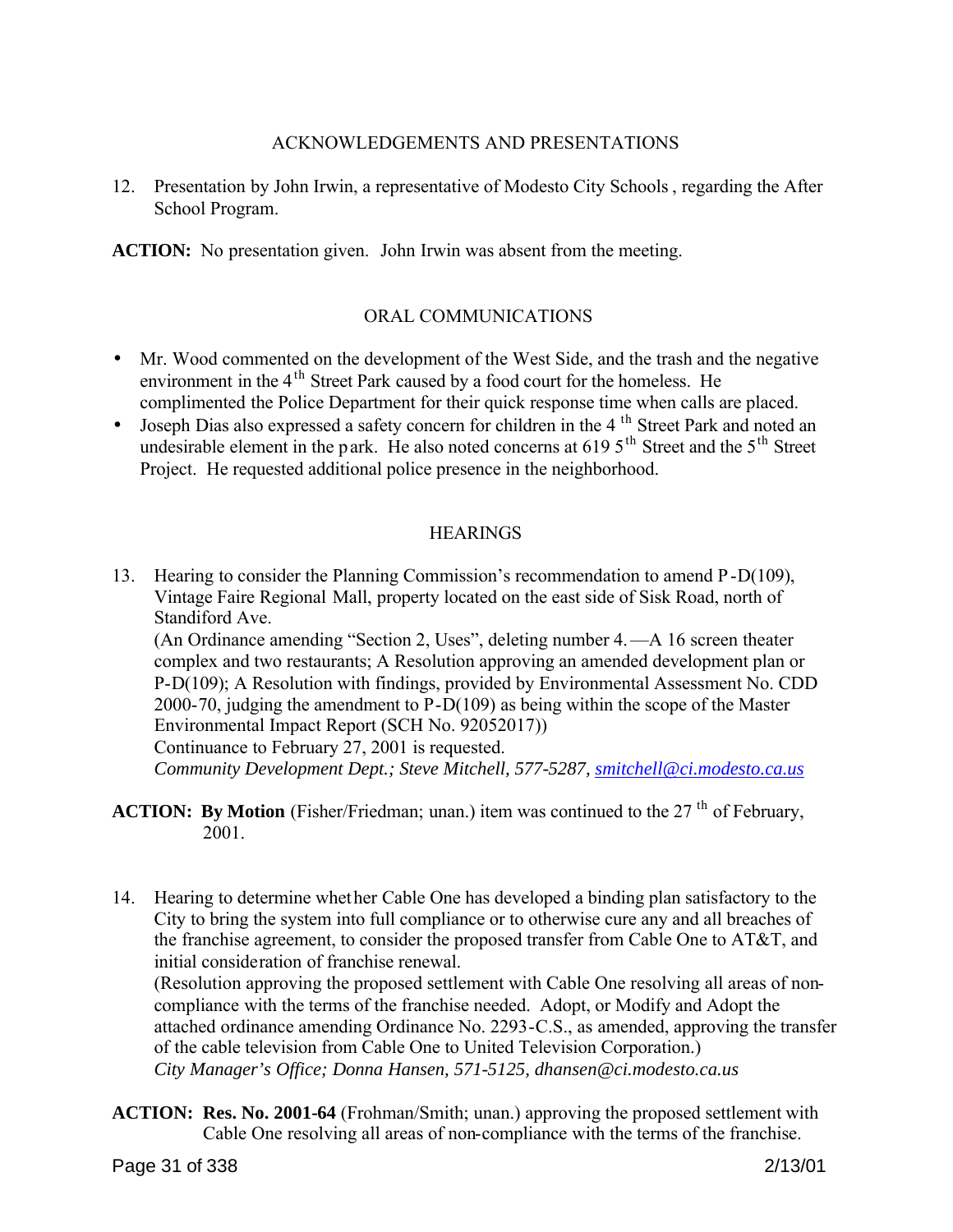**ACTION: Introduction of Ordinance No. 3203–C.S**. (Frohman/Smith; unan.) amending Ordinance No. 2293-C.S. approving transfer of Cable T.V. from Cable One to United Television Corp.

#### *Councilmember Fisher absent due to Conflict of Interest*

- 15. Hearing to consider the application of Tim Fisher/Architecture Plus to rezone a portion of P-D(363) to a new Planned Development Zone to allow a Single -Story Senior Housing Complex, property located on the West side of Nelson Ave, South of East Orangeburg Ave.
- *ACTION: Introduction of Ordinance No. 3204–C.S (Friedman/Smith; Fisher, absent) rezoning a portion of P-D(363) to P-D(546).*
- **ACTION: Res. No. 2001-65** (Friedman/Smith; Fisher, absent) approving a development plan for  $P-D(546)$ .
- **ACTION: Res. No. 2001-66** (Friedman/Smith; Fisher, absent) finding the proposed rezoning the proposed rezoning within the scope of the General Plan Master EIR.

#### *Councilmember Fisher excused due to Conflict of Interest*

- 16. Hearing to consider approving the allocation of \$937,000 in HOME funds and authorize the City Manager to execute related documents. (Resolution of approving allocation and authorizing the City Manager to execute documents needed.) *Recreation & Neighborhoods; Kenneth Horrillo, 577-5419,* khorrillo@ci.modesto.ca.us
- **ACTION: Res. No. 2001-67** (Conrad/Serpa; Fisher, absent) approving allocation and authorizing the City Manager to execute documents.

#### NEW BUSINESS

- 17. Consider adopting a resolution supporting the concepts and efforts of the California Highway Patrol in a statewide traffic stop demographic data collection grant program and authorizing the City Manager to execute an agreement with the California Highway Patrol, allowing the Police Department to participate in the grant program. (Resolution supporting the concepts and efforts of the California Highway Patrol in data collection grant program and authorizing City Manager to sign agreement allowing Police Department to participate in the grant program needed.) *Police Department; Chief Roy Wasden, 572-9501, rwasden@ci.modesto.ca.us*
- **ACTION: Res. No. 2001-68** (Fisher/Serpa; unan.) supporting the concepts and efforts of the California Highway Patrol in data collection grant program and authorizing City Manager to sign agreement allowing Police Department to participate in the grant program.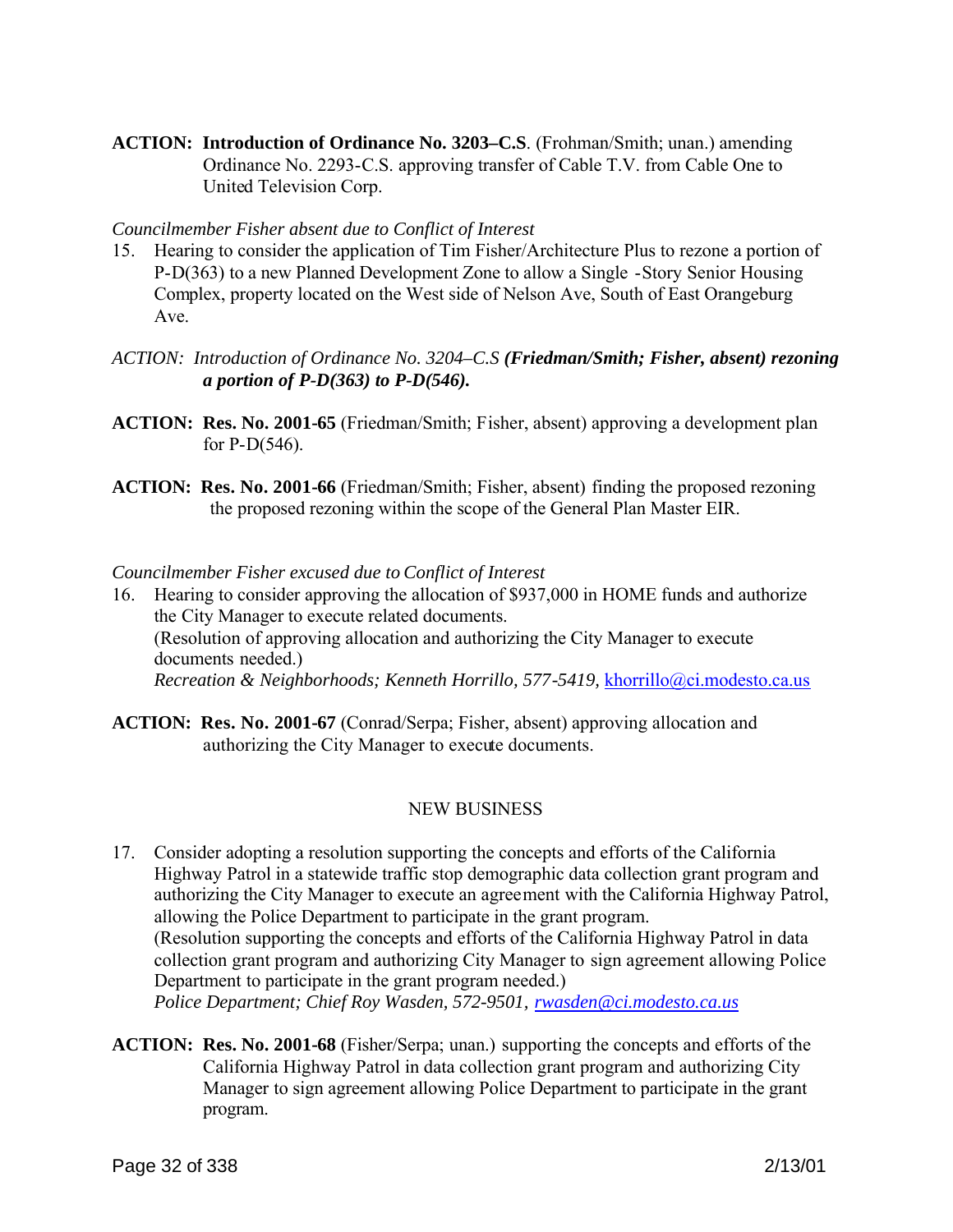- 18. Consider approving the submittal of a n ACIP and an AIP application to the Federal Aviation Administration in the amount of \$10,560,100 and authorize the City Manager, or designee, to sign the application on behalf of the City of Modesto. (Resolution approving the submittal of an ACIP and an AIP application to the Federal Aviation Administration, and authorize the City Manager to sign the application on behalf of the City of Modesto needed) Engineering & Transportation; Howard Cook, 577-5318, hcook@ci.modesto.ca.us
- **ACTION: Res. No. 2001-69** (Fisher/Friedman; unan.) approving the submittal of an ACIP and an AIP application to the Federal Aviation Administration, and authorize the City Manager to sign the application on behalf of the City of Modesto.
- 19. Consider accepting the payoff of an outstanding loan made to Charlie Crane of Uncle Charlie's Group Home, secured by 523 North Martin Luther King Drive, as based on the fair market value of \$137,000 as listed in the property appraisal dated January 2, 2001 prepared by Gerald L. Regalia. The payoff is to be made by February 28, 2001. (Resolution accepting payoff of outstanding loan made to Charlie Crane of Uncle Charlie's Group Home needed.) *Recreation & Neighborhoods; Miguel Galvez, 571-5506,* mgalvez@ci.modesto.ca.us
- **ACTION: Res. No. 2001-70** (Fisher/Friedman; unan.) accepting payoff of outstanding loan made to Charlie Crane of Uncle Charlie's Group Home.

# **MISCELLANEOUS**

#### Legislation

- 20. 2001 Legislative Platform (Resolution approving the City of Modesto 2001 Legislative Platform) *City Manager; Paul Baxter, 577-5224,* pbaxter@ci.modesto.ca.us
- **ACTION: Res. No. 2001-71** (Serpa/Smith; unan.) approving the City of Modesto 2001 Legislative Platform. **Items 2b**—oppose efforts which would reduce local control over public employee disputes and impose regulations of an outside agency—**11j** encourage banning of fire works on county-wide basis--**and 14i**, constitutiona l amendment subject to majority approval of electorate allowing statewide ½ cent sales tax for transportation, **were removed and returned to the appropriate committees**. **Added to the platform** was support to reduce building permits outside the City's sphere of influence and support to require the County to be subject to LAFCO for new development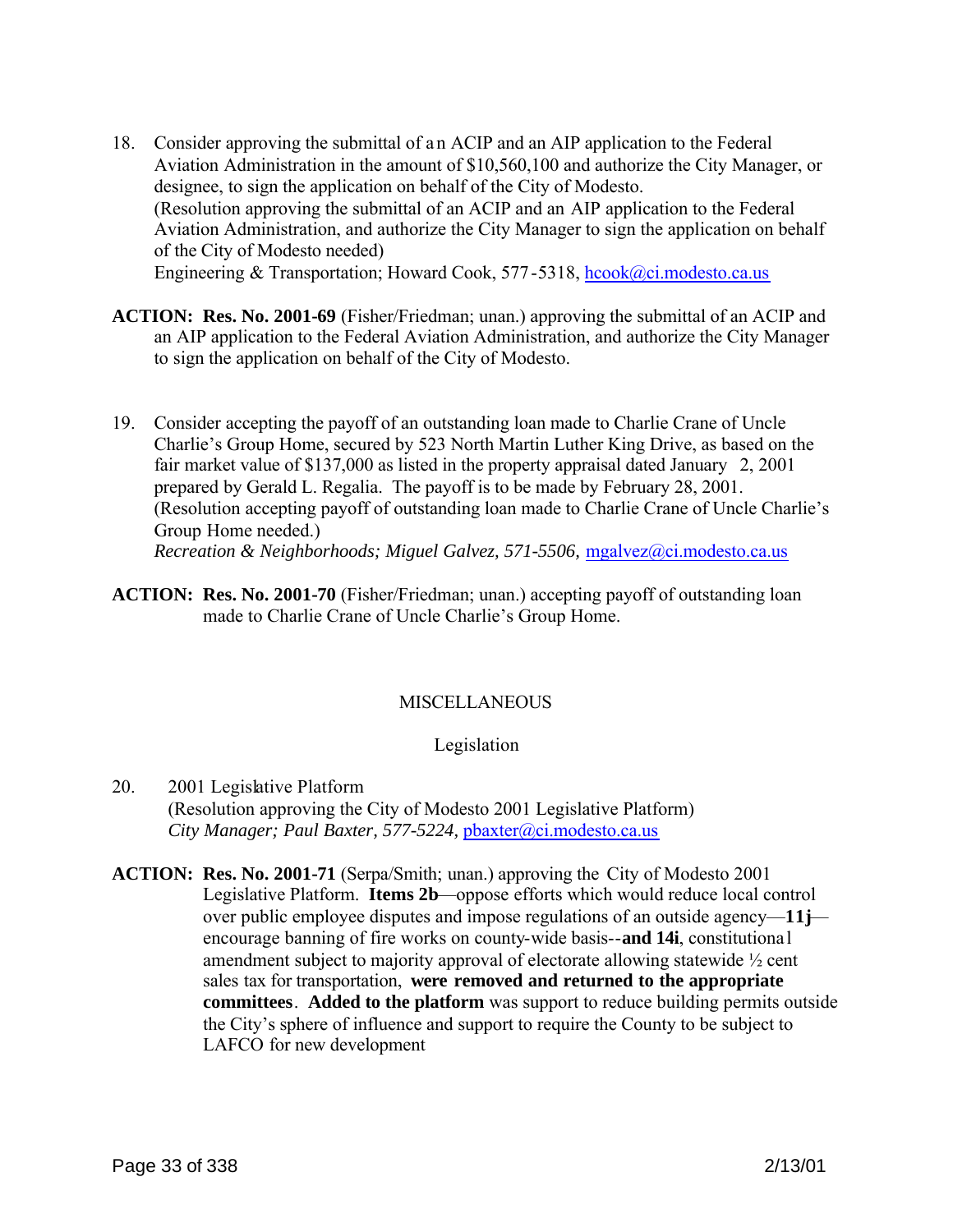### COUNCIL COMMENTS AND REPORTS

21. At the request of Mayor Sabatino, consider adopting a resolution requesting the County to return the 5% sales tax to the particip ating Cities.

### **ACTION: Dropped from Agenda. Moved to 2/20/01 meeting.**

#### MATTERS TOO LATE FOR THE AGENDA

None

### ADJOURNMENT

The meeting adjourned at 7:25 p.m.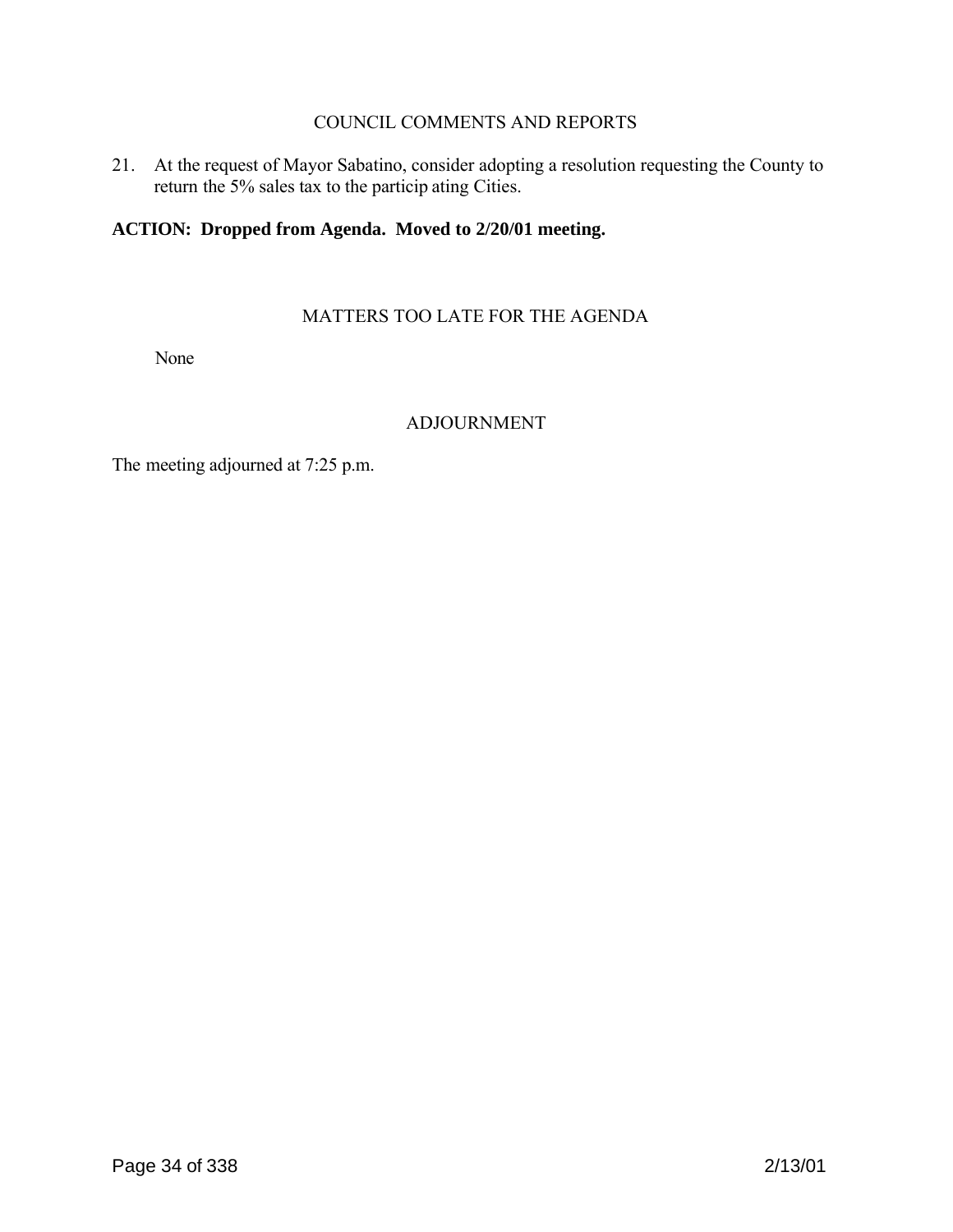### **MINUTES City Council Meeting**

Tuesday, February 20, 2001, at 5:15 p.m.

Roll Call –Present: Councilmembers Conrad, Fisher, Friedman, Frohman, Serpa, Smith, Mayor Sabatino

Absent: None

Pledge of Allegiance to the Flag

Invocation: Pastor Rick Thompson, Big Valley Grace Community

Declare Conflicts of Interest: Vice Mayor Fisher, Item 2b

CONSENT ITEMS – ROLL CALL VOTE REQUIRED: Items 1,2, 4,  $& 5$ *Item 3 Removed from Consent*

#### **ACTION: Friedman/Frohman; unan.**

#### **CONSENT ITEMS**

### **An item may be removed from consent and discussed at the request of an audience member or Councilmember.**

#### CONSENT

1. Approval of the minutes of the regular City Council meeting of January 13, 2001

**ACTION: By Motion** (Friedman/Frohman; unan.) approved the minutes of the regular City Council meeting of January 13, 2001

#### CONSENT

- 2. Final Adoption: *City Clerk; Marilyn Romey, 577-5396;* mromey@ci.modesto.ca.us
	- a. Ordinance No. 3203-C.S. amending Ordinance No. 2293-C.S., as amended, approving the transfer of the cable television franchise from Cable One, Inc. to United Cable Television Corporation.
- **ACTION: By Motion** (Friedman/Frohman; unan.) approved the final adoption of Ordinance No. 3203-C.S. amending Ordinance No. 2293-C.S., as amended, approving the transfer of the cable television franchise from Cable One, Inc. to Unite d Cable Television Corporation.

*Vice-Mayor Fisher excused from Item 2b due to Conflict of Interest*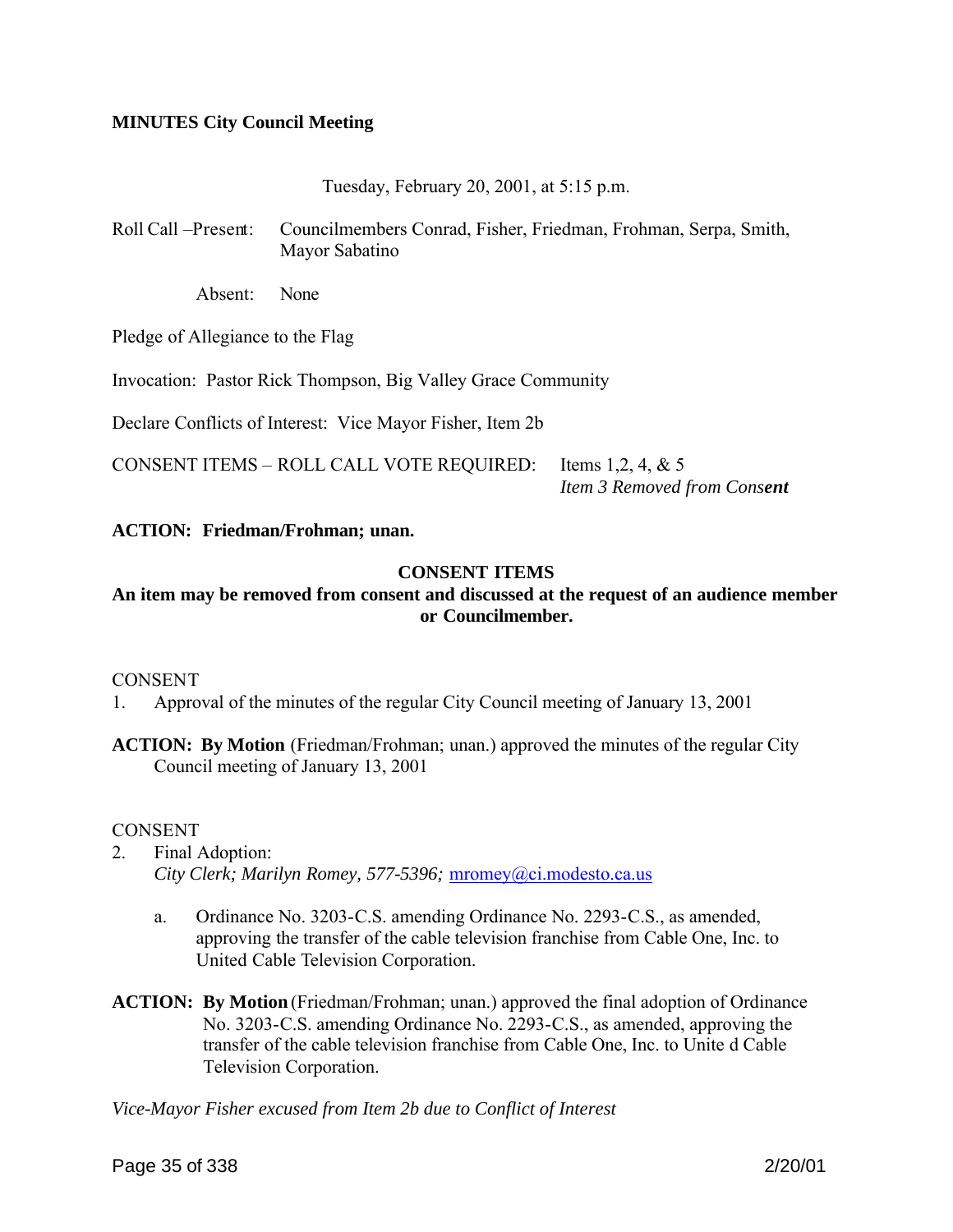- b. Ordinance No. 3204-C.S. amending Section 21-3-9 of the Zoning Map to rezone from a portion of Planned Development Zone, P-D(363), to Planned Development Zone, P-D(546), property located on the West side of Nelson Avenue South of East Orangeburg Avenue (Tim Fisher/Architecture Plus).
- **ACTION: By Motion** (Friedman/Frohman; Fisher, absent) approved the final adoption of Ordinance No. 3204-C.S. amending Section 21-3-9 of the Zoning Map to rezone from a portion of Planned Development Zone, P-D(363), to Planned Development Zone, P-D(546), property located on the West side of Nelson Avenue South of East Orangeburg Avenue (Tim Fisher/Architecture Plus).

### *Item 3 Removed from Consent*

- 3. Consider authorizing the City Manager to execute an application under the 2000 Juvenile Accountability Incentive Block Grant for \$50,340 in federal funds. *Police Dept.; Michael Perine, Police Sergeant ,572-9162, mperine@ci.modesto.ca.us*
- **ACTION: Res. No. 2001-72** (Frohman/Friedman; unan.) authorizing the City Manager to execute an application under the 2000 Juvenile Accountability Incentive Block Grant for \$50,340 in federal funds.

### **CONSENT**

- 4. Consider acceptance of George Reed, Inc.'s contract for the project titled "Pelandale Expressway—Phase 1B & 1C" as complete and authorize the City Clerk to file a Notice of Completion. *Engineering & Transportation; Robert Granberg, 577-5452, rgranberg@ci.modesto.ca.us*
- **ACTION: Res. No. 2001-73** (Friedman/Frohman; unan.) accepting George Reed, Inc.'s contract for the project titled "Pelandale Expressway—Phase 1B & 1C" as complete and authorize the City Clerk to file a Notice of Completion.

#### **CONSENT**

5. Quarterly Treasurer's Report—December 29, 2000 *Finance; Belinda Duerksen; 577-5376;* bduerksen@ci.modesto.ca.us

**ACTION: By Motion** (Friedman/Frohman; unan.) accepted Quarterly Treasurer's Report.

# ACKNOWLEDGMENTS & PRESENTATIONS

- 6. Presentation from Krispy Kreme Donuts regarding their Ground Breaking Ceremony on Wednesday, February 21, 2001.
- **ACTION:** Brad Breckman announced the groundbreaking ceremony and presented the Council with donuts.

Page 36 of 338 2/20/01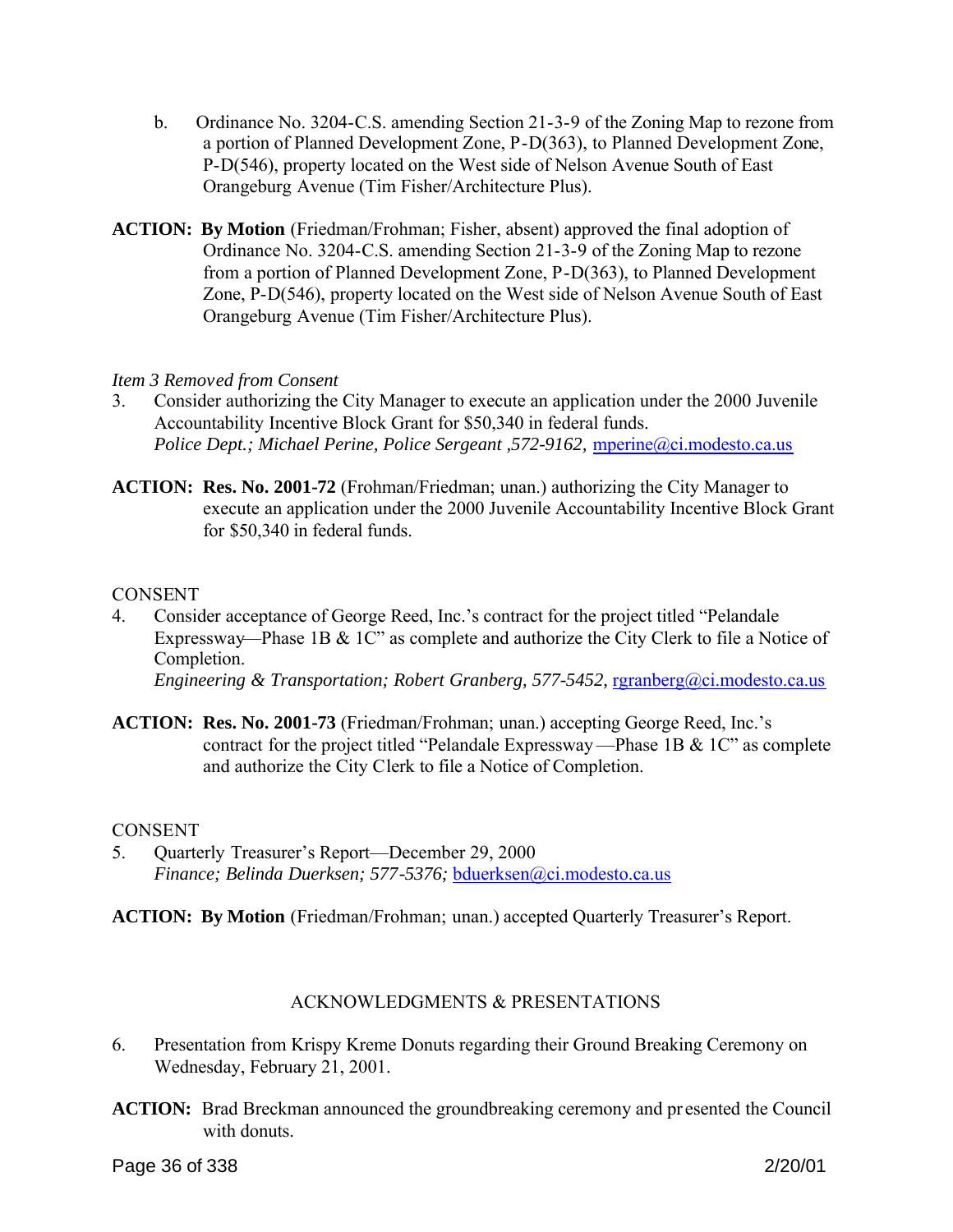## ORAL COMMUNICATIONS

- Bishop Bergstrom expressed his concern of stray dogs in the Franklin and Peirson Schools areas.
- Councilmember Frohman, City Manager Crist, Councilmember Serpa announced that the issue has been referred to the Police Chief and additional enforcement will be requested in the school areas mentioned.

## **HEARINGS**

7. Hearing to consider an ordinance amending Ordinance No. 2293-C.S. entitled "An Ordinance Granting Cable One, Inc., a Nonexclusive Franchise to Construct, Operate, and Maintain a Cable Communication System within the City of Modesto," to extend the term to permit the transfer of the Franchise from Cable One to United Cable Television Corporation, a subsidiary of AT&T Broadband, and to continue t he franchise renewal negotiations.

*City Manager's Office; Donna Hansen, 571-5125, dhansen@ci.modesto.ca.us*

**ACTION: By Motion** (Friedman/Smith; unan.) introduced Ordinance No. 3205 amending Ordinance No. 2293-C.S., as amended, to extend the term of the fra nchise agreement to permit transfer of the franchise from Cable One to United Cable Television Corporation, a subsidiary of AT&T Broadband, and continue the franchise renewal negotiations.

## COUNCIL COMMENTS AND REPORTS

- Rob Stout, Finance Director, revie wed previous and upcoming budget workshops for this year's budget process.
- 8. At the request of Mayor Sabatino, consider adopting a resolution requesting the County to return the 5% sales tax to the participating Cities. Moved from the 13<sup>th</sup> of February, 2001.
- **ACTION: Res. No. 2001-74** (Fisher/Smith; unan.) resolution requesting the County to return the 5% sales tax to the participating Cities.

**By Order of the Chair** item was referred to Financial Policy Committee to discuss the possibility of an economic development bank with City and County Representatives.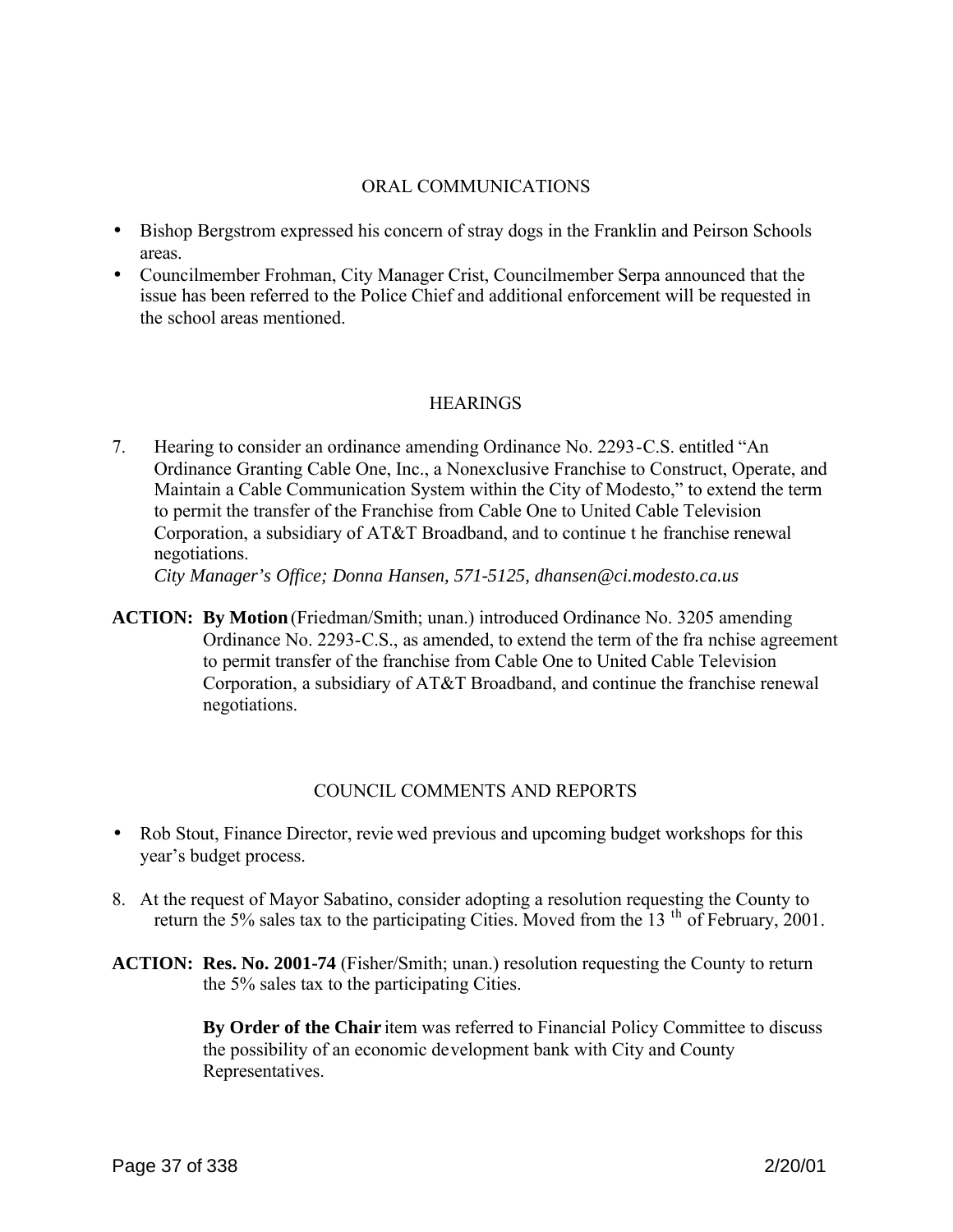- 9. At the request of Vice Mayor Fisher, consider appointing a committee to meet with the Board of Supervisors to address issues of mutual economic development benefits. Discussion to include but not lim ited to:
	- a. Tax Sharing/Land Use
	- b. Transportation
	- c. Business Attraction/Retention
- **ACTION: By Order of the Chair** Vice Mayor Fisher, Councilmember Conrad, Mayor Sabatino, City Manager Crist, and City Attorney Milich were appointed to meet with the County.
- Councilmember Smith noted Modesto's rating of A1 in the Moody's Rating Scale dated August 2000.
- 10. At the request of Councilmember Conrad, discussion of the Urban Growth Policy Review. (Informational Item Only)

**ACTION:** No Action Taken.

# MATTERS TOO LATE FOR THE AGENDA

None

# ADJOURNMENT

The meeting adjourned at 6.25 p.m.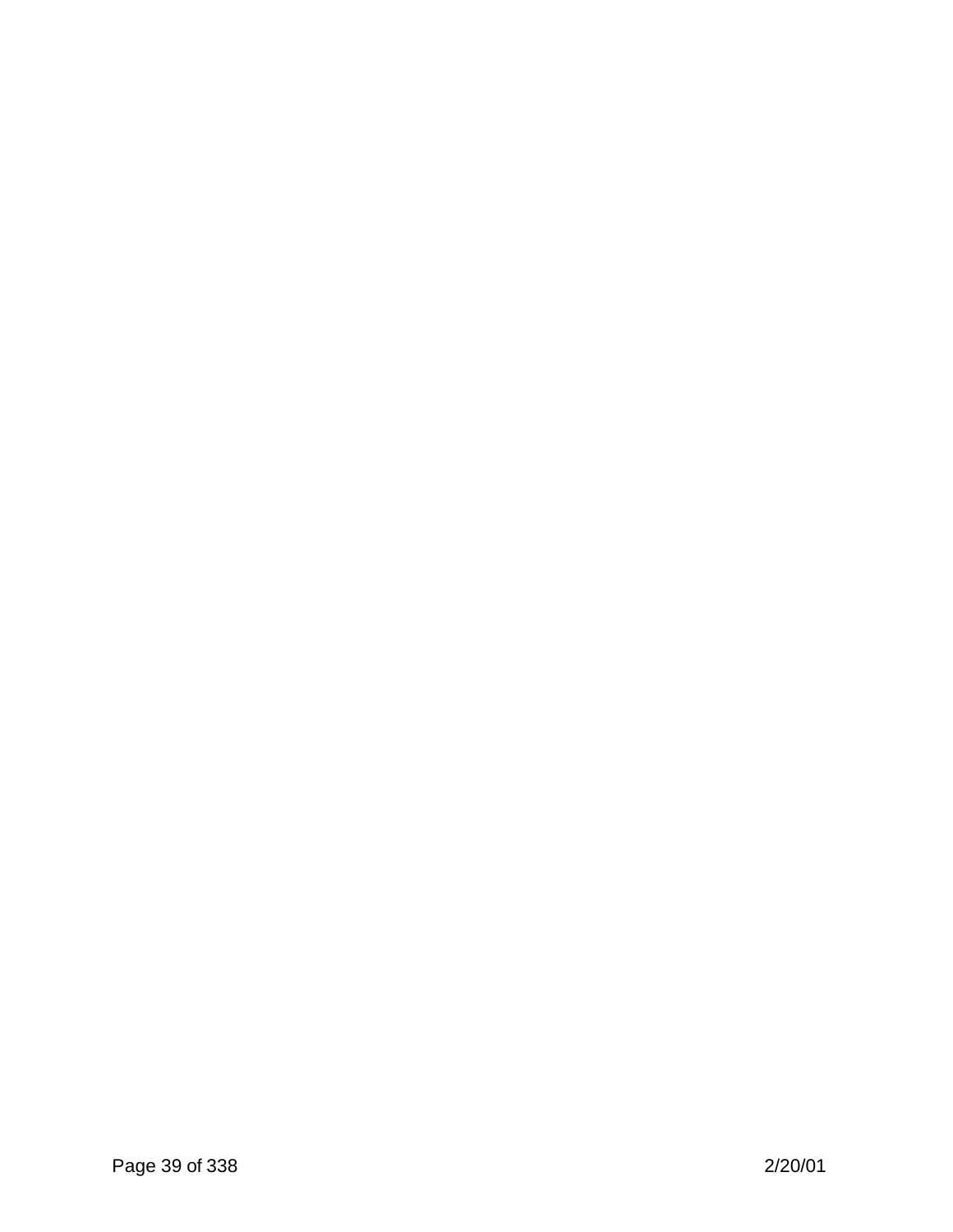## **MINUTES City Council Meeting**

Tuesday, February 27, 2001, at 5:15 p.m.

Roll Call – Present: Councilmembers Conrad, Fisher, Friedman, Frohman, Serpa, Smith, Mayor Sabatino

Absent: None

Pledge of Allegiance to the Flag

Invocation: Peter Cowles, Director of Operations & Maintenance

Declare Conflicts of Interest

CONSENT ITEMS – ROLL CALL VOTE REQUIRED: Items 1 through 10

### **ACTION: Frohman/Friedman; unan.**

### **CONSENT ITEMS**

# **An item may be removed from consent and discussed at the request of an audience member or Councilmember.**

## **CONSENT**

1. Approval of the minutes of the regular City Council meeting of February 20, 2001.

**ACTION:** By Motion (Frohman/Friedman; unan.) approved the minu tes of the regular City Council meeting of February 20, 2001.

#### CONSENT

- 2. Final adoption of Ordinance No. 3205-C.S. amending Ordinance No. 2293-C.S., as amended, to extend the term of the franchise agreement to permit transfer of the franchise from Cable One to United Cable Television Corporation, a subsidiary of AT&T Broadband, and continue the franchise renewal negotiations.
- **ACTION: By Motion** (Frohman/Friedman; unan.) approved the final adoption of Ordinance No. 3205-C.S. amending Ordinance No. 2293-C.S., as amended, to extend the term of the franchise agreement to permit transfer of the franchise from Cable One to United Cable Television Corporation, a subsidiary of AT&T Broadband, and continue the franchise renewal negotiations.

#### **CONSENT**

3. Consider affirming the City's sponsorship of "Earth Day in the Park Festival, 2001!" at Graceada Park and allow the sale of merchandise in the Park during the event.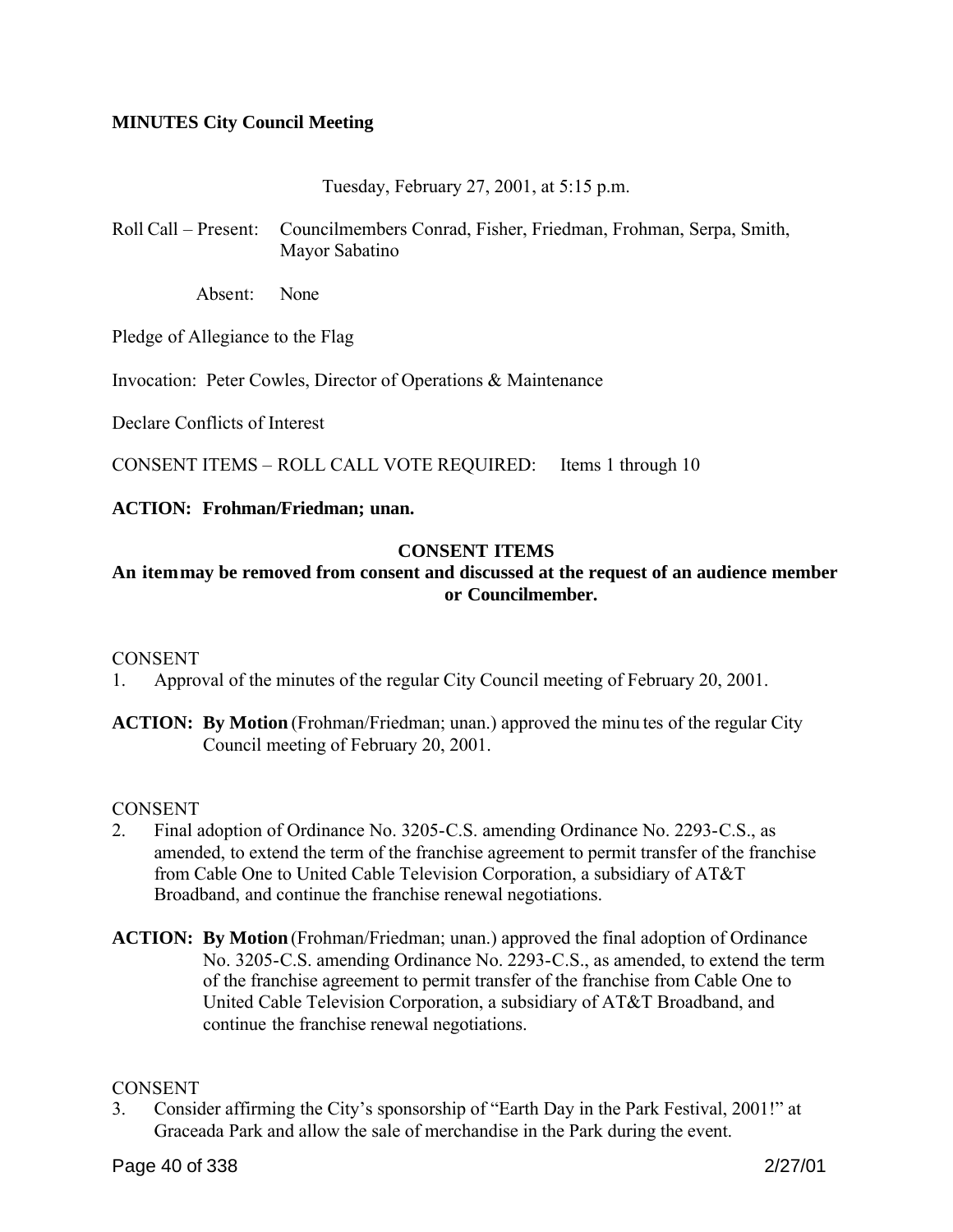*Engineering & Transportation; Jocelyn Reed, 577-5492, ireed@ci.modesto.ca.us* 

**ACTION: Res. No. 2001-75** (Frohman/Friedman; unan.) affirming the City's sponsorship and allowing the sale of merchandise during the event.

# **CONSENT**

- 4. Consider approval of final map of Monterey Bay, Unit No. 1 Subdivision in the Carver-Bangs Specific Plan Area and authorize the City Manager to sign an agreement with the Subdividers as required by Section 4-4.604(c) of the Municipal Code (Owners: Bright Development, A California Corporation) *Engineering & Transportation; Kevin Becker, 577-5259, kbecker@ci.modesto.ca.us*
- **ACTION: Res. No. 2001-76** (Frohman/Friedman; unan.) approving the final map of Monterey Bay, Unit No. 1 Subdivision and authorizing the City Manager to execute subdivision agreement.

## **CONSENT**

- 5. Consider approval of final map of Villa Francais Unit No. 1 Subdivision in the Carver Bangs Specific Plan Area and authorize the City Manager to sign an agreement with the Subdividers as required by Section 4-4.604(c) of the Municipal Code (Owners: Taro Properties Arizona 1, an Arizona Limited Liability Company) *Engineering & Transportation; Kevin Becker, 577-5259, kbecker@ci.modesto.ca.us*
- **ACTION: Res. No. 2001-77** (Frohman/Friedman; unan.) approving the final map of Villa Francais Unit No. 1 Subdivision and authorizing the City Manager to sign subdivision agreement.

# **CONSENT**

- 6. Consider approval of final map of Villa Francais Unit No. 2 Subdivision in the Carver Bangs Specific Plan Area and authorize the City Manager to sign an agreement with the Subdividers as required by Section 4-4.604(c) of the Municipal Code (Owners: Taro Properties Arizona 1, an Arizona Limited Liability Company) *Engineering & Transportation; Kevin Becker, 577-5259, kbecker@ci.modesto.ca.us*
- **ACTION: Res. No. 2001-78** (Frohman/Friedman; unan.) approving the final map of Villa Francais Unit No. 2 Subdivision and authorizing the City Manager to sign subdivision agreement.

## **CONSENT**

7. Consider accepting the improvements for Madison Pointe Subdivision, in the Pelandale - Snyder Specific Plan Area, and authorize the City Clerk to file a Notice of Completion and to release securities upon expiration of statutory periods (Owners: Western Pacific Housing—Windsor Point, LLC, a Delaware Limited Liability Company) *Engineering & Transportation; Kevin Becker, 577-5259, kbecker@ci.modesto.ca.us*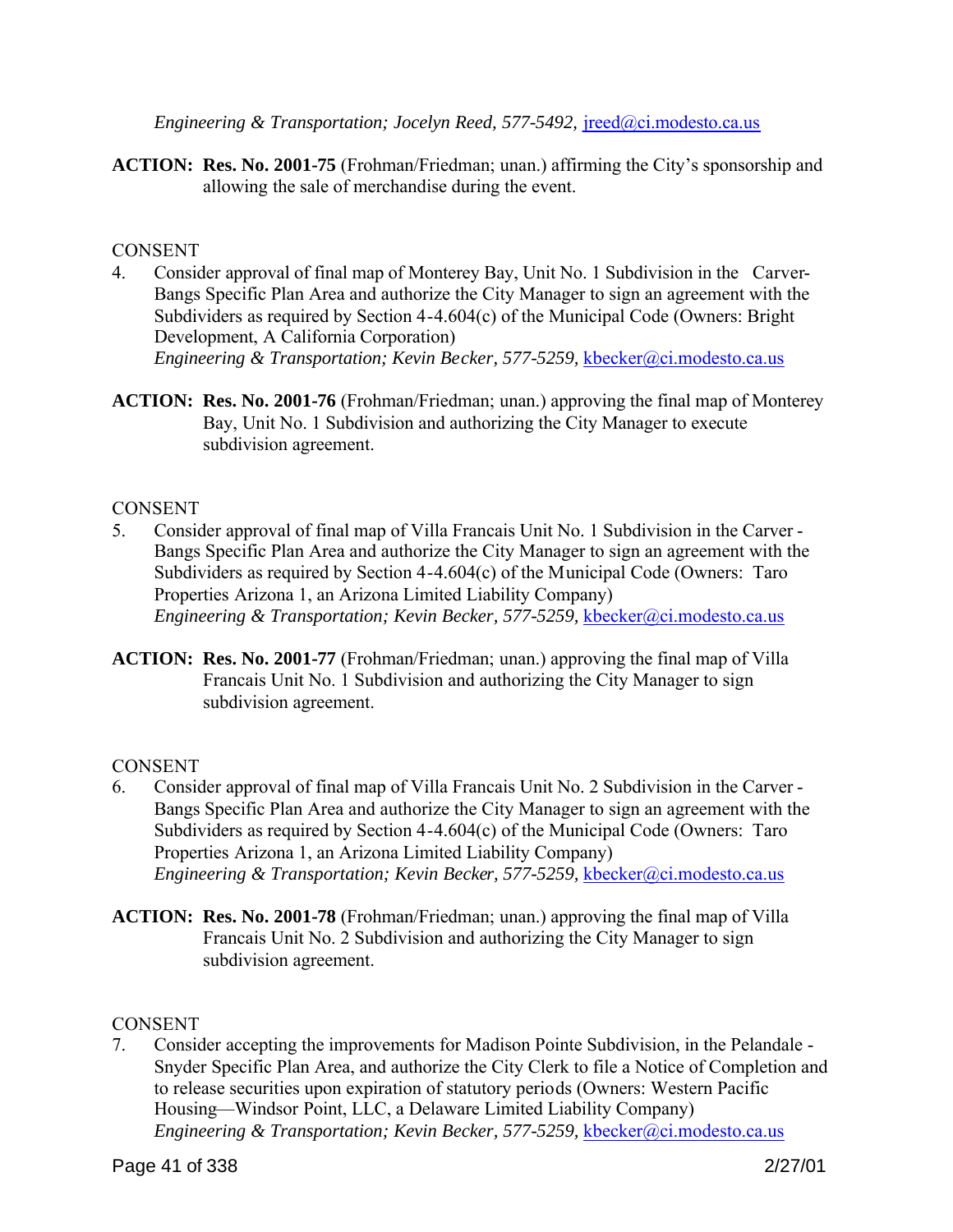**ACTION: Res. No. 2001-79** (Frohman/Friedman; unan.) accepting the improvements for Madison Pointe Subdivision, in the Pelandale-Snyder Specific Plan Area, and authorize the City Clerk to file a Notice of Completion and to release securities upon expiration of statutory periods.

## **CONSENT**

- 8. Consider authorizing the City manager to sign an application in response to a Request for Proposal from the Stanislaus County Workforce Investment Board (WIB). The application, "Beautification Efforts Along Highway 99," proposes to fund clean -up and landscaping along two areas of State Highway 99 within the city limits of Modesto. *Operations & Maintenance; Peter Cowles, 342-2279, pcowles@ci.modesto.ca.us*
- **ACTION: Res. No. 2001-80** (Frohman/Friedman; unan.) authorizing the City Manager to sign an application to the Stanislaus WIB for "Beautification Efforts Along Highway 99" to fund clean-up and landscaping along two areas of State Highway 99 within the city limits of Modesto.

## CONSENT

- 9. Consider acceptance of Duley's Landscape contract for the project titled "Mark Twain Neighborhood Park" as complete and authorize the City Clerk to file a Notice of Completion. *Engineering & Transportation; Terry Parmer, 577-5215,* tparmer@ci.modesto.ca.us
- **ACTION: Res. No. 2001-81** (Frohman/Friedman; unan.) accepting George Reed, Inc's contract for the project titled "Mark Twain Neighborhood Park" as complete.

## **CONSENT**

- 10*.* Consider authorizing staff to solicit RFP's for develo pment, improvement or preservation of low and moderate income affordable housing units. *Recreation & Neighborhoods; Ken Horrillo, 577-5419,* khorrillo@ci.modesto.ca.us
- **ACTION: Res. No. 2001-82** (Frohman/Friedman; unan.) authorizing staff to solicit RFP's for development, improvement or preservation of low and moderate income affordable housing units.

## ACKNOWLEDGEMENTS AND PRESENTATIONS

- 11. Consider recognizing Kyle Weinheimer, Amanda Xavier, and Andrew Dignan as Outstanding Youth for 2000. *Recreation & Neighborhoods; Jennifer Brinar, 571-5897, <i>jbrinar@ci.modesto.ca.us*
- **ACTION:** Presentation made by Mayor Sabatino.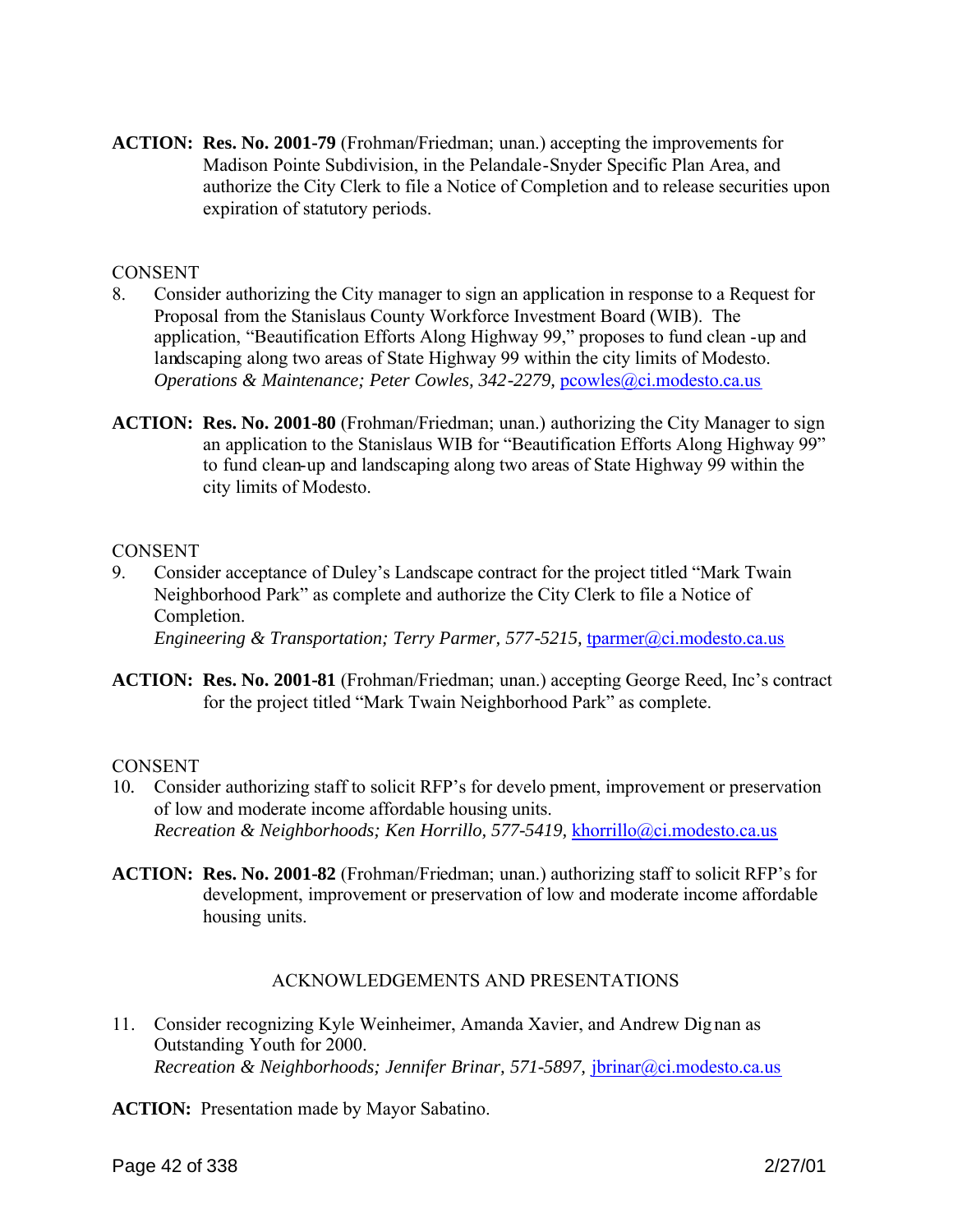## ORAL COMMUNICATIONS

- Bishop Bergstrom commented regarding the Federal Government's involvement in the Sepulveda search warrant.
	- City Attorney Milich responded to Mr. Bergstrom's questions.

## **HEARINGS**

- 12. Hearing to consider the request of Dennis E. Wilson of Horizon Consulting Services to appeal staff decision regarding traffic issues related to the O'Brien's Center Project at Dale and Pelandale.
- **ACTION: By Motion** (Friedman/Fisher; unan.) hearing was continued to March 6, 2001.
- 13. Hearing to consider the Planning Commission Recommendation to Amend P-D(109), Vintage Faire Regional Mall, Property Located on the East Side of Sisk Road North of Standiford Ave.

*Community Development; Steve Mitchell, 577-5283,* smitchell@ci.modesto.ca.us

**ACTION: By Motion** (Fisher/Smith; Conrad, no) introduced Ordinance No 3206-C.S. amending Ordinance 3097-C.S. to delete the 16 screen theater complex as an allowed use.

> **By Motion** (Fisher/Smith; Conrad, no) introduced Ordinance No 3207-C.S. rescinding Ordinance 3098-C.S. which approved the development agreement.

**Res. No. 2001-83** (Fisher/Smith; Conrad, no) amending Resolution 98-509 to delete Conditions of Approval Nos. 1 & 2, and to modify Condition No. 6 and the time of any discretionary land use approval in the fut ure with respect to the Vintage Faire Regional Shopping Center and/or the property immediately in the north, the City may in it's discretion seek to impose reciprocal access ways between said properties.

**Res. No. 2001-84** (Fisher/Smith; Conrad, no) judging the amendment to P-D(109) as being within the scope of the Master Environmental Impact Report (SCH No. 92052017).

14. Hearing to consider the application of Michael Purnell, M.D. to rezone a 1.3 -acre site from Low Density Residential zone (R -1) to Planned Development, P-D(547) to allow for a two story Orthopedic Medical/Surgical Center and parking area on the West side of Coffee Road, East of Allen Drive, and South of East Orangeburg Ave. *Community Development—Planning Division; Barbara Denlis, 577-5267,*  bdenlis@ci.modesto.ca.us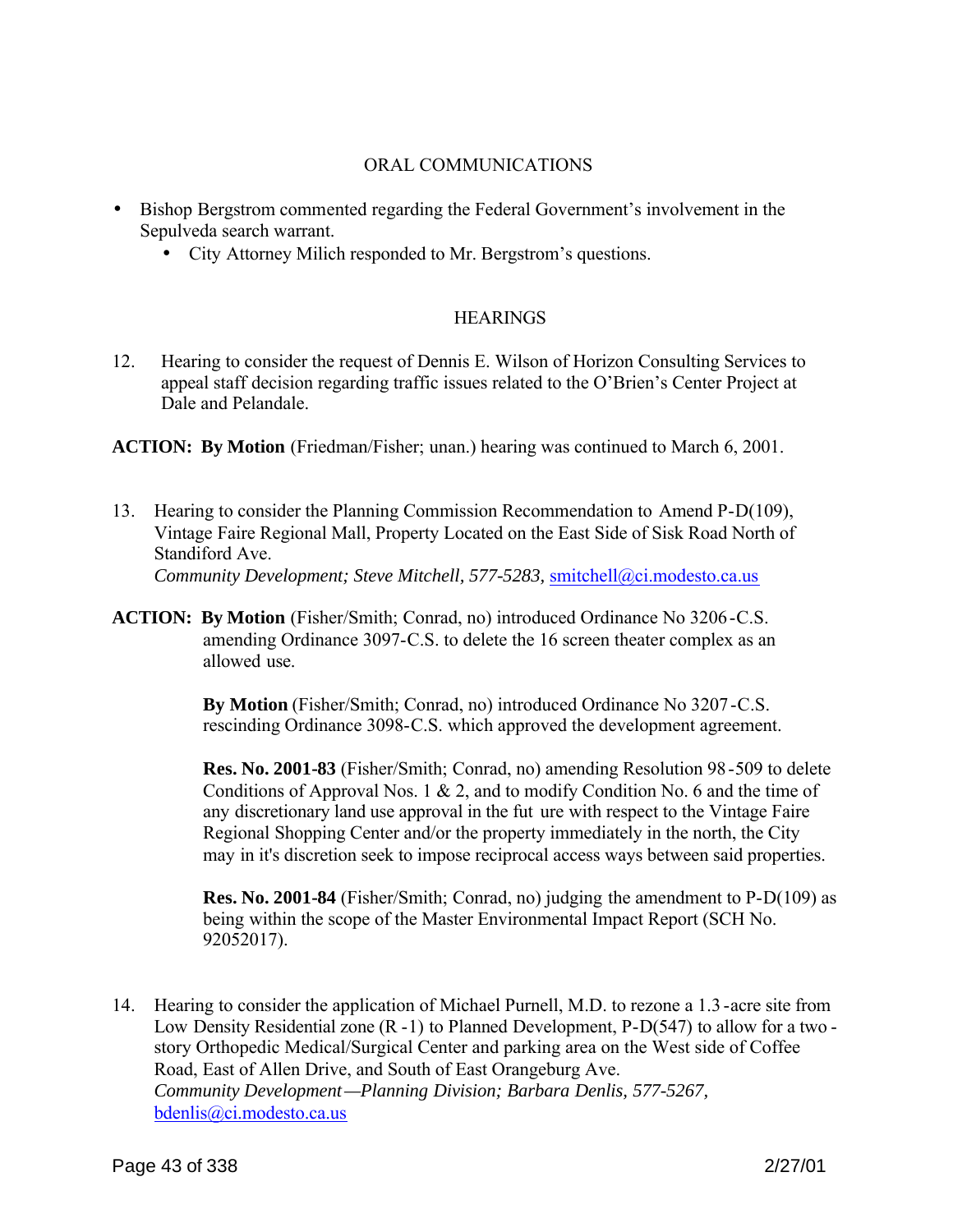**ACTION: By Motion** (Fisher/Friedman; unan.) hearing was continued to March 6, 2001.

15. Hearing to consider adding a third run in the morning and afternoon to the Modesto Area Express (MAX) bus route that connects with the Altamont Commuter Express train station in Lathrop.

*Engineering & Transportation; Fred Cavanah, 577-5295, fcavanah@ci.modesto.ca.us* 

**ACTION: Res. No. 2001-85** (Friedman/Smith; Conrad, Sabatino, no) approving adding a third run in the morning and afternoon to the Modesto Area Express (MAX) bus route that connects with the Altamont Commuter Express train station in Lathrop.

Item was returned to Transportation Policy Committee for rate review.

# NEW BUSINESS

- 16. Consider staff report on the development of an outdoor firing range at the new Police Department Tactical Training Site. *Police Department; Ron Sale, 572-9674, rsale@ci.modesto.ca.us*
- **ACTION: By Motion** (Conrad/Serpa; unan.) acknowledge receipt of report.

# COUNCIL COMMENTS AND REPORTS

17. At the request of Councilmember Conrad, consider rescinding Resolution 2001 -71, adopted at the February 13, 2001 council meeting, that approved the 2001 Legislative Platform.

**ACTION: Res. No. 2001-86** (Conrad/Frohman; unan.) rescinding Res. No. 2001-71

18. At the request of Mayor Sabatino, discussion of Mayor's response to the Modesto Bee Editorial of February 22, 2001.

**ACTION:** No action taken.

# MATTERS TOO LATE FOR THE AGENDA

None

# ADJOURNMENT

The meeting adjourned at 9:25 p.m. to the Chambers Conference Room for the Closed Session as follows: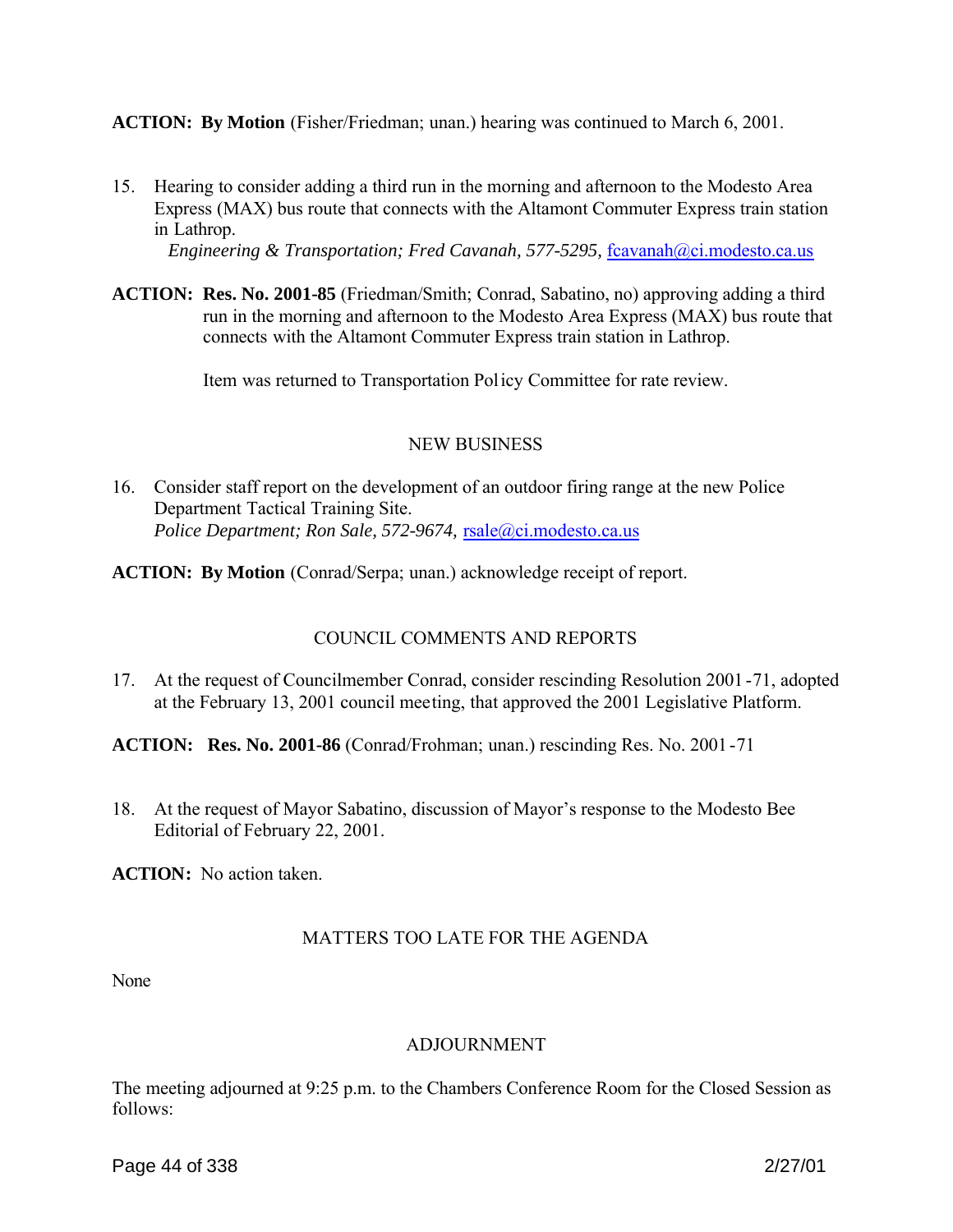# CLOSED SESSION

# CONFERENCE WITH LABOR NEGOTIATOR: (Pursuant to Section 54957.6 of the Government Code)

| <b>Agency Negotiators:</b>    | Robin Renwick, Personnel Director<br>Jack Crist, City Manager |
|-------------------------------|---------------------------------------------------------------|
| <b>Employee Organization:</b> | Modesto City Fire Fighters Association                        |

The City Attorney returned at 9:45 pm to report that no action had been taken.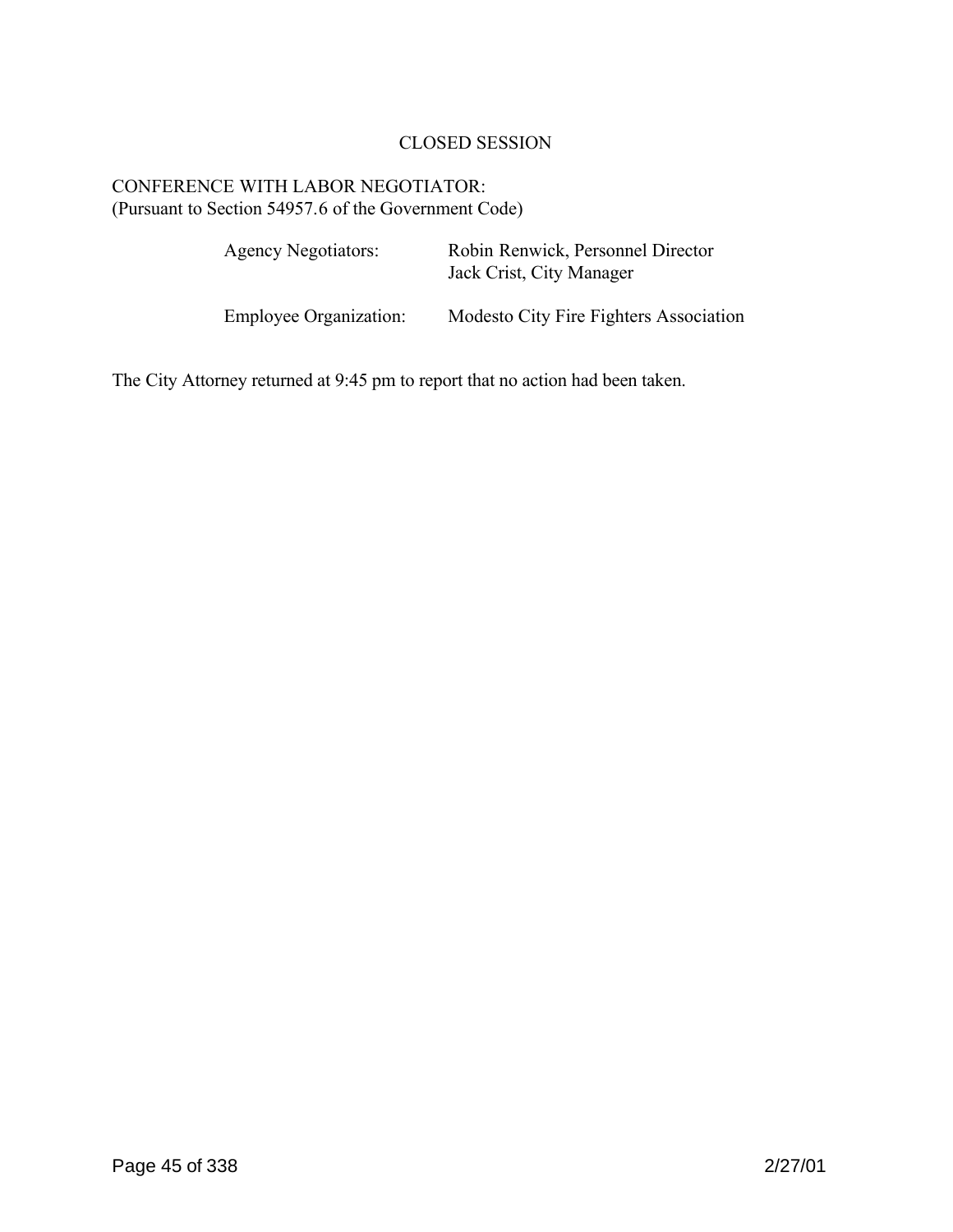### **Tuesday, March 6, 2001, at 5:15 p.m.**

Roll Call –Present: Councilmembers Conrad, Fisher, Friedman, Frohman, Serpa, Smith, Mayor Sabatino

Absent: None

Pledge of Allegiance to the Flag

Invocation: Rev. Mark Rindal, Big Valley Grace Community

Declare Conflicts of Interest

CONSENT ITEMS – ROLL CALL VOTE REQUIRED: Items 1, 3, 4, 6, 7, 8, & 9 *Items 2, 5, & 10 removed from consent*

**ACTION:** Conrad/Fisher; unan.

## **CONSENT ITEMS**

## **An item may be removed from consent and discussed at the request of an audience member or Councilmember.**

#### CONSENT

- 1. Approval of the minutes of the regular City Council meeting of February 27, 2001, and the Special Budget Process Review of February 22, 2001. (Motion approving needed.)
- **ACTION: By Motion** (Conrad/Fisher; unan.) approved the minutes of the regular City Council meeting of February 27, 2001, and the Special Budget Process Review of February 22, 2001.

*Item 2 removed from consent*

- 2. Final adoption: (Motion approving final adoption needed)
	- a. Ordinance No 3206-C.S. amending Ordinance 3097-C.S. to delete the 16 screen theater complex as an allowed use in P-D(109).
- **ACTION: By Motion** (Fisher/Friedman; Conrad, no) approved the final adoption of **Ordinance No 3206-C.S**. amending Ordinance 3097-C.S. to delete the 16 screen theate r complex as an allowed use in P -D(109).
	- b. Ordinance No 3207-C.S. rescinding Ordinance 3098-C.S. which approved the development agreement for P-D(109).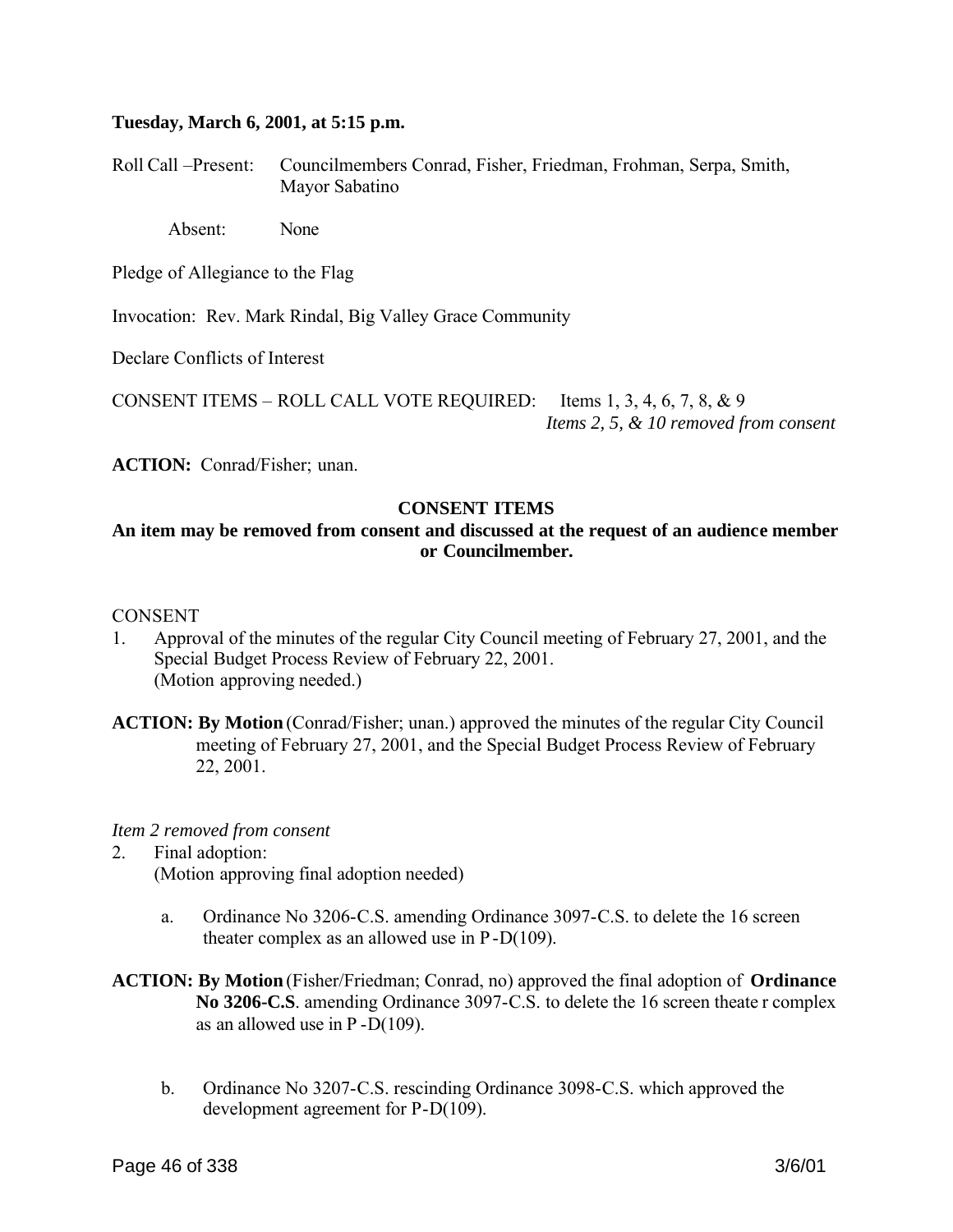**ACTION: By Motion** (Fisher/Friedman; Conrad, no) approved the final adoption of **Ordinance No 3207-C.S**. rescinding Ordinance 3098-C.S. which approved the development agreement for P-D(109).

## **CONSENT**

- 3. Accept with regret letter of resignation from Joseph Martinez of the Equal Opportunity **Commission** (Motion accepting resignation with regret needed) *City Manager; Esther Puckett, 571-5101, epucket@ci.modesto.ca.us*
- **ACTION: Res. No. 2001-87** (Conrad/Fisher; unan.) accepting with regret letter of resignation from Joseph Martinez of the Equal Opportunity Commission.

## CONSENT

4. Approve a lease agreement with William Rose for the use of a small office in the airport's old administration building and authorize the City Manager to sign the lease on behalf of the City.

(Resolution approving lease agreement needed) *Engineering & Transportation; Howard Cook, 577-5318, hcook@ci.modesto.ca.us* 

**ACTION: Res. No. 2001-88** (Conrad/Fisher; unan.) approving a lease agreement with William Rose for the use of a small office in the airpor t's old administration building and authorize the City Manager to sign the lease on behalf of the City.

## *Item 5 removed from consent*

- 5. Consider a staff recommendation to update speed limits on various streets based on a new speed surveys and engineering traffic studies. (Motion introducing an Ordinance amending Municipal Code Sections 3-2.1401.1(Radar) and 3-2.1401 (Non-Radar) to determine and designate speed limit changes which designation shall become effective when appropriate signs are placed needed. ) *Engineering & Transportation; Firoz Vohra, 577-5429, fvohra@ci.modesto.ca.us*
- **ACTION: By Motion** (Frohman/Friedman) introduced **Ordinance No.3208** amending Municipal Code Sections 3-2.1401.1(Radar) and 3-2.1401 (Non-Radar) to determine and designate speed limit changes which designation shall become effective when appropriate signs are placed.

## **CONSENT**

6. Consider authorizing the use of Community Development funds to cover the cost of five (5) non-City employees to attend the third and final convening of the National League of Cities' (NLC) Workforce Development for Poverty Reduction Project in Washington, D.C., March 23-24, 2001.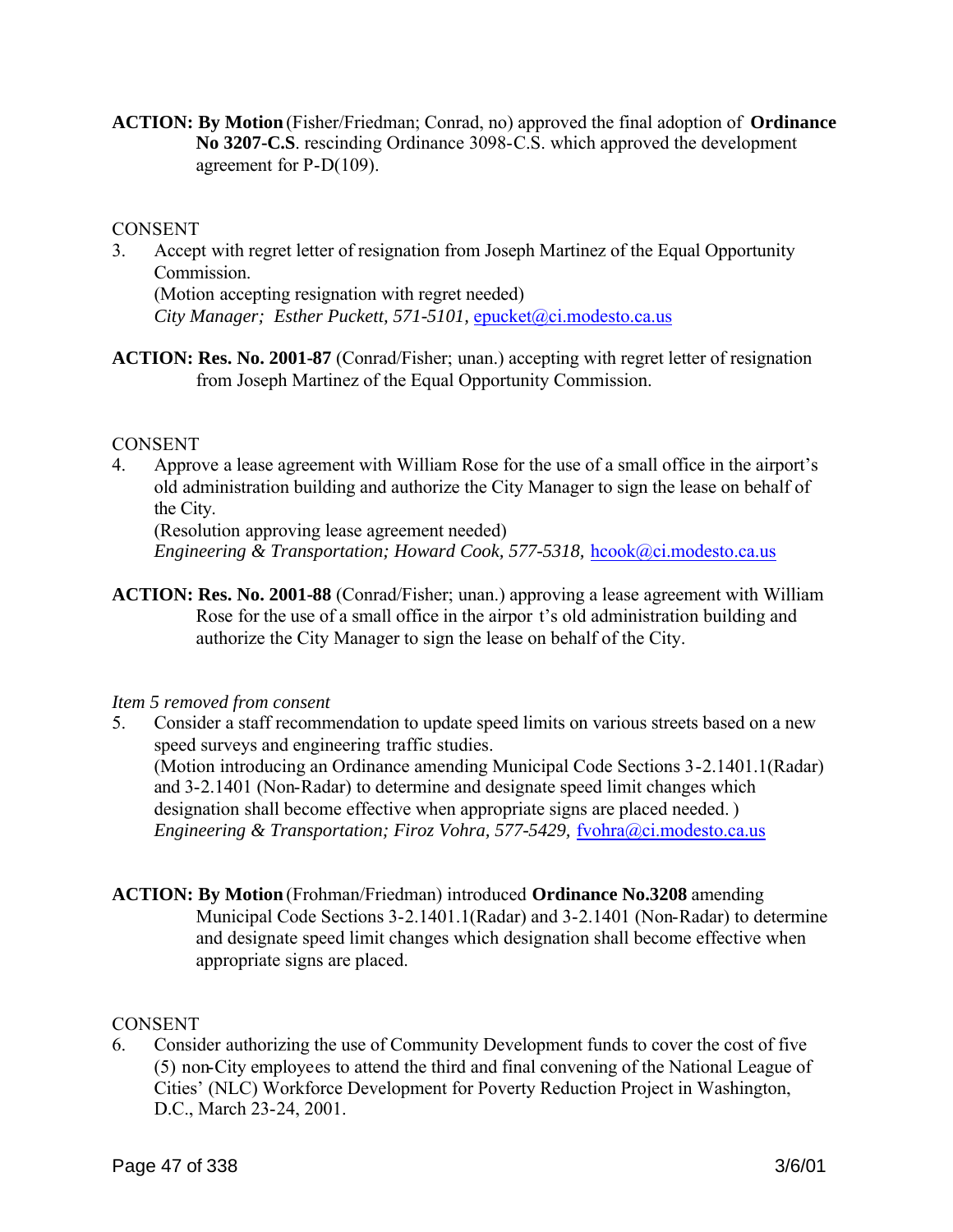(Resolution authorizing the City Manager to approve the cost of five (5) non-City employees to attend the Workforce Development for Poverty Reduction Project in Washington, D.C., March 23-24, 2001 needed) *Community Development; Laurie Smith, 571-5566,* lsmith@ci.modesto.ca.us

**ACTION: Res. No. 2001-89** (Conrad/Fisher; unan.) authorizing the use of Community Development funds to cover the cost of five (5) non -City employees to attend the third and final convening of the National League of Cities' (NLC) Workforce Development for Poverty Reduction Project in Washington, D.C., March 23-24, 2001.

## **CONSENT**

- 7. Consider waiving formal bid procedures by five (5) affirmative votes and authorizing the purchase of three Gillig low floor transit coaches from the Gillig Corporation of Hayward, California for \$906,948.81 for use in the Modesto Area Express (MAX) bus service. (Resolution waiving formal bid procedures needed) *Finance; Tom Reddie, 577-5406,* treddie@ci.modesto.ca.us
- **ACTION: Res. No. 2001-90** (Conrad/Fisher; unan.) waiving formal bid procedures by five (5) affirmative votes and authorizing the purchase of three Gillig low floor transit coaches from the Gillig Corporation of Hayward, California for \$906,948.81 for use in the Modesto Area Express (MA X) bus service.

## **CONSENT**

- 8. Consider authorizing the Purchasing Officer to issue a Request for Proposal for Liquid Ferric Chloride to be used by the Operations and Maintenance Department -Water Quality Control (WQC) for FY 2001/2002 with three one -year extensions. (Resolution authorizing the Purchasing Officer to issue a Request for Proposals for liquid Ferric Chloride Bids needed.) *Finance; Tom Reddie, 577-5406,* treddie@ci.modesto.ca.us
- **ACTION: Res. No. 2001-91** (Conrad/Fisher; unan.) authorizing the Purchasing Officer to issue a Request for Proposal for Liquid Ferric Chloride to be used by the Operations and Maintenance Department-Water Quality Control (WQC) for FY 2001/2002 with three one-year extensions.

**CONSENT** 

9. Consider joinder in amicus briefs in: San Remo Hotel v. City and County of San Francisco; Robinson v. County of Solano; Flying Dutchman Park v. City and County of San Francisco; Filarsky V. Superior Court; and Medrano v. Ventura County. (Motion authorizing the City to join in the amicus briefs named above and directing the City Attorney to execute and forward letters of support to respective counsel preparing the amicus briefs needed.) *City Attorney; Michael Milich, 577-5343,* mmilich@ci.modesto.ca.us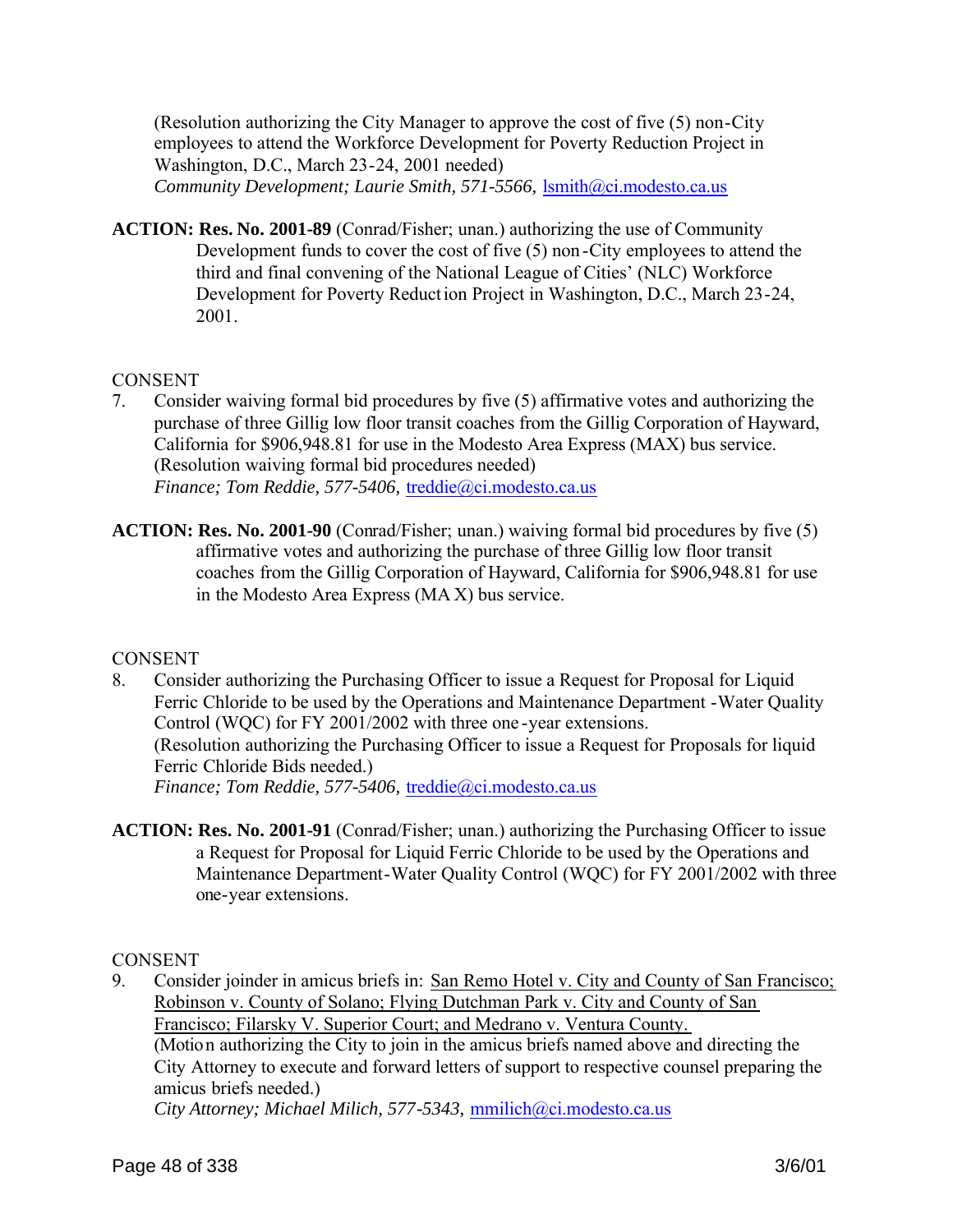**ACTION: By Motion** (Conrad/Fisher; unan.) authorized the City to join in the amicus briefs named above and directing the City Attorney to execute and forward letters of support to respective counsel preparing the amicus briefs.

## *Item 10 Removed from Consent*

- 10. Consider adoption of City Council Calendar for 2001. (Motion approving City Council Calendar for 2001 needed.) *City Clerk; Jean Zahr, 577-5396,* jzahr@ci.modesto.ca.us
- **ACTION: By Motion** (Fisher/Friedman; Frohman, Serpa, no) approving City Council Calendar for 2001.

### ACKNOWLEDGEMENTS AND PRESENTATIONS

- 11. Introduction of new management employees. Community Development Department:
	- Patrick Kelly, Principal Planner
	- Brad Wall, Associate Planner
	- Barbara Denlis, Associate Planner
	- Melissa Hardy, Assistant Planner

Finance Department

- Patrick Samsell, Acting Deputy Finance Director
- Leslie Curtin, Customer Services Supervisor

City Manager

- Donna Hansen, Deputy City Manager
- Mayor Sabatino acknowledged the Modesto Eagles Cheerleaders on their first place award in the Jamz Cheer & Dance National Championships.

## ORAL COMMUNICATIONS

• Denny Jackman thanked Council and staff for supporting efforts for ped estrian safety.

**HEARINGS**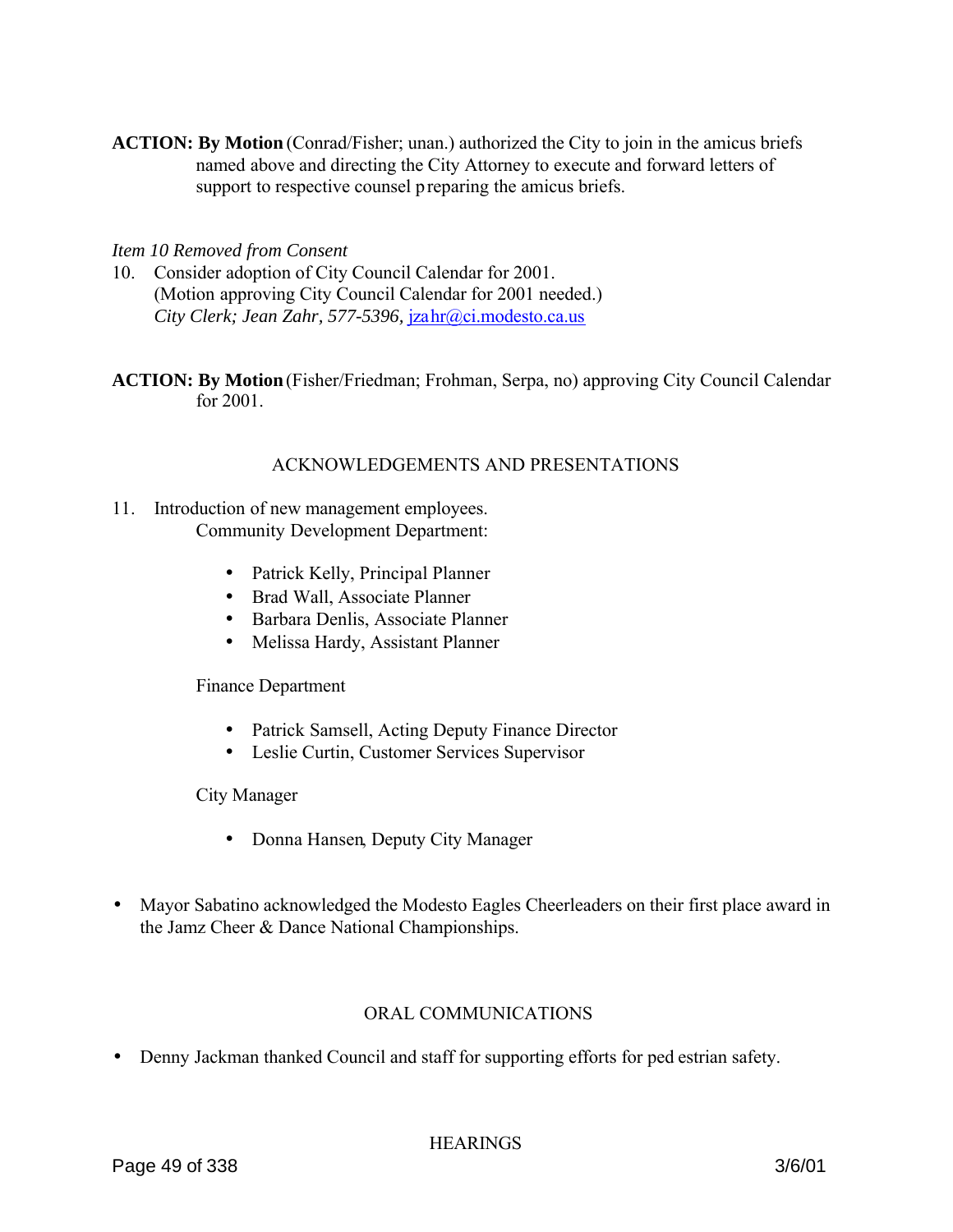## *Councilmember Fisher excused due to conflict of interest*

12. Hearing to consider the request of Dennis E. Wilson of Horizon Consulting Services to appeal staff decision regarding traffic issues related to the O'Brien's Center P roject at Dale and Pelandale. *Continued from meetings of February 6, 2001 and February 27, 2001.*

**ACTION: By Motion** (Sabatino/Conrad; Fisher, absent) item continued to March 20, 2001.

- 13. Hearing to consider the application of Michael Purnell, M.D. to rezone a 1.3-acre site from Low Density Residential zone (R -1) to Planned Development, P-D(547) to allow for a two story Orthopedic Medical/Surgical Center and parking area on the West side of Coffee Road, East of Allen Drive, and South of East Orangebur g Ave. (An Ordinance rezoning a 1.3-acre site from R-1 to P-D(547) needed. A resolution approving a development plan for P-D(547) needed. A resolution finding the rezoning within the scope of the General Plan Master EIR needed.) *Community Development—Planning Division; Barbara Denlis, 577-5267,*  bdenlis@ci.modesto.ca.us *Continued from the meeting of February 27, 2001.*
- **ACTION: By Motion** (Friedman/Fisher; unan.) introducing **Ordinance No. 3209** rezoning a 1.3-acre site from R-1 to P-D(547) needed. A resolution approving a development plan for P-D(547)**.**

**Res. No. 2001-92** (Friedman/Frohman; unan.) approving a development plan for P-D(547) needed.

**Res. No. 2001-93** (Friedman/Frohman; unan.) finding the rezoni ng within the scope of the General Plan Master EIR.

## NEW BUSINESS

14. Consider a staff report regarding an upcoming Public Information Meeting relating to changes in Flood Boundaries and Flood Insurance Rate Maps for the Tuolumne River and Dry Creek.

(Motion acknowledging receipt of report needed.)

*Engineering & Transportation; Van Switzer, 577-5214, vswitzer@ci.modesto.ca.us* 

**ACTION: By Motion** (Fisher/Friedman; unan.) acknowledged receipt of report.

15. Consider a staff report discussing progress of Business Park Development. (Motion acknowledging receipt of report needed.)

Page 50 of 338 3/6/01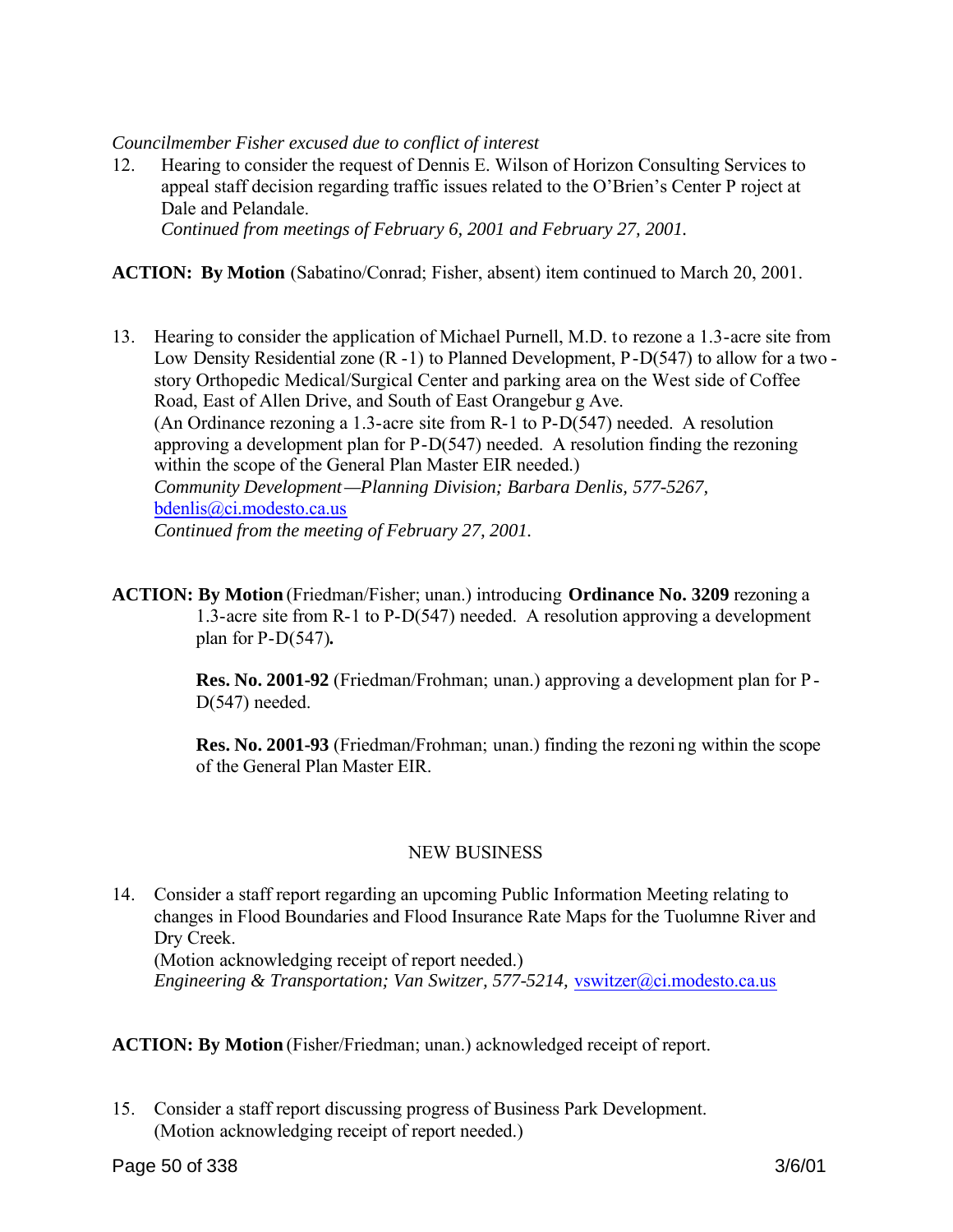## **ACTION: By Motion** (Fisher/Friedman; unan.) acknowledged receipt of report.

- 16. Consider approving the draft timeline for Public Service Grants and the Annual Action Plan for 2001-2002/Citizen Participation Calendar of Events for CBDG. (Resolution approving timeline and calendar needed.) *Recreation & Neighborhoods; Sherry Teague, 577-5368,* steague@ci.modesto.ca.us
- **ACTION: Res. No. 2001-94** (Friedman/Conrad; unan.) approving the timeline for Public Service Grants and the Annual Action Plan for 2001 -2002/Citizen Participation Calendar of Events for CBDG.

## **MISCELLANEOUS**

## Appointments

## (Resolutions approving appointments needed.) *City Manager; Esther Puckett, epuckett@ci.modesto.ca.us*

- 17. Airport Advisory Committee
- **ACTION: Res. No. 2001-95** (Smith/Sabatino; Frohman, no) appointing John Rogers to the Airport Advisory Committee.
- 18. Board of Building Appeals
- **ACTION: Res. No. 2001-96** (Smith/Sabatino; Frohman, no) appointing Stephen Kellog to the Board of Building Appeals.
- 19. Citizens Advisory Committee on Recycling
- **ACTION: Res. No. 2001-97** (Smith/Sabatino; Frohman, no) appointing Jack Jacques, Doug Moore, Jeff Mountain, and Jim Patton to the Citizens Advisory Committee on Recycling.
- 20. Golf Course Advisory Committee
- **ACTION: Res. No. 2001-98** (Smith/Sabatino; Frohman, no) appointing Mike Burns and John Nyberg to the Golf Course Advisory Committee.
- 21. Housing Rehabilitation Loan Committee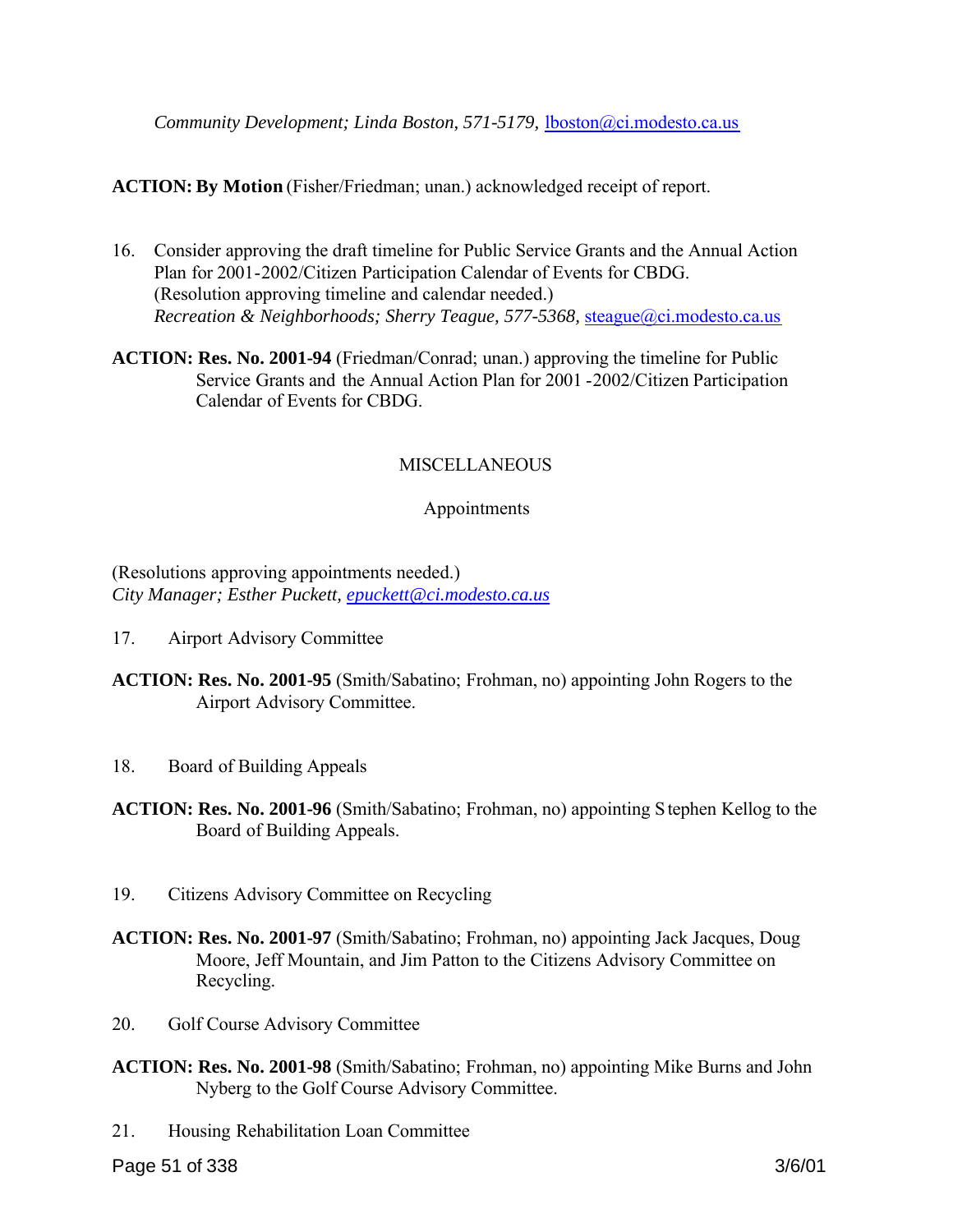- **ACTION: Res. No. 2001-99** (Smith/Sabatino; Frohman, no) appointing Mike Content, Carlos de la Fuente, and Linda Ohlson to the Housing Rehabilitation Loan Committee.
- 22. Human Relations Committee
- **ACTION: Res. No. 2001-100** (Smith/Sabatino; Frohman, no) appointing Traci Miller to the Human Relations Committee.
- 23. Local Cable Programming Committee
- **ACTION: Res. No. 2001-101** (Smith/Sabatino; Frohman, no) appointing Michael Birch and Kathy Fastenau to the Local Cable Programming Committee.
- 24. Planning Commission
- **ACTION: Res. No. 2001-102** (Smith/Fisher; Frohman, Serpa, no) appointing Ken Newswander to the Planning Commission.
- 25. Disabled Access Appeals Board.
- **ACTION: Res. No. 2001-103** (Smith/Sabatino; Frohman, no) appointing Robert Moore to the Disabled Access Appeals Board.

# COUNCIL COMMENTS AND REPORTS

26. At the request of Mayor Sabatino, consider directing staff to prepare a Charter Amendment for submission to the voters at the November 6, 2001 election to take effect only in the event the original "The Term Limits Act of 2000" Char ter Amendment is approved by the voters at the same election. This new Charter Amendment will move the change in election date to March 2004, rather than 2002 and the December 2001 run off election would remain in place to eliminate the possibility of thr ee elections as explained in the July 25<sup>th</sup> memorandum from the City Clerk and the City Attorney.

**ACTION:** No Action Taken

- 27. At the request of Councilmember Serpa, consider reducing the Utility User Tax.
- **ACTION: By Motion** (Serpa/Fisher; unan.) staff was directed to review expansion of refund program and to maintain a revenue neutral status, and return the item March 13, 2001 meeting

## MATTERS TOO LATE FOR THE AGENDA

None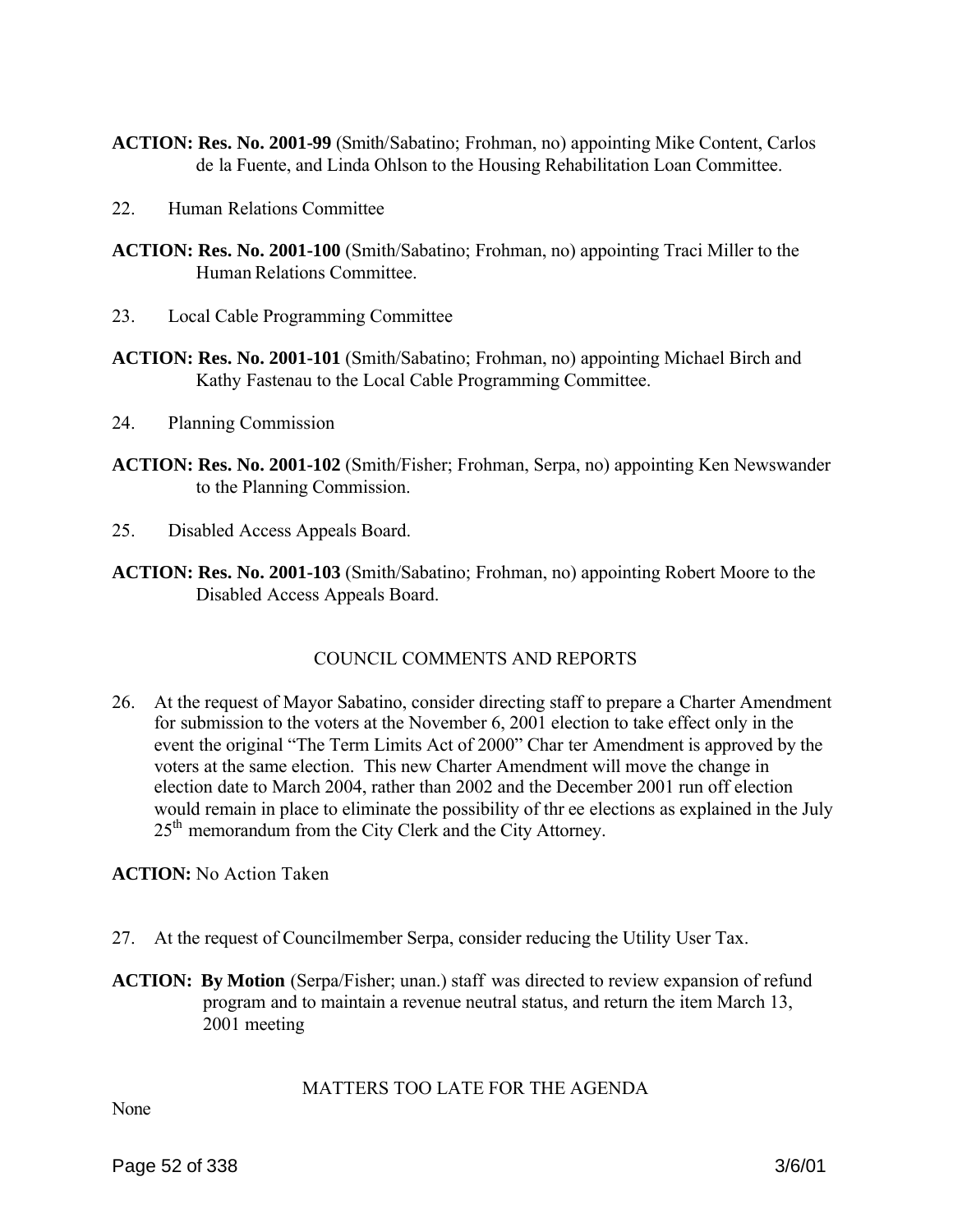# ADJOURNMENT

This meeting adjourned at 9:40 p.m.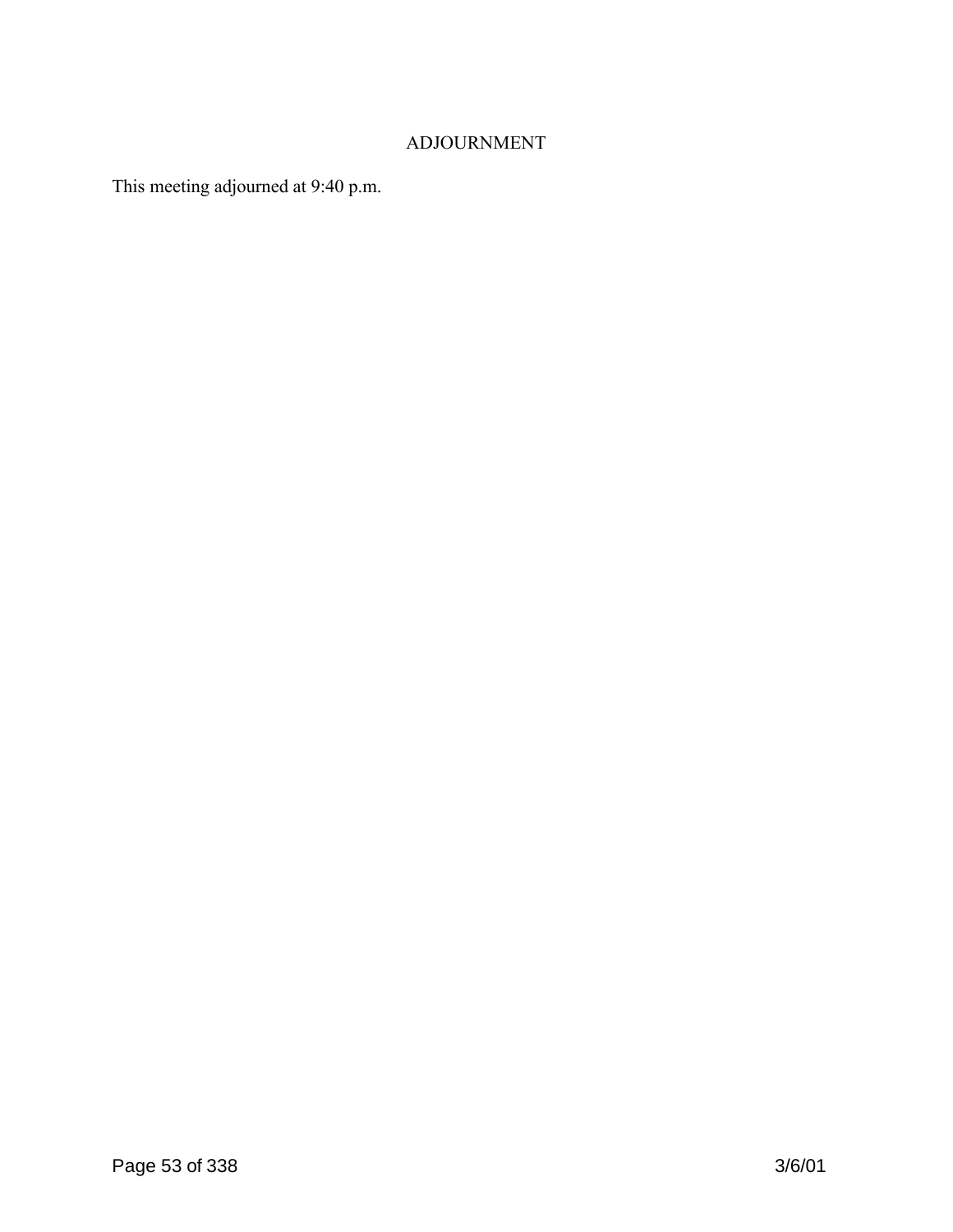### **Tuesday, March 13, 2001, at 5:15 p.m.**

Roll Call – Present: Councilmembers Conrad, Fisher, Friedman, Frohman, Serpa, Smith, Mayor Sabatino

Absent: None

Presentation of the Colors—Girl Scout Troop 166

Pledge of Allegiance to the Flag

Invocation: Rev. Cliff Sexton, First Baptist Church

Declare Conflicts of Interest: *Mayor Sabatino, item 6*

CONSENT ITEMS – ROLL CALL VOTE REQUIRED: Items 1-3, 5, 7,8, 11-19

 *Item 9 removed from agenda Items 4, 6, 10 removed from consent*

### **ACTION: Friedman/Fisher; unan.**

### **CONSENT ITEMS**

## **An item may be removed from consent and discussed at the request of an audience member or Councilmember.**

#### **CONSENT**

1. Approval of the minutes of the regular City Council meeting of March 6, 2001. (Motion approving needed.)

**ACTION: By Motion** (Friedman/Fisher; unan.) approved the minutes of March 6, 2001.

#### **CONSENT**

- 2. Final adoption of Ordinance 3209-C.S. rezoning a 1.3-acre site from Low Density Residential zone, R-1 to Planned Development, P-D(547) to allow for a two -story orthopedic medical/surgical center and parking area on the West side of Coffee Road, "East of Allen Drive, and South of East Orangeburg Avenue. (Motion to approve needed.) *Community Development, Planning Division; Barbara Denlis, 577-5267, bdenlis@ci.modesto.ca.us*
- **ACTION:** By Motion (Friedman/Fisher; unan.) approved final adoption of **Ordinance No. 3209-C.S.** rezoning a 1.3-acre site from Low Density Residential zone, R -1 to Planned Development, P-D(547) to allow for a two -story orthopedic medical/surgical center and parking area on the West side of Coffee Road, "East of Allen Drive, and South of East Orangeburg Avenue.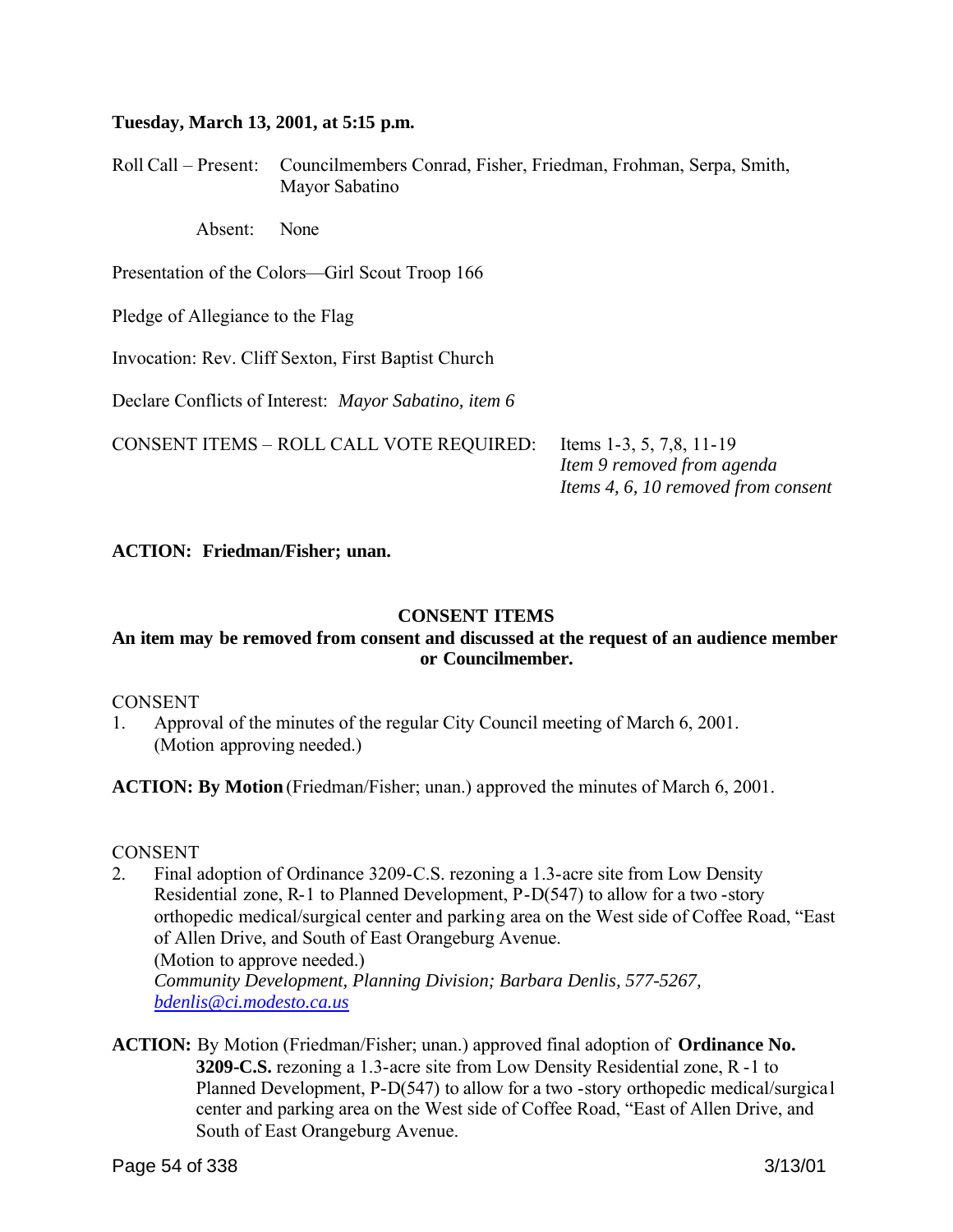## **CONSENT**

3. Consider approving an agreement with Mary A Kruse and the Allen R. Grant and Carolyn M. Grant Family 1996 Trust for the acquisition of right of way located at the northeast corner of McHenry Avenue and the Pelandale Expressway for the McHenry/Pelandale Intersection Project; and consider authorizing City Manager to accept the Grant deed for this acquisition.

(Resolution approving agreement needed. Resolution authorizing the City Manager to accept the Grant deed needed.)

*Community Development; William Harper, 577-5324, bharper@ci.modesto.ca.us* 

**ACTION: Res. No. 2001-104** (Friedman/Fisher; unan.) approved agreement with Mary A Kruse and the Allen R. Grant and Carolyn M. Grant Family 1996 Trust for the acquisition of right of way located at the northeast corner of McHenry Avenue and the Pelandale Expressway for the McHenry/Pelandale Int ersection Project.

> **Res. No. 2001-105** (Friedman/Fisher; unan.) authorizing City Manager to accept the Grant deed.

## *Removed from consent*

- 4. Consider selling excess land to Luis J. Arellano, property at 208 Leon Avenue, and authorizing the City Manager to take appropriate action to complete the transfer of land. (Resolution approving sale of excess land, and authorizing City Manager to take appropriate actions to complete transfer of land needed.) *Community Development; William Harper, 577-5324, bharper@ci.modesto.ca.us*
- **ACTION: Res. No. 2001-106** (Conrad/Frohman; unan.) authorizing advertisement for bids for property at 208 Leon Ave.

## CONSENT

5. Consider approving an agreement with Burchell Nursery, Inc. for t he acquisition of right of way located on the southwest corner of McHenry Avenue and the Pelandale Expressway for the McHenry/Pelandale Intersection Project; and consider authorizing the City Manager to accept the Grant Deeds for the acquisition.

(Resolution approving agreement needed. Resolution authorizing City Manager to accept Grant Deeds needed.)

*Community Development; William Harper, 577-5324, bharper@ci.modesto.ca.us* 

**ACTION: Res. No. 2001-107** (Friedman/Fisher; unan.) approving an agreement with Burchell Nursery, Inc. for the acquisition of right of way located on the southwest corner of McHenry Avenue and the Pelandale Expressway for the McHenry/Pelandale Intersection Project.

> **Res. No. 2001-108** (Friedman/Fisher; unan.) authorizing the City Manager to accept Grant Deeds.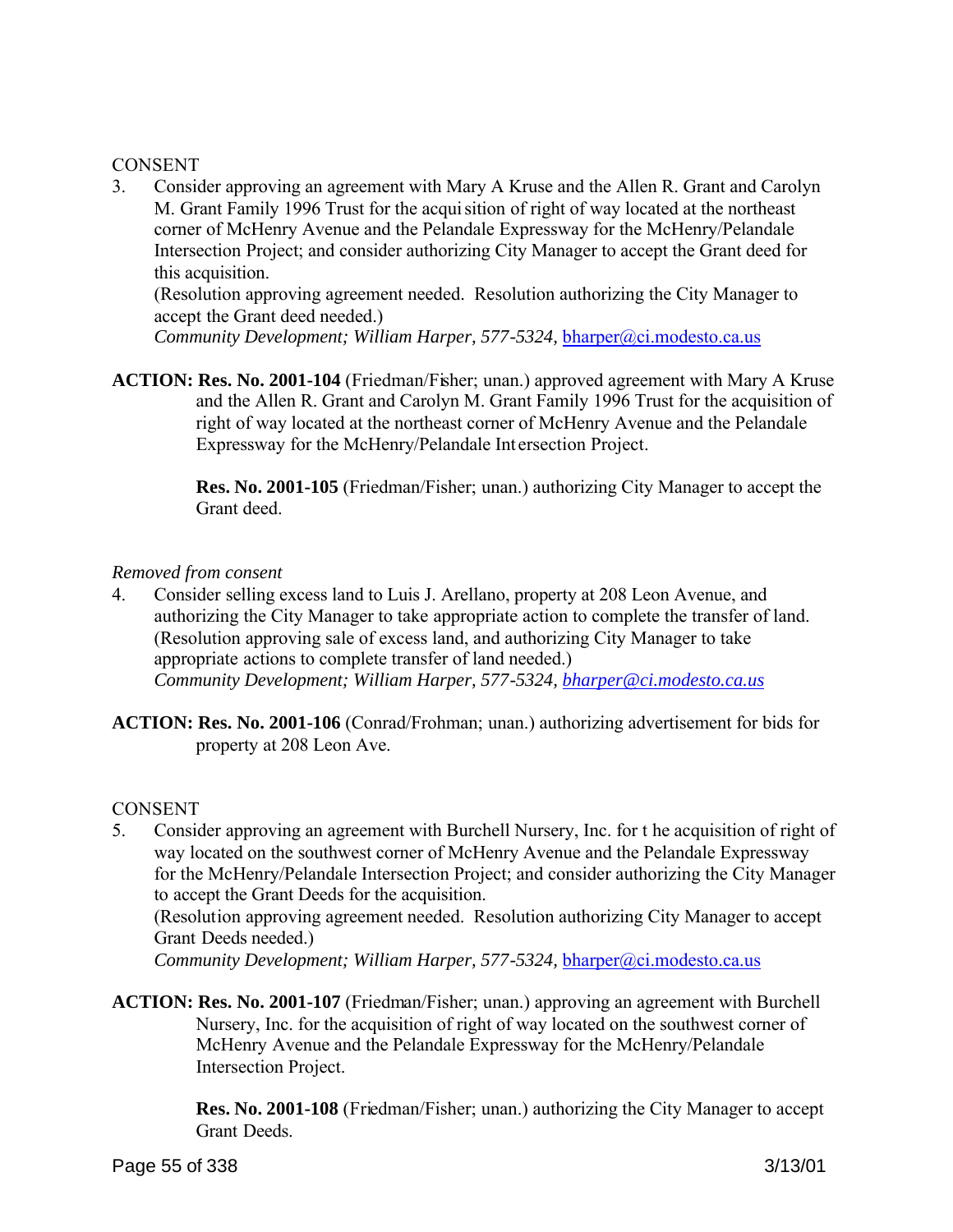## *Removed from consent*

*Mayor Sabatino excused due to conflict of interest*

6. Consider approval of Amendment No. 2 to the Master Agreement for the Tenth Street Place Project. (Resolution approving Amendment No. 2 needed.) *Community Development; Linda Boston, 571-5179,* lboston@ci.modesto.ca.us

**ACTION:** By Motion (Conrad/Friedman; Sabatino, absent) **continued item** to March 20, 2001.

## **CONSENT**

- 7. Consider approving request from Overcoming the Odds for \$4,700 in Direct City Assistance for a conference to be held at Mellis Parks and King -Kennedy Memorial Center on May 19, 2001 and consider amending the budget to transfer \$4,700 from the General Fund Reserve to King-Kennedy Memorial Center. (Resolution approving request and amending budget needed.) *Recreation & Neighborhoods; Doug Lemcke, 577-5355,* dlemcke@ci.modesto.ca.us
- **ACTION: Res. No. 2001-109** (Friedman/Fisher; unan.) approving request from Overcoming the Odds for \$4,700 in Direct City Assistance for a conference to be held at Mellis Parks and King-Kennedy Memorial Center on May 19, 2001 and amending budget to transfer \$4,700 from the General Fund Reserve to King-Kennedy Memorial Center

# **Res. No. 2001-110 not used**

## **CONSENT**

- 8. Consider endorsement of Modesto City Schools Character Education Program. (Resolution endorsing Education Program needed.) *Recreation & Neighborhoods;*
- **ACTION: Res. No. 2001-111** (Friedman/Fisher; unan.) endorsing Character Education Program.

## *Removed from agenda*

9. Consider awarding a contract to Pacific Design Associates Inc. for professional architectural services for Maddux Youth Center Improvements and authorizing City Manager to execute necessary documents.

(Resolution awarding contract and authorizing City Manager to execute documents needed.)

*Recreation & Neighborhoods; Bob Ford, 577-5437, bford@ci.modesto.ca.us*

**ACTION:** No action taken—removed from agenda.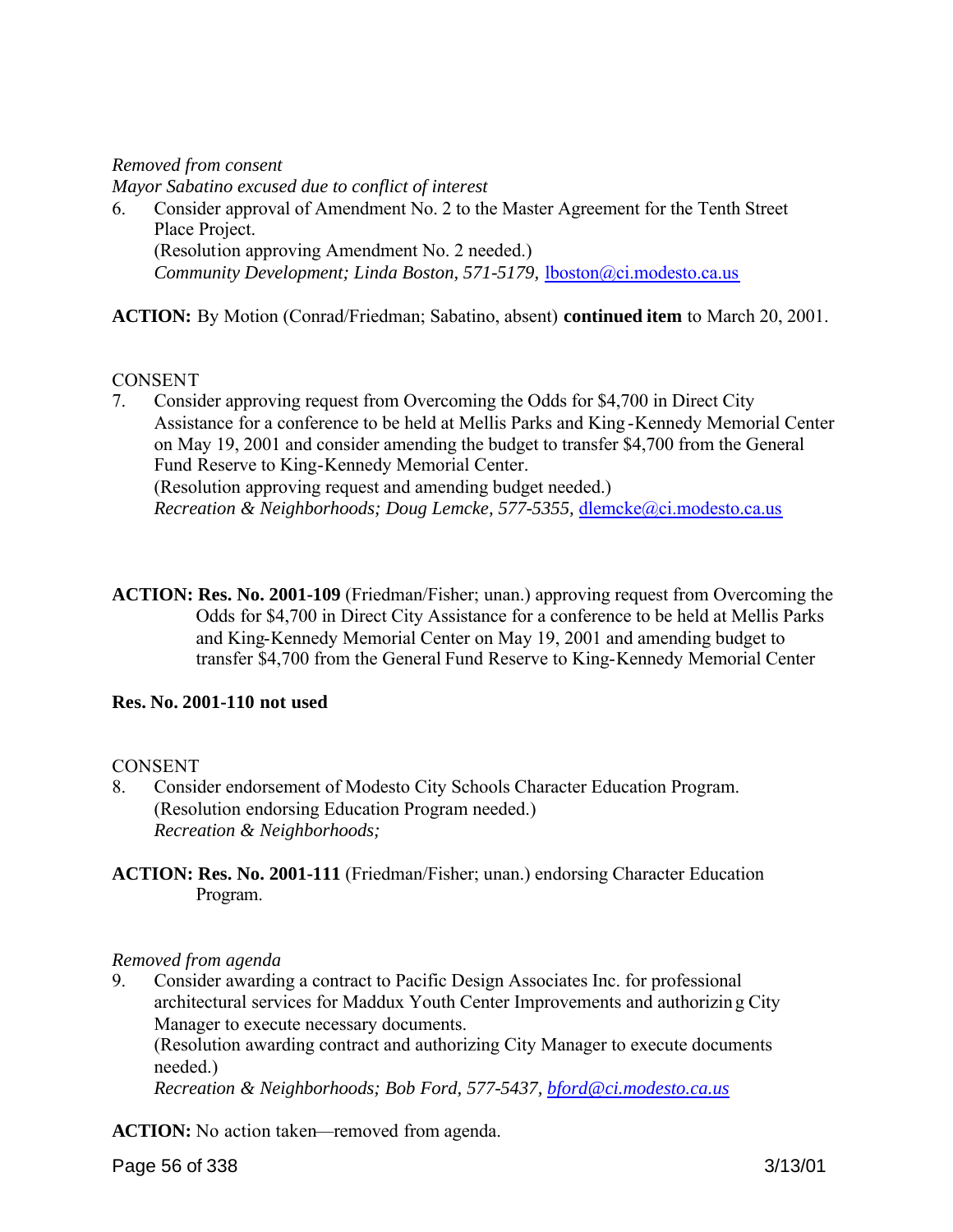## *Removed from consent*

10. Consider amending the Fiscal Year 2000-01 Capital Improvement Plan to amend project 6600-310-M264, Golf Course Wells, and estimating \$135,020 in revenue from the General Fund 0100 Reserve and estimating \$135,020 in expenditures to the Golf Fund 6600 Golf Course Wells Project.

(Resolution amending budget needed.)

*Recreation & Neighborhoods; Bob Quintella, 577-6444, bquintella@ci.modesto.ca.us*

**ACTION: Res. No. 2001-112** (Serpa/Fisher; unan.) amending the Fiscal Year 2000 -01 Capital Improvement Plan to amend project 6600-310-M264, Golf Course Wells.

### **CONSENT**

- 11. Consider approving agreement with HLA Group for professional landscape archite ctural services for Sutton Community Park and amending the CIP to transfer \$5,000 from the Fund 1350 Reserve to 1350-310-M178-6010, Sutton Community Park. (Resolution approving agreement and authorizing City Manager to execute documents needed; Resolution amending budget needed.) *Recreation & Neighborhoods; Bob Ford, 577-5437, bford@ci.modesto.ca.us*
- **ACTION: Res. No. 2001-113** (Friedman/Fisher; unan.) approving agreement with HLA Group for professional landscape architectural services for Sutton Community Park and amending the CIP to transfer \$5,000 from the Fund 1350 Reserve to 1350 -310-M178- 6010, Sutton Community Park.

## **CONSENT**

- 12. Consider authorizing the City Manager to execute an agreement with Stanislaus County for inmate security services. (Resolution authorizing City Manager to execute an agreement needed.) *Operations & Maintenance; Peter Cowles, 342-2280, pcowles@ci.modesto.ca.us*
- **ACTION: Res. No. 2001-114** (Friedman/Fisher; unan.) authorizing City Manager to execute and agreement with Stanislaus County for inmate security services.

## **CONSENT**

13. Consider authorizing the City Manager to submit an application and negotiate an agreement for Transportation Enha ncement Act (TEA) funds for a landscape beautification project at the Briggsmore gateway.

(Resolution authorizing submission of application and agreement negotiation needed.) *Operations & Maintenance; Peter Cowles, 342-2280, pcowles@ci.modesto.ca.us*

**ACTION: Res. No. 2001-115** (Friedman/Fisher; unan.) authorizing the City Manager to submit an application and negotiate an agreement for Transportation Enhancement Act (TEA) funds for a landscape beautification project at the Briggsmore gateway.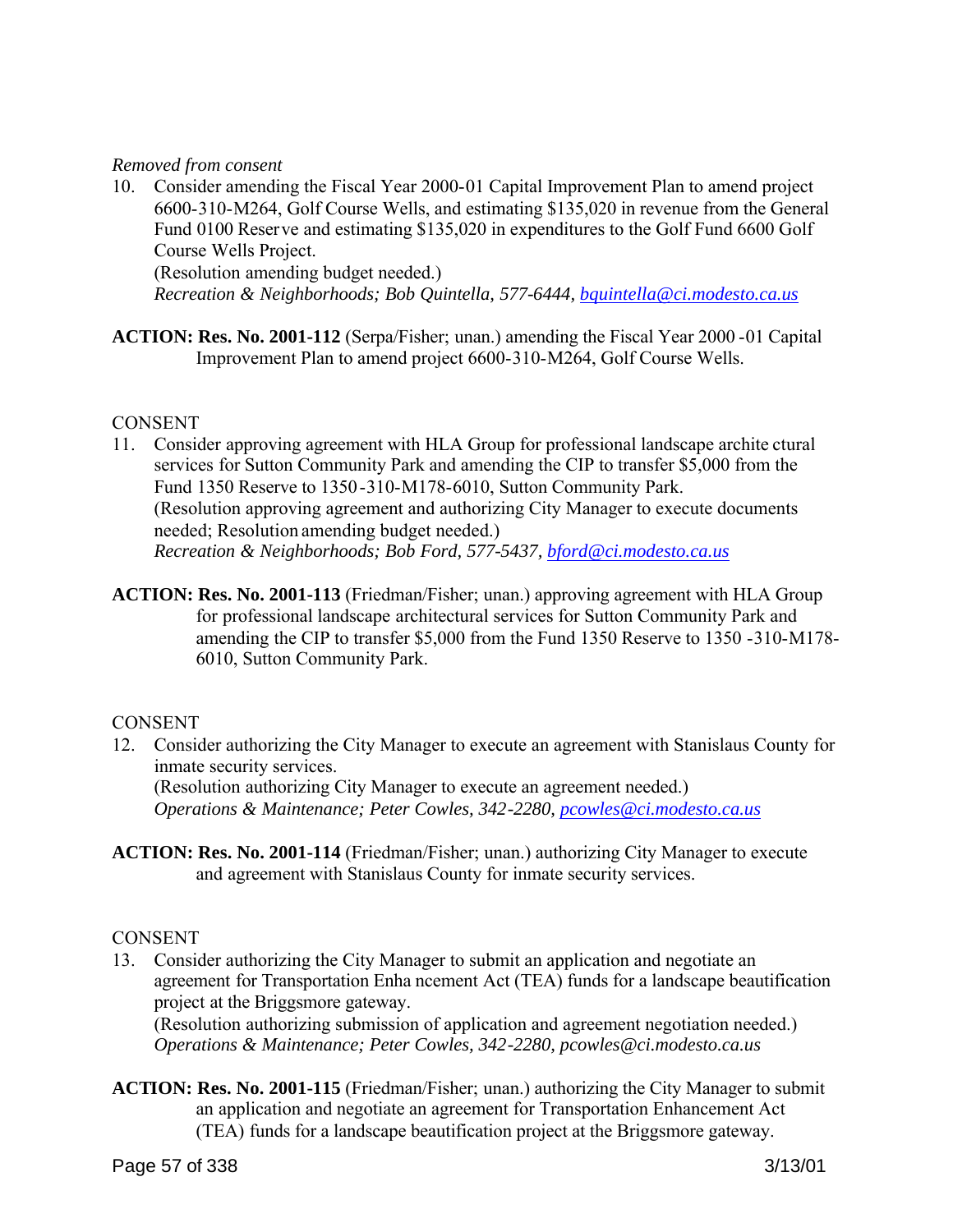## **CONSENT**

14. Consider approval of final map of Fernwood Phase 2 subdivision in the Village One Specific Plan Area and authorizing the City Manager to sign an agreement with the subdividers as required by Section 4-4.604(c) of the Municipal Code. (Owners: Fernwood Properties LLC, a California Limited Liability Company, by its manager member, Bennett Development Inc. a California Corporation)

(Resolution approving final map and authorizing the City Manager to execute subdivision agreement needed.)

*Engineering & Transportation; Kevin Becker, 577-5259, kbecker@ci.modesto.ca.us*

**ACTION: Res. No. 2001-116** (Friedman/Fisher; unan.) approving final map of Fernwood Phase 2 and authorizing the City Manager to execute subdivision agreement

### **CONSENT**

15. Consider approving a Joint Powers Agreement between the City of Modesto and Stanislaus County for the planning, implementation, maintenance, and right -of-way acquisition for the 9<sup>th</sup> Street Bridge Replacement Project and authorizing execution of the agreement by the City Manager.

(Resolution approving Joint Powers Agreement and authorizing execution of agreement by the City Manager needed.)

*Engineering & Transportation; Dean Phillips, 577-5260, dphillips@ci.modesto.ca.us*

**ACTION: Res. No. 2001-117** (Friedman/Fisher; unan.) approving Joint Powers Agreement and authorizing execution of agreement.

### **CONSENT**

16. Consider accepting as complete the J.W. Ebert Corporation's contract for the projec t titled Outfall Rehabilitation – Phase 1 and authorizing the City Clerk to file a Notice of Completion.

(Resolution accepting work as complete needed.) *Engineering & Transportation; Robert Granberg, 577-5452, rgranberg@ci.modesto.ca.us*

**ACTION: Res. No. 2001-118** (Friedman/Fisher; unan.) accepting as complete the J.W. Ebert Corporation's contract for the project titled Outfall Rehabilitation – Phase 1 and authorizing the City Clerk to file a Notice of Completion.

## **CONSENT**

17. Consider authorizing the transfer of \$137,000 in asset forfeiture monies to the Police Department budget to fund the equipment and operating expenses for a Street Level Narcotics Unit, the Modesto Narcotics Enforcement Team (MNET). (Resolution authorizing transfer of monies needed.) *Police Department; Captain David Young, 572-9690, youngd@modestopd.com*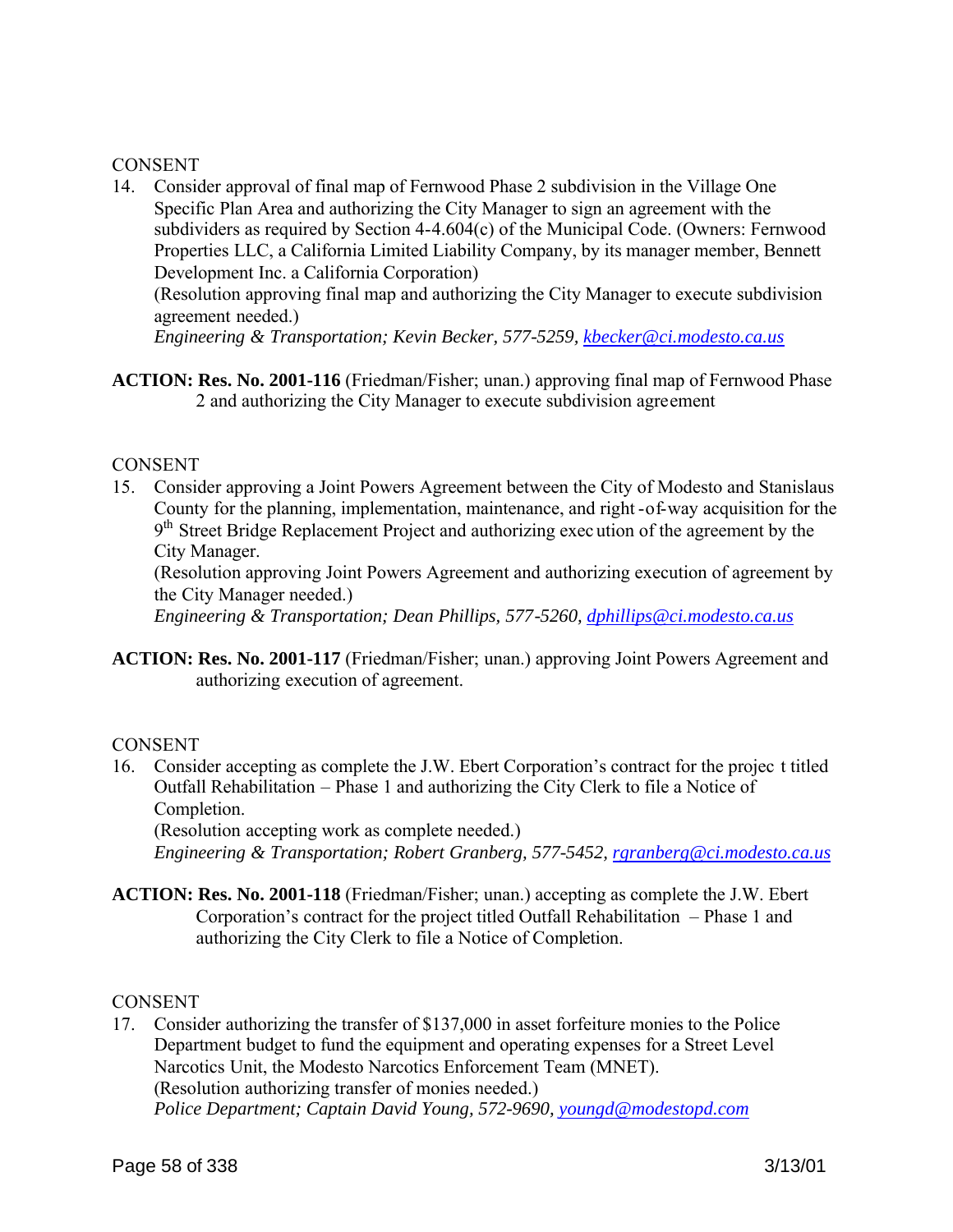**ACTION: Res. No. 2001-119** (Friedman/Fisher; unan.) authorizing transfer of \$137,000 in ass et forfeiture monies to the Police Department budget to fund the equipment and operating expenses for a Street Level Narcotics Unit, the Modesto Narcotics Enforcement Team.

## **CONSENT**

18. Consider declaring Quality Control Inspection Inc. lowest bidder and authorize the purchase of construction material testing services for the initial period of March 14, 2001 – June 30, 2002 for an estimated total of \$34,375.00, and approving the purchase of construction material testing services for an additional two years up to and including June 30, 2004 for an estimated cost of \$27,500.00 per fiscal year. Total estimated cost is \$89,375.00. Funds are budgeted.

(Resolution approving low bidder and authorizing purchase, with an additional two year option needed.)

*Finance; Lori Martinez, 577-5420, lmartinez@ci.modesto.ca.us*

**ACTION: Res. No. 2001-120** (Friedman/Fisher; unan.) declaring Quality Control Inspection the lowest bidder and authorizing the purchase of construction material testing services for the initial period of March 14, 2001 – June 30, 2002 for an estimated total of \$34,375.00, and approving the purchase of construction material testing services for an additional two years up to and including June 30, 2004 for a n estimated cost of \$27,500.00 per fiscal year.

# **CONSENT**

- 19. Consider authorizing the purchase of software licensing from H.T.E. Inc. for a total cost of \$88,392.00, and approving the future purchases of software licensing from H.T.E. Inc. (Resolution authorizing the purchase of software needed.) *Finance; Lori Martinez, 577-5420,* lmartinez@ci.modesto.ca.us
- **ACTION: Res. No. 2001-121** (Friedman/Fisher; unan.) authorizing the purchase of software licensing from ,H.T.E Inc for a total of cost of \$88,392.00

# ACKNOWLEDGEMENTS AND PRESENTATIONS

- 20. Presentation to Girl Scout Troop 166 of Proclamation declaring March 11 -17, 2001 as Girl Scout Week, and March 12,2001 as Girl Scout Day.
- **ACTION:** Presentation made by Mayor Sabatino
- 21. Presentation of California Redevelopment Association Award of Excellence for Mixed Use Development in Redevelopment Areas to the City Council and the Redevelopment Agency.
- **ACTION:** Presentation made by Phil Testa, Community Development Dept. Director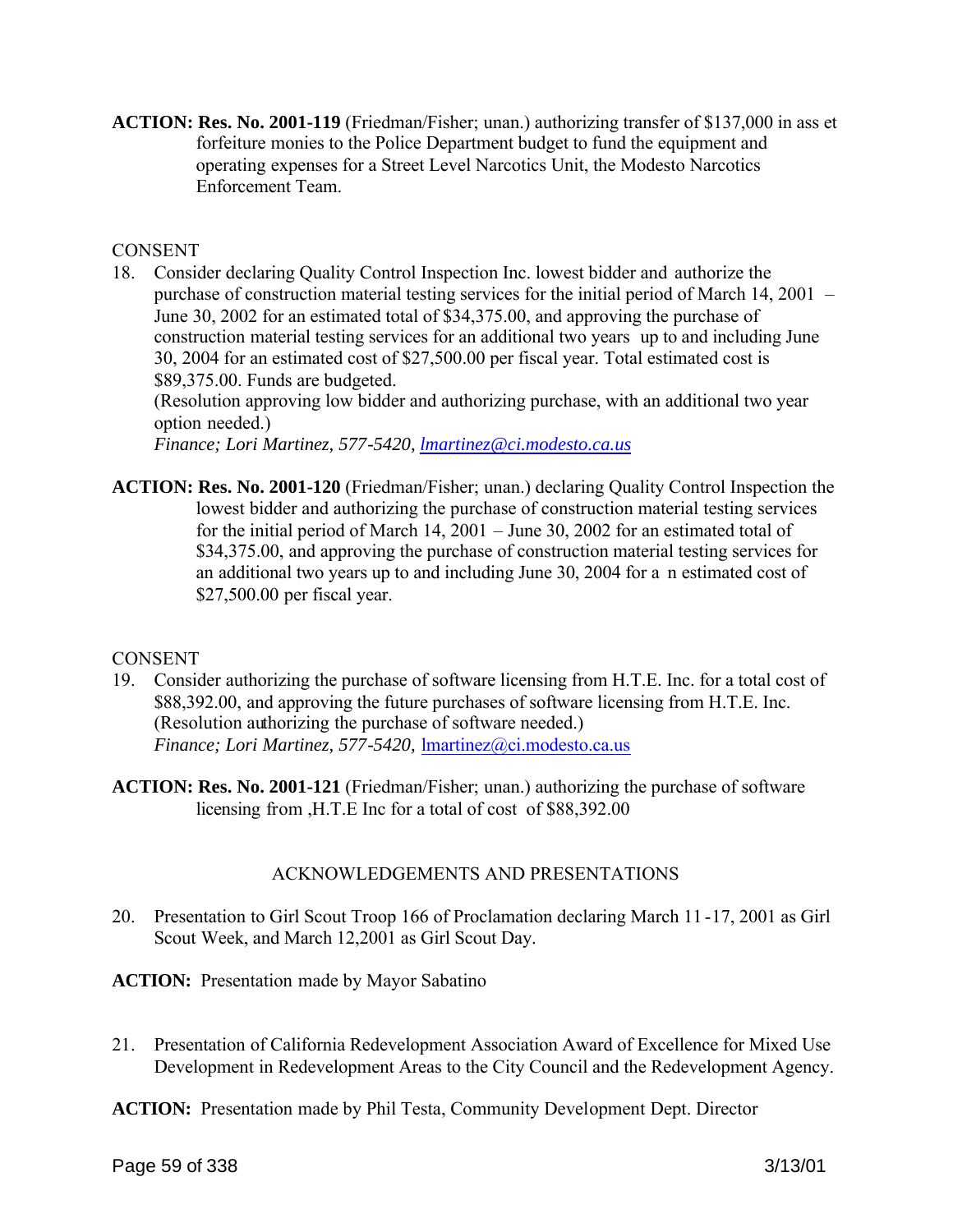22. Presentation by Lowes of a \$1,000.00 check to the City/Fire Department for fire prevention programs.

**ACTION:** Presentation made by Lowes to the Fire Dept.

## ORAL COMMUNICATIONS

None

## UNFINISHED BUSINESS

- 23. Continue discussions on options regarding allocation of the additional revenue received from the Utility Users Tax on natural gas.
- **ACTION:** By Motion (Serpa/Fisher; unan) directed staff to draft an ordinance to utilize the P.G.&E. CARE program and review the remainder of the additional revenue at the March 20<sup>th</sup> meeting. Staff was also directed to review the possibility of transferring funds to P.G.&E. to utilize the CARE program.

## NEW BUSINESS

24. Consider approval of Exclamation Fest 2001. (Resolution approving event needed.) *Recreation & Neighborhoods; Bob Quintella, 577-6444, bquintella@ci.modesto.ca.us*

**ACTION: Res. No. 2001-122** (Friedman/Frohman; unan.) approving Exclamation Fest 2001.

# COUNCIL COMMENTS AND REPORTS

- 25. General discussion of decorum at Council meetings, at the request of Councilmember Friedman.
- **ACTION:** Motion failed (Smith/Fisher; Conrad, Frohman, Serpa, Sabatino, no) to return this item to the Economic Development, Community and Intergovernm ental Relations Committee for review of the parliamentarian process.

## MATTERS TOO LATE FOR THE AGENDA

None

## ADJOURNMENT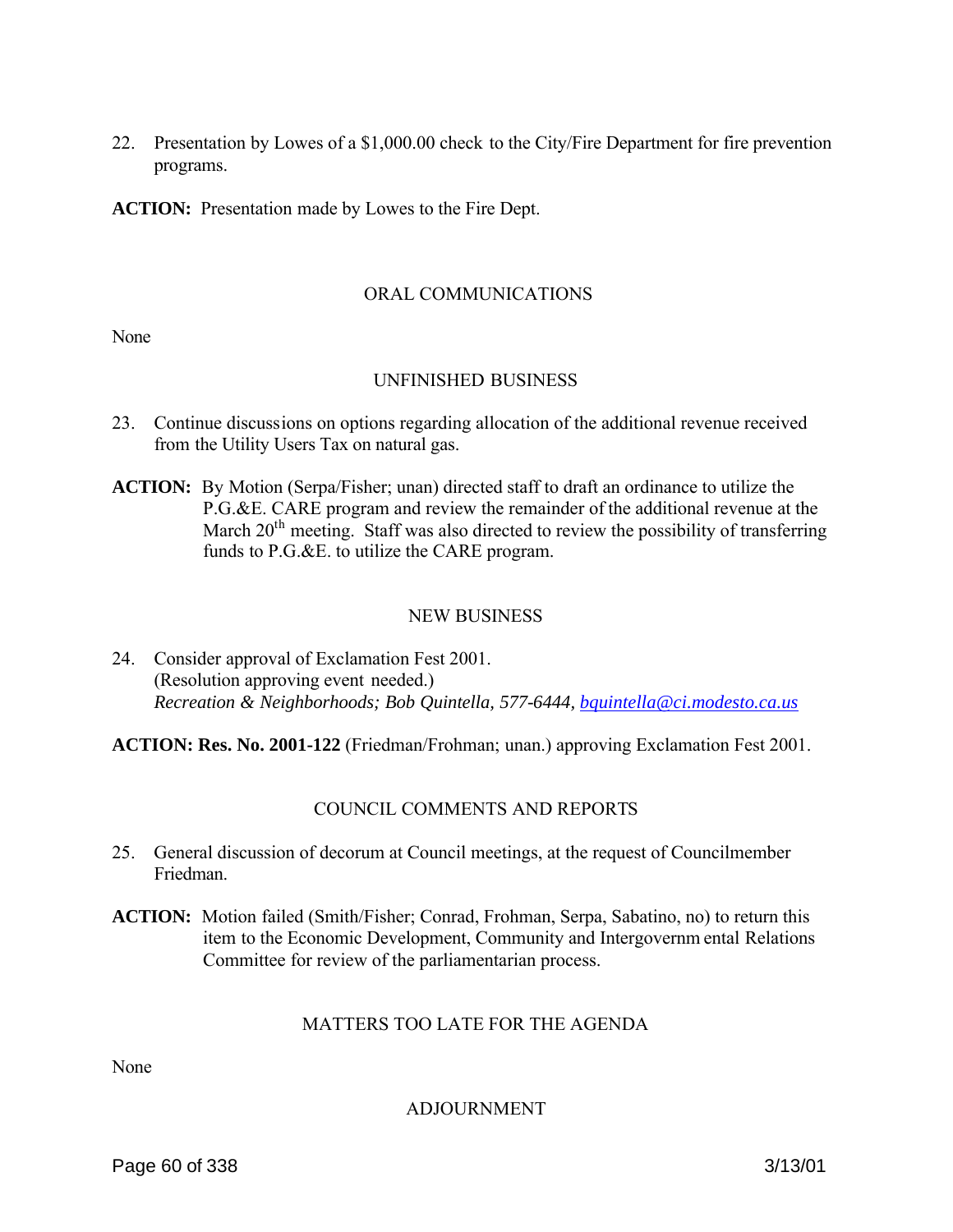The meeting adjourned at 10:05 p.m.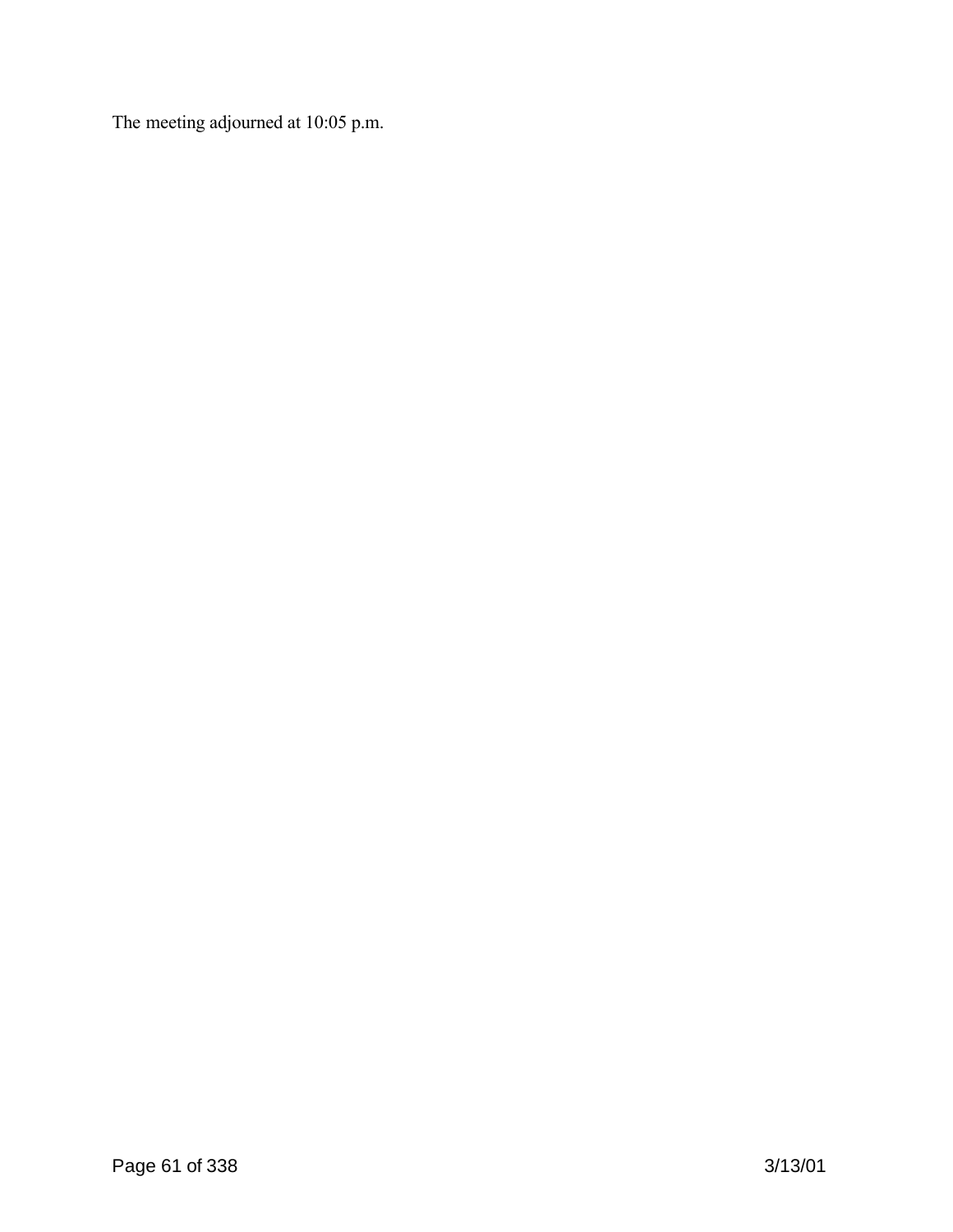### **Tuesday, March 20, 2001, at 5:15 p.m.**

Roll Call – Present: Councilmembers Conrad, Fisher, Friedman, Frohman, Serpa, Smith, Mayor Sabatino

Absent: None

Pledge of Allegiance to the Flag

Invocation: Rev. Jeff Norman, Modesto Covenant Church

Declare Conflicts of Interest

CONSENT ITEMS – ROLL CALL VOTE REQUIRED: Item 1

*Items 2 & 3 removed from consent*

ACTION: Conrad/Frohman; unan.

### **CONSENT ITEMS**

## **An item may be removed from consent and discussed at the request of an audience member or Councilmember.**

#### **CONSENT**

1. Approval of the minutes of the regular City Council meeting of March 13, 2001. (Motion approving needed.) *City Clerk; Marilyn Romey, 577-5487, mromey@ci.modesto.ca.us*

**ACTION:** By Motion (Conrad/Frohman; unan.) approved the minutes of March 13, 2001.

#### *Item 2 removed from consent*

2. Consider declaring Complete Coach Works the lowest res ponsive and responsible bidder for the rebuilding of nine Gillig Transit buses for a total cost of \$1,619,339.40, and approving an appropriation transfer to fully fund the project for the Engineering  $\&$ Transportation Department, Transit Division. Federal Transit Administration funds will cover \$1,327,471.52, State funds will cover \$60,000 through a transit capital improvement grant, the City will cover \$271,867.88 with money from the Local Transportation Fund, and a recommended \$40,000 contingency, for a to tal project budget of \$1,659,339.40. (Resolution approving Complete Coach Works the low bidder and approving appropriation transfer needed.)

*Finance; Tom Reddie, 577-5406, treddie@ci.modesto.ca.us*

**ACTION: Res. No. 2001-123** (Fisher/Frohman; unan) approving Complete Coach Works the low bidder and approving appropriation transfer.

*Item 3 removed from consent*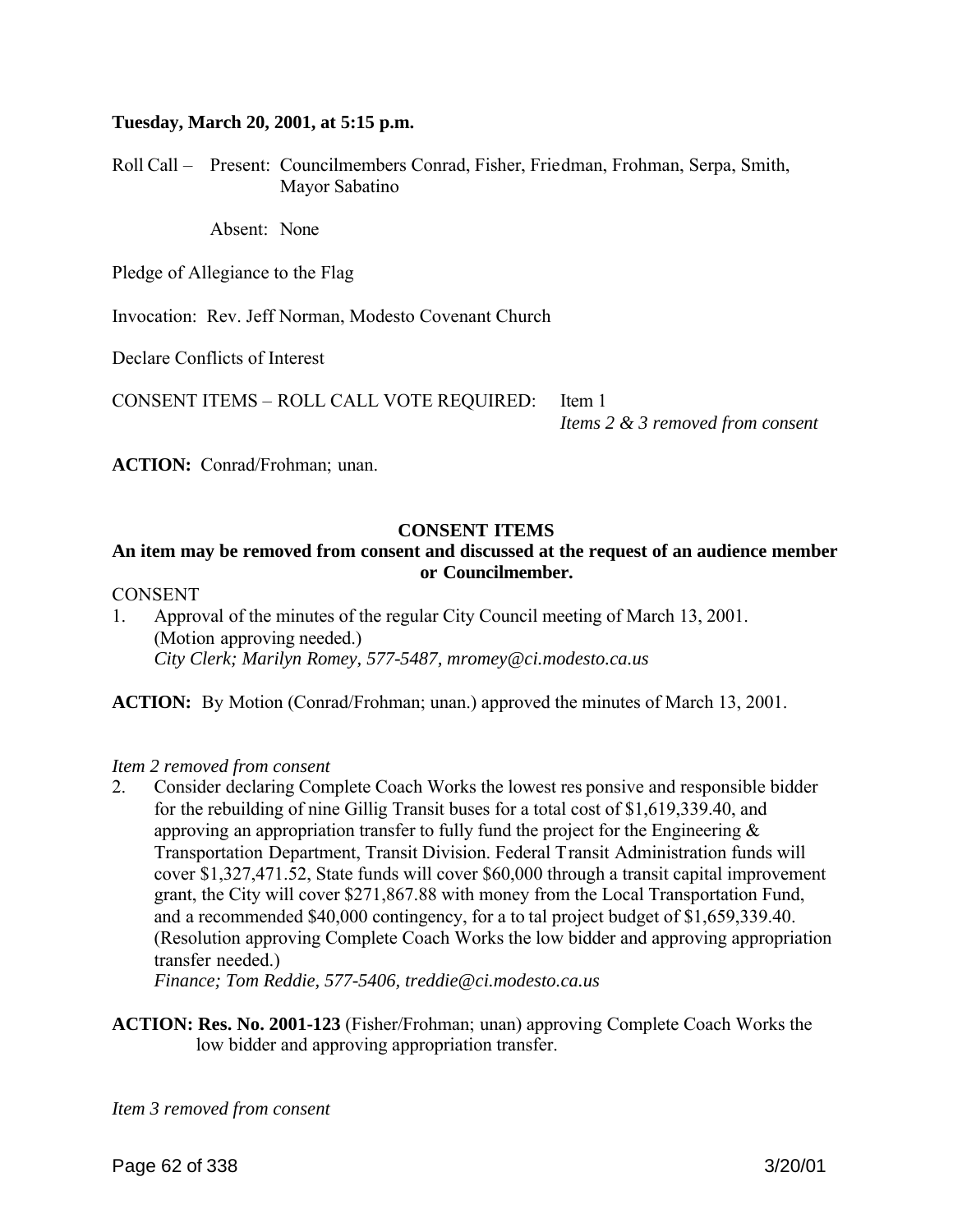3. Consider approving recommendation to amend Resolutions 99-385 and 98-27 to allow for the exemption and deferral of capital facilities fees for sin gle- and multi-family affordable housing projects that provide housing units to households earning from 55% up to 60% of the Area Median Income.

(Resolution approving amending Resolutions 99-385 and 98-27 needed.) *Community Development; Laurie Smith, 577-5347, lsmith@ci.modesto.ca.us*

**ACTION: Res. No. 2001-124** (Fisher/Friedman; unan) amending Resolutions 99-385 and 98-27.

## ORAL COMMUNICATIONS

- Dave Geer commented on the Community Qualities Forum, a meeting scheduled at Mark Twain School on March 24<sup>th</sup> regarding gangs and the Police Department's vehicle pursuit policy.
- Dale Williams commented on building seizures in Prescott Estates
- City Attorney, City Manager, Councilmembers Fisher and Serpa responded to Mr. Williams

# UNFINISHED BUSINESS

4. Consider approval of Amendment No. 2 to the Master Agreement for the Tenth Street Place Project. This Amendment will release the construction items for the Parcel located at 1020 Tenth Street from the JPA and be assumed by the RDA. The RDA will pay Civic Partners Inc. to complete the Plaza/Sidewalk improvements, consisting of installation of brick pavers, planters, street lights and sidewalks abutting the now -constructed three-story building at the corner of  $10^{th}$  & K Streets. Funds are budgeted. *(Item continued from March 13, 2001)* (Resolution approving Amendment No. 2 needed.) *Community Development; Linda Boston, 571-5179,* lboston@ci.modesto.ca.us

## **ACTION: Continued to March 22, 2001** (Fisher Friedman, unan.)

5. Continued discussion regarding possible uses of additional revenue received from the Utility Users Tax on natural gas due to rapidly increasing gas prices, and consider introduction of an ordinance amending the Munic ipal Code to provide for an exemption from payment of the gas users tax for those persons who qualify for PG&E's California Alternate Rate for Energy (CARE) program.

## **ACTION: Continued to March 22, 2001** (Fisher Friedman, unan.)

## **HEARINGS**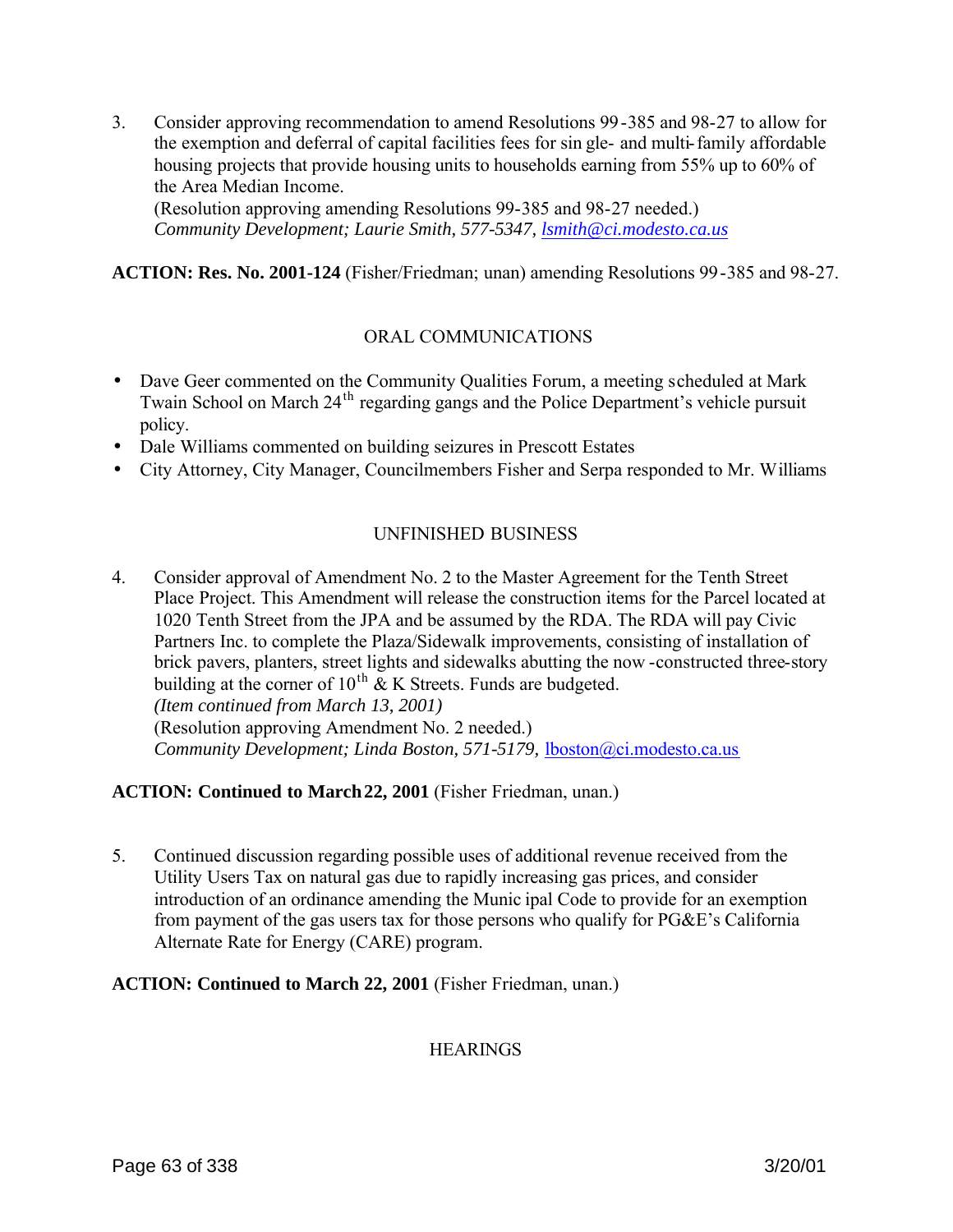*Fisher absent due to conflict of interest* 

6. Hearing to consider the request of Dennis E. Wilson of Horizon Consulting Services to appeal staff decision regarding traffic issues related to the O'Brien's Center Project at Dale and Pelandale.

*Continued from meetings of February 6, 2001, February 27, 2001, and March 6, 2001. Engineering & Transportation; Firoz Vohra, 577-5429, fvohra@ci.modesto.ca.us*

**ACTION:** The appeal was granted with respect to the traffic signal as foll ows:

**Res 2001-125** (Friedman/Frohman; Serpa & Sabatino, no; Fisher, absent) adopted requiring the developer at his sole cost and expense to install the infrastructure necessary for the future installation of the requested signal, including two left turn lanes from the southbound direction on Dale, and provide security in the form of a letter of credit or certificate of deposit for the future installation costs. The timing of the signal installation will be at the City's discretion.

The **appeal was denied** with respect to the deceleration lane on Pelandale.

## NEW BUSINESS

- 7. At the request of the Transportation Policy Committee (Chair Frohman, Fisher, and Friedman), consider forwarding as transportation project priorities to StanCOG for inclusion in the dis cussion at the March 26, 2001 Regional Transportation Plan Forum:
	- a. Highway 132 improvements
	- b. Pelandale Interchange redesign
	- c. Kiernan/Claribel improvements

**ACTION:** By Motion (Friedman/Fisher, unan.) all three priorities were sent to StanCOG

## COUNCIL COMMENTS AND REPORTS

None

## MATTERS TOO LATE FOR THE AGENDA

None

## ADJOURNMENT

The meeting adjourned at 7:20 p.m.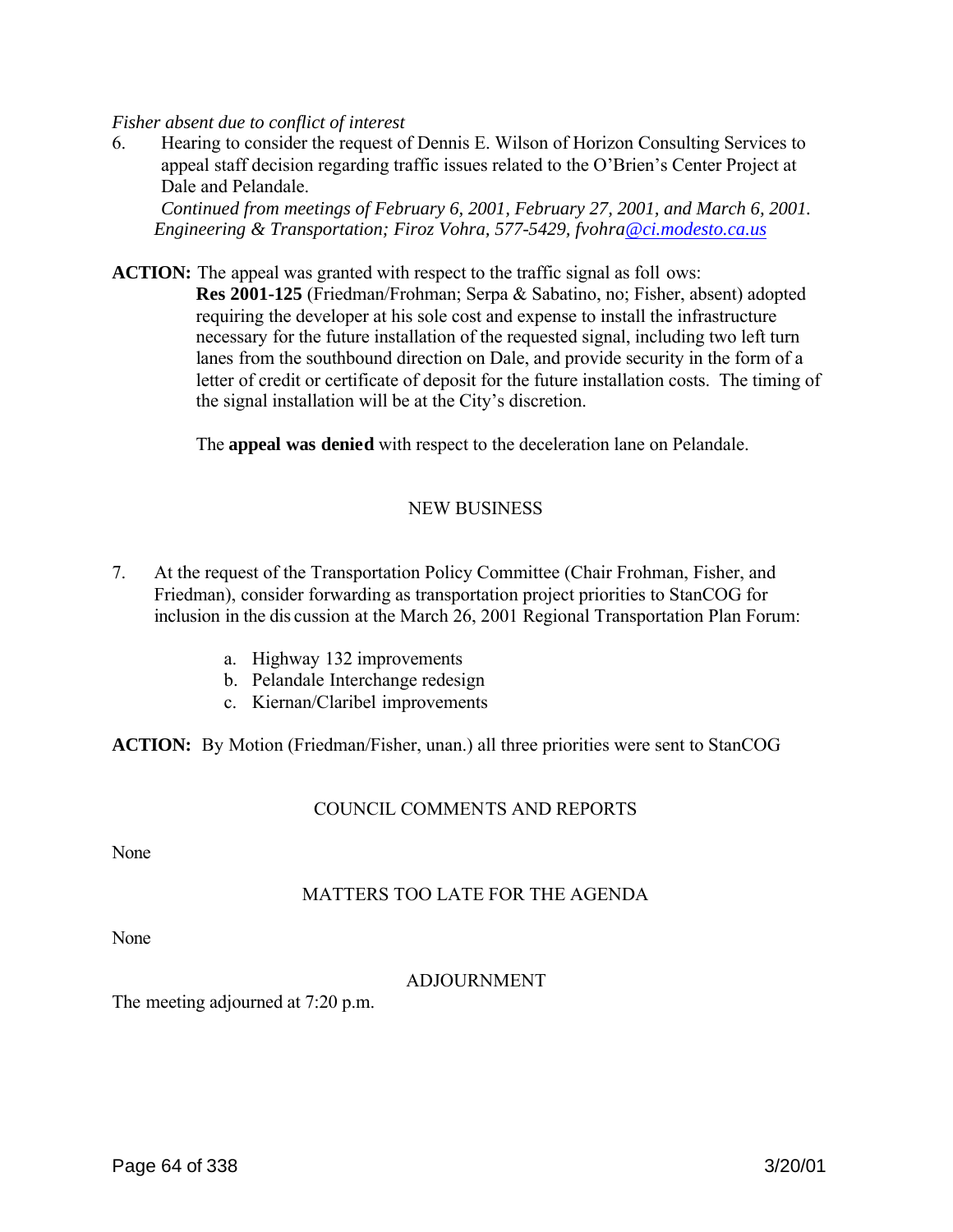## **MINUTES Thursday, March 22, 2001, at 4:30 p.m.**

Roll Call – Present: Councilmembers Conrad, Fisher, Friedman, Frohman, Smith, Mayor Sabatino *Serpa arrived at 5:00 p.m.*

Absent: None

1. Consider Mid-year Budget Status Report for FY 2000 -2001 (Motion acknowledging receipt of report needed; Resolution approving changes needed.)

*Finance, Rob Stout, 577-5370, rstout@ci.modesto.ca.us*

**ACTION:** By Motion (Fisher/Friedman; Serpa, no) acknowledged receipt of report

**Res. No. 2001-126** (Fisher/Friedman; Serpa, no) approving revisions to the Fiscal Year 2000-2001 budget of the City of Modesto.

*Adjourned at 5:01 p.m. Reconvened at 7:46 p.m. Fisher & Smith, absent. Serpa left the meeting at 7:50 p.m.*

2. Budget Workshop for FY 2001-2002—

- Capital Improvement Projects (carried over from Feb  $22<sup>nd</sup>$  meeting)
- Risk/self-insurance
- Federal & State Grants—Airport, Transit, CDBG & Police

**ACTION:** No action required.

# ADJOURNMENT

This meeting adjourned at 8:47 p.m.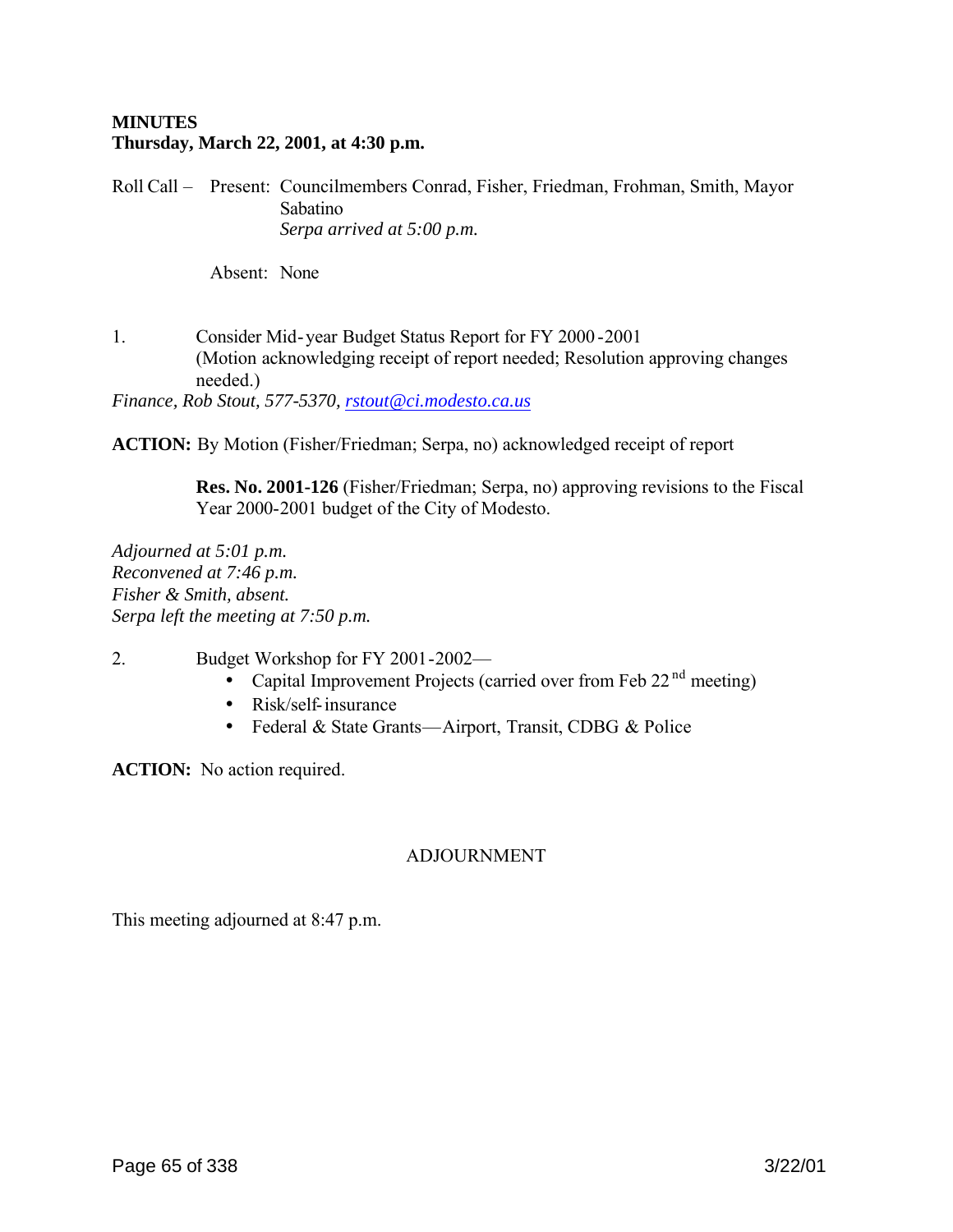#### **Thursday, March 22, 2001, at 5:00 p.m.**

Roll Call – Present: Councilmembers Conrad, Fisher, Friedman, Frohman, Serpa, Smith, Mayor Sabatino

Absent: None

#### UNFINISHED BUSINESS

#### *Sabatino absent due to conflict of interest.* **Continued from March 20, 2001**

4. Consider approval of Amendment No. 2 to the Master Agreement for the Tenth Street Place Project. This Amendment will release the construction items for the Parcel located at 1020 Tenth Street from the JPA and be assumed by the RDA. The RDA will pay Civic Partners Inc. to complete the Plaza/Sidewalk improvements, consisting of installation of brick pavers, planters, street lights and sidewalks abutting the now -constructed three-story building at the corner of  $10^{th}$  & K Streets. Funds are budgeted. *(Item continued from March 13, 2001)*

(Resolution approving Amendment No. 2 needed.)

*Community Development; Linda Boston, 571-5179,* lboston@ci.modesto.ca.us

**ACTION: Res. No. 2001-127** (Friedman/Smith; Serpa, no; Sabatino, absent) approving Amendment No. 2 to the Master Agreement for the Tenth Street Place Project.

Continued from March 20, 2001

- 5. Continued discussion regarding possible uses of additional revenue received from the Utility Users Tax on natural gas due to rapidly increasing gas prices, and consider introduction of an ordinance amending the Municipal Code to provide for an exemption from payment of the gas users tax for those persons who qualify for PG&E's California Alternate Rate for Energy (CARE) program.
- **ACTION:** By Motion (Conrad/Smith; Friedman, Frohman, Serpa, no) adopted using the additional revenue to fund road improvements.

## ADJOURNMENT

This meeting adjourned at 7:40 p.m.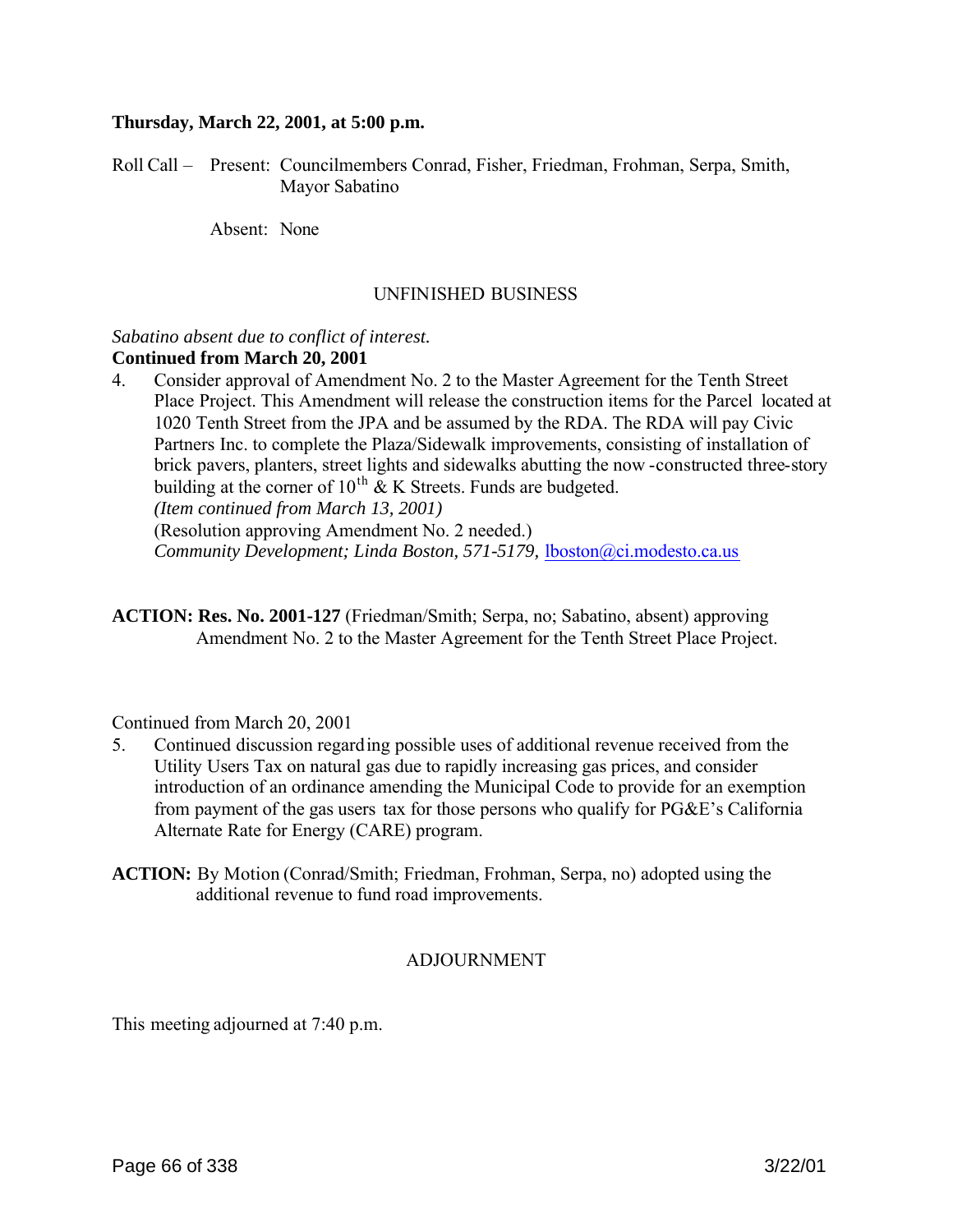Tuesday, March 27, 2001, at 5:15 p.m.

Roll Call –Present: Councilmembers Conrad, Fisher, Friedman, Frohman, Serpa, Smith, Mayor Sabatino

Absent: None

Pledge of Allegiance to the Flag

Invocation: Rev. Lonnie Skiles, Big Valley Grace Community Church

Declare Conflicts of Interest—*Conrad, Item 4*

Items 27 & 28 dropped from the agenda and continued to the regular meeting of April 3, 2001

CONSENT ITEMS – ROLL CALL VOTE REQUIRED: Items 1-3, 5, 6, 9, 11-16, 18-19a

 *Items 7 & 8 dropped from agenda Items 10 & 17 removed from consent Item 4—Conrad absent*

## **ACTION: Frohman/Fisher; unan.**

## **CONSENT ITEMS**

# **An item may be removed from consent and discussed at the request of an audience member or Councilmember.**

## CONSENT

1. Approval of the minutes of the regular City Council meeting of March 20, 2001. (Motion approving needed.) *Clerk; Marilyn Romey, 577-5487, mromey@ci.modesto.ca.us*

**ACTION:** By Motion (Frohman/Fisher; unan.) approved the minutes of March 20, 2001.

## **CONSENT**

- 2. Consider final adoption of Ordinance No. 3208-C.S. amending Section 3-2.1401.1 of Article 14 of Chapter 2 of Title 3 of the Modesto Municipal Code relating to speed limits. (Motion approving final adoption needed.)
- **ACTION:** By Motion (Frohman/Fisher, unan.) approved **the final adoption of Ordinance No. 3208-C.S**. amending Section 3-2.1401.1 of Article 14 of Chapter 2 of Title 3 of the Modesto Municipal Code relating to speed limits.

## **CONSENT**

3. Consider accepting the improvements for Chateau Maison subdivision in the P elandale-Snyder Specific Plan Area and authorize the City Clerk to file Notice of Completion and to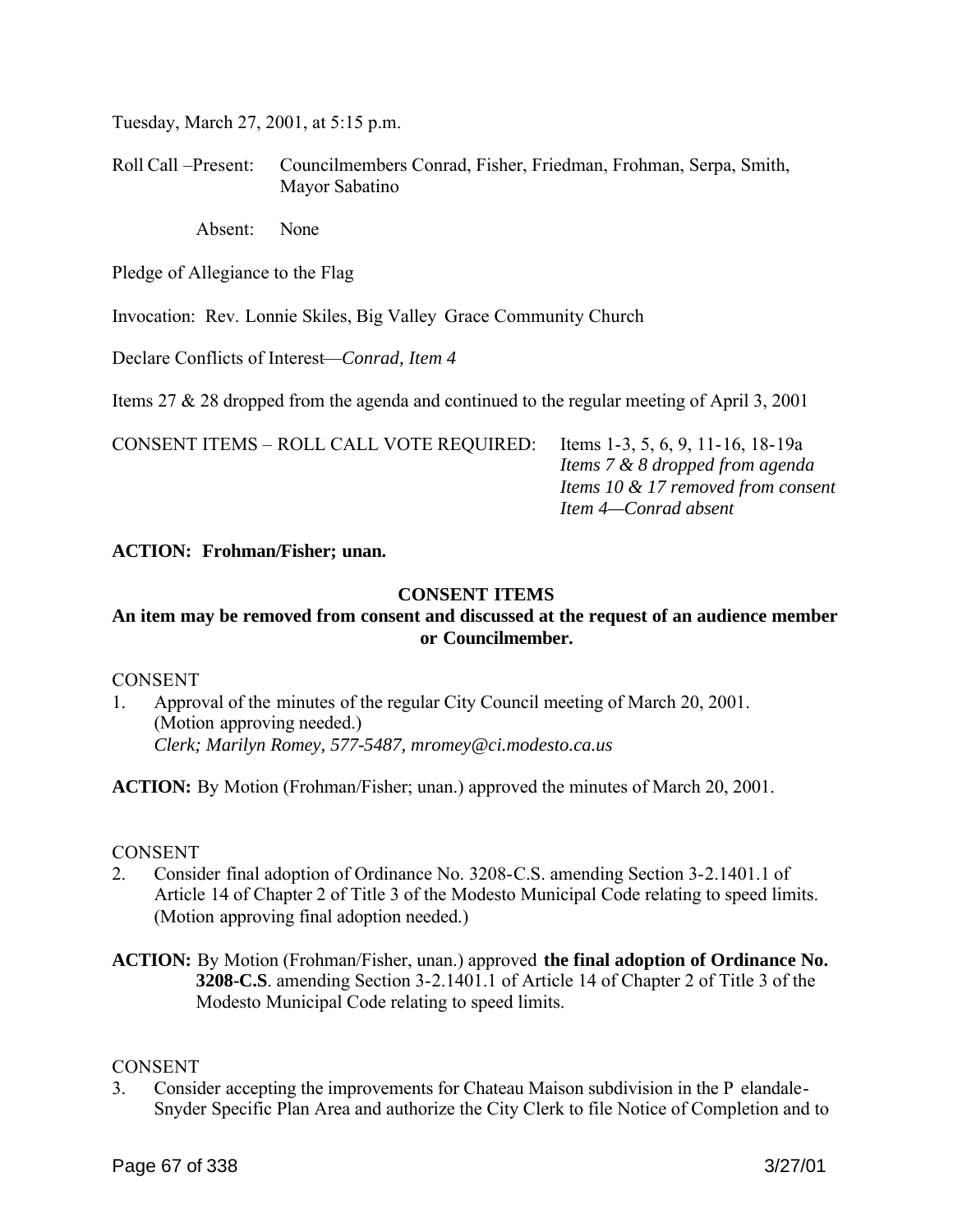release securities upon expiration of statutory periods (Owners: Western Pacific Housing – Windsor Pointe, LLC, a Delaware Limited Liability Company). (Resolution accepting improvements needed.) *Engineering & Transportation; Kevin Becker, 577-5259, kbecker@ci.modesto.ca.us*

**ACTION: Res. No. 2001-127A** (Frohman/Fisher, unan.) accepting the improvements for Chateau Maison subdivision in the Pelandale -Snyder Specific Plan Area.

## *Conrad excused due to conflict of interest*

4. Consider approval of final map of Eastport Unit No. 2 subdivision in the Pelandale -Snyder Specific Plan Area, accepting the public improvements, and authorizing the City Manager to sign an agreement with the subdividers as required by Section 4-4.604(c) of the Municipal Code (Owners: Corn and Harris Development, LLC, a California Limited Liability Company).

(Resolution approving the final map, a ccepting the public improvements and authorizing the City Manager to execute subdivision agreement needed.)

*Engineering & Transportation; Kevin Becker, 577-5259, kbecker@ci.modesto.ca.us*

**ACTION: Res. No. 2001-128** (Fisher/Friedman; Conrad, absent) approving the final map of Eastport Unit No. 2 subdivision in the Pelandale -Snyder Specific Plan Area, accepting the public improvements.

## **CONSENT**

5. Consider approval of final map of Atherton Place subdivision in t he Village One Specific Plan Area and authorizing the City Manager to sign an agreement with the subdividers as required by Section 4-4.604(c) of the Municipal Code (Owners: John T. Verner and Kathleen M. Verner, and Edward A. Machado).

(Resolution approving the final map and authorizing the City Manager to execute subdivision agreement needed)

*Engineering & Transportation; Kevin Becker, 577-5259, kbecker@ci.modesto.ca.us*

**ACTION: Res. No. 2001-129** (Frohman/Fisher; unan.) approving the final map of Atherton Place subdivision in the Village One Specific Plan Area.

# **CONSENT**

- 6. Consider approval of final map of Crawford Estates subdivision and authorizing the City Manager to sign an agreement with the subdivider s as required by Section 4-4.604(c) of the Municipal Code (Owners: Sherwood Forest Estates Inc., a California Corporation, Kent W. Crawford and Lisa Crawford, and Phillip Austin and Ida Austin). (Resolution approving the final map and authorizing the City Manager to execute subdivision agreement needed.) *Engineering & Transportation; Kevin Becker, 577-5259, kbecker@ci.modesto.ca.us*
- **ACTION: Res. No. 2001-130** (Frohman/Fisher; unan.) approving the final map of Crawford Estates subdivision.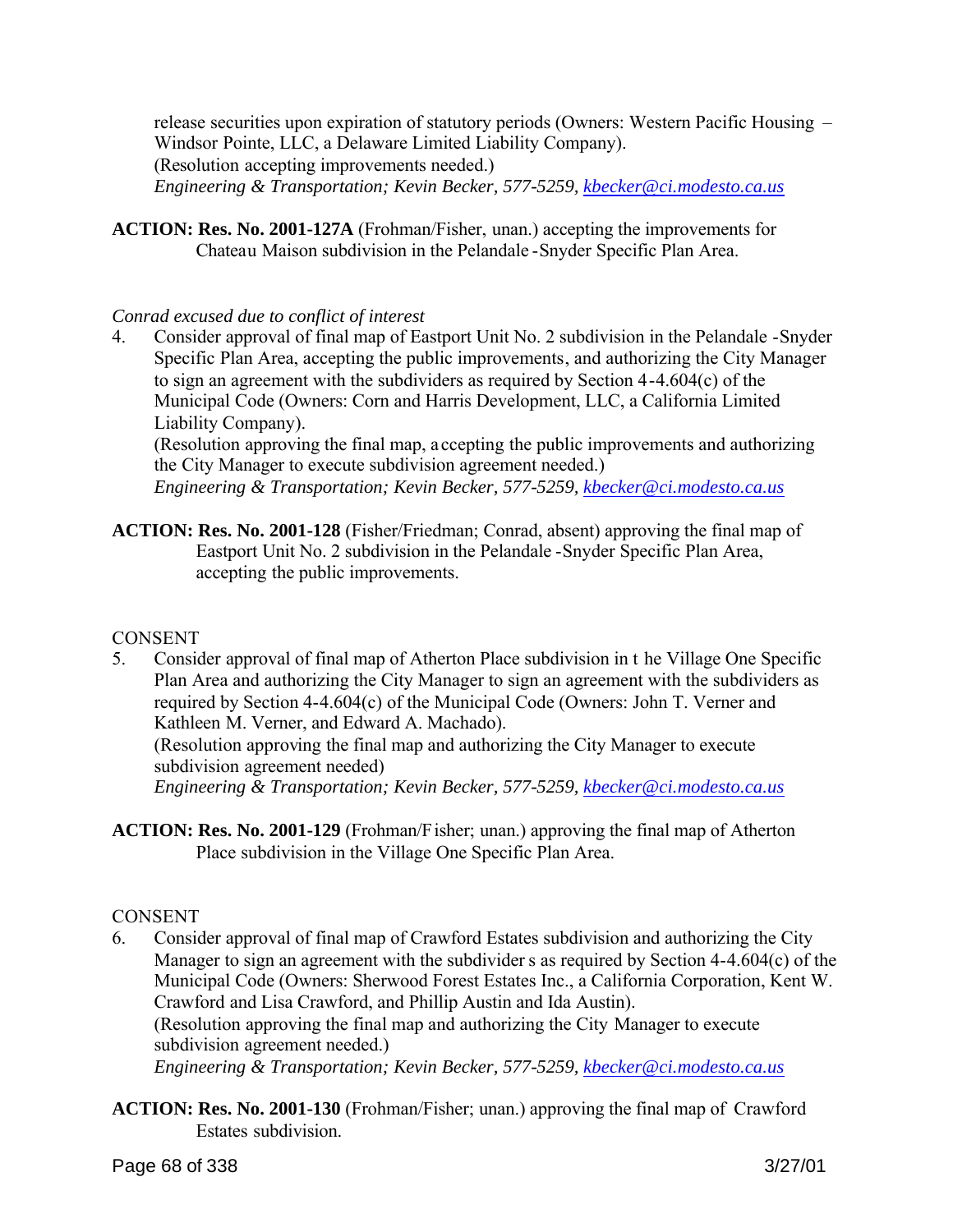### *Item 7 removed from agenda*

7. Consider awarding a \$653,551.00 contract to George Reed Inc. for the project titled "Coldwell Avenue and Ninth Street Improvements"; and consider amending the budget to recognize additional Local Transportation Funds and to allocate to CIP projects. Funds are budgeted.

(Resolution awarding contract needed; Resolution amending budget needed.) *Engineering & Transportation; Dean Phillips, 577-5260, dphillips@ci.modesto.ca.us* 

### **ACTION:** No action taken

### *Item 8 removed from agenda*

8. Consider awarding an \$82,070.00 contract to Robison-Prezioso Inc. for the project titled "Recoat Tank Interior – Water Tank 5" located at 2404 Merle Avenue. Funds are budgeted. (Resolution awarding contract needed.) *Engineering & Transportation; Dean Phillips, 577-5260, dphillips@ci.modesto.ca.us* 

## **ACTION:** No action taken

### **CONSENT**

9. Consider approving an ordinance amending Section 2-3.302 of Article 3 of Chapter 3 of Title 2 of the Modesto Municipal Code relating to the Office of the City Clerk and Auditor – Creation and Functions to establish the position of an internal auditor. (Introduction of an ordinance amending the Municipal Code to establish an internal auditor needed.)

*City Clerk & Audit Committee; Jean Zahr, 577-5398, jzahr@ci.modesto.ca.us*

**ACTION:** By Motion (Frohman/Fisher; unan) **introduced Ordinance No. 3210–C.S**. amending Section 2-3.302 of Article 3 of Chapter 3 of Title 2 of the Modesto Municipal Code relating to the Office of the City Clerk and Auditor – Creation and Functions to establish the position of an internal auditor.

#### *Removed from consent*

10. Consider establishing a mulching lawnmower incentive pr ogram – "Clean Green Yard Machines".

(Resolution establishing program needed.)

*Engineering & Transportation; Jocelyn Reed, 577-5492, jreed@ci.modesto.ca.us*

**ACTION: Res. No. 2001-131** (Friedman/Smith; majority; Conrad, no) establishing a mulching lawnmower incentive program—"Clean Green Yard Machines".

#### **CONSENT**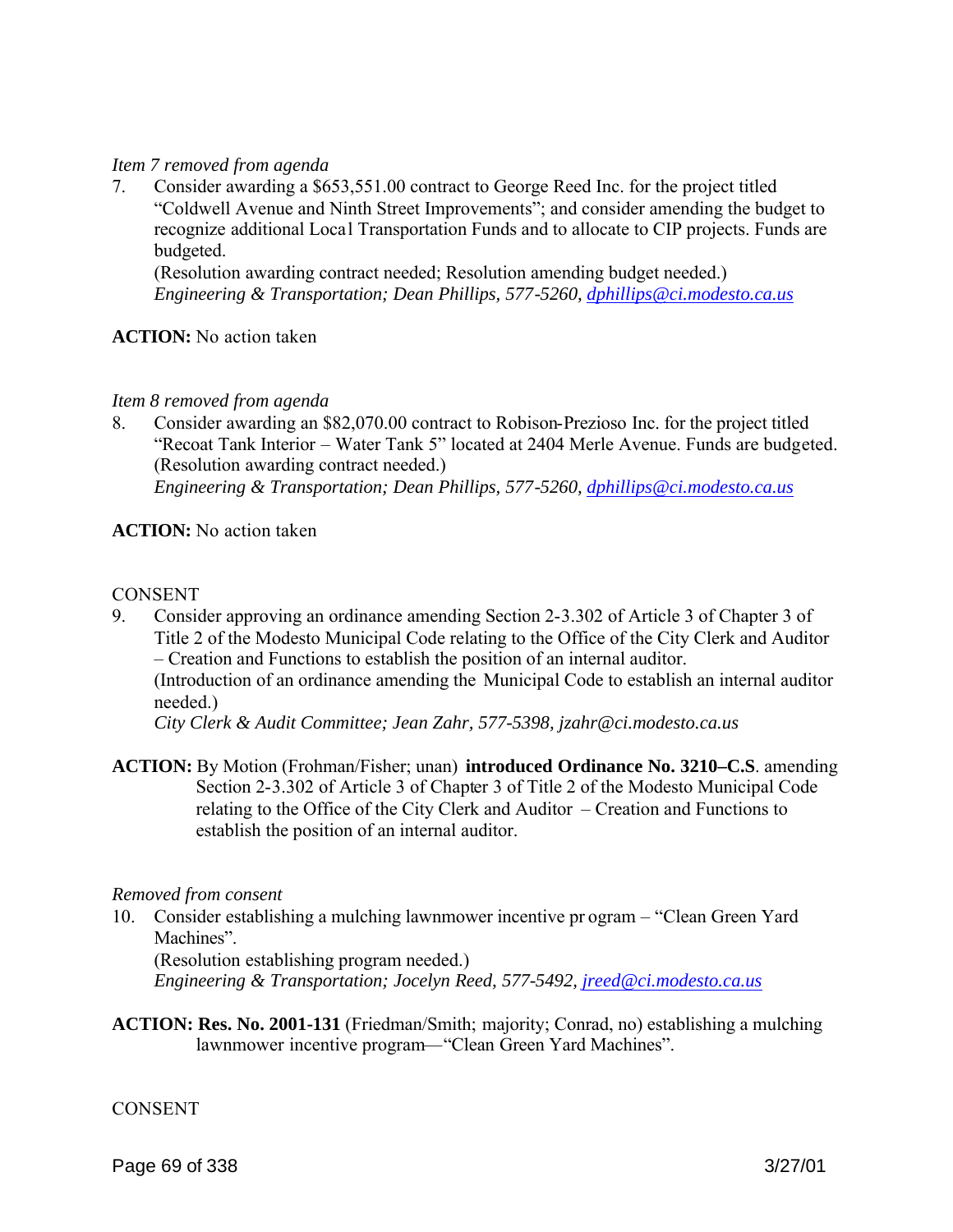- 11. Letter of resignation from Ken Westervelt, a member of the Citizen's Advisory Committee on Recycling. (Resolution accepting resignation with regret needed.) *Manager; Esther Puckett, 571-5101, epuckett@ci.modesto.ca.us*
- **ACTION: Res. No. 2001-132** (Frohman/Fisher; unan) accepting with regret the resignation of Ken Westervelt from the Citizen's Advisory Co mmittee on Recycling.

### **CONSENT**

12. Letter of resignation from Edward Lotko, a member of the Citizen's Advisory Committee on Recycling.

(Resolution accepting resignation with regret needed.) *Manager; Esther Puckett, 571-5101, epuckett@ci.modesto.ca.us*

**ACTION: Res. No. 2001-133** (Frohman/Fisher; unan) accepting with regret the resignation of Edward Lotko from the Citizen's Advisory Board on Recycling.

### **CONSENT**

13. Consider approving the use and execution of the Legal Department's "Standard Agreement for Legal Services " with the law firm of Davidovitz & Bennett with respect to various issues, controversies, cases, arbitrations, and/or contentions arising from or relating to the City's defense in construction/public works related matters. The Agreement is necessitated by several public works controversies simultaneously becoming active to the point that Law Department staff infrastructure cannot efficiently handle them. (Resolution approving the use and execution of the "Standard Agreement for Legal Services" with the law firm of Davidovitz & Bennett needed.)

*Attorney; Rolly Stevens, 577-7547, rstevens@ci.modesto.ca.us*

**ACTION: Res. No. 2001-134** (Frohman/Fisher; unan) approving the use and execution of the "Standard Agreement for Legal Services" with the law firm of Davidovitz Bennett.

#### **CONSENT**

14. Consider approving the refunding of the 1992 Issue A Variable Rate Multi -family Revenue Bonds – Shadowbrook Apartments.

(Resolution authorizing the issuance of multi-family housing revenue bonds for the refinancing of and financing of improvements to the Shadowbrook apartments in a an amount not to exceed \$11,000,000.00, and rescinding Resolution 2000 -577 needed.) *Finance; Rob Stout, 577-5370, rstout@ci.modesto.ca.us*

**ACTION: Res. No. 2001-135** (Frohman/Fisher; unan) authorizing the issuance of multi-family housing revenue bonds for the refinancing of and financing of improvements to the Shadowbrook apartments in an amount not to exceed \$11,000,000.00 and rescinding Resolution 2000-577.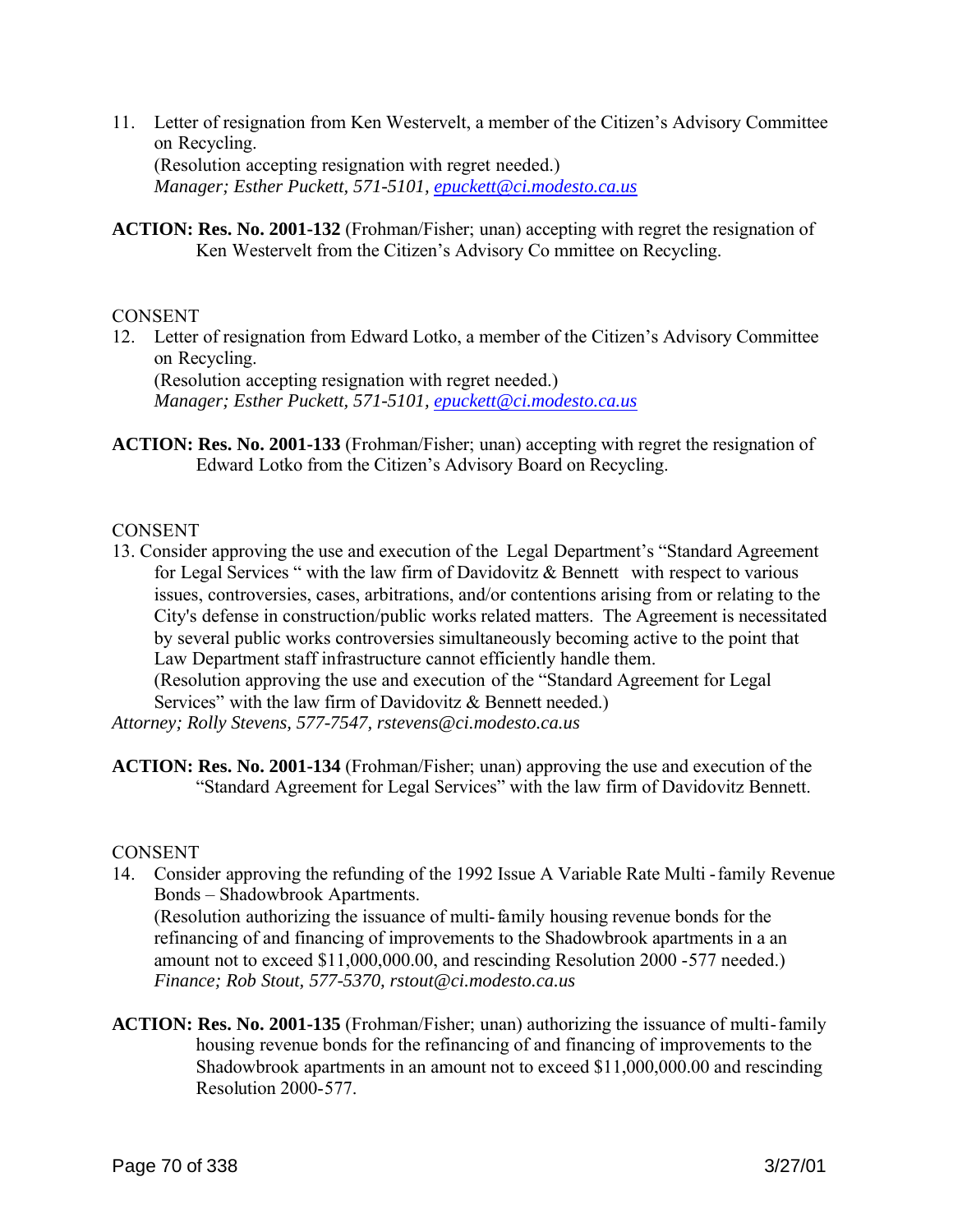### **CONSENT**

- 15. Consider authorizing that further changes to Cash-on-Hand be handled by the Finance Director, without requiring a Council resolution. (Resolution authorizing that further changes to Cash-on-Hand be handled at the Department Director level needed.) *Finance; Jo Ann Bertolotti, 571-5871, jbertolo@ci.modesto.ca.us)*
- **ACTION: Res. No. 2001-136** (Frohman/Fisher; unan) authorizing that further changes to Cashon-Hand be handled by the Finance Director, without requiring a Council resolu tion.

### **CONSENT**

- 16. Consider authorizing the City Manager to sign a new utility pay station agreement with Mi Pueblo, San Jose, Inc. located at 1612 Crows Landing Road (the former New Deal Market). (Resolution authorizing City Manager to sign new utility pay s tation needed.) *Finance; Jo Ann Bertolotti, 571-5871, jbertolo@ci.modesto.ca.us)*
- **ACTION: Res. No. 2001-137** (Frohman/Fisher; unan) authorizing City Manager to sign new utility pay station.

#### *Removed from consent*

- 17. Consider authorizing the Purchasing Officer to issue a Request for Proposal for removal and beneficial reuse of Primary Wastewater Biosolids for Operations & Maintenance Department, Water Quality Control division, for FY 2001.2002. (Resolution authorizing the Request for Proposals needed.) *Finance; Tom Reddie, 577-5406, treddie@ci.modesto.ca.us*
- **ACTION: Res. No. 2001-138** (Friedman/Fisher; unan) authorizing the Purchasing Officer to issue a Request for Proposal for removal and beneficial reuse of Primary Wastewater Biosolids for Operations and Maintenance.

#### **CONSENT**

18. Consider authorizing the Purchasing Supervisor to issue a Request for Bids for shooting range equipment to be used by the Police Department as part of the new Police training facility.

(Resolution authorizing Request for Bids needed.) *Finance; Lori Martinez, 577-5420, lmartinez@ci.modesto.ca.us*

**ACTION: Res. No. 2001-139** (Frohman/Fisher; unan) authorizing the Purchasing Supervisor to issue a Request for Bids for shooting range equipment to be us ed by the Police Department.

#### **CONSENT**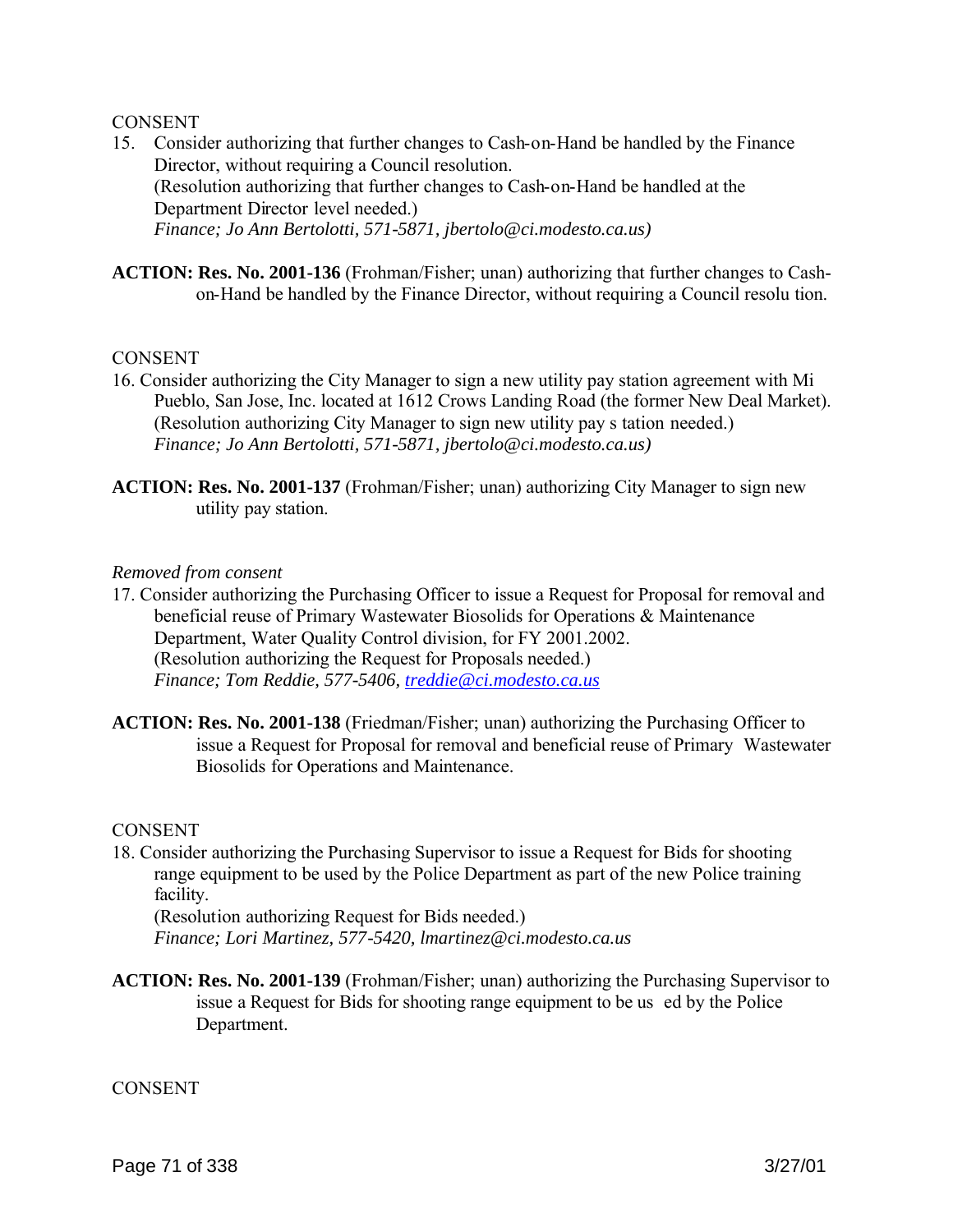- 19. Consider authorizing the Purchasing Supervisor to issue a Request for Qualifications and Proposals to be issued for weed control services for Fiscal Year 2001 -2002 with options for two one-year extensions up to and including June 30, 2004. (Resolution authorizing the issuance of Request for Qualifications and Proposals needed.) *Finance; Lori Martinez, 577-5420, lmartinez@ci.modesto.ca.us*
- **ACTION: Res. No. 2001-140** (Frohman/Fisher; unan) authorizing the Purchasing Supervisor to issue a Request for Qualifications and Proposals to be issued for weed control services for FY 2001-2002.
- 19a. Consider supporting Senate Bill 10 (Soto) which reauthorizes the Safe Routes to School Program. (Resolution supporting Senate Bill 10 needed.) *Engineering & Transportation; Van Switzer, 577-5214,* vswitzer@ci.modesto.ca.us

**ACTION: Res. No. 2001-141** (Frohman/Fisher; unan) supporting Senate Bill 10 (Soto).

# ACKNOWLEDGEMENTS AND PRESENTATIONS

20. Presentation of Proclamation declaring March 25, 2001 Greek Independence Day.

**ACTION:** Mayor Sabatino presented proclamation.

21. Presentation of a plaque from Equal Opportunity Disability Commission recognizing a former member of the Commission, Robert Andrews.

**ACTION:** Mayor Sabatino presented plaque to the family of Robert Andrews.

# ORAL COMMUNICATIONS

- Miguel Donoso commented on the public comment period during the Arts Committee Meeting and the StanCOG meeting of March, 26, 2001.
- Vice Mayor Fisher responded to Mr. Donoso and invited him to the next StanCOG meeting.
- Michael Garcia reported on the Workforce Development Team.
- Councilmember Friedman responded to Mr. Garcia and noted Councilmember Smith's and her attendance at the NLC meeting which addressed workforce development.

# WRITTEN COMMUNICATIONS

22. Letter from Ed Taczanowsky, Executive Vice President of the Building Industry Association of Central California, requesting that the concept of a Chief Economic Development Officer (CEDO) for the City of Modesto be considered.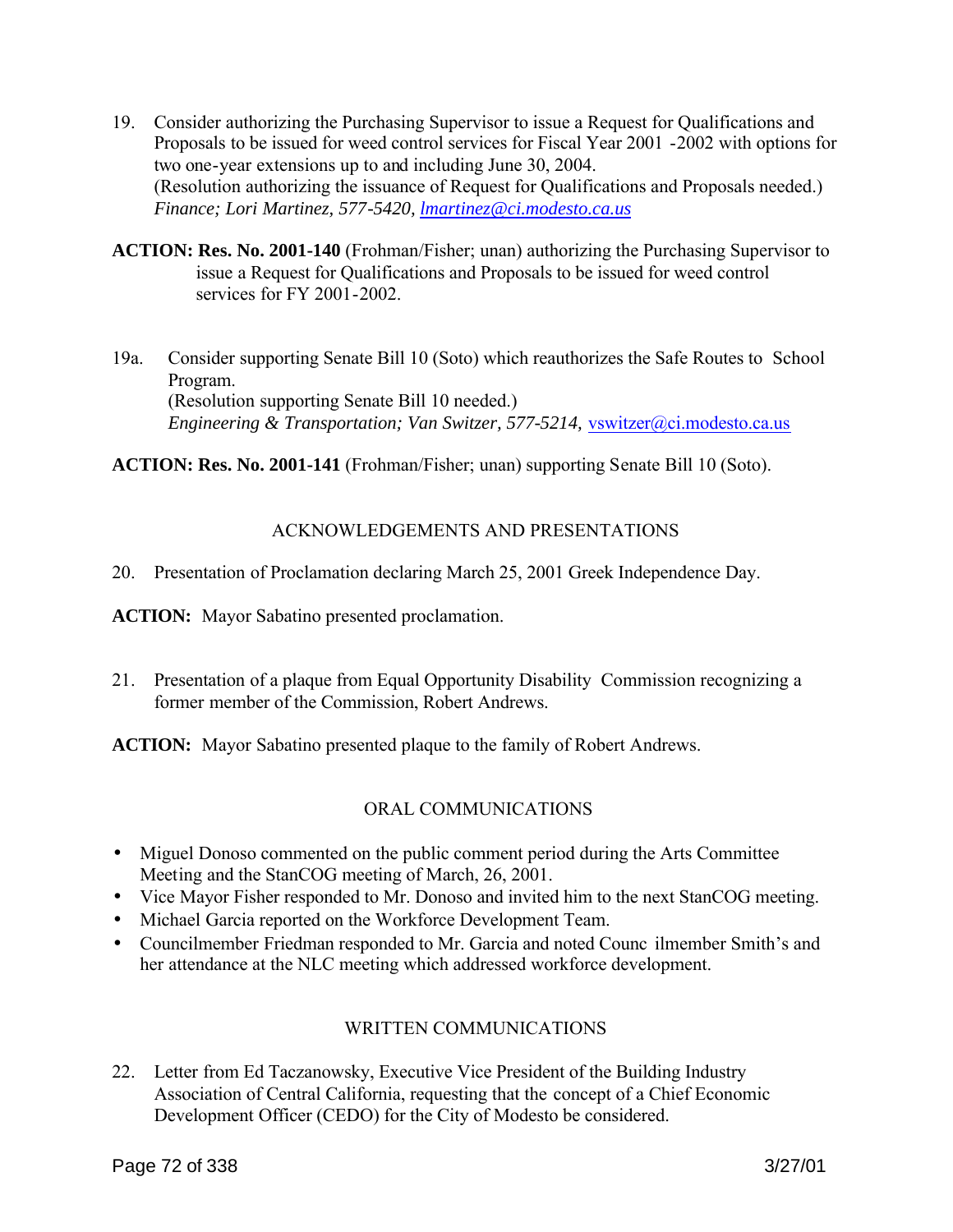**ACTION:** By Motion (Fisher/Smith; unan) referred the item to Economic Development, Community & Intergovernmental Relations Committee.

# **HEARINGS**

- 23. Hearing to consider designation of Muni Golf Course as a Landmark Preservation Site. Muni Golf Course is located at 400 Tuolumne Boulevard. The Human Services Committee supports the Landmark Preservation Commission's recommendation. (Resolution designating Muni Golf Course as a Landmark Preservation Site needed.) *Recreation & Neighborhoods; Wayne Mathes, 577-5335, wmathes@ci.modesto.ca.us*
- **ACTION: Res. No. 2001- 142** (Fisher/Friedman; majority; Conrad, Frohman, Serpa, no) designating Muni Golf Course as a Landmark Preservation Site.
- 24. Hearing to (1) consider introducing annual pass program and adopting related fees, amending the 9-hole fee policy at Dryden and Creekside to be effective all day, changing the minimum number of players for shotgun tournaments from 144 to 120, introducing a family tee program at Muni and adopting related fees, introducing a "play one round, get the second round at the same course on the same day for half -price" policy, permitting fivesome play, and rescinding Resolution 2000-188; (2) consider approving an agreement with the Sportsmen of Stanislaus (SOS) Club to provide services in administering the City of Modesto Annual Pass Program and co -marketing with the SOS Club on the City's annual pass and their membership program, and authorizing the City Manager to execute agreement.

(Resolution introducing changes needed; Resolution approving agreement needed.) *Recreation & Neighborhoods, Golf Courses Committee; Bob Quintella, 577-6444, bquintella@ci.modesto.ca.us*

**ACTION: Res. No. 2001-143** (Friedman/Fisher; majority; Conrad, no) introducing the changes.

By Motion (Fisher/Sabatino; majority; Conrad, Frohman, no) discussion regarding agreement with the Sportsmen of Stanislaus Club to provide services was moved to the April 3, 2001 meeting.

25. Hearing to consider the application of Leonard Soranno to rezone a 2.1 -acre site from Single-Family Residential (R-1) to Planned Development P-D(478) to allow for a medical clinic, county offices and landscaped parking area on the South side of Briggs Avenue, and West of Martin Luther King Drive.

(Motion introducing ordinance rezoning a 2.1 acre site from R-1 to P-D(478) needed; Resolution approving a revised development plan for P-D(478) needed; Resolution finding the rezoning within the scope of the General Plan Master EIR needed.) *Community Development; Barbara Denlis, 577-5267, bdenlis@ci.modesto.ca.us*

**ACTION:** By Motion (Serpa/Conrad; unan) **introduced Ordinance No. 3211–C.S.** rezoning a 2.1 acre site from R-1 to P-D(478).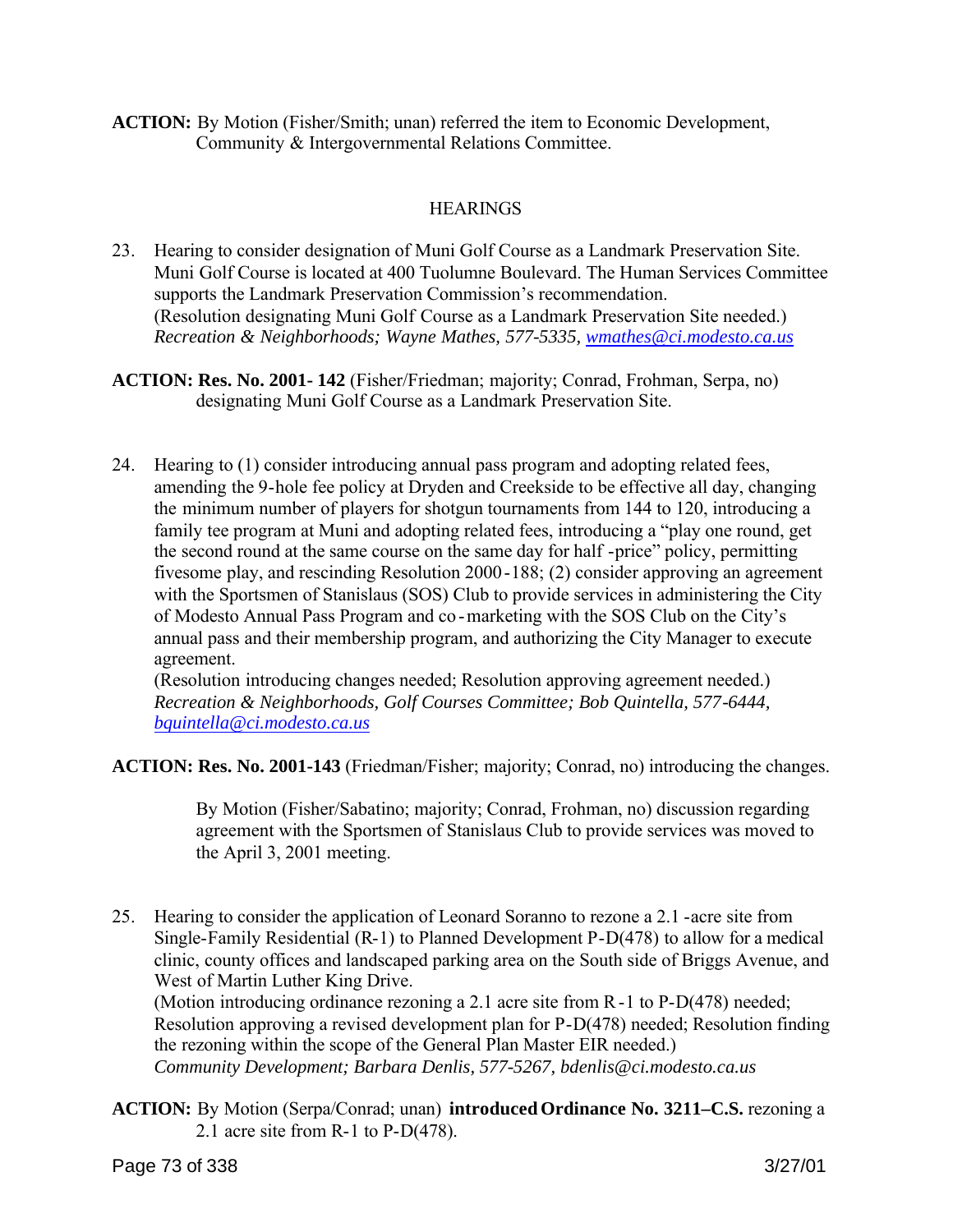**Res. No. 2001-144** (Serpa/Conrad; unan) approving a revised development plan for P-D(478).

 **Res. No. 2001-145** (Serpa/Conrad; unan) finding the rezoning within the scope of the General Plan Master EIR.

By Motion (Serpa/ Conrad; unan) directed staff to research financing options for offsite street improvements in front of Assessor's Parcel Number 30 -20-08 on Briggs Ave, west of Martin Luther King Drive. The costs for these improvem ents will not be funded the developer.

26. Hearing to consider the appeal of Timothy Murphy to the Planning Commission's decision to deny an application by Timothy Murphy to amend Planned Development Zone P -D(501) to allow for a two -story mini-storage facility in place of a previously approved retail/drug store. The site is located on the Northeast corner of Sylvan Avenue and Carson Oak Drive. *Community Development; George Osner, 577-5273, gosner@ci.modesto.ca.us* 

**ACTION:** By Motion (Fisher/Friedman; unan) item continued to the meeting of April 10, 2001.

## NEW BUSINESS

#### *Item moved to the meeting of April 3, 2001*

27. Consider approving a policy for ultralight operators to use Modesto City-County Airport; and consider introducing an ordinance amending the Modesto Municipal Code to allow ultralight operations at the Airport. (Resolution approving policy needed; Motion introducing ordinance needed.) *Engineering & Transportation, Transportation Policy Committee; Howard Cook, 577- 5318, hcook@ci.modesto.ca.us*

#### **ACTION:** No action taken.

#### *Item moved to the meeting of April 3, 2001*

28. Consider introducing an ordinance repealing Chapter 10 of Title 3 of the Modesto Municipal Code relating to tow service; and consider authorizing the City of Modesto to enter into agreements with companies who desire to provide non-consensual tow services to the City of Modesto and to be placed on the City's Rotation List, and authorizing the City Manager to execute said agreements. (Introduction of an ordinance needed; Resolution needed.) *Police Department, Public Safety Committee; Ron Sale, 572-9674, saler@modestopd.com*

**ACTION:** No action taken.

#### COUNCIL COMMENTS AND REPORTS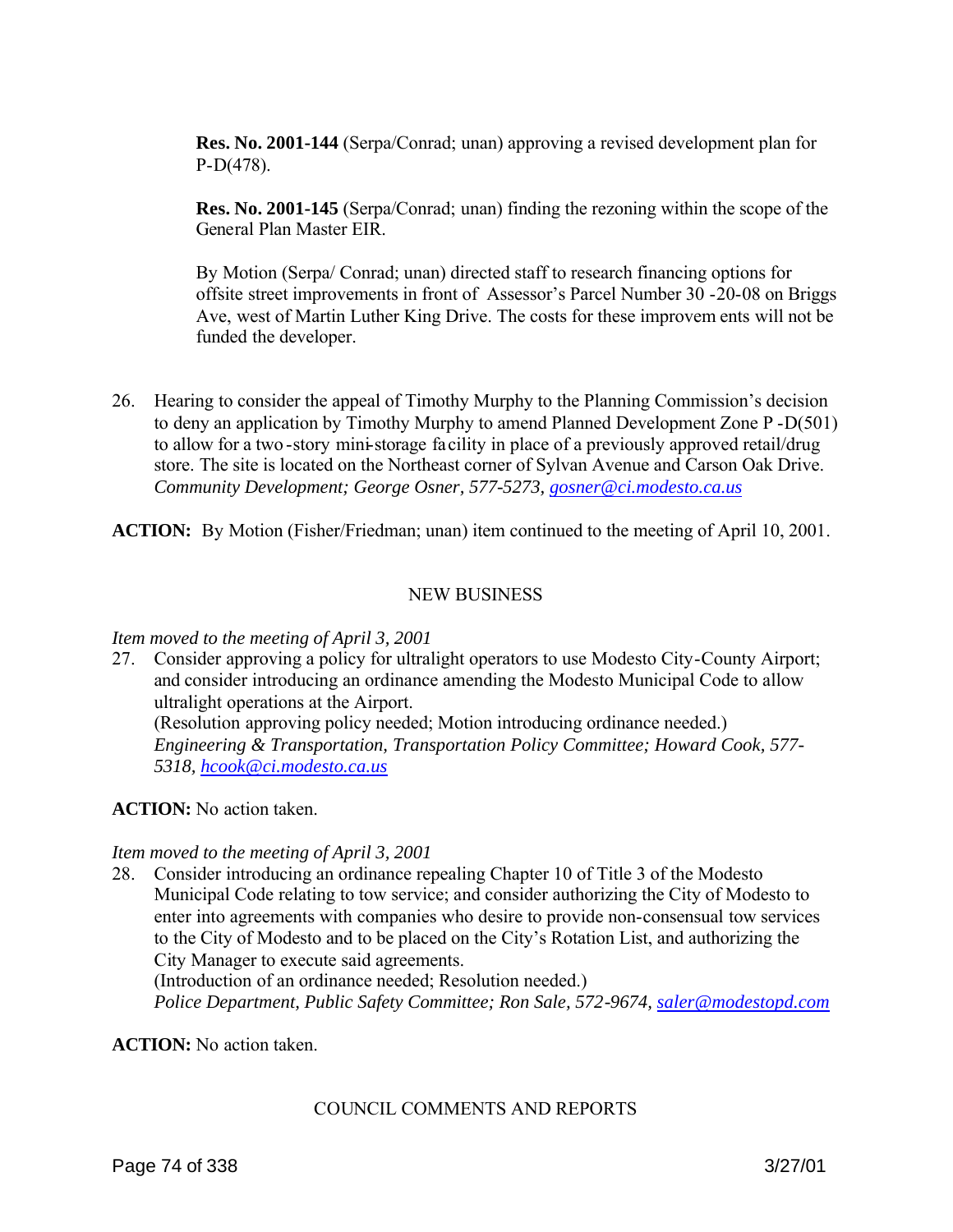None

# MATTERS TOO LATE FOR THE AGENDA

None

# ADJOURNMENT

The meeting adjourned at 9:25 p.m.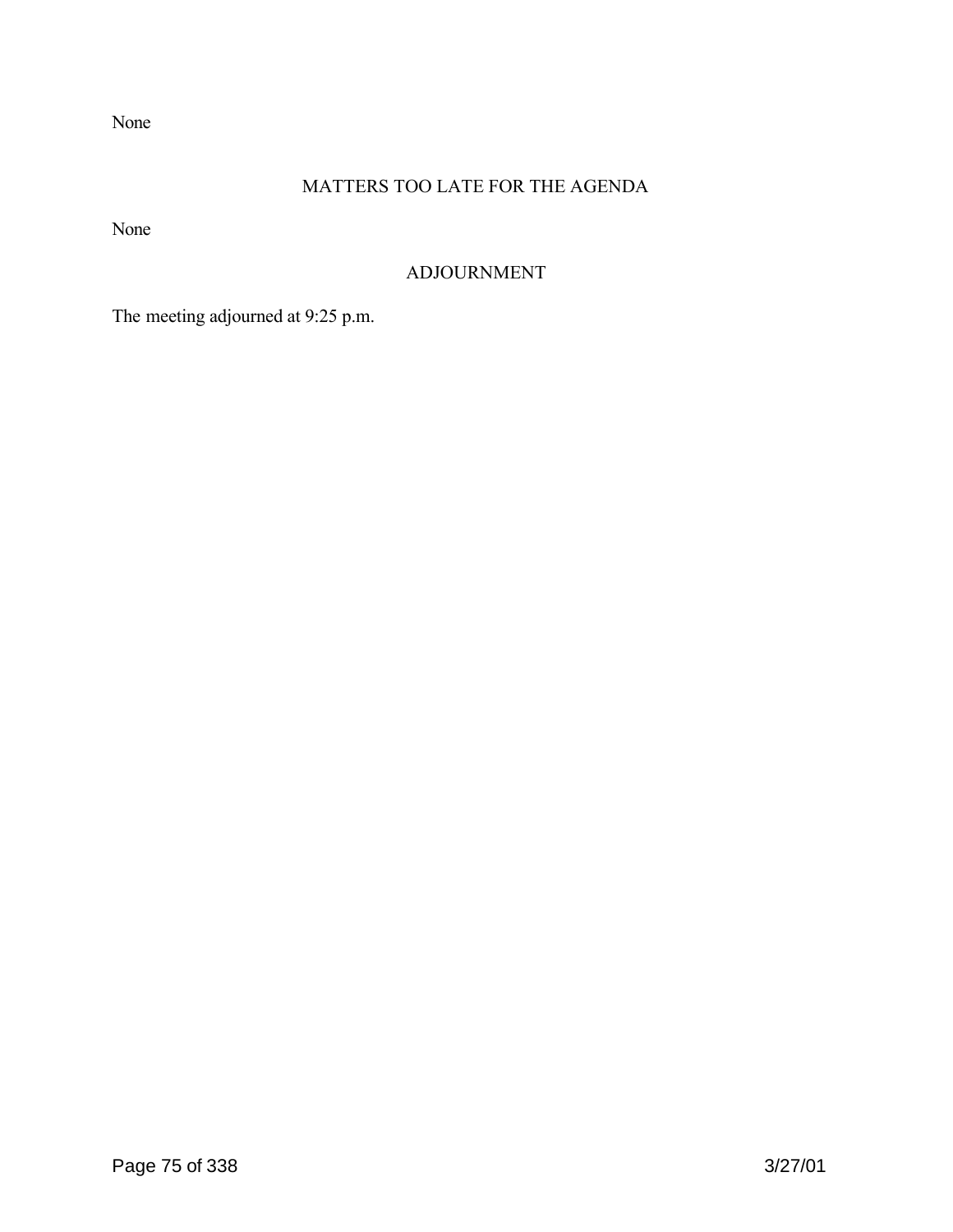#### **Tuesday, April 3, 2001, at 5:15 p.m.**

Roll Call – Present: Councilmembers Conrad, Fisher, Friedman, Frohman, Serpa, Smith, Mayor Sabatino

*Absent: None*

Pledge of Allegiance to the Flag

Invocation: Rev. David Olsen, Big Valley Grace

Declare Conflicts of Interest: *Conrad, Item 9*

CONSENT ITEMS – ROLL CALL VOTE REQUIRED: Items 1-7

*Item 8 removed from consent*

 *Item 9 removed from consent* **ACTION: Fisher/Friedman; unan.**

# **CONSENT ITEMS**

# **An item may be removed from consent and discussed at the request of an audience member or Councilmember.**

#### **CONSENT**

- 1. Approval of the minutes of the adjourned City Council meeting & special City Council Workshop of March 22, 2001, and the regular City Council meeting of March 27, 2001. (Motion approving minutes needed.) *City Clerk; Marilyn Romey, 577-5487, mromey@ci.modesto.ca.us*
- **ACTION:** By Motion (Fisher/Friedman; unan.) approved the minutes of the Mar ch 22, 2001 meetings, and the minutes of the March 27, 2001 meetings.

#### **CONSENT**

- 2. Final adoption of:
	- a. Ordinance No. 3210-CS amending Section 2-3.302 of Article 3 of Chapter 3 of title 2 of the Modesto Municipal Code relating to Office of the City Clerk and Auditor – Creation and Functions. (Motion approving final adoption needed.)
- **ACTION:** By Motion (Fisher/Friedman; unan.) approved the final adoption of **Ordinance No. 3210-CS**
	- b. Ordinance No. 3211-CS amending Section 31-3-9 of the Zoning Map to rezone from Low Density Residential Zone, R-1, to Planned Development Zone, P-D(478), as an addition to P-D(478) property located on the south side of Briggs Avenue, west of Martin Luther King Drive (Leonard Soranno) (Motion approving final adoption needed.)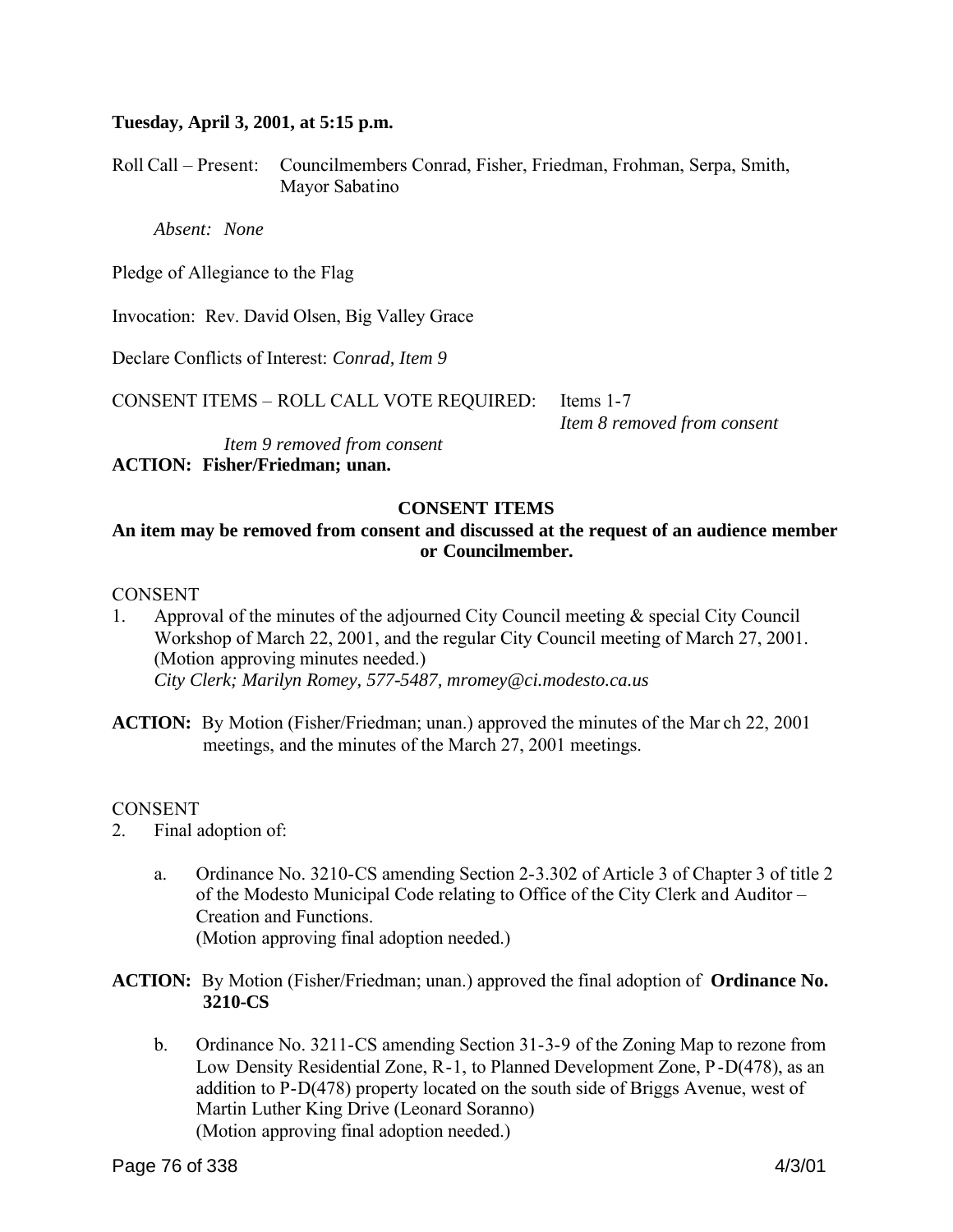# **ACTION:** By Motion (Fisher/Friedman; unan.) approved the final adoption of **Ordinance No. 3211-CS**

#### **CONSENT**

3. Consider extending the provisional appointment of Recreation Supervisor II position for 60 days.

(Resolution extending provisional appointment needed.) *Personnel; Janice Stewart, 577-5466, jstewart@ci.modesto.ca.us*

**ACTION: Res. No. 2001-146** (Fisher/Friedman; unan.) extending provision appointment of Recreation Supervisor II.

## CONSENT

4. Consider authorizing the City Manager to execute an operations and maintenance agreement with the State of California, acting by and through the Department of Transportation, CalTrans, to share the operation and maintenance costs of the proposed traffic signal at Pelandale Avenue and State Route 108 (McHenry Avenue). Total annual average cost is \$2000, to be shared between the City, County, and State. The City's portion will be approximately \$500 annually. Funds are budgeted.

(Resolution authorizing City Manager to execute an operations and maintenance agreement needed.)

*Engineering & Transportation; Dean Phillips, 577-5260, dphillips@ci.modesto.ca.us*

**ACTION: Res. No. 2001-147** (Fisher/Friedman; unan.) authorizing the City Ma nager to execute an operations and maintenance agreement with the State of California.

# **CONSENT**

5. Consider awarding an \$82,070.00 contract to Robison-Prezioso Inc. for the project titled "Recoat Tank Interior – Water Tank 5" located at 2404 Merle Avenue. Contract cost, \$82,070.00; funds are budgeted.

(Resolution awarding contract needed.)

*Engineering & Transportation; Dean Phillips, 577-5260, dphillips@ci.modesto.ca.us*

**ACTION: Res. No. 2001-148** (Fisher/Friedman; unan.) awarding an \$82,070.00 contract to Robinson-Prezioso Inc.

#### CONSENT

6. Consider awarding a \$653,551.00 contract to George Reed Inc. for the project titled "Coldwell Avenue and Ninth Street Improvements"; and consider amending the budget to recognize additional Local Transportation Funds and to allocate to CIP projects. Contract cost, \$653,551.00, funds are budgeted.

(Resolution awarding the contract needed; Resolution amending the budget needed.) *Engineering & Transportation; Dean Phillips, 577-5260, dphillips@ci.modesto.ca.us*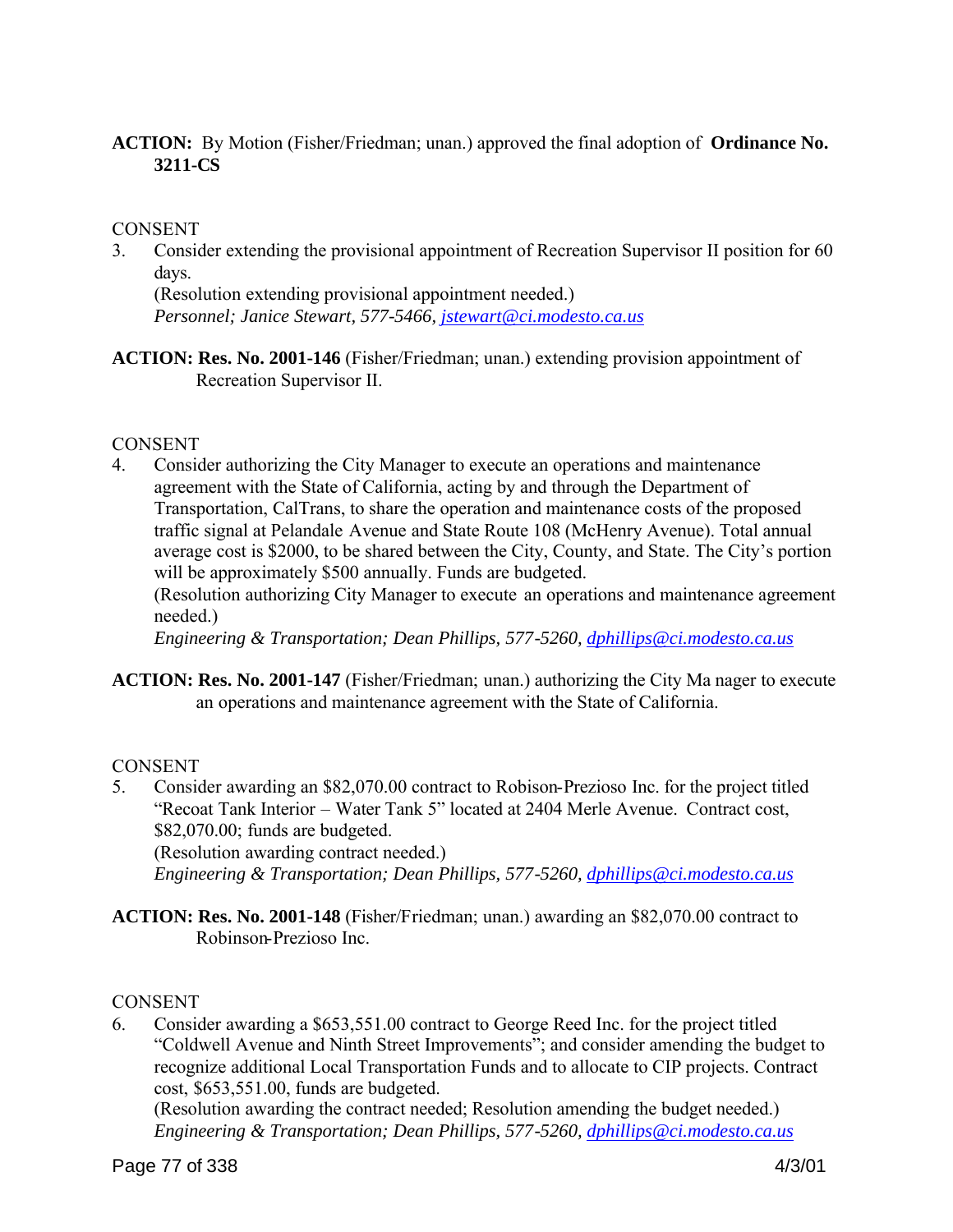**ACTION: Res. No. 2001-149** (Fisher/Friedman; unan.) awarding a \$653,551.00 contract to George Reed Inc.

**Res. No. 2001-150** (Fisher/Friedman; unan.) amending the budget.

#### **CONSENT**

7. Consider authorizing the City Manager to execute two Consent to Common Use Agreements with the Modesto Irrigation District, to allow two canal crossings within the Monterey Bay Subdivision. One crossing would be located at Lighthouse Avenue a nd the other at Peninsula Drive.

(Resolution approving two agreements with MID needed.) *Engineering & Transportation; Dean Phillips, 577-5260, dphillips@ci.modesto.ca.us Planning Commission approved*

- **ACTION: Res. No. 2001-151** (Fisher/Friedman; unan.) approving a Consent to Common Use Agreement for Lighthouse Ave at MID Lateral 6 Canal Crossing for Monterey Bay Subdivision Improvements.
- **ACTION: Res. No. 2001-151A** (Fisher/Friedman, unan.)approving a Consent to Common Use Agreement for Peninsula Drive at MID Lateral 6 Canal Crossing for Monterey Bay Subdivision Improvements.

#### *Item 8 removed from consent*

8. Consider opposing Senate Bill 910 (Dunn) pertaining to the housing element review and the consequences to local governments for failure to comply with the State reviewer. Findings of non-compliance by the state can result in substantial legal and financial penalties to local governments.

(Resolution opposing Senate Bill 910 needed.) *City Manager; Paul Baxter, 577-5244, pbaxter@ci.modesto.ca.us*

**ACTION: Res. No. 2001-152** (Friedman/Fisher; majority; Conrad, no) opposing Senate Bill 910.

#### *Conrad absent due to conflict of interest*

9. Consider approval of final map of Legacy Unit No. 2 subdivision in the Carver -Bangs Specific Plan Area, accepting the public improvements, and authorizing the City Manager to sign an agreement with the subdividers as required by Section 4-4.604(c) of the Municipal Code. (Owners: The Fitzpatrick Company, a California Corporation) (Resolution approving the final map, accepting the public improvements, and authorizing the execution of the subdivision agreement needed.)

*Engineering & Transportation; Kevin Becker, 577-5259, kbecker@ci.modesto.ca.us*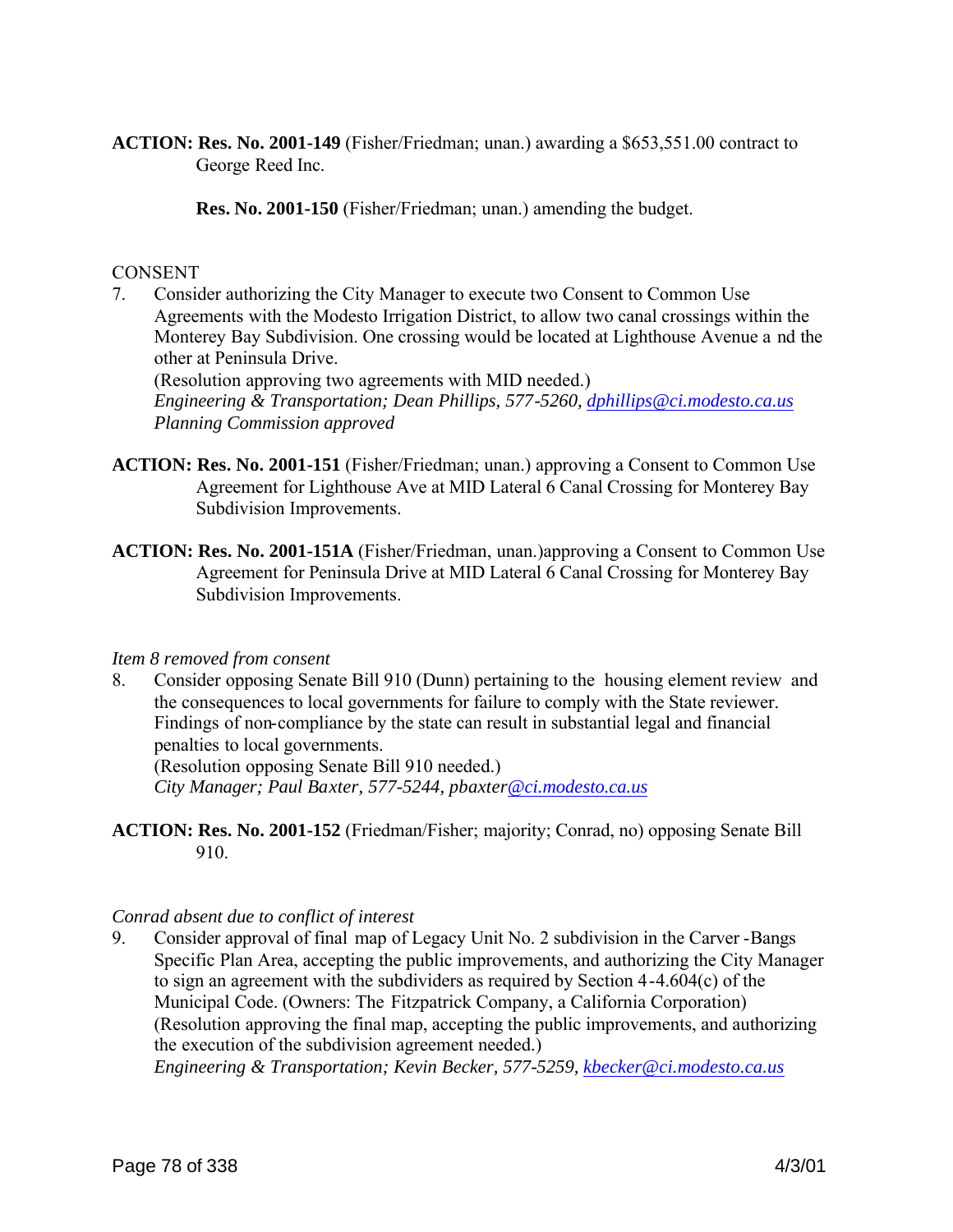**ACTION: Res. No. 2001-153** (Friedman/Fisher; majority; Conrad, absent) approving the final map of Legacy Unit No. 2, accepting the public improvements, and authorizing the execution of the subdivision agreement.

# ORAL COMMUNICATIONS

- Dale Williams commented on the increasing electrical rates.
- Boy Scout Troop 3 was recognized by the Mayor and City Council.
- Sean del Solar requested a cement barrier on Highway 99 to prevent future traffic accidents.
	- Mayor Sabatino directed staff to draft a letter to Cal Trans regarding safety issues on Highway 99.

# UNFINISHED BUSINESS

10. Oral report on City's energy conservation effort. *Operations & Maintenance; Peter Cowles, 342-2280, pcowles@ci.modesto.ca.us*

ACTION: By Motion (Fisher/Friedman; unan.) accepted report.

- 11. Consider approving an agreement with the Sportsmen of Stanislaus (SOS) Club to provide services in administering the City of Modesto Annual Pass Program and co-marketing with the SOS Club on the City's annual pass and their membership program, and authorizing the City Manager to execute agreement. *Item continued from March 27, 2001*. (Resolution approving agreement needed.) *Recreation & Neighborhoods, Golf Courses Committee; Bob Quintella, 577-6444, bquintella@ci.modesto.ca.us*
- **ACTION: Res. No. 2001-154** (Fisher/Smith; unan.) approving a nonexclusive agreement with Sportsmen of Stanislaus Club.

Staff was directed to place an item on the April 10, 2001 agenda to consider authorizing execution of a nonexclusive agreement with the YMCA.

# NEW BUSINESS

12. Consider approving a policy for ultralight vehicle operation at the Modesto City-County Airport; consider certifying the filing of a mitigated negative declaration relating to ultralight vehicle operation at the Airport; and consider introducing an ordinance amending the Modesto Municipal Code to allow ultralight vehicle operations at the Airport. (Resolution approving policy needed; Resolution adopting a negative declaration; Motion introducing ordinance needed.) *Engineering & Transportation, Transportation Policy Committee; Howard Cook, 577-*

*5318, hcook@ci.modesto.ca.us*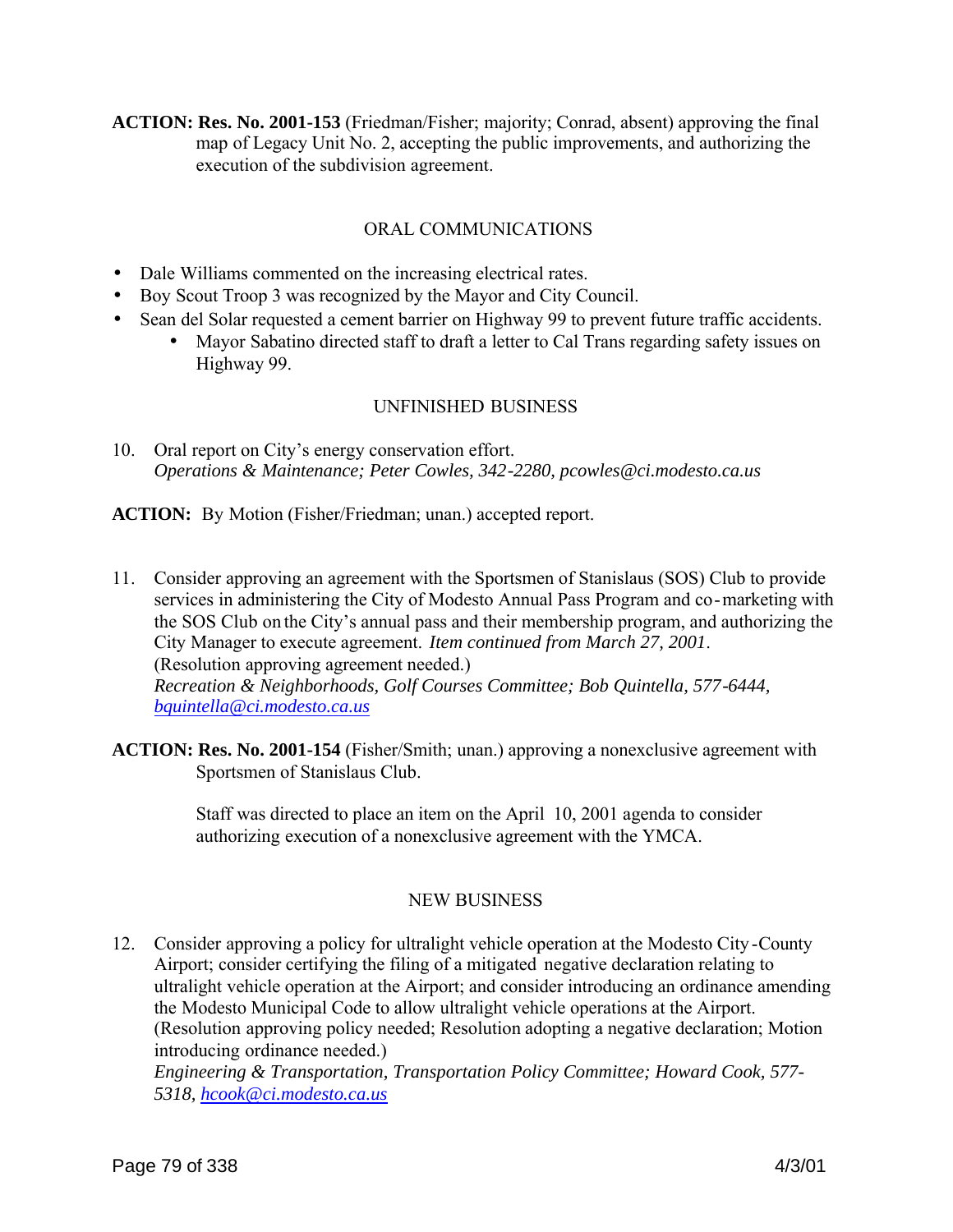**ACTION: Res. No. 2001-155** (Fisher/Conrad, unan.) approving ultralight policy with an inclusion of a requirement to place identifying numbers on the bottom of the wings.

> **Res. No. 2001-156** (Fisher/Conrad, unan.) adopting a negative declaration related to ultralight vehicle operation at the airport.

> By Motion (Fisher/Conrad, unan.) **introduced Ordinance No. 3212–CS** amending the Modesto Municipal Code to allow ultralight vehicle operations at the Airport.

13. Consider introducing an ordinance repealing Chapter 10 of Title 3 of the Modesto Municipal Code relating to tow service; and consider authorizing the City of Modesto to enter into agreements with companies who desire to provide non-consensual tow services to the City of Modesto and to be placed on the City's Rotation List, and authorizing the City Manager to execute said agreements.

(Introduction of an ordinance needed; Resolution needed.) *Police Department, Public Safety Committee; Ron Sale, 572-9674, saler@modestopd.com*

**ACTION:** By Motion (Serpa/Fisher, unan.) **introduced Ordinance No. 3213-CS** repealing Chapter 10 of Title 3 of the Modesto Municipal Code relating to tow service

> **Res. No 2001-156A** (Serpa/Fisher, unan) approved authorizing the City Manager to execute agreements with companies who desire to provide non-consensual tow services to the City of Modesto and to be placed on the City's Rotation List.

- 14. Consider authorizing an additional Deputy City Manager position in the City Manager's Office, deletion of the Assistant to the Cit y Manager position, and organizational realignment reflecting the City's vision; and introduction of an amending Section 2 -3.103 of the Municipal Code to include two Deputy City Managers. (Resolution approving additional position of a second Deputy City Manager and eliminating the Assistant to the City Manager position needed; Introduction of ordinance to amend Municipal Code to reflect two Deputy City Manager positions needed.) *Manager; Jack Crist, 577-5224, jcrist@ci.modesto.ca.us*
- **ACTION:** By Motion (Frohman/Fisher, unan.) **introduced Ordinance No. 3214-CS** amending the Modesto Municipal Code to reflect two Deputy City Manager positions.

**Res. No. 2001-157** (Frohman/Fisher, unan.) approving additional position of a second Deputy City Manager and eliminating the position of Assistant to the City Manager.

15. Consider authorizing, by five affirmative votes, a resolution of urgent necessity for the preservation of life, health, and property (Charter Section 1307) related to repairs of a main sewer line locat ed at Washington Street at Paradise Road and authorizing the expenditure of up to \$300,000 for repairs of the line and waiving formal bid procedures due to the urgency of the project.

(Resolution authorizing sewer line repairs not to exceed \$300,000 neede d.)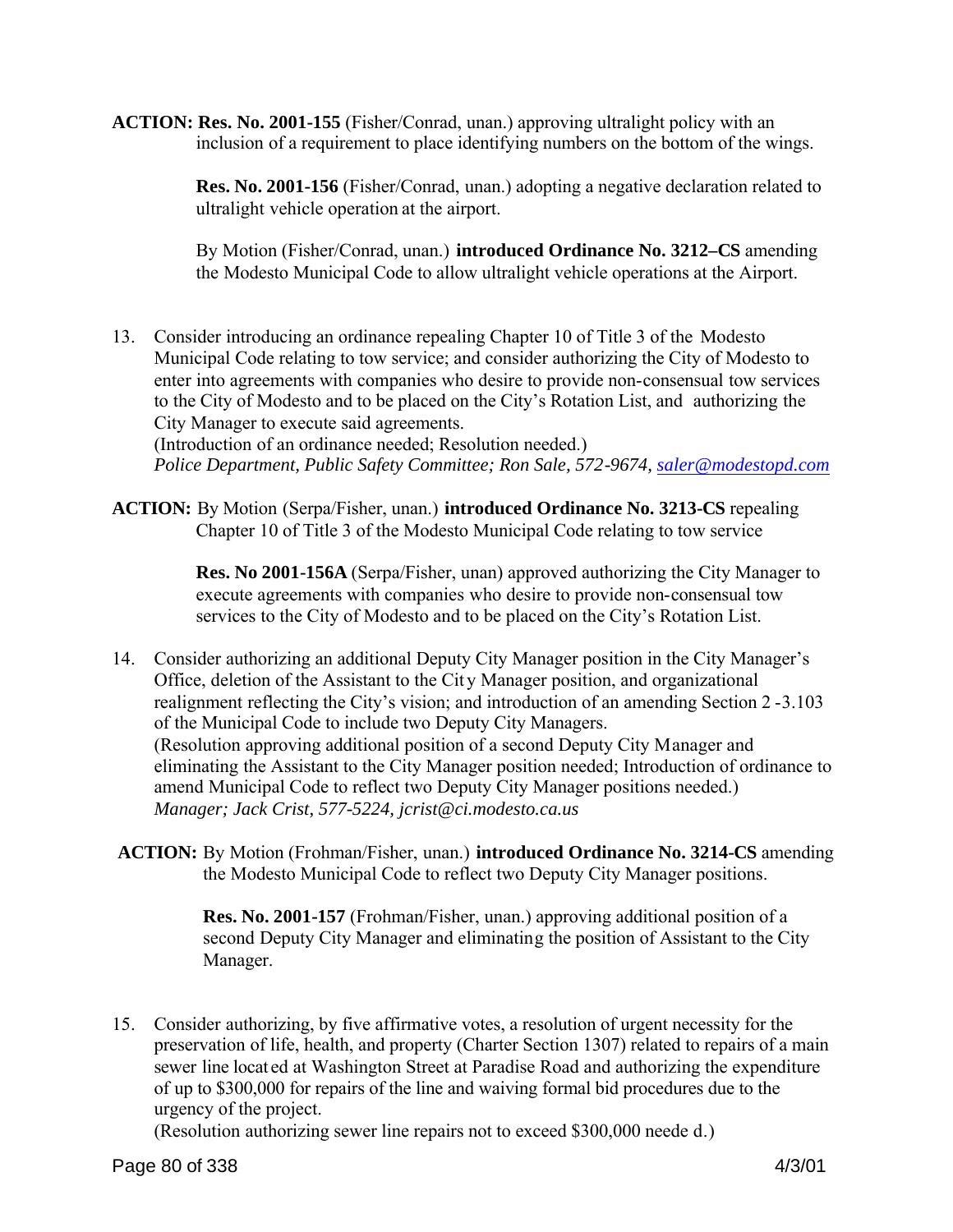*Operations & Maintenance; Peter Cowles, 342-2280, pcowles@ci.modesto.ca.us*

- **ACTION: Res. No. 2001-158** (Frohman/Smith, unan.) authorizing sewer line repairs at Washington Street at Paradise Road not to exc eed \$300,000.
- 16. Consider introducing an ordinance amending Modesto Municipal Code to provide for exception from public bidding requirements for emergency repair work up to \$300,000. (Introduction of an ordinance needed.) *City Attorney; Mike Milich, 577-5284, mmilich@ci.modesto.ca.us Utility Services & Franchise Committee*
- **ACTION:** By Motion (Fisher/Sabatino, unan.) **introduced Ordinance No. 3215-CS** amending the Modesto Municipal Code to provide for excep tion from public bidding requirements for emergency repair work up to \$200,000.

# COUNCIL COMMENTS AND REPORTS

## *Item 17 dropped from the agenda*

17. At the request of Mayor Sabatino, consider recommendations of dual use basins in Village One.

**ACTION:** No action taken.

- Councilmember Serpa requested a report on the status of the Washington Street closure and requested staff to review golf cart fees and the cleanliness of the restrooms at the golf course.
- 18. At the request of Councilmember Serpa, consider amending Res. 2001-143 with respect to the ability to change available play times of the annual pass purchasers.
- **ACTION: Res. No. 2001-159** (Frohman/Fisher; majority; Serpa, no) amending Resolution No. 2001-143 with respect to limiting playtime for annual pass purchasers by disallowing Saturday, Sunday and holiday play prior to 1:00 p.m.
- 19. At the request of Councilmember Conrad, consider rescinding Res. 2001 -143 that was adopted on March 27, 2001 that addressed: (a) introducing an annual pass program and adopting related fees; (b) amending the 9 -hole fee policy at Dryden and Creekside to be effective all day; (c) changing the minimum number of players for shotgun tournaments from 144 to 120; (d) introducing a family tee program at Muni and adopting relat ed fees; (e) introducing a "play one round, get the second round at the same course on the same day for half-price" policy; (f) permitting fivesome play; and (g) rescinding Resolution No. 2000-188.

**ACTION:** No action taken.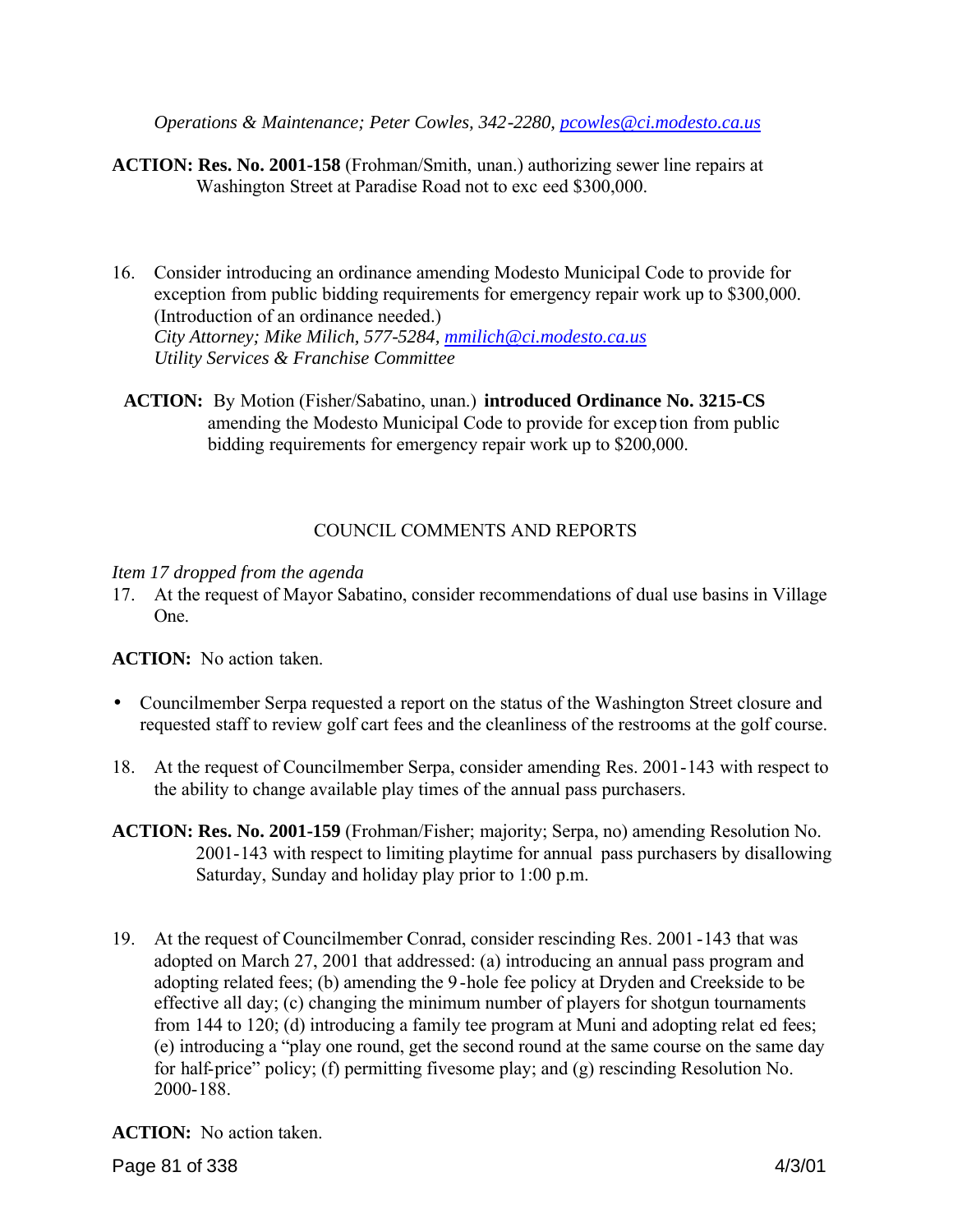# MATTERS TOO LATE FOR THE AGENDA

None

# ADJOURNMENT

The meeting adjourned at 11:00 p.m.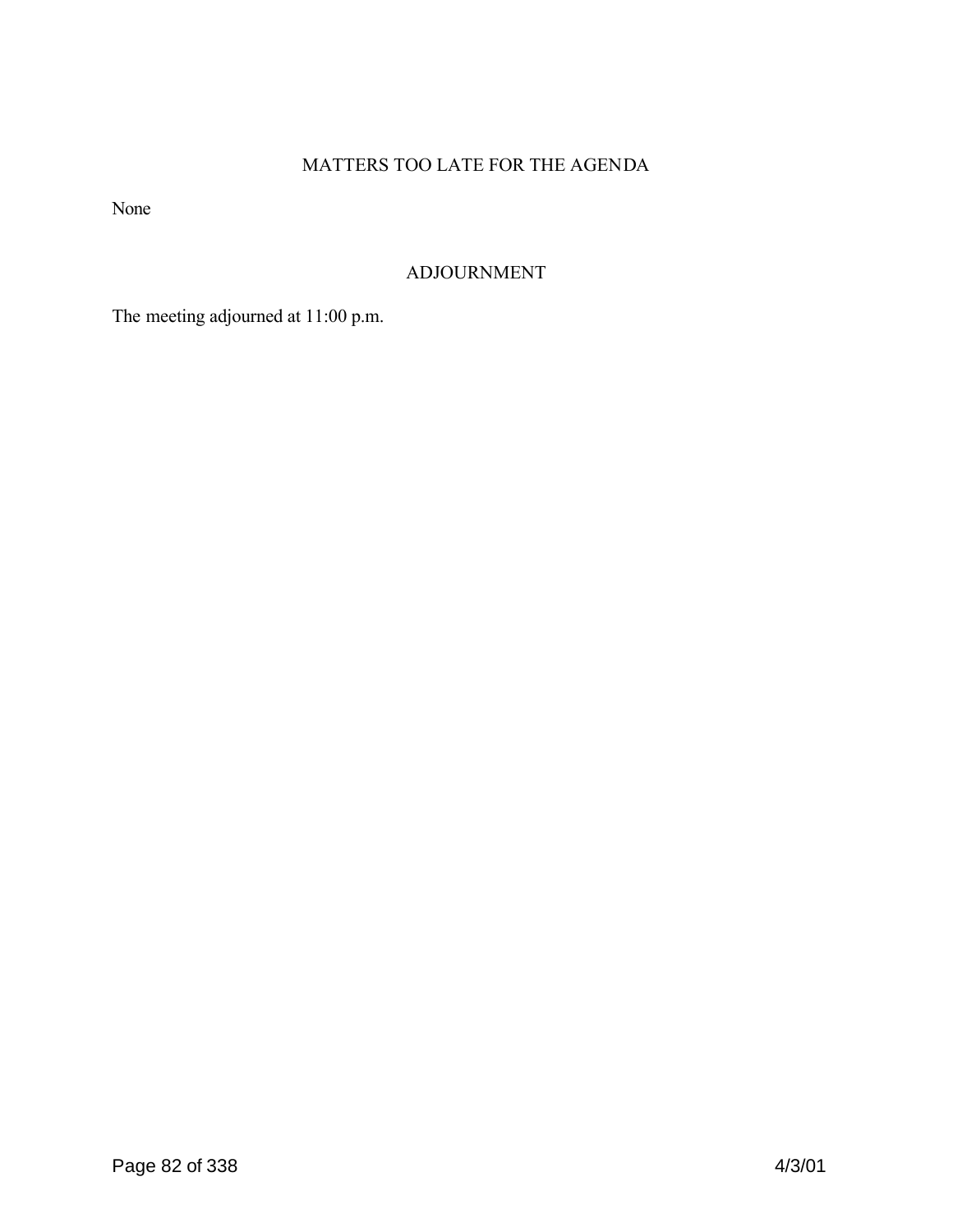#### **Tuesday, April 10, 2001, at 5:15 p.m.**

Roll Call – Present: Councilmembers Conrad, Fisher, Friedman, Frohman, Serpa, Smith, Mayor Sabatino

*Absent: None*

Pledge of Allegiance to the Flag

Invocation: Rev. Wade Estes, First Baptist Church of Modesto

Declare Conflicts of Interest

CONSENT ITEMS – ROLL CALL VOTE REQUIRED: Items 1, 2a-c, 4, 5, & 7

 *Items 2d, 3, & 6 removed from consent*

**ACTION: Friedman/Frohman; unan.**

#### **CONSENT ITEMS**

# **An item may be removed from consent and discussed at the request of an audience member or Councilmember.**

#### **CONSENT**

1. Approval of the minutes of the regular City Council meeting of April 3, 2001. (Motion approving needed.) *Clerk's Office; Marilyn Romey, 577-5487, mromey@ci.modesto.ca.us*

**ACTION:** By Motion (Friedman/Frohman; unan.) approved the minutes of April 3, 2001.

#### CONSENT

- 2. Final adoption of: (Motion approving final adoption needed.)
	- a. Ordinance No. 3212-C.S. amending Sections 7-3.106.1, 7-3.204, 7-3.206 and 7-3.401 of Chapter 3 of Title 7 of the Modesto Municipal Code relating to ultralight vehicles

# **ACTION:** By Motion (Friedman/Frohman; unan) approved **final adoption of Ordinance No. 3212-CS** amending Sections 7-3.106.1, 7-3.204, 7-3.206 and 7-3.401 of Chapter 3 of Title 7 of the Modesto Municipal Code relating to ultralight vehicles.

b. Ordinance No. 3213-C.S. repealing Chapter 10 of Title 3 of the Modesto Municipal Code relating to towing services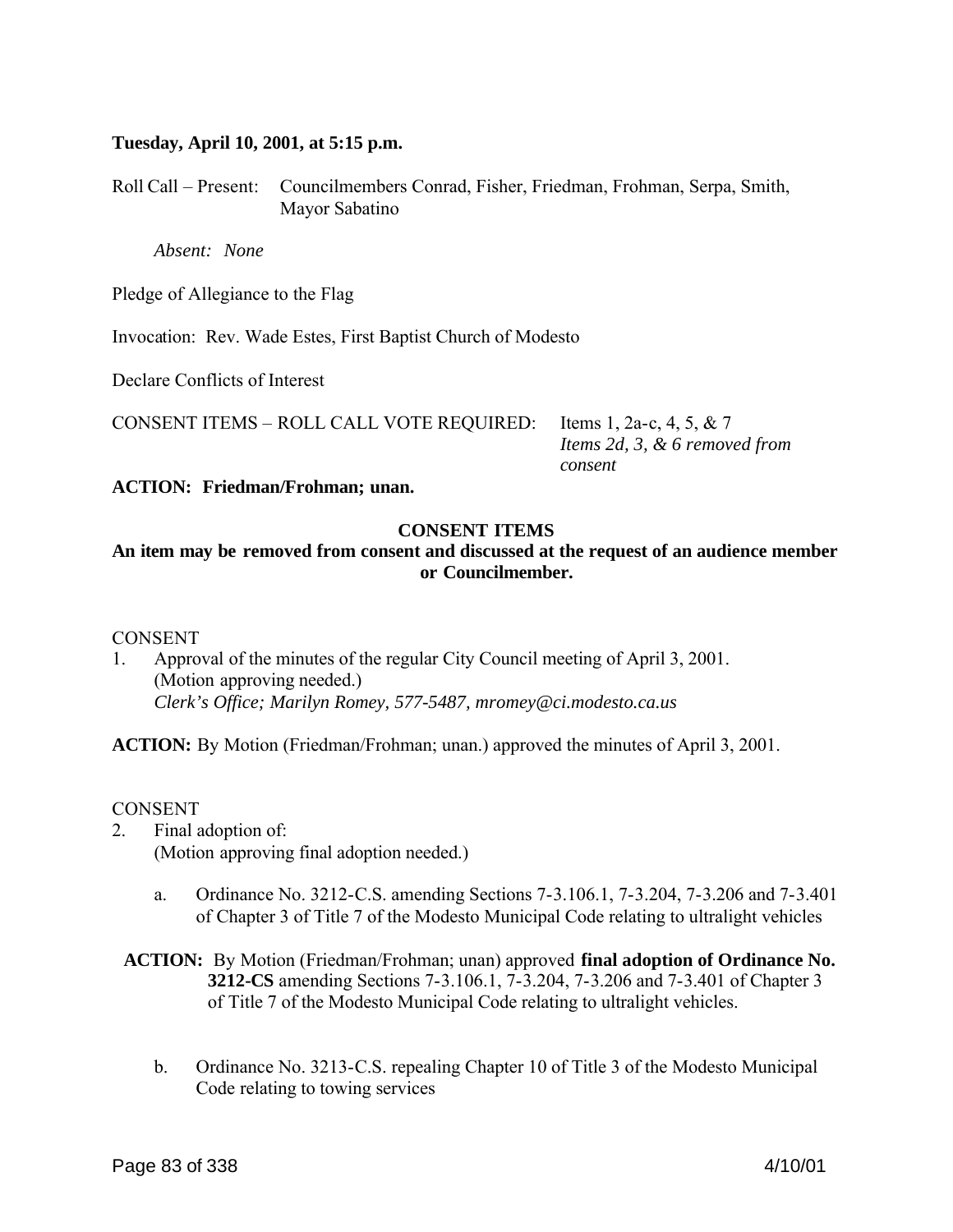- **ACTION:** By Motion (Friedman/Frohman; unan) approved **final adoption of Ordinance No. 3213-CS** repealing Chapter 10 of Title 3 of the Modesto Municipal Code relating to towing services.
	- c. Ordinance No. 3214-C.S. amending Section 2-3.103 of Article 1 of Chapter 3 of Title 2 of the Modesto Municipal Code relating to Office of the City Manager – Acting City Manager
- **ACTION:** By Motion (Friedman/Frohman; unan) approved **final adoption of Ordinance No. 3214-CS** amending Section 2-3.103 of Article 1 of Chapter 3 of Title 2 of the Modesto Municipal Code relating to Office of the City Manager – Acting City Manager.

## *Removed from consent*

- d. Ordinance No. 3215-C.S. amending Section 8-3.102 of Article 1 of Chapter 3 of Title 8 of the Modesto Municipal Code relating to City Contracts – Contracting Authority
- **ACTION:** By Motion (Fisher/Friedman; majority; Frohman, no) approved **final adoption of Ordinance No. 3214-CS** amending Section 8-3.102 of Article 1 of Chapter 3 of Title 8 of the Modesto Municipal Code relating to City Contracts – Contracting Authority.

#### *Removed from consent*

- 3. Consider approving a project priority list that will provide direction to the City's Transportation Advocates, Aaron Read & Associates. (Resolution approving project priority list needed.) *Engineering & Transportation; Van Switzer, 577-5214, vswitzer@ci.modesto.ca.us*
- **ACTION: Res. No. 2001-160** (Fisher/Friedman; majority, Frohman, Serpa, no) approving a project priority list with the addition of Kansas/99 project that will provide direction to the City's Transportation Advocates, Aaron Read & Associates.

# **CONSENT**

4. Consider accepting as complete the contract of Duley's Landscape Inc. for the project titled "Stockard Coffee Park", and authorize the City Clerk to file a Notice of Completion. Total cost of project, \$337,494.39; funds are budgeted. Park located at the southwest corner of Palmwood Drive and Mable Avenue.

(Resolution accepting Stockard Coffee Park as complete and authorize City Clerk to file a Notice of completion needed.)

*Engineering & Transportation; Robert Granberg, 577-5452, rgranberg@ci.modesto.ca.us*

**ACTION: Res. No. 2001-161** (Friedman/Frohman; unan) accepting as complete the contract of Duley's Landscape Inc. for the project titled "Stockard Coffee Park", and authorizing the City Clerk to file a Notice of Completion.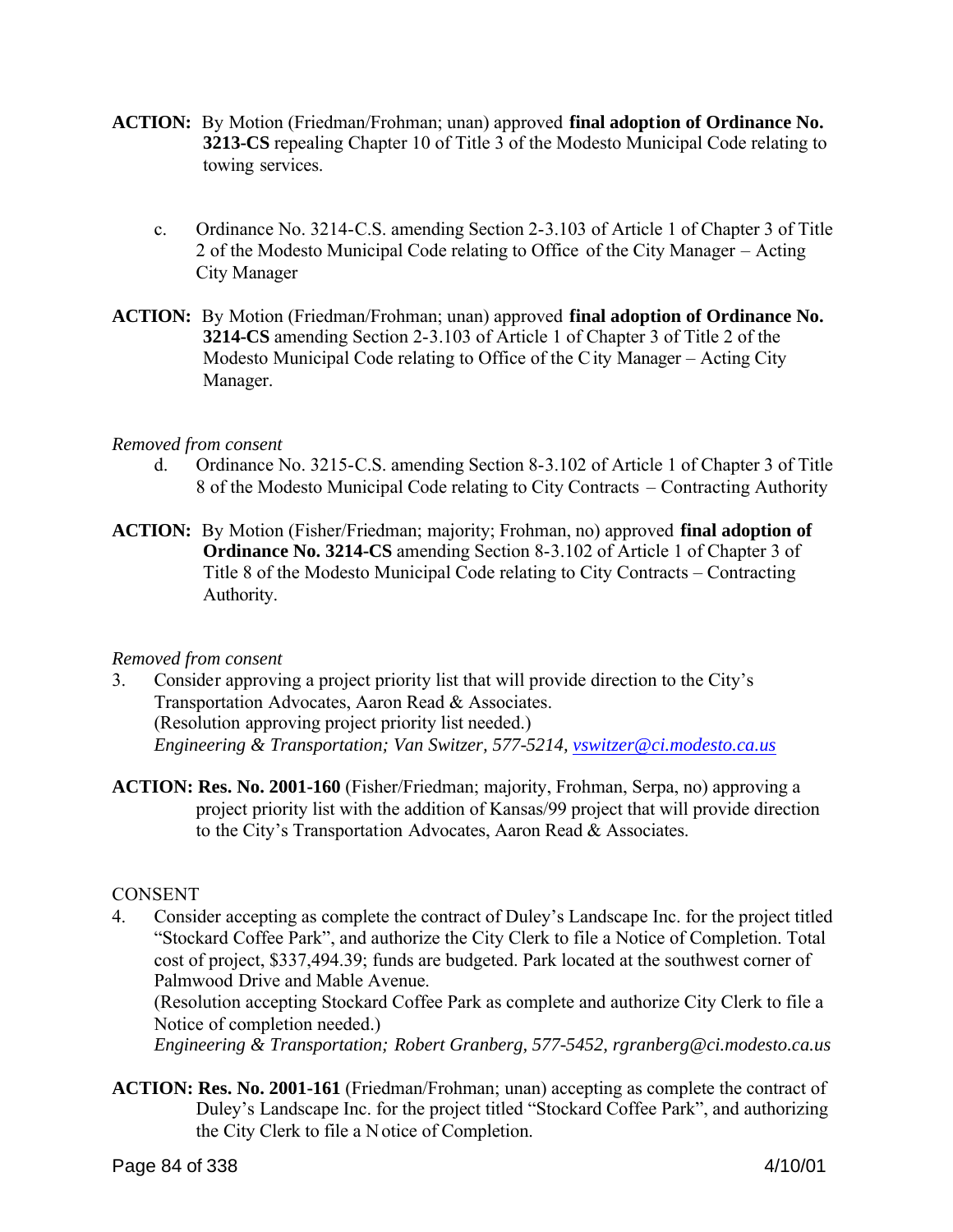#### **CONSENT**

- 5. Consider authorizing the City Manager to execute an application for a 2001 COPS MORE grant for \$500,000 for 30 Mobile Data Computers for police vehicles and for a LiveScan Fingerprint System. The matching funding for the p roject will be through the State of California Law Enforcement Equipment Purchase Program. (Resolution authorizing the City Manager to execute the application needed.) *Police; Ron Sale, 572-9674, saler@modestopd.com*
- **ACTION: Res. No. 2001-162** (Friedman/Frohman; unan) authorizing the City Manager to execute an application for a 2001 COPS MORE grant for \$500,000 for 30 Mobile Data Computers for police vehicles and for a LiveScan Fingerprint System.

#### *Removed from consent*

6. Consider authorizing the City Manager to issue a Request for Qualifications (RFQ) for management and operation of a Public Education Government (PEG) studio, to produce local programming and train volunteers and students to use the video equipment and studio on the cable network.

(Resolution authorizing Request for Qualifications needed.) *City Manager; Donna Hansen, 571-5125, dhansen@ci.modesto.ca.us*

**ACTION: Res. No. 2001-163** (Frohman/Friedman; unan.) authorizing the City Manager to issue a Request for Qualifications (RFQ) for management and operation of a Public Education Government (PEG) studio, to produce local programming and train volunteers and students to use the video equipment and studio on the cable network.

#### **CONSENT**

7. Consider authorizing the City Manager to execute a contract between the City of Modesto and Gillig Corporation for the purchase of three new transit buses that were approved for purchase by the City Council on March 6, 2001. Contract amount: \$906,948.81; funds are budgeted.

(Resolution authorizing execution of contract needed.)

*Finance; Tom Reddie, 577-5406, treddie@ci.modesto.ca.us Transportation Policy Committee*

**ACTION: Res. No. 2001-164** (Friedman/Frohman; unan) authorizing the City Manager to execute a contract between the City of Modesto and Gillig Corporation for the purchase of three new transit buses.

#### ACKNOWLEDGEMENTS AND PRESENTATIONS

8. Presentation by John Katz of the Modesto A's to Council regarding the M odesto A's opening season.

**ACTION:** Presentation made by John Katz and the Modesto A's Staff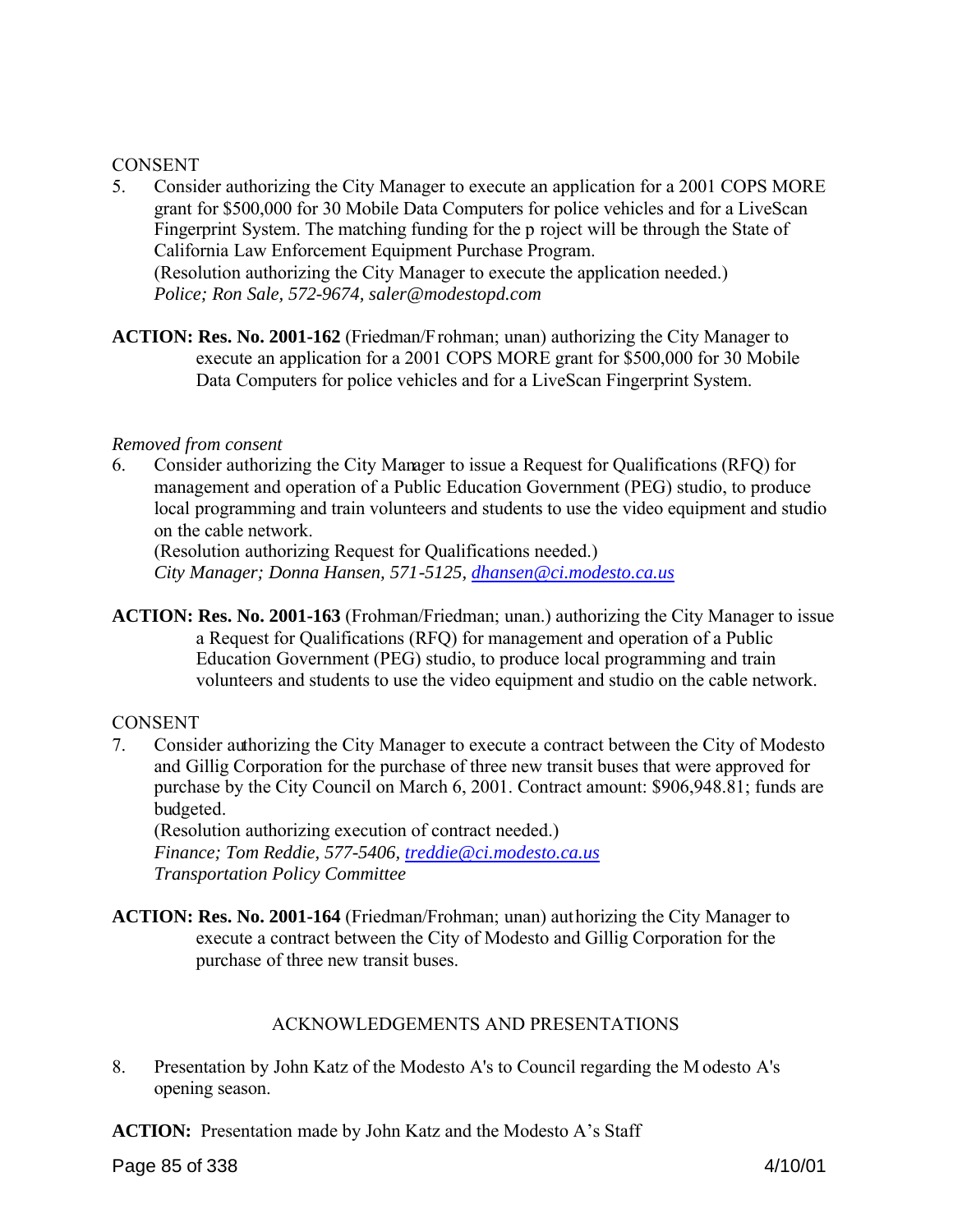9. Introduction of a French delegation visiting from Leval, France.

**ACTION:** Introduction made by Mayor Sabatino and Vice Mayor Fisher.

10. Presentation of proclamation to Modesto Christian High School Boy's Basketball Team.

**ACTION:** Presentation made by Mayor Sabatino

#### ORAL COMMUNICATIONS

• Sean del Solar thanked the Council for efforts extended for Highway 99 safety. He presented a petition to the Council for signature to submit to CalTrans.

#### **HEARINGS**

11. Hearing to consider the appeal of Timothy Murphy to the Planning Commission's decision to deny an application by Timothy Murphy to amend Planned Development Zone P -D(501) to allow for a two -story mini-storage facility in place of a previously approved retail/drug store. The site is located on the Northeast corner of Sylvan Avenue and Carson Oak Drive. Item continued from March 27, 2001. *Community Development; George Osner, 577-5273, gosner@ci.modesto.ca.us* 

**ACTION:** By Motion (Conrad/Smith; unan.) returned the item to the Planning Commission.

- 12. Hearing to consider National Med Inc's appeal of the Finance Director's decision dated February 16, 2001 regarding calculation of business license tax. *Finance; Rob Stout, 577-5369, rstout@ci.modesto.ca.us*
- **ACTION:** By Motion (Friedman/Fisher; majority; Conrad, no) denied National Med Inc's request for continuance to May 15, 2001.

**Res. No. 2001-165** (Friedman/Smith; majority; Conrad, no) dismissed the appeal for National Med Inc's failure to appear.

#### NEW BUSINESS

13. At the request of Councilmember Frohman, consider directing staff to prepare the necessary documents to place a measure on the November 6, 2001 ballot posing the following question: "The City Council shall not permit the addition of fluoride, fluoride compounds, or arsenic to the city water supply." Yes No.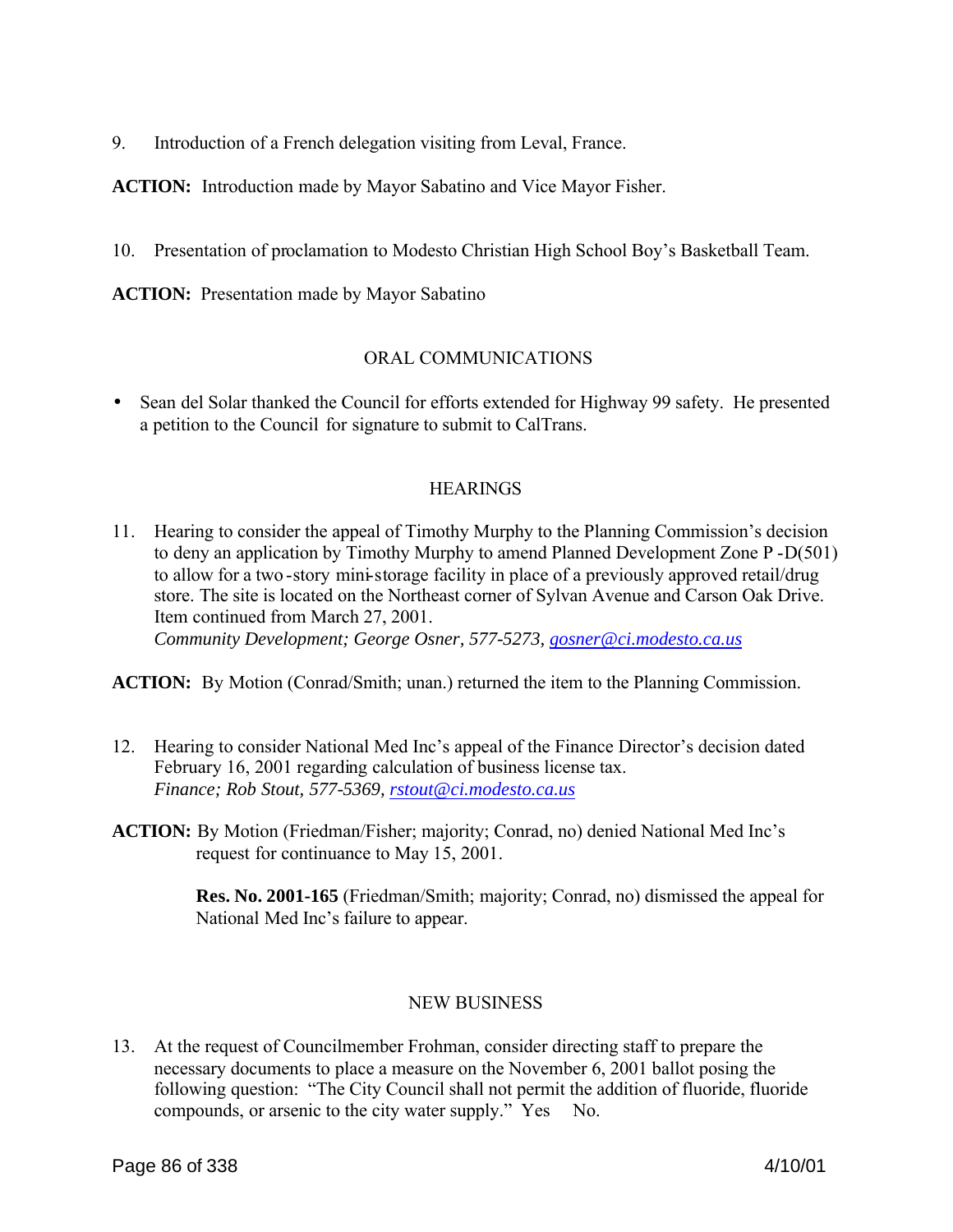- **ACTION:** Motion introduced (Conrad/Frohman; Fisher, Friedman, Serpa, Smith, no) directing the City Attorney to draft language for a ballot measure relative to fluoridating the City's water. Motion failed to carry.
- 14. Consider setting a public hearing for June 12, 2001 with intent to consider th e proposed water rate increase of up to 2% across -the-board in water zones 1, 2, and that portion of zone 3 that will receive fluoridated water, to fund operations and maintenance costs related to fluoridation of the water; and consider authorizing staff to send notices, as provided by law, of the proposed water rate increase.

(Resolution setting a public hearing and authorizing staff to send notices for proposed water rate increase needed.)

*Engineering & Transportation; Rich Ulm, 577-5215, rulm@ci.modesto.ca.us*

- **ACTION: Res. No. 2001-166** (Fisher/Smith; majority; Conrad, Fisher, no) setting a public hearing for June 26, 2001 with intent to consider the proposed water rate increase of up to 2% across-the-board in water zones 1, 2, and that portion of zone 3 that will receive fluoridated water and authorizing staff to send notices for proposed water rate increase.
- 15. Consider an appropriation transfer to appropriate \$195,372 from the Storm Drain Fund CIP to the Storm Drain Fund Operating Budget for construction of new rockwells. The 130 additional rockwells will result in significant drainage improvements at 135 street segments.

(Resolution approving appropriation transfer needed.) *Operation & Maintenance; Peter Cowles, 342-2280, pcowles@ci.modesto.ca.us*

**ACTION: Res. No. 2001-167** (Frohman/Fisher; unan.) approving an appropriation transfer to appropriate funds from the Storm Drain Fund CIP to the Storm Drain Fund Ope rating Budget for construction of new rockwells. Appropriation transfer in the amount of \$195,372

# **MISCELLANEOUS**

# Appointments

- 16. Consider appointing a new member to the Community Qualities Forum. (Resolution appointing new member needed.)
- **ACTION: Res. No. 2001-168** (Frohman/Fisher; unan.) appointing Susan Johnsen to the Community Qualities Forum.

# COUNCIL COMMENTS AND REPORTS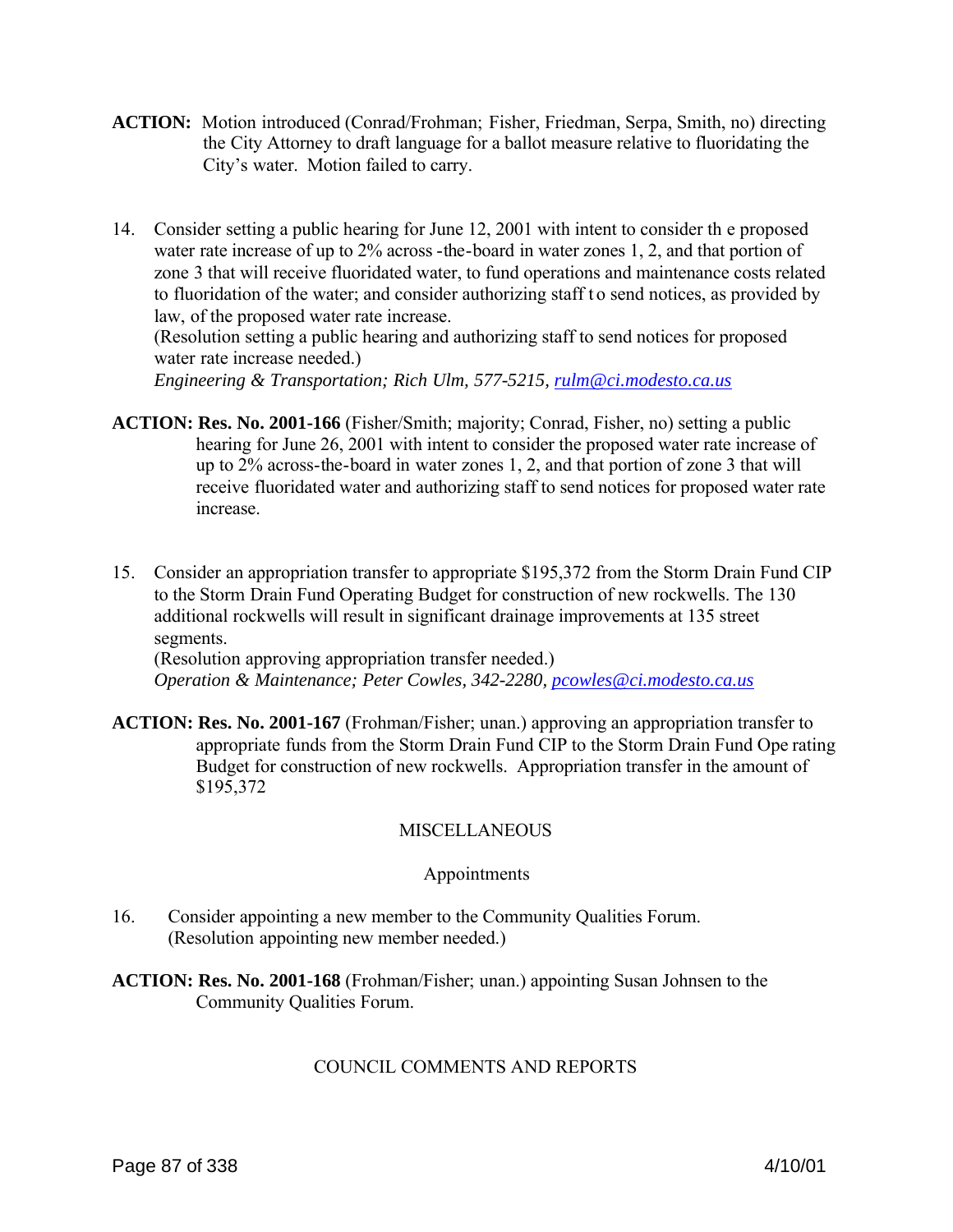#### *Removed from agenda*

17. At the request of Mayor Sabatino, consider authorizing execution of a non-exclusive agreement with the YMCA to provide services in administering the City of Modesto Annual Golf Pass Program and co-marketing with the YMCA on the City's annual golf pass and their membership program, and authorizing the City Manager to execute agreement.

(Resolution approving agreement needed.)

*Recreation & Neighborhoods, Golf Courses Committee; Bob Quintella, 577-6444, bquintella@ci.modesto.ca.us*

#### **ACTION:** No action taken.

- 18. At the request of Councilmember Friedman, consider adopting the League of California Cities criteria regarding energy issues. (Resolution adopting LCC criteria regarding energy issues needed.) *Operations & Maintenance; Peter Cowles, 342-2280, pcowles@ci.modesto.ca.us*
- **ACTION: Res. No. 2001-169** (Friedman/Smith; unan.) adopting the League of California Cities criteria regarding energy issues.
- 19. At the request of Councilmember Serpa, consider staff report on Washington Street closure. *Engineering & Transportation; Van Switzer, 577-5214, vswitzer@ci.modesto.ca.us*

**ACTION:** No action taken.

# MATTERS TOO LATE FOR THE AGENDA

None

# ADJOURNMENT

The meeting adjourned at 10:25 p.m.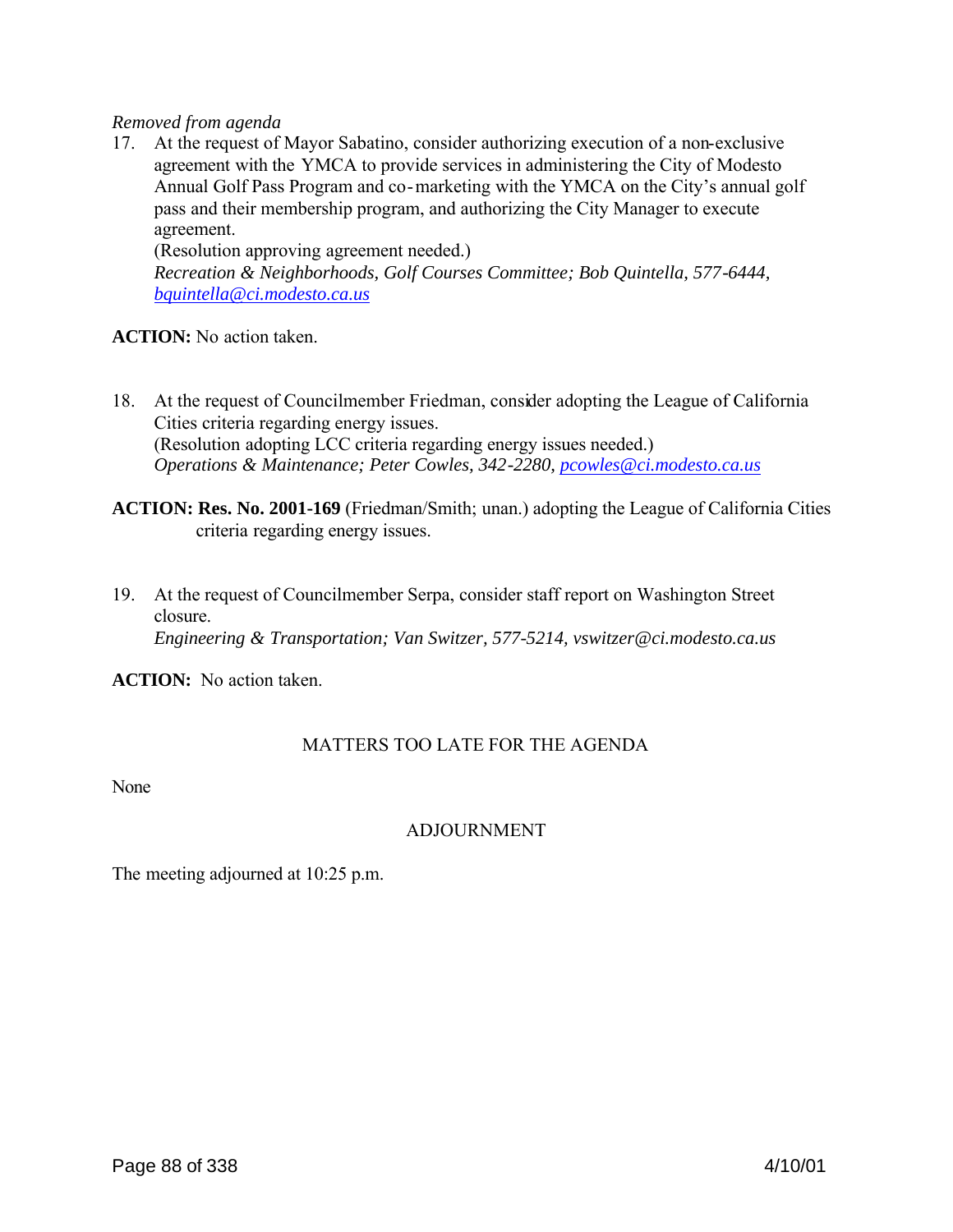# **Tuesday, April 17, 2001, at 5:15 p.m.**

Roll Call – Present: Councilmembers Conrad, Fisher, Friedman, Frohman, Serpa, Smith, Mayor Sabatino

*Absent: None*

Pledge of Allegiance to the Flag

Invocation: Pastor Allen Peters, Destiny Christian Center

Declare Conflicts of Interest *Conrad, item 3*

CONSENT ITEMS – ROLL CALL VOTE REQUIRED: Items 2 through 6

*Item 1 removed from consent*

**ACTION: Frohman/Friedman; unan.**

# **CONSENT ITEMS**

# **An item may be removed from consent and discussed at the request of an audience member or Councilmember.**

#### *Item 1 removed from consent*

1. Approval of the minutes of the regular City Council meeting of April 10, 2001. (Motion approving needed.) *Clerk's Office; Marilyn Romey, 577-5487, mromey@ci.modesto.ca.us*

**ACTION:** By Motion (Frohman/Friedman; unan.) approved the minutes of April 10, 2001 as amended on Item 14 showing Fisher voting yes and Frohman voting no.

**CONSENT** 

- 2. Consider approving the assignment of the Foster Farms ground lease for their hanger at 829 Airport Way to Modesto Executive Air Charter, dba Sky Trek Aviation, and authorize the City Manager to execute the assignment on behalf of the City. (Resolution approving the assignment and authorizing City Manager to execute the assignment needed.) *Engineering & Transportation; Howard Cook, 577-5318, hcook@ci.modesto.ca.us*
- **ACTION: Res. No. 2001-170** (Frohman/Friedman; unan.) approving the assignment of the Foster Farms ground lease for their hanger at 829 Airport Way to Modesto Executive Air Charter, dba Sky Trek Aviation and authorizing the City Manager to execute the assignment.

# *Conrad absent due to conflict of interest*

3. Consider approval of Final Map of Arbor Lane No. 2 subdivision in the Coffee -Claratina Specific Plan Area and authorizing the City Manager to sign an agreement with the subdividers as required by Section 4-4.604(c) of the Municipal Code (Owners: Florsheim Bros., a California General Partnership, by Florsheim Properties, a California Corporation, Partner).

Page 89 of 338 4/17/01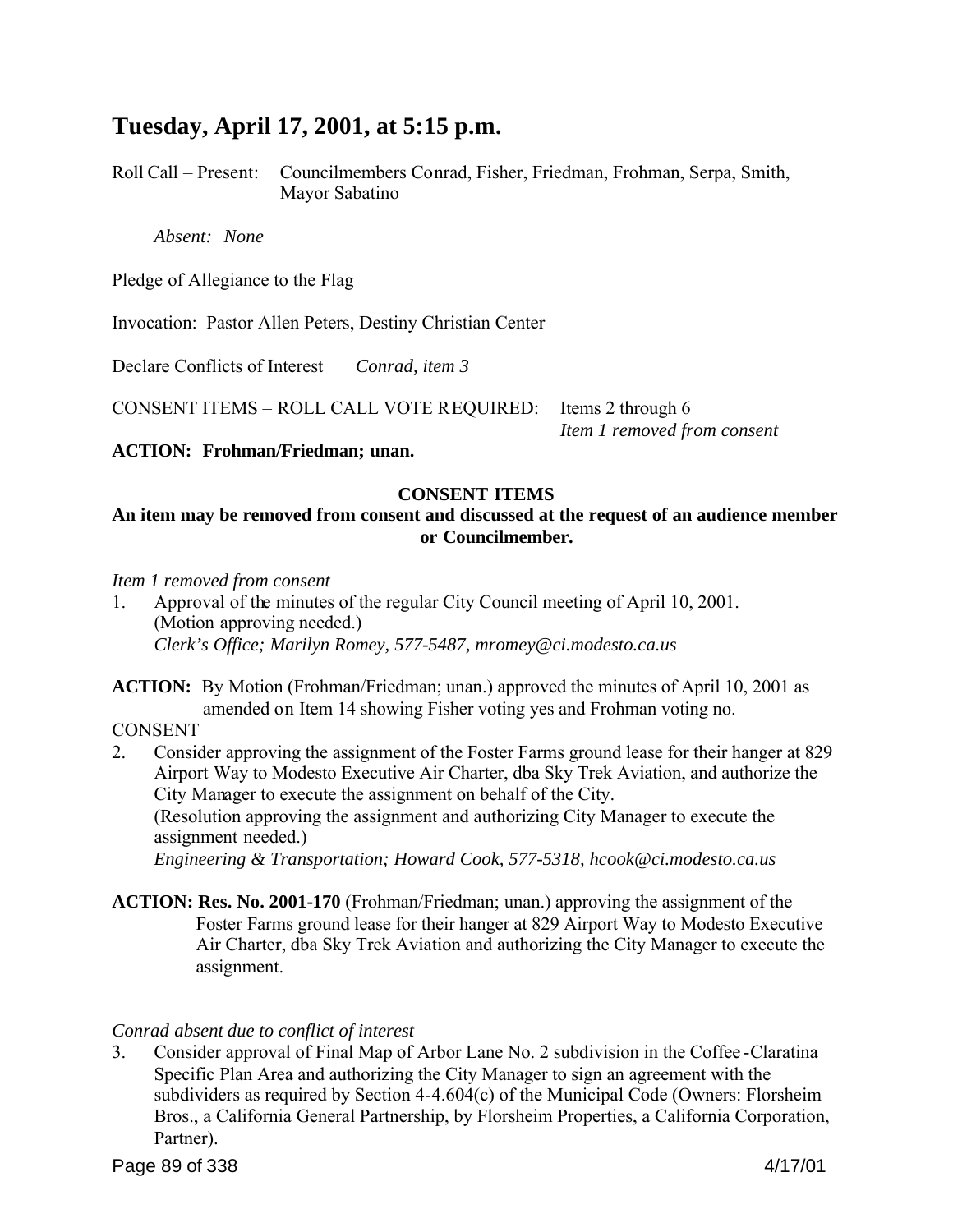(Resolution approving the final map of Arbor Lane No. 2 and authorizing the City Manager to execute subdivision agreement needed.).

*Engineering & Transportation; Kevin Becker, 577-5259, kbecker@ci.modesto.ca.us*

**ACTION: Res. No. 2001-171** (Frohman/Friedman; Conrad, absent) approving the final map of Arbor Lane No. 2 and authorizing the City Manager to execute subdivision agreement

## **CONSENT**

4. Consider authorizing the Purchasing Supervisor to issue a Request for Bids for concrete boxes and covers, cast iron and ductile iron fittings and related accessories for FY 2001/2002 with three one-year extensions.

(Resolution authorizing Request for Bids for concrete boxes and covers, cast iron and ductile iron fittings and related accessories for FY 2001/2002 with three one -year extensions needed.)

*Finance; Tom Reddie, 577-5406, treddie@ci.modesto.ca.us*

**ACTION: Res. No. 2001-172** (Frohman/Friedman; unan.)authorizing Request for Bids for concrete boxes and covers, cast iron and ductile iron fittings and related accessories for FY 2001/2002 with three one-year extensions

## CONSENT

- 5. Consider authorizing the City Manager to execute a new utility pay station agreement with New Deal Market, located at 832 Oakdale Road. (Resolution authorizing City Manager to execute a utility pay station agreement with New Deal Market at 832 Oakdale Road.)  *Finance; Jo Ann Bertolotti, 571-5871, jbertolotti@ci.modesto.ca.us*
- **ACTION: Res. No. 2001-173** (Frohman/Friedman; unan.)authorizing City Manager to execute a utility pay station agreement with New Deal Market at 832 Oakdale Road

#### **CONSENT**

- 6. Consider authorizing the City Manager to execute a new utility pay station agreement with Flamingo Video, located at 2549 Yosemite Boulevard. (Resolution authorizing City Manager to execute a utility pay station agreement with Flamingo Video at 2549 Yosemite Blvd.)  *Finance; Jo Ann Bertolotti, 571-5871, jbertolotti@ci.modesto.ca.us*
- **ACTION: Res. No. 2001-174** (Frohman/Friedman; unan.)authorizing City Manager to execute a utility pay station agreement with Flamingo Video at 2549 Yosemite Blvd.

# ACKNOWLEDGEMENTS AND PRESENTATIONS

7. Recognition of Community Development Block Grant week, April 16 -20, 2001. (Motion recognizing CDBG week needed.)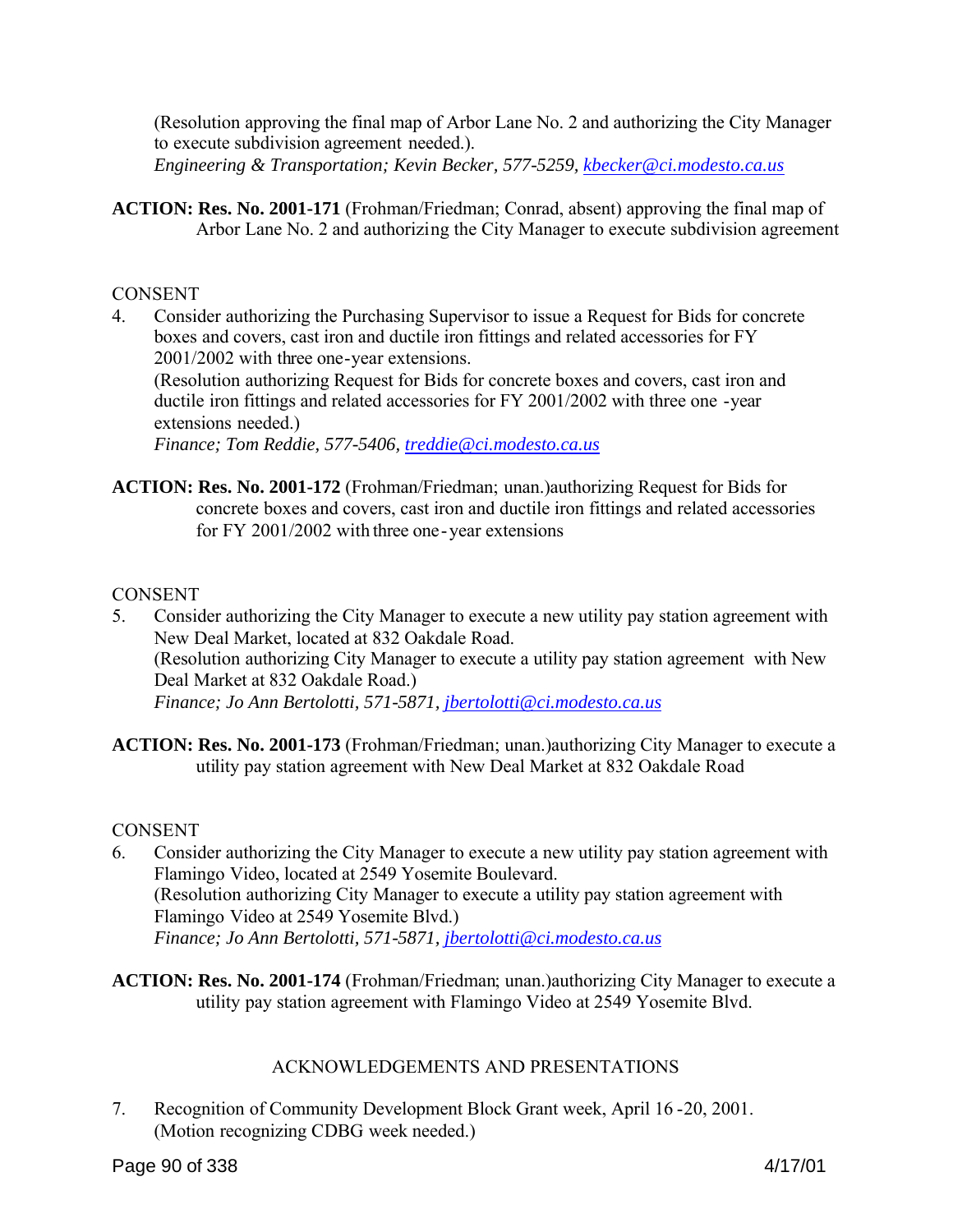*Recreation & Neighborhoods; Julie Hannon, 577-5417, jhannon@ci.modesto.ca.us*

**ACTION:** By Motion (Frohman/Fisher; unan.) recognized April 16-20, 2001 as CDBG week.

# ORAL COMMUNICATIONS

- Bishop Bergstrom commented regarding a possible program for citizens to be able to surrender unwanted firearms.
	- Staff was directed to review a possible program for gun surrender.
- Jim Reed commented regarding the article that appeared in the April  $17<sup>th</sup>$  edition of the Bee regarding the Chamber of Commerce and Convention & Visitors Bureau. Mr. Reed thanked the City Manager for considering the use of generators to power traffic signals during electrical blackout periods.
- Dale Williams commented regarding Prescott Estates Notice and Orders.
	- Councilmember Serpa, Julie Hannon, and City Manager responded to Mr. Williams
- Ora Scruggs expressed concern regarding the short length of the light for the pedestrian crossing at Coffee and Sylvan.

# WRITTEN COMMUNICATIONS

8. Letter received from the Workforce Investment Bo ard regarding the merger of SCEDCO and the newly formed Workforce Investment Board. Charline Speck of SCEDCO will make a presentation.

**ACTION:** No action taken.

# **HEARINGS**

- 9. Hearing to consider an amendment to the City's 2000/01 Annual Action Plan, reallocating \$1,824,000.00 in Community Development Block Grant (CDBG) funds, and consider amending the FY 2000-01 operating budget and FY 2000-01 CIP budget to reflect changes. (Resolution approving amendment needed; Resolution amending budget and amending CIP needed.)
- **ACTION: Res. No. 2001-175** (Conrad/Fisher; unan.) approving amendment to the City's 2000/01 Annual Action Plan, reallocating \$1,824,000.00 in Community Development Block Grant (CDBG) funds.

 **Res. No. 2001-176** (Conrad/Fisher; unan.)amending the FY 2000-01 operating budget and FY 2000-01 CIP budget to reflect changes.

# NEW BUSINESS

10. Consider request from Stanislaus County Youth for Christ for amplified music at Graceada Park on April 29, 2001 for the Second Annual "Gathering" Celebration.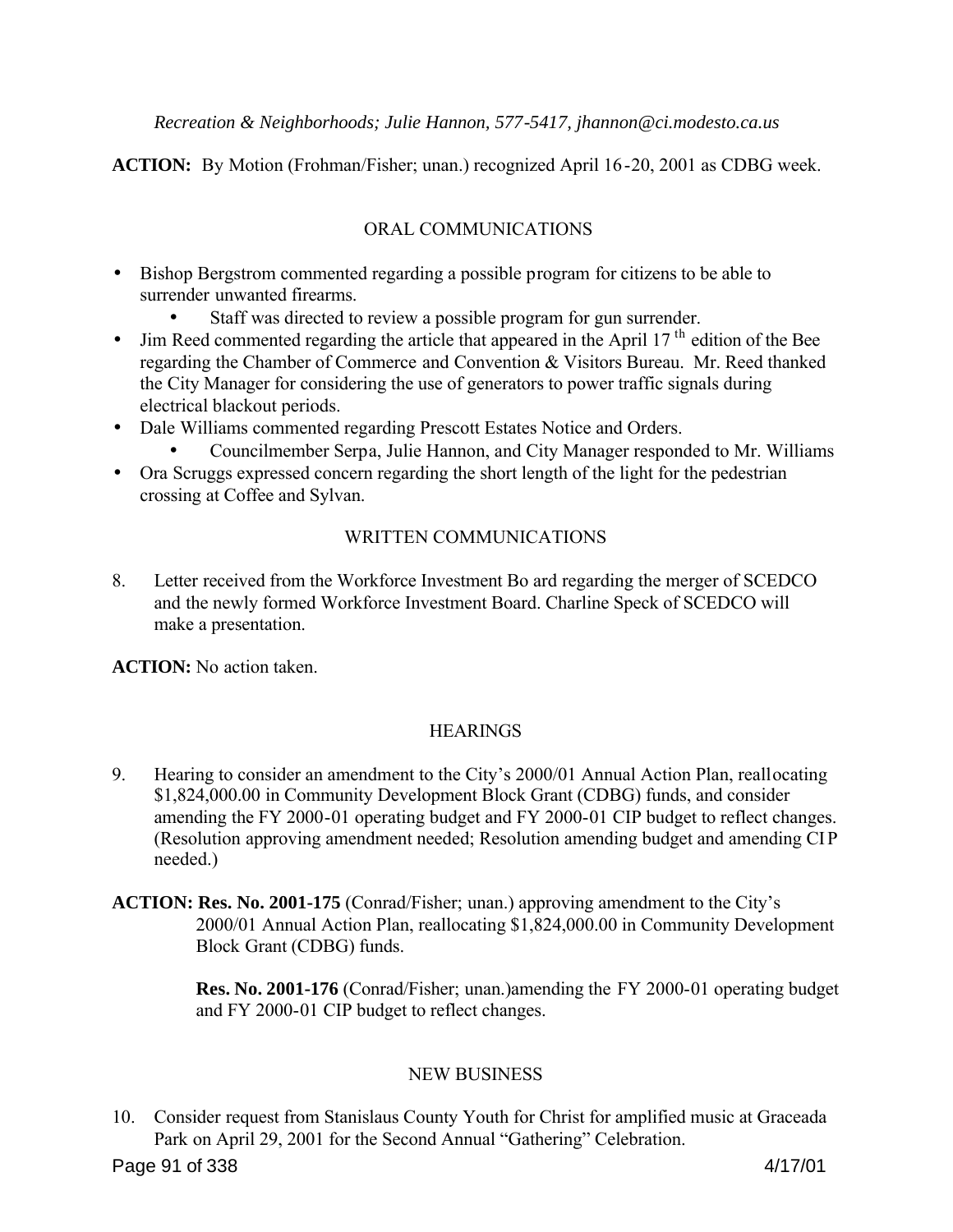(Resolution approving request needed.) *Recreation & Neighborhoods; Linda McDermott, 571-5863, lmcdermott@ci.modesto.ca.us*

**ACTION: Res. No. 2001-177** (Friedman/Frohman; unan.) approving request from Stanislaus County Youth for Christ for amplified music at Graceada Park on April 29, 2001 for the Second Annual "Gathering" Celebration.

> By Motion (Smith/Conrad; unan.) item was referred to Human Services Committee to poll neighborhood surrounding Graceada Park to gather feedback on how well the Modesto Municipal Code section 12-4.202, General Regulations Governing Use of Parks, is working.

## *Item 11 removed from Agenda*

11. Consider authorizing and approving the borrowing of funds for Fiscal Year 2001, the issuance and sale of the City's 2001 Tax and Revenue Ant icipation Notes (TRANs), and participation in the California Communities Cash Flow Financing Program.

**ACTION:** No action taken.

11A. Consider approving proposed Memorandum of Understanding (MOU) for FMC Business Park Site.

(Resolution approving the MOU between the City of Modesto, the Modesto Redevelopment Agency, and the FMC Corporation and authorizing the City Manager to execute the MOU on behalf of the City of Modesto. *Community Development; Linda Boston, 571-5179, lboston@ci.modesto.ca.us*

- **ACTION: Res. No. 2001-178** (Fisher/Friedman; unan.) approving the MOU between the City of Modesto, the Modesto Redevelopment Agency, and the FMC Corporation and authorizing the City Manager to execute the MOU on behalf of the City of Modesto.
- 11B. Consider the deletion of policy issues from the Draft 2001 Legislative Platform and adoption of an Interim Platform. (Resolution authorizing an Interim Platform needed.) *City Manager; Paul Baxter, 577-5404, pbaxter@ci.modesto.ca.us*

# **ACTION: Item continued to May 1, 2001.**

#### COUNCIL COMMENTS AND REPORTS

• Councilmember Serpa requested that the RDA review at their next meeting the removal of the City Manager, except for emergency matters, from the Tenth Street Place Management **Committee**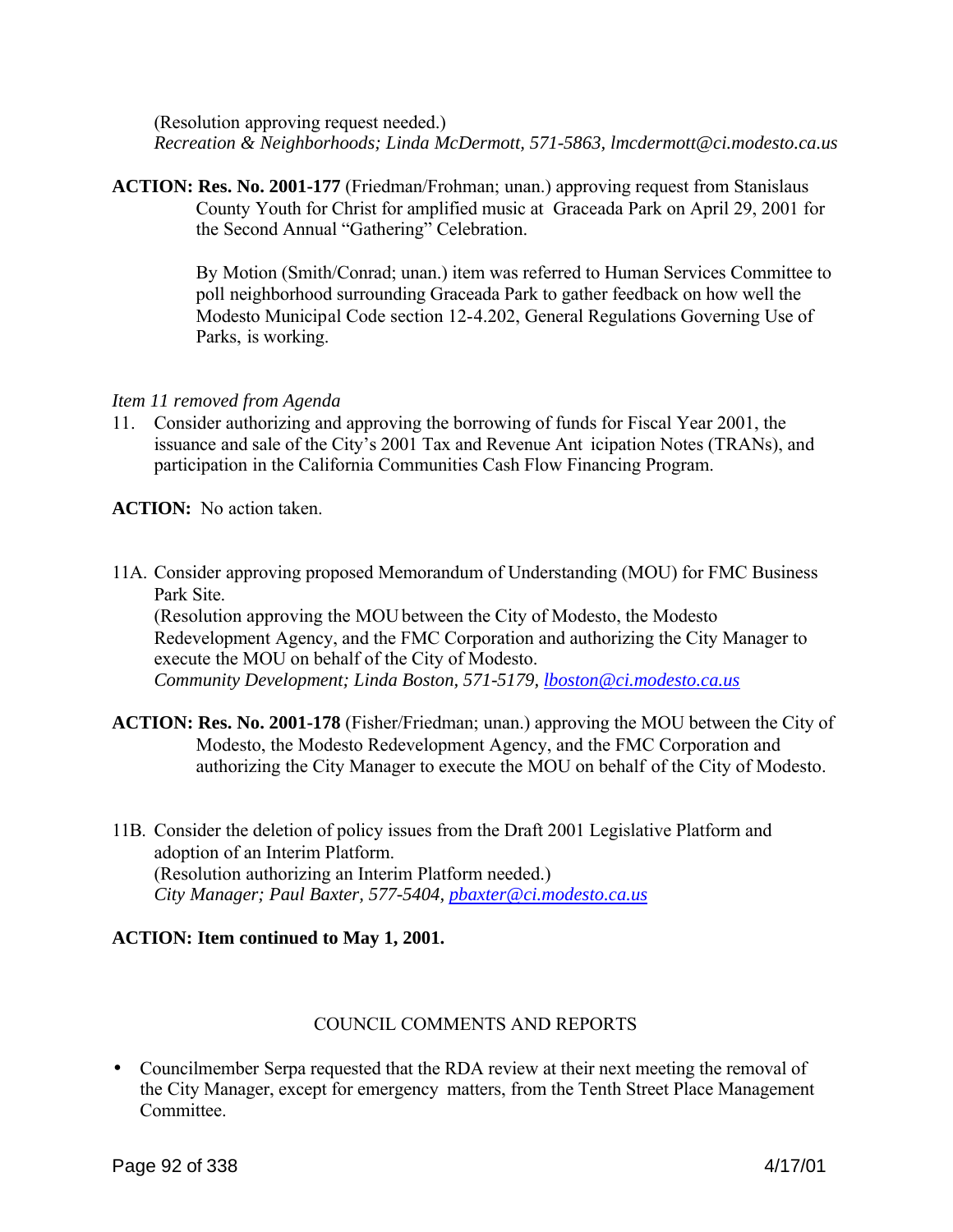# MATTERS TOO LATE FOR THE AGENDA

None

# ADJOURNMENT

The meeting adjourned at 8:25 p.m.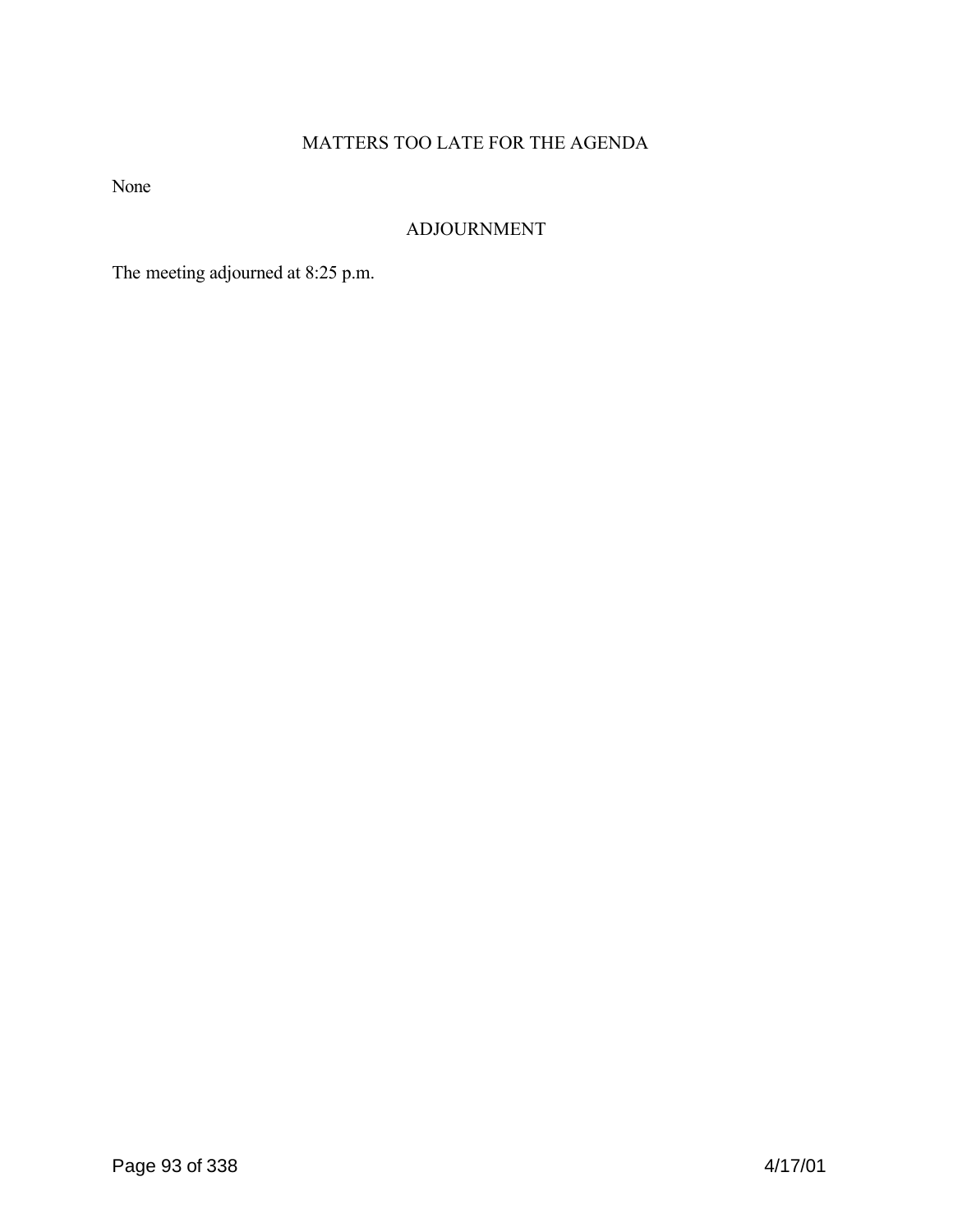# **Tuesday, April 24, 2001, at 5:15 p.m**.

Roll Call – Present: Councilmembers Conrad, Fisher, Friedman, Frohman, Serpa, Smith, Mayor Sabatino

*Absent: None*

Pledge of Allegiance to the Flag

Invocation: Pastor Jeff Kreiser, Living Faith Community Church

Declare Conflicts of Interest

CONSENT ITEMS – ROLL CALL VOTE REQUIRED: Items 1-4, 6, 8, 12, 14 *Items 5, 7, 9, 10, 11, 13 removed from consent*

**ACTION: Fisher/Friedman; unan.**

#### **CONSENT ITEMS**

#### **An item may be removed from consent and discussed at the request of an audience member or Councilmember.**

#### **CONSENT**

1. Approval of the minutes of the regular City Council meeting of April 17, 2001. (Motion approving needed.) *City Clerk; Marilyn Romey, 577-5487,* mromey@ci.modesto.ca.us

**ACTION:** By Motion (Fisher/Friedman; unan.) approved the minutes of April 17, 2001.

#### **CONSENT**

2. Consider approving a Resolution of Intention to amend the contract between the City and the California Public Employees' Retirement System (CalPERS) to provide Section 2136.2 and Section 21574.5 for police safety members, authorizing the City Clerk to certify the Council's action, and to certify compliance with Government Code Section 7507; consider an agreement to pool 1959 Survivor Benefits between the City and CalPERS; and consider introducing an ordinance and set forth adoption on May 15, 2001 to a mend the contract between the City and CalPERS to provide for 3% at 50 retirement formula and Indexed Level of 1959 Survivor's Benefits for police safety members. (Resolution of Intention to amend the contract needed; Resolution to adopt an agreement to pool 1959 Survivor Benefits needed, Introduction of ordinance needed.)

*Personnel; Don Norris, 577-5251,* dnorris@ci.modesto.ca.us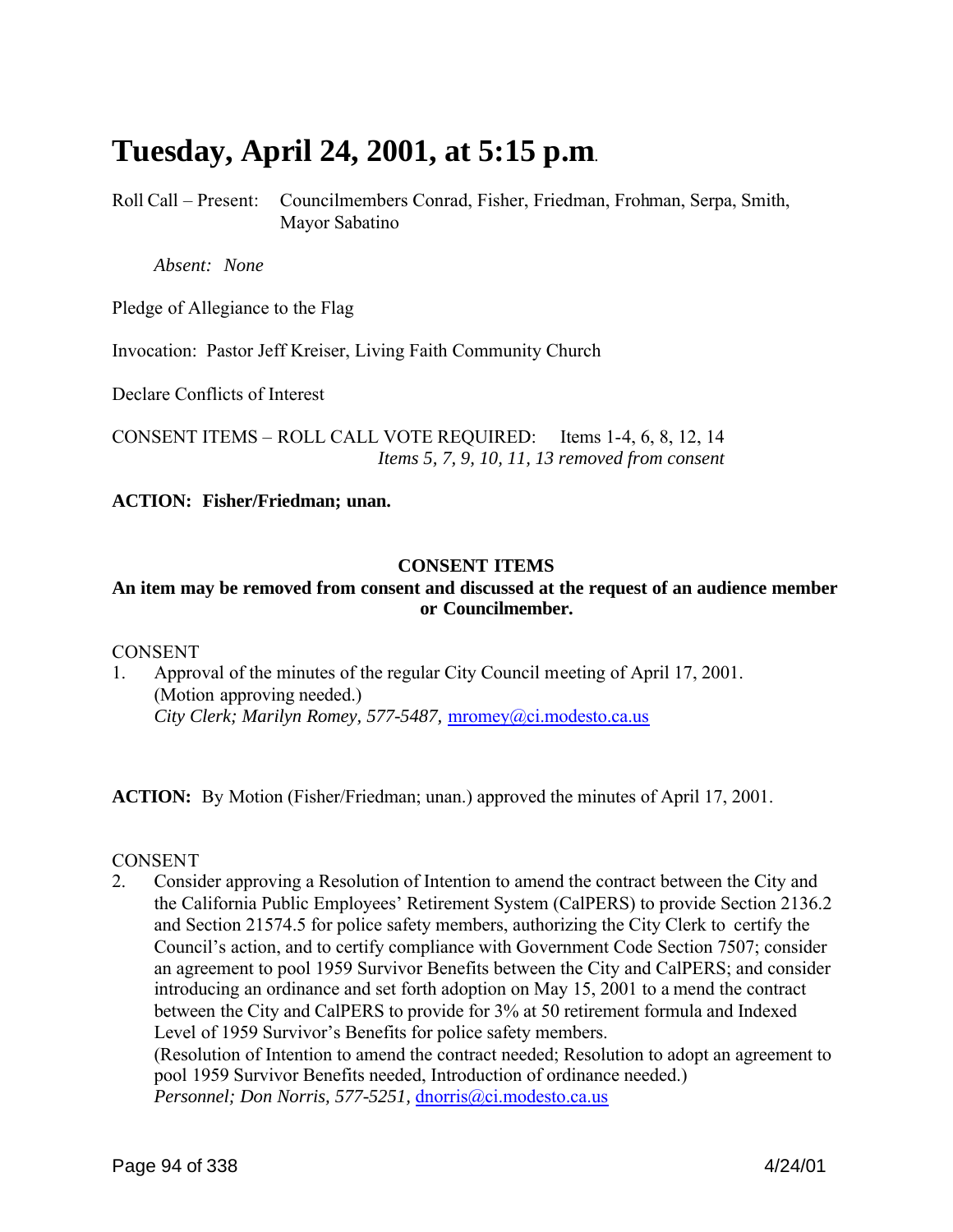**ACTION: Res. No. 2001-179** (Fisher/Friedman; unan.) amending the contract contr act between the City and the California Public Employees' Retirement System (CalPERS) to provide Section 2136.2 and Section 21574.5 for police safety members

> **Res. No. 2001-180** (Fisher/Friedman; unan.) adopting an agreement to pool 1959 Survivor Benefits between the City and CalPERS

By Motion (Fisher/Friedman; unan) **introduced Ord No. 3216–C.S.** to amend the contract between the City and CalPERS to provide for 3% at 50 retirement formula and Indexed Level of 1959 Survivor's Benefits for police safety me mbers.

## **CONSENT**

3. Consider amending Chapter 10, Title 5 of the Modesto Municipal Code relating to stormwater management and discharge controls; Consider adopting the proposed Guidance Manual for New Development Stormwater Quality Control Measures. (Motion introducing ordinance amending the Modesto Municipal Code relating to stormwater management and discharge controls needed; Resolution adopting Guidance Manual needed.)

*Operations & Maintenance; Peter Cowles, 342-2280, pcowles@ci.modesto.ca.us*

**ACTION:** By Motion (Fisher/Friedman; unan) **introduce Ord. No. 3217–C.S.** relating to stormwater management and discharge controls

> **Res. No. 2001-181** (Fisher/Friedman; unan) adopting Guidance Manual for New Development Stormwater Quality Control Measures.

# **CONSENT**

- 4. Consider amending the budget to appropriate additional revenue and additional expense to fully fund the project titled "Traffic Signal at Hatch Road and Dallas Street." (Resolution amending the budget needed.) *Engineering & Transportation; Robert Granberg, 577-5452, rgranberg@ci.modesto.ca.us*
- **ACTION: Res. No. 2001-182** (Fisher/Friedman; unan) amending the budget to appropriate additional revenue and additional expense to fully fund the project titled "Traffic Signal at Hatch Road and Dallas Street."

# *Item 5 removed from consent*

5. Consider awarding a \$386,332.00 contract to Paul Anderson Construction for the project titled "Modesto City/County Airport T-Hangar K Construction"; consider amending the budget to estimate additional revenue to fully fund the project; and consider finding that the project is within the scope of the Modesto City/County Airport Final EIR/EA (SCH90020512).

(Resolution awarding contract needed; Resolution amending the budget needed; Resolution finding the project within the scope of the Modesto City/County Airport Final EIR/EA needed.)

Page 95 of 338 4/24/01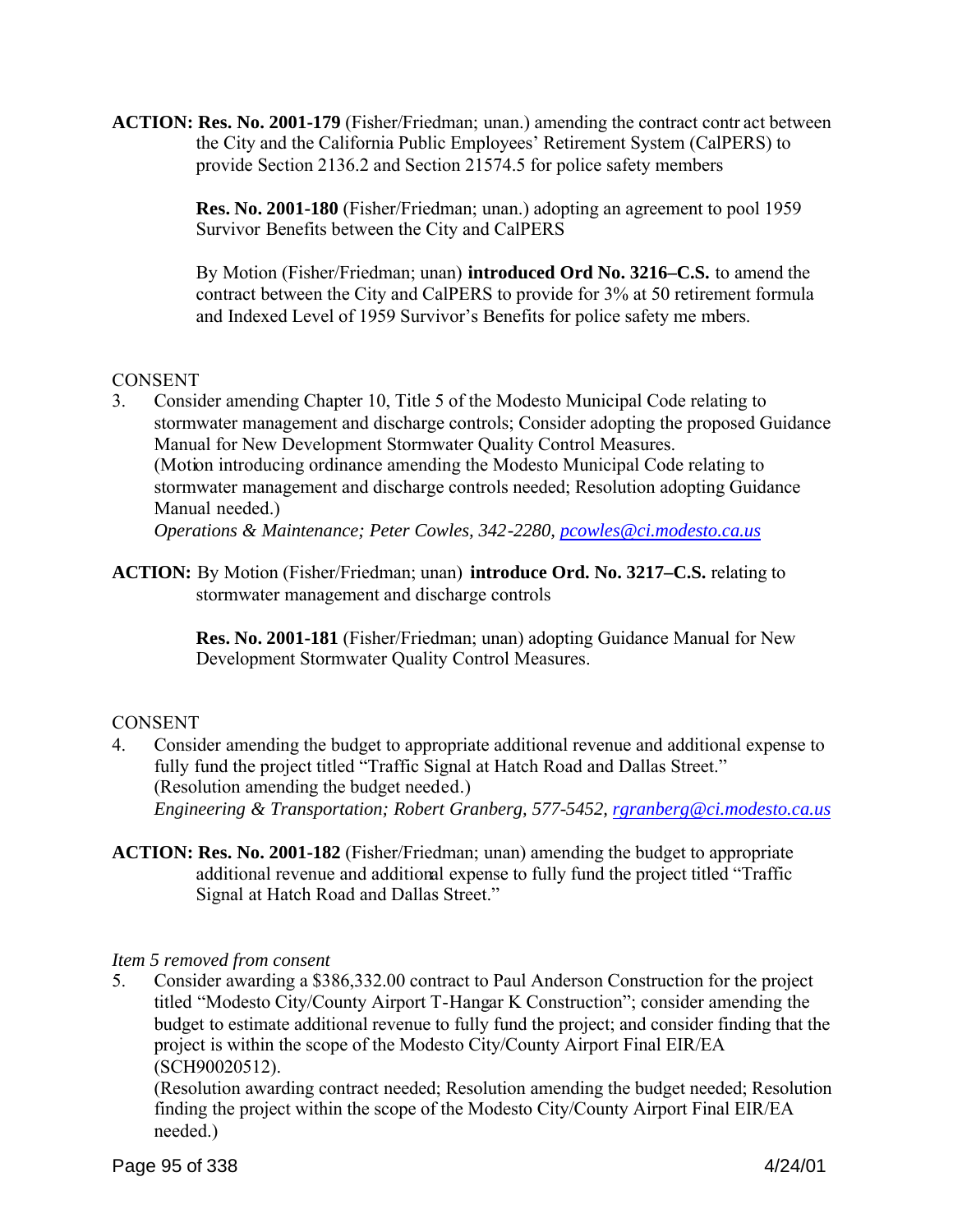*Engineering & Transportation; Dean Phillips, 5775215, dphillips@ci.modesto.ca.us*

**ACTION: Res. No. 2001-183** (Smith/Fisher; unan.) awarding a \$386,332 contract to Paul Anderson Construction for the project titled "Modesto City/County Airport T-Hangar K Construction"

> **Res. No. 2001-184** (Smith/Fisher; unan.) amending the budget to estimate additional revenue to fully fund the project

 **Res. No. 2001-185** (Smith/Fisher; unan.) finding the project within the scope of the Modesto City/County Airport Final EIR/EA

# **CONSENT**

6. Consider application to the Fire Sa fety Campaign Grant Program for two grants for a total of \$159,675 and authorizing the City Manager to execute necessary documents. One grant would allow the purchase of a mobile compressor for breathing air, the second grant would enhance the ability to deliver fire prevention programs to community youth. The Fire Department's ABS savings will be used to fund 30% of the project budget total. (Resolution approving grant application and authorizing City Manager to execute necessary documents needed.)

*Fire Department; Doug Hannink, 572-9590, dhannink@cimodesto.ca.us*

**ACTION: Res. No. 2001-186** (Fisher/Friedman; unan) approving application to the Fire Safety Campaign Grant Program for two grants for a total of \$15 9,675

#### *Item 7 removed from consent*

- 7. Consider annexation of additional territory to the Village One Mello -Roos Community Facilities District No. 1996-1 (Annexation #5). (Resolution of Intention to annex territory needed.) *Attorney; Roland Stevens, 577-5290, rstevens@ci.modesto.ca.us*
- **ACTION: Res. No. 2001-187** (Friedman/Fisher; unan.) declaring intention to annex additional territory to the Village One Mello -Roos Community Facilities District No. 1996-1 (Annexation #5).

**CONSENT** 

8. Consider approving application for \$27,500.00 in funding from the Federal Land and Water Conservation Fund for a picnic area/shade structure at Mark Twain Neighborhood Park. Total project costs are estimated at \$55,000; LWCG grants require a 50% local match, which will come from the City's Capital Facilities Fees -Parks. (Resolution approving application and authorizing City Manager to execute agreement needed.)

*Recreation & Neighborhoods; Fred Allen, 577-5353, fallen@ci.modesto.ca.us*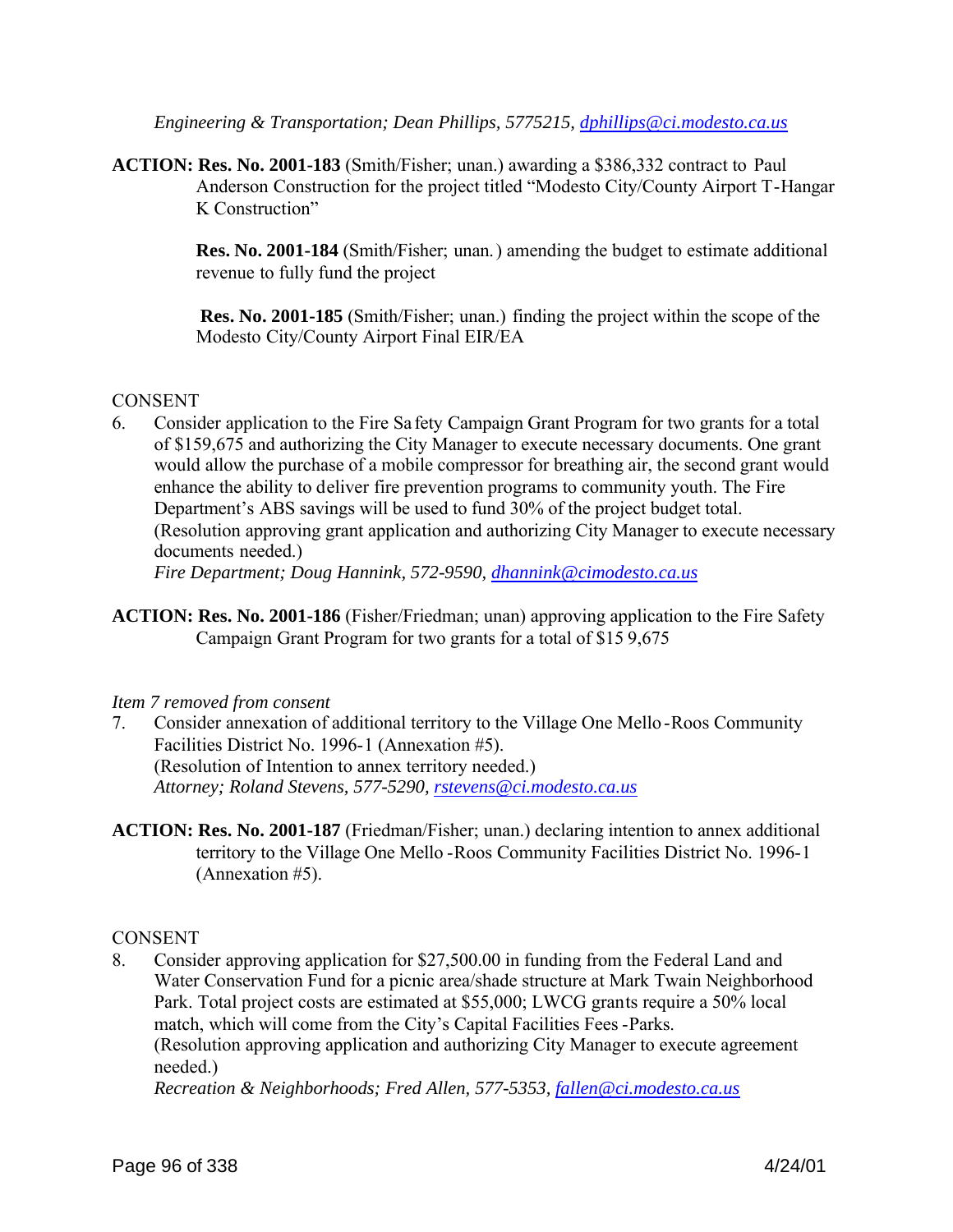**ACTION: Res. No. 2001-188** (Fisher/Friedman; unan) approving application for \$27,500.00 in funding from the Federal Land and Water Conservation Fund for a picnic area/shade structure at Mark Twain Neighborhood Park.

#### *Item 9 removed from consent*

- 9. Consider defining the terms of an agreement with the Sportsmen of Stanislaus (SOS) Club to provide services in administering the City of Modesto Annual Golf Pass Program. (Resolution adopting terms of agreement needed.) *Recreation & Neighborhoods; Bob Quintella, 577-5644, bquintella@ci.modesto.ca.us*
- **ACTION: Res. No. 2001-189** (Sabatino/Fisher; majority; Conrad, Frohman, no) adopting the terms of an agreement with the Sportsmen of Stanislaus (SOS) Club to provide services in administering the City of Modesto Annual Golf Pass Program.

#### *Item 10 removed from consent*

10. Consider amending the budget to allocate \$18,000 from General Fund Reserve to Cultural Promotions, to provide Direct City Assistance to the Convention & Visitors Bureau (CVB) for the West Coast-National Softball Association Girls Fastpitch World Series to be held in Modesto July 14-22, 2001.

(Resolution approving request for funding and amending the budget needed.) *Recreation & Neighborhoods; Bob Quintella, 577-5644, bquintella@ci.modesto.ca.us*

**ACTION: Res. No. 2001-190** (Friedman/Smith; majority; Conrad, no) amending the budget to allocate \$18,000 from General Fund Reserve to Cultural Promotions, to provide Direct City Assistance to the Convention & Visitors Bureau (CVB) for the West Coast-National Softball Association Girls Fastpitch World Series to be held in Modesto July 14-22, 2001.

#### *Item 11 removed from consent*

11. Consider amending the budget to estimate approximately \$350 in revenue to Miscellaneous Revenue, and appropriating the same amount to Cultural Promotions to provide Direct City Assistance to the Modesto Sunrise Rotary equal to the \$.35 per person attendance charge John Thurman Field for the 12<sup>th</sup> Annual Modesto Sunrise Rotary High School All-Star Baseball Classic scheduled for Saturday, June 2, 2001 at John Thurman Field. (Resolution amending the budget needed.)

*Recreation & Neighborhoods; Bob Quintella, 577-5644, bquintella@ci.modesto.ca.us*

**ACTION: Res. No. 2001-191** (Serpa/Friedman; unan.) amending the budget to estimate approximately \$350 in revenue to Miscellaneous Revenue, and appropriating the same amount to Cultural Promotions to provide Direct City Assistance to the Modesto Sunrise Rotary.

#### **CONSENT**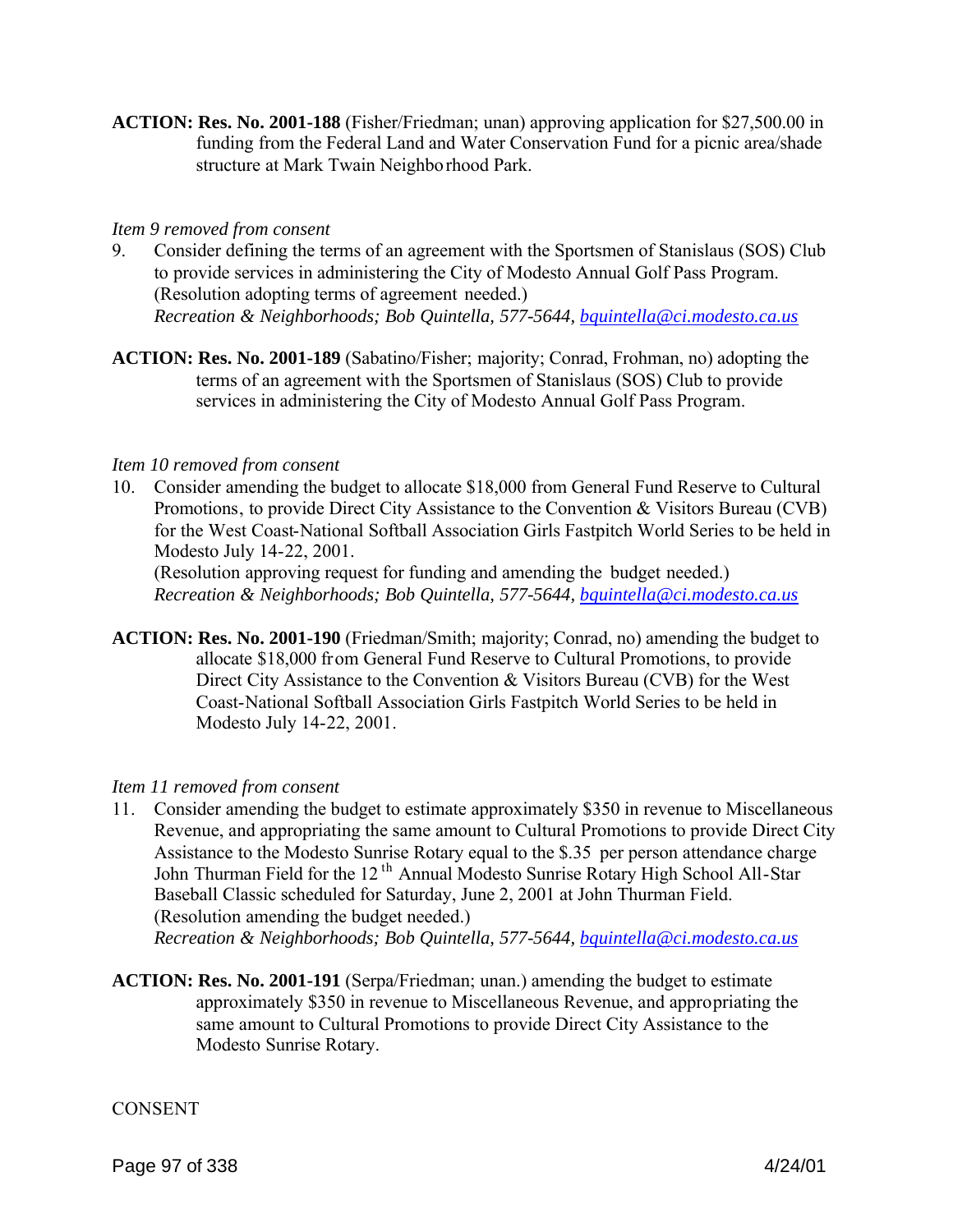12. Consider awarding contract to Callander Associates for professional landscape architectural services to prepare a master plan, de sign development report, and construction documents for Orville Wright Neighborhood Park and school, authorizing staff to negotiate an agreement with Modesto City Schools to develop school property and amend the Capital Improvement Plan to appropriate \$60,000 from the Parks Fund Reserve to fully fund the budget.

(Resolution awarding contract to Callander Associates, authorizing negotiation of an agreement to Modesto City Schools, and amending the CIP needed.) *Recreation & Neighborhoods; Nathan Houx, 571-5526, nhoux@ci.modesto.ca.us*

**ACTION: Res. No. 2001-192** (Fisher/Friedman; unan) awarding contract to Callander Associates for professional landscape architectural services to prepare a master plan, design development report, and construction documents for Orville Wright Neighborhood Park and school and authorizing staff to negotiate an agreement with Modesto City Schools to develop school property and amend the Capital Improvement Plan to appropriate \$60,000 from the Parks Fund Reserve to fully fund the budget.

#### *Item 13 removed from consent*

13. Consider authorizing staff to solicit Requests for Proposals for architectural services for a West Side Community Service Center to be located at the southwest corner of Sutter and Chicago Avenues, on the site of an existing City park. Estimated completion costs of the project are \$1,439,000; funds are budgeted.

(Resolution authorizing Request for Proposals needed.) *Recreation & Neighborhoods; Bob Ford, 577-5437, bford@ci.modesto.ca.us*

**ACTION: Res. No. 2001-193** (Serpa/Smith; unan.) authorizing staff to solicit Requests for Proposals for architectural services for a West Side Community Service Center to be located at the southwest corner of Sutter and Chicago Avenues, on the site of an existing City park.

# **CONSENT**

14. Consider approving Amendment No 1 to an agreement with Jones & Stokes Associates Inc. for the provision of services related to the Modesto Master Environmental Impact Report for an amount of \$11,535, and authorizing the City Manager to approve amendments to the agreement, if needed in the future, in an amount not to exceed \$13,000. (Resolution approving Amendment No. 1 and authorize the City Manager to approve amendments to the agreement, if needed in the future, in an amount not to exceed \$13,000 needed.)

*Community Development; George Osner, 577-5273, gosner@ci.modesto.ca.us*

**ACTION: Res. No. 2001-194** (Fisher/Friedman; unan) approving Amendment No 1 to an agreement with Jones & Stokes Associates Inc. for the provision of services related to the Modesto Master Environmental Impact Report for an amount of \$11,535, and authorizing the City Manager to approve amendments to the agreement, if needed in the future, in an amount not to exceed \$13,000.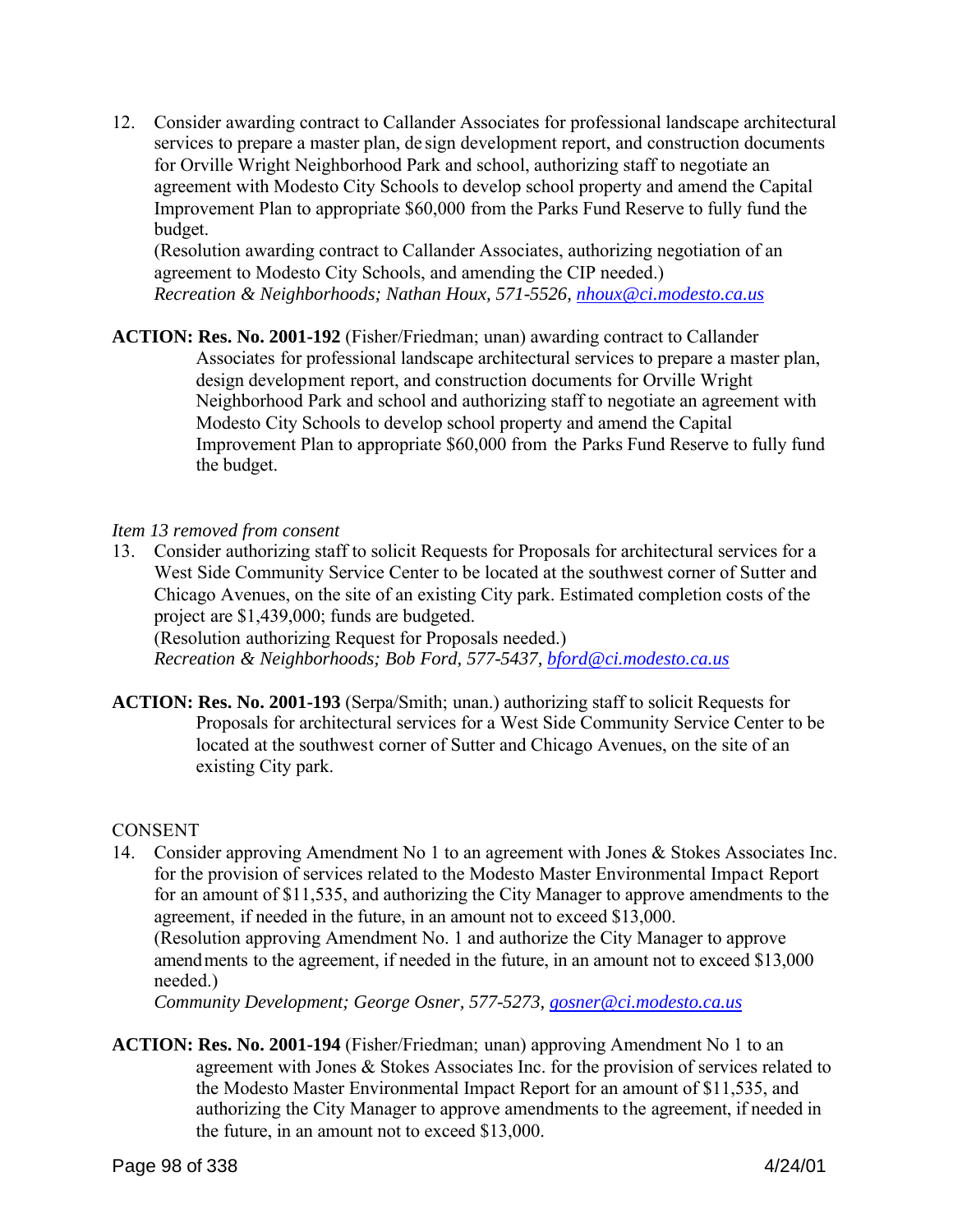## ACKNOWLEDGEMENTS AND PRESENTATIONS

15. Presentation of Certificate of Recognition to Derald Weaver, for his 42 -year career of dedicated service and valuable contribution to the Community Forestry Division of the Operations & Maintenance Department.

**ACTION:** Mayor Sabatino presented certificate to Derald Weaver.

- 16. Presentation of a flag from the California Dept. of Forestry recognizing the City of Modesto as a Tree City USA.
- **ACTION:** Presentation made by Tom Francis of California Department of Forestry to the City Council.
- 17. Presentation of a proclamation celebrating April 27, 2001 as National Arbor Day.

ACTION: Proclamation presented to Bill Dufresne by Mayor Sabatino.

# ORAL COMMUNICATIONS

• Miguel Donoso commented on the loss of jobs and expressed concern over the use of alcohol in the City parks. Mr. Donoso also requested answers to RDA questions and submitted a letter to the City Manager.

# WRITTEN COMMUNICATIONS

- 18. Letter from Dale Gene Williams regarding Prescott Estates' tenant notification of substandard housing conditions and violation of Modesto Municipal Code and Building Codes.
- **ACTION:** Staff was directed to provide a memo from Chief Building Official regarding the noticing status and legal requirements of property owners by the City Attorney.
- 19. Consider letter from Michael Brady, Modesto Citizens for Safe Drinking Water, asking the City Council to not, without voter approval, permit or allow (A) our public water supplies to be supplemented by any substance that is not required to meet current established Federal or State SDWA standards; (B) our public water supplies to be used as a delivery source for medication of any kind, unless the following conditions a re satisfied: (1) no other alternative sources or choices are reasonably available, so as to permit individual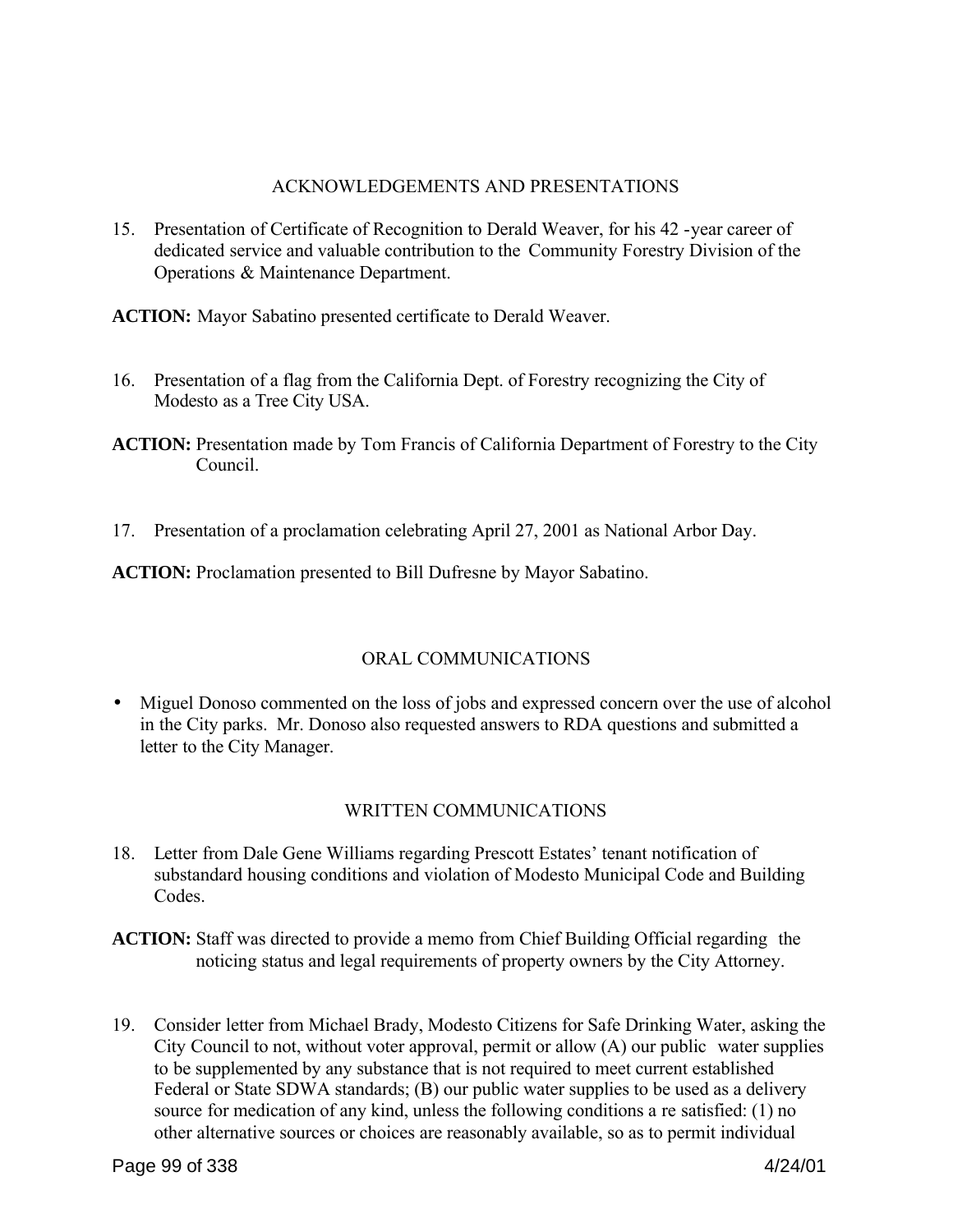choice; (2) it is mandated, as well as funded, by the federal or state government; (3) it is deemed to be a national and/or local public health e mergency.

**ACTION:** By Motion (Fisher/Friedman; majority; Conrad, Frohman, Sabatino, no) denied request of Michael Brady, Modesto Citizens for Safe Drinking Water.

## **HEARINGS**

*Councilmember Friedman excused due to conflict of interest* 

20. Hearing to consider the application of Memorial Hospital Association to amend P -D(730 to allow the addition of a seven-story tower, one-story birthing center, and one -story physical plant to the Memorial Hospital campus, property located on the East side of Coffee Road, North of Briggsmore Avenue.

(Introduce an ordinance amending P-D(73) to allow the proposed additions needed; Resolution approving a revised development plan and conditions of approval needed; Resolution finding the proposed amendment within the scope of the General Plan Master EIR needed.)

*Community Development; Steve Mitchell, 577-5267, smitchel@ci.modesto.ca.us*

**ACTION:** By Motion (Smith/Frohman; Friedman, absent) **introduce Ord. No. 3218–C.S.** amending P-D(73) to allow the proposed additions.

> **Res. No. 2001-195** (Smith/Frohman; Friedman, absent) approving a revised development plan and conditions of approval.

> **Res. No. 2001-196** (Smith/Frohman; Friedman, absent) finding the proposed amendment within the scope of the General Plan Master EIR.

#### *Councilmember Fisher excused due to conflict of interest*

21. Hearing to consider granting exemption of Capital Facilities Fees to the Housing Authority of the County of Stanislaus, on behalf of Woodstone Associates, to exe mpt a 56-unit multifamily housing unit, Woodstone Apartments, at the southwest corner of Tully Road and Pelandale Avenue in the amount of \$143,136.00.

(Resolution granting exemption and authorizing the City Manager to execute the agreement needed.)

*Recreation & Neighborhoods; Miguel Galvez, 571-5506, mgalvez@ci.modesto.ca.us*

**ACTION: Res. No. 2001-197** (Friedman/Serpa; Fisher, absent) granting exemption and authorizing the City Manager to execute the agreement.

NEW BUSINESS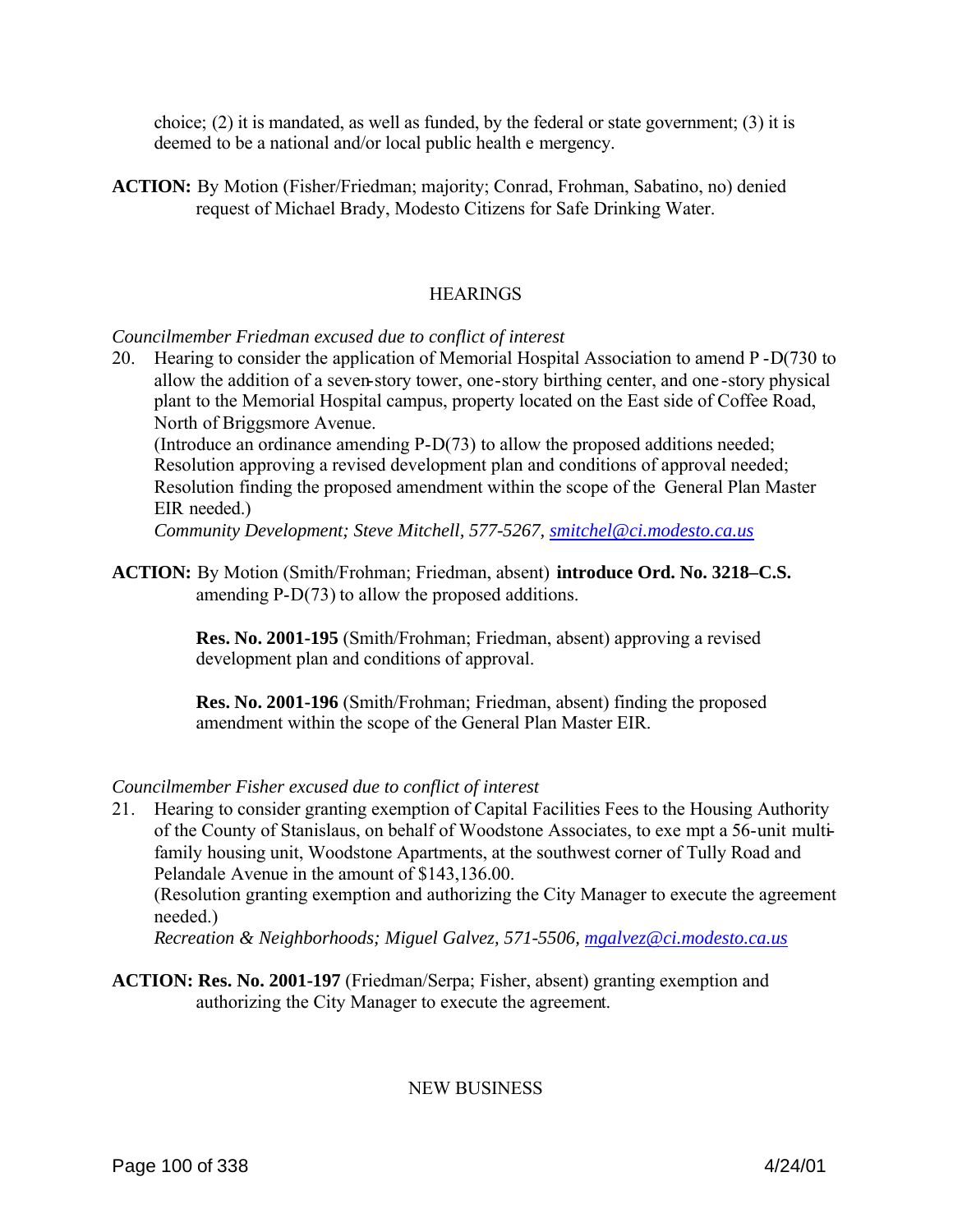22. Consider independent accountant's report on the Convention & Visitor's Bureau Fund of the Greater Modesto Chamber of Commerce. (Motion acknowledging receipt of report needed.) *Finance; Rob Stout, 577-5370, rstout@ci.modesto.ca.us*

**ACTION:** By Motion (Fisher/Friedman; unan.) acknowledged receipt of report.

23. Oral report on the status of repairs to the cannery segregation line. Operations & Maintenance; Peter Cowles, 342-2280, *pcowles@ci.modesto.ca.us*

**ACTION:** No action taken.

- 24. Consider introducing an ordinance amending Chapter 2 of Title 5 of the Modesto Municipal Code to regulate massage and bodywork businesses. (Motion introducing amendment to Municipal Code needed.) *Police; Ron Sale, 572-9674, saler@modestopd.com*
- **ACTION:** By Motion (Fisher/Smith; majority; Conrad, Frohman, no) **introduced Ord. No. 3219–C.S.** amending Chapter 2 of Title 5 of the Modesto Municipal Code to regulate massage and bodywork businesses.

## **MISCELLANEOUS** Appointments

- 25. Human Relations Committee re-appointment (Resolution re-appointing a Committee member needed) *Above item is in error. Item should read: Housing Rehabilitation Loan Committee reappointment.*
- **ACTION: Res. No. 2001-198** (Friedman/Conrad; unan.) appointing Tim Fisher to the Housing Rehabilitation Loan Committee.

# COUNCIL COMMENTS AND REPORTS

- 26. At the request of Councilmember Frohman, consider amending the committee appointment system.
- **ACTION: Continued to May 1, 2001.**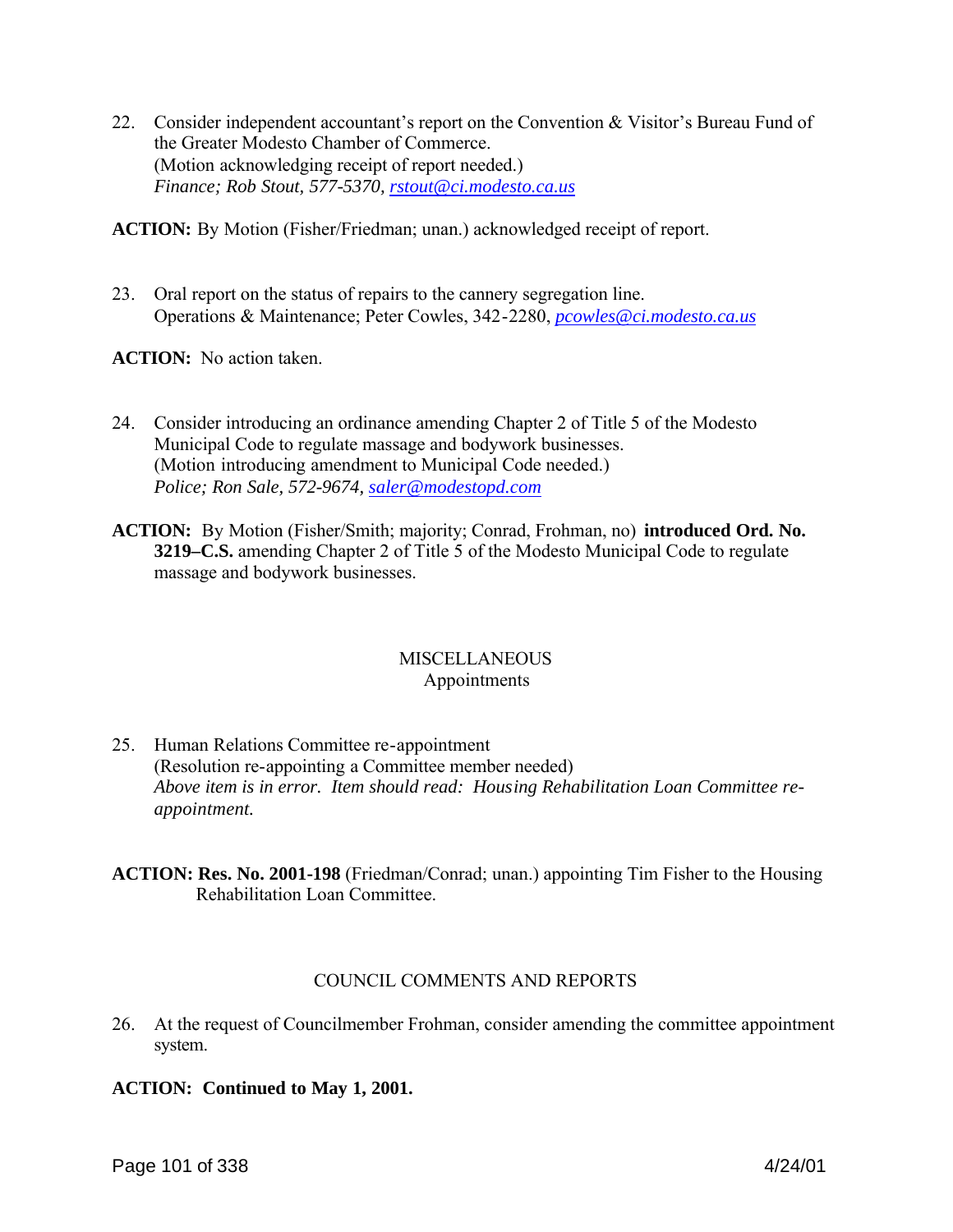• Mayor Sabatino reviewed a letter to Board of Supervisors regarding the County Clerk Recorder remaining an elected official.

# *Item 27 dropped from agenda*

27. At the request of Mayor Sabatino, consider authorizing execution of a non-exclusive agreement with the YMCA to provide services in administering the City of Modesto Annual Golf Pass Program and co-marketing with the YMCA on the City's annual golf pass and their membership program, and authorizing the City Manager to execute agreement. (Resolution approving agreement needed.)

*Recreation & Neighborhoods, Golf Courses Committee; Bob Quintella, 577-6444, bquintella@ci.modesto.ca.us*

**ACTION:** No action taken.

# MATTERS TOO LATE FOR THE AGENDA

None.

# ADJOURNMENT

The meeting adjourned at 9:51 p.m.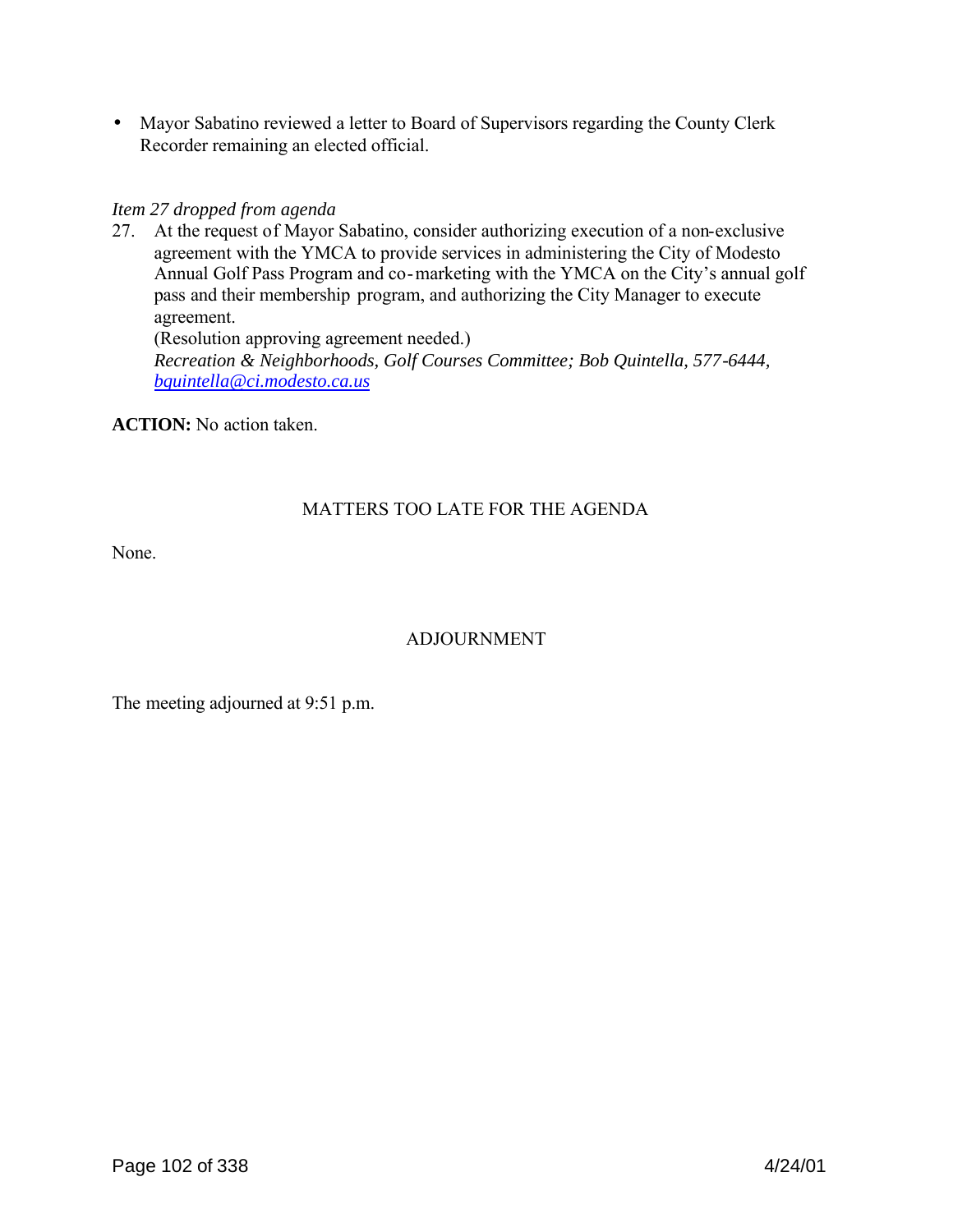# **Tuesday, May 1, 2001, at 5:15 p.m.**

Roll Call – Present: Councilmembers Conrad, Fisher, Friedman, Frohman, Serpa, Smith, Mayor Sabatino

*Absent: None*

Pledge of Allegiance to the Flag

Invocation: Pastor Renaldo Mora, Centro Communitaro Hispano Vino Nuevo

Declare Conflicts of Interest

CONSENT ITEMS – ROLL CALL VOTE REQUIRED: Items 1-5, 7, 8 *Item 6 dropped from agenda*

| Items 1, 3-5, 7, 8 | <b>ACTION: Fisher/Friedman; unan.</b>                         |
|--------------------|---------------------------------------------------------------|
| Item 2b            | <b>ACTION: Fisher/Frohman; Friedman, absent</b>               |
| Item 2c            | <b>ACTION:</b> Fisher/Friedman; majority; Conrad, Frohman, no |

## **CONSENT ITEMS**

**An item may be removed from consent and discussed at the request of an audience member or Councilmember.**

CONSENT

1. Approval of the minutes of the regular City Council meeting of April 24, 2001. (Motion approving needed.) *Clerk; Marilyn Romey, 577-5487, mromey@ci.modesto.ca.us*

**ACTION:** By Motion (Fisher/Friedman; unan.) approved the minutes of April 24, 2001.

#### CONSENT

- 2. Final adoption of: (Motion approving final adoption needed.)
	- a. Ordinance No. 3217-C.S. amending Section 5-10.304 of Article 3 of Chapter 10 of Title 5 of the Modesto Municipal Code relating to Discharge Regulations and Requirements – Construction Activities, New Development and Redevelopment, and Best Management Practices
- **ACTION:** By Motion (Fisher/Friedman; unan) approved **final adoption of Ordinance No. 3217-C.S**. amending Section 5-10.304 of Article 3 of Chapter 10 of Title 5 of the Modesto Municipal Code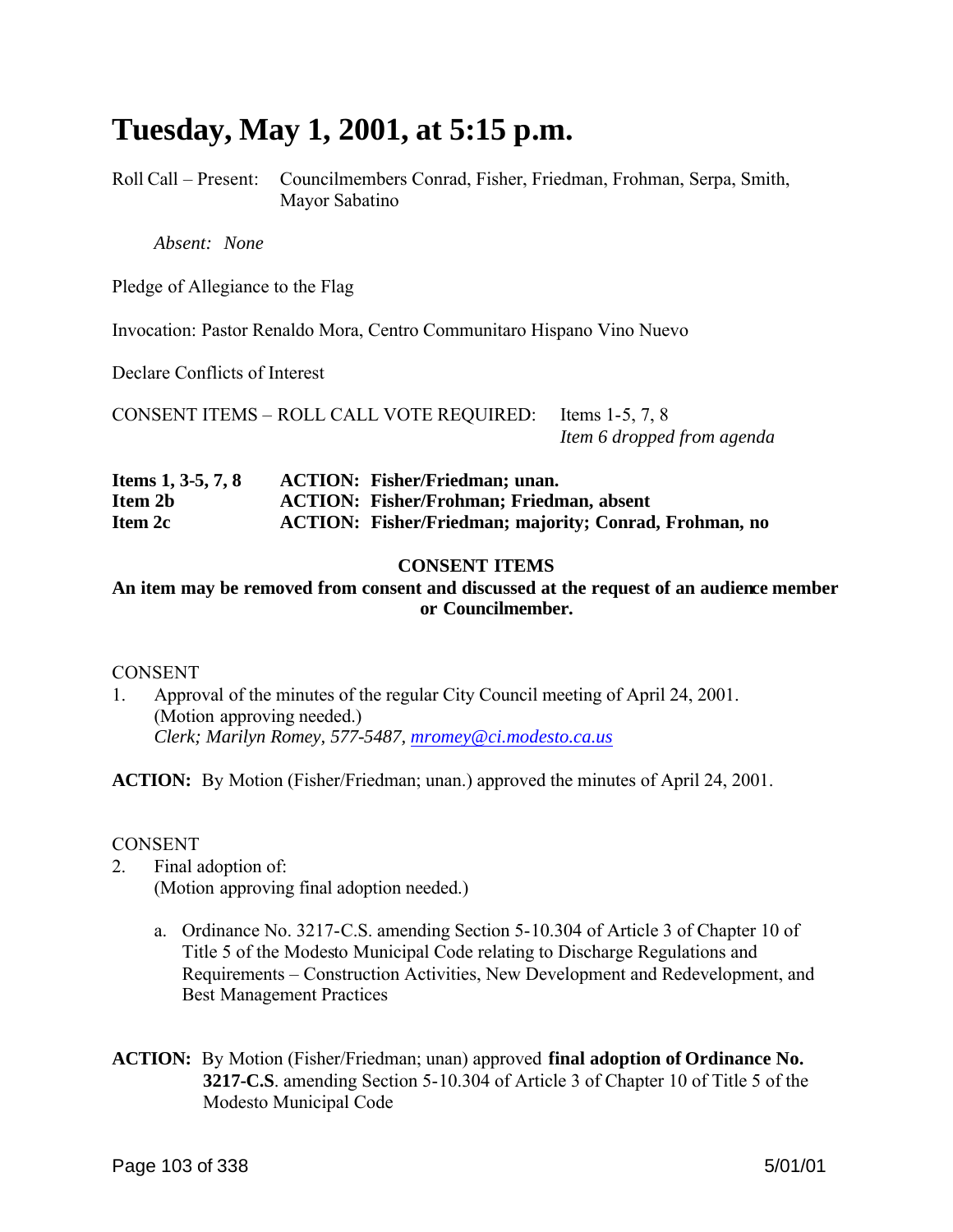#### *Councilmember Friedman absent due to conflict of interest*

- b. Ordinance No. 3218-C.S. amending Section 2 of Ordinance No. 1048-C.S. entitled "An Ordinance Amending Section Map 15-3-9 of the Zoning Map of the City of Modesto, Reclassifying Certain Property Located Thereon. (Memorial Hospital Association of Stanislaus County)", as amended by Ordinance Nos. 1795-C.S. and 2330-C.S. (Memorial Hospital Association)
- **ACTION:** By Motion (Fisher/Frohman; Friedman, absent) approved **final adoption of Ordinance No. 3218-C.S**. amending Section 2 of Ordinance No. 1048-C.S. entitled "An Ordinance Amending Section Map 15-3-9 of the Zoning Map of the City of Modesto, Reclassifying Certain Property Located Thereon. (Memorial Hospital Association of Stanislaus County)", as amended by Ordinance Nos. 1795-C.S. and 2330-C.S. (Memorial Hospital Association)
	- c. Ordinance No. 3219-C.S. amending Chapter 2 of Title 5 of the Modesto Munici pal Code relating to Massage Establishments
- **ACTION:** By Motion (Fisher/Friedman; majority; Conrad, Frohman, no) approved **final adoption of Ordinance No. 3219-C.S**. amending Chapter 2 of Title 5 of the Modesto Municipal Code relating to Massage Establishments

#### **CONSENT**

3. Consider amending the Classification Plan to create the classifications of Identification Technician I & II; and consider amending the Class Range Table to establish a salary for the Identification Technician I & II. (Resolution amending the Position Classification Plan needed; Resolution revising the Class Range Tables for General Non-Sworn needed.) *Personnel; Janice Stewart, 577-5466, jstewart@ci.modesto.ca.us*

**ACTION: Res. No. 2001-199** (Fisher/Friedman; unan) amending the Position Classification Plan.

> **Res. No. 2001-200** (Fisher/Friedman; unan) revising the Class Range Tables for General Non-Sworn

#### **CONSENT**

4. Consider ordering the Engineering & Transportation Director to prepare and file the Annual Report for Landscape Maintenance District No. 1 for Dry Creek Meadows Subdivision Nos. 1 through 6. (Resolution ordering preparation and filing of Annual Report needed.)

*Engineering & Transportation; Kevin Becker, 577-5259, kbecker@ci.modesto.ca.us*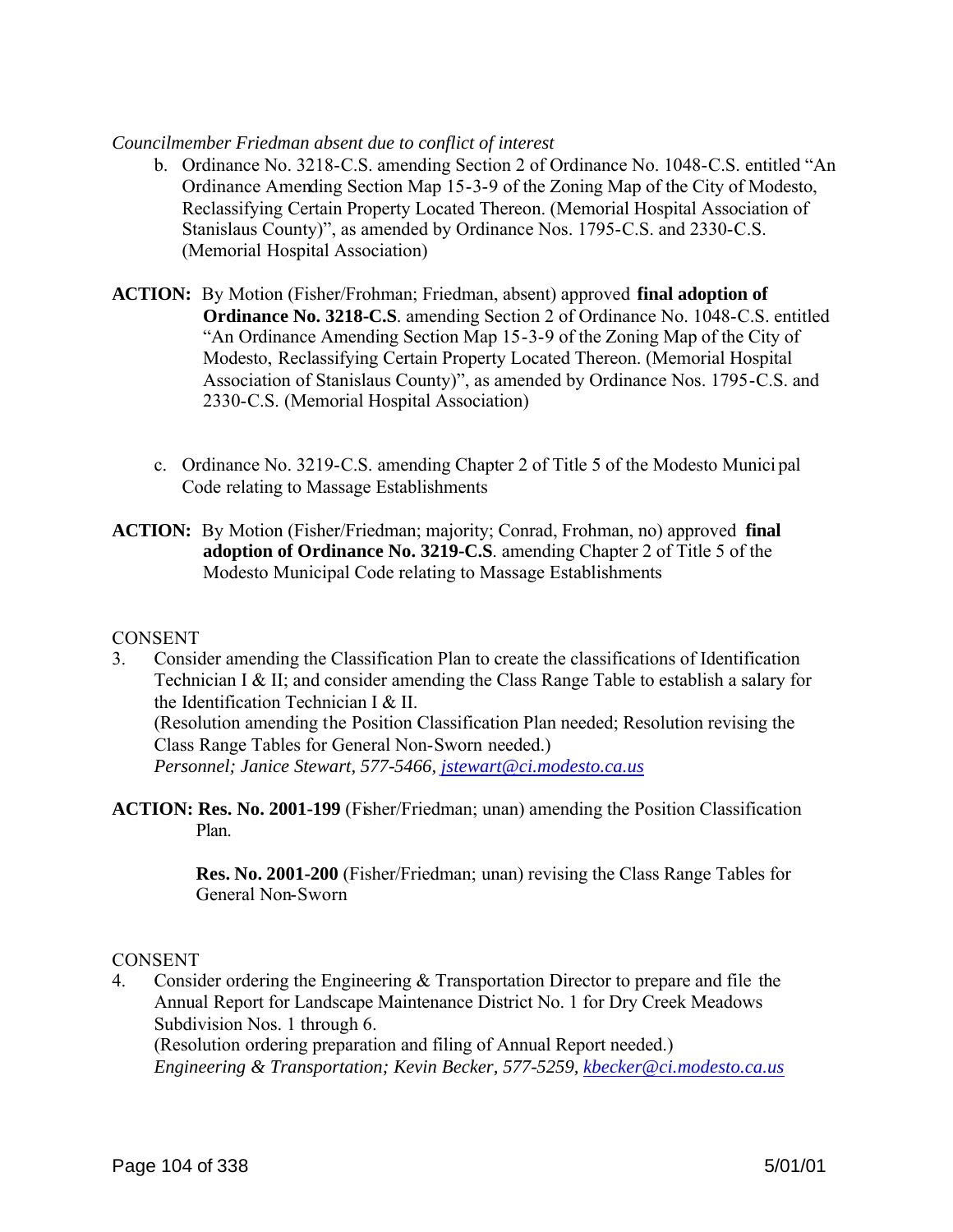**ACTION: Res. No. 2001-201** (Fisher/Friedman; unan.) ordering preparation and filing of Annual Report for Landscape Maintenance District No. 1 for Dry Creek Meadows Subdivision Nos. 1 through 6.

## **CONSENT**

5. Consider ordering the Engineering & Transportation Director to prepare and file the Annual Report for Landscape Maintenance District No. 2 for Dry Creek Meadows Subdivisions Nos. 7 through 10, Creekwood Meadows Subdivision and Yosemite Meadows Subdivision Units 1 and 2.

(Resolution ordering preparation and filing of Annual Report needed.) *Engineering & Transportation; Kevin Becker, 577-5259, kbecker@ci.modesto.ca.us*

**ACTION: Res. No. 2001-202** (Fisher/Friedman; unan.) ordering preparation and filing of Annual Report for Landscape Maintenance District No. 2 for Dry Creek Meadows Subdivisions Nos. 7 through 10, Creekwood Meadows Subdivision and Yosemite Meadows Subdivision Units 1 and 2.

#### *Removed from agenda*

6. Consider authorizing the City Manager to execute a City Park Soda Vending Machine License Agreement with the Pepsi Bottling Company to install coin -operated soft drink vending machines in the following City park facilities near tennis courts, ballfield s and picnic areas: Chrysler, Davis, Downey, East LaLoma, Eisenhut, Enslen, Garrison, Graceada, John Thurman Soccer Field, Kewin, Muncy, Orchard, Roosevelt, Sherwood, Sipherd, Sutter, Sylvan, and Whitmore.

(Resolution authorizing the City Manager to execute the agreement needed.) *Operations & Maintenance; Duane Frederick, 342-2275, dfrederick@ci.modesto.ca.us*

# **ACTION:** No Action Taken.

#### CONSENT

7. Consider introduction of an ordinance regulating funeral processions and establishing the requirements for those individuals seeking to do business as a "private funeral escort service".

(Motion introducing ordinance needed.) *Police; Roy Wasden, 572-572-9501, wasdenr@modestopd.com*

**ACTION:** By Motion (Fisher/Friedman; unan.) **introduce Ordinance No. 3220–C.S.** regulating funeral processions and establishing the requirements for those individuals seeking to do business as a "private funeral escort service".

#### **CONSENT**

8. Consider authorizing staff to solicit Requests for Proposals for professional architectural services for Maddux Youth Center Improvements.

(Resolution authorizing staff to solicit Requests for Proposals needed.)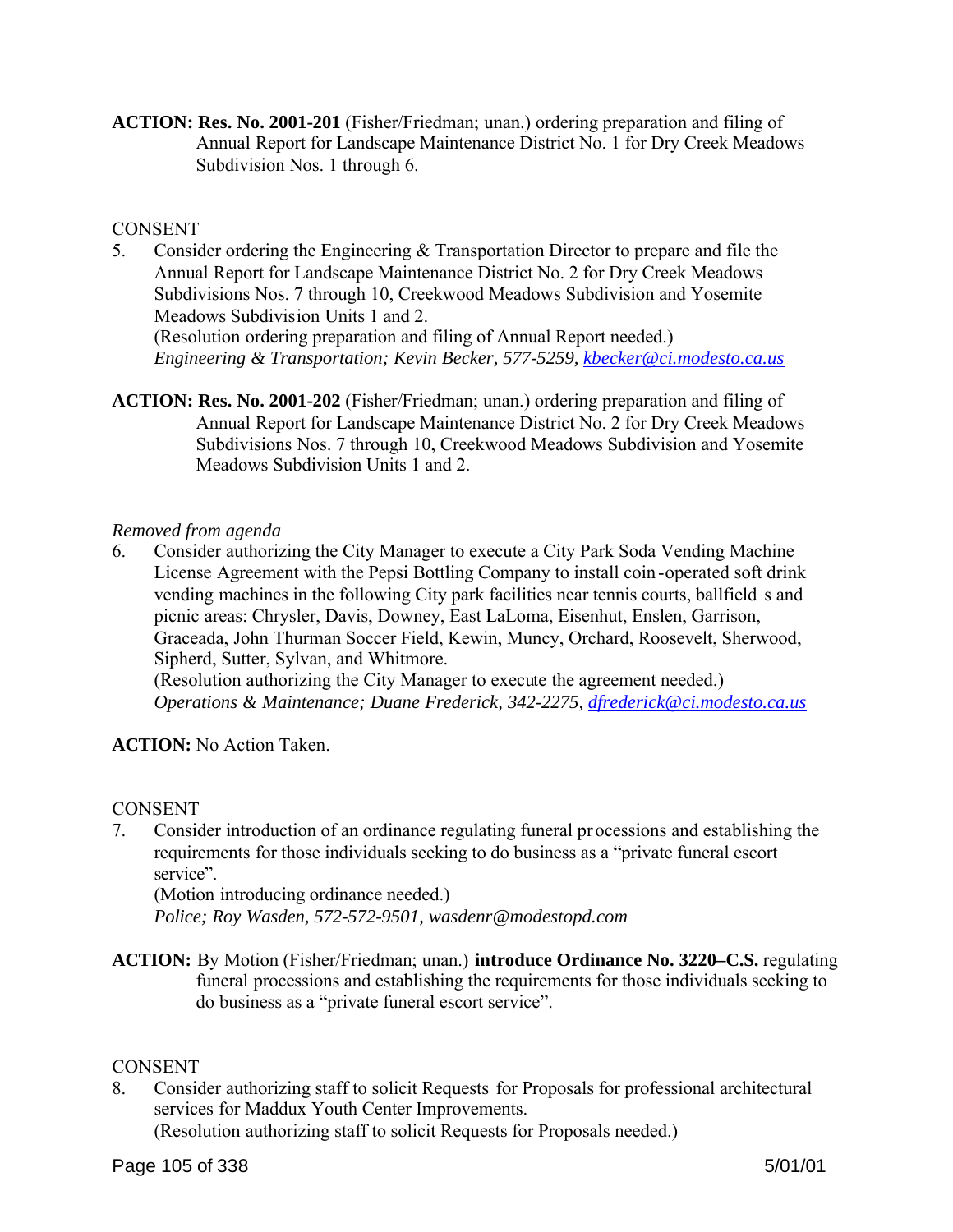*Recreation & Neighborhoods; Bob Ford, 577-5437, bford@ci.modesto.ca.us*

**ACTION: Res. No. 2001-203** (Fisher/Friedman; unan.) authorizing staff to solicit Request for Proposals for professional architectural services for Maddux Youth Center Improvements.

## ORAL COMMUNICATIONS

- Bishop Bergstrom commented on a recent school lockdown and noted his concerns of the lack of uniformity in other area schools' lockdown process.
- Nancy Litt commented on the proposed Claratina Avenue name, requesting that the name remain Claratina Ave.
- Al Sisk commented regarding the tow ordinancne.
- Bill Cameron requested that a speed bump be installed on Crater Ave to reduce speed. He noted his concern over the increasing insurance rates for property owners located in the flood zone.
	- City Manager Crist responded to Mr. Cameron.

#### NEW BUSINESS

9. Consider staff report on National Pollution Discharge Elimination System (NPDES) permit.

(Motion accepting staff report and directing staff regarding the finalization of the permit needed.)

*Operations & Maintenance; Peter Cowles, 342-2279, pcowles@ci.modesto.ca.us*

**ACTION:** By Motion (Fisher/Friedman; unan.) accepted staff report and appealed certain elements of the permit including ammonia, copper, and molybdenum, and directed staff to proceed with regionalization.

> By Amending Motion (Serpa/Frohman; unan.) returned the item to the Utility Services and Franchise Committee to review an ordinance prohibiting businesses from discharging into the City's system.

10. Consider the completed Draft of the Business Park Development Action Plan to use as a Cost Benefit Analysis in the development of business parks throughout Modesto. This Draft was prepared in conjunction with Willdan Engineers and Sutro Financial. (Motion approving Draft Business Park Development Program Action Plan and directing staff to distribute the Draft Action Plan to the public for information and input for a period of 45 days needed.)

*Community Development; Linda Boston, 571-5179, lboston@ci.modesto.ca.us*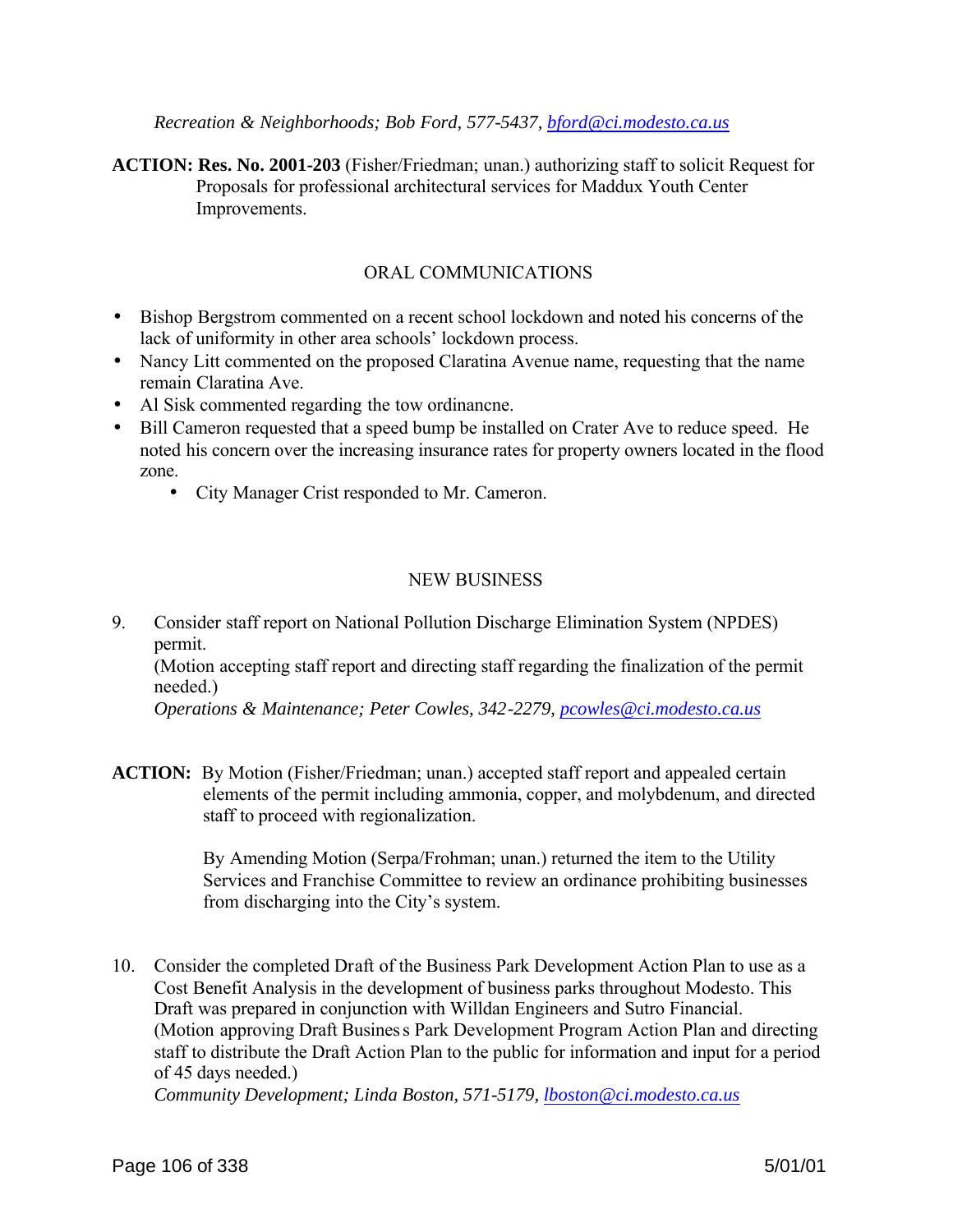- **ACTION:** By Motion (Fisher/Friedman; unan.) approved Draft Business Park Development Program Action Plan and directing staff to distribute the Draft Action Plan to the public for information and input for a period of 45 day s
- 11. Consider entering into an agreement with Minagar & Associates to provide consultant services for the project entitled "Traffic Signal Retiming Project Outside the Central Business District." (Resolution authorizing the City Manager to execute an agreement needed.) *Engineering & Transportation; Firoz Vohra, 577-5429, fvorha@ci.modesto.ca.us*
- **ACTION: Res. No. 2001-204** (Fisher/Smith; unan.) authorizing the City Manager to execute an agreement with Minagar & Associates to provide consultant services for the project entitled "Traffic Signal Retiming Project Outside the Central Business District."

# COUNCIL COMMENTS AND REPORTS

## *Dropped from the agenda*

12. At the request of Mayor Sabatino, discussion of Title 4, Chapter 15, Article 1, Section 4- 15.101 through 4-15.402 of the Municipal Code permitting outdoor dining in the public rights-of-way.

**ACTION:** No Action Taken.

13. At the request of Mayor Sabatino, discussion of Title 2, Chapter 1, Section 2-1.08 of the Municipal Code pertaining to the order o f business on City Council agendas.

**ACTION:** By Motion (Conrad/Frohman; majority; Smith, no) directed the City Attorney to draft an ordinance and return it to Council for consideration.

- Councilmember Frohman commented on the Urban Growth Review and Cap ital Facilities Fees Collection.
- Mayor Sabatino commented regarding a letter from the Board of Supervisors pertaining to the County Clerk/Recorder.

# *Item 14 was dropped from the agenda.*

14. At the request of Councilmember Conrad, consider changing the name of Claratina Ave to Pelandale Ave.

**ACTION:** No Action Taken.

Page 107 of 338 5/01/01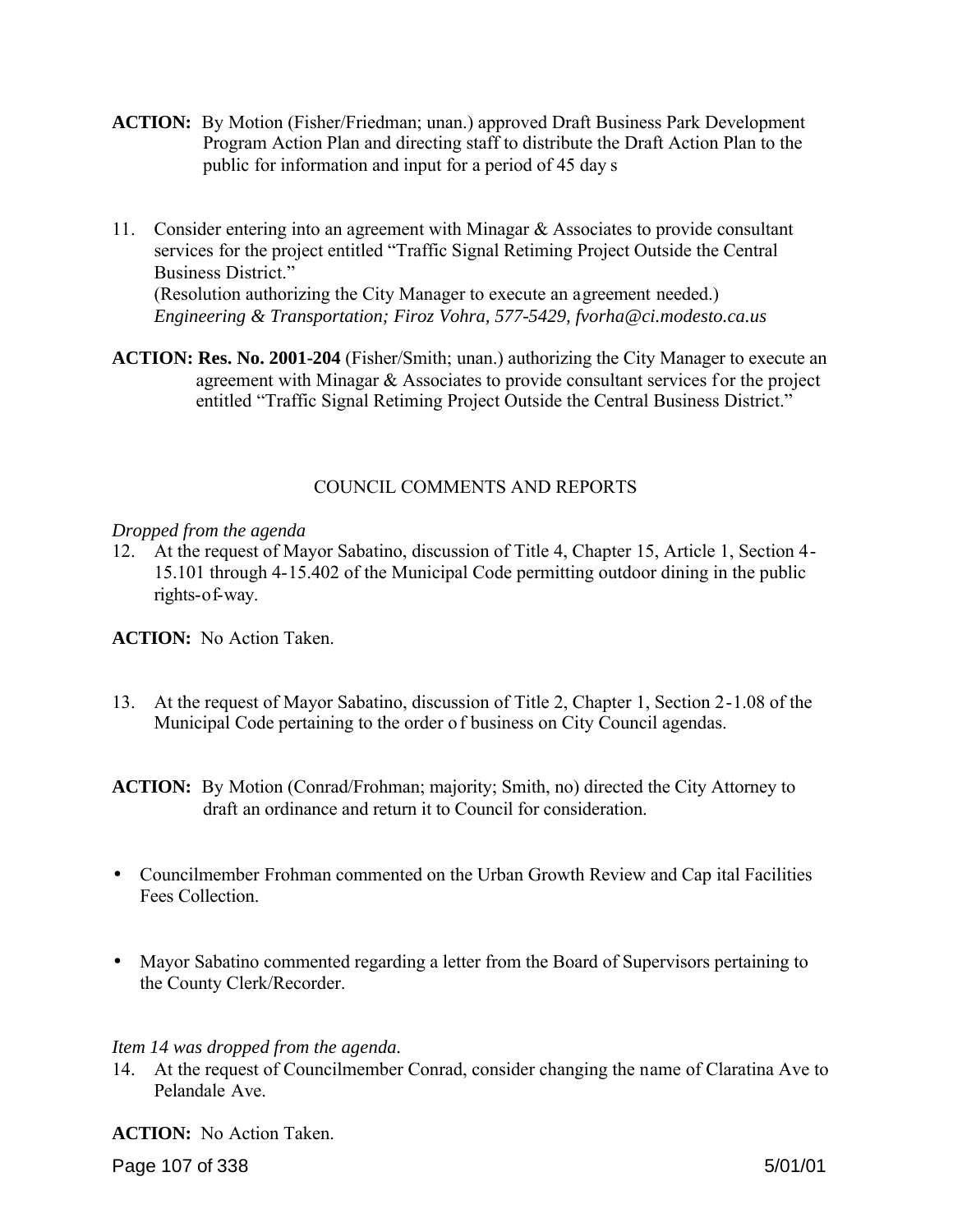- 15. At the request of Councilmember Serpa, consider amending the Standard Tow Service Agreement previously approved by the City Council to allow owners **or** operators who have three years experience to enter into the agreement. Currently the Standard Agreement provides that the requirement is that a prospective contractor must have three years of experience as an owner **and** operator to qualify.
- **ACTION:** By Motion (Serpa/Smith; unan) amended the agreement to allow those on the current list to remain owners **or** operators, but future companies will be required to be owners **and** operators.

# MATTERS TOO LATE FOR THE AGENDA

None.

# ADJOURNMENT

The meeting adjourned at 8:25 p.m.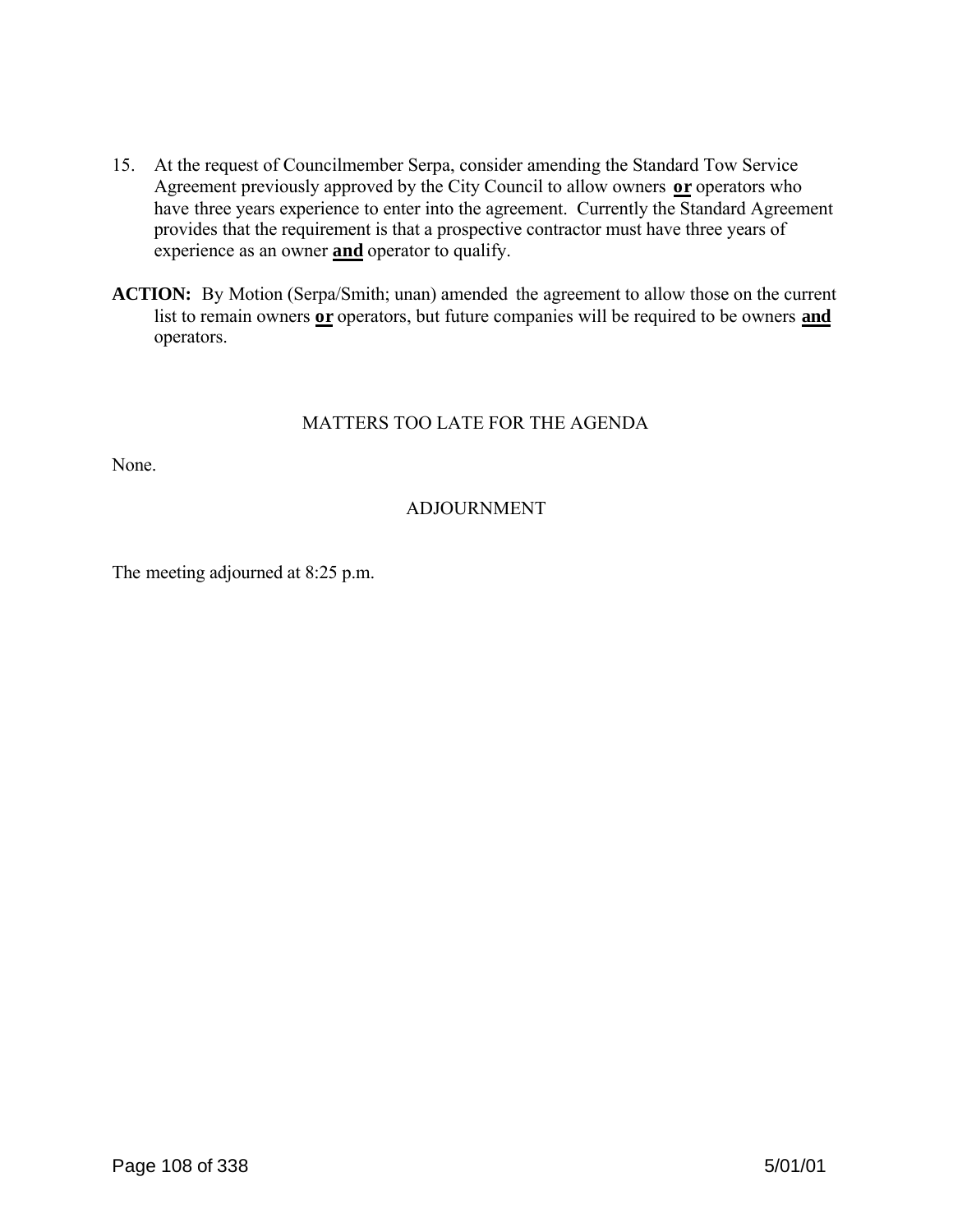# **MINUTES** Tuesday, May 8, 2001, at 5:15 p.m.

Roll Call – Present: Councilmembers Conrad, Fisher, Friedman, Frohman, Serpa, Smith, Mayor Sabatino

Absent: None

Pledge of Allegiance to the Flag

Invocation: Pastor Tom Roscoe, First Foursquare Gospel Church

Declare Conflicts of Interest

CONSENT ITEMS – ROLL CALL VOTE REQUIRED: Items 1, 2, 4-8

*Item 3 removed from consent*

# **ACTION: Frohman/Fisher**

# **CONSENT ITEMS**

# **An item may be removed from consent and discussed at the request of an audience member or Councilmember.**

### **CONSENT**

1. Approval of the minutes of the regular City Council meeting of May 1, 2001. (Motion approving needed.) *Clerk; Rebecca Bartholomew, 577-5397, rbartholomew@ci.modesto.ca.us*

**ACTION:** By Motion (Frohman/Fisher; unan.) approved the minutes of May 1, 200 1.

### CONSENT

- 2. Final adoption of Ordinance 3220-C.S. adding Chapter 12 entitled "Funeral Processions" to Title 3 of the Modesto Municipal Code. (Motion to final adopt needed.)
- **ACTION:** By Motion (Frohman/Fisher; unan) approved the **final adoption of Ordinance 3220-C.S.** adding Chapter 12 entitled "Funeral Processions" to Title 3 of the Modesto Municipal Code.

### *Item 3 removed from consent*

3. Consider authorizing the City Manager to execute a License Agreement with the Modesto Irrigation District to install a 10' wide bicycle/pedestrian path on Lateral No. 6 right -of-way – Bangs Avenue from Dale Road to American Avenue.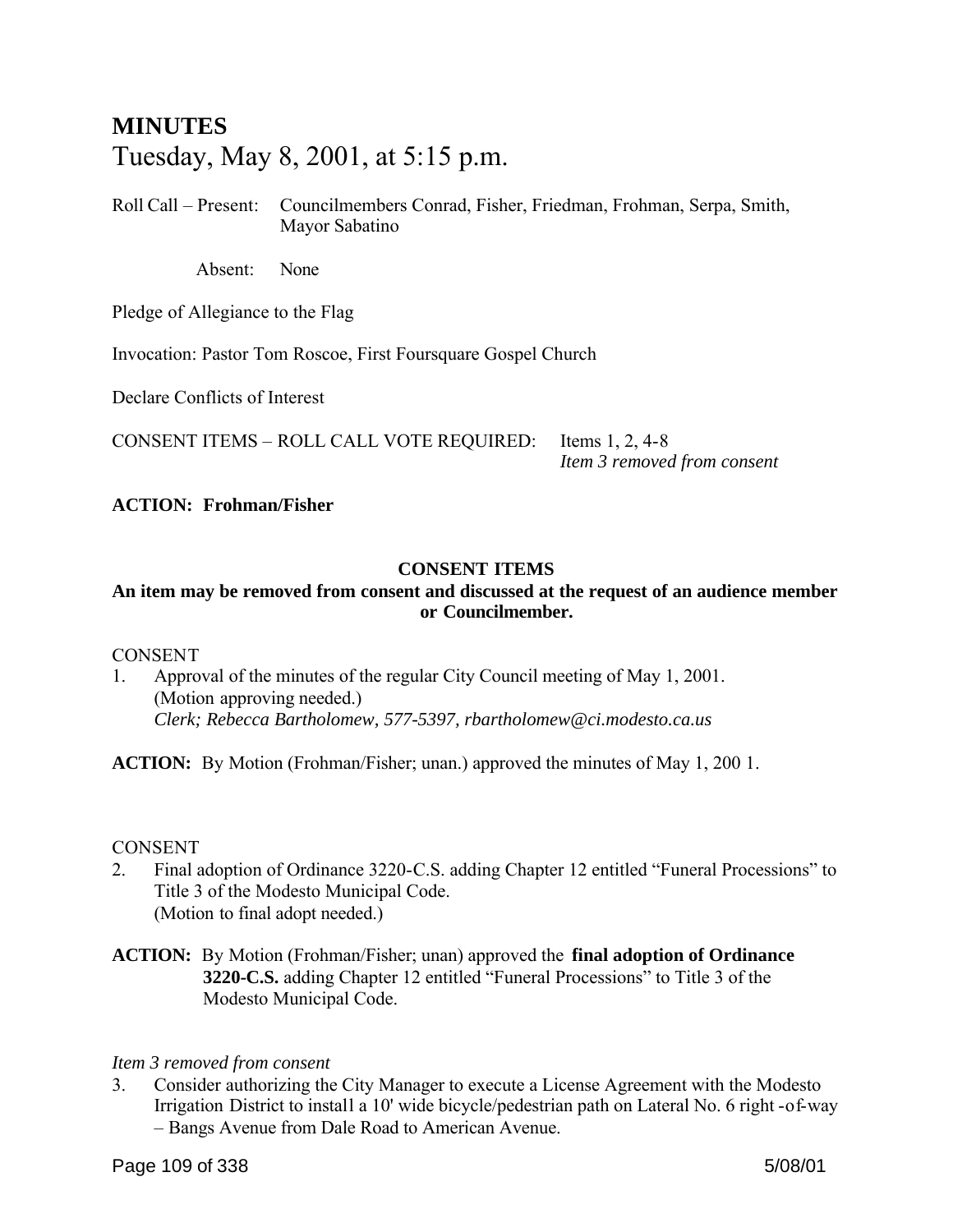(Resolution authorizing City Manager execute an agreement with MID needed.) *Engineering & Transportation; Dean Phillips, 577-5260, dphillips@ci.modesto.ca.us*

**ACTION: Res. No. 2001-205** (Conrad/Frohman; unan.) authorizing the City Manager to execute and agreement with MID to install a 10' wide bicycle/pedestrian path on Lateral No. 6 right-of-way—Bangs Ave from Dale Road to American Avenue.

### **CONSENT**

4. Consider an amendment to lease agreement with Oates, Sierra Pacific-Sacramento, LLC and Houlihan; and Sierra Pacific-Sacramento, LLC, a California general Partnership, for the lease of office space for the Northwest Area Command Office located at 2005 Evergreen Avenue, Suite 600, Modesto. (Resolution approving amendment to lease agreement needed.)

*Community Development; Bill Harper, 577-5324, bharper@ci.modesto.ca.us*

**ACTION: Res. No. 2001-206** (Frohman/Fisher; unan.) approving an amendment to lease agreement with Oates, Sierra Pacific-Sacramento, LLC and Houlihan; and Sierra Pacific-Sacramento, LLC, a California general Partnership, for the lease o f office space for the Northwest Area Command Office located at 2005 Evergreen Avenue, Suite 600, Modesto.

#### CONSENT

- 5. Consider amending the Capital Improvement Plan budget to estimate and appropriate \$422,000 in Federal Transportation Enhancement Act funding for the Class I Mensinger Bicycle Path through Dry Creek Regional Park. The City's 20% match has been allocated from Local Transportation Funds-Non-Motorized. (Resolution amending the CIP budget needed.) *Recreation & Neighborhoods; Fred Allen, 577-5353, fallen@ci.modesto.ca.us*
- **ACTION: Res. No. 2001-207** (Frohman/Fisher; unan) amending the Capital Improvement Plan budget to estimate and appropriate \$422,000 in Federal Transportation Enhancement Act funding for the Class I Mensinger Bicycle Path throug h Dry Creek Regional Park.

### **CONSENT**

6. Consider authorizing the Purchasing Supervisor to issue a Request for Bids for janitorial services for the Modesto Centre Plaza. Estimated cost of these services for fiscal year 2001-2002 is \$73,000.00. Funds will be budgeted during the FY 2001-2002 budget process.

(Resolution authorizing issuance of Request for Bids needed.) *Finance; Lori Martinez, lmartinez@ci.modesto.ca.us*

**ACTION: Res. No. 2001-208** (Frohman/Fisher; unan) authorizing the Purchasing Supervisor to issue a Request for Bids for janitorial services for the Modesto Centre Plaza.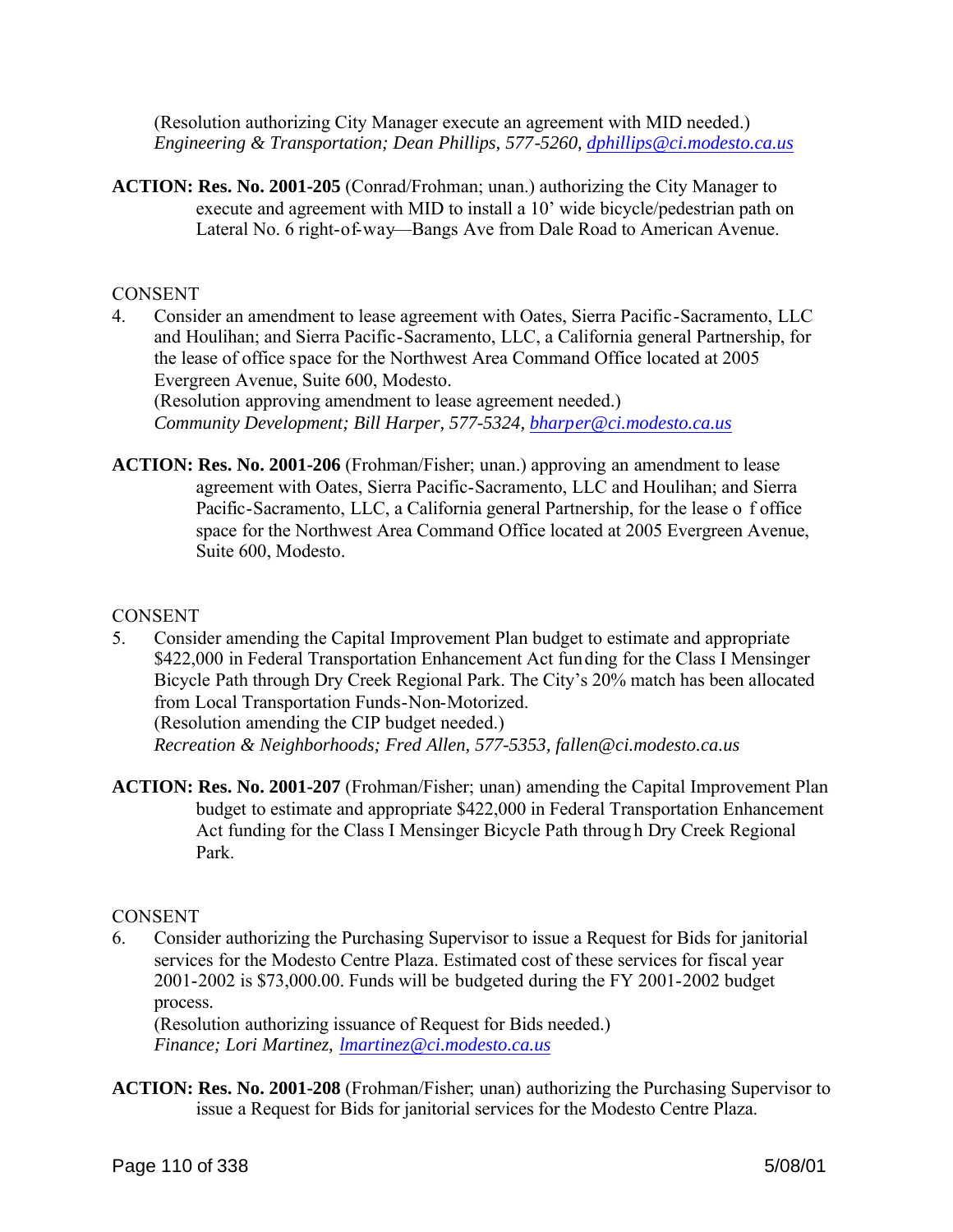### **CONSENT**

- 7. Consider authorizing the Purchasing Supervisor to issue a Request for Bids for a directional boring unit for the Wa ter Division of the Operations & Maintenance Department. Estimated cost is \$60,000.00. Funds are budgeted. (Resolution authorizing issuance of Request for Bids needed. *Finance; Lori Martinez, lmartinez@ci.modesto.ca.us*
- **ACTION: Res. No. 2001-209** (Frohman/Fisher; unan) authorizing the Purchasing Supervisor to issue a Request for Bids for a directional boring unit for the Water Division of the Operations & Maintenance Department.

#### **CONSENT**

- 8. Consider authorizing the upgrade of the Fire Department's Records Management System (RMS) and approving the purchase of the SunPro software system upgrade. Total cost for the upgrade is \$40,735.00. Funds are budgeted. (Resolution authorizing upgrade of RMS and approving purchase of SunPro needed. *Finance; Lori Martinez, lmartinez@ci.modesto.ca.us*
- **ACTION: Res. No. 2001-210** (Frohman/Fisher; unan) authorizing the upgrade of the Fire Department's Records Management System (RMS) and approving the purchase of the SunPro software system upgrade.

### ACKNOWLEDGEMENTS AND PRESENTATIONS

9. Proclamation of May 6-12, 2001 as Arson Awareness Week.

**ACTION:** Mayor Sabatino presented proclamation to the Fire Department

10. Presentation of certificates in recognition of Winter Percussion Ensemble of Modesto High School.

**ACTION:** Mayor Sabatino presented certificates to the ensemble.

- 11. Consider proclaiming May 13 19, 2001 as "Bike Commute Week 2001". (Resolution proclaiming May 13 – 19, 2001 as Bike Commute Week 2001 needed.) *Community Development; Barbara Denlis, 577-5276, bdenlis@ci.modesto.ca.us*
- **ACTION: Res. No. 2001-211** (Fisher/Smith; unan.) proclaiming May 13-19, 2001 "Bike Commute Week 2001.

### ORAL COMMUNICATIONS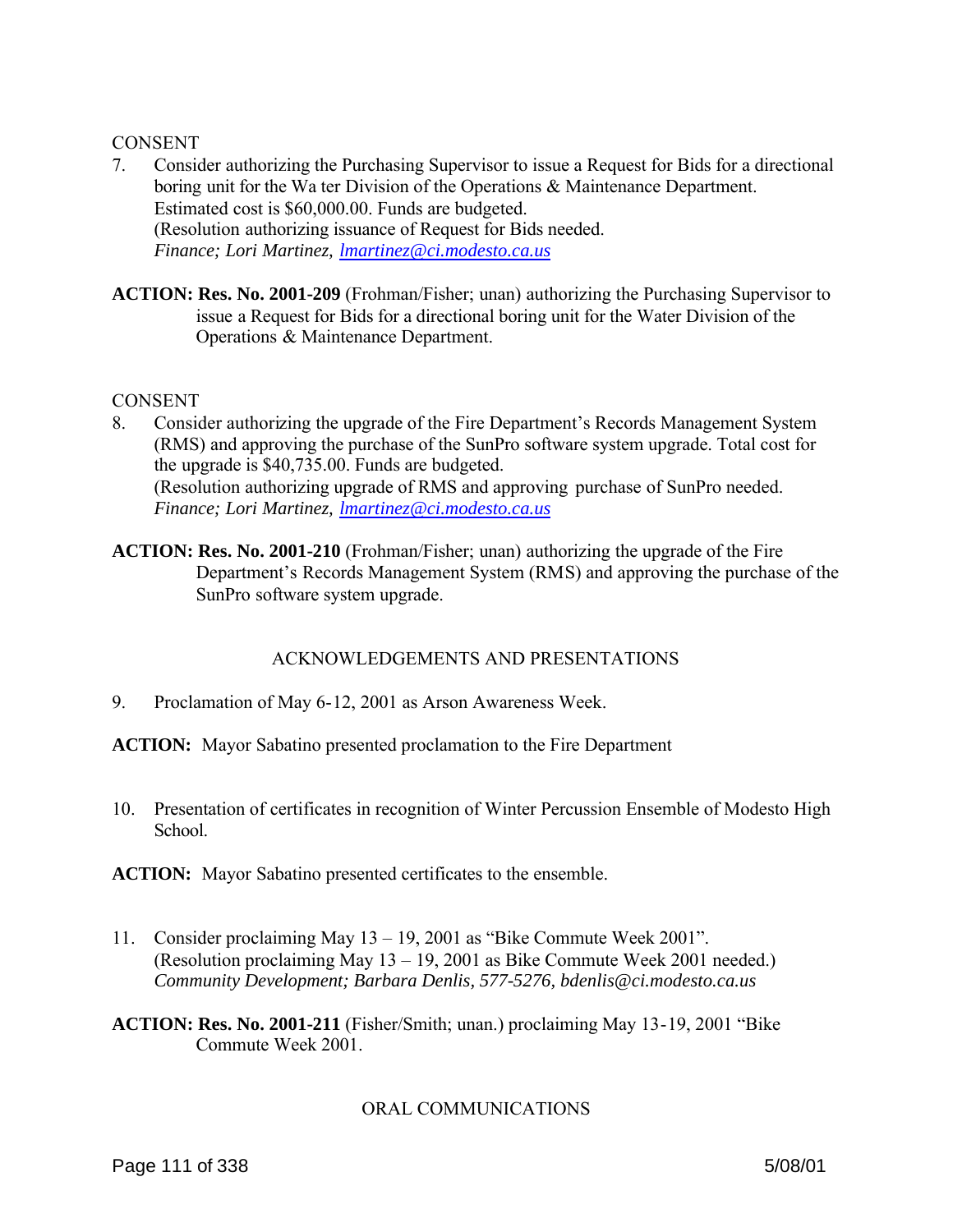- Bishop Bergstrom commented on the recent fire at Prescott Estates and requested Prescott Estates be shut down or brought up to code.
- Jim DeMartini commented on the Mayor's lawsuit with the State.
- Dale Williams spoke regarding Prescott Estates.
- Bob Shook spoke regarding the need for affordable housing.
	- Councilmember Conrad responded to Mr. Shook.

# UNFINISHED BUSINESS

- 12. Consider introducing an ordinance amending Section 2-1.08 of Modesto Municipal Code amending the Council's order of business to add a new item for City Clerk's announcements and moving oral communications and council comments and report to follow acknowledgments and presentations. (Motion introducing ordinance needed.) *City Attorney; Mike Milich, 577-5284, mmilich@ci.modesto.ca.us*
- **ACTION:** By Motion (Frohman/Fisher; unan.) **introduced Ordinance No. 3221-C.S.** amending Section 2-1.08 of Modesto Municipal Code amending the Council's order of business to add a new item for City Clerk's announcements and mo ving oral communications and council comments and report to follow acknowledgments and presentations.

# NEW BUSINESS

- 13. Consider report on status of Urban Growth Policy Review. (Motion acknowledging receipt of report needed.) *Community Development; Patrick Kelly, 577-5268, pkelly@ci.modesto.ca.us*
- **ACTION:** By Motion (Conrad/Fisher; unan.) acknowledged receipt of report on status of Urban Growth Policy Review.

## **MISCELLANEOUS** Appointments

14. Consider an appointment to the Community Qualities Forum.

**ACTION: Res. No. 2001-212** (Smith/Frohman; unan.) appointing Fred Herman to the Community Qualities Forum.

# COUNCIL COMMENTS & REPORTS

• Councilmember Serpa requested the CD&H committee agenda be revised. He did not request the Tenth Street JPA committee member ship to be agendized.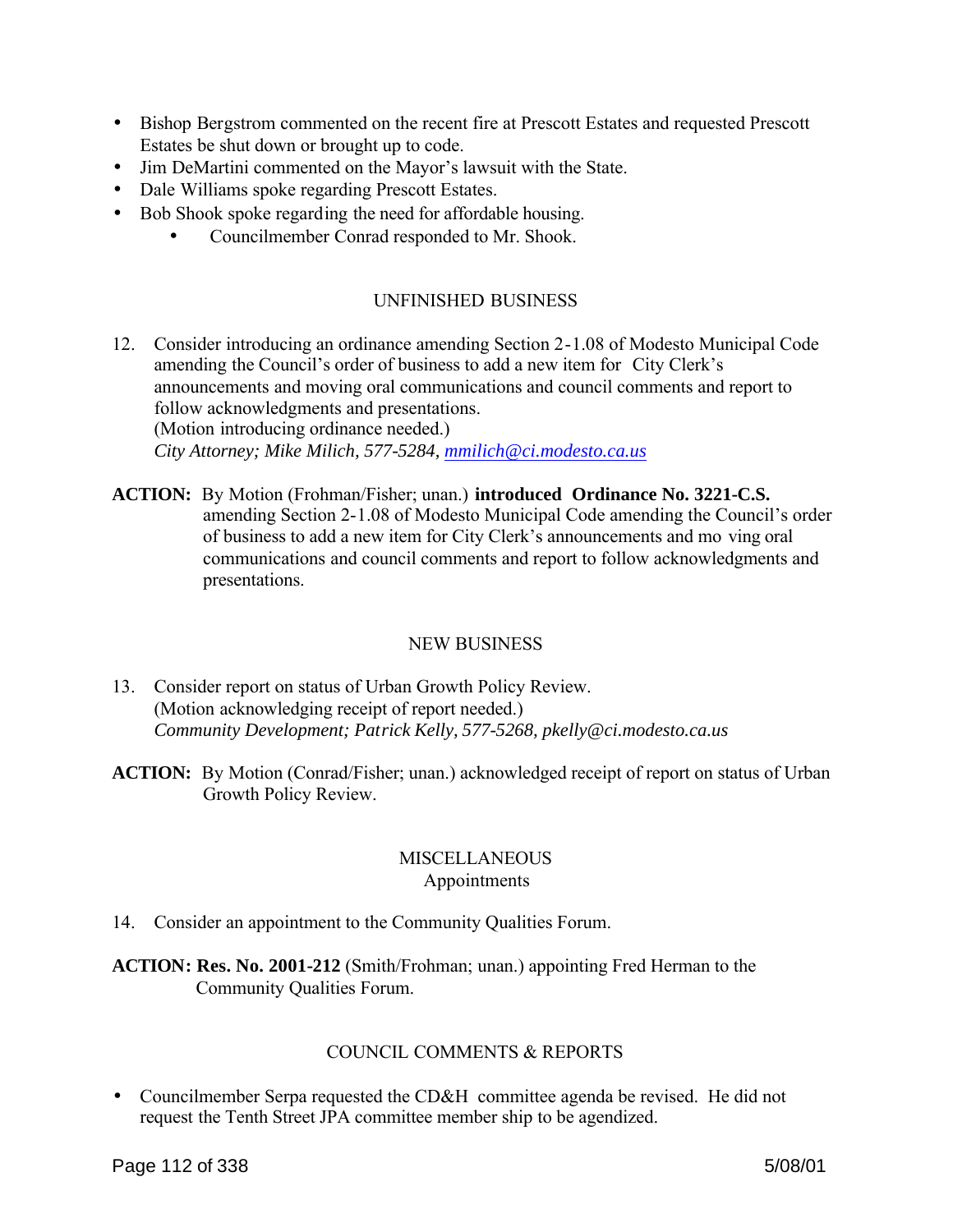- Councilmember Fisher announced the Redevelopment Workshop scheduled for May  $9<sup>th</sup>$  at the Centre Plaza.
- Councilmember Conrad commented to the Mayor that he was doing a good job.

# MATTERS TOO LATE FOR THE AGENDA

None

# ADJOURNMENT

The meeting adjourned at 6:20 p.m.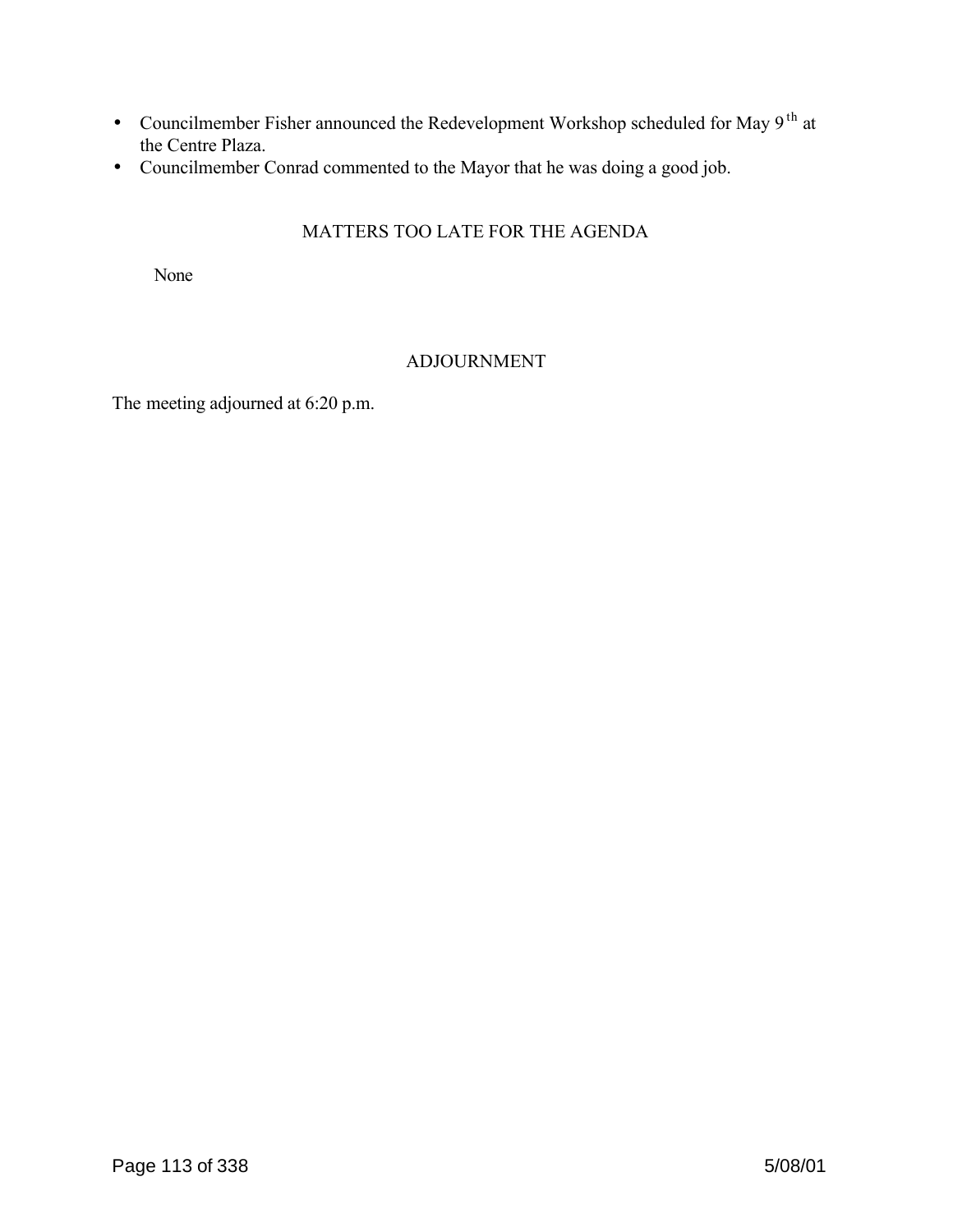# **MINUTES**

# Tuesday, May 15, 2001, at 5:15 p.m.

Roll Call – Present: Councilmembers Conrad, Fisher, Friedman, Frohman, Serpa, Smith, Mayor Sabatino

Absent: Councilmembers: None

Pledge of Allegiance to the Flag

Invocation: Mayor Sabatino led the Lord's Prayer

Declare Conflicts of Interest

CONSENT ITEMS – ROLL CALL VOTE REQUIRED: Items 1–3, 5-8

*Item 4 removed from consent*

#### **ACTION: Fisher/Friedman; unan.**

### **CONSENT ITEMS**

# **An item may be removed from consent and discussed at the request of an audience member or Councilmember.**

#### **CONSENT**

1. Approval of the minutes of the regular City Council meeting of May 8, 2001. (Motion approving needed.) *City Clerk; Rebecca Bartholomew, 577-5397, rbartholomew@ci.modesto.ca.us*

**ACTION:** By Motion (Fisher/Friedman; unan.) approved the minutes of May 8, 2001.

#### CONSENT

2. Final adoption of: (Motion approving final adoption needed.)

- a. Ordinance No. 3216-C.S. authorizing an amendment to the contract between the City of Modesto and the Board of Administration of the California Public Employees' Retirement System
- **ACTION:** By Motion (Fisher/Friedman; unan) approved the final adoption of Ordinance No. 3216-C.S. authorizing an amendment to the contract between the City of Modesto and the Board of Administration of the California Public Employees' Retirement System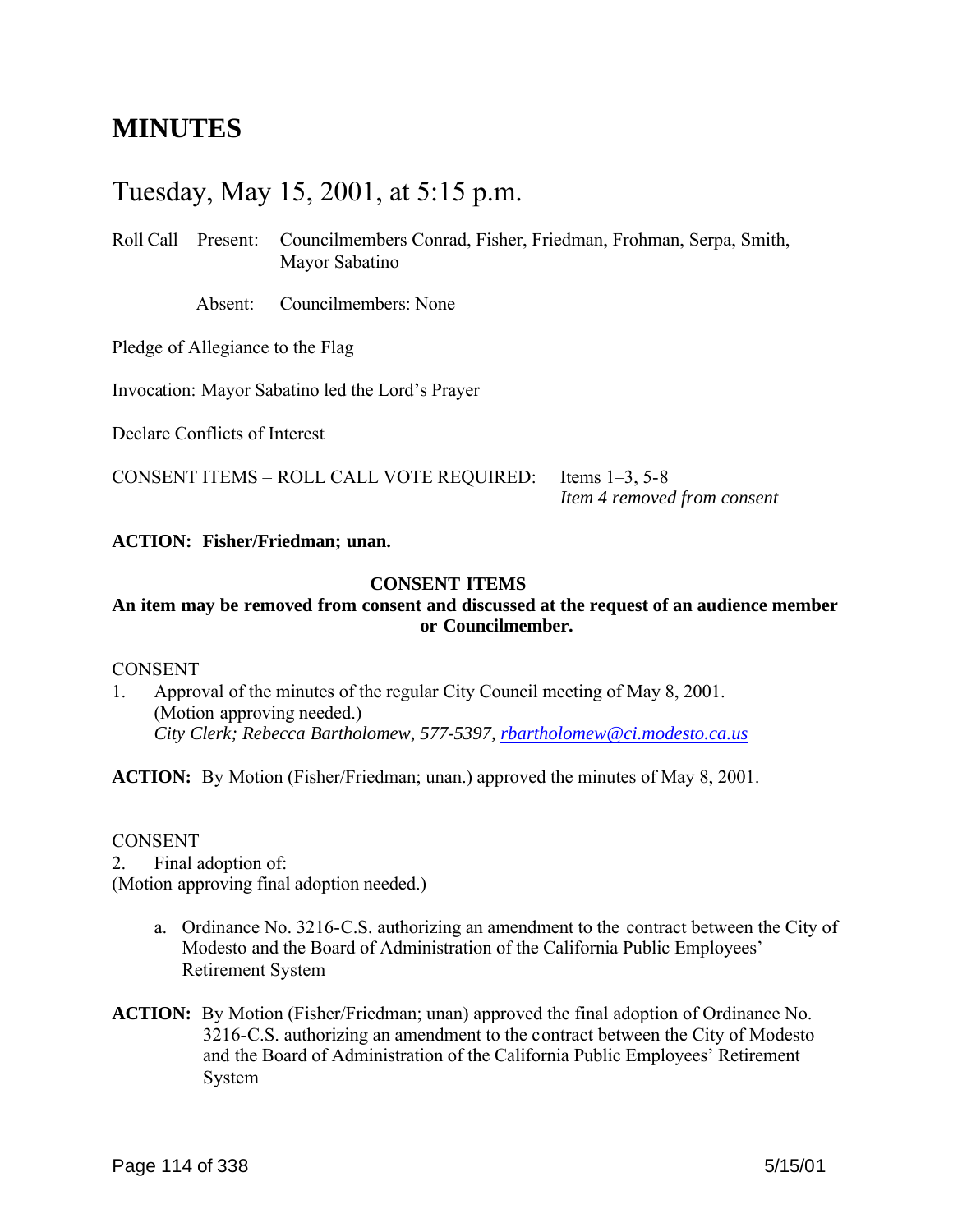- b. Ordinance No. 3221-C.S. amending Section 2-1.08 of Chapter 1 of Title 2 of the Modesto Municipal Code relating to City Council Organization and Procedure – Order of Business.
- **ACTION:** By Motion (Fisher/Friedman; unan) approved the final adoption of Ordinance No. 3221-C.S. amending Section 2-1.08 of Chapter 1 of Title 2 of the Modesto Municipal Code relating to City Council Organization and Procedure – Order of **Business**

## **CONSENT**

- 3. Consider amending the Class Range Table for the classification of Land Surveyor to make it commensurate with similarly licensed professional positions in the City. (Resolution amending the Class Range Table needed.) *Personnel; Janice Stewart, 577-5466, jstewart@ci.modesto.ca.us*
- **ACTION: Res. No. 2001-213** (Fisher/Friedman; unan) amending the Class Range Table for the classification of Land Surveyor to make it commensurate with similarly licensed professiona l positions in the City.

#### *Item 4 removed from consent*

4. Consider supporting Caltrans' efforts to install a median barrier on State Route 99 through Modesto and encouraging completion of the project at the earliest possible date. Further, that the above-referenced resolution be adopted in recognition of Gerald Medina. (Resolution supporting Caltrans' efforts and do so in recognition of Gerald Medina needed.)

*Engineering & Transportation; Van Switzer, 577-5214, vswitzer@ci.modesto.ca.us*

**ACTION: Res. No. 2001-214** (Friedman/Fisher; unan.), in recognition of Gerald Medina, supporting Caltrans efforts to install a median barrier on State Route 99 through Modesto and encouraging completion of the project at the earliest possible date.

#### **CONSENT**

- 5. Consider approving the Stanislaus County Sheriff Aero Squadron's request to use the Modesto City-County Airport on June 9, 2001 for their 7<sup>th</sup> Annual Modesto Airport Day. (Motion approving use needed. *Engineering & Transportation; Howard Cook, 577-5318, hcook@ci.modesto.ca.us*
- **ACTION:** By Motion (Fisher/Friedman; unan) approved the Stanislaus County Sheriff Aero Squadron's request to use the Modesto City County Airport on June 9, 2001 for their 7<sup>th</sup> Annual Modesto Airport Day.

**CONSENT**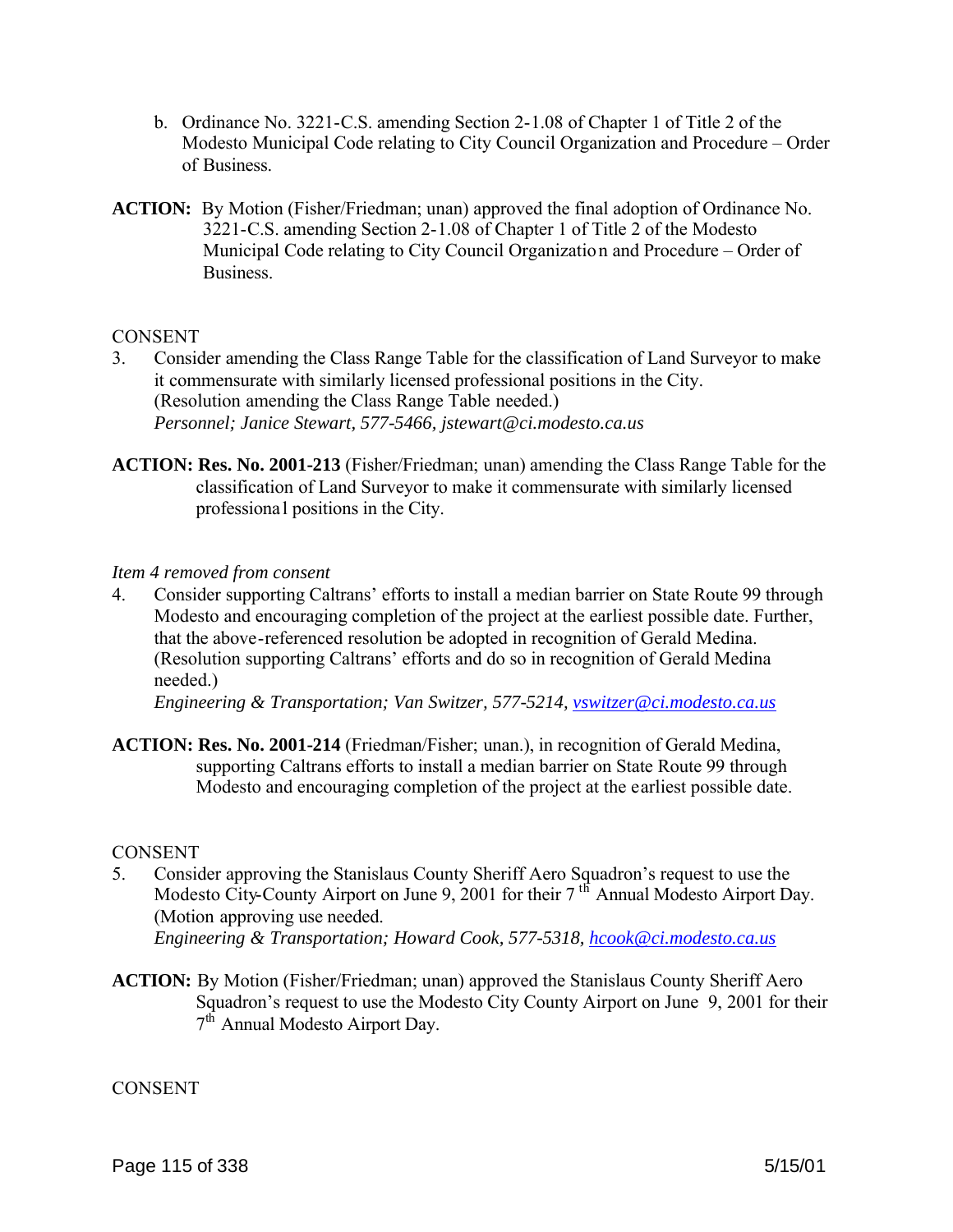- 6. Consider amending the budget to provide \$80,000.00 from the Sewer Fund Reserves to fund costs related to the settlement of a construction claim filed on the Ranch Cannery Pump Station Project by Rutherford and Smith Construction, Inc. (Resolution amending the budget needed.) *Engineering & Transportation; Robert Granberg, 577-5423, rgranberg@ci.modesto.ca.us*
- **ACTION: Res. No. 2001-215** (Fisher/Friedman; unan) amending the budget to provide \$80,000.00 from the Sewer Fund Reserves to fund costs related to the settlement of a construction claim filed on the Ranch Cannery Pump Station Project by Rutherford and Smith Construction, Inc.

## **CONSENT**

7. Consider authorizing the City Manager to execute a City Park Soda Vending Machine License Agreement with the Pepsi Bottling Company. If approved, coin-operated soft drink vending machines will be installed in the following City park facilities near tennis cour ts, ballfields and picnic areas: Chrysler, Davis, Downey, East LaLoma, Eisenhut, Enslen, Garrison, Graceada, John Thurman Soccer Field, Kewin, Muncy, Orchard, Roosevelt, Rose, Sherwood, Sipherd, Sutter, Sylvan, Whitmore.

(Resolution approving authorizing the City Manager to execute agreement needed.) *Operation & Maintenance; Duane Frederick, 342-2275, dfrederick@ci.modesto.ca.us*

**ACTION: Res. No. 2001-216** (Fisher/Friedman; unan) authorizing the City Manage r to execute a City Park Soda Vending Machine License Agreement with the Pepsi Bottling Company.

### **CONSENT**

- 8. Consider Treasurer's Report, March 31, 2001. (Motion acknowledging receipt of report needed.) *Finance; Rob Stout, 577-5370, rstout@ci.modesto.ca.us*
- **ACTION:** By Motion (Fisher/Friedman; unan) acknowledged receipt of Treasurer's Report, March 31, 2001.

# ACKNOWLEDGEMENTS AND PRESENTATIONS

- 9. Proclamation welcoming Krispy Kreme Donuts as a new member of the business community.
- **ACTION:** Mayor Sabatino presented the proclamation to Krispy Kreme representatives.

# ORAL COMMUNICATIONS

• Frank Cousineau noted his concern with the notice regarding the 2% water rate increase sent to property owners.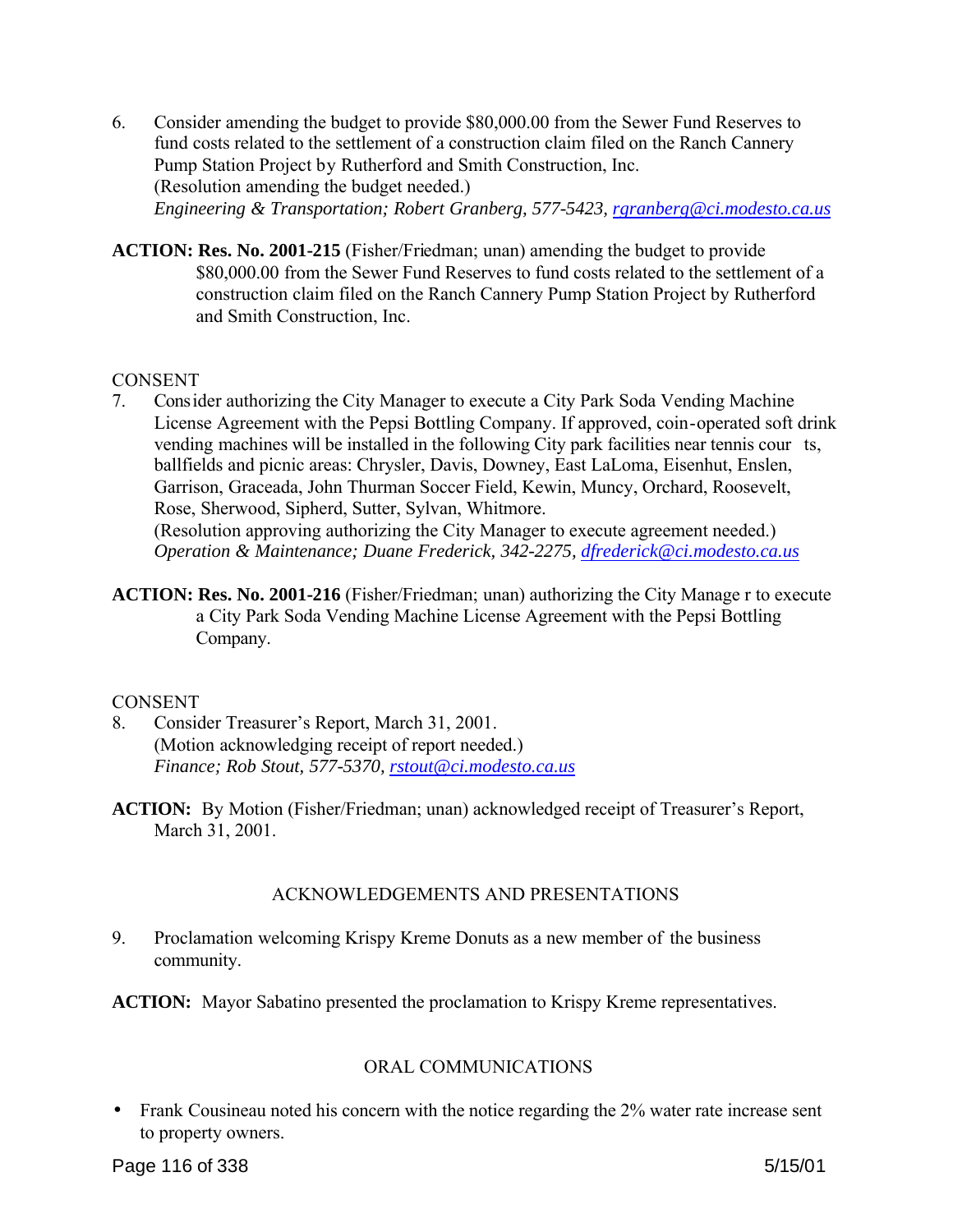• Charles Duncan noted concerns with the wording on the 2% water rate increase notice sent to property owners.

# WRITTEN COMMUNICATIONS

10. Letter from NMI regarding Council's action on April 10, 2001 denying National Med Inc's request for continuance of hearing to May 15, 2001 and dismissal of the appeal due to NMI's failure to appear.

**ACTION:** NMI did not appear. No action was taken.

## NEW BUSINESS

- 11. Consider Proposed 2001-2002 Operating Budget and Proposed 2001-2002 Capital Improvement Program. (Motion acknowledging receipt of report and referring the Proposed Operating Budget and CIP to the Financial Policy Committee needed.) *Finance; Rob Stout, 577-5370, rstout@ci.modesto.ca.us*
- **ACTION:** By Motion (Sabatino/Frohman; unan.) acknowledged receipt of report and referring the Proposed Operating Budget and CIP to the Financial Policy Committee.

### **MISCELLANEOUS** Appointments

- 12. Consider appointments to the Community Qualities Forum.
- **ACTION: Res. No. 2001-217** (Serpa/Fisher; unan.) appointing James Dorroh, Larry Dovichi, Peter Gartner, Elizabeth Graham, Steve Olson, Donna Polite, Bob Schmal, and George Shoemaker, to the Community Qualities Forum, each with a term expiration date of 1/1/05.

Placed on the 5/22/01 agenda a review the Community Qualities Forum committee structure as set as established by Resolution No. 1992 -541 and as amended by Resolution No. 2001-184

### COUNCIL COMMENTS AND REPORTS

- Mayor Sabatino commented on the need to identify a location for a new cour thouse site near the downtown jail.
- Councilmember Serpa questioned the need to have an account number on the water rate increase notice.

### MATTERS TOO LATE FOR THE AGENDA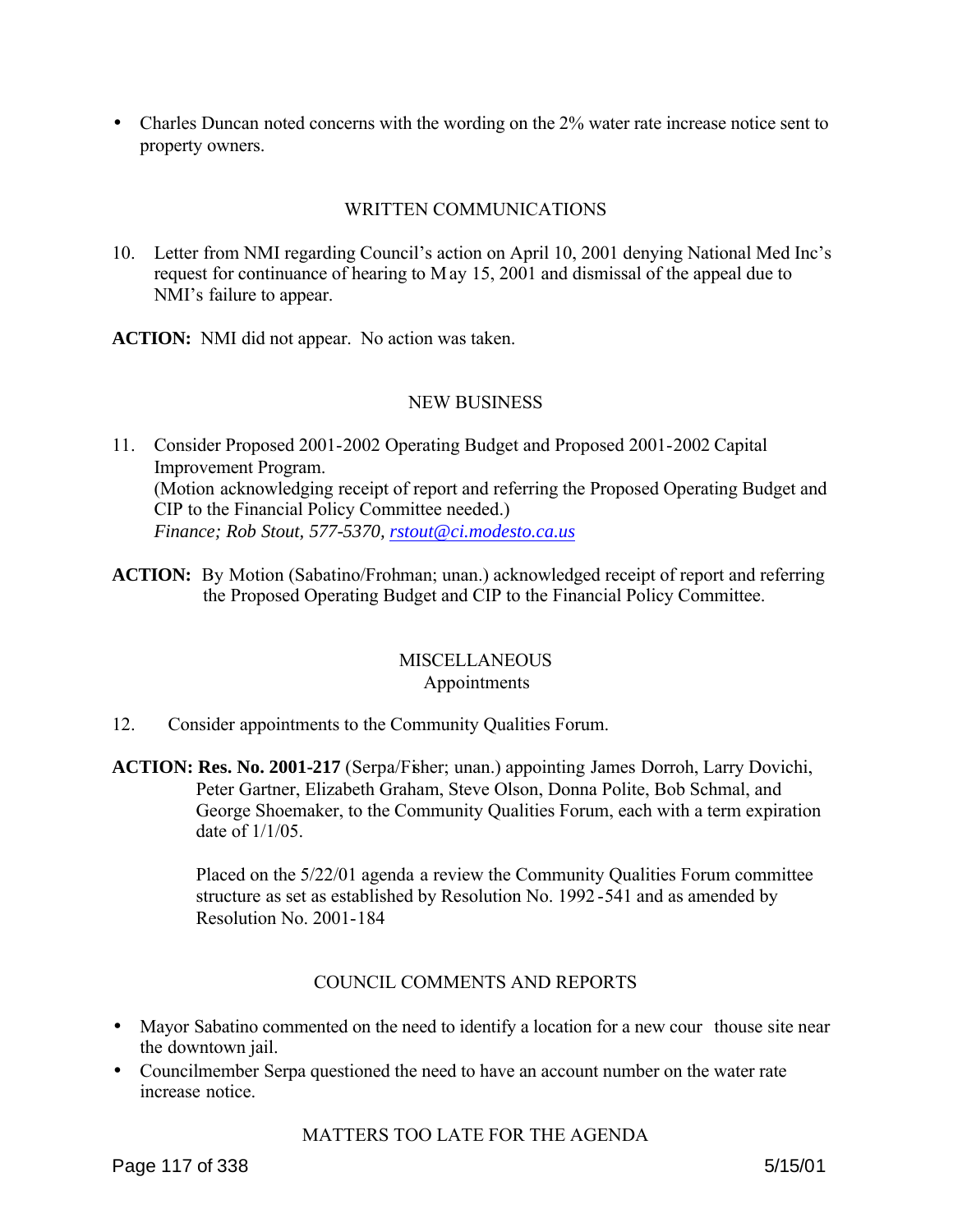None

# ADJOURNMENT

The meeting adjourned at 6:45 p.m. to the following closed sessi on.

# CLOSED SESSION

CONFERENCE WITH LEGAL COUNSEL – ANTICIPATED LITIGATION Significant exposure to litigation pursuant to subdivision (b) of Section 54956.9 of the Government Code: One case

The attorney returned at 7:45 p.m. to report that no actio n had been taken.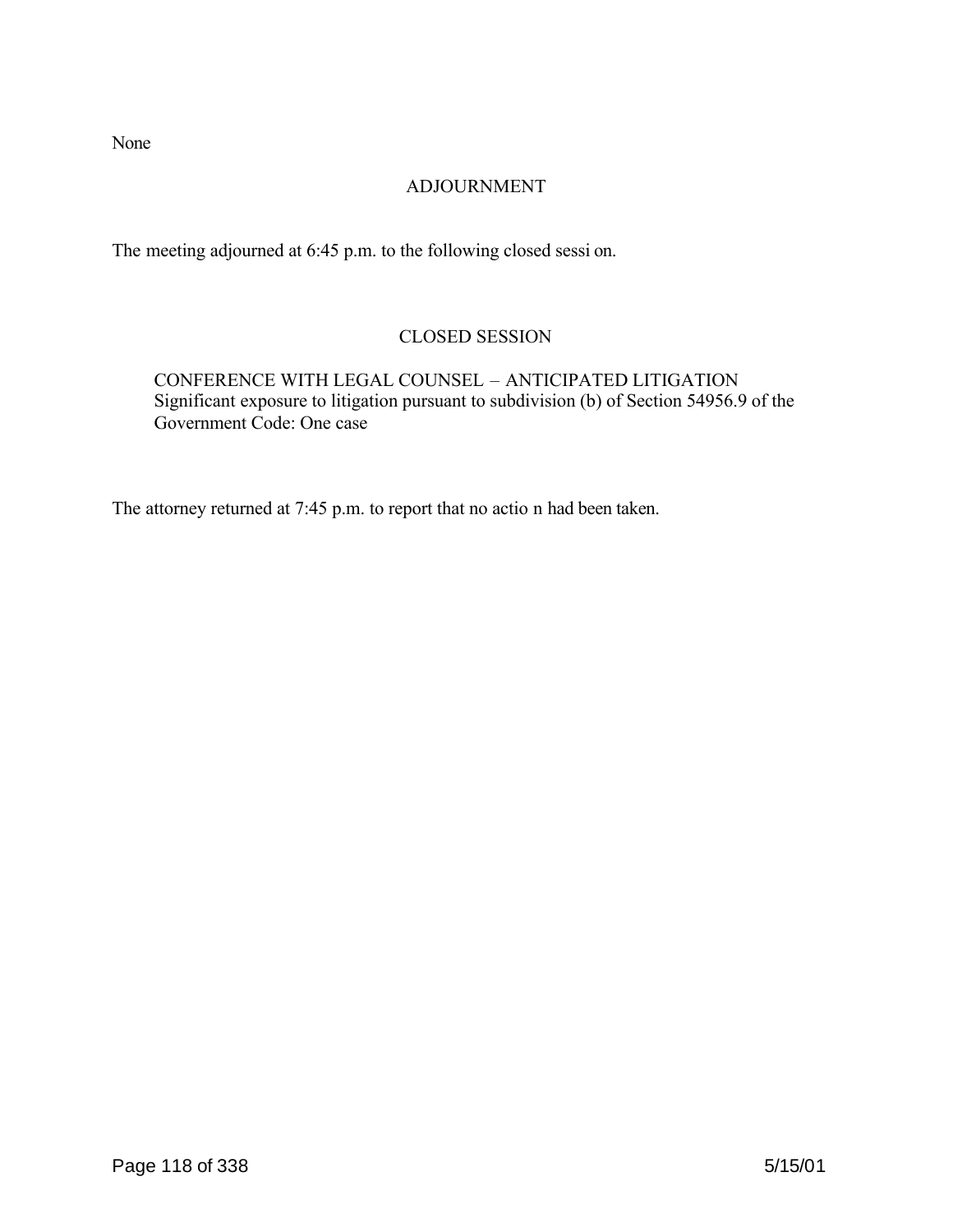# **MINUTES Special City Council Workshop**

# **Monday, May 21, 2001, at 5:00 p.m.**

*Roll Call: Present: Councilmembers: Conrad, Frohman, Serpa, Smith, Mayor Sabatino Mayor Sabatino left the meeting at 6:15 p.m.*

Absent: Councilmembers: Fisher, Friedman

- Staff rescheduled the May 24, 2000 meeting to 4:00 p.m.
- Staff discussed the Budget Calendar
- Staff discussed special events support for the following events: Downtown events, events occurring at Tenth Street Place, events occurring at Thurman F ield
- Staff discussed Business Parks and proposed funding for FMC and funding for a second site.
- Staff discussed the California Conservation Corps including the Honor Farm, the Beautification Fund, and proposed Utility Rates for water, sewer and storm drain age.
- Staff reviewed sales tax distribution

# ORAL COMMUNICATIONS

None

### *ADJOURNMENT*

The meeting adjourned at 6:35 p.m.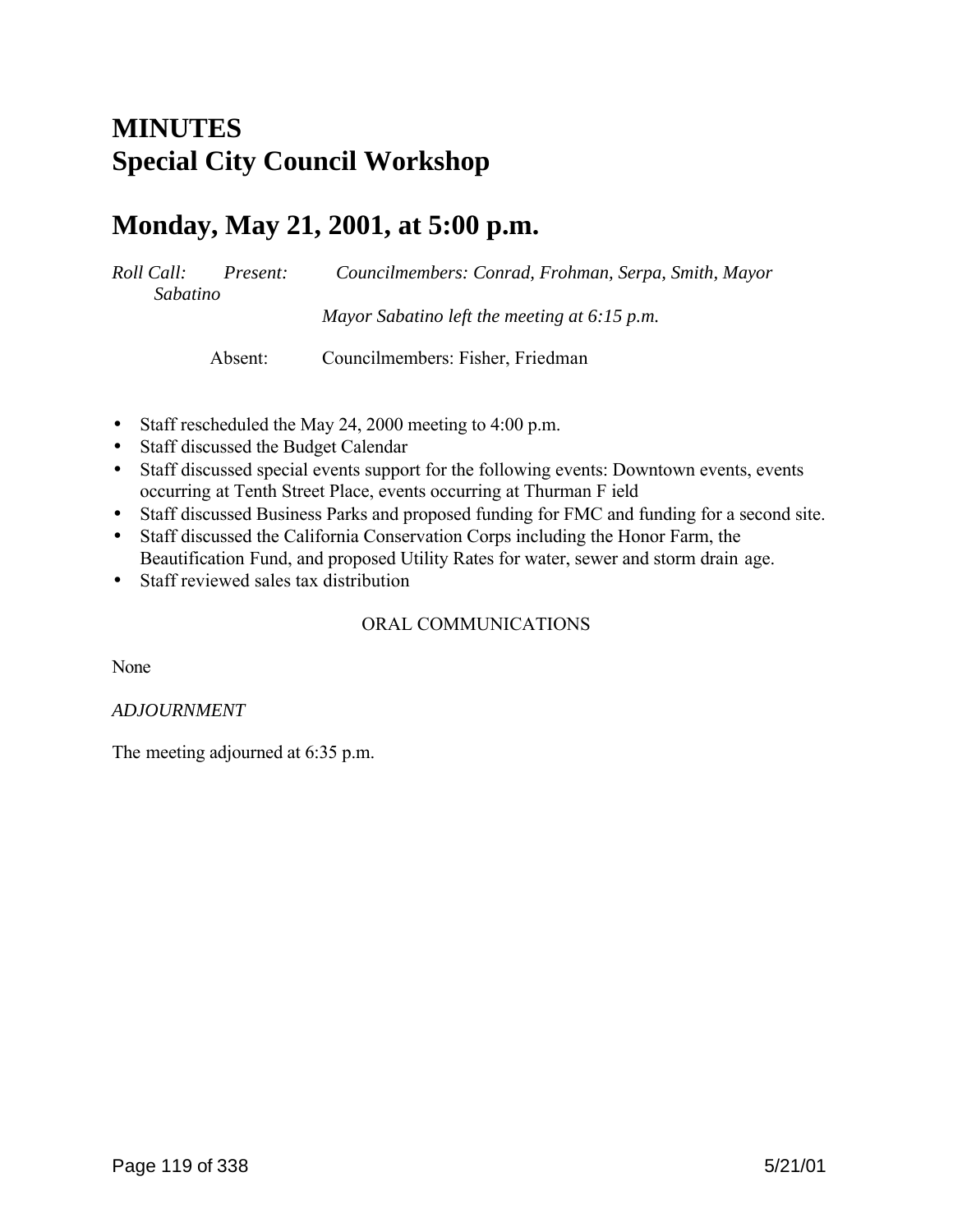# **MINUTES**

# Tuesday, May 22, 2001, at 5:15 p.m.

Roll Call – Present: Councilmembers Conrad, Fisher, Friedman, Frohman, Serpa, Smith, Mayor Sabatino

Absent: None

Pledge of Allegiance to the Flag

Invocation: Pastor Brad Hawn, First Baptist Church

Declare Conflicts of Interest

*CONSENT ITEMS – ROLL CALL VOTE REQUIRED: Items 1-5, 9, 11 Items 6, 7, 8, 10, 12, 13 Removed from consent*

#### **ACTION: Friedman/Fisher; unan.**

#### **CONSENT ITEMS**

# **An item may be removed from consent and discussed at the request of an audience member or Councilmember.**

#### **CONSENT**

1. Approval of the minutes of the regular City Council meeting of May 15, 2001. (Motion approving needed.) *Clerk; Rebecca Bartholomew, 577-5397, rbartholomew@ci.modesto.ca.us*

**ACTION:** By Motion (Friedman/Fisher; unan.) approved the minutes of May 15, 2001.

#### CONSENT

- 2. Consider authorizing the City Manager to execute an agreement with Modesto Swim Team for use of swimming pools at no or reduced cost, payment of national dues, and financial support for equipment, awards, etc. (Resolution authorizing City Manger to execute an agreement needed.) *Recreation & Neighborhoods; Sam Dickerson, 577-5339, sdickerson@ci.modesto.ca.us*
- **ACTION: Res. No. 2001-217** (Friedman/Fisher; unan.) authorizing the City Manager to execute an agreement with the Modesto Swim Team for use of swimming pools at no or reduced cost, payment of national dues, and financial support for equipment, awards, etc.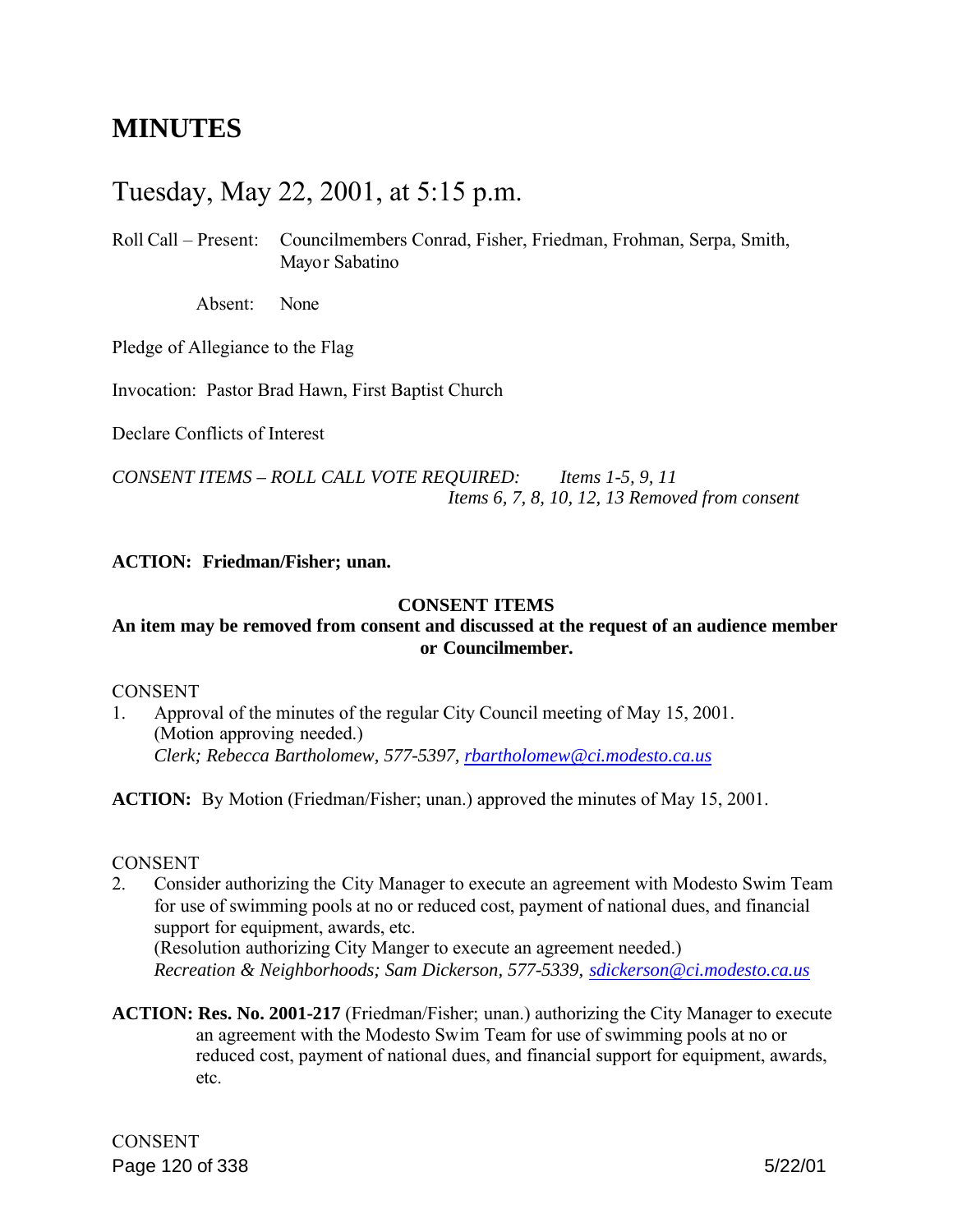3. Consider authorizing the City Manager to execute an agreement with Modesto Stanislaus Water Polo. The terms of the agreement state that the City will provide use of swimming pools at no or reduced cost. (Resolution authorizing City Manger to execute an agreement needed.)

*Recreation & Neighborhoods; Sam Dickerson, 577-5339, sdickerson@ci.modesto.ca.us*

**ACTION: Res. No. 2001-218** (Friedman/Fisher; unan.) authorizing the City Manager to execute an agreement with Modesto Stanislaus Water Polo.

## **CONSENT**

- 4. Consider accepting \$20,000 from the Great Valley Center in Gran t Funding for Phase I Design Services for the Tuolumne River Regional Park, and authorizing the City Manager to sign the letter of acceptance; and consider amending the Capital Improvement Program (CIP) budget to estimate new revenue and appropriate the re venue received from the grant. (Resolution accepting the grant and authorizing the City Manager to execute necessary documents; Resolution amending CIP needed.) *Recreation & Neighborhoods; Fred Allen, 577-5353, fallen@ci.modesto.ca.us*
- **ACTION: Res. No. 2001-219** (Friedman/Fisher; unan.) accepting a \$20,000 grant from the Great Valley Center in Grant Funding for Phase I Design Services for the Tuolumne River Regional Park, and authorizing the City Manager to sign the letter of acceptance.

 **Res. No. 2001-220** (Friedman/Fisher; unan.)amending the Capital Improvement Program (CIP) budget to estimate new revenue and appropriate the revenue received from the grant.

# **CONSENT**

5. Consider approving a request from the Juneteenth Celebration Chairperson for \$4,760 in direct City assistance for the 2001 Juneteenth Celebration to be held at Mellis Park and King-Kennedy Memorial Center to be held June 14, 15, and 16, 2001; and consider amending the budget to appropriate \$4,760 from the General Fund Reserve to the King - Kennedy Center Professional Services fund.

(Resolution approving request for \$4,760 needed; Resolution amending budget needed.) *Recreation & Neighborhoods; Doug Lemcke, 577-5355, dlemcke@ci.modesto.ca.us*

**ACTION: Res. No. 2001-221** (Friedman/Fisher; unan.)approving a request from the Juneteenth Celebration Chairperson for \$4,760 in direct City assistance for the 2001 Juneteenth Celebration to be held at Mellis Park and King-Kennedy Memorial Center to be held June 14, 15, and 16, 2001

> **Res. No. 2001-222** (Friedman/Fisher; unan.)amending the budget to appropriate \$4,760 from the General Fund Reserve to the King -Kennedy Center Professional Services fund.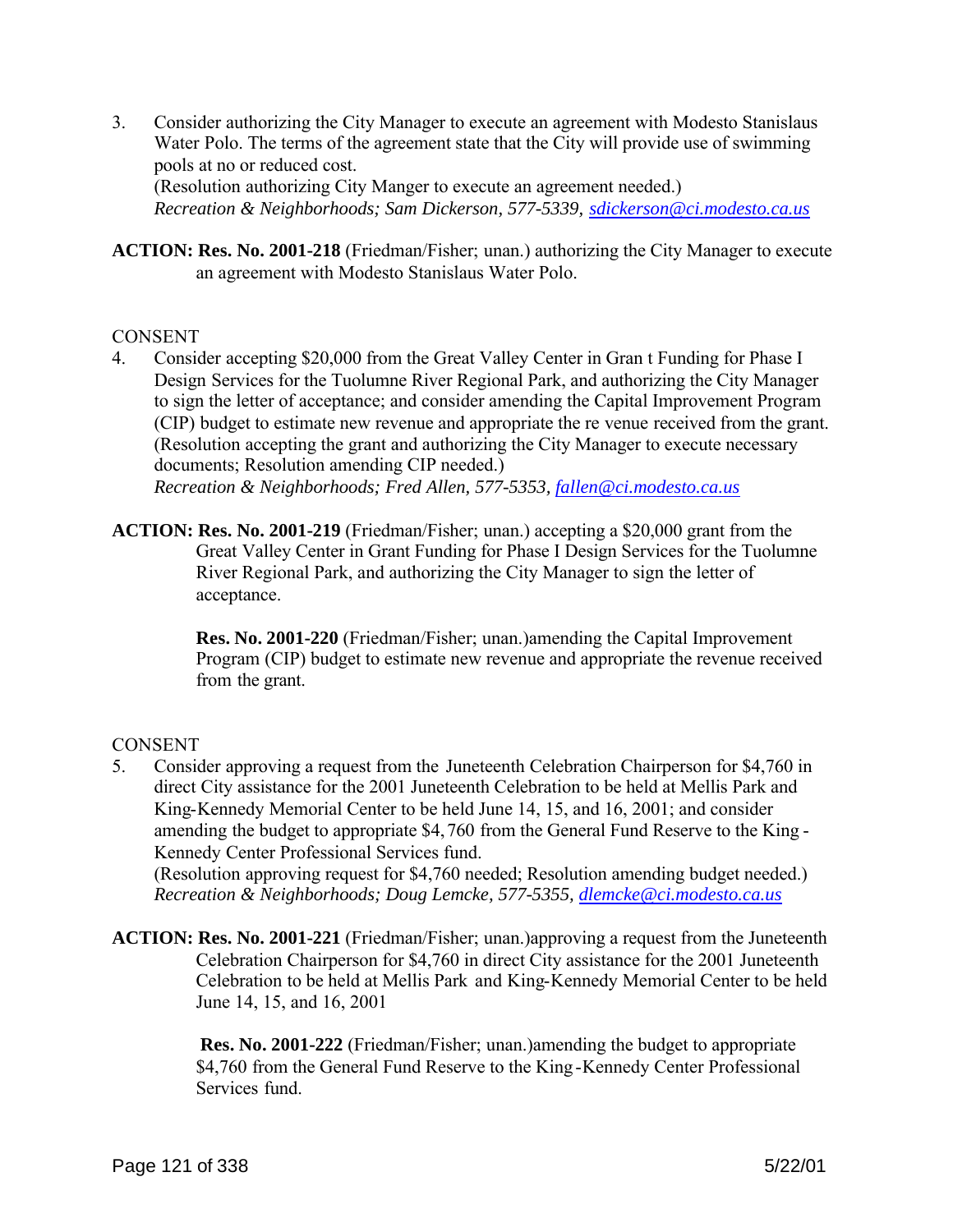### *Item 6 removed from consent*

6. Consider request for \$1,000 for scholarships from a Hispanic coalition, for Noche de Becas/Evening of Scholarships. A coalition of Hispanic organizations from throughout Stanislaus County is requesting the funds which will be used for scholarships to worthy student candidates to help further their college education.

(Resolution approving the \$1,000 request needed; Resolution amending the budget needed.)

*Recreation & Neighborhoods; Jim Niskanen, 577-5351, jniskanen@ci.modesto.ca.us*

**ACTION: Res. No. 2001-223** (Sabatino/Fisher; unan.) approving the \$1,000 request for scholarships from a Hispanic coalition, for Noche de Becas/Evening of Scholarships.

 **Res. No. 2001-224** (Sabatino/Fisher; unan.) amending the budget.

#### *Item 7 removed from consent*

7. Consider accepting the improvements for Legends Village Unit No. 2 subdivision in the Village One Specific Plan Area and authorize the City Clerk to file Notice of Completion and to release securities upon expiration of statutory periods (Owners: JKB Homes, Corp., a California Corporation).

(Resolution accepting improvements and authorizing City Clerk to file Notice of Completion and release securities upon expiration of statutory periods needed.) *Engineering & Transportation; Kevin Becker, 577-5259, kbecker@ci.modesto.ca.us*

**ACTION: Res. No. 2001-225** (Fisher/Friedman; unan.) accepting the improvements for Legends Village Unit No. 2 subdivision in the Village One Specific Plan Area and authorizing the City Clerk to file Notice of Completion and to release securities upon expiration of statutory periods (Owners: JKB Homes, Corp., a California Corporation).

### *Item 8 removed from consent*

8. Consider approving an appropriation transfer of \$11,000.00 from Intersection Upgrades Various to Centralized Traffic Signal Control to fully fund the project titled "Construction of Advanced Traffic Management System".

(Resolution approving appropriation transfer needed.) *Engineering & Transportation; Robert Granberg, 577-5452, rgranberg@ci.modesto.ca.us*

**ACTION: Res. No. 2001-226** (Fisher/Friedman; unan.) approving an appropriation transfer of \$11,000.00 from Intersection Upgrades Various to Centralized Traffic Signal Control to fully fund the project titled "Construction of Advanced Traffic Management System".

#### **CONSENT**

9. Consider approving support of Assembly Bill 30 (1st Extraordinary Session), emergency legislation tha t would require public safety notification by electrical suppliers of loss of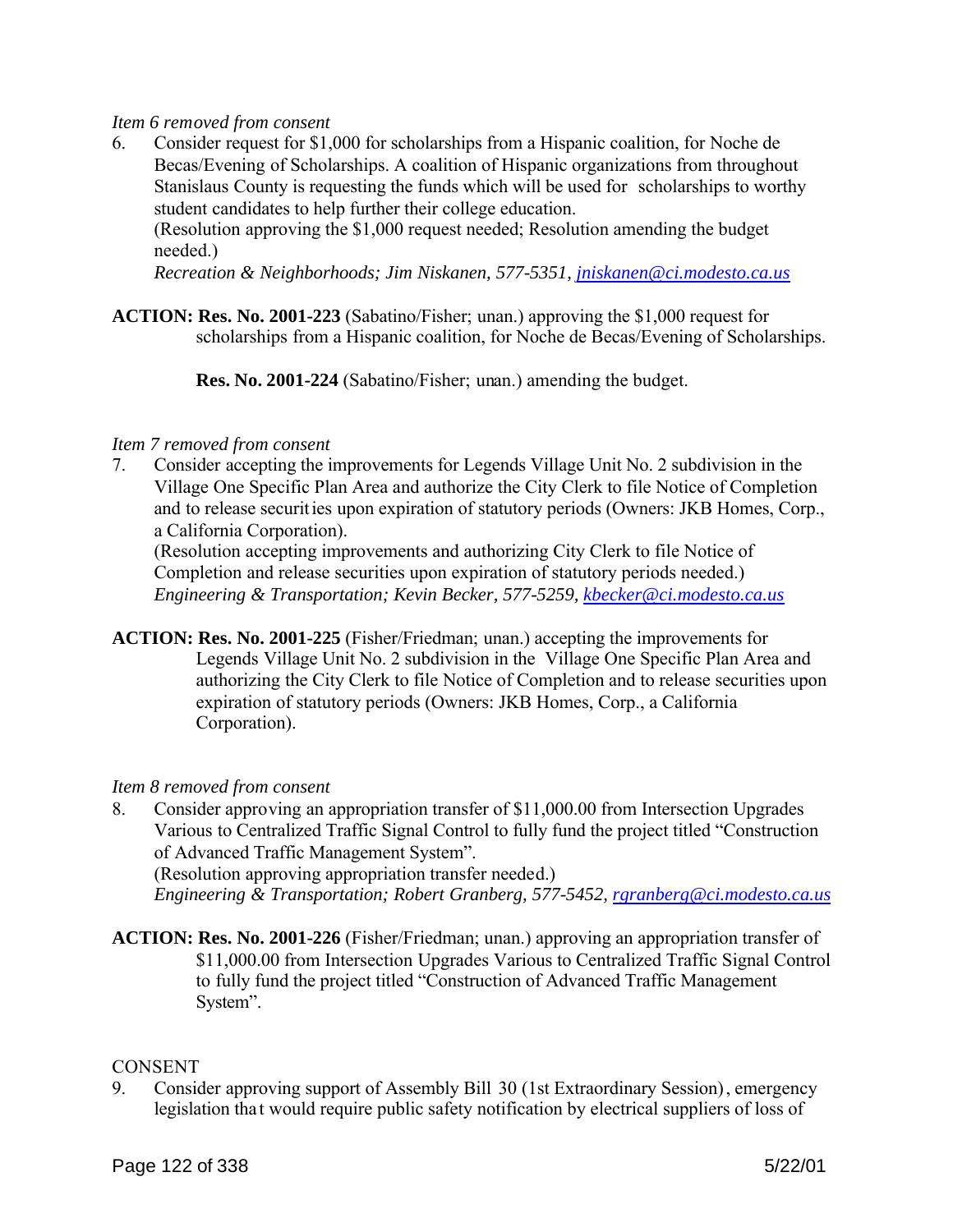power as soon as the planned loss becomes known as to when and where that power loss will occur.

(Resolution approving Assembly Bill 30 (1st Extraordinary Session) needed.) *Police; Roy Wasden, 572-9501, rwasden@ci.modesto.ca.us*

**ACTION: Res. No. 2001-227** (Friedman/Fisher; unan.) approving support of Assembly Bill 30 (1st Extraordinary Session), emergency legislation that would require public safety notification by electrical suppliers of loss of power as soon as the planned loss becomes known as to when and where that power loss will occur.

### *Item 10 removed from consent*

10. Consider annexation of additional territory to the Village One Mello-Roos Community Facilities District No. 1996-1 (Annexation #6). Proposed annexation of subdivisions entitled Fairmont Pointe and Fairmont Point II; property owned by Frank E. Sorrentino, Anna N. Dixon, and Isabella Chiappone. (Resolution of Intention needed.) *CFD Directors; Roland Stevens, 577-5290, rstevens@ci.modesto.ca.us*

**ACTION: Res. No. 2001-228** (Fisher/Smith; unan) stating intent to annex additional territory to the Village One Mello-Roos Community Facilities District No. 1996-1 (Annexation #6). Proposed annexation of subdivisions entitled Fairmont Pointe and Fairmont Point II; property owned by Frank E. Sorrentino, Anna N. Dixon, and Isabella Chiappone.

### **CONSENT**

- 11. Consider authorizing the City Manager to issue a Request for Qualifications (RFQ) to consider individuals/firms to perform Federal Legislative Lobbying Services. (Resolution authorizing issuing RFQ needed.) *Manager's Office; Jana Coons, 571-5580, jcoons@ci.modesto.ca.us*
- **ACTION: Res. No. 2001-229** (Friedman/Fisher; unan.) authorizing the City Manager to issue a Request for Qualifications (RFQ) to consider individuals/firms to perform Federal Legislative Lobbying Services.

#### *Item 12 removed from consent*

- 12. Consider approving and authorizing submission of the City of Modesto's Fiscal Year 2001/2002 Annual Local Transportation Claim for transit funds. (Resolution approving and authorizing claim for transit funds needed) *Finance; Tom Douglas; 571-5574,* tdouglas@ci.modesto.ca.us
- **ACTION: Res. No. 2001-230** (Fisher/Friedman; unan.) approving and authorizing submission of the City of Modesto's Fiscal Year 2001/2002 Annual Local Transportation C laim for transit funds.

*Item 13 removed from consent*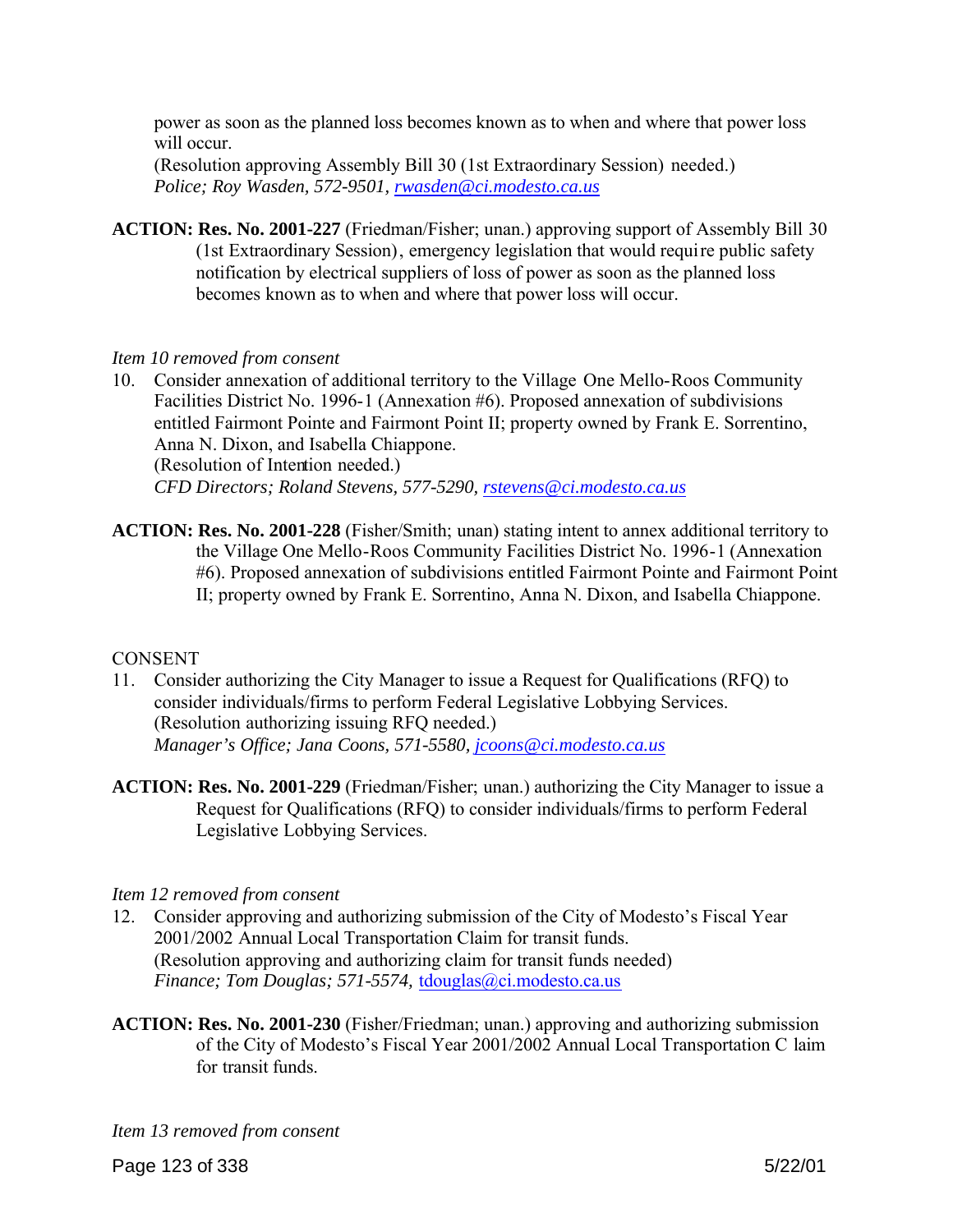- 13. Consider approving and authorizing the submission of the City of Modesto's Annual Local Transportation Claim and de-obligating a FY 99/2000 supplemental allocation originally apportioned to transit purposes, reallocating for street purposes. (Resolution approving and authorizing the claim for street purposes needed.) *Finance; Tom Douglas; 571-5574,* tdouglas@ci.modesto.ca.us
- **ACTION: Res. No. 2001-231** (Fisher/Friedman; unan.) approving and authorizing the submission of the City of Modesto's Annual Local Transportation Claim and de obligating a FY 99/2000 supplemental allocation originally apportioned to transit purposes, reallocating for street purpose s.

## ACKNOWLEDGEMENTS AND PRESENTATIONS

14. Presentation of four awards received by the City for Trees for Tots 2000 Millennium Green, Modesto Skate Park Magna Event and International Festival. *Recreation & Neighborhoods; Carolyn Eubank, 577-5349, ceubank@ci.modesto.ca.us*

**ACTION:** Presentations made by Mayor Sabatino and Jim Niskanen.

15. Presentation to Peter Cowles in recognition of his generous contribution of time and energy to restore the McClure Mansion and its grounds.

**ACTION:** Presentation made by Mayor Sabatino.

16. Presentation of a proclamation in recognition of Public Works Week, May 21 - May 25, 2001.

**ACTION:** Proclamation presented by Mayor Sabatino.

17. Presentation of a proclamation in recognition of National Teen Pregnancy Prevention Month, May 2001.

**ACTION:** Proclamation presented by Mayor Sabatino.

# ORAL COMMUNICATIONS

- Charles Duncan spoke regarding questions pertaining to fluoride on the City's website.
	- Renee Ledbetter, Glen Lewis, and Mayor Sabatino responded to Mr. Duncan's questions.

# WRITTEN COMMUNICATIONS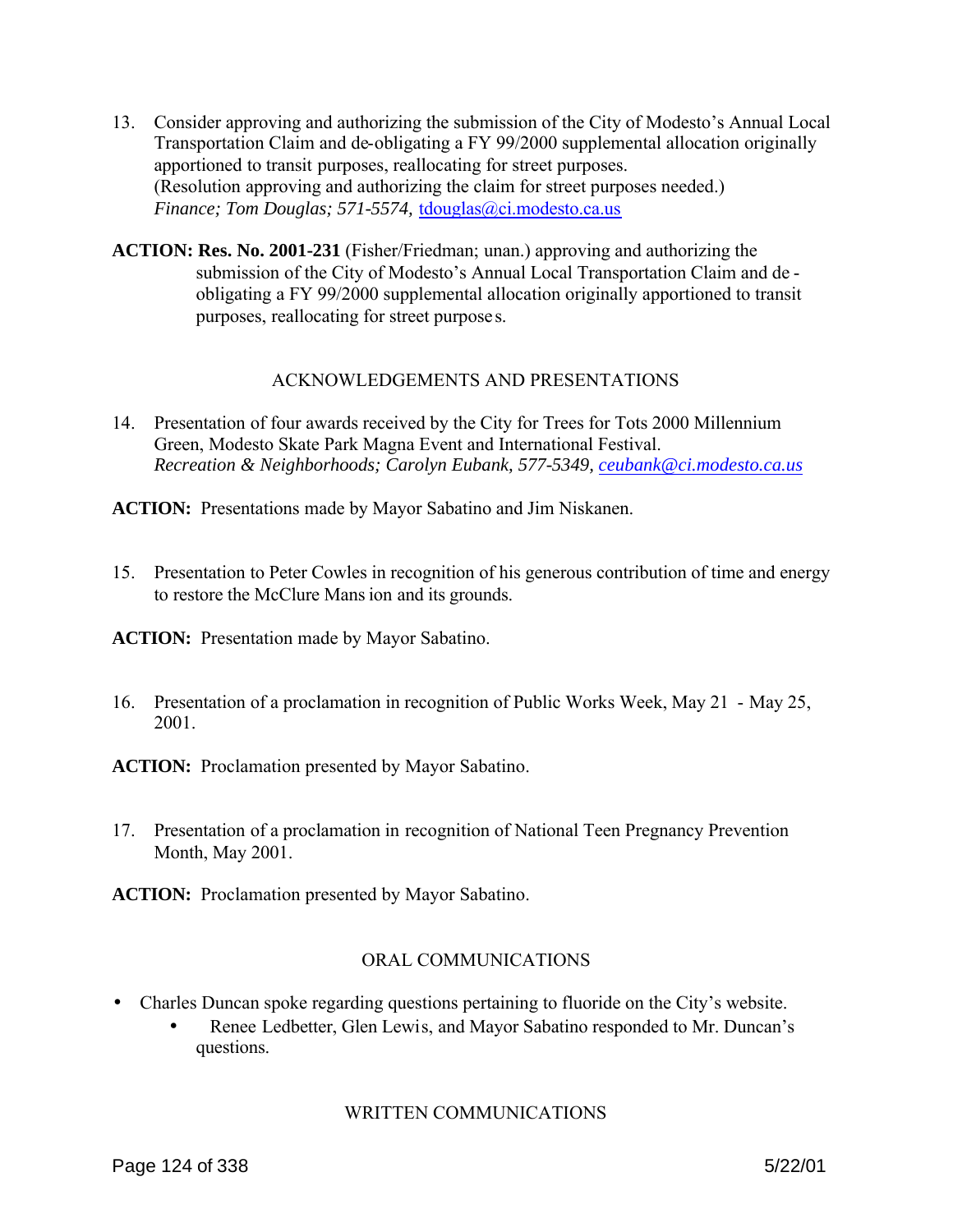18. Consider a letter from Citizens for Safe Water in Habitats in and around Modesto, CA/ Stanislaus County/ USA regarding the Notice of Intention to Increase Water Rates

**ACTION:** No Action Taken.

## **HEARINGS**

- 19. Hearing to consider establishing Website Link Fees and amending the City's Master Fees Guide, and authorizing staff to implement fees related to an interactive Web Business Directory on the City's Website; consider adopting a Website External Link Policy and authorizing the City Manager to implement the policy. (Resolution establishing Website Link Fees and amending the City's Master Fees Guide, and authorizing staff to implement fees related to an interactive Web Business Directory on the City's Website needed; Resolution adopting a Website External Link Policy and authorizing the City Manager to implement the policy needed.) *City Manager; Renee Ledbetter, 577-5463, rledbetter@ci.modesto.ca.us*
- **ACTION: Res. No. 2001-232** (Fisher/Friedman; unan.) establishing Website Link Fees and amending the City's Master Fees Guide, and authorizing staff to implement fees related to an interactive Web Business Directory on the Cit y's Website.

 **Res. No. 2001-233** (Fisher/Friedman; unan.) adopting a Website External Link Policy and authorizing the City Manager to implement the policy.

- 20. Hearing to consider approving the Franchise Renewal Agreement with United Cable Television, a subsidiary of AT&T and amending Article 11, Chapter 4 of the City of Modesto Municipal Code. (Motion introducing an ordinance approving Franchise Renewal Agreement needed; Motion introducing an ordinance to amend the Municipal Code pertaining to the Cabl e Television Franchise needed.) *Manager's Office; Donna Hansen, 571-5125, dhansen@ci.modesto.ca.us*
- ACTION: By Motion (Frohman/Smith; unan.) **introduced Ordinance No. 3222-C.S** amending the Modesto Municipal Code pertaining to the Cable Television Franchise.

 By Motion (Frohman/Smith; unan.) **introduced Ordinance No. 3223-C.S** approving Franchise Renewal Agreement.

21. Hearing to consider the application of Michael E. Beckwith to amend P -D(247) to allow a mini-storage facility and other non-agricultural industrial/commercial uses, property located on the west side of Crows Landing Road north of Whitmore Avenue. (Introduction of an ordinance amending P-D(247) to allow the proposed land use additions needed; Resolution approving a Revised Development Plan and conditions of approval needed; Resolution finding the proposed amendment within the scope of the General Plan Master EIR needed.)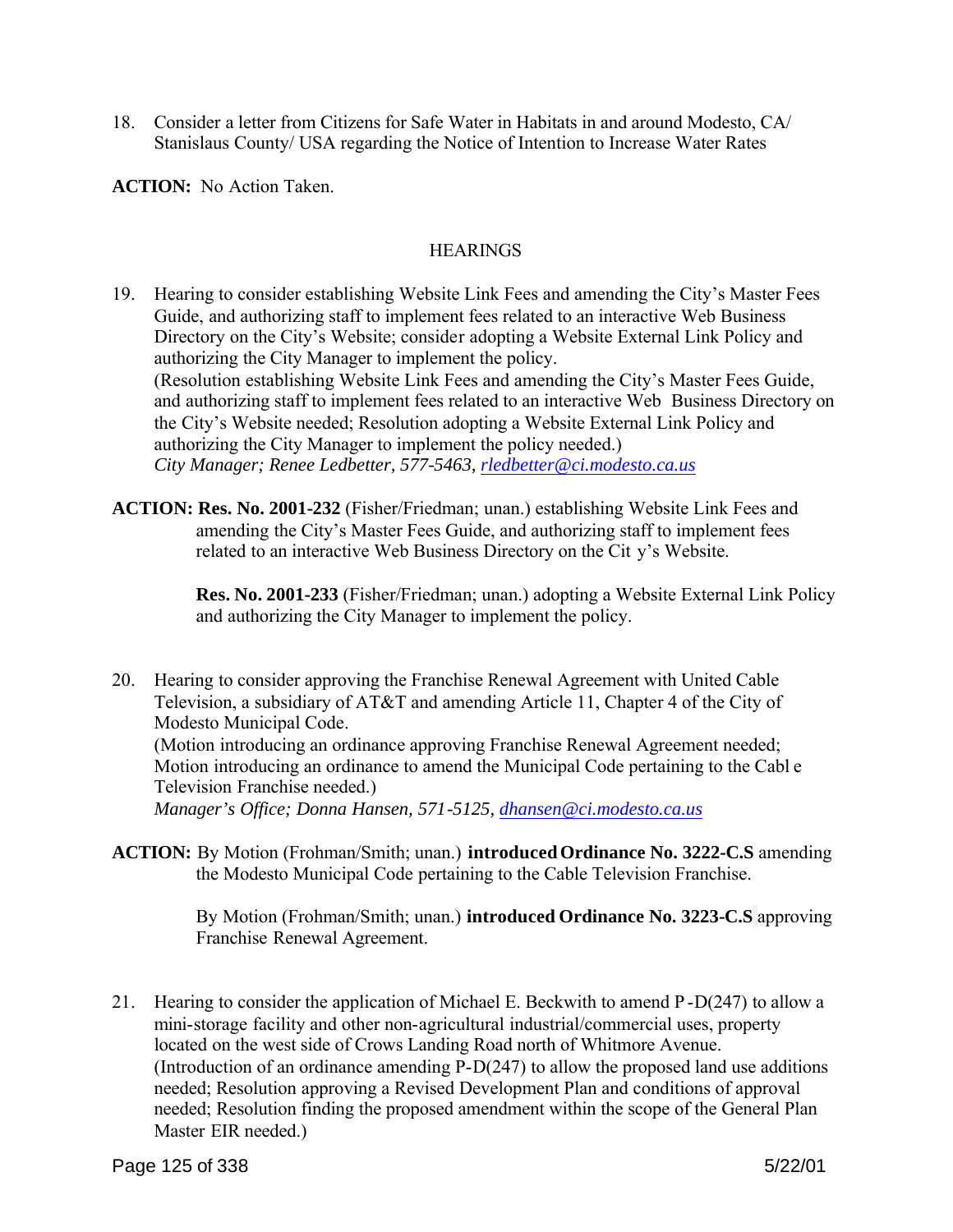*Community Development; Bob Cannell, 577-5274, bcannell@ci.modesto.ca.us*

**ACTION:** By Motion (Fisher/Friedman; unan.) **introducedOrdinance No. 3224-C.S** amending P-D(247) to allow the proposed land use additions

> **Res. No. 2001-234** (Fisher/Friedman; unan.) approving a Revised Development Plan and conditions of approval.

**Res. No. 2001-235** (Fisher/Friedman; unan.) approving finding the proposed amendment within the scope of the General Plan Master EIR

- 22. Hearing to consider approving increases to the general aviation rents and fees for aircraft hangars, offices, and aircraft tie-downs by 6.8%. If approved, the new rents and fees will become effective on July 1, 2001. The current rent and fees were last increased in July 1999. Staff is recommending the new rents and fees cover a two -year period. (Resolution increasing rents and fees needed.) *Engineering & Transportation; Howard Cook, 577-5318, hcook@ci.modesto.ca.us*
- **ACTION: Res. No. 2001-236** (Smith/Fisher; unan.) approving increases to the general aviation rents and fees for aircraft hangars, offices, and aircraft tie -downs by 3.6%. The new rents and fees will become effective on July 1, 2001 for a six (6) month time period.

The City Manager was authorized to reduce tie down fees if deem ed necessary.

23. Hearing to consider the proposed Operating Budget for Fiscal Year 2001 -2002 and Proposed 2001-2002 through 2010-2011 Capital Improvement Program Budget. (No action required.) *Finance; Rob Stout, 577-5370, rstout@ci.modesto.ca.us*

**ACTION:** By Motion (Fisher/Friedman; unan.) **item was continued to June 5, 2001** meeting.

# NEW BUSINESS

### *Councilmember Fisher excused due to conflict of interest.*

- 24. Consider approving funding recommendations of the Citizens Housing & Community Development Committee on allocation of the 2001-2002 Community Development Block Grant/Emergency Shelter Public Service Funds, and authorizing the City Manager to sign and execute the agreements to implement the approved programs. (Resolution authorizing City Manger to execute an agreement needed.) *Recreation & Neighborhoods; Sherry Velarde; 577-5368, svelarde@ci.modesto.ca.us*
- **ACTION: Res. No. 2001-237** (Friedman/Frohman; Fisher, absent) authorizing the City Manager to execute the agreements to implement the approved recommendations of the Citizens Housing & Community Development Committee.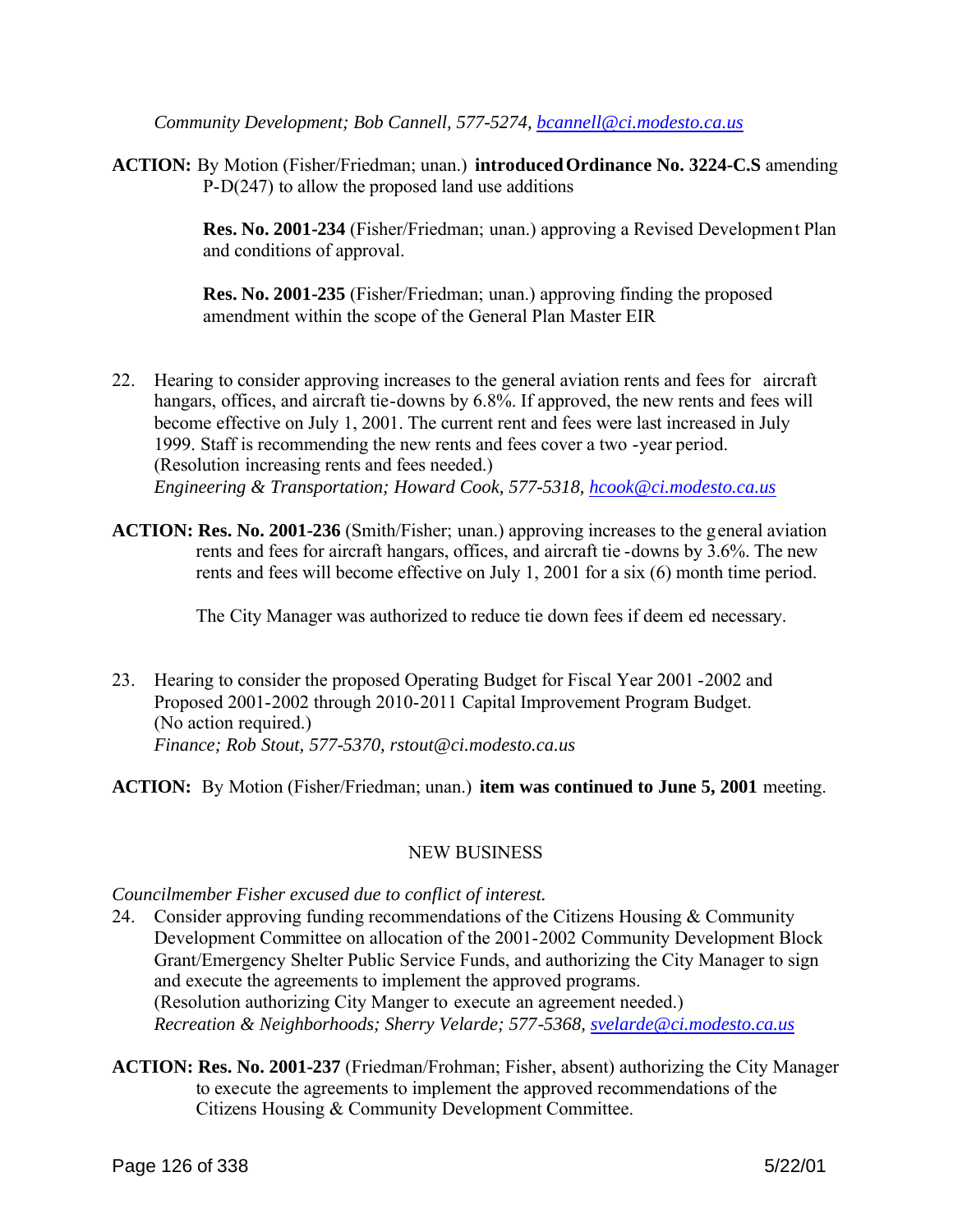- 25. Consider setting a public hearing to be held on August 14, 2001 with the intent to consider the proposed Sewer Rate increases of 5%, effective October 2, 2001, 4% effective October 2, 2002, 4% effective October 1, 2003, and 3% effective October 1, 2004; and authorize staff to mail notices of the proposed rate increase as provided by law; and consider approving an appropriation transfer to fund printing and mailing of the notices. (Resolution setting public hearing on August 14, 2001 and authorizing staff to mail notices needed; Resolution approving appropriation transfer needed.) *Engineering & Transportation; Richard Ulm, 577-5215, rulm@ci.modesto.ca.us*
- **ACTION: Res. No. 2001-238** (Fisher/Friedman; unan.) setting a public hearing to be held on August 14, 2001 with the intent to consider the proposed Sewer Rate increases of 5%, and authorizing staff to mail notices.
- **ACTION: Res. No. 2001-239** (Fisher/Friedman; unan.) approving an appropriation transfer to fund the printing and mailing costs of the proposed Sewer Rate increase notices.

#### *Councilmember Conrad excused due to conflict of interest.*

26. Consider authorizing staff to proceed with design, bid and land acquisition, decommissioning existing temporary basins, bond financing, amendment to Municipal Code regarding tax credits, Precise Plan amendment, park design, agreement with MID to pump water into cavil drain, and agreements with developers all necessary for the completion of the 1996-1 Village One Community Facilities District West Basin (dualuse).

(Resolution authorizing staff to proceed needed.) *City Manager, Jack Crist, 577-5284, jcrist@ci.modesto.ca.us*

**ACTION: Res. No. 2001-240** (Fisher/Serpa; Conrad, absent) authorizing staff to proceed with design, bid and land acquisition, decommissioning existing temporary basins, bond financing, amendment to Municipal Code regarding tax credits, Precise Plan amendment, park design, agreement with MID to pump water into cavil drain, and agreements with developers all necessary for the completion of the 1996 -1 Village One Community Facilities Distric t West Basin (dual-use).

### COUNCIL COMMENTS AND REPORTS

27. At the request of Councilmember Frohman, review the Community Qualities Forum committee structure.

**ACTION:** Item was continued to the meeting of June 5, 2001.

28. At the request of Councilmember Serpa, consider providing financial assistance to those owner-occupants in Prescott Estates who may be evicted due to the City's nuisance abatement process that is currently under way in Prescott Estates.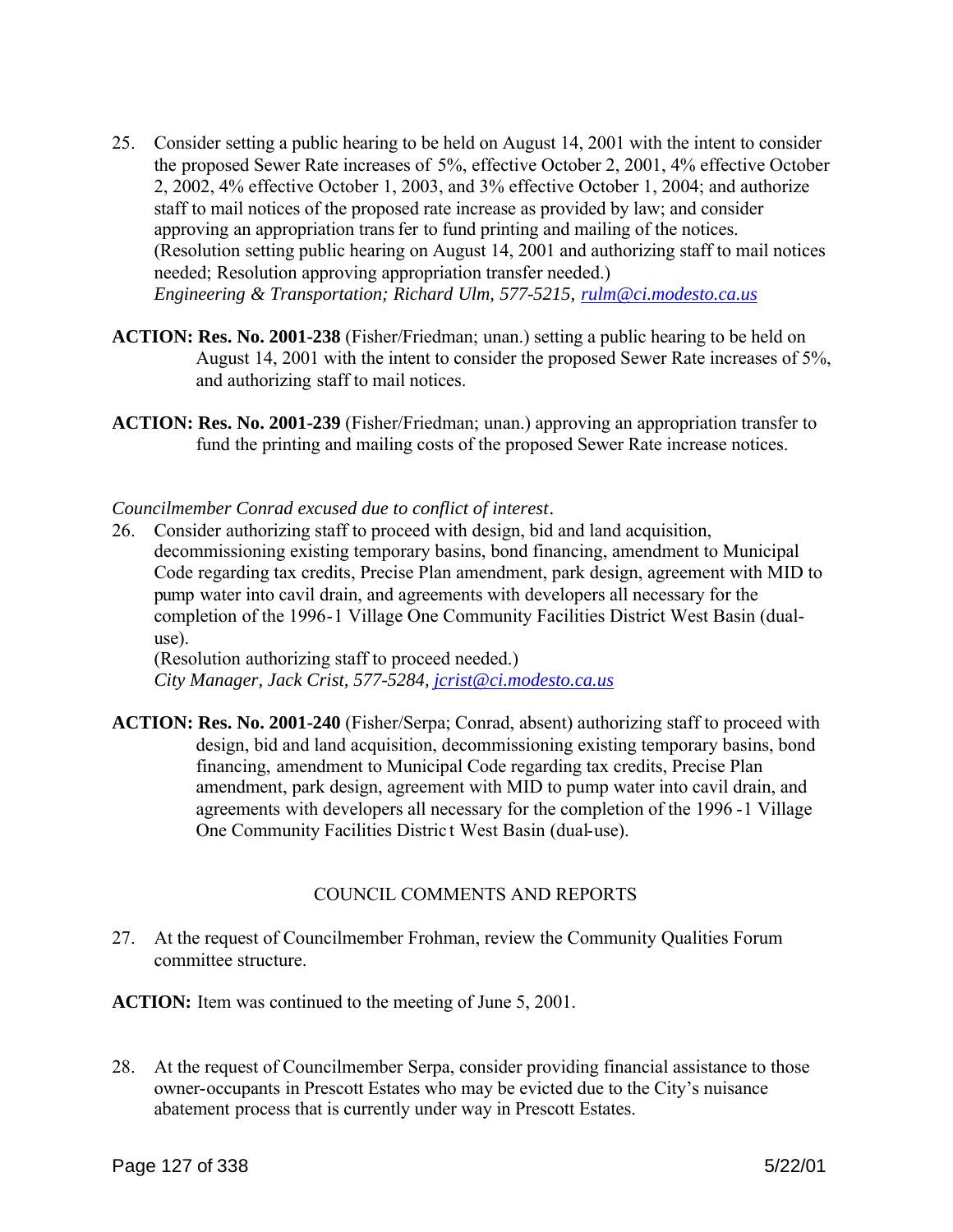- ACTION: By Motion (Serpa/Conrad; unan) staff was directed to take the necessary steps to ensure the owner-occupant that has been red tagged in Prescott Estates not be evicted. Councilmembers Serpa and Conrad were appointed to an ad hoc committee to review options for the remaining owner-occupants.
- Mayor Sabatino requested that Council consider condemnation of Prescott Estates at the next council meeting.

# MATTERS TOO LATE FOR THE AGENDA

None

# ADJOURNMENT

The meeting adjourned at 11:36 p.m.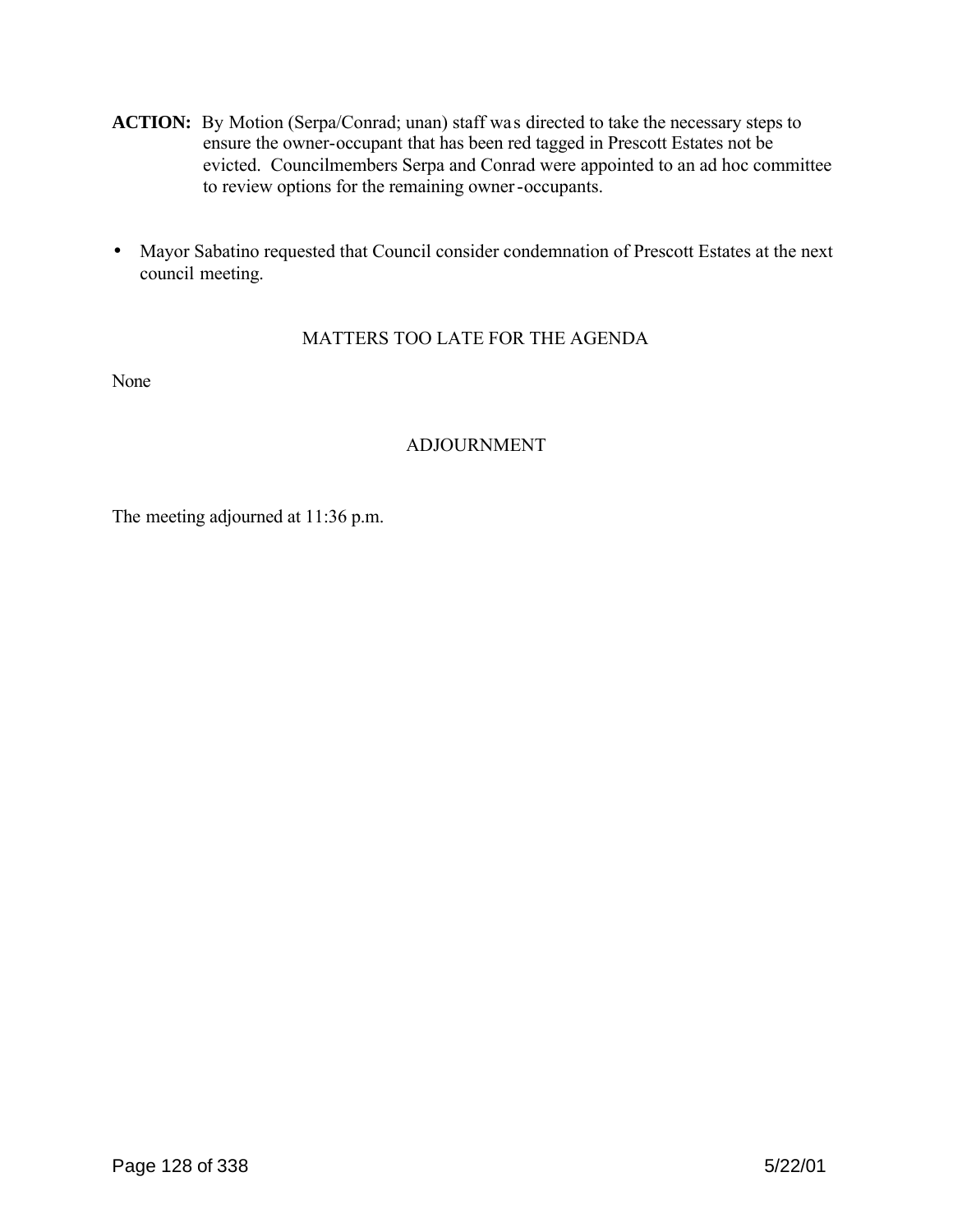# **MINUTES Special City Council Workshop**

# Monday, May 24, 2001, at 4:00 p.m.

*Roll Call: Present: Councilmembers: Conrad, Friedman, Frohman, Smith, Mayor Sabatino Councilmember Friedman left the meeting at 4:30 p.m.*

Absent: Councilmembers: Fisher, Serpa

- Staff reviewed the budget calendar
- Staff and Council discussed the following:
- Contributions to outside groups
- Community Development Department (CDD) funding items
- Downtown Improvement District (DID) funding items
- Community Development Block Grant (CDBG) funding items
- Community Groups funding
- Parks, Recreation & Neighborhoods Department programs and events
- Misc. programs and events
- Staffing levels

# ORAL COMMUNICATIONS

None

# ADJOURNMENT

The meeting adjourned at 5:00 p.m.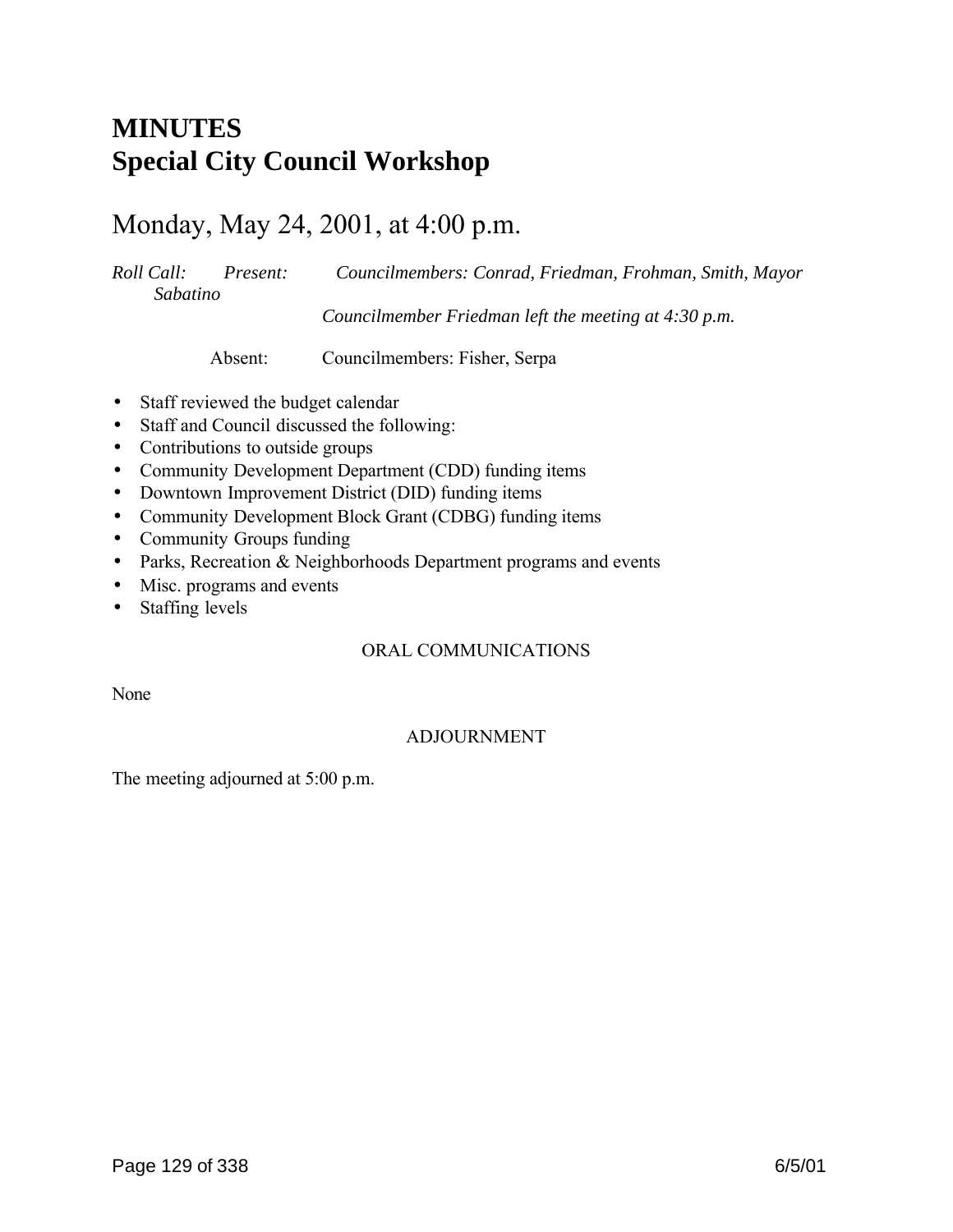# **MINUTES Tuesday, June 5, 2001, at 5:15 p.m.**

Roll Call – Present: Councilmembers Conrad, Fisher, Friedman, Frohman, Serpa, Smith, Mayor Sabatino

Absent: None

Pledge of Allegiance to the Flag

Invocation: Rev. Bruce Williams, Modesto Gospel Mission

Declare Conflicts of Interest: *Councilmember Conrad—Item 13*

CONSENT ITEMS – ROLL CALL VOTE REQUIRED: Items 1-4, 6-11, 13-17, & 19

 *Items 5, 12, & 18 removed from consent*

**ACTION: Fisher/Friedman; unan.**

# **CONSENT ITEMS**

# **An item may be removed from consent and discussed at the request of an audience member or Councilmember.**

### **CONSENT**

- 1. Approval of the minutes of the regular City Council meeting of May 22, 2001, and the minutes of the special City Council workshops of May 21 and May 24, 2001. (Motion approving needed.) *City Clerk; Rebecca Bartholomew; 577-5397,* rbartholomew@ci.modesto.ca.us
- **ACTION:** By Motion (Fisher/Friedman; unan.) approved the minutes of May 21, 22 & 24, 2001.

### CONSENT

2. Final adoption of:

(Motion approving final adoption needed)

- a.) Ordinance No. 3222-C.S. amending the Modesto Municipal Code pertaining to the Cable Television Franchise.
- **ACTION:** By Motion (Fisher/Friedman; unan.) approved **final adoption of Ordinance No. 3222-C.S.** amending the Modesto Municipal Code pertaining to the Cable Television Franchise.
	- b.) Ordinance No. 3223-C.S. approving the Cable Franchise Renewal Agreement.
- **ACTION:** By Motion (Fisher/Friedman; unan.) approved **final adoption of Ordinance No. 3223-C.S**. approving the Cable Franchise Renewal Agreement.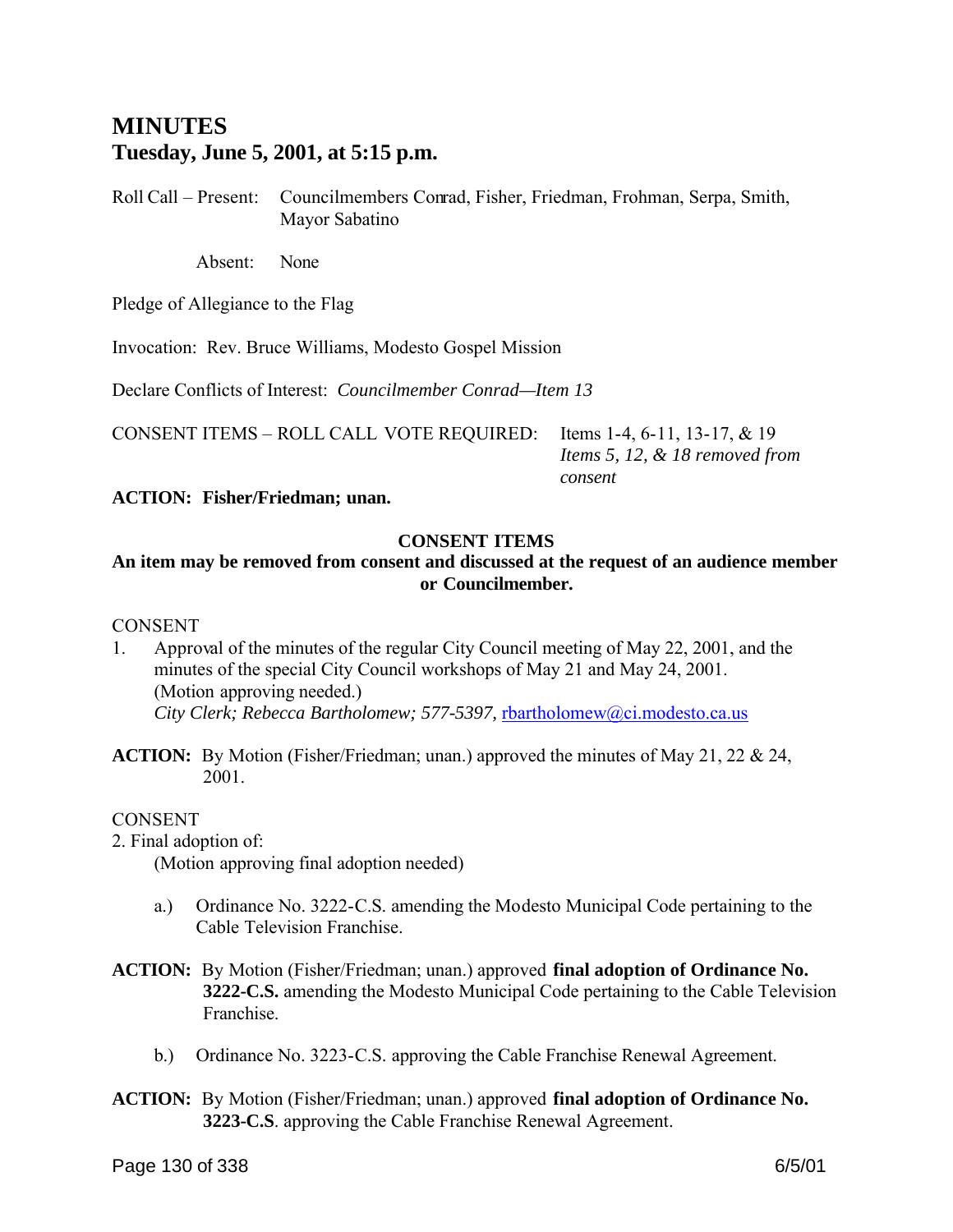- c.) Ordinance No. 3224-C.S. amending P-D(247) to allow proposed land use additions.
- **ACTION:** By Motion (Fisher/Friedman; unan.) approved **final adoption of Ordinance No. 3224-C.S**. amending P-D(247) to allow proposed land use additions

## CONSENT

- 3. Consider approving an Agreement with Bradford & Bradford, a General Partnership, for the acquisition of property located at 300-310 Beech Street, Modesto, for the Kansas/Needham Overcrossing project; and consider authorizing City Manager to sign an acceptance form for the Grant Deed involved in this acquisition. (Resolution approving Agreement needed. Resolution authorizing City Manager to sign an acceptance form for the Grant Deed involved in this acquisition.) *Community Development; William Harper; 577-5324, wharper@ci.modesto.ca.us*
- **ACTION: Res. No. 2001-241** (Fisher/Friedman; unan.) approving agreement with Bradford & Bradford for the acquisition of property located at 300 -310 Beech Street, Modesto, for the Kansas/Needham Overcrossing project.

 **Res. No. 2001-242** (Fisher/Friedman; unan.) authorizing the City Manager to sign an acceptance form for the Grant Deed.

# CONSENT

4. Consider approving an Agreement with Ray Wade Christiansen, John Robert Christiansen, and the Bradford Family Trust Dated 1 -2-00 for the acquisition of a portion of their property located at 309 Beech Street, Modesto, for the Kansas/Needham Overcrossing project; consider authorizing the City Manager to sign an acceptance form for the Grant Deed involved in this acquisition.

(Resolution approving Agreement; and Resolution authorizing City Manager to sign an acceptance form for the Grant Deed involved in this acquisition.) *Community Development; William Harper; 577-5324, wharper@ci.modesto.ca.us* 

**ACTION: Res. No. 2001-243** (Fisher/Friedman; unan.) approving an Agreement with Ray Wade Christiansen, John Robert Christiansen, and the Bradford Family Trust Dated 1-2-00 for the acquisition of a portion of their property located at 309 Beech Street, Modesto, for the Kansas/Needham Overcrossing project.

> **Res. No. 2001-244** (Fisher/Friedman; unan.) authorizing the City Manager to sign an acceptance form for the Grant Deed.

### *Item 5 Removed from Consent*

5. Consider accepting Third Quarter Financial Report—Fiscal Year 2000-01 Budget. (Motion acknowledging receipt of report needed. Resolution amending the Fiscal Year 2000-01 Annual Budget and re-estimating revenue for Fiscal Year 2000-01 needed.) *Finance; Stan Feathers; 577-5458,* sfeather@ci.modesto.ca.us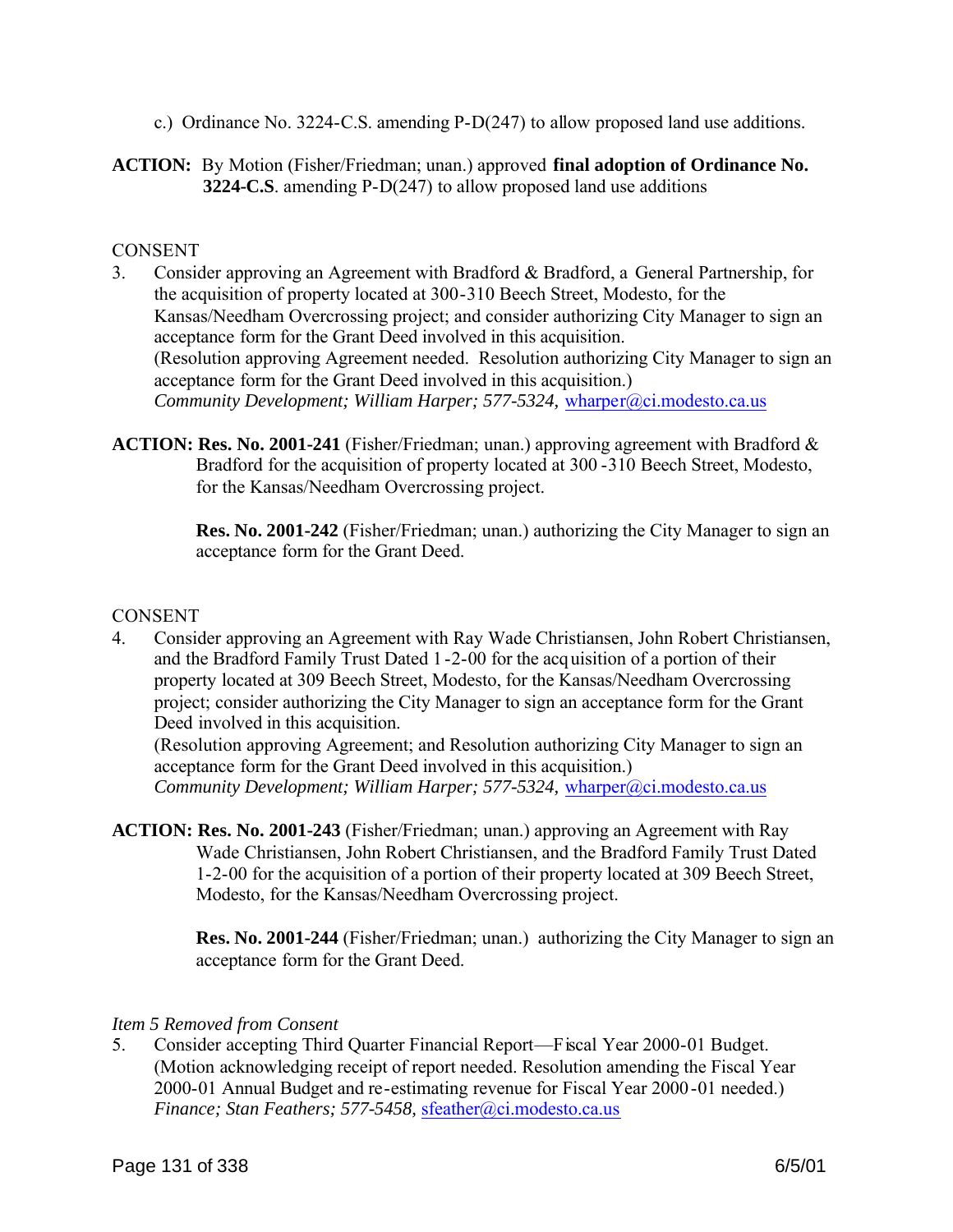**ACTION:** By Motion (Smith/Conrad; unan.) acknowledged receipt of Third Quarter Financial Report—Fiscal Year 2000-01 Budget and Department performance measures were returned to the appropriate committee.

> **Res. No. 2001-245** (Smith/Conrad; unan.) amending the Fiscal Year 2001-02 Annual Budget and re-estimating revenue for Fiscal Year 2001-02.

## **CONSENT**

- 6. Consider waiving formal bid procedures by five (5) affirmative votes and authorizing purchase of the following equipment: 1) one 950G 1999 Loader and one 140H 1997 Motor Grader from Holt of California, of Stockton, California for a total amount of \$268,894.24; 2) one 330 BL 1996 Excavator from Shepherd Machinery Company of Whittier, California for a total amount of \$128,550.00. The total cost of this procurement is \$397,444.24. (Resolution authorizing the Purchasing Officer to issue purchase orders to Holt of California of Stockton, California for a total cost of \$268,894.24 and Shepherd Machinery Company of Whittier, California for a total cost of \$128,550.00 for Operations & Maintenance Department-Secondary Water Quality Control.) *Finance; Tom Reddie; 577-5406;* treddie@ci.modesto.ca.us
- **ACTION: Res. No. 2001-246** (Fisher/Friedman; unan.) authorizing the Purchasing Officer to issue purchase order to Holt of California and Shepherd Machinery Co. in the amount of \$397,444.24.

# **CONSENT**

7. Consider amending the Position Classification Plan for Police Officer/Police Officer Trainee.

(Resolution amending the Position Classification Plan for Police Officer/Police Officer Trainee needed.)

Personnel; Cherree Platt; 577-5439; cplatt@ci.modesto.ca.us

**ACTION: Res. No. 2001-247** (Fisher/Friedman; unan.) amending the Position Classification Plan for Police Officer/Police Officer Trainee.

### **CONSENT**

- 8. Consider approving the Joint Powers Agreement establishing the Stanislaus Council of Governments and authorizing the City Manager to execute a Joint Agreement with Stanislaus County and the other cities in Stanislaus County. (Resolution approving Joint Powers Agreement and authorizing the City Manager to execute the agreement needed.) *Engineering & Transportation; Van Switzer; 577-5214;* vswitzer@ci.modesto.ca.us
- **ACTION: Res. No. 2001-248** (Fisher/Friedman; unan.) approving the Joint Powers Agreement with Stanislaus County and other cities in Stanislaus County.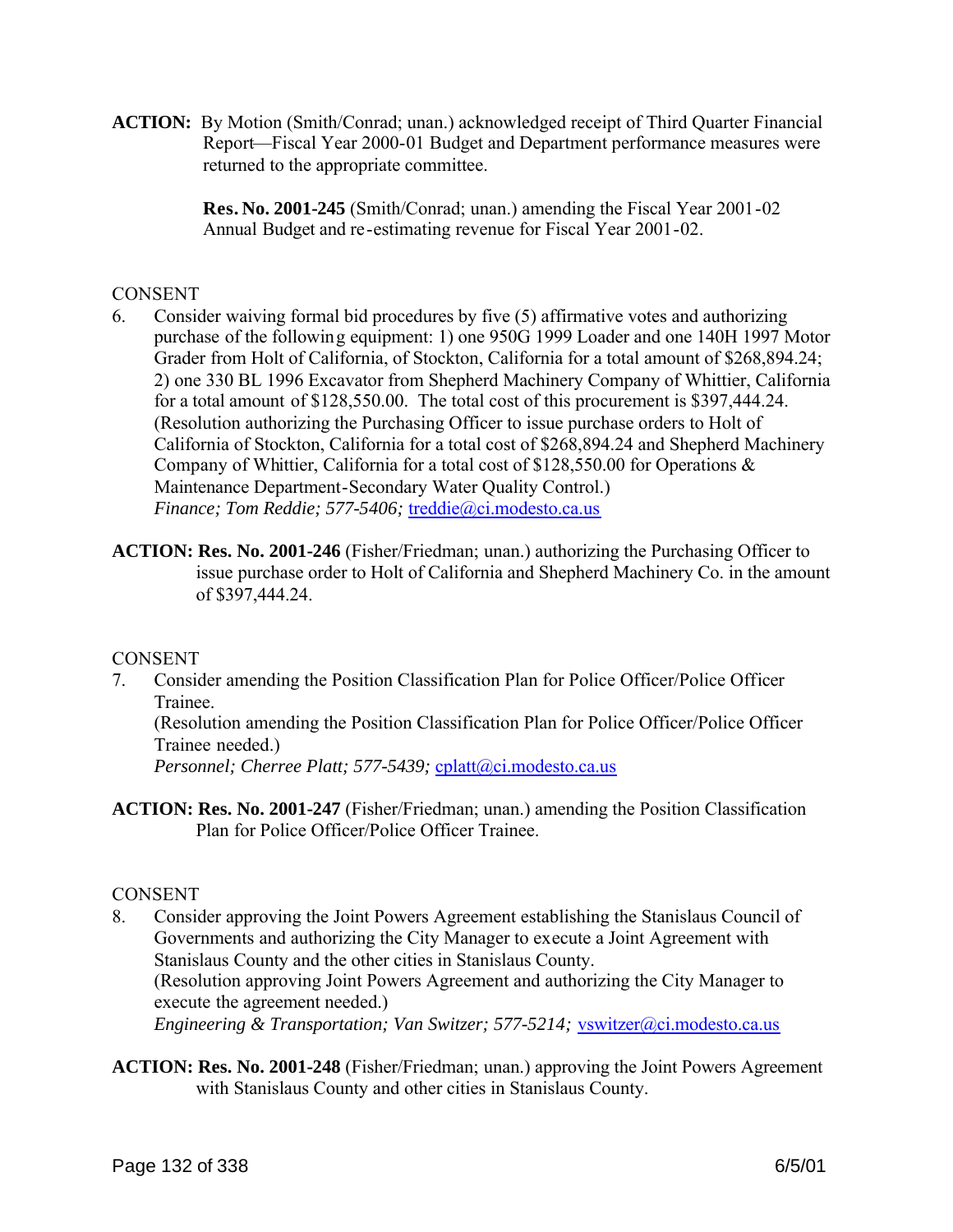### **CONSENT**

9. Consider adopting a resolution withdrawing the Fleur de Ville subdivision from the Salida Highway Lighting District and assuming responsibility for 14 street lights along Dale Road and Pelandale Avenue.

(Resolution withdrawing the Fleur de Ville subdivision from the Salid a Highway Lighting District and assuming responsibility for 14 street lights along Dale Road and Pelandale Avenue needed.)

*Engineering & Transportation; Van Switzer; 577-5214;* vswitzer@ci.modesto.ca.us

**ACTION: Res. No. 2001-249** (Fisher/Friedman; unan.) withdrawing the Fleur de Ville subdivision from the Salida Highway Lighting District and assuming responsibility for 14 street lights along Dale Road and Pelandale Avenue.

## **CONSENT**

- 10. Consider awarding a \$196,214.01 contract to Dell Engineering for the project titled "Airport Neighborhood Replace Water Mains." Contract amount: \$196,214.01; Construction Admin costs: \$25,507.82; Total Estimated Cost: \$221,721.83. (Resolution awarding contract to Dell Engineering needed.) *Engineering & Transportation; Dean Phillips; 577-5260; dphillips@ci.modesto.ca.us*
- **ACTION: Res. No. 2001-250** (Fisher/Friedman; unan.) awarding a \$196,214.01 contract to Dell Engineering for the project titled "Airport Neighborhood Replace Water Mains."

# CONSENT

- 11. Consider approving angle parking on 15<sup>th</sup> Street between K Street and H Street, angle parking on 10<sup>th</sup> Street between G Street and F Street, and angle parking on F Street between  $10^{th}$  and  $11^{th}$  Streets to maximize parking stall yields. (Resolution approving angle parking needed.) *Engineering & Transportation; Firoz Vohra; 577-5430, fvohra@ci.modesto.ca.us*
- **ACTION: Res. No. 2001-251** (Fisher/Friedman; unan.) approving angle parking on 15<sup>th</sup> Street between K & H Streets, angle parking on  $10^{th}$  Street between G & F Streets, and angle parking on F Street between  $10^{th}$  &  $11^{th}$  Streets.

### *Item 12 Removed from Consent*

- 12. Consider staff recommendation to update speed limits on various streets based on new speed surveys and engineering traffic studies. (Introduction of an ordinance amending the Municipal Code Sections 3-2.1401.1 (Radar) and 3-2.1401 (Non-Radar) to determine and designate speed limit changes which designation shall become effective when appropriate signs are placed needed.) *Engineering & Transportation; Firoz Vohra; 577-5430;* fvohra@ci.modesto.ca.us
- **ACTION:** By Motion (Friedman/Fisher) introduce Ordinance No. 3225–C.S. amending the Municipal Code Sections 3-2.1401.1 (Radar) and 3-2.1401(Non-Radar) to determine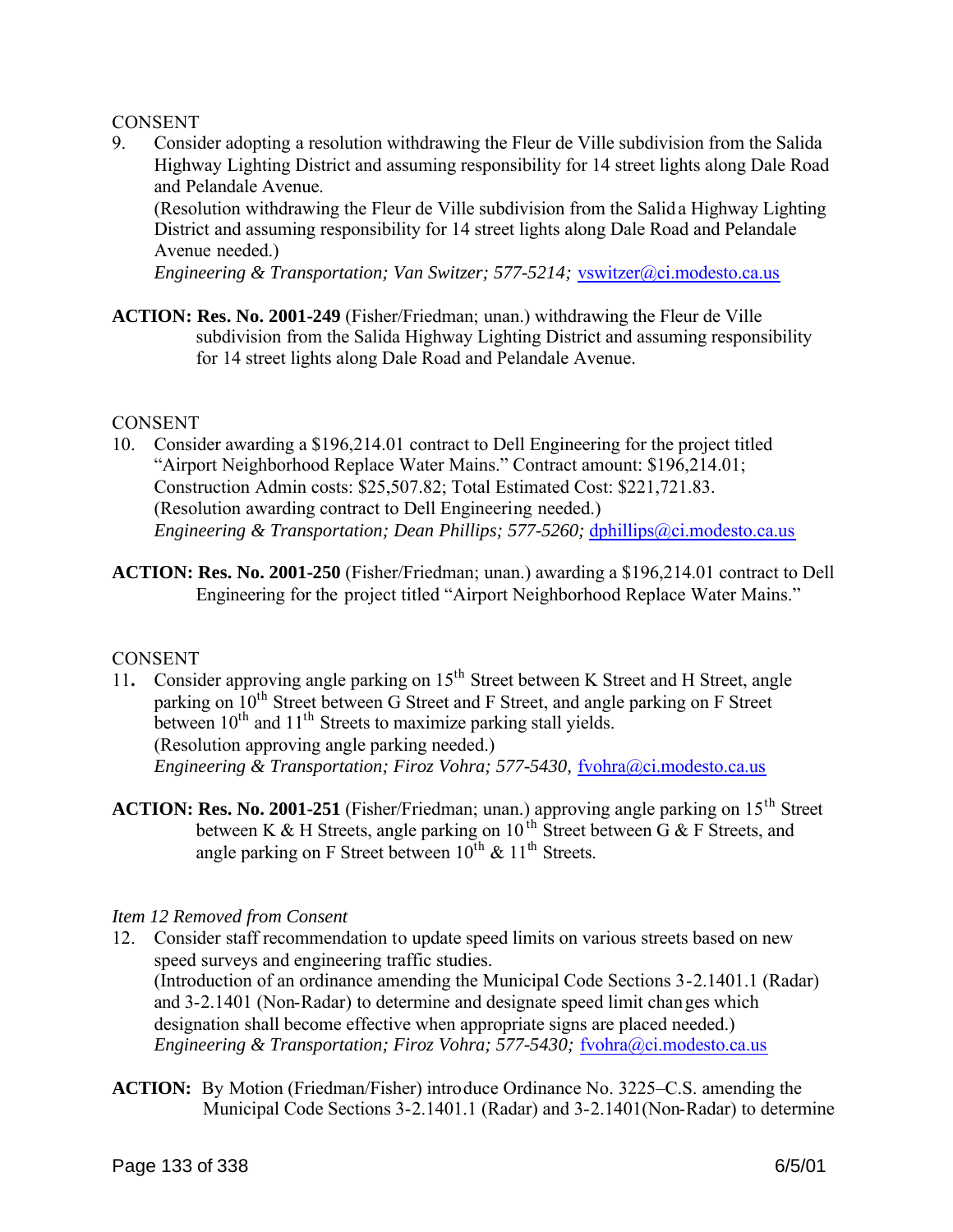and designate speed limit changes which designation shall become effective when appropriate signs are placed.

# *Councilmember Conrad excused due to Conflict of Interest*

- 13. Consider approval of Final Map of Generations Subdivision and authorize the City Manager to sign an agreement with the Subdividers as required by Section 4-5.6049(c) of the Municipal Code. (Owners: Florsheim Bros., a California General Partnership, by Florsheim Properties, a California Corporation, partner) (Resolution approving the final map of Generations Subdivision and authorizing the City Manager to execute the subdivision agreement needed.) *Engineering & Transportation; Kevin Becker; 577-5259, kbecker@ci.modesto.ca.us*
- **ACTION: Res. No. 2001-252** (Fisher/Friedman; Conrad, absent.) approving the final map of Generations Subdivision.

## **CONSENT**

- 14. Consider authorizing the City Manager to execute a Consent to Common Use Agreement with the Modesto Irrigation District, allowing the Kansas Avenue Overcrossing to use a portion of the District Right –of-Way (ROW) at Lateral No. 4. (Resolution authorizing the City Manager to execute a Consent to Common Use Agreement with the Modesto Irrigation District, allowing the City's Kansas Avenue Overcrossing Project to use a portion of the District's Lateral No. 4 ROW needed.) *Engineering & Transportation; Kevin Becker; 577-5259; kbecker@ci.modesto.ca.us*
- **ACTION: Res. No. 2001-253** (Fisher/Friedman; unan.) authorizing a Consent to Common Use Agreement with MID, allowing the City's Kansas Avenue Overcrossing Project to use a portion of the District's Lateral No. 4 Right-of-Way.

### **CONSENT**

- 15. Consider approval of final map of Monterey Bay Unit No. 2 Subdivision in the Carver Bangs Specific Plan Area and authorize the City Manager to sign an agreement with the subdividers as required by section 4-4.604(c) of the Municipal Code. (Owners: Bright Development, a California Corporation) (Resolution approving the final map of Monterey Bay Unit No. 2 Subdivision and authorizing the City Manager to execute subdivision agreement needed.) *Engineering & Transportation; Kevin Becker; 577-5259; kbecker@ci.modesto.ca.us*
- **ACTION: Res. No. 2001-254** (Fisher/Friedman; unan.) approving the final map of Monterey Bay Unit No. 2 Subdivision.

### **CONSENT**

16. Consider accepting the public Subdivision Improvements for the Bluff at Seven Falls Subdivision and authorize the City Clerk to file Notice of Completion and to release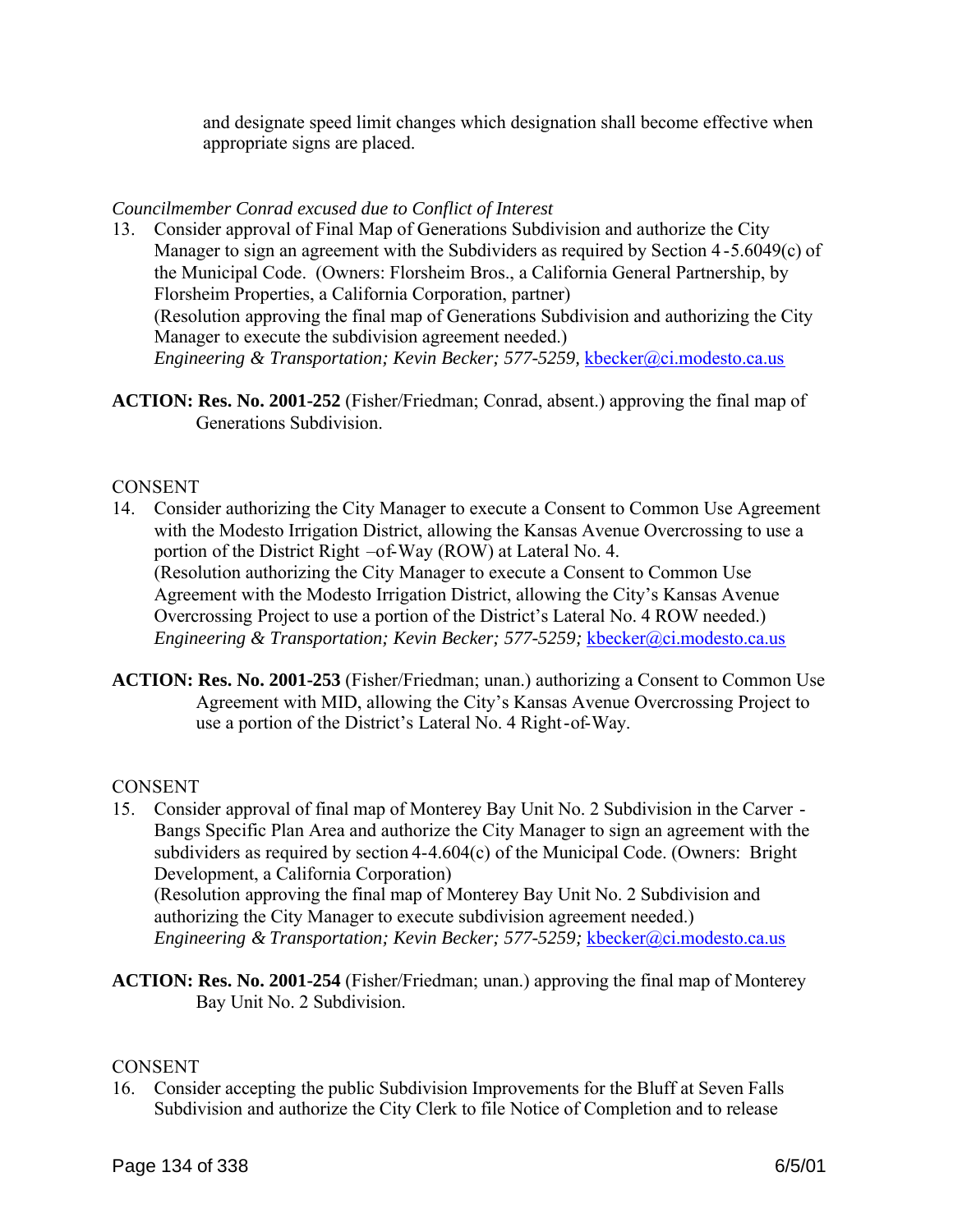securities upon expiration of the statutory periods. (Owners: Wellington Cove Development, LLC, a California Limited Liability Company) (Resolution approving off-site improvements only and authorizing the City Clerk to file Notice of Completion needed.) *Engineering & Transportation; Kevin Becker; 577-5259;* kbecker@ci.modesto.ca.us

**ACTION: Res. No. 2001-255** (Fisher/Friedman; unan.) approving off-site improvements for the Bluff at Seven Falls Subdivision.

### **CONSENT**

- 17. Consider applying for \$4,669,132 in federal transit assistance funds to help offset the operation and capital costs of the City's public transit program. (Resolution approving the grant application and authorizing the City Manager to execute all grant application and agreement documents needed.) *Engineering & Transportation; Fred Cavanah; 577-5298; fcavanah@ci.modesto.ca.us*
- **ACTION: Res. No. 2001-256** (Fisher/Friedman; unan.) approving the application for \$4,669,132 in federal transit assistance funds.

### *Item 18 Removed from Consent*

18. Consider joinder in amicus briefs in: City of Los Angeles v. Superior Court (Brandon); Loewenstein v City of Lafayette; and City and County of San Francisco v. Servantes. (Motion authorizing the City to join in the amicus briefs named above and directing the City Attorney to execute and forward letters of support to respective counsel preparing the amicus briefs needed.)

*City Attorney; Mike Milich; 577-5284;* mmilich@ci.modesto.ca.us

**ACTION:** By Motion (Fisher/Friedman; unan.) authorized the city to join in the amicus briefs in City of Los Angeles v. Superior Court (Brandon); Loewenstein v City of Lafayette; and City and County of San Francisco v. Servantes.

### **CONSENT**

19. Consider awarding a \$150,000 professional services contract to Larry Walker Associates to develop constituent studies as required by the National Pollution Elimination Discharge System (NPDES) Permit and guidelines for source control.

(Resolution awarding contract and authorizing the City Manager to execute contract needed.)

*Operations & Maintenance; Peter Cowles; 342-2279; pcowles@ci.modesto.ca.us* 

**ACTION: Res. No. 2001-257** (Fisher/Friedman; unan.) awarding a \$150,000 professional services contract to Larry Walker Associates to develop constituent studies as required by the National Pollution Elimination Discharge System Permit and guidelines for source control.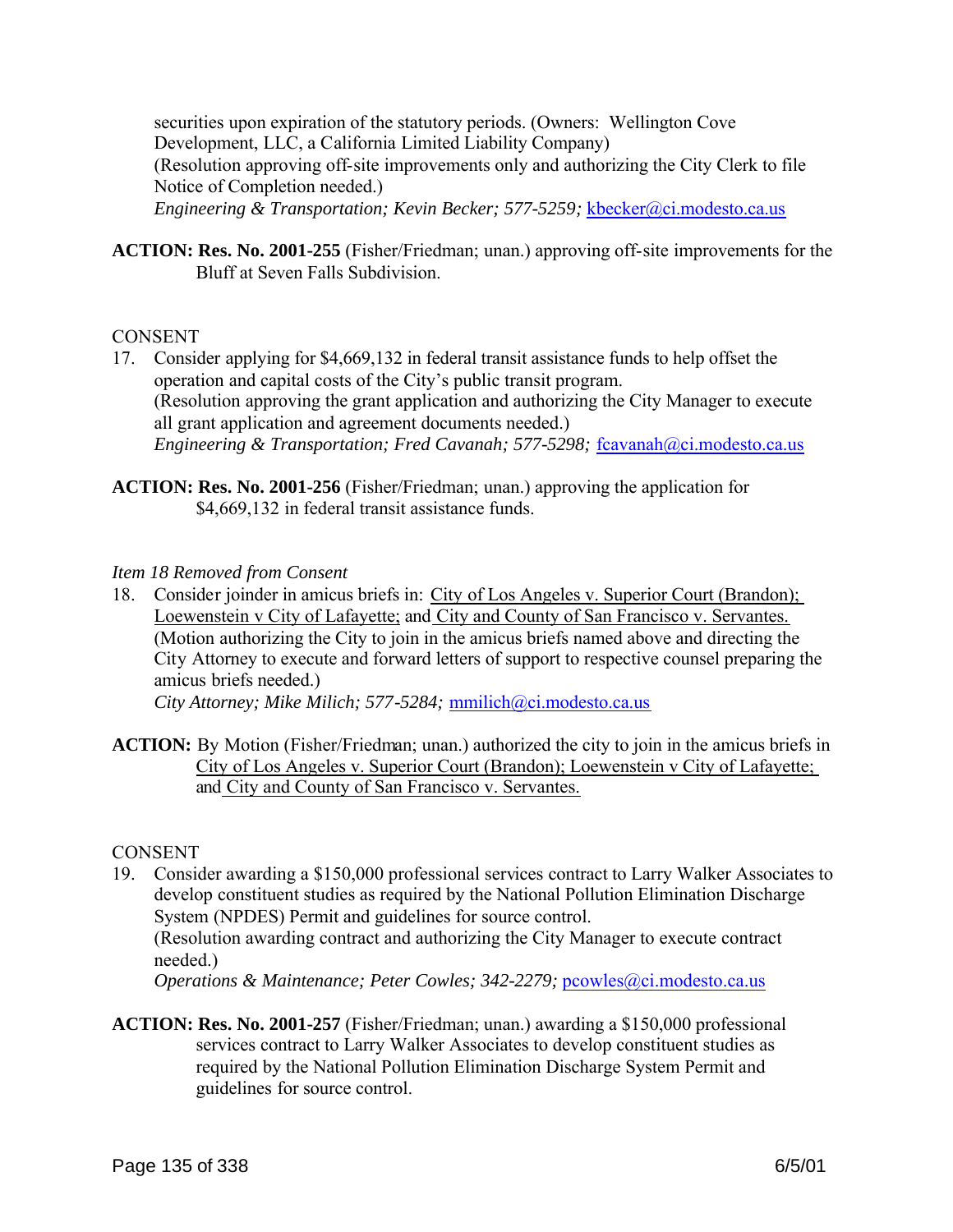### ACKNOWLEDGEMENTS AND PRESENTATIONS

20. Karen Servas, General Director of YMCA of Stanislaus County, will be present to receive a proclamation declaring June 2, 2001 as YMCA Day.

**ACTION:** Mayor Sabatino presented the proclamation to Karen Servas.

Mayor Sabatino acknowledged Boy Scout Troop 143.

## ORAL COMMUNICATIONS

• Allison Boucher spoke on behalf of the Tuolumne River Regional Park and noted a concern with using the Park for Social Services as proposed by Tuolumne Elementary School.

### **HEARINGS**

- 21. Hearing to consider the proposed Operating Budget for Fiscal Year 2001 -2002 and Proposed 2001-2002 through 2010-2011 Capital Improvement Program Budget. (No action required.) *Finance; Rob Stout, 577-5370, rstout@ci.modesto.ca.us*
- **ACTION:** No Action taken. Financial Policy Committee recommendations will be considered at the June 12, 2001 Council Meeting.
- 22. Hearing to consider the annexation of territory to the Village One Community Facilities District No. 1996-1(5) for the purposes of financing certain public facilities and services. (Resolution calling election needed.) *Attorney; Rolly Stevens; 577-5471; rstevens@ci.modesto.ca.us*

**ACTION: Res. No. 2001-258** (Friedman/Fisher; unan.) calling election.

### NEW BUSINESS

23. Consider staff recommendation to install battery backup systems for traffic sig nals at the top fifteen critical intersections in the City of Modesto. Consider adopting Caltrans' specifications for battery backup systems as the City Standard. Amend the budget to include \$200,000 for this project, and authorize the initiation and res olution of the bidding process.

(Resolution authorizing the installation of battery backup systems for traffic signals at the top fifteen critical intersections in the City of Modesto and initiation of the bidding process for the purchase of backup equipment needed. Resolution amending the budget in the amount of \$200,000 to fund the project needed. Resolution adopting Caltrans' specifications for battery backup system for traffic signals as the City Standard needed.) *Engineering & Transportation; Firoz Vohra; 577-5430; fvohra@ci.modesto.ca.us*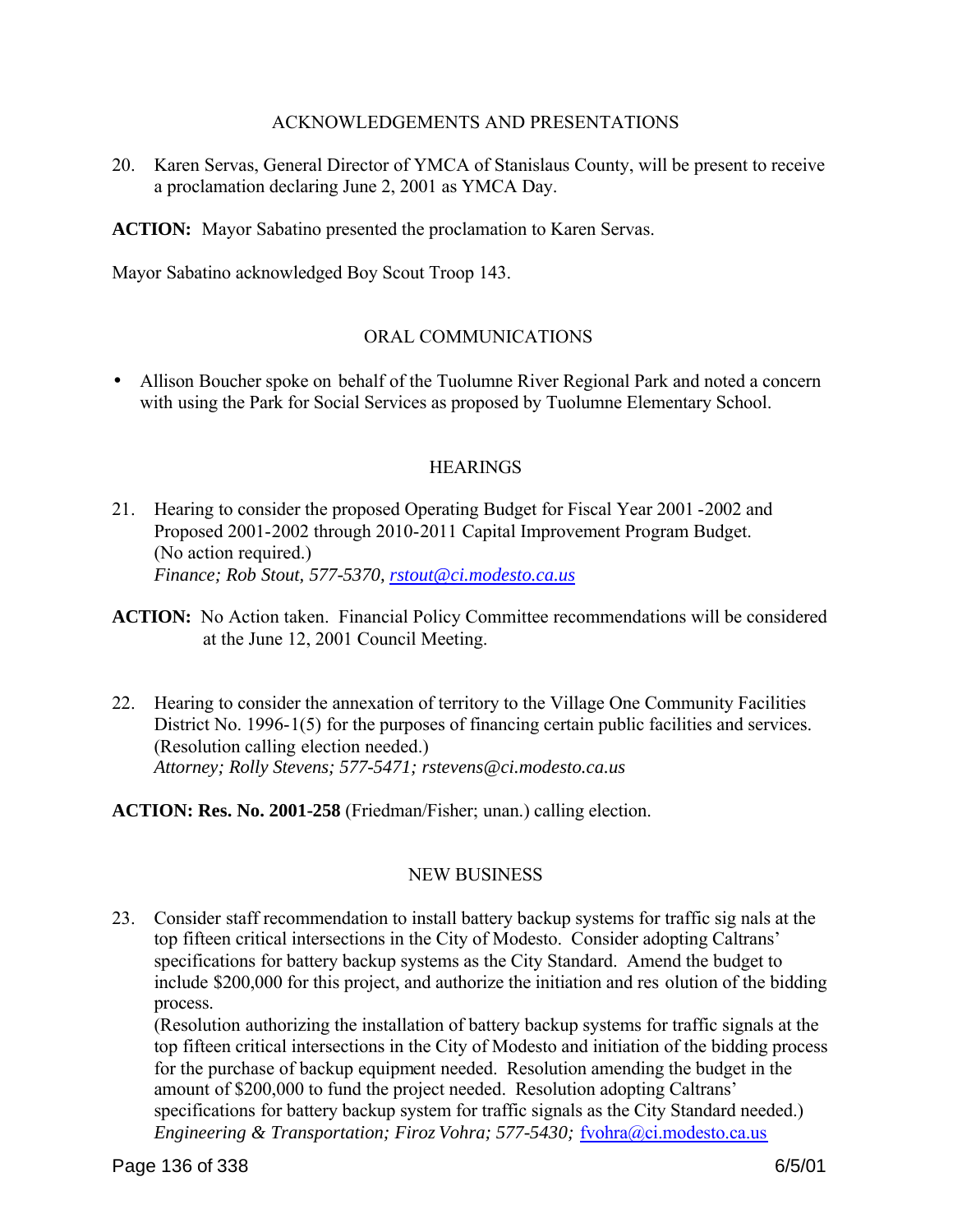**ACTION: Res. No. 2001-259** (Friedman/Conrad; majority; Serpa, no) authorizing the installation of battery backup systems for traffic signals at the top fifteen critical intersections in the City of Modesto.

> **Res. No. 2001-260** (Friedman/Conrad; majority; Serpa, no) amending the budget in the amount of \$200,000 to fund the project.

**Res. No. 2001-261** (Friedman/Conrad; majority; Serpa, no) adopting Caltrans' specifications for battery backup system for traffic signals.

## COUNCIL COMMENTS AND REPORTS

- 24. At the request of Councilmember Frohman, review the Community Qualities Forum committee structure.
- **ACTION:** By Motion (Frohman/Fisher; unan.) item was returned to Human Ser vices Committee for review of the Community Qualities Forum Structure
- 25. At the request of Mayor Sabatino, consider directing staff to prepare plans and specifications for office addition to Centre Plaza for the purpose of providing office space for the Convention and Visitor's Bureau. (Motion directing staff to prepare plans and specifications needed.)

**ACTION:** Item was continued to the June 12, 2001 Council meeting.

- 26. At the request of Mayor Sabatino, consider directing City Attorney to prepare t he necessary documents to form a non-profit corporation for the purpose of operating the Convention and Visitor's Bureau. (Motion directing City Attorney to prepare documents needed.)
- **ACTION:** By Motion (Smith/Sabatino; majority; Fisher, Friedman, Serpa, no) directed the City Attorney to prepare the necessary documents to forma non -profit corporation for the purpose of operating the CVB.
- 27. At the request of Vice Mayor Fisher, consider extending the contract with the Modesto Chamber of Commerce for one year (from 7/1/01 to 6/30/02) for the operation of the Convention and Visitors Bureau.
- **ACTION: Res. No. 2001-262** (Fisher/Friedman; majority; Conrad, Sabatino, no) extending contract with the Modesto Chamber of Commerce for one year with a 90 -day termination clause. The Contract will be considered for ratification at the June 12, 2001 Council meeting. Benchmark and performance criteria is to be included in the contract.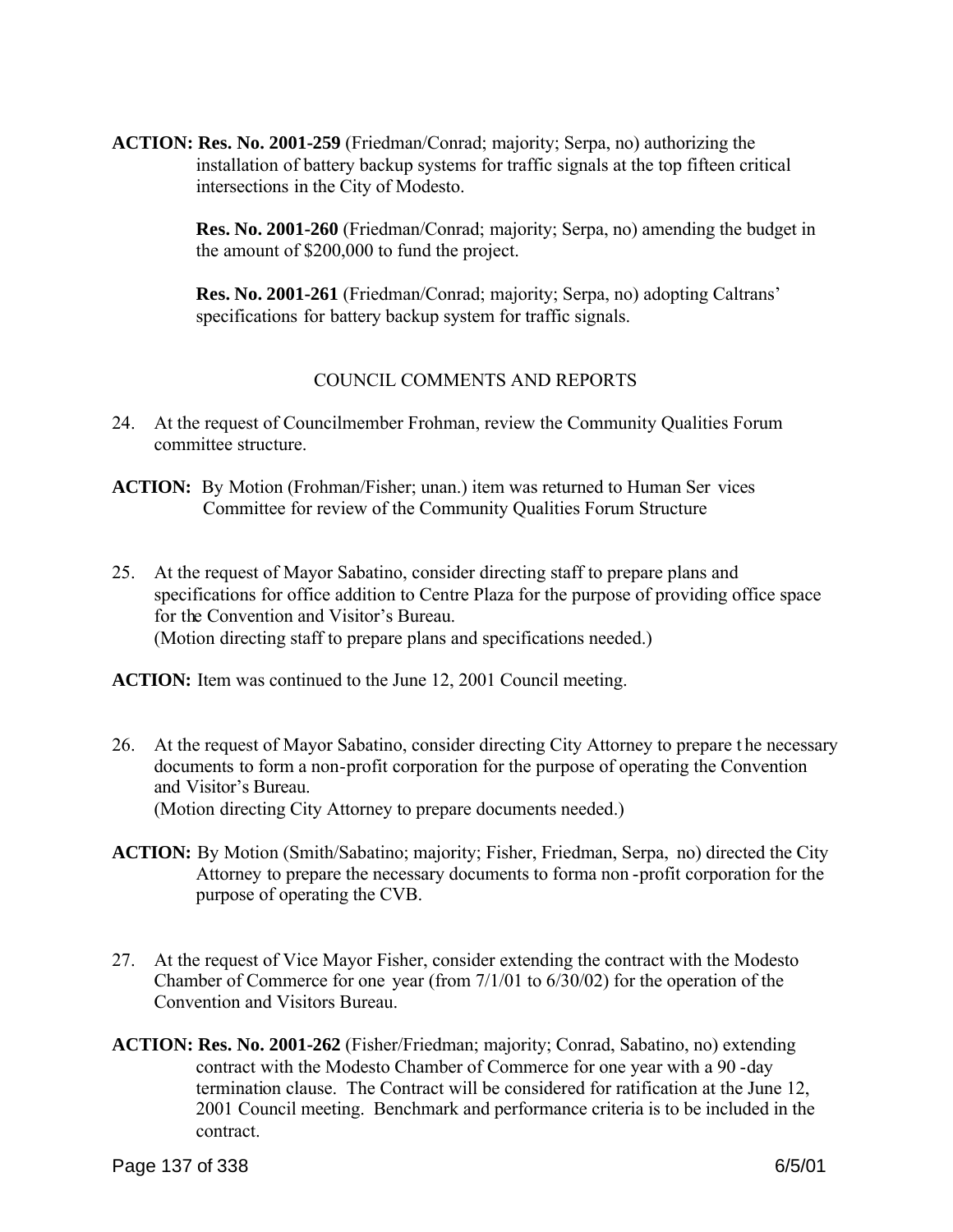Staff was directed to research the possibility of a County-wide Convention & Visitor's Bureau

# MATTERS TOO LATE FOR THE AGENDA

None

# ADJOURNMENT

The meeting adjourned at 9:15 p.m.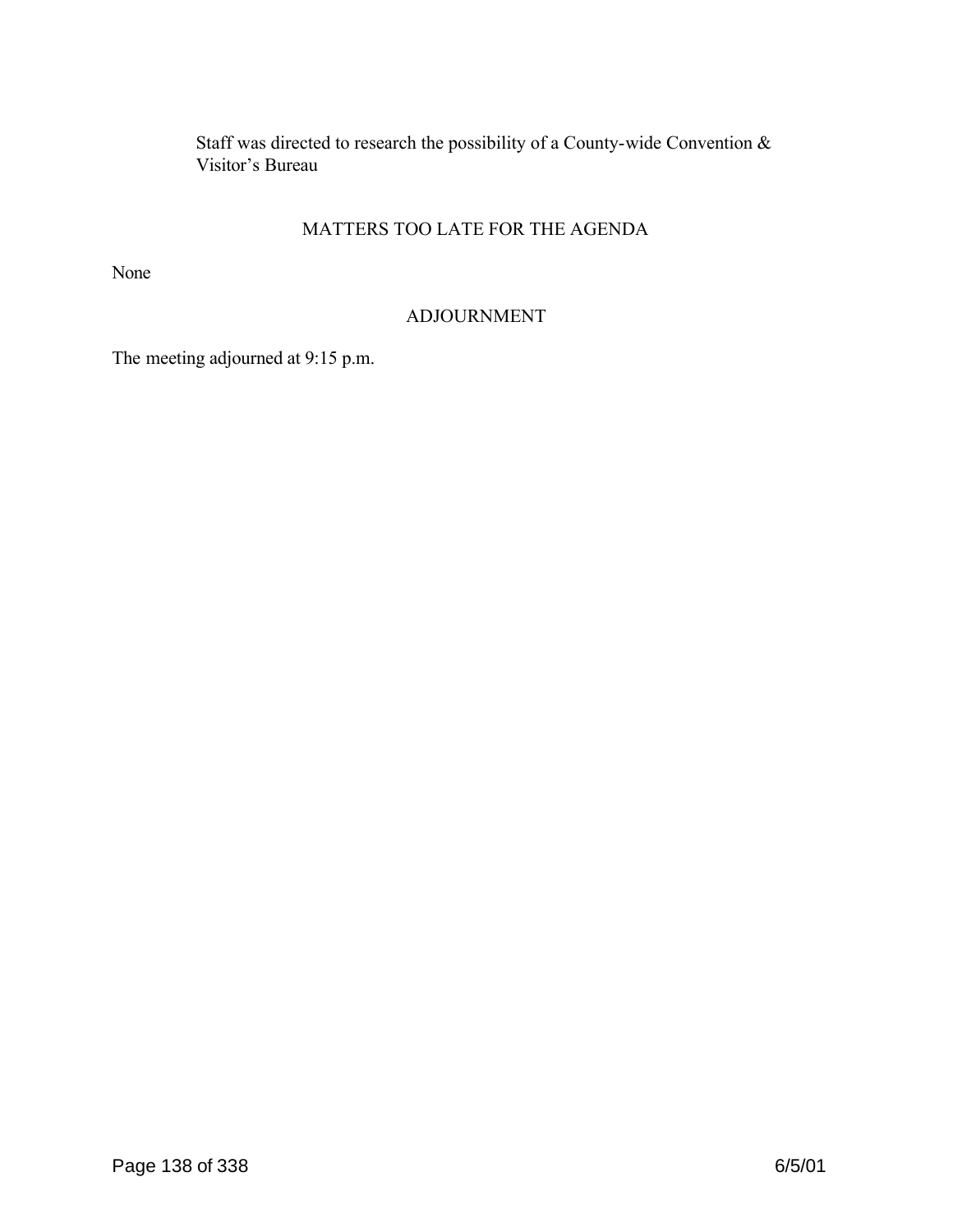# **Minutes Tuesday, June 12, 2001, at 5:15 p.m.**

Roll Call –Present: Councilmembers Conrad, Fisher, Friedman, Frohman, Serpa, Smith, Mayor Sabatino

 *Absent: None*

Pledge of Allegiance to the Flag

Invocation: Pastor Bill Boling, First Foursquare Gospel

Declare Conflicts of Interest- *Fisher, Item 15*

CONSENT ITEMS – ROLL CALL VOTE REQUIRED: Items 1 through 8

*Items 17 & 18 moved to Consent*

## **ACTION: Friedman/Fisher; unan.**

# **CONSENT ITEMS**

## **An item may be removed from consent and discussed at the request of an audience member or Councilmember.**

### **CONSENT**

1. Approval of the minutes of the regular City Council meeting of June 5, 2001 (Motion approving recomme nded.) *Rebecca Bartholomew; City Clerk; 577-5397;* rbartholomew@ci.modesto.ca.us

**ACTION:** By Motion (Friedman/Fisher; unan) approved the minutes of June 5, 2001.

#### **CONSENT**

- 2. Final adoption of Ordinance No. 3225-C.S. amending Section 3-2.1401.1 of Article 14 of Chapter 2 of Title 3 of the Modesto Municipal Code relating to Speed Limits. (Motion approving final adoption recommended.)
- **ACTION:** By Motion (Friedman/Fisher; unan) approved final adoption of Ordinance No. 3225- C.S.

### **CONSENT**

3. Consider amending the Conflict of Interest Codes for various departments. (Resolutions amending Conflict of Interest Code for the Office of the City Attorney, the Office of the City Manager, the Community Development Dep artment, the Engineering  $\&$ Transportation Department, the Fire Department, the Operations & Maintenance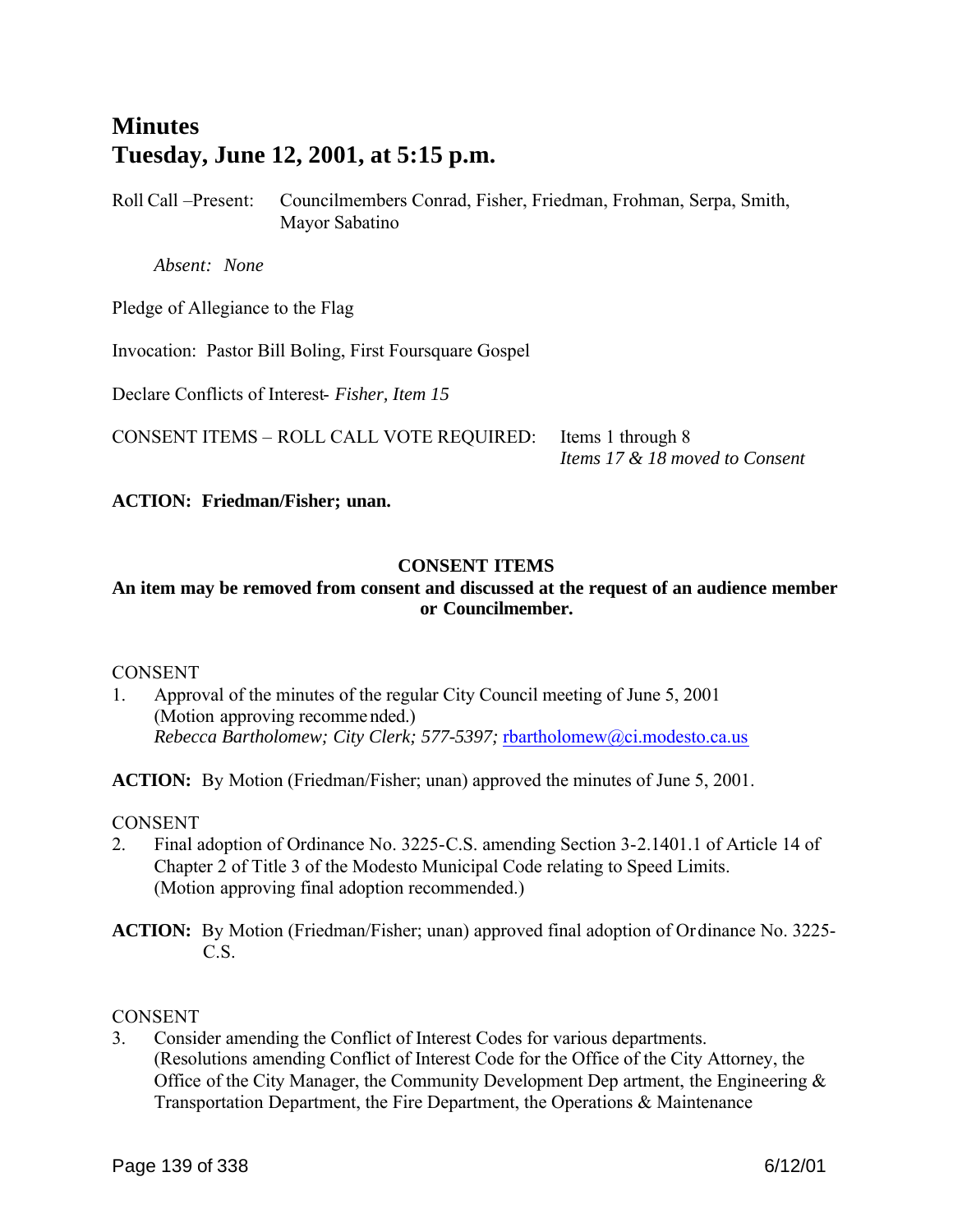Department, the Police Department, and the Parks, Recreation & Neighborhoods Department recommended.) *City Clerk; Marilyn Romey; 577-5487;* mromey@ci.modesto.ca.us

**ACTION: Res. No. 2001-262A** (Friedman/Fisher; unan) amending Conflict of Interest Code for the Office of the City Attorney

> **Res. No. 2001-262B** (Friedman/Fisher; unan) amending Conflict of Interest Code for the Office of the City Manager

> **Res. No. 2001-262C** (Friedman/Fisher; unan) amending Conflict of Interest Code for the Finance Department

**Res. No. 2001-263** (Friedman/Fisher; unan) amending Conflict of Interest Code for the Community Development Department

**Res. No. 2001-264** (Friedman/Fisher; unan amending Conflict of Interest Code for the Engineering & Transportation Department

**Res. No. 2001-265** (Friedman/Fisher; unan) amending Conflict of Interest Code for Fire Department

**Res. No. 2001-266** (Friedman/Fisher; unan) amending Conflict of Interest Code for the Police Department

**Res. No. 2001-266A** (Friedman/Fisher; unan) amending Conflict of Interest Code for the Operations & Maintenance Department, the Police Department.

**Res. No. 2001-267** (Friedman/Fisher; unan) amending Conflict of Interest Code for the Parks, Recreation & Neighborhoods Department

# **CONSENT**

4. Consider approving a Second Amendment to an agreement with Vanir Construction Management, Inc. for construction management services during construction of the Modesto Police Building Expansion Project and authorizing the City Manager to execute said amendment to agreement.

(Resolution approving Second Amendment with Vanir Construction Management, Inc. and authorizing the City Manager to execute said amendment recommended.) *Engineering & Transportation; Robert Granberg; 577-5215; rgranberg@ci.modesto.ca.us* 

**ACTION: Res. No. 2001-268** (Friedman/Fisher; unan) approving Second Amendment with Vanir Construction Management, Inc. and authorizing the City Manager to execute said amendment.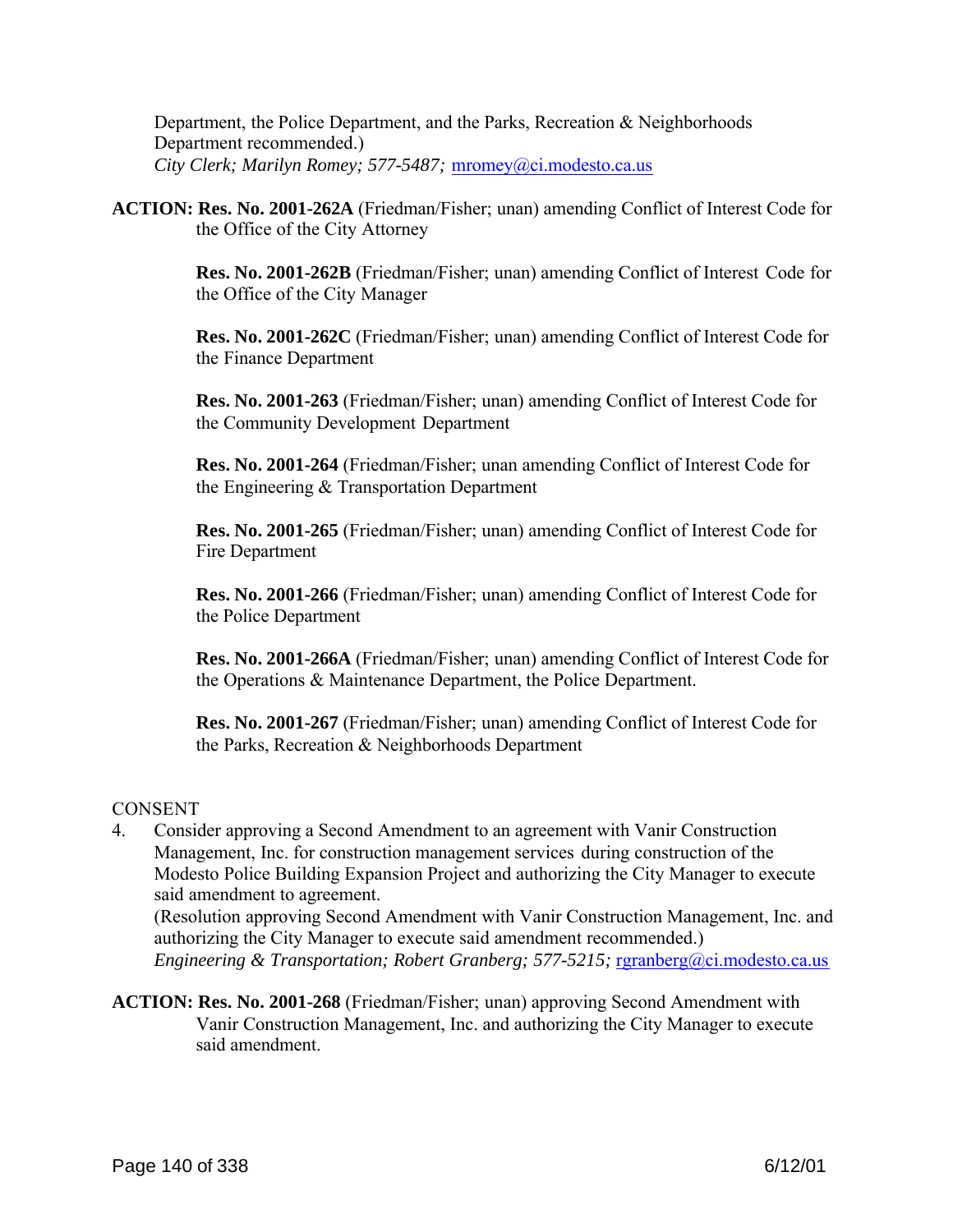### **CONSENT**

5. Consider acceptance of L.K. Comstock & Company, Inc.'s contract for the project titled "Construction of Advanced Traffic Management System" as c omplete and authorize the City Clerk to file Notice of Completion. (Resolution accepting work as complete recommended.)

*Engineering & Transportation; Robert Granberg; 577-5215; rgranberg@ci.modesto.ca.us* 

**ACTION: Res. No. 2001-269** (Friedman/Fisher; unan) accepting L.K. Comstock & Company, Inc.'s contract for the project titled "Construction of Advanced Traffic Management System" as complete.

#### **CONSENT**

6. Consider salary and benefit changes for unrepresented Management and Confidential employees.

(Resolution amending the Salary Schedule and authorizing benefit changes for Fiscal Year 2001-02 recommended. Resolution amending the policy on Vehicle Allowances for Executive and Management positions recommended.) *Personnel; Robin Renwick; 577-5400,* rrenwick@ci.modesto.ca.us

**ACTION: Res. No. 2001-270** (Friedman/Fisher; unan) amending the Salary Schedule and authorizing benefit changes for Fiscal Year 2001-02

> **Res. No. 2001-271** (Friedman/Fisher; unan) amending the policy on Vehicle Allowances for Executive and Management positions

#### **CONSENT**

7. Consider authorizing the Purchasing Supervisor to issue a Request for Bids for the remodel of Fire Station No. 5.

(Resolution authorizing the Purchasing Supervisor to issue Request for Bids for the remodel recommended.)

*Finance; Lori Martinez; 577-5420; Imartinez@ci.modesto.ca.us* 

**ACTION: Res. No. 2001-272** (Friedman/Fisher; unan) authorizing the Purchasing Supervisor to issue a Request for Bids for the remodel of Fire Station No. 5.

#### **CONSENT**

8. Consider waiving the formal bid procedures by five (5) affirmative votes and authorizing the purchase of a used, 1997 – 14-ton crane truck from United Rentals for a total cost of \$57,847.50.

(Resolution waiving formal bid procedures and authorizing purchase of crane truck recommended.)

*Finance; Lori Martinez; 577-5420;* lmartinez@ci.modesto.ca.us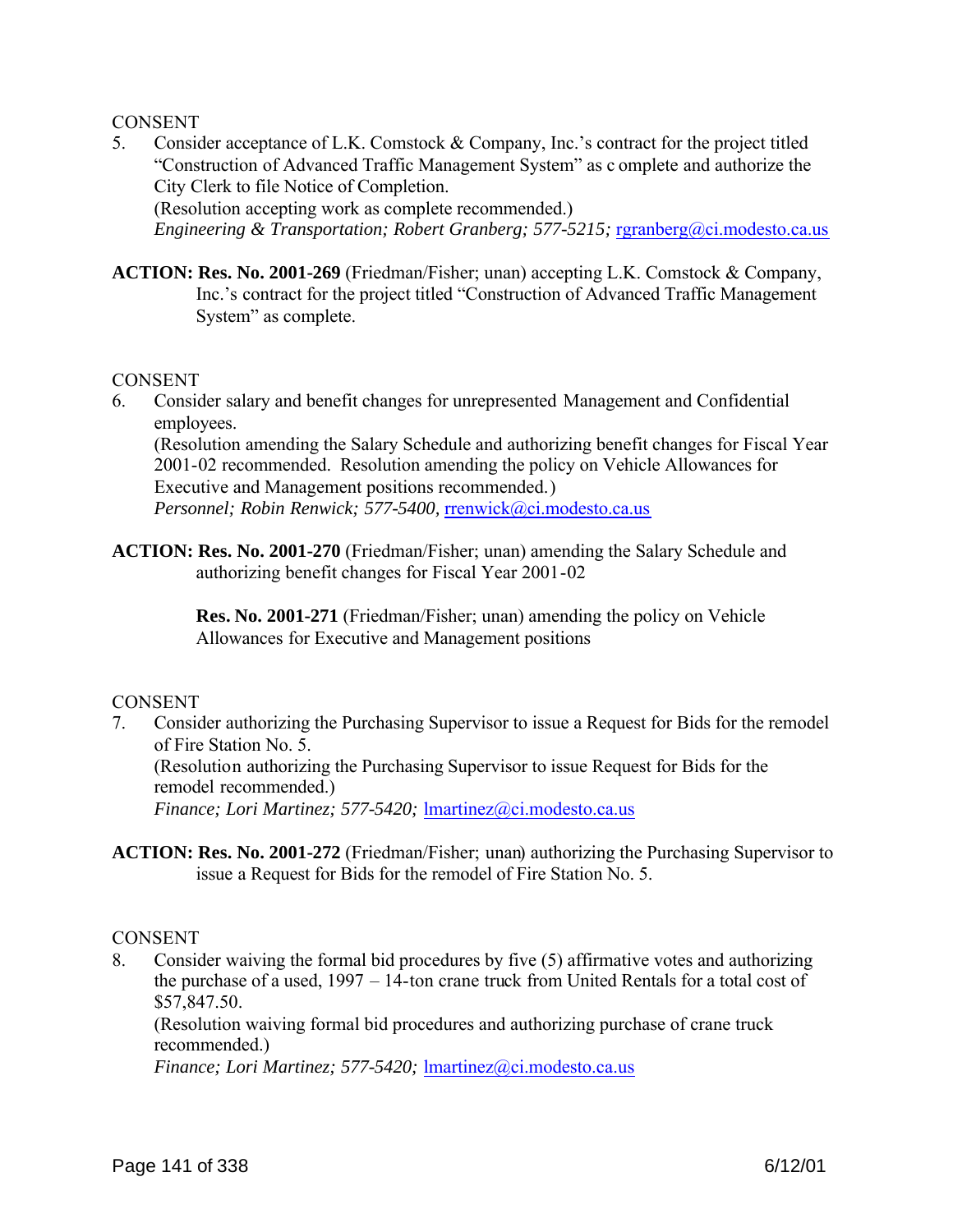**ACTION: Res. No. 2001-273** (Friedman/Fisher; unan) waiving the formal bid procedures by five  $(5)$  affirmative votes and authorizing the purchase of a used,  $1997 - 14$ -ton crane truck from United Rentals for a total cost of \$57,847.50.

# ACKNOWLEDGEMENTS AND PRESENTATIONS

9. Presentation of *the arch,* by Poet Laureate debee lloyd

**ACTION:** Poem presented by debee lloyd.

10. Certificate of Recognition from Mothers Against Drunk Driving (MADD) presented to Captain John George of the Modesto Fire Department.

**ACTION:** Certificates presented by Mayor Sabatino and Vice Mayor Fisher.

11. Presentation of Proclamation declaring June 11 – June 17, 2001 "United States Army Week" presented to Sergeant  $1<sup>st</sup>$  Class Todd.

**ACTION:** Proclamation presented by Mayor Sabatino.

Boy Scout Troops 49 and 117 was acknowledged by Mayor Sabatino.

# ORAL COMMUNICATIONS

- Jim Reed encouraged the City to continue with the development of the City's web page.
- Chris Murphy offered a suggestion to promote gatherings on the plaza i n place of the water feature.
- Dan Hopkins noted a concern of taking items out of order on the Council Agenda.
- Rob Ellett spoke regarding the budget and encouraged Council to promote and adequately fund economic development. He advised Council to be cautio us in funding non-profit organizations.

# UNFINISHED BUSINESS

12. Review of Financial Policy Committee's May 31, 2001 recommendations regarding the Modesto Convention & Visitors Bureau. (Resolution approving a one-year agreement with the Modesto Chamber of Commerce & authorizing the City Manager to execute the agreement recommended. Resolution approving the concept of establishing a non-profit organization to perform Convention & Visitors Bureau functions, agreeing in principle to issues related to the t ransfer in responsibilities raised by the Modesto Chamber of Commerce, establishing a Mayorappointed Ad Hoc Committee to address the logistics and details of issues identified in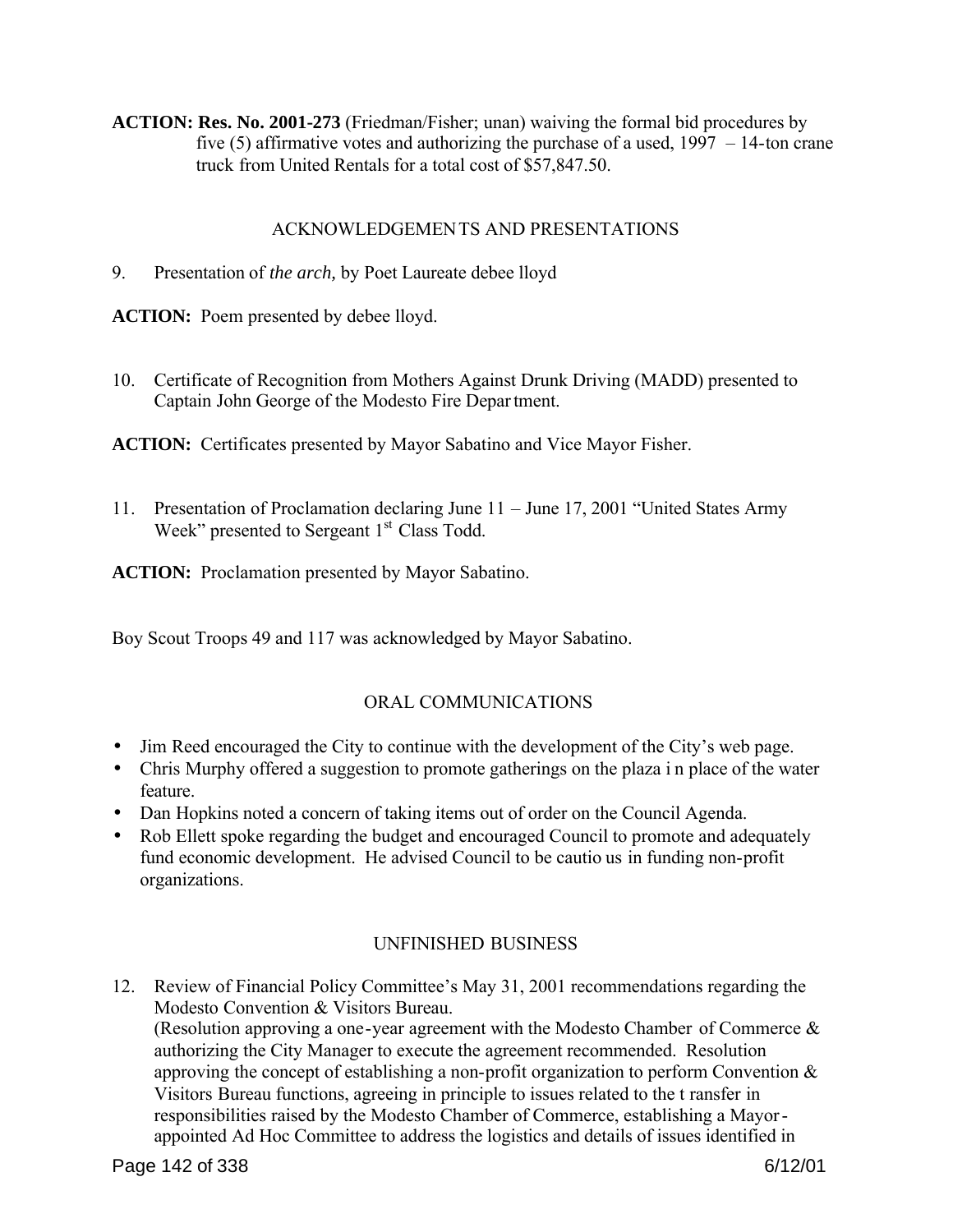establishing a non-profit organization, providing legal support to prepare Articles of Incorporation and By-laws, and providing staff support for all other details, and, based on the findings of the Ad -Hoc Committee, directing staff to prepare plans and specifications and a budget for creation of additional office space at the Mo desto Centre Plaza for staff of the newly created organization recommended.)

*Parks, Recreation & Neighborhoods; Bob Quintella; 577-6444;*  bquintella@ci.modesto.ca.us

**ACTION: Res. No. 2001-274** (Fisher/Friedman; unan.) approving a one -year agreement with the Modesto Chamber of Commerce & authorizing the City Manager to execute the agreement changing the contribution amount to 13.33% of the TOT, changing *develop* Countywide CVB to *explore* Countywide CVB, and strike the words "except in unusual circumstances" from Page 2, Item 4.

> **Res. No. 2001-275** (Sabatino/Fisher; majority; Fisher, no) approving the concept of establishing a non-profit organization to perform Convention & Visitors Bureau functions.

> **Res. No. 2001-276** (Sabatino/Fisher; majority; Conrad, Frohman, Serpa, no) establishing an Ad Hoc Committee of City Manager Jack Crist, City Attorney Mike Milich, Deputy Director of Parks Recreation & Neighborhoods Bob Quintella, Chamber of Commerce Representative Gary Plummer, and Convention & Visitors Bureau Representative Cindy T'Souvas to develop bylaws and articles of incorporation for a non-profit organization for the Convention & Visitors Bureau.

 **Res. No. 2001-277** (Sabatino/Fisher; majority; Frohman, no ) directing staff to include \$20,000 in the budget for a site feasibility study for the location of the Convention  $\&$ Visitors Bureau.

13. Consider authorizing the City Manager to sign an agreement between the City of Modesto and the Modesto Chamber of Commerce to provide funding to the Convention and Visitors Bureau for a one (1) year period. (Resolution approving an agreement between the City and the Chamber of Commerce to provide funding for the CVB for a one year period recommended.) *City Attorney; Mike Milich; 577-5322;* mmilich@ci.modesto.ca.us

**ACTION:** Included in item 12 as Resolution No. 2001 -274

14. Consider Financial Policy Committee recommendations on the proposed Operating Budget for Fiscal Year 2001-2002 and Proposed 2001-2002 through 2010-2011 Capital Improvement Program Budget. (Motion acknowledging receipt of FPC's report and directing staff to incorporate Council recommendations into the final budget document recommended.) *Finance; Rob Stout, 577-5370,* rstout@ci.modesto.ca.us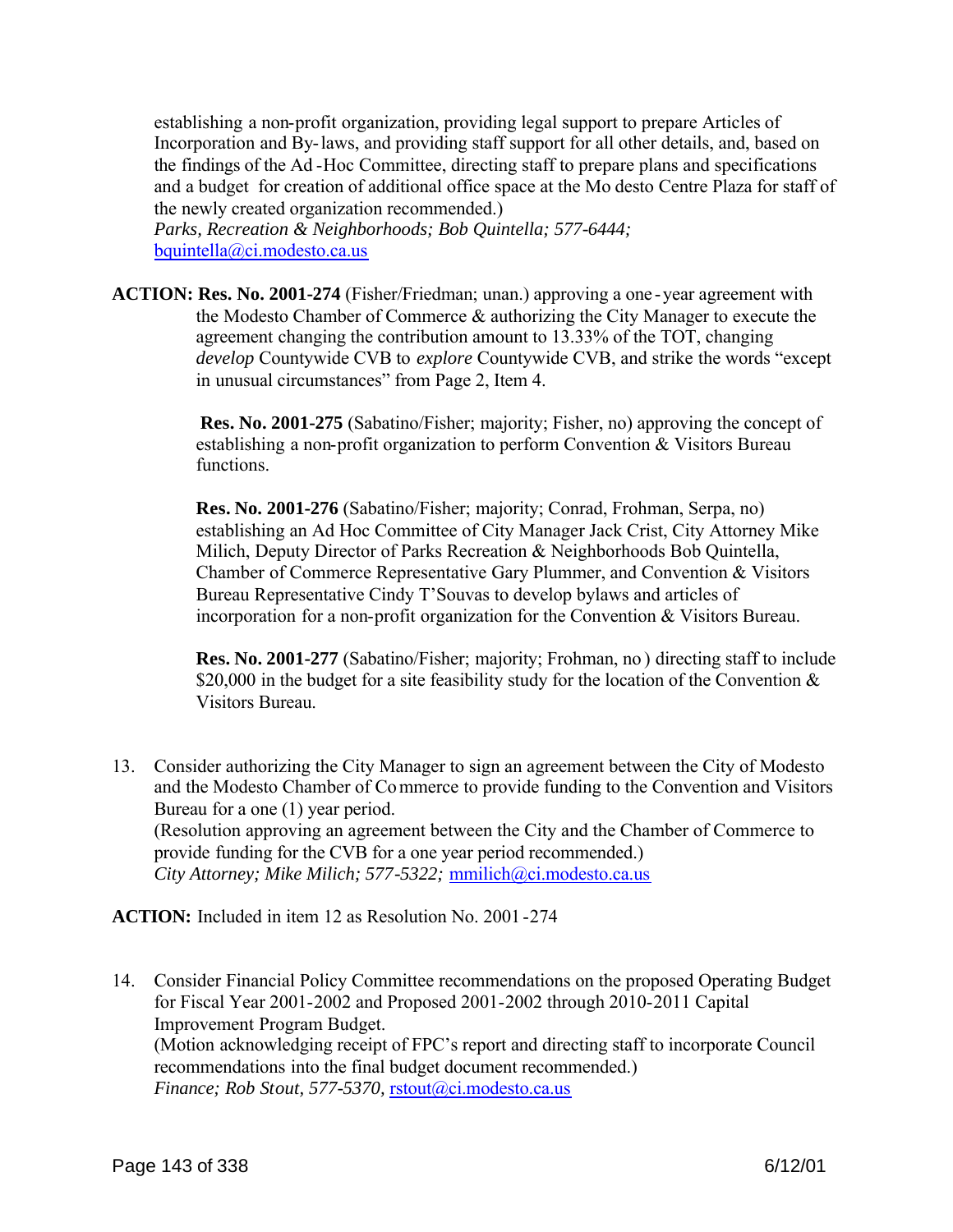**ACTION:** By Motion (Fisher/Friedman; unan.) acknowledging receipt of FPC's report and directing staff to incorporate Council recommendations into the final budget document.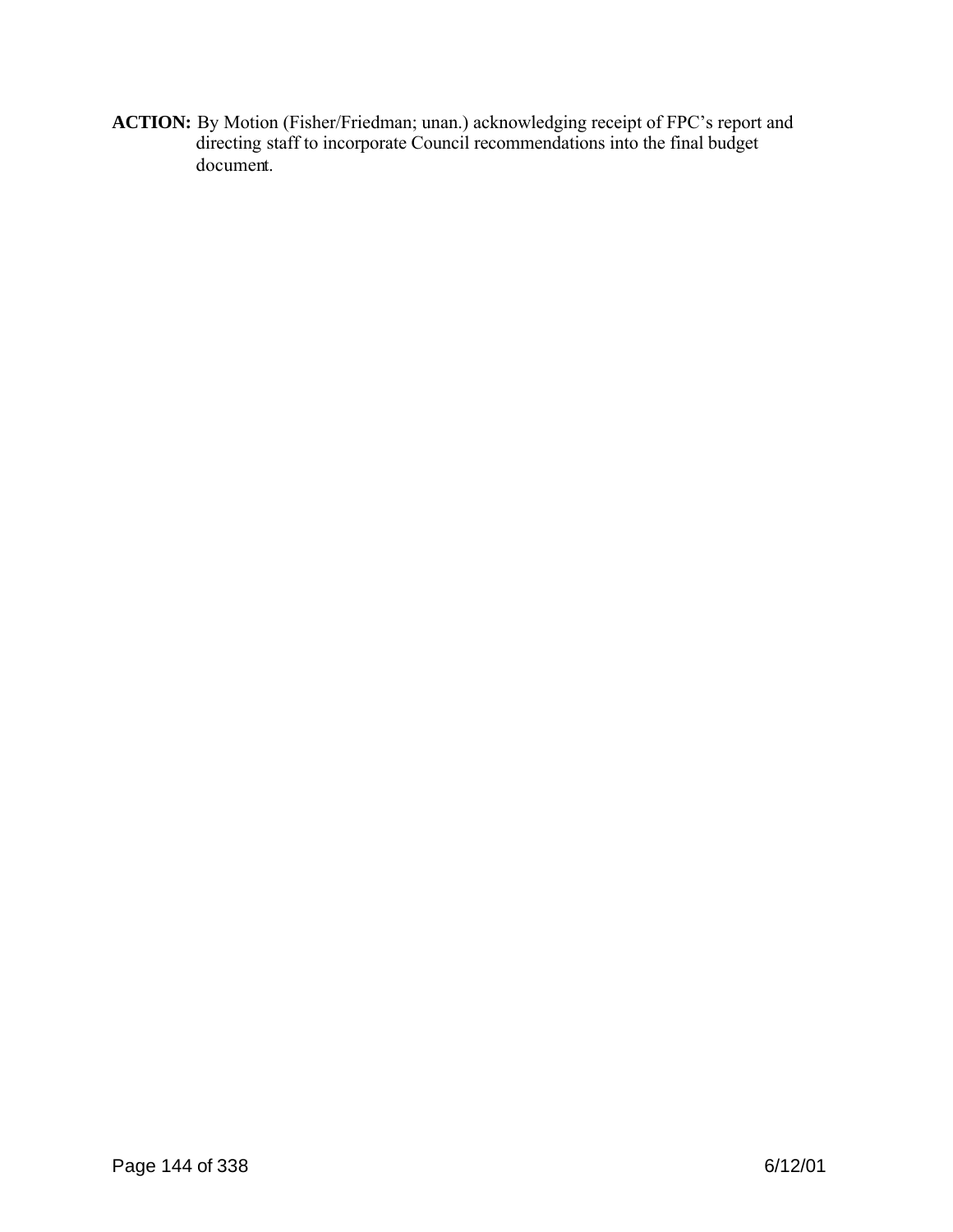#### **HEARINGS**

*Fisher absent due to conflict of interest on Emergency Shelter Grant portion.*

15. Public Hearing to consider approval of the 2001 -2002 Annual Action Plan for the use of Community Development Block Grant, HOME Investment Partnership Grant and Emergency Shelter Grant Funds.

(Resolution approving the Annual Action Plan and authorizing the City Manager to sign and execute grant agreements with the Department of Housing and Urban Development recommended.)

*Parks, Recreation & Neighborhoods; Julie Hannon; 577-5417; jhannon@ci.modesto.ca.us* 

**ACTION: Res. No. 2001-278** (Friedman/Fisher; unan.) approving the Annual Action Plan for Community Development Block Grant and Home Grants, and authorizing the Cit y Manager to sign and execute grant agreements with the Department of Housing and Urban Development.

> **Res. No. 2001-279** (Friedman/Frohman; Fisher, absent) approving Emergency Shelter Grants.

#### *Conrad absent due to conflict of interest*

16. Public hearing to consider approving schedule of maximum rates for solid waste collection services.

(Resolution approving a revised schedule of maximum rates and charges for the collection of garbage in the City of Modesto recommended.)

*Engineering & Transportation; Jocelyn Reed; 577-5492; jreed@ci.modesto.ca.us* 

**ACTION: Res. No. 2001-280** (Fisher/Friedman; Conrad, absent) approving a revised schedule of maximum rates and charges for the collection of garbage in the City of Mo desto.

#### NEW BUSINESS

*Items 17 & 18 were included in Consent Items*

#### **CONSENT**

17. Consider approving the City Engineer's Annual Report for Landscape Maintenance District No. 2 for Dry Creek Meadows Subdivision Nos. 7 through 10, Creekwood Meadows Subdivision, and Yosemite Meadows Subdivision Units 1 & 2. Consider adopting a Resolution of Intention setting a hearing on the levy of the proposed assessment. (Motion approving the Annual Report recommended. Resolution of Intention setting a hearing on the levy of the proposed assessment to be held on July 17, 2001 at 5:15 p.m. in the Joint Chambers at 1010 Tenth Street recommended.)

*Engineering & Transportation; Kevin Becker; 577-5259;* kbecker@ci.modesto.ca.us

**ACTION:** By Motion (Friedman/Fisher; unan) approved the Annual Report.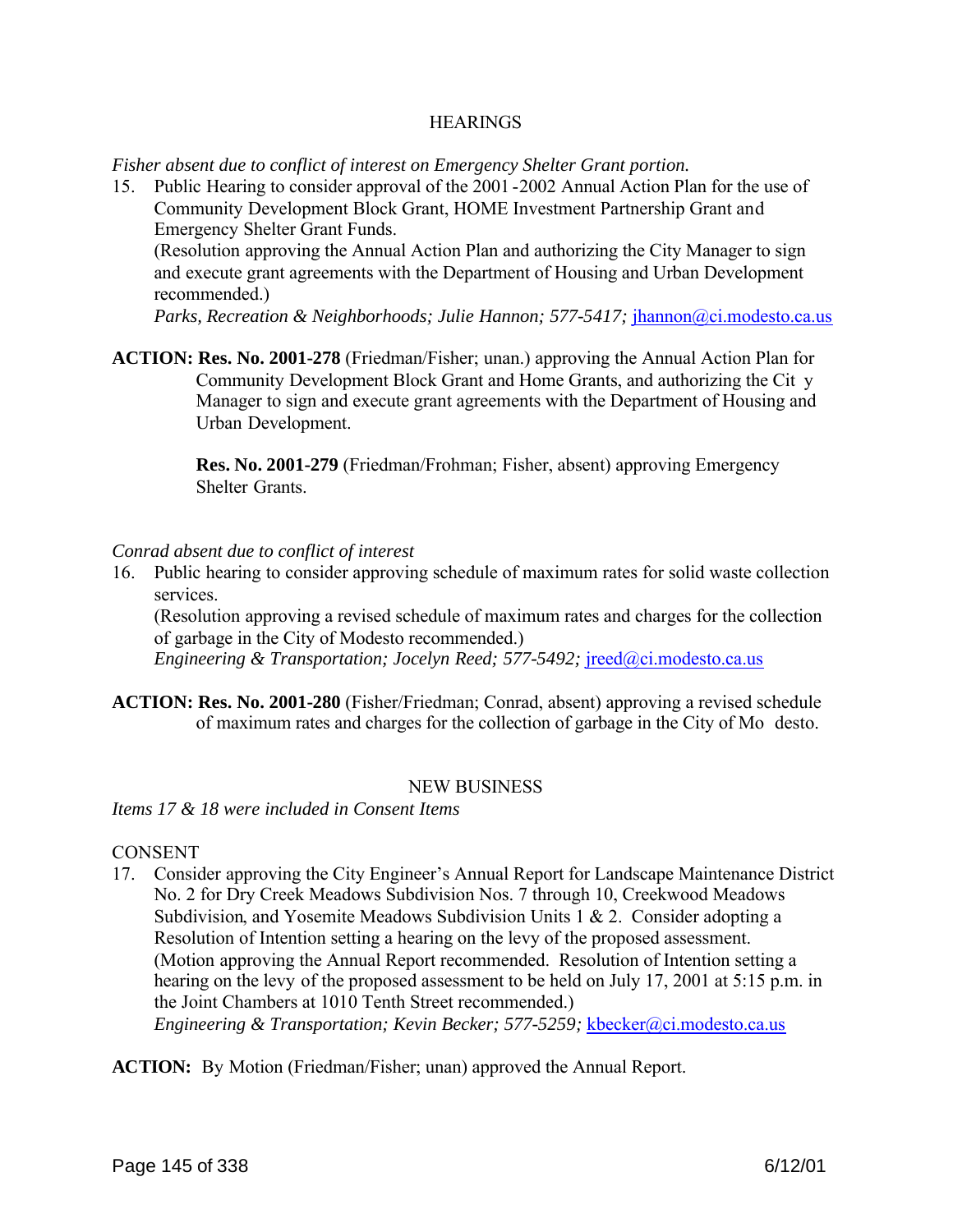**Res. No. 2001-281** (Friedman/Fisher; unan) setting a hearing on the levy of the proposed assessment to be held on July 17, 2001 at 5:15 p.m. in the Joint Chambers at 1010 Tenth Street.

#### *CONSENT*

18. Consider approving the City Engineer's Report for Landscape Maintenance District No. 1 for Dry Creek Meadows Subdivisions Nos. 1 through 6, and adopt a Resolution of Intention setting a public hearing on the levy of the proposed assessment. (Motion approving the Annual Report recommended. Resolution of Intention setting a public hearing on the levy of the proposed assessment to be held July 17, 2001 at 5:15 p.m.. in the Joint Chambers at 1010 Tenth Street recommended.) *Engineering & Transportation; Kevin Becker; 577-5259;* kbecker@ci.modesto.ca.us

**ACTION:** By Motion (Friedman/Fisher; unan) approved Annual Report.

**Res. No. 2001-282** (Friedman/Fisher; unan) setting a public hearing on the levy of the proposed assessment to be held July 17, 2001 at 5:15 p.m.. in the Joint Chambers at 1010 Tenth Street.

#### COUNCIL COMMENTS AND REPORTS

19. At the request of Mayor Sabatino, consider directing staff to prepare plans and specifications for office addition to Centre Plaza for the purpose of providing office space for the Convention and Visitor's Bureau. (Motion directing staff to prepare plans and specifications recommended *.) Continued from June 5, 2001* 

**ACTION:** Included in item 12 as Resolution No. 2001 -277.

Mayor Sabatino commented on an article in the Modesto Bee regarding his comments on reaching consensus.

#### MATTERS TOO LATE FOR THE AGENDA

None

#### ADJOURNMENT

The meeting adjourned at 9:30 p.m.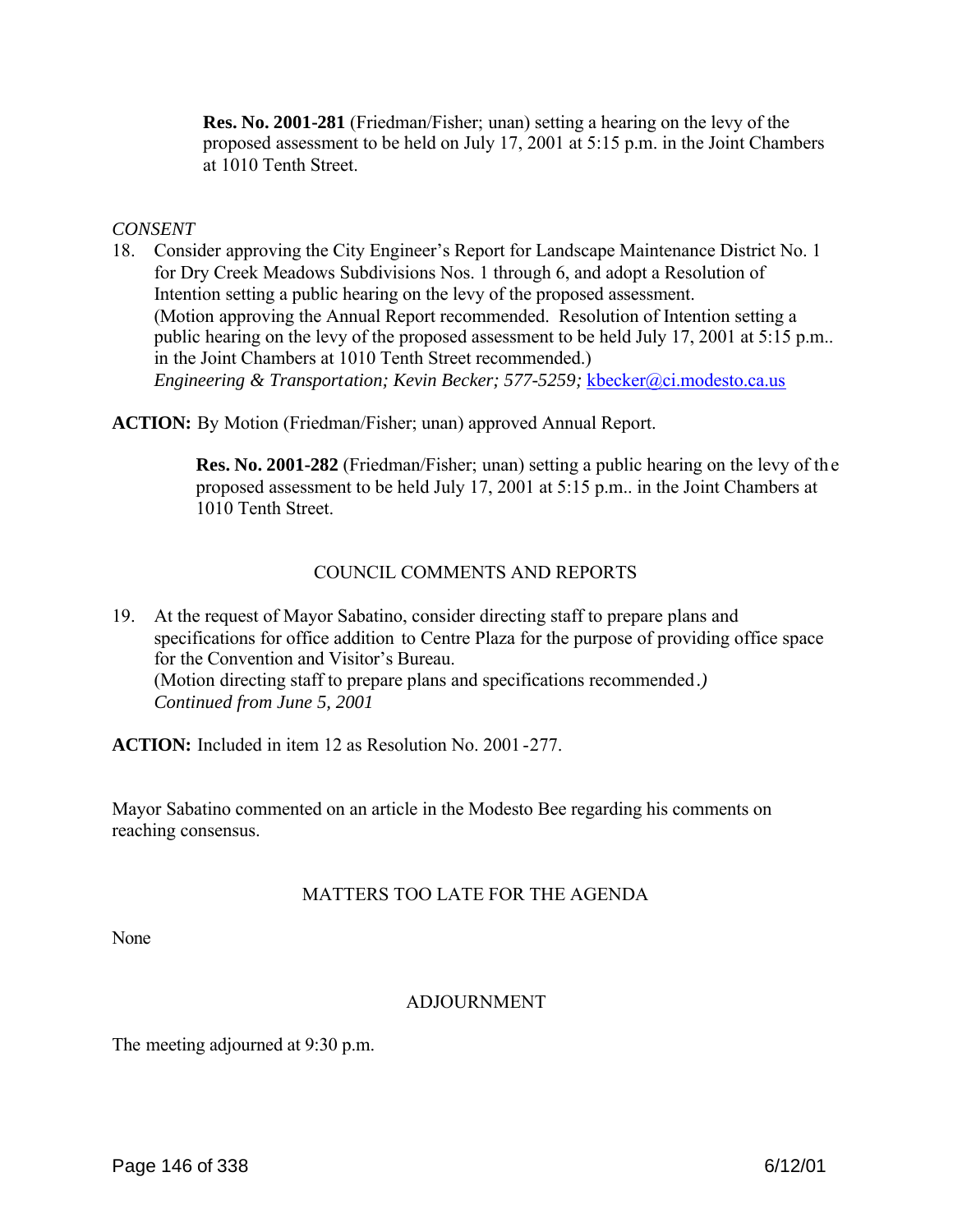# **MINUTES Tuesday, June 19, 2001, at 5:15 p.m.**

Roll Call – Present: Councilmembers Conrad, Fisher, Friedman, Frohman, Serpa, Smith, Mayor Sabatino

Absent: None

Pledge of Allegiance to the Flag

Invocation: Father Dean McFalls, Our Lady of Fatima Parish

City Clerk's Announcements: *Item 3 Removed from Agenda*

Declaration of Conflicts of Interest: *Fisher; Item 5*

#### *ACKNOWLEDGEMENTS & PRESENTATIONS*

• Certificate of Appreciation presented to Creekwood Park Fund Raising Committee by Bev McCollough

#### **ORAL COMMUNICATIONS**

None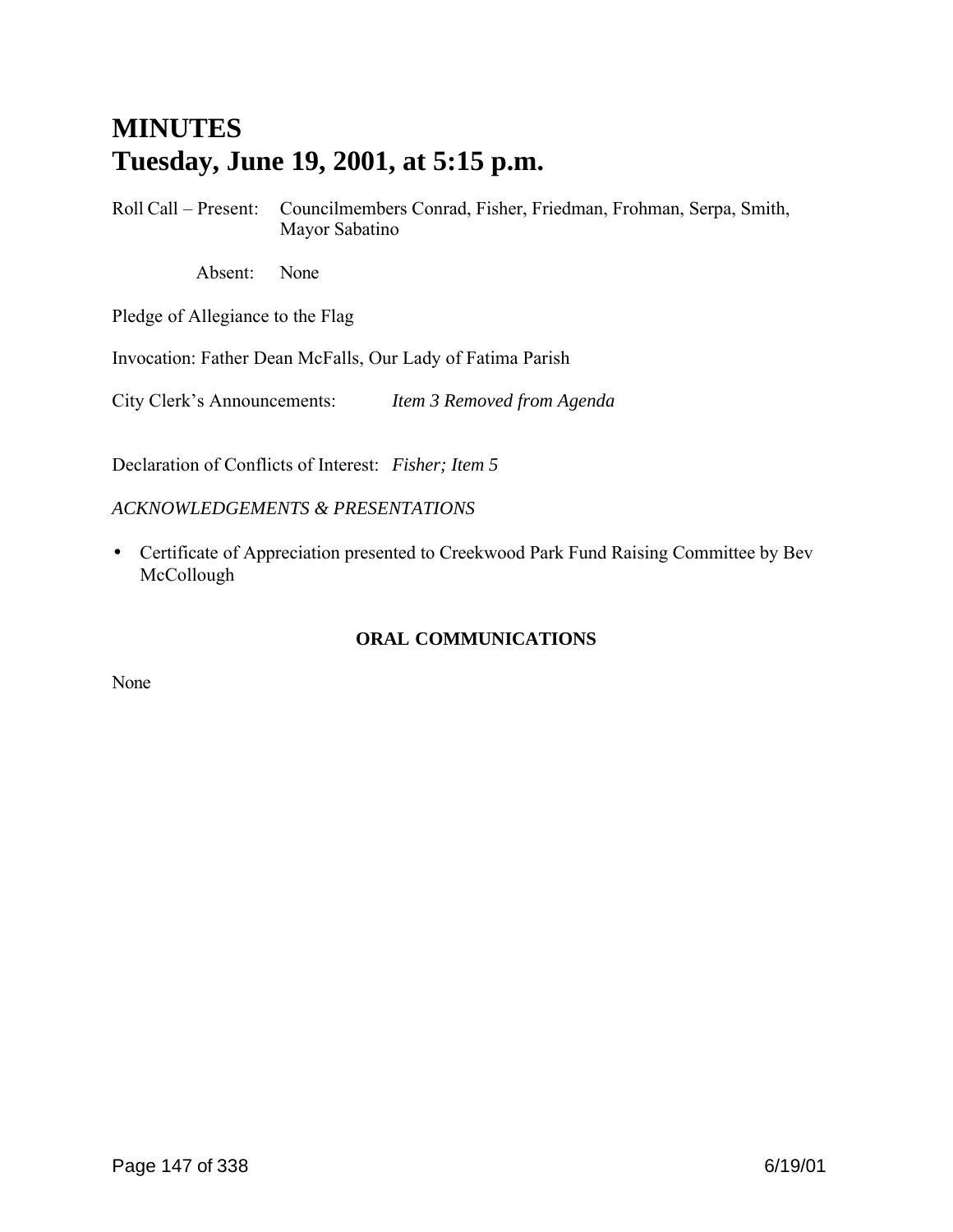#### **COUNCIL COMMENTS & REPORTS**

1. At the request of Councilmember Fisher, consider adopting a resolution in support of amendments to the Ozone Transportation Mitigation Regulations. Proposed resolution attached.

(Resolution approving support recommended.)

**ACTION: Res. No. 2001-283** (Friedman/Sabatino; unan.) approving support for Ozone Transportation Mitigation Regulations.

# **CONSENT ITEMS – ROLL CALL VOTE REQUIRED**: Items 1 through 16

 *Item 3 removed from Agenda Items 7 & 16 removed from Consent*

**ACTION: Frohman/Friedman; unan.**

#### **CONSENT ITEMS**

#### **An item may be removed from consent and discussed at the request of an audience member or Councilmember.**

#### **CONSENT**

- 2. Approval of the minutes of the regular City Council meeting of June 12, and the Special Council Workshop of June 13, 2001. (Motion approving recommended.) *Clerk; Rebecca Bartholomew, 577-5397, rbartholomew@ci.modesto.ca.us*
- **ACTION:** By Motion (Frohman/Friedman; unan.) approved the minutes of June 12 and June 13, 2001.

#### REMOVED FROM AGENDA

3. Consider authorizing the award of the shooting range to be used by the Modesto Police Department as part of the new Police Training Facility to Action Target, Inc. for a total cost of \$95,134.25. Funds are budgeted. (Resolution awarding contract to Action Target, Inc. recommended.) *Finance; Lori Martinez; 577-5420; lmartinez@ci.modesto.ca.us*

#### **ACTION: Removed from Agenda**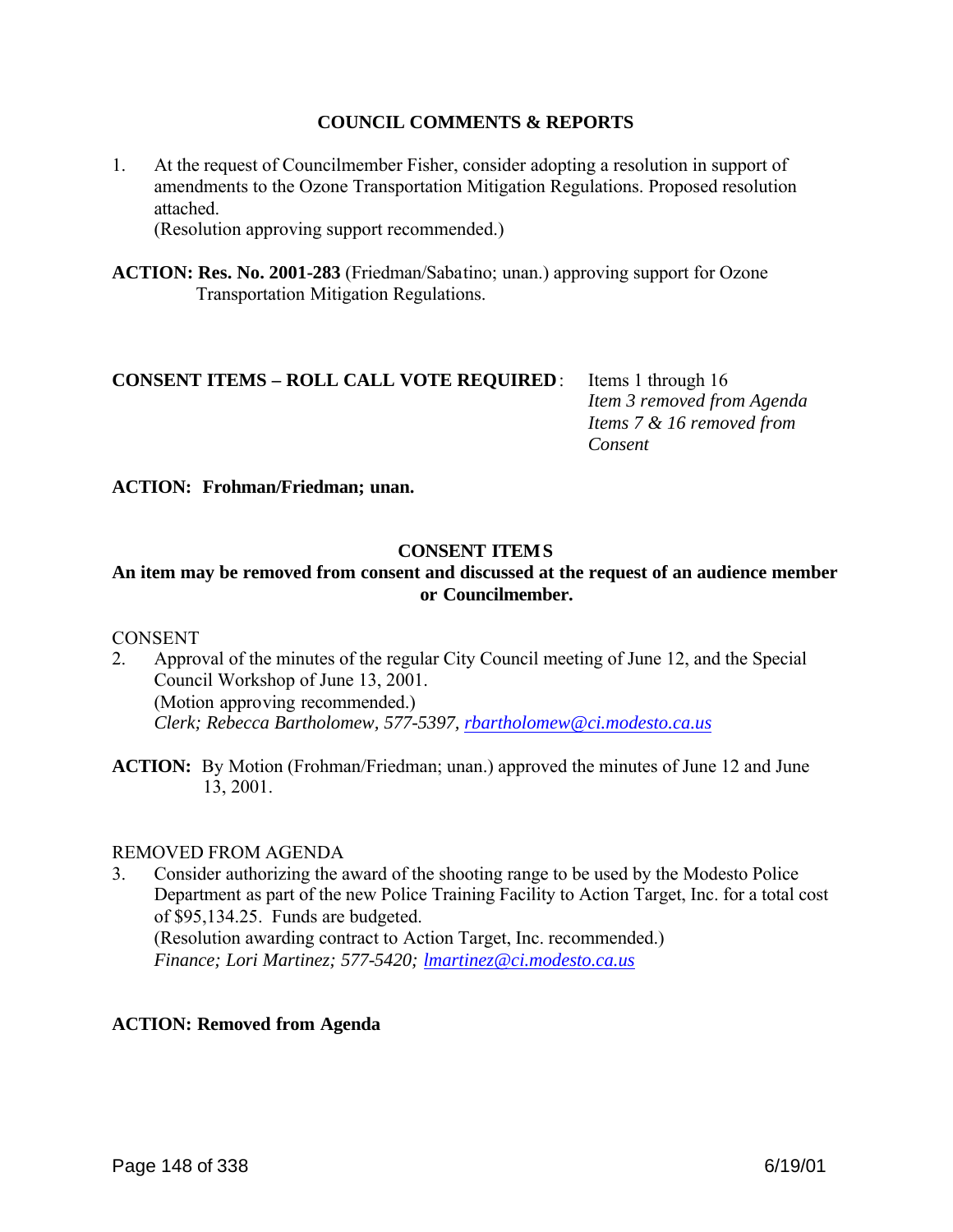#### **CONSENT**

- 4. Consider authorizing the Purchasing Supervisor to issue a Request for Bids for a performance stage for the Centre Plaza. (Resolution authorizing Purchasing Supervisor to issue Request for Bids for a performance stage recommended.) *Finance; Lori Martinez; 577-5420; lmartinez@ci.modesto.ca.us*
- **ACTION: Res. No. 2001-284** (Frohman/Friedman; unan.) authorizing Purchasing Supervisor to issue Request for Bids for a performance stage.

#### *Fisher Absent Due to Conflict of Interest*

- 5. Consider HOME agreement with Housing Authority of Stanislaus County for the Pine Meadows Project. This project will provide funding for the Housing Authority to acquire and rehabilitate an existing 36-unit apartment complex at 608 E. Granger Avenue. The project is targeted at very-low- and low-income tenants. (Resolution authorizing the City Manager to execute the agreement recommended.) *Recreation & Neighborhoods; Ken Horrillo, 577-5419, khorrillo@ci.modesto.ca.us*
- **ACTION: Res. No. 2001-285** (Serpa/Friedman; Fisher, absent) authorizing the City Manager to execute an HOME agreement with Housing Authority of Stanislaus County for the Pine Meadows Project.

#### **CONSENT**

6. Consider amendment to facility maintenance and repair agreement with Modesto City Schools to increase contribution from \$54,000 to \$104,000 annually for the remaining seven years of the agreement to provide funds to renovate Modesto High School swimming pool, and consider new Capital Improvement Plan Agreement with Modesto City Schools for maintenance and repair of tennis courts.

(Resolution authorizing amendment to facility maintenance and repair agreement recommended; Resolution authorizing new Capital Improvement Plan Agreement recommended.)

*Recreation & Neighborhoods; Carolyn Eubank, 577-5349, ceubank@ci.modesto.ca.us*

**ACTION: Res. No. 2001-286** (Frohman/Friedman; unan.) authorizing amendment to facility maintenance and repair agreement.

> **Res. No. 2001-287** (Frohman/Friedman; unan.) authorizing new Capital Improvement Plan Agreement.

#### *Removed from Consent*

7. Consider League of California Cities Bylaws Amendment—Grassroots Network Initiative. (Resolution supporting the League of California Cities Grassroots Network Initiative recommended.)

*City Manager; Donna Hansen; 571-5125; dhansen@ci.modesto.ca.us*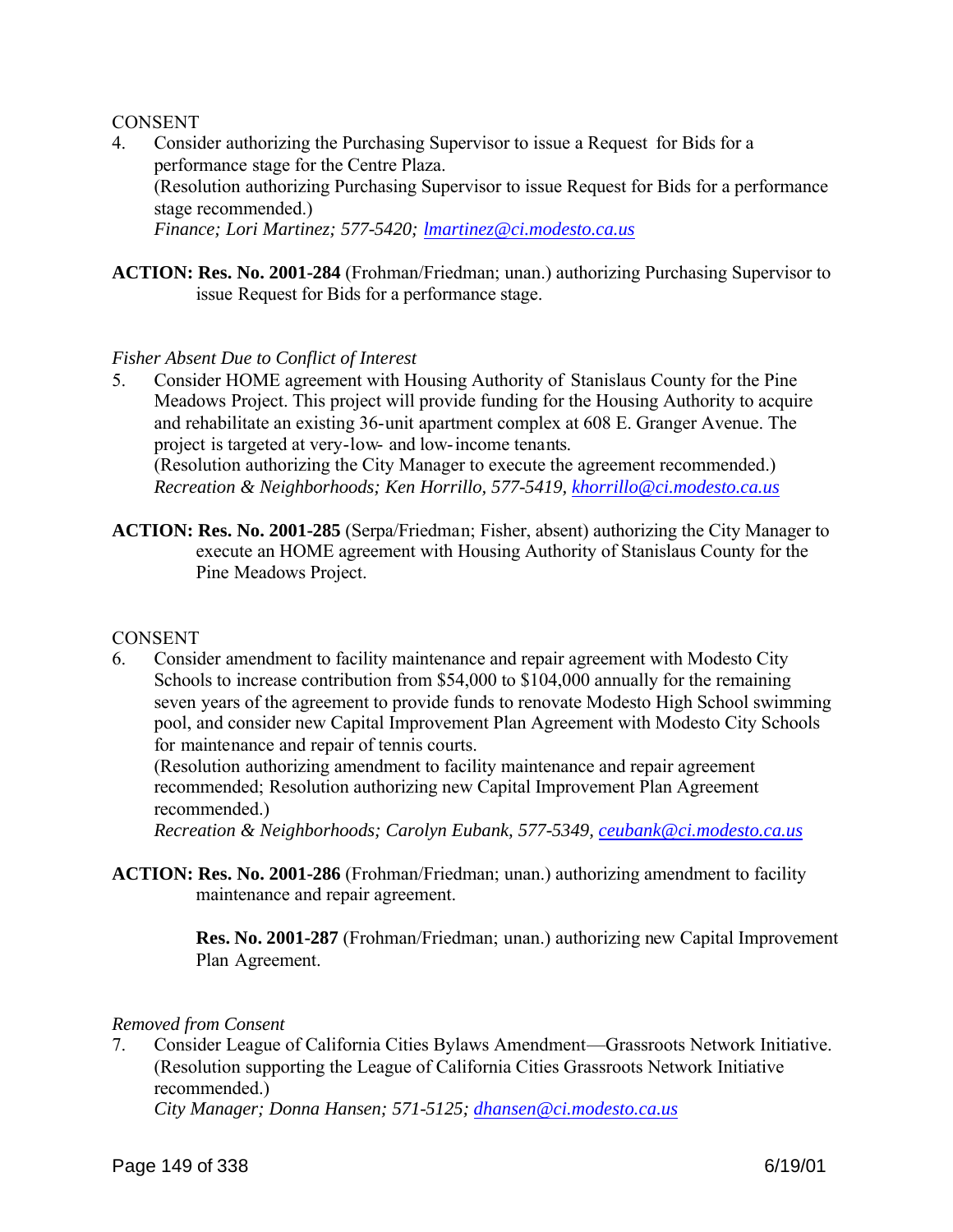**ACTION: Res. No. 2001-288** (Smith/Fisher; unan.) supporting the League of California Cities Grassroots Network Initiative.

#### **CONSENT**

- 8. Consider authorizing the City Manager to begin contract negotiations with Yosemite Community College District for management of the Public, Education, and Government (PEG) studio and programming on the cable network. (Resolution authorizing the City Manager to begin contract negotiations with Yosemite Community College District for management of the Public, Education, and Government (PEG) studio and programming on the cable network recommended.) *City Manager; Renee Ledbetter, 577-5463, rledbetter@ci.modesto.ca.us*
- **ACTION: Res. No. 2001-289** (Frohman/Friedman; unan.) authorizing the City Manager to begin contract negotiations with Yosemite Community College District for management of the Public, Education, and Government (P EG) studio and programming on the cable network.

#### **CONSENT**

9. Consider an extension of Modesto Area Dial-A-Ride (MDAR) service area boundary to include recently developed neighborhoods contiguous to the existing MDAR boundary. (Resolution approving extension of Modesto Area Dial-A-Ride (MDAR) service area boundary to include recently developed neighborhoods contiguous to the existing MDAR boundary recommended.)

*Engineering & Transportation; Fred Cavanah, 577-5298, fcavanah@ci.modesto.ca.us*

**ACTION: Res. No. 2001-290** (Frohman/Friedman; unan.) approving extension of Modesto Area Dial-A-Ride (MDAR) service area boundary to include recently developed neighborhoods contiguous to the existing MDAR boundary.

#### CONSENT

10. Consider awarding a \$177,062.00 contract to Barham Inc. for the project titled "Park Site Restroom Construction", and consider a resolution amending the budget to fully fund the project. This project will install restrooms at the following parks: Mi ldred Perkins, Floyd No. 2, Orchard, Robertson Road, and Riverside. The project will also replace the existing restroom at Bellenita Park.

(Resolution awarding a \$177,062.00 contract to Barham Inc. for the project titled "Park Site Restroom Construction" recommended; Resolution amending the budget to fully fund the project recommended.)

*Engineering & Transportation; Dean Phillips, 57-5260, dphillips@ci.modesto.ca.us*

**ACTION: Res. No. 2001-291** (Frohman/Friedman; unan.) awarding a \$177,062.00 contract to Barham Inc. for the project titled "Park Site Restroom Construction."

> **Res. No. 2001-292** (Frohman/Friedman; unan.) amending the budget to fully fund the project.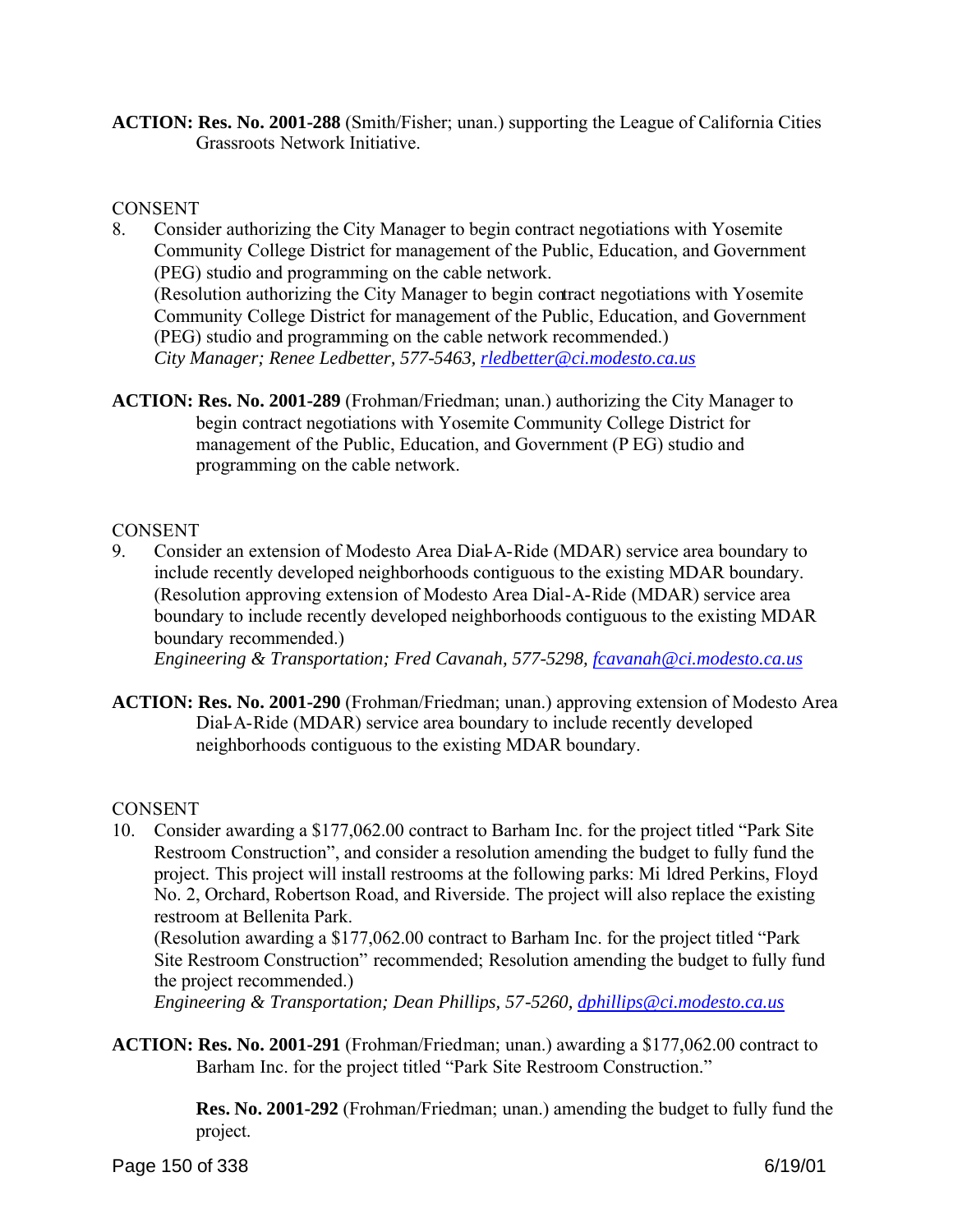#### **CONSENT**

11. Consider final map of Millbrook Estates Unit No. 4 subdivision in the Village One specific Plan Area and authorizing the City Manager to sign an agreement with the subdiviers as required by Section 4-4.604(c) of the Municipal Code (Owners: Bright Development, a California Corporation).

(Resolution approving the final map of Millbrook Estates Unit No. 4 subdivision and authorizing the City Manager to execute subdivision agreement recommended.) *Engineering & Transportation; Kevin Becker, 577-5259, kbecker@ci.modesto.ca.us*

**ACTION: Res. No. 2001-293** (Frohman/Friedman; unan.) approving the final map of Millbrook Estates Unit No. 4 subdivision and authorizing the City Manager to execute subdivision agreement.

#### **CONSENT**

12. Consider accepting the remainder of the Street Improvements for Chateau Maison subdivision in the Pelandale -Snyder Specific Plan Area and authorize the City Clerk to file Notice of Completion and to release securities upon expiration of statutory periods (Owners: Western Pacific Housing – Windsor Point, LLC, a California Limited Liability Company).

(Resolution accepting the remainder of the street improvements recommended.) *Engineering & Transportation; Kevin Becker, 577-5259, kbecker@ci.modesto.ca.us*

**ACTION: Res. No. 2001-294** (Frohman/Friedman; unan.) accepting the remainder of the Street Improvements for Chateau Maison subdivision in the Pelandale -Snyder Specific Plan Area.

#### **CONSENT**

13. Consider approval of Final Map of The Renaissance subdivision in the Village One Specific Plan Area and authorizing the City Manager to sign an agreement with the subdividers as required by Section 4-4.604(c) of the Municipal Code (Owners: S&S Ventures, a California General Partnership, by the Jaguar Investment Corporation, General Partner).

(Resolution approving the final map of The Renaissance subdivision and authorizing the City Manager to execute subdivision agreement.

**ACTION: Res. No. 2001-295** (Frohman/Friedman; unan.) approving the final map of The Renaissance subdivision and authorizing the City Manager to execute subdivision agreement.

#### **CONSENT**

14. Consider authorizing the City Manager to make application for participation in the Department of Justice, Office of Justice Program on Domestic Preparedness as specified in the Nunn-Lugar-Domenici legislation.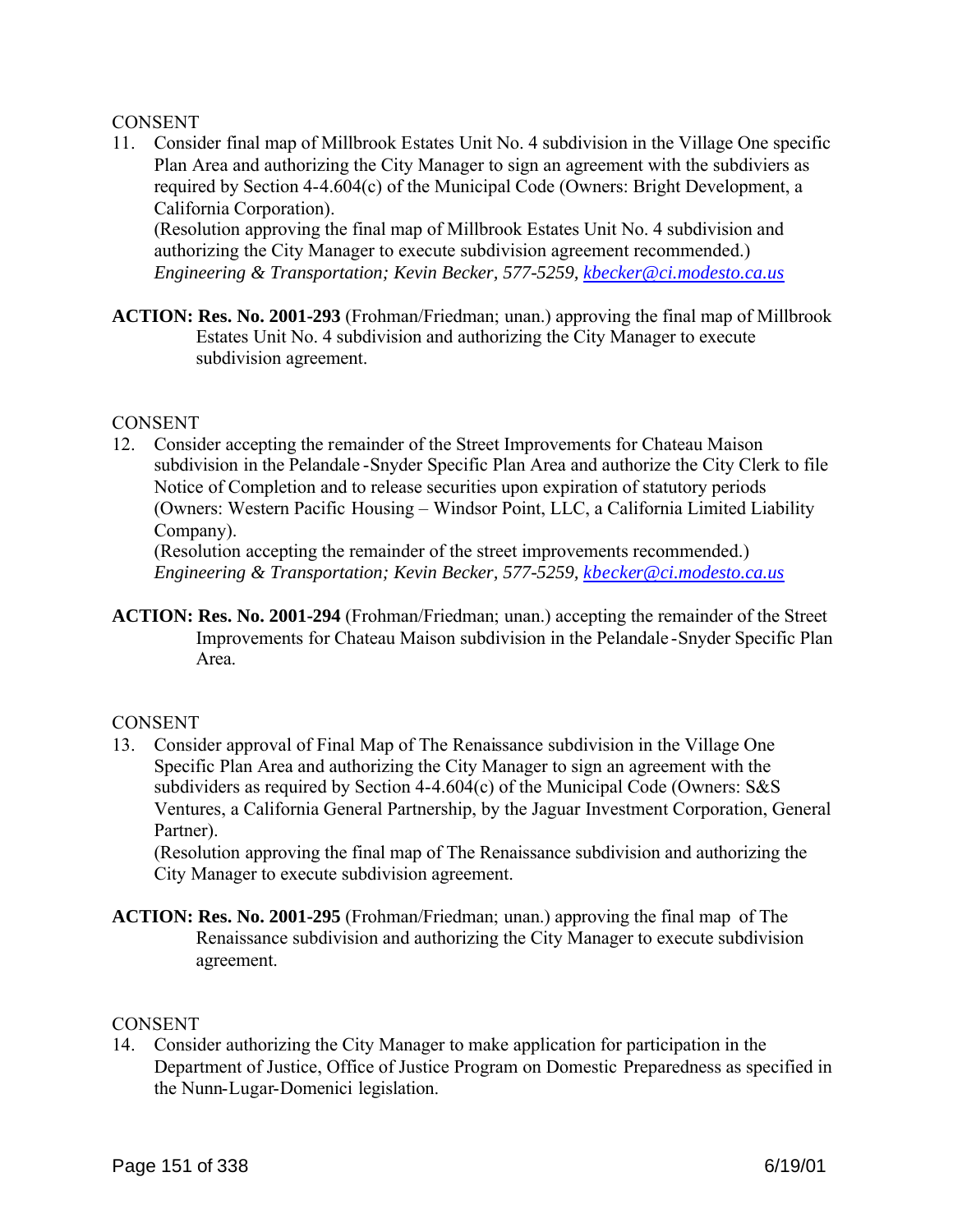(Resolution authorizing the City Manager to make application for participation in the Department of Justice, Office of Justice Program on Domestic Preparedness as specified in the Nunn-Lugar-Domenici legislation recommended.) *Fire; Gary Hinshaw, 572-9590, ghinshaw@ci.modesto.ca.us*

**ACTION: Res. No. 2001-296** (Frohman/Friedman; unan.) authorizing the City Manager to make application for participation in the Department of Justice, Office of Justice Program on Domestic Preparedness as specified in the Nunn-Lugar-Domenici legislation.

#### **CONSENT**

- 15. Consider approving the canvassing of the election for Village One Community Facilities District No. 1996-1, Annexation # 5, and ordering annexation of territory to the Village One Community Facilities District No. 1996-1. (Resolution approving canvassing of the election for Village One Community Facilities District No. 1996-1, Annexation # 5, and ordering annexation of territory to the Village One Community Facilities District No. 1996-1 recommended.) *Attorney; Roland Stevens, 577-5290, rstevens@ci.modesto.ca.us*
- **ACTION: Res. No. 2001-297** (Frohman/Friedman; unan.) approving canvassing of the election for Village One Community Facilities District No. 1996-1, Annexation # 5, and ordering annexation of territory to the Village One Community Facilities District No. 1996-1.

#### *Removed from Consent*

- 16. Consider authorizing the City Manager to sign a cable grant agreement with Fred Eichel on behalf of Citizens Leading Effective Action Now (C.L.E.A.N.) (Resolution authorizing City Manager to sign cable grant agreement with Fred Eichel on behalf of Citizens Leading Effective Action Now (C.L.E.A.N.) recommended). *City Manager; Renee Ledbetter, 5775463, rledbetter@ci.modesto.ca.us*
- **ACTION: Res. No. 2001-298** (Smith/Fisher; majority; Conrad, Frohman, no) authorizing City Manager to sign cable grant agreement with Fred Eichel on behalf of Citizens Leading Effective Action Now (C.L.E.A.N.).

#### **UNFINISHED BUSINESS**

17. Consider adoption of Fiscal Year 2001-2002 Operating Budget and Capital Improvement Program Budget. (Motion acknowledging receipt of report recommended; Ordinance approving the 2001 - 2002 Operating Budget and first year of the 2001 -2002 through 2010-2011 Capital Improvement Program budget recommended; Resolution establishing the 2001-2002 Fiscal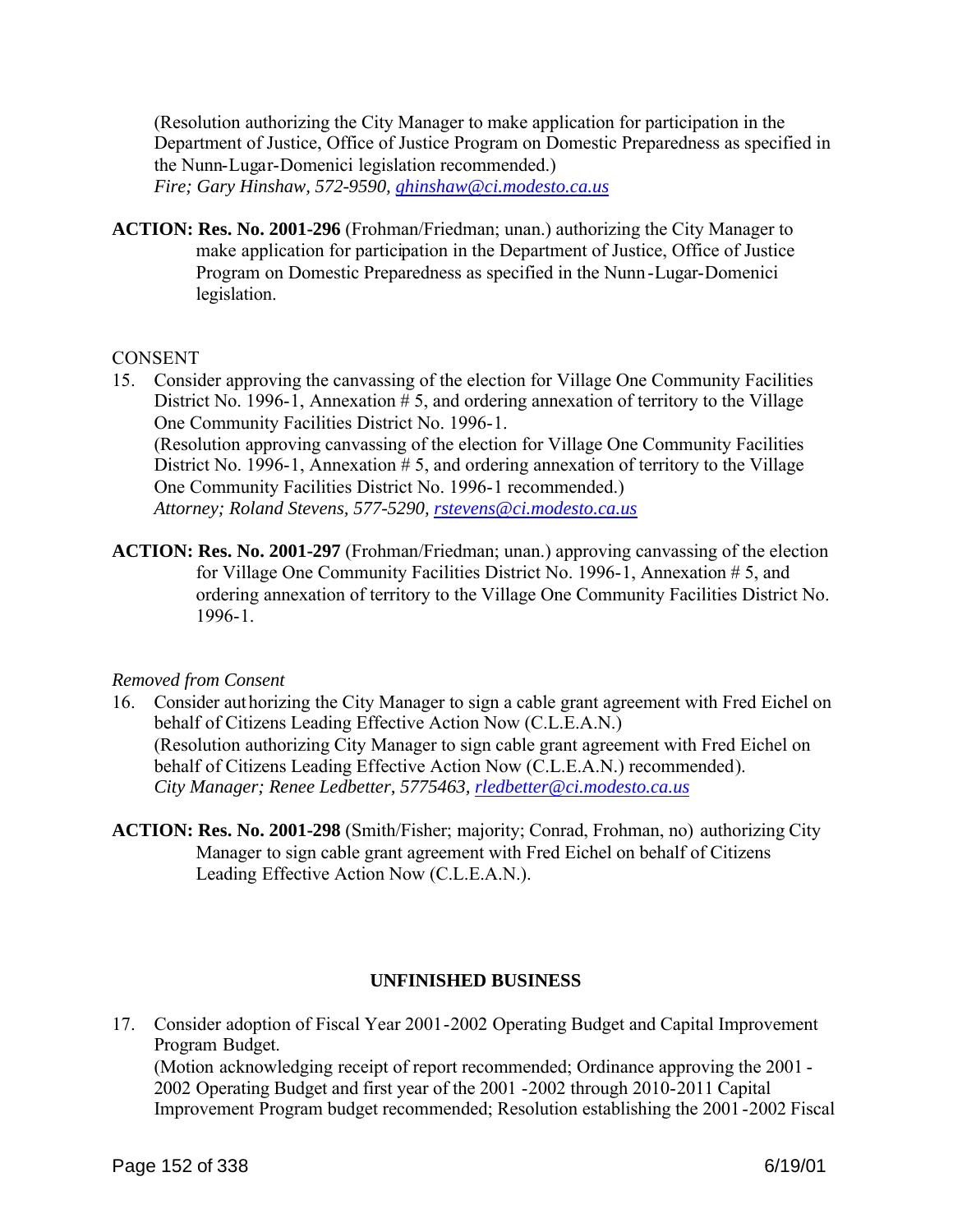Year appropriation limit, including the price and population factors to be used in the calculation recommended.) Finance; Stan Feathers, 577-5458, sfeathers@ci.modesto.ca.us

**ACTION:** By Motion (Fisher/Friedman; majority; Conrad, Frohman, Sabatino, no) acknowledged receipt of report.

> By Motion (Fisher/Friedman; Conrad, absent) approved Infrastructure Preservation in the Parks Category of the Capital Improvement Program Budget

By Motion (Friedman/Fisher; Sabatino, absent) approved Non-Motorized Trail System Improvements in the Traffic Category of the Capital Improvement Program Budget.

By Motion (Friedman/Fisher; Conrad, absent) approved 2001-2002 Federal Funding Pavement Maintenance in the Traffic Category of the Capital Improvement Program Budget.

By Motion (Friedman/Fisher; Smith, Serpa, absent) approved 2002-2003 Federal Funding Traffic Category in the Parks Category of the Capital Improvement Program Budget.

By Motion (Friedman/Fisher; Sabatino, absent) approved Traffic Signal Modification (CFF Streets) in the Traffi c Category of the Capital Improvement Program Budget.

By Motion (Friedman/Fisher; Smith, absent) approved 9<sup>th</sup> Street Railroad Relocation in the Traffic Category of the Capital Improvement Program Budget.

By Motion (Friedman/Fisher; Smith, Sabatino, absent) approved the 9<sup>th</sup> Street Storm Drainage Project Design in the Storm Drainage Category of the Capital Improvements Program Budget.

By Motion (Fisher/Friedman; majority; Conrad, Frohman, Sabatino, no) **introduced Ordinance No. 3226–C.S**. approving the 2001-2002 Operating Budget and First year of the 2001-2002 through 2010-2011 Capital Improvement Program budget with amendments.

**Res. No. 2001-299** (Fisher/Friedman; majority; Conrad, Frohman, Sabatino, no) establishing the 2001-2002 Fiscal Year appropriation limit, including the price and population factors to be used in the calculation.

**Res. No. 2001-300** (Fisher/Friedman; majority; Conrad, Frohman, Sabatino, no) adopted amending Fiscal Year 2000-2001 Annual Budget.

18. Consider oral report on Cash Balances. (Motion acknowledging receipt of report recommended.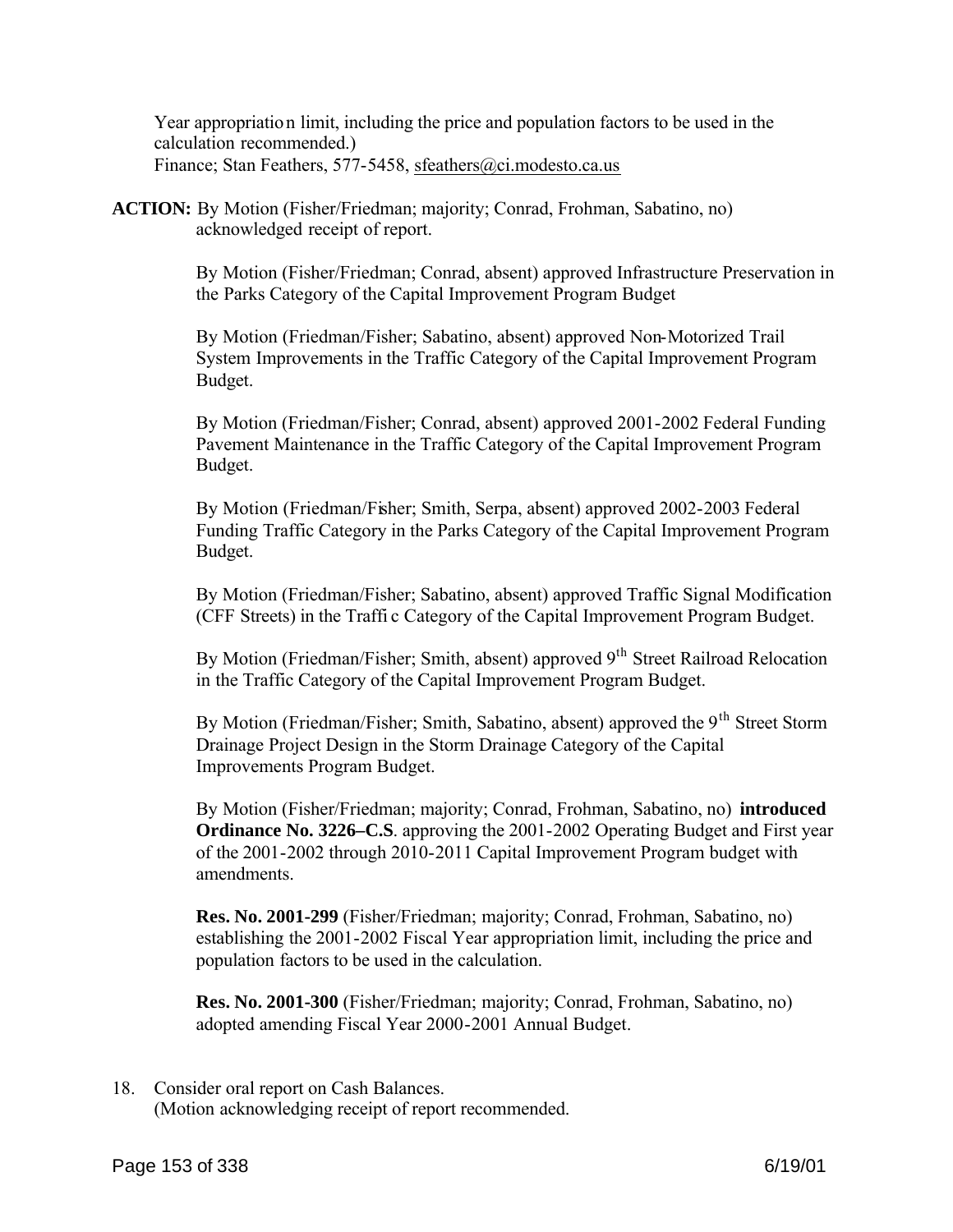Finance; Stan Feathers, 577-5458, sfeathers@ci.modesto.ca.us

**ACTION:** By Motion (Frohman/Fisher; unan.) acknowledged receipt of report.

#### **HEARINGS**

19. Hearing to consider appeal from Alex & Son's Mar ket, 515 N. Martin Luther King Drive, regarding denial of an ABC Type 21 (hard liquor) license.

**ACTION: Res. No. 2001-301** (Frohman/Friedman; unan.) denying appeal from Alex & Sons's Market regarding denial of an ABC Type 21 (hard liquor) license.

#### **NEW BUSINESS**

- 20. Consider awarding a \$675,535.27 contract to Bond Blacktop Inc. for the project titled "2001 Slurry Seals". (Resolution awarding a \$675,535.27 contract to Bond Blacktop Inc. for the project titled "2001 Slurry Seals" recommended.) *Engineering & Transportation; Dean Phillips, 57-5260, dphillips@ci.modesto.ca.us*
- **ACTION: Res. No. 2001-302** (Frohman/Fisher; unan.) awarding a \$675,535.27 contract to Bond Blacktop Inc. for the project titled "2001 Slurry Seals."

#### **MATTERS TOO LATE FOR THE AGENDA**

None

# **ADJOURNMENT**

The meeting adjourned at 9:05 p.m.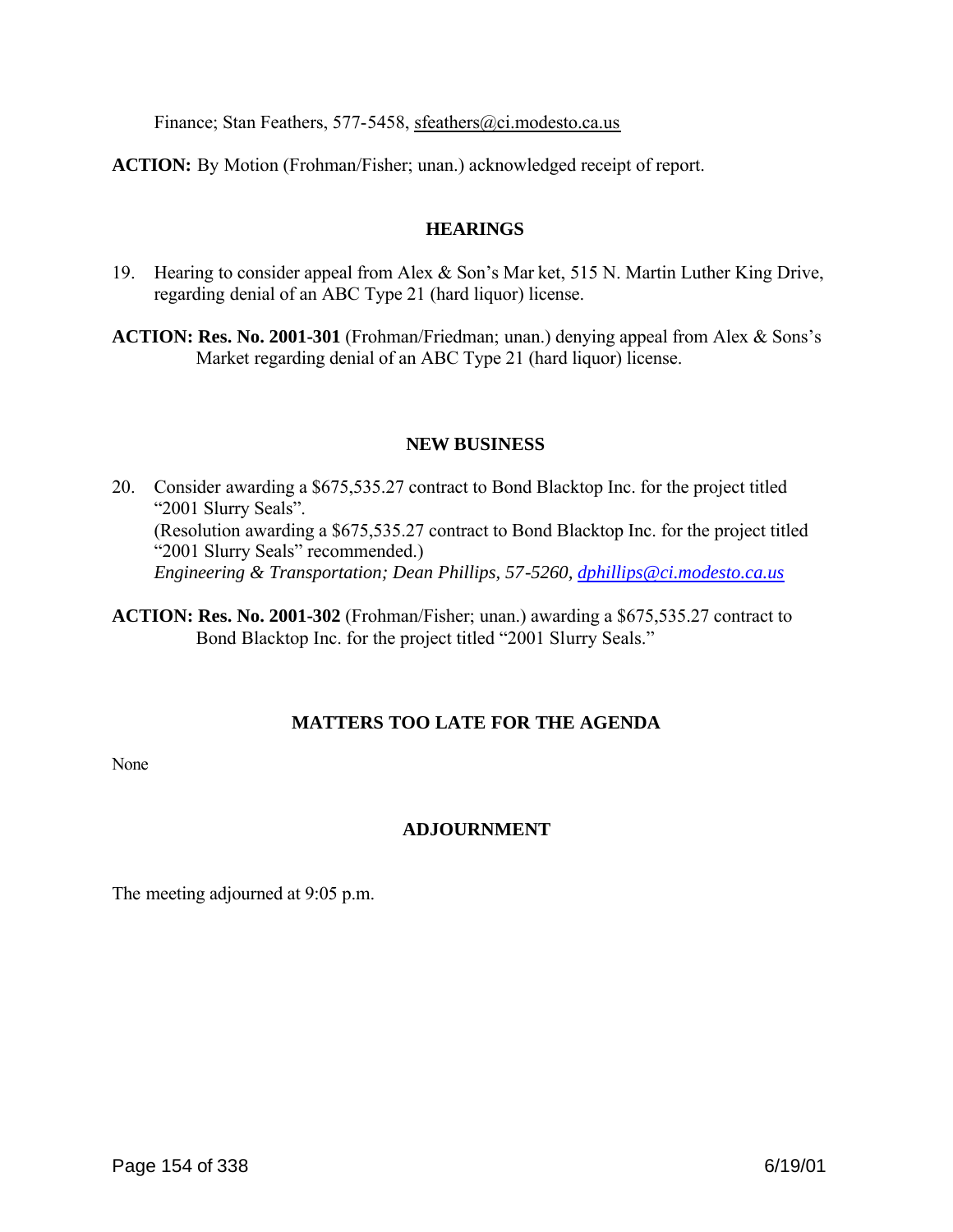# **MINUTES Tuesday, June 26, 2001, at 5:15 p.m.**

Roll Call – Present: Councilmembers Conrad, Fisher, Friedman, Frohman, Serpa, Smith, Mayor Sabatino

Absent: None

Pledge of Allegiance to the Flag

Invocation: Rev Graydon Frazier, 1st Foursquare Gospel

*City Clerk's Announcements:* Items 7, 8, and 13 removed from Consent

Declaration of Conflicts of Interest: *Conrad, Item 15 Fisher, Item 16*

# **ACKNOWLEDGEMENTS AND PRESENTATIONS**

1. Introduction of new Personnel employees Jo LeBlanc, Personnel Analyst and Jason Mauga, Equal Opportunity Officer.

**ACTION:** Introduction made by Personnel Director

2. Presentation of Certificates of Recognition to Dan Sabados, Amber Baker, Leah Gordon, and Mikayla Curtis for their heroic actions which resulted in saving the life of Tyler Mora.

ACTION: Certificates distributed by Vice Mayor Fisher

• Boy Scout Troop 117 acknowledged.

#### **ORAL COMMUNICATIONS**

- Stephanie Espinoza from PG&E distributed informational packets to Council.
- Dave Geer member of Community Quality Forum noted the Community Quality Forum vote regarding the Senior Housing project at Scenic and Coffee.
	- Vice Mayor Fisher responded and Mayor Sabatino referred the issue to staff.
- Bishop Bergstrom noted his concern of training and housing Pitbull dogs for attacking police officers and citizens.
- Miguel Donoso and students requested park patrol and speed humps to reduce traffic speed and lights after dark at Roberts on Road Park.
- Peter Stavrianoudakis noted his opposition to Fluoride.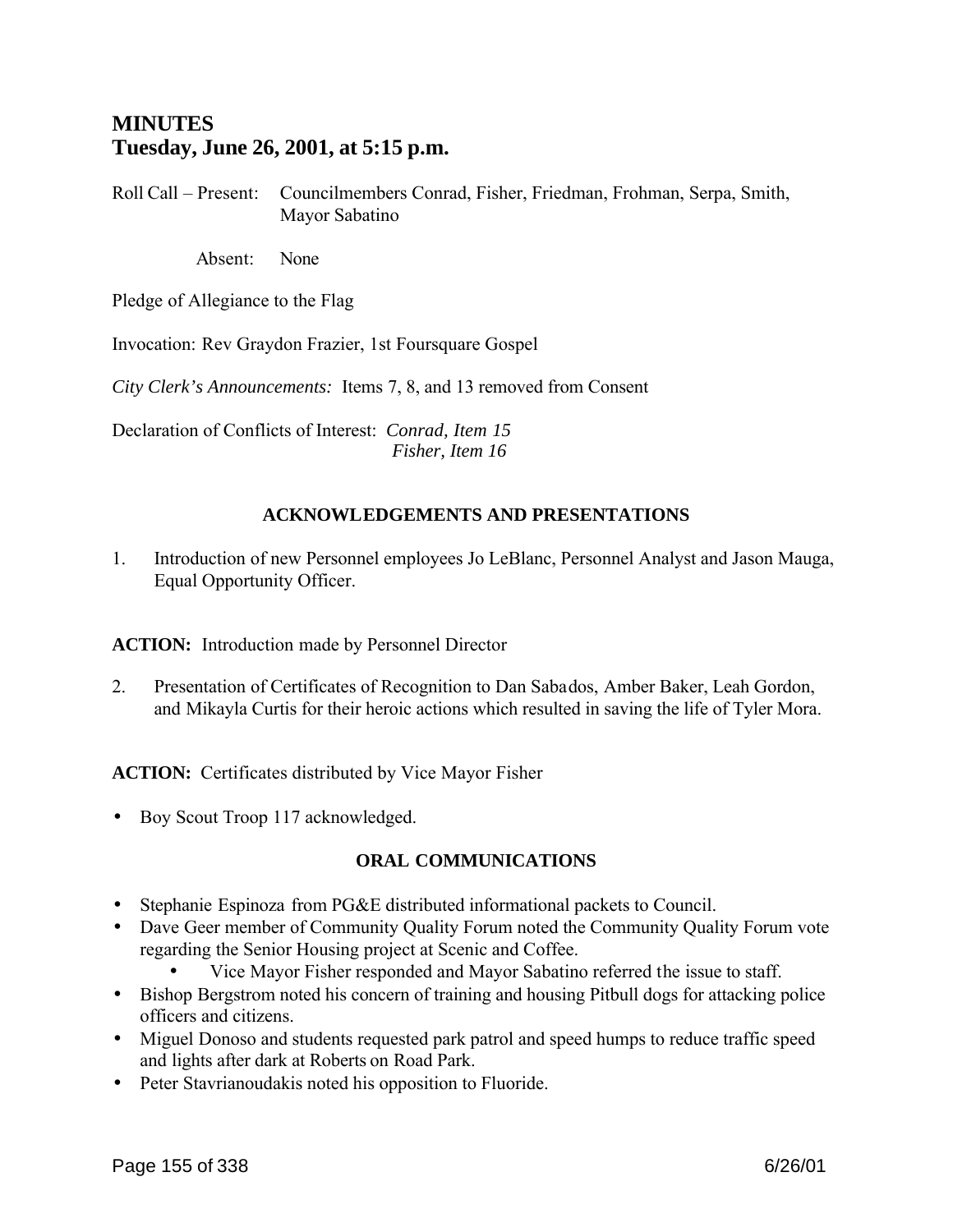#### **COUNCIL COMMENTS & REPORTS**

- 3. At the request of Mayor Sabatino, consider rescinding Res. 2001 -298 that authorized the City Manager to sign a cable grant agreement with Fred Eichel on behalf of Citizens Leading Effective Action Now (C.L.E.A.N.) *City Manager; Renee Ledbetter, 577-5463, rledbetter@ci.modesto.ca.us*
- **ACTION: Res. No. 2001-303** (Sabatino/Fisher) commending C.L.E.A.N. on past and future accomplishments.

#### **C.L.E.A.N. withdrew application for grant monies.**

- Councilmember Frohman commented on the additions he would like to see in the budget and felt that the additions mentioned at the last Council meeting could have been addressed at a later date rather than at budget adoption.
- 3A. At the request of Councilmember Serpa, further discussion and action on Council policies related to the adoption of the 2001-2002 budget as follows:
	- a. A policy requiring each City Department that approve s plans and specifications for any public works facility to have budgetary responsibility for ensuring that the facility is properly constructed.
	- b. A policy requiring that a City employee contract administrator be named for every contract recommended to the Council for approval.
	- c. A City policy requiring the budget document to reflect both allocated and filled public safety positions.
	- d. Discussion of the derivation of the budget reserve policy.
	- e. Direction to staff to prepare a "user friendly" budget syllabus for u se by citizens, including specific page references in the budget document to Council policy issues.

**ACTION:** Item continued at the request of Councilmember Serpa

- At the request of Councilmember Conrad, an item to reduce the budget by \$100,000 was referred to the Financial Policy Committee.
- At the request of Councilmember Serpa, an item to expand the Community Qualities Forum by one youth member was referred to the Human Services Committee.

# **CONSENT ITEMS – ROLL CALL VOTE REQUIRED**: Items 1 through 17 *Items 7, 8, & 13 removed from Consent*

#### **ACTION: Fisher/Friedman; unan.**

#### **CONSENT ITEMS**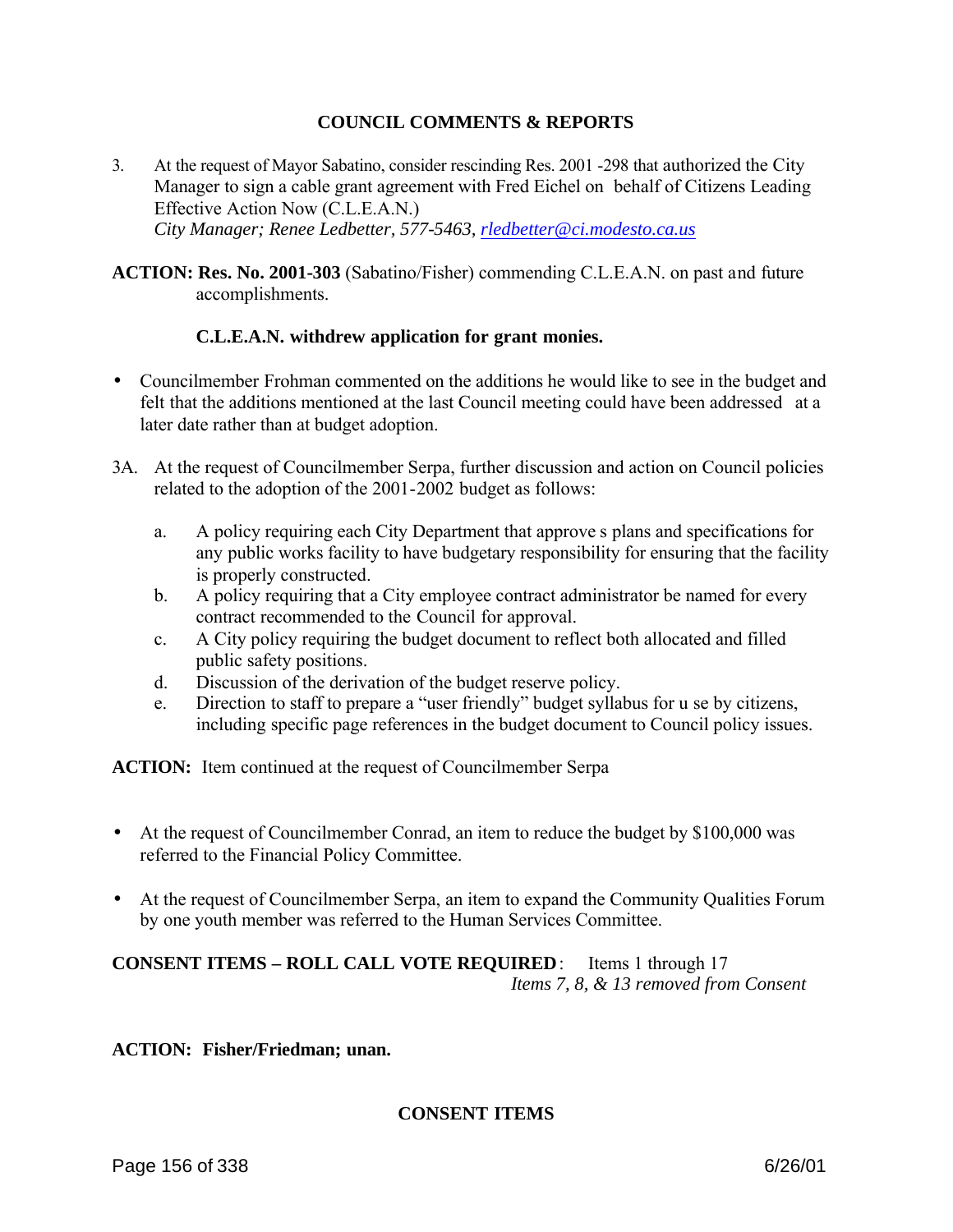#### **An item may be removed from consent and discussed at the request of an audience member or Councilmember.**

#### **CONSENT**

- 4. Approval of the minutes of the special City Council meeting of June 18, 2001 and the regular City Council meeting of June 19, 2001. (Motion approving needed.) *Clerk; Rebecca Bartholomew, 577-5397, rbartholomew@ci.modesto.ca.us*
- **ACTION:** By Motion (Fisher/Friedman; unan.) approved the minutes of June 18 and June 19, 2001.

#### **CONSENT**

5. Consider amending the Classification Plan to Create the classification of Business Development Manager and to delete the classification of Senior business Analyst; Consider amending the Class Range Tables to add the salary for Business Development Manager and delete the salary for Senior Business Analyst.

(Resolution amending the Position Classification Plan to add the position of Business Development Manager and to delete the classification of Senior Business Analyst recommended; Resolution to amend the Class Range Tables to add the salary for business Development Manager and delete the salary for Senior Business Analyst recommeded.) *Personnel; Janice Stewart, 577-5466, jstewart@ci.modesto.ca.us*

**ACTION: Res. No. 2001-304** (Fisher/Friedman; unan.) amending the Position Classification Plan to add the position of Business Development Manager and to delete the classification of Senior Business Analyst.

> **Res. No. 2001-305** () amending the Class Range Tables to add the salary for bu siness Development Manager and delete the salary for Senior Business Analyst.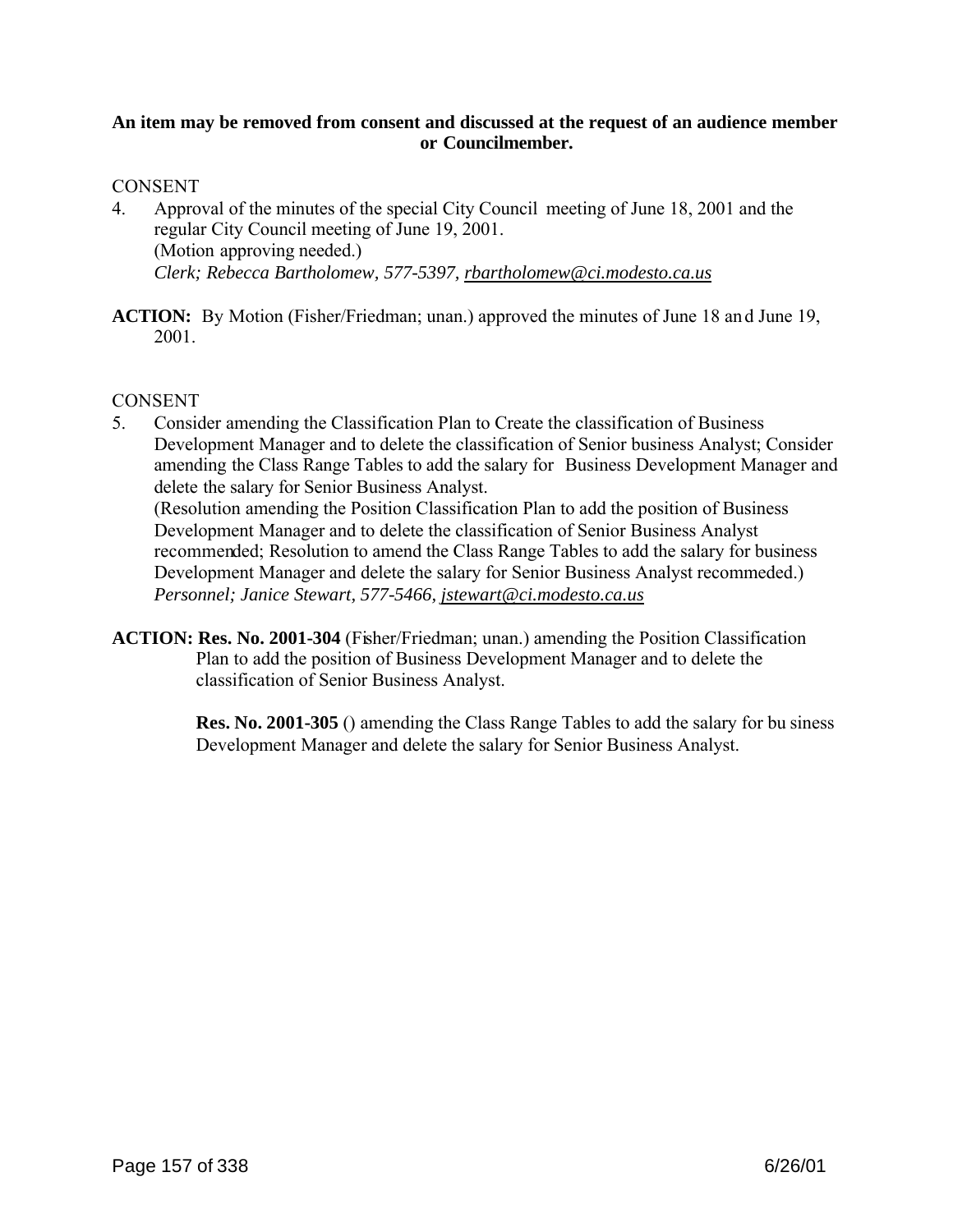#### **CONSENT**

6. Consider approving Employee Health, Dental & Vision Plans for FY 2002, and authorizing the Risk Manager to serve as the coordinator for the various plans with autho rity to execute all necessary agreements.

(Resolution approving agreements with National Health, PacifiCare, Kaiser Permanente, American Specialty Health Plans (chiropractic coverage) and PacifiCare Behavioral Health and continuation of dental and vision coverage through the City's self-insured program, and authorizing the Risk Manager to serve as the coordinator for the various plans with authority to execute all necessary agreements recommended.)

*Personnel; Donald Norris, 577-5251, dnorris@ci.modesto.ca.us*

**ACTION: Res. No. 2001-306** (Fisher/Friedman; unan.) approving agreements with National Health, PacifiCare, Kaiser Permanente, American Specialty Health Plans, and PacifiCare Behavioral Health, and continuation of dental and vision coverage through the City's self-insured program, and authorizing the Risk Manager to serve as the coordinator for the various plans with authority to execute all necessary agreements.

#### *Removed from Consent*

- 7. Consider requiring Modesto City Council and Modesto Board of Educa tion candidates to pay the cost of candidate's statements for the November 6, 2001 Municipal Election. (Resolution requiring candidates to pay the cost of candidate statements recommended.) *City Clerk; Jean Zahr, 577-5398, jzahr@ci.modesto.ca.us*
- **ACTION:** By Motion (Friedman/Sabatino; unan.) referred the item to the Economic Development, Community & Intergovernmental Relations Committee on a July 2, 2001 Special Meeting and item will be placed on the July 3, 200 1 Council Agenda for reconsideration.

#### *Removed from Consent*

8. Consider requiring Modesto City Council candidates to pay the cost of candidates statements for the March 5, 2002 Municipal Election. This action is being requested in the event the Charter Amendment known as "Term Limits Act of 2000" is approved at the November 6, 2001 election . If approved, this amendment would change the Municipal Election to March 2002.

(Resolution requiring candidates to pay the cost of candidate statements recommended.) *City Clerk; Jean Zahr, 577-5398, jzahr@ci.modesto.ca.us*

**ACTION:** By Motion (Friedman/Sabatino; unan.) referred the item to the Economic Development, Community & Intergovernmental Relations Committee on a July 2, 2001 Special Meeting and item will be placed on the July 3, 2001 Council Agenda for reconsideration.

#### **CONSENT**

9. Consider indicating that the December 11, 2001 run-off election, if needed, will be conducted by mail.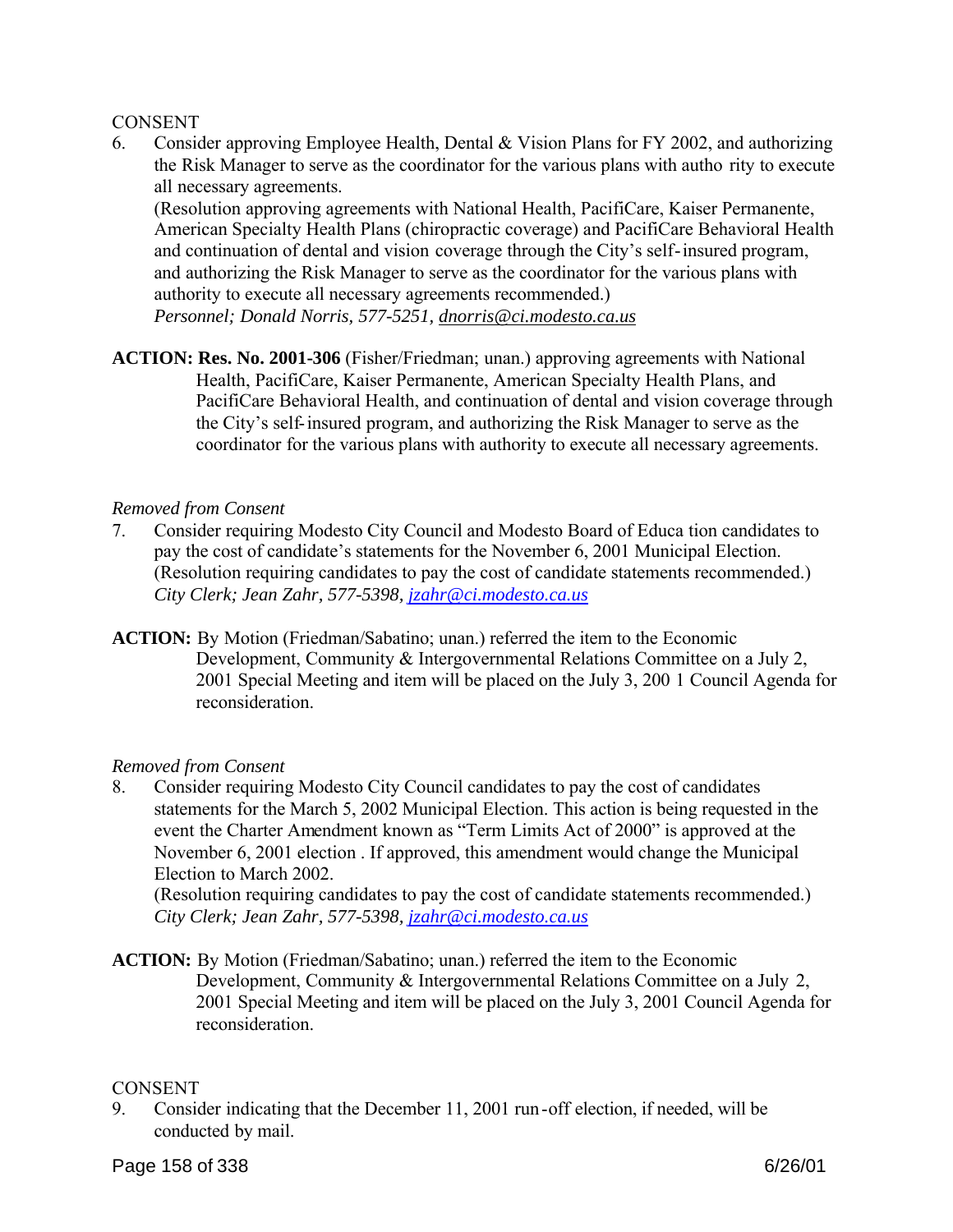(Resolution indicating the Council's intention to conduct the run-off election, if needed, by mail recommended.) *City Clerk; Jean Zahr, 577-5398, jzahr@ci.modesto.ca.us*

**ACTION: Res. No. 2001-307** (Fisher/Friedman; unan.) indicating the Council's intention to conduct the December 11, 2001 run-off election, if needed, by mail.

#### **CONSENT**

10. Consider indicating that the May 8, 2002 run-off election, if needed, will be conducted by mail. This action is being requested in the event the Charter Amendme nt known as "Term Limits Act of 2000" is approved at the November 6, 2001 election . If approved, this amendment would change the Muni Election to March 2002 and the run-off to May 2002. (Resolution indicating the Council's intention to conduct the run-off election, if needed, by mail recommended.)

*City Clerk; Jean Zahr, 577-5398, jzahr@ci.modesto.ca.us*

**ACTION: Res. No. 2001-308** (Fisher/Friedman; unan.) indicating the Council's intention to conduct the May 8, 2002 run-off election, if needed, by mail.

#### **CONSENT**

11. Consider approving an agreement between the City of Modesto and Anderson Homes related to the reimbursement for right -of-way for the Pelandale Avenue Expressway. The negotiated amount of the reimbursement is \$59,150; funds are budgeted. (Resolution approving agreement between the City of Modesto and Anderson Homes related to the reimbursement for right -of-way for the Pelandale Avenue Expressway recommended.)

*Engineering & Transportation; Rich Ulm, 577-5261, rulm@ci.modesto.ca.us*

**ACTION: Res. No. 2001-309** (Fisher/Friedman; unan.) approving an agreement between the City of Modesto and Anderson Homes related to the reimbursement for right -of-way for the Pelandale Avenue Expressway.

#### **CONSENT**

12. Consider approving acquisition of 45.46 acres of land for a total purchase price of \$2,743,741.00 from the Watson Family Ranch Limited Partnership for Mary E. Grogan Community Park; consider approving Initial Study for the park; and consider amending the FY 00-01 Capital Improvement Plant Budget to appropriate \$8,000 from Parks Facilites Fees Reserve to Grogan Community Park.

(Resolution approving the acquisition of 45.46 acres of land for a total purchase price of \$2,743,741.00 from the Watson Family Ranch Limited Partnership for Mary E. Grogan Community Park recommended; Resolution approving Initial Study for the park recommended; Resolution approving appropriation transfer recommended.) *Parks & Recreation Department; Fred Allen, 577-5353, fallen@ci.modesto.ca.us*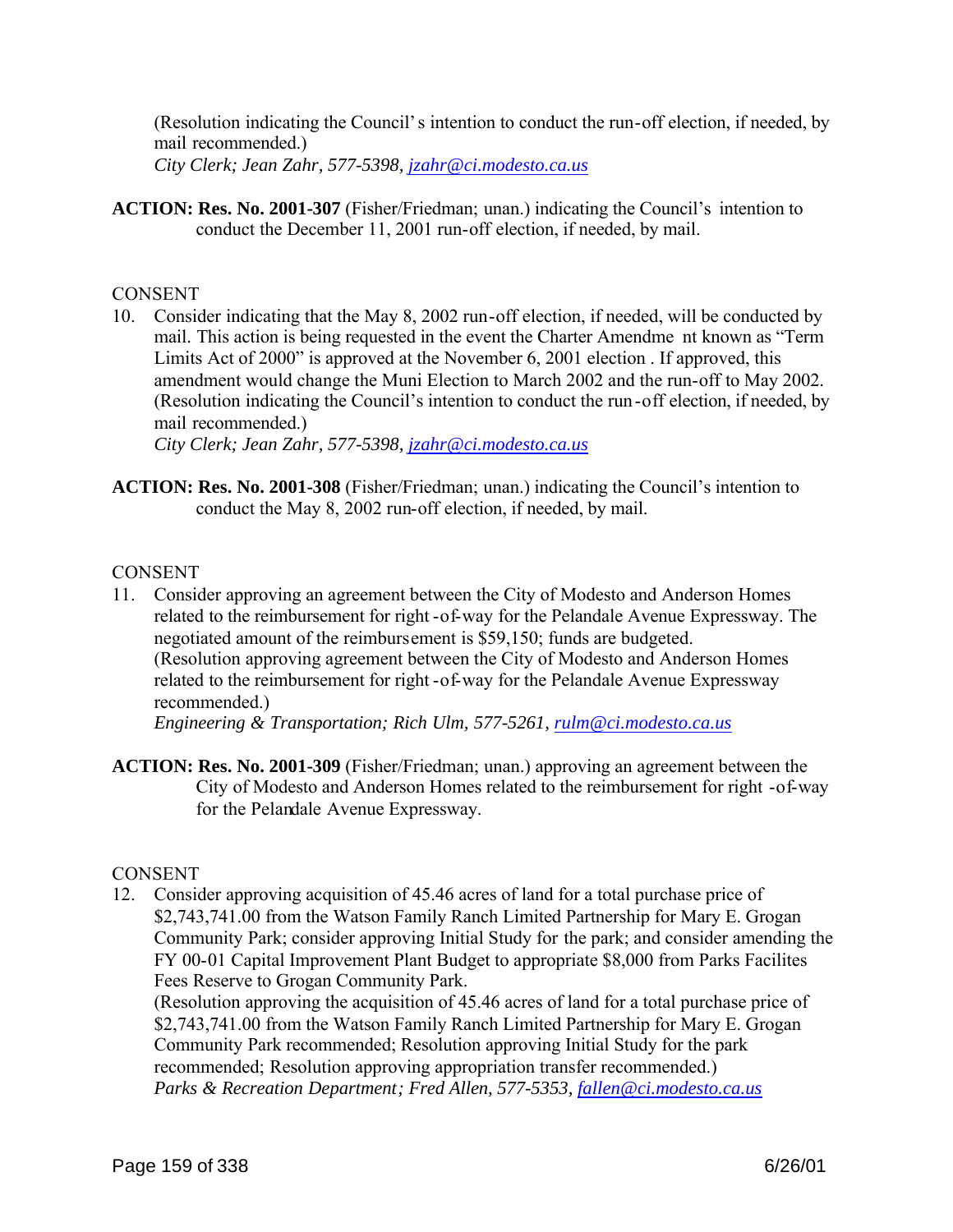**ACTION: Res. No. 2001-310** (Fisher/Friedman; unan.) approving the acquisition of 45.46 acres of land for a total purchase price of \$2,743,741.00 from the Watson F amily Ranch Limited Partnership for Mary E. Grogan Community Park.

**Res. No. 2001-311** (Fisher/Friedman; unan.) approving Initial Study for the park.

**Res. No. 2001-312** (Fisher/Friedman; unan.) approving appropriation transfer.

#### *Removed from Consent*

- 13. Consider designating the Stanislaus Housing & Support Services Collaborative as the planning and coordinating agency for homeless issues in Stanislaus County. (Resolution designating the Stanislaus Housing & Support Services Collaborative as the planning and coordinating agency for homeless issues in Stanislaus County recommended.) *Recreation & Neighborhoods; Miguel Galvez, 571-5506, mgalvez@ci.modesto.ca.us*
- **ACTION: Res. No. 2001-313** (Frohman/Smith; unan.) designating the Stanislaus Housing & Support Services Collaborative as the planning and coordinating agency for homeless issues in Stanislaus County.

#### **CONSENT**

- 14. Consider accepting the financial program review and reconciliation of U.S. Department of Housing and Urban Development Funds performed by Macias, Gini and Company. (Resolution accepting report recommended.) *Recreation & Neighborhoods; Julie Hannon, 577-5417, jhannon@ci.modesto.ca.us*
- **ACTION: Res. No. 2001-314** (Fisher/Friedman; unan.) accepting the financial program review and reconciliation of U.S. Department of Housing and Urban Development Funds performed by Macias, Gini, and Company.

#### *Conrad Excused Due to Conflict of Interest*

15. Consider authorizing the City's representatives on the Waste -to-Energy Executive Committee Authority to execute Amendment #4 (Mercury Vapor Retrofit) to the Service Agreement with Covanta Stanislaus for the operation of the Waste -to-Energy facility. (Resolution authorizing the City's representatives on the Waste -to-Energy Executive Committee Authority to execute Amendment #4 (Mercury Vapor Retrofit) to the Service Agreement with Covanta Stanislaus for the operation of the Waste -to-Energy facility recommended.)

*Engineering & Transportation; Jocelyn Reed, 577-5492, jreed@ci.modesto.ca.us*

**ACTION: Res. No. 2001-315** (Fisher/Friedman; unan.; Conrad; absent) authorizing the City's representatives on the Waste-to-Energy Executive Committee Authority to execute Amendment #4 (Mercury Vapor Retrofit) to the Service Agreement with Convanta Stanislaus for the operation of the Waste -to-Energy facility.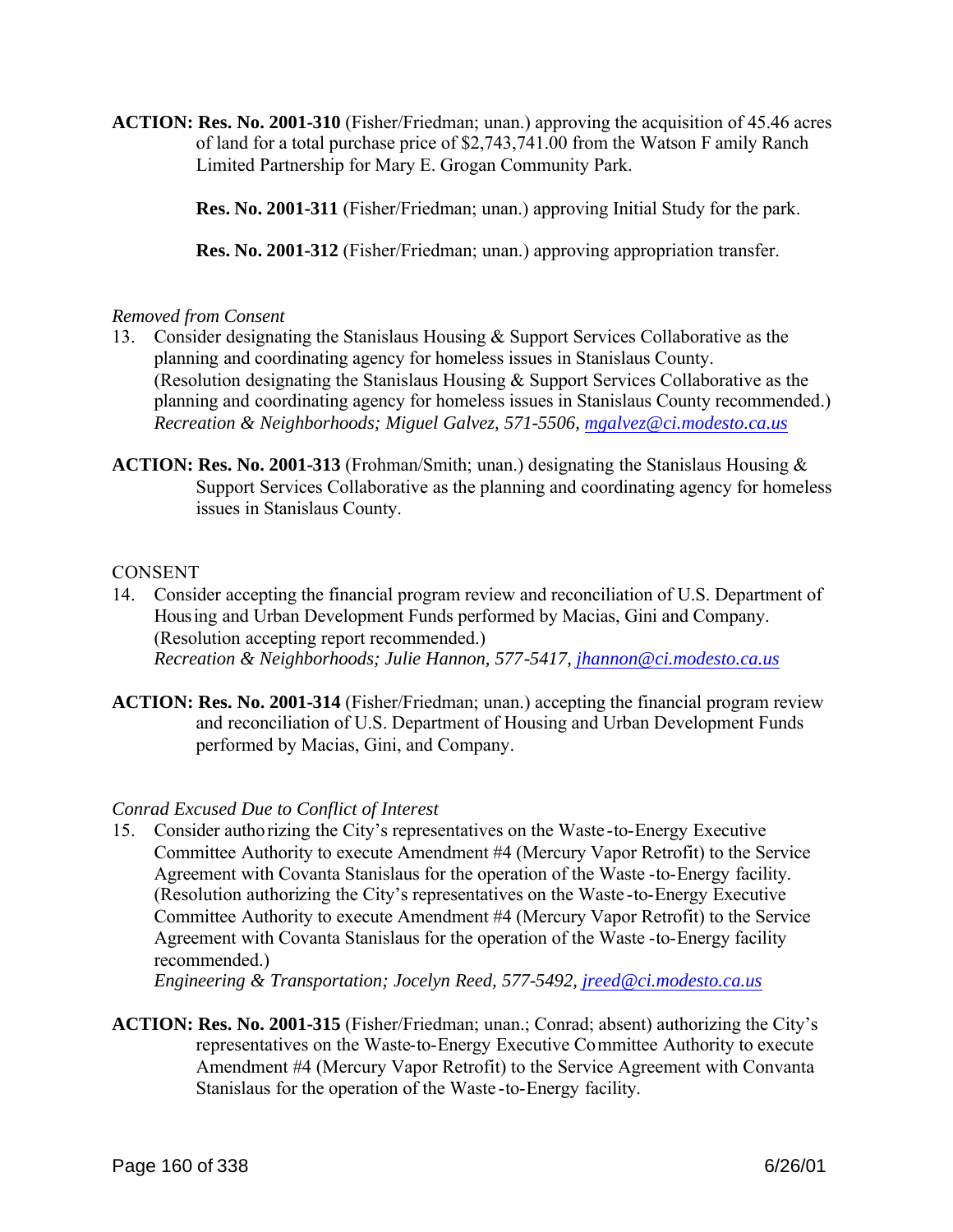#### *Fisher Excused Due to Conflict of Interest*

16. Consider approval of final map of Davante Villas Unit No. 2 subdivision in the Village One Specific Plan area and authorizing the City Manager to sign an agreement with subdividers as required by Section 4-4.604(c) of the Municipal Code (Owners: Roberto D. Calcagno, an unmarried man, and Davant e Villas LP, a California Limited Partnership by NOVA Development Group LLC, a California Limited Liability Company, General Partner).

(Resolution approving the final map of Davante Villas Unit No. 2 subdivision in the Village One Specific Plan area and authorizing the City Manager to execute subdivision agreement recommended.)

*Engineering & Transportation; Kevin Becker, 577-5259, kbecker@ci.modesto.ca.us*

**ACTION: Res. No. 2001-316** (Freidman/Frohman; unan.; Fisher; absent) approving the final map of Devante Villas Unit No. 2 subdivision in the Village One Specific Plan area and authorizing the City Manager to execute subdivision agreement.

#### **CONSENT**

17. Consider an agreement with Goodwin Consulting Group in the amount of \$57,800.00 for consultant services to conduct an Infrastructure Financing Study for the Village One Specific Plan.

(Resolution approving agreement with Goodwin Consulting Group recommended.) *Finance; Rob Stout, 577-5370, rstout@ci.modesto.ca.us*

**ACTION: Res. No. 2001-317** (Fisher/Friedman; unan.) approving agreement with Goodwin Consulting Group.

#### **WRITTEN COMMUNICATIONS**

18. Letter from Boyd Wilson regarding booking outside groups into Centre Plaza .

**ACTION:** No Action Taken.

- 18A. Letter received from George Petrulakis regarding an April 10, 2001 Council action on an appeal from Timothy Murphy. This appeal was brought to the a Council due to the Planning Commission's decision to deny an application for an amendment to PD(501) to allow for a two -story mini-storage facility in place of a previously approved retail/drug store. City Council's decision at the April 10 hearing was to return the item to the Planning **Commission** 
	- **ACTION:** By Motion (Fishe r/Sabatino; unan.) directed staff to carry the City Council's intent of using the same set back as the existing restaurant and gas station to the Planning Commission on July 2, 2001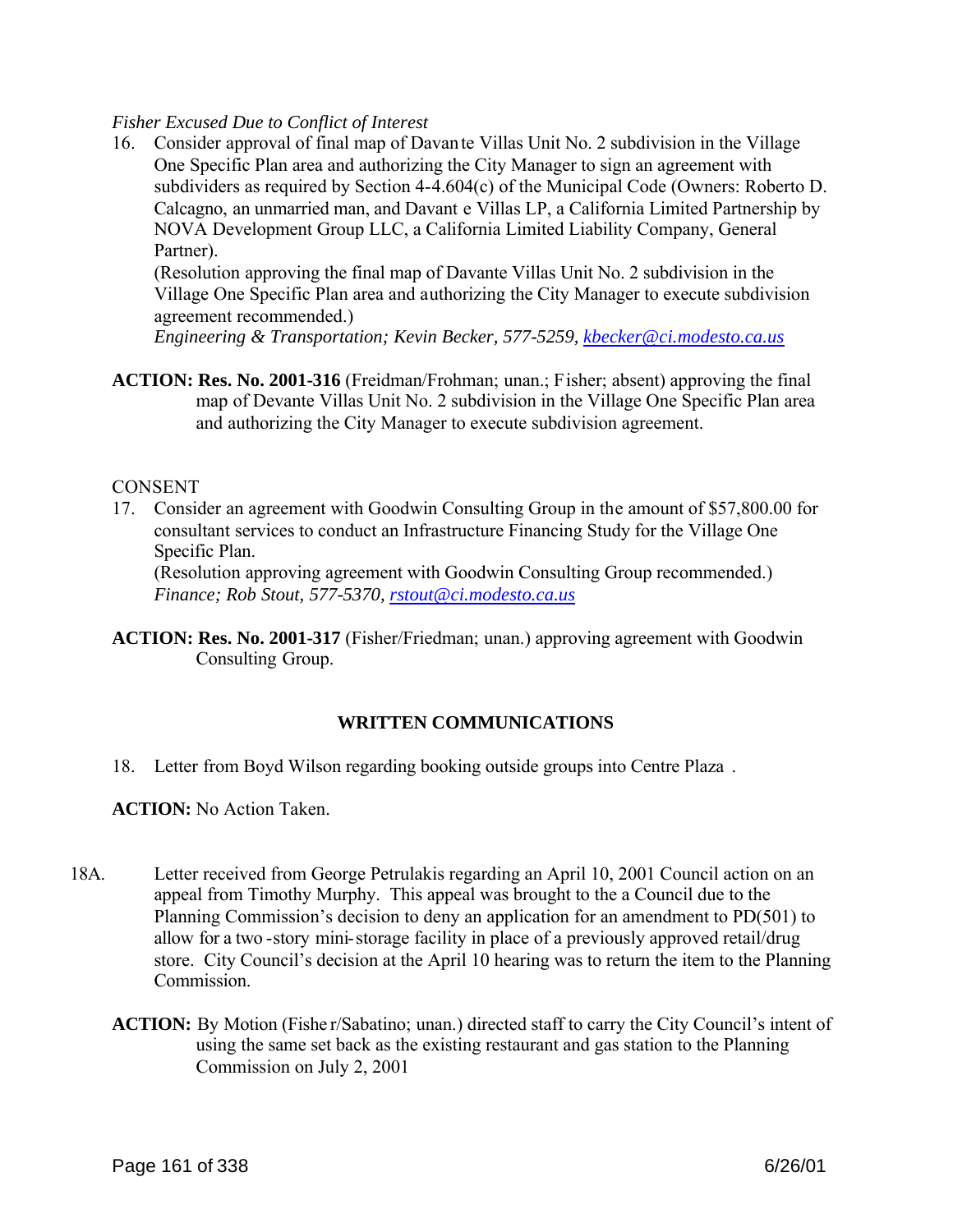#### **HEARINGS**

19. Hearing to consider appeal of staff decision regarding the planting of the Hesse Ash tree at the home of Tim Fritangela, 1917 Destiny Way, Modesto.

**ACTION: Res. No. 2001-318** (Friedman/Smith; unan.) denying appeal.

- 20. Hearing to consider proposed water rate increase of 2% "across-the-board" in Water Zones 1, 2, and that portion of Zone 3 that will receive fluoridated water, to fund operations and maintenance costs related to fluoridation of the water, effective January 1, 2003. Engineering & Transportation; Glen Lewis, 577-5215, glewis@ci.modesto.ca.us
- **ACTION:** By Motion (Serpa/Frohman; majority; Fisher, Friedman, Smith, no) continued hearing to November 13, 2001 and staff was directed to place on the July 3, 2001 Council meeting a resolution placing an advisory mea sure on the November 6 election asking the question: For the purpose of dental health shall the City of Modesto fluoridate its drinking water in accordance with the standards set by the State of California?
- 21. Hearing to consider annexation of additiona l territory to the Village One -Mello Roos Community Facilities District No. 1996-1 and consider resolution calling election (Annexation #6). (Resolution calling election recommended.) *Attorney; Rolly Stevens, 577-5284, rstevens@ci.modesto.ca.us*

#### **ACTION: Res. No. 2001-319** (Friedman/Frohman; unan.) calling election (Annexation #6).

22. Hearing to consider the Public Health Goals Report as required by the California Health  $\&$ Safety Code, Title 22. *Operations & Maintenance; Peter Cowles, 342-2280, pcowles@ci.modesto.ca.us*

#### **ACTION: Res. No. 2001-320** (Frohman/Fisher; unan.) accepting Public Health Goals Report.

#### **NEW BUSINESS**

23. Consider approving a grant agreement with Fluoridation 2000 in the amount of \$796,000 related to the design, purchase, and installation of equipment to fluoridate the water system; consider approving a grant agreement with Sierra Health Foundation in the amount of \$213,332 related to the purchase and installation of equipment to fluoridate the water system.

(Resolution approving a grant agreement with Fluoridation 2000 in the amount of \$796,000 related to the design, purchase, and installation of equipment to fluoridate the water system recommended; Resolution approving a grant agreement with Sierra Health Foundation in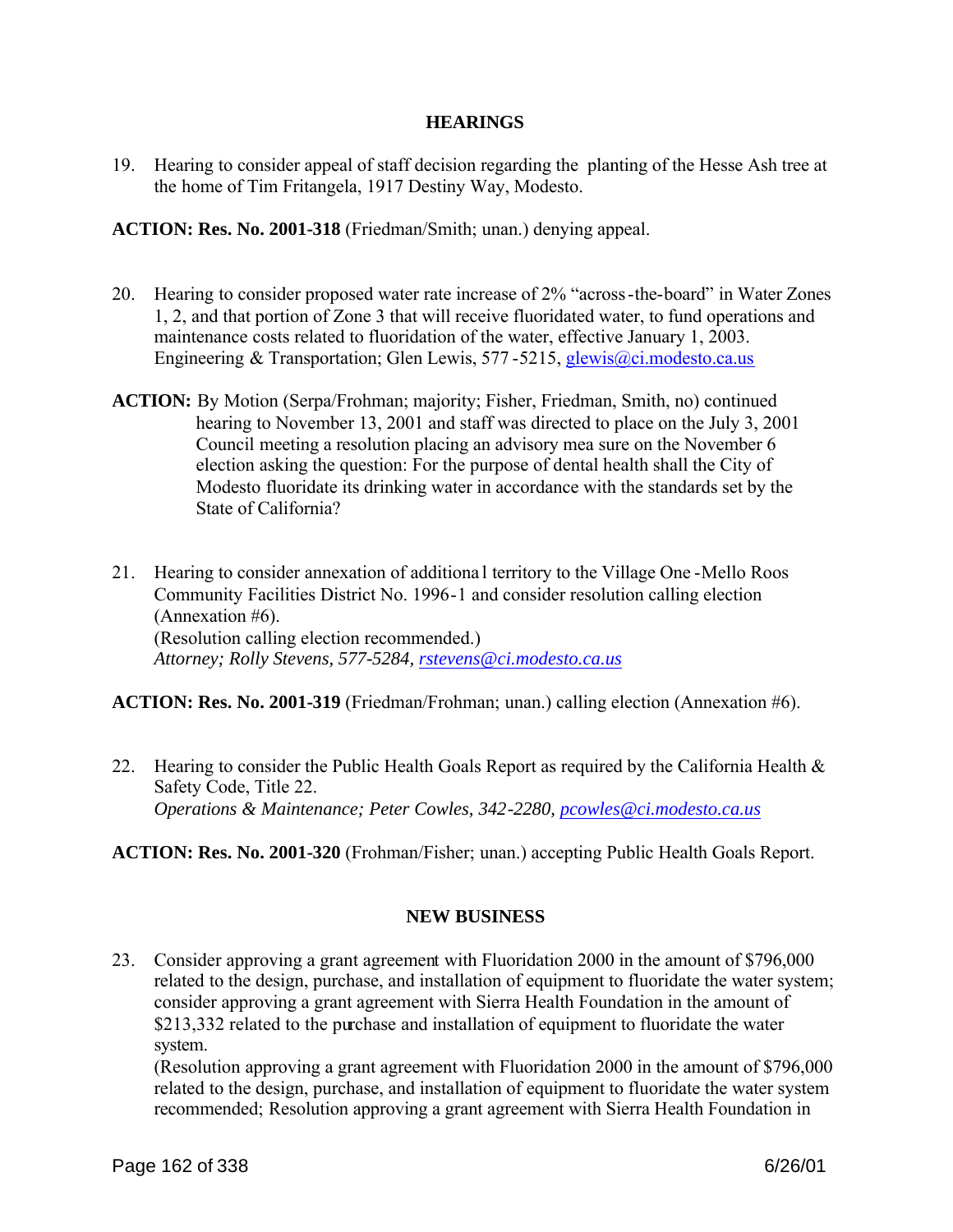the amount of \$213,332 related to the purchase and installation of equipment to fluoridate the water system recommended.) *Engineering & Transportation; Rich Ulm, 577-5215, rulm@ci.modesto.ca.us*

**ACTION:** Item Continued to November 13, 2001

- 24. Consider approving the 2001/2002 Waste-to-Energy Project Budget. (Resolution approving the 2001/2002 Waste-to-Energy Project Budget recommended.) *Engineering & Transportation; Jocelyn Reed, 577-5492, jreed@ci.modesto.ca.us*
- **ACTION: Res. No. 2001-321** (Friedman/Frohman; unan.) approving the 2001/2002 Waste -to-Energy Project Budget.
- 25. Consider placement of a Charter Amendment to Amend Article 3, Section 300 Regular Municipal Elections and adding Section 506 to Article 5, Limitations of Terms of Office on the November 6, 2001 Municipal Election. (Resolution placing Charter Amendment to Amend Article 3, Section 300 – Regular Municipal Elections and adding Section 506 to Article 5, Limitations of Terms of Office on the November 6, 2001 Municipal Election recommended. Resolution transmitting the ballot measure to the City Attorney to prepare an impa rtial analysis recommended.)
- **ACTION: Res. No. 2001-322** (Conrad/Frohman; unan.) placing Charter Amendment to Amend Article 3, Section 300—Regular Municipal Elections and adding Section 506 to Article 5, Limitations of Terms of Office on the November 6, 200 1 Municipal **Election**

**Res. No. 2001-323** (Conrad/Frohman; unan.) transmitting the ballot measure to the City Attorney to prepare an impartial analysis.

#### **OPTIONAL:**

(Resolution authorizing a member of the City Council or a group of members of the City Council to prepare ballot arguments in favor of or against the measure placed on the November 6, 2001 Municipal Election recommended.) *City Clerk; Jean Zahr, 577-5398, jzahr@ci.modesto.ca.us*

**ACTION: Res. No. 2001-324** (Conrad/Frohman; unan.) authorizing a member of the City Council or a group of members of the City Council to prepare ballot arguments in favor of or against the measure placed on the November 6, 2001 Municipal Election.

> By Order of the Chair, Sta ff was directed to place on the July 3, 2001 Council agenda consideration of placing a charter amendment regarding district elections on the November 6, 2001 election ballot.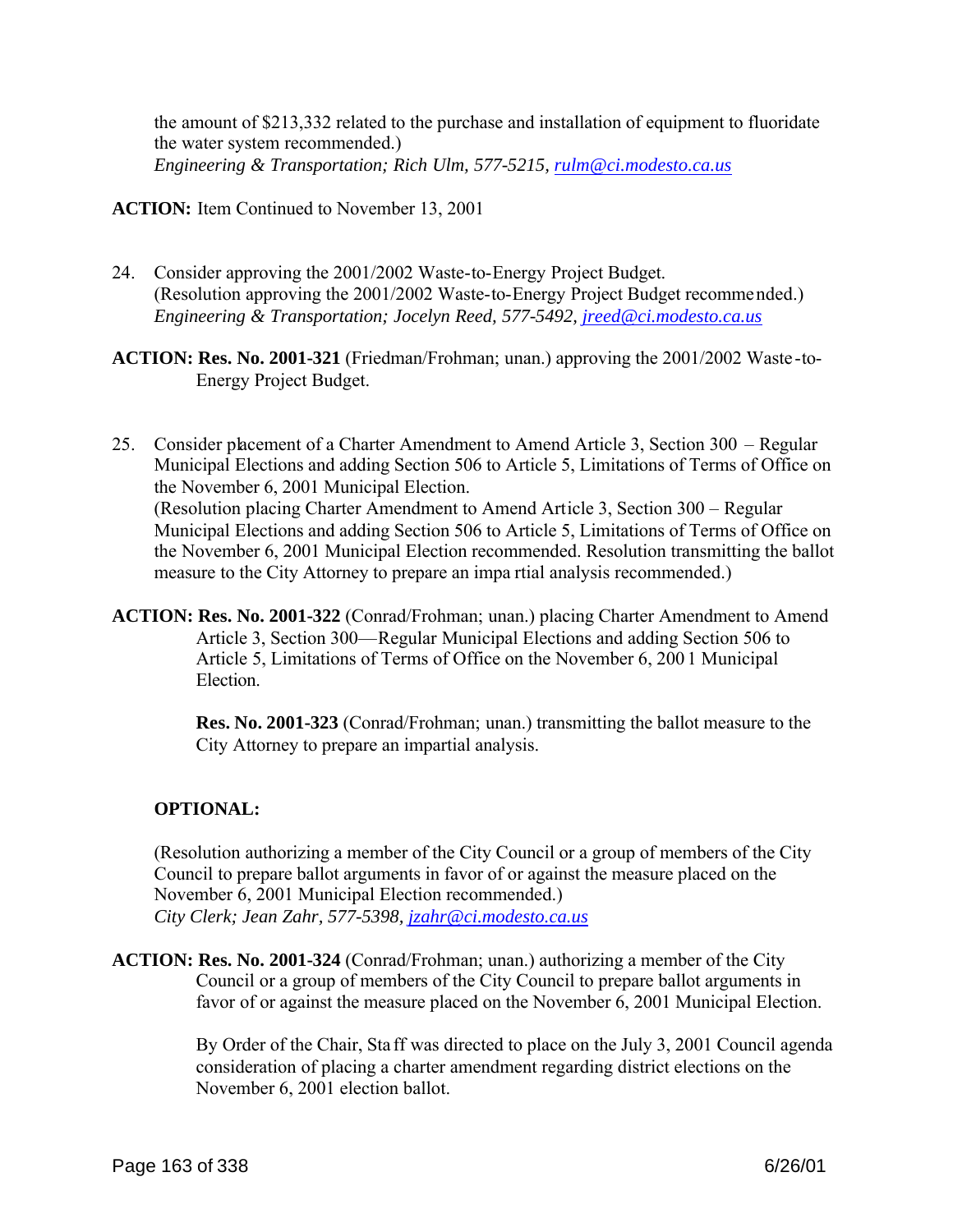#### **MISCELLANEOUS** Appointments

#### 26. Consider appointment to Community Qualities Forum

**ACTION: Res. No. 2001-325** (Sabatino/Frohman; unan.) appointing Janice E. Keating to the Community Qualities Forum

#### **MATTERS TOO LATE FOR THE AGENDA**

None

#### **ADJOURNMENT**

The meeting adjourned at 10:35 p.m.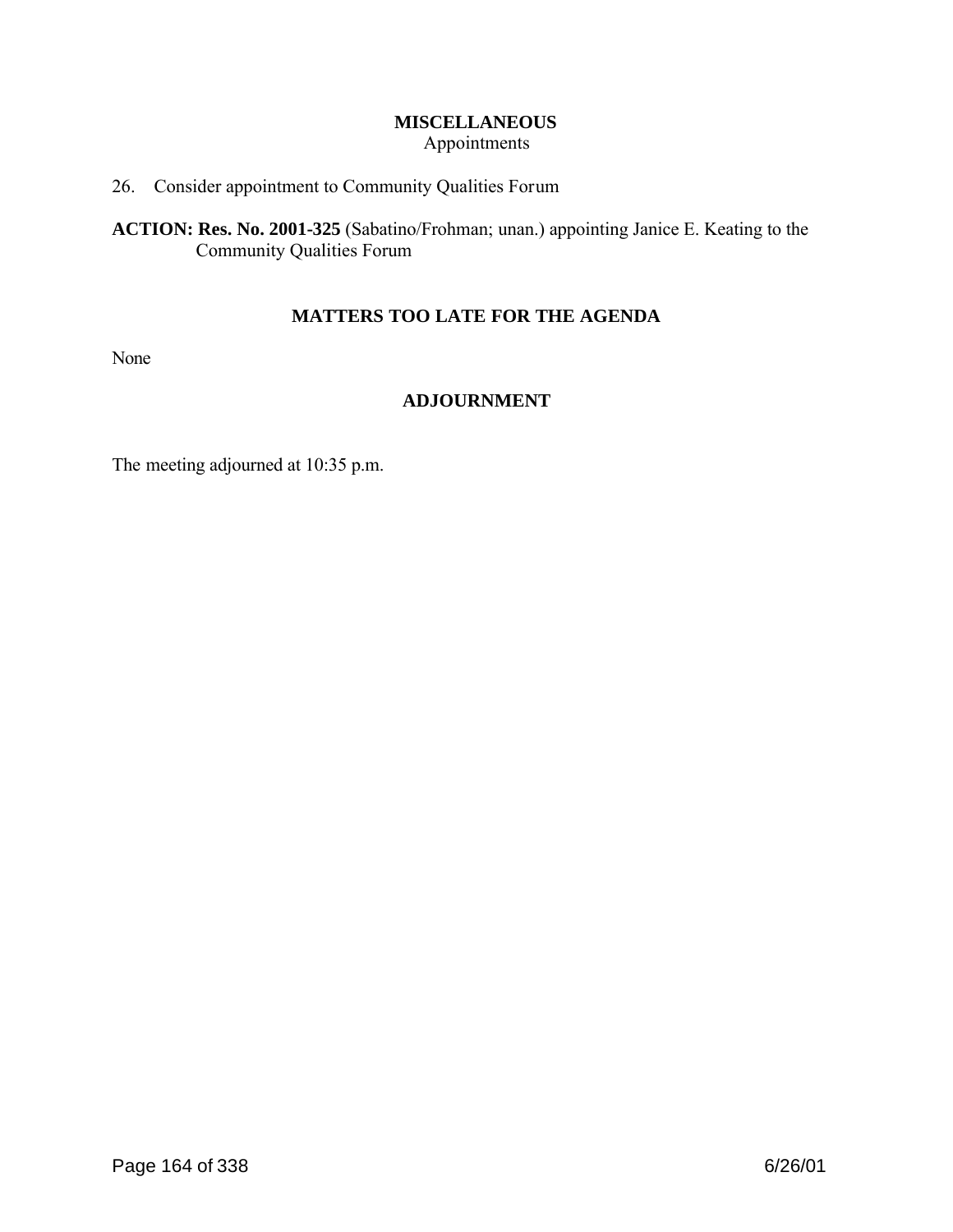# **MINUTES Tuesday, July 3, 2001, at 5:15 p.m.**

Roll Call – Present: Councilmembers Conrad, Fisher, Friedman, Frohman, Serpa, Smith, Mayor Sabatino

Absent: None

Pledge of Allegiance to the Flag

Invocation: Pastor Eric Chapman, First Foursquare Church

City Clerk's Announcements: *Item 20 removed from Agenda*

Declaration of Conflicts of Interest: *Councilmember Fisher—Item 11*

#### **ACKNOWLEDGEMENTS AND PRESENTATIONS**

1. Introduction of Purchasing Supervisor Mark Averell by the Finance Director.

**ACTION:** Introduction made by Rob Stout, Finance Director.

2. Presentation of special recognition plaques for co-sponsors of City's 2000 and 2001 recreation programs.

**ACTION:** Presentation made by Mayor Sabatino, Chris Elms, and Jennifer Brinar.

- 3. Consider recognizing "July is Recreation and Parks Month". (Resolution recognizing July is Recreation and Parks Month recommended.) *Recreation & Neighborhoods; James Niskanen, 577-5351, jniskanen@modestogov.com*
- **ACTION: Res. No. 2001-326** (Frohman/Friedman; unan.) recognizing "July is Recreation and Parks Month"

#### **ORAL COMMUNICATIONS**

- Tim Dunaway noted his concern that low income disabled individuals must produce a credit report to apply for rental facilities.
- Constance Thermans noted his concern of the upcoming considerat ion by the Council regarding the annexation of county islands.
- Bishop Bergstrom noted his concern with panhandling and expressed a desire for improved handicap access on sidewalks.
- Eric Wardwill expressed his concern of inadequate handicap access and sidew alk access for individuals in wheelchairs.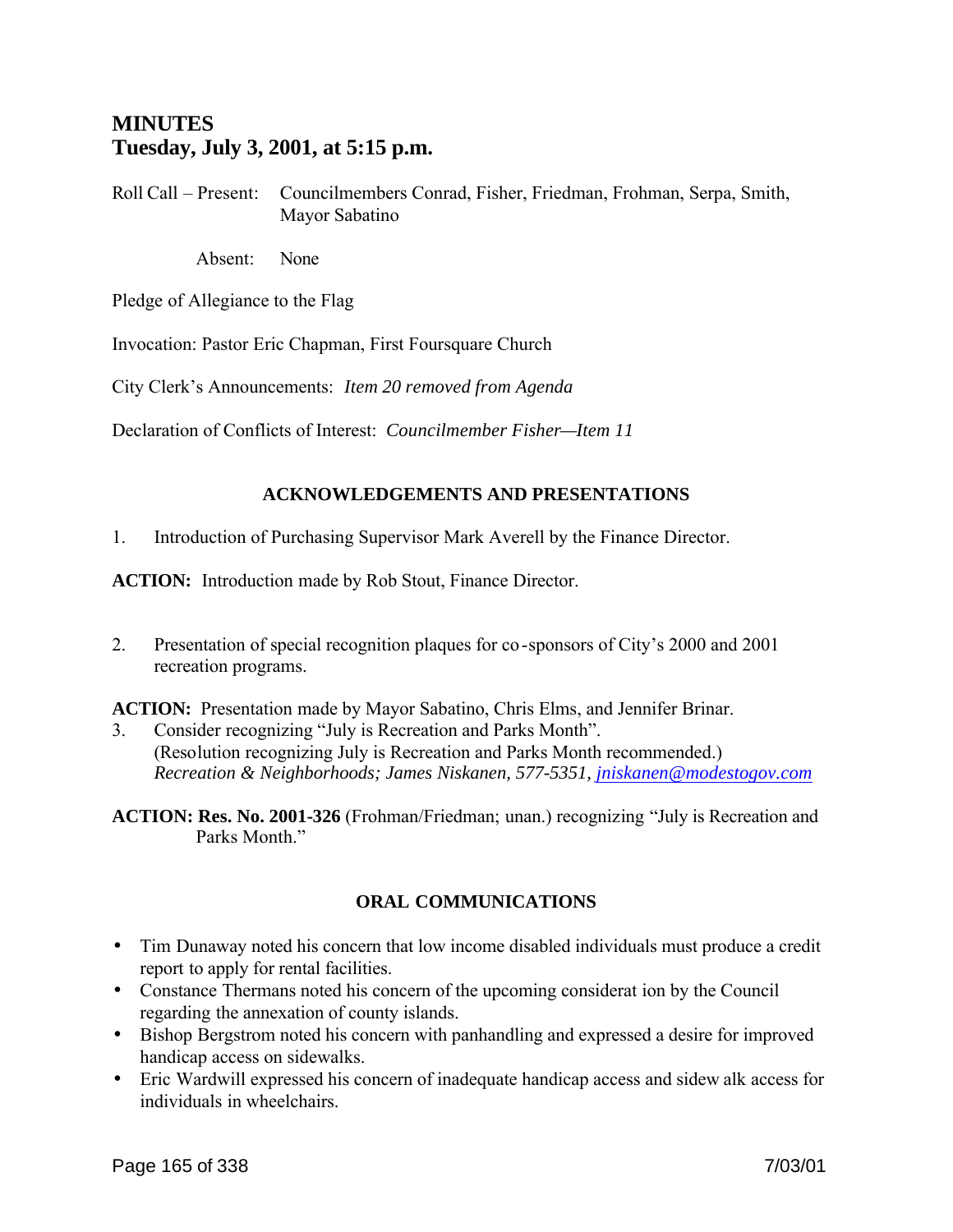- Mr. Wardwill was invited to attend a Community Development and Housing Committee meeting to discuss his concerns.
- Barbara Shiti noted the increasing costs for housing and the need for multifamily housing.

# *COUNCIL COMMENTS & REPORTS*

4. Consider a resolution placing an advisory measure on the November 6, 2001 election asking the following question: For the purpose of dental health, shall the City of Modesto fluoridate its drinking water in accordance with the standards set by the State of California guidelines?

(Resolution placing an advisory measure on the November 6, 2001 ballot recommended; Resolution transmitting ballot measure to City Attorney to prepare impartial analysis recommended.)

*City Clerk; Jean Zahr, 577-5398, jzahr@ci.modesto.ca.us*

**ACTION: Res. No. 2001-327** (Fisher/Serpa; majority; Friedman, no) placing an advisory measure on the November 6, 2001 ballot.

> **Res. No. 2001-328** (Fisher/Serpa; majority, Friedman, no) transmitting ballot measure to City Attorney to prepare impartial analysis.

#### **OPTIONAL:**

(Resolution authorizing a member of the City Council or a group of members of the City Council to prepare ballot arguments in favor of or against the measure placed on the November 6, 2001 Municipal Election recommended.) *City Clerk; Jean Zahr, 577-5398, jzahr@ci.modesto.ca.us*

- **ACTION: Res. No. 2001-329** (Fisher/Serpa; majority; Friedman, no) authorizing a member of the City Council or a group of members of the City Council to prepare ballot arguments in favor of or against the measure placed on the November 6, 2001 Municipal Election.
- 5. At the request of Mayor Sabatino, consider adopting a resolution placing a charter amendment on the November 6, 2001 ballot providing for election of councilmembers by district and changing the date of the regular Municipal election from November of odd years to March of even years.

(Resolution placing charter amendment on the ballot recommended; Resolution transmitting ballot measure to City Attorney to prepare impartial analysis recommended.) *City Clerk; Jean Zahr, 577-5398, jzahr@ci.modesto.ca.us*

**ACTION: Res. No. 2000-330** (Smith/Conrad; majority; Fisher, Friedman, Serpa, no) placing a charter amendment on the ballot.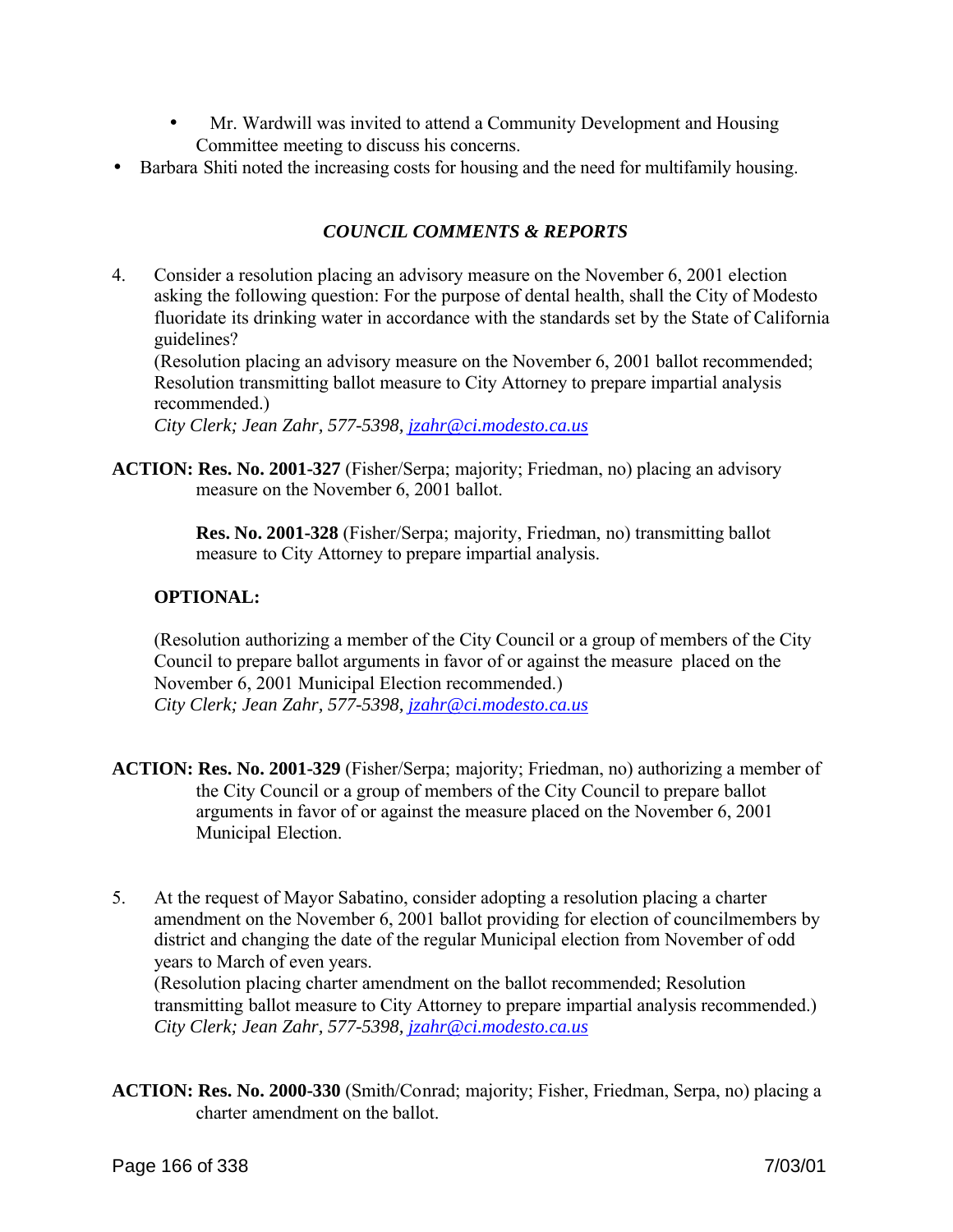**Res. No. 2001-331** (Smith/Conrad; majority; Fisher, Friedman, Serpa, no) transmitting ballot measure to City Attorney to prepare an impartial analysis.

#### **OPTIONAL:**

(Resolution authorizing a member of the City Council or a group of members of the City Council to prepare ballot arguments in favor of or against the measure placed on the November 6, 2001 Municipal Election recommended.) *City Clerk; Jean Zahr, 577-5398, jzahr@ci.modesto.ca.us*

**ACTION: Res. No. 2001-332** (Smith/Conrad; majority; Fisher, Friedman, Serpa, no) authorizing a member of the City Council or a group of members of the City Council to prepare ballot arguments in favor of or against the measure placed on the November 6, 2001 Municipal Election.

#### **CONSENT ITEMS – ROLL CALL VOTE REQUIRED**: Items 6 through 16

**ACTION: Frohman/Friedman; unan.**

#### **CONSENT ITEMS**

#### **An item may be removed from consent and discussed at the request of an audience member or Councilmember.**

#### **CONSENT**

6. Approval of the minutes of the regular City Council meeting of June 26, 2001. (Motion approving needed.) *Clerk; Rebecca Bartholomew, 577-5397, rbartholomew@ci.modesto.ca.us*

**ACTION:** By Motion (Frohman/Friedman; unan.) approved the minutes of June 26, 2001.

#### **CONSENT**

- 7. Consider approving an agreement with Melton & Olmsted Enterprises Inc., for the acquisition of property located at 400 Kansas Avenue, for the Kansas/Needham Overcrossing project; and consider authorizing City Manager to sign an acceptance form for the Grant Deed involved in this acquisition. (Resolution approving agreement; and Resolution authorizing City Manager to sign an acceptance form for the Grant Deed involved in this acq uisition recommended.) *Community Development; Bill Harper, 577-5324, wharper@ci.modesto.ca.us*
- **ACTION: Res. No. 2001-333** (Frohman/Friedman; unan.) approving an agreement with Melton & Olmsted Enterprises Inc., for the acquisition of property located at 400 Kansas Avenue, for the Kansas/Needham Overcrossing project.

**Res. No. 2001-334** (Frohman/Friedman; unan.) authorizing City Manager to sign an acceptance form for the Grant Deed involved in this acquisition.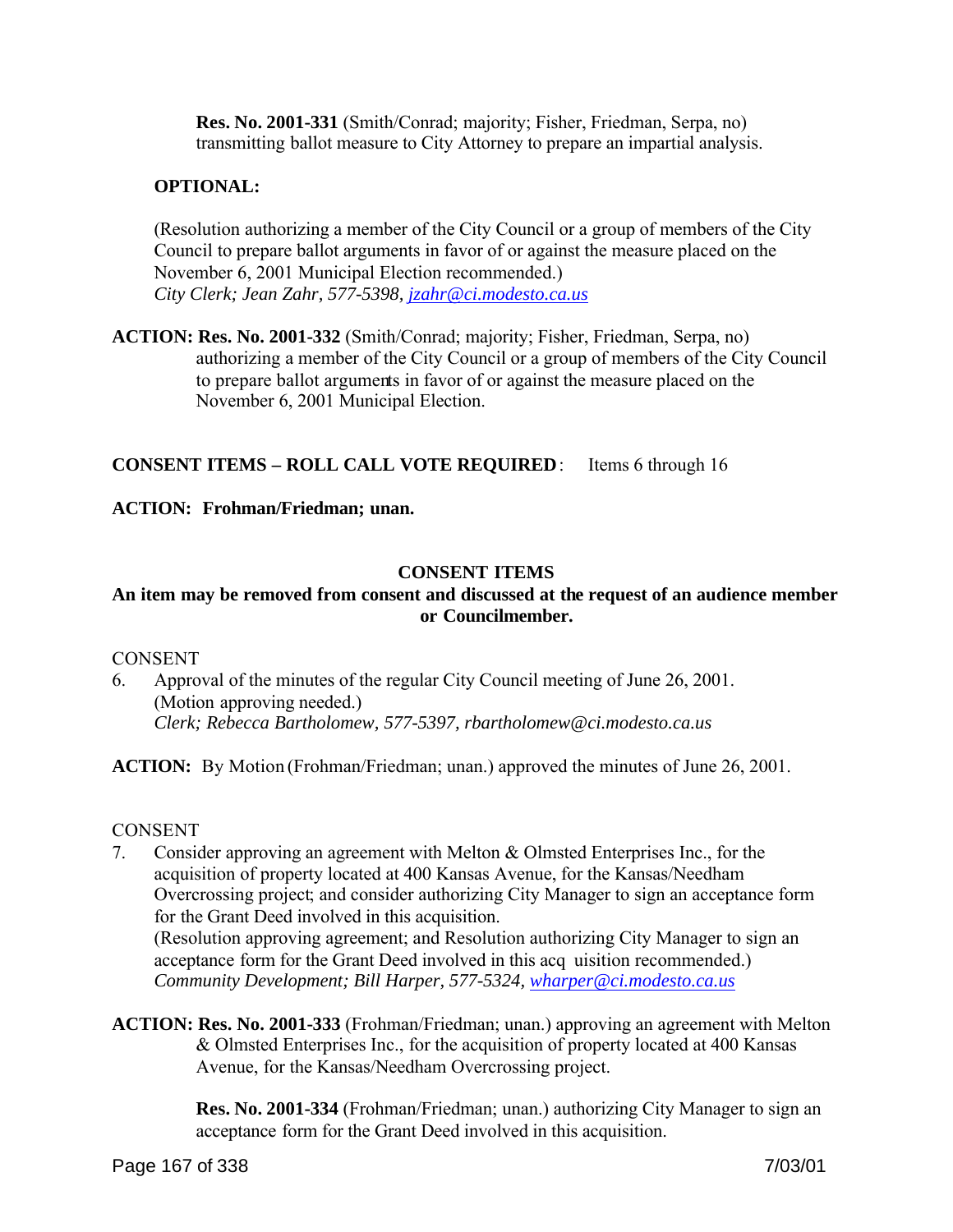#### **CONSENT**

8. Consider acceptance of Soares Pipeline, Inc.'s contract for the project titled "Annual Sewer Rehabilitation – Phase 2 99/00" as complete and authorize the City Clerk to file a Notice of Completion.

(Resolution accepting work as complete and a uthorizing City Clerk to file Notice of Completion recommended.)

*Engineering & Transportation; Robert Granberg, 577-5452, rgranberg@ci.modesto.ca.us*

**ACTION: Res. No. 2001-335** (Frohman/Friedman; unan.) accepting Soares Pipeline, Inc.'s contract for the project titled "Annual Sewer Rehabilitation – Phase 2 99/00" as complete and authorizing the City Clerk to file a Notice of Completion.

#### **CONSENT**

- 9. Consider acceptance of George Reed Inc.'s contract as comple te for the project titled "Kansas Avenue Reconstruction" and authorize the City Clerk to file a Notice of Completion. Total cost: \$755,454.80; funds are budgeted. (Resolution accepting work as complete and authorizing the City Clerk to file a Notice of Completion recommended.) *Engineering & Transportation; Robert Granberg, 577-5452, rgranberg@ci.modesto.ca.us*
- **ACTION: Res. No. 2001-336** (Frohman/Friedman; unan.) accepting George Reed Inc.'s contract as complete for the project titled "Kansas Avenue Reconstruction" and authorize the City Clerk to file a Notice of Completion.

#### **CONSENT**

- 10. Consider accepting with regret the resignation of Robert Hauff from the Airport Advisory Committee, effective July 3, 2001. (Resolution accepting with regret the resignation of Robert Hauff from the Airport Advisory Committee, effective July 3, 2001 recommended.) *Engineering & Transportation; Howard Cook, 577-5318, hcook@ci.modesto.ca.us*
- **ACTION: Res. No. 2001-337** (Frohman/Friedman; unan.) accepting with regret the resignation of Robert Hauff from the Airport Advisory Committee.

#### *Councilmember Fisher excused due to Conflict of Interest*

- 11. Consider a HOME agreement with Stanislaus County Affordable Housing Corporation for the Bennett Place Project. Funds previously approved by Council in the amount of \$25,000. (Resolution approving agreement and authorizing City Manager to execute recommended.) *Recreation & Neighborhoods; Ken Horrillo, 577-5419, khorrillo@ci.modesto.ca.us*
- **ACTION: Res. No. 2001-338**(Friedman, Frohman; unan; Fisher, absent) approving agreement with Stanislaus County Affordable Housing Corporation for Bennett Place Project.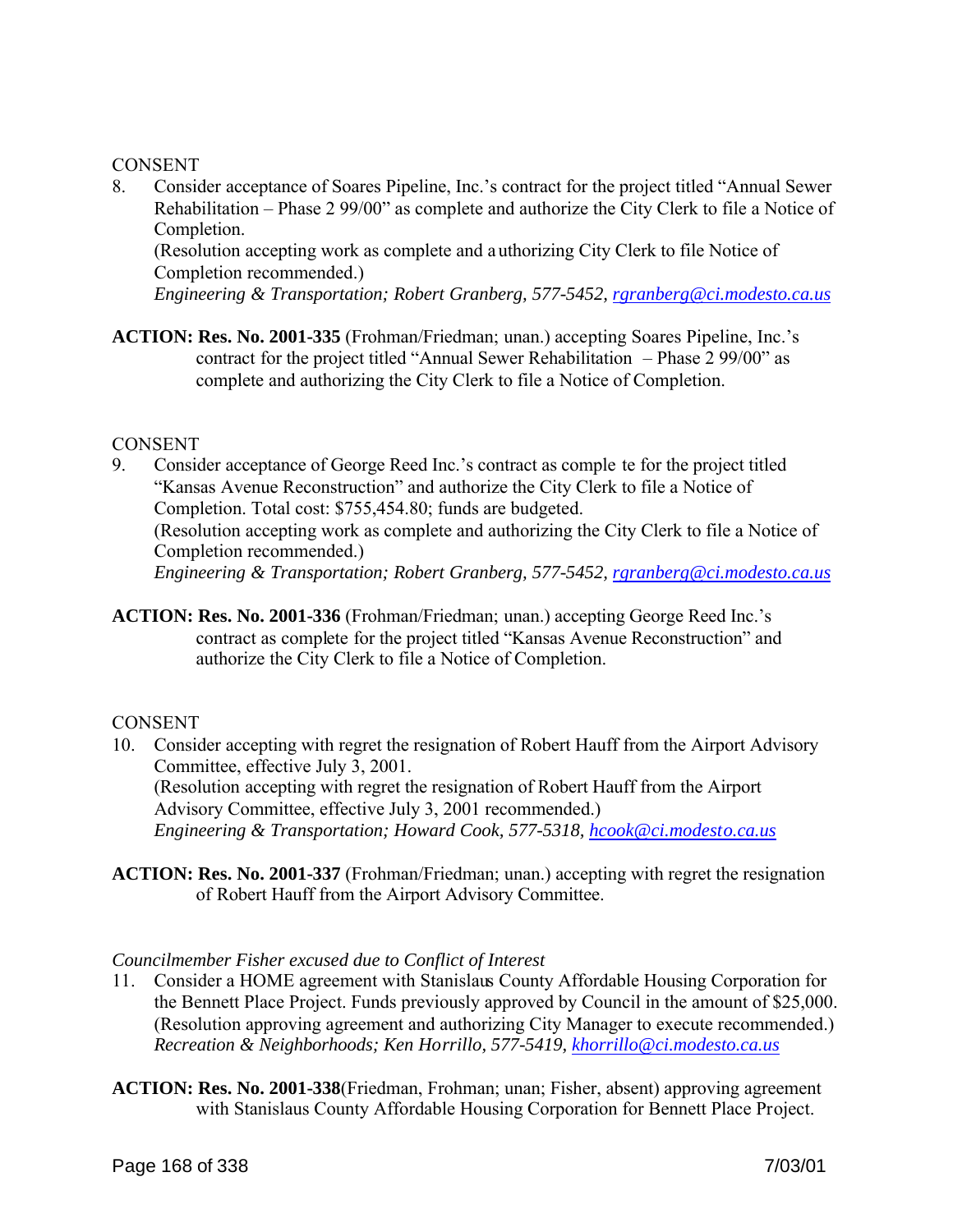#### **CONSENT**

12. Consider approving request from Hmong Association of Stanislaus County for waiver of fees for annual New Year Celebration on November 17 and 18, 2001, and consider amending the FY 01-02 budget to appropriate \$1,015 in funding from the General Fund Reserve.

(Resolution approving waiving fees for the Hmong Association of Stanislaus County annual New Year Celebration on November 17 and 18, 2001 recommended; Resolution amending the FY 01-02 budget to appropriate \$1,015 in funding from the General Fund Reserve recommended.)

*Recreation & Neighborhoods; Carolyn Eubank, 577-5349, ceubank@ci.modesto.ca.us*

**ACTION: Res. No. 2001-339** (Frohman/Friedman; unan.) approving waiving fees for the Hmong Association of Stanislaus County annual New Year Celebration on November 17 and 18, 2001.

> **Res. No. 2001-340** (Frohman/Friedman; unan.) amending the FY 01-02 budget to appropriate \$1,015 in funding from the General Fund Reserve.

#### **CONSENT**

13. Consider approving request from International Festival for additional Direct City Assistance in the amount of \$6,950 for the October 6, and possibly October 7, 2001 International Festival.

(Resolution approving \$6,950 additional Direct City Assistance funding recommended; Resolution amending FY 01-02 budget to fund the additional assistance recommended.) *Recreation & Neighborhoods; Chris Elms, 577-5336, celms@ci.modesto.ca.us*

**ACTION: Res. No. 2001-341** (Frohman/Friedman; unan.) approving \$6,950 additional Direct City Assistance in the amount of \$6,950 for the International Festival.

> **Res. No. 2001-341A** (Frohman/Friedman; unan.) amending FY 01-02 budget to fund the additional assistance.

#### CONSENT

14. Consider introduction of an ordinance amending Article 7 of Chapter 3 of Title 2, and the title of Title 12 of the Modesto Municipal Code changing the name of the Recreation & Neighborhoods Department to Parks, Recreation & Neighborhoods Department. (Motion introducing an ordinance amending Article 7 of Chapter 3 of Title 2, and the title of Title 12 of the Modesto Municipal Code changing the name of the Recreation & Neighborhoods Department to Parks, Recreation & Neighborhoods Department recommended.)

*Recreation & Neighborhoods; James Niskanen, 577-5351, jniskanen@modestogov.com*

**ACTION:** By Motion (Frohman/Friedman; unan.) **introduced Ordinance No. 3227–C.S.** amending Article 7 of Chapter 3 of Title 2, and the title of Title 12 of the Modesto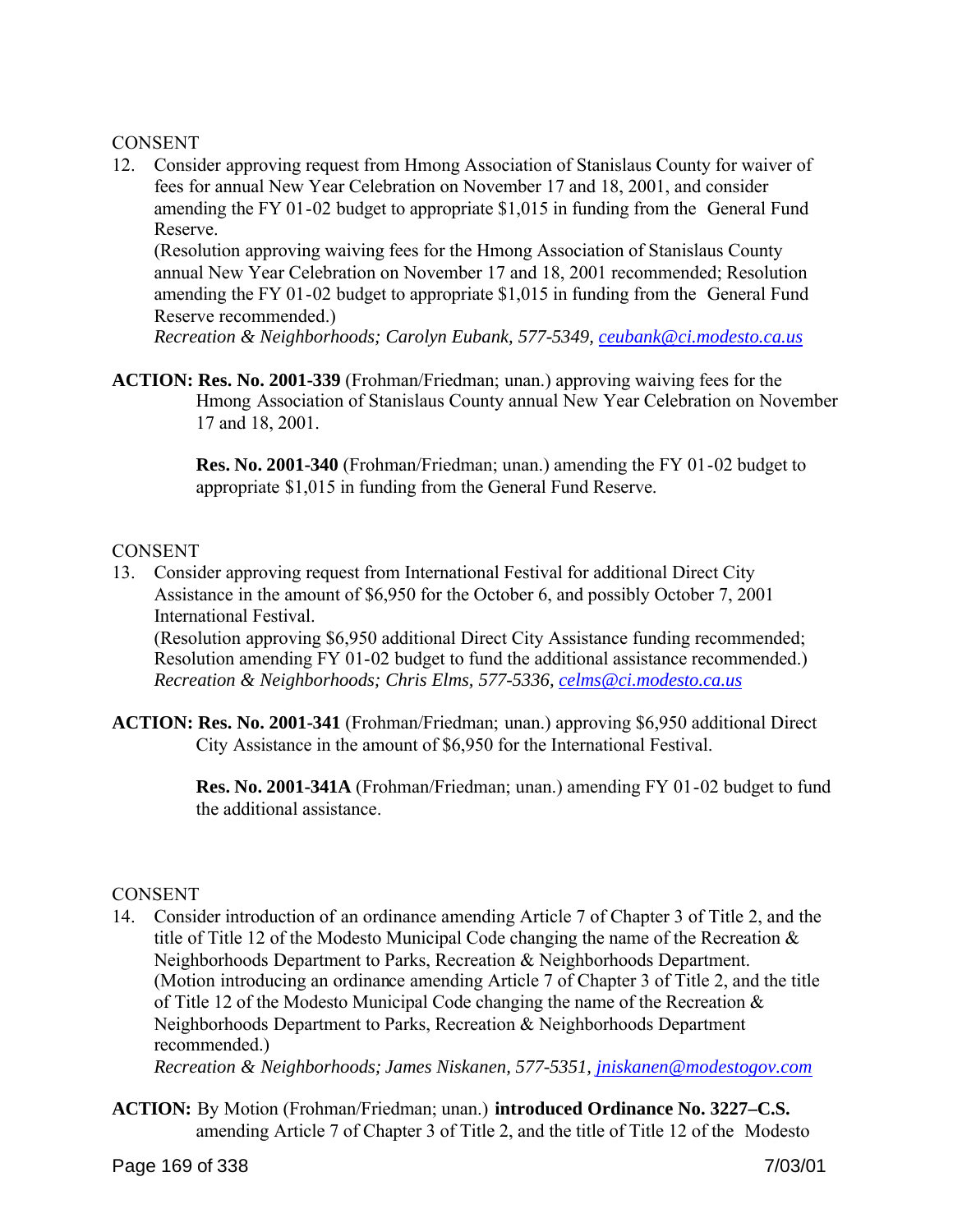Municipal Code changing the name of the Recreation & Neighborhoods Department to Parks, Recreation & Neighborhoods Department.

#### **CONSENT**

15. Consider approving a lease agreement with Modesto Garden Club for 622 14 th Street and non-structural portions of 618 14<sup>th</sup> Street. Modesto Garden Club will use the 622 14<sup>th</sup> Street property as their headquarters and will maintain the landscaping on both properties. (Resolution approving lease agreement and authorizing the City Manager to execute necessary documents recommended.)

*Operations & Maintenance; Peter Cowles, 342-2280, pcowles@ci.modesto.ca.us*

**ACTION: Res. No. 2001-342** (Frohman/Friedman; unan.) approving lease agreement with Modesto Garden Club for 622 14<sup>th</sup> Street and non-structural portions of 618 14<sup>th</sup> **Street**.

#### CONSENT

16. Consider approving the extension of a financial management services agreement with L. Patrick Samsell and authorizing the City Manager to execute said agreement. (Resolution approving the extension of a financial management services agreement with L. Patrick Samsell and authorizing the City Manager to execute said agreement recommended.)

*Finance Department; Robert Stout, 577-5679, rstout@ci.modesto.ca.us*

**ACTION: Res. No. 2001-343** (Frohman/Friedman; unan.) approving the extension of a financial management services agreement with L. Patrick Samsell.

#### **WRITTEN COMMUNICATIONS**

17. Letter from Jim Reed regarding donated battery back -up systems and recognition signs for traffic signal and intersections. (If Mr. Reed's recommendations are approved, the following Council action is needed: Motion acknowledging receipt of report; Resolution authorizing staff to develop policy guidelines relating to donations of battery back-up systems, recognition signage for traffic signals at all locations throughout the City, and equipment specifications and; Resolution authorizing City Manager to establish contract "deal points" with Safer Intersections for final approval of the Modesto City Council).

**ACTION:** By Motion (Frohman/Fisher; unan.) acknowledged receipt of report**.** 

 **Res. No. 2001-344** (Frohman/Fisher; unan.) authorizing staff to develop policy guidelines relating to donations of battery back-up systems, recognition signage for traffic signals at all locations throughout the City, and equipment specifications.

 **Res. No. 2001-345** (Frohman/Fisher; unan.) authorizing City Manager to establish contract "deal points" with Safer Intersections for final approval of the Modesto City Council.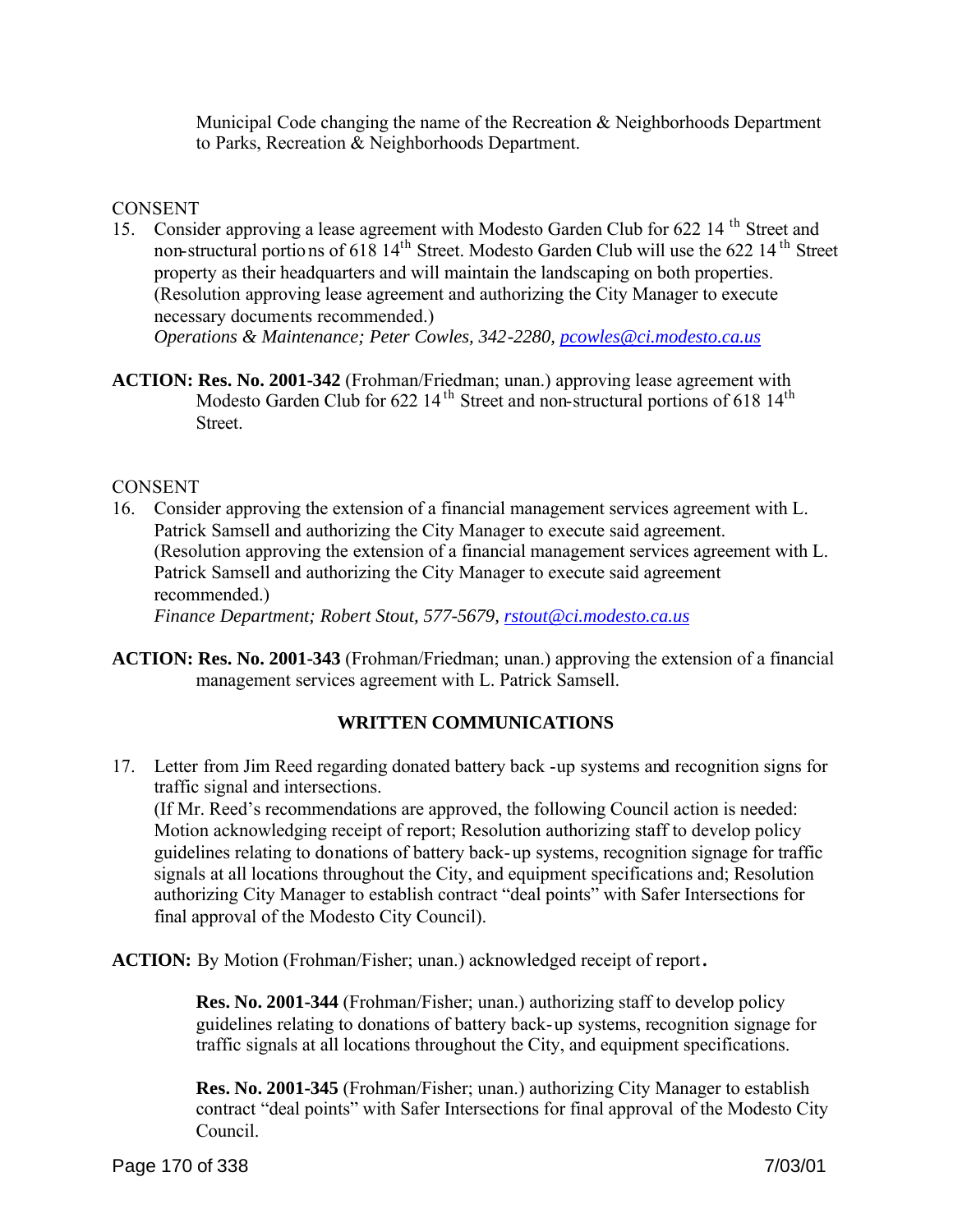#### **UNFINISHED BUSINESS**

- 18. Consider requiring Modesto City Council and Modesto Board of Education candidates to pay the cost of candidate's statements for the November 6, 2001 Municipal Election. Continued from June 26, 2001 meeting. (Resolution requiring candidates to pay the cost of candidate statements recommended.) *City Clerk; Jean Zahr, 577-5398, jzahr@ci.modesto.ca.us*
- **ACTION: Res. No. 2001-346** (Frohman/Smith; unan.) requiring candidates to pay the cost of candidate statements, charging a \$500 deposit.
- 19. Consider requiring Modesto City Council candidates to pay the cost of candidates statements for the March 5, 2002 Municipal Election. This action is being requested in the event the Charter Amendment known as "Term Limits Act of 2000" is approved at the November 6, 2001 election . If approved, this amendment would change the Municipal Election to March 2002. Continued from June 26, 2001 meeting. (Resolution requiring candidates to pay the cost of candidate statements recommended.) *City Clerk; Jean Zahr, 577-5398, jzahr@ci.modesto.ca.us*
- **ACTION: Res. No. 2001-347** (Frohman/Smith; unan.) requiring candidates to pay the cost of candidate statements, charging a \$500 deposit.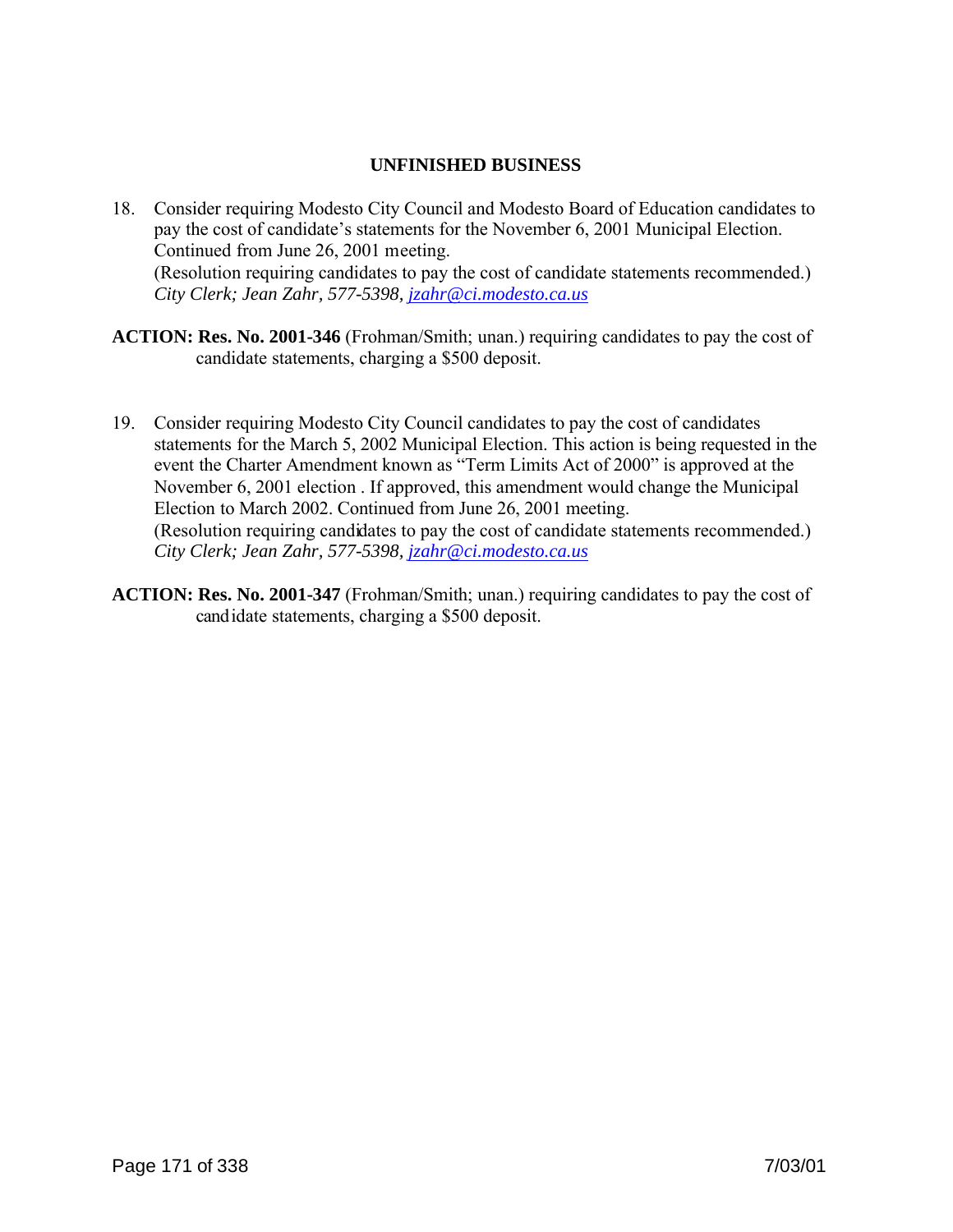#### **NEW BUSINESS**

20. Oral report on the status of the Washington Street Project. (Acknowledge receipt of report recommended.) *Operation & Maintenance; Peter Cowles, 342-2280, pcowles@ci.modesto.ca.us*

#### **ACTION:** Removed from Agenda

- 21. Consider the City's response to the Findings and Recommendations of the Grand Jury Report relating to the Housing Maintenance Program. (Resolution approving staff's proposed response to the findings, recommendations and conclusions of the Grand Jury Report relating to the Housing Maintenance Program and authorizing the City Manager to submit said response recommended; Resolution authorizing the City Clerk & Auditor to conduct a program and practices audit of the City's Federal Housing & Urban Development funded programs recommended.) *Recreation & Neighborhoods; Julie Hannon, 577-5417, jhannon@ci.modesto.ca.us*
- **ACTION: Res. No. 2001-348** (Frohman/Fisher; unan.) approving staff's proposed response to the findings, recommendations and conclusions of the Grand Jury Report relating to the Housing Maintenance Program and authorizing the City Manager to submit said response. Motion included a deletion of the last sentence of item 9 on page 8 of the staff report. The deleted sentence read: A criminal background search or investigation would constitute an unnecessary invasion of privacy since the information would not otherwise disqualify an applicant from financial assistance.

**Res. No. 2001-349** (Frohman/Fisher; unan.) authorizing the City Clerk & Auditor to conduct a program and practices audit of the City's Federal Housing & Urban Development funded programs.

22. Discussion of multi-family housing issues. (No action required.) *Community Development; Patrick Kelly, 577-5268, pkelly@ci.modesto.ca.us*

**ACTION:** No Action Required.

#### **MATTERS TOO LATE FOR THE AGENDA**

None

#### *ADJOURNMENT*

The meeting adjourned at 9:31 p.m.

Page 172 of 338 7/03/01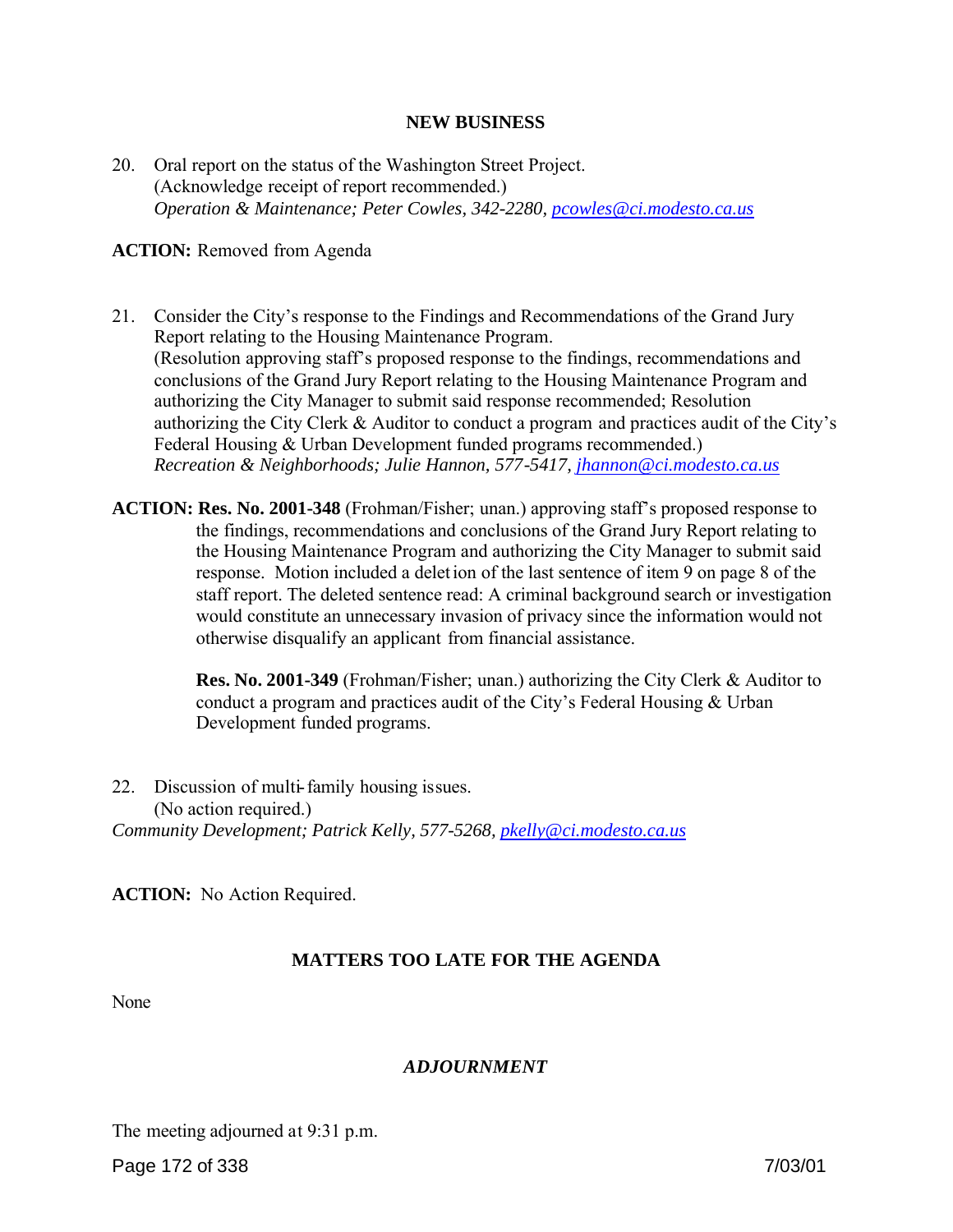# **MINUTES Tuesday, July 10, 2001, at 5:15 p.m.**

Roll Call – Present: Councilmembers Conrad, Fisher, Friedman, Frohman, Serpa, Smith, Mayor Sabatino

Absent: None

Pledge of Allegiance to the Flag

Invocation: Rev. Mark Quigley, First Foursquare Gospel

City Clerk's Announcements: *Correction to the Minutes of July 3, 2001 Item 10 removed from Agenda*

Declaration of Conflicts of Interest: *Fisher: Items 12 & 14 Conrad: Items 14 & 16*

# **ACKNOWLEDGEMENTS AND PRESENTATIONS**

- 1. Presentation of Mayor's proclamation for National Night Out, to be held August 7, 2001.
- 2. The 2001 National Night Out Committee's selections for Youth of the Year winners.
- Councilmember Conrad presented Mayor Sabatino with an award from Modesto High School.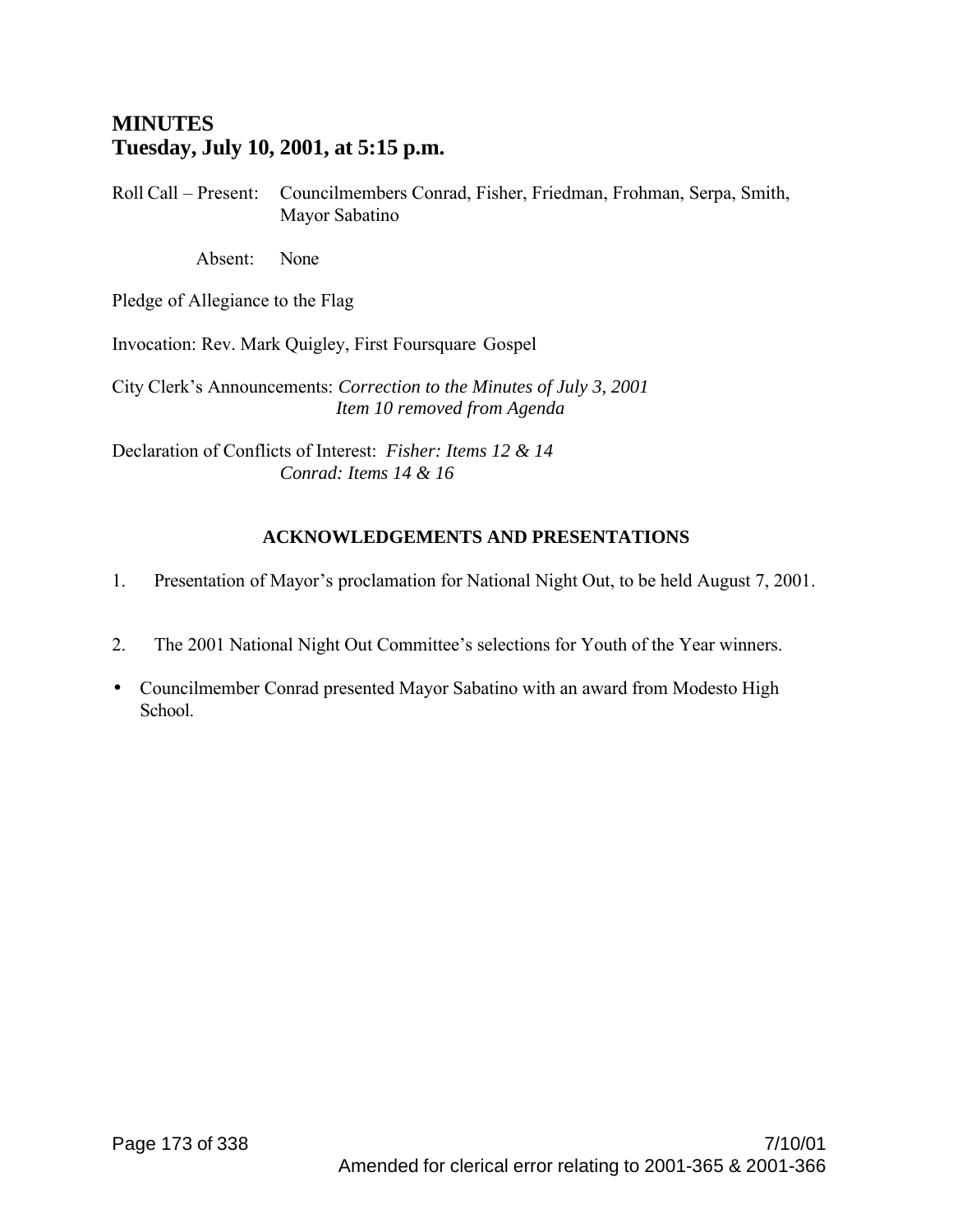#### **ORAL COMMUNICATIONS**

- County Counsel Mick Krausnick spoke regarding the elections office petition qualifications.
- Ray Simon spoke regarding the elections office.
- Reagan Wilson spoke regarding staffing within the elections office.
- Loretta Carhart invited citizens from Modesto with epilepsy to join her at the upcoming conference to be held in Las Vegas.

# *COUNCIL COMMENTS & REPORTS*

None

# **CONSENT ITEMS – ROLL CALL VOTE REQUIRED**: Items 3-9, & 11

#### **ACTION: Friedman/Frohman; unan.**

# **CONSENT ITEMS – ROLL CALL VOTE REQUIRED**: Item 12

#### **ACTION: Friedman/Frohman; unan.; Fisher absent**

#### **CONSENT ITEMS**

#### **An item may be removed from consent and discussed at the request of an audience member or Councilmember.**

#### **CONSENT**

3. Approval of the minutes of the regular City Council meeting of July 3 , 2001. (Motion approving needed.) *Clerk; Rebecca Bartholomew, 577-5397, rbartholomew@modestogov.com*

**ACTION:** By Motion (Friedman/Frohman; unan.) approved the minutes of July 3, 2001.

#### **CONSENT**

4. Consider approval of final map of Legends Village Unit N o. 5 Subdivision in the Village One Specific Plan Area and authorizing the City Manager to sign an agreement with the subdividers as required by Section 4-4.604(c) of the Municipal Code (Owners: Billie C. Holloman and JKB Homes, Corporation, a California Corporation. (Resolution approving the final map of Legends Village Unit No. 5 subdivision and authorizing the City Manager to execute subdivision agreement recommended.) *Engineering & Transporation; Kevin Becker, 577-5259, kbecker@modestogov.com*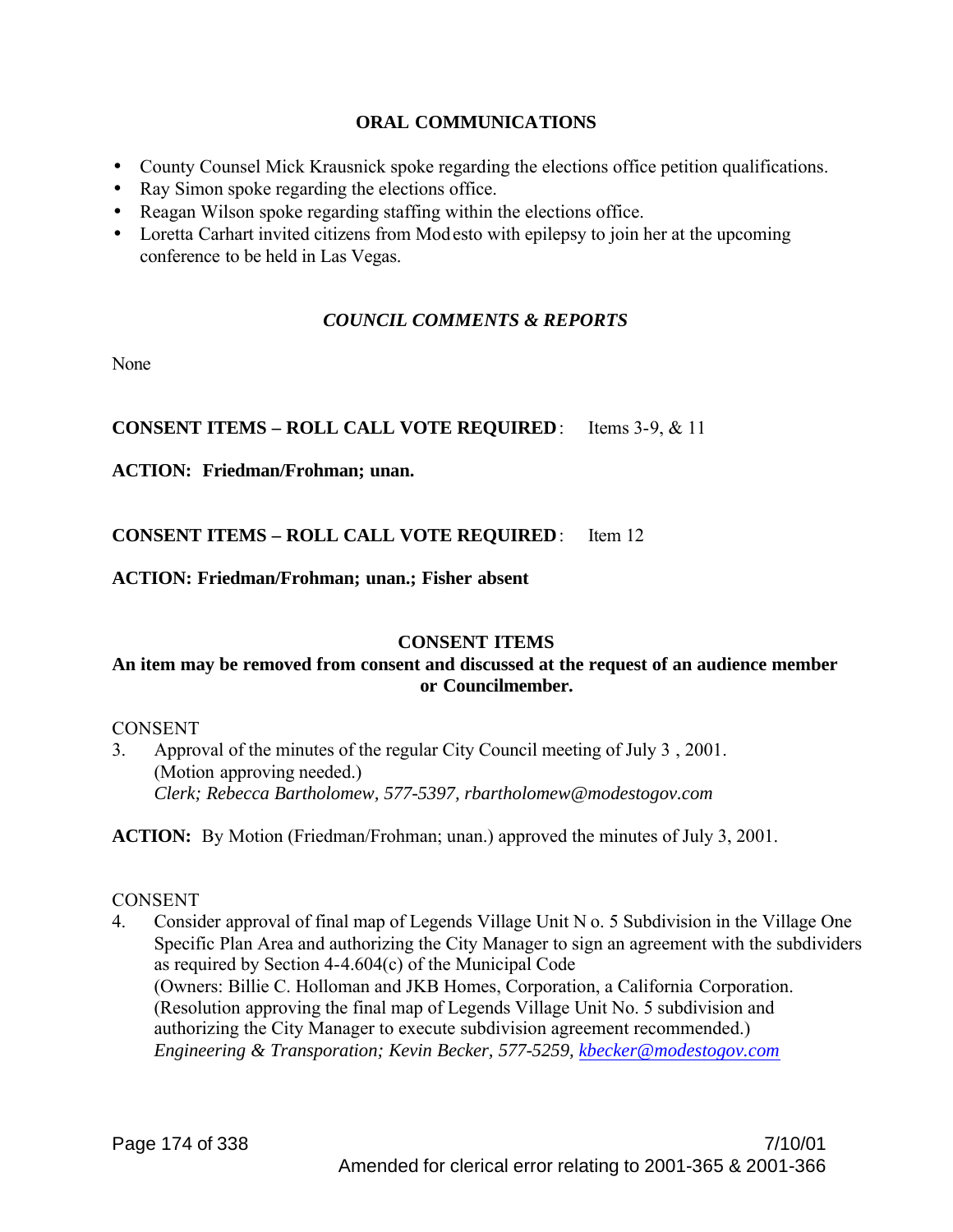**ACTION: Res. No. 2001-350** (Friedman/Frohman; unan.) approving the final map of Legends Village Unit No. 5 Subdivision and authorizing the City Manager to execute subdivision agreement.

#### **CONSENT**

- 5. Consider approving an agreement with County of Stanislaus Probation Department to participate in the High Risk Offender Supervision and Juvenile Court Warrant Enforcement Program, and authorize City Manager to execute necessary documents. Federal grant monies have been rece ived and are budgeted for this project. (Resolution approving agreement and authorizing City Manager to execute agreement with County of Stanislaus Probation Department to participate in the High Risk Offender Supervision and Juvenile Court Warrant Enforc ement Program recommended.) *Police Department; David Young, 572-9690, youngd@modestopd.com*
- **ACTION: Res. No. 2001-351** (Friedman/Frohman; unan.) approving agreement and authorizing City Manager to execute agreement with County of Stanislaus Probation Department to participate in the High Risk Offender Supervision and Juvenile Court Warrant Enforcement Program.

#### **CONSENT**

- 6. Consider approving the canvass of election for the Village One Community Facilities District No. 1996-1 (Village One Annexation #6) and ordering annexation of territory to the Village One Community Facilities District No. 1996-1. (Resolution canvassing the results of the July 3, 2001 election held within the territory to be annexed to the Village One Community Facilities District 1996-1 and order the annexation of certain territory to the District (Annexation #6) recommended.) *Attorney's Office; Rolly Stevens, 577-5471, rstevens@modestogov.com*
- **ACTION: Res. No. 2001-352** (Friedman/Frohman; unan.) canvassing the results of the July 3, 2001 election held within the territory to be annexed to Village One Community Facilities District 1996-1 and order the annexation of certain territory to the District (Annexation #6).

# **CONSENT**

7. Consider staff recommendation to apply for a California Energy Commission low interest loan for \$267,500.00 to purchase LED traffic signal indications. Through this loan program, staff is proposing to fund the purchase of all 12 " and 8" green circular indications, all 12" green arrow indications, and all 8" green and red indications. (Resolution authorizing the City Manager to apply for a California Energy Commission low interest loan for \$267,500 to purchase LED traffic signal indications recommended.) *Engineering & Transportation; Firoz Vohra, 577-5429, fvohra@modestogov.com*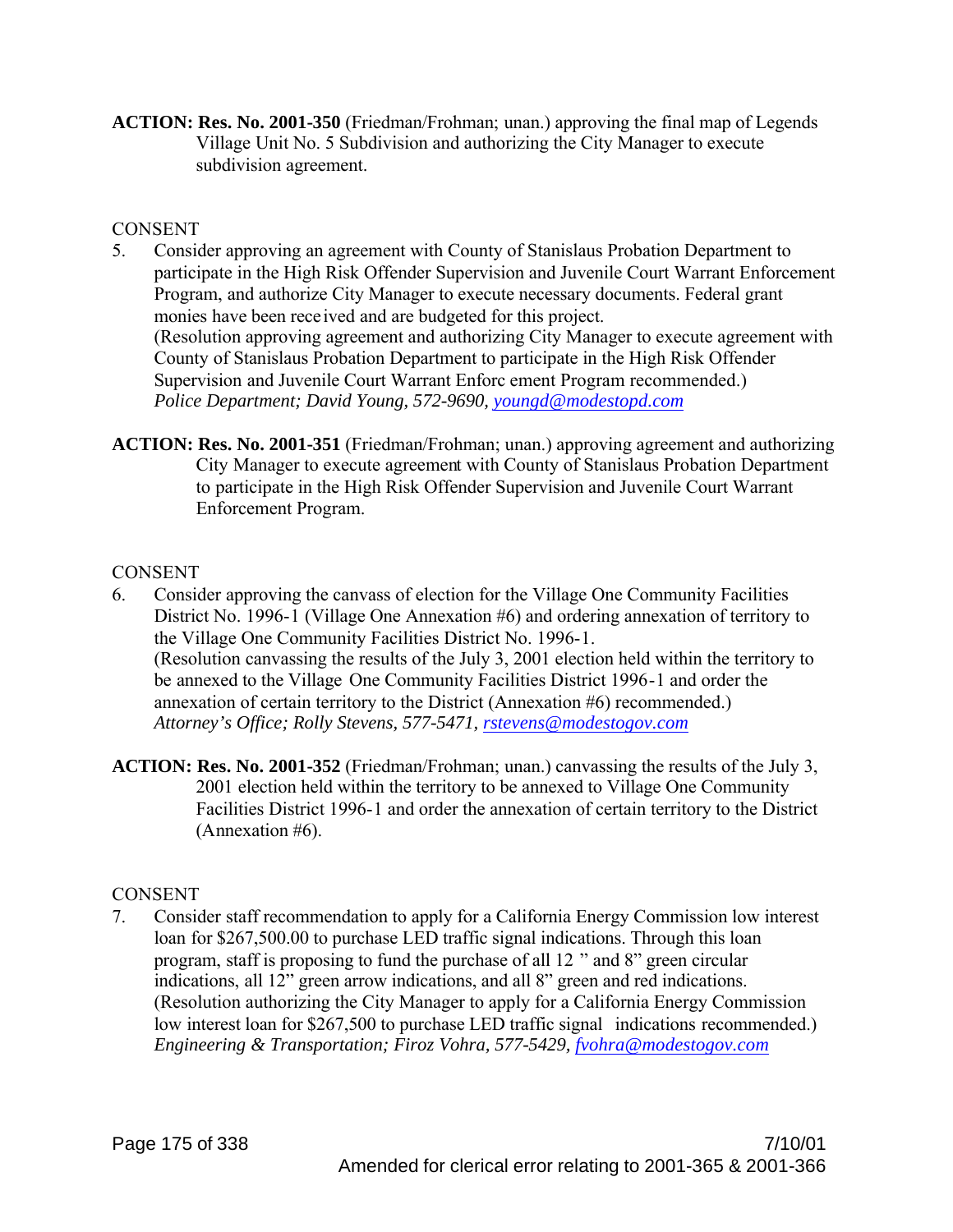**ACTION: Res. No. 2001-353** (Friedman/Frohman; unan.) authorizing the City Manager to apply for a California Energy Commission low interest loan for \$267,500 to purchase LED traffic signal indications.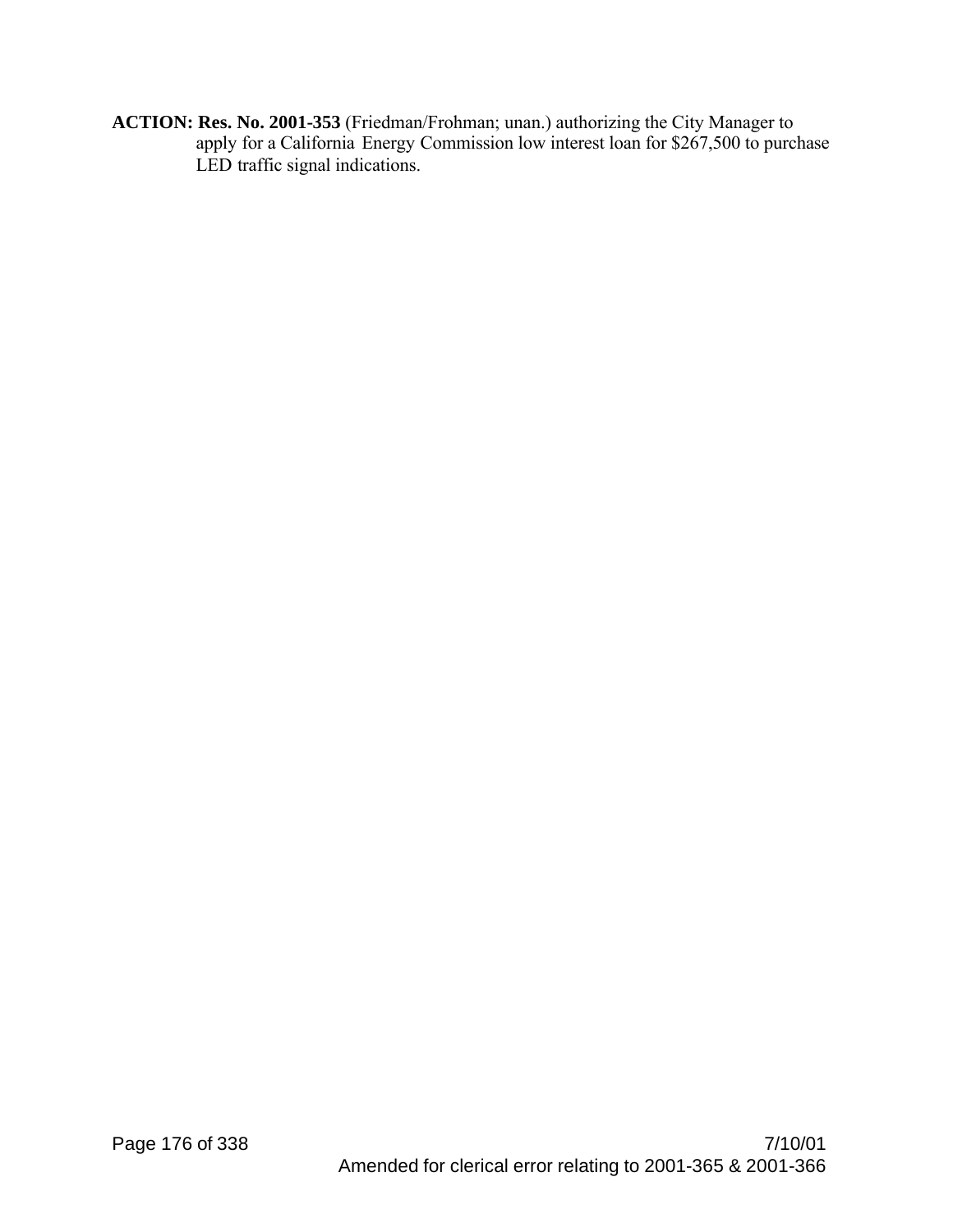#### CONSENT

8. Consider awarding a \$502,525.00 contract to George Reed Inc. for the project titled "Peggy Mensinger Bicycle Path Along Dry Creek"; consider approving an inter-fund transfer, change in estimated revenue, and amendment to Capital Improvement Program (CIP) to fully fund the project.

(Resolution awarding contract to George Reed Inc.; Resolution approving an inter -fund transfer, change in estimated revenue, and amendment to Capital Improvement Program to fully fund the project recommended.)

*Engineering & Transportation; Steve Pace, 577-5265, space@modestogov.com*

**ACTION: Res. No. 2001-354** (Friedman/Frohman; unan.) awarding contract to George Reed, Inc.

> **Res. No. 2001-355** (Friedman/Frohman; unan.) approving an inter-fund transfer, change in estimated revenue and amendment to Capital Improvement Program to fully fund the project.

#### **CONSENT**

9. Consider acceptance of Auburn Constructors Inc. contract for the project titled "Primary Clarifier No. 1 and 2 Renewal Project" as complete and authorize the City Clerk to file a Notice of Completion.

(Resolution accepting work as complete and authorizing City Clerk to file a Notice of Completion recommended.)

*Engineering & Transportation; Robert Granberg, 577-5452, rgranberg@modestogov.com*

**ACTION: Res. No. 2001-356** (Friedman/Frohman; unan.) acceptance of Auburn Constructors, Inc.'s contract for the project titled "Primary Clarifier No. 1 and 2 Renewal Project" as complete and authorizing the City Clerk to file a Notice of Completion.

#### *Item 10 Removed from Agenda*

10. Consider approving an amendment to an agreement with Minagar & Associates to provide consultant services for the project entitled "Traffic Signal Retiming Project Outside the Central Business District", and authorize an appropriation transfer in the amount of \$20,00 to fund the additional work.

(Resolution approving amendment to agreement and authorizing the City Manager to execute necessary documents recommended; Resolution authorizing \$20,000 appropriation transfer recommended.)

*Engineering & Transportation; Van Switzer, 577-5214, vswitzer@modestogov.com*

#### **ACTION: Removed from Agenda**

#### CONSENT

11. Consider introduction of an ordinance amending Sections 2-4.201 and 2-4.202 of Chapter 4 of Title 2 of the Modesto Municipal Code relating to fiscal administration.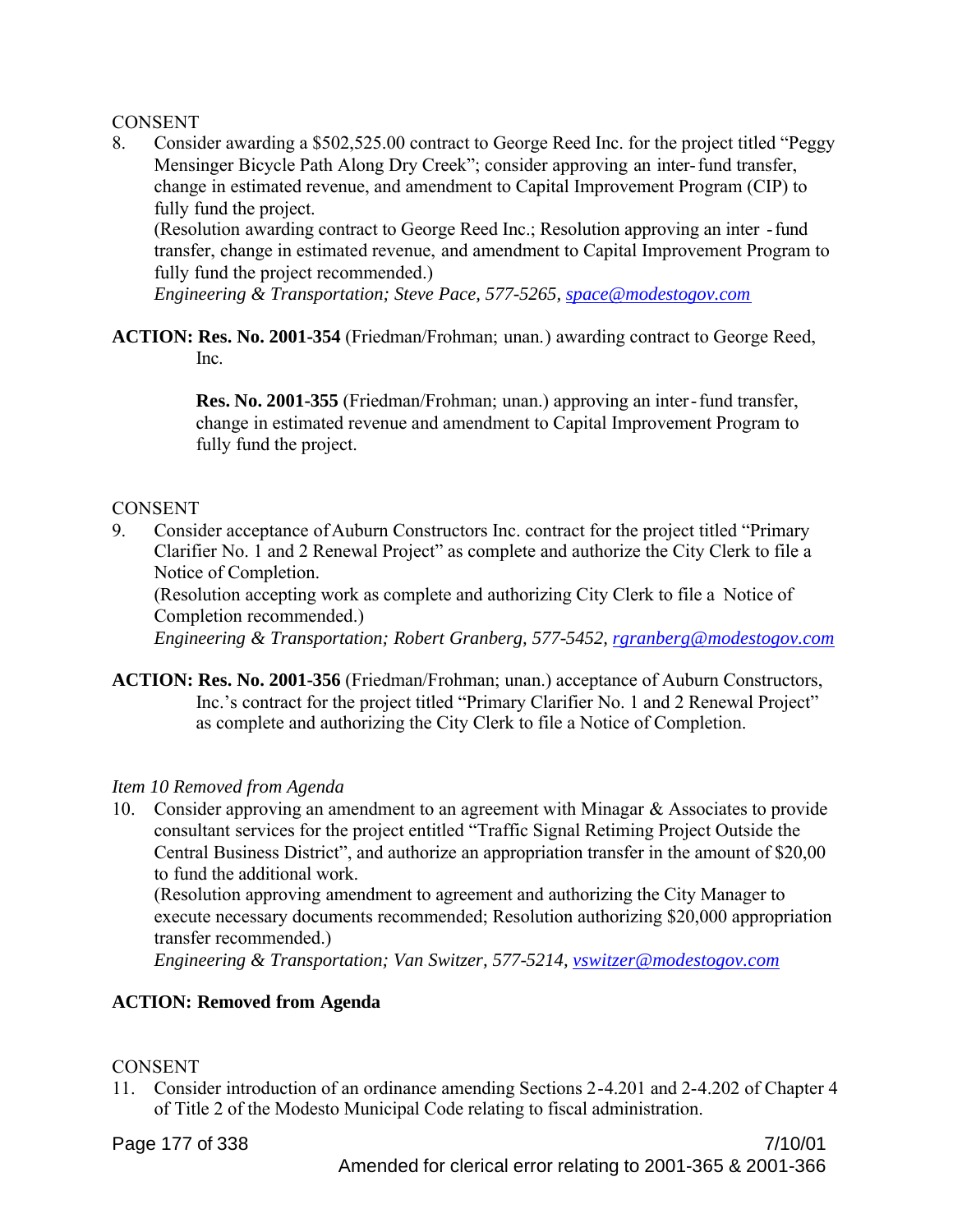(Introduce an ordinance amending Sections 2-4.201 and 2-4.202 of Chapter 4 of Title 2 of the Modesto Municipal Code relating to fiscal administration recommended.) *Attorney's Office; Rolly Stevens, 577-5290, rstevens@modestogov.com*

**ACTION:** By Motion (Friedman/Frohman; unan.) **introduced Ordinance No. 3228-C.S.** amending Sections 2-4.201 and 2-4.202 of Chapter 4 of Title 2 of the Modesto Municipal Code relating to fiscal administration.

#### *Fisher excused due to Conflict of Interest*

- 12. Consider approving a \$1.00 one-year lease renewal with Stanislaus County Affordable Housing Corporation (STANCO) for use of a City-owned home at 308 Locust Street. (Resolution approving lease renewal and authorizing the City Manager to execute said lease agreement recommended.) *Recreation & Neighborhoods; Ernie Richardson, 577-5392, erichardson@modestogov.com*
- **ACTION: Res. No. 2001-357** (Friedman/Frohman; unan.; Fisher, absent) approving a lease renewal with Stanislaus County Affordable Housing Corporation (STANCO) for use of a City-owned home at 308 Locust Street.

# **WRITTEN COMMUNICATIONS**

13. Letter from Alicia Miller asking for a status update on Prescott Estates from the receiver, Richard Huber.

# **ACTION: No Action Taken**

# **HEARINGS**

# *Fisher and Conrad excused due to Conflict of Interest*

- 14. Hearing to consider the application of Renee Ellis-Singleton for a precise plan for Area No. 24 of the Village One Specific Plan and for concurrent re zoning from Specific Plan-Holding Zone to Specific Plan-Overlay Zone, property located on the south side of (future) Floyd Avenue and on the west side of Claus Road. (Introduce ordinance approving Precise Plan No. 24 recommended; Introduce ordinance approving rezoning from Specific Plan-Holding Zone to Specific Plan-Overlay Zone recommended; Resolution finding Precise Plan and rezoning within the scope of the Village One Specific Plan Program EIR recommended.) *Community Development; Steve Mitchell, 577-5287, smitchell@modestogov.com*
- **ACTION:** By Motion (Friedman/Smith; unan.; Conrad &Fisher, absent) to approve as to staff recommendation with the condition to proceed with the amendment to the Specific Plan failed with a Friedman, Serpa, Smith, yes; and Frohman, Sabatino, no vote. (Item needed four affirmative votes.)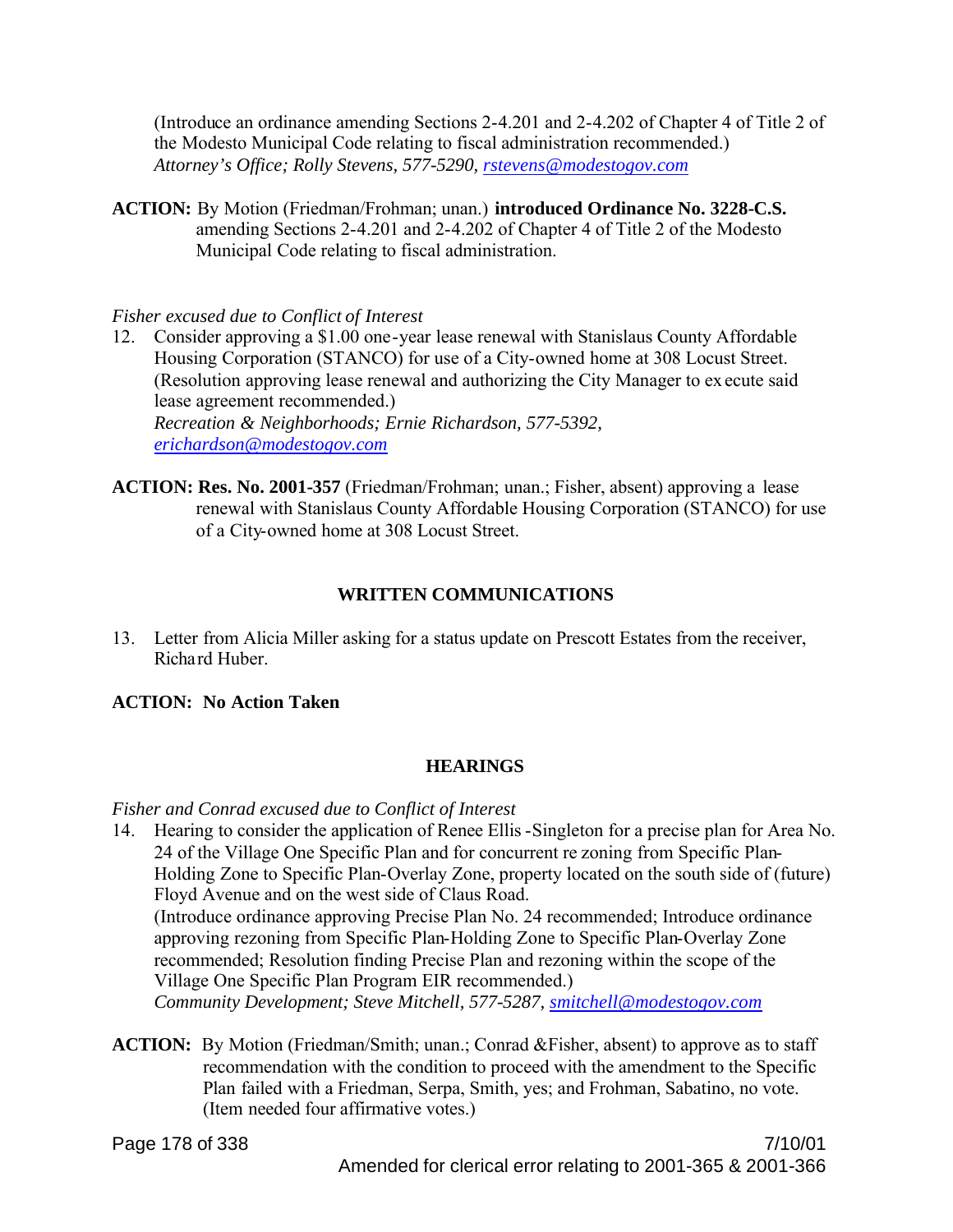By Motion (Sabatino/Frohman; unan. Conrad & Fisher, absent) item to be reconsidered.

**Res. 2001-358** (Frohman/Sabatino, majority; Serpa, no, Conrad & Fisher, absent), to refer PPA 24, including amendment to Specific Plan, back to Planning Commission.

- 15. Hearing to consider the application of Warren Smith Lawson Family Inc. for a precise plan for the northeast quadrant of Area No. 20 of the Village One Specific Plan and for concurrent rezoning from Specific Plan-Holding Zone to Specific Plan-Overlay Zone, property located on the north side of Floyd Avenue and east of Roselle Avenue. (Introduce ordinance approving Precise Plan No. 20, northeast qua drant recommended; Introduce ordinance approving rezoning from Specific Plan-Holding Zone to Specific Plan-Overlay Zone recommended; Resolution finding Precise Plan and rezoning within the scope of the Village One Specific Plan Program EIR recommended.) *Community Development; Steve Mitchell, 577-5287, smitchell@modestogov.com*
- **ACTION:** By Motion (Fisher/Friedman; unan., Conrad, absent) **introduced Ordinance No. 3229–C.S**. approving Precise Plan No. 20, northeast quadrant.

By Motion (Fisher/Friedman; unan., Conrad, absent**) introduced Ordinance No. 3230–C.S**. approving rezoning from Specific Plan-Holding Zone to Specific Plan-Overlay Zone

**Res. No. 2001-359** (Fisher/Friedman; unan., Conrad, absent) finding Precise Plan and rezoning within the scope of the Village One Specific Plan Program EIR

- 16. Hearing to consider establishing the Funeral Escort Permit Application Fee. (Resolution establishing the Funeral Escort Permit Application Fee recommended.) *Police Department; Ron Sale, 572-9674, saler@modestopd.com*
- **ACTION: Res. No. 2001-360** (Sabatino/Serpa; unan.) establishing the Funeral Escort Permit Application Fee.
- 17. Hearing to consider reducing the charge for temporary street closure permits from \$20 to \$12.50 and to exempt certain holidays from charges for temporary residential street closure permits.

(Resolution reducing the charge for temporary street closure permits from \$20 to \$12.50 and to exempt certain holidays from charges for temporary residential street closure permits recommended.)

*Police Department; Michael Harden, 572-9521, hardenm@modestopd.com*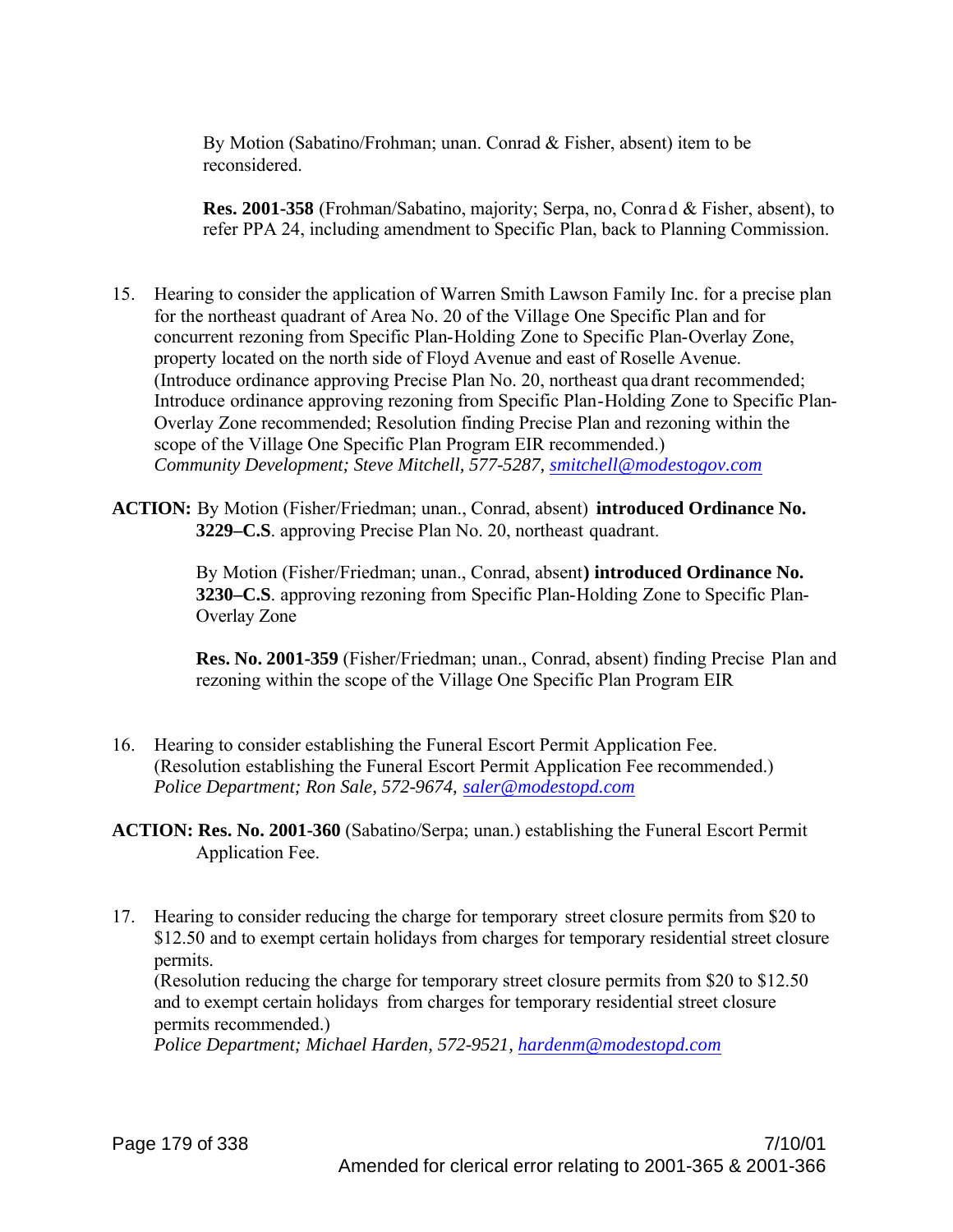**ACTION: Res. No. 2001-361** (Smith/Serpa; unan.) reducing the charge for temporary street closure permits from \$20 to \$12.50 and to exempt certain holidays from charges for temporary residential street closure permits.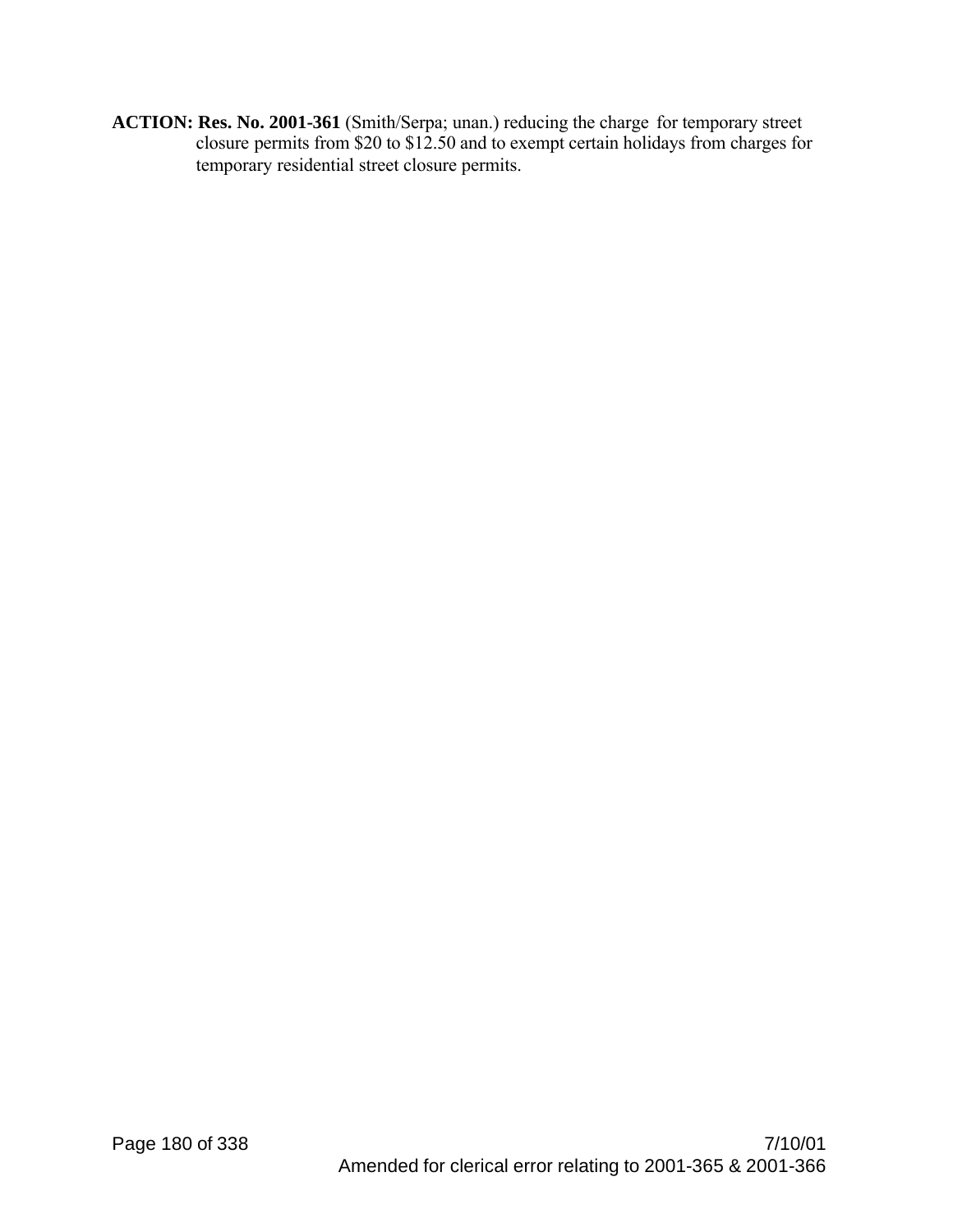- 18. Hearing to consider establishing license application fees for massage establishment license applications and massage practitioners license applications. (Resolution establishing fees recommended.) *Police Department; Ron Sale, 572-9674, saler@modestopd.com*
- **ACTION: Res. No. 2001-362** (Smith/Fisher; unan.) establishing license application fees for massage establishment license application and massage practitioners license applications.
- **19.** Hearing to consider 2001 Urban Area Growth Policy Review.

(Resolution amending the Modesto Citizen's Advisory Growth Manage ment Act of 1995; Resolution calling for an Advisory Growth election in November 2001 for all unincorporated "island" areas within the Modesto City limits and not currently served by a sewer district, excluding the "island" areas that previously received a n Advisory Growth election; Resolution calling for an Advisory Growth election in November 2001 for the 480 acre southwest quadrant of the Roselle/Claribel CPD, Johansen and Empire North CPDs, and the remaining Village Residential portion of the Kiernan/Ca rver CPD to be consolidated with a municipal Election and that election costs associated with the above CPDs be paid by the City of Modesto; and a Resolution finding the 2001 Urban Growth Policy Review and proposed Advisory Growth ballot measures for Rosel le/Claribel, Johansen/Empire North, Kiernan/Carver, and infill area are within the Scope of the general Plan covered by a Master Environmental Impact Report (SCH#92052017) and no new environmental document nor findings pursuant to Section 21081 of the Public Resource Code shall be required by the California Environmental Quality Act (per section 21157.1). *Community Development; Patrick Kelly, 577-5268, pkelly@modestogov.com*

**ACTION: Res. No. 2001-363** (Serpa/Friedman, majority; Frohman, no) directing the C ity Clerk to submit to the voters at the next Regular Municipal Election an advisory measure relating to the extension of sewer service to a portion of the Roselle/Claribel Comprehensive Planning District.

> **Res. No. 2001-364** (Serpa/Friedman, majority; Frohman, no) finding that the following projects are within the scope of the project covered by the Modesto Urban Area General Master Plan EIR (SCH#92052017): 2001 Urban Growth Policy Review and submitting an advisory measure with respect to providing sewer s ervice to a portion of the Roselle/Claribel Comprehensive Planning District voters at the next Regular Municipal Election.

> **Res. No. 2001-365** (Frohman/Conrad, majority; Serpa, no) directing the City Clerk to submit to the voters at the next Regular Munic ipal Election an advisory measure relating to the extension of sewer service to the unincorporated area generally located south of Maze Boulevard, west of State Route 99, north of the Tuolumne River, and east of Carpenter Road, and the area generally locat ed south of Shoemake Avenue, west of Carver Road and Emerald Avenue, north of Maze Boulevard, and east of Morse Road.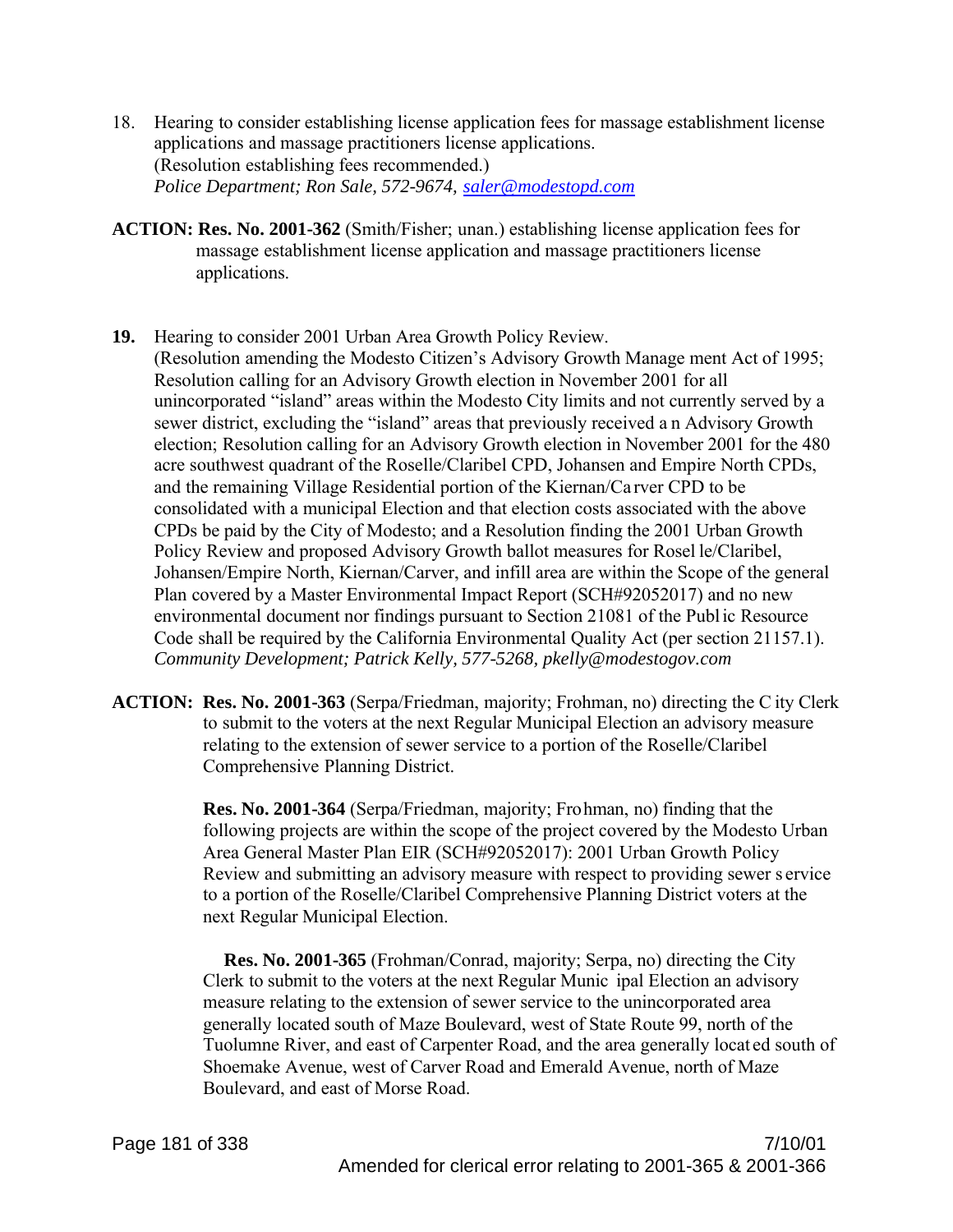**Res. No. 2001-366** (Serpa/Friedman, majority; Frohman, no) finding that the following projects are within the scope of the project covere d by the Modesto Urban Area General Master Plan EIR (SCH#92052017): 2001 Urban Growth Policy Review as required by the adopted Modesto Urban Area General Plan, "Community Growth Strategy."

Motion (Conrad/Sabatino; minority; Fisher, Friedman, Frohman, Serpa, & Smith, no) to include Johansen/North Empire failed to carry.

Motion by Conrad to include Kiernan/Carver CPD failed due to lack of a second.

Motion (Conrad/Sabatino; minority, Fisher, Friedman, Serpa & Smith, no) to include Waterman/Luchessa 80 acre piece failed to carry.

Consider at the next Council meeting, a resolution transmitting the Advisory Growth Management ballot measures to the City Attorney to prepare an impartial analysis.

# **NEW BUSINESS**

20. Oral report on the status of the Washington Street Project.

# **ACTION: No Action Taken.**

# **MATTERS TOO LATE FOR THE AGENDA**

None.

# **ADJOURNMENT**

The meeting adjourned at 12:30 a.m., Wednesday July 11, 2001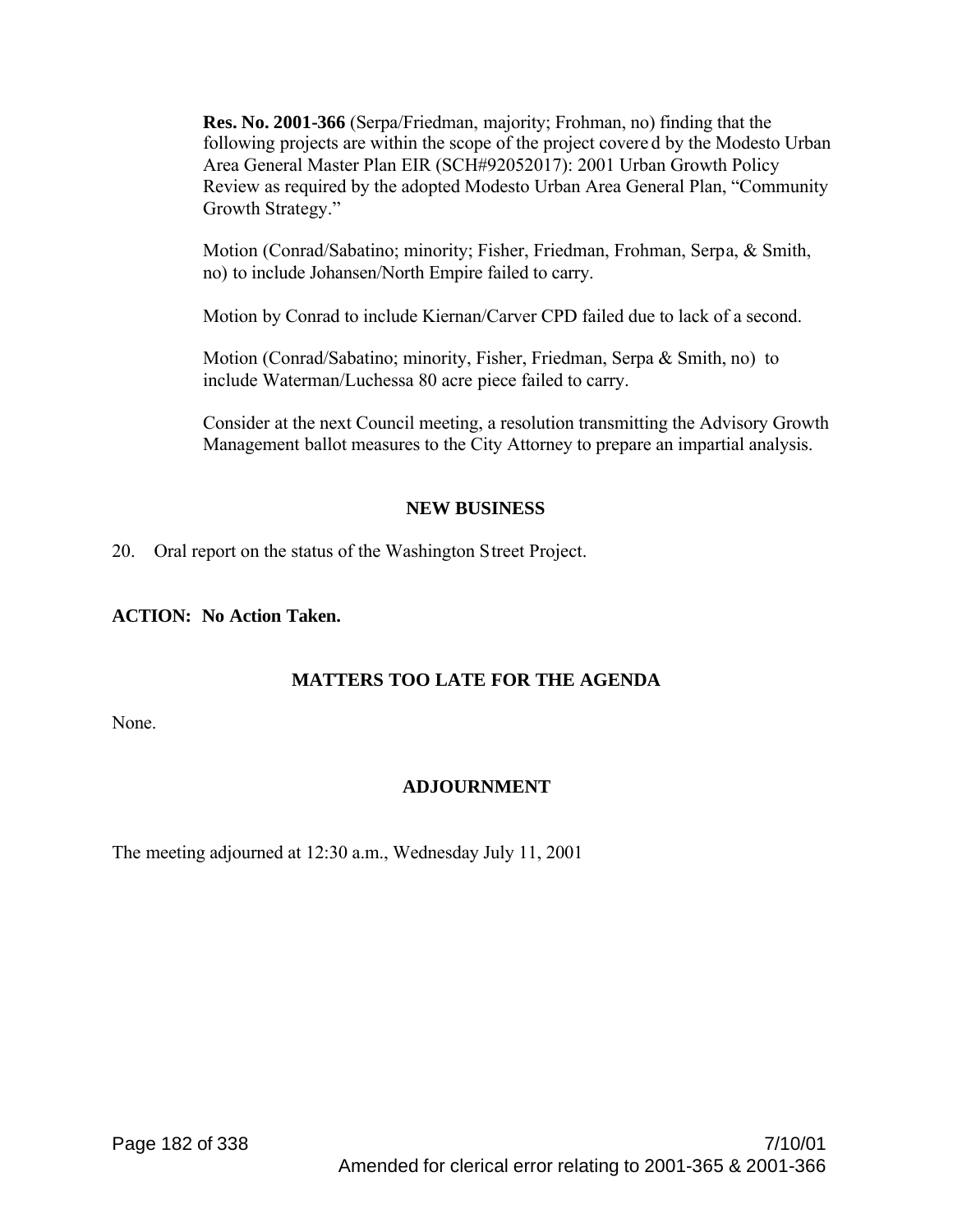# **MINUTES Tuesday, July 17 , 2001, at 5:15 p.m.**

Roll Call – Present: Councilmembers Conrad, Fisher, Friedman, Frohman, Serpa, Smith, Mayor Sabatino

Absent: None

Pledge of Allegiance to the Flag

Invocation: Recitation of the Lord's Prayer

City Clerk's Announcements: None

Declaration of Conflicts of Interest: *Conrad, Items 1 &16 Fisher, Item 12*

# **ORAL COMMUNICATIONS**

- Cliff Meyer commented on his concerns regarding media abuse of street parking time limits.
- Dave Geer encouraged Council to carefully review any tree ordinances being considered.
- An anonymous audience member commented on elderly care and education of children.
- Constance Flierman commented regaring water fluoridation outside the city limits.

# *COUNCIL COMMENTS & REPORTS*

#### *Councilmember Conrad Excused Due to Conflict of Interest*

- 1. At the request of Mayor Sabatino, consider directing staff to evaluate and determine whether or not the structures on the South side of Scenic between Oakdale and the County Hospital violate the dangerous building code or any other provision of the Modesto Municipal Code.
- **ACTION:** By Motion (Frohman/Sabatino; majority; Friedman, no) staff was directed to work with the developer on the development of parcel 8 and to work with the developer on the removal of the buildings and review possible loan opportunities. Fire inspections will be done as normally scheduled.
- 2. At the request of Councilmember Frohman, consider an ordinance to prohibit the commencement of discussion of any City Council or Planning Commission Public Meeting Agenda Item after 10:00 p.m. Should all items on the agenda not be completed, the balance of the items shall be carried over until the next meeting as ordered by the Mayor for the Council or the Chair of the Planning Commission. Consider asking the City Attorney to draft an ordinance to make these changes.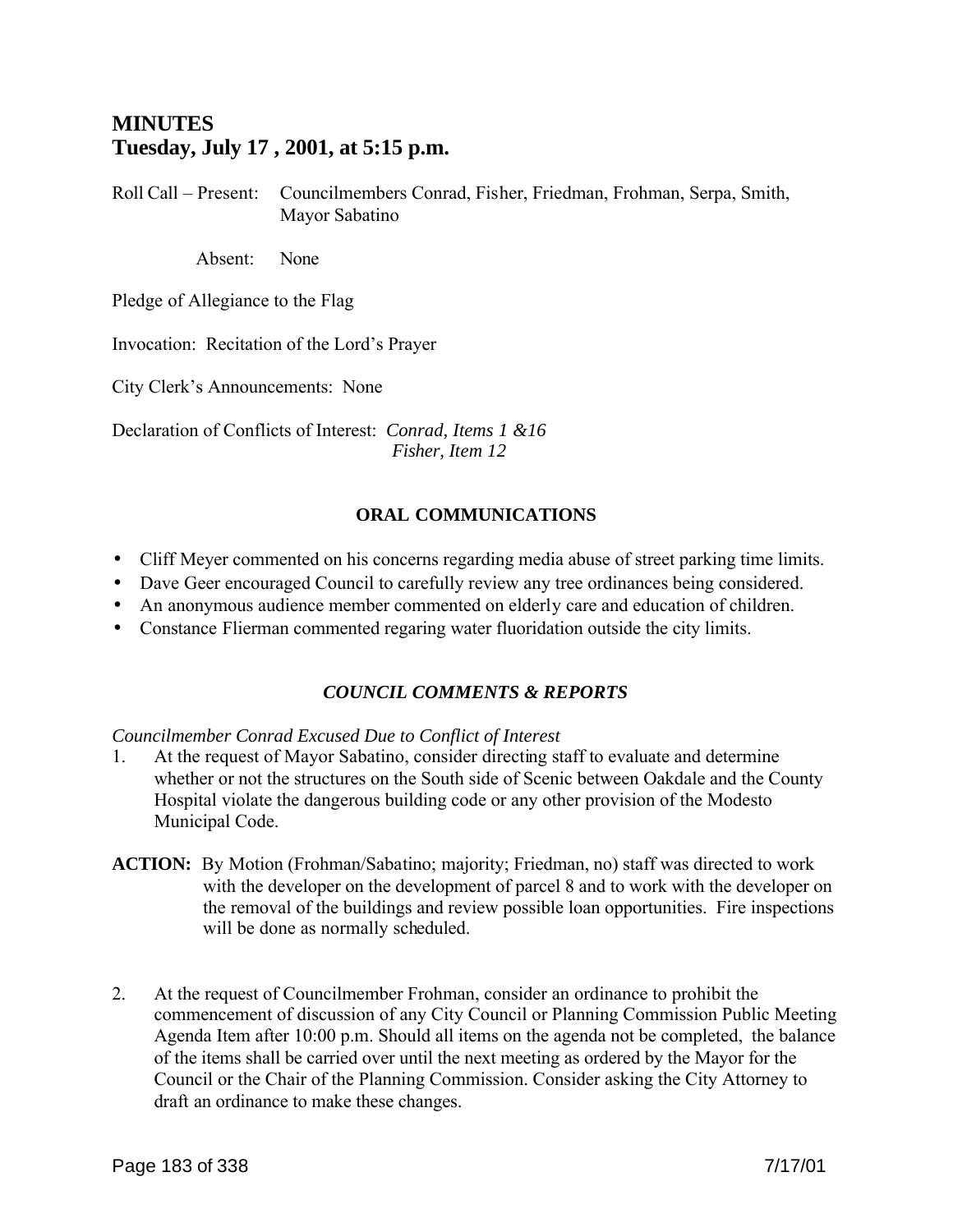**ACTION:** Motion (Frohman/Conrad; minority; Fisher, Friedman, Serpa, Sabatino, no) directing City Attorney to draft an ordinance prohibiting commencement of discussion of any City Council or Planning Commission Public Meeting Agenda Item after 10:00 p.m. failed to carry.

#### **CONSENT ITEMS – ROLL CALL VOTE REQUIRED**: Items 3- 9, 11 *Item 10 removed from Consent*

#### **ACTION: Friedman/Frohman; unan.**

#### **CONSENT ITEMS**

## **An item may be removed from consent and discussed at the request of an audience member or Councilmember.**

#### **CONSENT**

3. Approval of the minutes of the regular City Council meeting of July 10, 2001. (Motion approving needed.) *Clerk; Rebecca Bartholomew, 577-5397, rbartholomew@ci.modesto.ca.us*

**ACTION:** By Motion (Friedman/Frohman; unan.)approved the minutes of July 10, 2001.

#### **CONSENT**

4. Final adoption of:

(Motion approving final adoption recommended.)

- a. Ordinance No. 3227-C.S. amending Article 7 of Chapter 3 of Title 2 of the Modesto Municipal Code to change the title of the Recreation and Neighborhoods Department to Parks, Recreation and Neighborhoods Department, and amending the title of Title 12 of the Modesto Municipal Code to eliminate reference to the "Recreation and Neighborhoods Department" and to create the "Parks, Recreation and Neighborhoods Department".
- **ACTION:** By Motion (Friedman/Frohman; unan.) approved **final adoption of Ordinance No. 3227-C.S.** amending Article 7 of Chapter 3 of Title 2 of the Modesto Municipal Code to change the title of the Recreation and Neighborhoods Department to Parks, Recreation and Neighborhoods Department, and amending the title of Title 12 of the Modesto Municipal Code to eliminate reference to the "Recreation and Neighborhoods Department" and to create the "Parks, Recreation and Neighborhoods Department".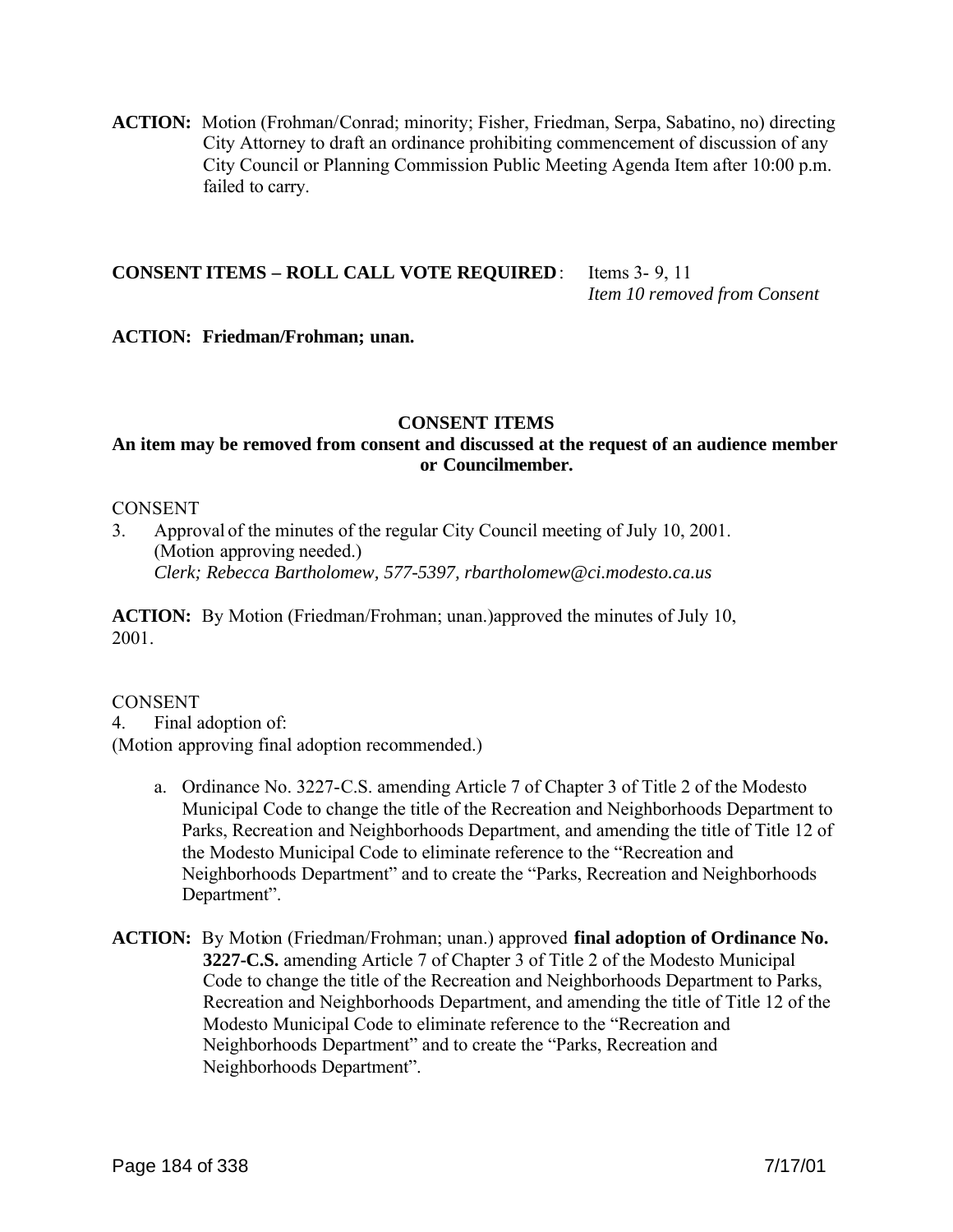- b. Ordinance No. 3228-C.S. amending Sections 2-4.201 and 2-4.202 of Chapter 4 of Title 2 of the Modesto Municipal Code relating to fiscal administration.
- **ACTION:** By Motion (Friedman/Frohman; unan.) approved **final adoption of Ordinance No. 3228-C.S.** amending Sections 2-4.201 and 2-4.202 of Chapter 4 of Title 2 of the Modesto Municipal Code relating to fiscal administration.
	- c. Ordinance No. 3229-C.S. adopting a Precise Plan for the Northeast Quadrant of Area No. 20 of the village One Specific Plan, relating to property located on the north sid e of Floyd Avenue east of Roselle Avenue (Warren Smith Lawson Family Inc.).
- **ACTION:** By Motion (Friedman/Frohman; unan.) approved **final adoption of Ordinance No. 3229-C.S.** adopting a Precise Plan for the Northeast Quadrant of Area No. 20 of the village One Specific Plan, relating to property located on the north side of Floyd Avenue east of Roselle Avenue (Warren Smith Lawson Family Inc.).
	- d. Ordinance No. 3230-C.S. rezoning Village One property from Specific Plan-Holding Zone, SP-H, to Specific Plan-Overlay Zone, SP-O, for property located on the north side of Floyd Avenue east of Roselle Avenue (Precise Plan for the northeast quadrant of Area No. 20 – Warren Smith Lawson Family Inc.).
- **ACTION:** By Motion (Friedman/Frohman; unan.) approved **final adoption of Ordinance No. 3230-C.S.** rezoning Village One property from Specific Plan-Holding Zone, SP-H, to Specific Plan-Overlay Zone, SP-O, for property located on the north side of Floyd Avenue east of Roselle Avenue (Precise Plan for the northeast quadrant of Are a No. 20 – Warren Smith Lawson Family Inc.).

# **CONSENT**

5. Consider authorizing the purchase of Oracle site licensing from Oracle for a total cost of \$225,000.00 to be paid over five years, and authorizing the City Manager to execute the necessary documents. The first fiscal year costs will be \$66,000.00 subsequent fiscal year licensing fee costs will be \$39,750.00 each fiscal year, for four additional fiscal years. (Oracle's database system is similar to an electronic filing cabinet that allows for easy access and retrieval of the City's departmental information.) (Resolution authorizing the purchase and authorizing City Manager to execute the necessary documents recommended.)

*Finance; Lori Martinez, 577-5420, lmartinez@modestogov.com*

**ACTION: Res. No. 2001-367** (Friedman/Frohman; unan.) authorizing the purchase of Oracle site licensing from Oracle and authorizing the City Manager to execute the loan agreements.

**CONSENT**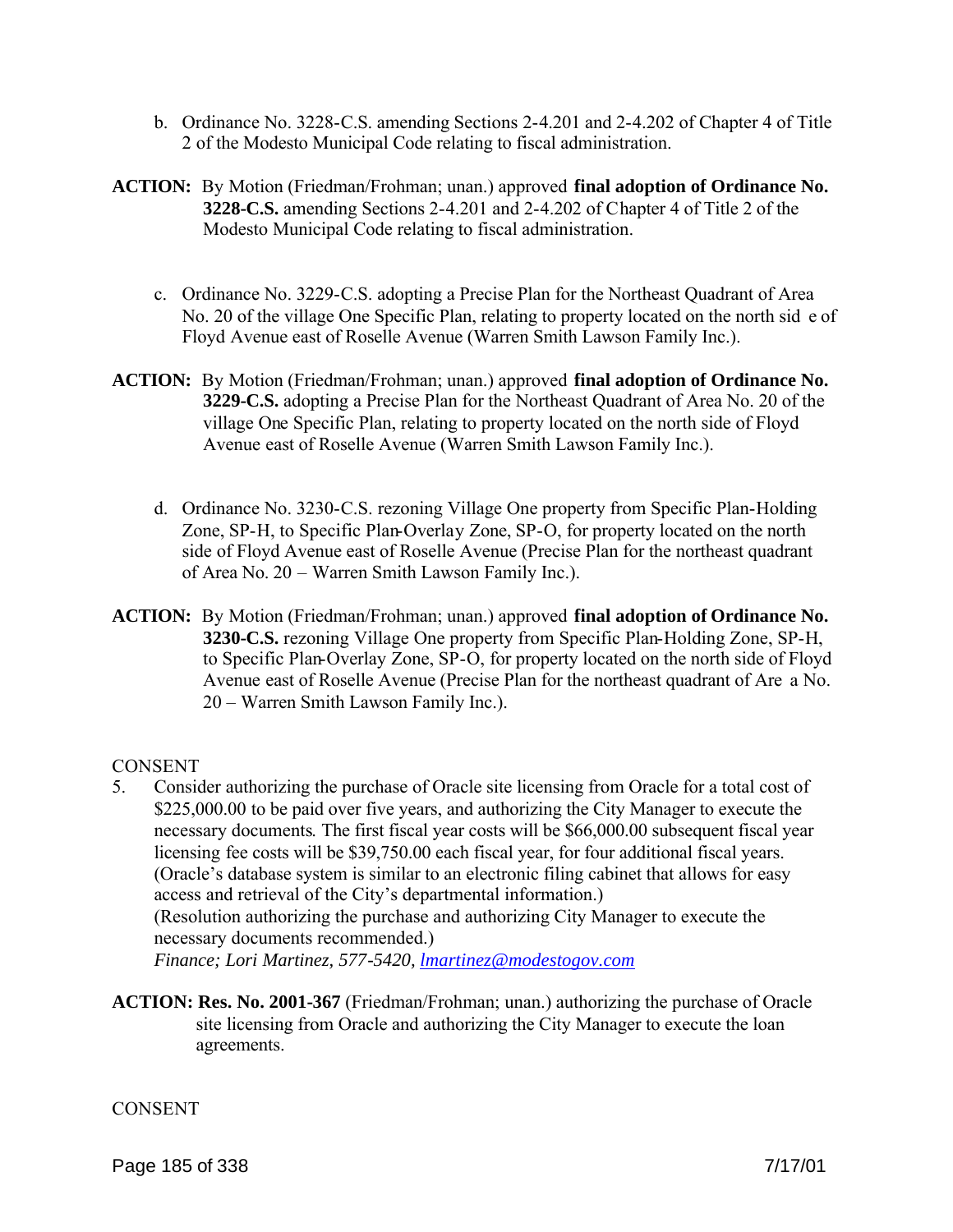- 6. Consider authorizing the purchase of a directional-boring unit to Ditch Witch Central California for a total cost of \$65,281.97. Use of this equipment by the City's Water Division will result in reduced impact to City streets, reduced street pavement replacement costs, and will extend the pavement life expectancy. Funds are budgeted. (Resolution authorizing purchased recommended.) *Finance; Lori Martinez, 577-5420, lmartinez@modestogov.com*
- **ACTION: Res. No. 2001-368** (Friedman/Frohman; unan.) authorizing the purchase of a directional boring unit to Ditch Witch Central California for a total cost of \$65,281.97.

### **CONSENT**

7. Consider authorizing the Purchasing Supervisor to issue a purchase order to Brisco Enterprises for removal and transportation of primary wastewater bio-solids for Operations & Maintenance Department – Water Quality Control for FY 2001/2002 in the amount of \$68,062.00 per year, with three one -year extensions. Funds are budgeted. (Resolution authorizing the Purchasing Supervisor to issue a purchase order to Brisco Enterprises for removal and transportation of primary wastewater bio -solids for Operations & Maintenance Department – Water Quality Control for FY 2001/2002 with three one -year extensions recommended.)

*Finance; Tom Reddie, 577-5406, treddie@modestogov.com*

**ACTION: Res. No. 2001-369** (Friedman/Frohman; unan.) authorizing the Purchasing Supervisor to issue a purchase order to Brisco Enterprises for removal and transportation of primary wastewater bio-solids for Operations & Maintenance Department – Water Quality Control for FY 2001/2002 with three one -year extensions

# **CONSENT**

- 8. Consider a change in the weekday opening hours for Modesto Area Dial -A-Ride from 6:15 a.m. to 4:45 a.m. This time change would be used primarily by dialysis patients, but would be open to other eligible MDAR riders if space is available. (Resolution approving time change recommended.) *Engineering & Transportation; Fred Cavanah, 577-5298, fcavanah@modestogov.com*
- **ACTION: Res. No. 2001-370** (Friedman/Frohman; unan.) approving a change in the weekday opening hours for Modesto Area Dial-A-Ride from 6:15 a.m. to 4:45 a.m.

# CONSENT

9. Consider amending the Classification Plan to create the classifications of Airport Maintenance Crewleader and Streets Engineer and delete the classification of Airport Operations and Maintenance Supervisor and Streets Superintendent; Consider amending the Class Range Tables for the above and for Neighborhood Preservation Supervisor. (Resolution amending the Classification Plan to create the classifications of Airport Maintenance Crewleader and Streets Engineer and delete the classification of Airport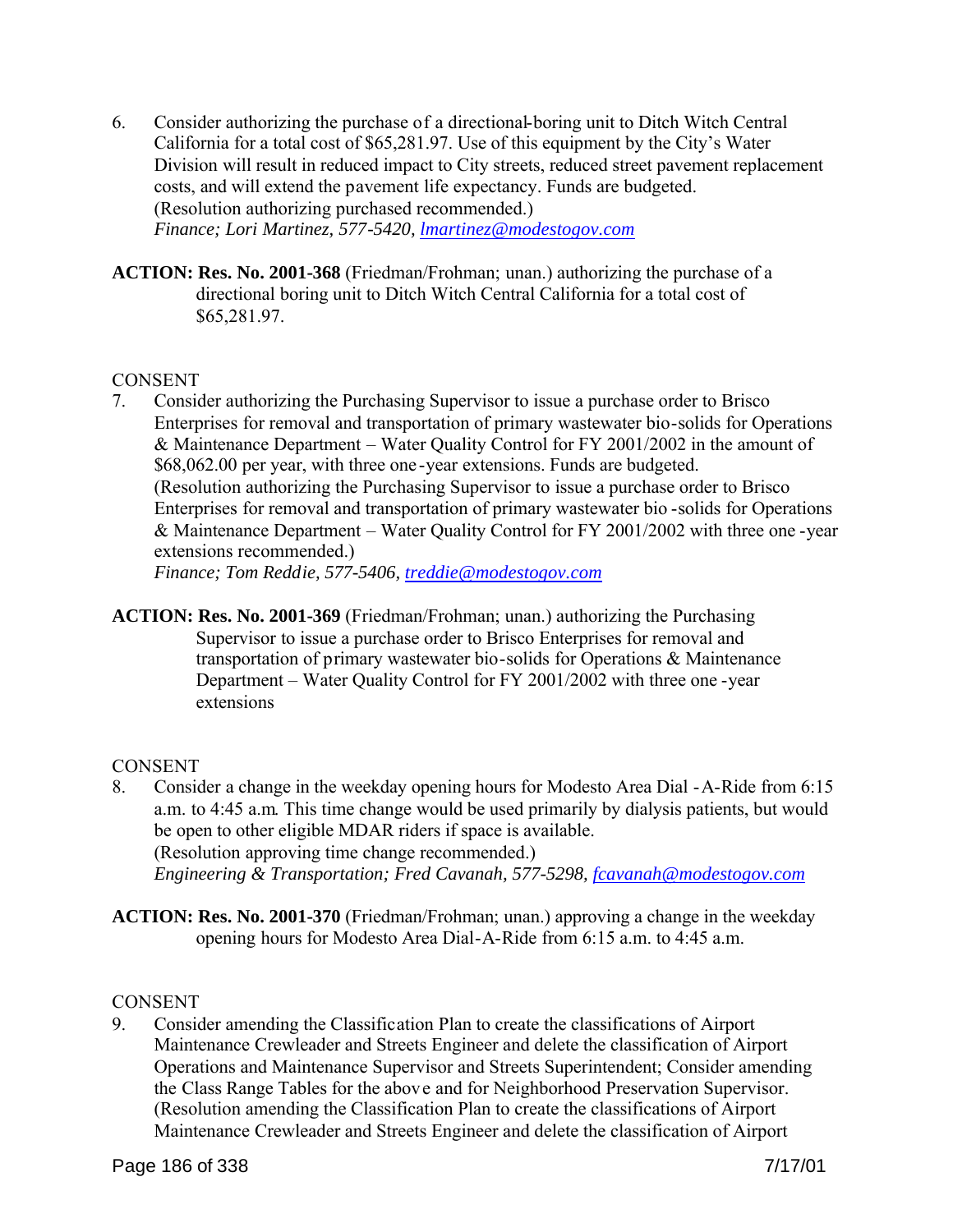Operations and Maintenance Supervisor and Streets Superintendent recommended; Resolution revising the Class Range Tables for Management/Confidential and General Non-Sworn for the above classifications and for Neighborhood Preservation Supervisor recommended.)

*Personnel; Janice Stewart, 577-5466, jstewart@modestogov.com*

**ACTION: Res. No. 2001-371** (Friedman/Frohman; unan.) amending the Classification Plan to create the classifications of Airport Maintenance Crewleader and Streets Engineer and delete the classification of Airport Operations and Maintenance Supervisor and Streets Superintendent.

> **Res. No. 2001-372** (Friedman/Frohman; unan.) revising the Class Range Tables for Management/Confidential and General Non-Sworn for the above classifications and for Neighborhood Preservation Supervisor.

#### *Item 10 Removed from Consent*

- 10. Consider salary adjustments for the City Manager, City Attorney and City Clerk/Auditor. (Resolution authorizing 5% salary increases for City Manager, City Attorney and City Clerk/Auditor recommended.) *Personnel; Robin Renwick, 577-5400, rrenwick@modestogov.com*
- **ACTION: Res. No. 2001-373** (Friedman/Fisher; majority; Serpa, no) authorizing a 5% salary increases for the City Manager, City Attorney, and City Clerk/Auditor.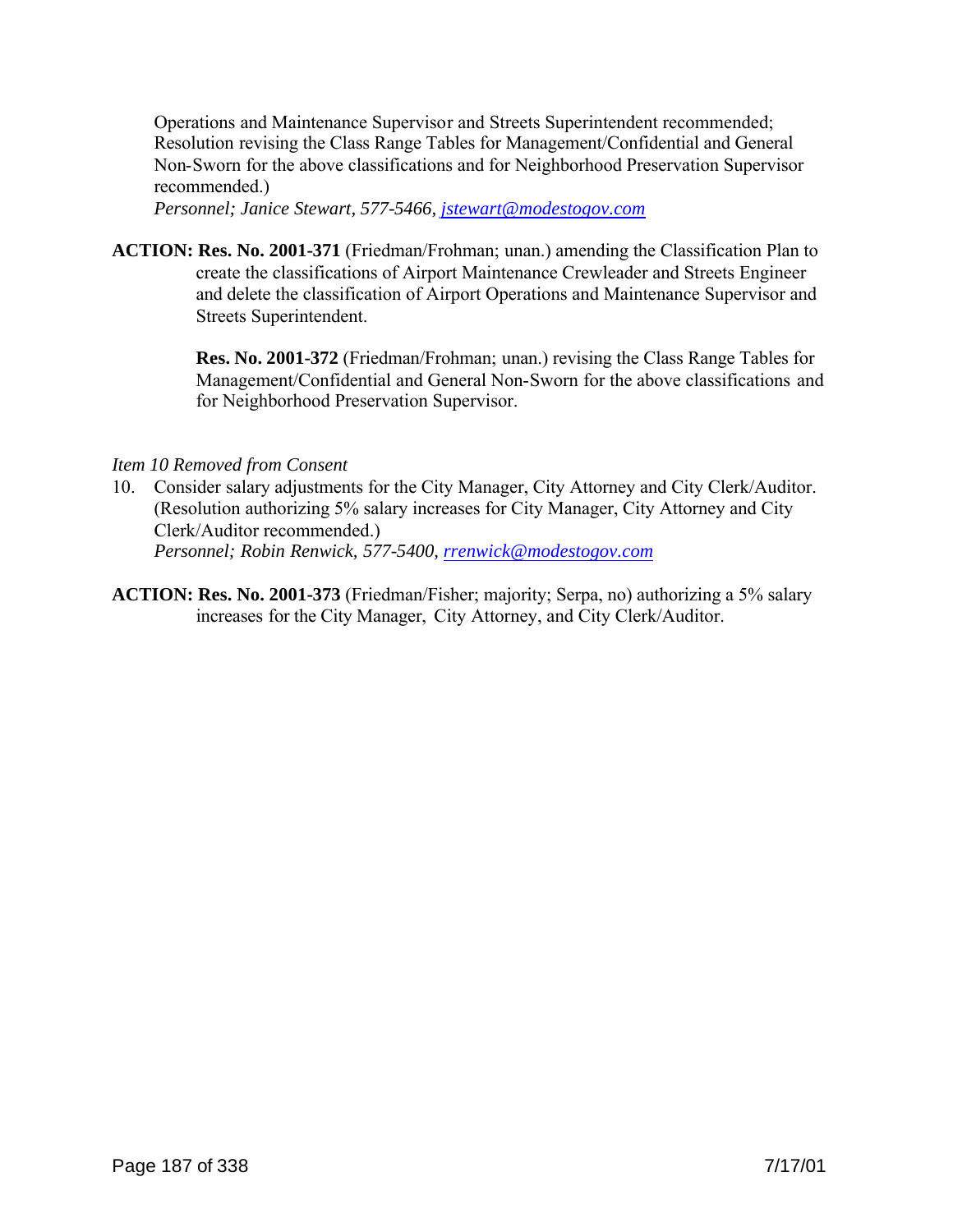#### **CONSENT**

11. Consider a resolution transmitting the advisory measures to the City Attorney to prepare an impartial analysis.

(Resolution transmitting the advisory measures to the City Attorney to prepare an impartial analysis recommended.)

*City Attorney; Mike Milich, 577-5284, mmilich@modestogov.com*

**ACTION: Res. No. 2001-374** (Friedman/Frohman; unan.) transmitting the advisory measures to the City Attorney to prepare an impa rtial analysis.

OPTIONAL:

Consider authorizing a member of the City Council or a group of members of the City Council to prepare ballot arguments in favor of or against such measures. (Resolution authorizing a member of the City Council or a group of members of the City Council to prepare ballot arguments in favor of or against the measure placed on the November 6, 2001 Municipal Election recommended.) *City Attorney; Mike Milich, 577-5284, mmilich@modestogov.com*

**ACTION: Res. No. 2001-375** (Friedman/Frohman; unan.) authorizing a member of the City Council or a group of member of the City Council to prepare ballot arguments in favor of or against the measure placed on the November 6, 2001 Municipal Election.

#### **HEARINGS**

*Vice Mayor Fisher Excused Due to Conflict of Interest*

12. Hearing to consider a request for Deferral of Capital Facilities Fees from Stanislaus County Affordable Housing Corporation for five properties located outside of the Modesto City Limits, but within the City's Sphere of Influence, and authorizing the City Manager to execute related documents.

(Resolution approving Deferral of Capital Facilities Fees for Stanislaus County Affordable Housing Corporation for five properties located outside o f the Modesto City Limits, but within the City's Sphere of Influence, and authorizing the City Manager to execute related documents.)

*Parks, Recreation & Neighborhoods; Miguel Galvez, 571-5506, mgalvez@modestogov.com*

**ACTION: Res. No. 2001-376** (Conrad/Friedman; majority; Fisher, absent.) approving Deferral of Capital Facilities Fees for Stanislaus County Affordable Housing Corporation for five properties located outside the Modesto City Limit, but within the Cit y's Sphere of Influence, and authorizing the City Manger toe execute related documents.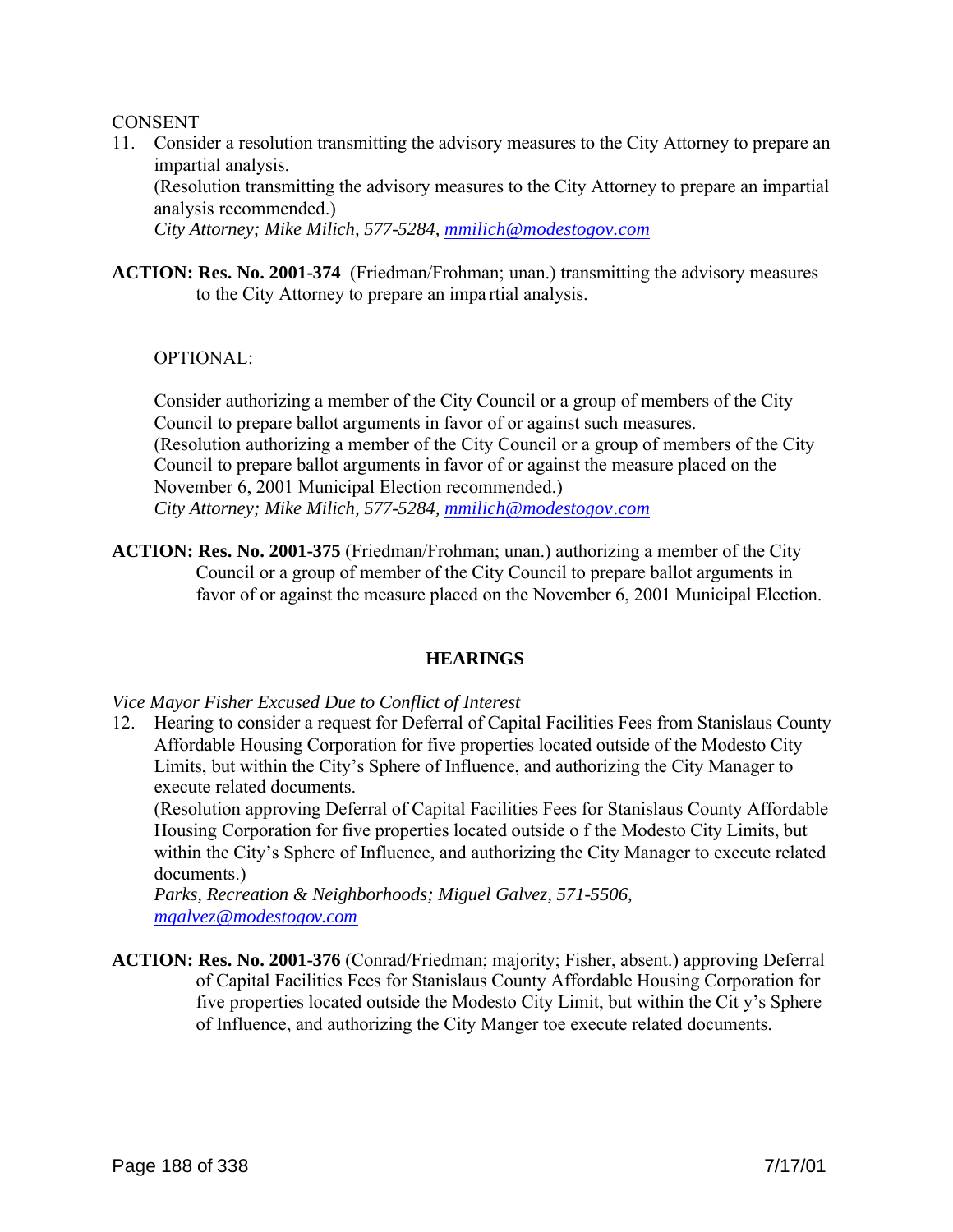- 13. Hearing to consider confirming the diagram and assessment, and levying the proposed assessment for Landscape District No. 1 for Dry Creek Meadows Subdivision Nos . 1-6. (Resolution confirming the diagram and assessment, and levying the proposed assessment for Landscape District No. 1 for Dry Creek Meadows Subdivision Nos. 1 -6 recommended.) *Engineering & Transportation; Kevin Becker, 571-5569, kbecker@modestogov.com*
- **ACTION: Res. No. 2001-377** (Frohman/Friedman, unan.) confirming the diagram and assessment, and levying the proposed assessment for Landscape District No. 1 for Dry Creek Meadows Subdivision Nos. 1-6.
- 14. Hearing to consider confirming the diagram and assessment, and levying the proposed assessment for Landscape Maintenance District No. 2 for Dry Creek Meadows Subdivision Nos. 7-10, Creekwood Meadows Subdivision and Yosemite Meadows Unit 1 & 2. (Resolution confirming the diagram and assessment, and levying the proposed assessment for Landscape Maintenance District No. 2 for Dry Creek Meadows Subdivision Nos. 7 -10, Creekwood Meadows Subdivision and Yosemite Meadows Unit 1 & 2 recommended.) *Engineering & Transportation; Kevin Becker, 571-5569, kbecker@modestogov.com*
- **ACTION: Res. No. 2001-378** (Frohman/Friedman; unan.) confirming the diagram and assessment, and levying the proposed assessment for Landscape Maintenanc e District No. 2 for Dry Creek Meadows Subdivision Nos. 7 -10., Creekwood Meadows Subdivision and Yosemite Meadows Unit 1 & 2.

#### **NEW BUSINESS**

15. Consider acquiring authorization from the State Board of Equalization for City of Modesto's Finance Director, or his authorized designee, to examine City Sale Tax and Use Tax information. (Motion acknowledging receipt of report; Resolution requesting permission from the State Board of Equalization for the finance Director or his authorized designee to examine Sal e and Use Tax records recommended.)

*Finance; Stan Feathers, 577-5458, sfeathers@modestogov.com*

**ACTION:** By Motion (Conrad/Fisher; unan.) acknowledged receipt of report.

**Res. No. 2001-379** (Conrad/Fisher; unan.) requesting permission from the State Board of Equalization for the finance Director or his authorized designee to examine Sale and Use Tax records.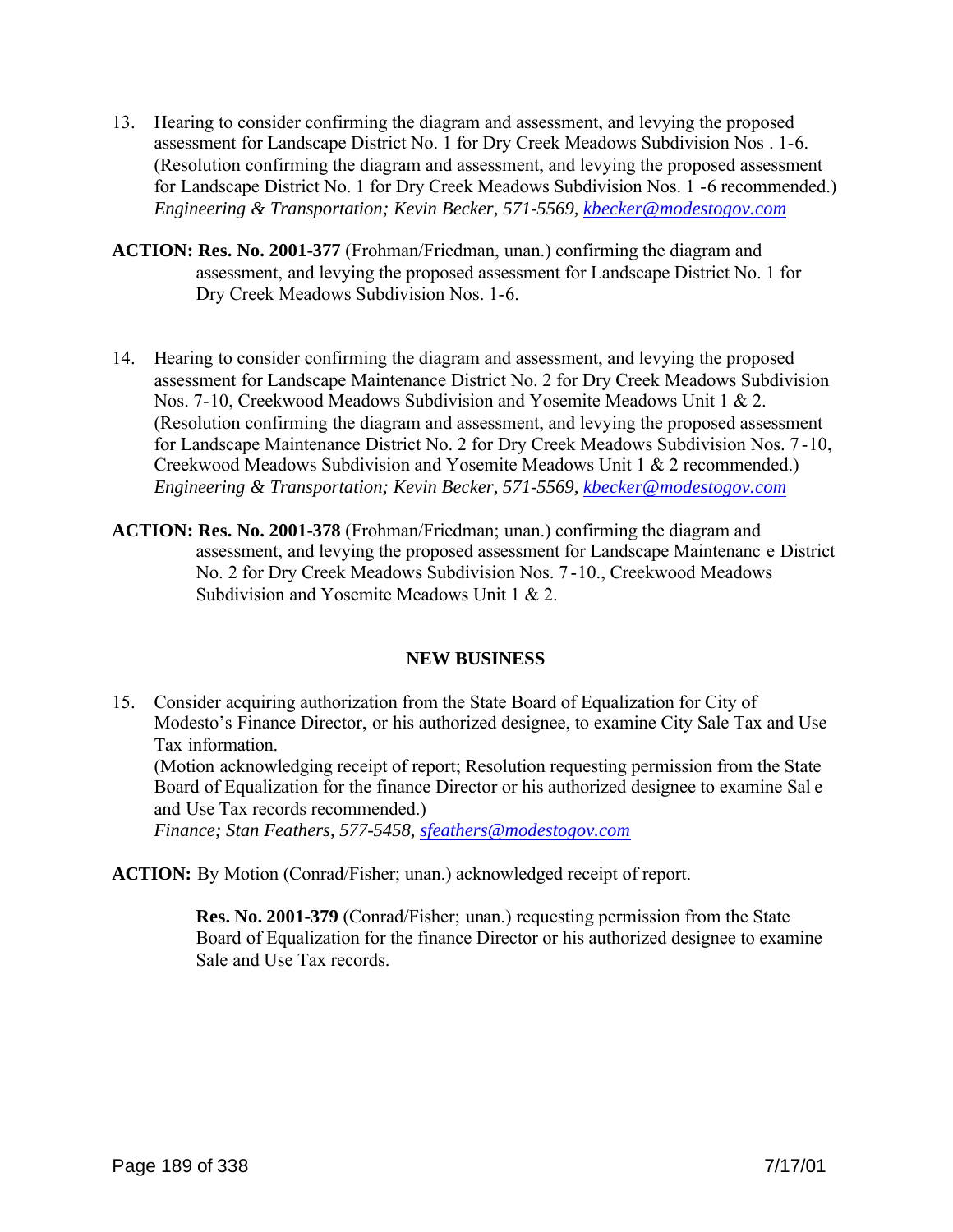*Councilmember Conrad Excused Due to Conflict of Interest*

- 16. Consider approving the City's participation in the proposed Lease-to-Own Home Ownership Program for homebuyers as administered by the Pacific Housing and Finance Agency and authorizing staff to negotiate a joint powers agreement. (Resolution approving participation and authorizing staff to negotiate a joint powers agreement recommended.) *Parks, Recreation & Neighborhoods; Miguel Galvez, 571-5506, mgalvez@modestogov.com*
- **ACTION: Res. No. 2001-380** (Frohman/Friedman; Conrad, absent) approving participation in the Lease-to-Own Home Ownership Program and authorizing staff to negotiate a joint powers agreement.

# **MATTERS TOO LATE FOR THE AGENDA**

None

# *ADJOURNMENT*

The meeting adjourned at 7:40 p.m.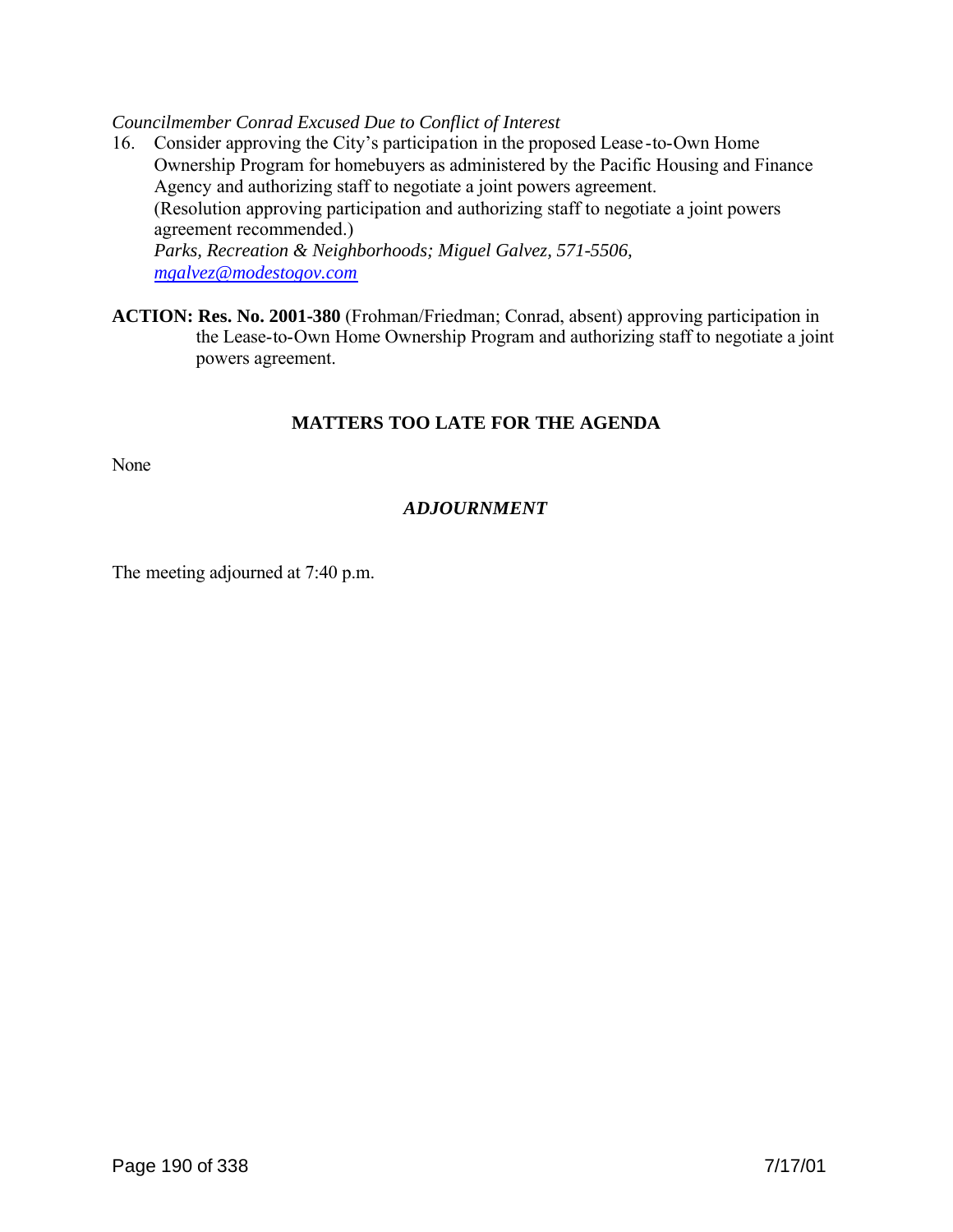# **MINUTES**

# **Tuesday, July 24, 2001, at 5:15 p.m.**

Roll Call – Present: Councilmembers Conrad, Fisher, Friedman, Frohman, Serpa, Smith, Mayor Sabatino

Absent: None

Pledge of Allegiance to the Flag

Invocation: Recitation of the Lord's Prayer

City Clerk's Announcements: *Items 10 & 18 removed from Agenda* 

Declaration of Conflicts of Interest: *Conrad; Items 4, 14, 15, 21 Fisher; Item 20*

#### **ORAL COMMUNICATIONS**

• Dale Williams commented on potential displaced residents in Prescott Estates

#### *COUNCIL COMMENTS & REPORTS*

1. At the request of Councilmember Conrad, consider noticing the Monday agenda review meetings as a workshop and a committee meeting. *Estimated time: 14 minutes*

**ACTION:** Motion (Conrad/Frohman; minority; Fisher, Friedman, Serpa, Smith; no) to notice Monday agenda review meetings as a workshop and committee meeting failed to carry.

2. At the request of Mayor Sabatino, consider funding for an electronic voting system in the Chambers. *Estimated time: 17 minutes*

**ACTION:** Item was continued to August 9, 2001 Council meeting.

• Mayor Sabatino commented on two Modesto Bee Editorials.

Page 191 of 338 7/24/01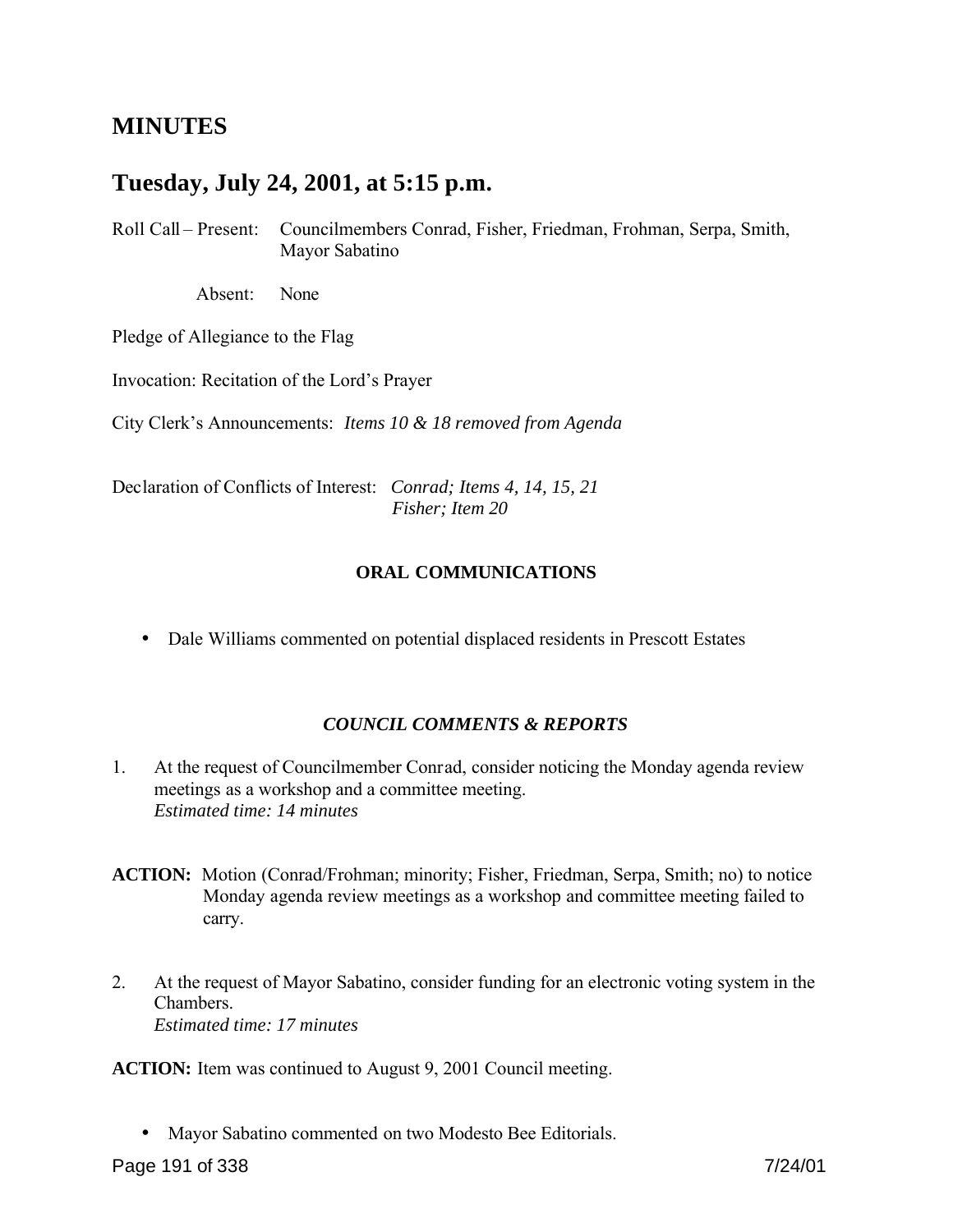• Vice Mayor Fisher requested placement on the August 9, 2001 Council Agenda to move Council Comments and Reports to the end of the agenda and consensus of the full Council being required to change the Order of Busines s on the agenda.

**CONSENT ITEMS – ROLL CALL VOTE REQUIRED**: Items 3, 4, 6, 8 through 15 *Items 5 & 7 removed from Consent*

**ACTION: Conrad/Fisher; unan.**

### **CONSENT ITEMS**

# **An item may be removed from consent and discussed at the request of an audience member or Councilmember.**

#### **CONSENT**

3. Approval of the minutes of the regular City Council meeting of July 17, 2001. (Motion approving needed.) *Clerk; Rebecca Bartholomew, 577-5397, rbartholomew@ci.modesto.ca.us*

**ACTION:** By motion (Conrad/Fisher; unan.) approve d the minutes of July 17, 2001.

#### *Councilmember Conrad Absent Due to Conflict of Interest*

4. Consider accepting the improvements for Arbor Lane No.2 subdivision in the Coffee - Claratina Specific Plan Area and authorize the City Clerk to file Notice of Compl etion and to release securities upon expiration of statutory periods (Owners: Florsheim Bros., a California General Partnership, by Florsheim Properties, a California Corporation, Partner). (Resolution accepting the improvements for Arbor Lane No. 2 subdivision and authorizing the City Clerk to file Notice of Completion and release securities upon expiration of statutory periods recommended.)

*Engineering & Transportation; Kevin Becker, 577-5259, kbecker@modestogov.com*

**ACTION: Res. No. 2001-381** (Friedman/Fisher; Conrad, absent) accepting improvements for Arbor Lane No. 2 Subdivision and authorizing the City Clerk to file Notice of Completion and release securities upon expiration of statutory periods.

#### *Item 5 Removed from Consent*

5. Consider amending an agreement with Minagar and Associates to provide consultant services for the project entitled "Traffic Signal Retiming Project Outside the Central Business District", and consider authorizing an appropriation transfer to fund the additional work.

(Resolution approving an agreement with Minagar and Associates to provide consultant services for the project entitled "Traffic Signal Retiming Project Outside the Central Business District" recommended; Resolution authorizing an appropriation transfer to fund the additional work recommended.)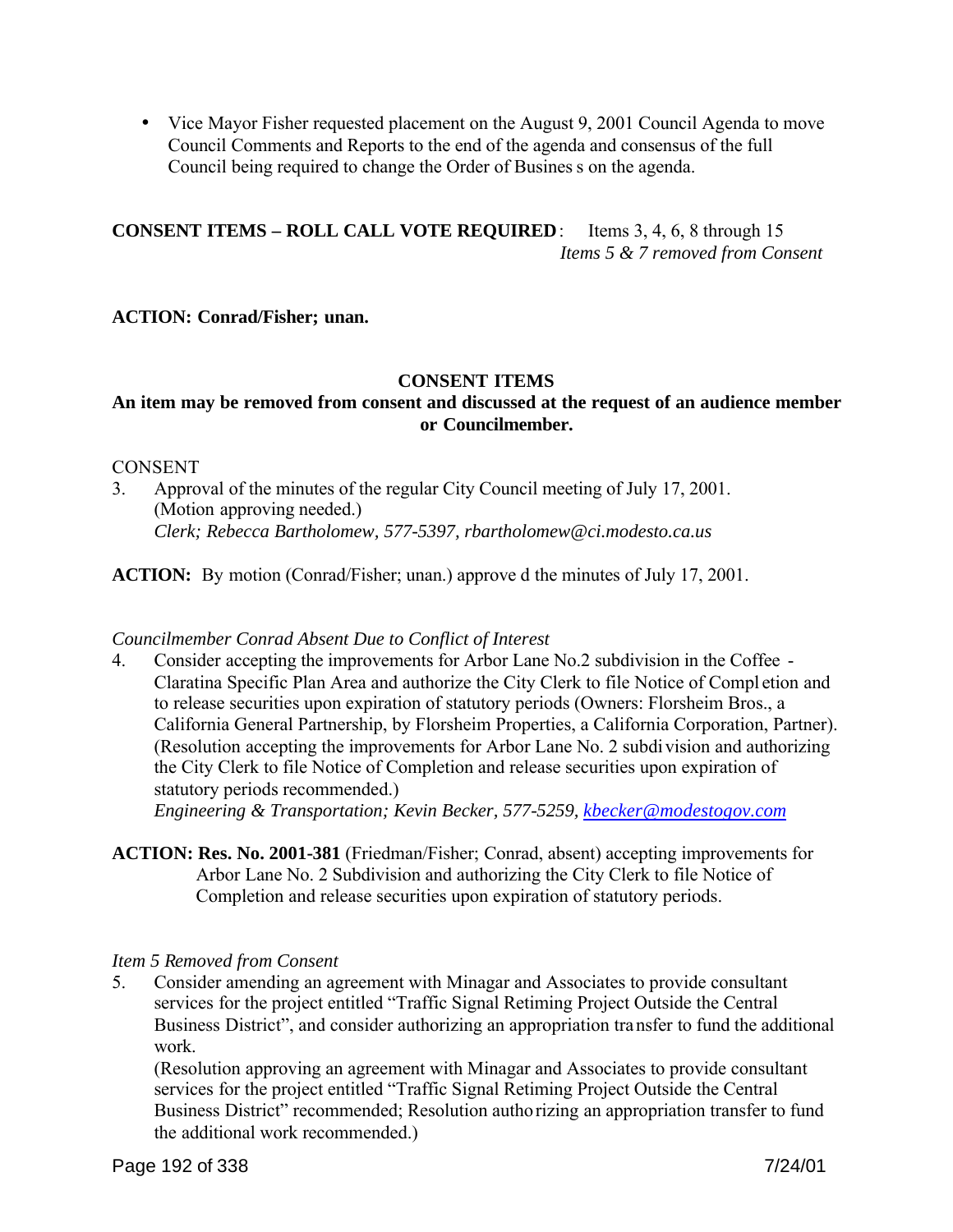*Engineering & Transportation; Van Switzer, 577-5214, vswitzer@modestogov.com*

**ACTION: Res. No. 2001-382** (Friedman/Fisher; unan.) approving an agreement with Minagar and Associates to provide consultant services for the project entitled "Traffic Signal Retiming Project Outside the Central Business District."

> **Res. No. 2001-383** (Friedman/Fisher; unan.) authorizing an appropriation transfer to fund the additional work.

### CONSENT

6. Consider awarding a \$71,559.00 contract to Pro-Tec Painting & Coating Inc. for the project titled "Modesto Centre Plaza Harvest Hall Floor"; consider approving an appropriation transfer to fully fund the project.

(Resolution awarding a \$71,559.00 contract to Pro-Tec Painting & Coating Inc. for the project titled "Modesto Centre Plaza Harvest Hall Floor" recommended; Resolution approving an appropriation transfer to fully fund the project recommended.) *Engineering & Transportation; Dean Phillips, 577-5260, dphillips@modestogov.com*

**ACTION: Res. No. 2001-384** (Conrad/Fisher; unan.) awarding a \$71,559.00 contract to Pro -Tec Painting & Coating Inc for the project "Modesto Centre Plaza Harvest Hall Floor".

> **Res. No. 2001-385** (Conrad/Fisher; unan.) approving an appropriation transfer to fully fund the project.

#### *Item 7 Removed from Consent*

- 7. Consider awarding a \$234,381.00 contract to W.M. Lyles Co. for the project title d "Water Main Construction on Church Street in Empire". (Resolution awarding a \$234,381.00 contract to W.M. Lyles Co. for the project titled "Water Main Construction on Church Street in Empire" recommended.) *Engineering & Transportation; Dean Phillips, 577-5260, dphillips@modestogov.com*
- **ACTION: Res. No. 2001-386** (Friedman/Fisher; unan.) awarding a \$234,381.00 contract to W.M. Lyles Co. for the project titled "Water Main Construction on Church Street Empire."

#### CONSENT

- 8. Consider awarding a \$51,033.00 contract to Southwest Recreational Industries Inc. for the project titled "Davis Park Tennis Courts Renovation". (Resolution awarding a \$51,033.00 contract to Southwest Recreational Industries Inc. for the project titled "Davis Park Tennis Courts Renovation" recommended.) *Engineering & Transportation; Dean Phillips, 577-5260, dphillips@modestogov.com*
- **ACTION: Res. No. 2001-387** (Conrad/Fisher; unan.) awarding a \$51,033.00 contract to Southwest Recreational Industries Inc. for the project titled "Davis Park Tennis Courts Renovation."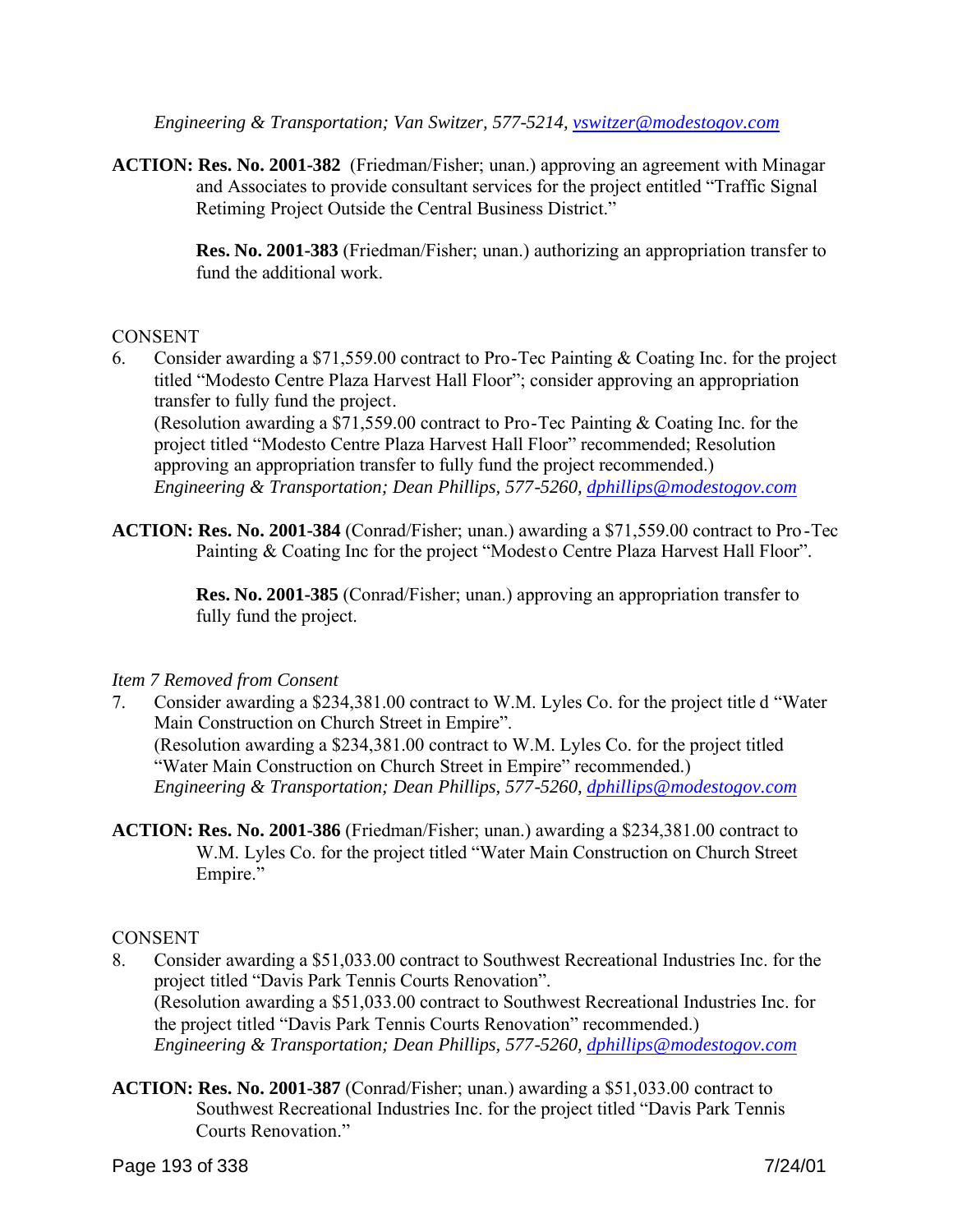#### **CONSENT**

9. Consider entering into agreements with Yosemite Community College District and Modesto Junior College to participate in the subsidized Federal Work-Study and CalWORKS Work Study programs for the 2001-2002 program year. (Resolution approving an agreement with Yosemite Community College District and Modesto Junior College to participate in the subsidized Federal Work -Study Program for the 2001-2002 program year recommended; Resolution approving an agreement with Yosemite Community College District and Modesto Junior College to participate in the subsidized CalWORKS Work-Study Program for the 2001=2002 program year recommended.)

*Personnel; Cherree Platt, 577-5439, cplatt@modestogov.com*

**ACTION: Res. No. 2001-388** (Conrad/Fisher; unan.) approving an agreement with Yosemite Community College District and Modest Junior College to participat e in the subsidized Federal Work Study Program for the 2001 -2002 program year.

> **Res. No. 2001-389** (Conrad/Fisher; unan.) approving an agreement with Yosemite Community College District and Modesto Junior College to participate in the subsidized CalWORKS Work-Study Program for the 2001=2002 program year.

#### *Item 10 Removed from Agenda*

10. Consider amending the Classification Plan to create the classification of Traffic Operations Technician and to delete the classifications of Traffic Painter, Traffic Sign Worker and Traffic Technician and to amend the classification of Equipment Operator. Consider amending the Class Range Tables to add the salary for Traffic Operations Technician and to delete the salary for Traffic Painter, Traffic Sign Worker and Traffic Technician. (Resolution adding the classification of Traffic Operations Technician and to delete the classifications of Traffic Painter, Traffic sign Worker, and Traffic Technician and to revise the job description for Equipment Operator recommended; Reso lution amending the Class Range Table to establish a salary for the Classification of Traffic Operations Technician and to delete the salary for Traffic Painter, Traffic Sign Worker, and Traffic Technician recommended.)

*Personnel; Cherree Platt, 577-5439, cplatt@modestogov.com*

# **ACTION:** No Action Taken

#### **CONSENT**

11. Consider authorizing the Purchasing Supervisor to issue a Request for Bids for rock, sand, and gravel for FY 2001/2002 to be used for rockwell drainag e, sand for parks, street maintenance operations, and wastewater pond erosion control. (Resolution authorizing the Request for Bids for rock, sand and gravel for FY 2001/2002 recommended.) *Finance; Tom Reddie, 577-5406, treddie@modestogov.com*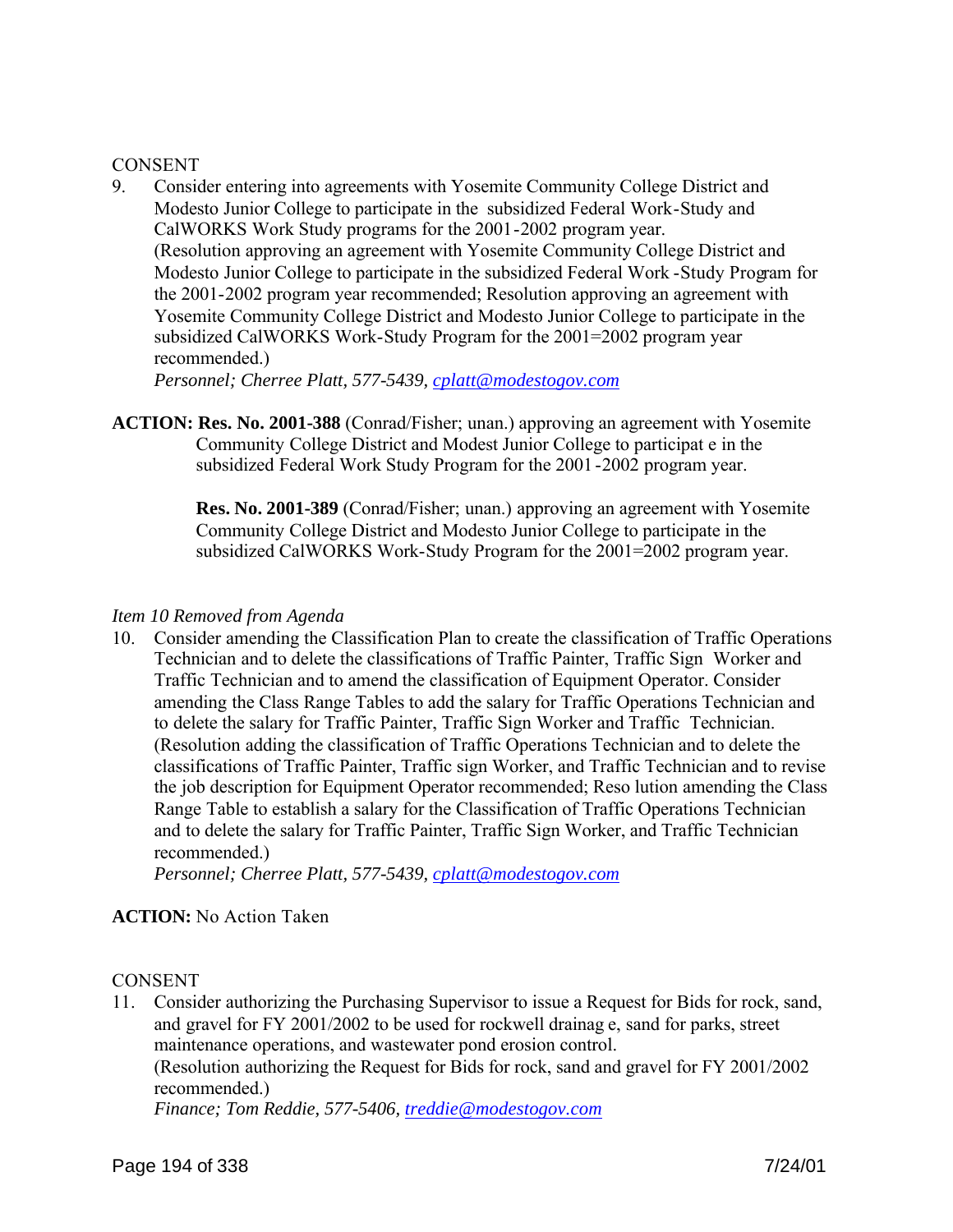**ACTION: Res. No. 2001-390** (Conrad/Fisher; unan.) authorizing the Request for Bids for rock, sand and gravel for FY 2001/2002.

#### **CONSENT**

- 12. Consider awarding the remodel of Fire Station #5 to Howell Construction for a tot al cost of \$78,956.00; funds are budgeted. (Resolution awarding the remodel of Fire Station #5 to Howell Construction for a total cost of \$78,956.00 recommended.) *Finance; Lori Martinez, 577-5420, lmartinez@modestogov.com*
- **ACTION: Res. No. 2001-391** (Conrad/Fisher; unan.) awarding the remodel of Fire Station #5 to Howell Construction for a total cost of \$78, 956.00.

#### CONSENT

13. Consider awarding the purchase of Liquid Ferric Chloride for FY 2001/2002, with a n option of three additional, one -year contract extensions, to Kemiron Inc. and authorizing issuance of a purchase order.

(Resolution awarding the purchase of Liquid Ferric Chloride for FY 2001/2002, with an option of three additional, one -year contract extensions, to Kemiron Inc. and authorizing issuance of a purchase order recommended.)

*Finance; Tom Reddie, 5775406, treddie@modestogov.com*

**ACTION: Res. No. 2001-392** (Conrad/Fisher; unan.) awarding the purchase of Liquid Ferric Chloride for FY 2001/2002, with an option of three additional, one -year contract extensions, to Kemiron Inc. and authorizing the issuance of a purchase order.

# *Councilmember Conrad Absent Due to Conflict of Interest*

- 14. Consider an amendment of the Energy Agreement between Covanta Stanislaus Inc. and Pacific Gas & Electric Company. Amendment to the agreements between Covanta Stanislaus Inc. and PG&E require the consent of the City and County. (Resolution approving the amendment of the Energy Agreement between Covanta Stanislaus Inc. and Pacific Gas & Electric Company recommended.) *Engineering & Transportation; Jocelyn Reed, 577-5492, jreed@modestogov.com*
- **ACTION: Res. No. 2001-393** (Fisher/Friedman; Conrad, absent.) approving the amendment of the Energy Agreement between Covanta Stanislaus Inc. and Pacific Gas & Electric Company.

#### *Councilmember Conrad Absent Due to Conflict of Interest*

15. Consider authorizing the City Manager to execute the amendments to service agreements with Gilton Solid Waste and Waste Management (Modesto Disposal) relative to impact fees. At a January 23, 2001 public hearing, Council authorized staff to negotiate these amendments to increase the impact fees, and approved the new fees during the rate review hearing.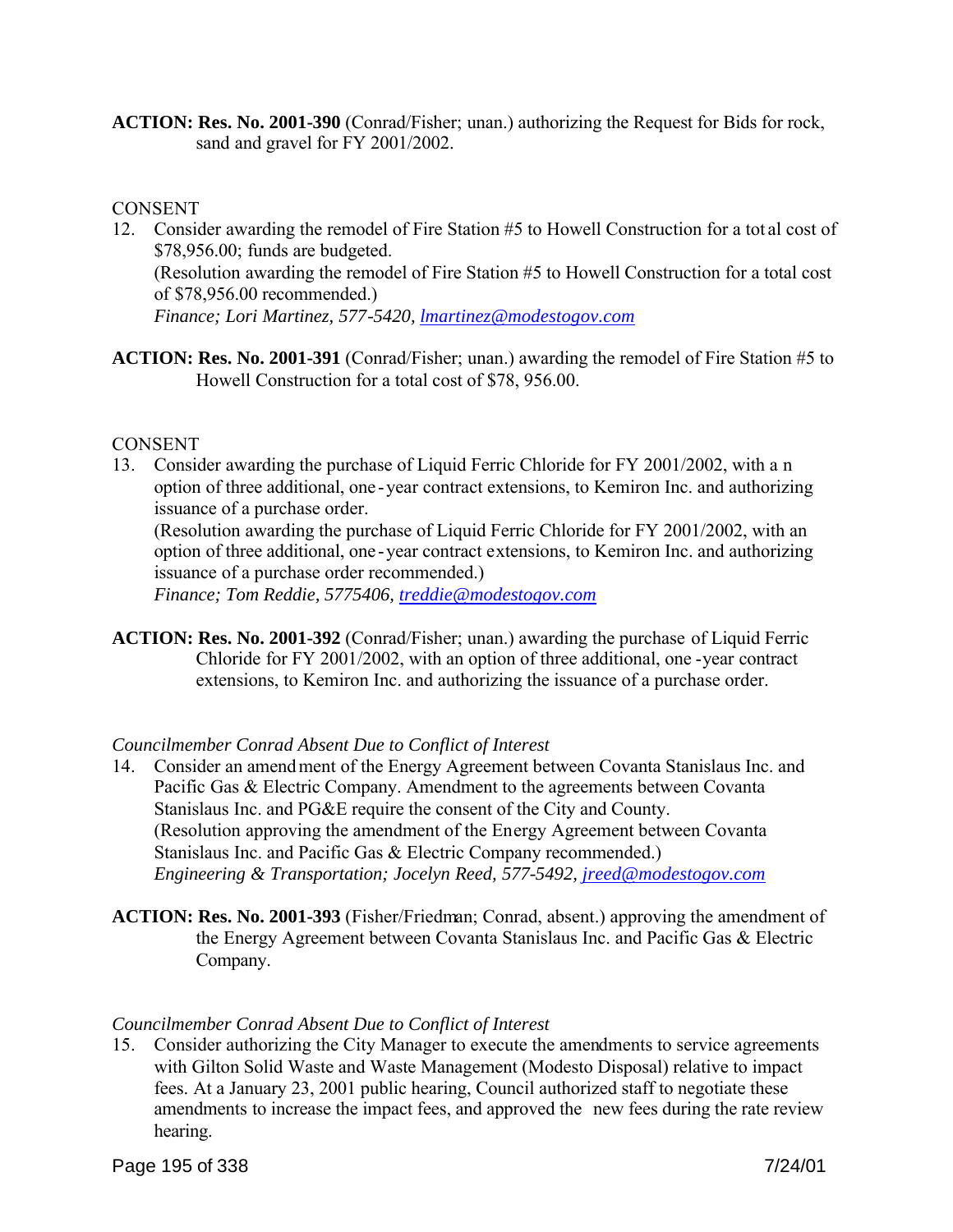(Resolution authorizing the City Manager to execute the amendments to service agreements with Gilton Solid Waste and Waste Management (Modesto Disposal) relative to impact fees recommended.)

*Engineering & Transportation; Jocelyn Reed, 577-5492, jreed@modestogov.com*

**ACTION: Res. No. 2001-394** (Fisher/Friedman; Conrad, absent) authorizing the City Manager to execute the amendments to service agreement with Gilton Solid Wast e and Waste Management (Modesto Disposal) relative to impact fees.

### **WRITTEN COMMUNICATIONS**

- 16. Letter from Margaret Waterman requesting the Waterman-Luchessa property, approximately 80 acres, be placed on the November ballot as a separate sewer extensio n advisory vote. Property owners agree to pay the full additional costs of placing this item on the November ballot. *Estimated time: 33 minutes*
- **ACTION:** By Motion (Smith/Friedman; majority; Conrad, absent) denied request of Margaret Watermen to place Waterman-Luchessa property be placed on the November ballot as a separate sewer extension advisory vote.
- 17. Letter from The Modesto Coalition for Better Dental Health requesting the Modesto City Council to rescind the Council action of July 3, 2001 – Resolution 2001-327, regarding the advisory vote for water fluoridation on the November  $6<sup>th</sup>$  ballot; and asking the City to place on the November 6, 2001 ballot an item for a binding ordinance to read "For the purpose of dental health shall the City of Modesto fl uoridate its drinking water in accordance with the standards set by the State of California?" and also include the 2% across the board water rate increase. *Estimated time: 41 minutes*
- **ACTION:** By Motion (Fisher/Smith; majority; Conrad, Frohman, no) directe d the City Attorney to draft a binding ordinance to place on the November 6, 2001 ballot to read, "For the purpose of dental health, shall the City of Modesto fluoridate its drinking water in accordance with the standards set by the state of California and raise water rates 2% to support operational costs?: Yes or No". Ordinance will be considered at a Special Meeting scheduled on Monday, July 30, 2001 at 5:15 p.m.

#### *Removed from Agenda*

18. Letter from Citadel Communications Corporation requesting tha t Cummins Drive be rezoned to allow public parking on the street. *Estimated time: 22 minutes*

**ACTION:** No Action Taken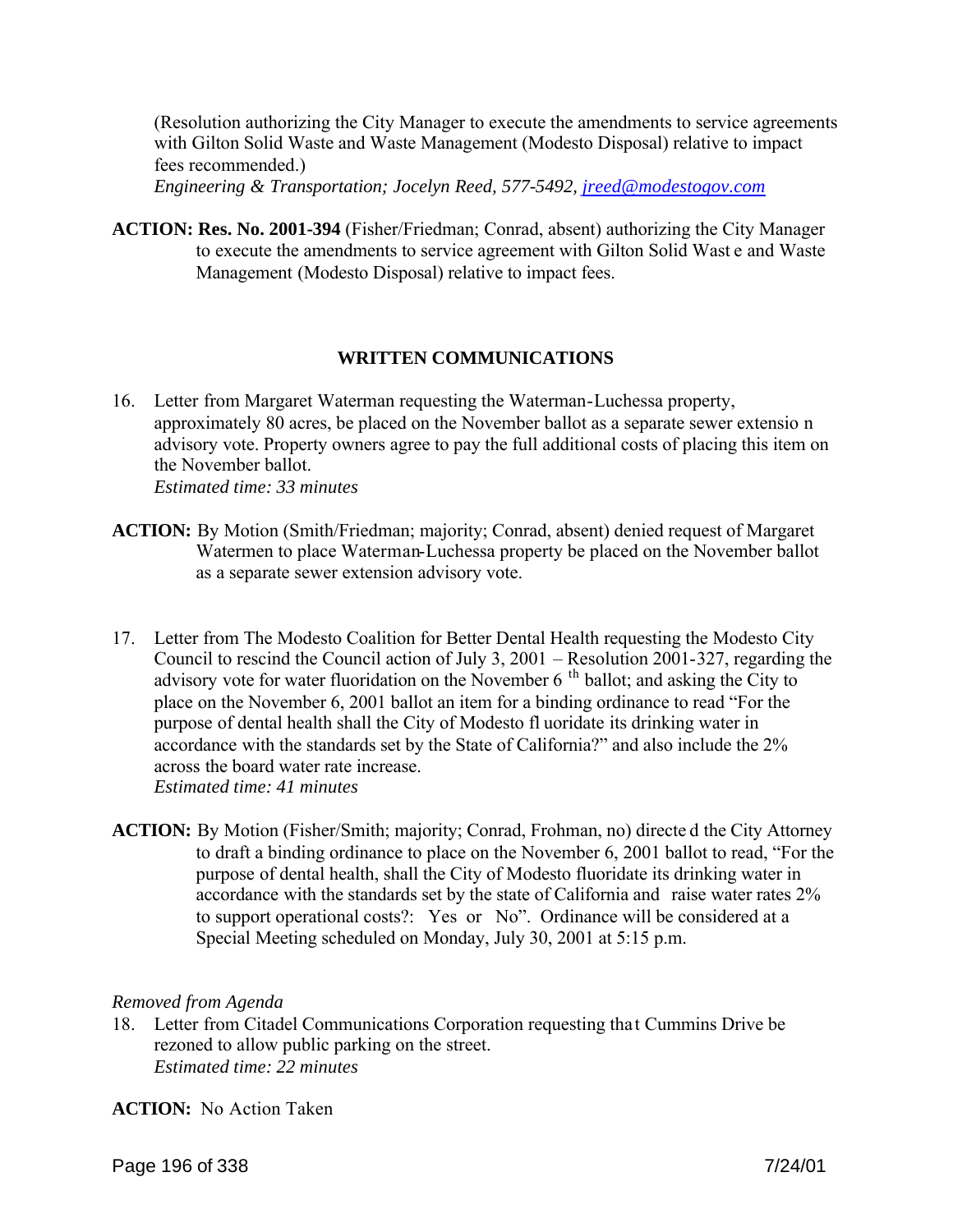#### *UNFINISHED BUSINESS*

19. Consider amending Res. 2001-327 (water fluoridation advisory vote) to include those voters residing outside the City Limits receiving City water. *Estimated time: 23 minutes*

**ACTION:** No Action Taken.

# **HEARINGS**

*Councilmember Fisher Absent on Vine Street Project Due to Conflict of Interest*

20. Consider allocating \$152,780 in Fiscal Year 2000-2001 HOME Funds to two projects: Nirvana Sober Living to acquire & remodel a single -family dwelling at 131 Kelley Street which will provide housing for chemically dependent homeless individuals, and Vine Street Project to acquire a single-family dwelling at 512 Vine Street and make needed upgrades, and authorize the City Manager to execute necessary documents. (Resolution allocating \$152,780 in Fiscal Year 2000-2001 HOME Funds to two projects: Nirvana Sober Living and Vine Street Project, and authorizing the City Manager to e xecute necessary documents recommended.)

*Parks, Recreation & Neighborhoods; Ken Horrillo, 577-5419, khorrillo@modestogov.com Estimated time: 29 minutes*

**ACTION: Res. No. 2001-395** (Conrad/Fisher; unan.) allocating \$79,700 in Fiscal Year 2000-01 HOME funds the project entitled "Nirvana Sober Living", and authorizing the City Manager to execute necessary documents.

> **Res. No. 2001-396** (Conrad/Frohman; Fisher, absent) allocating \$73,080 in Fiscal Year 2001-01 HOME funds to the project entitled "Vine Street Project", and authorizing the City Manager to execute necessary documents.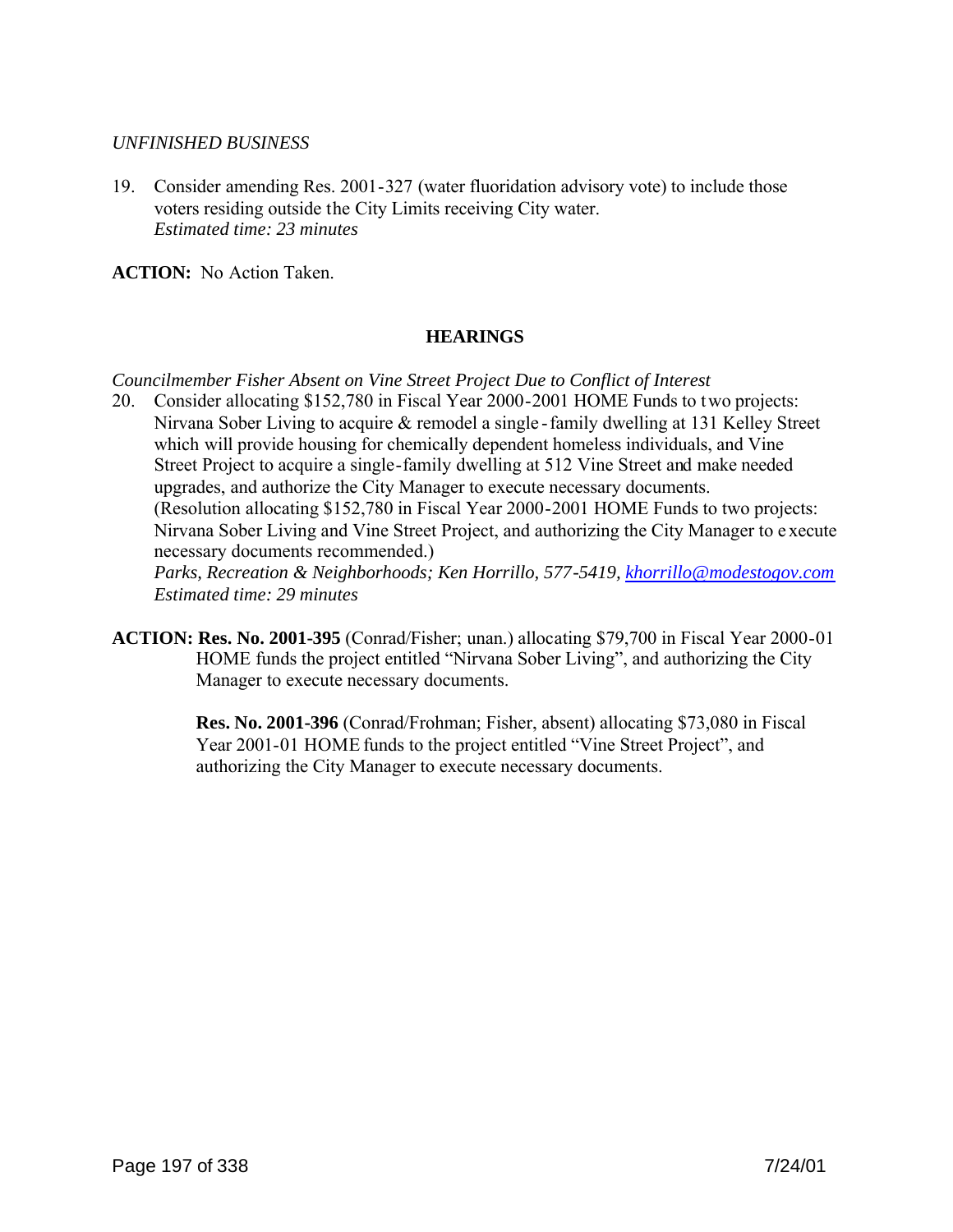#### *Councilmember Conrad Absent Due to Conflict of Interest*

- 21. Hearing to consider amendment to Precise Plan No. 14 of the Village One Specific Plan to reflect the realignment of Bear Cub Lane to permit the installation of a Dual -Use Stormwater Basin/Recreation Facility; City Initiated. (Ordinance amending Precise Plan No. 14 of the Village One Specific Plan to reflect the realignment of Bear Cub Lane to permit the installation of a dual-use stormwater basin/recreation facility recommended; Resolution certifying that the potential environmental effects of the precise plan amendment have been adequately addressed by the previously certified Village One Specific Plan EIR as amended by the Village One Supplemental EIR (SCH No. 90020181) recommended.) *Community Development; Patrick Kelly, 577-5268, pkelly@modestogov.com Estimated time: 29 minutes*
- **ACTION:** By Motion (Frohman/Fisher; Conrad, absent) **introduced Ordinance No. 3231–C.S**. amending Precise Plan No. 14 of the Village One Specific Plan to reflect the realignment of Bear Cub Lane to permit the installation of a dual-use stormwater basin/recreation facility

 **Res. No. 2001-397** (Frohman/Fisher; Conrad, absent) certifying that the potential environmental effects of the precise plan amendment have been adequately addressed by the previously certified Village One Specific Plan EIR as amended by the Village One Supplemental EIR (SCH No. 90020181)

#### **NEW BUSINESS**

22. Designation of Voting Delegate and Alternate Voting Delegate for League of California Cities Annual Conference September 12 through September 15, 2000 in Sacramento, California.

(Motion designating Voting Delegate and Voting Alternate needed.) *Estimated time: 17 minutes*

**ACTION:** By Motion (Fisher/Serpa; unan.) designated Councilmember Friedman as Voting Delegate and Councilmember Smith as Voting Alternate.

# **MATTERS TOO LATE FOR THE AGENDA**

None

# *ADJOURNMENT*

The meeting adjourned at 8:45 p.m. to the following Closed Session: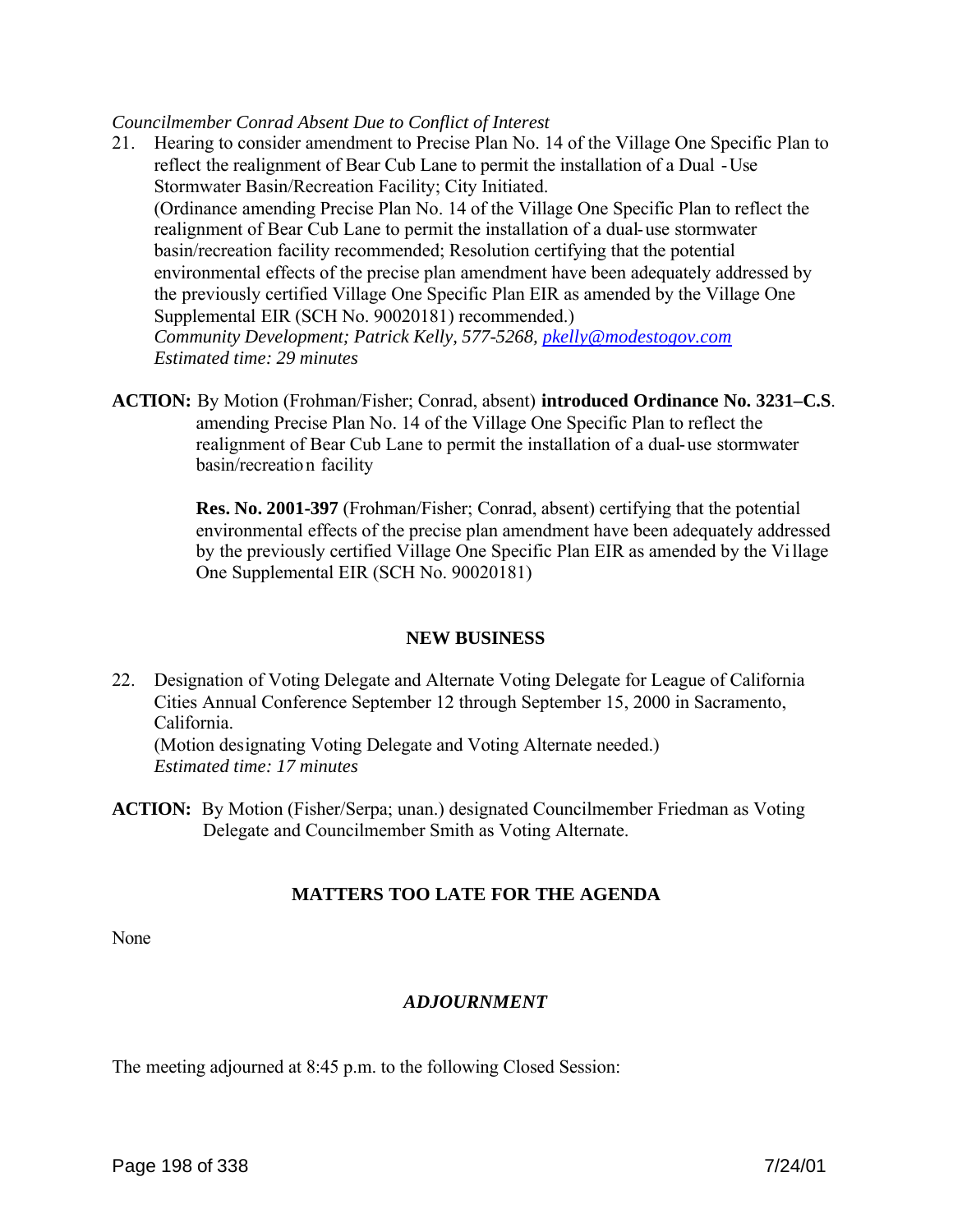#### **CLOSED SESSION**

#### **CONFERENCE WITH LEGAL COUNSEL – ANTICIPATED LITIGATION**

Significant exposure to litigation pursuant to subdivision (b) of Section 54956.9 of the Government Code: One case

#### **CONFERENCE WITH LABOR NEGOTIATOR:**

(Pursuant to Section 54957.6 of the Government Code)

| <b>Agency Negotiators:</b>    | Robin Renwick, Personnel Director<br>Jack Crist, City Manager |
|-------------------------------|---------------------------------------------------------------|
| <b>Employee Organization:</b> | Modesto City Fire Fighters Association                        |

#### **CONFERENCE WITH LEGAL COUNSEL – ANTICIPATED LITIGATION**

Significant exposure to litigation pursuant to subdivision (b) of Section 54956.9 of the Government Code: One case Facts and circumstances: Potential claims by city employees for violation o f the Fair Labor Standards Act.

#### **CONFERENCE WITH LEGAL COUNSEL – EXISTING LITIGATION**

(Pursuant to Section 54956.9(a) of the government Code)

Name of Case: K.J. Woods Construction v. City of Modesto – the matter is currently in mediation regarding construction dispute

The City Attorney returned at 9:30 p.m. to report that no action had been taken.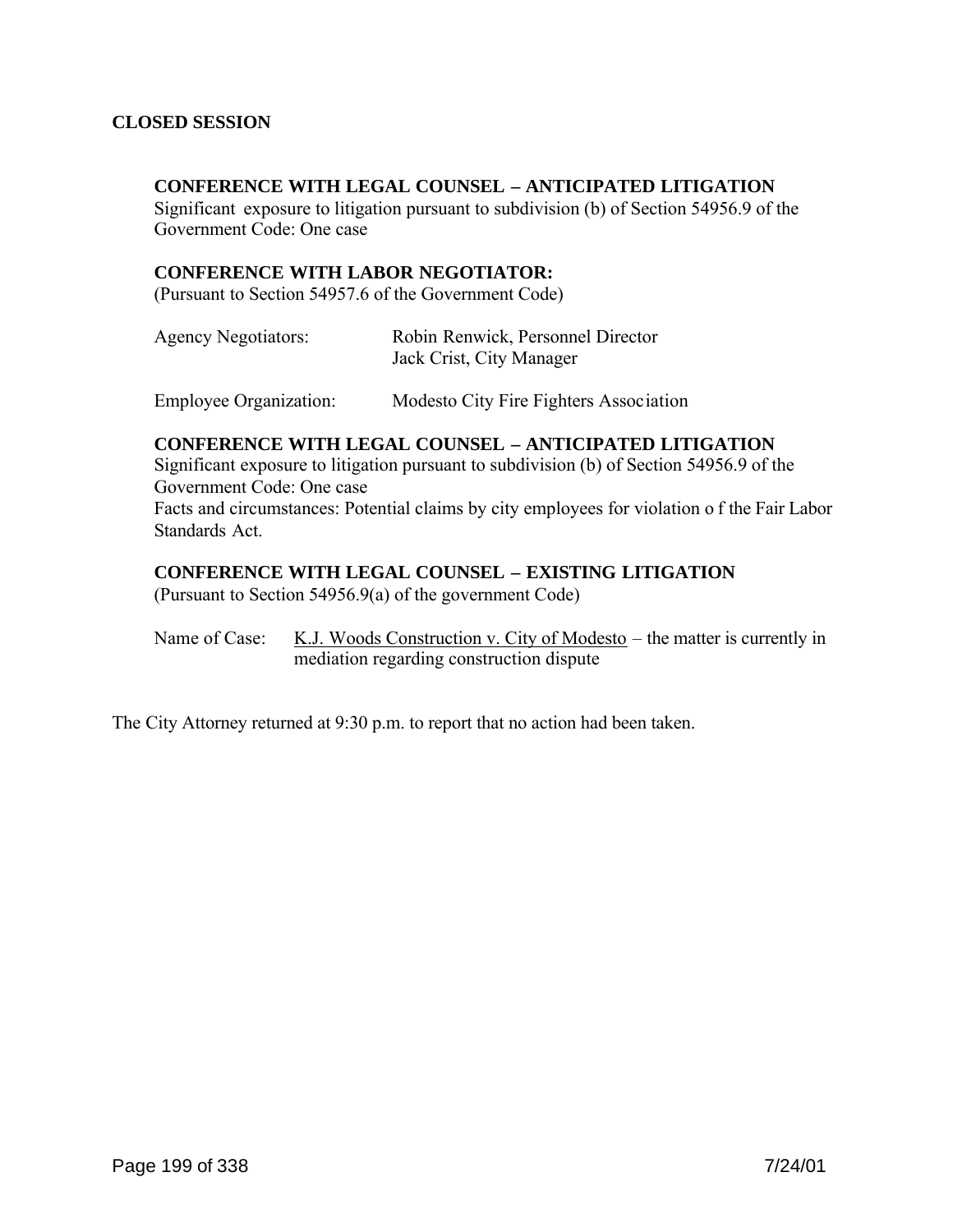# **MINUTES**

# **Monday, July 30, 2001, at 5:15 p.m.**

Roll Call – Present: Councilmembers Conrad, Fisher, Friedman, Frohman, Serpa, Smith, Mayor Sabatino

Absent: None

Recitation of the Lord's Prayer

Pledge of Allegiance

### **ORAL COMMUNICATIONS**

- Constance Florentine expressed his concern of residents served by City Water that live outside the City limits not having the opportunity to vote on the measure regarding fluoridation.
- Councilmember Serpa announced he would not be seeking re-election of his Council seat but would be running for County Assessor.
- Mayor Sabatino noted his letter addressed to Board of Supervisor Chair Paul requesting a presentation regarding County re-districting.

#### **CONSENT ITEMS – ROLL CALL VOTE REQUIRED: Item 1**

#### **ACTION: Fisher/Friedman; unan.**

#### **CONSENT ITEMS**

#### **An item may be removed from consent and discussed at the request of an audience member or Councilmember.**

#### CONSENT

1. Approval of the minutes of the regular City Council meeting of July 24, 2001. (Motion approving needed.) *Clerk; Rebecca Bartholomew, 577-5397, rbartholomew@ci.modesto.ca.us*

**ACTION:** By Motion (Fisher/Friedman; unan.) approved the minutes of July 24, 2001.

#### **UNFINISHED BUSINESS**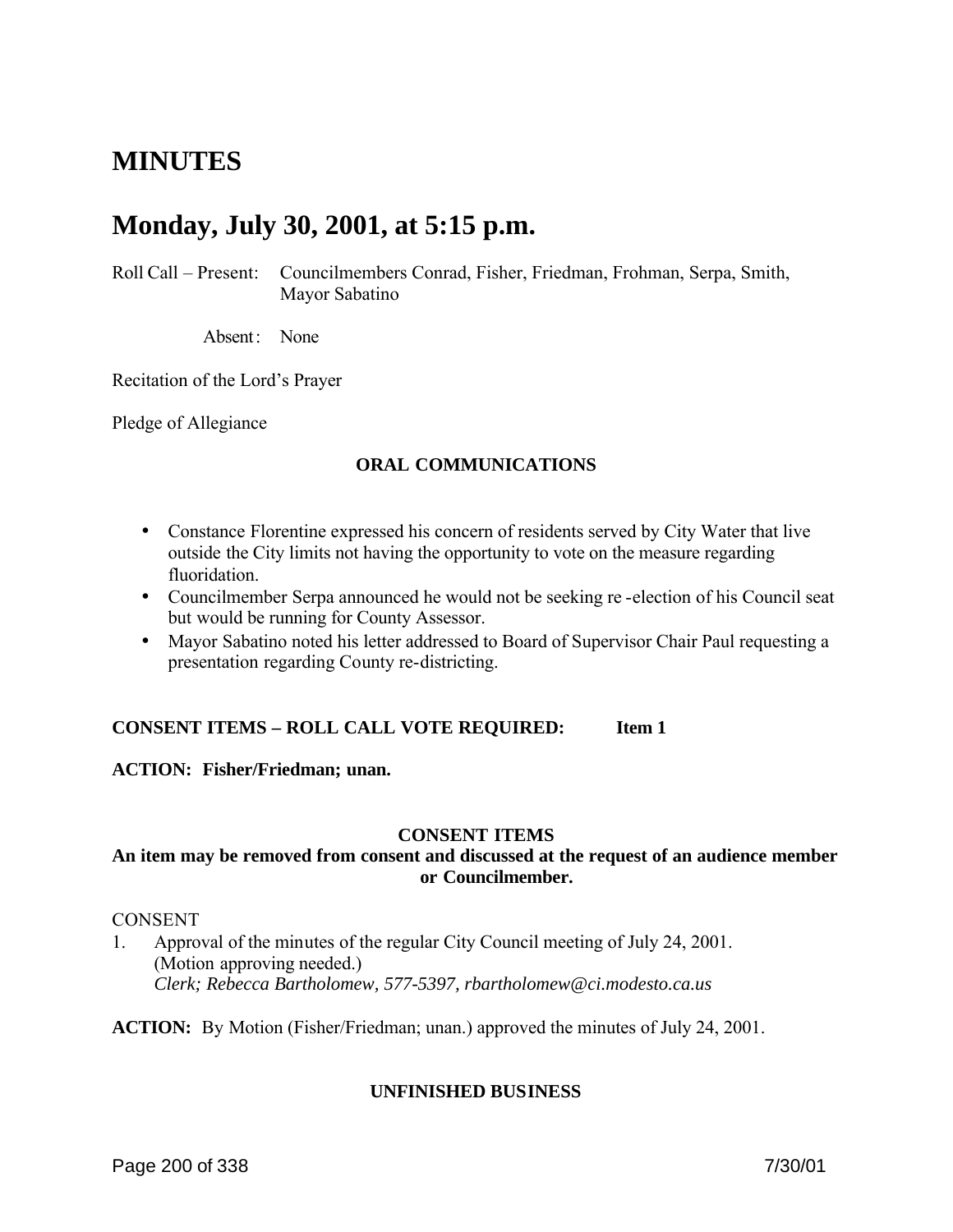2. Consider rescinding Resolution 2001-327 regarding the advisory measure for the fluoridation of Modesto's drinking water, and consider adopting a resolution directing City Clerk to place an ordinance on the November 6, 2001 ballot to fluoridate Mo desto's drinking water and to increase water rates by 2%. (Resolution rescinding Res. 2001-37 regarding the advisory measure for the fluoridation of Modesto's drinking water; and directing City Clerk to place an ordinance on the November 6, 2001 ballot to fluoridate Modesto's drinking water and to increase water rates by 2% recommended.)

*City Attorney; Mike Milich, 577-5284, mmilich@modestogov.com*

**ACTION: Reso. No. 2001-398** (Friedman/Fisher; majority; Conrad, Frohman, Sabatino, no) rescinding Res. 2001-327 regarding the advisory measure for the fluoridation of Modesto's drinking water; and directing City Clerk to place an ordinance on the November 6, 2001 ballot to fluoridate Modesto's drinking water and to inc rease water rates up to 2%.

Consider a resolution transmitting the measure to the City Attorney to prepare an impartial analysis.

(Resolution transmitting the measure to the City Attorney to prepare an impartial analysis recommended.)

*City Attorney; Mike Milich, 577-5284, mmilich@modestogov.com*

**ACTION: Reso. No. 2001-399** (Fisher/Friedman; unan.) transmitting the measure to the City Attorney to prepare an impartial analysis.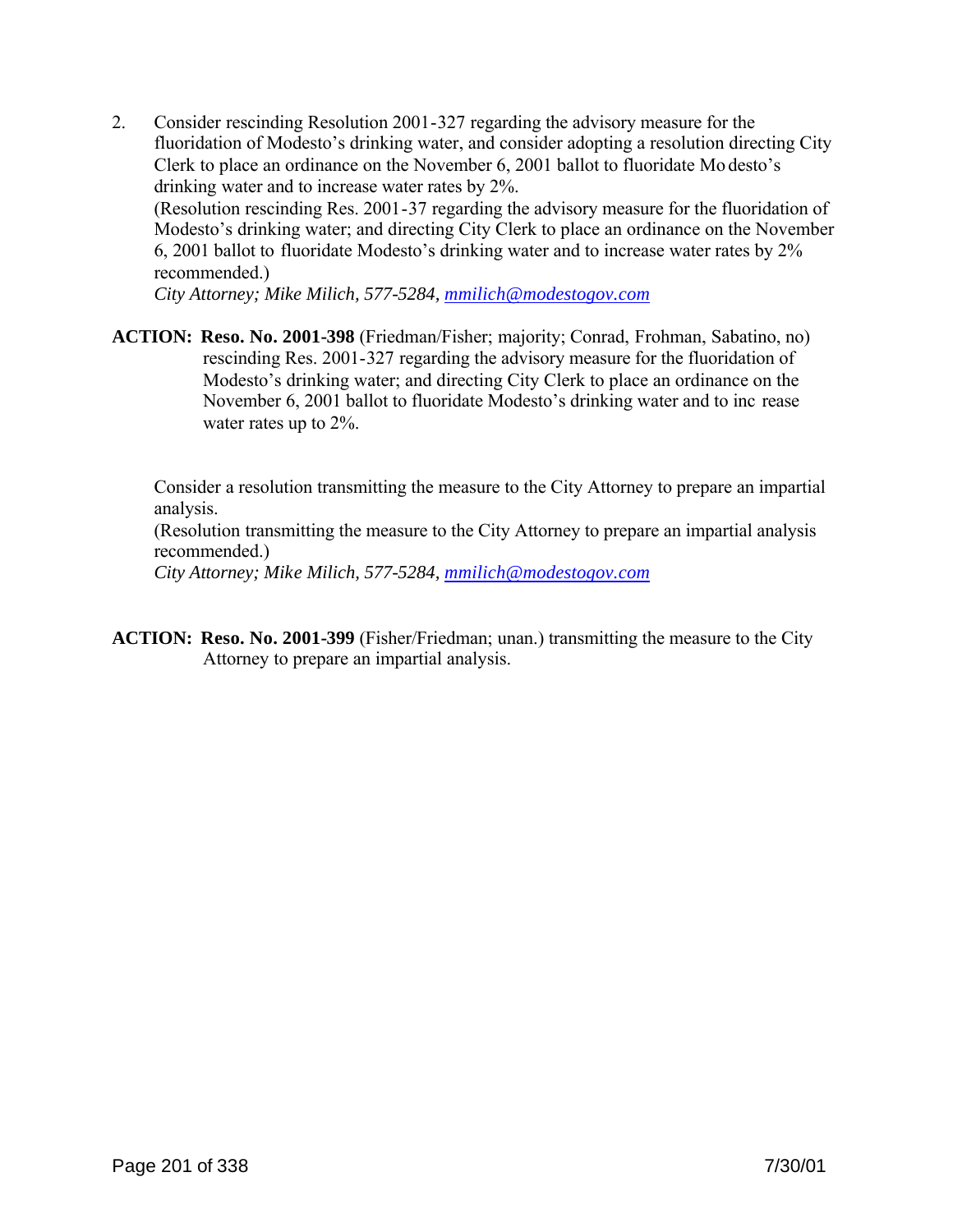#### OPTIONAL:

Consider authorizing a member of the City Council or a group of members of the City Council to prepare ballot arguments in favor of or against such measure. (Resolution authorizing a member of the City Council or a group of members of the City Council to prepare ballot arguments in favor of or against the measure placed on the November 6, 2001 Municipal Election recommended.) *City Attorney; Mike Milich, 577-5284, mmilich@modestogov.com*

**ACTION:** Motion (Fisher/Frohman; minority; Conrad, Frohman, Sabatino, yes; Fisher, Friedman, Serpa, Smith, no) authorizing a member of the City Council or a group of members of the City Council to prepare ballot arguments in favor of or against the measure placed on the November 6, 2001 Municipal Election **failed to carry**.

### **WRITTEN COMMUNICATIONS**

3. Letter from Frank Cousineau requesting the City Council consider placing a binding ballot measure on the November 6, 2001 Municipal Election to prohibit the addition of any substance to Modesto public drinking water for the purpose of effecting humans physically or mentally which has not been specifically approved by the U.S. Food and Drug Administration for safety and efficacy; and which contains contaminants at levels which exceed established United States Maximum Contaminant Level Goals or California Public Health Goals.

#### **ACTION: No Action Taken**

# **MATTERS TOO LATE FOR THE AGENDA**

None

# *ADJOURNMENT*

This meeting adjourned at 7:30 p.m.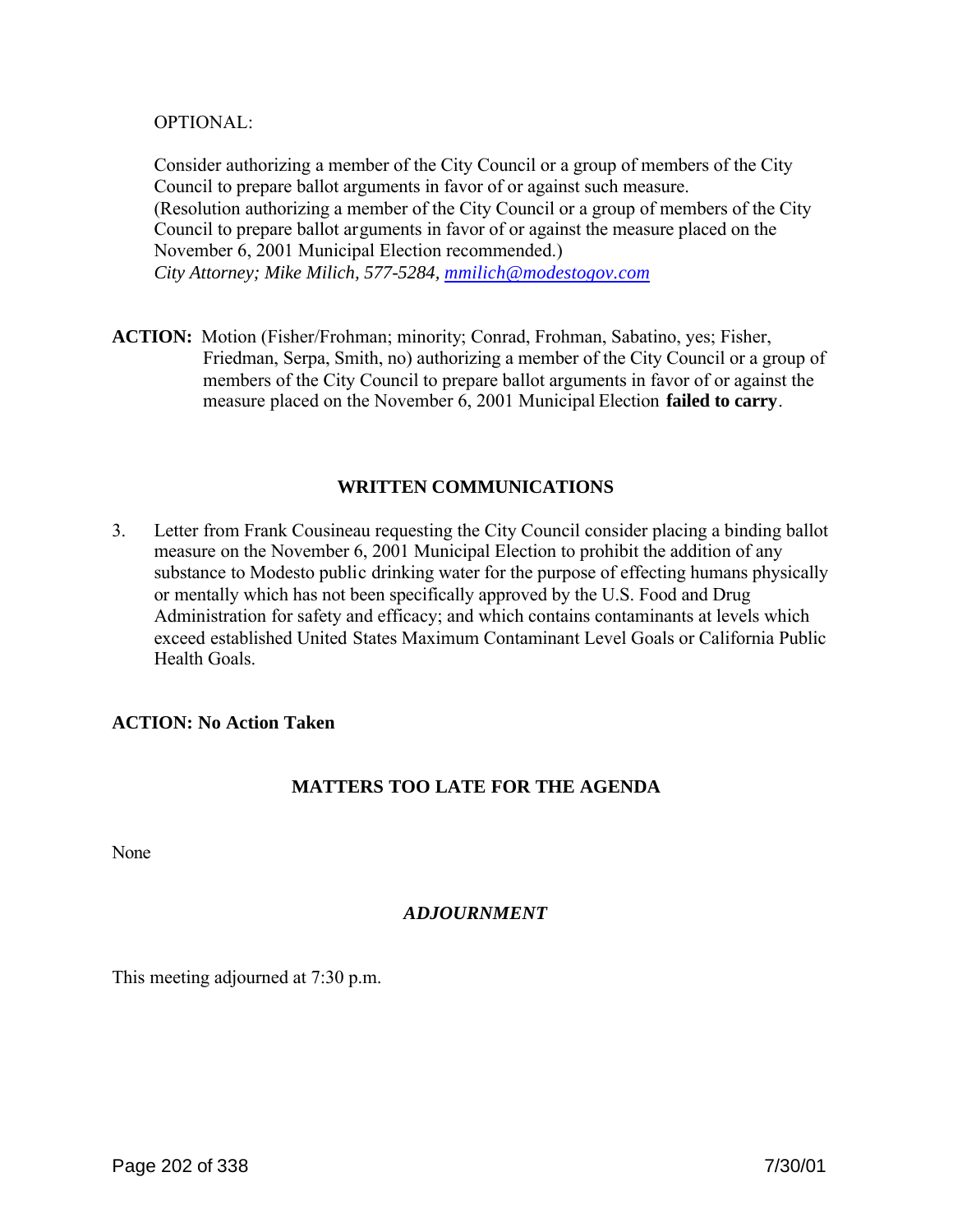# **MINUTES Thursday, August 9, 2001, at 5:15 p.m.**

Roll Call – Present: Councilmembers Conrad, Fisher, Friedman, Frohman, Serpa, Smith

Absent: Mayor Sabatino

Pledge of Allegiance to the Flag

Invocation: Rabbi Paul S. Gordon, Congregation Beth Shalom

City Clerk's Announcements: *Item 5 removed from Agenda*

*Declaration of Conflicts of Interest: None*

### **ACKNOWLEDGEMENTS AND PRESENTATIONS**

None

## **ORAL COMMUNICATIONS**

- Peter Gartner thanked Council for their participation in National Night Out on August 7, 2001.
- Denny Jackman requested status of the Village One finance p lan and noted his concern of sidewalks planned in the Tuolumne River Flood Plain.
	- o City Manager Crist and Councilmembers Conrad & Smith responded to Mr. Jackman.

#### **COUNCIL COMMENTS & REPORTS**

1. At the request of Councilmember Fisher, consider changing the order of business, and allowing Council instead of Mayor to take items out of order. (Continued from July 24, 2001 meeting.) *Estimated Time: 5 minutes*

**ACTION:** Item Continued to the meeting of August 14, 2001.

**CONSENT ITEMS – ROLL CALL VOTE REQUIRED**: Items 2, 3, 6 through 8 *Items 4, 9 & 10 removed from Consent*

 *Item 5 removed from Agenda Estimated Time: 15 minutes*

Page 203 of 338 8/9/01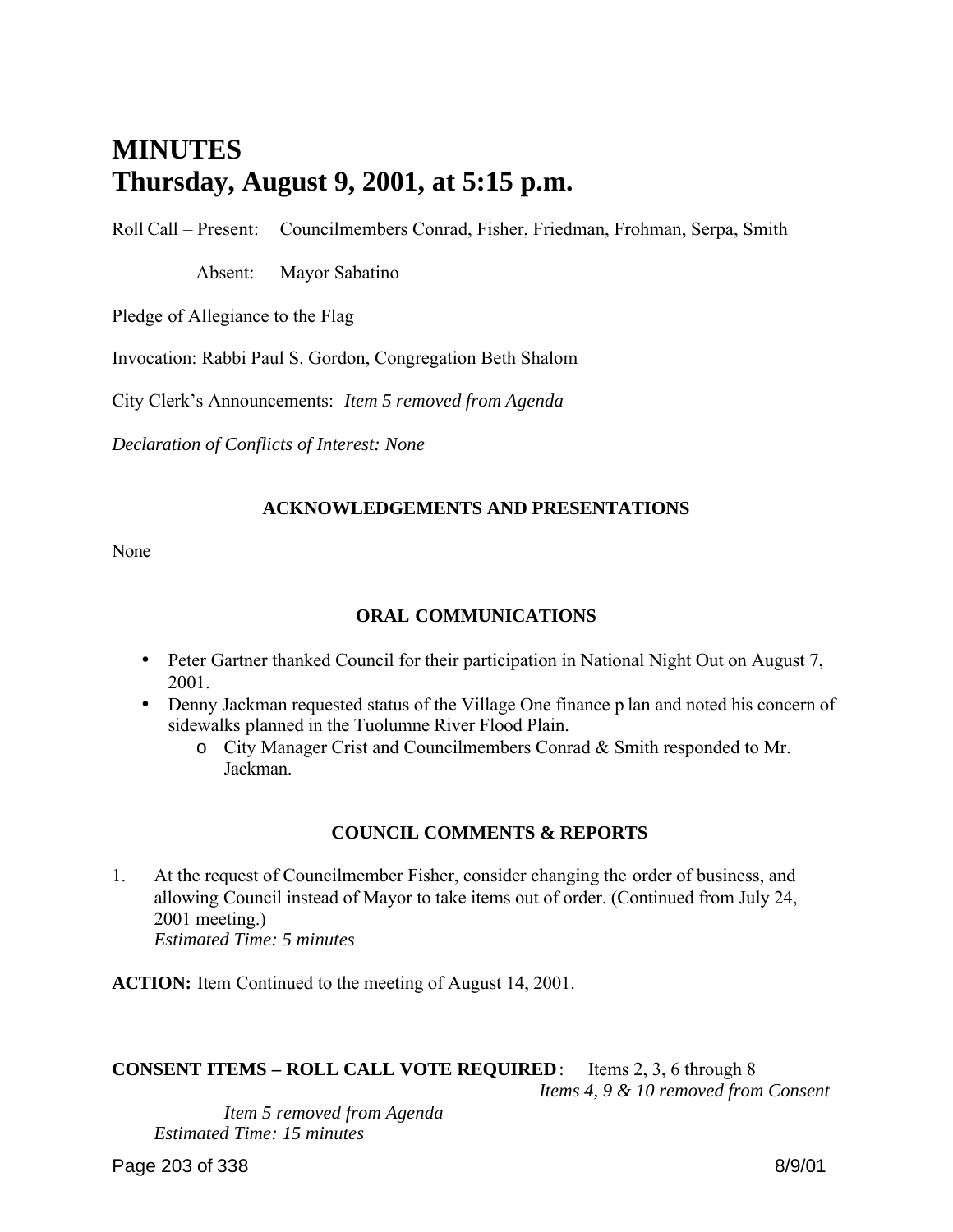### **CONSENT ITEMS**

# **An item may be removed from consent and discussed at the request of an audience member or Councilmember.**

## CONSENT

- 2. Approval of the minutes of the special City Council meeting of July 30, 2001. (Motion approving needed.) *Clerk; Rebecca Bartholomew, 577-5397, rbartholomew@ci.modesto.ca.us*
- **ACTION:** By Motion (Friedman/Frohman; Sabatino, absent) approved the minutes of July 30, 2001.

#### **CONSENT**

- 3. Final adoption:
	- a. Consider **final adoption of Ordinance No. 3231-C.S.** amending the Precise Plan for Area No. 14 of the Village One Specific Plan to allow for the realignment of Bear Cub Lane to permit the installation of a dual-use stormwater basin/recreation facility for property bounded by Hillglen Avenue on the North, Kodiak Drive on the South, Roselle Avenue on the East and Bear Cub Lane on the West (City initiated).
- **ACTION:** By Motion (Friedman/Frohman; Sabatino, absent) approved **final adoption of Ordinance No. 3231-C.S.** amending the Precise Plan for Area No. 14 of the Village One Specific Plan to allow for the realignment of Bear Cub Lane to permit the installation of a dual-use stormwater basin/recreation facility for property bounded by Hillglen Avenue on the North, Kodiak Drive on the South, Roselle Avenue on the East and Bear Cub Lane on the West (City initiated).

#### *REMOVED FROM CONSENT*

- 4. Consider waiving formal bid procedures by five affirmative votes and authorizing the Purchasing Officer to purchase vehicles and heavy equipment throughout FY 2001 -02 in a cumulative amount not to exceed the budgeted amount of \$4,891,575.00 (Resolution waiving formal bid procedures by five affirmative votes and authorizing the Purchasing Officer to purchase vehicles and heavy equipment throughout FY 2001 -02 in a cumulative amount not to exceed the budgeted amount of \$4,891,575.00 recommended.) *Finance; Lori Martinez, 577-5420, lmartinez@modestogov.com*
- **ACTION: Reso. No. 2001-400** (Friedman/Smith; Sabatino, absent) waiving formal bid procedures by five affirmative votes and authorizing the Purchasing Officer to purchase vehicles and heavy equipment throughout FY 2001-02 in a cumulative amount not to exceed the budgeted amount of \$4,891,575.00.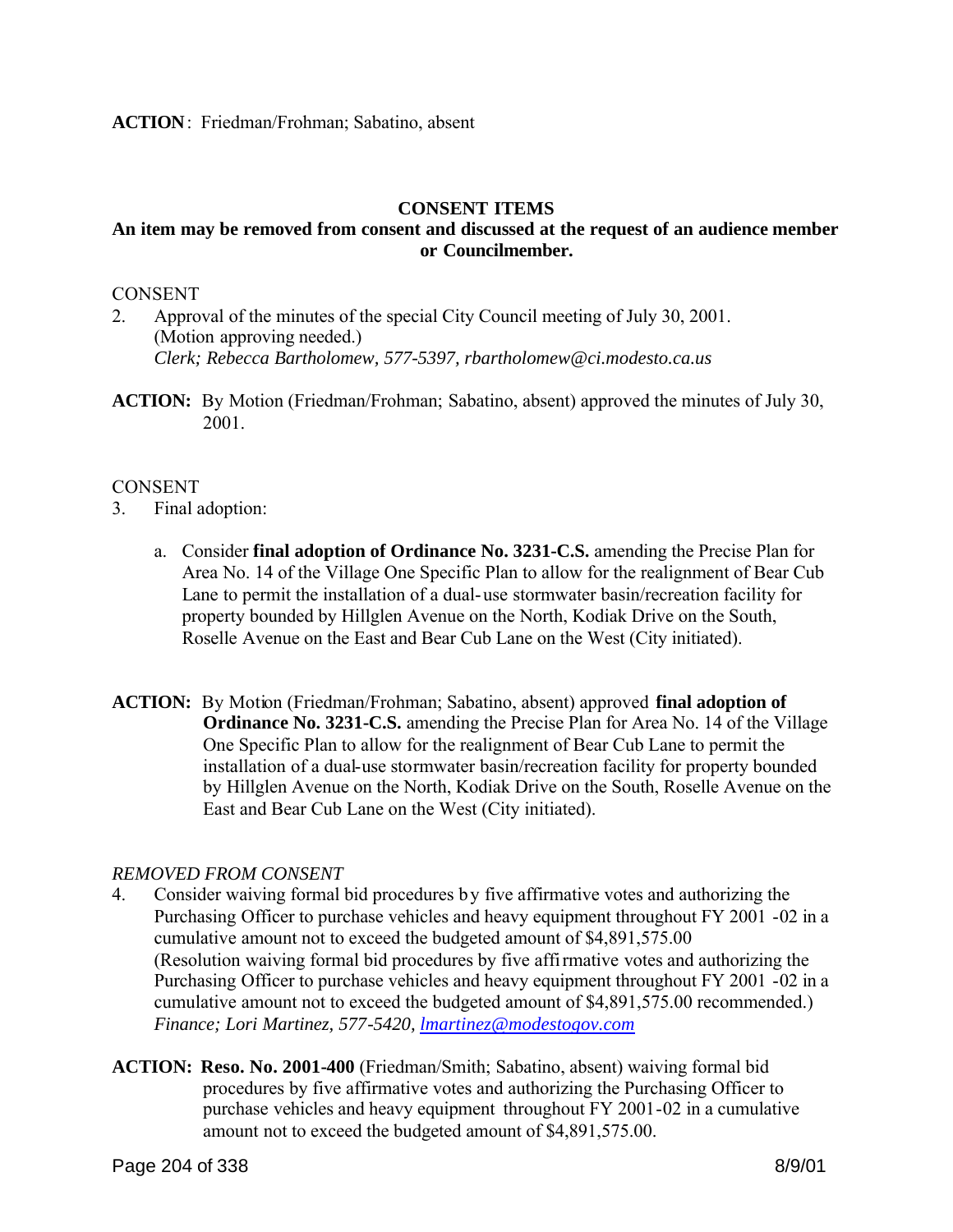# *REMOVED FROM AGENDA*

5. Consider authorizing staff to obtain Requests for Qualifications/Request for Proposals for the Storm Drain Master Plan. (Resolution authorizing staff to obtain Requests for Qualifications/Request for Proposals for the Storm Drain Master Plan recommended.) *Engineering & Transportation; Bob Meleg, 571-5149, bmeleg@modestogov.com*

# **ACTION: No Action Taken**

#### **CONSENT**

6. Consider awarding a \$1,558,958.25 contract to George Reed Inc. for the project titled "Sisk Road Recycle – Briggsmore to Dale" for the base bid and alternates 1 and 3. Funds are budgeted.

(Resolution awarding a \$1,558,958.25 contract to George Reed Inc. for the project titled "Sisk Road Recycle – Briggsmore to Dale" for the base bid and alternates 1 and 3 recommended.)

*Engineering & Transportation; Dean Phillips, 577-5260, dphillips@modestogov.com*

**ACTION: Reso. No. 2001-401** (Friedman/Frohman; Sabatino, absent) awarding a \$1,558,958.25 contract to George Reed Inc. for the project titled "Sisk Road Recycle—Briggsmore to Dale" for the base bid and alternates 1 and 3.

# CONSENT

7. Consider approving a first amendment to agreement with Dokken Engineering for professional design services for "Replacement of the 9<sup>th</sup> Street Bridge over Tuolumne River" to prepare re-vegetation plans and specifications, and authorizing the City Manager to execute necessary documents. Funds are budgeted.

(Resolution approving a first amendment to agreement with Dokken Engineering for professional design services for "Replacement of the 9 th Street Bridge over Tuolumne River" to prepare re-vegetation plans and specifications, and authorizing the City Manager to execute necessary documents recommended.)

*Engineering & Transportation; Dean Phillips, 577-5260, dphillips@modestogov.com*

**ACTION: Reso. No. 2001-402** (Friedman/Frohman; Sabatino, absent) approving a first amendment to agreement with Dokken Engineering for professional design services for "Replacement of the 9<sup>th</sup> Street Bridge over Tuolumne River" to prepare re vegetation plans and specifications.

#### **CONSENT**

8. Consider accepting the improvements for Village Highlands Phase 2 subdivision in the Village One Specific Plan Area and authorize the City Clerk to file Notice of Completion and to release securities upon expiration of statutory periods (Owners: Inland Village, a General Partnership).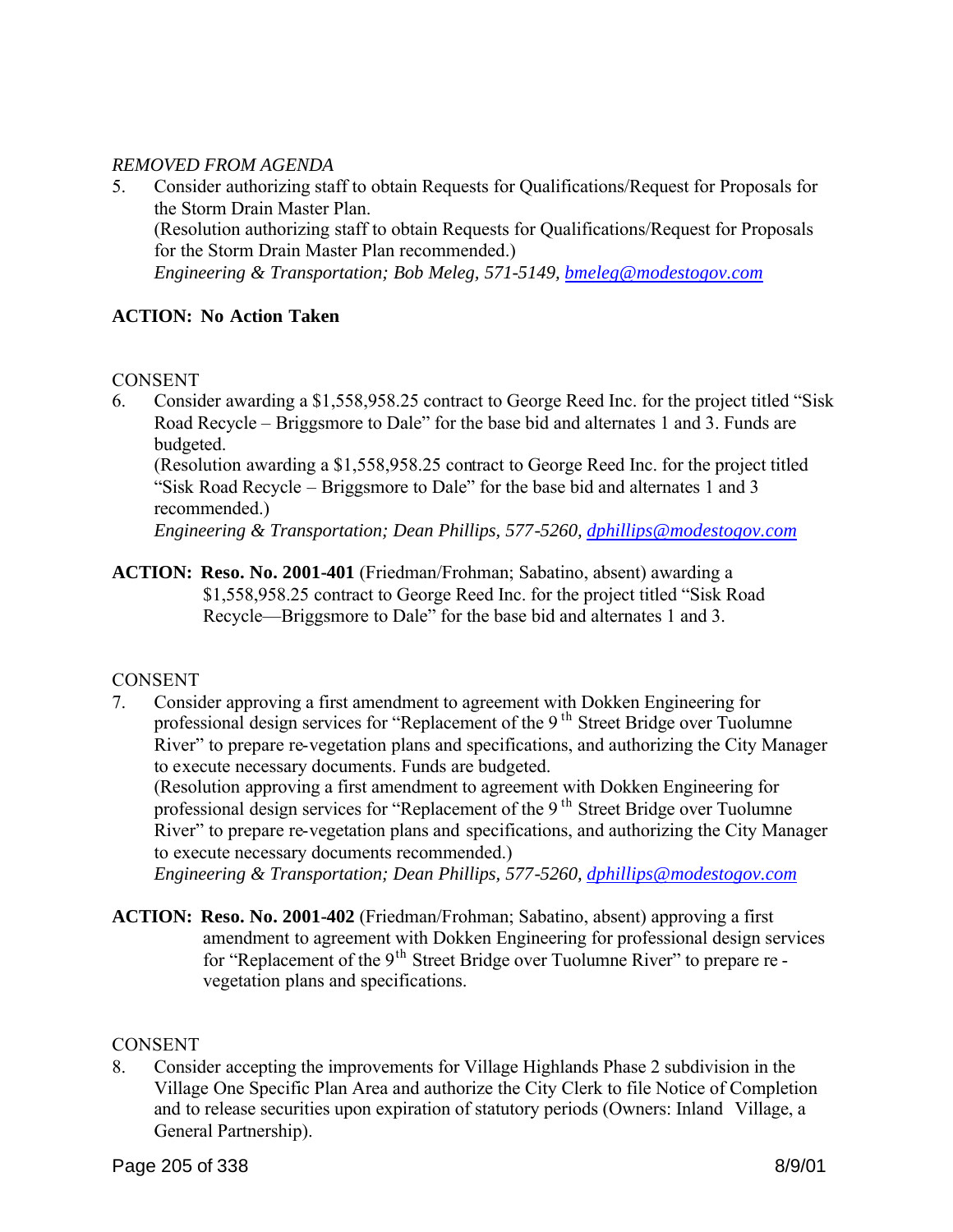(Resolution accepting the improvements for Village Highlands Phase 2 subdivision in the Village One Specific Plan Area and authorize the City Clerk to file Notice of Completion and to release securities upon expiration of statutory periods recommended.) *Engineering & Transportation; Kevin Becker, kbecker@modestogov.com*

**ACTION: Reso. No. 2001-403** (Friedman/Frohman; Sabatino, absent) accepting the improvements for Village Hig hlands Phase 2 subdivision in the Village One Specific Plan and authorize the City Clerk to file Notice of Completion and to release securities upon expiration of the statutory periods.

### *REMOVED FROM CONSENT*

- 9. Consider annexation of additional territory to the Village One Mello-Roos Community Facilities District No. 1996-1 (Annexation #7). (Resolution of Intention to annex territory to the Village One Community Facilities District No. 1996-1 (Annexation #7) *City Attorney Office; Roland Stevens; 577-5290, rstevens@modestogov.com*
- **ACTION: Reso. No. 2001-404** (Friedman/Smith; Sabatino, absent) of Intention to annex territory to the Village One Community Facilities District No. 1996 -1 (Annexation #7).

#### CONSENT

- 10. Consider accepting the donation of a 1999 Chevrolet Tahoe LT to the City of Modesto's DARE program from the Friends of DARE. (Resolution authorizing the City Manager to accept the donation of a 1999 Chevrolet Tahoe LT to the City of Modesto's DARE pr ogram from the Friends of DARE recommended.) *Police Department; Ron Sale, 572-9674, saler@modestopd.com*
- **ACTION: Reso. No. 2001-405** (Serpa/Friedman; Sabatino, absent) authorizing the City Manager to accept the donation of a 1999 Chevrolet Tahoe LT to the City of Modesto's DARE program from the Friends of DARE.

# **WRITTEN COMMUNICATIONS**

#### *Fisher Absent Due to Conflict of Interest*

- 11. Letter from Renee Ellis requesting a reconsideration of Village One Precise Plan Area #24. *Estimated Time: 20 minutes*
- **ACTION:** By Motion (Smith/Friedman; Fisher, Sabatino, absent) approved to reconsider item at a public hearing set for September 4, 2001.
- 12. Letter from Jenny Ketchum requesting a signal light be installed at McHenry and Coralwood.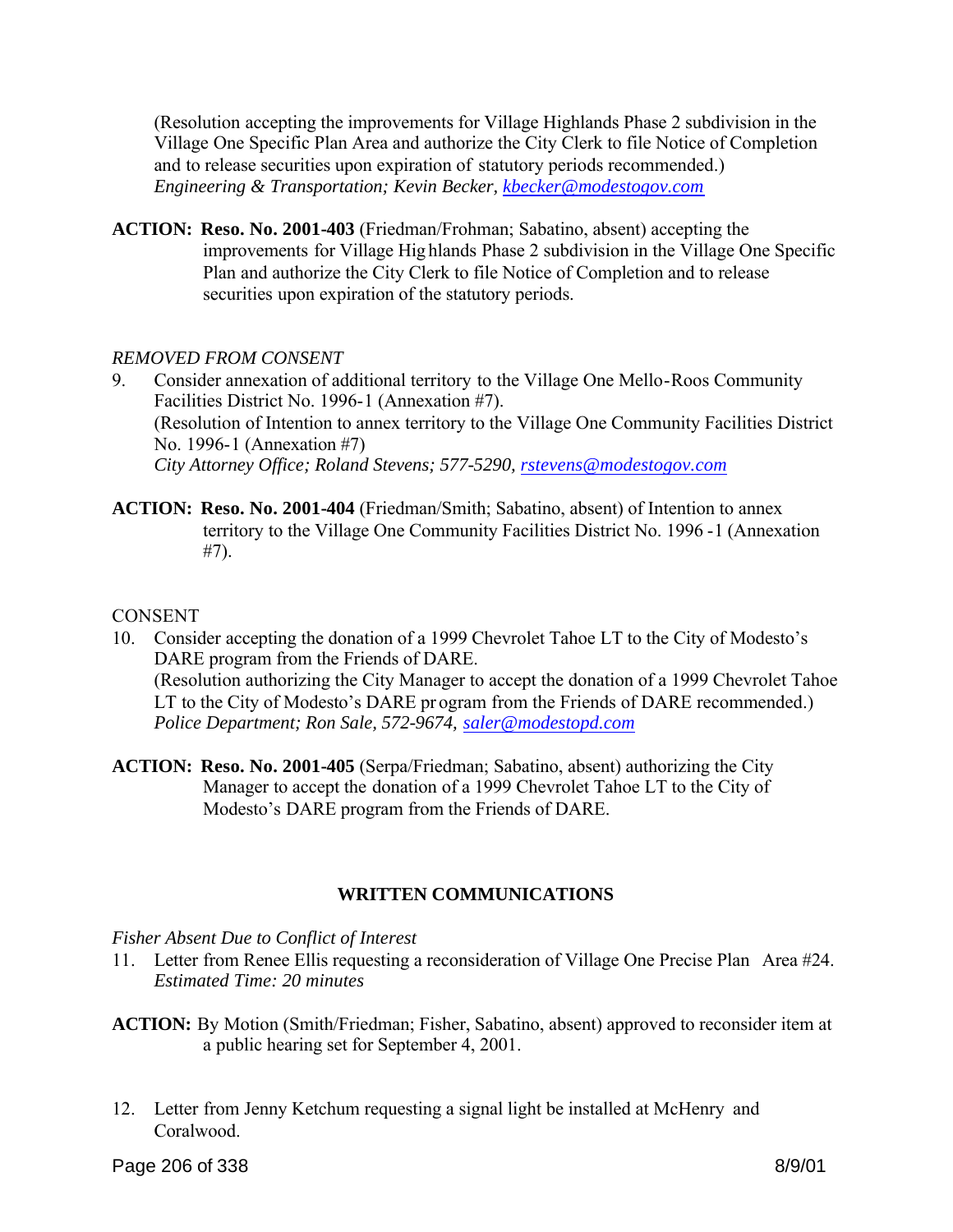*Estimated Time: 20 minutes*

**ACTION:** By Motion (Frohman/Conrad; Sabatino, absent) referred item to Transportation Policy Committee.

## **HEARINGS**

- 13. Hearing to consider the appeal of Young Electric Sign Company regarding the Board of Zoning Adjustment denial of a conditional use permit for a 35 -foot-high 146 square foot freeway-oriented freestanding sign for the Black Angus Restaurant at 1616 Sisk Road. *Estimated Time: 45 minutes*
- **ACTION: Reso. No. 2001-406** (Frohman/Friedman; majority; Conrad, Smith, no; Sabatino, absent) denying appeal of Young electric Sign Company regarding the Board of Zoning Adjustment denial of a conditional use permit for a 35 -foot-high 146 square foot freeway-oriented freestanding sign for the Black Angus Restauran t at 1616 Sisk Road.

# **NEW BUSINESS**

14. Consider introduction of an ordinance entitled "Oversized Vehicle and Trailer Parking" to amend the Modesto Municipal Code to regulate, by permit, the parking of oversized vehicles and trailer parking in residentia l areas. (Motion introducing ordinance recommended.) *Police Department; Ron Sale, 572-9674, saler@modestopd.com Estimated Time: 45 minutes*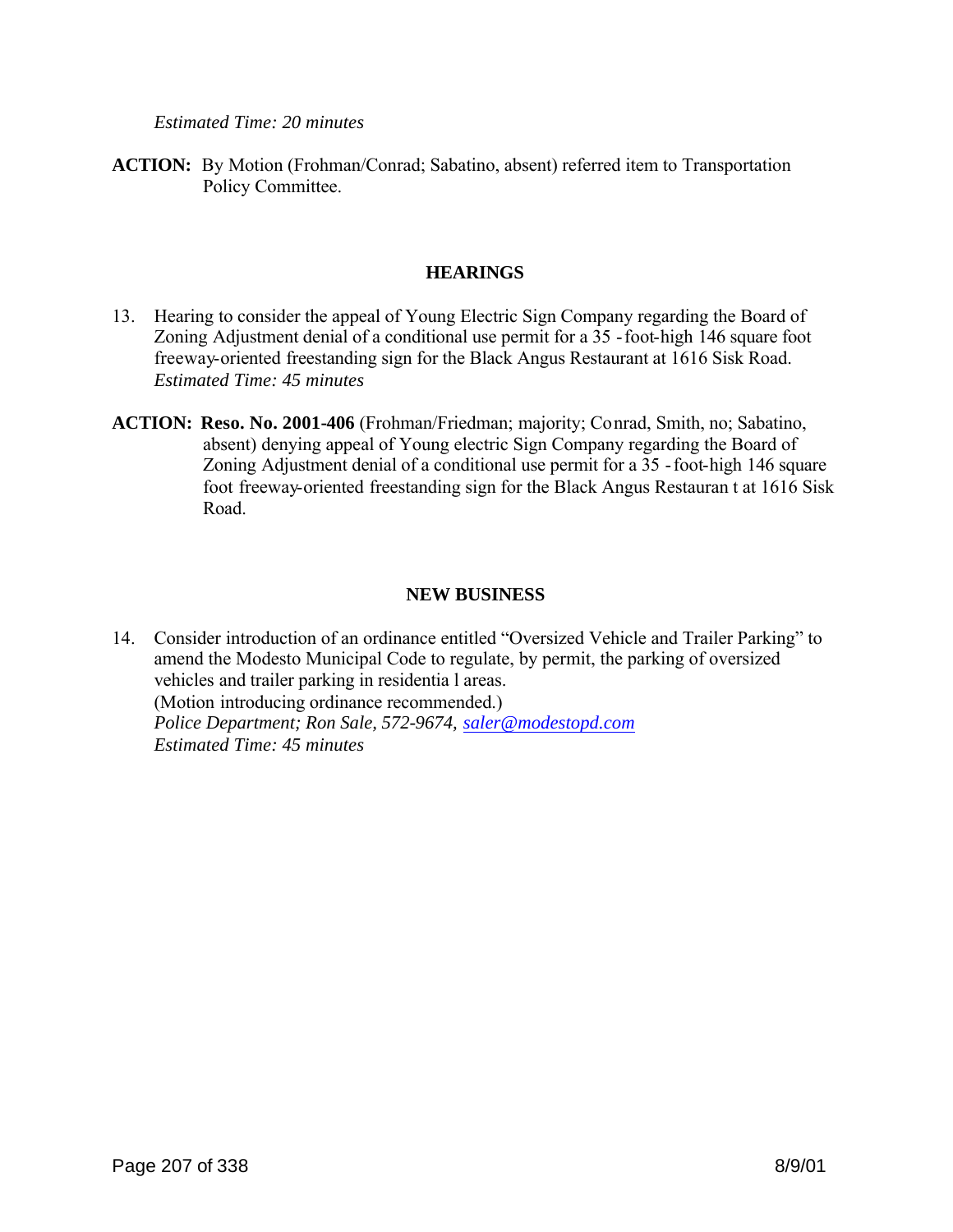**ACTION:** By Motion (Serpa/Conrad; Sabatino, absent) **introduced Ordinance No. 3232–C.S.** entitled "Oversized Vehicle and Trailer Parking" to amend the Modesto Municipal Code to regulate, by permit, the parking of oversized vehicles and trailer parking in residential areas with the condition that this item will be considered in a zoning ordinance in the future.

# **MATTERS TOO LATE FOR THE AGENDA**

None

# *ADJOURNMENT*

This meeting adjourned at 7:05 p.m.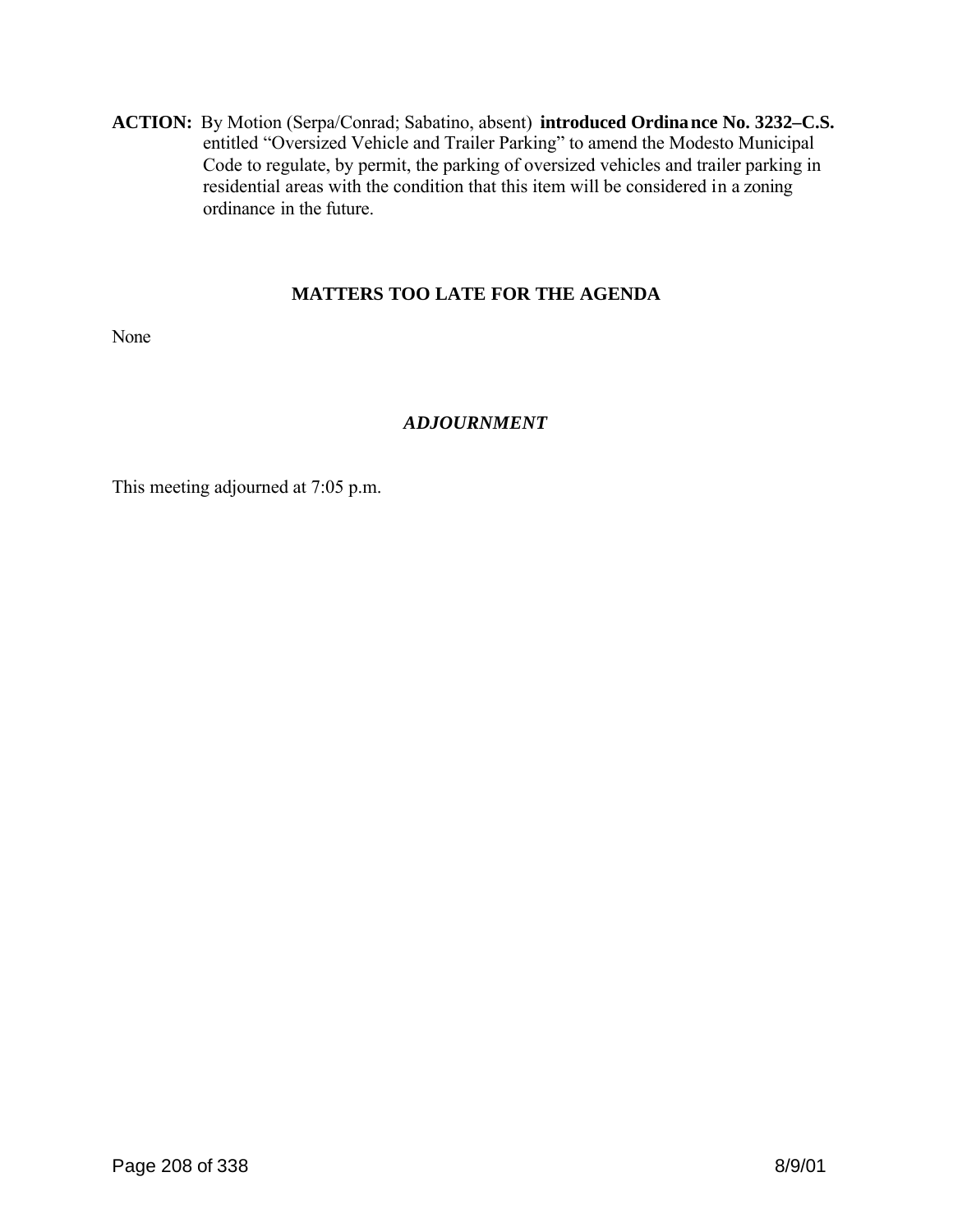# **MINUTES Tuesday, August 14, 2001, at 5:15 p.m.**

Roll Call – Present: Councilmembers Conrad, Fisher, Friedman, Frohman, Serpa, Smith, Mayor Sabatino

Absent: None

Pledge of Allegiance to the Flag

Invocation: Pastor Ken Swett, First Foursquare Gospel

City Clerk's Announcements:

Declaration of Conflicts of Interest: *Fisher, Item 13*

### **ACKNOWLEDGEMENTS AND PRESENTATIONS**

None

## **ORAL COMMUNICATIONS**

- Charlene Speck from SCEDCO acknowledged the City's participation in the SBA504 Loan Program
- Eric Woodell Commented on the City's solid waste ordinance and the placement of solid waste containers being incorrectly placed on the sidewa lk instead of the street. He requested the ordinance be enforced and the curb cuts be made to accommodate wheel chairs.

? Councilmember Conrad responded to Mr. Woodell

- Dale Williams commented on the cancellation of the last 2 Council meetings in August.
- Daniel marsh commented on the possible District Election charter amendment approval and requested to see a timeline.

# **COUNCIL COMMENTS & REPORTS**

- 1. At the request of Councilmember Fisher, consider changing the order of business, and allowing Council instead of Mayor to take items out of order. (Continued from July 24 & August 9, 2001 meeting.)
- **ACTION:** By Motion (Fisher/Friedman; majority; Conrad, Frohman, Sabatino, no) directed the City Attorney to draft an ordinance to return Council Comments & Reports to its location prior to June 14 and include full Council discretion to change Order of Business on the agenda rather than the Mayor.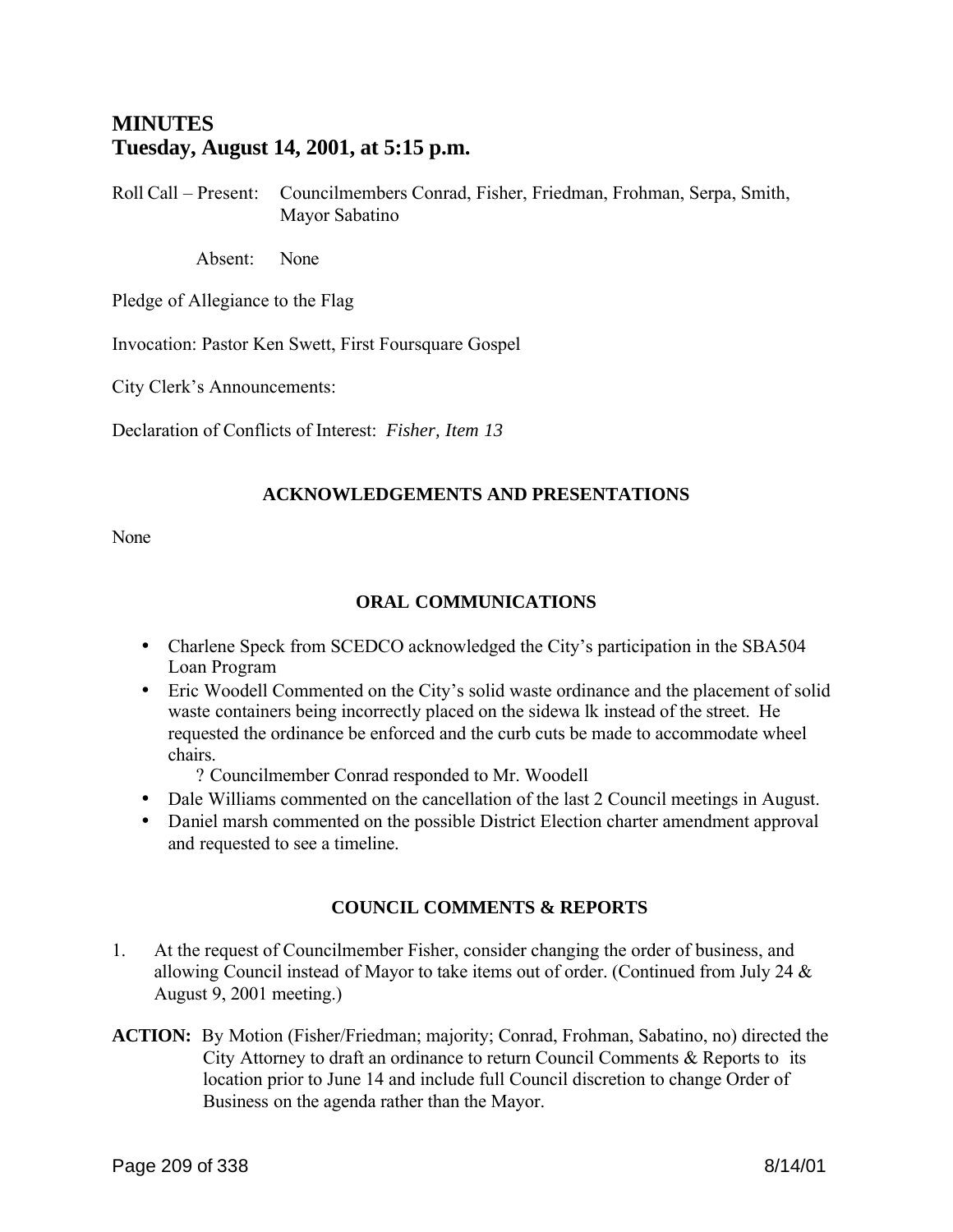Councilmember Frohman requested this item be placed on the agenda for the first meeting in January 2002.

- Councilmember Conrad requested agenda review meetings be discussed at the first meeting in January 2002.
- 2. At the request of Mayor Sabatino, presentation of redistricting maps for Board of Supervisors.

**ACTION:** No action taken.

# **CONSENT ITEMS – ROLL CALL VOTE REQUIRED**: Items 3-5, 7, 8, 10, 14-19 *Items 6, 9, 11-13, & 20 removed from Consent*

### **ACTION: Frohman/Friedman; unan.**

#### **CONSENT ITEMS**

# **An item may be removed from consent and discussed at the request of an audience member or Councilmember.**

#### **CONSENT**

3. Consider awarding a \$604,965.20 contract to California Pavement Maintenance Company, Inc. for the project titled "2001 SLURRY SEALS PHASE II"; Consider amending the operating budget to appropriate grant funds from the Local Transportation Fund contingency reserves.

(Resolution awarding a \$604,965.20 contract to California Pavement Maintenance Company, Inc. for the project titled "2001 SLURRY SEALS PHASE II" recommended; Resolution amending the operating budget to appropriate grant funds from the Local Transportation Fund contingency reserves recommended.)

*Engineering & Transportation; Dean Phillips, 577-5260, dphillips@modestogov.com Transportation Policy Committee approved*

**ACTION: Reso. No. 2001-407** (Frohman/Friedman; unan.) awarding a \$604,965.20 contract to California Pavement Maintenance Company, Inc. for the project titled "2001 SLURRY SEALS PHASE II"

> **Reso. No. 2001-408** (Frohman/Friedman; unan.) amending the operating budget to appropriate grant funds from the Local Transportation Fund contingency reserves

#### **CONSENT**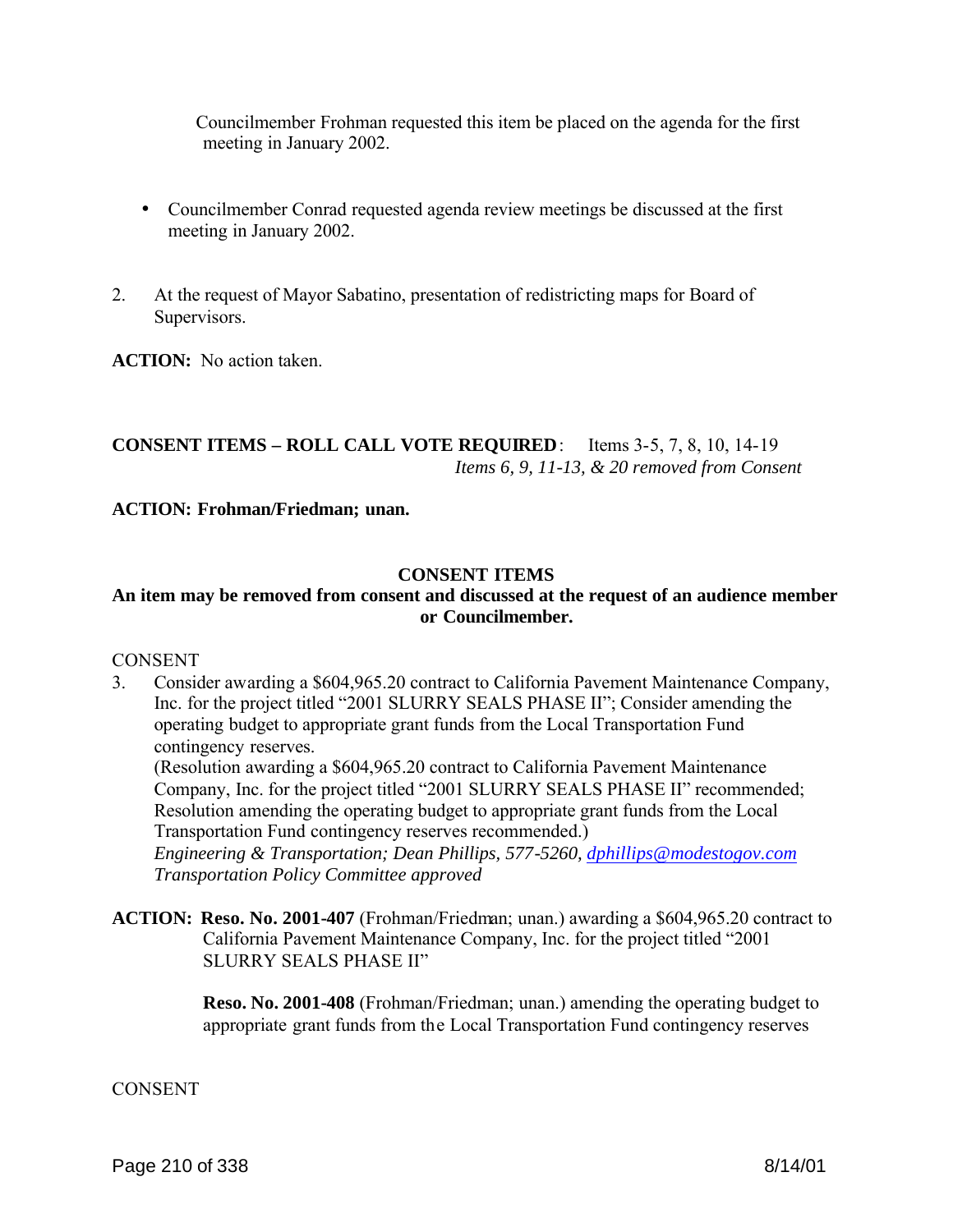4. Consider awarding a \$1,280,128 contract to George Reed, Inc. for the project titled "2000 - 2001 Pavement Maintenance"; and consider amending the budget, recognizing additional revenue and allocating those funds to the 2000-2001 Pavement Maintenance project. (Resolution awarding a \$1,280,128 contract to George Reed, Inc. for the 2000 -2001 Pavement Maintenance project recommended; and a Resolution to amend the budget, recognizing additional revenue and allocating those funds to the 2000 -2001 Pavement Maintenance project recommended.)

*Engineering & Transportation; Dean Phillips, 577-5260, dphillips@modestogov.com Transportation Policy Committee approved*

**ACTION: Reso. No. 2001-409** (Frohman/Friedman; unan.) awarding a \$1,280,128 contract to George Reed, Inc. for the 2000 -2001 Pavement Maintenance project

> **Reso. No. 2001-410** (Frohman/Friedman; unan.) to amend the budget, recognizing additional revenue and allocating those funds to the 2000 -2001 Pavement Maintenance project

### **CONSENT**

- 5. Consider awarding a \$316,730.00 contract to George Reed, Inc. for the project titled "Hetch Hetchy Bicycle Path, Phase III – Standiford To Semallon"; and consider amending the Hetch Hetchy Bicycle Path CIP and transferring funding from the CFF Air Quality and Non-Motorized Local Transportation Fund Reserves. (Resolution awarding a \$316,730.00 contract to George Reed, Inc. for the project Hetch Hetchy Bicycle Path, Phase III – Standiford to Semallon recommended; Resolution amending the Hetch Hetchy Bicycle Path CIP and transferring funding from the CFF Air Quality and Non-Motorized Local Transportation Fund Reserves recommended.) *Engineering & Transportation; Dean Phillips, 577-5260, dphillips@modestogov.com*
- **ACTION: Reso. No. 2001-411** (Frohman/Friedman; unan.) awarding a \$316,730.00 contract to George Reed, Inc. for the project Hetch Hetchy Bicycle Path, Phase III – Standiford to Semallon.

**Reso. No. 2001-412** (Frohman/Friedman; unan.) amending the Hetch Hetchy Bicycle Path CIP and transferring funding from the CFF Air Quality and Non-Motorized Local Transportation Fund Reserves.

#### REMOVED FROM CONSENT

6. Consider approving the Joint Powers Agreement between the City of Modesto and Stanislaus County for the planning and construction of the project called "Pelandale Avenue Interchange Widening at State Hwy 99" and authorizing execution of the agreement by the City Manager; and consider awarding a \$785,336.50 contract to A. Teichert & Son, Inc., dba Teichert Construction, for the project titled "Pelandale Avenue Interchange Widening At State Hwy 99", conditioned upon prior approval of the aforementioned JPA by the County. Funds are budgeted.

(Resolution approving the Joint Powers Agreement between the City of Modesto and Stanislaus County for the planning and construction of the Project called "Pelandale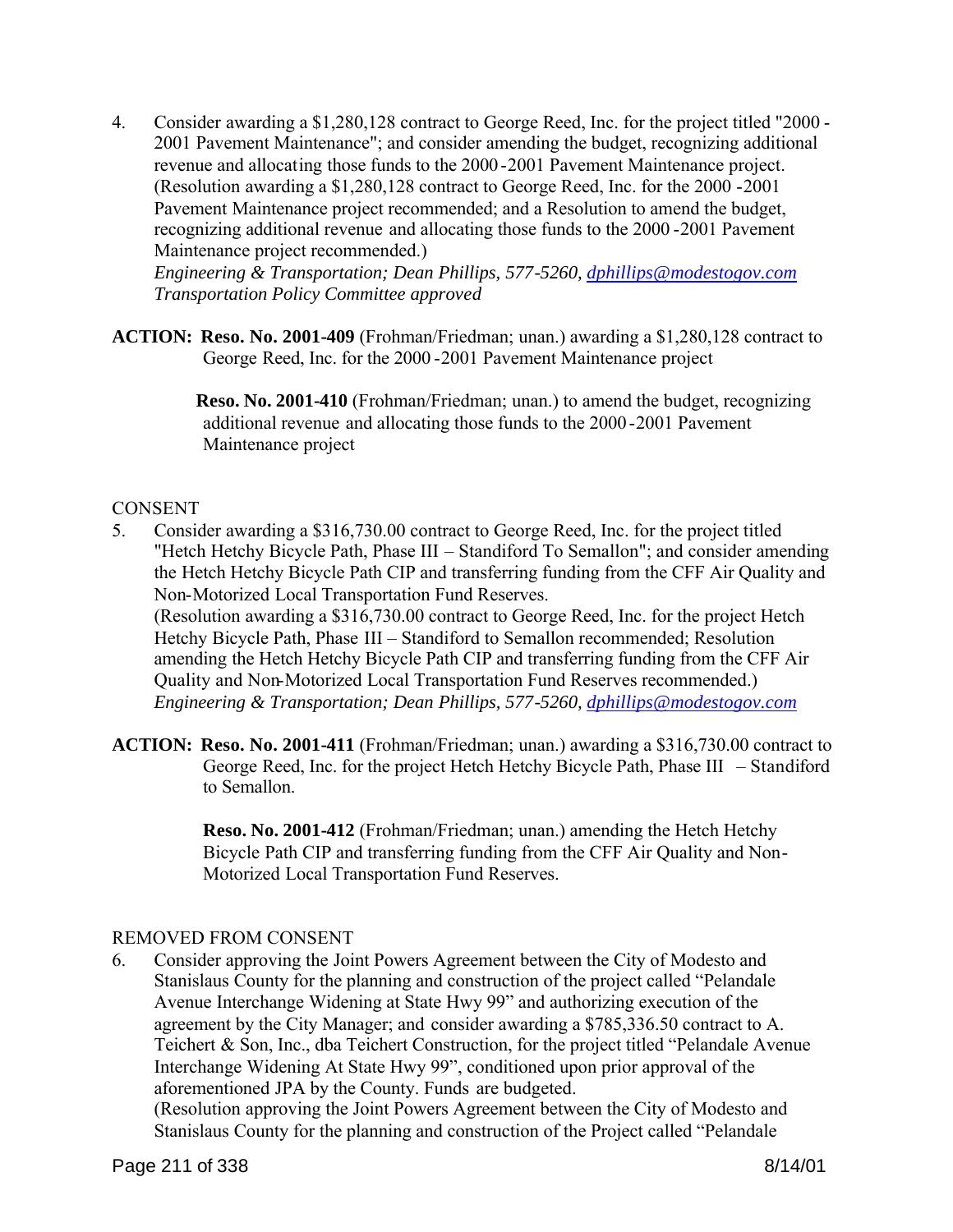Avenue Interchange Widening at State Hwy 99" and authorizing execution of t he agreement by the City Manager; Resolution awarding a \$785,336.50 contract to A. Teichert & Son, Inc., dba Teichert Construction, for the project titled "Pelandale Avenue Interchange Widening At State Hwy 99", conditioned upon prior approval of the aforementioned JPA by the County recommended.) *Engineering & Transportation; Dean Phillips, 577-5260, dphillips@modestogov.com*

**ACTION: Reso. No. 2001-413** (Friedman/Frohman; unan.) approving the Joint Powers Agreement between the City of Modesto and Stanislaus County for the planning and construction of the Project called "Pelandale Avenue Interchange Widening at State Hwy 99" and authorizing execution of the agreement by the City Manager

> **Reso. No. 2001-414** (Friedman/Frohman; unan.) awarding a \$785,336.50 contract to A. Teichert & Son, Inc., dba Teichert Construction, for the project titled "Pelandale Avenue Interchange Widening At State Hwy 99", conditioned upon prior approval of the aforementioned JPA by the County.

### **CONSENT**

- 7. Consider amending the budget to provide \$64,250.00 in funding related to the settlement of a construction claim filed on the "North Trunk Sewer – Marsala to Bangs to Carver" project by K. J. Woods Construction, Inc., from Sewer Fund Reserves. (Resolution amending the budget to provide \$64,250.00 in funding related to the settlement of a construction claim filed on the "North Trunk Sewer – Marsala to Bangs to Carver" project by K. J. Woods Construction, Inc., from Sewer Fund Reserves r ecommended.) *Engineering & Transportation; Robert Granberg, 577-5423, rgranberg@modestogov.com*
- **ACTION: Reso. No. 2001-415** (Frohman/Friedman; unan.) amending the budget to provide \$64,250.00 in funding related to the settlement of a construction claim filed on the "North Trunk Sewer – Marsala to Bangs to Carver" project by K. J. Woods Construction, Inc., from Sewer Fund Reserves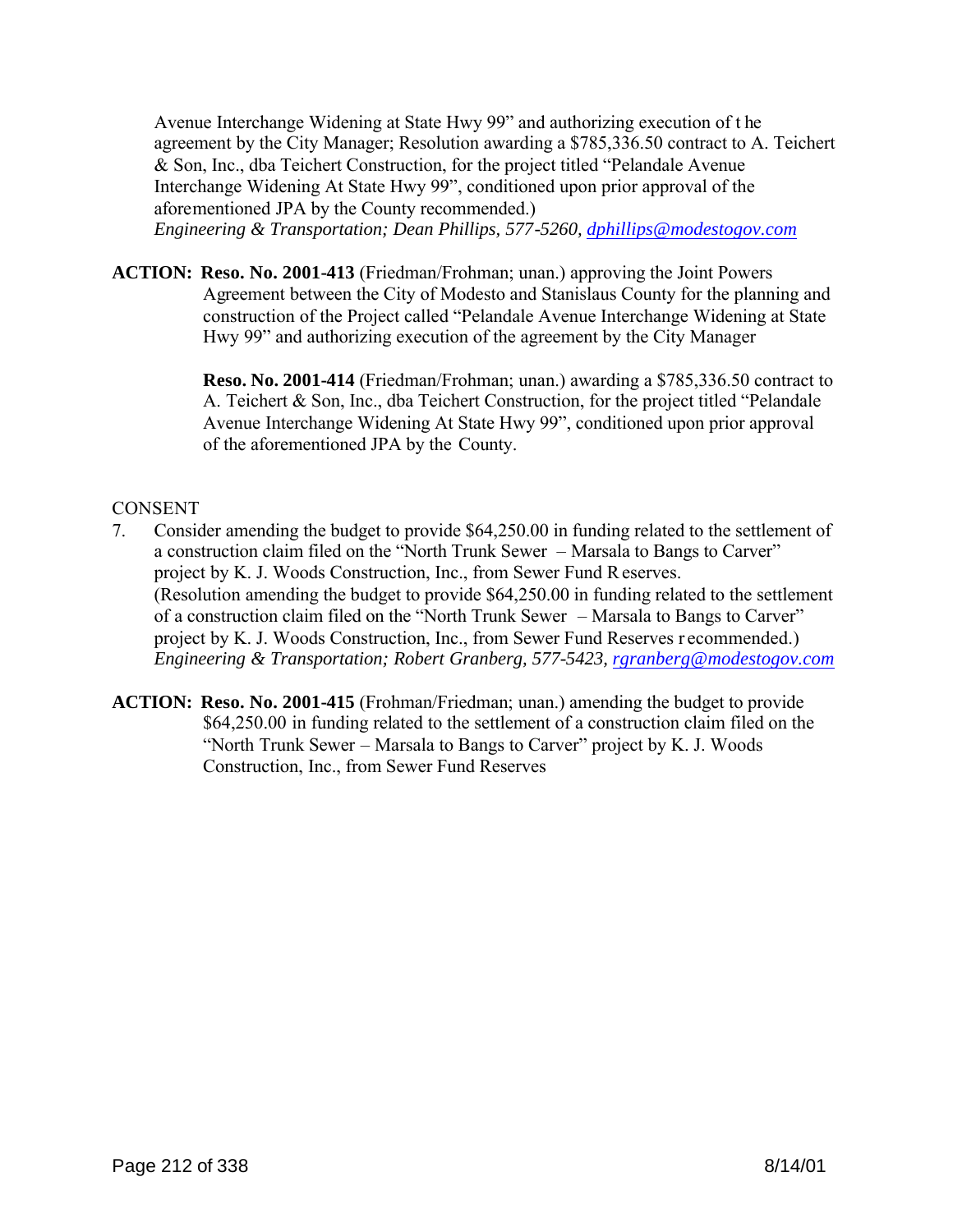#### **CONSENT**

- 8. Consider setting a public hearing to be held on September 18, 2001 to obtain public comments on the 2000 Urban Water Management Plan. (Resolution setting public hearing recommended.) *Engineering & Transportation; Robert Meleg, 571-5149, bmeleg@modestogov.com Utility Services & Franchise Committee approved*
- **ACTION: Reso. No. 2001-416** (Frohman/Friedman; unan.) setting a public hearing to be held on September 18, 2001 to obtain public comments on the 2000 Urban Water Management Plan.

#### REMOVED FROM CONSENT

- 9. Consider expressing the City of Modesto's intent to enter into an agreement with Caltrans to provide a contribution of \$4 million in Capital Facility Fees to Stage I of the SR132 West Expressway project. (Resolution approving an agreement with Caltrans recommended.) *Engineering & Transportation; Richard Ulm, 577-5215, rulm@modestogov.com Transportation Committee approved*
- **ACTION: Reso. No. 2001-417** (Friedman/Fisher; unan.) approving an agreement with Caltrans to provide a contribution of \$4 million in Capital Facility Fees to Stage I of the SR132 West Expressway project.

#### **CONSENT**

10. Consider accepting D.A. Wood Construction's contract for Rockwell Replacement/Addition 2000-2001 as complete and authorize the City Clerk to file a Notice of Completion.

(Resolution accepting Rockwell Replacement/Addition 2000-2001 as complete and authorize the City Clerk to file a Notice of Completion recommended.) *Engineering & Transportation; Robert Granberg, 577-5452, rgranberg@modestogov.com*

**ACTION: Reso. No. 2001-418** (Frohman/Friedman; unan.) accepting Rockwell Replacement/Addition 2000-2001 as complete and authorize the City Clerk to file a Notice of Completion

#### REMOVED FROM CONSENT

11. Consider approving final map of Fairmont Point subdivision in the Village One Specific Plan Area and authorizing the City Manager to sign an agreement with the subdividers as required by Section 4-4.604(c) of the Municipal Code (Owners: Dominion Developers, L.P., a California Limited Partnership.)

(Resolution approving final map of Fairmont Point subdivision in the Village One Specific Plan Area and authorizing the City Manager to sign an agreement with the subdividers recommended.)

*Engineering & Transportation; Kevin Becker, 577-5259, kbecker@modestogov.com*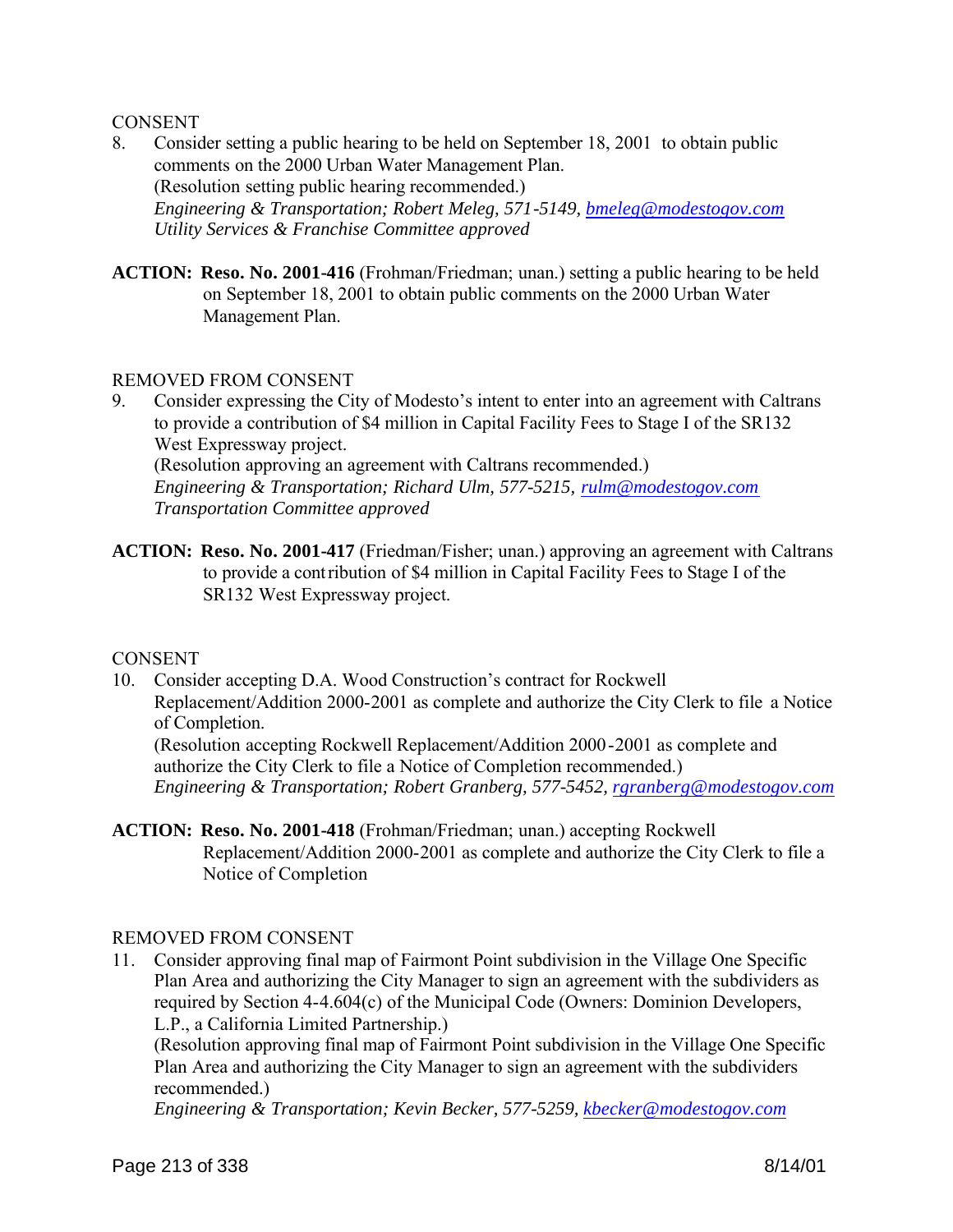**ACTION: Reso. No. 2001-419** (Conrad/Smith; majority; Smith, no) approving final map of Fairmont Point subdivision in the Village One Specific Plan Area and authorizing the City Manager to sign an agreement with the subdividers.

# REMOVED FROM CONSENT

- 12. Consider approving final map of Fairmont Point No. 2 subdivision in the Village One Specific Plan Area and authorizing the City Manager to sign an agreement with the subdividers as required by Section 4-4.604(c) of the Municipal Code (Owners: Dominion Developers, L.P., a California Limited Partnership.) (Resolution approving final map of Fairmont Point No. 2 subdivision in the Village One Specific Plan Area and authorizing the City Manager to sign an agreement with the subdividers recommended.) *Engineering & Transportation; Kevin Becker, 577-5259, kbecker@modestogov.com*
- **ACTION: Reso. No. 2001-420** (Conrad/Smith; majority; Smith, no) approving final map of Fairmont Point No. 2 subdivision in the Village One Specific Plan Area and authorizing the City Manager to sign an agreement with the subdividers

# REMOVED FROM CONSENT

*Fisher absent due to conflict of interest*

- 13. Consider approving final map of Davante Villas Unit No. 3 subdivision in the Village One Specific Plan Area and authorizing the City Manager to sign an agreement with the subdividers as required by Section 4-4 604(c) of the Municipal Code. (Owner: Robert D. Calcagno, an unmarried man; Developer: Nova Development.) (Resolution approving the final map of Davante Villas Unit No. 3 subdivision and authorizing the City Manager to execute subdivision agreement recommended.) *Engineering & Transportation; Kevin Becker, 577-5259, kbecker@modestogov.com*
- **ACTION: Reso. No. 2001-421** (Friedman/Conrad; majority; Fisher, absent) approving the final map of Davante Villas Unit No. 3 subdivision and authorizing the City M anager to execute subdivision agreement
	- **Items 11, 12, & 13 will return with September 4, 2001 for staff recommendations regarding a solution to fund the drainage in the Village One & consider using a General Fund expenditure to complete the drainage system.**

# **CONSENT**

14. Consider declaring Ferguson Enterprises the lowest responsive and responsible bidder for furnishing concrete boxes and covers in the amount of \$67,934.17, and furnishing cast iron and ductile iron fittings and related accessories in the amount of \$69,904.90, and authorize issuance of two purchase orders with the option of three additional one -year extensions. Funds are budgeted.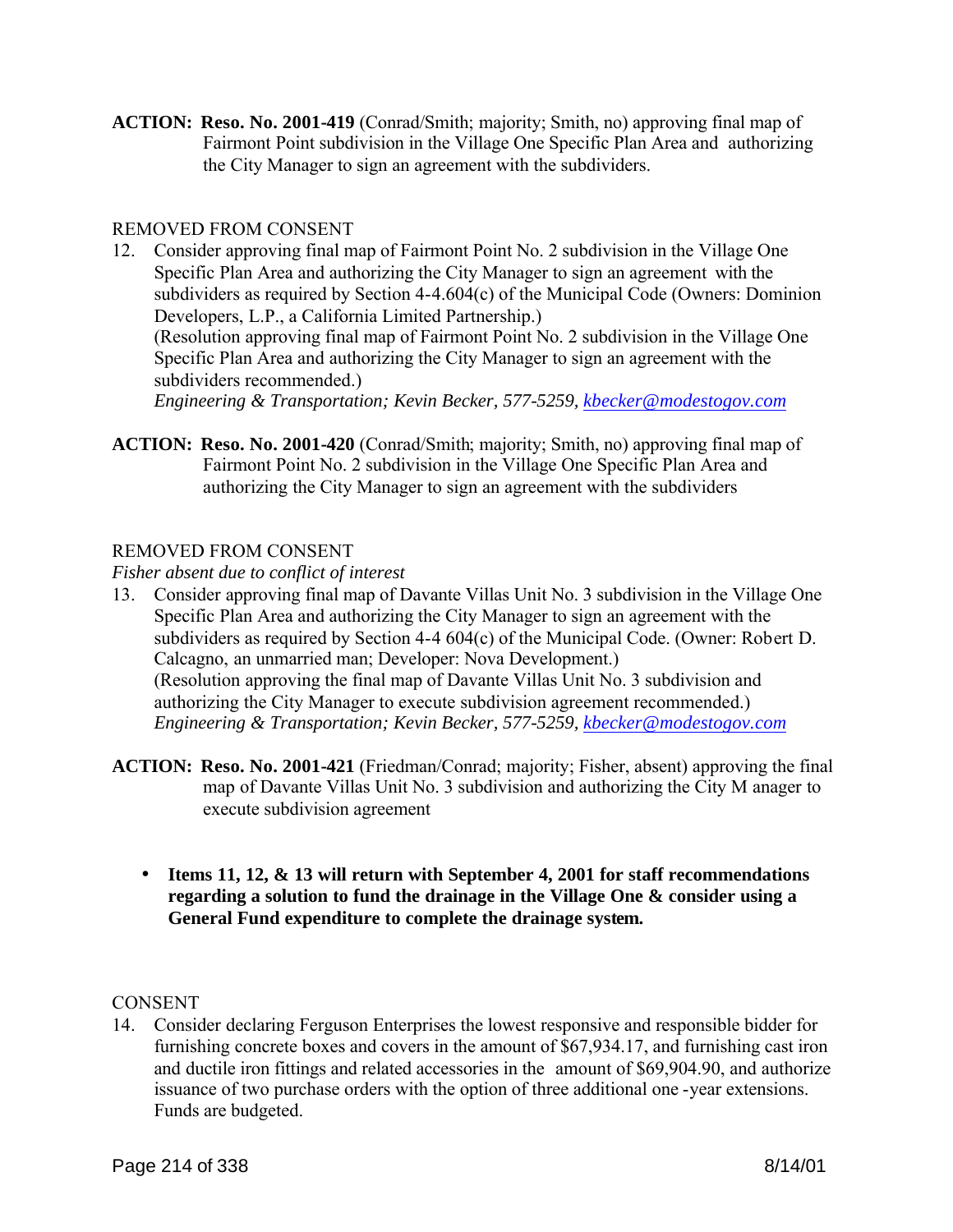(Resolution authorizing Purchasing Supervisor to issue two purchase orders to Ferguson Enterprises: one in the amount of \$67,934.17 for concrete boxes and covers, one in the amount of \$69,904.90 for cast iron and ductile iron fittings and related accessories, each with the option of three additional one - year extensions recommended.) *Finance; Tom Reddie, 577-5406, treddie@modestogov.com*

**ACTION: Reso. No. 2001-422** (Frohman/Friedman; unan.) authorizing Purchasing Supervisor to issue two purchase orders to Ferguson Enterprises: one in the amount of \$67,934.17 for concrete boxes and covers, one in the amount of \$69,904.90 for cast iron and ductile iron fittings and related accessories, each with the option of three additional one-year extensions

### **CONSENT**

- 15. Consider authorizing the City Manager to issue a contract for a uction services with Roger Ernst & Associates for FY 2002, with the option of six additional one -year contract extensions. Auctions will be conducted at 824 Kiernan Avenue. (Resolution approving contract with Roger Ernst & Associates for auction services for FY 2002, with the option of six additional one -year contract extensions recommended.) *Finance; Tom Reddie, 577-5406, treddie@modestogov.com*
- **ACTION: Reso. No. 2001-423** (Frohman/Friedman; unan.) approving a contract with Roger Ernst & Associates for auction services for FY 2002, with the option of six additional one year contract extensions.

# CONSENT

- 16. Consider authorizing the City Manager to negotiate with Patton Boggs for Federal Legislative Lobbying Services. (Resolution authorizing the City Manager to negotiate with Patton Boggs for Federal Legislative Lobbying Services recommended.) *City Manager; Jana Coons, 571-5580, jcoons@modestogov.com*
- **ACTION: Reso. No. 2001-424** (Frohman/Friedman; unan.) authorizing the City Manager to negotiate with Patton Boggs for Federal Legislative Lobbying Services.

# **CONSENT**

17. Consider awarding a contract to RRM Design Group, Inc. for professional architectural services to complete the design development and contract document phases for the Maddux Youth Center Addition/Remodel. Funds are budgeted.

(Resolution awarding a contract to RRM Design Group, Inc. for professional architectural services to complete the design development and contract document phases for the Maddux Youth Center Addition/Remodel recommended.)

*Parks, Recreation & Neighborhoods; Bob Ford, 577-5437, bford@modestogov.com Human Services Committee approved*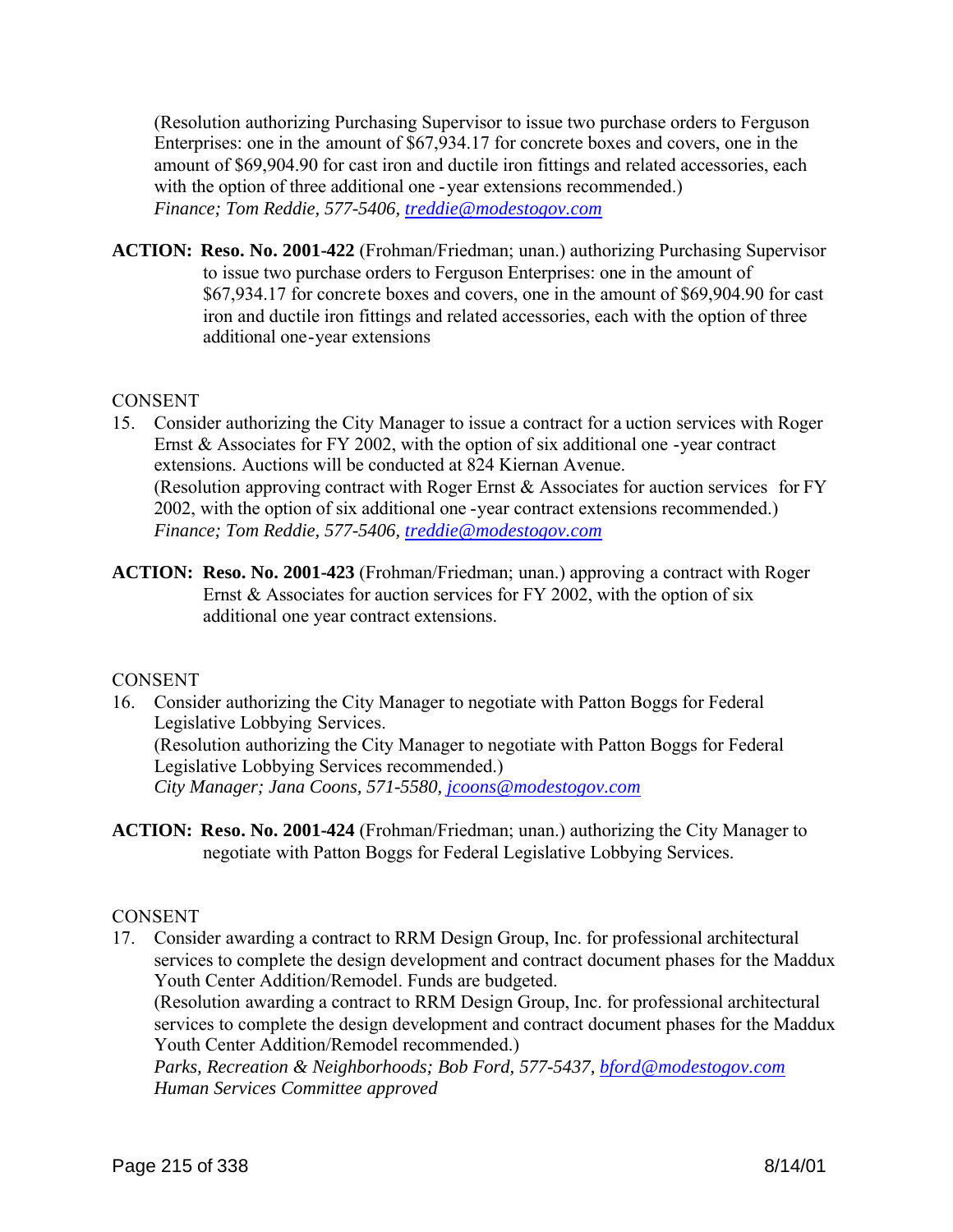**ACTION: Reso. No. 2001-425** (Frohman/Friedman; unan.) awarding a contract to RRM Design Group, Inc. for professional architectural services to complete the design development and contract document phases for the Maddux Youth Center Addition/Remodel.

#### **CONSENT**

- 18. Consider rejecting the bid received for the project titled "Expand ATMS Northeast". (Resolution rejecting bids received for Expansion of ATMS Northeast recommended.) *Engineering & Transportation; Firoz Vohra, 577-5429, fvohra@modestogov.com*
- **ACTION: Reso. No. 2001-426** (Frohman/Friedman; unan.) rejecting bids received for Expansion of ATMS Northeast.

#### CONSENT

19. Consider amending the Fiscal Year 2002 General Fund budget to re-estimate revenue. (Motion acknowledging receipt of report recommended; Resolution amending the FY 2002 General Fund budget to re-estimate revenue recommended.) *Finance; Stan Feathers, 577-5458, sfeathers@modestogov.com*

**ACTION:** By Motion (Frohman/Friedman; unan.) acknowledged receipt of report.

**Reso. No. 2001-427** (Frohman/Friedman; unan.) amending the FY 2002 General Fund budget to re-estimate revenue.

#### REMOVED FROM CONSENT

20. Consider authorizing Stanislaus County to levy and collect the annual assessments for the City of Modesto.

(Motion acknowledging receipt of report recommended; Resolutions for: Improvement District 28-Sewer Improvements; Improvement District #29-Street and Water System Improvements; Public Facilities District #6-Street and Water Improvements; and Reconstruction of Certain Alleys and Sidewalks recommended.) *Finance; Belinda Duerksen, 577-5376, bduerksen@modestogov.com*

**ACTION:** By motion (Friedman/Fisher; una n.) acknowledging receipt of report.

**Reso. No. 2001-428** (Friedman/Fisher, unan.) for Improvement District 28 -Sewer Improvements

**Reso. No. 2001-429** (Friedman/Fisher, unan.) for Improvement District #29 -Street and Water System Improvements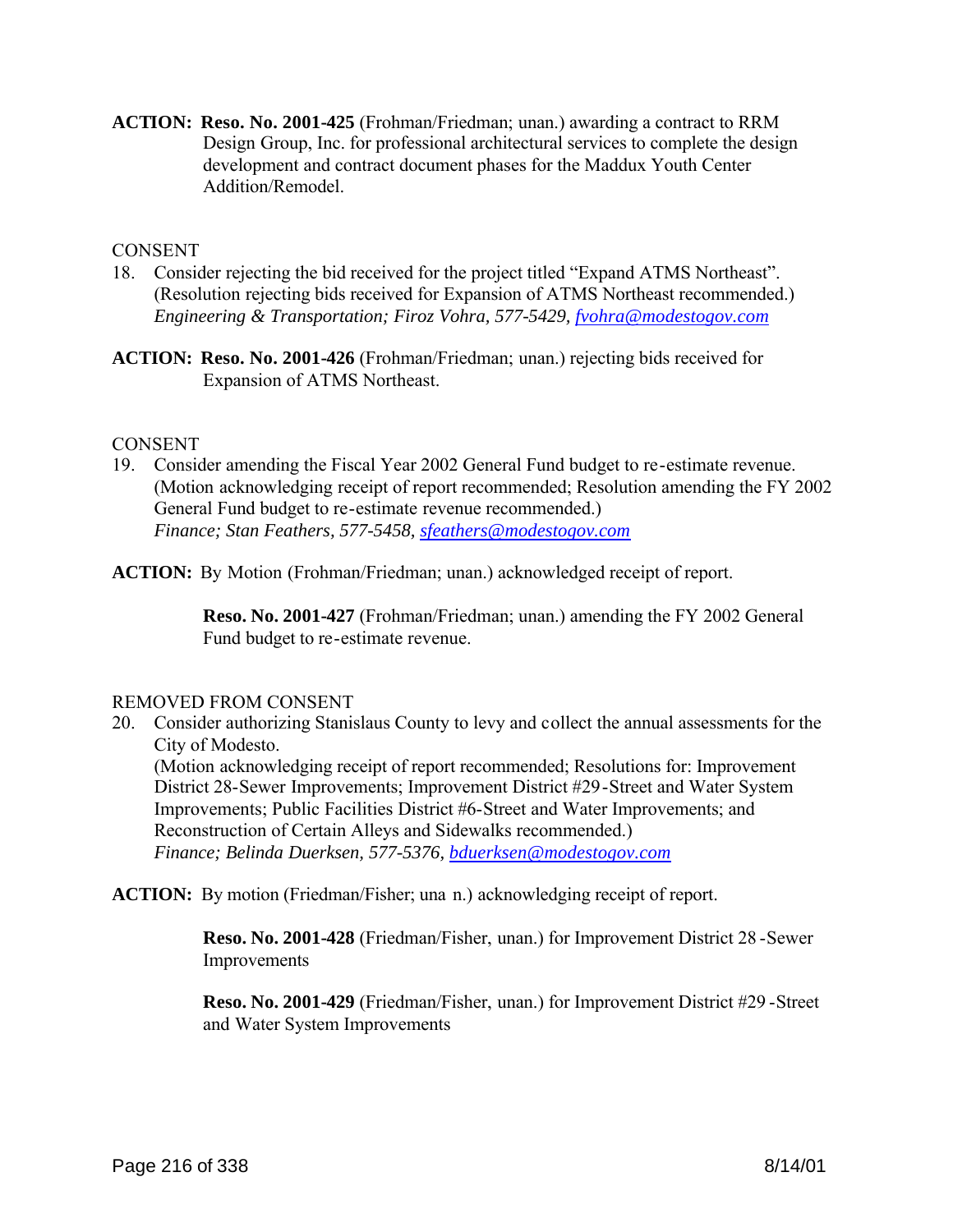**Reso. No. 2001-430** (Friedman/Fisher, unan.) for Public Facilities District #6-Street and Water Improvements

**Reso. No. 2001-431** (Friedman/Fisher, unan.) for Reconstruction of Certain Alleys and Sidewalks

## **UNFINISHED BUSINESS**

- 21. Consider approving the 2001 Legislative Platform and the addition of a cover letter and preamble to the Legislative Platform. (Resolution approving the 2001 Legislative Platform and the addition of a cover letter and preamble to the Legislative Platform recommended.) *City Manager; Jana Coons, 571-5580, jcoons@modestogov.com*
- **ACTION: Reso. No. 2001- 432** (Conrad/Fisher) approving the 2001 Legislative Platform and the addition of a cover letter and preamble to the Legislative Platform with the amendments to the preamble and the addition of support legislation to encourage creation of tax incentives for construction of multifamily housing.

# **HEARINGS**

22. Consider proposed Sewer Rate increases of: 5% effective October 1, 2001; 4% effective October 1, 2002; 4% effective October 1, 2003, and 3% effective October 1, 2004. (Resolution approving Sewer Rate increases of: 5% effective October 1, 2001; 4% effective October 1, 2002; 4% effective October 1, 2003, and 3% effective October 1, 2004 recommended.)

*Engineering & Transportation; Richard Ulm, 577-5215, rulm@modestogov.com Utility Services & Franchise Committee approved*

**ACTION: Reso. No. 2001-433** (Sabatino/Smith; majority; Conrad, Serpa, no) approving Sewer Rate increases of: 5% effective October 1, 2001; 4% effective October 1, 2002; 4% effective October 1, 2003, and 3% effective October 1, 2004 recommended.

# **NEW BUSINESS**

23. Consider approving the proposed amendments to the City's Down Payment Assistance Program to include: increasing the eligible sales price limit for all homes to an index, such as the median sales price for homes; increasing the maximum loan from \$7,500 to \$25,000; increasing the amortization period from 15 years to 20 years and requi ring the buyer to put at least 1.5% from his/her funds for the down payment.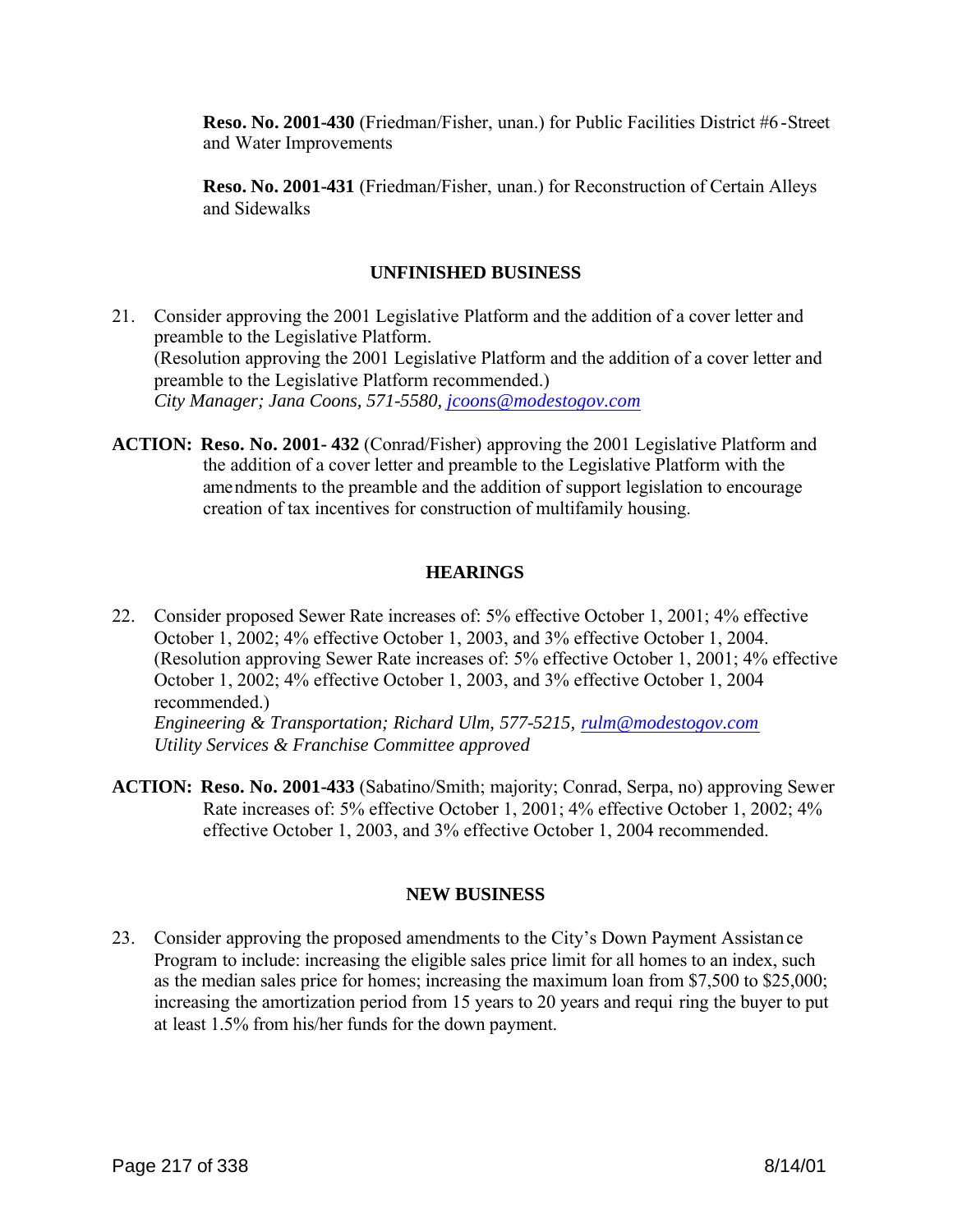(Resolution approving amendments to the City's Down Payment Assistance Program to include: increasing the eligible sales price limit for all homes to an index, such as the median sales price for homes; increasing the maximum loan from \$7,500 to \$25,000; increasing the amortization period from 15 years to 20 years and requiring the buyer to put at least 1.5% from his/her funds for the down payment recommended.) *Parks, Recreation & Neighborhoods; Miguel Galvez, 571-5506, mgalvez@modestogov.com Community Development & Housing Committee approved*

- **ACTION: Reso. No. 2001-434** (Smith/Fisher; unan.) approving amendments to the City's Down Payment Assistance Program to include: increasing the eligible sales price limit for all homes to an index, such as the median sales price for homes; increasing the maximum loan from \$7,500 to \$25,000; increasing the amortization period from 15 years to 20 years and requiring the buyer to put at least 1.5% from his/her funds for the down payment.
	- The City Manager announced that a special Redevelopment Agency meeting is being scheduled for Thursday, August 16, 2001, at 5:00 p.m.

# **MATTERS TOO LATE FOR THE AGENDA**

None

# *ADJOURNMENT*

This meeting adjourned at 9:05 p.m.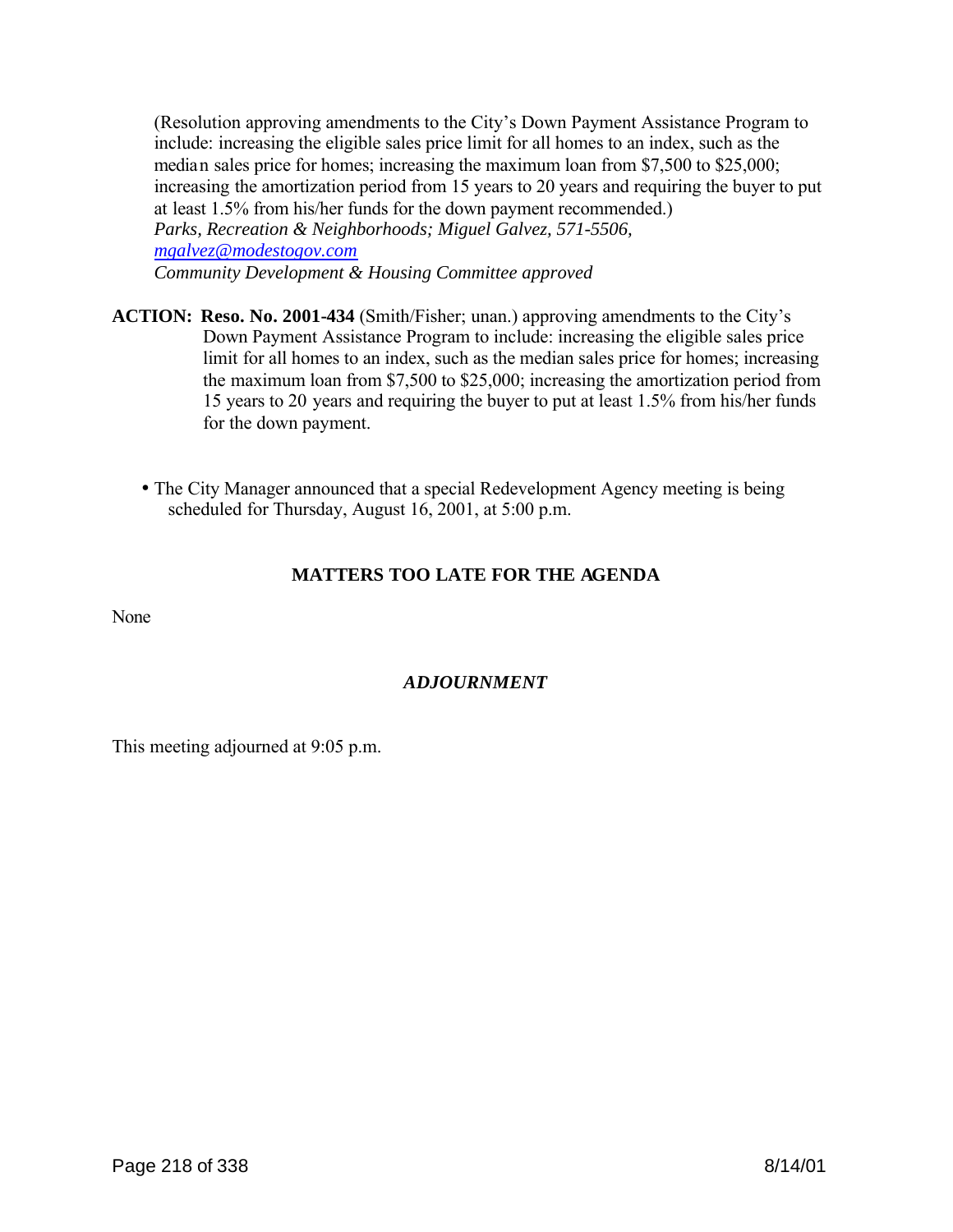# **MINUTES Tuesday, September 4, 2001, at 5:15 p.m.**

Roll Call – Present: Councilmembers Conrad, Fisher, Friedman, Frohman, Serpa, Smith, Mayor Sabatino

Absent: None

Pledge of Allegiance to the Flag

Invocation: Pastor Cliff Sexton, First Baptist Church

City Clerk's Announcements: None

Declaration of Conflicts of Interest: *Councilmember Fisher, Item 13*

### **ACKNOWLEDGEMENTS AND PRESENTATIONS**

1. Presentation of a Proclamation to the Bel Passi Modesto World Champions of 14 year old Babe Ruth baseball.

**ACTION:** Proclamation presented by Mayor Sabatino

### **ORAL COMMUNICATIONS**

- Joan Rutschow invited the Council to a speech by Phillip Day at the Centre Plaza Wednesday, September 5, 2001 regarding health issues including fluoride. Ms. Rutschow commented on a book regarding fluoride and requested item 15 be removed from the agenda.
- Bob Shook requested information regarding the dual use basin facility in Village One.

### *COUNCIL COMMENTS & REPORTS*

- Councilmember Frohman commented on the deficit in Village One and that growth does not pay for itself.
- Mayor Sabatino reviewed Fresno's Mayor-Council form of government.

#### **CONSENT ITEMS – ROLL CALL VOTE REQUIRED**: Items 2-6, 8, 10

*Items 7 & 9 removed from* 

*Consent*

 *Item 11 reconsidered*

Page 219 of 338 9/4/01 **Items 2-6, 8, 10**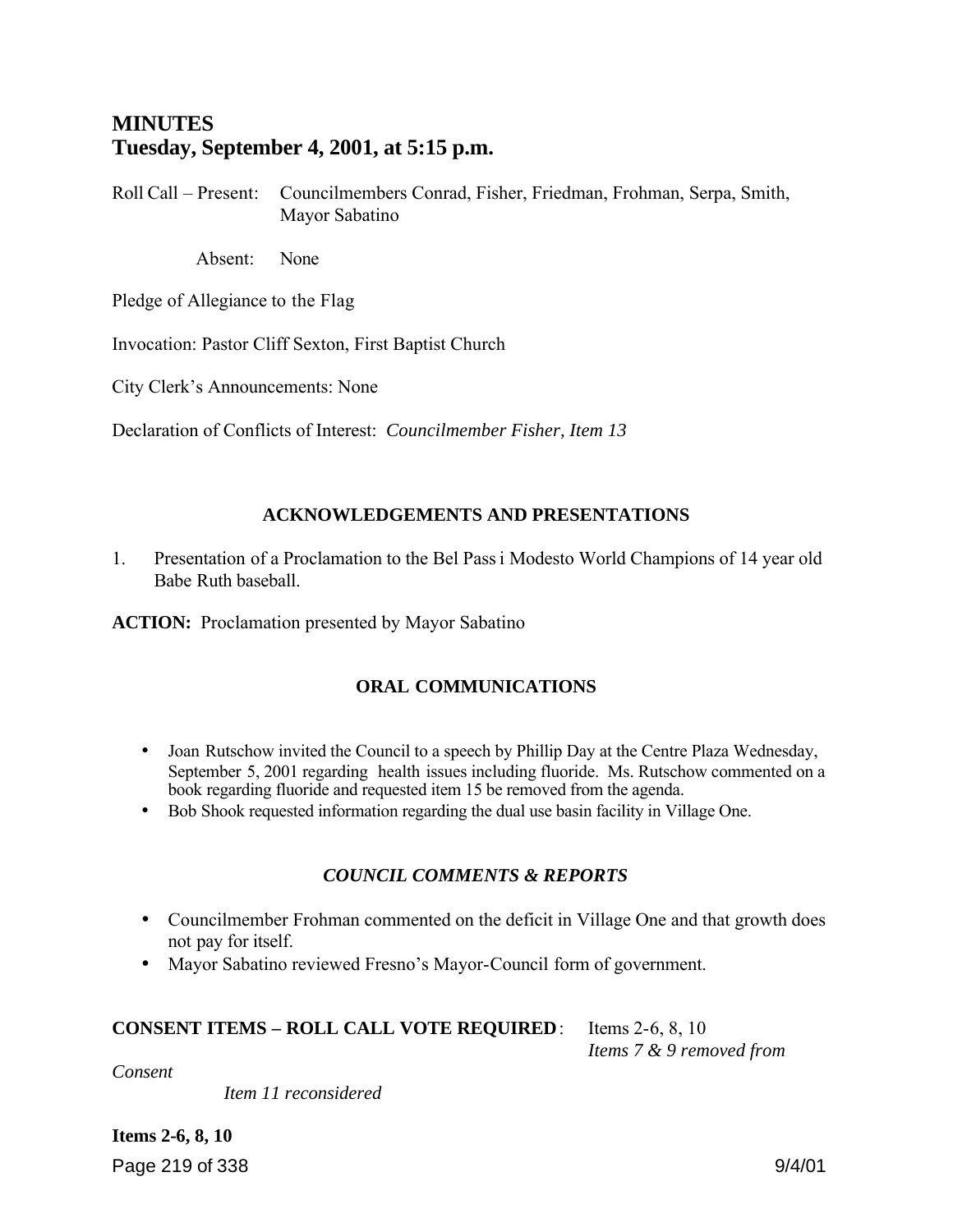**ACTION: Fisher/Friedman; unan.**

**Item 7 ACTION: Serpa/Conrad; majority, Frohman, no**

**Item 9 ACTION: Returned to Staff**

**Item 11 ACTION: Sabatino/Fisher; unan.**

#### **CONSENT ITEMS**

## **An item may be removed from consent and discussed at the request of an audience member or Councilmember.**

#### CONSENT

- 2. Approval of the minutes of the special City Council meeting of August 9, 2001 and the regular City Council meeting of August 14, 2001. (Motion approving needed.) *Clerk; Rebecca Bartholomew, 577-5397, rbartholomew@ci.modesto.ca.us*
- **ACTION: By Motion (**Fisher/Friedman; unan.**)** approved the minutes of August 9, 2001 and August 14, 2001.

#### CONSENT

3. Consider amending the Position Classification Plan to create the classification of Law Enforcement Academy Recruit and amend the classification of Police Officer Trainee. Consider amending the Class Range Table for Law Enforcement Academy Recruit. Consider amending the Class Range Table for Computer Forensics Investigator. (Resolution amending the Position Classification Plan to create the classification of Law Enforcement Academy Recruit and amend the classification of Police Officer Trainee recommended; Resolution revising the Class Range Tables for General Non -Sworn Classes and for General Police Classes recommended.)

*Personnel; Janice Stewart, 577-5466, jstewart@modestogov.com*

**ACTION: Res. No. 2001-435** (Fisher/Friedman; unan.) amending the Position Classification Plan to create the c lassification of Law Enforcement Academy Recruit and amend the classification of Police Officer Trainee.

> **Res. No. 2001-436** (Fisher/Friedman; unan.) revising the Class Range Tables for General Non-Sworn Classes and for General Police Classes.

#### **CONSENT**

Page 220 of 338 9/4/01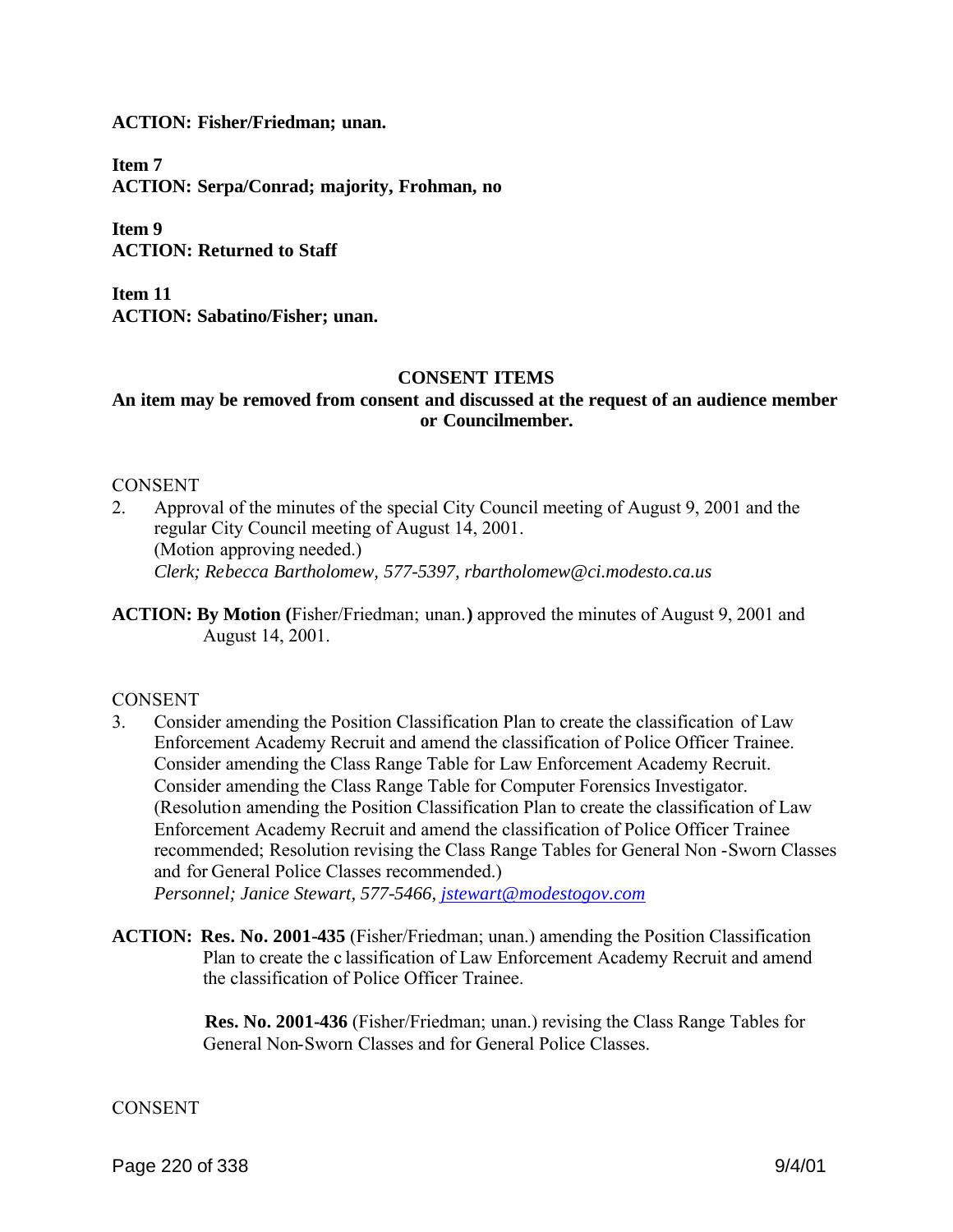4. Consider joinder in amicus briefs in: Schmidt v. City of San Jose; Barden v. City of Sacramento; and Charter Communications Inc. v. County of Santa Cruz. (Motion authorizing the City to join in amicus briefs in: Schmidt v. City of San Jose; Barden v. City of Sacramento; and Charter Communications Inc. v. County of Santa Cruz and directing the City Attorney to execute and forward letters of support to respective counsel preparing the amicus briefs recommended.) *Attorney; Mike Milich, 577-5284, mmilich@modestogov.com*

**ACTION: By Motion (**Fisher/Friedman; unan.**)** authorized the City to join in amicus briefs in: Schmidt v. City of San Jose; Barden v. City of Sacramento; and Charter Communications Inc. v. County of Santa Cruz and directing the City Attorney to execute and forward letters of support to respective counsel preparing the amicus briefs.

### CONSENT

- 5. Consider awarding the bids for the purchase of Rock, Sand and Gravel to West Coast Materials Inc. in the amount of \$177,150 and Thornberry in the amount of \$187,818.50, and authorize the issuance of two purchase orders with the option of three additional, one year extensions to both companies. Funds are budgeted. (Resolution approving awarding of bids for purc hases of rock, sand and gravel to West Coast Materials Inc. in the amount of \$177,150 and Thornberry in the amount of \$187,818.50, and authorize the issuance of two purchase orders with the option of three additional, one-year extensions to both companies recommended.) *Finance; Tom Reddie, 577-5406, treddie@modestogov.com*
- **ACTION: Res. No. 2001-437** (Fisher/Friedman; unan.) approving awarding of bids for purchases of rock, sand and gravel to West Coast Materials Inc. in the amount of \$177,150 and Thornberry in the amount of \$187,818.50, and authorize the issuance of two purchase orders with the option of three additional, one -year extensions to both companies.

### **CONSENT**

- 6. Consider authorizing the City Manager to sign and submit an application for a Planning Grant and Study Plan to determine the feasibility of a Regional Water Reclamation Plant with the State Water Resources Control Board, and authorizing the City Manager to negotiate and execute a grant contract on behalf of the City of Modesto. (Resolution authorizing the City Manager to sign and submit an application for a Planning Grant and Study Plan, and to negotiate and execute a grant contract recommended.) *Engineering & Transportation; William Wong, 571-5801, wwong@modestogov.com*
- **ACTION: Res. No. 2001-438** (Fisher/Friedman; unan.) authorizing the City Manager to sign and submit an application for a Planning Grant and Study Plan, and to negotiate and execute a grant contract.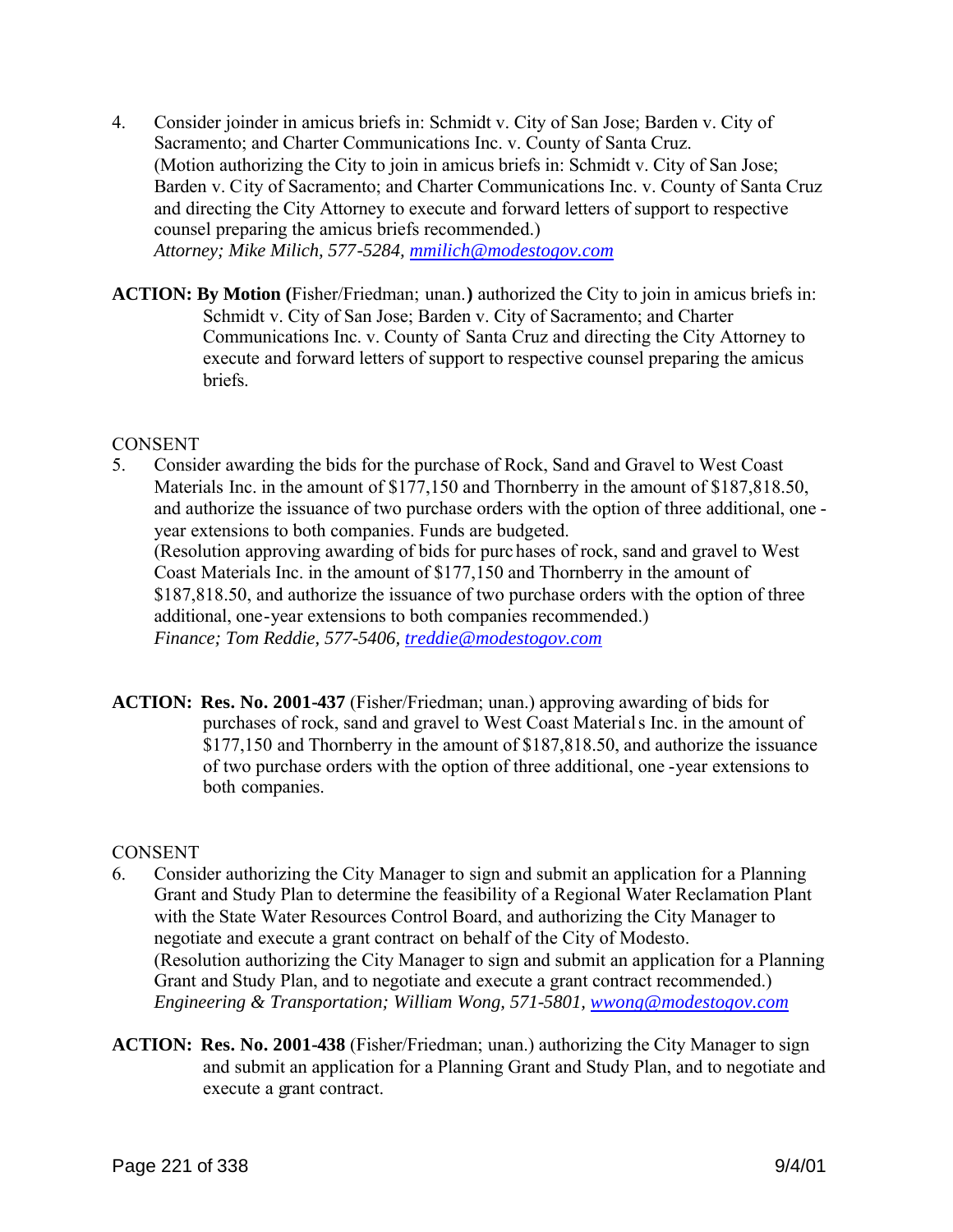### *Item 7 Removed from Consent*

7. Consider rescinding Resolution 2000-576 and directing staff to review the proposals from the American G.I. Forum, West Side King-Kennedy Collaborative and the Housing Authority of the County of Stanislaus for use of property located at 308 Ruberto. (Resolution rescinding Resolution 2000-576 and directing staff to review the proposals from the American G.I. Forum, West Side King-Kennedy Collaborative and the Housing Authority of the County of Stanislaus for us e of property located at 308 Ruberto recommended.)

*Parks, Recreation & Neighborhoods; Ernie Richardson, 577-5392, erichardson@modestogov.com*

**ACTION: Res. No. 2001-439** (Serpa/Conrad; majority; Frohman, no) rescinding Res. 2000-576 and directing staff to review the proposals from the American G.I. Forum, West Side King-Kennedy Collaborative and the Housing Authority of the County of Stanislaus for use of property located at 308 Ruberto.

#### CONSENT

- 8. Consider HOME agreement with Nirvana Sober Living for the Kelley Street Project. (Resolution approving HOME agreement with Nirvana Sober Living for the Kelley Street Project and authorizing the City Manager to execute necessary documents recommended.) *Parks, Recreation & Neighborhoods; Ken Horrillo, 577-5419, khorrillo@modestogov.com*
- **ACTION: Res. No. 2001-440** (Fisher/Friedman; unan.) approving HOME agreement with Nirvana Sober Living for the Kelley Street Project a nd authorizing the City manager to execute necessary documents.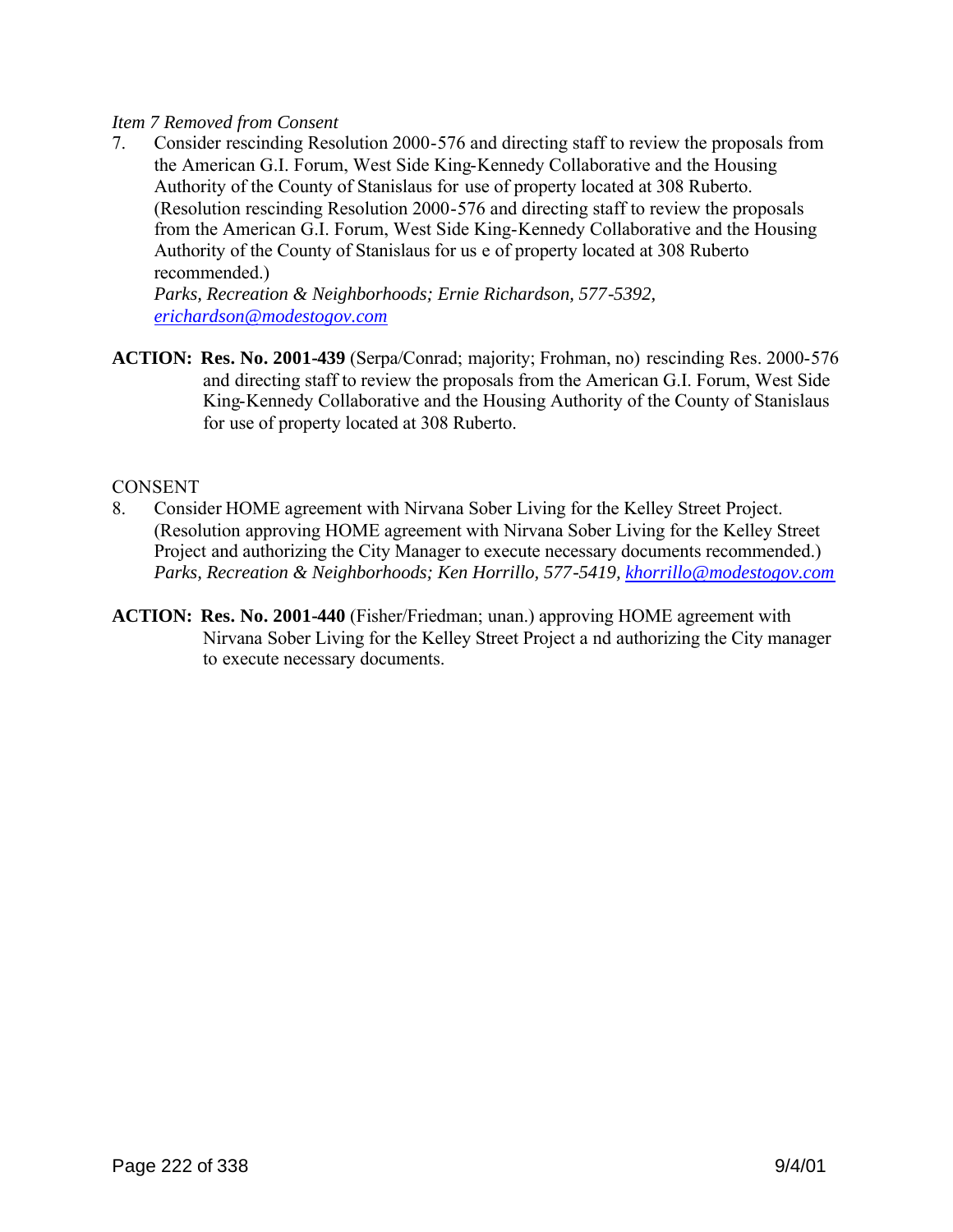#### *Item 9 Removed from Consent*

9. Consider approving lease agreements with Cricket California Property Company for cellular tower sites located at Water Tanks No. 5 (Orchard School), Beyer Commu nity Park, Downey Community Park (contingent upon approval of a Conditional Use Permit by the Board of Zoning Adjustment on September 27, 2001), and Creekside Golf Course. (Resolution approving lease agreement with Cricket California Property Company for cellular tower site at Water Tank No. 5 (Orchard School) recommended; Resolution approving lease agreement with Cricket California Property Company for cellular tower site at Beyer Community Park recommended; Resolution approving lease agreement with Cricket California Property Company for cellular tower site at Downey Community Park, contingent upon approval of a Conditional Use Permit by the Board of Zoning Adjustment on September 27, 2001 recommended; Resolution approving lease agreement with Cricket California Property Company for cellular tower site at Creekside Golf Course recommended.)

*Parks, Recreation & Neighborhoods; Allen Lagarbo, 342-2203, alagarbo@modestogov.com or Fred Allen, 577-5353, fallen@modestogov.com*

**ACTION:** Item was returned to Staff & Cricket to rewrite item to include four approved Conditional Use Permits, and resolve co-location issues, landscape screening, and a mutual term of the agreement. Item scheduled for September 11, 2001 Council Agenda.

#### **CONSENT**

- 10. Consider awarding contract to Collins Electrical in the amount of \$245,000 for the project entitled "Upgrade Traffic Signals – City". Funds are budgeted. (Resolution awarding contract to Collins Electrical in the amount of \$245,000 for the project entitled "Upgrade Traffic Signals – City" recommended.) *Engineering & Transportation; Firoz Vohra, 577-5429, fvohra@modestogov.com*
- **ACTION: Res. No. 2001-441** (Fisher/Friedman; unan.) awarding contract to Collins Electrical in the amount of \$245,000 for the project entitled "Upgrade Traffic Signals – City".

#### *Item Reconsidered After Consent Vote Taken*

- 11. Consider approving rental assistance to owner-occupants at Prescott Estates. (Resolution approving rental assistance recommended; Resolution approving amending the budget to appropriate \$14,400 from the General Fund Reserve to the Neighborhoods Administration Tenant Relocations fund recommended.)  *Parks, Recreation & Neighborhoods; Julie Hannon, 577-5417, jhannon@modestogov.com*
- **ACTION: Res. No. 2001-442** (Sabatino/Fisher; unan) approving rental assistance to owner occupants at Prescott Estates.

 **Res. No. 2001-443** (Sabatino/Fisher; unan.) approving amending the budget to appropriate \$14,400 from the General Fund Reserve to the Neighborhoods Administration Tenant Relocations fund.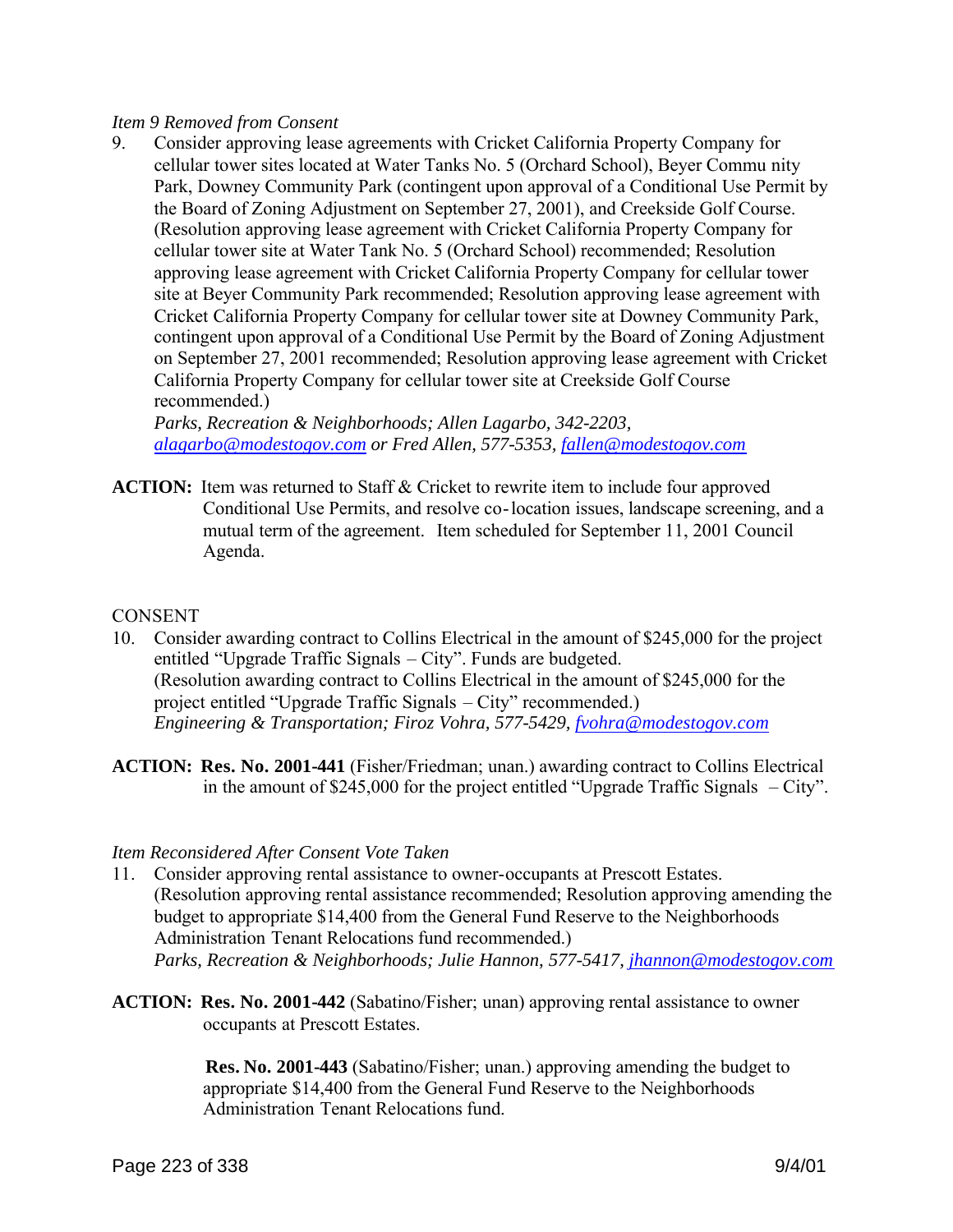#### **WRITTEN COMMUNICATIONS**

- 12. Letter from Rev. Ray Holton regarding alley gat e for Small World Christian School children.
- **ACTION**: By Motion (Sabatino/Friedman;unan.) directed Community Development & Housing Committee to review appropriate permit and return to Council for approval.

#### *Councilmember Fisher absent due to conflict of interest*

- 13. Letter from David O. Romano on behalf of Buz Carrade of Redev Inc. and Valley Public Housing LLC regarding improvements at Pelandale -Snyder/Carver-Bangs CFD 1998-2.
- **ACTION: Res. No. 2001-444** (Conrad/Friedman; majority; Frohman & Sabatino, no , Fisher, absent) withholding \$25,000 from the developer of the total reimbursement requested.

### **UNFINISHED BUSINESS**

- 14. Final adoption:
	- a. Ordinance 3232-C.S. adding Article 20 to Chapter 2, of Title 3 of the Modesto Municipal Code to regulate the parking of oversized vehicles and trailers in residential areas.

(Motion approving final adoption of Ordinance 3232-C.S. recommended.)

- **ACTION:** By Motion (Friedman/Fisher; unan.) approved the **final adoption of Ordinance 3232-C.S.** adding Article 20 to Chapter 2, of Title 3 of the Modesto Municipal Code to regulate the parking of oversized vehicles and trailers in residential areas.
- 15. Consider introduction of an ordinance amending Section 2-1.08 of the Modesto Municipal Code changing the order of business on the City Council agenda and giving the Council ultimate authority to determine the order of business. (Introduce ordinance amending Section 2-1.08 of Chapter 1 of Title 2 of the Modesto Municipal Code relating to City Council Organization and Procedure – Order of Business recommended.) *Attorney; Mike Milich, 577-5284, mmilich@modestogov.com*
- **ACTION:** By Motion (Fisher/Friedman; majority; Conrad & Frohman, no) **introduced Ordinance 3233-C.S.** amending Section 2-1.08 of Chapter 1 of Title 2 of the Modesto Municipal code relating to the City Council Organization and Procedure – Order of Business changing the order of business only for Council Comments & Reports. The authority of the mayor to take items out of order will not change.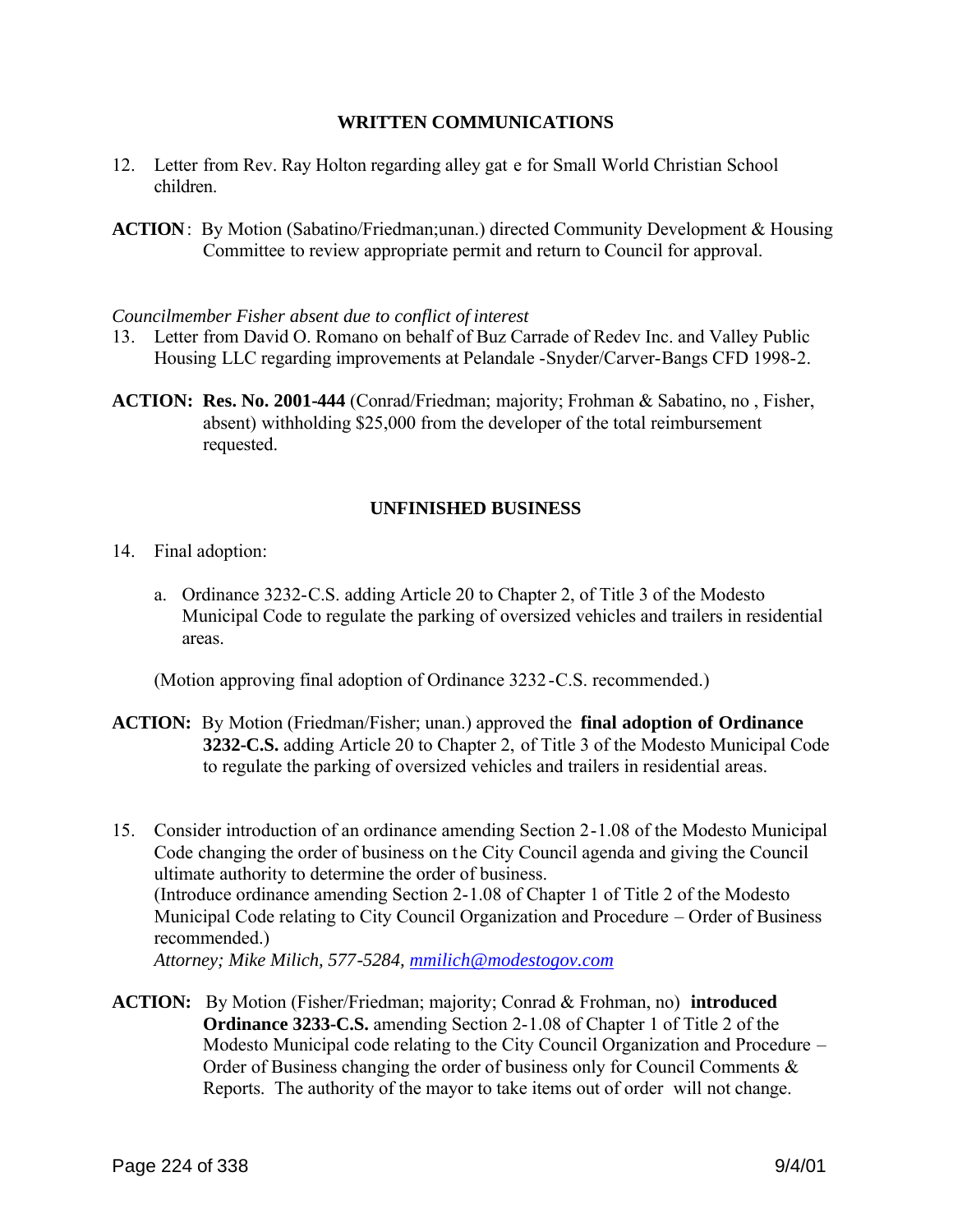#### **NEW BUSINESS**

- 16. Consider report on Internal Audit Plan 2001-2002. (Resolution approving the Internal Audit Plan 2001-2002 recommended.) *Clerk/Auditor; Gary Nienhuis, 571-5544, gnienhuis@modestogov.com*
- **ACTION: Res. No. 2001-445** (Smith/Friedman; unan.) approving the Internal Audit Plan 2001 2002.

# **MATTERS TOO LATE FOR THE AGENDA**

None

# *ADJOURNMENT*

This meeting adjourned at 9:10 p.m.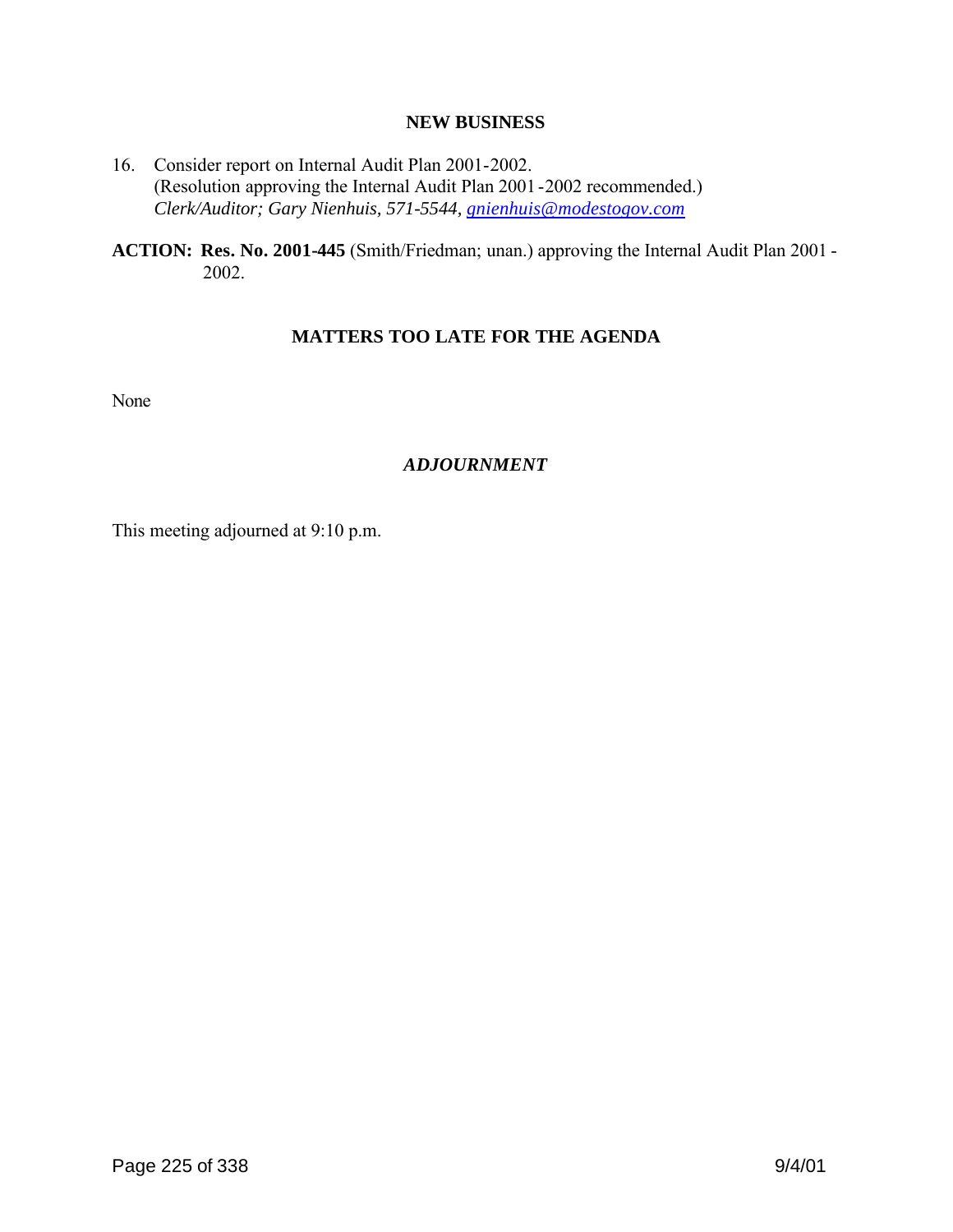# **MINUTES Tuesday, September 11, 2001, at 5:15 p.m.**

Roll Call – Present: Councilmembers Fisher, Friedman, Frohman, Serpa, Smith, Mayor Sabatino

*Absent: Conrad*

# **DUE TO THE CATASTROPHIC EVENTS OF THE DAY AT THE WORLD TRADE CENTER IN NEW YORK AND THE PENTAGON IN WASHINGTON, D.C., ONLY THE FOLLOWING ITEMS OF BUSINESS OF WERE HEARD: Pledge of Allegiance, Special Invocation, Oral Communications, & Consent Items.**

Pledge of Allegiance to the Flag

*Special Invocation: Pastor Joel Richards, La Loma Grace Church*

Pastor Charles Ahrens, First Foursquare Church—International Ministry Pastor Seng, Church of Paradise—Cambodian Ministry Captian Mike Dickinson, Salvation Army—Modesto Father John Magoulias, Greek Orthodox Church Rabbi Paul Gordon, Congregation Beth Shalom Don Crooker, Modesto Police Department Chaplain Pastor Ross Patterson, First Baptist Church *Reading of Psalm 25* Father Peter Caroda, Our Lady of Fatima

*City Clerk's Announcements: Item 19 continued to September 18, 2001.*

Declaration of Conflicts of Interest: None

# **ACKNOWLEDGEMENTS AND PRESENTATIONS**

1. Presentation of Outstanding Service Awards to the Modesto Police Department Chaplaincy Team.

# **ACTION: Continued to September 18, 2001**

2. Proclamation designating October 19, 2001 as Karen Mathews Day.

# **ACTION: Continued to September 18, 2001**

# **ORAL COMMUNICATIONS**

• *Councilmember Serpa requested status report of the remodel of the Police Building.*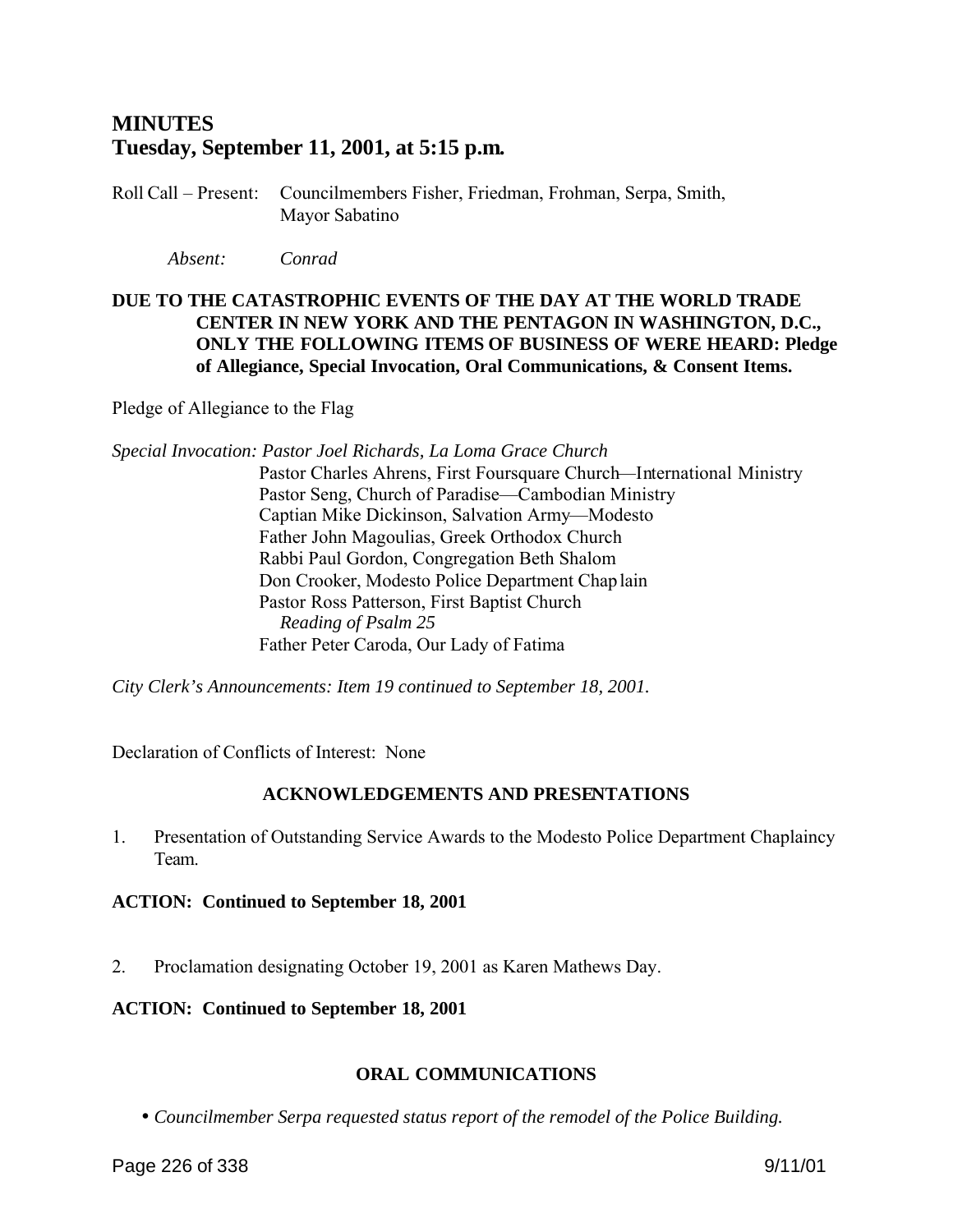### *COUNCIL COMMENTS & REPORTS*

None

## **CONSENT ITEMS – ROLL CALL VOTE REQUIRED**: Items 3 through 14

### **ACTION: Serpa/Fisher; unan.; Conrad, absent**

#### **CONSENT ITEMS**

## **An item may be removed from consent and discussed at the request of an audience member or Councilmember.**

#### CONSENT

- 3. Approval of the minutes of the regular City Council meeting of September 4, 2001. (Motion approving needed.) *Clerk; Rebecca Bartholomew, 577-5397, rbartholomew@ci.modesto.ca.us*
- **ACTION:** By Motion (Serpa/Fisher; unan.; Conrad, absent) approved the minutes of September 4, 2001.

#### CONSENT

4. Consider amending the Classification Plan to create the classification of Traffic Operations Technician and to delete the classifications of Traffic Painter, Traffic Sign Worker and Traffic Technician, and to amend the classification of Equipment Operator. Consider amending the Class Range Tables to add the salary for Traffic Operations Technician and to delete the salary for Traffic Painter, Traffic Sign Worker and Traffic Technician. (Resolution amending the Classification Plan to create the classification of Traffic Operations Technician and to delete the classifications of Traffic Painter, Tra ffic Sign Worker and Traffic Technician, and to amend the classification of Equipment Operator recommended; Resolution amending the Class Range Tables to add the salary for Traffic Operations Technician and to delete the salary for Traffic Painter, Traffic Sign Worker and Traffic Technician recommended.)

*Personnel; Cherree Platt, 577-5439, cplatt@modestogov.com*

**ACTION: Res. No. 2001-446** (Serpa/Fisher; unan.; Conrad, absent) amending the Classification Plan to create the classification of the Traffic Operations Technician and to delete the classifications of the Traffic Painter, Traffic Sign Worker and Traffic Technician, and to amend the classification of Equipment Operator.

> **Res. No. 2001-447** (Serpa/Fisher; unan.; Conrad, absent) amending the Class Range Tables to add the salary for Traffic Operations Technician and to delete the salary for Traffic Painter, Traffic Sign Worker and Traffic Technician.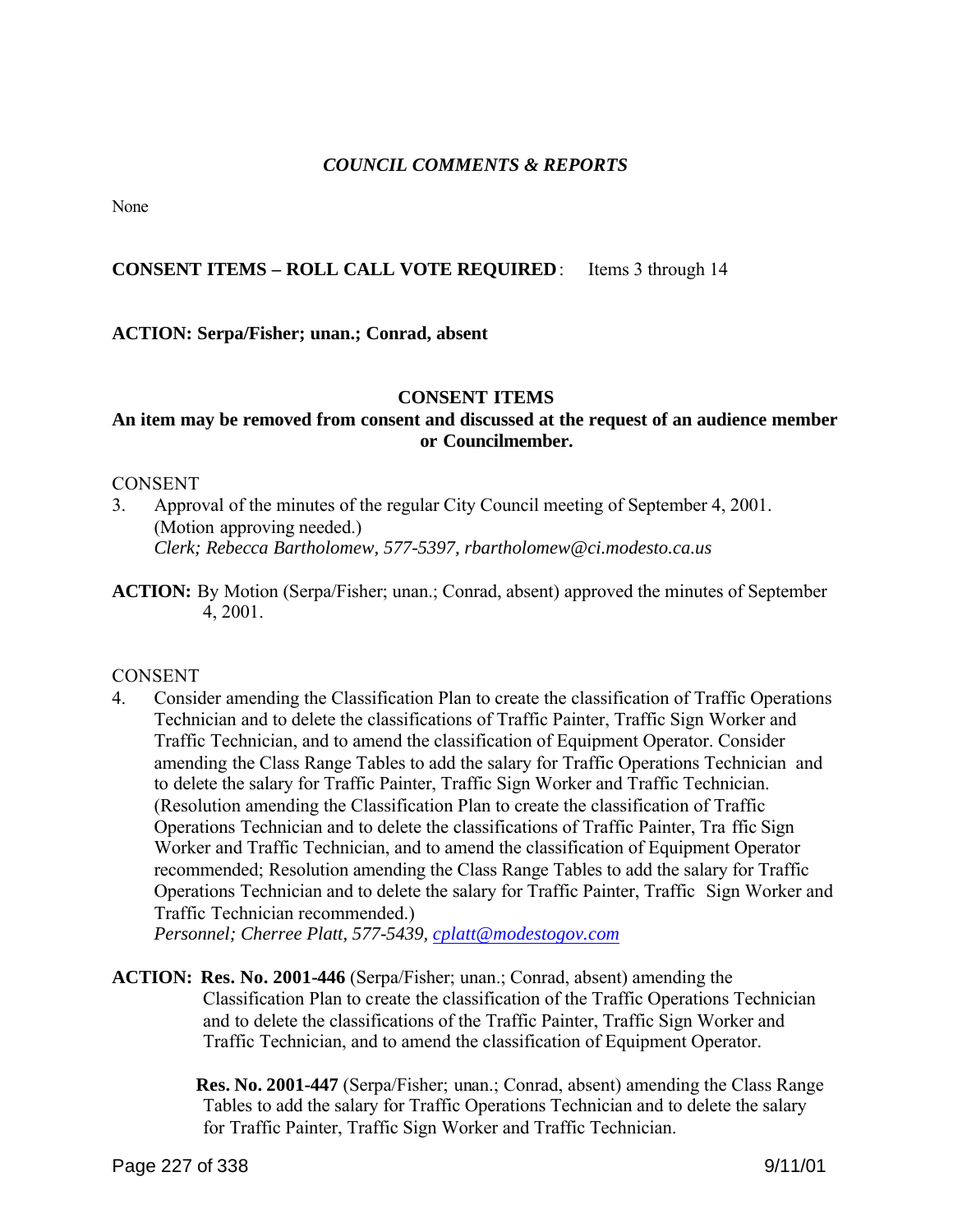### **CONSENT**

5. Consider amending the Classification Plan to create the classification of Communications Specialist, and consider amending the Class Range Tables to establish a salary range for Communications Specialist. (Resolution amending the Position Classification Plan to create Communication Specialist classification recommended; Resolution revising the Class Range Tables for Management/Confidential recommended.)

*Personnel; Janice Stewart, 577-5466, jstewart@modestogov.com*

**ACTION: Res. No. 2001-448** (Serpa/Fisher; unan.; Conrad, absent) amending the Position Classification Plan to create Communication Specialist classification.

> **Res. No. 2001-449** (Serpa/Fisher; unan.; Conrad, absent) revising the Class Range Tables for Management/Confidential.

# **CONSENT**

- 6. Consider approving a grant contract and authorizing the City Manager to execute necessary documents for "The Modesto Project to Enhance the Identification, Apprehension and Prosecution of Career Criminals", a recently awarded grant program from the State Office of Criminal Justice Planning in the amount of \$97,516, and approving an amendment to Fiscal Year 2001/02 budget estimating revenues and appropriating funds. Grant revenues are offset by grant expenditures; there is no local match required. (Resolution approving a grant contract and authorizing the City Manager to execute necessary documents for receipt of \$97,516 in grant monies for a 12 -twelve month project providing high technology equipment to assist in the operations of MNET, STAT and the TPUs for the apprehension of career criminals recommended; Resolution amending 2001/02 budget to estimate revenues and appropriate funds recommended.) *Police Department; Ron Sale, 572-9674, saler@modestopd.com*
- **ACTION: Res. No. 2001-450** (Serpa/Fisher; unan.; Conrad, absent) approving a grant contract and authorizing the City manager to execute necessary documents for receipts of \$97,516 in grant monies for a twelve (12) month project providing high technology equipment to assist in the operations of MNET, STAT and the TPUs for the apprehension of career criminals.

**Res. No. 2001-451** (Serpa/Fisher; unan.; Conrad, absent) amending 2001/02 budget to estimate revenues and appropriate funds.

# **CONSENT**

7. Consider approving the final map of Sundance Lake Unit No. 1 subdivision in the Village One Specific Plan Area and authorizing the City Manager to sign an agreement with the subdividers as required by Section 4-4.604© of the Municipal Code (Owners: Sundance Lake Modesto LLC, a Delaware Limited Liability Company, and Joseph Darwin Colby, trustee of the Joseph Darwin Colby Trust dated April 1, 1994).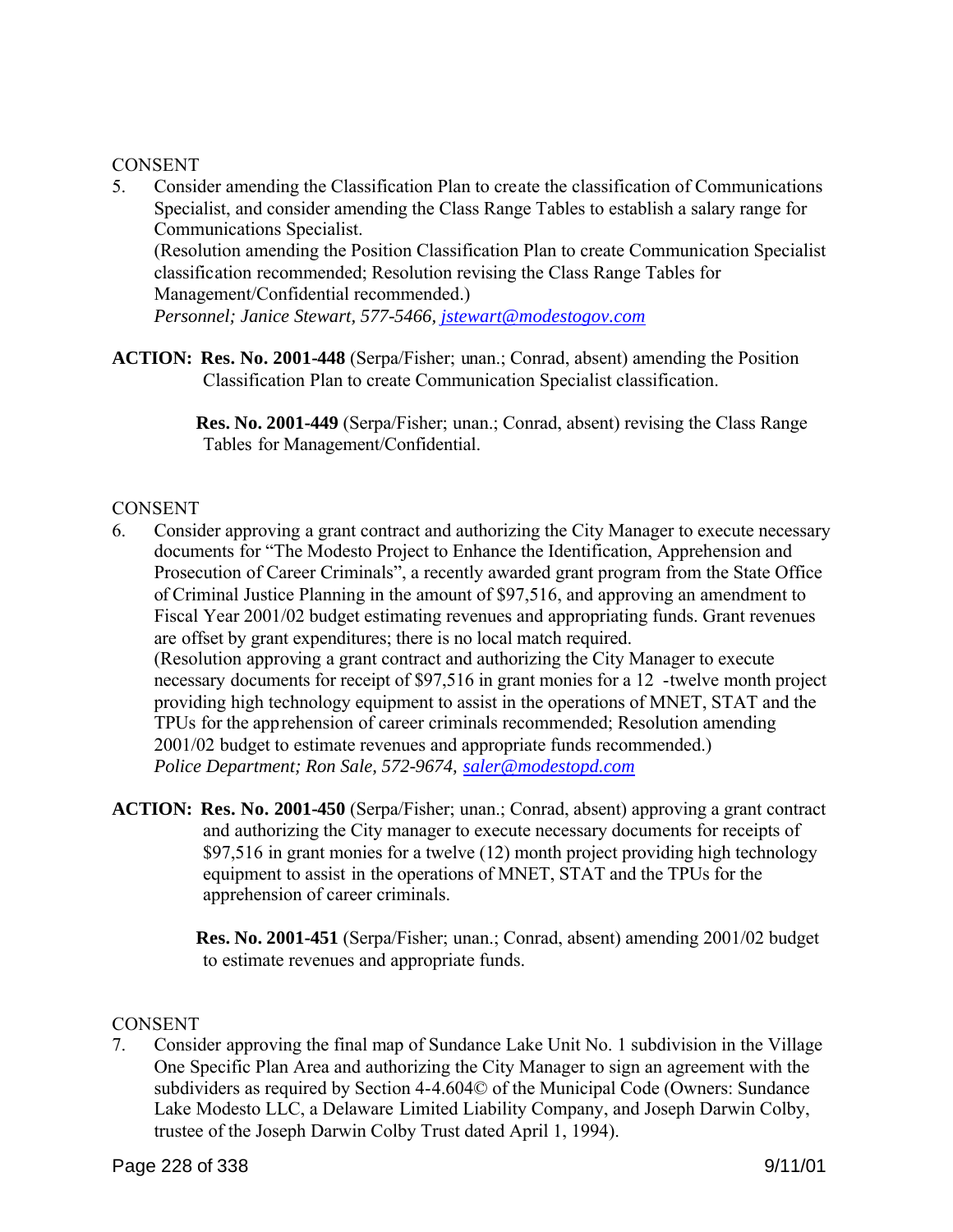(Resolution approving the final map of Sundance Lake Unit No. 1 subdivision and authorizing the City Manager to execute subdivision agreeme nt recommended.) *Engineering & Transportation; Kevin Becker, 577-5259, kbecker@modestogov.com*

**ACTION: Res. No. 2001-452** (Serpa/Fisher; unan.; Conrad, absent) approving the final map of Sundance Lake Unit No. 1 subdivision and authorizing the City Manager to execute subdivision agreement.

## **CONSENT**

- 8. Consider amending the budget to appropriate \$100,000 from the Sewer Fund Reserves to fund CIP projects J889 for \$82,200, and H818 for \$17,800, for legal services by the law firm of Davidovitz & Bennett for defense of construction claims filed on the Parallel Outfall Sewer Phase III Neighborhood Projects by Mauldin-Dorfrmeier Construction Inc. (Resolution amending the budget to appropriate \$100,000 from the Sewer F und Reserves to fund CIP projects J889 for \$82,200 and H818 for \$17,800 recommended.) *Engineering & Transportation; Robert Granberg, 599-5423, rgranberg@modestogov.com*
- **ACTION: Res. No. 2001-453** (Serpa/Fisher; unan.; Conrad, absent) amending the budget to appropriate \$100,000 from the Sewer Fund Reserves to fund CIP projects J889 for \$82,200 and H818 for \$17,800.

### CONSENT

9. Consider authorizing staff to obtain Request for Qualifications/Request for Proposals for a Storm Drain Master Plan for the existing developed area within the City of Modesto. (Resolution authorizing staff to obtain Request for Qualifications/Request for Proposals for a Storm Drain Master Plan for the existing developed area within the C ity of Modesto recommended.)

*Engineering & Transportation; Robert Meleg, 571-5149, bmeleg@modestogov.com*

**ACTION: Res. No. 2001-454** (Serpa/Fisher; unan.; Conrad, absent) authorizing staff to obtain Request for Qualifications/Request for Proposals for a Storm Drain Master Plan for the existing developed area within the City of Modesto

# **CONSENT**

10. Consider waiving formal bid procedures by five affirmative votes and authorizing the purchase of a used asphalt milling machine and trailer for a not to exceed amount of \$260,000.00; and consider authorizing amending the Operations & Maintenance budget to allocate \$214,000.00 from Franchise Fee revenue account to be transferred to Street Grinder expense account. If costs exceed \$214,000.00, the Fleet Fund will be used for the balance and charges will be assessed to the operating division for said amount through rental rates.

(Resolution waiving formal bid procedures by five affirmative votes and authorizing the purchase of a used asphalt milling machine and trailer for a not to exceed amount of \$260,000.00; Resolution authorizing amending the Operations & Maintenance budget to allocate \$214,000.00 from Franchise Fee revenue account to be transferred to Street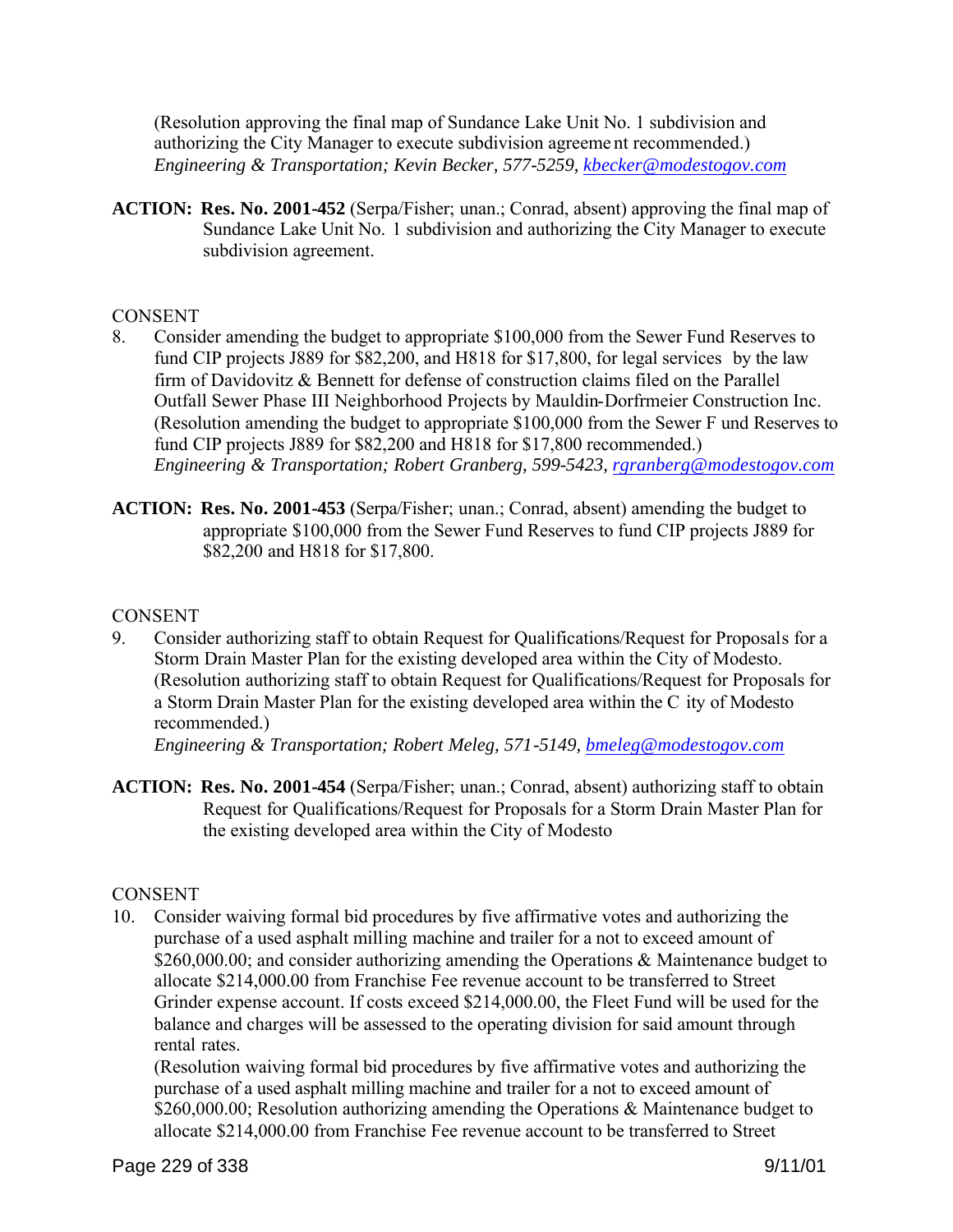Grinder expense account. If costs exceed \$214,000.00, the Fleet Fund will be used for the balance and charges will be assessed to the operating division for said amount through rental rates.

*Finance Department; Mark Averell, 577-5412, maverell@modestogov.com*

**ACTION: Res. No. 2001-455** (Serpa/Fisher; unan.; Conrad, absent) waiving formal bid procedures by five affirmative votes and authorizing the purchase of a used asphalt milling machine and trailer for a not to exceed amount of \$260,000.00.

> **Res. No. 2001-456** (Serpa/Fisher; unan.; Conrad, absent) authorizing amending the Operations & Maintenance budget to allocate \$214,000.00 from Franchise Fee revenue account to be transferred to Street Grinder expense account.

# **CONSENT**

11. Consider waiving formal bid procedures by five affirmative votes and approving the addition of five park sites to the Grover Landscaping Services existing landscape maintenance price agreement for a cost for the remainder to FY 2002 of \$48,735.00 a nd a total contract cost of \$113,715.00. The new sites would include Eisenhut, Aqueduct, Mark Twain, Stockard Coffee and Orchard parks.

(Resolution waiving formal bid procedures by five affirmative votes and approving the addition of five park sites to the Grover Landscaping Services existing landscape maintenance price agreement for a cost for the remainder to FY 2002 of \$48,735.00 and a total contract cost of \$113,715.00 recommended.)

*Finance Department; Lori Martinez, 577-5420, lmartinez@modestogov.com*

**ACTION: Res. No. 2001-457** (Serpa/Fisher; unan.; Conrad, absent) waiving formal bid procedures by five affirmative votes and approving the addition of five park sites to the Grover Landscaping Services existing landscape maintenance price agreement for a cost for the remainder to FY 2002 of \$48,735.00 and a total contract cost of \$113,715.00.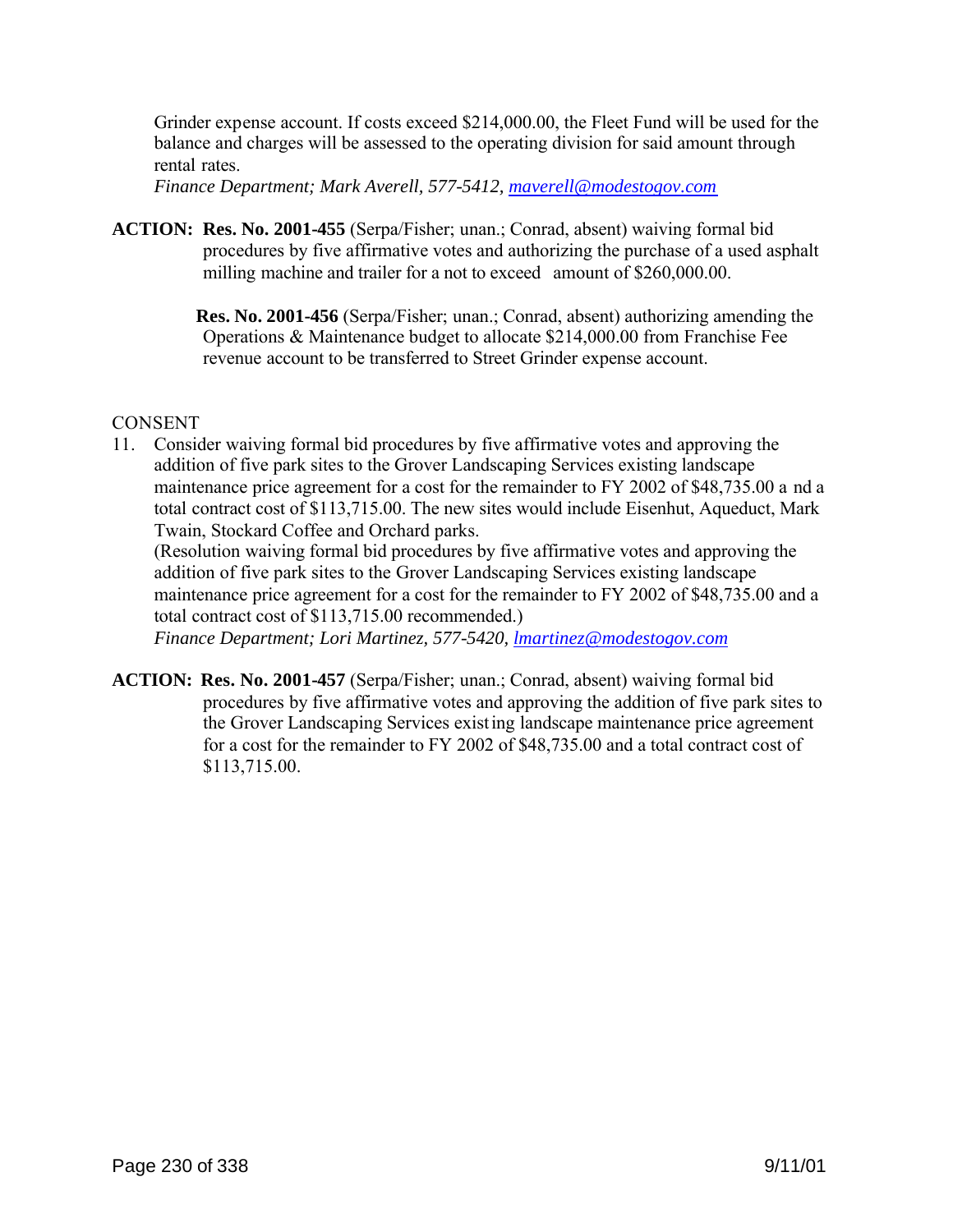#### CONSENT

- 12. Consider declaring Universal Building Services lowest responsive and responsible bidder and authorizing the award for scheduled janitorial services at the Modesto Centre Plaza for the initial period of September 15, 2001 through September 14, 2002, with two one -year extension options. Total first year cost of \$18,876.00, year two cost of \$19,824.00, and year three cost of \$20,340.00, therefore, a total three -year cost of \$59,040.00 for scheduled janitorial services; Consider declaring American Building Services lowest responsive and responsible bidder and authorizing the award for event clean-up services at the Modesto Centre Plaza for the initial period of September 15, 2001 through September 14, 2002, with two one-year extension options with an annual estimated cost of \$58,681.00, therefore a total three-year estimated cost of \$176,043.00 for event clean-up services. (Resolution declaring Universal Building Services lowest responsive and responsible bidder and authorizing the award for scheduled janitorial services at the Modesto Centre Plaza for the initial period of September 15, 2001 through September 14, 2002, with two one-year extension options recommended; Resolution declaring American Building Services lowest responsive and responsible bidder and authorizing the award for event clean-up services at the Modesto Centre Plaza for the initial period of Sept ember 15, 2001 through September 14, 2002, with two one -year extension options recommended.) *Finance Department; Lori Martinez, 577-5420, lmartinez@modestogov.com*
- **ACTION: Res. No. 2001-458** (Serpa/Fisher; unan.; Conrad, absent) declaring Universal Building Services lowest responsive and responsible bidder and authorizing the award for scheduled janitorial services at the Modesto Centre Plaza for the initial period of September 15, 2001 through September 14, 2002, with two one-year extension options.

**Res. No. 2001-459** (Serpa/Fisher; unan.; Conrad, absent) declaring American Building Services lowest responsive and responsible bidder and authorizing the award for event clean-up services at the Modesto Centre Plaza for the initial period of September 15, 2001 through September 14, 2002, with two one -year extension options.

### CONSENT

- 13. Consider authorizing the Purchasing Supervisor to issue a Request for Bids for valves and hydrants. Estimated cost for Fiscal Year 2002 is \$240,000. Funds are budgeted. (Resolution authorizing the Purchasing Supervisor to issue a Request for Bids for valves and hydrants recommended.) *Finance Department; Lori Martinez, 577-5420, lmartinez@modestogov.com*
- **ACTION: Res. No. 2001-460** (Serpa/Fisher; unan.; Conrad, absent) authorizing the Purchasing Supervisor to issue a Request for Bids for valves and hydrants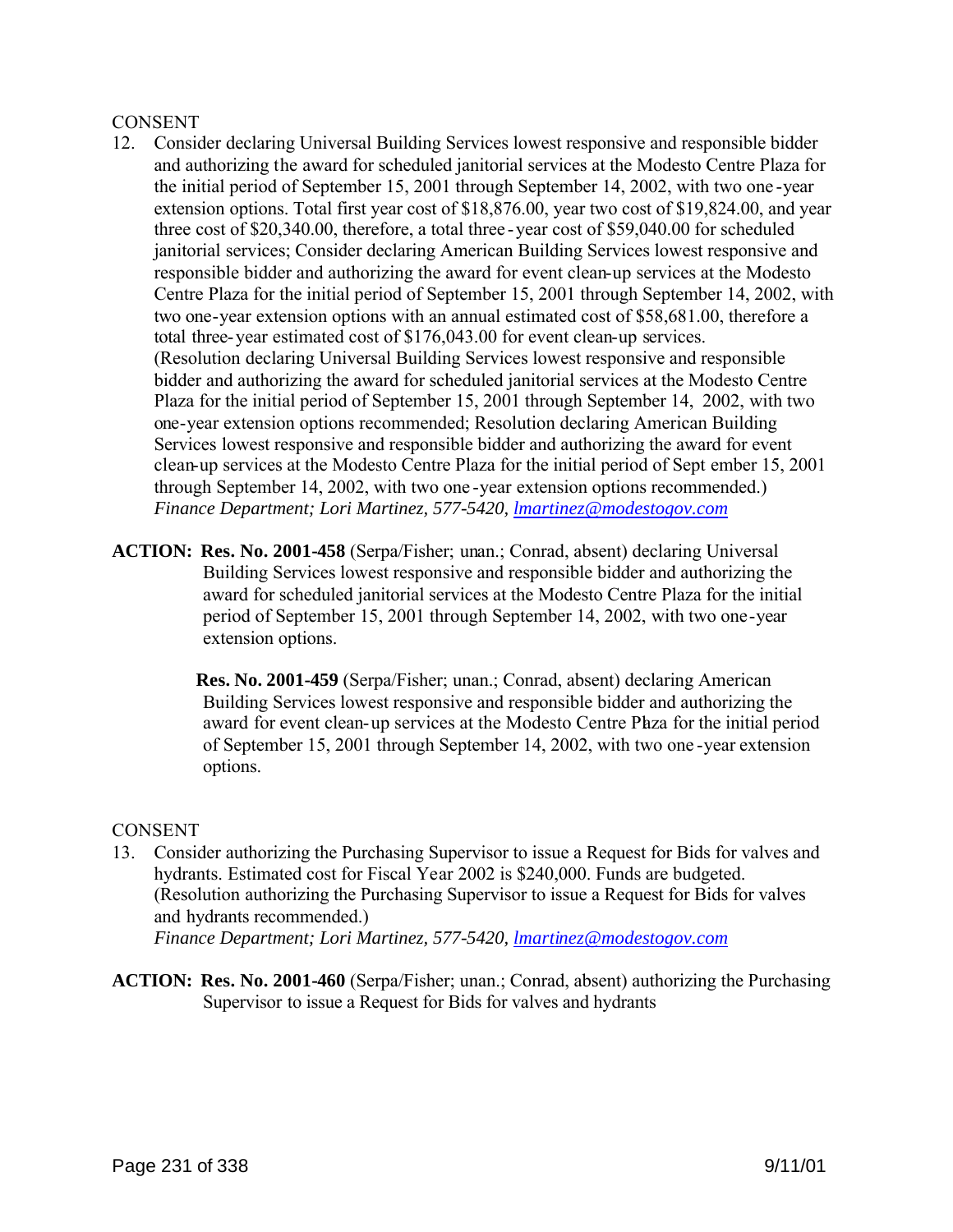#### *CONSENT*

14. Consider funding the acquisition of the Coffee/Claratina Neighbor hood Park Site by amending the FY 01-02 Capital Improvement Budget (CIP) to appropriate \$312,940 from Parks CFF Reserve, to reallocate \$200,000 from Frazine Neighborhood Park Acquisition and Development, to reallocate \$35,854 from Northeast McHenry Neighbo rhood Park Acquisition, and to reallocate \$274,206 from Acquisition, to Northeast McHenry Neighborhood Park Acquisition.

(Resolution amending the Fiscal Year 2001-02 Capital Improvement Plan budget to reallocate/appropriate monies from the following funds into Northeast McHenry Neighborhood Park Acquisition (1350-310-L002-6000) to provide funding for acquisition of the Coffee/Claratina Neighborhood Park Site: appropriate \$312,940 from 1350 -800- 8000-8003, Parks CFF Reserve; reallocate \$200,000 from 1350 -310-M175-6030, Frazine Neighborhood Park Acquisition and Development; reallocate \$36,854 from 135-310-P950- 6030, Northeast McHenry Neighborhood Park Acquisition; and reallocate \$274,206 from 135-310-K055-6030, Acquisition recommended.)

*Parks, Recreation & Neighborhoods; Fred Allen, 577-5353, fallen@modestogov.com*

- **ACTION: Res. No. 2001-461** (Serpa/Fisher; unan.; Conrad, absent) amending the Fiscal Year 2001-02 Capital Improvement Plan budget to reallocate/appropriate monies from the following funds into Northeast McHenry Neighborhood Park Acquisition (1350 - 310-L002-6000) to provide funding for acquisition of the Coffee/Claratina Neighborhood Park Site: appropriate \$312,940 from 1350-800-8000-8003, Parks CFF Reserve; reallocate \$200,000 from 1350-310-M175-6030, Frazine Neighborhood Park Acquisition and Development; reallocate \$36,854 from 135-310- P950-6030, Northeast McHenry Neighborhood Park Acquisition; and reallocate \$274,206 from 135-310-K055-6030, Acquisition.
- **By Motion** (Frohman/Friedman; unan; Conrad, absent) **all remaining items were continued to the September 18, 2001 Council meeting.**

### **UNFINISHED BUSINESS**

15. Final adoption:

Ordinance 3233-C.S. amending Section 2-1.08 of Chapter 1 of Title 2 of the Modesto Municipal Code relating to the City Council Organization and Procedure – Order of **Business** (Motion approving final adoption of Ord. 3233-C.S. recommended.)

*City Attorney; Mike Milich, 577-5284, mmilich@modestogov.com*

### **ACTION: Continued to September 18, 2001**

16. Consider approving lease agreements with Cricket California Property Company for cellular tower sites located at Water Tanks No. 5 (Orchard School), Beyer Community Park, Downey Community Park and Creekside Golf Course.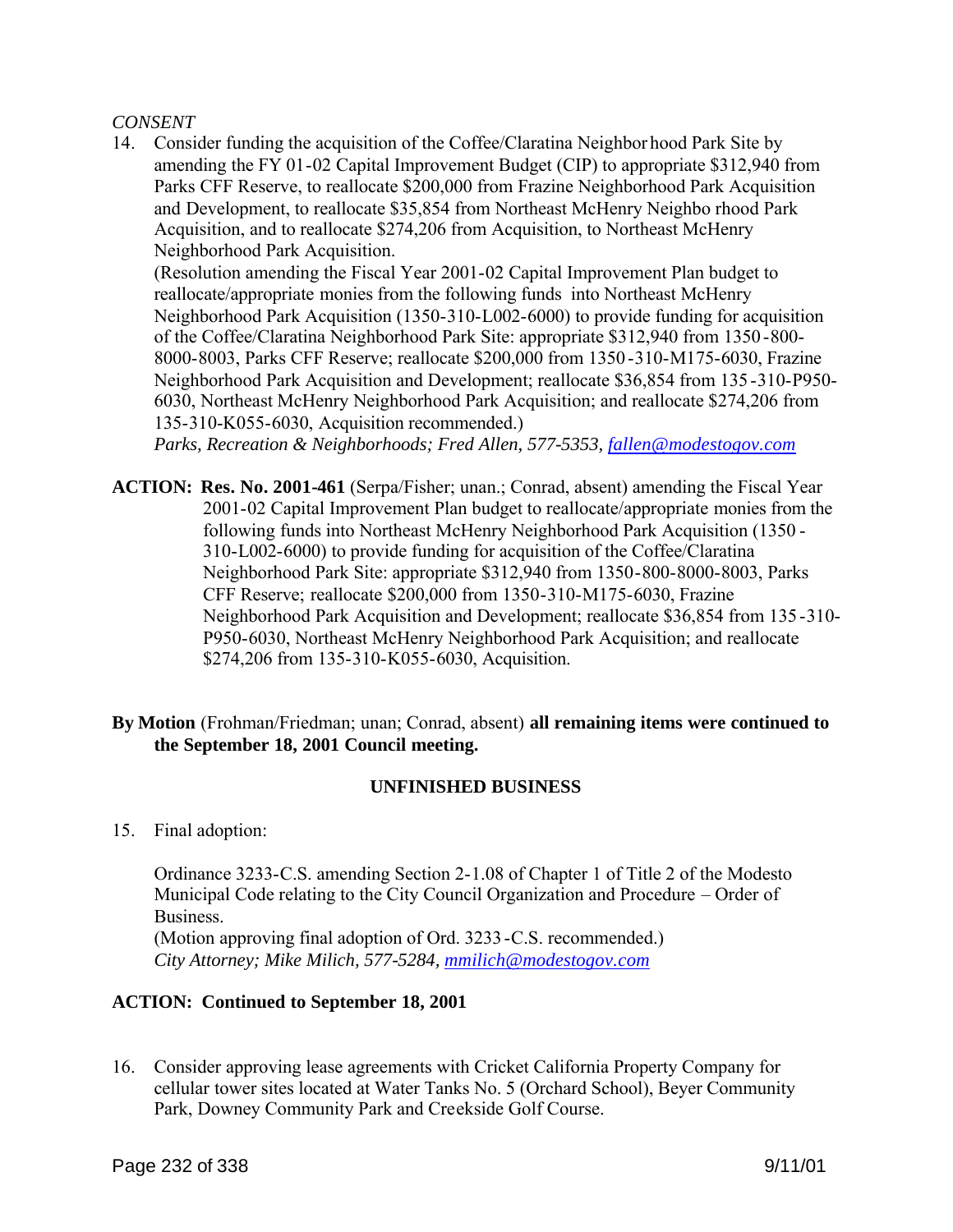(Resolution approving lease agreement with Cricket California Property Company for cellular tower site at Water Tank No. 5 (Orchard School) recommended; Resolution approving lease agreement with Cricket California Property Company for cellular tower site at Beyer Community Park recommended; Resolution approving lease agreement with Cricket California Property Company for cellular tower site at Downey Community Park, contingent upon approval of a Conditional Use Permit by the Board of Zo ning Adjustment on September 27, 2001 recommended; Resolution approving lease agreement with Cricket California Property Company for cellular tower site at Creekside Golf Course recommended.)

Item continued from September 4, 2001 meeting *Parks, Recreation & Neighborhoods; Allen Lagarbo, 342-2203, alagarbo@modestogov.com or Fred Allen, 577-5353, fallen@modestogov.com*

# **ACTION: Continued to September 18, 2001**

### **HEARINGS**

17. Hearing to consider annexation of additional territory to the Village One Mello -Roos Community Facilities District No. 1996-1, and consider calling election (Annexation #7). (Resolution calling election recommended.) *CFD Formation Group; Tina Rocha, 577-5321, trocha@modestogov.com*

### **ACTION Continued to September 18, 2001**

18. Hearing to reconsider the application of Renee Ellis-Singleton for a Precise Plan for Area No. 24 of the Village One Specific Plan and for concurrent rezoning from Specific Plan-Holding Zone to Specific Plan-Overlay Zone, property located on the South side of (future) Floyd Avenue and on the West side of Claus Road. (Introduction of ordinance approving Precise Plan No. 24 recommended; Introduction of ordinance approving rezoning from Specific Plan-Holding Zone to Specific Plan-Overlay Zone recommended; Resolution finding Precise Plan and rezoning within the scope of the Village One Specific Plan Program EIR recommended.) *Community Development; Brad Wall, 577-5287, bwall@modestogov.com*

# **ACTION: Continued to September 18, 2001**

19. Hearing to consider airport rates and charges, adding an ultralight access fee of \$100.00 per year, and rescinding Resolution 2001-236.

(Resolution revising airport rate and charges, adding an ultralight access fee of \$100.00 per year, and rescinding Res. 2001-236 recommended.) *Engineering & Transportation; Howard Cook, 577-5318, hcook@modestogov.com*

### **ACTION: Continued to September 18, 2001**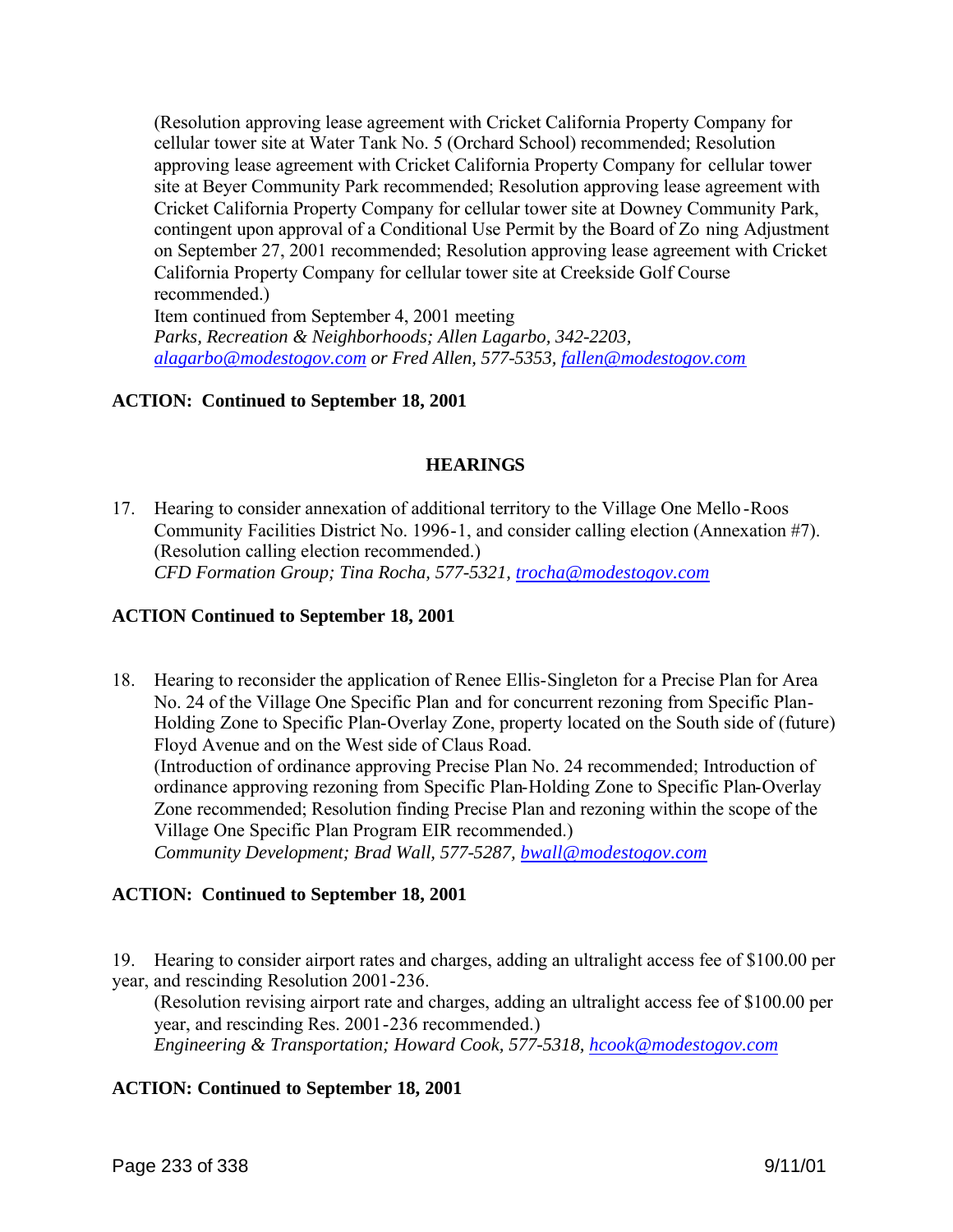20. Hearing to consider the Consolidated Annual Performance and Evaluation Report for Fiscal Year 2000-2001. (Resolution approving report and authorizing the City Manager to submit the report to HUD for their review and approval recommended.) *Parks, Recreation & Neighborhoods; Julie Hannon, 577-5417, jhannon@modestogov.com*

# **ACTION: Continued to September 18, 2001**

# **NEW BUSINESS**

21. Consider staff report on Performance Review of the Community Development Department. (Motion receiving report and referring the Performance Review to the City Audit Committee for review and comment recommended.)  *City Manager; George Britton, 577-5221, gbritton@modestogov.com*

### **ACTION: Continued to September 18, 2001**

# **MATTERS TOO LATE FOR THE AGENDA**

None

# **ADJOURNMENT**

This meeting adjourned at 5:30 p.m.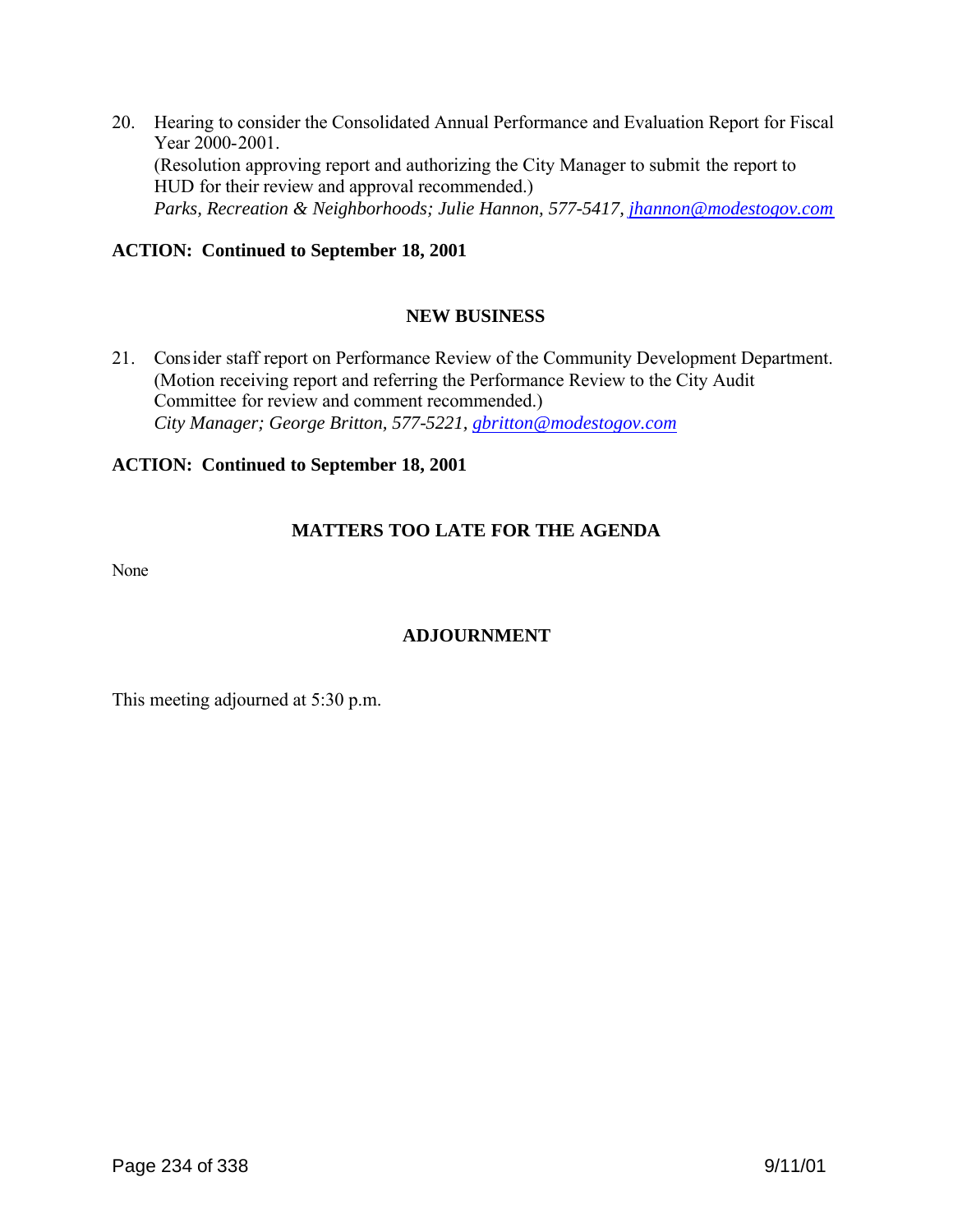# **MINUTES SPECIAL WORKSHOP 5:00 p.m. on Monday, September 17, 2001**

Roll Call – Present: Councilmembers Fisher, Friedman, Frohman, Serpa, Smith, Mayor Sabatino

> Absent: Councilmembers Conrad *Councilmember Fisher left the meeting at 6:45 p.m.*

Workshop concerning the following:

- Business Park Workshop
- **ACTION:** Presentation made by Linda Boston, Business Development Division Manager, and Jay Corey, Redevelopment Specialist. Council comments were responded to by staff. Audience comments were accepted.

By Motion (Friedman/Sabatino; majority; Serpa, no; Fisher, absent) accepted Business Park Development Program Action Plan, making the following changes:

- Change 'institute' to 'encourage' in Item #4 under the Summary of the Action Plan,
- Delete Modest Junior College West from the list of business park sites for potential development.
- Village One Drainage Construction and Financing Plans
- **ACTION:** Finance Director Rob Stout made the staff presentation. Council questions were answered by staff and audience comments were accepted. The Building Industry Association presented their proposal.

No action was taken. Item will be placed on the September 25, 2001 Council agenda.

This meeting adjourned at 7:35 p.m.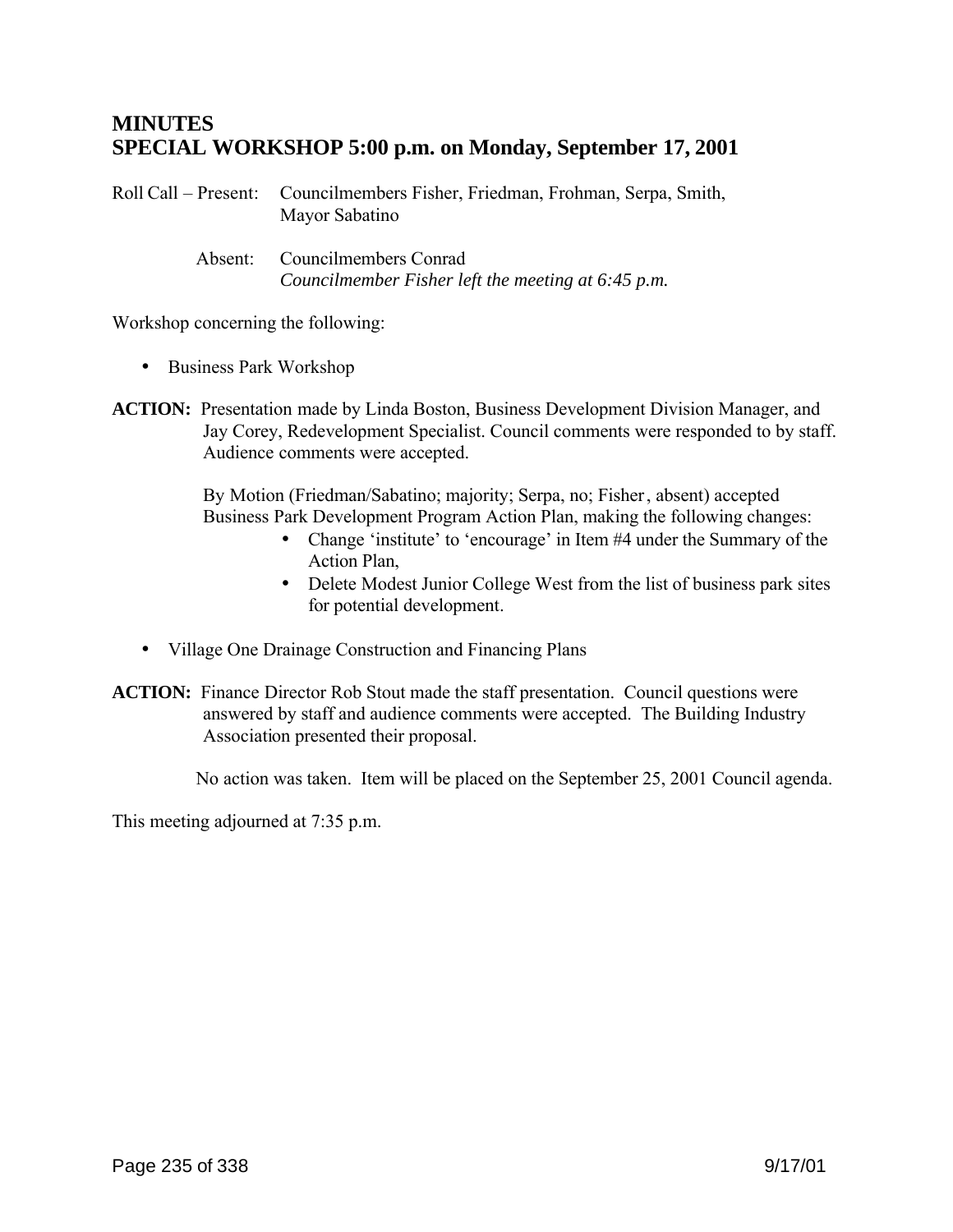# **MINUTES Tuesday, September 18, 2001, at 5:15 p.m.**

Roll Call – Present: Councilmembers Conrad, Fisher, Friedman, Frohman, Serpa, Smith, Mayor Sabatino

Absent: None

Pledge of Allegiance to the Flag

Invocation: Pastor Michael Douglas, Big Valley Grace Church

City Clerk's Announcements: None

Declaration of Conflicts of Interest: *Councilmember Fisher; Item 19*

# **ACKNOWLEDGEMENTS AND PRESENTATIONS**

1. Presentation of Outstanding Service Awards to the Modesto Police Department Chaplaincy Team. *Continued from September 11, 2001*.

**ACTION:** Certificates presented by Mayor Sabatino.

- 3. Proclamation designating October 19, 2001 as Karen Mathews Day. *Continued from September 11, 2001*
- **ACTION:** Mayor Sabatino read proclamation in honor of Karen Mathews and presented her with the proclamation.
- 3. Presentation of Proclamation in recognition of Pollution Prevent ion Week, Sept. 17-23, 2001.

**ACTION:** Mayor Sabatino presented proclamation to Robert Howard, Water Quality Control.

4. Presentation of Proclamation in recognition of Race Equality Day, September 19, 2001.

**ACTION:** Mayor Sabatino presented proclamation.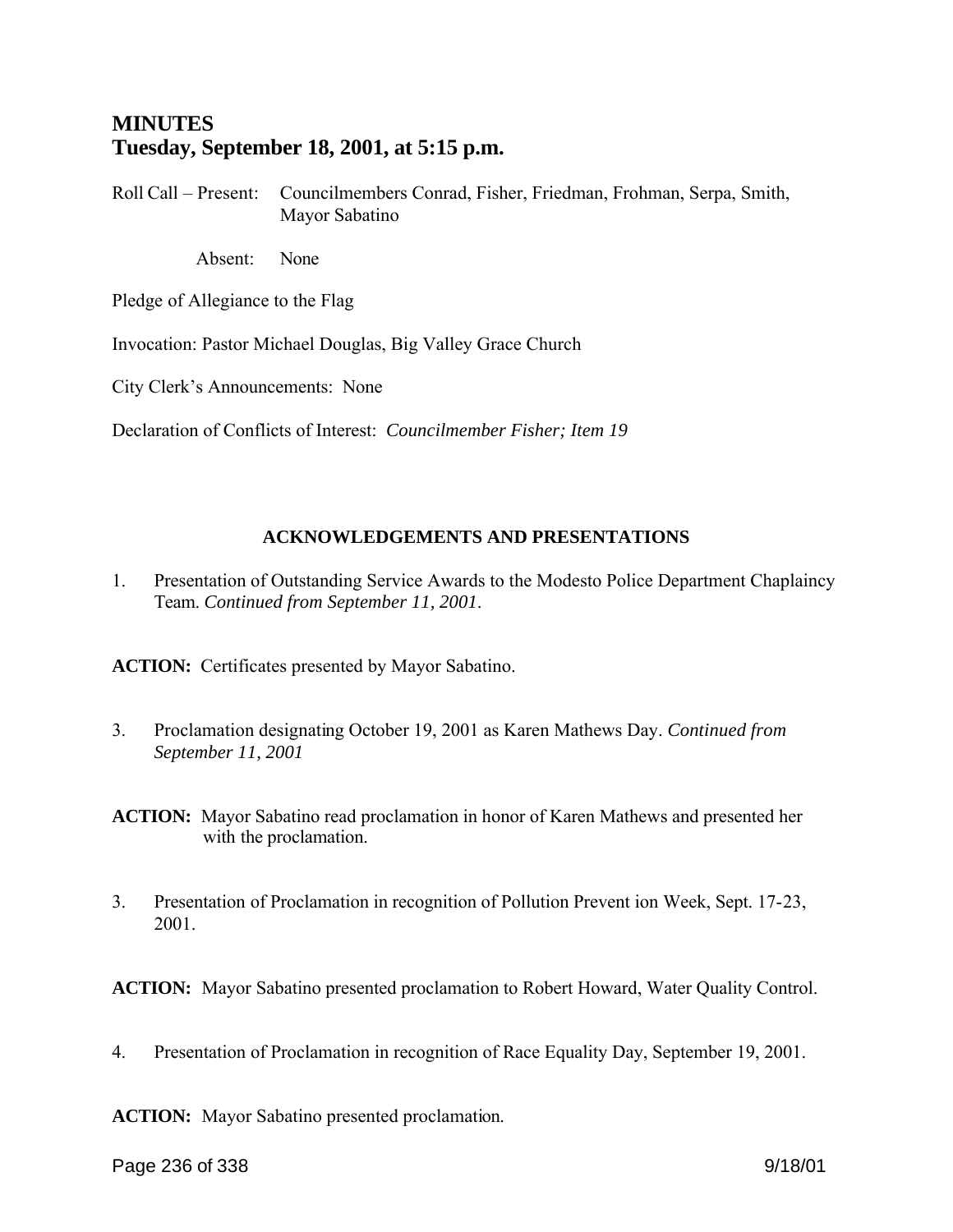5. Presentation of Certificate of Recognition to Bill Cameron for 33 years of service, dedication and commitment to the City of Modesto.

**ACTION:** Mayor Sabatino presented certificate to Bill Cameron.

# **ORAL COMMUNICATIONS**

- Frank Alvarez and Raul Ortega commented on the recent attack on America and requested support of our Armed Forces.
- Denny Jackman commented on the success of the Westside Cleanup Project last week. He also noted his concern about the rat infestation in the county island included i n that project.
- Blair Jackson commented on the appeal process of the Planning Commission's decision on the Senior Housing Project on Scenic Ave.
- James Finney requested the City hire a  $3<sup>rd</sup>$  party arborist for the Senior Housing Project on Scenic Ave.
- Dave Geer commented on the Community Quality Forum agenda and the Senior Housing Project on Scenic Ave.
- Councilmember Serpa announced Downey High's 50-year celebration. He also noted the Mitchell Road beautification project and requested a staff report on the st atus of the Briggsmore-McHenry fountain renovation project.
- $\bullet$  Mayor Sabatino requested a staff report on the  $10^{th}$  Street beautification project.

# *COUNCIL COMMENTS & REPORTS*

6. At the request of Councilmember Serpa, update and consideration of funding optio ns for Police Department building remodel project.

**ACTION:** By Motion (Serpa/Fisher; unan.) appropriated \$2 million for the Police Department building remodel, and directing staff to proceed with the project.

- Councilmember Frohman requested a status report on the County Wide Visioning project.
- Councilmember Conrad thanked citizens for their patriotism during the attack on America.

**CONSENT ITEMS – ROLL CALL VOTE REQUIRED**: Items 7 through 11, & 13 *Items 12 & 14 removed from Consent*

# **ACTION: Frohman/Friedman; unan.**

Page 237 of 338 9/18/01 **ITEM 12 ACTION: Serpa/Friedman; unan.**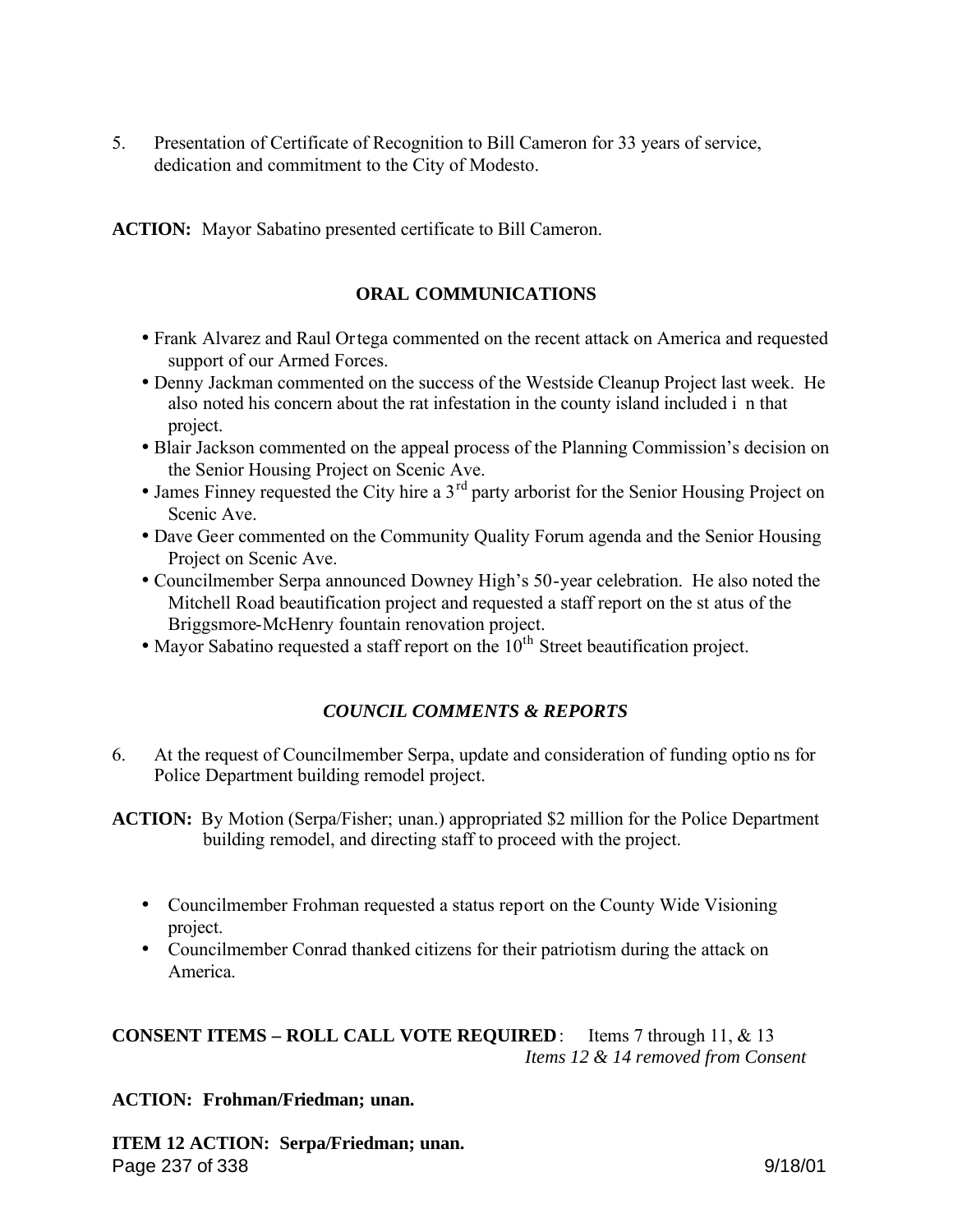## **ITEM 14 ACTION: Fisher/Friedman; majority; Serpa, no**

#### **CONSENT ITEMS**

### **An item may be removed from consent and discussed at the request of an audience member or Councilmember.**

### CONSENT

- 7. Approval of the minutes of the regular City Council meeting of September 11, 2001. (Motion approving needed.) *Clerk; Rebecca Bartholomew, 577-5397, rbartholomew@ci.modesto.ca.us*
- **ACTION:** By Motion (Frohman/Friedman; unan.) approved the minutes of September 11, 2001.

#### **CONSENT**

- 8. Consider amending the Class Range Table to revise the salary range for Deputy Chief Building Official. Funds are budgeted. (Resolution amending the Class Range Table for Management/Confidential to revise the salary range for Deputy Chief Buil ding Official recommended.) *Personnel; Janice Stewart, 577-5466, jstewart@modestogov.com*
- **ACTION: Res. No. 2001-463** (Frohman/Friedman; unan.) amending the Class Range Table for Management/Confidential to revise the salary range for deputy Chief Building **Official**

#### CONSENT

- 9. Consider authorizing City staff to issue a Request for Qualifications and Request for Proposals to prepare a Hydraulic Model of the Modesto Domestic Water Distribution System. Estimated cost: \$30,000. Funds are budgeted. (Resolution authorizing City staff to issue a Request for Qualifications and Request for Proposals to prepare a Hydraulic Model of the Modesto Domestic Water Distribution System recommended.) *Engineering & Transportation; William Wong, 571-5801, wwong@modestogov.com*
- **ACTION: Res. No. 2001-464** (Frohman/Friedman; unan.) authorizing City staff to issue a Request for Qualifications and Request for Proposals to prepare a Hydraulic Mo del of the Modesto Domestic Water Distribution System.

#### **CONSENT**

10. Consider authorizing the City Manager to execute service agreement with Bertolotti Disposal Inc. for solid waste collection services. (Resolution authorizing the City Manager to execute service agreement with Bertolotti Disposal Inc. for solid waste collection services recommended.)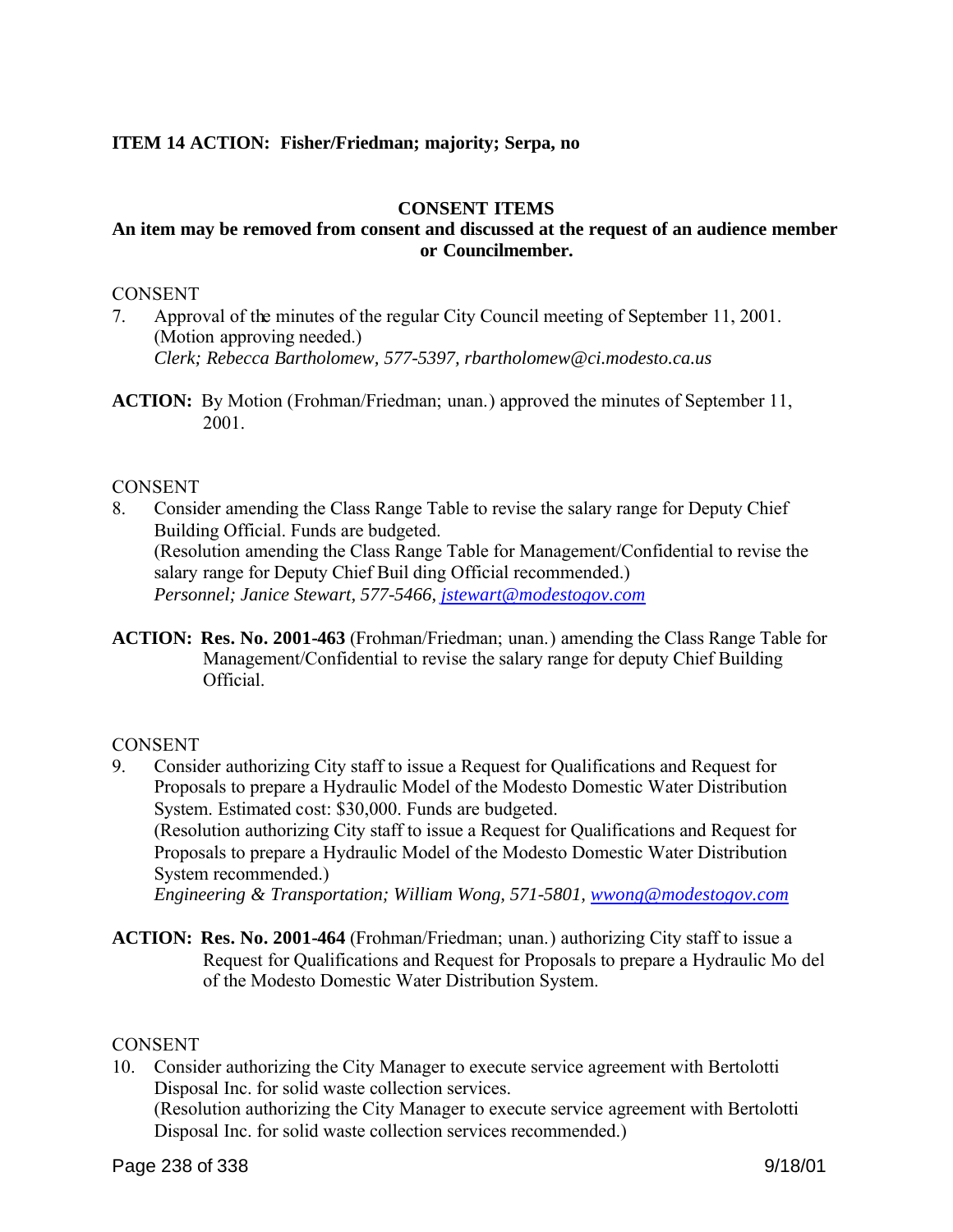*Engineering & Transportation; Jocelyn Reed, 577-5492, jreed@modestogov.com*

**ACTION: Res. No. 2001-465** (Frohman/Friedman; unan.) authorizing the City manager to execute service agreement with Bertolotti Disposal Inc. for solid waste collection services.

### **CONSENT**

- 11. Consider approving a lease agreement with Burt Wayne Van Dyke for lease of city -owned property at 660 El Vista Avenue for \$800 per month. (Resolution approving agreement with Burt Wayne Van Dyke for lease of city -owned property at 660 El Vista Avenue recommended.) *Operations & Maintenance; Howard Schaffner, 342-2214, hschaffner@modestogov.com*
- **ACTION: Res. No. 2001-466** (Frohman/Friedman; unan.) approving agreement with Burt Wayne Van Dyke for ease of city-owned property at 660 El Vista Avenue.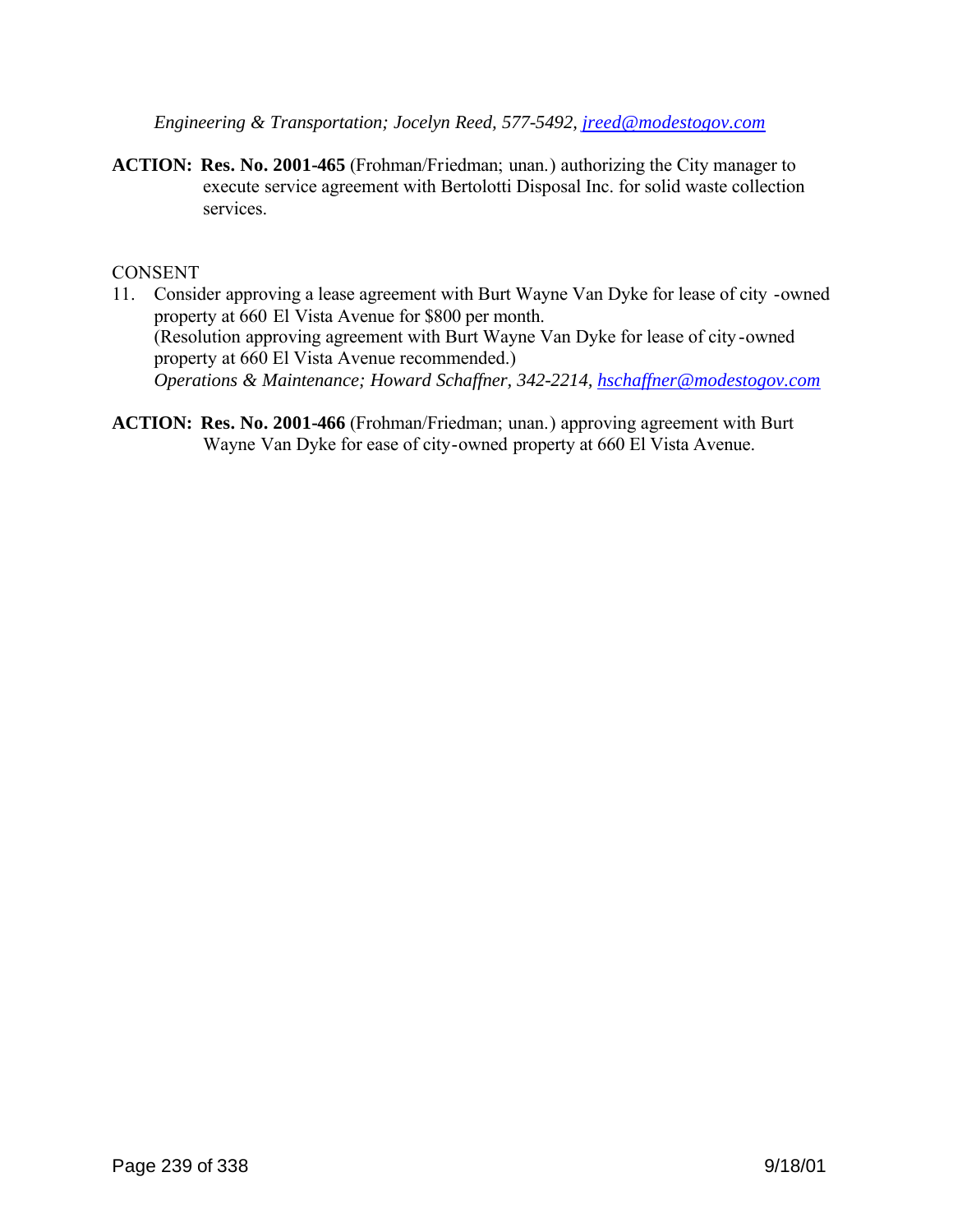### REMOVED FROM CONSENT

12. Consider setting a public hearing on October 9, 2001 for the establishment of a Battery Back-up System Equipment Donation Franchise with Safer Intersections. (Resolution setting a public hearing for October 9, 2001 to consider the establishment of a Battery Back-up System Equipment Donation Franchise with Safer Intersections recommended.)

 *City Manager; Jack Crist, 577-5224, jcrist@modestogov.com*

**ACTION: Res. No. 2001-467** (Serpa/Friedman; unan.) setting a public hearing for October 9, 2001 to consider the establishment of a Battery Back-up System Equipment Donation Franchise with Safer Intersections.

#### **CONSENT**

#### *Item #13 continued from September 11, 2001*

- 13. Consider staff report on Performance Review of the Community Development Department. (Motion receiving report and referring the Performance Review to the City Audit Committee for review and comment recommended.)  *City Manager; George Britton, 577-5221, gbritton@modestogov.com*
- **ACTION:** By motion (Frohman/Friedman; unan.) received report and referred the Performance Review to the City Audit Committee for review and comment.

### REMOVED FROM CONSENT

14. Consider setting a public hearing to be held on November 27, 2001 to hear the proposed storm drainage sewer surcharge rate increase to fund operations and maintenance costs, and replacement costs, related to the storm drainage systems, and authorizing staff to send notices as provided by law of the proposed storm drainage sewer surcharge rate increase; and consider approving an appropriation transfer to provide funds to mail the Notice of Public Hearing.

(Resolution setting a public hearing to be held on November 27, 2001 to hear the proposed storm drainage sewer surcharge rate increase to fund operations a nd maintenance costs, and replacement costs, related to the storm drainage systems, and authorizing staff to send notices as provided by law of the proposed storm drainage sewer surcharge rate increase recommended; Resolution approving an appropriation tra nsfer to provide funds to mail the Notice of Public Hearing recommended.)

*Engineering & Transportation; Robert Meleg, 571-5149, bmeleg@modestogov.com*

**ACTION: Res. No. 2001-468** (Fisher/Friedman; majority; Serpa, no) setting a public hearing to be held on November 27, 2001 to hear the proposed storm drainage sewer surcharge rate increase to fund operations and maintenance costs, and replacement costs, related to the storm drainage systems, and authorizing staff to send notices as provided by law of the proposed storm drainage sewer surcharge rate increase.

> **Res. No. 2001-469** (Fisher/Friedman; majority; Serpa, no ) approving an appropriation transfer to provide funds to mail the Notice of Public Hearing.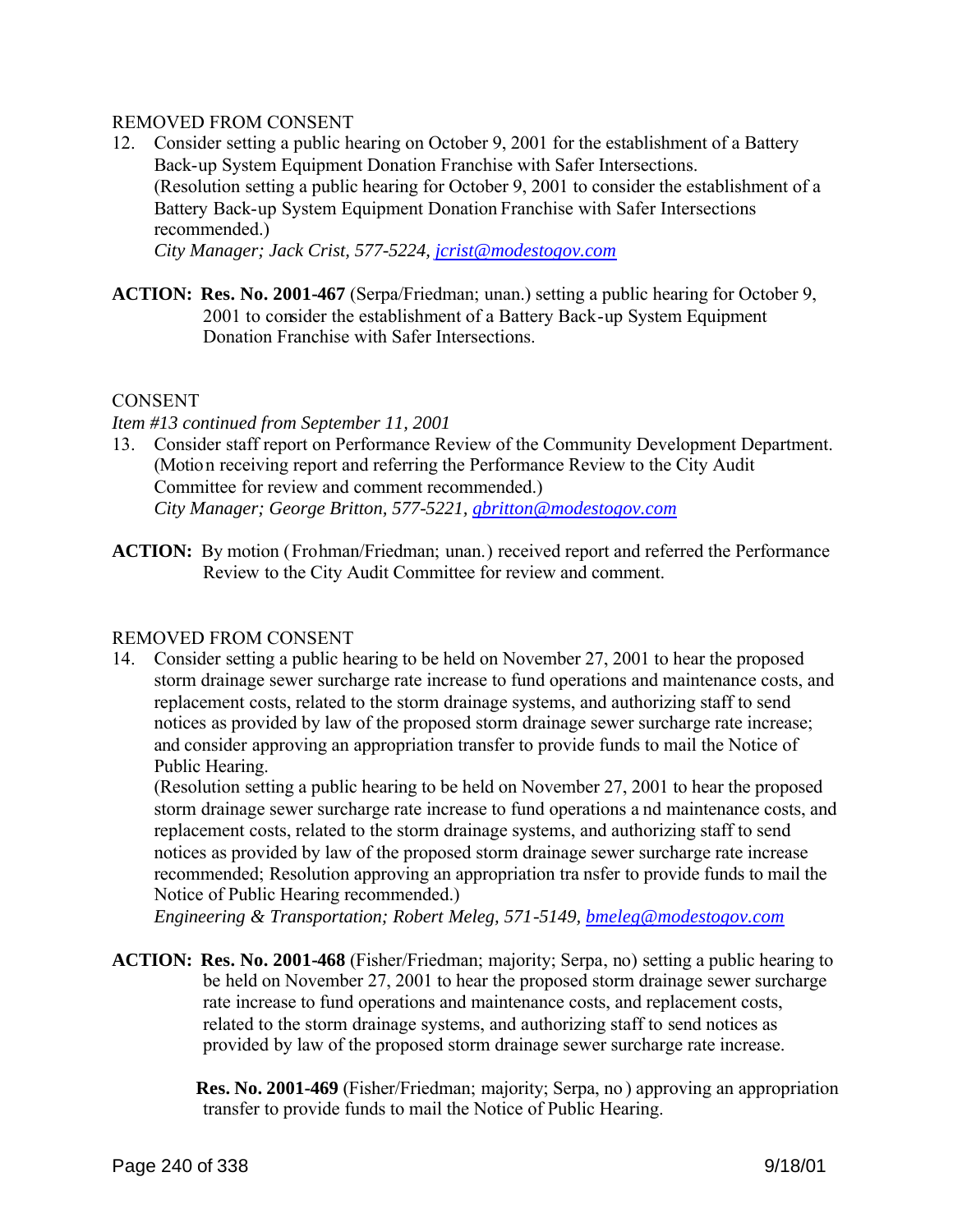#### **WRITTEN COMMUNICATIONS**

15. Letter from Georgia Olvera, Western Pacific Housing, as an appeal of a decision by CFD Administrator regarding Chateau Maison.

**ACTION:** By Motion (Friedman/Fisher; unan.) item was continued to October 9, 2001.

### **UNFINISHED BUSINESS**

*Item #16 continued from September 11, 2001*

16. Final adoption:

Ordinance 3233-C.S. amending Section 2-1.08 of Chapter 1 of Title 2 of the Modesto Municipal Code relating to the City Council Organization and Procedure – Order of Business.

(Motion approving final adoption of Ord. 3233-C.S. recommended.) *City Attorney; Mike Milich, 577-5284, mmilich@modestogov.com*

**ACTION:** By Motion (Friedman/Fisher; majority; Conrad, Frohman, no) approved the **final adoption of Ordinance 3233-C.S.** amending Section 2-1.08 of Chapter 1 of Title 2 of the Modesto Municipal Code relating to the City Council Organization and Procedure – Order of Business.

### *Item #17 continued from September 11, 2001*

17. Consider approving lease agreements with Cricket California Property Company for cellular tower sites located at Water Tanks No. 5 (Orchard School), Beyer Community Park, Downey Community Park and Creekside Golf Course. (Resolution approving lease agreement with Cricket California Property Company for cellular tower site at Water Tank No. 5 (Orchard School) recommended; Resolution approving lease agreement with Cricket California Property Company for cellular tower site at Beyer Community Park recommended; Resolution approving lease agreeme nt with Cricket California Property Company for cellular tower site at Downey Community Park, contingent upon approval of a Conditional Use Permit by the Board of Zoning Adjustment on September 27, 2001 recommended; Resolution approving lease agreement wit h Cricket California Property Company for cellular tower site at Creekside Golf Course recommended.) Item continued from September 4, 2001 meeting *Parks, Recreation & Neighborhoods; Allen Lagarbo, 342-2203, alagarbo@modestogov.com or Fred Allen, 577-5353, fallen@modestogov.com*

**ACTION:** By Motion (Friedman/Fisher; unan.) item continued until Septembe r 25, 2001.

*This item has been requested to be continued to September 25, 2001*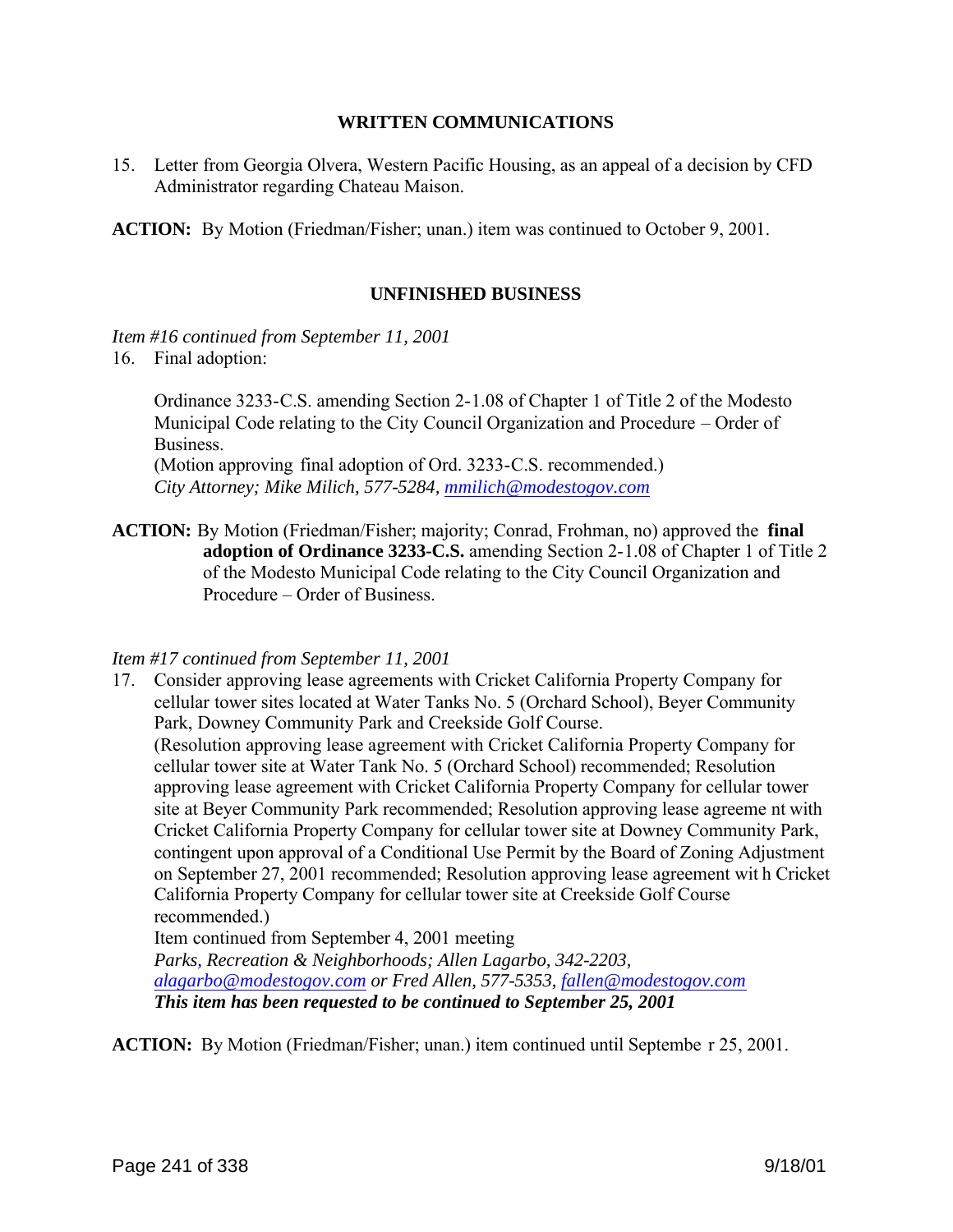#### **HEARINGS**

*Item #18 continued from September 11, 2001*

18. Hearing to consider annexation of additional territory to the Village One Mello -Roos Community Facilities District No. 1996-1, and consider calling election (Annexation #7). (Resolution calling election recommended.) *CFD Formation Group; Tina Rocha, 577-5321, trocha@modestogov.com*

**ACTION: Res. No. 2001-470** (Fisher/Friedman; unan.) calling an election for Annexation #7.

#### *Fisher absent due to conflict of interest.*

*Item #19 continued from September 11, 2001*

19. Hearing to reconsider the application of Renee Ellis-Singleton for a Precise Plan for Area No. 24 of the Village One Specific Plan and for concurrent rezoning from Specific Plan - Holding Zone to Specific Plan-Overlay Zone, property located on the South side of (future) Floyd Avenue and on the West side of Claus Road.

(Introduction of ordinance approving Precise Plan No. 24 recommended; Introduction of ordinance approving rezoning from Specific Plan-Holding Zone to Specific Plan-Overlay Zone recommended; Resolution finding Precise Plan and rezoning within the scope of the Village Once Specific Plan Program EIR recommended.)

*Community Development; Brad Wall, 577-5287, bwall@modestogov.com*

**ACTION:** By Motion (Friedman/Serpa; majority; Frohman, no; Fisher, absent) **introduced Ordinance 3234 C.S.** approving Precise Plan No. 24 of the Village One specific Plan.

> By Motion (Friedman/Serpa; majority; Frohman, no; Fisher, absent) **introduced Ordinance 3235-C.S.** approving rezoning from Specific Plan-Holding Zone to Specific Plan-Overlay Zone, property located on the South side of (future) Floyd Avenue and on the West side of Claus Road.

 **Res. No. 2001-471** (Friedman/Serpa; majority; Frohman, no; Fisher, absent) finding Precise Plan and rezoning within the scope of the Village Once Specific Plan Program EIR.

#### *Item #20 continued from September 11, 2001*

- 20. Hearing to consider airport rates and charges, adding an ultralight access fee of \$100.00 per year, and rescinding Resolution 2001-236. (Resolution revising airport rate and charges, adding an ultralight access fee of \$100.00 per year, and rescinding Res. 2001-236 recommended.) *Engineering & Transportation; Howard Cook, 577-5318, hcook@modestogov.com Item 19 has been requested to be continued until September 18, 2001.*
- **ACTION: Res. No. 2001-472** (Frohman/Fisher; unan.) revising airport rate and charges, adding an ultralight access fee of \$100.00 per year, and rescinding Res. 2001 -236.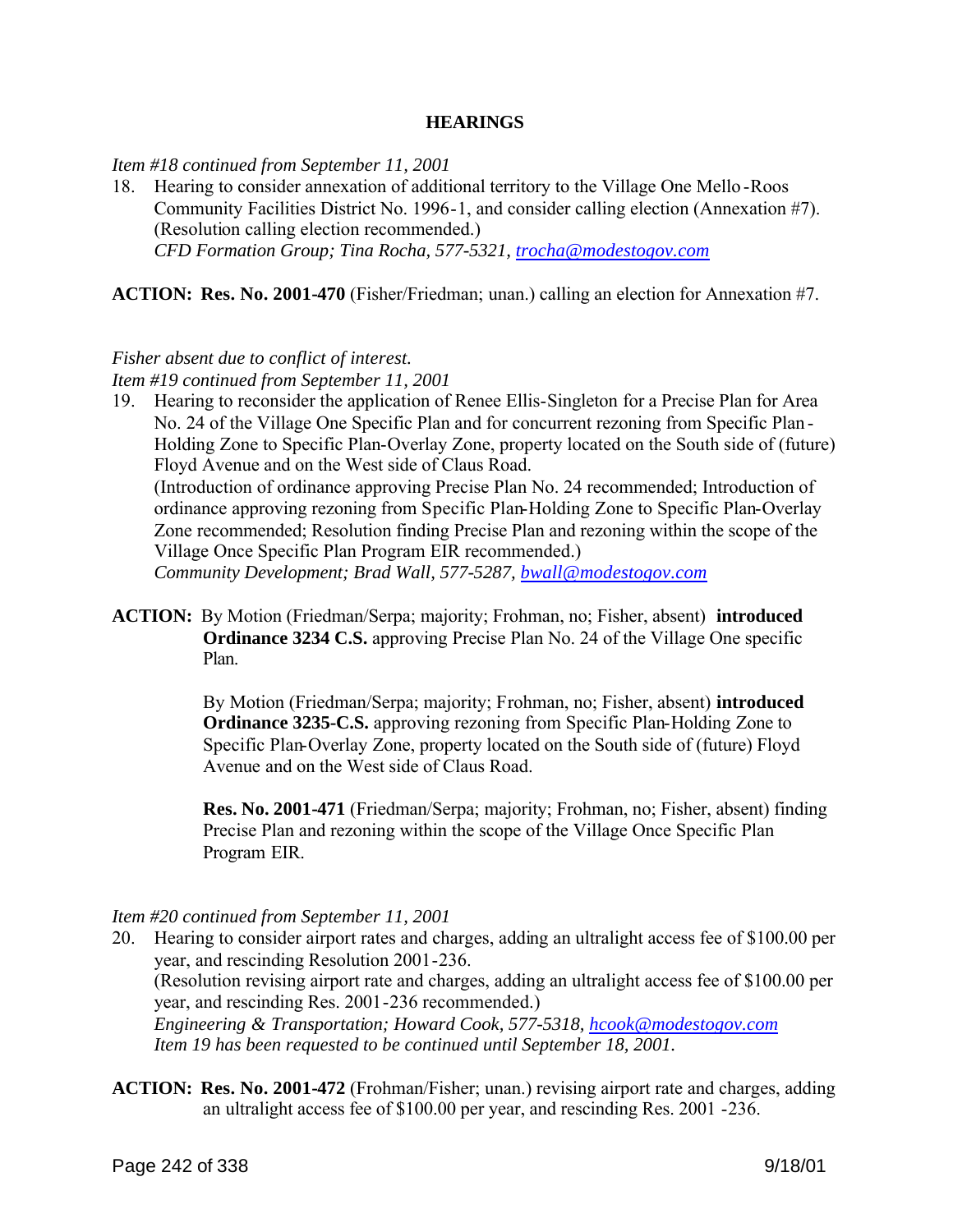*Item #21 continued from September 11, 2001*

21. Hearing to consider the Consolidated Annual Performance and Evaluation Report for Fiscal Year 2000-2001.

(Resolution approving report and authorizing the City Manager to submit the report to HUD for their review and approval recommended.)

*Parks, Recreation & Neighborhoods; Julie Hannon, 577-5417, jhannon@modestogov.com 10 minutes*

- **ACTION: Res. No. 2001-473** (Friedman/Conrad; unan.) approving report and authorizing the City Manager to submit the report to HUD for their review and approval.
- 22. Hearing to consider approving the 2001 Local Law Enforcement Block Grant contract and authorizing the City Manager to execute a contract for police equipment and technology; consider amending the fiscal year 2001/02 Budget, estimating revenue and appropriating funds. The total grant project is \$302,929 of which the federal share is \$272,636 and the local share is \$30,929 (the local share will be made from the Supplemental Law Enforcement Services Fund).

(Resolution approving the 2001 Local Law Enforcement Block Grant contract and authorizing the City Manager to execute necessary documents for police equipment and technology recommended; Resolution amending the fiscal year 2001/02 Budget, estimating revenue and appropriating funds recommended.)

*Police Department; Roy Wasden, 572-9503, wasdenr@modestopd.com*

**ACTION: Res. No. 2001-474** (Friedman/Conrad; unan.) approving the 2001 Local Law Enforcement Block Grant contract and authorizing the City manager to execute necessary documents for police equipment and technology.

> **Res. No. 2001-475** (Friedman/Conrad; unan.) amending the fiscal year 2001/02 Budget, estimating revenue and appropriating funds.

23. Hearing to consider File No. GPA 2001-02, an amendment to the Urban Area General Plan to amend the Community Services and Facilities Circulation and Transportat ion section to add an Expressway Access Policy, adoption of amendment to standard specifications for access to Class B and C Expressways in conformance with design criteria and standards as set forth by the American Association of State Highway Transportat ion Officials (AASHTO) and adoption of a design exception to the City of Modesto standards specification for far side off-ramp access to Class B Expressways for property located at the southeast corner of Dale Road and Pelandale Avenue; City initiated. (Resolution approving the proposed amendment to the Modesto General Plan to amend the Community Service and Facilities Circulation and Transportation section to allow access to Class B and C Expressways to non-residential uses on a case-by-case basis subject to certain design standards recommended; Resolution approving standard specifications for access to Class B and C Expressways in conformance with design criteria and standards as set forth by the American Association of State Highway Transportation Offici als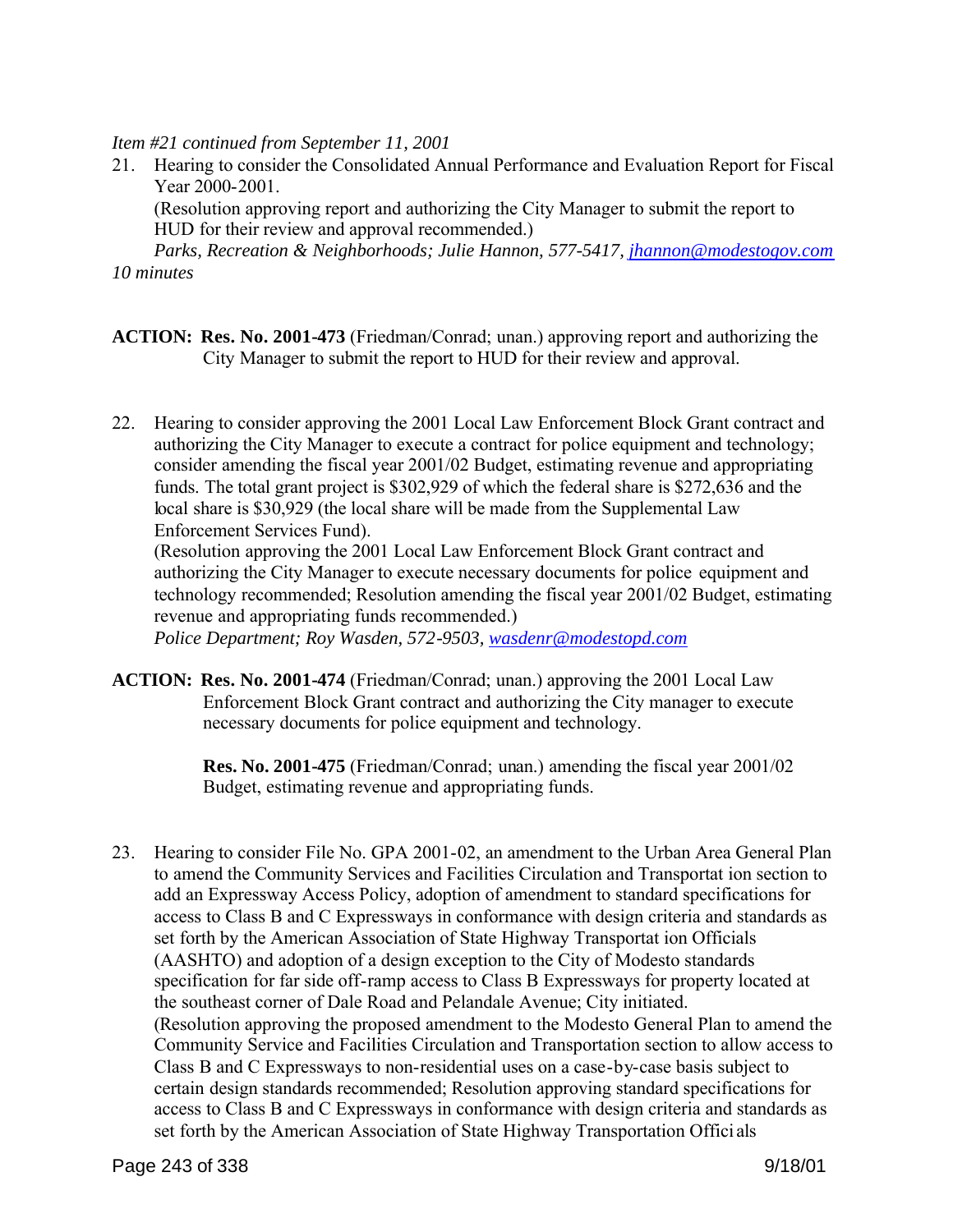(AASHTO) recommended; Resolution approving a design exception to the City of Modesto Standard Specification for far side off-ramp access to Class B Expressways for property located at the southeast corner of Dale Road and Pelandale Avenue recommended; Resolution finding that an amendment to the Community Services and Facilities Circulation and Transportation Section of the Modesto Urban Area General Plan to add policies allowing for access to Class B and C Expressways to non -residential uses on a case-by-case basis subject to certain design criteria is within the scope of the project covered by the Modesto Urban Area General Plan Master Environmental Impact Report (SCH 92052017) recommended.)

*Community Development; Patrick Kelly, 577-5268, pkelly@modestogov.com or Engineering & Transportation; Firoz Vohra, 577-5430, fvohra@modestogov.com*

**ACTION: Res. No. 2001-476** (Fisher/Friedman; majority; Frohman & Serpa, no) app roving the proposed amendment to the Modesto General Plan to amend the Community Service and Facilities Circulation and Transportation section to allow access to Class B and C Expressways to non-residential uses on a case-by-case basis subject to certain design standards.

> **Res. No. 2001-477** (Fisher/Friedman; majority; Frohman & Serpa, no) approving standard specifications for access to Class B and C Expressways in conformance with design criteria with 1 and 2, or 3, or 4 of the design criteria being met b y applicants, and standards as set forth by the American Association of State Highway Transportation Officials (AASHTO)

 **Res. No. 2001-478** (Fisher/Friedman; majority; Frohman & Serpa, no) approving a design exception to the City of Modesto Standard Spec ification for far side off-ramp access to Class B Expressways, with the condition that Council review future exception requests.

 **Res. No. 2001-479** (Fisher/Friedman; majority; Frohman & Serpa, no) finding that an amendment to the Community Services and Facilities Circulation and Transportation Section of the Modesto Urban Area General Plan to add policies allowing for access to Class B and C Expressways to non-residential uses on a caseby-case basis subject to certain design criteria is within the scope of the project covered by the Modesto Urban Area General Plan Master Environmental Impact Report (SCH 92052017)

24. Hearing to consider 2000 Urban Water Management Plan. (Resolution adopting the 2000 Urban Water Management Plan recommended.) *Engineering & Transportation; William Wong, 571-5801, wwong@modestogov.com*

**ACTION: Res. No. 2001-480** (Sabatino/Fisher; unan.) adopting the 2000 Urban Water Management Plan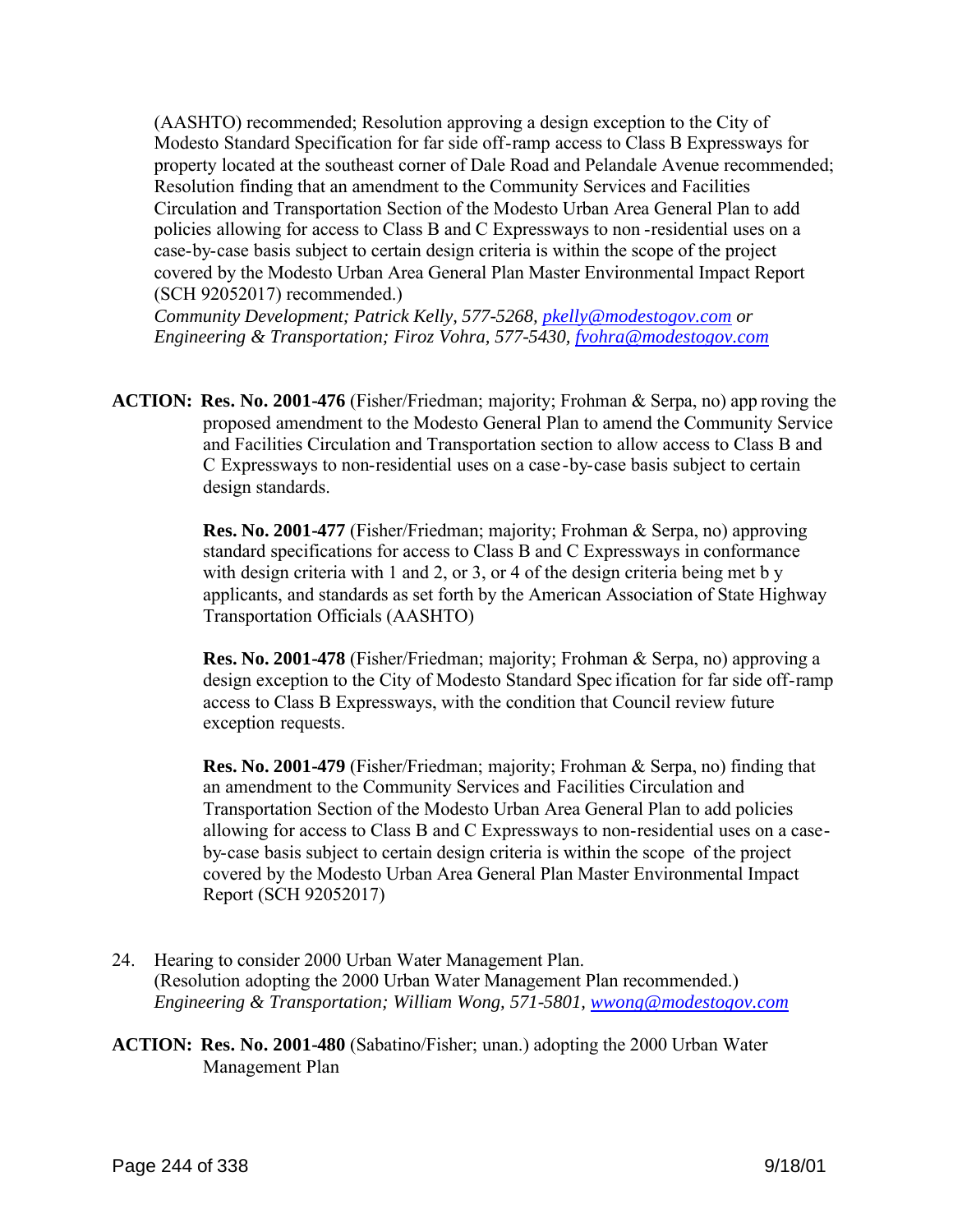#### **NEW BUSINESS**

- 25. Consider approving a conceptual plan for community beautification of City-owned property bound by  $19^{th}$  & H Streets. (Resolution approving a conceptual plan for community beautification recommended.) *Operations & Maintenance; Peter Cowles, 342-2280, pcowles@modestogov.com*
- **ACTION: Res. No. 2001-481** (Frohman/Serpa; unan.) approving a conceptual plan for community beautification and continue working with York Fountain and accept design and donations from Scenic Nursery.

### **MATTERS TOO LATE FOR THE AGENDA**

None.

# *ADJOURNMENT*

This meeting adjourned at 9:54 p.m.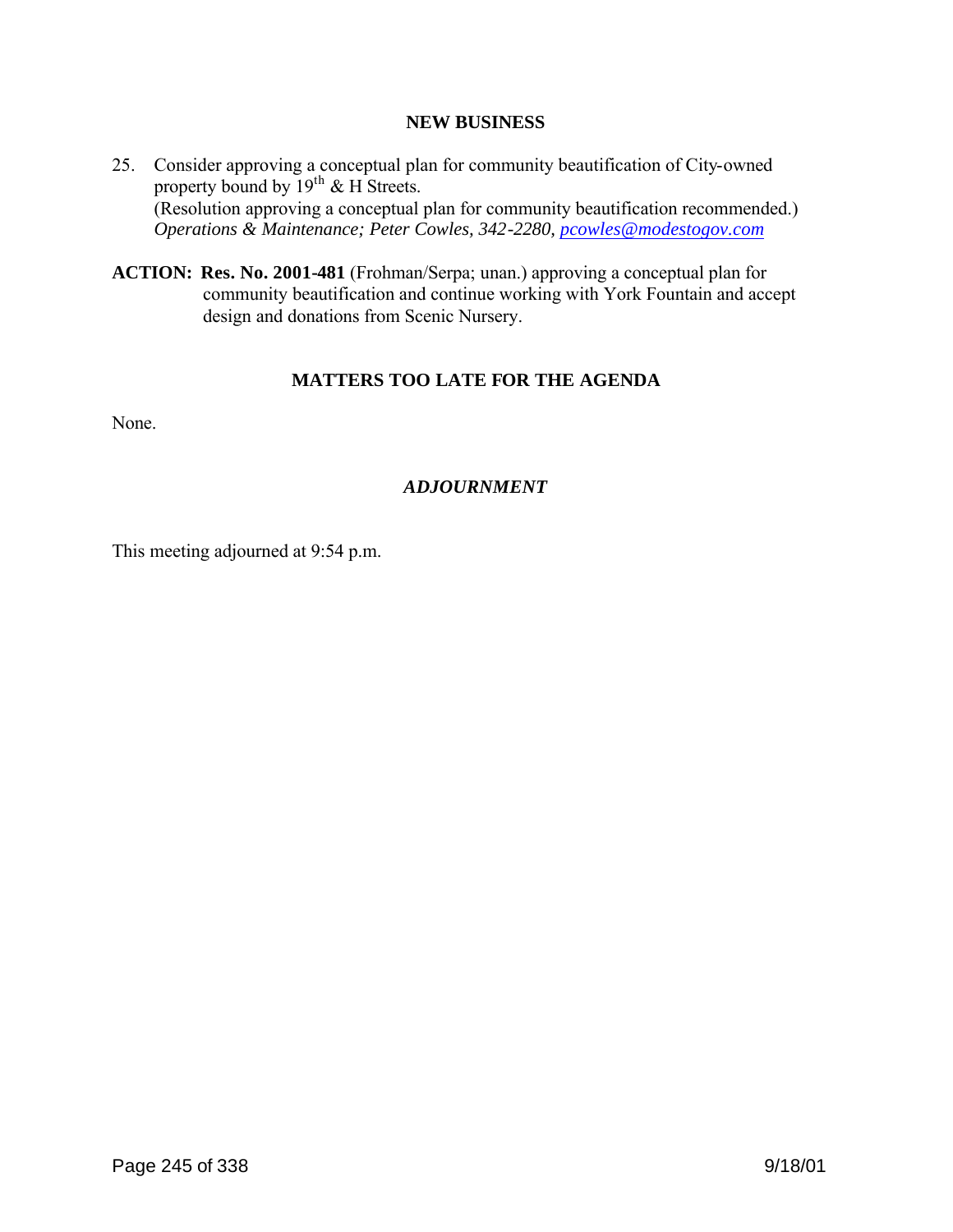# **MINUTES Tuesday, September 25, 2001, at 5:15 p.m.**

Roll Call – Present: Councilmembers Conrad, Fisher, Friedman, Frohman, Serpa, Smith, Mayor Sabatino

Absent: *Councilmember Conrad left the meeting at 8:30 pm.*

Pledge of Allegiance to the Flag

Invocation: Pastor Lonnie Skiles, Big Valley Grace Community Church

City Clerk's Announcements: Item 9 Removed from Agenda Request to move Item 22 forward.

Declaration of Conflicts of Interest: None

# **ACKNOWLEDGEMENTS AND PRESENTATIONS**

1. Letter from the Sister City of Modesto, Aguascalientes, Mexico, expressing condolences regarding the Terrorist Acts of September 11, 2001.

**ACTION:** Letter read by Mayor Sabatino

- 2. Presentation by La Loma Neighborhood Association.
- **ACTION:** Susan Johnson acknowledged Shirley Hawn CSO, Kenni Friedman, and Armour Smith.
- 3. Presentation to the Club D.F. Soccer team for their victory in the 2001 Championship of the League of Cachorros of Livingston.

**ACTION:** Mayor Sabatino made presentations to the Club D.F. Soccer team.

# **ORAL COMMUNICATIONS**

- Bob Shook read a letter from Richard Wood regarding the loss of his son, a member of the Marines
- Eric Wardwell commented on the status of curb cuts and trash can placement, and thanked the Council and the community for their support.
- Erin Champ commented regarding care for elderly and his mission camp in space engineering project.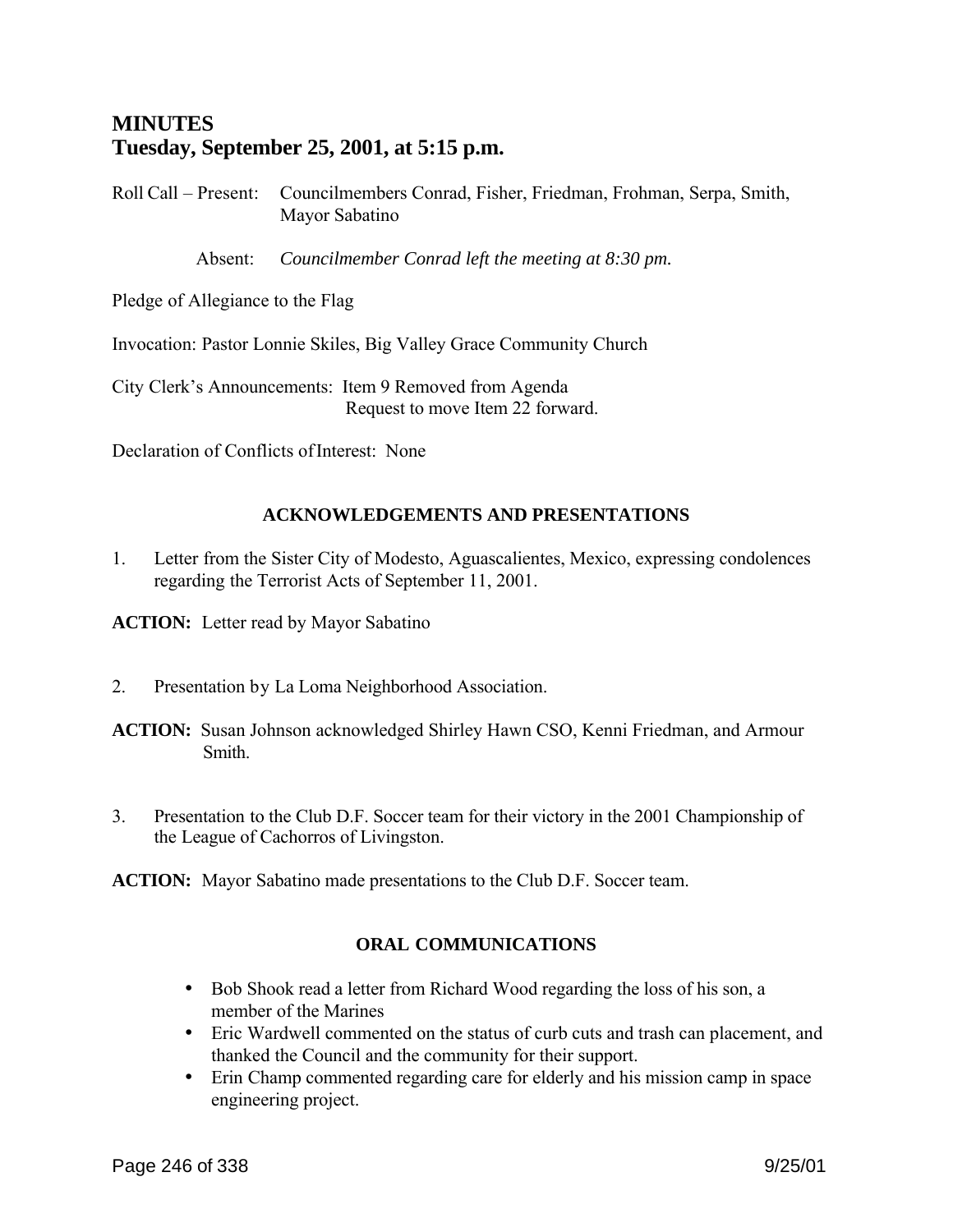### **COUNCIL COMMENTS & REPORTS**

4. At the request of Councilmember Serpa, staff was requested to give a status report on Briggsmore-McHenry fountain renovation.

**ACTION:** No Action Taken

5. At the request of Mayor Sabatino, staff was requested to give a report on the Tenth Street Beautification project.

**ACTION:** Council expressed the ir approval of staff's beautification efforts.

- Frohman noted concerns of an unbalanced budget and requested the following items appear on the next Council agenda:
- An item to consider giving the Mayor line item veto power in the budget with five Councilmembers needed to override the veto,
- An item to consider Councilmembers line item veto power in the budget with a majority of the Council needed to override the veto.
- Councilmember Conrad noted his 8:00 p.m. departure to return to Air National Guard for active duty and requested residents to seek prosperity and new business for Modesto.

### **CONSENT ITEMS – ROLL CALL VOTE REQUIRED**: Items 8, 10, 11, 12, 13, &15 *Items 6, 7, & 14 removed from Consent Item 9 removed from agenda*

# **ITEMS 8, 10, 11, 12, 13, & 15 ACTION: Friedman/Frohman; unan. ITEM 6 ACTION: Friedman/Sabatino; unan. ITEM 7 ACTION: Friedman/Fisher; majority; Frohman, no ITEM 17 ACTION: Serpa/Fisher; unan.**

### **CONSENT ITEMS**

### **An item may be removed from consent and discussed at the request of an audience member or Councilmember.**

#### REMOVED BY CONSENT

- 6. Approval of the minutes of the special Council Workshop of September 17, 2001 and the minutes of the regular City Council meeting of September 18, 2001. (Motion approving needed.) *Clerk; Rebecca Bartholomew, 577-5397, rbartholomew@ci.modesto.ca.us*
- **ACTION:** By Motion (Friedman/Sabatino; unan.) approved the minutes from September 17, 2001 and September 18, 2001 as amended.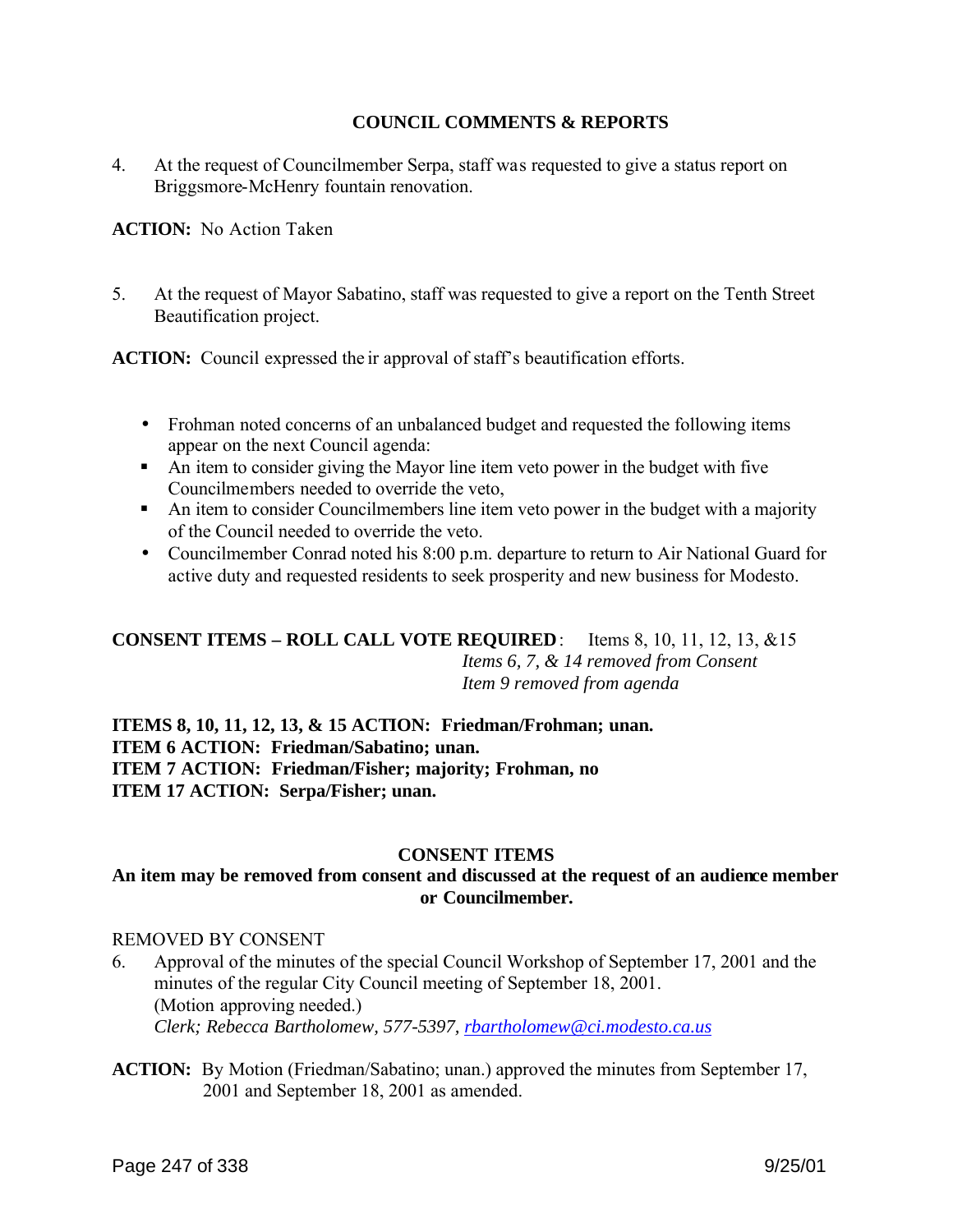#### REMOVED FROM CONSENT

7. Consider Final Adoption of:

a) **Ordinance 3234 C.S.** approving Precise Plan No. 24 of the Village One specific Plan.

**ACTION:** By Motion (Friedman/Fisher; majority; Frohman, no ) approved the **final adoption of Ordinance 3234 C.S.** approving Precise Plan No. 24 of the Village One specific Plan.

b) **Ordinance 3235-C.S.** approving rezoning from Specific Plan-Holding Zone to Specific Plan-Overlay Zone, property located on the South side of (future) Floyd Avenue and on the West side of Claus Road.

**ACTION:** By Motion (Friedman/Fisher; majority; Frohman, no) approved **the final adoption of Ordinance 3235-C.S.** approving rezoning from Specific Plan-Holding Zone to Specific Plan-Overlay Zone, property located on the South side of (future) Floyd Avenue and on the West side of Claus Road.

(Motion approving final adoption recommended.) *City Clerk; Rebecca Bartholomew; 577-5397; rbartholomew@modestogov.com*

### **CONSENT**

8. Consider approving an Agreement for a grant in the amou nt of \$50,000 between the City of Modesto and American GI Forum for the Workforce Development Program, Contractor Support Center.

(Resolution approving an agreement for a grant in the amount of \$50,000 between the City of Modesto and American GI forum for the Workforce Development Program, Contractor Support Center, and Authorizing the City Manager to execute the agreement recommended.)

*Parks, Recreation & Neighborhoods; Julie Hannon; 577-5417; jhannon@modestogov.com Community Development; Laurie Smith; 577-5347; lsmith@modestogov.com* 

**ACTION: Res. No. 2001-482** (Friedman/Frohman; unan.) approving an agreement for a grant in the amount of \$50,000 between the City of Modesto and American GI forum for the Workforce Development Program, Contractor Support Center, and Authorizing the City manager to execute the agreement.

### ITEM 9 REMOVED FROM AGENDA

9. Consider approving an Agreement for a grant in the amount of \$78, 238 between the City of Modesto and Central Valley Opportunity Center for the Workforce Development Program, Pre-Construction Training Program.

(Resolution approving an agreement for a grant in the amount of \$78,238 between the City of Modest and Central Valley Opportunity Center for the Workforce Development program, Pre-Construction Training Program, and authorizing the City Manager to execute the agreement recommended.)

*Parks, Recreation & Neighborhoods; Julie Hannon; 577-5417; jhannon@modestogov.com*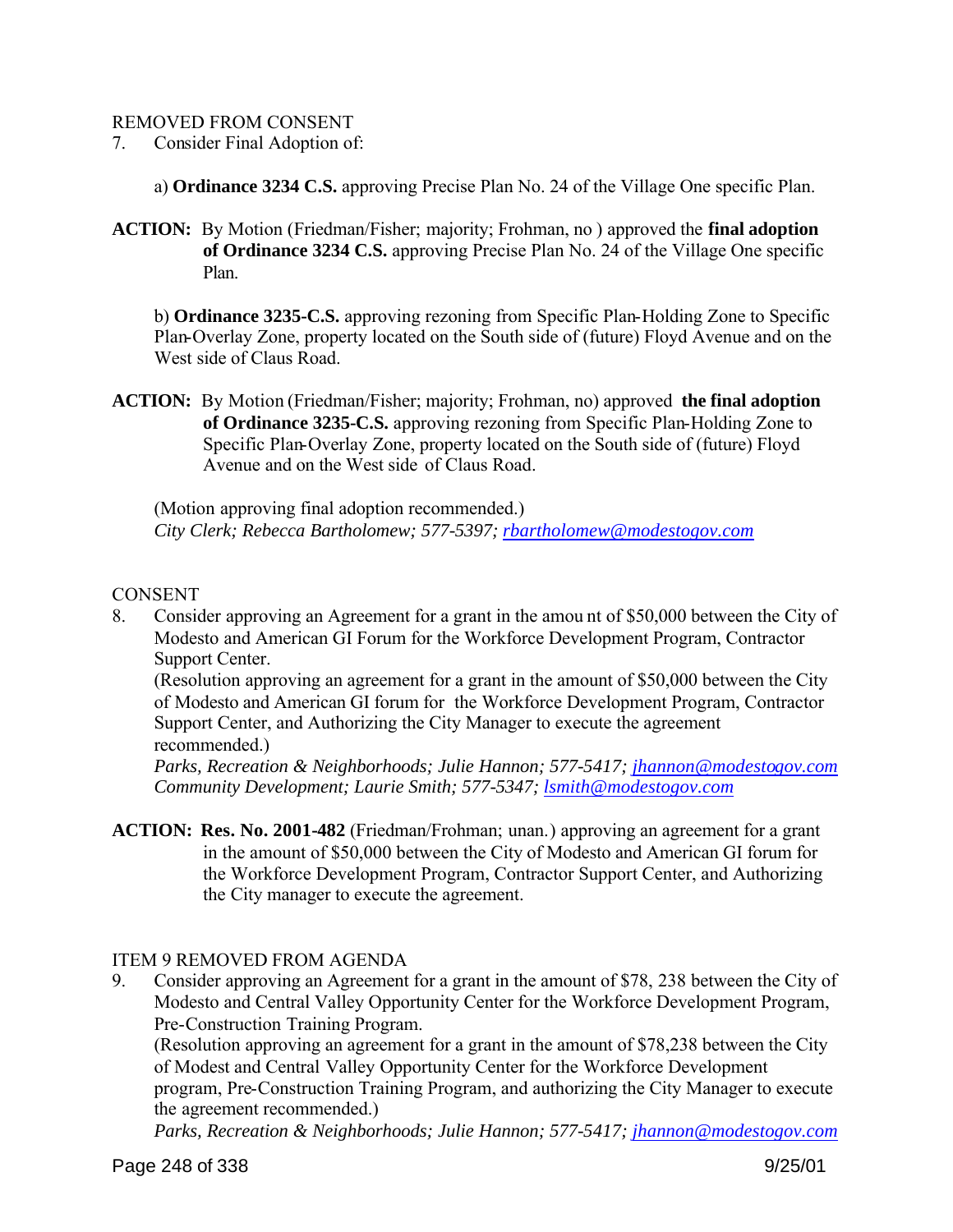## **ACTION:** No Action Taken

### **CONSENT**

- 10. Consider approving a resolution to accept a Federal Aviation Administration Grant for Modesto City-County Airport in the amount of \$1,000,000 to make airport improvements, and to authorize the City Manager to execute the grant's acceptance on behalf of the City. (Resolution accepting a Federal Aviation Administration Grant for Modesto City-County Airport in the amount of \$1,000,000 to make airport improvements, and to authorize the City Manager to execute the grant's acceptance on behalf of the City recommended.) *Airport; Howard Cook; 577-5318; hcook@modestogov.com*
- **ACTION: Res. No. 2001-483** (Friedman/Frohman; unan.) accepting a Federal Aviation Administration Grant for Modesto City-County Airport in the amount of \$1,000,000 to make airport improvements, and to a uthorize the City Manager to execute the grant's acceptance on behalf of the City.

### CONSENT

- 11. Consider grant applications for \$122,000 in funding under the Safe Neighborhood Parks, Clean Water, Clean Air and Coastal Protection Bond Act of 2000, non-Motorized Trails Program for a comprehensive signage project for Modesto's Class I trails. (Resolution approving submission of application and authorizing the City Manager to execute application recommended.)
- **ACTION: Res. No. 2001-484** (Friedman/Frohman; unan.) approving submission of applications for \$122,000 in funding under the Safe Neighborhood Parks, Clean Water, Clean Air and Coastal Protection Bond Act of 2000, and authorizing the City Manager to execute applications.

### **CONSENT**

- 12. Consider a request to authorize the City Manager to grant "Stipend Eligibility for Fire Battalion and Division Chiefs." (Resolution authorizing Fire Division Chiefs and Fire Battalion Chiefs to receive a stipend for certain assignments recommended.) *Fire Department; Doug Hannink; 572-9590; dhannink@modestogov.com*
- **ACTION: Res. No. 2001-485** (Friedman/Frohman; unan.) authorizing Fire Division Chiefs and Fire Battalion Chiefs to receive a stipend for certain assignments.

### **CONSENT**

13. Consider approving a resolution canvassing the Election for the Village One Community Facilities District No. 1996-1 (Village One Annexation #7), and Ordering Annexation of Territory to the Village One Community Facilities District 1996-1.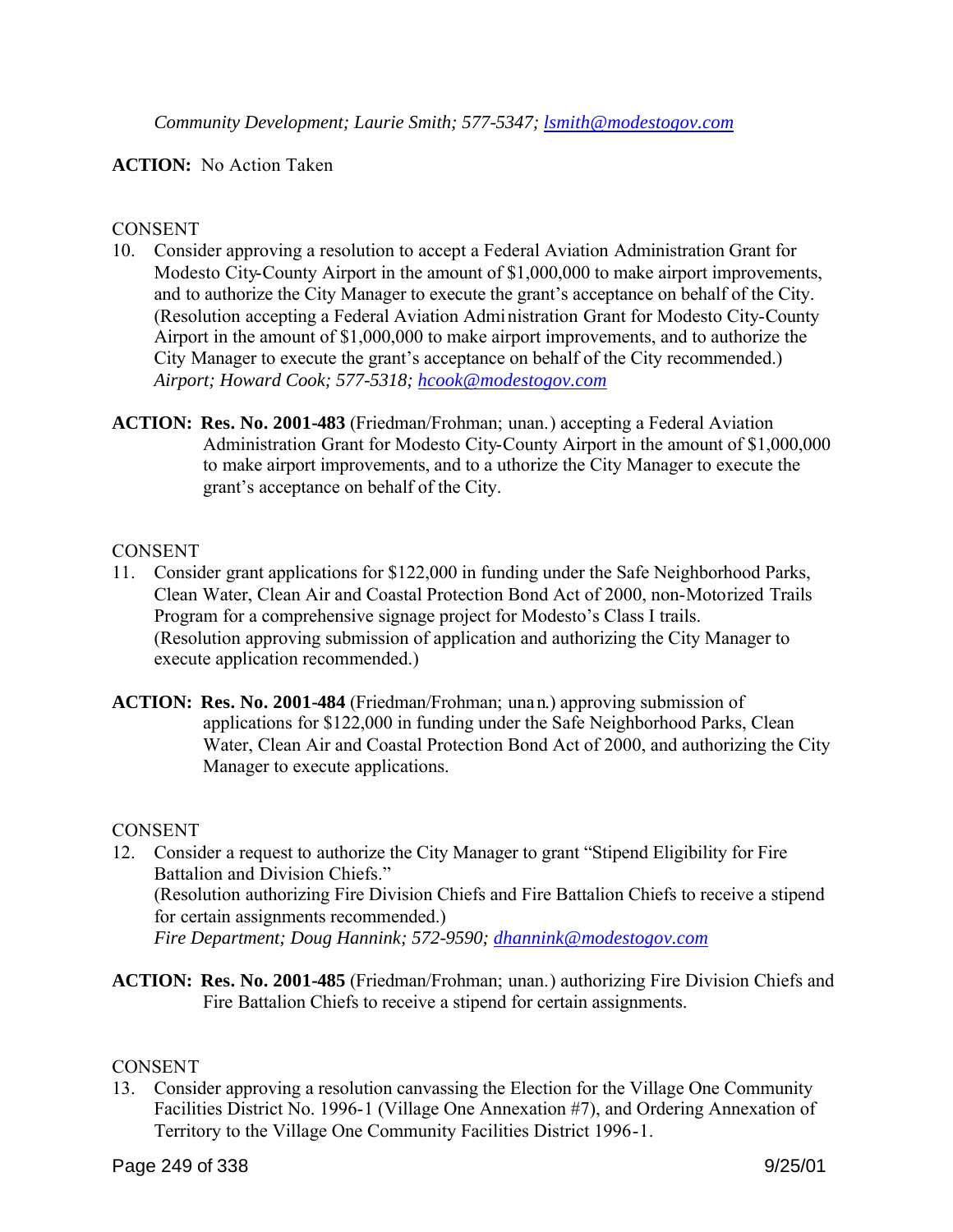(Resolution canvassing the results of the September 18, 2001, Election held within the Territory to be annexed to the Village One Community Facilities District 1996-1, and Order Annexation of Certain Territory to the District (Annexation #7) recommended.) *City Attorney; Tina Rocha; 577-5321; trocha@modestogov.com*

**ACTION: Res. No. 2001-486** (Friedman/Frohman; unan.) canvassing the results of the September 18, 2001, election held within the Territory to be annexed to the Village One Community Facilities District 1996-1, and Order Annexation of Certain Territory to the District (Annexation #7).

### REMOVED FROM CONSENT

14. Consider a resolution amending the Capital Improvement Program Budget for Fiscal Year 2001-2002 Budget of the City of Modesto to fund \$2 million for the Police Building Remodel project.

(Motion acknowledging receipt of report recommended; Resolution amending the Budget recommended.)

*Finance; Stan Feathers; 577-5458; sfeathers@modestogov.com* 

**ACTION:** By Motion (Serpa/Fisher; unan.) acknowledged receipt of report.

**Res. No. 2001-487** (Serpa/Fisher; unan.) amending the Budget for Fiscal Year 2001 - 2002.

### **CONSENT**

15. Consider approving staff recommendations to make necessary improvements to the McClure Country Place; and consider amending the budget to appropriate \$220,014 from the General Fund Reserve and increasing the ABS target for Organization 3611, Cultural General by \$20,339.

(Resolution approving improvements recommended; Resolution amending the budget and approving ABS increase recommended.)

*Parks, Recreation & Neighborhoods; Bob Quintella, 577-6444, bquintella@modestogov.com* 

**ACTION: Res. No. 2001-488** (Friedman/Frohman; unan.) approving improvements to the McClure Country Place.

> **Res. No. 2001-489** (Friedman/Frohman; unan.) amending the budget and approving ABS increase.

# **WRITTEN COMMUNICATIONS**

16. Letter from Edward Lotko regarding the McHenry Mus eum and Historical Society Board of Directors' request regarding the Museum Building space occupied by the Central California Art League.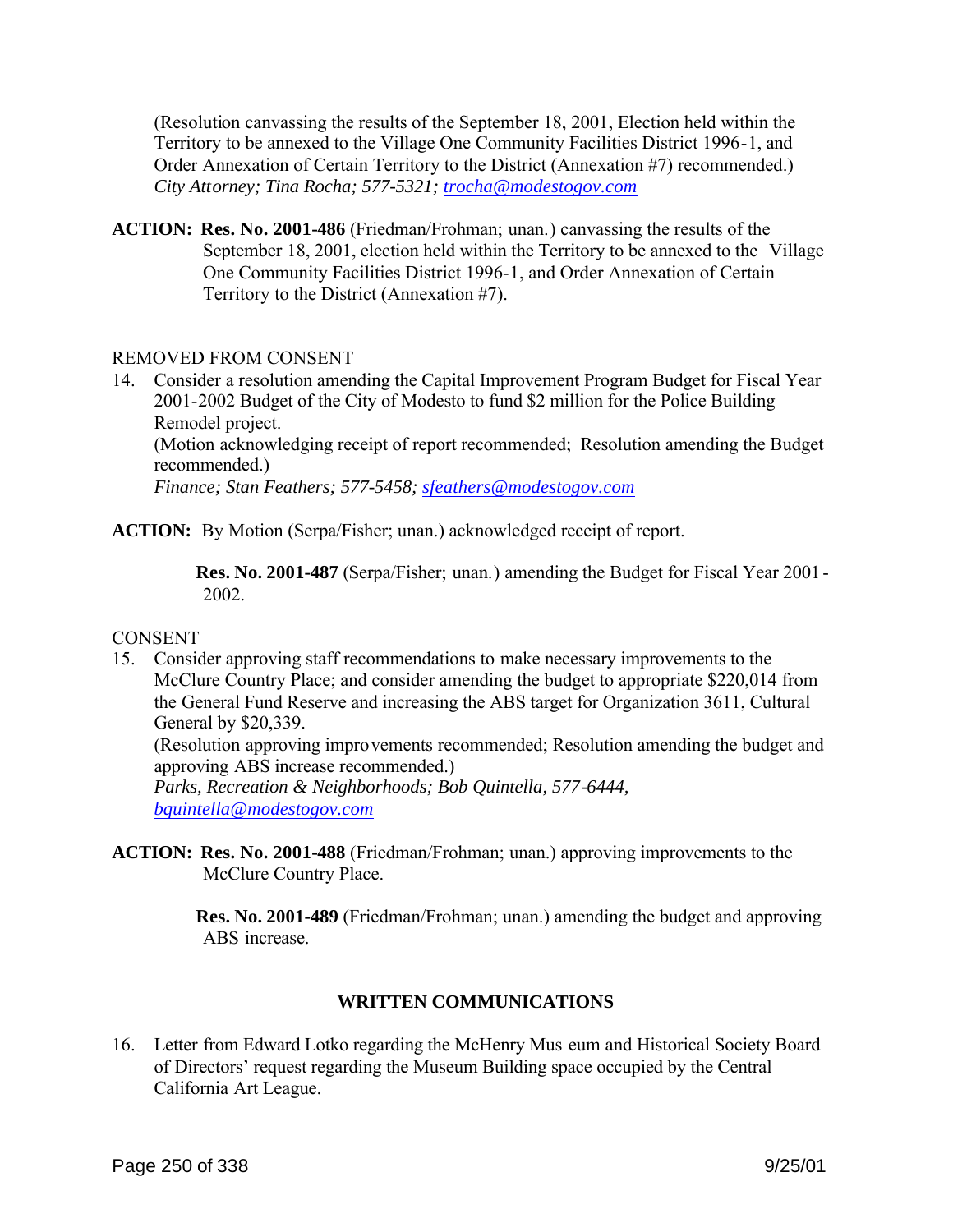**ACTION: Res. No. 2001-490** (Sabatino/Fisher; unan.) appointing an ad hoc committee consisting of the Mayor, Vice Mayo r, City Manger, and Museum and Art League representatives to resolve the issue.

### **UNFINISHED BUSINESS**

17. Consider approving lease agreements with Cricket California Property Company for cellular tower sites located at Water Tank No. 5 (Orchard School), B eyer Community Park, and Creekside Golf Course, and consider approving lease agreement with Cricket California Property Company for cellular tower lease site located at Downey Community Park, contingent upon approval from the Board of Zoning Adjustment. (Resolution approving agreement and authorizing the City Manager to execute said agreement with Cricket California Property Company for cellular tower site located at Water Tank No. 5 (Orchard School) recommended; Resolution approving agreement and authorizing the City Manager to execute said agreement with Cricket California Property Company for cellular tower site located at Beyer Community Park recommended; Resolution approving agreement and authorizing the City Manager to execute said agreement with Cricket California Property Company for cellular tower site located at Creekside Golf Course recommended; Resolution approving agreement and authorizing the City Manager to execute agreement with Cricket California Property Company for cellular tower lease site at Downey Community Park, contingent upon approval from the Board of Zoning Adjustment recommended.)

*Parks, Recreation & Neighborhoods; Fred Allen; 577-5353; fallen@modestogov.com Continued from September 18, 2001.* 

**ACTION: Res. No. 2001-491** (Frohman/Friedman; majority; Serpa, no) approving agreement and authorizing the City Manager to execute said agreement with Cricket California Property Company for cellular tower site located at Water Tank No. 5 (Orchar d School).

> **Res. No. 2001-492** (Frohman/Friedman; majority; Serpa, no) approving agreement and authorizing the City Manager to execute said agreement with Cricket California Property Company for cellular tower site located at Beyer Community Park

> **Res. No. 2001-493** (Frohman/Friedman; majority; Serpa, no) approving agreement and authorizing the City Manager to execute said agreement with Cricket California Property Company for cellular tower site located at Creekside Golf Course

**Res. No. 2001-494** (Frohman/Friedman; majority; Serpa, no) approving agreement and authorizing the City Manager to execute agreement with Cricket California Property Company for cellular tower lease site at Downey Community Park, contingent upon approval from the Board of Zoning Adj ustment.

### **HEARINGS**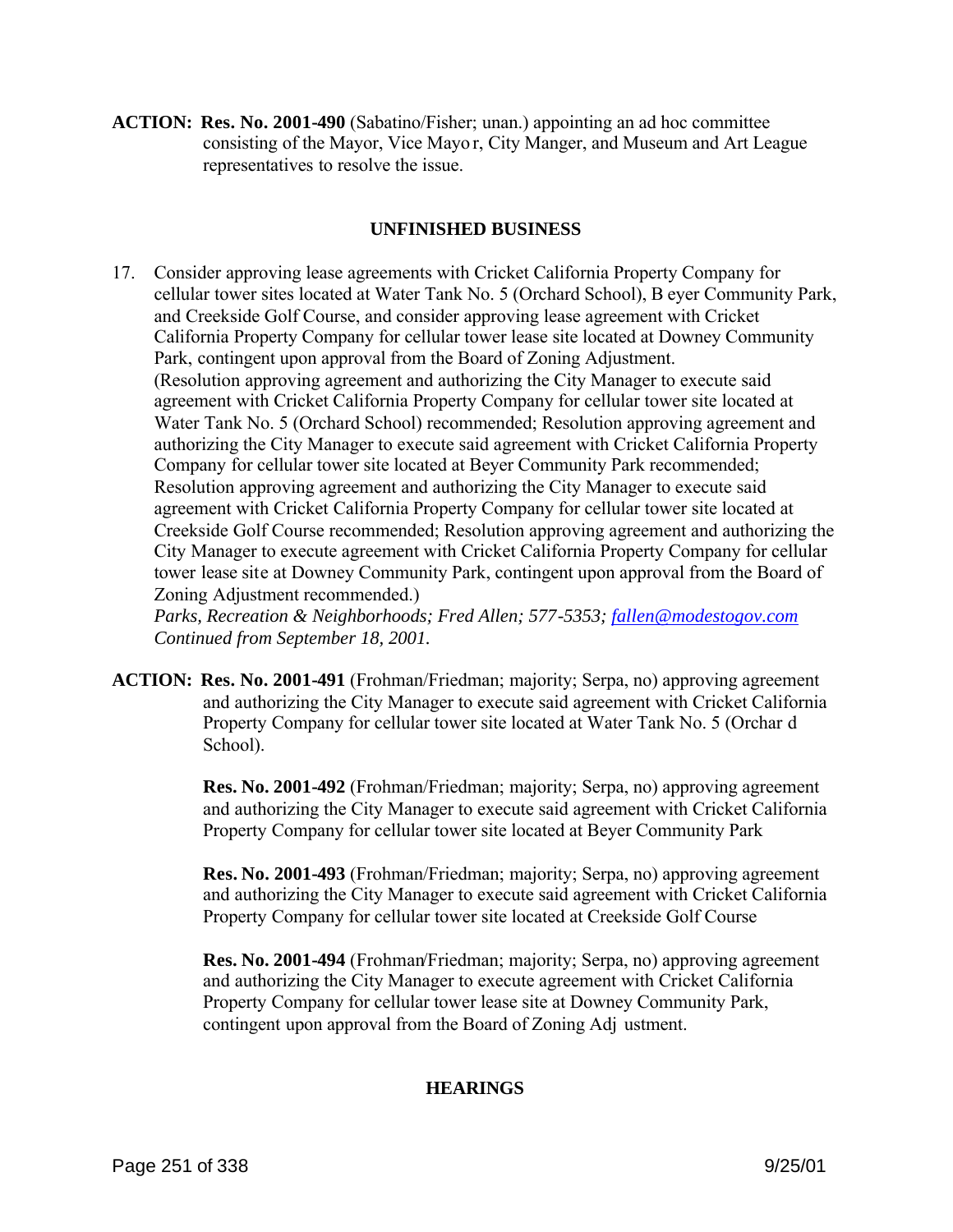- 18. Hearing to consider the application of Great Valley Center, for an amendment to section 29-3-9 of the zoning map of the City of Modesto to rezone from R -3, Medium High-Density Residential Zone, to P-D, Planned Development Zone, for conversion of an existing church to office, property located at 205 Needham Street. (Introduce an Ordinance rezoning the property from R-3 to P-D recommended; Resolution approving a development plan for the P-D recommended; Resolution finding the propose d rezoning within the scope of the General Plan Master EIR recommended.) *Community Development-Planning; Steve Mitchell; 577-5283; smitchell@modestogov.com*
- **ACTION:** By Motion (Friedman/Fisher; unan.) **introduce Ordinance 3236-C.S.** rezoning the property from R-3 to P-D, with approval being limited to non-medical uses and nonprofit uses such as Great Valley Center or other similar office site uses.

**Res. No. 2001-495** (Friedman/Fisher; unan.) approved a develo pment plan for the P-D, exclusive with this use only requiring a new parking plan be submitted to the Council if the use changes. The applicant is required to apply for landmark preservation status meeting Secretary of the Interior standards.

**Res. No. 2001-496** (Friedman/Fisher; unan.) finding the proposed rezoning within the scope of the General Plan Master EIR.

- 19. Hearing to consider the appeal of the Save Our Neighborhood Committee to a Decision by the Board of Zoning Adjustment Approving a Conditio nal Use Permit to allow the conversion of a former Convalescent Hospital for a Drug and Alcohol Treatment Center located at 823 East Orangeburg Ave. (Resolution denying the appeal and upholding the decision of the Board of Zoning Adjustment recommended.) *Community Development-Planning; Steve Mitchell; 577-5283; smitchell@modestogov.com*
- **ACTION:** The Council reached a tie vote to deny the appeal. By Motion (Fisher/Frohman; uanan) item was continued to the ne xt Council meeting, October 2, 2001, when Councilmember Conrad can be present.

### **NEW BUSINESS**

- 20. Consider approving advanced funding from the General Fund to fund storm drainage improvements in Village One. (Resolution approving advanced funding from the General Fund to fund storm drainage improvements in Village One recommended.) *Engineering & Transportation; Glen Lewis, 577-5213, glewis@modestogov.com*
- **ACTION: Res. No. 2001-497** (Frohman/Fisher; majority; Serpa, no; Conrad, absent) approving advanced funding from the General fund to fund storm drainage improvements in Village One.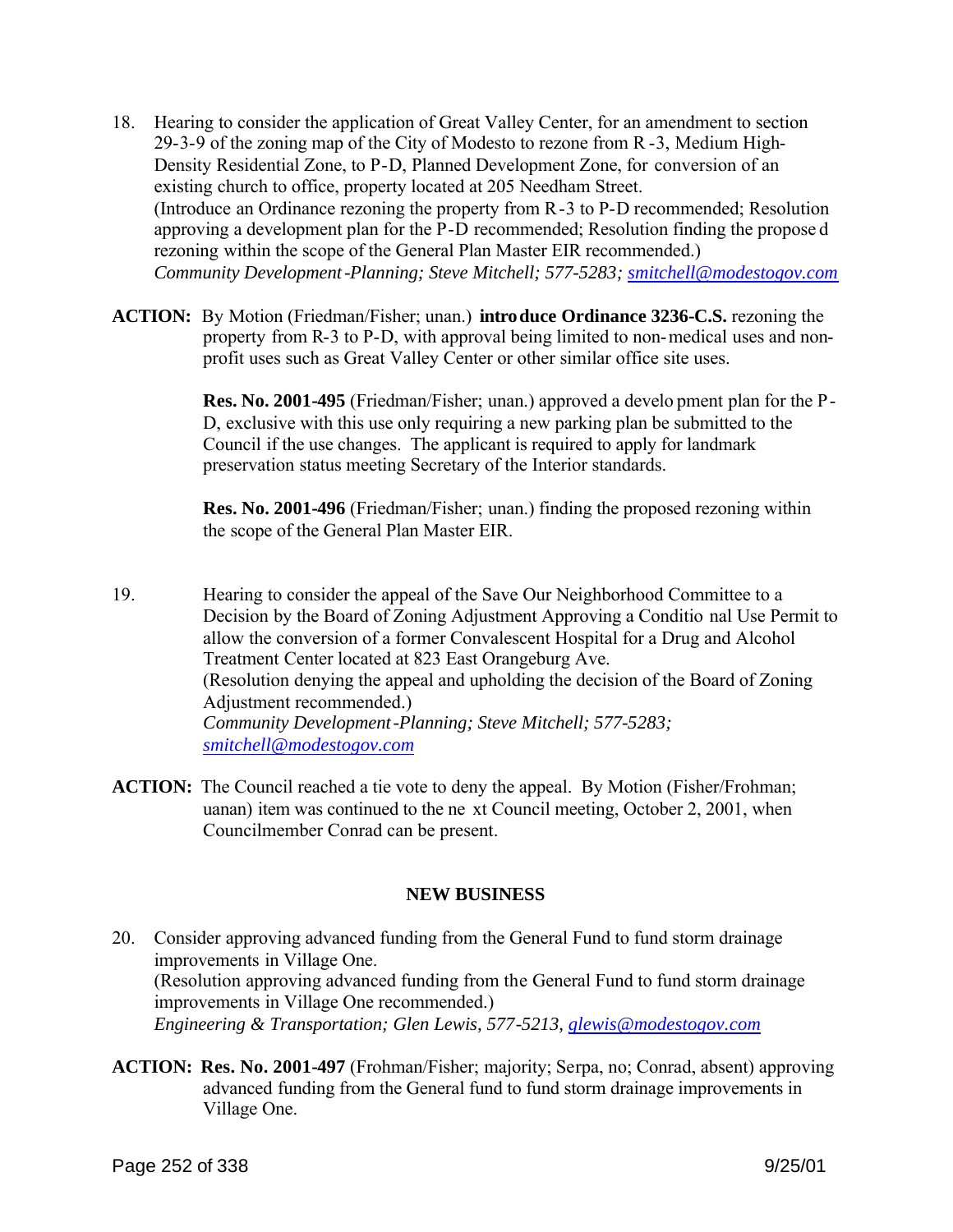- 21. Consider designating a voting delegate and alternate(s) for the National League of Cities, Annual Congress of Cities in Atla nta, Georgia, December 4-8, 2001.
- **ACTION:** By Motion (Fisher/Frohman; majority; Conrad, absent.) designated Councilmember Friedman as voting delegate and Councilmember Smith as alternate.

# **MISCELLANEOUS**

### Appointments

- 22. Consider appointment of eleven me mbers to the Modesto Youth Commission. (Resolution appointing eleven members to the Modesto Youth Commission recommended.) *Parks, Recreation & Neighborhoods; Jennifer Brinar; 571-5897; jbrinar@modestogov.com*
- **ACTION: Res. No. 2001-498** (Fisher/Friedman; unan.) appointing eleven members to the Modesto Youth Commission.
	- Councilmember Fisher requested a report from the Community Facilities District (CFD) Group on the next agenda regarding CFD Administrators' a bility to exercise discretion within the CFD ordinances

# **MATTERS TOO LATE FOR THE AGENDA**

None.

# **ADJOURNMENT**

This meeting adjourned at 11:25 p.m.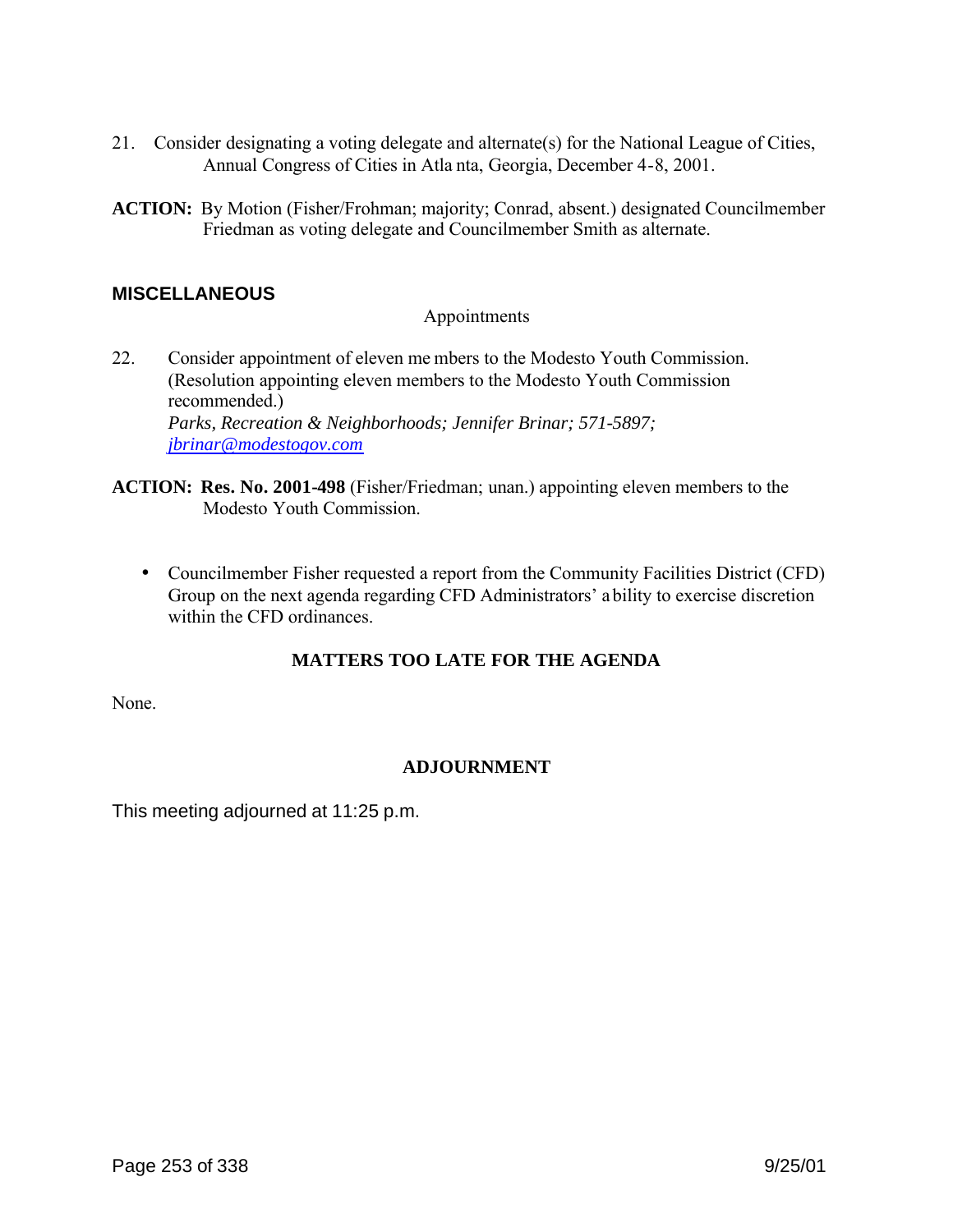Tuesday, October 2, 2001, at 5:15 p.m.

Roll Call – Present: Councilmembers Conrad, Fisher, Friedman, Frohman, Serpa, Smith, Mayor Sabatino

Absent: Councilmember Conrad left the meeting at 8:35 pm.

Pledge of Allegiance to the Flag

Invocation: Pastor Renaldo Mora, El Vino Nuevo

City Clerk's Announcements: *Item 5 removed from agenda*

Declaration of Conflicts of Interest: *Conrad announced he will need to leave the meeting at 9 pm.*

### **ACKNOWLEDGEMENTS AND PRESENTATIONS**

• Presentation of proclamation declaring October as "Trick-or-Treat for UNICEF" month.

**ACTION:** Mayor Sabatino read the proclamation.

• Presentation of proclamation endorsing "Lights on Afterschool".

**ACTION:** Mayor Sabatino read the proclamation.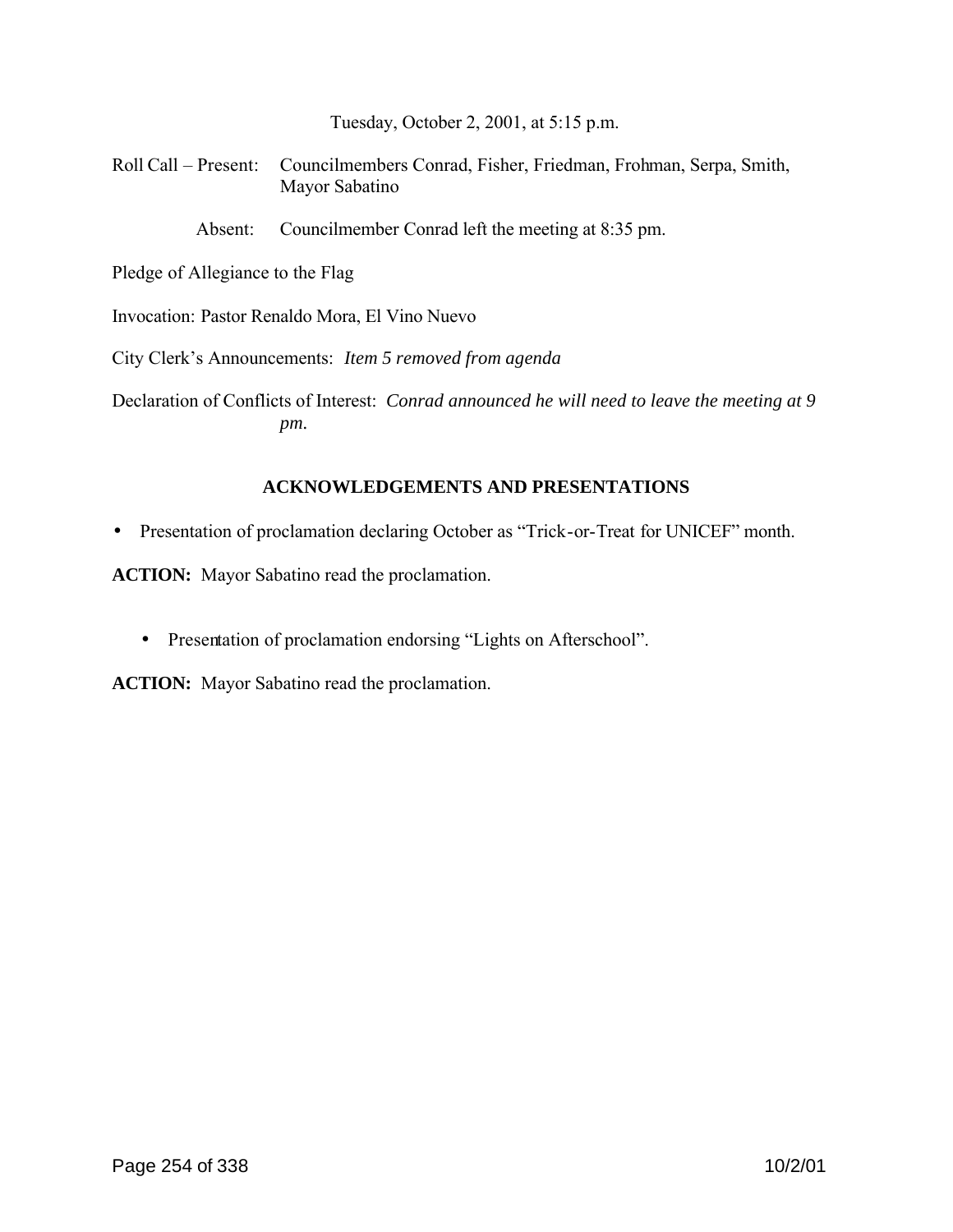### **ORAL COMMUNICATIONS**

• Peter Gartner thanked the Council for their support of the Health Best Celebration at Mellis Park.

# *COUNCIL COMMENTS & REPORTS*

- Mayor Sabatino announced he withdrew his intent to run for a seat on the Board of Supervisors due to other candidates running for District 2.
- 1. At the request of Councilmember Frohman:
	- (1) Consider giving City Attorney direction to draft a charter amend ment giving the Mayor line item veto power in the budget with five Councilmembers needed to override the veto.
- **ACTION:** Motion (Frohman/Conrad; minority, Fisher Friedman, Serpa, Smith, no) directing City Attorney to draft a charter amendment failed to carry.
	- (2) Consider giving Councilmembers line item veto power in the budget with a majority of the Council needed to over ride the veto.

**ACTION:** No action taken.

- 2. At the request of Councilmember Fisher, consider referring to the Community Development & Housing committee (CD&H) an amendment to the Community Facilities District (CFD) ordinances and policies giving the CFD administrators more flexibility to administer the CFD program.
- **ACTION:** By Motion (Conrad/Smith; majority; Serpa, no) the City Attorney was directed to draft an amendment to the current ordinance and return to the CD&H committee, which will report back to the City Council at a later date.

# **CONSENT ITEMS – ROLL CALL VOTE REQUIRED**: Items 3 through 9

 *Item 4 removed from Consent Item 5 removed from Agenda*

### **ITEMS 3, 6–9 ACTION: Frohman/Fisher; unan.**

**ITEM 4 ACTION: Fisher/Friedman; unan.**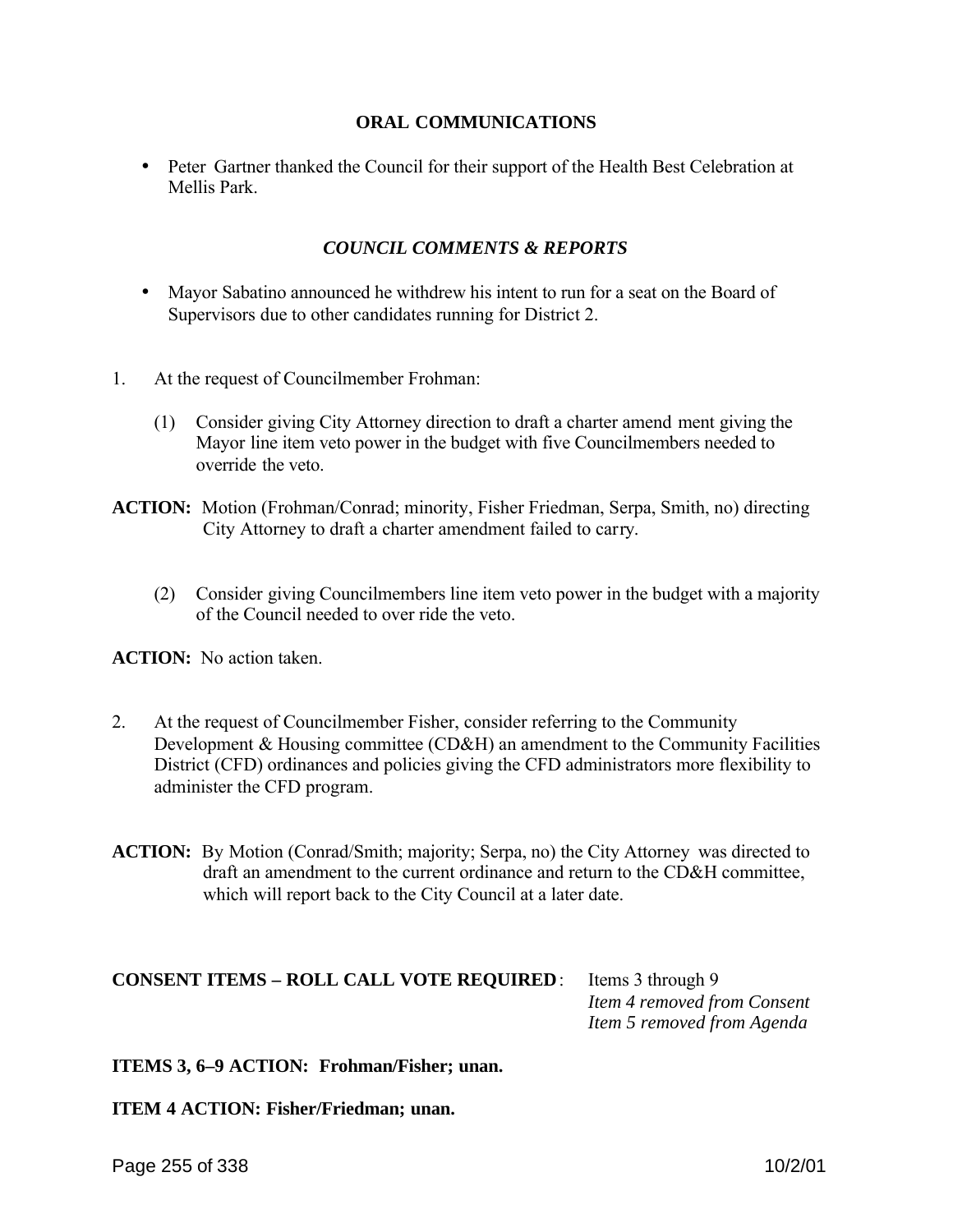#### **CONSENT ITEMS**

# **An item may be removed from consent and discussed at the request of an audience member or Councilmember.**

#### CONSENT

3. Approval of the minutes of the regular City Council meeting of September 25, 2001. (Motion approving needed.) *Clerk; Rebecca Bartholomew, 577-5397, rbartholomew@ci.modesto.ca.us*

**ACTION:** By Motion (Frohman/Fisher; unan.) approved the minutes of September 25, 2001.

### REMOVED FROM CONSENT

- 4. Consider staff report on X-Fest. (Resolution acknowledging receipt of report recommended.) *Parks, Recreation & Neighborhoods; Bob Quintella, 577-6444, bquitella@modestogov.com*
- **ACTION: Res. No. 2001-499** (Fisher/Friedman; unan.) acknowledged receipt of report on X-Fest.

### REMOVED FROM AGENDA

5. Consider approving revisions to the Modesto City Standard Specifications. (Resolution approving revisions to the Modesto City Standards Specificatio ns recommended.) *Engineering & Transportation; Kevin Becker, 577-5259, kbecker@modestogov.com*

### **ACTION: No Action Taken**

### **CONSENT**

6. Consider approving an agreement with Sequoia Properties, a California Limited Partnership, for the acquisition of property needed for the Briggsmore Avenue/Claus Road Urban Interchange for a total price of \$144,430, and consider finding that the project is within the scope of the Supplement to the Village One program Environmental Impact Report.

(Resolution approving the agreement with Sequoia Properties recommended; Resolution finding that the project is within the scope of the Supplement to the Village One Program Environmental Impact Report recommended.)

*Engineering & Transportation; Dean Phillips, 577-5260, dphllips@modestogov.com*

**ACTION: Res. No. 2001-500** (Frohman/Fisher; unan.) approving the agreement with Sequoia Properties.

> **Res. No. 2001-501** (Frohman/Fisher; unan.) finding t hat the project is within the scope of the Supplement to the Village One Program Environmental Impact Report.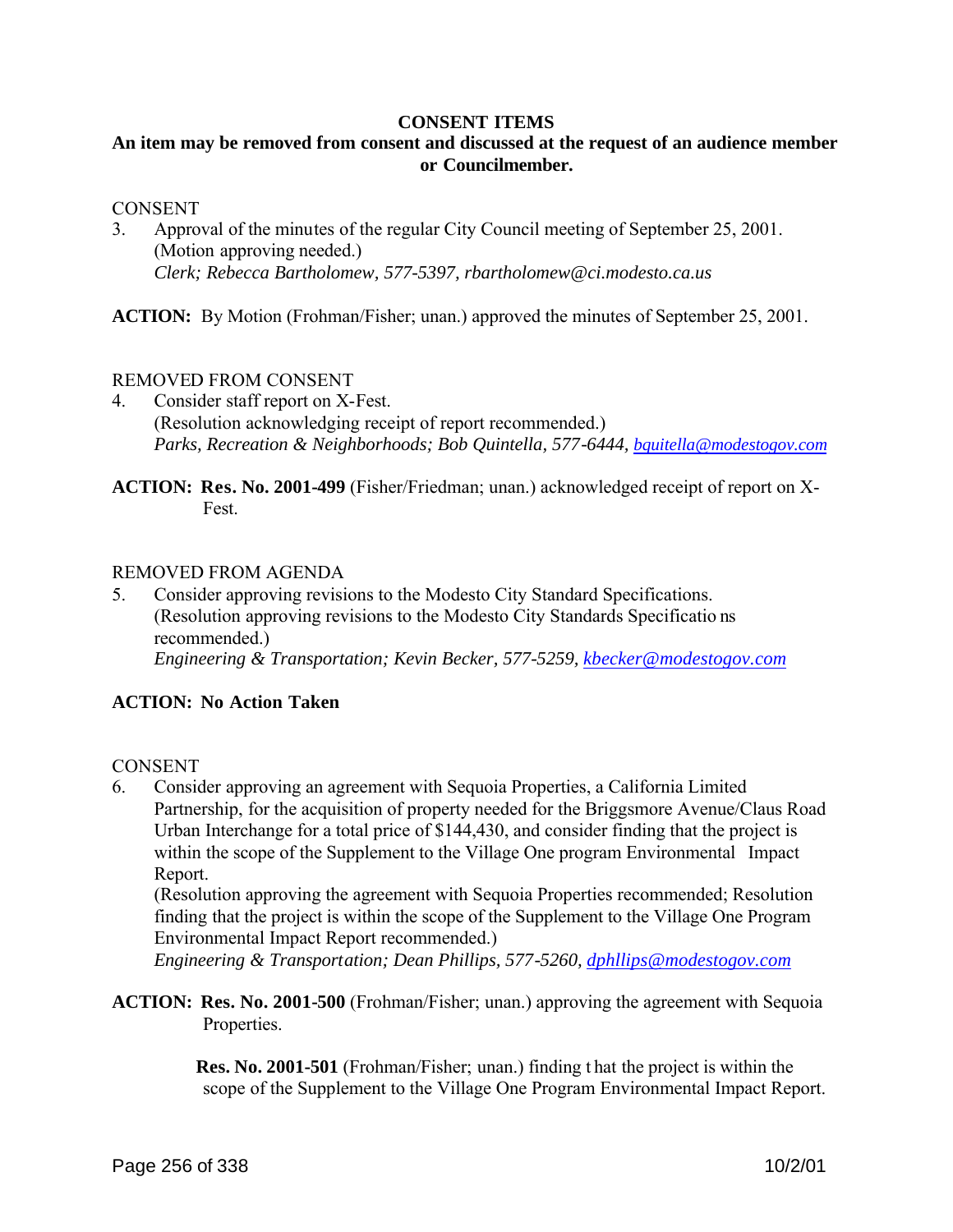### **CONSENT**

7. Consider authorizing the City Manager to sign a water reimbursement agreement with The Bluffs Senior Housing Development LLC, for the installation of 1,766 linear feet of a 12 inch water line and appurtenances located in Parker Road, from Held Drive to the east boundary of the Sereno subdivision.

(Resolution authorizing City Manager to sign a water reimbursement agreement with The Bluffs Senior Housing Development LLC recommended.)

*Engineering & Transportation; Robert Meleg, 571-5149, bmeleg@modestogov.com*

**ACTION: Res. No. 2001-502** (Frohman/Fisher; unan.) authorizing the City Manager to sign a water reimbursement agreement with the Bluffs Senior Housing Development LLC.

### **CONSENT**

- 8. Consider accepting with regret the resignation of Ed Hayden from the Culture Commission. (Resolution accepting with regret recommended.) *City Manager; Esther Puckett, 571-5101, epuckett@modestogov.com*
- **ACTION: Res. No. 2001-503** (Frohman/Fisher; unan.) accepting resignation of Ed Hayden with regret.

### **CONSENT**

- 9. Consider issuance of tax-exempt multi-family revenue bonds for the financing and refinancing of Live Oak Apartments. (Resolution of intent to issue multi-family housing revenue bonds for the refinancing of, and financing of the Live Oak Apartments and taking related actions recommended.) *Finance; Barry Newlin, 577-5373, bnewlin@modestogov.com*
- **ACTION: Res. No. 2001-504** (Frohman/Fisher; unan.) of intent to issue multi -family housing revenue bonds for the refinancing financing and refinancing of the Live Oak Apartments and take related actions.

# **WRITTEN COMMUNICATIONS**

10. E-mail correspondence from Dale Gene Williams requesting: (1)Declaration of support for military action as a result of the bombing of the World Trade Center in New York; (2)Authorization for the leave of absence by elected City Council members for a period not to exceed six months fifteen days, in the event that said elected City Council members are members of the United States Armed Forces (active or reserve); (3)That the City of Modesto be willing to provide for the transportation of reserve/state national guardsmen by the Modesto Police Department to their unit of assignment within the City of Modesto, in the event of local, state or national emergency as declared by the appropriate governing body thereof.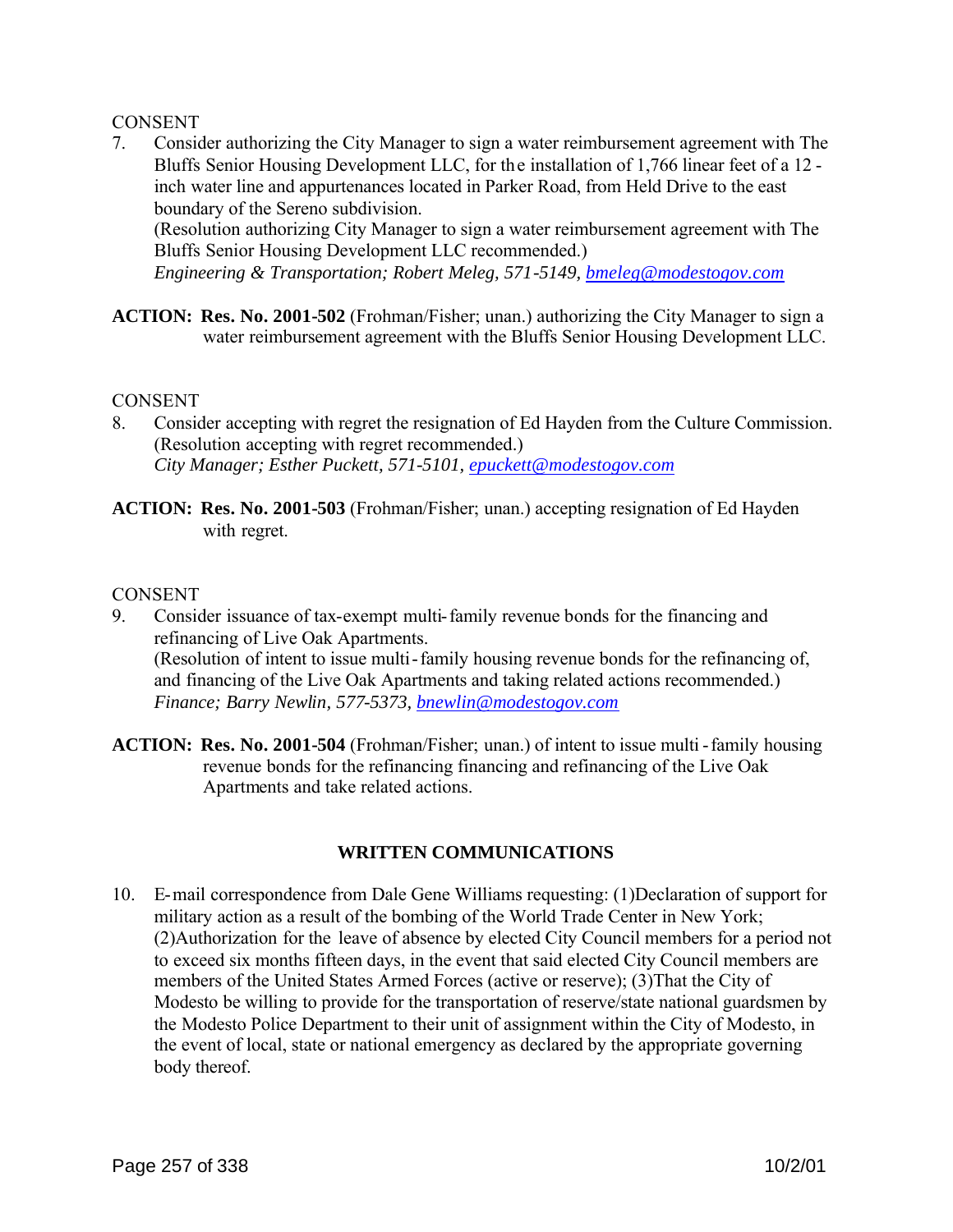- **ACTION:** By Motion (Fisher/Conrad; unan) declared the City's support for military actions sponsored by the President and Congress as a result of the terrorist acts of September 11, 2001.
- 11. E-mail correspondence from Mark Frink requesting a Council resolution regarding military activation.

(Refer to staff for evaluation recommended.)

**ACTION: Res. No. 2001-505** (Conrad/Fisher; unan.) of intent to research payment of salary difference between military pay and City pay including health benefits to those employees called to active duty.

# **UNFINISHED BUSINESS**

Item brought back from September 25, 2001 for a full-Council vote. Public Hearing was closed and vote resulted in a tie.

12. Final vote on the appeal of the Save Our Neighborhood Committee to a Decision by the Board of Zoning Adjustment Approving a Conditional Use Permit to allow the conversion of a former Convalescent Hospital for a Drug and Alcohol Treatment Center located at 823 East Orangeburg Ave. (Resolution denying the appeal and up holding the decision of the Board of Zoning

Adjustment recommended.) *Community Development-Planning; Steve Mitchell; 577-5283; smitchell@modestogov.com* 

**ACTION: Res. No. 2001-506** (Friedman/Smith; majority; Frohman, Serpa, Sabatino, no) denying the appeal and upholding the decision of the Board of Zoning Adjustment.

# **HEARINGS**

- 13. Hearing to consider the appeal of the Planning Commission decision denying the application of Dano Construction Inc. for a rezo ne from R-1 and C-3 to P-D to allow a three-story 53-unit senior independent living housing project in conjunction with a previously-approved two-phase 160-unit assisted care senior facility, property located on the South side of Scenic Drive East of Coffee Road. (Resolution denying the appeal and upholding the decision of the Planning Commission denying the requested rezoning from R-1 and C-3 to P-D recommended.) *Community Development; George Osner, 577-5273, gosner@modestogov.com*
- **ACTION: Res. No. 2001-507** (Fisher/Smith; unan; Conrad, absent) denying the appeal and upholding the decision of the Planning Commission denying the requested rezoning from R-1 and C-3 to P-D.
- 14. Hearing to consider the application of Denis Family Property to amend the Village One Specific Plan and Precise Plan No. 27 to redesignate 1.15 acres from Multi-family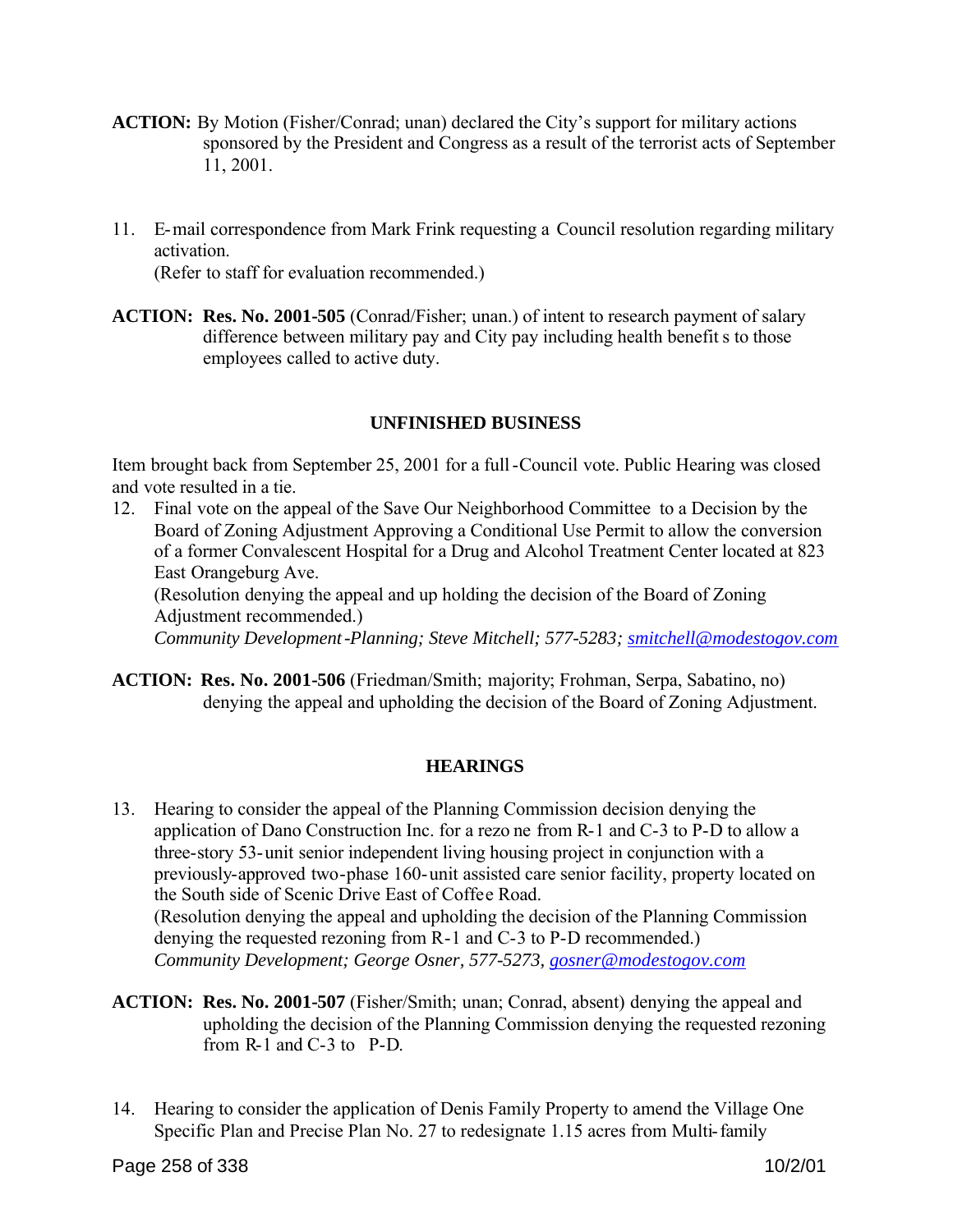Residential to Village Residential, property located on the North side of Merle Avenue on both side of Paramont Way. (Resolution amending the Village One Specific Plan recommended; Introduction of Ordinance amending the precise plan for Precise Plan Area No. 27 recommended; Resolution finding the proposed specific plan and precise plan amendments within the scope of the previously-certified Village One Specific Plan Program EIR. *Community Development; George Osner, 577-5273, gosner@modestogov.com*

**ACTION:** Item was continued to October 9, 2001.

### **MISCELLANEOUS**

#### *Legislation*

15. Consider authorizing the City Manager to approve and execute an agreement with Patton Boggs for the amount of \$64,800 for federal legislative lobbying services, and consider authorizing an appropriation transfer to fully fund the project. (Resolution approving an agreement with Patton Boggs and authorizing the City Manager to execute necessary documents recommended; Resolution approving appropriation transfer recommended.) *City Manager; Jana Coons, 571-5580, jcoons@modestogov.com*

**ACTION: Res. No. 2001-508** (Frohman/Smith; unan.; Conrad, absent) approving an agreement with Patton Boggs and authorizing the City Manager to execute the necessary documents.

> **Res. No. 2001-509** (Frohman/Smith; unan.; Conrad, absent) approving an appropriation transfer to fully fund the project.

- 16. Consider approving the 2001 Legislative Platform Amendments to the Finance portion of the Legislative Platform. (Resolution approving the proposed amendments to the finance portion of the Legislative Platform recommended.) *City Manager; Jana Coons, 571-5580, jcoons@modestogov.com*
- **ACTION: Res. No. 2001-510** (Smith/Frohman; unan.; Conrad, absent) approving the proposed amendments to the finance portion of the Legislative Platform.

### **MATTERS TOO LATE FOR THE AGENDA**

None.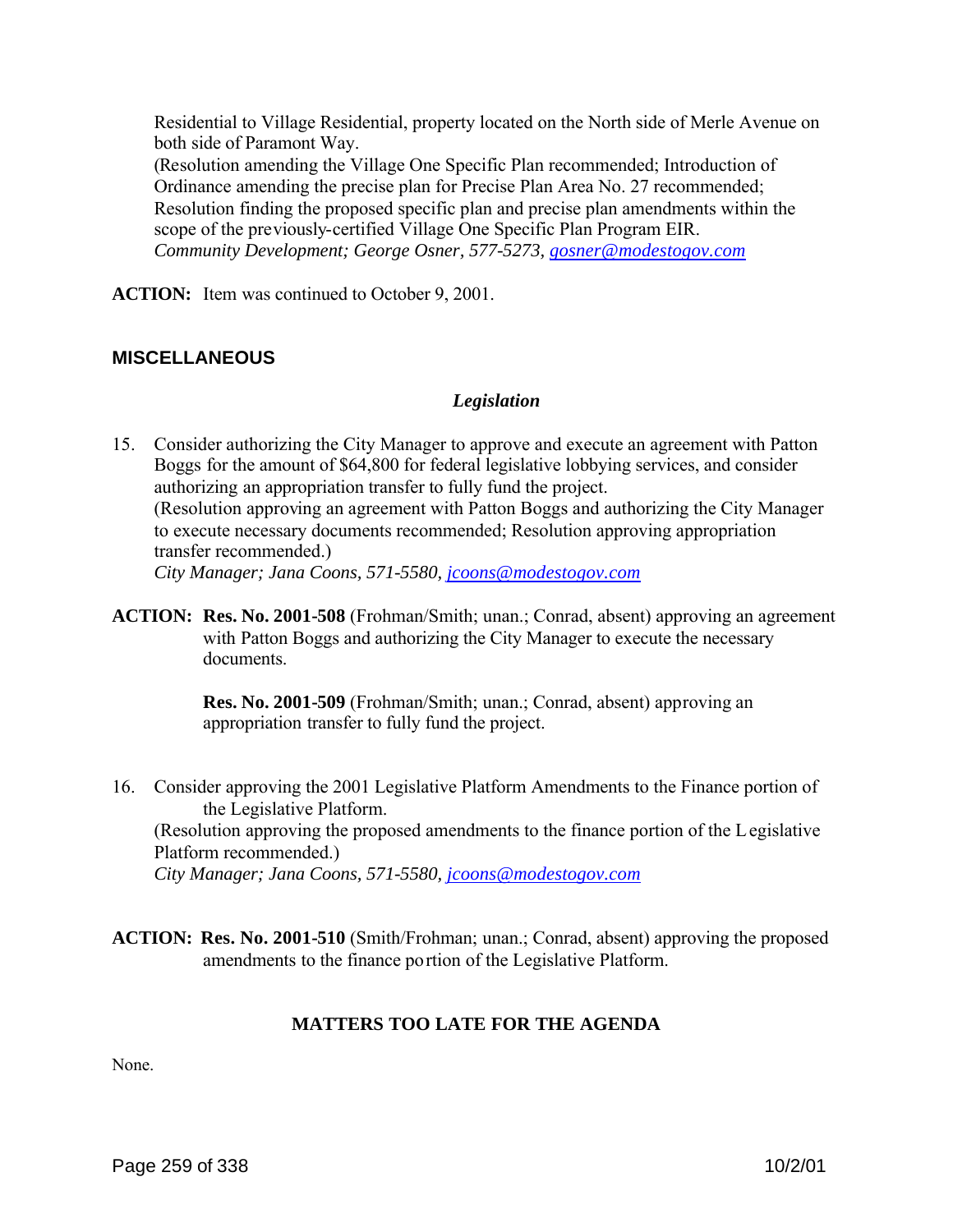# *ADJOURNMENT*

*This meeting adjourned at 9:10 p.m.*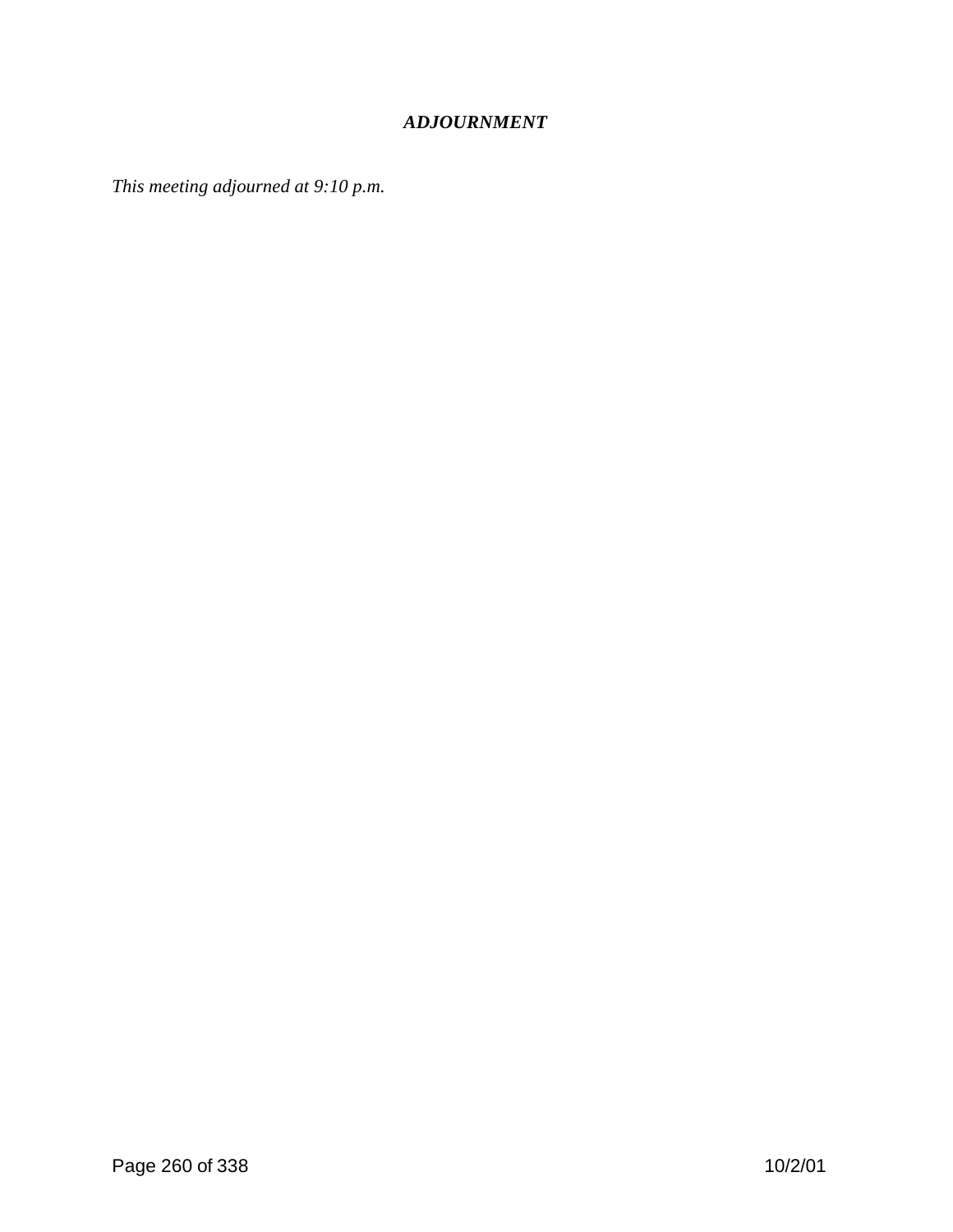Tuesday, October 2, 2001, at 5:15 p.m.

Roll Call – Present: Councilmembers Conrad, Fisher, Friedman, Frohman, Serpa, Smith, Mayor Sabatino

Absent: Councilmember Conrad left the meeting at 8:35 pm.

Pledge of Allegiance to the Flag

Invocation: Pastor Renaldo Mora, El Vino Nuevo

City Clerk's Announcements: *Item 5 removed from agenda*

Declaration of Conflicts of Interest: *Conrad announced he will need to leave the meeting at 9 pm.*

#### **ACKNOWLEDGEMENTS AND PRESENTATIONS**

• Presentation of proclamation declaring October as "Trick-or-Treat for UNICEF" month.

**ACTION:** Mayor Sabatino read the proclamation.

• Presentation of proclamation endorsing "Lights on Afterschool".

**ACTION:** Mayor Sabatino read the proclamation.

### **ORAL COMMUNICATIONS**

• Peter Gartner thanked the Council for their support of the Health Best Celebration at Mellis Park.

### *COUNCIL COMMENTS & REPORTS*

- Mayor Sabatino announced he withdrew his intent to run for a seat on the Board of Supervisors due to other candidates running for District 2.
- 1. At the request of Councilmember Frohman:
	- (3) Consider giving City Attorney direction to draft a charter amendment giving the Mayor line item veto power in the budget with five Councilmembers needed to override the veto.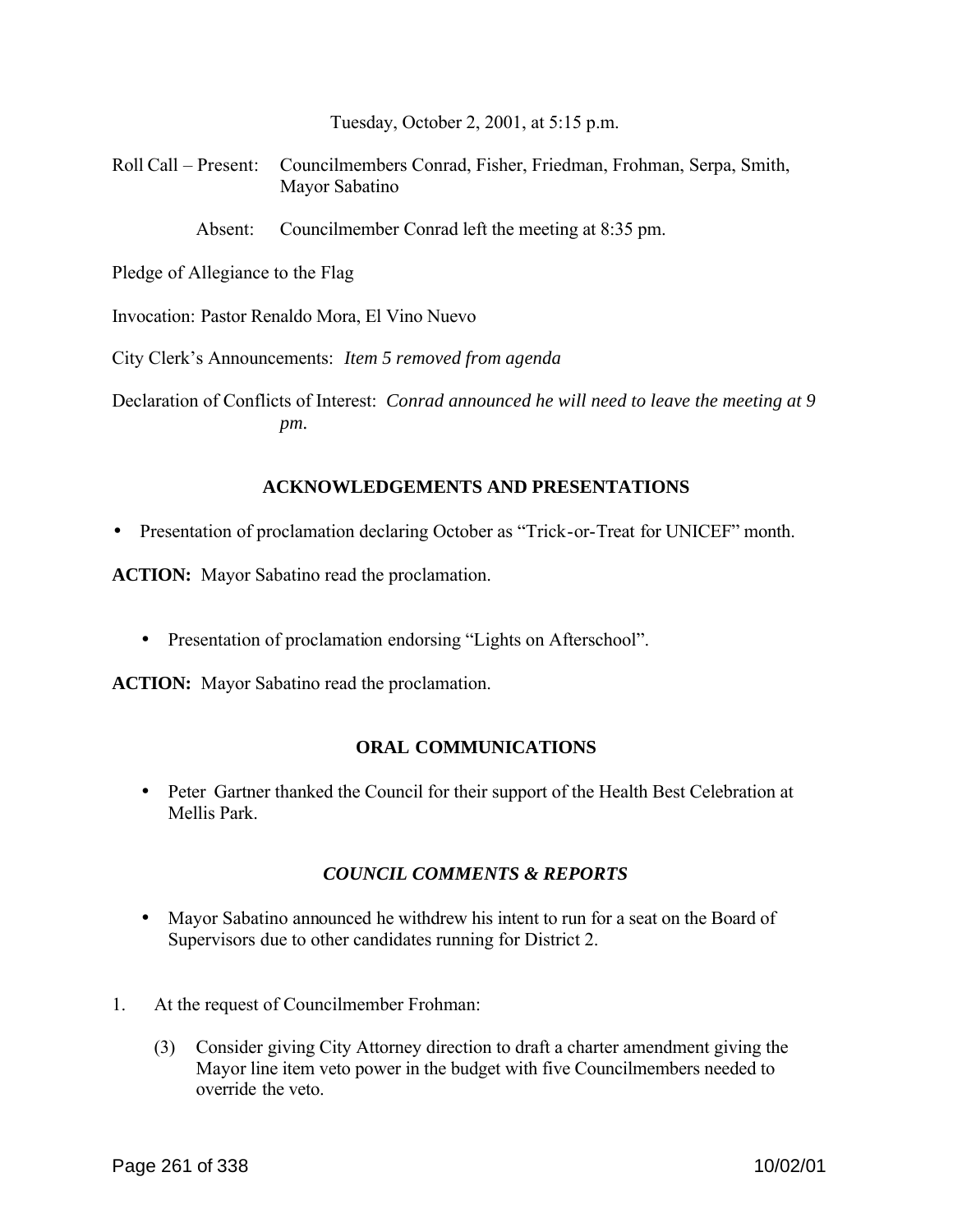- **ACTION:** Motion (Frohman/Conrad; minority, Fisher Friedman, Serpa, Smith, no) directing City Attorney to draft a charter amendment failed to carry.
	- (4) Consider giving Councilmembers line item veto power in the budget with a majority of the Council needed to over ride the veto.

**ACTION:** No action taken.

- 2. At the request of Councilmember Fisher, consider referring to the Community Development & Housing committee (CD&H) an amendment to the Community Facilities District (CFD) ordinances and policies giving the CFD administrators more flexibility to administer the CFD program.
- **ACTION:** By Motion (Conrad/Smith; majority; Serpa, no) the City Attorney was directed to draft an amendment to the current ordinance and return to the CD&H committee, which will report back to the City Council at a later date.

| <b>CONSENT ITEMS - ROLL CALL VOTE REQUIRED:</b> Ite |     |
|-----------------------------------------------------|-----|
|                                                     | Ite |
|                                                     | Ite |

ems 3 through 9 *Item 4 removed from Consent Item 5 removed from Agenda*

**ITEMS 3, 6–9 ACTION: Frohman/Fisher; unan.**

**ITEM 4 ACTION: Fisher/Friedman; unan.**

### **CONSENT ITEMS**

# **An item may be removed from consent and discussed at the request of an audience member or Councilmember.**

**CONSENT** 

3. Approval of the minutes of the regular C ity Council meeting of September 25, 2001. (Motion approving needed.) *Clerk; Rebecca Bartholomew, 577-5397, rbartholomew@ci.modesto.ca.us*

**ACTION:** By Motion (Frohman/Fisher; unan.) approved the minutes of September 25, 2001.

# REMOVED FROM CONSENT

4. Consider staff report on X-Fest. (Resolution acknowledging receipt of report recommended.) *Parks, Recreation & Neighborhoods; Bob Quintella, 577-6444, bquitella@modestogov.com*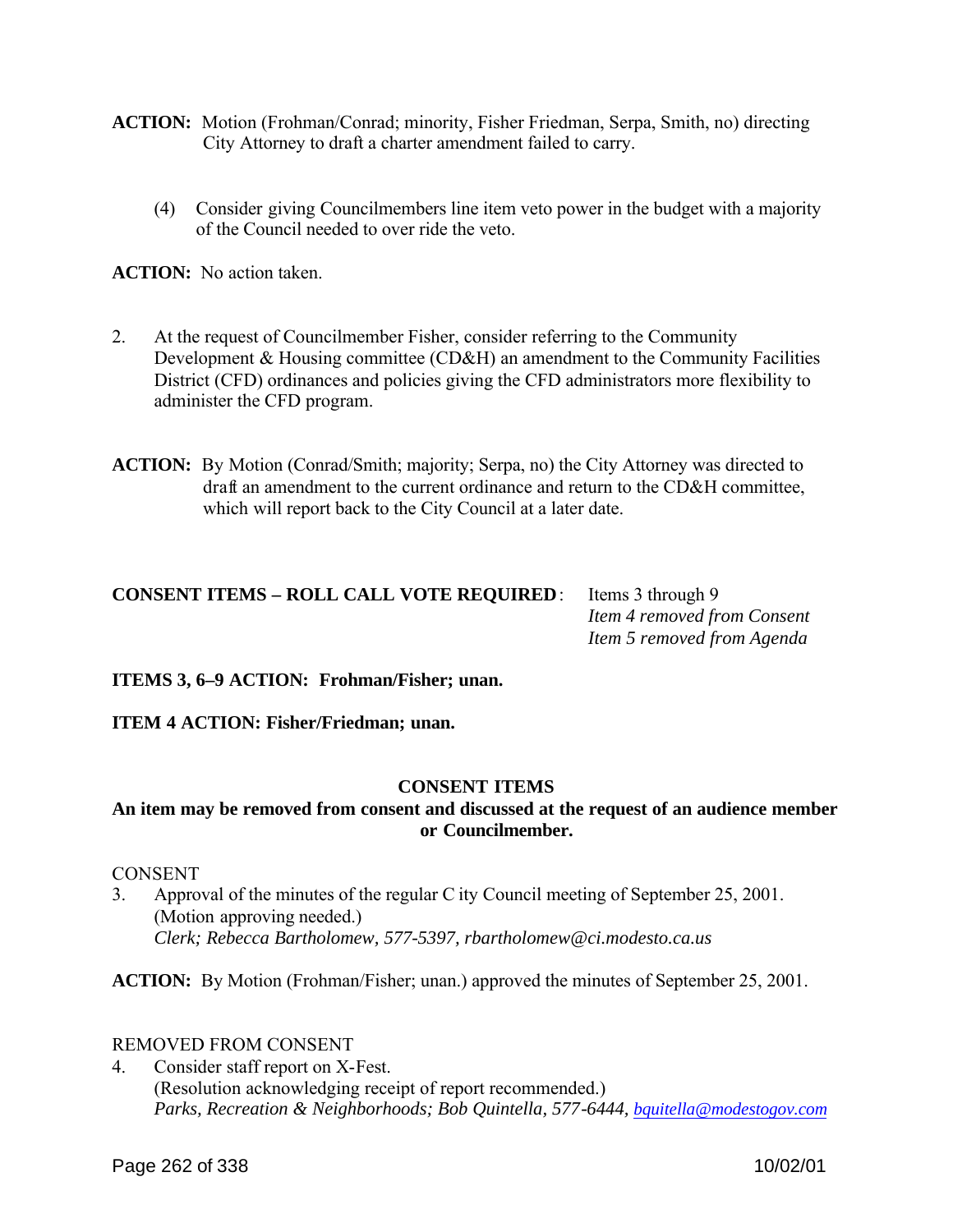**ACTION: Res. No. 2001-499** (Fisher/Friedman; unan.) acknowledged receipt of report on X-Fest.

### REMOVED FROM AGENDA

5. Consider approving revisions to the Modesto City Standard Specifications. (Resolution approving revisions to the Modesto City Standards Specifications recommended.) *Engineering & Transportation; Kevin Becker, 577-5259, kbecker@modestogov.com*

# **ACTION: No Action Taken**

### **CONSENT**

6. Consider approving an agreement with Sequoia Properties, a California Limited Partnership, for the acquisition of property needed for the Briggsmore Avenue/Claus Road Urban Interchange for a total price of \$144,430, and consider finding that the project is within the scope of the Supplement to the Village One program Environmental Impact Report.

(Resolution approving the agreement with Sequoia Properties recommended; Resolution finding that the project is within the scope of the Supplement to the Village One Program Environmental Impact Report recommended.)

*Engineering & Transportation; Dean Phillips, 577-5260, dphllips@modestogov.com*

**ACTION: Res. No. 2001-500** (Frohman/Fisher; unan.) approving the agreement with Sequoia Properties.

> **Res. No. 2001-501** (Frohman/Fisher; unan.) finding that the project is w ithin the scope of the Supplement to the Village One Program Environmental Impact Report.

### **CONSENT**

7. Consider authorizing the City Manager to sign a water reimbursement agreement with The Bluffs Senior Housing Development LLC, for the installation of 1,7 66 linear feet of a 12 inch water line and appurtenances located in Parker Road, from Held Drive to the east boundary of the Sereno subdivision.

(Resolution authorizing City Manager to sign a water reimbursement agreement with The Bluffs Senior Housing Development LLC recommended.)

*Engineering & Transportation; Robert Meleg, 571-5149, bmeleg@modestogov.com*

**ACTION: Res. No. 2001-502** (Frohman/Fisher; unan.) authorizing the City Manager to sign a water reimbursement agreement with the Bluffs Senior Housing Development LLC.

### **CONSENT**

8. Consider accepting with regret the resignation of Ed Hayden from the Culture Commission. (Resolution accepting with regret recommended.)

*City Manager; Esther Puckett, 571-5101, epuckett@modestogov.com*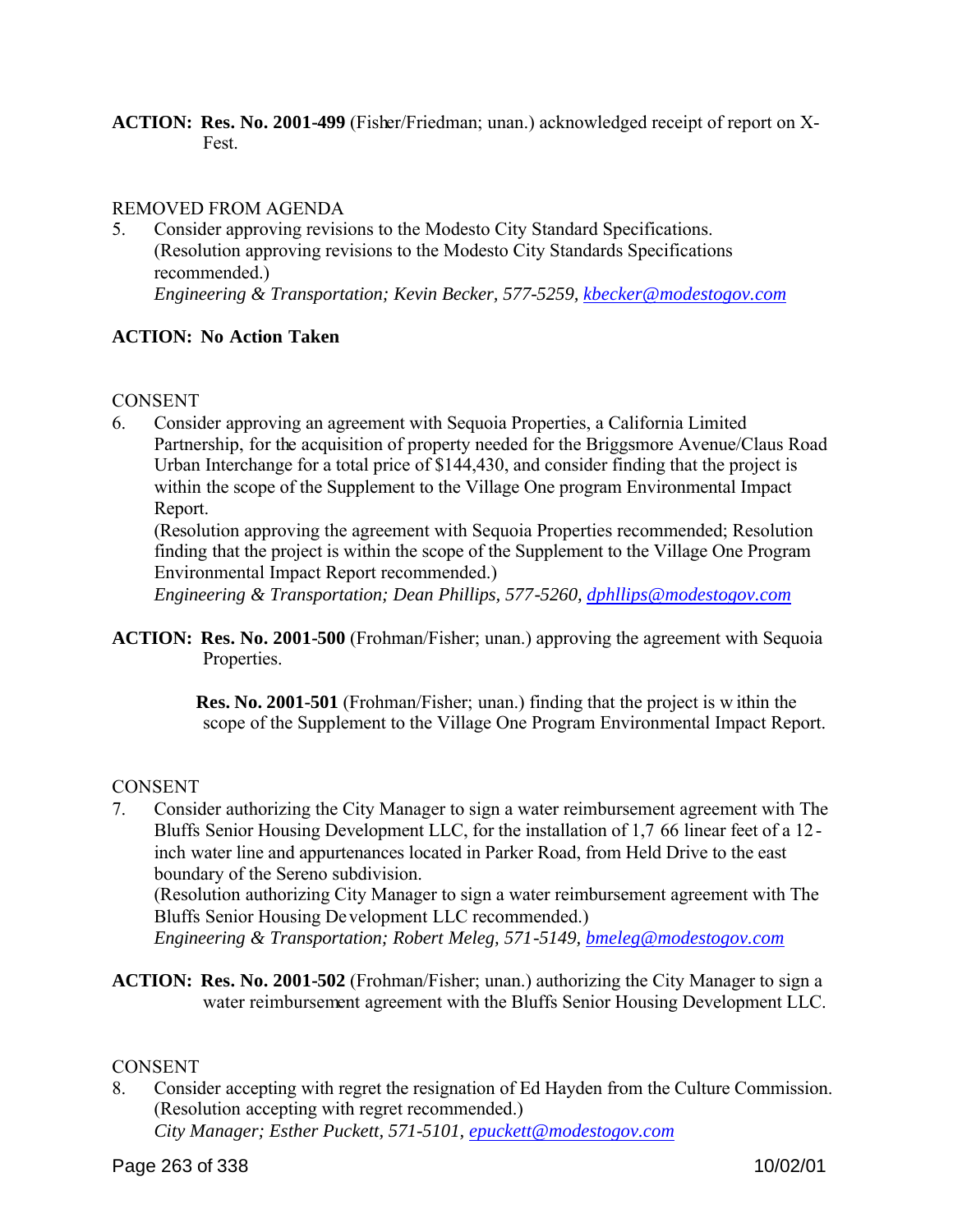**ACTION: Res. No. 2001-503** (Frohman/Fisher; unan.) accepting resignation of Ed Hayden with regret.

#### CONSENT

- 9. Consider issuance of tax-exempt multi-family revenue bonds for the financin g and refinancing of Live Oak Apartments. (Resolution of intent to issue multi-family housing revenue bonds for the refinancing of, and financing of the Live Oak Apartments and taking related actions recommended.) *Finance; Barry Newlin, 577-5373, bnewlin@modestogov.com*
- **ACTION: Res. No. 2001-504** (Frohman/Fisher; unan.) of intent to issue multi -family housing revenue bonds for the refinancing financing and refinancing of the Live Oak Apartments and take related actions.

### **WRITTEN COMMUNICATIONS**

- 10. E-mail correspondence from Dale Gene Williams requesting: (1)Declaration of support for military action as a result of the bombing of the World Trade Center in New York; (2)Authorization for the leave of absence by e lected City Council members for a period not to exceed six months fifteen days, in the event that said elected City Council members are members of the United States Armed Forces (active or reserve); (3)That the City of Modesto be willing to provide for the transportation of reserve/state national guardsmen by the Modesto Police Department to their unit of assignment within the City of Modesto, in the event of local, state or national emergency as declared by the appropriate governing body thereof.
- **ACTION:** By Motion (Fisher/Conrad; unan) declared the City's support for military actions sponsored by the President and Congress as a result of the terrorist acts of September 11, 2001.
- 11. E-mail correspondence from Mark Frink requesting a Council resolution re garding military activation. (Refer to staff for evaluation recommended.)
- **ACTION: Res. No. 2001-505** (Conrad/Fisher; unan.) of intent to research payment of salary difference between military pay and City pay including health benefits to those employees called to active duty.

### **UNFINISHED BUSINESS**

Item brought back from September 25, 2001 for a full-Council vote. Public Hearing was closed and vote resulted in a tie.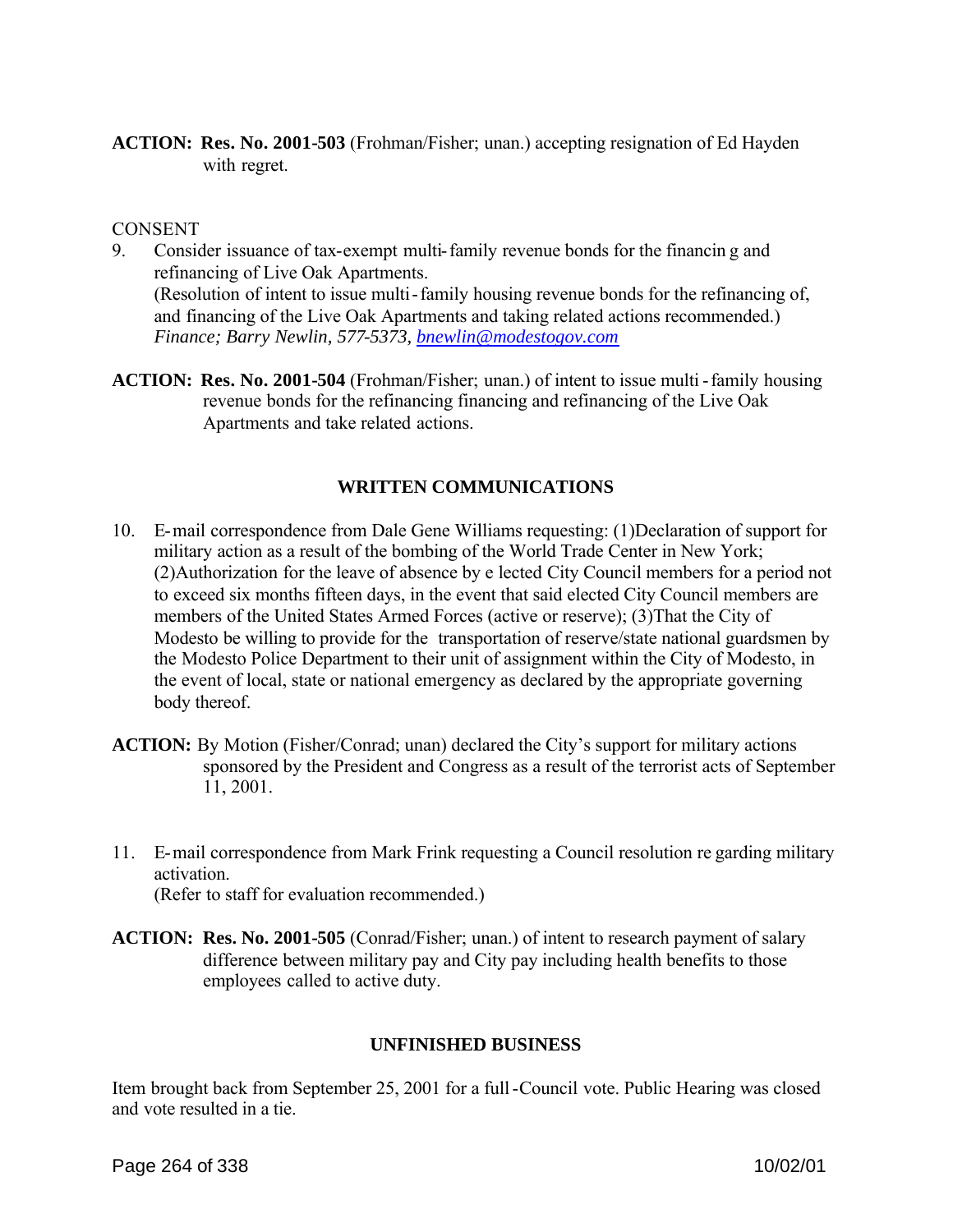12. Final vote on the appeal of the Save Our Neighborhood Committee to a Decision by the Board of Zoning Adjustment Approving a Conditional Use Permit to allow the conversion of a former Convalescent Hospital for a Drug and Alcohol Treatment Center located at 823 East Orangeburg Ave.

(Resolution denying the appeal and upholding the decision of the Board of Zoning Adjustment recommended.)

*Community Development-Planning; Steve Mitchell; 577-5283; smitchell@modestogov.com* 

**ACTION: Res. No. 2001-506** (Friedman/Smith; majority; Frohman, Serpa, Sabatino, no) denying the appeal and upholding the decision of the Board of Zoning Adjustment.

### **HEARINGS**

- 13. Hearing to consider the appeal of the Planning Commission decision denying the application of Dano Construction Inc. for a rezone from R-1 and C-3 to P-D to allow a three-story 53-unit senior independent living housing project in conjunction with a previously-approved two-phase 160-unit assisted care senior facility, property located on the South side of Scenic Drive East of Coffee Road. (Resolution denying the appeal and upholding the decision of the Planning Commission denying the requested rezoning from R-1 and C-3 to P-D recommended.) *Community Development; George Osner, 577-5273, gosner@modestogov.com*
- **ACTION: Res. No. 2001-507** (Fisher/Smith; unan; Conrad, absent) denying the appeal and upholding the decision of the Planning Commission denying the requested rezoning from R-1 and C-3 to P-D.
- 14. Hearing to consider the application of Denis Family Pr operty to amend the Village One Specific Plan and Precise Plan No. 27 to redesignate 1.15 acres from Multi-family Residential to Village Residential, property located on the North side of Merle Avenue on both side of Paramont Way.

(Resolution amending the Village One Specific Plan recommended; Introduction of Ordinance amending the precise plan for Precise Plan Area No. 27 recommended; Resolution finding the proposed specific plan and precise plan amendments within the scope of the previously-certified Village One Specific Plan Program EIR. *Community Development; George Osner, 577-5273, gosner@modestogov.com*

**ACTION:** Item was continued to October 9, 2001.

# **MISCELLANEOUS**

# *Legislation*

15. Consider authorizing the City Manager to approve and execute an agreement with Patton Boggs for the amount of \$64,800 for federal legislative lobbying services, and consider authorizing an appropriation transfer to fully fund the project.

Page 265 of 338 **10/02/01**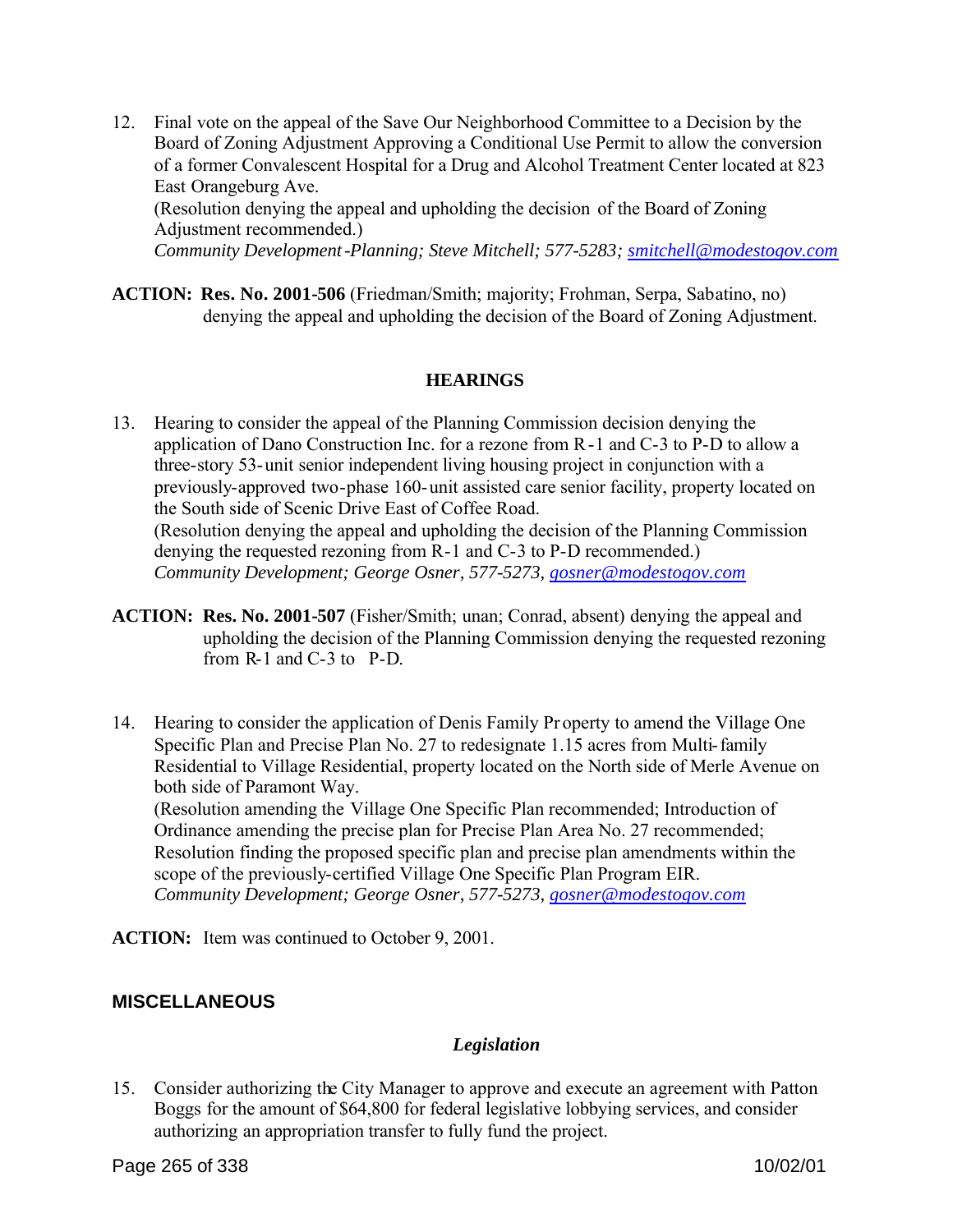(Resolution approving an agreement with Patton Boggs and authorizing the City Manager to execute necessary documents recommended; Resolution approving appropriation transfer recommended.) *City Manager; Jana Coons, 571-5580, jcoons@modestogov.com*

**ACTION: Res. No. 2001-508** (Frohman/Smith; unan.; Conrad, absent) approving an agreement with Patton Boggs and authorizing the City Manager to execute the necessary documents.

> **Res. No. 2001-509** (Frohman/Smith; unan.; Conrad, absent) approving an appropriation transfer to fully fund the project.

- 16. Consider approving the 2001 Legislative Platform Amendments to the Finance portion of the Legislative Platform. (Resolution approving the proposed amendments to the finance portion of the Legislative Platform recommended.) *City Manager; Jana Coons, 571-5580, jcoons@modestogov.com*
- **ACTION: Res. No. 2001-510** (Smith/Frohman; unan.; Conrad, absent) approving the proposed amendments to the finance portion of the Legislat ive Platform.

# **MATTERS TOO LATE FOR THE AGENDA**

None.

# *ADJOURNMENT*

*This meeting adjourned at 9:10 p.m.*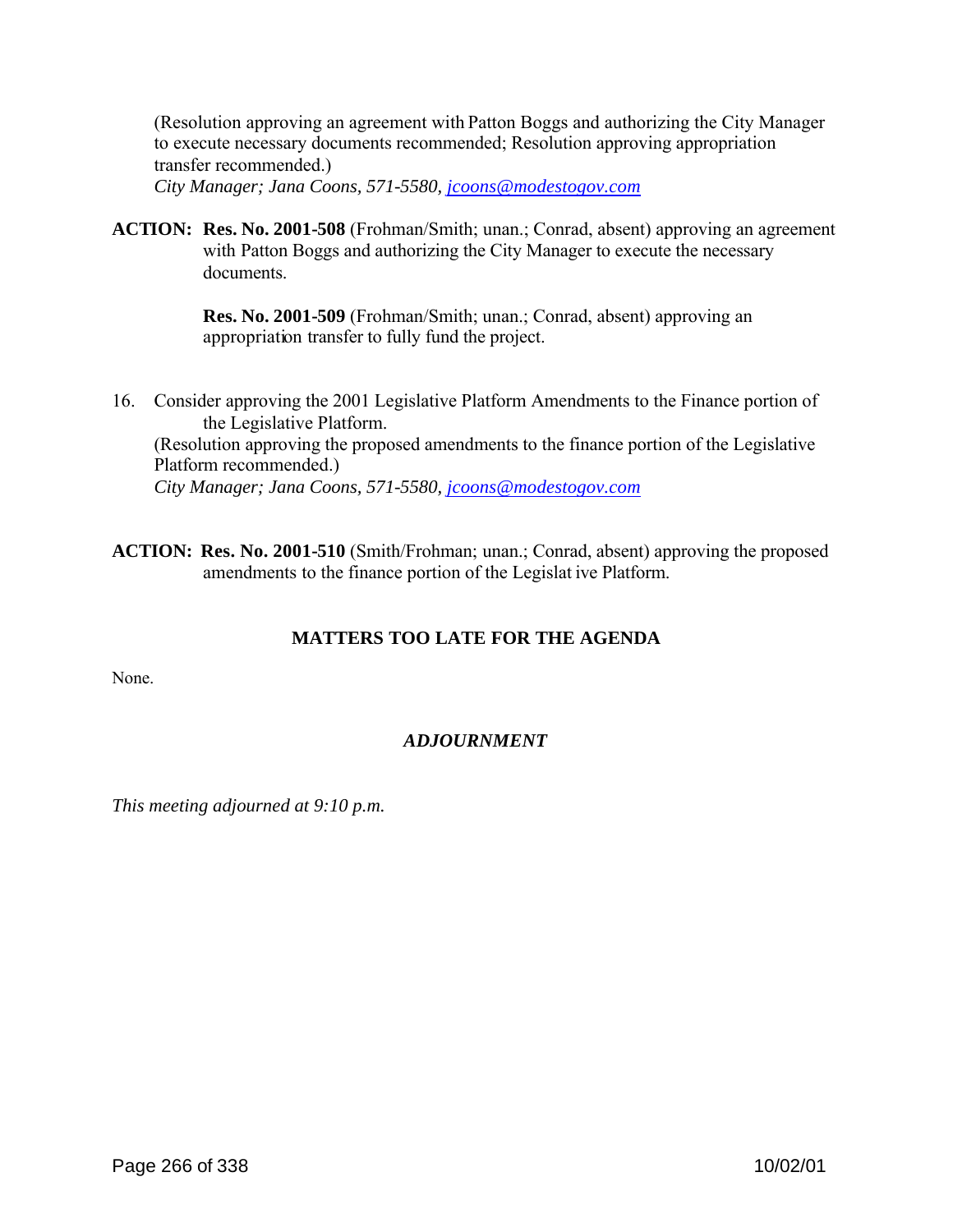# **MINUTES Tuesday, October 9, 2001, at 5:15 p.m.**

Roll Call – Present: Councilmembers Conrad, Fisher, Friedman, Frohman, Serpa, Smith, Mayor Sabatino

Absent: None

Pledge of Allegiance to the Flag

Invocation: Pastor Rick Fritzemeyer, Youth for Christ

City Clerk's Announcements: *Items 6 & 10 removed from Consent Item 13 continued to October 16, 2001 Item 15 continued to October 23, 2001*

Declaration of Conflicts of Interest: *Councilmember Conrad, Item 9*

### **ACKNOWLEDGEMENTS AND PRESENTATIONS**

1. Acknowledgement of the members of the Friends of DARE and PAL steering committee for their donation of a 1999 Chevrolet Tahoe LT to the City of Mod esto's DARE program.

**ACTION:** Mayor Sabatino presented certificates to the Friends of Dare.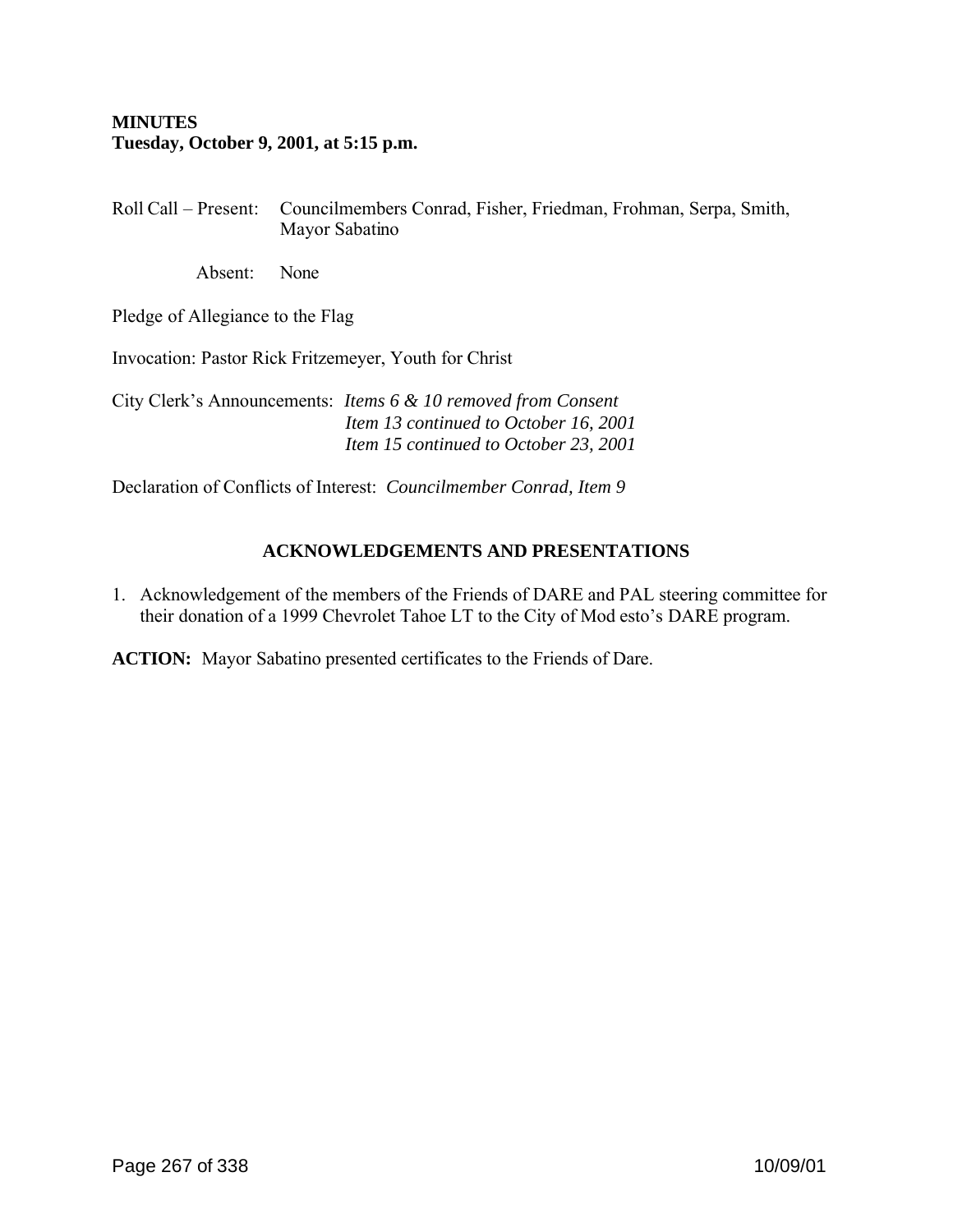### **ORAL COMMUNICATIONS**

- Michael Warda, representing Charleston Place, noted his concern of homeowners being displaced for lack of utilities being in place and unpa id CFD taxes.
- Glenn Cadwell presented an award to Councilmember Serpa for his contribution on the Stanislaus County PAL Board.
- Paul Mensinger introduced members from Modesto's Sister City in Mexico.

### **COUNCIL COMMENTS & REPORTS**

2. At the request of Mayor Sabatino, consider approving expenditure for lighted vote board and timer system.

### **ACTION: No Action Taken**

- At the request of Councilmember Smith, the issue of establishing a parliamentarian at Council meetings was referred to the EDIGR Committee.
- At the request of Councilmember Serpa, Michael Warda's concern of occupants of Charleston Place being threatened to vacate due to lack of CFD payment and lack of utilities in place was placed on the October 16, 2001 Council agenda.

**CONSENT ITEMS – ROLL CALL VOTE REQUIRED**: Items 3-5, 7-9, & 11 *Items 6 & 10 removed from Consent*

**ITEMS 3-5,7-9, & 11 ACTION: Friedman/Fisher; unan.**

**ITEM 6 ACTION: Fisher/Friedman; unan.**

**ITEM 10 ACTION: Friedman/Fisher; unan.**

### **CONSENT ITEMS**

# **An item may be removed from consent and discussed at the request of an audience member or Councilmember.**

#### **CONSENT**

3. Approval of the minutes of the regular City Council meeting of October 2, 2001. (Motion approving needed.) *Clerk; Rebecca Bartholomew, 577-5397, rbartholomew@ci.modesto.ca.us*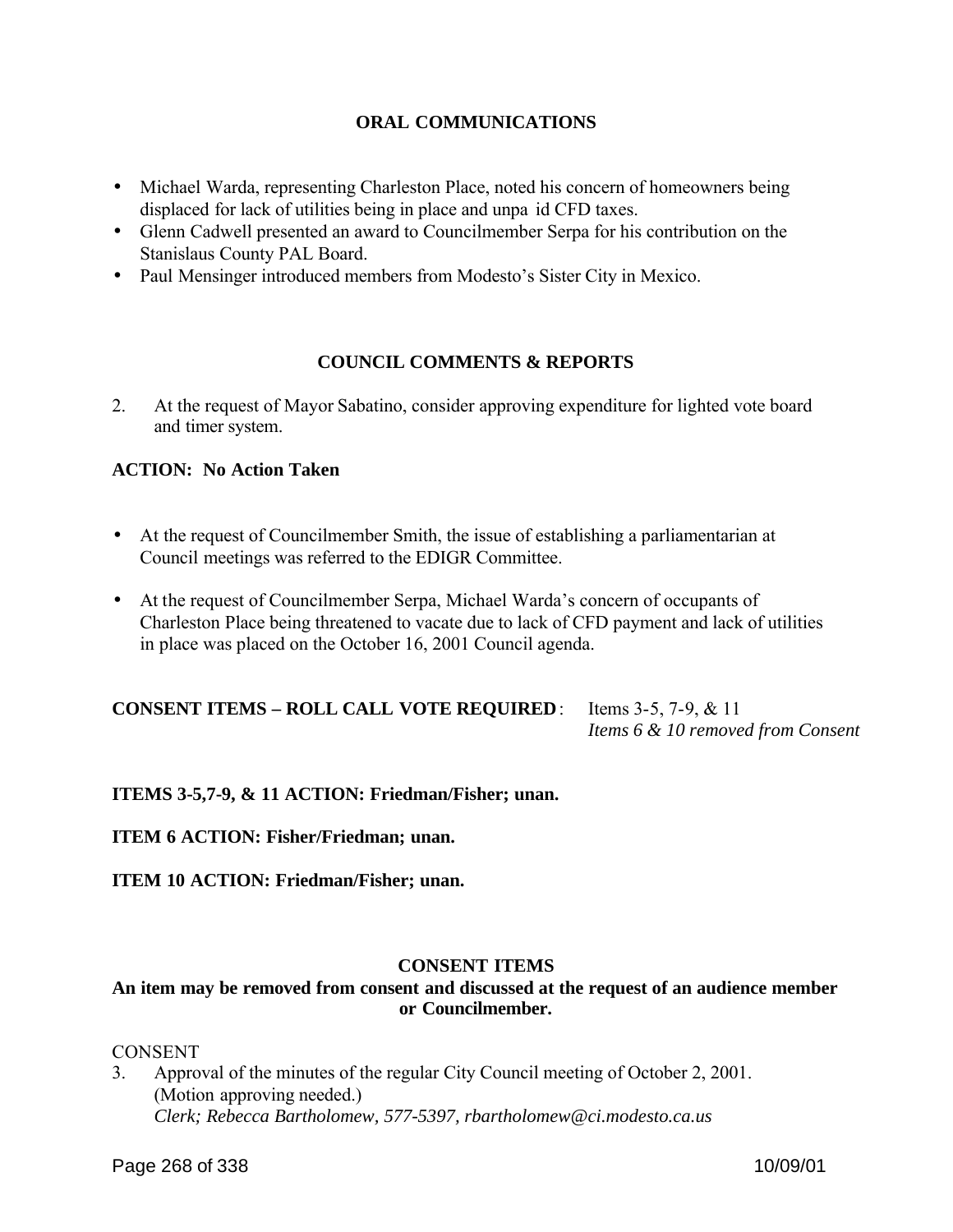**ACTION:** By Motion (Friedman/Fisher; unan.) approved the minutes of October 2, 2001.

### **CONSENT**

4. Consider approving an agreement for a grant in the amount of \$78,238 between the City of Modesto and Central Valley Opportunity Center for the Workforce Development Program, Pre-Construction Training Program.

(Resolution approving an agreement for a grant in the amount of \$78,238 between the City of Modesto and Central Valley Opportunity Center for the Workforce Development Program, Pre-Construction Training Program, and authorizing the City Manager to execute the agreement recommended.)

*Parks, Recreation & Neighborhoods; Julie Hannon; 577-5417; jhannon@modestogov.com Community Development; Laurie Smith; 577-5347; lsmith@modestogov.com* 

**ACTION: Res. No. 2001-511** (Friedman/Fisher; unan.) approving an agreement for a grant in the amount of \$78,238 between the City of Modesto and Central Valley Opportunity Center for the Workforce Development Program, Pre-Construction Training Program, and authorizing the City Manager to execute the agreement

#### **CONSENT**

- 5. Consider approval of final map of Village Highlands No. 6 subdivision in the Village One Specific Plan Area and authorize the City Manager to sign an agreement with the subdivides as required by Section 4-4.604(c) of the Municipal Code (Owners: Garrard W. Marsh and Dallas Kadry, husband and wife as joint tenants, and Inland Village, a General Partnership by Heritage Homes, LLC General Partner.) (Resolution approving the final map of Village Highlands No. 6 subdivision and authorizing the City Manager to execute subdivision agreement recommended.) *Engineering & Transportation; Kevin Becker, 577-5259, kbecker@modestogov.com*
- **ACTION: Res. No. 2001-512** (Friedman/Fisher; unan.) approving the final map of Village Highlands No. 6 subdivision and authorizing the City Manager to execute subdivision agreement.

### *REMOVED FROM CONSENT*

- 6. Consider amending the budget to provide funding for a reimbursement of Street Capital Facility Fees (CFF) for construction of improvements on Pelandale Avenue and Chapman Road related to the Costco/Lowe's development. (Resolution amending the budget recommended.) *Engineering & Transportation; Rich Ulm, 577-5215, rulm@modestogov.com*
- **ACTION: Res. No. 2001-513** (Fisher/Friedman; unan.) amending the budget.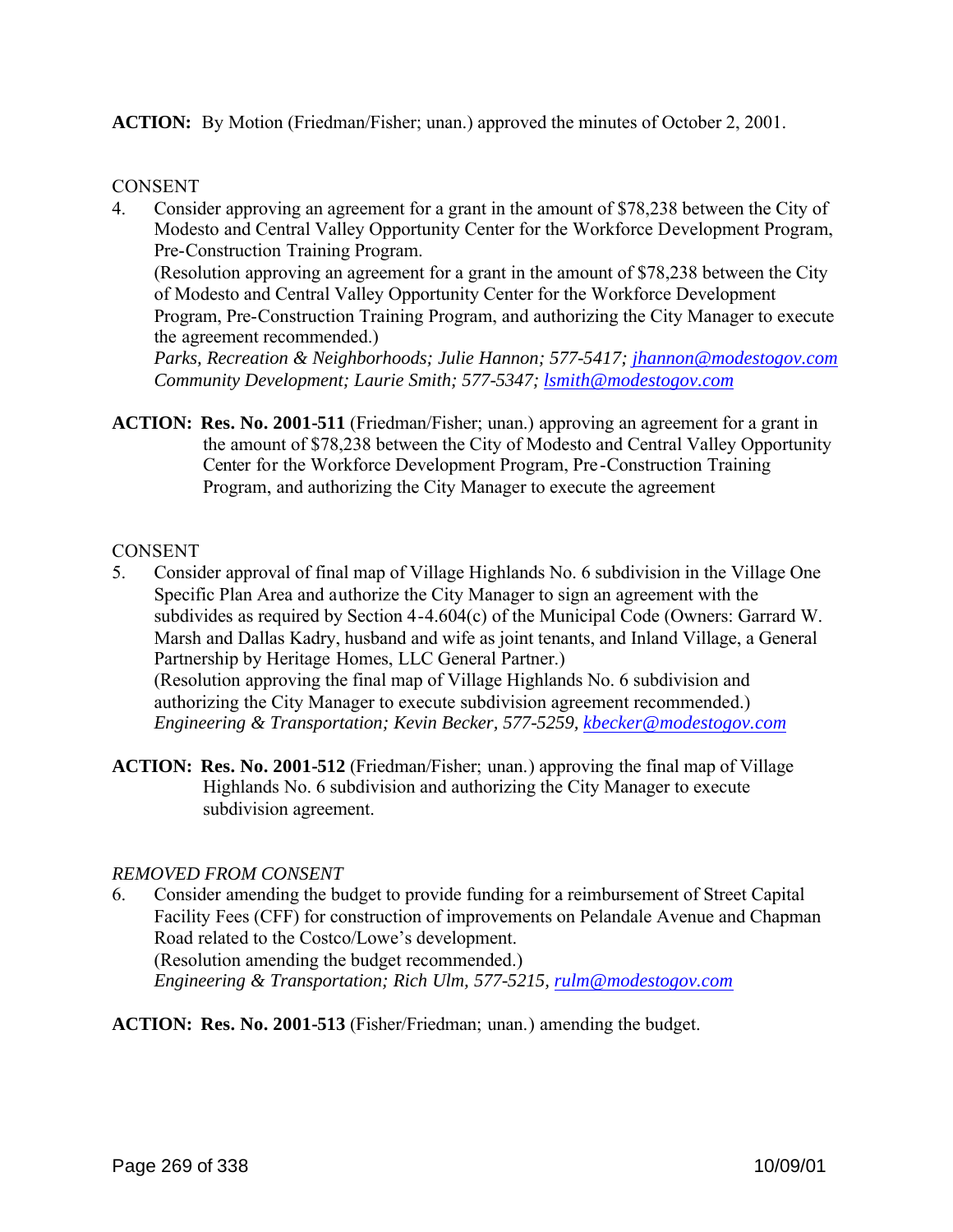### **CONSENT**

- 7. Consider authorizing the City Manager to sign the Memorandum of Understanding establishing the Turlock Groundwater Basin Association. (Resolution authorizing the City Manager to sign the Memorandum of Understanding establishing the Turlock Groundwater Basin Association recommended.) *Engineering & Transportation; Robert Meleg, 571-5149, bmeleg@modestogov.com*
- **ACTION: Res. No. 2001-514** (Friedman/Fisher; unan.) authorizing the City Manager to sign the Memorandum of Understanding establishing the Turlock Groundwater Basin **Association**

#### **CONSENT**

- 8. Consider approving the Memorandum of Understanding relating to the formation and operation of the Stanislaus and Tuolumne Rivers Groundwater Basin Association, and authorizing the City Manager to execute the nece ssary documents. (Resolution approving the Memorandum of Understanding relating to the formation and operation of the Stanislaus and Tuolumne Rivers Groundwater Basin Association, and authorizing the City Manager to execute the necessary documents recomme nded.) *Engineering & Transportation; Robert Meleg, 571-5149, bmeleg@modestogov.com*
- **ACTION: Res. No. 2001-515** (Friedman/Fisher; unan.) approving the Memorandum of Understanding relating to the formation and operation of the Stanislaus and Tuolumne Rivers Groundwater Basin Association, and authorizing the City Manager to execute the necessary documents.

#### *Councilmember Conrad absent due to conflict of interest*

9. Consider approving the Joint Exercise of Powers Agreement to enable Modesto residents to participate in the Lease-to-Own Home Ownership Program for homebuyers as administered by the Pacific Housing and finance Agency, and authorizing the City Manager to execute said agreement, and consider appointing one City Councilmember and one staff alternate to serve on the governing board of the Pacific Housing and Finance Agency.

(Resolution approving the Joint Exercise of Powers Agreement and authorizing the City Manager to execute said agreement recommended; Resolution appointing one City Councilmember and one staff alternate to serve on the governing board of the Pacific Housing and Finance Agency recommended.)

*Parks, Recreation & Neighborhoods; Miguel Galvez, 571-5506, mgalvez@modestogov.com*

**ACTION: Res. No. 2001-516** (Friedman/Fisher; majority; Conrad, absent.) approving the Joint Exercise of Powers Agreement and authorizing the City Manager to execute said agreement.

 **Res. No. 2001-517** was not used.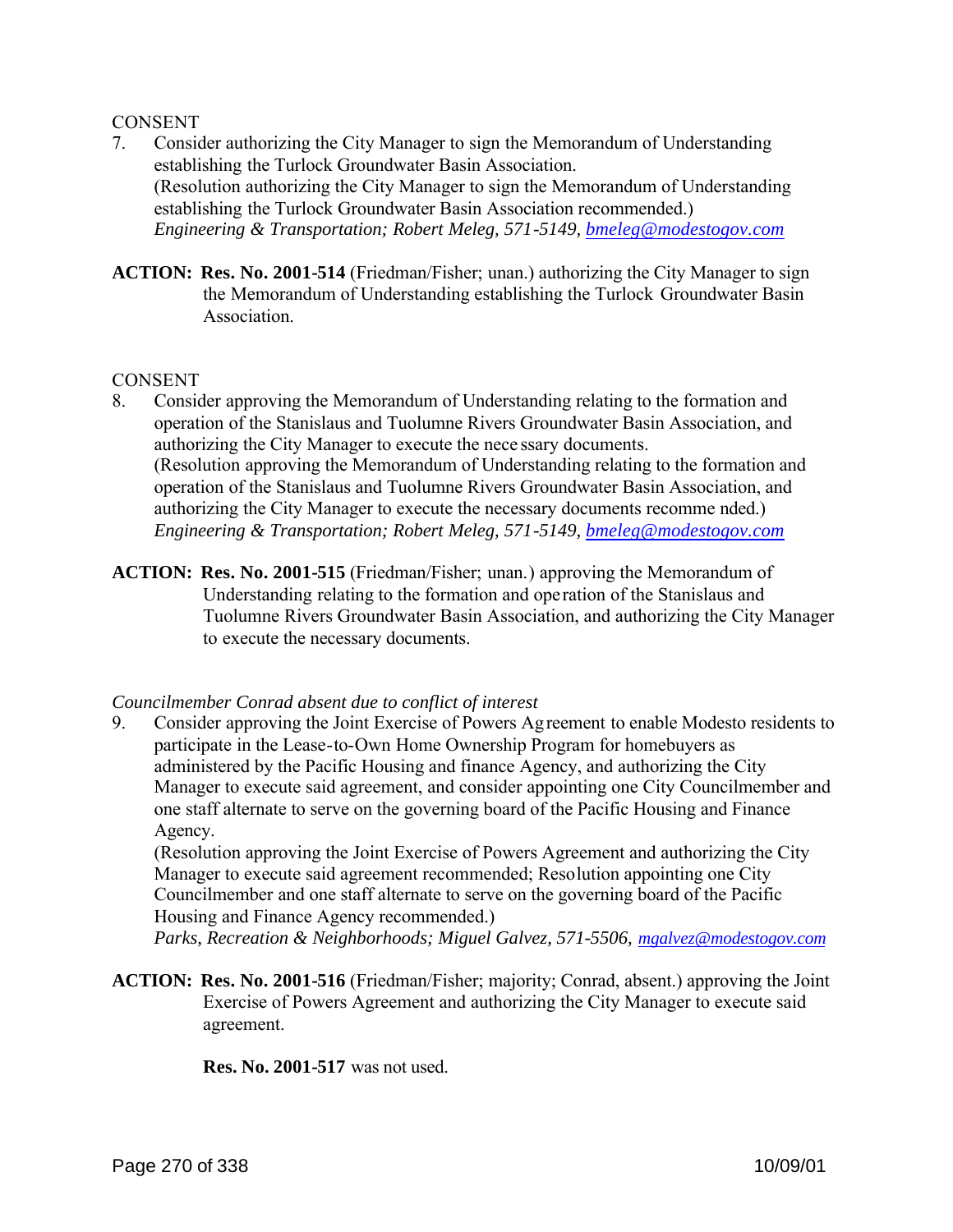### *REMOVED FROM CONSENT*

10. Consider Modesto Sister Cities International Annual Report (Motion acknowledging receipt of report recommended.) *Parks, Recreation & Neighborhoods; Debbie Conder, 577-5391, dconder@modestogov.com*

**ACTION:** By Motion (Friedman/Fisher; unan.) acknowledged receipt of report.

### **CONSENT**

- 11. Consider amendment to agreement with EDAW Inc. to provide additional services related to the preparation and certification of the Tuolumne River Regional Park Master Environmental Impact Report at a cost not to exceed \$12,000. (Resolution approving amendment to agreement with EDAW Inc. to provide additional services related to the preparation and certification of the Tuolumne River Regional Park Master Environmental Impact Report at a cost not to exceed \$12,000 recommended.) *Parks, Recreation & Neighborhoods; Fred Allen, 577-5353, fallen@modestogov.com*
- **ACTION: Res. No. 2001-518** (Friedman/Fisher; unan.) approving amendme nt to agreement with EDAW Inc. to provide additional services related to the preparation and certification of the Tuolumne River Regional Park Master Environmental Impact Report at a cost not to exceed \$12,000.

### **HEARINGS**

### *Item continued from October 2, 2001*

12. Hearing to consider the application of Denis Family Property to amend the Village One Specific Plan and Precise Plan No. 27 to redesignate 1.15 acres from Multi-family Residential to Village Residential, property located on the North side of Merle A venue on both side of Paramont Way.

(Resolution amending the Village One Specific Plan recommended; Introduction of Ordinance amending the precise plan for Precise Plan Area No. 27 recommended; Resolution finding the proposed specific plan and precise pla n amendments within the scope of the previously-certified Village One Specific Plan Program EIR. *Community Development; George Osner, 577-5273, gosner@modestogov.com*

**ACTION: Res. No. 2001-518A** (Fisher/Conrad; majority; Serpa, Smith, no) denying appeal without prejudice.

### *Item 13 is requested to be continued to October, 16, 2001*

13. Hearing to consider the establishment of a Battery Back -up System Equipment Donation Franchise with Safer Intersection.

(Introduction of an ordinance granting an exclusive two -year advertising sign franchise to Safer Intersections for the right, privilege and permission to operate a battery back -up system equipment donation franchise and occupy the public right -of-way at designated locations along the streets in the City of Modesto for advertising signs recommended.) *City Manager; Renee Ledbetter; 577-5463, rledbetter@modestogov.com*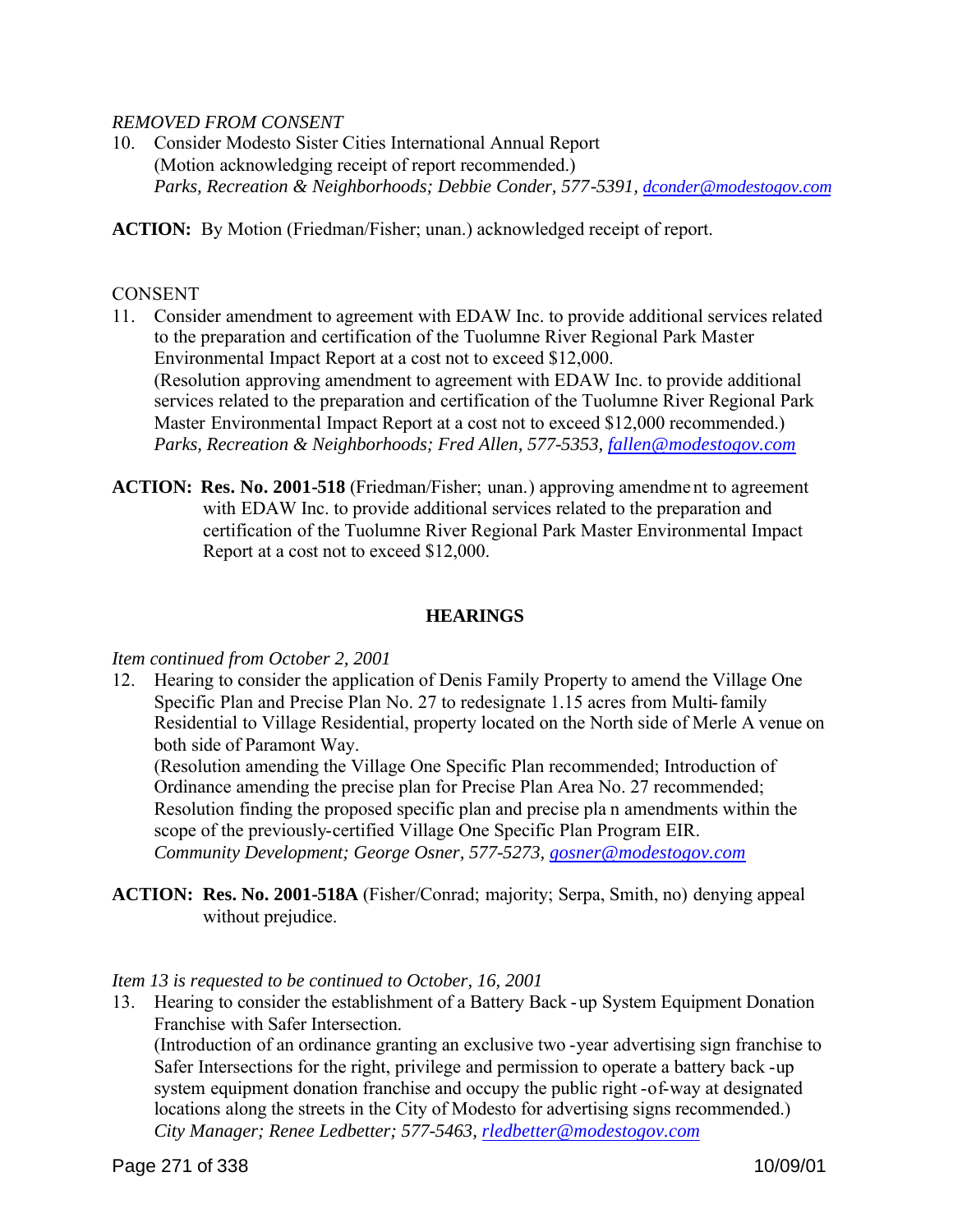**ACTION:** By Motion (Fisher/Conrad; unan.) item conti nued to October 16, 2001.

14. Hearing to consider the appeal of Dennis E. Wilson to the Planning Commission approval of an amendment to P-D(501), allowing a two-story mini-storage building with a greater setback from Sylvan Avenue, property located on the North side of Sylvan Avenue East of Carson Oak Drive. (Resolution denying appeal and reaffirming Planning Commission approval of project

subject to stipulation of uniform building setbacks recommended.) *Community Development; Bob Cannell, 577-5283, bcannell@modestogov.com*

**ACTION: Res. No. 2001-519** (Conrad/Fisher; majority; Frohman, Serpa, no) denying the appeal and reaffirming the Planning Commission approval of project subject to stipulation of uniform building setbacks.

*Item 15 is requested to be continued to October 23, 2001*

15. Hearing to consider the application of John Verner to abandon a portion of Esta Avenue, South of Sylvan Avenue, as required by conditions of approval for the Atherton Place vesting tentative subdivision map. (Resolution approving the application of John Verner to abandon a portion of Esta Avenue,

South of Sylvan Avenue, as required by conditions of approval for the Atherton Place vesting tentative subdivision map recommended.)

*Community Development; Steve Mitchell, 577-5287, smitchell@modestogov.com*

### **ACTION: Item 15 continued to October 23, 2001.**

# **NEW BUSINESS**

16. Consider a joint City/County effort to establish a Master Developme nt Plan for the Kiernan Business Park and other North County business park properties located along Highway 99. (Resolution approving a joint City/County effort to establish a Master Development Plan for the Kiernan Business Park and other North County business park properties located along Highway 99, and authorize the City Manager to expend up to \$50,000 for such purposes recommended.)

*Community Development; Linda Boston, 571-5179, lboston@modestogov.com*

**ACTION: Res. No. 2001-520** (Conrad/Fisher; majority; Frohman, Serpa, no) approving a joint City/County effort to establish a Master Development Plan for the Kiernan Business Park and other North County business park properties located along Highway 99, and authorize the City Manager to expend up to \$50,000 for such purposes.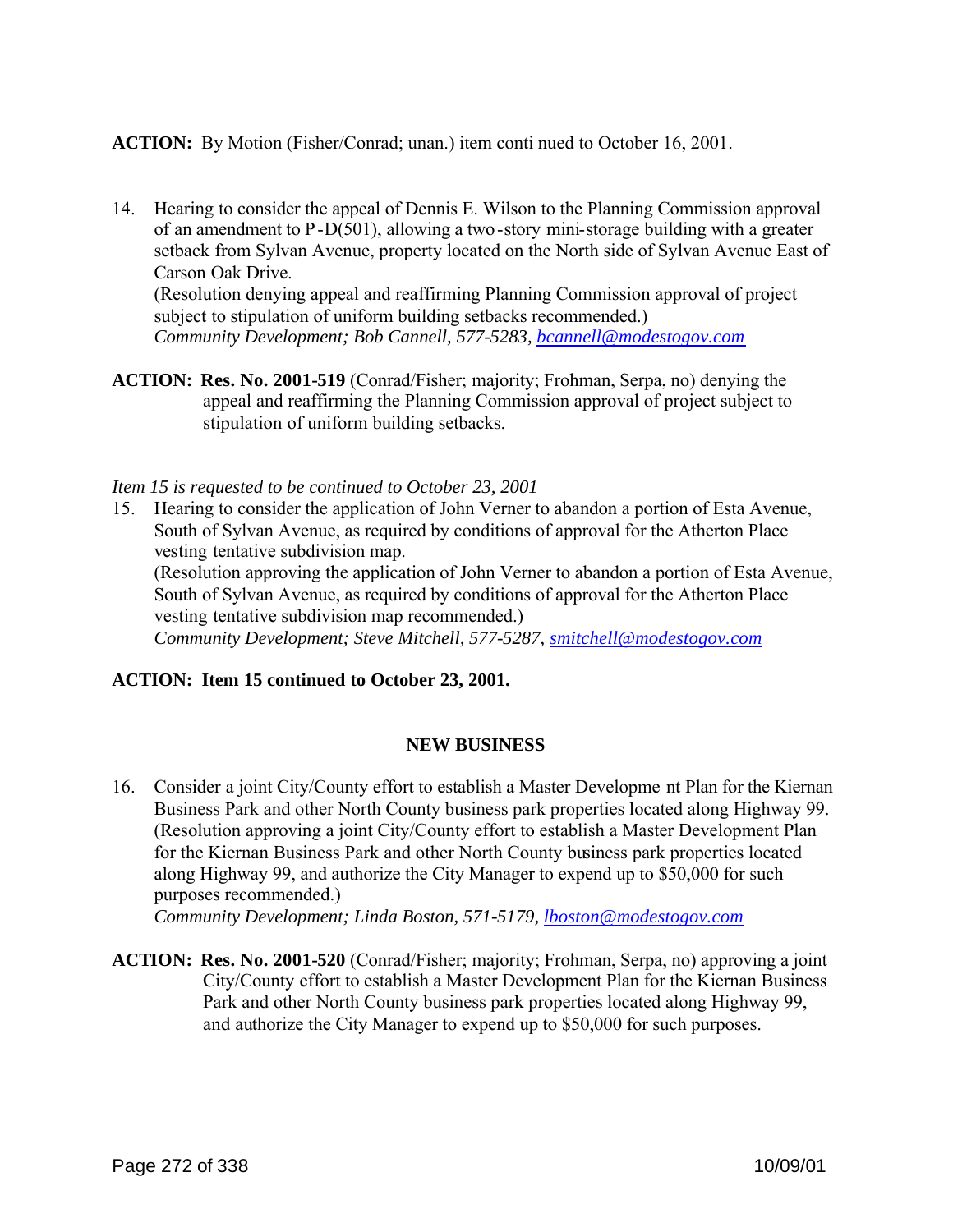17. Consider approving contracts with the Bohl Corporation for an expansion of their current contract for a change order to \$29,154.48 and an additional contract for specified services not to exceed \$60,000. (Resolution approving contracts with the Bohl Corporation for an expansion of their

current contract for a change order to \$29,154.48 and an additional contract for specified services not to exceed \$60,000 recommended.)

*Community Development; Linda Boston, 571-5179, lboston@ci.modesto.ca.us*

**ACTION: Res. No. 2001-521** (Conrad/Fisher; majority; Frohman, Serpa, no) approving contracts with the Bohl Corporation for an expansion of their curr ent contract for a change order to \$29,154.48 and an additional contract for specified services not to exceed \$60,000.

### **MATTERS TOO LATE FOR THE AGENDA**

None.

# **ADJOURNMENT**

This meeting adjourned at 10:25 p.m.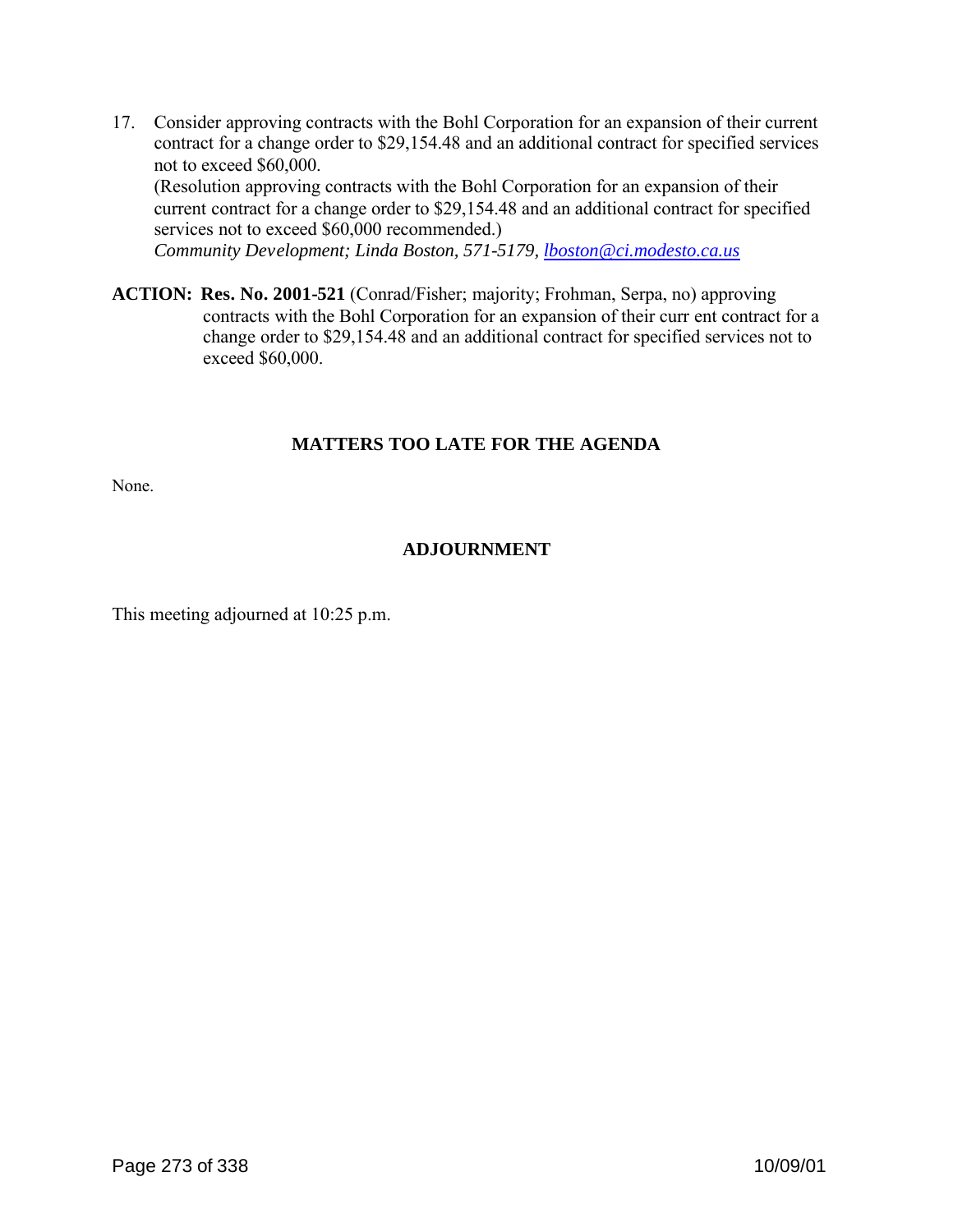### **MINUTES Tuesday, October 16, 2001, at 5:15 p.m.**

Roll Call – Present: Councilmembers Conrad, Fisher, Friedman, Frohman, Serpa, Smith, Mayor Sabatino

Absent: None

Pledge of Allegiance to the Flag

Invocation: Peter Gartner, layman

City Clerk's Announcements: *Item 11 & 14 removed from Consent*

Declaration of Conflicts of Interest: *None*

# **ACKNOWLEDGEMENTS AND PRESENTATIONS**

1. Presentation from Modesto Sister Cities International regarding Annual Report. *Parks, Recreation & Neighborhoods; Debbie Conder, 577-5391, dconder@modestogov.com*

**ACTION:** Presentation from Richard Navarro given on Sister Cities annual report.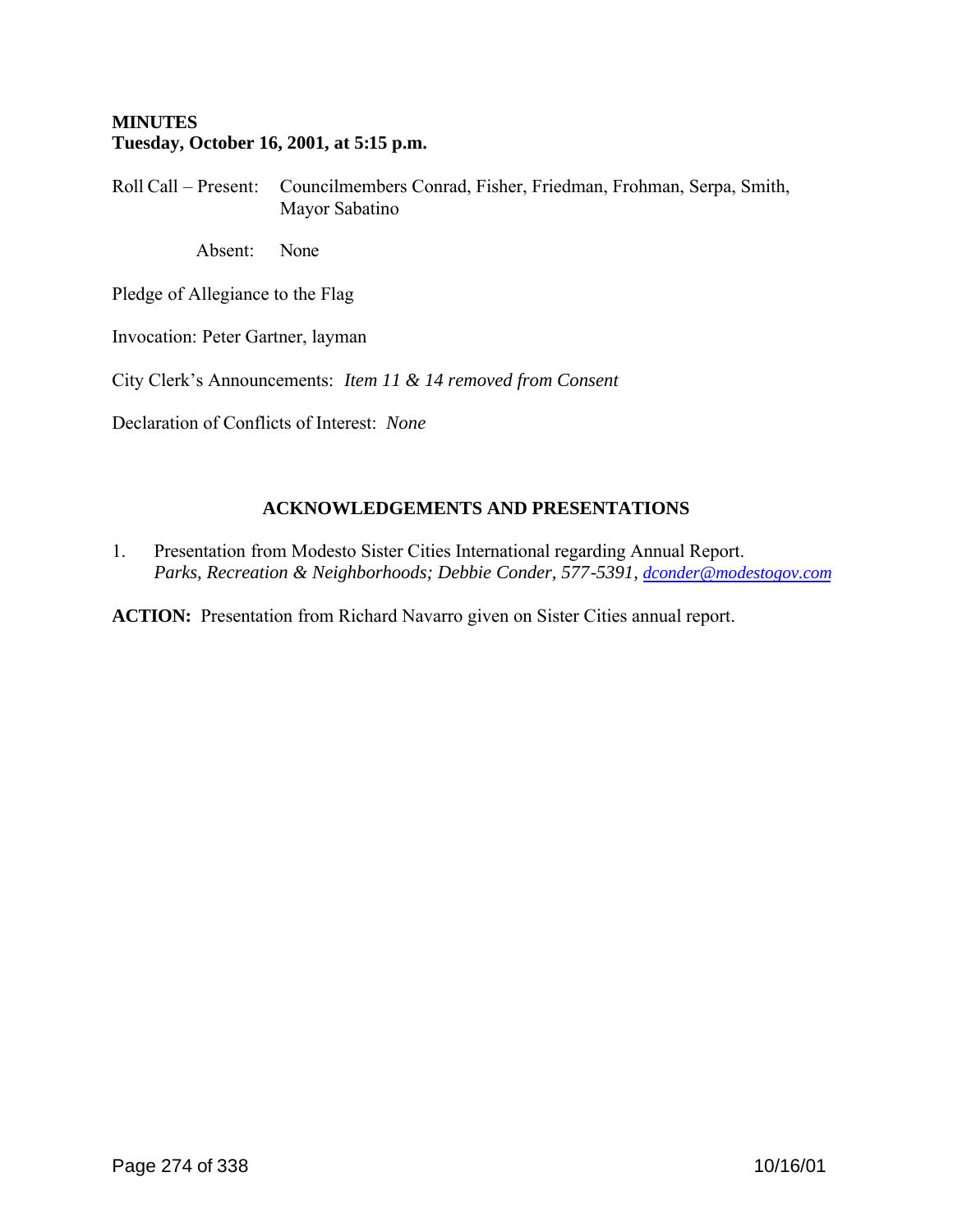### **ORAL COMMUNICATIONS**

- Miguel Donoso requested an investigation of the Robertson Road Park Ribbon Cutting and his concern of a Councilmember campaigning at the event.
- Dale Williams commented on the same issue as Miguel Donoso.
- Steve Burke commented on Measure N on the November ballot which would extend sewer service in the Roselle Neighborhood and his concern with a misleading mailer be ing distributed.
- Joan Rutschow spoke in opposition of the Measure M on the November ballot pertaining to fluoride.
- Ms. Mel expressed her concern of being a home owner in Prescott Estates and receiving a 30 day notice to vacate.
- Randy Camp commented on fluoride and the Robertson Road Park Ribbon cutting.
- City Manager Crist responded to Miguel Donoso's concerns and affirmed the Robertson Road Park Ribbon cutting was not a City event.

### *COUNCIL COMMENTS & REPORTS*

2. At the request of Councilmember Serpa, consider staff response to complaint made by counsel for developer of Charleston Place, J. C. Williams, regarding conditions to issuance of certificates of occupancy.

**ACTION:** Report accepted and no further action taken.

3. At the request of Councilmember Frohman, consider rescinding the \$50,000 expenditure approved at the October 9, 2001 Council meeting for the joint City/County effort to establish a Master Development Plan for the Kiernan Business Park and other North County Business Park properties located along Highway 99.

**ACTION:** No action taken.

• Mayor Sabatino announced he will be speaking at tonight's Board of Supervisors meeting and noted the Airport Beautification project on October 20<sup>th</sup> and  $27<sup>th</sup>$ .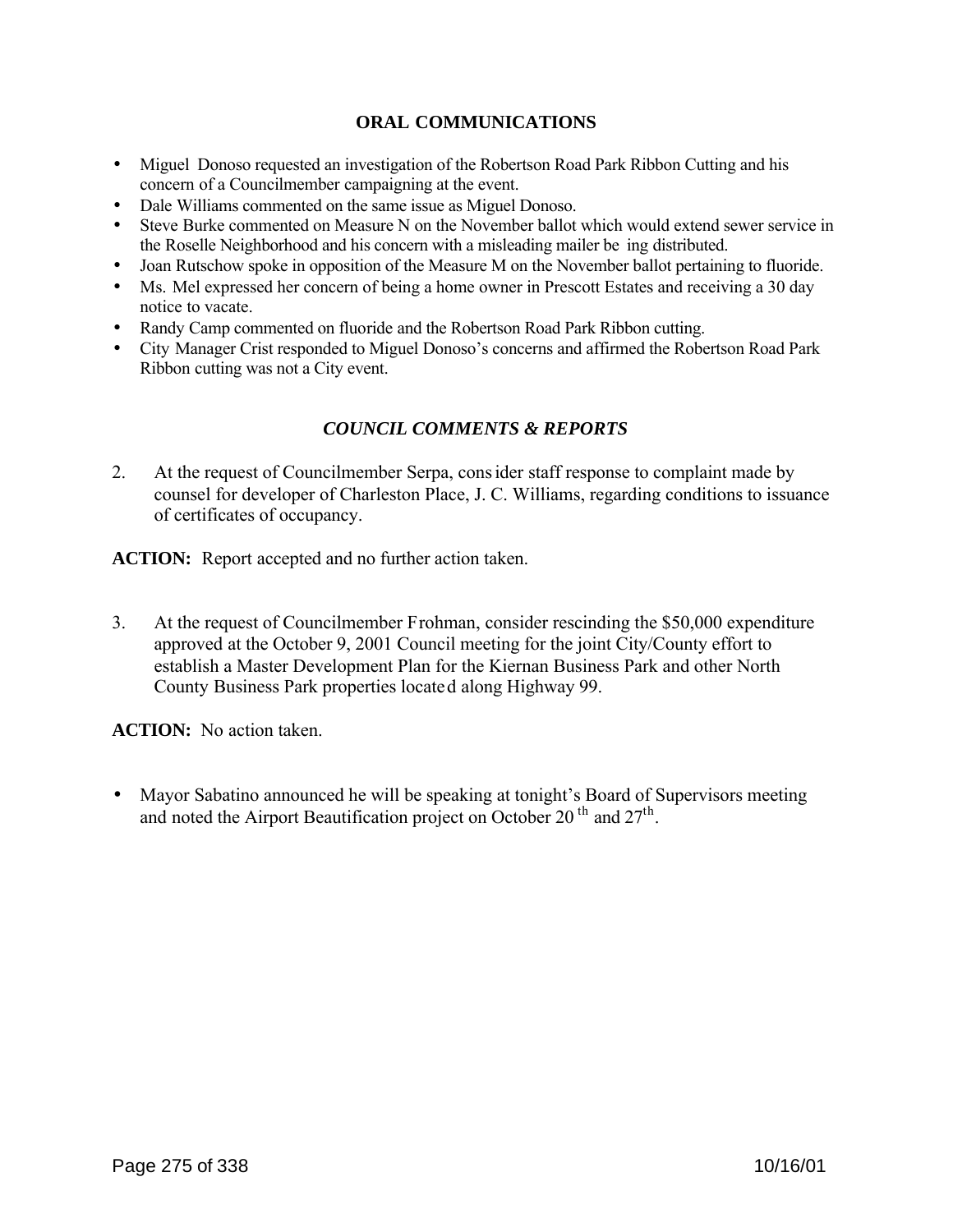# **CONSENT ITEMS – ROLL CALL VOTE REQUIRED**: Items 4, 5, 7-10, 12, 13, 15-17 *Items 6, 11, 14, & 18 removed from consent*

### **ITEMS 4, 5, 7-10, 12, 13, 15-17 ACTION: Frohman/Fisher; unan.**

**ITEM 6 ACTION: Fisher/Friedman; unan.**

**ITEM 11 ACTION: Serpa/Fisher; unan.**

**ITEM 14 ACTION: Friedman/Smith; unan.**

**ITEM 18 ACTION: Smith/Frohman; unan.** 

### **CONSENT ITEMS**

### **An item may be removed from consent and discussed at the request of an audience member or Councilmember.**

#### **CONSENT**

4. Approval of the minutes of the regular City Council meeting of October 9, 2001. (Motion approving needed.) *Clerk; Rebecca Bartholomew, 577-5397, rbartholomew@ci.modesto.ca.us*

**ACTION:** By Motion (Frohman/Fisher; unan.) approved the Minutes of October 9, 2001.

#### **CONSENT**

- 5. Final adoption of Ordinance No. 3236-C.S. amending Section 29-3-9 of the zoning map to rezone from medium high density residential zone, R -3, to planned development zone, P-D(548), property located at 201 Needham Street (Great Valley Center). (Motion adopting Ord. 3236-C.S. recommended.)
- **ACTION:** By Motion (Frohman/Fis her; unan.) approved the **final adoption of Ordinance 3236-C.S.** amending Section 29-3-9 of the zoning map to rezone from medium high density residential zone, R-3, to planned development zone, P-D(548), property located at 201 Needham Street (Great Valley Center).

#### REMOVED FROM CONSENT

6. Consider awarding contract to Callander & Associates Landscape Architecture Inc. for professional landscape architectural services to prepare a Specific Plan for a 4.2 mile linear park/Class I bikeway in the Virginia Avenue corridor, and consider amending the Capital Improvement Plan and estimating revenue.

(Resolution approving the contract with Callander & Associates for professional landscape architectural services to prepare a Specific Plan for a 4.2 mile linear park/C lass I bikeway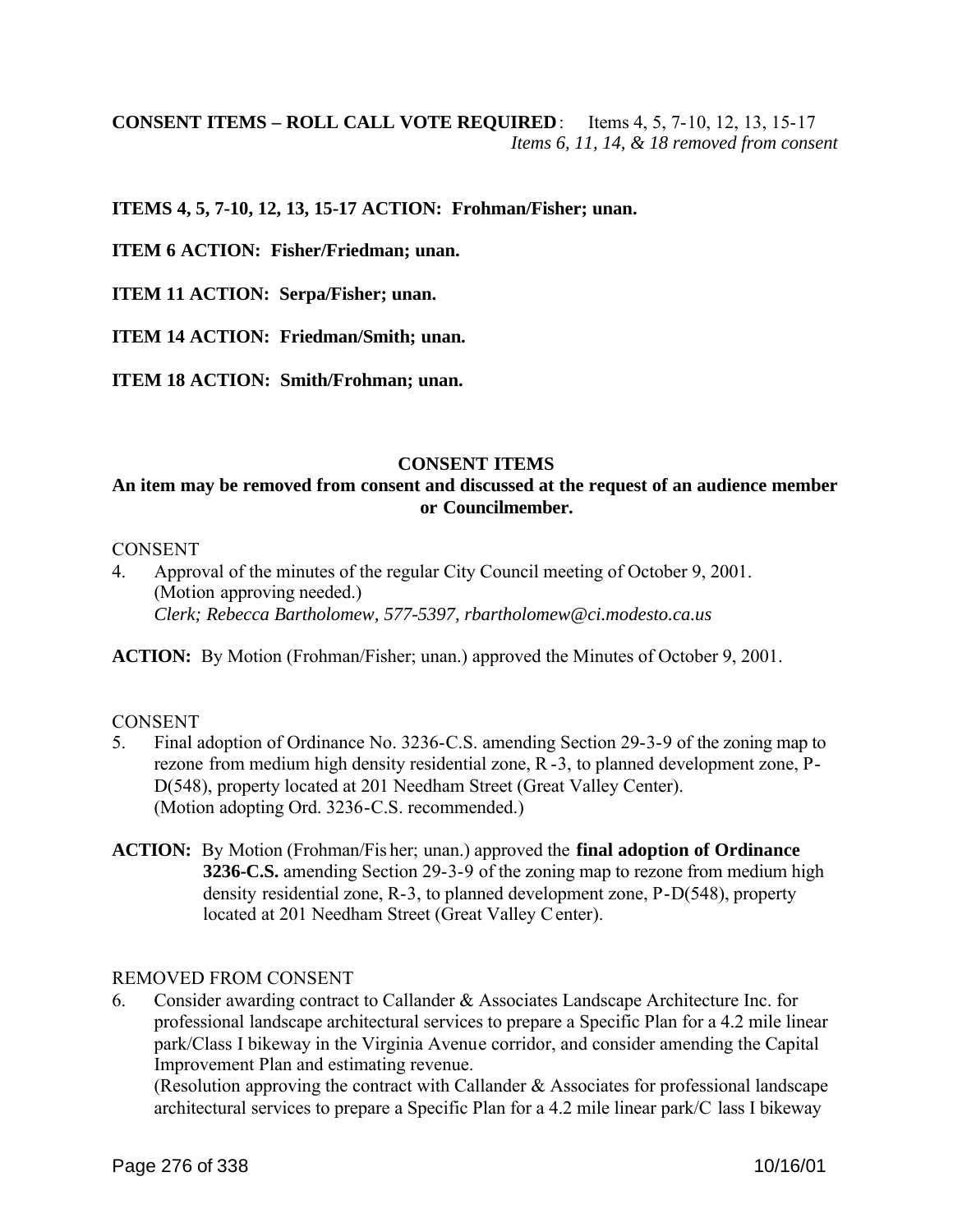in the Virginia Avenue corridor recommended; Resolution approving budget amendments recommended.)

*Parks, Recreation & Neighborhoods; Bob Ford, 577-5437, bford@modestogov.com*

**ACTION: Res. No. 2001-522** (Fisher/Friedman; unan.) approving contract with Callander & Associates for professional landscape architectural services to prepare a Specific Plan for a 4.2 mile linear park/Class I bikeway in the Virginia Avenue corridor.

**Res. No. 2001-523** (Fisher/Friedman; unan.) approving budget amendments.

# **CONSENT**

7. Consider supporting participation with Modesto City Schools in an application for \$242,000 in funding under the State After School Learning and Safe Neighborhoods Partnerships program and committing \$60,500 from the CIP to fund one -half of the required 50% match.

(Resolution supporting participation in an application for \$242,000 in funding under the State After School Learning and Safe Neighborhoods Partnerships program and committing \$60,500 recommended.)

*Parks, Recreation & Neighborhoods; Julie Hannon, 577-5417, jhannon@modestogov.com*

**ACTION: Res. No. 2001-524** (Frohman/Fisher; unan.) supporting participation in an application for \$242,000 in funding under the State After School Learning and Safe Neighborhoods Partnerships program and committing \$60,500.

# **CONSENT**

8. Consider accepting the work by Robison-Prezioso Inc. for "Recoat Tank Interior – Water Tank 5" as complete, and authorizing the City Clerk to file a Notice of Completion. Final cost, \$95,737.30; funds are budgeted.

(Resolution accepting the work by Robison-Prezioso Inc. for "Recoat Tank Interior – Water Tank 5" as complete, and authorizing the City Clerk to file a Notice of Completion recommended.)

*Engineering & Transportation; Robert Granberg, 577-5452, rgranberg@modestogov.com*

**ACTION: Res. No. 2001-525** (Frohman/Fisher; unan.) accepting the work by Robison-Prezioso Inc. for "Recoat Tank Interior – Water Tank 5" as complete, and authorizing the City Clerk to file a Notice of Completion.

### **CONSENT**

9. Consider accepting the work by Pro-Tec Painting & Coating Inc. for "Modesto Centre Plaza Harvest Hall Floor" as complete and authorizing the City Clerk to file a Notice of Completion. Final cost, \$78,534.00; funds are budgeted.

(Resolution accepting the work by Pro-Tec Painting & Coating Inc. for "Modesto Centre Plaza Harvest Hall Floor" as complete and authorizing the City Clerk to file a Notice of Completion recommended.)

*Engineering & Transportation; Robert Granberg, 577-5452, rgranberg@modestogov.com*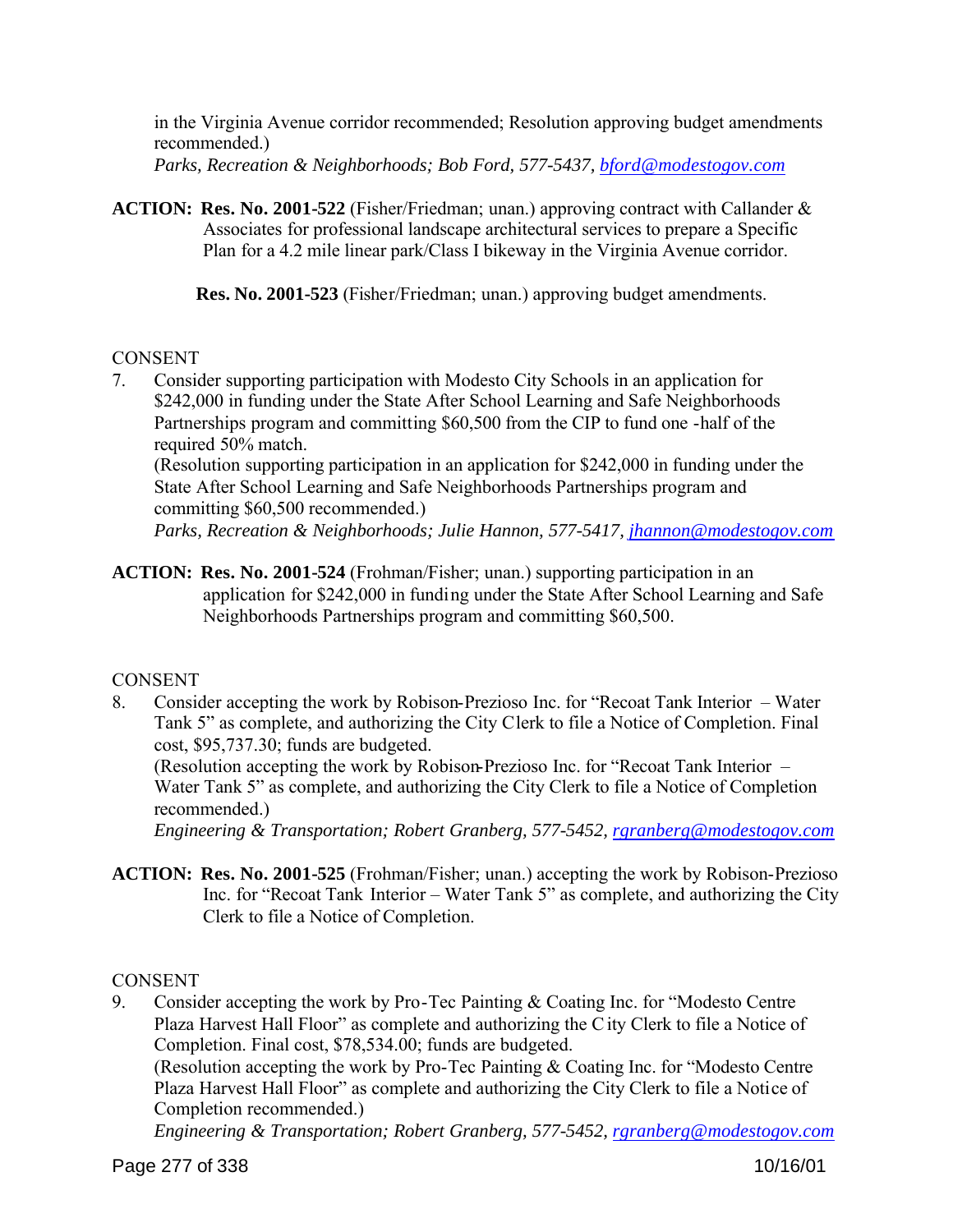**ACTION: Res. No. 2001-526** (Frohman/Fisher; unan.) accepting the work by Pro-Tec Painting & Coating Inc. for "Modesto Centre Plaza Harvest Hall Floor" as complete and authorizing the City Clerk to file a Notice of Completion.

### **CONSENT**

- 10. Consider accepting the work of Silveira General Construction for "Water Quality Control Building Laboratory Re model" as complete and authorizing the City Clerk to file a Notice of Completion. Final cost, \$100,340.00; funds are budgeted. (Resolution accepting the work of Silveira General Construction for "Water Quality Control Building Laboratory Remodel" as complete and authorizing the City Clerk to file a Notice of Completion recommended.) *Engineering & Transportation; Robert Granberg, 577-5452, rgranberg@modestogov.com*
- **ACTION: Res. No. 2001-527** (Frohman/Fisher; unan.) accepting the work of Silveira General Construction for "Water Quality Control Building Laboratory Remodel" as complete and authorizing the City Clerk to file a Notice of Completion.

### REMOVED FROM CONSENT

- 11. Consider adopting a Veterans' Preference System for job applicants. (Resolution adopting a Veterans' Preference System for job applicants recommended.) *Personnel; Janice Stewart, 577-5466, jstewart@modestogov.com*
- **ACTION: Res. No. 2001-528** (Serpa/Fisher; unan.) adopting Veterans' Preference System for job applicants.

# **CONSENT**

- 12. Consider authorizing the changes in salary and benefits that were reached during Meet and Confer with the Modesto City Fire Fighters Association (MCFFA). (Resolution authorizing the changes in salary and benefits that were reached during Meet and Confer with the Modesto City Fire Fighters Association (MCFFA) recommended.) *Personnel; Robin Renwick, 577-5400, rrenwick@modestogov .com and/or Fire; Doug Hannink, 572-9590, dhannink@modestogov.com*
- **ACTION: Res. No. 2001-529** (Frohman/Fisher; unan.) authorizing the changes in salary and benefits that were reached during Meet and Confer wit h the Modesto City Fire Fighters Association (MCFFA).

### **CONSENT**

13. Consider amending the Classification Plan to create the classification of Deputy Director of Operations and Maintenance and Utility Dispatch Supervisor. Consider amending the Class Range Tables to add the salaries for those positions.

(Resolution to amend the Position Classification Plan to add the positions of Deputy Director of Operations and Maintenance, and Utility Dispatch Supervisor recommended;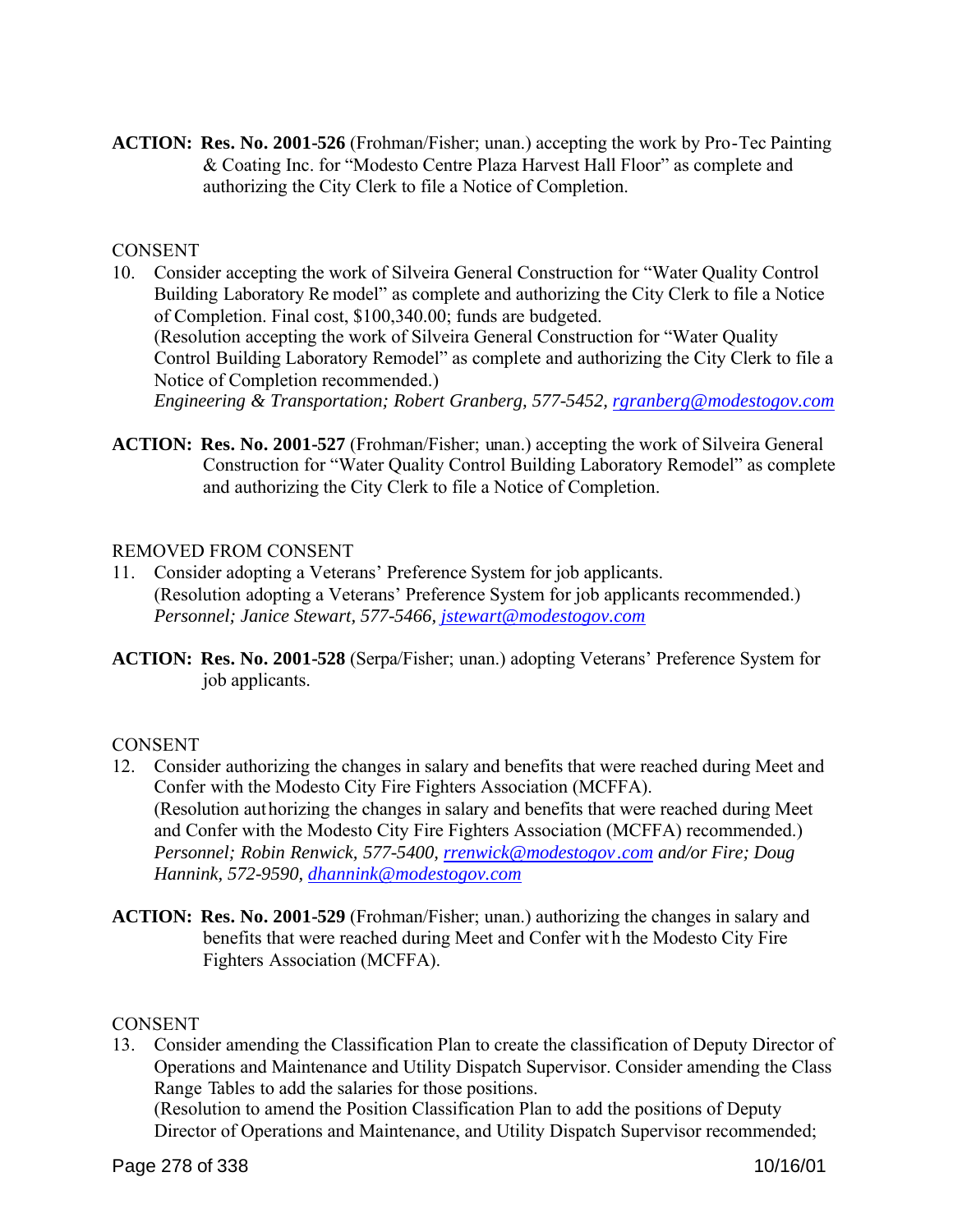Resolution to amend the Class Range Tables to add the salaries for those positions recommended.) *Personnel; Janice Stewart, 577-5466, jstewart@modestogov.com*

**ACTION: Res. No. 2001-530** (Frohman/Fisher; unan.) amending the Position Classification Plan to add the positions of Deputy Director of Operations and Maintenance, and Utility Dispatch Supervisor.

> **Res. No. 2001-531** (Frohman/Fisher; unan.) amending the Class Range Tables to add the salaries for those positions.

### REMOVED FROM CONSENT

14. Consider adopting a revised Disadvantaged Business Enterprise (DBE) program for Federally funded street projects; and consider authorizing the City Manager to pay up to \$4,000 for participation in the Unified Certification Program (UCP). (Resolution adopting a revised DBE program recommended; Resolution authorizing the City Manager to pay for participation in the UCP recommended.) *Engineering & Transportation; Dean Phillips, 577-5260, dphilli0ps@modestogov.com*

**ACTION: Res. No. 2001-532** (Friedman/Smith; unan.) adopting a revised DBE program.

 **Res. No. 2001-533** (Friedman/Smith; unan.) authorizing the City Manager to pay for participation in the UCP.

### **CONSENT**

15. Consider awarding a \$95,134.25 contract to Ac tion Target Inc. for the outdoor shooting range equipment to be used by the Police Department as part of the new Police training facility; consider authorizing the Engineering & Transportation Director to issue a contract change order for additional concre te and electrical work to complete the project. (Resolution awarding a \$95,134.25 contract to Action Target Inc. for the outdoor shooting range equipment to be used by the Police Department as part of the new Police training facility recommended; Resolution authorizing the Engineering & Transportation Director to issue a contract change order for additional concrete and electrical work to complete the project recommended.)

*Engineering & Transportation; Dean Phillips, 577-5260, dphillips@modestogov.com*

### **ACTION: Res. No. 2001-534** (Frohman/Fisher; unan.) awarding a \$95,134.25 contract to Action Target Inc. for the outdoor shooting range equipment to be used by the Police Department as part of the new Police tra ining facility.

 **Res. No. 2001-535** (Frohman/Fisher; unan.) authorizing the Engineering & Transportation Director to issue a contract change order for additional concrete and electrical work to complete the project.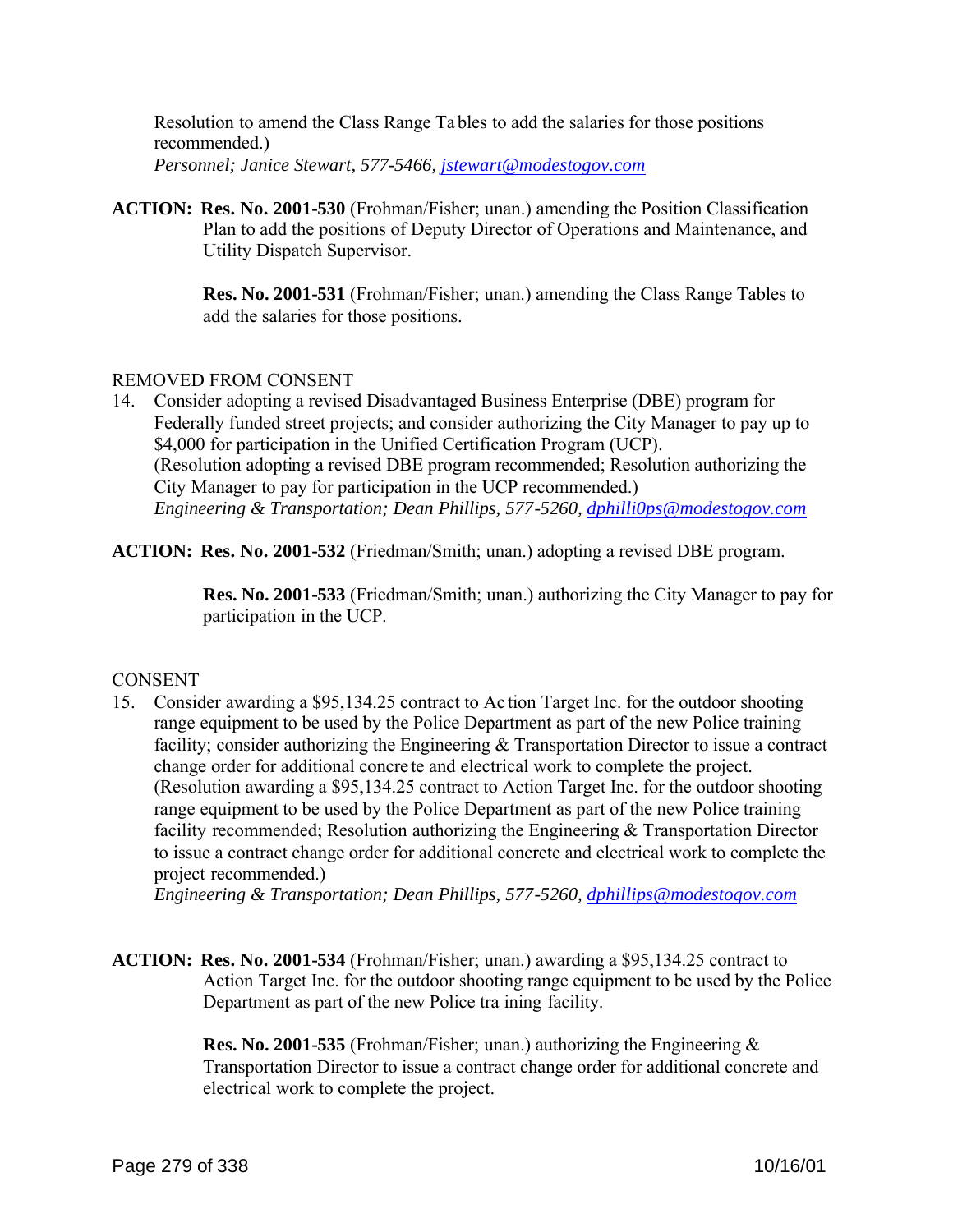#### **CONSENT**

16. Consider declaring surplus and donating the Old Mill Cafe counter and counter stools to Modesto City Schools.

(Resolution declaring surplus and donating the Old Mill Cafe counter and counter stools to Modesto City Schools recommended.)

*Finance; Lori Martinez, 577-5420, lmartinez@modestogov.com*

**ACTION: Res. No. 2001-536** (Frohman/Fisher; unan.) declaring surplus and donating the Old Mill Café counter and counter stools to Modesto City Schools.

#### **CONSENT**

17. Consider authorizing the Purchasing Supervisor to formally solicit bids for network infrastructure upgrades; and consider authorizing the Purchasing Supervisor to purchase the network infrastructure upgrades from the lowest responsive and responsible bidder for an estimated cost of \$102,000. Funds are budgeted.

(Resolution authorizing the Purchasing Supervisor to formally solicit bids for network infrastructure upgrades recommended; Resolution authorizing the Purchasing Supervisor to purchase the network infrastructure upgrades from the lowest responsive and responsible bidder for an estimated cost of \$102,000 recommended.)

*Finance; Lori Martinez, 577-5420, lmartinez@modestogov.com*

**ACTION: Res. No. 2001-537** (Frohman/Fisher; unan.) authorizing the Purchasing Supervisor to formally solicit bids for network infrastructure upgrades.

> **Res. No. 2001-538** (Frohman/Fisher; unan.) authorizing the Purchasing Supervisor to purchase the network infrastructure upgrades from the lowest responsiv e and responsible bidder for an estimated cost of \$102,000.

### REMOVED FROM CONSENT

18. Consider approving two leases with the Federal Aviation Administration (FAA) for airport property where the Instrument Landing System (ILS) Localizer and Glide Slope are located as well as necessary utilities right -of-ways to the sites, and authorize the City Manager to execute the leases on behalf of the City.

(Resolution approving two FAA leases for airport property where the Instrument Landing System (ILS) Localizer and Glide Slope are located as well as necessary utilities right -ofways to the sites, and authorize the City Manager to execute the necessary documentation recommended.)

*Engineering & Transportation; Howard Cook, 577-5318, hcook@modestogov.com*

**ACTION: Res. No. 2001-539** (Smith/Frohman; unan.) approving two FAA leases for airport property where the Instrument Landing System (ILS) Localizer and Glide Slope and located as well as necessary utilities right-of-way to the sites.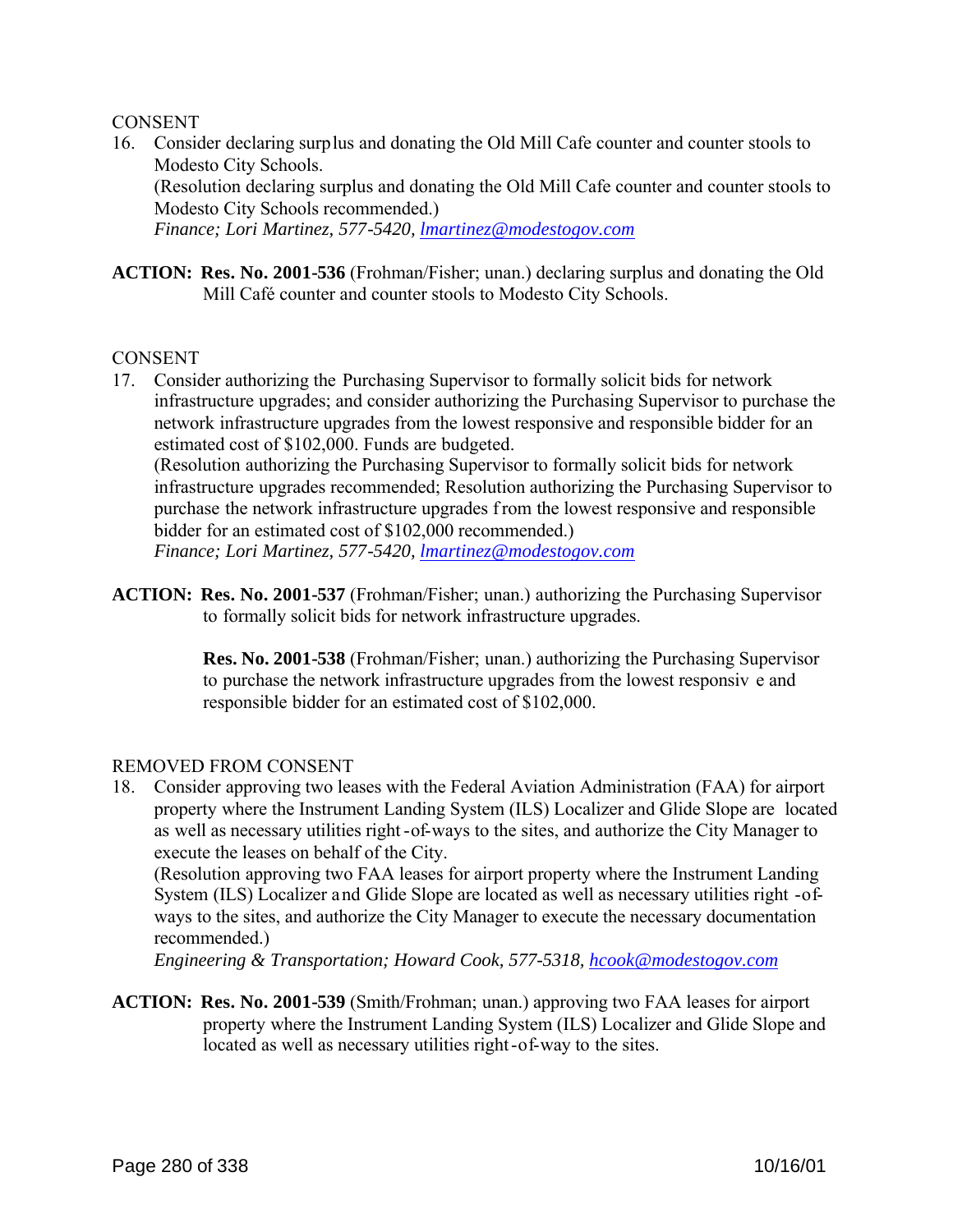#### **HEARINGS**

*Item continued from October 9, 2001*

19. Hearing to consider the establishment of a Battery Back -up System Equipment Donation Franchise with Safer Intersection.

(Introduction of an ordinance granting an exclusive two -year advertising sign franchise to Safer Intersections for the right, privilege and permission to operate a battery back -up system equipment donation franchise and occupy the public right -of-way at designated locations along the streets in the City of Modesto for adverti sing signs recommended.) *City Manager; Renee Ledbetter; 577-5463, rledbetter@modestogov.com*

**ACTION:** By Motion (Fisher/Friedman; majority; Serpa, Smith, no) introduced Ordinance No. 3237-C.S. granting an exclusive two-year advertising sign franchise to Safer Intersections for the right, privilege and permission to operate a battery back -up system equipment donation franchise and occupy the public right -of-way at designated location along the streets in the C ity of Modesto for advertising signs.

# **NEW BUSINESS**

- 20. Consider appointing a three-member Appeals Board to consider an appeal of the CFD Administrator's determination of the amount of tax due on lots in the Center Court **Subdivision**
- **ACTION: Res. No. 2001-540** (Frohman/Fisher; unan.) appointing Community Development & Housing Committee as appeals Board.

# **MATTERS TOO LATE FOR THE AGENDA**

None

# **ADJOURNMENT**

This meeting adjourned at 7:05 p.m.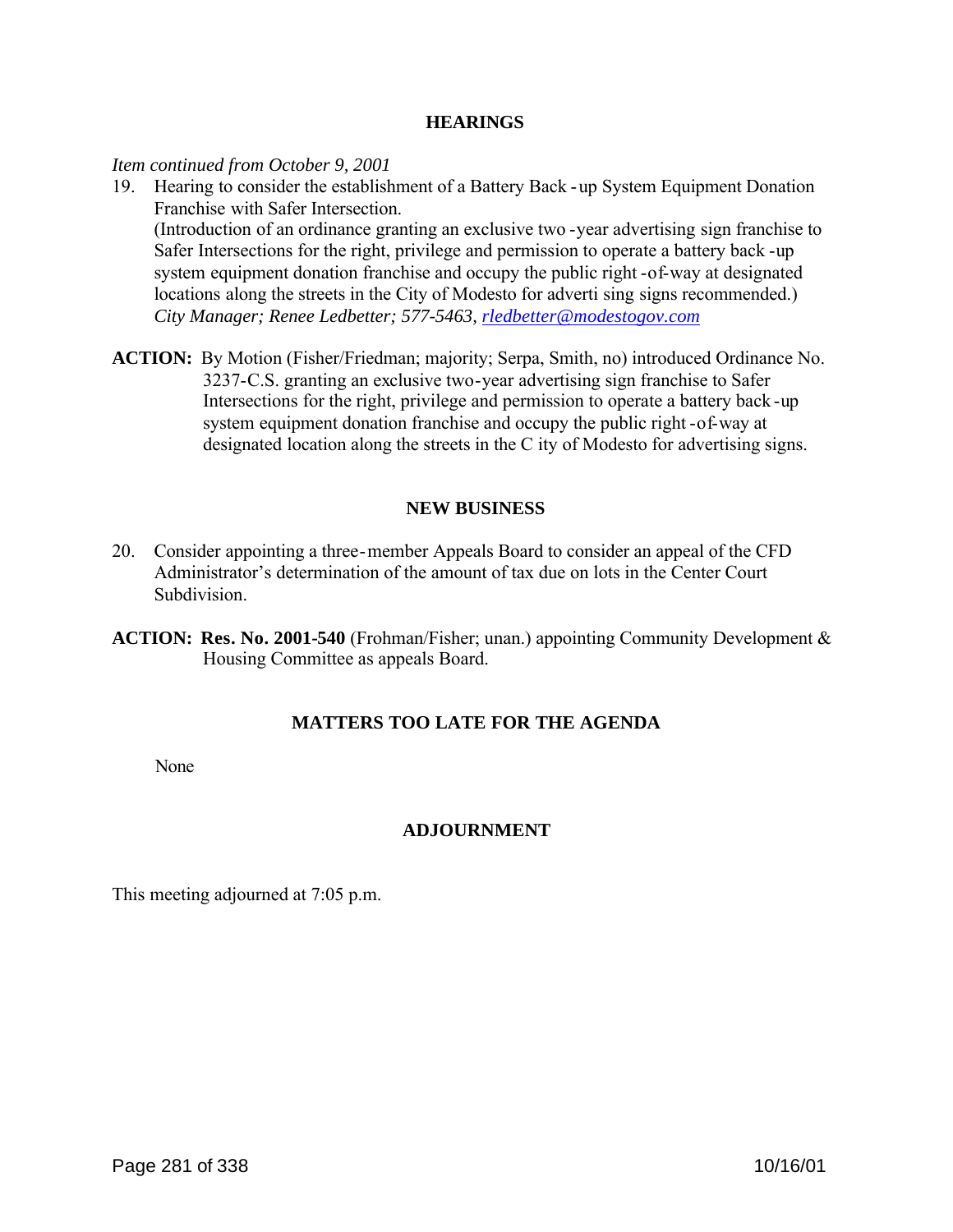### **MINUTES Tuesday, October 23, 2001, at 5:15 p.m.**

Roll Call – Present: Councilmembers Conrad, Fisher, Friedman, Frohman, Serpa, Smith, Mayor Sabatino

Absent: None

Pledge of Allegiance to the Flag

Invocation: Peter Gartner, layman

City Clerk's Announcements: None

Declaration of Conflicts of Interest: None

# **ACKNOWLEDGEMENTS AND PRESENTATIONS**

1. Presentation of Certificates of Recognition to Ron Hilliard and Thomas Brown in honor of their heroic actions which resulted in saving the life of Police Officer Paige McLaughlin.

**ACTION:** Presentations made by Police Chief and Mayor Sabatino to Ron Hilliard and Thomas Brown. Presentation was also made by Paige McLaughlin

2. Presentation by the Operations & Maintenance and Parks, Recreation, & Neighborhoods Departments for *Trees for Tots, 2001: Come Grow with Us*, scheduled for November 3, 2001 at Dry Creek Regional Park.

**ACTION:** Presentation made by Bill Dufresne and Jennifer Brinar. **ORAL COMMUNICATIONS**

- Joan Rutschow commented on water fluoridation.
- Bill Cameron commented on an inappropriate late charge on his garbage bill, the new stop lights placed in his area, Council districts, and the need for the electronic vote board.
- Councilmember Serpa noted his concern of bicycles being ridden at the skate park and the lack of safety equipment being worn by the users of the park.

# **CONSENT ITEMS – ROLL CALL VOTE REQUIRED**: Items 3, 4, through 15

*Items 5 & 16 removed from Consent*

**ITEMS 3, 4 – 15 ACTION: Friedman/Frohman; unan.**

Page 282 of 338 10/23/01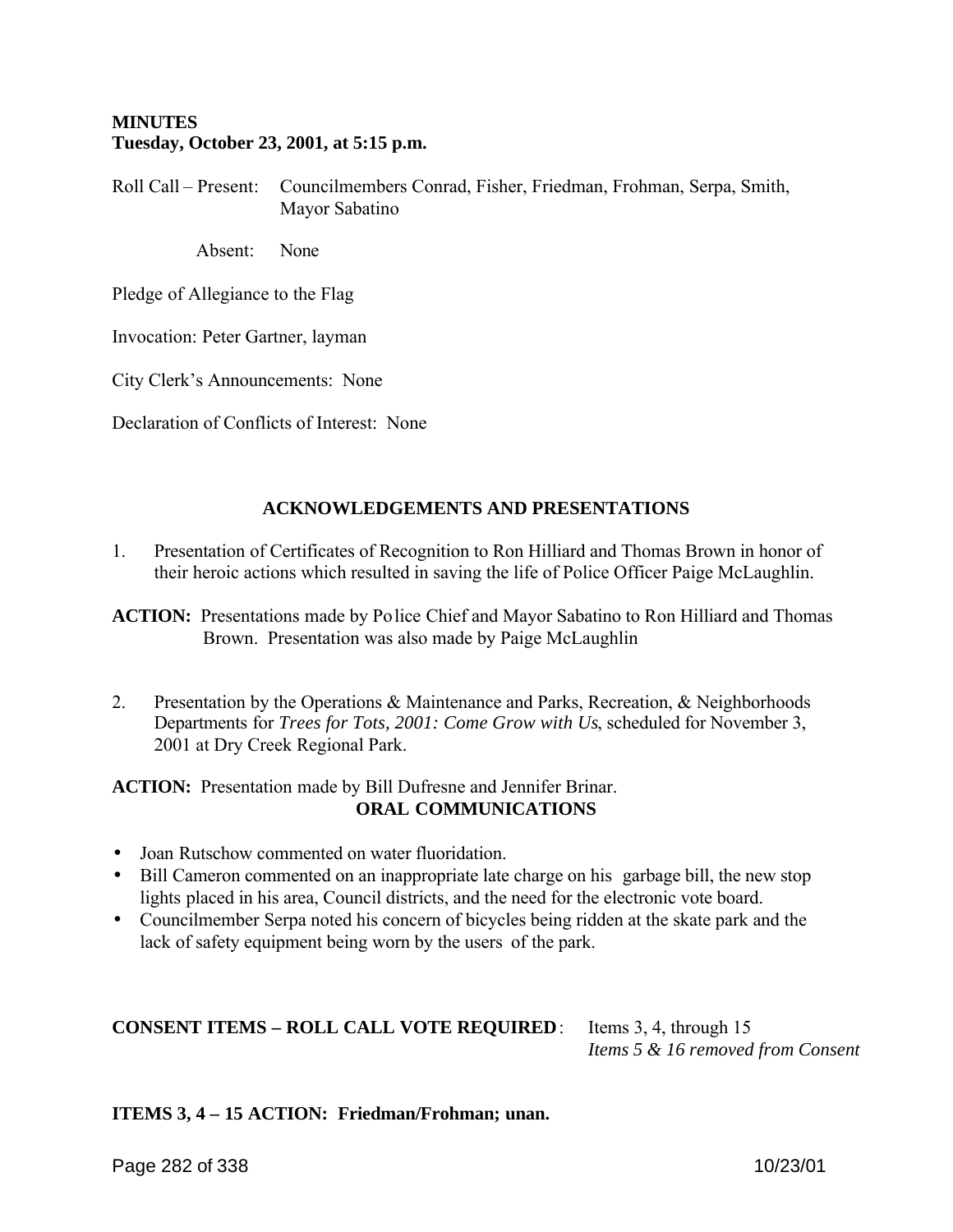### **ITEM 5 ACTION: Frohman/Fisher; unan.**

### **ITEM 16 ACTION: Frohman/Fisher; unan.**

### **CONSENT ITEMS**

### **An item may be removed from consent and discussed at the request of an audience member or Councilmember.**

#### **CONSENT**

3. Approval of the minutes of the regular City Council meeting of October 16, 2001. (Motion approving needed.) *Clerk; Rebecca Bartholomew, 577-5397, rbartholomew@ci.modesto.ca.us*

**ACTION:** By Motion (Friedman/Frohman; unan.) approved the minutes of October 16, 2001.

#### **CONSENT**

- 4. Consider transferring funds for the purchase of three new Police canines. (Resolution amending the 2001/02 budget to transfer \$12,500 for the purchase of three new police canines and the associated costs for their purchase recommended.) *Police; Tim Atchley, 572-9598, atchleyt@modestopd.com*
- **ACTION: Res. No. 2001-541** (Friedman/Frohman; unan.) amending the 2001/02 budget to transfer \$12,500 for the purchase of three new police canines and the associated costs for their purchase.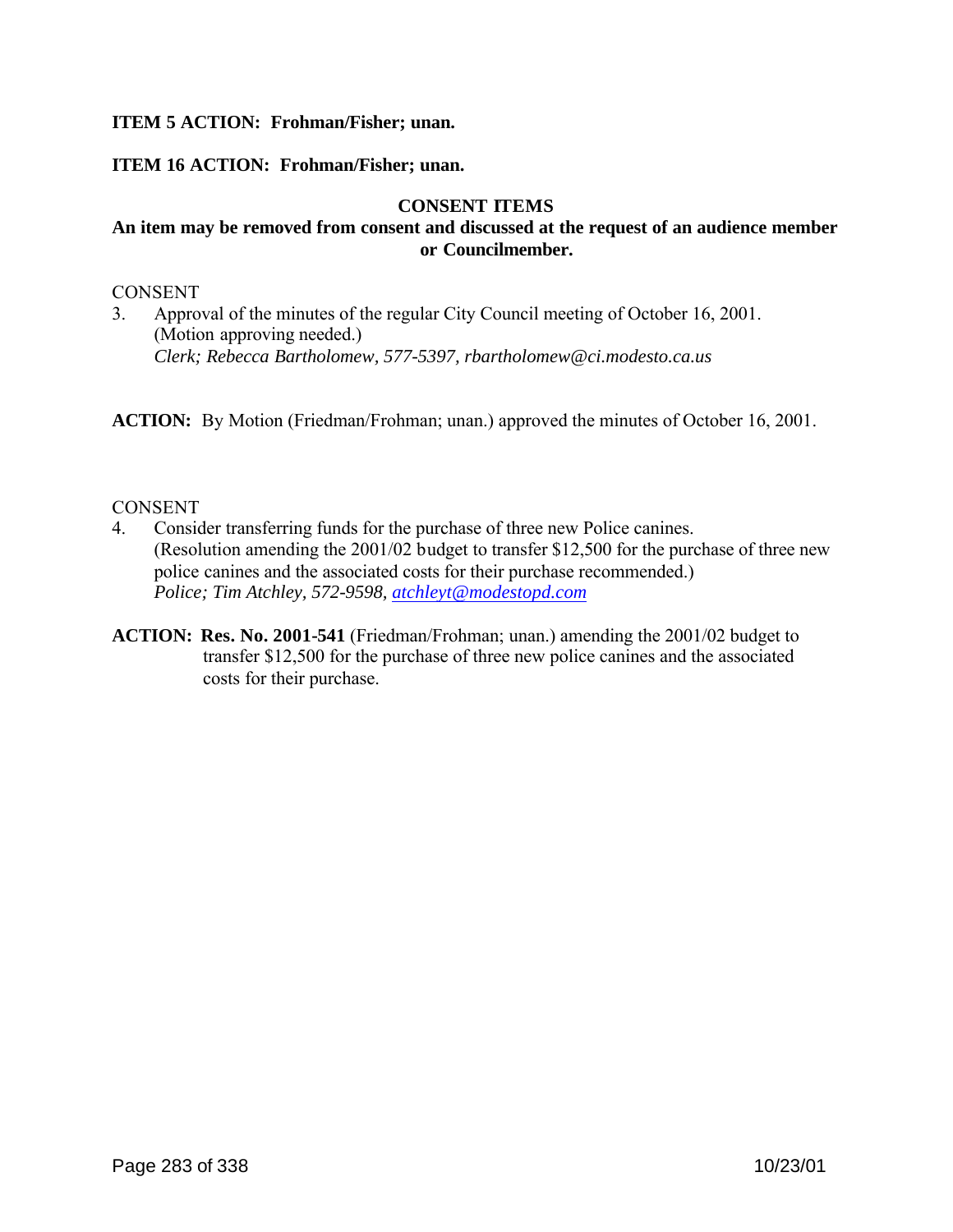### REMOVED FROM CONSENT

5. Consider an agreement between the City and the California Conser vation Corps, Delta Service District for the purpose of utilizing Corps members and staff to work on various projects that protect, enhance, and beautify the community, and authorize the City Manager to execute necessary documents.

(Resolution approving an agreement between the City and the California Conservation Corps, Delta Service District for the purpose of utilizing Corps members and staff to work on various projects that protect, enhance, and beautify the community, and authorizing the City Manager to execute necessary documents recommended.)

*Operations & Maintenance; Duane Frederick, 342-2275, dfrederick@modestogov.com*

**ACTION: Res. No. 2001-542** (Frohman/Fisher; unan.) approving an agreement between the City and the California Conservation Corps, Delta Service District for the purpose of utilizing Corps members and staff to work on various projects that protect, enhance, and beautify the community, and authorizing the City Manager to execute necessary documents.

### **CONSENT**

- 6. Consider amending the budget to provide \$450,000 in funding related to the settlement of construction claims filed by Mauldin-Dorfmeier Construction Inc. on the Parallel Outfall Sewer Phase III and Coffee Road and Claratina Avenue Sanitary Sewer Subtrunk and Sewer Lift Station, North Beyer Neighborhood Projects. (Resolution amending the budget and appropriating \$450,000 to fund settlement of construction claims recommended.) *Engineering & Transportation; Robert Granberg, 577-5423, rgranberg@modestogov.com*
- **ACTION: Res. No. 2001-543** (Friedman/Frohman; unan.) amending the budget and appropriating \$450,000 to fund settlement of construction claims.

# **CONSENT**

- 7. Consider authorizing staff to issue a Request for Proposals for a five -year contract to operate the Modesto Area Express (MAX) bus service. (Resolution authorizing staff to issue a Request for Proposals for a five -year contract to operate the Modesto Area Express (MAX) bus service recommended.) *Engineering & Transportation; 577-5295, fcavanah@modestogov.com*
- **ACTION: Res. No. 2001-544** (Friedman/Frohman; unan.) authorizing staff to issue a Request for Proposals for a five-year contract to operate the Modesto Area Express buss service.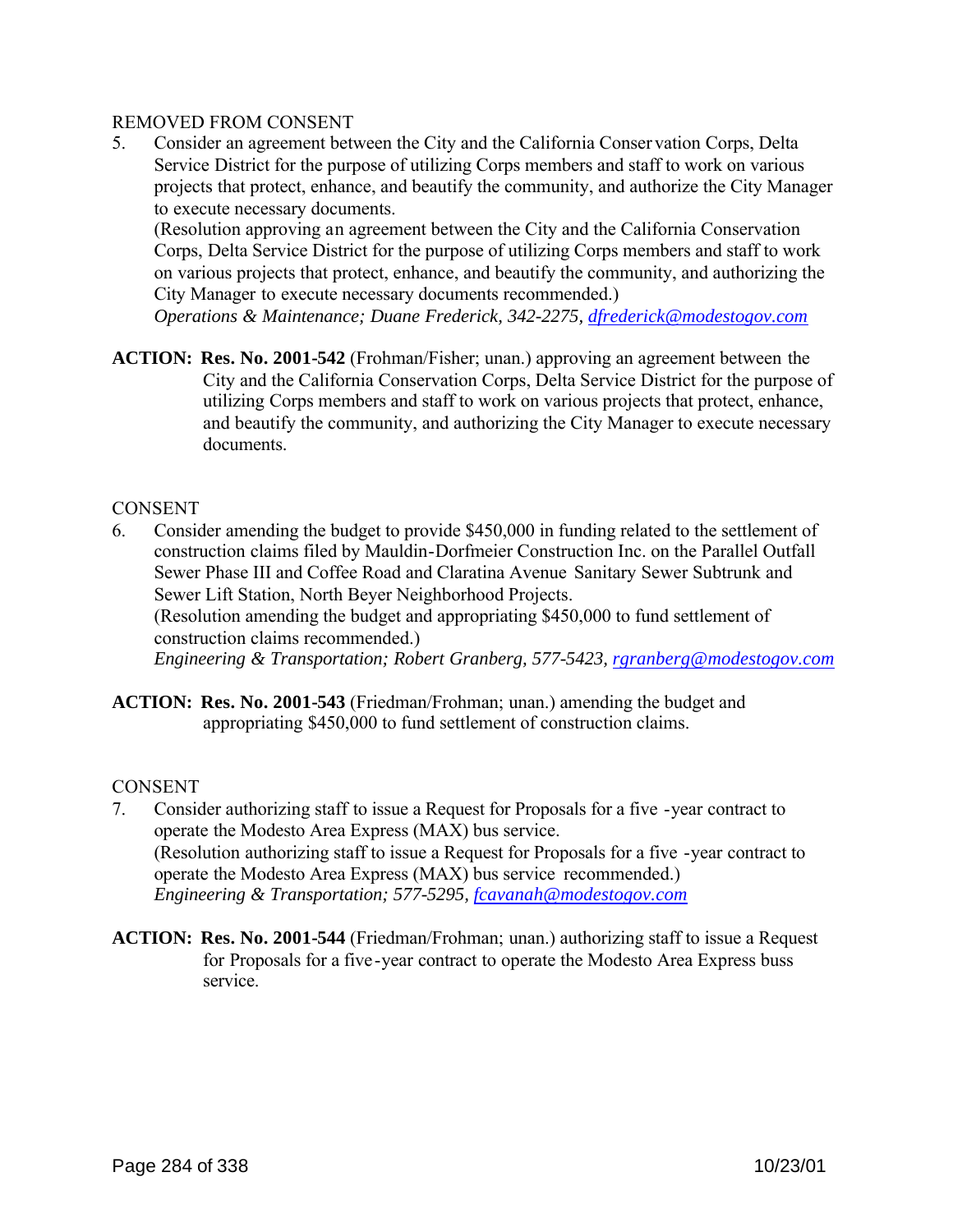### **CONSENT**

8. Consider an agreement with McHenry Mansion Foundation to provide funding for a 1,000 hour employee to serve as the Mansion gift store employee and consider amending the budget to estimate and appropriate \$12,616 in revenue. (Resolution approving an agreement with McHenry Mansion Foundation to provide funding for a 1,000-hour employee to serve as the Mansion gift store employee

recommended; Resolution amending the budget to estimate and appropr iate \$12,616 in revenue recommended.)

*Parks, Recreation & Neighborhoods; Wayne Mathes, 577-5335, wmathes@modestogov.com*

**ACTION: Res. No. 2001-545** (Friedman/Frohman; unan.) approving an agreement with McHenry Mansion Foundation to provide funding for a 1,000 -hour employee to serve as the Mansion gift store employee.

> **Res. No. 2001-546** (Friedman/Frohman; unan.) amending the budget to estimate and appropriate \$12,616 in revenue.

### **CONSENT**

9. Consider grant application for \$250,000 in funding under the Safe Neighborhood Parks, Clean Water, Clean Air and Coastal Protection Bond Act of 2000, Robert-Z'berg-Harris Urban Open Space and Recreation Program for acquisition of the Fairway Neighborhood Park Site and authorize City Manager to execute necessary documents. (Resolution approving grant application for \$250,000 in funding under the Safe Neighborhood Parks, Clean Water, Clean Air and Coastal Protection Bond Act of 2000, Robert-Z'berg-Harris Urban Open Space and Recreation Program for acquisition of the Fairway Neighborhood Park Site and authorizing City Manager to execute necessary documents recommended.

*Parks, Recreation & Neighborhoods; Carolyn Eubank, 577-5349, ceubank@modestogov.com*

**ACTION: Res. No. 2001-547** (Friedman/Frohman; unan.) approving a grant application for \$250,000 in funding under Safe Neighborhood parks, Clean Water, Clean Air and Coastal Protection Bond Act of 2000, Robert-Z'berg-Harris Urban Open Space and Recreation Program for acquisition of the Fairway Neighborhood Park Site and authorizing City Manager to execute necessary documents.

### **CONSENT**

10. Consider approving grant application for \$120,000 in funding under the Safe Neighborhood Parks, Clean Water, Clean Air and Coastal Protection Bond Act of 2000 for preliminary documents for an exhibit at the McHenry Museum and authorize the City Manager to execute necessary documents.

(Resolution approving grant application for \$120,000 in funding under the Safe Neighborhood Parks, Clean Water, Clean Air and Coastal Protection Bond Act of 2000 for preliminary documents for an exhibit at the McHenry Museum and authorize the City Manager to execute necessary documents recommended.)

*Parks, Recreation & Neighborhoods; Rashida Jackson, 571-5515, rajackson@modestogov.com*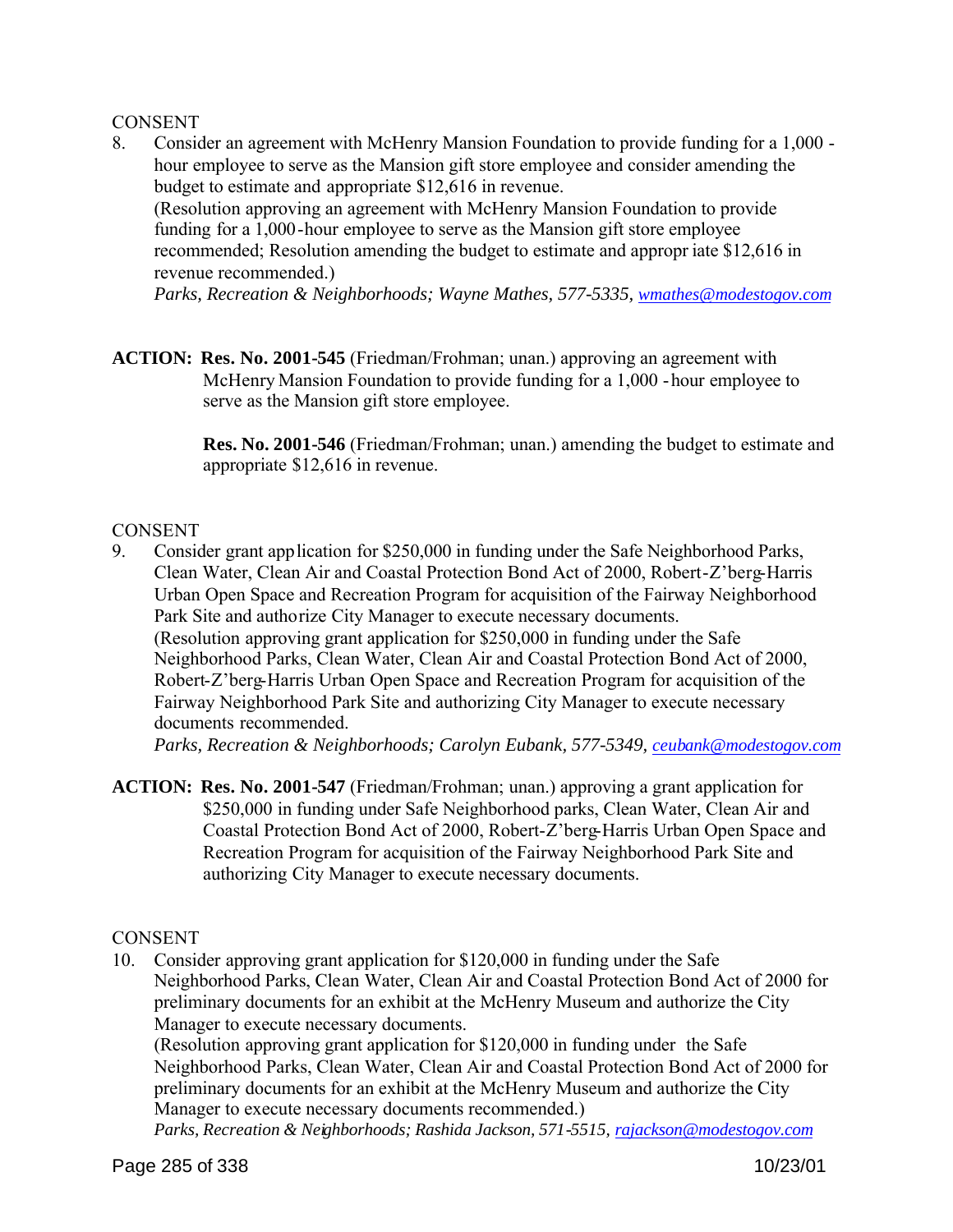**ACTION: Res. No. 2001-548** (Friedman/Frohman; unan.) approving a grant application for \$120,000 in funding under the Safe Neighborhood Parks, Clean Water, Clean Air and Coastal Protection Bond Act of 2000 for preliminary documents for an exhibit at the McHenry Museum and authorize the City Manager to execute necessary documents

### **CONSENT**

- 11. Consider agreement with Florsheim Brothers Inc. for acquisition of the Coffee/Claratina Neighborhood Park Site, and consider findings of Initial Study. (Resolution approving an agreement with Florsheim Brothers Inc. for acquisition of the Coffee/Claratina Neighborhood Park Site recommended; Resolution adopting findings of Initial Study recommended.) *Parks, Recreation & Neighborhoods; Fred Allen, 577-5353, fallen@modestogov.com*
- **ACTION: Res. No. 2001-549** (Friedman/Frohman; unan.) approving an agreement with Florsheim Brothers Inc. for acquisition of the Coffee/Claratina Neighborhood Park **Site**

 **Res. No. 2001-550** (Friedman/Frohman; unan.) adopting findings of Initial Study.

### **CONSENT**

- 12. Consider awarding a \$509,258.00 contract to Cunningham & Sons Inc. for the proje ct titled "2001-2002 Rockwell and Catch Basin Replacement/Addition". (Resolution awarding a \$509,258.00 contract to Cunningham & Sons Inc. for the project titled "2001-2002 Rockwell and Catch Basin Replacement/Addition" recommended.) *Engineering & Transportation; Dean Phillips, 577-5260, dphillips@modestogov.com*
- **ACTION: Res. No. 2001-551** (Friedman/Frohman; unan.) awarding a \$509,258.00 contract to Cunningham & Sons Inc. for the project titled "2001 -2002 Rockwell and Catch Basin Replacement/Addition"

### **CONSENT**

13. Consider amending the FY 01-02 Operating Budget to fund retroactive overtime pay for Fire Department employees for the period from July 1989 through August 2001 in the amount of \$323,740.52.

(Resolution amending the FY 01-02 Operating Budget to fund retroactive overtime pay for Fire Department employees for the period from July 1989 through August 2001 in the amount of \$323,740.52 recommended.)

*Fire Department; Doug Hannink, 572-9590, dhannink@modestogov.com or Personnel; Robin Renwick, 577-5400, rrenwick@modestogov.com*

**ACTION: Res. No. 2001-552** (Friedman/Frohman; unan.) amending the FY 01-02 Operating Budget to fund retroactive overtime pay for Fire Department employees for the period from July 1989 through August 2001 in the amount of \$323,740.52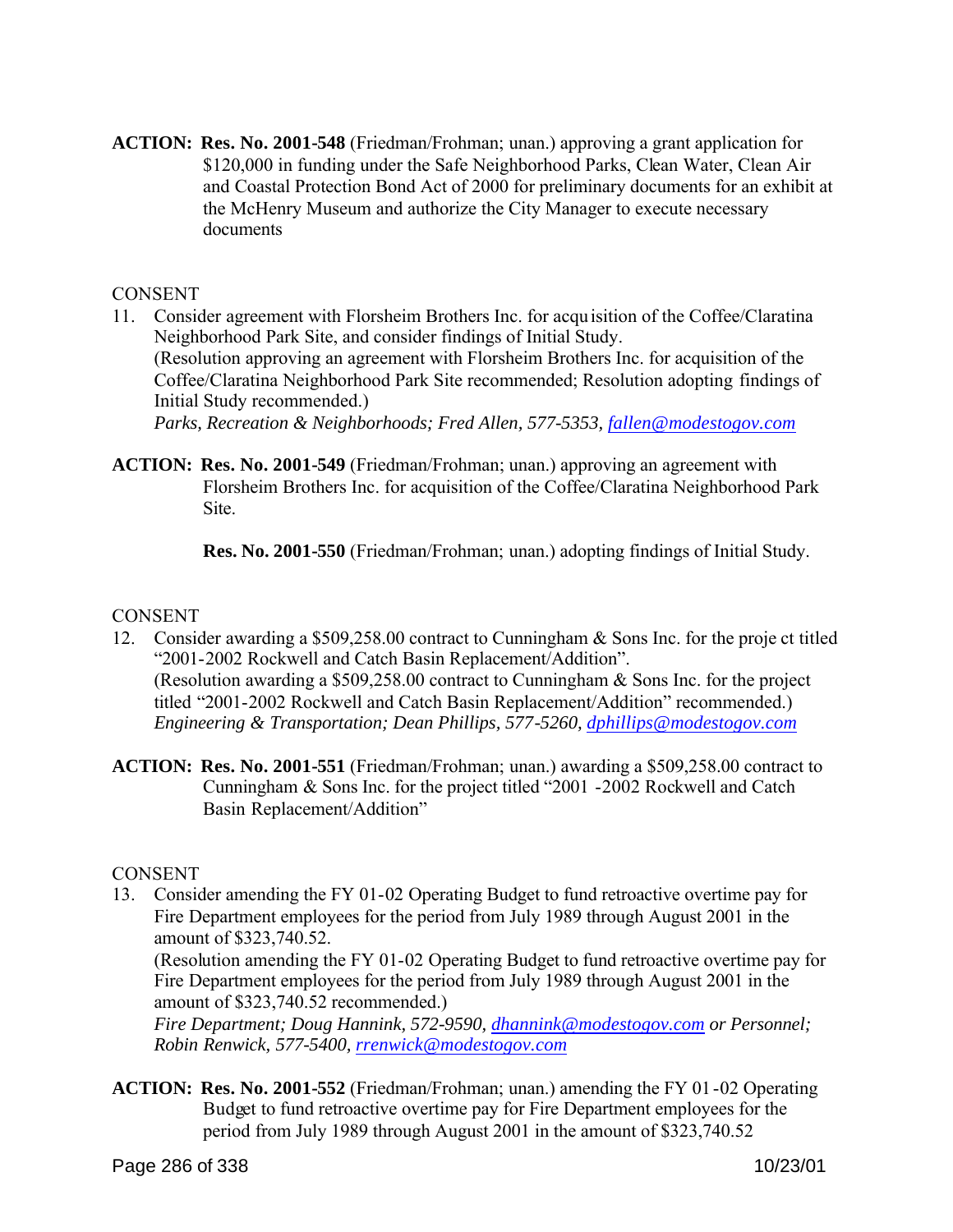#### **CONSENT**

14. Consider accepting with regret the resignation of David Chase from the Citizens Advisory Committee on Recycling.

(Resolution accepting with regret the resignation of David Chase from the Citizens Advisory Committee on Recycling recommended.)

*City Manager; Esther Puckett, 571-5101, epuckett@modestogov.com*

**ACTION: Res. No. 2001-553** (Friedman/Frohman; unan.) accepting with regret the resignation of David Chase from the Citizens Advisory Committee on Recycling.

#### **CONSENT**

15. Consider accepting with regret the resignation of Mark Peters from the Airport Advis ory Committee.

(Resolution accepting with regret the resignation of Mark Peters from the Airport Advisory Committee recommended.)

*City Manager; Esther Puckett, 571-5101, epuckett@modestogov.com*

**ACTION: Res. No. 2001-554** (Friedman/Frohman; unan.) accepting with regret the resignation of Mark Peters from the Airport Advisory Committee.

#### REMOVED FROM CONSENT

- 16. Consider waiving formal bid procedures by five affirmative votes and authorizing the purchase of Dell computers, from Dell Marketing LP for Fiscal Year 2001 -2002, utilizing the Western States Contracting Alliance (WSCA) contract through the State of California Department of General Services for an estimated total cost of \$353,000. (Resolution waiving formal bid procedures and authorizing the purchase of Dell computers, for an estimated total cost of \$353,000 recommended.) *Finance; Lori Martinez, 577-5420, lmartinez@modestogov.com*
- **ACTION: Res. No. 2001-555** (Frohman/Fisher; unan.) waiving formal bid procedures and authorizing the purchase of Dell computers for an estimated total cost of \$353,000.

### **UNFINISHED BUSINESS**

Councilmember Conrad absent due to conflict of interest

- 17. Consider appointing one City Councilmember and one staff alternate to serve on the governing board of the Pacific Housing and Finance Agency. (Resolution appointing one City Councilmember and one staff alternate to serve on the governing board of the Pacific Housing and Finance Agency recommended.) *Parks, Recreation & Neighborhoods; Miguel Galvez, 571-5506, mgalvez@modestogov.com*
- **ACTION: Res. No. 2001-556** (Fisher/Friedman; Conrad, absent.) appointing one City Councilmember, Councilmember Frohman, and one staff alternate, City Manager Crist or his designee, to serve on the governing board of the Pacific Housing and Finance Agency

Page 287 of 338 10/23/01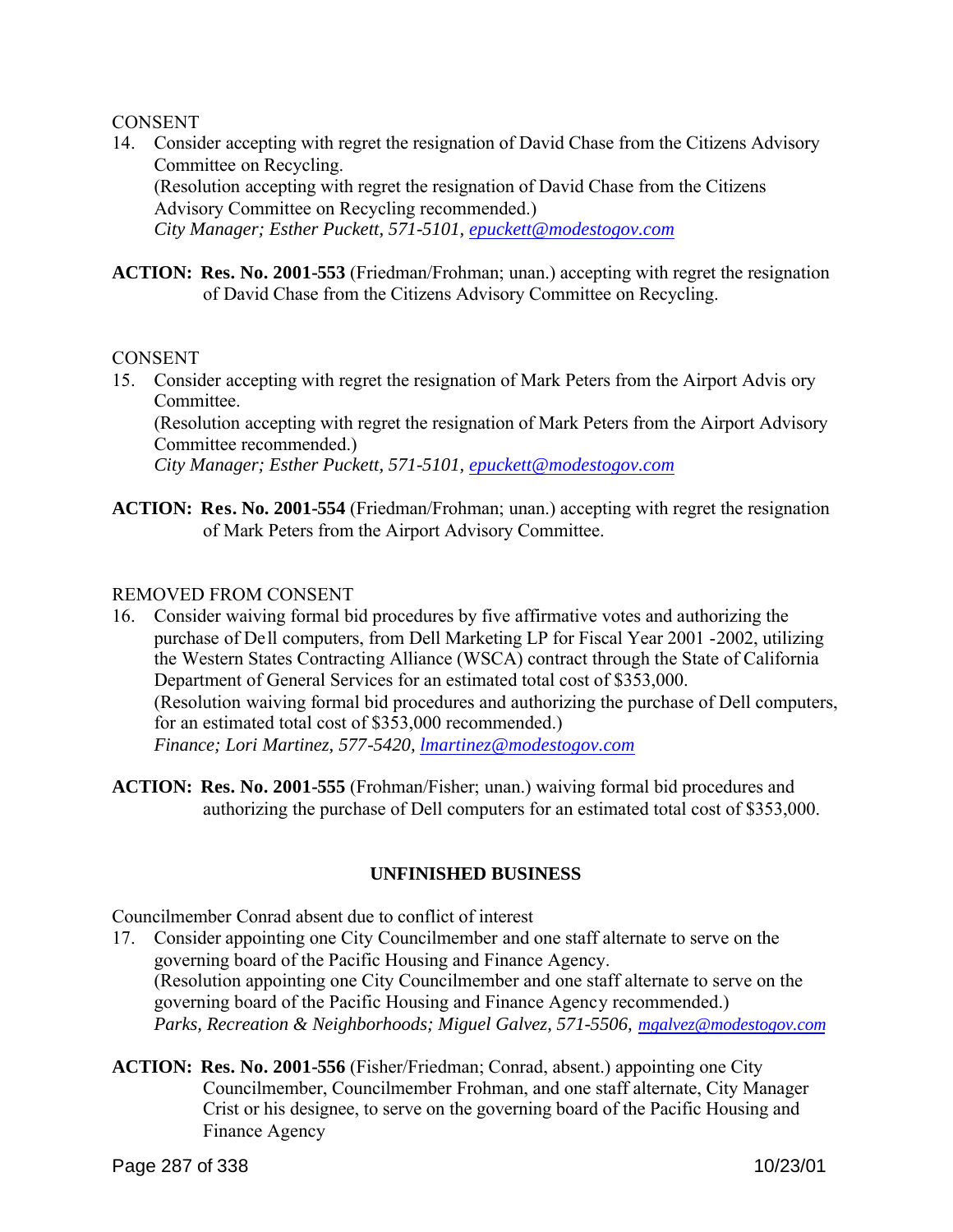- 18. Final adoption of Ordinance No. 3237-C.S. An ordinance granting an exclusive two -year advertising sign franchise to safer intersections for the right, privilege and permission to operate a battery back-up system equipment donation franchise and occupy the public right-of-way at designated locations along the streets in the City of Modesto for advertising signs.
- **ACTION:** By Motion (Frohman/Conrad; majority; Serpa & Smith, no) approved **final adoption of Ordinance No. 3237–C.S.** - An ordinance granting an exclusive two year advertising sign franchise to safer intersections for the right, privilege and permission to operate a battery back-up system equipment donation franchise and occupy the public right-of-way at designated locations along the streets in the City of Modesto for advertising signs.

### **HEARINGS**

*Request to continue item to November 7, 2001 received Item continued from October 9, 2001*

19. Hearing to consider the application of John Verner to abandon a portion of Esta Avenue, South of Sylvan Avenue, as required by conditions of approval for the Atherton Place vesting tentative subdivision map.

(Resolution approving the application of John Verner to abandon a portion of Esta Avenue, South of Sylvan Avenue, as required by conditions of approval for the Atherton Place vesting tentative subdivision map recommended.)

*Community Development; Steve Mitchell, 577-5287, smitchell@modestogov.com*

**ACTION:** By Motion (Fisher/Frohman; unan.) item was continued to November 7, 2001.

# **NEW BUSINESS**

20. Consider denying application from American G.I. Forum for use of City-owned property at 308 Ruberto and directing staff to have the buildings demolished and to sell the property on the open market.

(Resolution denying application from American G.I. Forum for use of City-owned property at 308 Ruberto and directing staff to have the buildings demolished and to sell the property on the open market recommended.)

*Parks, Recreation & Neighborhoods; Ernest Richardson, 577-5392, erichardson@modestogov.com*

**ACTION: Res. No. 2001-557** (Frohman/Sabatino; majority; Fisher & Friedman, no) denying application from American G.I. Forum for use of City -owned property at 308 Ruberto and directing staff to have the buildings demolished and to sell the property on the open market.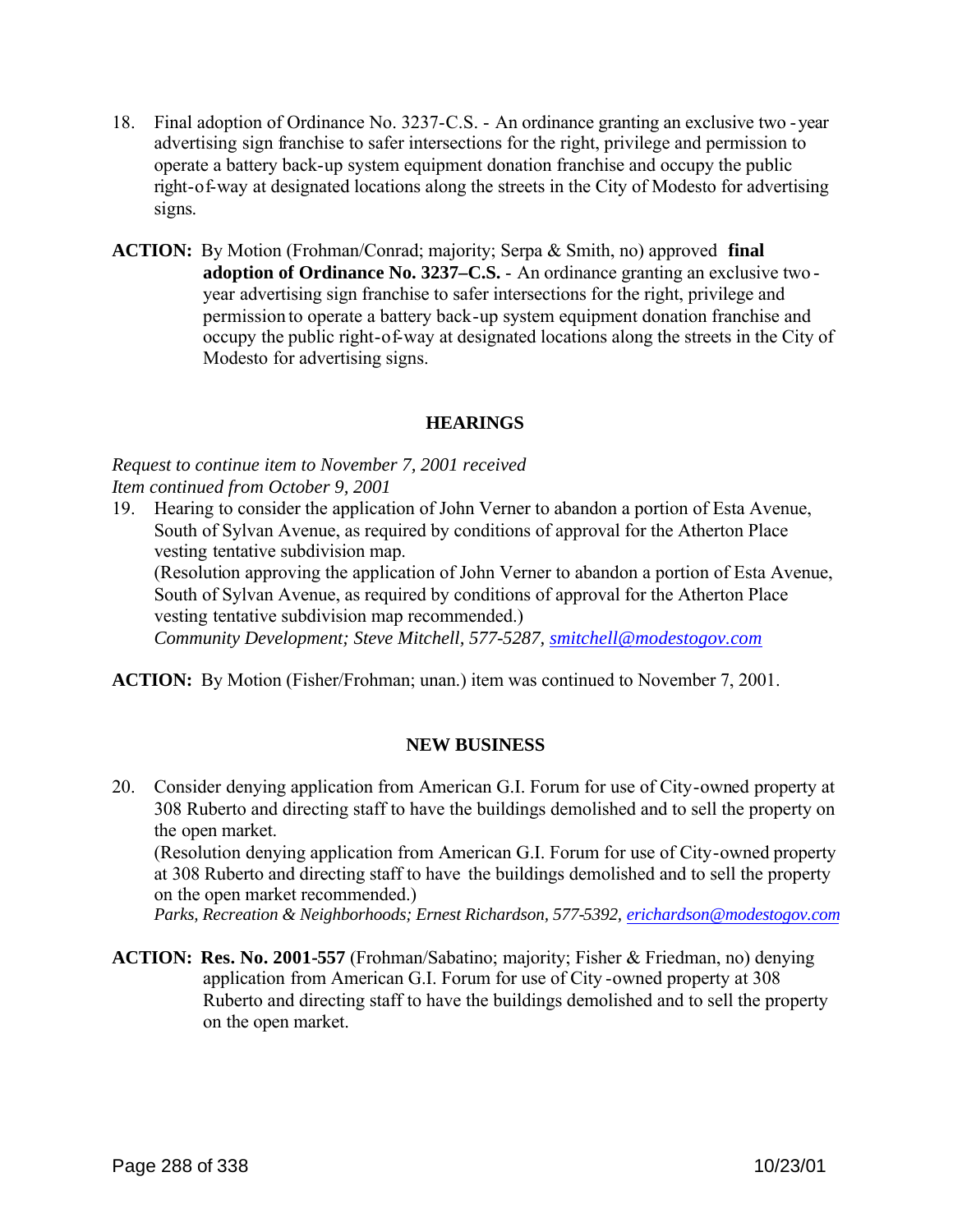- 21. Consider approving the 2001-2004 Strategic Plan and Vision. (Resolution approving the 2001-2004 Strategic Plan and Vision recommended.) *City Manager, Jana Coons, 571-5580, jcoons@modestogov.com*
- **ACTION: Res. No. 2001-558** (Frohman/Fisher; majority; Serpa, no) approving the 2001-2004 Strategic Plan Vision.

# *COUNCIL COMMENTS & REPORTS*

22. At the request of Mayor Sabatino, discussion of the status of the removal of buildings on Scenic Drive.

**ACTION:** No action taken.

• Councilmember Conrad commented on moving Council meetings to twice a month.

# **MATTERS TOO LATE FOR THE AGENDA**

None.

# **ADJOURNMENT**

This meeting adjourned at 7:30 p.m.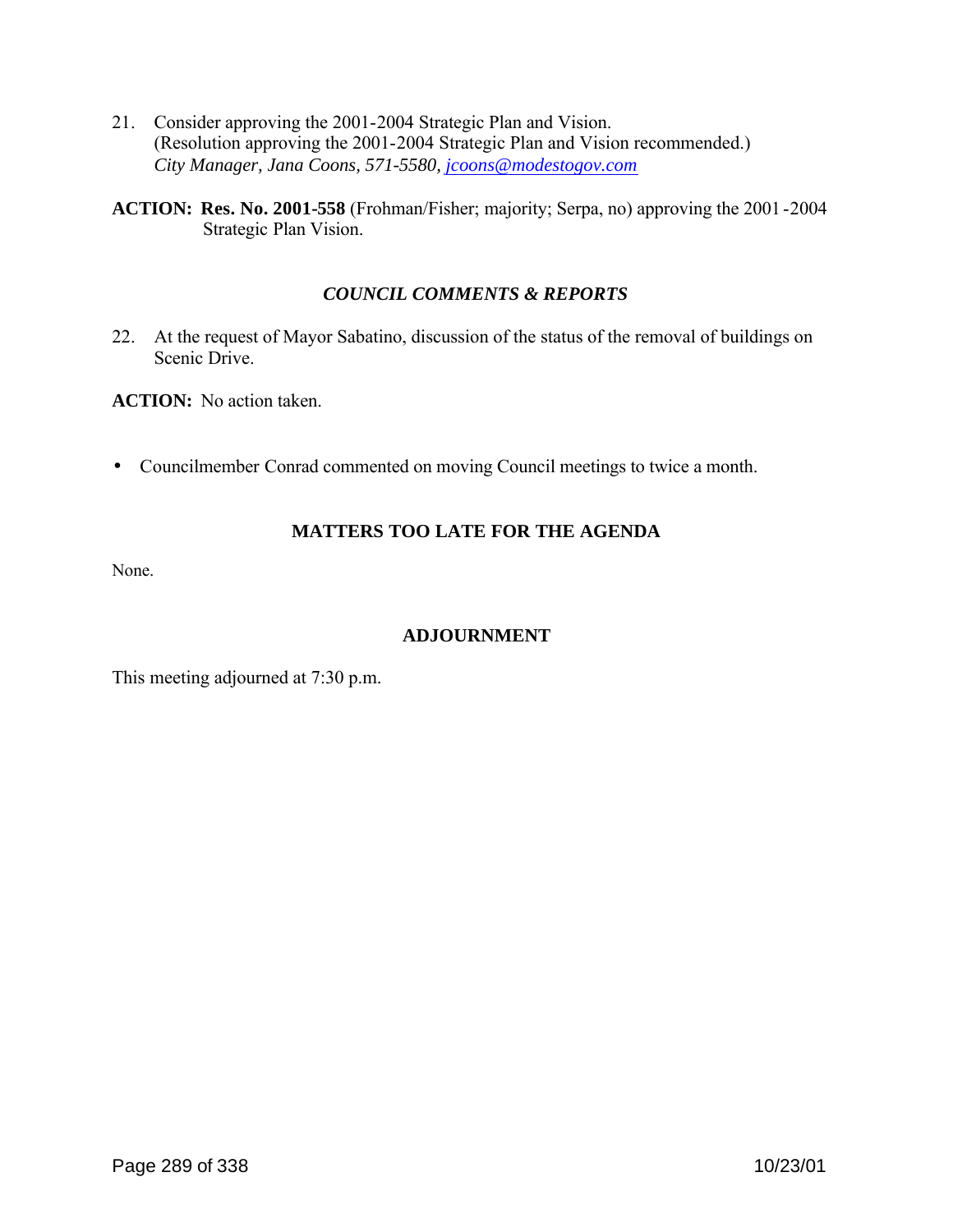#### **MINUTES Wednesday, November 7, 2001, at 5:15 p.m.**

Roll Call – Present: Councilmembers Conrad, Fisher, Friedman, Frohman, Serpa, Smith, Mayor Sabatino

Absent: None

Pledge of Allegiance to the Flag

Invocation: Peter Gartner, Layman, Orangeburg Avenue Baptist Church

City Clerk's Announcements: None

Declaration of Conflicts of Interest: *Sabatino & Smith—Item 8*

# **ACKNOWLEDGEMENTS AND PRESENTATIONS**

1. Acknowledgement of Keith Dobson and James Miller for retrieving and returning important personal documents and cash to an elderly man

**ACTION:** Presentations made by Police Chief Wasden and Mayor Sabatino.

2. Introduction of the following new employees: Jack Bond - Senior Civil Engineer; Kris Ohlson - Assistant Civil Engineer; Paul Hom - Assistant Traffic Engineer; Steven Liu - Assistant Traffic Engineer

**ACTION:** Introductions made by Glen Lewis, E&T Director.

# **ORAL COMMUNICATIONS**

None.

# **CONSENT ITEMS – ROLL CALL VOTE REQUIRED**: Items 2 through 17

**ACTION: Friedman/Frohman; unan.**

# **CONSENT ITEMS**

**An item may be removed from consent and discussed at the request of an audience member or Councilmember.**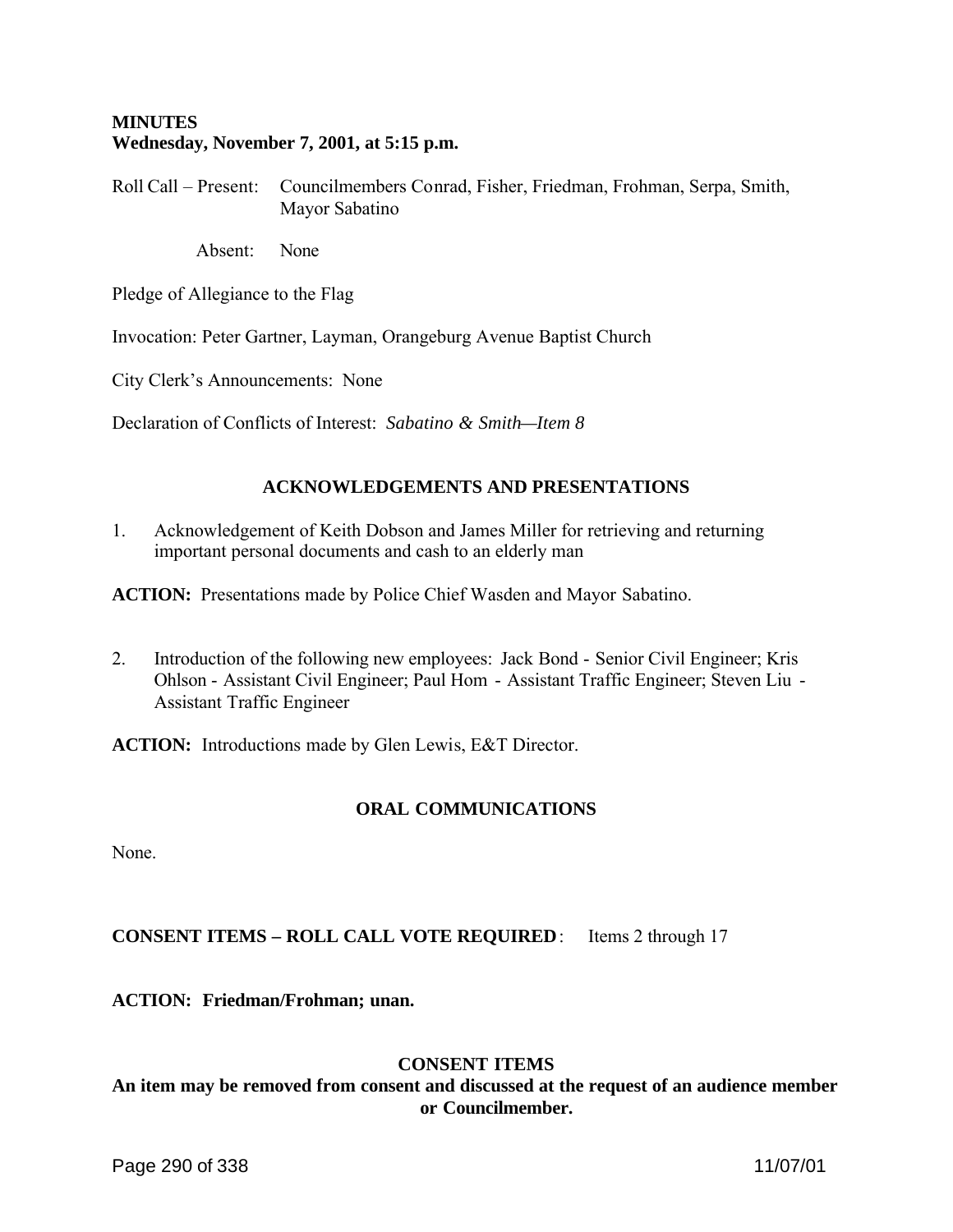#### CONSENT

3. Approval of the minutes of the regular City Council meeting of October 23, 2001. (Motion approving needed.) *Clerk; Rebecca Bartholomew, 577-5397, rbartholomew@ci.modesto.ca.us*

**ACTION:** By Motion (Friedman/Frohman; unan.) approved the minutes of October 23, 2001.

#### **CONSENT**

4. Consider accepting with regret the resignation of Steven Barbieri from the Community Qualities Forum.

(Resolution accepting with regret the resignation of Steven Barbieri from the Community Qualities Forum recommended.)

*City Manager; Esther Puckett, 571-5101, epuckett@modestogov.com*

**ACTION: Res. No. 2001-559** (Friedman/Frohman; unan.) accepting with regret the resignation of Steven Barbieri from the Community Qualit ies Forum.

# **CONSENT**

- 5. Consider approving revisions to the Modesto City Standard Specifications. (Resolution approving revisions to the Modesto City Standard Specifications recommended.) *Engineering & Transportation; Kevin Becker, 577-5269, kbecker@modestogov.com*
- **ACTION: Res. No. 2001-560** (Friedman/Frohman; unan.) approving revisions to the Modesto City Standard Specifications.

#### **CONSENT**

6. Consider accepting the improvements for Crawford Estates subdivision and authorizing the City Clerk to file Notice of Completion and to release securities upon expiration of statutory periods (owners: Sherwood Forest Estates Inc., a California Corporation, Kent W. Crawford and Lisa Crawford, husband and wife as community p roperty, and Phillip Austin and Ida Austin, husband and wife as joint tenants).

(Resolution accepting the improvements for Crawford Estates subdivision and authorizing the City Clerk to file Notice of Completion and to release securities upon expiration o f statutory periods recommended.)

*Engineering & Transportation; Kevin Becker, 577-5259, kbecker@modestogov.com*

**ACTION: Res. No. 2001-561** (Friedman/Frohman; unan.) accepting the improvements for the Crawford Estates subdivision and authorizing the City Clerk to file Notice of Completion and to release securities upon expiration of the statutory periods.

#### **CONSENT**

7. Consider accepting the improvements for Generations subdivision and authorizing the City Clerk to file Notice of Completion and to release securities upon expiration of statutory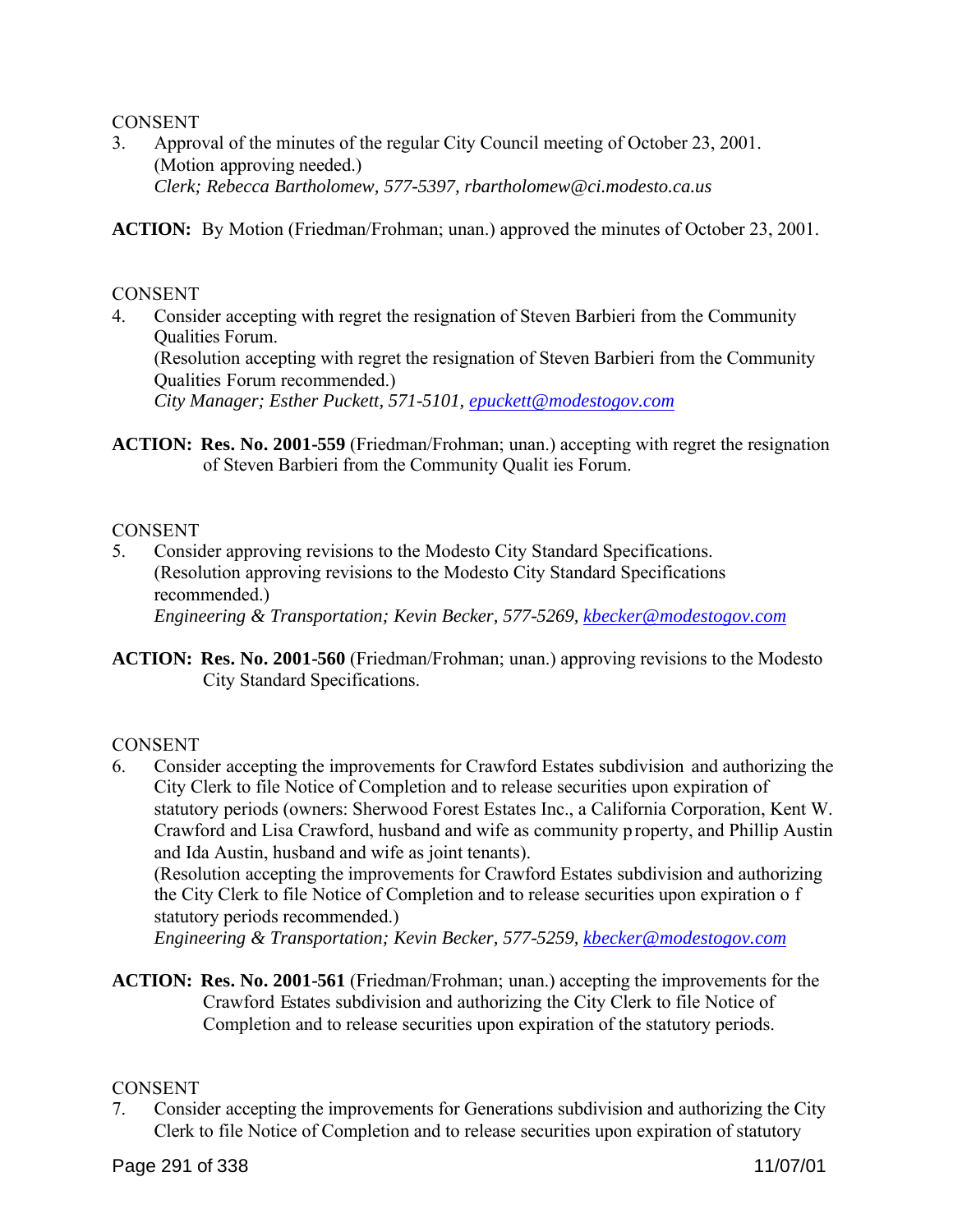periods (owners: Florsheim Bros., a California General Partnership, by Florsheim Properties, a California Corporation, Partner).

(Resolution accepting the improvements for Generations subdivision and authorizing the City Clerk to file Notice of Completion and to release securities upon expiration of statutory periods recommended.)

*Engineering & Transportation; Kevin Becker, 577-5259, kbecker@modestogov.com*

**ACTION: Res. No. 2001-562** (Friedman/Frohman; unan.) accepting the improvements for Generations subdivision and authorizing the City Clerk to file Notice of Completion and to release securities upon expiration of statutory periods.

# **CONSENT**

*Councilmember Smith and Mayor Sabatino absent due to Conflict of Interest.*

8. Consider authorizing City Staff to issue a Request for Qualifications and Request for Proposals to hire an engineer for the design of the replacement of 9<sup>th</sup> Street Storm Drain. Funds are budgeted.

(Resolution authorizing City Staff to issue a Request for Qualifications and Request for Proposals to hire an engineer for the design of the replacement of 9<sup>th</sup> Street Storm Drain recommended.)

*Engineering & Transportation; Dean Phillips, 577-5260, dphillips@modestogov.com*

**ACTION: Res. No. 2001-563** (Frohman/Friedman; unan.; Smith, Sabatino, absent) authorizing City Staff to issue a Request for Qualifications and Request for Proposals to hire an engineer for the design of the replacement of the 9<sup>th</sup> Street Storm Drain.

# **CONSENT**

- 9. Consider authorizing City Staff to begin the Request for Qualifications (RFQ) and Request for Proposals (RFP) process to hire an architect for the d esign of Fire Station #11 to be located at the southwest corner of Pelandale Avenue and Carver Road. Funds are budgeted. (Resolution authorizing City Staff to begin the RFQ and RFP process to hire an architect for the design of Fire Station #11 recommended.) *Engineering & Transportation; Dean Phillips, 577-5260, dphillips@modestogov.com*
- **ACTION: Res. No. 2001-564** (Friedman/Frohman; unan.) authorizing City Staff to begin the RFQ and RFP process to hire an architect for the design of Fire Station #11.

# **CONSENT**

10. Consider awarding an emergency public works contract to Conco West for well repairs made to municipal well site #42 and authorizing the City Manager to execute an emergency public works contract with Conco West. Funds are budgeted. (Resolution awarding an emergency public works contract to Conco West for well repairs made to municipal well site #42 and authorizing the City Manager to execute an emergency public works contract with Conco West recommended.) *Operations & Maintenance; Peter Cowles, 342-2280, pcowles@modestogov.com*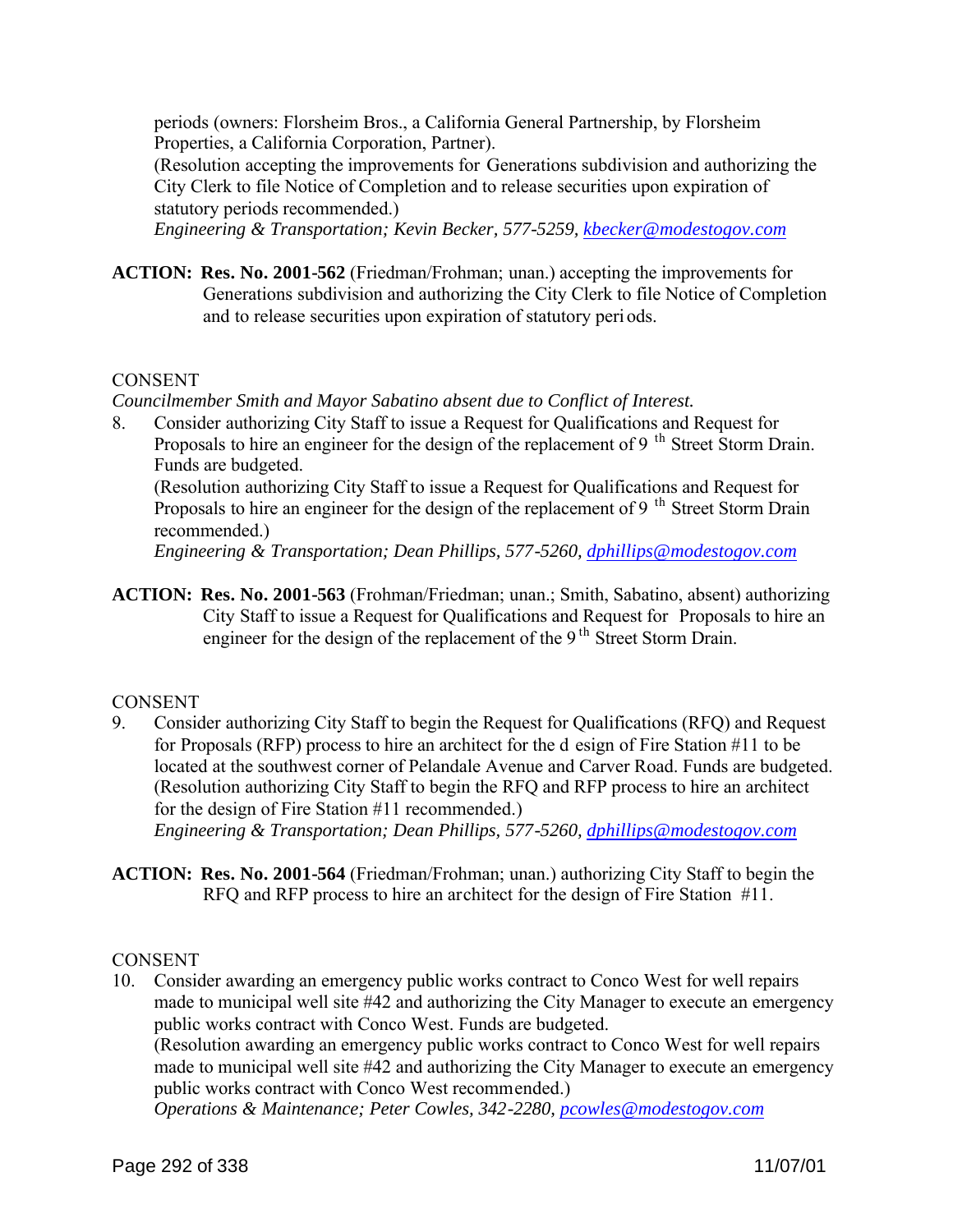**ACTION: Res. No. 2001-565** (Friedman/Frohman; unan.) awarding an emergency public works contract to Conco West for well repairs made to municipal well site #42 and authorizing the City Manager to execute an emergency public works contract with Conco West.

# CONSENT

- 11. Consider authorizing the Purchasing Officer to formally solicit bids for well rehabilitation for an estimated annual cost of \$80,000. Funds are budgeted. (Resolution authorizing the Purchasing Officer to formally solicit bids for well rehabilitation for an estimated annual cost of \$80,000 recommended.) *Finance; Lori Martinez, 577-5420, lmartinez@modestogov.com*
- **ACTION: Res. No. 2001-566** (Friedman/Frohman; unan.) authorizing the Purchasing Officer to formally solicit bids for well rehabilitation for an estimated annual cost of \$80,000.

# **CONSENT**

- 12. Consider authorizing the Purchasing Supervisor to formally solicit bids for pump station rejuvenation for an estimated annual cost of \$500,000. Funds are budgeted. (Resolution authorizing the Purchasing Officer to formally solicit bids for pump station rejuvenation for an estimated annual cost of \$500,000 recommended.) *Finance; Lori Martinez, 577-5420, lmartinez@modestogov.com*
- **ACTION: Res. No. 2001-567** (Friedman/Frohman; unan.) authorizing the Purchasing Officer to formally solicit bids for pump station rejuvenation for an estimated annual cost of \$500,000.

# CONSENT

- 13. Consider adoption of an amended Harassment Policy for the City of Modesto. (Resolution adopting an amended Harassment Policy for the City of Modesto recommended.) *Personnel; Jason Mauga, 577-5209; jmauga@modestogov.com*
- **ACTION: Res. No. 2001-568** (Friedman/Frohman; unan.) adopting an amended Harassment Policy for the City of Modesto.

# **CONSENT**

14. Consider authorizing staff to solicit Requests for Proposals for a structural investigation and cost estimate of remediation actions for the Modesto Community Service Center at a cost not to exceed \$15,000, and consider amending the Fiscal Year 2001 -02 operating budget to appropriate \$15,000 from the General Fund Reserve to fund the structural investigation & cost estimate of remediation actions.

(Resolution authorizing staff to solicit Requests for Proposals for a structural investigation and cost estimate of remediation actio ns for the Modesto Community Service Center at a cost not to exceed \$15,000 recommended; Resolution amending the Fiscal Year 2001 -02 operating budget to appropriate \$15,000 from the General Fund Reserve to fully fund the structural investigation & cost est imate of remediation actions recommended.)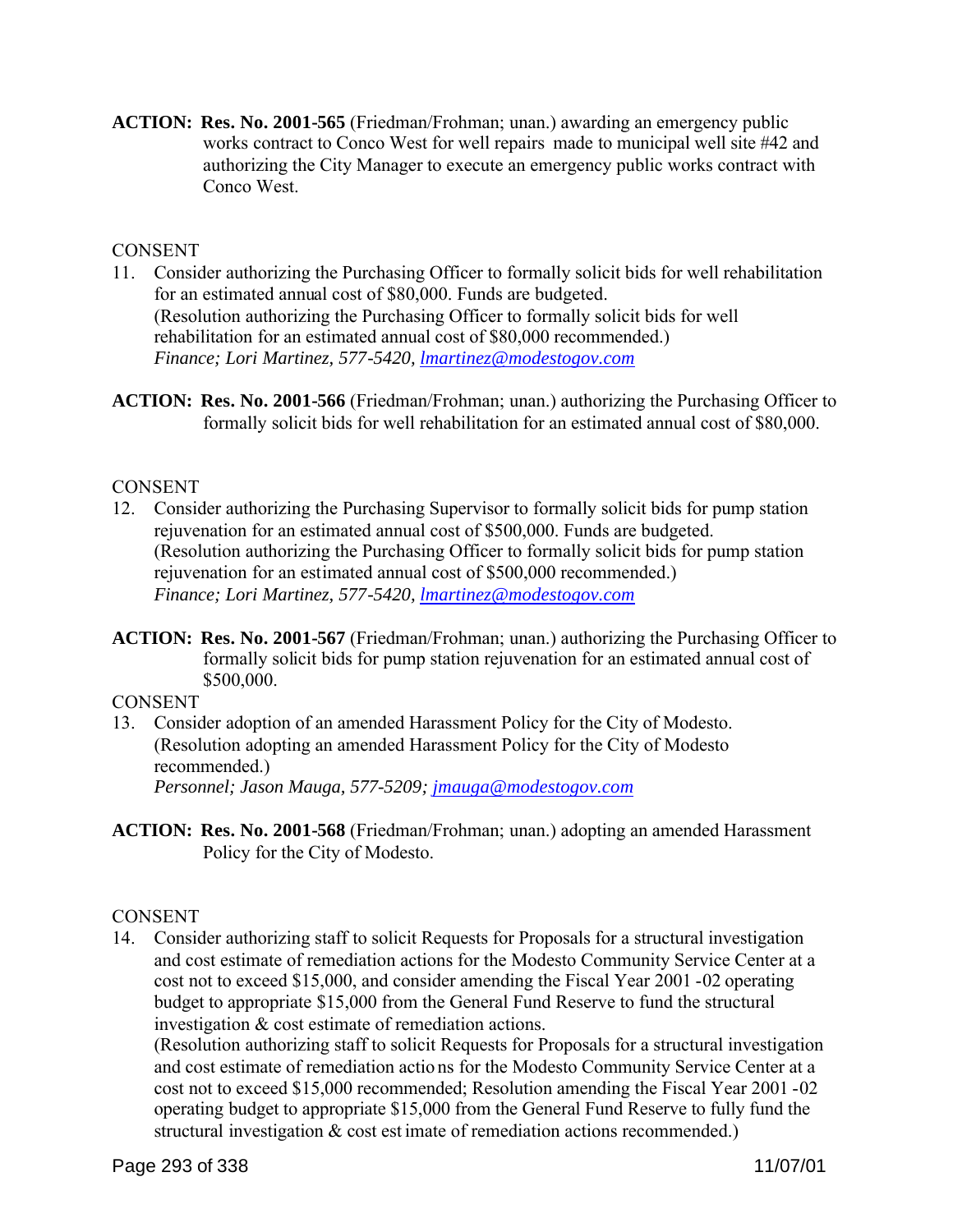*Parks, Recreation & Neighborhoods; Bob Quintella, 577-6444, bquintella@modestogov.com*

**ACTION: Res. No. 2001-569** (Friedman/Frohman; unan.) authorizing staff to solicit Requests for Proposals for a structural investigation and cost estimate of remediation actions for the Modesto Community Service Center at a cost not to exceed \$15,000.

> **Res. No. 2001-570** (Friedman/Frohman; unan.) amending the Fiscal Year 2001-02 operating budget to appropriate \$15,000 from the General Fund Reserve to fully fund the structural investigation and cost estimate of remediation actions.

# **CONSENT**

15. Consider de-obligating \$245,000 and authorizing staff to seek RFQ for multi-family Quality Housing for Working Citizens project in Village One; Consider authorizing staff to solicit RFPs for the amount of \$953,996 for Quality Housing for Working Citizens; and Consider amending the FY01-02 budget to estimate carry-over and re-appropriate expenditures.

(Resolution de-obligating \$245,000 and authorizing staff to seek RFQ for multi-family Quality Housing for Working Citizens project in Village One recommended; Resolution authorizing staff to solicit RFPs for the amount of \$953,996 for Quality Hou sing for Working Citizens recommended; and Resolution amending the FY01 -02 budget to estimate carry-over and re-appropriate expenditures recommended.) *Parks, Recreation & Neighborhoods; Sherry Velarde, 577-5368, svelarde@modestogov.com*

**ACTION: Res. No. 2001-571** (Friedman/Frohman; unan.) de-obligating \$245,000 and authorizing staff to seek RFQ for multi-family Quality Housing for Working Citizens project in Village One.

> **Res. No. 2001-572** (Friedman/Frohman; unan.) authorizing staff to solicit RFPs for the amount of \$953,996 for Quality Housing for Working Citizens.

 **Res. No. 2001-573** (Friedman/Frohman; unan.) amending the FY 01-02 budget to estimate carry-over and re-appropriate expenditures.

# **CONSENT**

16. Consider accepting \$28,050 in funding from the Federal Land and Water Conservation Fund for construction of a picnic area at Mark Twain Neighborhood Park and authorizing the City Manager to execute the grant contract; and consider amending the FY 01 -02 Capital Improvement Budget to estimate new revenue, appropriate expenditures and establish a new CIP project.

(Resolution accepting \$28,050 in funding from the Federal Land and Water Conservation Fund for construction of a picnic area at Mark Twain Neighbo rhood Park and authorizing the City Manager to execute the grant contract recommended; Resolution amending the FY 01-02 Capital Improvement Budget to estimate new revenue, appropriate expenditures and establish a new CIP project recommended.)

*Parks, Recreation & Neighborhoods; Carolyn Eubank, 577-5349, ceubank@modestogov.com*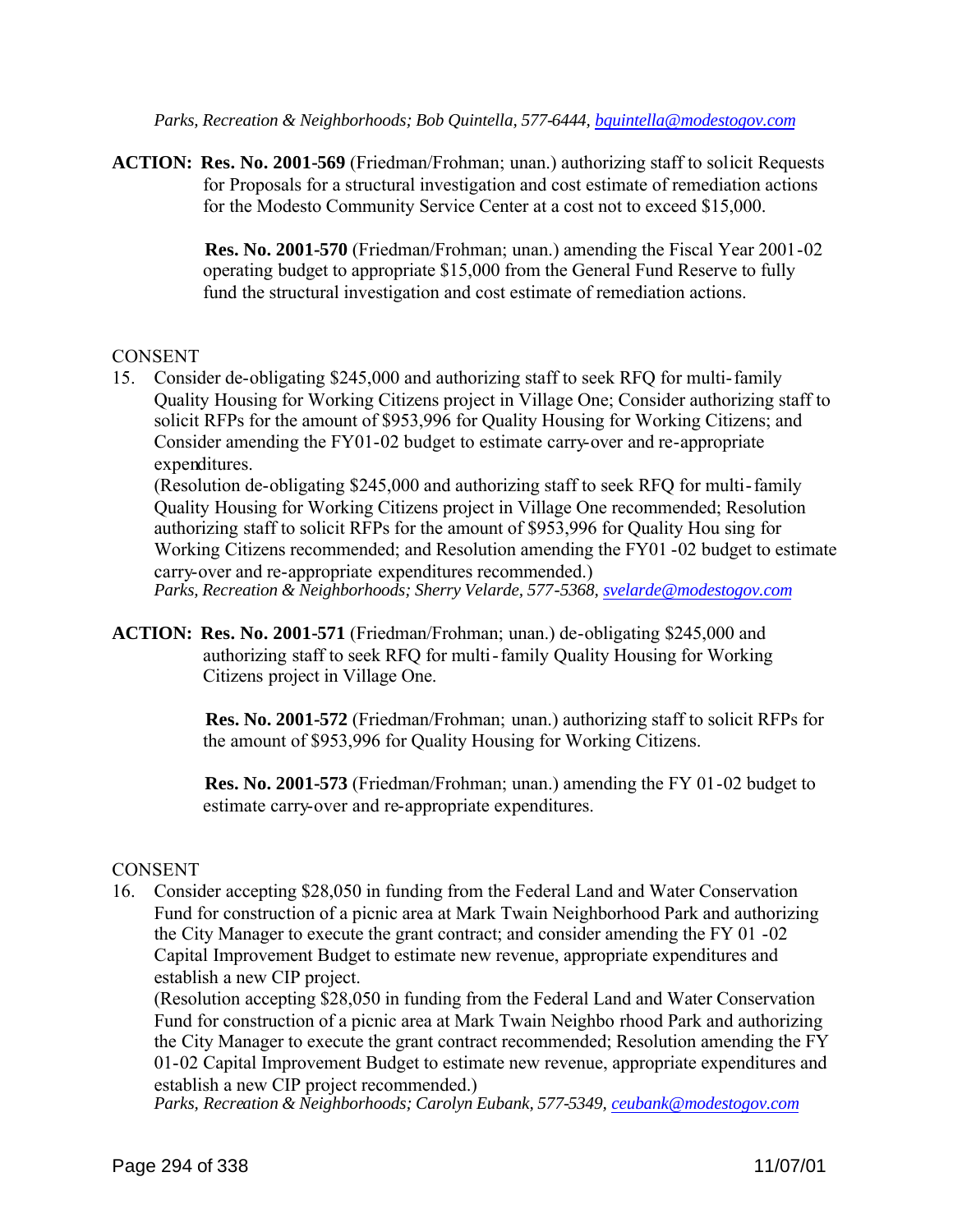**ACTION: Res. No. 2001-574** (Friedman/Frohman; unan.) accepting \$28,050 in funding from the Federal Land and Water Conservation Fund for co nstruction of a picnic area at Mark Twain Neighborhood Park and authorizing the City manager to execute the grant contract.

> **Res. No. 2001-575** (Friedman/Frohman; unan.) amending the FY 01-02 Capital Improvement Budget to estimate new revenue, appropriat e expenditures and establish a new CIP project.

CONSENT

17. Consider amending the Land Use and Planning component of the 2001 Legislative Platform.

(Resolution amending the Land Use and Planning component of the 2001 Legislative Platform recommended.)

*Parks, Recreation & Neighborhoods; Carolyn Eubank, 577-5349, ceubank@modestogov.com*

**ACTION: Res. No. 2001-576** (Friedman/Frohman; unan.) amending the Land Use and Planning component of the 2001 Legislative Plat form.

# **HEARINGS**

*Item continued from October 9, and October 23, 2001*

18. Hearing to consider the application of John Verner to abandon a portion of Esta Avenue, South of Sylvan Avenue, as required by conditions of approval for the Atherton Place vesting tentative subdivision map.

(Resolution approving the application of John Verner to abandon a portion of Esta Avenue, South of Sylvan Avenue, as required by conditions of approval for the Atherton Place vesting tentative subdivision map recommended.) *Community Development; Steve Mitchell, 577-5287, smitchell@modestogov.com*

**ACTION: Res. No. 2001-577** (Fisher/Friedman; unan.) approving the application of John Verner to abandon a portion of Esta Ave South of Sylvan Avenue, as required by conditions of approval for the Atherton Place vesting tentative subdivision map and approving a name change from Esta to Millbrook..

# **COUNCIL COMMENTS** *& REPORTS*

None.

#### **MATTERS TOO LATE FOR THE AGENDA**

None

#### **ADJOURNMENT**

This meeting adjourned at 5:40 p.m.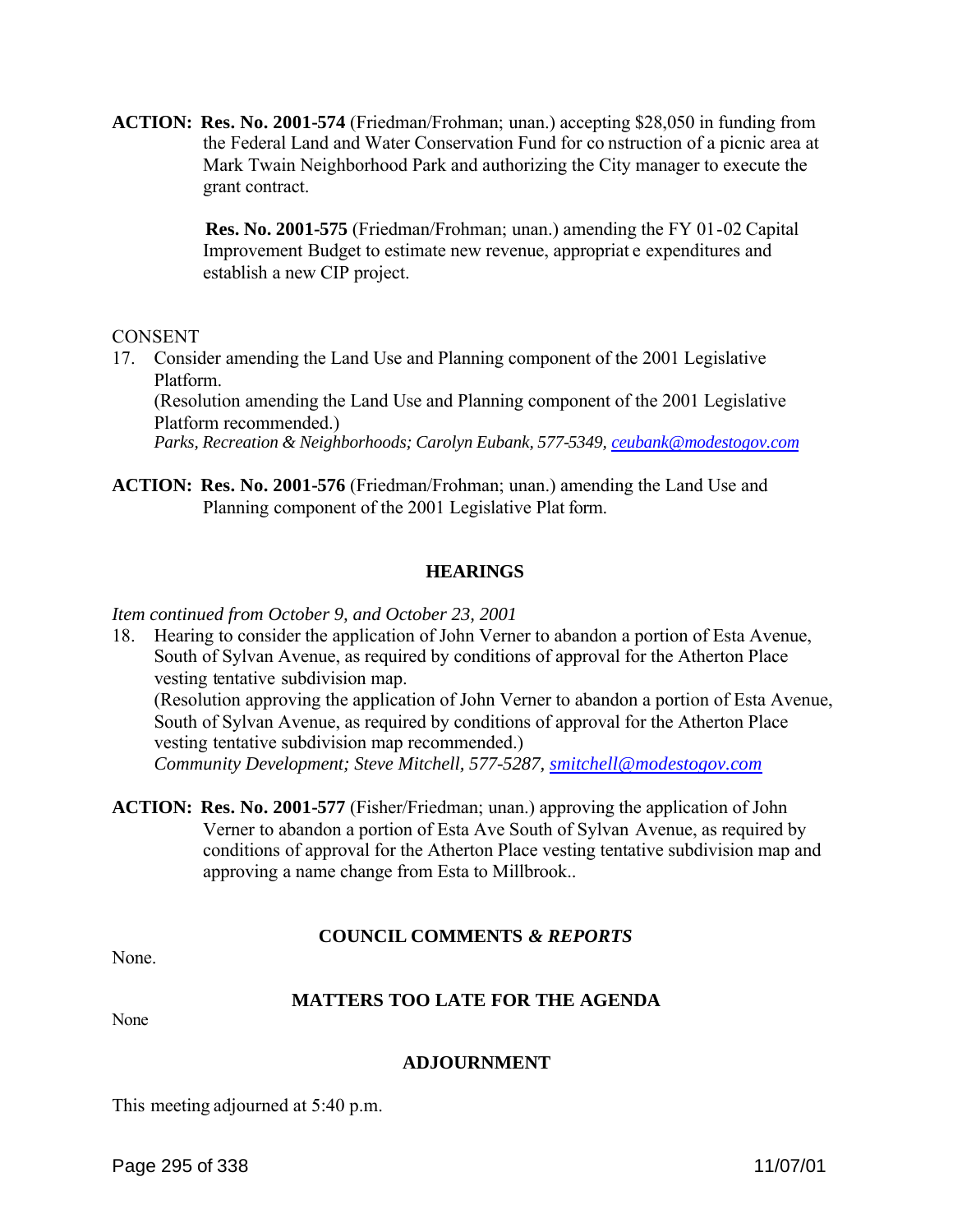# **MINUTES Tuesday, November 13, 2001, at 5:15 p.m**.

Roll Call – Present: Councilmembers Conrad, Fisher, Friedman, Frohman, Serpa, Smith, Mayor Sabatino

Absent: None

Pledge of Allegiance to the Flag – Tiger Den 1 Cub Scouts: Christopher Frink, Jimmy Streatch, Shon Hamilton, Ben May

*Invocation: Pastor Cliff Sexton, First Baptist Church*

1. Certification of canvass of votes from the November 6, 2001 election. (Resolution certifying canvass of votes recommended.)

**ACTION:** Continued to November 20, 2001.

2. Oath of Office by newly-elected Modesto Board of Education Members.

**ACTION:** Continued to November 20, 2001.

City Clerk's Announcements: *Items 1 & 2 continued to November 20, 2001. Item 13 appeal withdrawn*

Declaration of Conflicts of Interest: *None*

#### **ACKNOWLEDGEMENTS & PRESENTATIONS**

• Proclamation declaring November 15, 2001 as America Recycles Day.

**ACTION:** Mayor Sabatino presented proclamation to Recycling Coordinator.

#### **ORAL COMMUNICATIONS**

None.

**CONSENT ITEMS – ROLL CALL VOTE REQUIRED: Items 3 through 12**

#### **ACTION: Fisher/Friedman; unan.**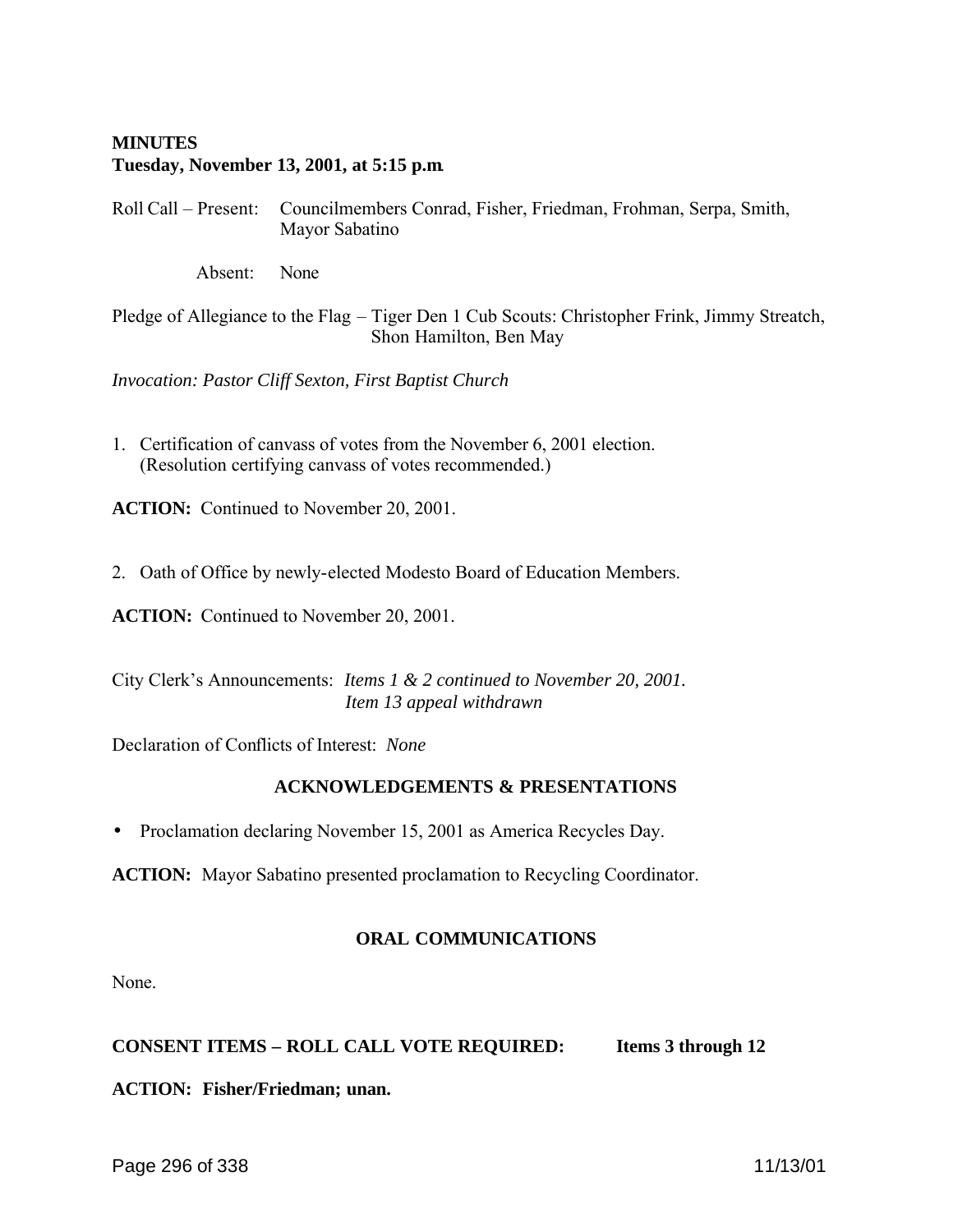#### **CONSENT ITEMS**

# **An item may be removed from consent and discussed at the request of an audience member or Councilmember.**

#### **CONSENT**

3. Approval of the minutes of the regular City Council me eting of November 7, 2001. (Motion approving needed.) *Clerk; Rebecca Bartholomew, 577-5397, rbartholomew@ci.modesto.ca.us*

**ACTION:** By motion (Fisher/Friedman; unan.) approved the minutes of November 7, 2001.

#### **CONSENT**

4. Consider amending the Position Classification Plan to revise the classification of Planning Technician I & II and to create the classifications of GIS Analyst, Production Technician, and Water Conservation Specialist. Consider amending the Class Range Tables to add the salary for GIS Ana lyst, Production Technician and Water Conservation Specialist. (Resolution amending the Position Classification Plan to revise the classification of Planning Technician I & II and to create the classifications of GIS Analyst, Production Technician, and Water Conservation Specialist recommended; Resolution amending the Class Range Tables to add the salary for GIS Analyst, Production Technician and Water Conservation Specialist recommended.)

*Personnel; Cherree Platt, 577-5439, cplatt@modestogov.com*

**ACTION: Res. No. 2001-578** (Fisher/Friedman; unan.) amending the Position Classification Plan to revise the classification of the Planning Technician I & II and to create the classifications of GIS Analyst, Production Technician, and Water Conservation Specialist.

> **Res. No. 2001-579** (Fisher/Friedman; unan.) amending the Class Range Tables to add the salary for GIS Analyst, Production Technician, and Water Conservation Specialist.

#### **CONSENT**

5. Consider approving angle parking on the north side of F Street between 9<sup>th</sup> and  $10^{th}$  Streets to maximize parking stall yields. (Resolution approving angle parking on the north side of F Street between 9<sup>th</sup> and 10<sup>th</sup>

Streets to maximize parking stall yields recommended.) *Engineering & Transportation; Firoz Vohra, 577-5429, fvohra@modestogov.com*

**ACTION: Res. No. 2001-580** (Fisher/Friedman; unan.) approving angle parking on the North side of F Street between  $9<sup>th</sup>$  and  $10<sup>th</sup>$  Streets to maximize parking stall yields.

#### **CONSENT**

6. Consider accepting the improvements for Nottingham 5 subdivision, in the Village One Specific Plan Area and authorizing the City Clerk to final Notice of Completion and to

Page 297 of 338 11/13/01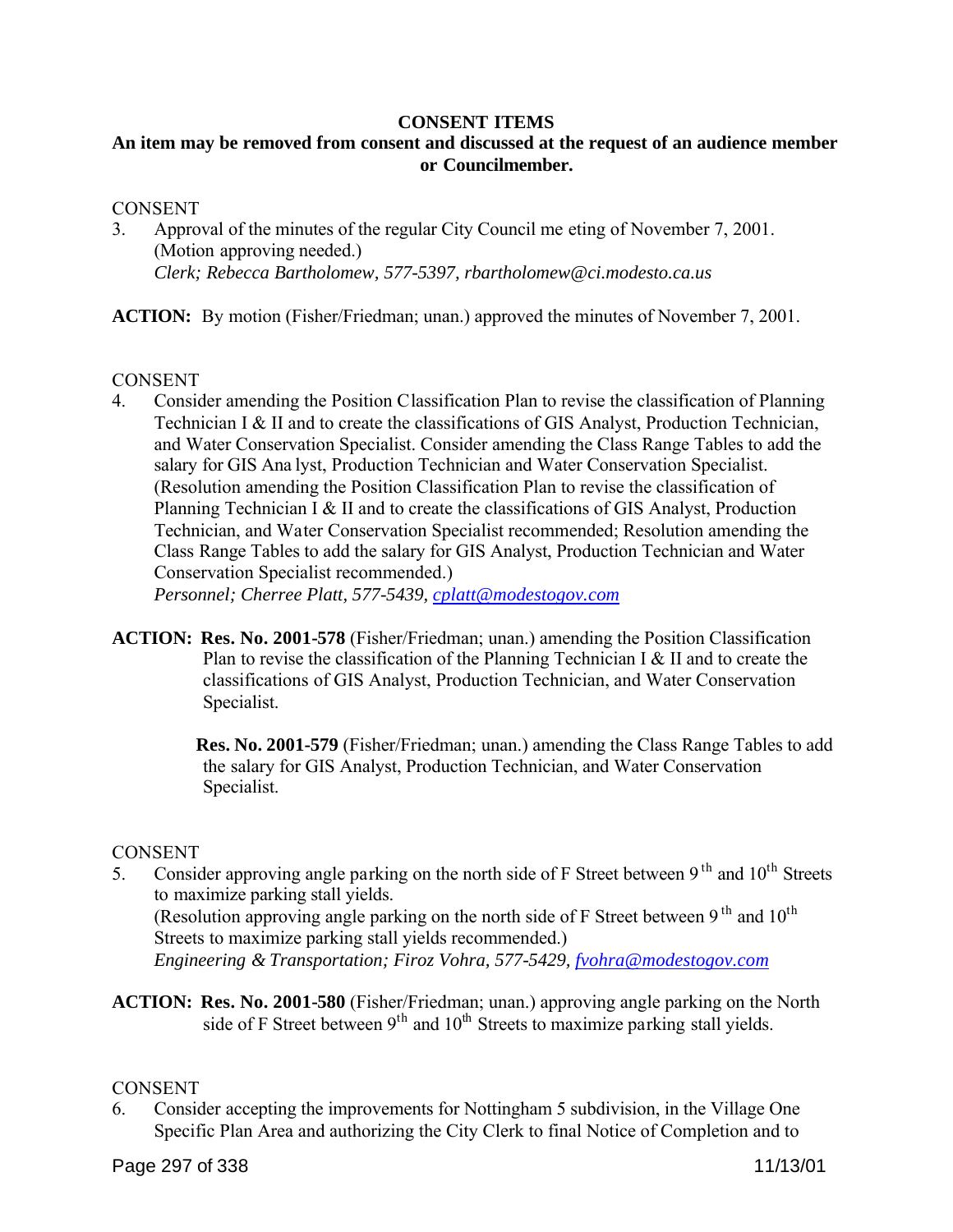release securities upon expiration of statutory periods (Owners: McHenry Ranch Joint Venture, California Joint Venture composed of Modesto Village Ventures One, L.P., a California Limited Partnership and Stewart W. Bradley and Betty J. Bradley). (Resolution accepting the improvements for Nottingham 5 subd ivision, in the Village One Specific Plan Area and authorizing the City Clerk to file Notice of Completion and to release securities upon expiration of statutory periods recommended.) *Engineering & Transportation; Kevin Becker, 577-5259, kbecker@modestogov.com*

**ACTION: Res. No. 2001-581** (Fisher/Friedman; unan.) accepting the improvements for Nottingham 5 subdivision, in the Village One Specific Plan Area and authorizing the City Clerk to file a Notice of Comple tion to release securities upon expiration of the statutory periods.

#### **CONSENT**

7. Consider accepting the work of Teichert Construction for the contract "Carpenter Road Improvements South of Maze" as complete and authorize the City Clerk to file a Notice of Completion, and consider approving an appropriation transfer to fully fund the project. (Resolution accepting the work of Teichert Construction for the contract "Carpenter Road Improvements South of Maze" as complete and authorize the City Clerk to file a Notice of Completion recommended; Resolution approving an appropriation transfer to fully fund the project recommended.)

*Engineering & Transportation; Robert Granberg, 577-5452, rgranberg@modestogov.com*

**ACTION: Res. No. 2001-582** (Fisher/Friedman; unan.) accepting the works of Teichert Construction for the contract "Carpenter Road Improvements South of Maze" as complete.

> **Res. No. 2001-583** (Fisher/Friedman; unan.) approving an appropriation transfer to fully fund the project.

# **CONSENT**

- 8. Consider accepting the work of Collins Electrical Company Inc. for the contract "Modification of Eight Traffic Signals along College Avenue and Tully Road" as complete and authorize the City Clerk to file a Notice of Completion. (Resolution accepting the work of Collins Electrical Company Inc. for the contract "Modification of Eight Traffic Signals along College Avenue and Tully Road" as complete and authorize the City Clerk to file a Notice of Completion recommended.) *Engineering & Transportation; Robert Granberg, 577-5452, rgranberg@modestogov.com*
- **ACTION: Res. No. 2001-584** (Fisher/Friedman; unan.) accepting the work of Collins Electrical Company Inc. for the contract "Mo dification of Eight Traffic Signals along College Avenue and Tully Road" as complete and authorize the City Clerk to file a Notice of Completion.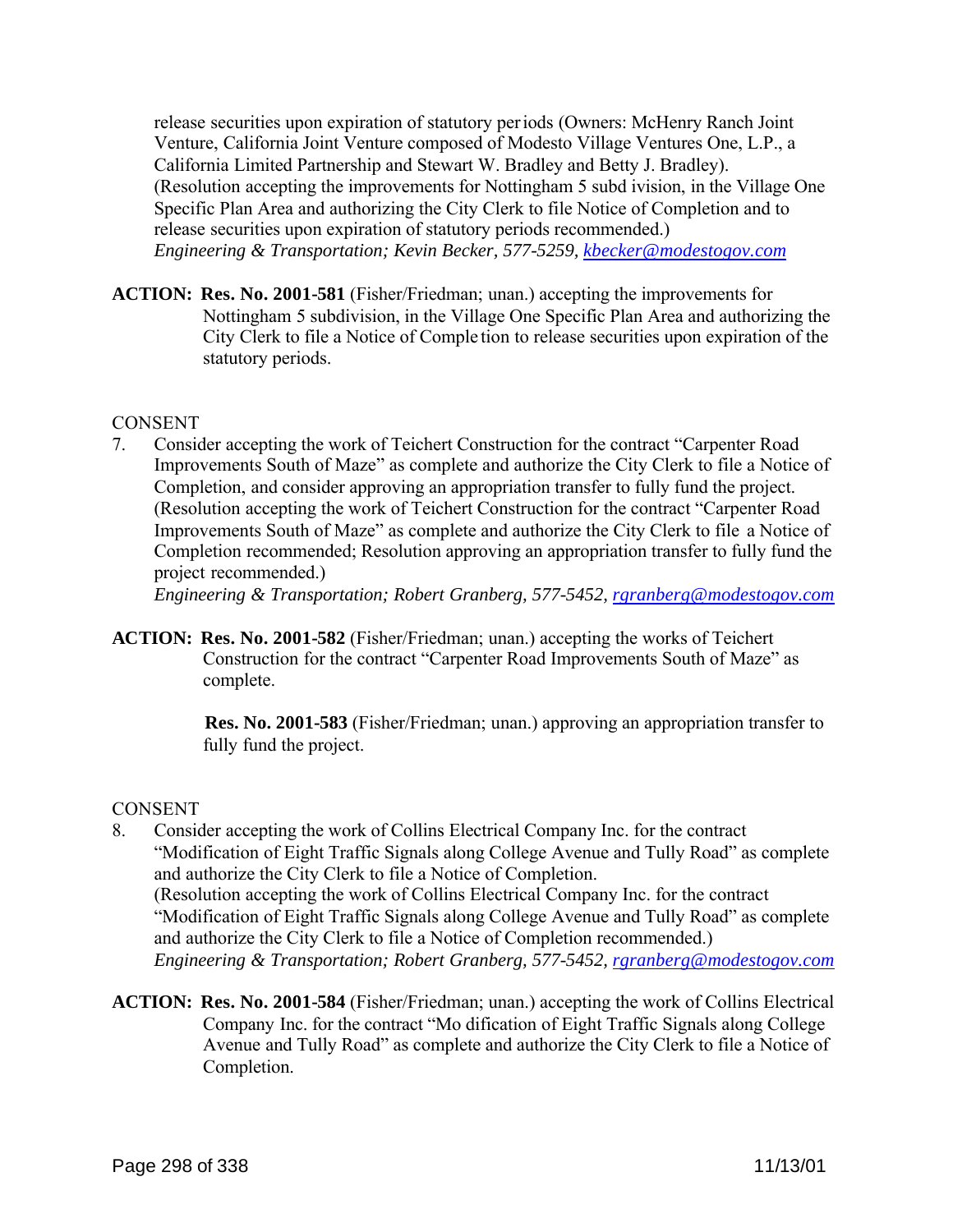#### **CONSENT**

9. Consider accepting the work of BDS Construction Inc. for the contract "LaLoma Avenue Traffic Circle" as complete and authorize the City Clerk to file a Notice of Completion. (Resolution accepting the work of BDS Construction Inc. for the contract "LaLoma Avenue Traffic Circle" as complete and authorize the City Clerk to file a Notice of Completion recommended.)

*Engineering & Transportation; Robert Granberg, 577-5452, rgranberg@modestogov.com*

**ACTION: Res. No. 2001-585** (Fisher/Friedman; unan.) accepting the work of BDS Construction Inc. for the contract "La Loma Avenue Traffic Circle" as complete and authorize the City Clerk to file a Notice of Completion.

#### **CONSENT**

10. Consider concurring with the Solid Waste-to-Energy Committee's recommendation to decrease tipping fees at the Stanislaus Resource Recove ry (Waste-to-Energy) Facility from \$34 per ton to \$30 per ton, effective January 1, 2002, and rescinding that portion of Resolution 2001-19 relating to tipping fees.

(Resolution approving a decrease in tipping fees at the Stanislaus Resource Recovery (Waste-to-Energy) Facility from \$34 per ton to \$30 per ton, effective January 1, 2002, and rescinding that portion of Resolution 2001-19 relating to tipping fees recommended.) *Engineering & Transportation; Jocelyn Reed, 577-5492, jreed@modestogov.com*

**ACTION: Res. No. 2001-586** (Fisher/Friedman; unan.) approving a decrease in tipping fees at the Stanislaus Resource Recovery (Waste -to-Energy) Facility from \$34 per ton to \$30 per ton, effective January 1, 2002 and rescinding that portion of Resolution 2001-19 relating to tipping fees.

#### **CONSENT**

- 11. Consider amending Resolution 2001-455 and authorizing the expenditure of an additional \$49,000 for the purchase of a used asphalt milling machine and trailer for a total cost of \$309,000, and consider transferring funds to fully fund the purchase. (Resolution amending Resolution 2001-455 and authorizing the expenditure of an additional \$49,000 for the purchase of a used asphalt milling machine and trailer for a total cost of \$309,000 recommended; Resolution transferring funds to fully fund the purchase of the used asphalt milling machine and trailer recommended.) *Finance; Mark Averell, 577-5412, maverell@modestogov.com*
- **ACTION: Res. No. 2001-587** (Fisher/Friedman; unan.) amending Resolution 2001-455 and authorizing the expenditure of an additional \$49,000 for the purchase of a used asphalt milling machine and trailer for a total cost of \$309,000.

 **Res. No. 2001-588** (Fisher/Friedman; unan.) transferring funds to fully fund the purchase of the used asphalt milling machine and trailer.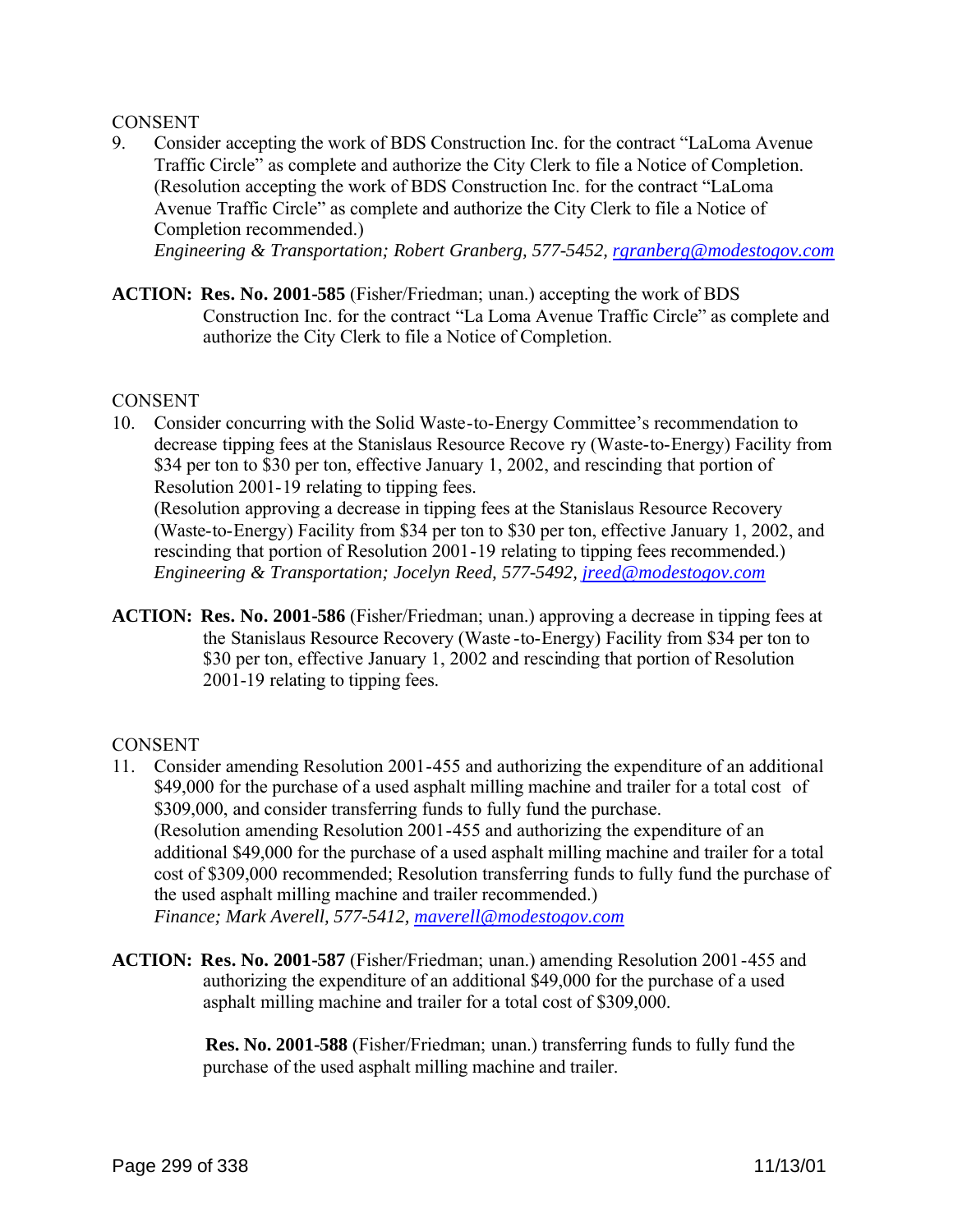#### **CONSENT**

- 12. Consider authorizing the Purchasing Supervisor to formally solicit bids for body armor for the Police Department for an estimated cost of \$91,000. Funds are budgeted. (Resolution authorizing the Purchasing Supervisor to formally solicit bids for body armor for the Police Department for an estimated cost of \$91,000 recommended.) *Finance; Lori Martinez, 577-5420, lmartinez@modestogov.com*
- **ACTION: Res. No. 2001-589** (Fisher/Friedman; unan.) authorizing the Purchasing Supervisor to formally solicit bids for body armor for the Police Department for an estimated cost of \$91,000.

#### **HEARINGS**

13. Hearing to consider an appeal to a Planning Commission decision regarding the denial of the application of Khatri Properties for an amendment to P -D(483) to allow modifications to the Conditions of Approval, property located at the Northwest corner of Peland ale Avenue and Dale Road. (Resolution denying appeal recommended.) *Community Development; Brad Wall, 577-5282, bwall@modestogov.com*

**ACTION:** No action taken. Appeal withdrawn by appellant.

#### *Item continued from June 26, 2001*

14. Hearing to consider proposed water rate increase of 2% "across-the-board" in Water Zones 1, 2, and that portion of Zone 3 that will receive fluoridated water, to fund operations and maintenance costs related to fluoridation of the water , effective January 1, 2003. Engineering & Transportation; Glen Lewis, 577 -5215, glewis@modestogov.com

**ACTION:** See action for Item 15.

# **NEW BUSINESS**

#### *Item continued from June 26, 2001*

15. Consider approving a grant agreement with Fluoridation 2000 in the amount of \$796,000 related to the design, purchase, and installation of equipment to fluoridate the water system; consider approving a grant agreement with Sierra Health Foundation in the amount of \$213,332 related to the purchase and installation of equipment to fluoridate the water system.

(Resolution approving a grant agreement with Fluoridation 2000 in the amount of \$796,000 related to the design, purchase, and installation of equipment to fluoridate the water system recommended; Resolution approving a grant agreement with Sierra Health Foundation in the amount of \$213,332 related to the purchase and installation of equipment to fluoridate the water system recommended.)

*Engineering & Transportation; Rich Ulm, 577-5215 rulm@modestogov.com*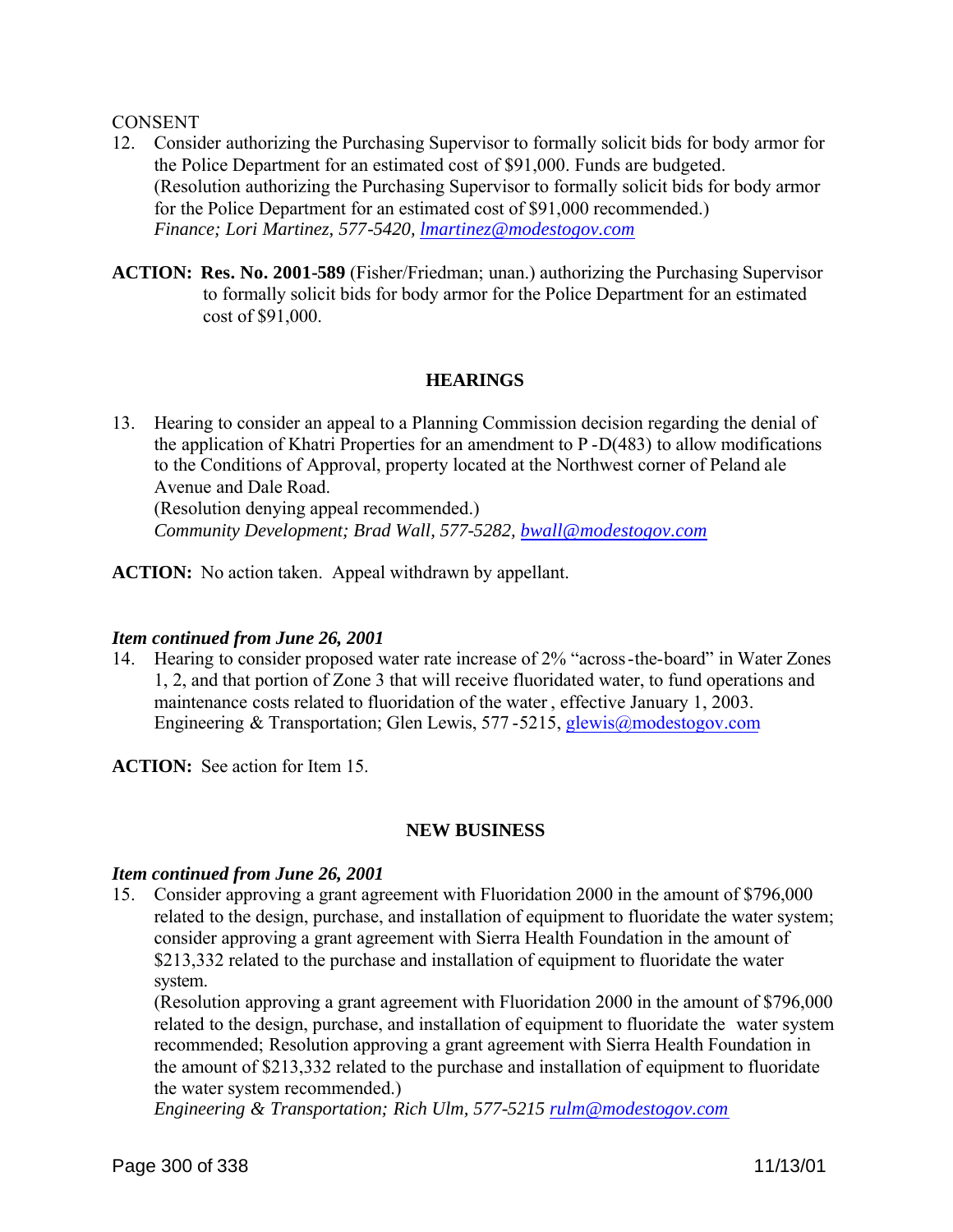- **ACTION: Res. No. 2001-590** (Fisher/Friedman; unan.) rescinding Resolution 2000 -254, adopted May 30, 2000, which directed staff to take various steps to implement fluoridation of the City's water supply, rejecting the proposed water rate increases to pay for the operation of maintenance expenses associated with fluoridation; and rejecting the proposed agreements with Fluoridation 2000 and Sierra Health Foundation to fund the capita l costs associated with fluoridation.
- 16. Oral request from Eric Wardwell to discuss his concerns about the failure of Dial -A-Ride to fulfill its obligations and to consider contracting with a new company for the services now provided for by Dial-A-Ride. Mr. Wardwell also has other concerns about the obstructions on City Sidewalks to wheelchairs.

**ACTION:** Item was referred to Staff.

# **COUNCIL COMMENTS & REPORTS**

None.

# **MATTERS TOO LATE FOR THE AGENDA**

None.

# **ADJOURNMENT**

This meeting adjourned at 5:41 p.m.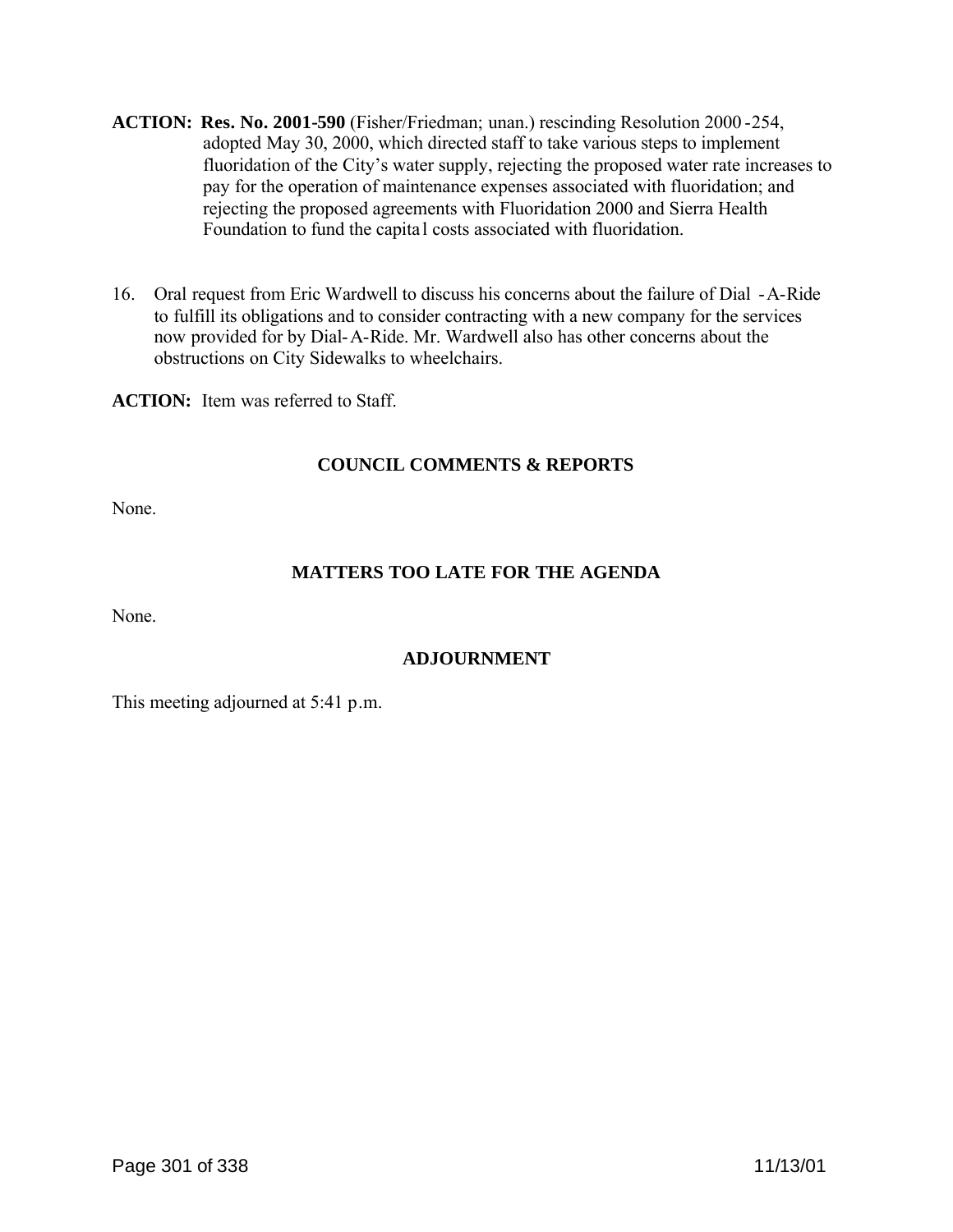# **MINUTES Tuesday, November 20, 2001, at 5:15 p.m.**

Roll Call – Present: Councilmembers Conrad, Fisher, Friedman, Frohman, Serpa, Smith, Mayor Sabatino

Absent: None

Pledge of Allegiance to the Flag

Invocation: Pastor Dave Marston, Big Valley Grace Community Church

3. Certification of canvass of votes from the November 6, 2001 election. (Resolution certifying canvass of votes recommended.)

**ACTION: Res. No. 2001-591** (Fisher/Conrad; unan.) certifying canvass of votes.

4. Oath of Office by newly-elected Modesto Board of Education Members.

**ACTION:** Oath administered by City Clerk

City Clerk's Announcements: *Items 6, 7, 8 & 11 removed from Consent*.

Declaration of Conflicts of Interest: *Mayor Sabatino, Items 6 & 7*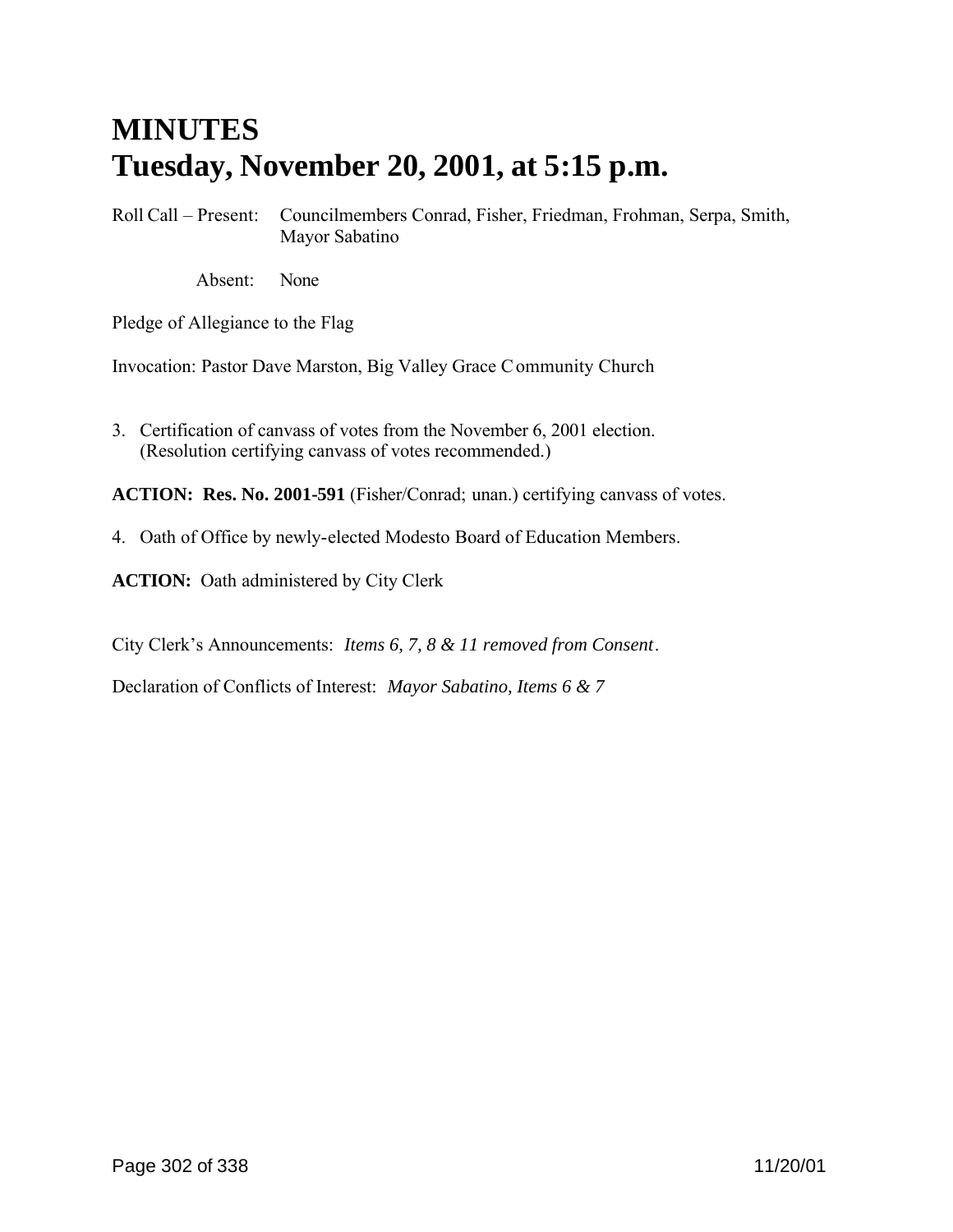# **ACKNOWLEDGEMENTS AND PRESENTATIONS**

1. Presentation of a Certificate of Recognition to Don Monaco for his dedication, leadership, and vision in the implementation of the Airport Area Beautification Project.

**ACTION:** Certificate presented by Mayor Sabatino.

2. Introduction of new employee, Babette Davis, Personnel Analyst.

**ACTION:** Introduction made by Personnel Director.

5. Introduction of new employee, Ross Shively, Building Maintenance Superintendent.

**ACTION:** Introduction by Deputy City Manager Britton.

# **ORAL COMMUNICATIONS**

- Mark Hasley spoke regarding excessive parking and activity near Club Detour and Early Dawn.
- Brian Faust concerned excessive noise at Club Suavé
- Daniel Cavara expressed concern of the same issue as the previous two speakers.
- Deloria Haggard expressed concern of with excessive activity around the previous mentioned clubs.
- Police Chief Wasden responded to the concern of the speakers.
- Councilmembers responded to the speakers and requested staff to meet with club owners and neighbors and possibly revoke dance permit it ne cessary.
- Joan Rutschow recognized Mike Winther and thanked voters for defeating Measure M and thanked Councilmember Serpa for placing the measure on the ballot.
- Alison Boucher from Friends of the Tuolumne spoke regarding the proposed Master Plan for the Tuolumne Regional Park and concern of the placement of the amphimeadow.

# **CONSENT ITEMS – ROLL CALL VOTE REQUIRED**: Items 4, 5, 9,10, 12 *Items 6-8, and 11 removed from Consent*

**ACTION:** Frohman/Fisher; unan.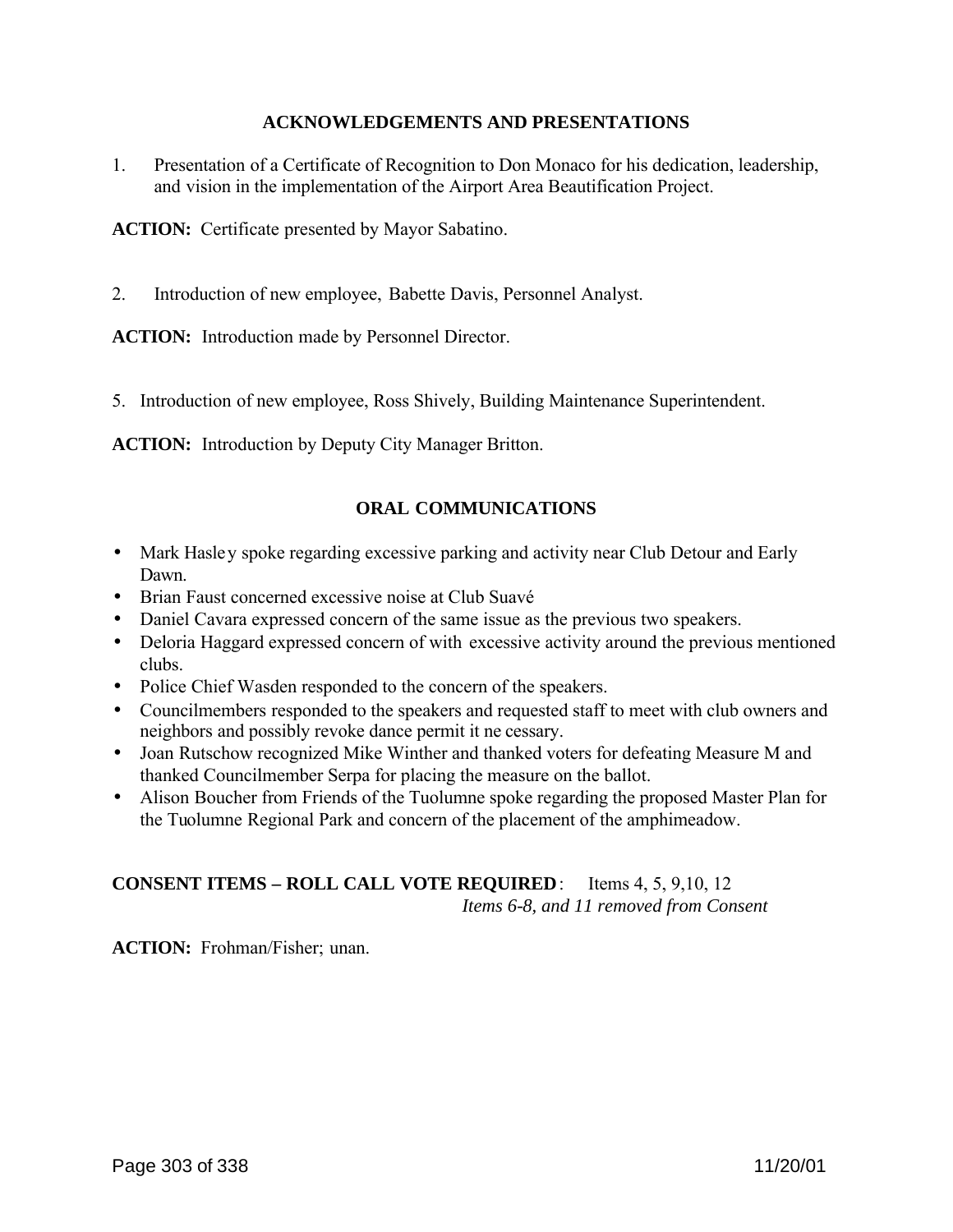#### **CONSENT ITEMS**

# **An item may be removed from cons ent and discussed at the request of an audience member or Councilmember.**

#### **CONSENT**

4. Approval of the minutes of the regular City Council meeting of November 13, 2001. (Motion approving needed.) *Clerk; Rebecca Bartholomew, 577-5397, rbartholomew@modestogov.com*

**ACTION:** By motion (Frohman/Fisher; unan.) approved the minutes of November 13, 2001.

#### **CONSENT**

- 5. Consider extended pay and benefits of Reservists called into active military duty. (Resolution to extending salary and health benefits to total 12 months for Reservists called into active Military duty recommended.) *Personnel; Janice Stewart, 577-5466, jstewart@modestogov.com*
- **ACTION: Res. No. 2001-592** (Frohman/Fisher; unan.) extending salary and health benefits to total 12 months for Reservists called into active Military duty.

# REMOVED FROM CONSENT

*Mayor Sabatino absent due to conflict of interest*

6. Consider award of contract for "Installation of Closed Circuit Television Cameras" to Collins Electrical in the amount of \$1,144,240 to install 16 cameras at various intersections in Modesto and five in Ceres; approve an appropriation transfer from savings in CFF for additional funds needed to fund this proje ct; and approve amending the budget to estimate grant revenues from the City of Ceres in the amount of \$110,000 set aside for additional work in Ceres.

(Resolution awarding the contract for "Installation of Closed Circuit Television Cameras" to Collins Electrical in the amount of \$1,144,240 to install 16 cameras at various intersections in Modesto and five in Ceres recommended; Resolution approving an appropriation transfer from savings in CFF for additional funds needed to fund this project recommended; Resolution amending the budget to estimate grant revenues from the City of Ceres in the amount of \$110,000 set aside for additional work in Ceres recommended.) *Engineering & Transportation; Firoz Vohra, 577-5429, fvohra@modestogov.com*

**ACTION: Res. No. 2001-593** (Frohman/Friedman; unan.; Sabatino, absent) awarding the contract for "Installation of Closed Circuit Television Cameras" to Collins Electrical in the amount of \$1,144,240 to install 16 cameras at various intersections in Modesto and five in Ceres.

> **Res. No. 2001-594** (Frohman/Friedman; unan.; Sabatino, absent) amending the Capital Improvement Budget to recognize additional revenue from the City of Ceres and a budget adjustment to increase the anticipated construction expense.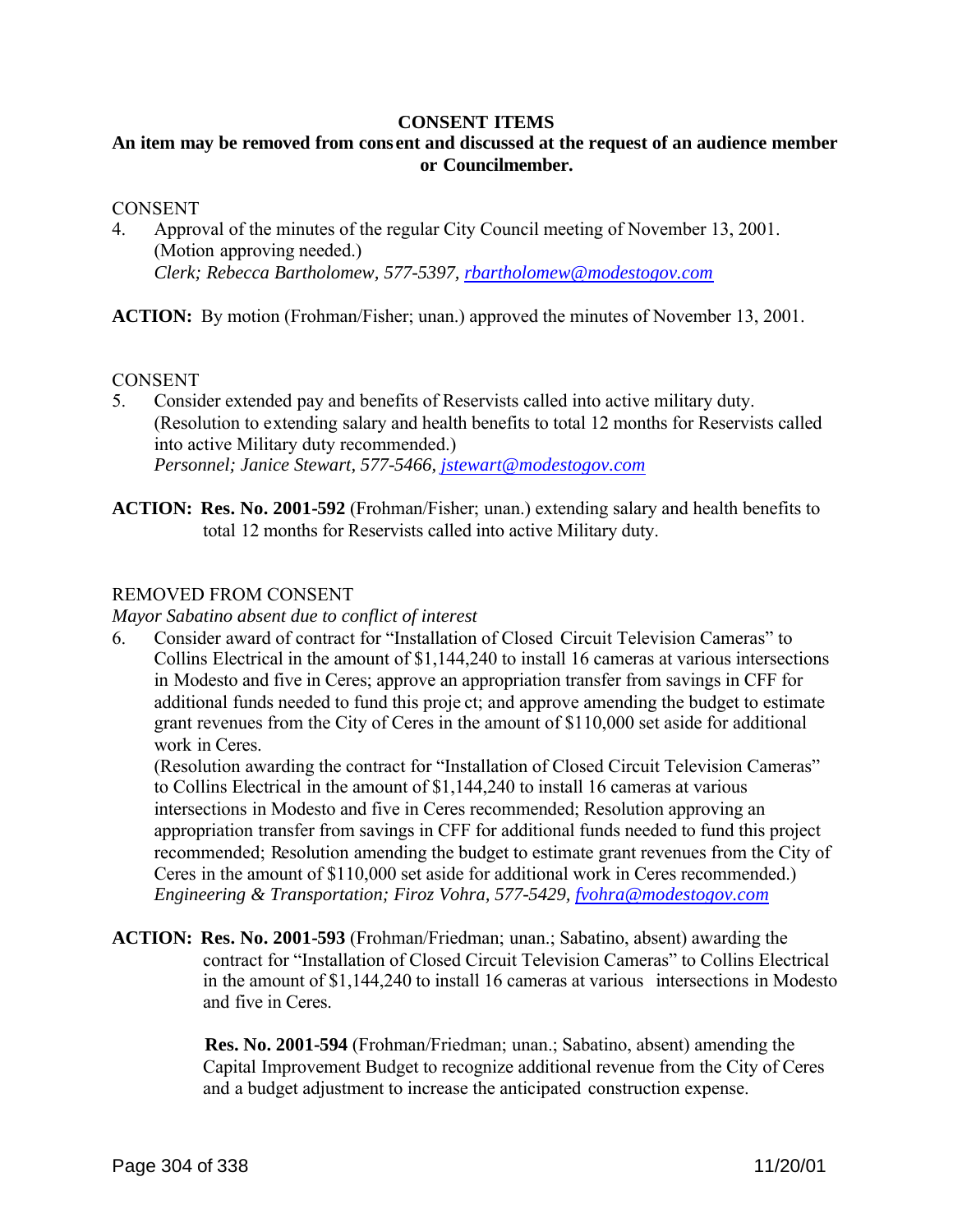# REMOVED FROM CONSENT

*Mayor Sabatino absent due to conflict of interest*

7. Consider awarding a contract for "Expand ATMS Northeast" project to Golden State Utility Company; consider approving appropriation transfers to fund the project; and consider amending the budget to estimate grant revenues.

(Resolution awarding a contract for "Expand ATMS Northeast" project to Golden State Utility Company recommended; Resolution approving appropriation transfers to fund the project recommended; Resolution amending the budget to estimate grant revenues recommended.)

*Engineering & Transportation; Firoz Vohra, 577-5429, fvohra@modestogov.com*

**ACTION: Res. No. 2001-595** (Frohman/Smith; unan.; Sabatino, absent) awarding a contract for "Expand ATMS Northeast" project to Golden State Utility Company.

> **Res. No. 2001-596** (Frohman/Smith; unan., Sabatino, absent) amending the Capital Improvements Budget to recognize additional revenue from the ½ Congestion Management and Air Quality Grant funds and a budget adjustment to increase the anticipated construction expense.

# REMOVED FROM CONSENT

8. Consider staff report on 5-month review of Annual Golf Pass Program, and consider amending the hours that Every Day Ann ual Passes are valid on Saturday, Sundays, and Holidays and amending Resolution No. 2001-159.

(Motion acknowledging receipt of report recommended; Resolution amending Resolution No. 2001-159 regarding hours of play and reaffirming said resolution in all o ther aspects recommended.)

*Parks, Recreation & Neighborhoods; Bob Quintella, 577-6444, bquintella@modestogov.com*

**ACTION:** By motion (Fisher/Friedman; majority; Frohman, no) acknowledged receipt of report.

> **Res. No. 2001-597** (Fisher/Friedman; majority; Frohman, no) amending Resolution No. 2001-159 regarding hours of play and reaffirming said resolution in all other aspects.

# **CONSENT**

9. Consider accepting the work of George Reed Inc. for the project titled "Coldwell Avenue and Ninth Street Improvements" as complete, and authorizing the City Clerk to file a Notice of Completion.

(Resolution accepting the work of George Reed Inc. for the project titled "Coldwell Avenue and Ninth Street Improvements" as complete, and authorizing the City Clerk to file a Notice of Completion recommended.)

*Engineering & Transportation; Robert Granberg, 577-5452, rgranberg@modestogov.com*

**ACTION: Res. No. 2001-598** (Frohman/Fisher; unan.) accepting the work of George Reed Inc. for the project titled "Coldwell Ave & Ninth Street Improvements" as complete.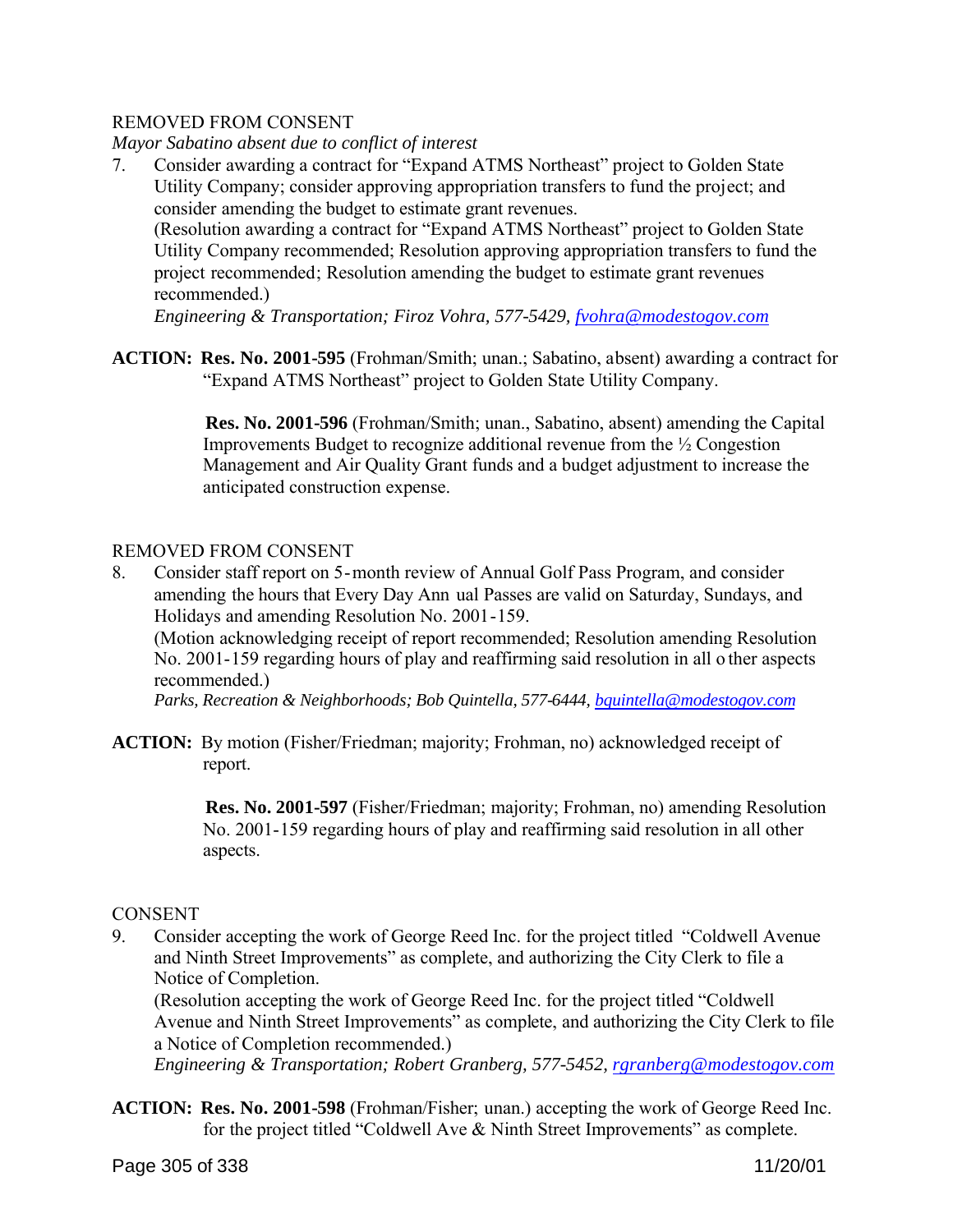#### **CONSENT**

10. Consider approving the form of agreements for reimbursements for dedication of right -ofway for the Pelandale Avenue Expressway and authorizing the City Manager to execute the agreements for each party; and consider amending the budget to fund the reimbursements. (Resolution approving the form of agreements for reimbursements for dedication of right of-way for the Pelandale Avenue Expressway and authorizing the City Manager to execute the agreements for each party recommended; Resolution amending the budget to fund the reimbursements recommended.)

*Engineering & Transportation; Rich Ulm, 577-5215, rulm@modestogov.com*

**ACTION: Res. No. 2001-599** (Frohman/Fisher; unan.) approving the form of agreements for reimbursements for dedications of right-of-way for the Pelandale Ave Expressway.

> **Res. No. 2001-600** (Frohman/Fisher; unan.) amending the budget to fund the reimbursements.

#### REMOVED FROM CONSENT

- 11. Consider lease of 1550-A Yosemite Boulevard for the Police Department's Southeast Area Office for a five-year period. (Resolution authorizing the City Manager to execute a five-year lease of the property at 1550-A Yosemite Boulevard for the Police Department's Southeast Area Office recommended.) *Police Department; contact William Harper, 577-5324, wharper@modestogov.com*
- **ACTION: Res. No. 2001-601** (Fisher/Friedman; unan.) authorizing the City Manager to execute a five-year lease of the property at 1550 -A Yosemite Boulevard for the Police Department's Southeast Area Office.

**CONSENT** 

- 12. Consider authorizing the Purchasing Supervisor to iss ue a request for bids for twelve Model 170E Controller Assemblies with 332 Cabinet. These traffic control devices will be used for new traffic signal installation at Standiford/Shawnee, traffic signal modifications at K and 9th Streets, and as replacement of existing units at various locations. (Resolution authorizing the Purchasing Supervisor to issue a request for bids for twelve Model 170E Controller Assemblies with 332 Cabinet recommended.) *Finance; Tom Reddie, 577-5406, treddie@modestogov.com*
- **ACTION: Res. No. 2001-602** (Frohman/Fisher; unan.) authorizing the Purchasing Supervisor to issue a request for bids for twelve Model 170E Controller Assemblies with 332 Cabinet.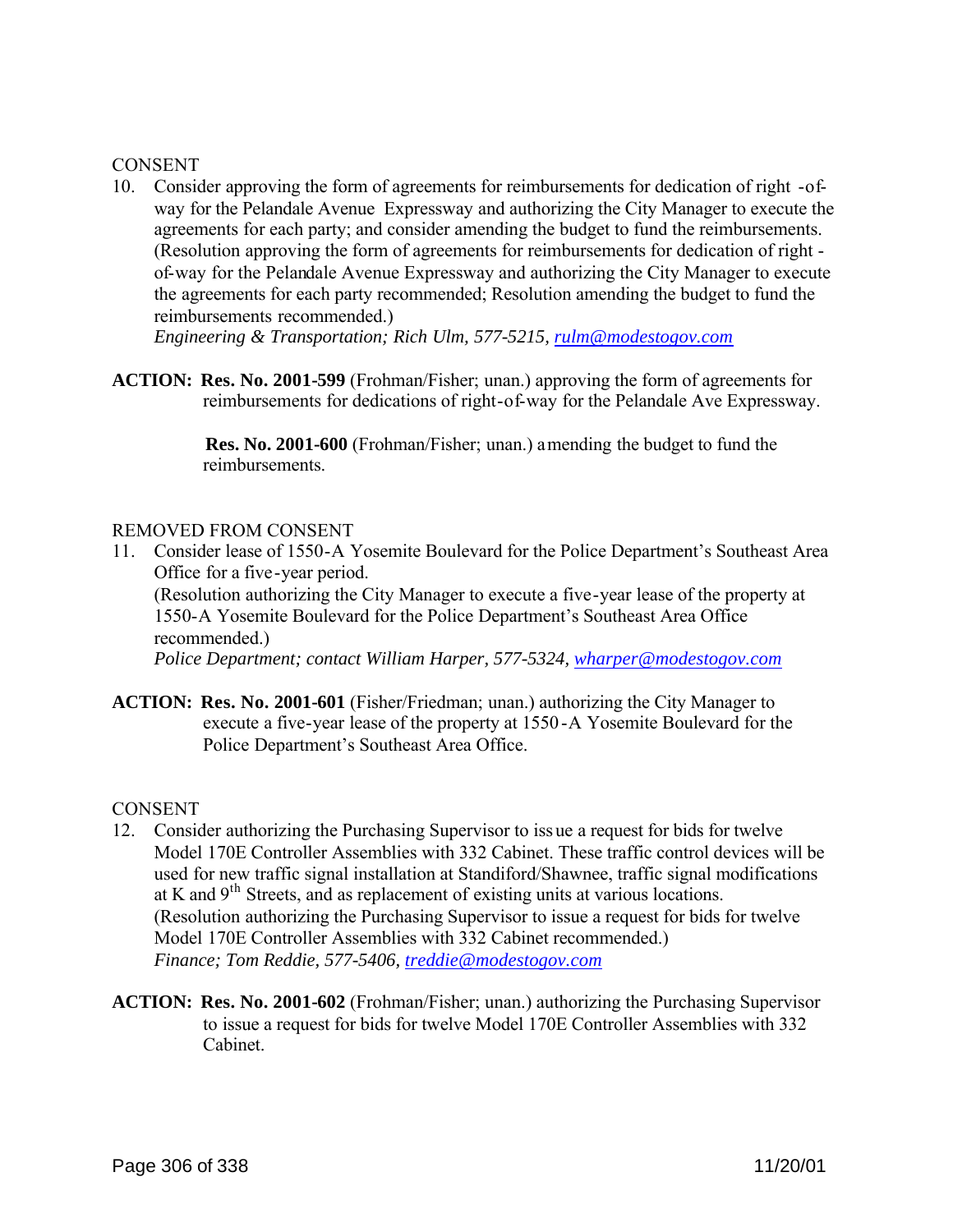#### **WRITTEN COMMUNICATIONS**

- 13. A request from Gregory C. Tesluk, M.D. concerning the water utility/fire service charge applied to commercial buildings with fire protection sprinklers located in Zone 2 (the former Del Este Water Company service area).
- **ACTION:** By Motion (Fisher/Friedman; unan.) referred item to Utility Services & Franchise Committee.

#### **NEW BUSINESS**

- 14. Consider an application to the Stanislaus County Community development "Bank" for \$405,000 funding for the Kansas Avenue Business Park project. (Resolution approving submittal of an application by the City of Modesto to the Stanislaus County Community Development "Bank" for funding for the Kansas Avenue Business Park -–Concept Master Planning recommended.) *Community Development; Linda Boston, 571-5179, lboston@modestogov.com*
- **ACTION: Res. No. 2001-603** (Friedman/Fisher; majority; Sabatino, no) approving submittal of an application by the City of Modesto to the Stanislaus County Community Development "Bank" for funding for the Kansas Ave nue Business Park—Concept Master Planning.

#### *COUNCIL COMMENTS & REPORTS*

15. At the request of Councilmember Serpa, consider application from Stanislaus County Police Activities League for use of the Centre Plaza for the Youth Christmas Event.

**ACTION:** By motion (Sabatino/Conrad; majority; Serpa, no.) to deny request.

• Mayor Sabatino read his letter to Judge Mayhew regarding a breach of confidentiality from the Grand Jury.

#### **MATTERS TOO LATE FOR THE AGENDA**

*None*

#### **ADJOURNMENT**

This meeting adjourned at 7:15 p.m.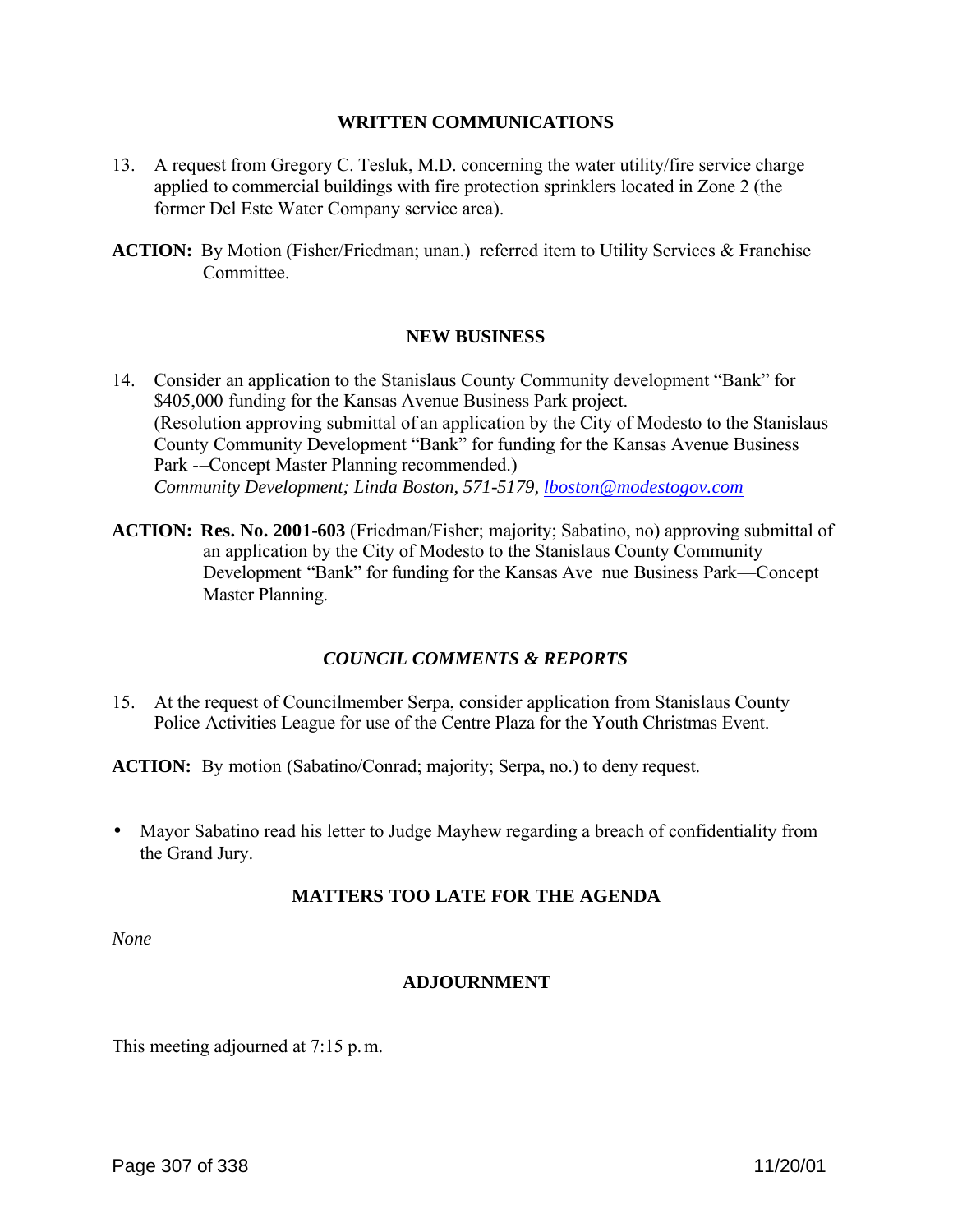# **Minutes Tuesday, November 27, 2001, at 5:15 p.m.**

Roll Call – Present: Councilmembers Conrad, Fisher, Friedman, Frohman, Serpa, Smith, Mayor Sabatino

Absent: None

Pledge of Allegiance to the Flag

Invocation: Cpt. Mike Dickerson, Salvation Army

City Clerk's Announcements: *Item 12 removed from agenda*

Declaration of Conflicts of Interest: *Councilmember Fisher, Items 5 & 9*

# **ORAL COMMUNICATIONS**

• Joan Rutschow spoke regarding the use of Tobacco funds for dental care and requested Council support of a future Council meeting for this application.

**CONSENT ITEMS – ROLL CALL VOTE REQUIRED**: Items 1 through 5

**ITEMS 1-4 ACTION: Frohman/Conrad; unan.**

**ITEM 5 ACTION: Friedman/Conrad; unan.; Fisher, absent**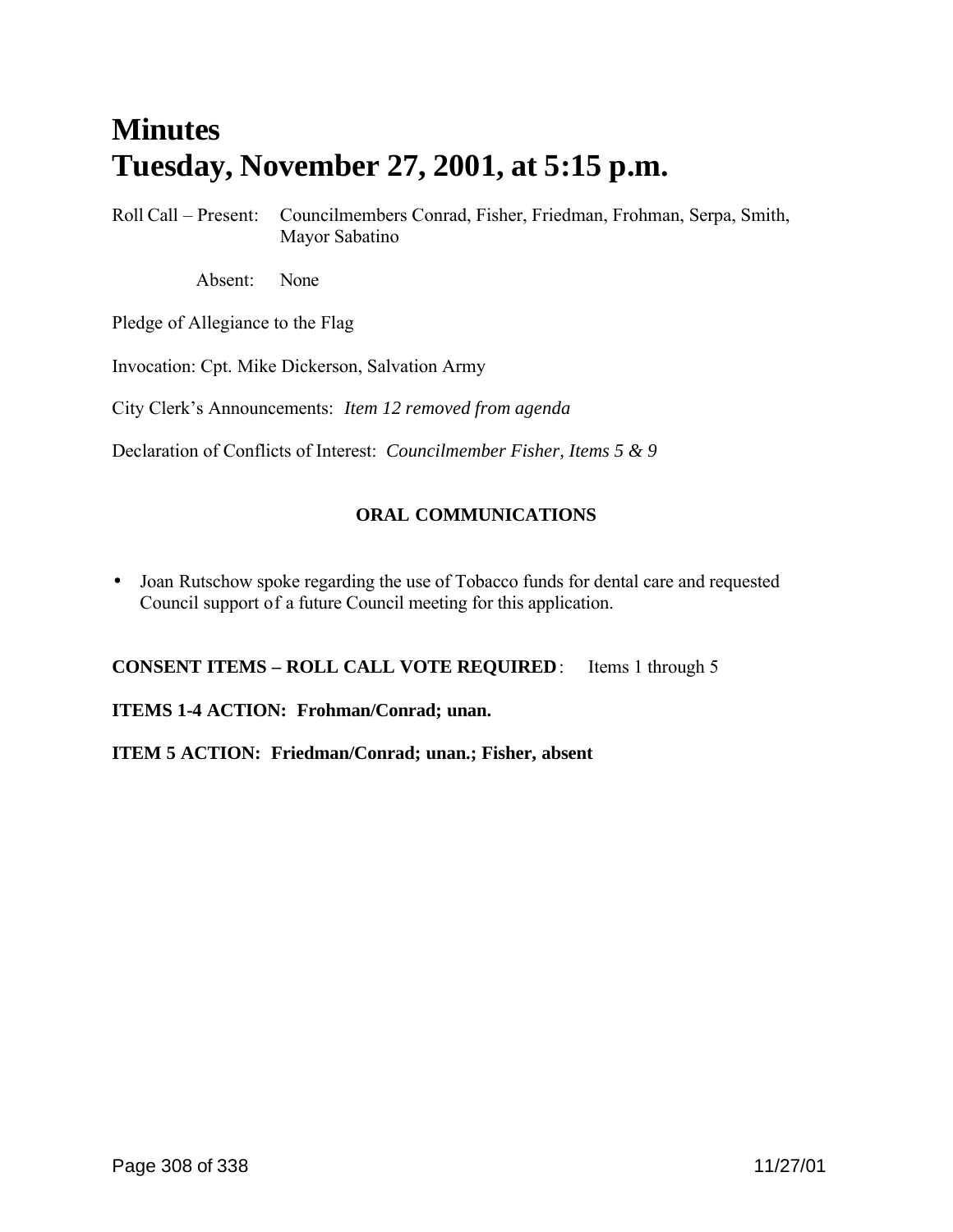#### **CONSENT ITEMS**

# **An item may be removed from consent and discussed at the request of an audience member or Councilmember.**

#### **CONSENT**

1. Approval of the minutes of the regular City Council meeting of November 20, 2001. (Motion approving recommended.) *Clerk; Rebecca Bartholomew, 577-5397, rbartholomew@modestogov.com*

**ACTION:** By Motion (Frohman/Conrad; unan.) approved the minutes of November 20, 2001.

**CONSENT** 

- 2. Consider joinder in amicus briefs in Alford v. Superior Court and Cripe v. City of San Jose. (Motion authorizing the City to join in amicus briefs Alford v. Superior Court and Cripe v. City of San Jose and directing the City Attorney to execute and forward letters of support to respective counsel preparing the amicus briefs recommended.) *Attorney; Mike Milich, 577-5284, mmilich@modestogov.com*
- **ACTION:** By Motion (Frohman/Conrad; unan.) authorizing the City to join in amicus briefs Alford v. Superior Court and Cripe v. City of San Jose and directing the City Attorney to execute and forward letters of support to respective counsel preparing the amicus briefs.

#### **CONSENT**

3. Consider authorizing City staff to begin the Request for Qualifications (RFQ) and Request for Proposals (RFP) process for consultant services to prepare the Regional Water Reclamation Plant Feasibility Study; Consider amending the FY2002 Operating Budget to appropriate \$150,000 to pay for a Reclamation Feasibility Study and recognize \$75,000 in grant reserves.

(Resolution authorizing City staff to begin the Request for Qualifications (RFQ) and Request for Proposals (RFP) process for consultant services to prepare the Regional Water Reclamation Plant Feasibility Study recommended; Resolution amending the FY2002 Operating Budget to appropriate \$150,000 to pay for a Reclamation Feasibility Study and recognize \$75,000 in grant reserves recommended.)

*Engineering & Transportation; William Wong, 571-5801, wwong@modestogov.com*

**ACTION: Res. No. 2001-604** (Frohman/Conrad; unan.) authorizing City staff to begin the Request for Qualifications (RFQ) and Request for Proposals (RFP) process for consultant services to prepare the Regional Water Reclamation Plant Feasibility Study.

> **Res. No. 2001-605** (Frohman/Conrad; unan.) amending the FY2002 Operating Budget to appropriate \$150,000 to pay for a Reclamation Feasibility Study and recognize \$75,000 in grant reserves.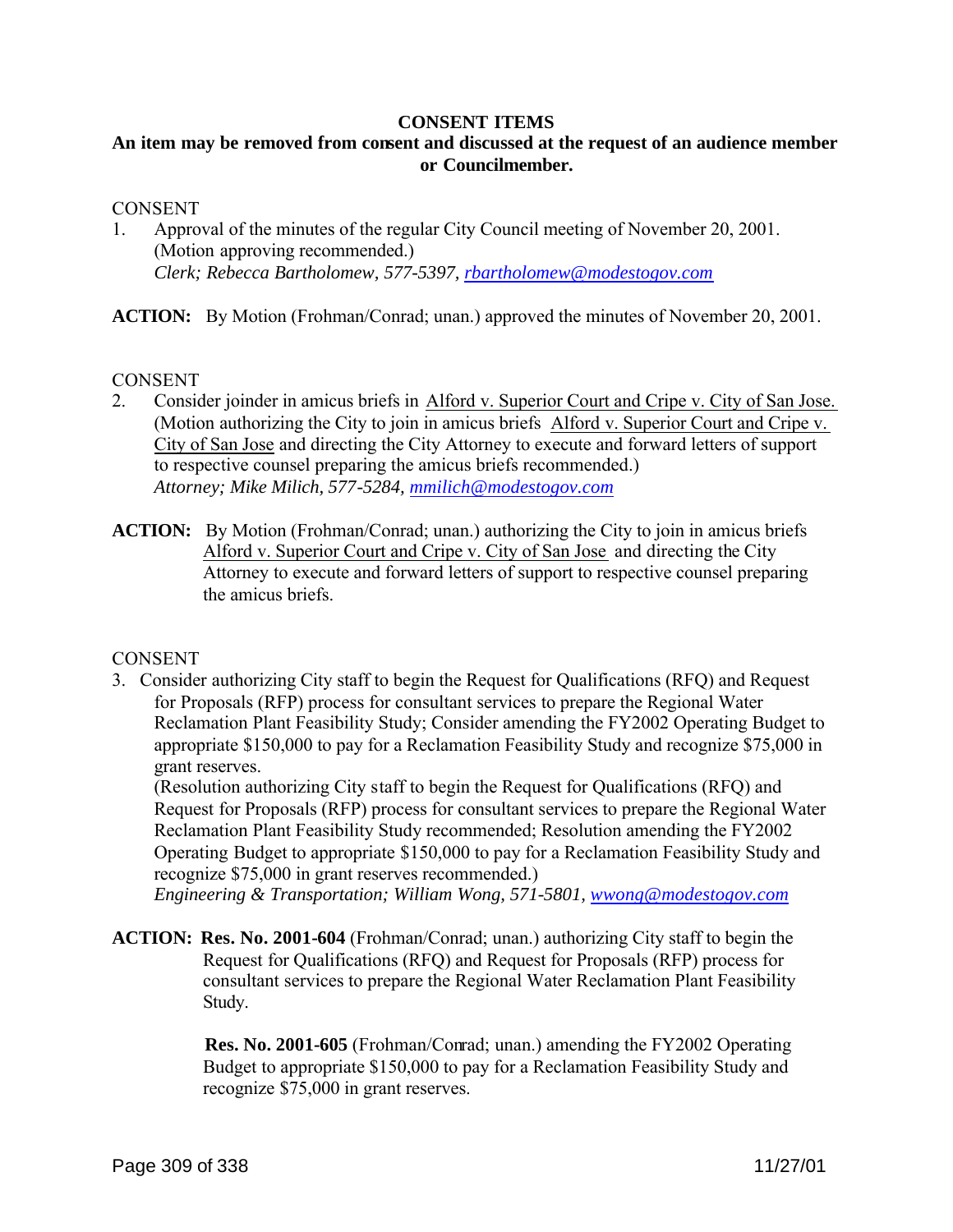#### **CONSENT**

4. Consider amendments to the Down Payment Assistance Program to: lower interest rate to 3%; extend amortization period to 30 years; include review and approval by the Housing Rehabilitation Loan Committee; include site visits, testing and containment or abatement of lead-based paint; address illegal conversion and health and safety hazards pr ior to closing; and issue Request for Proposals for home -buying classes.

(Resolution approving amendments to the Downtown Payment Assistance Program recommended.)

*Parks, Recreation & Neighborhoods; Carol Harris, 577-5310, caharris@modestogov.com*

**ACTION: Res. No. 2001-606** (Frohman/Conrad; unan.) approving amendments to the Downtown Payment Assistance Program.

#### *Fisher absent due to conflict of interest*

- 5. Consider reimbursing \$9,170 in Capital Facilities Fees to Rushmore Financial Inc. on behalf of Stanislaus County Affordable Housing Corporation. (Resolution reimbursing \$9,170 in Capital Facilities Fees to Rushmore Financial Inc. on behalf of Stanislaus County Affordable Housing Corporation recommended.) *Parks, Recreation & Neighborhoods; Carol Harris, 577-5310, caharris@modestogov.com*
- **ACTION: Res. No. 2001-607** (Friedman/Conrad; unan.; Fisher, absent) reimbursing \$9,170 in Capital Facilities Fees to Rushmore Financial Inc. on behalf of Stanislaus County Affordable Housing Corporation.

#### **HEARINGS**

6. Hearing to consider calling a special all mail ballot election of property owners only on February 12, 2002 to consider a rate increase to fund operations, maintenance, and facility replacement costs related to the existing storm drainage system; Consider amending the budget, appropriating \$40,000 to cover the costs of printing, sorting, and mailing the ballots and authorizing staff to send ballots to the affected pro perty owners (after closure of the public hearing on December 11, 2001), and authorizing staff to perform other electionrelated tasks such as hiring a printer, sorter, and mailer of the ballots; Consider continuing the hearing until December 11, 2001.

(Resolution calling a special all mail ballot election on February 12, 2002 recommended; Resolution amending the budget and authorizing staff to send ballots and perform election related tasks recommended; Motion to continue public hearing to December 11, 20 01 recommended.)

*Engineering & Transportation; Robert Meleg, 571-5149, bmeleg@modestogov.com*

**ACTION:** By Motion (Conrad/Fisher; unan.) continued public hearing to December 11, 2001.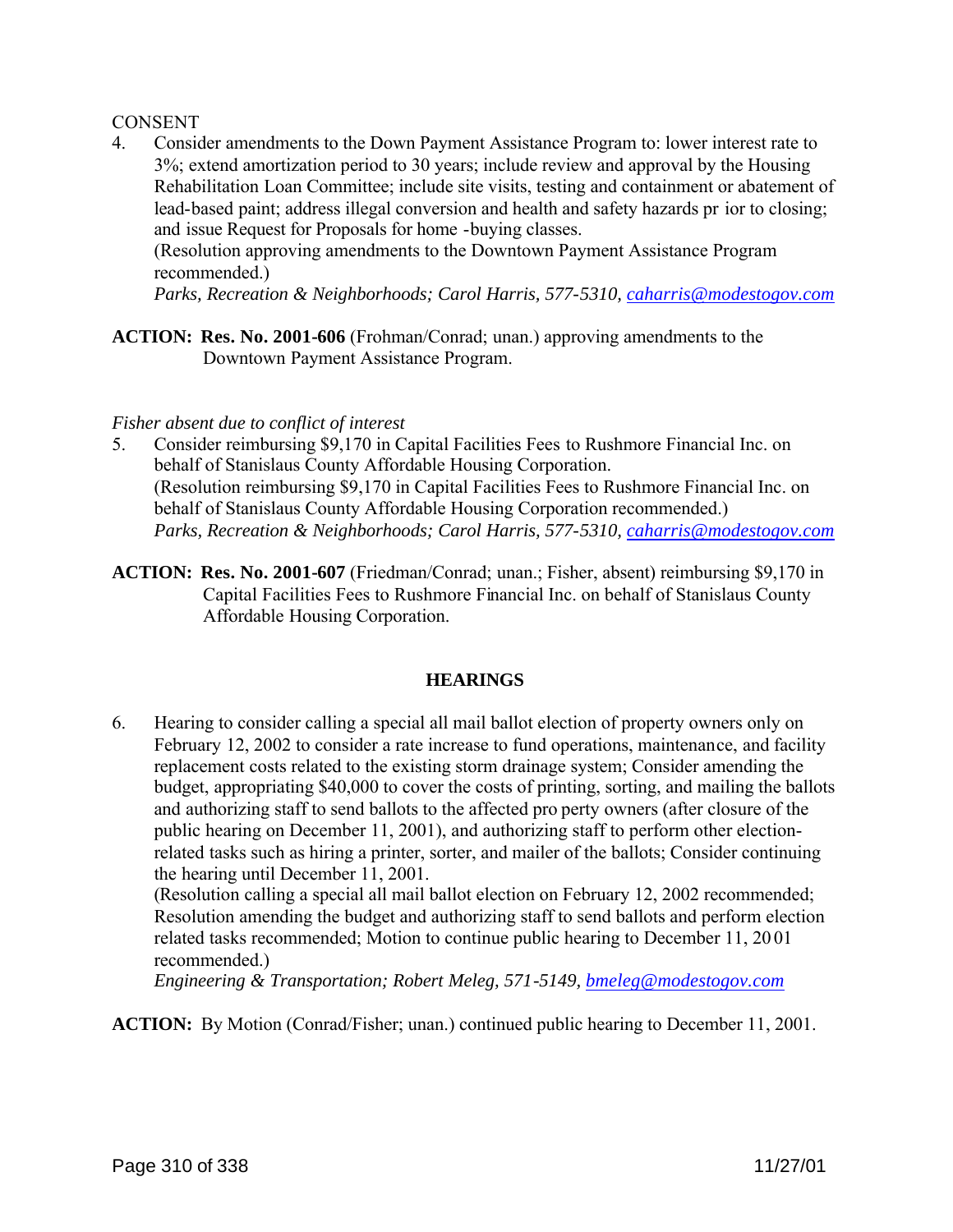7. Hearing to consider parking rate increases for monthly garage passes, monthly reserved lot passes, garage hourly parking, Centre Plaza surface lot and special events (garages). (Resolution approving parking rate increases for monthly garage passes, monthly reserved lot passes, garage hourly parking, Centre Plaza surface lot and special events (garages) recommended.)

*Operations & Maintenance; Peter Cowles, 342-2279, pcowles@modestogov.com*

- **ACTION: Res. No. 2001-608** (Conrad/Fisher; majority; Sabatino, no) approving parking rate increase for monthly garage passes, monthly reserved lot passes, garage hourly parking, Centre Plaza surface lot and special events (garages) with a two year review.
- 8. Hearing to consider amending rental cha rges and fees by establishing rates for T-Hanger K (center unit, \$200/month; end unit, \$300/month; and storage room, \$70/month) and adding electrical service rates for T-Hangers A-D (service improvement and electricity usage, \$25/month) which will become effective once the airport improvement construction in completed.

(Resolution amending rental charges and fees at the Modesto City-County Airport/Harry Sham Field and rescinding Resolution No. 2001-472 recommended.) *Engineering & Transportation; Howard Cook, 577-5318, hcook@modestogov.com*

**ACTION: Res. No. 2001-609** (Fisher/Friedman) amending rental charges and fees at the Modesto City-County Airport/Harry Sham Field and rescinding Resolution No. 2001-472.

#### *Fisher absent due to conflict of interest*

9. Hearing to consider the application of Stanislaus County Affordable Housing Corporation to rezone from P-D(510) to P-D to allow an 18-unit affordable housing apartment complex, property located on the West side of Ca rver Road North of Montclair Drive at 3333 Carver Road.

(Resolution approving the application of Stanislaus County Affordable Housing Corporation to rezone from P-D(510) to P-D to allow an 18-unit affordable housing apartment complex, property located on the West side of Carver Road North of Montclair Drive at 3333 Carver Road recommended.)

*Community Development; Brad Wall, 577-5282, bwall@modestogov.com*

**ACTION:** By Motion (Conrad/Frohman; unan.; Fisher, absent) **introduced Ordinance No. 3238-C.S**. rezoning the area from Planned Development Zon P-D(510) to Planned Development Zone P-D(549).

> **Res. No. 2001-610** (Conrad/Frohman;unan.; Fisher, absent) approving the application of Stanislaus County Affordable Housing Corporation to rezone the P-D(510) to P-D to allow an 18-unit affordable housing apartment complex, property located on the West side of Carver Road North of Montclair Drive at 3333 Carver Road with a condition of the application providing an 8 foot high ma sonry wall on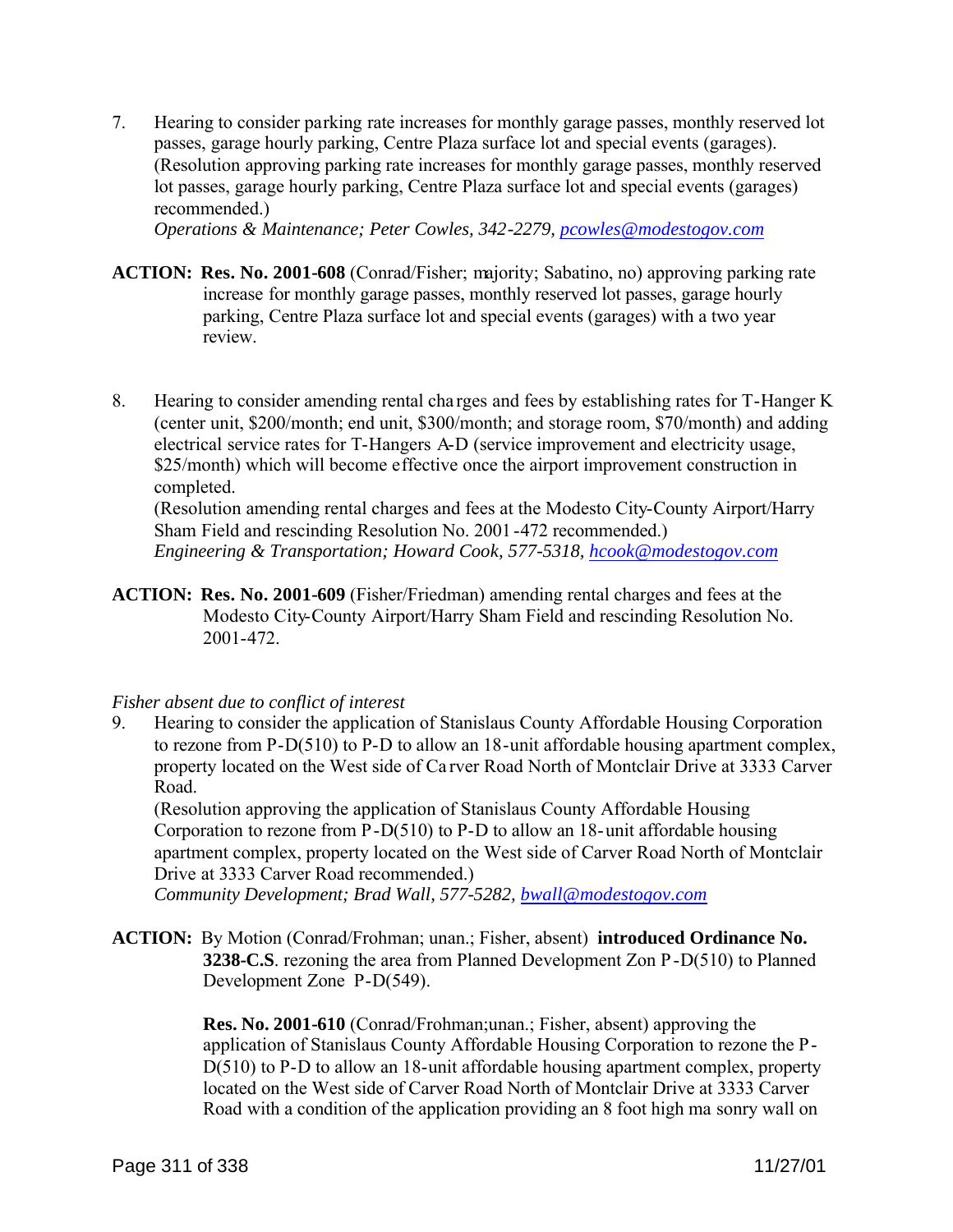the west side of the parking lot and shaded lights in the parking lot to eliminate excess light in the neighborhood to the west of the project.

**Res. No. 2001-610A** (Conrad/Frohman; unan.; Fisher, absent) finding the proposed rezoning within the scope of the previously certified General Plan Master EIR.

10. Hearing to consider the application of Pacific Regional Neurosurgery Medical Associates to rezone property located at the Northwest corner of West Orangeburg Avenue and Martin Avenue from P-D(416) to a new P-D zone for a proposed single -story medical office building.

(Resolution approving the application of Pacific Regional Neurosurgery Medical Associates to rezone property located at the Northwest corner of West Orangeburg Avenue and Martin Avenue from P-D(416) to a new P-D zone for a proposed single -story medical office building recommended.)

*Community Development; Steve Mitchell, 577-5287, smitchel@modestogov.com*

**ACTION:** By Motion (Conrad/Fisher; unan.) **introduced Ordinance 3239-C.S**. rezoning the property from  $P-D(416)$  to  $P-D(550)$ .

> **Res. No. 2001-611** (Conrad/Fisher; unan.) approving the application of Pacific Regional Neurosurgery Medical Associates to rezone property located at the Northwest corner of West Orangeburg Avenue and Martin Avenue from P-D(416) to a new P-D zone for a proposed single -story medical office building.

> **Res. No. 2001-611A** (Conrad/Fisher; unan.) finding the rezoning within the scope of the General Plan Master EIR.

# *NEW BUSINESS*

- 11. Consider Request for Proposals for Modesto Downtown Visioning and  $9^{th}/10^{th}$  Street Renovation Project. (Resolution authorizing the City Manager to solicit formal Request for Proposals (RFPs) for Modesto Downtown Visioning and  $9<sup>th</sup>/10<sup>th</sup>$  Street Renovation Project recommended.) *Community Development; Linda Boston, 571-5179, lboston@modestogov.com*
- **ACTION: Res. No. 2001-612** (Frohman/Fisher; unan.) authorizing the City Manager to solicit formal Request for Proposals (RFPs) for Modesto Downtown Visioning and 9<sup>th</sup>/10<sup>th</sup> Street Renovation Project approving the RFP selection committee to include Councilmember Frohman, and directing staff to look for alternative financing. **Res. No. 2001-612A** (Frohman/Fisher) amending the city budget and authorizing the appropriation of funds for the project titled "Modesto Downtown Visioning and  $9^{\text{th}}/10^{\text{th}}$  Street Renovation Project– Concept Master Plan"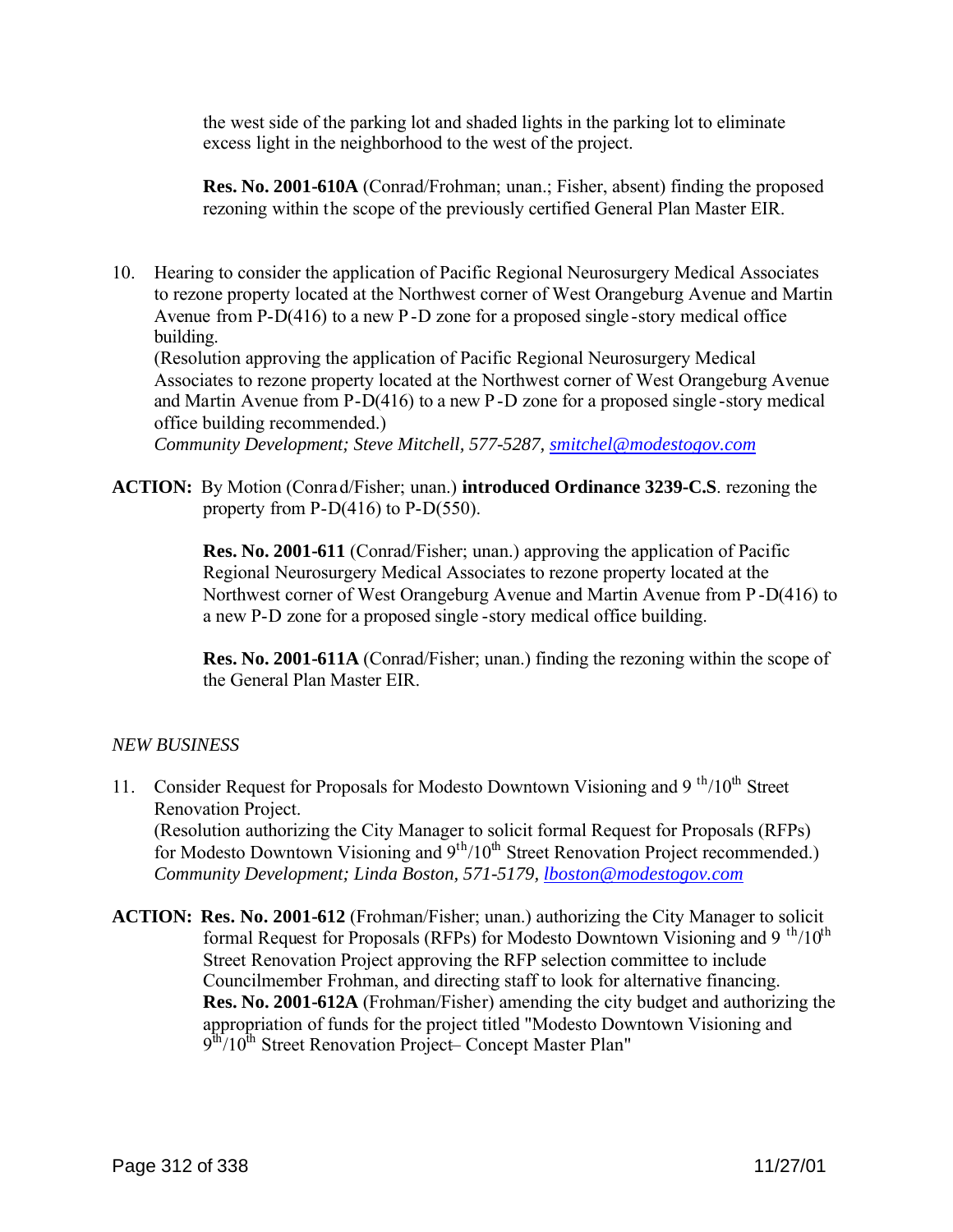#### *Item 12 removed from agenda.*

12. Consider request from the American Red Cross for fee waiver for use of the Modesto Centre Plaza for a benefit concert on November 4, 2001; Consider amending the budget to appropriate \$1,200 from the General Fund to fund the waiver costs. (Resolution approving the request from the American Red Cross for fee waiver for use of the Modesto Centre Plaza for a benefit concert on November 4, 2001 recommended; Resolution amending the budget to appropriate \$1,200 from the General Fund to fund the waiver costs recommended.) *Parks, Recreation & Neighborhoods; Vicki Rice, 577-6484, vrice@modestogov.com*

**ACTION:** Removed from agenda.

# *COUNCIL COMMENTS & REPORTS*

13. At the request of Mayor Sabatino, consider further discussion and rescind prior Council approval of an application to the Stanislaus County Community development "Bank" for \$405,000 funding for the Kansas Avenue Business Park project.

**ACTION:** Motion (Conrad/Sabatino; minority; Fisher, Friedman, Frohman, Serpa, & Smith, no) to rescind previous Council action failed to carry.

# **MATTERS TOO LATE FOR THE AGENDA**

None.

# **ADJOURNMENT**

This meeting adjourned at 8:37 p.m.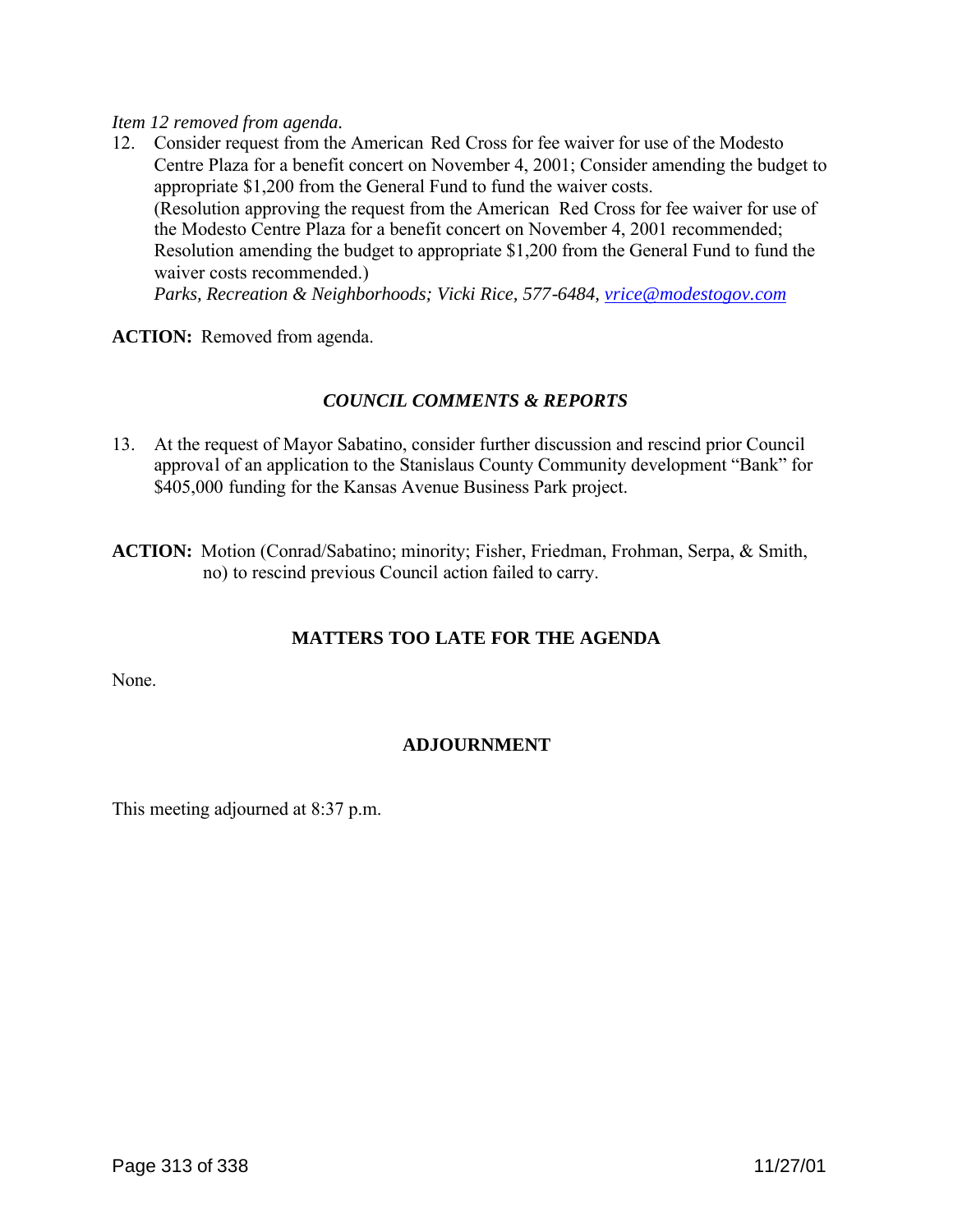# **MINUTES**

Tuesday, December 4, 2001, at 5:15 p.m.

Roll Call – Present: Councilmembers Conrad, Fisher, Frohman, Serpa, Smith, Mayor Sabatino

Absent: Friedman

Pledge of Allegiance to the Flag

Invocation: Peter Gartner

City Clerk's Announcements – Item 11 removed from agenda

Declaration of Conflicts of Interest – Councilmember Fisher on Item 8

# **ORAL COMMUNICATIONS**

- Reagan Wilson, County CEO, notified the Council that in excess of 6000 ballots did not get mailed for the December 11, 2001 runoff election, and due to a software and equipment failure it cannot be determined which voters did not receive ballots.
- Paul Baxter gave details for this issue.
- Mike Milich announced that a special Council meeting will be scheduled on December 5, 2001 at 5:00 p.m. to discuss this matter at length.
- Councilmember Smith disqualified himself from voting on this matter as he is a candidate in the runoff.
- Council, the City Attorney and County staff answered questions from citizens and candidates regarding the runoff election.
- Miguel Donoso noted a concern of lack of lighting at Robertson Road Park.
- Raul Ortega spoke on the Robertson Road Park issue.
- Jim Niskanen responded to Mr. Donoso and Mr. Ortega's concerns.

**CONSENT ITEMS – ROLL CALL VOTE REQUIRED**:

Items 1-7, Conrad/Frohman, unan; Friedman absent

*Councilmember Fisher absent due to conflict of interest* Item 8, Conrad/Frohman, unan; Fisher & Friedman a bsent

#### **CONSENT ITEMS**

# **An item may be removed from consent and discussed at the request of an audience member or Councilmember.**

#### CONSENT

1. Approval of the minutes of the regular City Council meeting of November 27, 2001. (Motion approving needed.) *Clerk; Rebecca Bartholomew, 577-5397, rbartholomew@ci.modesto.ca.us*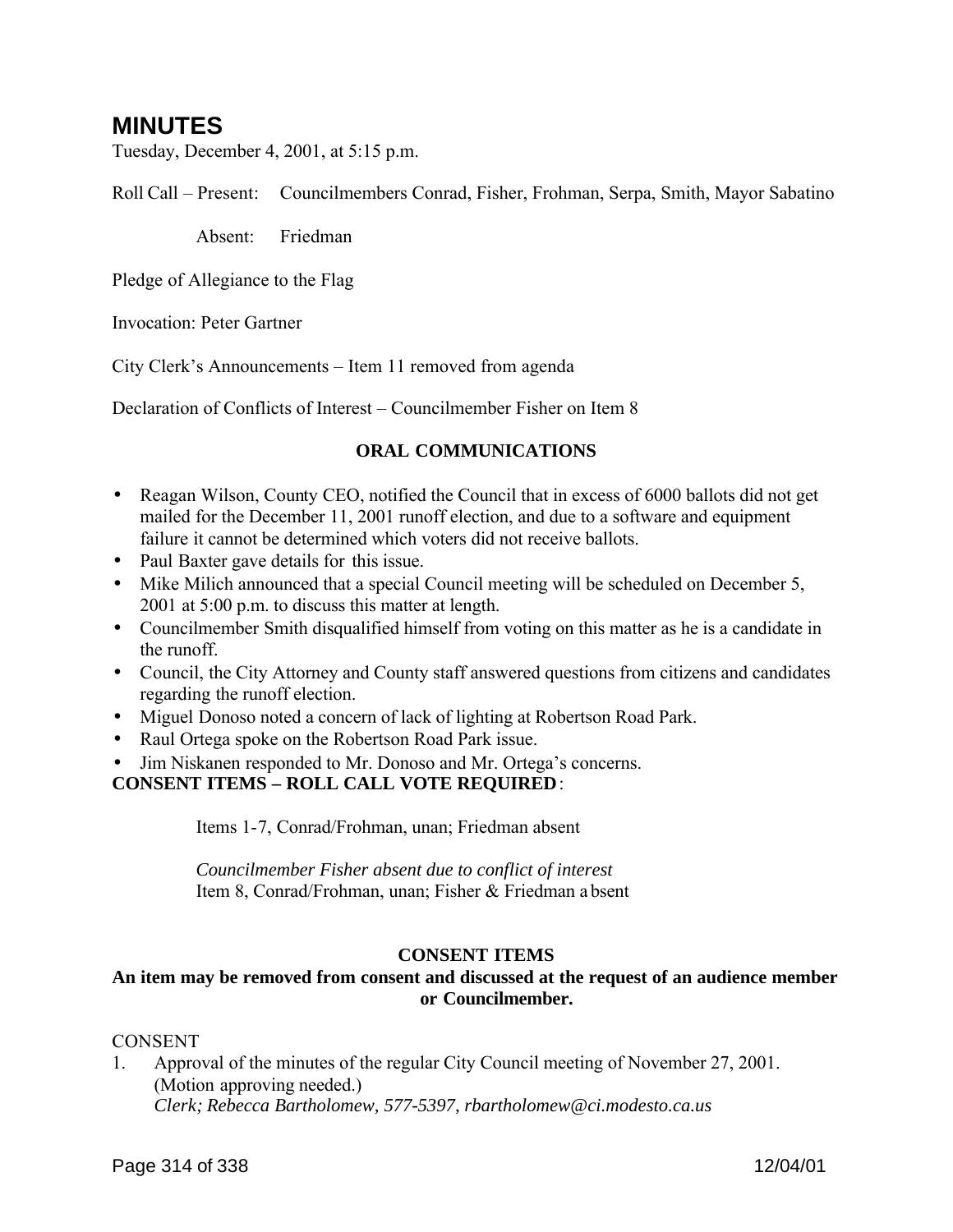**ACTION:** By Motion (Conrad/Frohman, unan; Friedman absent) approved the minutes of November 27, 2001.

#### **CONSENT**

2. Consider acknowledging receipt of report and approving an amendment to the Cit ygate Associates contract in the amount of \$10,000 to provide consulting services for implementation of the Community Development Department Performance Review and authorizing the City Manager to execute said amendment. Funds are budgeted. (Resolution approving an amendment to the Citygate Associates contract in the amount of \$10,000 to provide consulting services for implementation of the Community Development Department Performance Review and authorizing the City Manager to execute said amendment recommended.)

*Community Development; Linda Boston, 571-5179, lboston@modestogov.com*

**ACTION: Res. No. 2001-613** (Conrad/Frohman, unan; Friedman absent) approving an amendment to the Citygate Associates contract in the amount of \$10,000 to provide consulting services for implementation of the Community Development Department Performance Review.

#### **CONSENT**

- 3. Consider accepting the work of Soil Enterprises Inc. for the Hillside Drive Demolition project as complete and aut horizing the City Clerk to file a Notice of Completion. (Resolution accepting work as complete and authorizing City Clerk to file a Notice of Completion for the Hillside Drive Demolition project by Soil Enterprises Inc. recommended.) *Engineering & Transportation; Robert Snell, 577-5452, rsnell@modestogov.com*
- **ACTION: Res. No. 2001-614** (Conrad/Frohman, unan; Friedman absent) accepting work as complete and authorizing Notice of Completion for Hillside Drive Demolition by

#### **CONSENT**

Soil Enterprise Inc.

4. Consider approving an agreement with Shutt Moen Associates to prepare an evaluation of Modesto City-County Airport Runway 10L/28R pavement, and authorizing City Manager to execute necessary documents; Consider approving an unfunded project titled RW10L/28R Reconstruction; and Consider amending the budget and authorizing an appropriation transfer of \$49,500 to fund the project.

(Resolution approving an agreement with Shutt Moen Associates to prepare an evaluation of Modesto City-County Airport Runway 10L/28R pavement and authorizing City Manager to execute necessary documents recommended; Resolution approving an unfunded project titled RW10L/28R Reconstruction recommended; Resolution amending the budget and authorizing an appropriation transfer of \$49,500 to fund the project recommended.)

*Engineering & Transportation; Howard Cook, 577-5318, hcook@modestogov.com*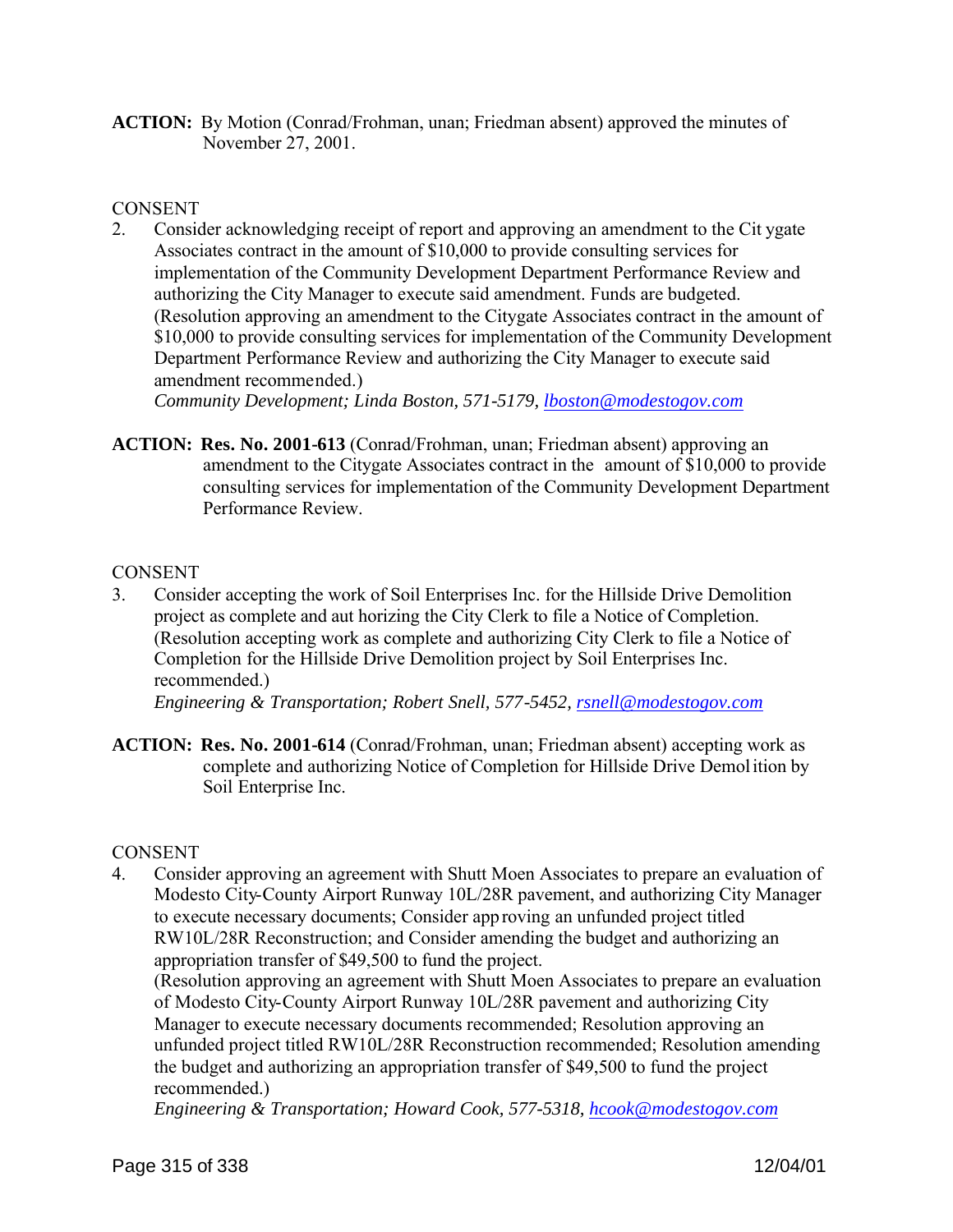**ACTION: Res. No. 2001-615** (Conrad/Frohman, unan; Friedman absent) approving an agreement with Shutt Moen Associations to prepare an evaluation of Modesto City-County Airport Runway 10L/28R pavement and authorizing the City manager to execute necessary documents.

> **Res. No. 2001-616** (Conrad/Frohman, unan; Friedman absent) approving an unfunded project titled RW10L/28R Reconstruction.

 **Res. No. 2001-617** (Conrad/Frohman, unan; Friedman absent) amending the budget and authorizing appropriation transfer of \$49,500 to fund the project.

# **CONSENT**

- 5. Consider approving the Employee Health, Dental & Vision Plans for FY 2002 with Health Net to provide health insurance coverage for employees and retirees, and authorizing the Risk Manager to execute necessary documents. (Resolution approving the Employee Health, Dental & Vision Plans for FY 2002 with Health Net to provide health insurance coverage for employees and retirees, and authorizing the Risk Manager to execute necessary documents recommended.) *Personnel; Donald Norris, 577-5251, dnorris@modestogov.com*
- **ACTION: Res. No. 2001-618** (Conrad/Frohman, unan; Friedman absent) approving the Employee Health, Dental & Vision Plans for FY 2002 with Health Net to provide health insurance coverage for employees and retirees.

# CONSENT

6. Consider approving attendance by two Youth Advisory Board Members and one adult chaperone at the New Partners for Smart Growth conference in San Diego, California, January 24-26, 2002, and authorizing the use of funds from the Youth Master Plan to cover the \$2,000 cost.

(Resolution approving attendance by two Youth Advisory Board Members and one adult chaperone at the New Partners for Smart Growth conference in San Diego, California, January 24-26, 2002, and authorizing the use of funds from the Youth Ma ster Plan to cover the \$2,000 cost recommended.)

*Parks, Recreation & Neighborhoods; Jennifer Brinar, 571-5897, jbrinar@modestogov.com*

**ACTION: Res. No. 2001-619** (Conrad/Frohman, unan; Friedman absent) approving attendance by two Youth Advisory Board Members and one adult chaperone at the New Partners for Smart Growth conference in San Diego, CA and authorizing use of funds.

# CONSENT

7. Consider supporting Senate Bill 106 to allow the extension of the Abandoned Vehicle Abatement Program.

(Resolution supporting Senate Bill 106 to allow the extension of the Abandoned Vehicle Abatement Program recommended.)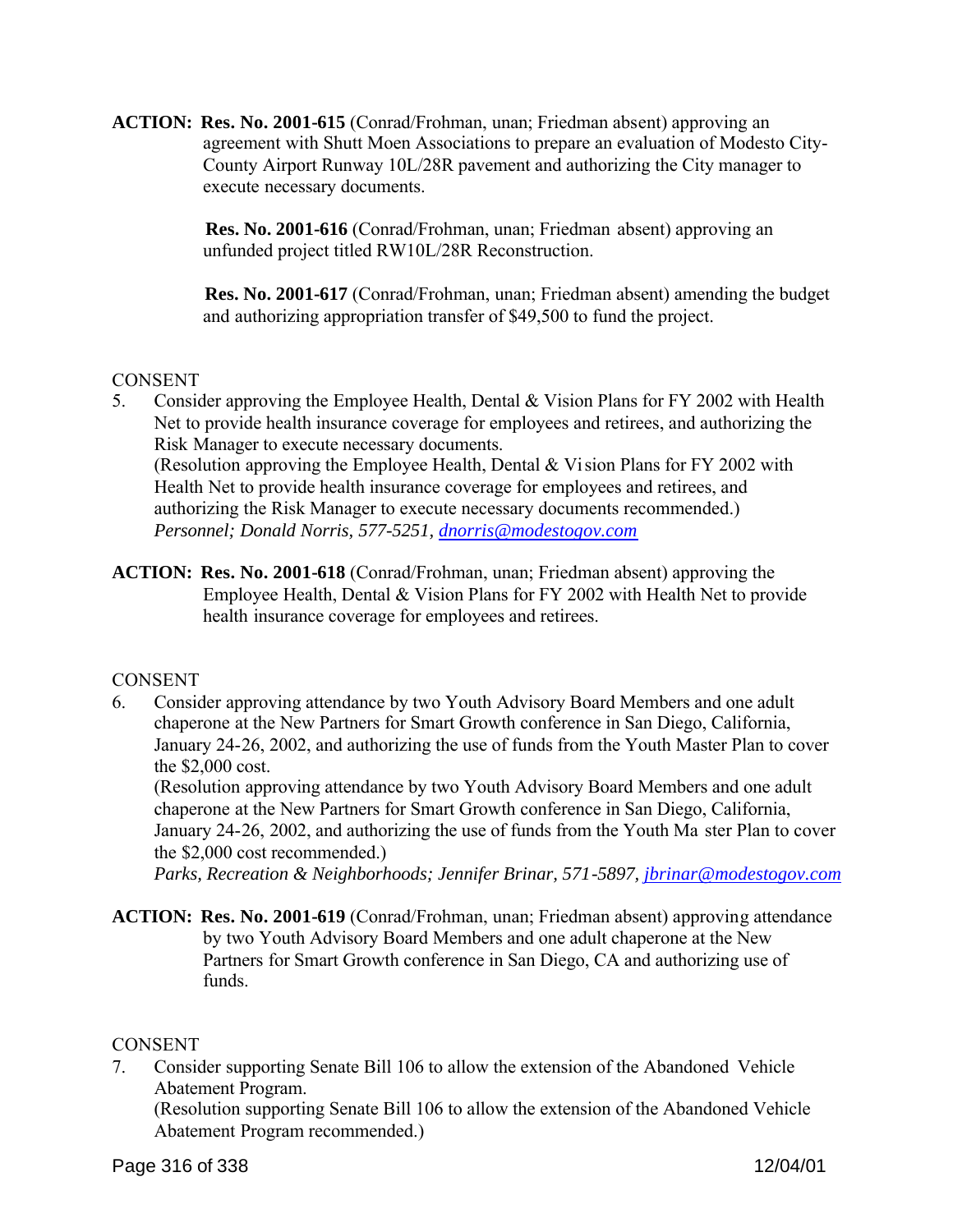*Police; Roy Wasden, 572-9501, wasdenr@modestopd.com*

**ACTION: Res. No. 2001-620** (Conrad/Frohman, unan; Friedman absent) supporting Senate Bill 106 to allow the extension of the Abandoned Vehicle Abatement Program.

#### *Councilmember Fisher absent due to conflict of interest* CONSENT

8. Consider an agreement with STANCO to provide \$73,080 in HOME funds for the acquisition of 512 Vine Street, and authorizing the City Manager execute the necessary documents.

(Resolution approving an agreement with STANCO to provide \$73,080 in HOME funds for the acquisition of 512 Vine Street, an authorizing the City Manager execute necessary documents recommended.)

*Parks, Recreation & Neighborhoods; Carol Harris, 577-5310, caharris@modestogov.com*

**ACTION: Res. No. 2001-621** (Conrad/Frohman, unan; Fisher & Friedman absent) approving an agreement with STANCO to provide \$73,080 in HOME funds for the acquisition of the 512 Vine Street.

# **HEARINGS**

9. Hearing to consider a Resolution of Necessity to acquire real property interest for the New Bus Maintenance Facility project from Varni Brothers, a partnership, and David J. Martini and Beverly T. Martini, trustees of the Martini Revocable Trust under Instrument dated April 1, 1996 (APN 101-02-15 (portion) and 16).

(Resolution of Necessity to acquire rea l property interest for the New Bus Maintenance Facility project from Varni Brothers, a partnership, and David J Martini and Beverly T. Martini, trustees of the Martini Revocable Trust under Instrument dated April 1, 1996 (APN 101-02-15 (portion) and 16) recommended.)

*Engineering & Transportation; Fred Cavanah, 577-5295, fcavanah@modestogov.com*

- **ACTION: Res. No. 2001-622** (Fisher/Frohman, unan; Friedman, absent) a Resolution of Necessity to acquire real property interest for the New Bus Maintenance Facility project from Varni Brothers, a partnership, and David J. Martini and Beverly T. Martini, trustees of the Martini Revocable Trust under Instrument dated April 1, 1996.
- 10. Hearing to consider a Resolution of Necessity to acquire real property interest for the Kansas-Needham Overcrossing Project from the Varni Brothers, a Partnership, and David J. Martini and Beverly T. Martini, Trustees of the Martini Revocable Trust under Instrument dated April 1, 1996 (APN 101-02-15). (Resolution of Necessity to acquire real property interest for the Kansas-Needham

Overcrossing Project from the Varni Brothers, a Partnership, and David J. Martini and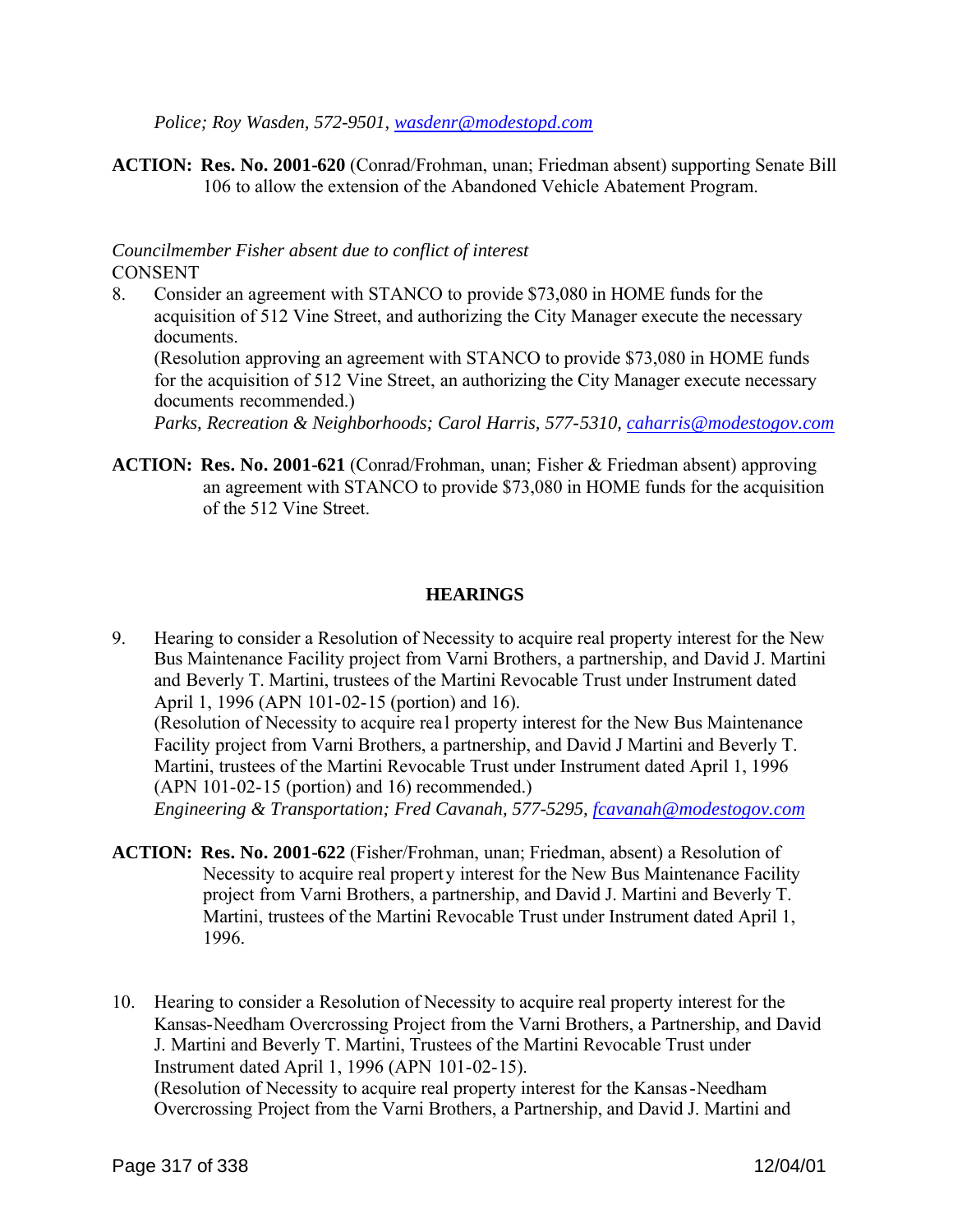Beverly T. Martini, Trustees of the Martini Revocable Trust under Instrumen t dated April 1, 1996 (APN 101-02-15) recommended.

*Engineering & Transportation; Kevin Becker, 577-5259, kbecker@modestogov.com*

**ACTION: Res. No. 2001-623** (Fisher/Frohman, unan.; Friedman, absent) a Resolution of Necessity to acquire real property interest for the Kansas-Needham Overcrossing Project from the Varni Brothers, a Partnership, and David J. Martini and Beverly T. Martini, Trustees of the Martini Revocable Trust under Instrument dated April 1, 1996.

# **NEW BUSINESS**

#### *Item removed from agenda*

11. Consider approving an agreement with Danny Glover in the amount of \$20,000 for a keynote speech for the City of Modesto 2002 celebration in honor of Dr. Martin Luther King Jr.

(Resolution approving an agreement with Danny Glover in the amount of \$20,000 for a keynote speech for the City of Modesto 2002 celebration in honor of Dr. Martin Luther King Jr. recommended.)

*Parks, Recreation & Neighborhoods; Julie Hannon, 577-5417, jhannon@modestogov.com*

#### *COUNCIL COMMENTS & REPORTS*

• Mayor Sabatino commented on election concerns in the December 1999 runoff election.

# **MATTERS TOO LATE FOR THE AGENDA**

None.

# **ADJOURNMENT**

This meeting adjourned at 6:30 p.m.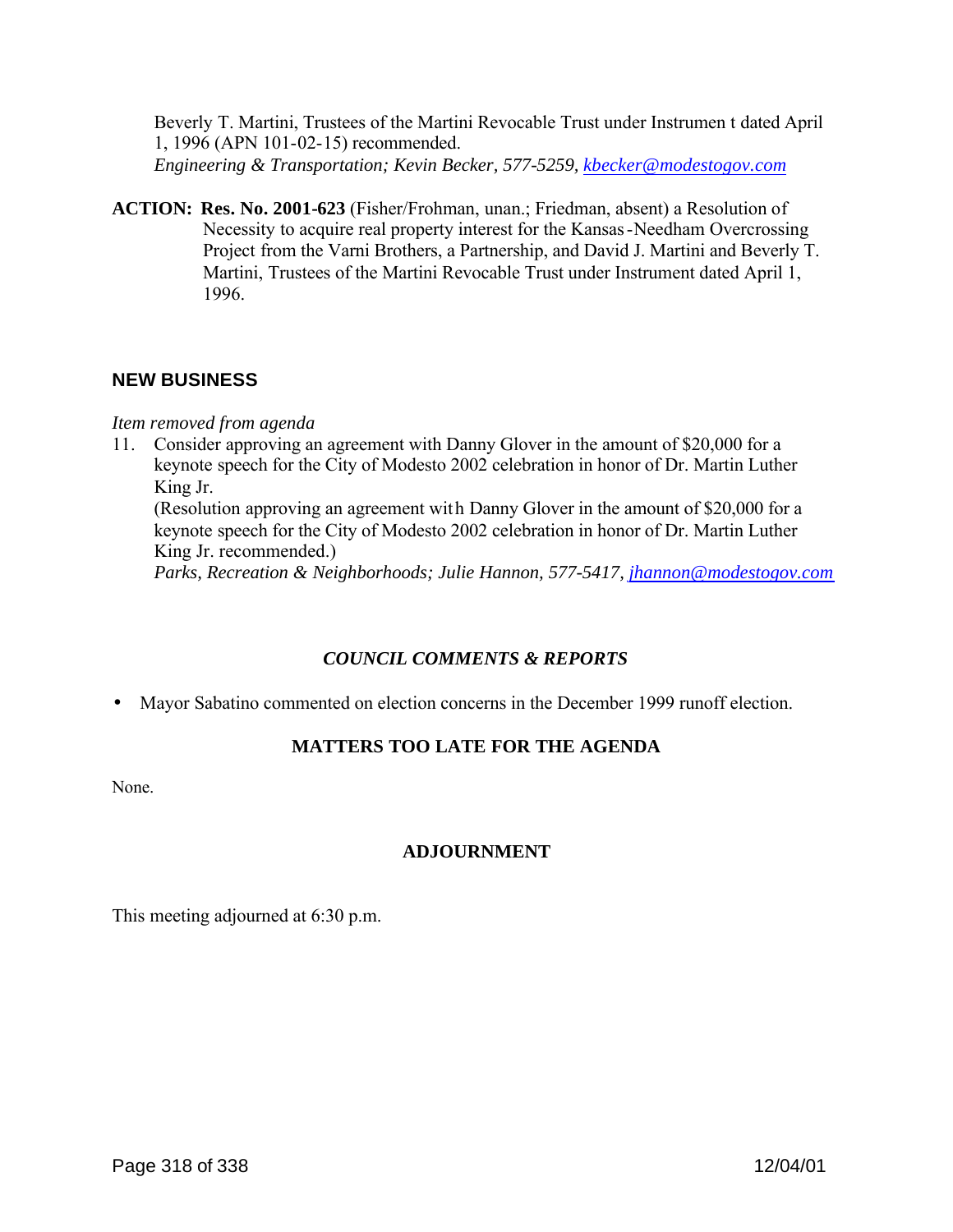# **MINUTES Special City Council Meeting Wednesday, December 5, 2001, at 5:00 p.m.**

Roll Call – Councilmembers Conrad, Fisher, Frohman, Serpa, Smith, Mayor Sabatino *Absent – Councilmember Friedman*

Pledge of Allegiance to the Flag

City Clerk's Announcements - None

Declaration of Conflicts of Interest – Councilmember Smith

#### **ORAL COMMUNICATIONS**

Only interested persons in the audience may present these matters. Under State law, Councilmembers may respond to matters being presented under this item only as follows:

- a. Briefly respond to statements made or questions raised.
- b. Ask a question for clarification.
- c. Provide a reference to staff or other resources for factual information.
- d. Request staff to report back at a subsequent meeting.
- e. Finally, a Councilmember or the Council itself may t ake action to direct staff to place a matter of business on a future agenda.
- 1. Closed session was conducted during open session

CONFERENCE WITH LEGAL COUNSEL – ANTICIPATED LITIGATION

Significant exposure to litigation pursuant to subdivision (b) of Section 54956.9 of the Government Code: One case

Background facts:

Due to irregularities in the mailing of ballots in the December 11, 2001 run -off election, court action may be required to invalidate the run -off election.

- 2. Consider adoption of a resolution calling for a special election (including any required related actions) to be consolidated with the state -wide primary election on March 5, 2002 for the purpose of conducting the run-off election previously scheduled for December 11, 2001. This action to be contingent upon City Attorney obtaining a court order invalidating the previously scheduled December 11, 2001 run-off election.
- **ACTION: Res. 2001-624** (Fisher/Conrad, majority; Frohman, no; Friedman & Smith, absent) adopted calling for special elec tion on March 5, 2002 with the addition of Section 5 requiring State and/or Federal oversight of the election process.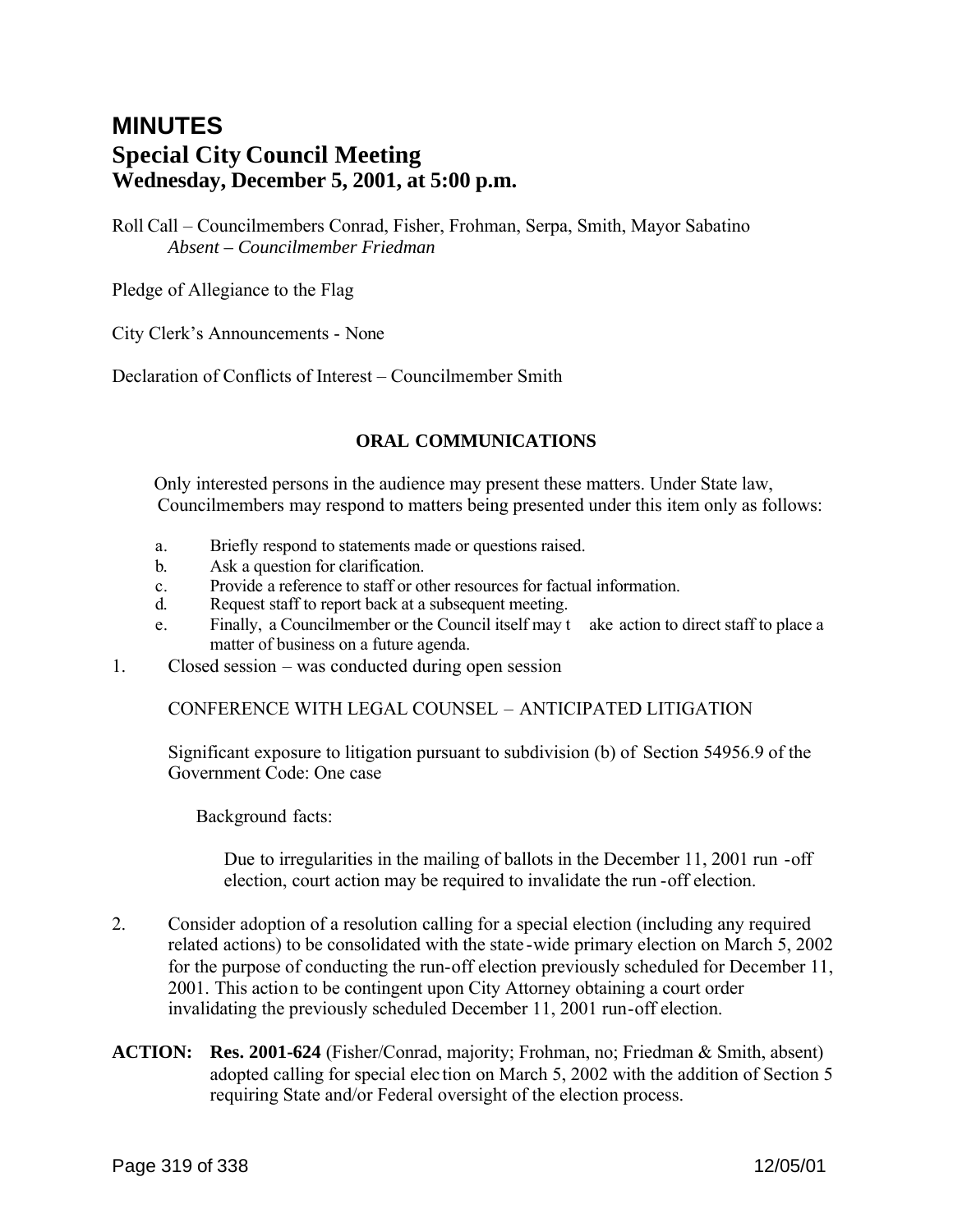**By motion** (Frohman/Conrad, unan.; Friedman & Smith, absent), directed the City Attorney to file an action in Superior Court to do the following:

- 1. Obtain an order prohibiting the County Clerk Recorder from canvassing the December 11, 2001 runoff election.
- 2. Declare the December 11, 2001 runoff election nullified.
- 3. Order all returned ballots sequestered and secured by the Modesto City Clerk pending a review by the Secretary of State.
- 4. Request the court keep jurisdiction until a new election date is scheduled.
- 5. Request either State or Federal oversight.

# **ADJOURNMENT**

Meeting adjourned at 7:45 p.m.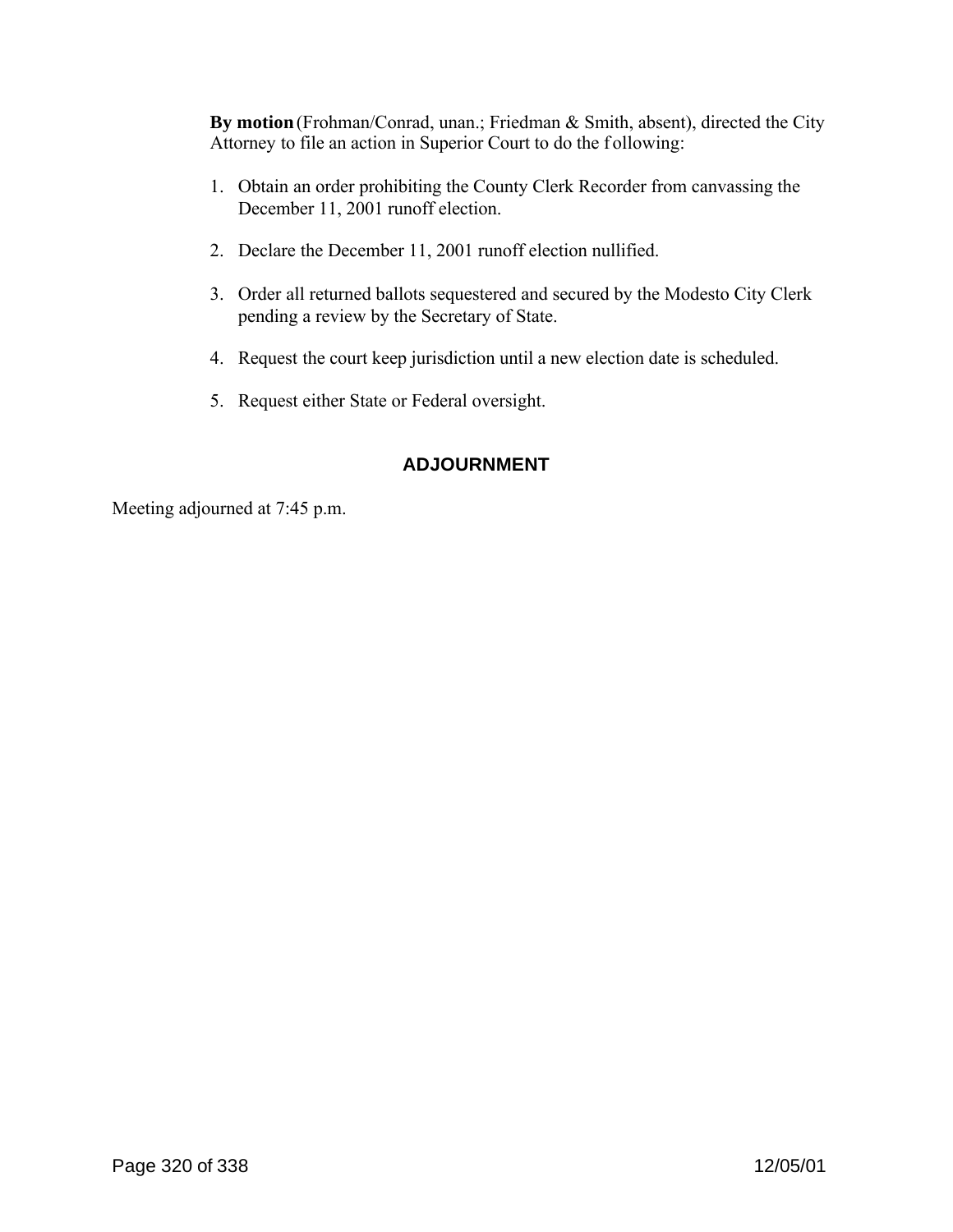# **MINUTES Tuesday, December 11, 2001, at 5:15 p.m.**

Roll Call – Present: Councilmembers Conrad, Fisher, Friedman, Frohman, Serpa, Smith, Mayor Sabatino *Councilmember Conrad left the meeting at 6:15 p.m.*

*Absent: None*

Pledge of Allegiance to the Flag

Invocation: Father Joseph Illo, St. Joseph Church

City Clerk's Announcements: *Item 26 removed from agenda.*

Declaration of Conflicts of Interest: *Fisher, Item 28 Friedman & Smith, Items 33, 34, & 35*

# **ACKNOWLEDGEMENTS AND PRESENTATIONS**

1. Presentation of a certificate of recognition honoring the Modesto Garden Club for their support to beautification efforts within the City of Modesto as evidenced by their commitment of both funding and resources to the Color Modesto Project, the Flower Clock, and other beautification projects.

**ACTION:** Mayor Sabatino & Peter Cowles made the presentation to the Garden Club.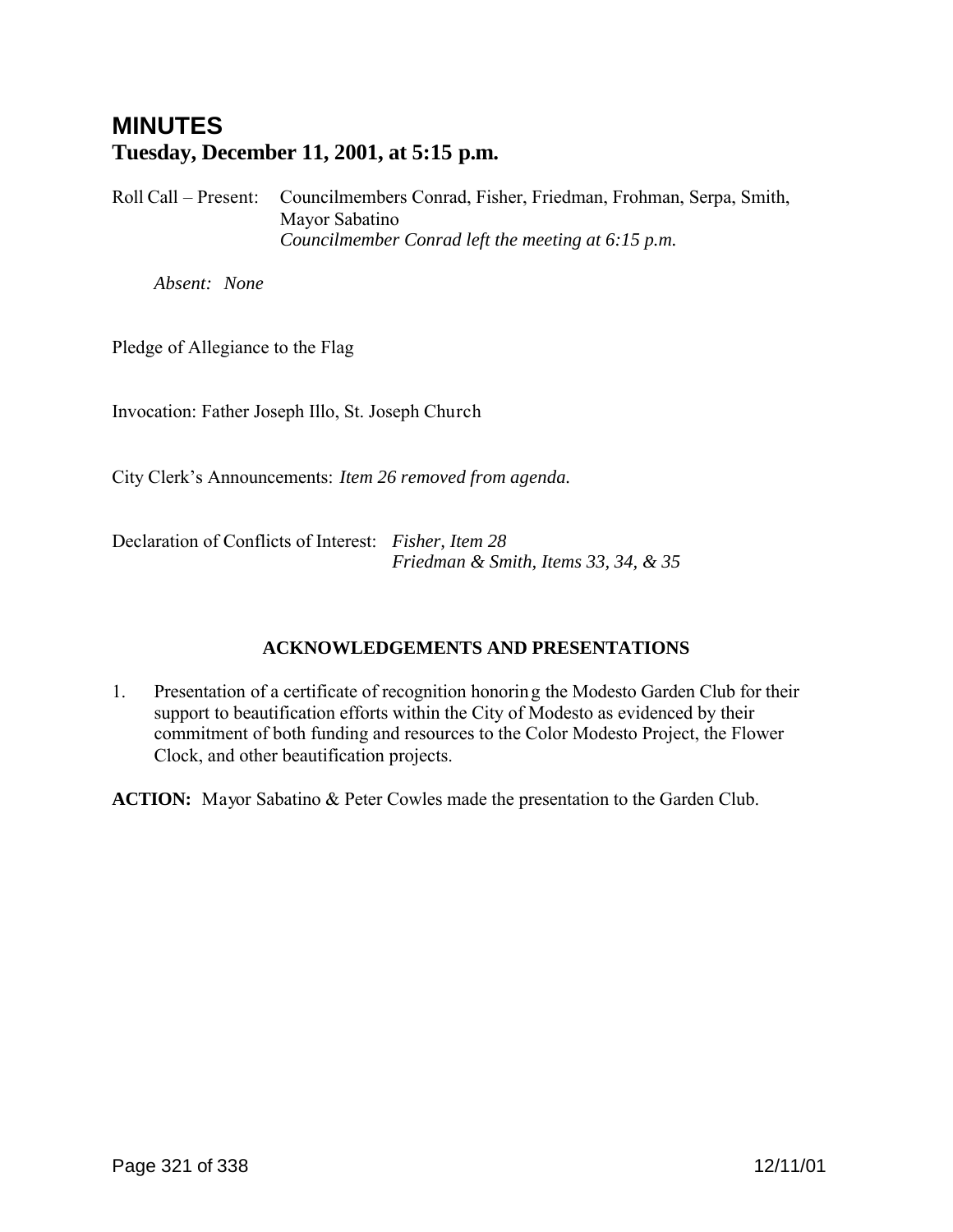2. Presentation of a certificate of recognition to Glenn Mount for his generous donation of a community flag installation at the La Loma Roundabout.

**ACTION:** Mayor Sabatino presented the certificate to Glenn Mount.

3. Introduction of Beverly Hatcher, Administrative Analyst II in the City Manager's office.

**ACTION:** Beverly Hatcher was introduced by Deputy City Manager George Britton.

# **ORAL COMMUNICATIONS**

- Dave Thomas addressed the Co uncil regarding Councilmembers' terms of office contained in Section 700 of the Charter.
	- o The City Attorney and City Council responded to Mr. Thomas's comments.
- John Rose commented regarding water charges.
- Miguel Donoso spoke regarding job development in Stanislaus County. Mr. Donoso also spoke regarding the damaged lights in Robertson Road Park.
	- o Police Chief Wasden and the Parks, Recreation and Neighborhoods Director responded to Mr. Donoso's concern.
- Councilmember Conrad declared a conflict of interest due to a concern with a violation of Section 700 of the Charter pertaining to Councilmembers' terms of office, and left the meeting.
- Beverly Martin and Greg Dias requested to send R.V. Parking at the Elks Lodge to Community Housing and Development Committee in January.
	- o By Motion (Frohman/Fisher; unan.; Conrad, absent) referred item to Community Housing and Development Committee.

**CONSENT ITEMS – ROLL CALL VOTE REQUIRED**: Items 4, 5, 7-13, 15-19, 21-25, 27 *Items 6, 14, & 20 removed from Consent Item 26 removed from Agenda*

**Consent Item Action: Frohman/Friedman; unan.; Conrad, absent**

**Item 6 Action: Frohman/Friedman; unan.; Conrad, absent**

**Item 14 Action: Fisher/Smith; unan.; Conrad, absent**

**Item 20 Action: Fisher/Friedman; majority; Frohman, no; Conrad, absent**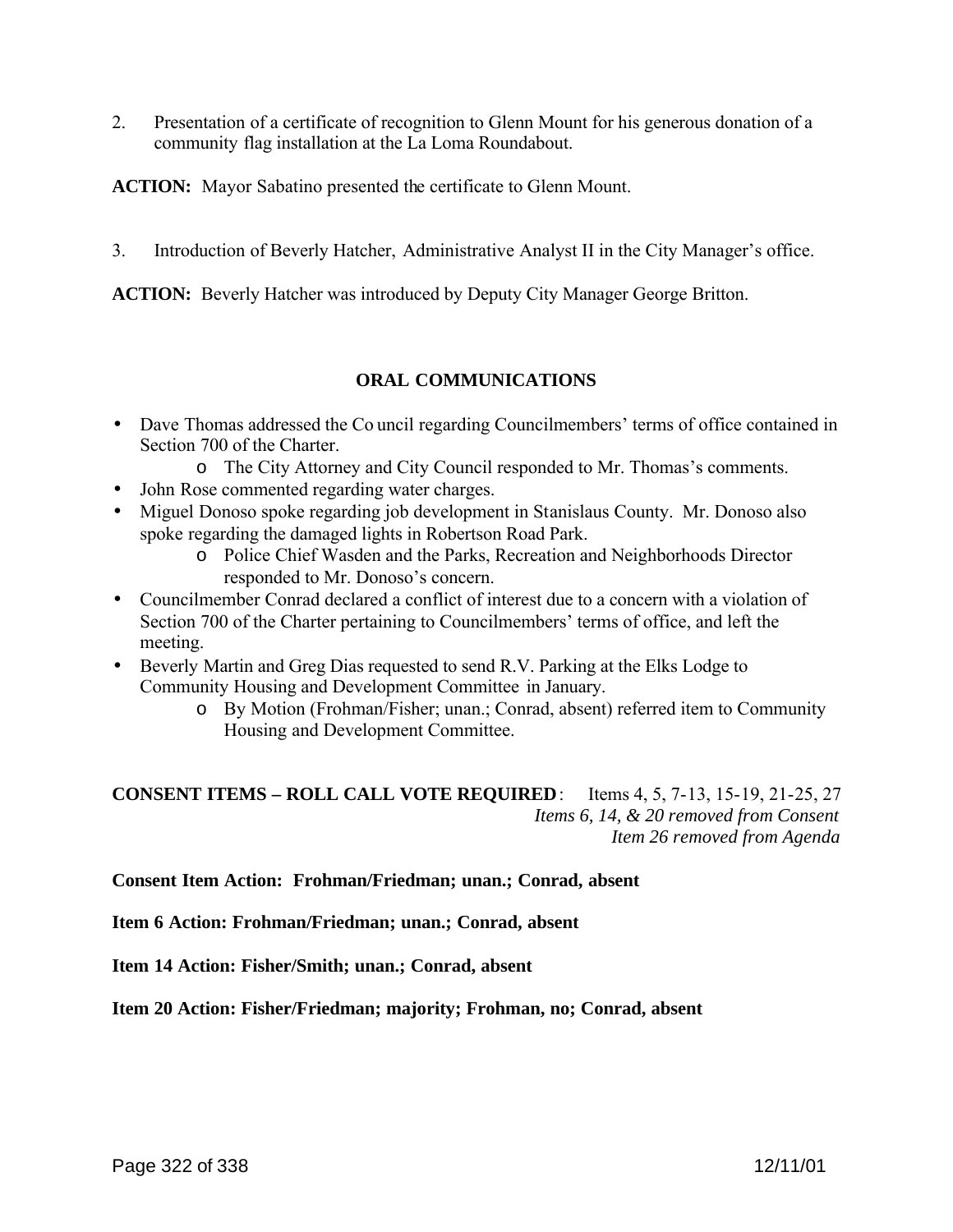#### **CONSENT ITEMS**

# **An item may be removed from consent and discussed at the request of an audience member or Councilmember.**

#### **CONSENT**

- 4. Approval of the minutes of the regular City Council meeting of December 4, and the amended minutes of the Special Meeting of December 5, 2001. (Motion approving needed.) *Clerk; Rebecca Bartholomew, 577-5397, rbartholomew@modestogov.com*
- **ACTION:** By motion (Frohman/Friedman; unan.; Conrad, absent), approved the minutes of the regular City Council meeting of December 4 , and the Special Meeting of December 5, 2001.

#### **CONSENT**

5. Final adoption of:

**Ordinance No. 3239-C.S.** an ordinance amending Section 19-3-9 of the Zoning Map to rezone from a portion of Planned Development zone, P -D(416), to Planned Development zone, P-D(550), property located at the Northwest corner of West Orangeburg Avenue and Martin Avenue. (Pacific Regional Neurosurgery Medical Associates) (Motion approving final adoption of Ord. No. 3239 -C.S. recommended.) *City Attorney; Mike Milich, 577-5284, mmilich@modestogov.com*

**ACTION: By motion** (Frohman/Friedman; unan.; Conrad, absent), approved final adoption of **Ordinance No. 3239-C.S.** an ordinance amending Section 19-3-9 of the Zoning Map to rezone from a portion of Planned Development zone, P-D(416), to Planned Development zone, P-D(550), property located at the Northwest corner of West Orangeburg Avenue and Martin Avenue. (Pacific Regional Neurosurgery Medical Associates)

#### REMOVED FROM CONSENT

6. Consider awarding a \$2,279,820.00 contract to Bollo Construction Inc. for the project titled "Renovation of Existing Police Headquarters Building – Bid Package No. 3". Building is located at 601 11<sup>th</sup> Street and the project includes interior space remodel, HVAC systems replacement, reroofing, energy efficiency upgrades. Funds are budgeted. (Resolution awarding \$2,279,820.00 contract to Bollo Construction Inc. for the project titled "Renovation of Existing Police Headquarters Building – Bid Package No. 3" recommended.)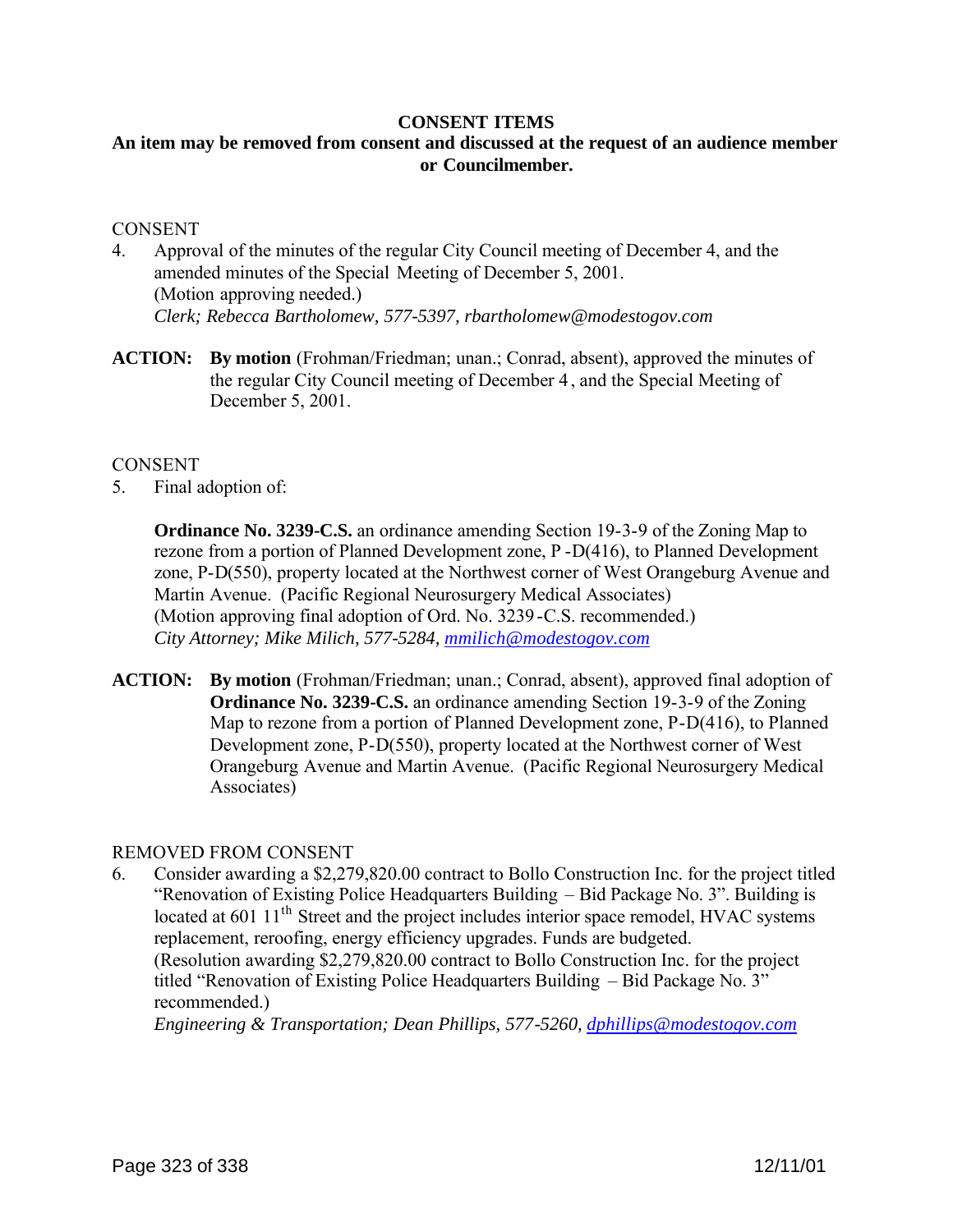**ACTION: Res. 2001-625** adopted (Frohman/Friedman; unan., Conrad, absent),awarding a \$2,279,820.00 contract to Bollo Construction Inc. for the project titled "Renovation of Existing Police Headquarters Building – Bid Package No. 3". Building is located at 601 11<sup>th</sup> Street and the project includes interior space remodel, HVAC systems replacement, reroofing, energy efficiency upgrades.

# **CONSENT**

7. Consider awarding a \$1,147,000.00 contract to Diede Construction Inc. for the contract titled "Wastewater Collection Maintenance Building"; Consider amending the budget to estimate additional revenue to fully fund the budget; Consider finding that the project is within the scope of the Modesto Wastewater Master EIR (SCH No. 96042009). (Resolution awarding a \$1,147,000.00 contract to Diede Construction Inc. for the contract titled "Wastewater Collection Maintenance Building" recommended; Resolution amending the budget to estimate additional revenue to fully fund the budget recommended; Resolution finding that the project is within the scope of the Modesto Wastewater Master EIR (SCH No. 96042009) recommended.) *Engineering & Transportation; Dean Phillips, 577-5260, dphillips@modestogov.com*

**ACTION: Res. 2001-626** adopted (Frohman/Friedman; unan.; Conrad, absent), awarding a

\$1,147,000.00 contract to Diede Construction Inc. for the contract titled "Wastewater Collection Maintenance Building".

**Res. 2001-627** adopted (Frohman/Friedman; unan.; Conrad, absent), amending the budget to estimate additional revenue to fully fund the budget.

**Res. 2001-628** adopted (Frohman/Friedman; unan.; Conrad, absent), finding that the project is within the scope of the Modesto Wastewater Master EIR (SCH No. 96042009).

# CONSENT

8. Consider approving Final Map of Jayhawk Estates subdivision and authorizing the City Manager to sign an agreement with the subdividers as requir ed by Section 4-4.604(c) of the Municipal Code. Owners: Ioan Muresan and Ioan Pascan. (Resolution approving Final Map of Jayhawk Estates subdivision and authorizing the City Manager to sign an agreement with the subdividers as required by Section 4 -4.604(c) of the Municipal Code recommended.)

*Engineering & Transportation; Robert Granberg, 577-5259, rgranberg@modestogov.com*

**ACTION: Res. 2001-629** adopted (Frohman/Friedman; unan.; Conrad, absent), approving Final Map of Jayhawk Estates subdivision and authorizing the City Manager to sign an agreement with the subdividers as required by Section 4 -4.604(c) of the Municipal Code.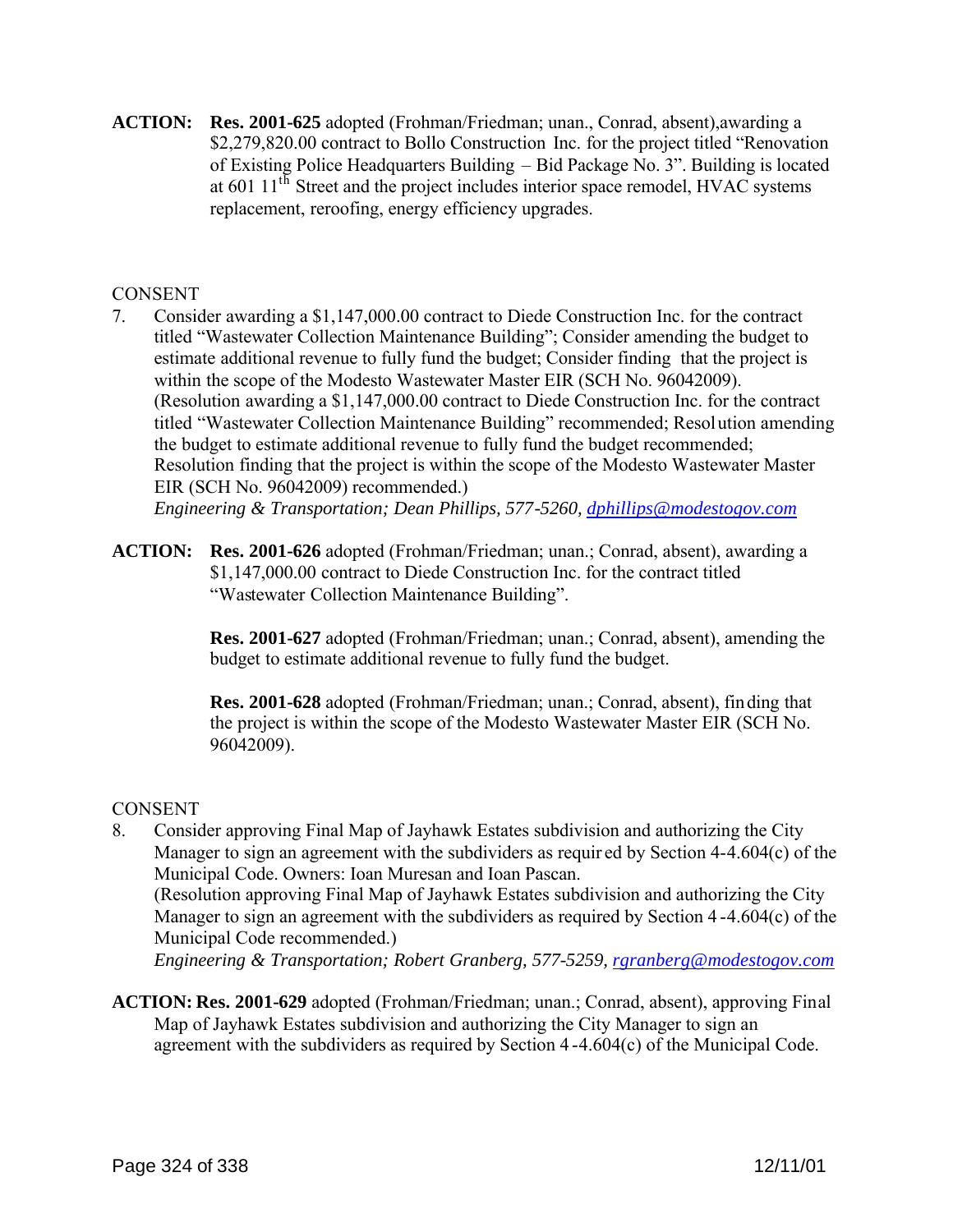## **CONSENT**

9. Consider partial acceptance of the improvements (exclude landscaping) fo r Atherton Place subdivision in the Village One Specific Plan Area and authorize the City Clerk to file Notice of Partial Completion and to release securities upon expiration of statutory periods. Owners: John T. Verner and Kathleen M. Verner, and Edward A. Machado. (Resolution approving partial acceptance of the improvements (exclude landscaping) for Atherton Place subdivision in the Village One Specific Plan Area and authorize the City Clerk to file Notice of Partial Completion and to release securities upon expiration of statutory periods recommended.)

*Engineering & Transportation; Robert Granberg, 577-5259, rgranberg@modestogov.com*

**ACTION: Res. 2001-630** adopted (Frohman/Friedman; unan.; Conrad, absent), approving partial acceptance of the improvements (exclude landscaping) for Atherton Place subdivision in the Village One Specific Plan Area and authorize the City Clerk to file Notice of Partial Completion and to release securities upon expiration of statutory periods.

## **CONSENT**

10. Consider accepting the improvements for Sutter Ridge subdivision in the Pelandale -Snyder Specific Plan Area and authorize the City Clerk to file Notice of Completion and to release securities upon expiration of statutory periods. Owners: Anderson Homes, a California Corporation.

(Resolution accepting the improvements for Sutter Ridge subdivision in the Pelandale - Snyder Specific Plan Area and authorize the City Clerk to file Notice of Completion and to release securities upon expiration of statutory periods recommended.) *Engineering & Transportation; Robert Granberg, 577-5259, rgranberg@modestogov.com*

**ACTION: Res. 2001-631** adopted (Frohman/Friedman; unan.; Conrad, absent),accepting the improvements for Sutter Ridge subdivision in the Pelandale -Snyder Specific Plan Area and authorize the City Clerk to file Notice of Completion and to release securities upon expiration of statutory periods. Owners: Anderson Homes, a California Corporation.

## **CONSENT**

11. Consider accepting the improvements for Legends Village Unit No. 4 subdivision in the Village One Specific Plan Area and authorize the City Clerk to file Notice of Completion and to release securities upon expiration of statutory periods. Owners: JKB Homes Corp., a California Corporation.

(Resolution accepting the improvements for Legends Village Unit No. 4 subdivision in the Village One Specific Plan Area and authorize the City Clerk to file Notice of Completion and to release securities upon expiration of statutory periods recommended.) *Engineering & Transportation; Robert Granberg, 577-5259, rgranberg@modestogov.com*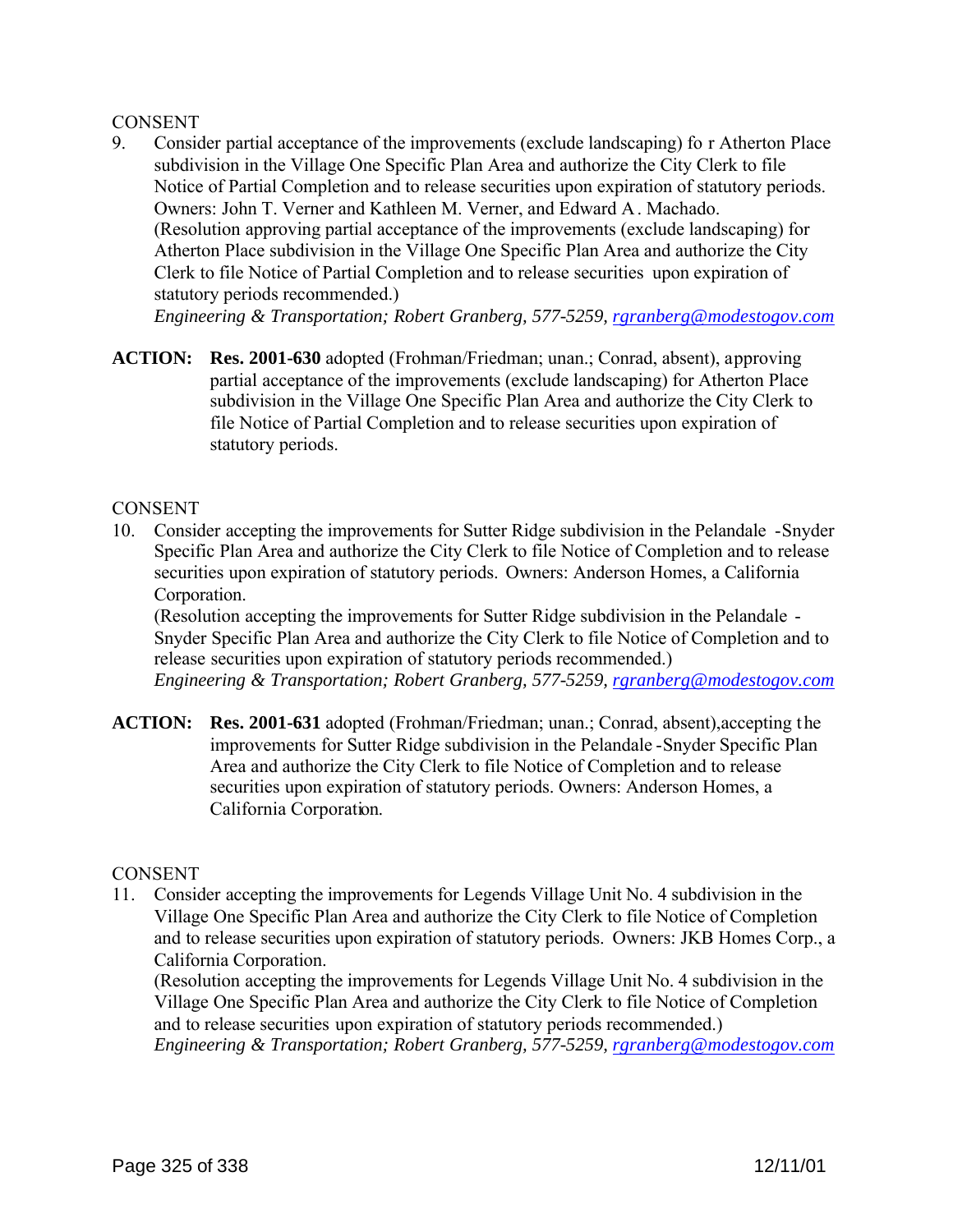**ACTION: Res. 2001-632** adopted (Frohman/Friedman; unan.; Conrad, absent),accepting the improvements for Legends Village Unit No. 4 subdivision in the Village One Specific Plan Area and authorize the City Clerk to file Notice of Completion and to release securities upon expiration of statutory periods.

## **CONSENT**

- 12. Consider approving the submittal of a revised Airport Capital Improvement Plan (ACIP) to the Federal Aviation Administration (FAA). (Resolution approving the submittal of a revised Airport Capital Improvement Plan (ACIP) to the Federal Aviation Administration (FAA) r ecommended.) *Engineering & Transportation; Howard Cook, 577-5318, hcook@modestogov.com*
- **ACTION: Res. 2001-633** adopted (Frohman/Friedman; unan.; Conrad, absent),approving the submittal of a revised Airport Capital Improvement Plan (ACIP) to the Federal Aviation Administration (FAA).

#### **CONSENT**

13. Consider approving the submittal of a federal application in the amount of \$270,000.00 for the update of Modesto City-County Airport's FAR Part 150 – Airport Noise Compatibility Program, and authorizing the City Manager to execute the funding application on behalf of the City.

(Resolution approving the submittal of a federal application in the amount of \$270,000.00 for the update of Modesto City-County Airport's FAR Part 150 – Airport Noise Compatibility Program, and authorizing the City Manager to execute the funding application on behalf of the City

*Engineering & Transportation; Howard Cook, 577-5318, hcook@modestogov.com*

**ACTION: Res. 2001-634** adopted (Frohman/Friedman; unan.; Conrad, absent),approving the submittal of a federal application in the amount of \$270,000.00 for the update of Modesto City-County Airport's FAR Part 150 – Airport Noise Compatibility Program, and authorizing the City Manager to execute the funding application on behalf of the City.

## REMOVED FROM CONSENT

14. Consider approving an agreement with Coffman Associates Inc. in the amount of \$596,000.00 and authorizing the City Manager to execute necessary documents for the following: \$296,000 to complete an airport master plan for Modesto City-County Airport, update the airport layout plan and complete an environmental review; \$300,000 for an update to the airport noise compatibility program once the City has re ceived federal funding for the noise program update.

(Resolution approving an agreement with Coffman Associates Inc. and authorizing the City Manager to execute necessary documents recommended.)

*Engineering & Transportation; Howard Cook, 577-5318, hcook@modestogov.com*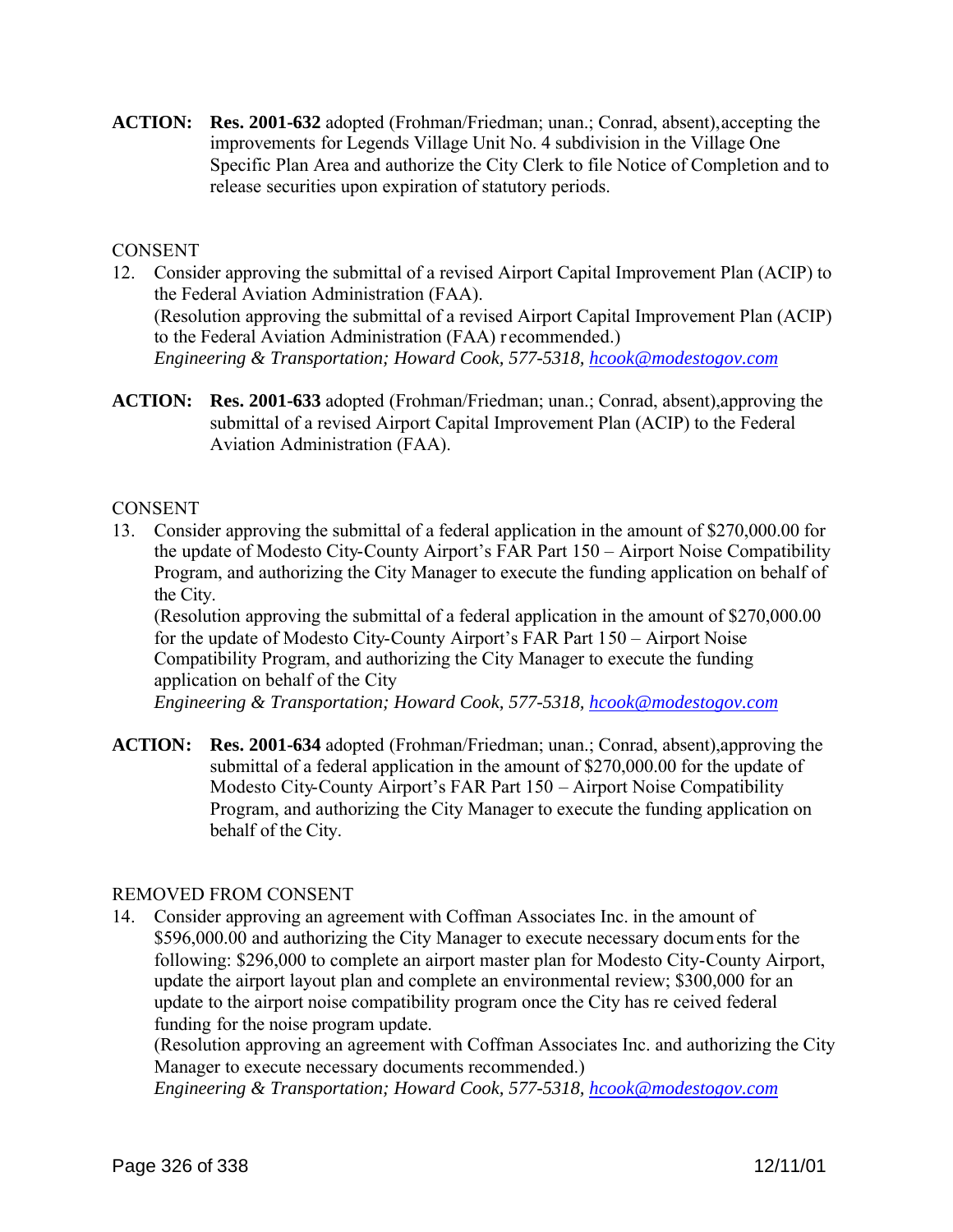**ACTION: Res. 2001-635** adopted (Fisher/Smith; unan.; Conrad, absent),approving an agreement with Coffman Associates Inc. in the amount of \$596,000.00 and authorizing the City Manager to execute necessary documents for the following: \$296,000 to complete an airport master plan for Modesto City-County Airport, update the airport layout plan and complete an environmental review; \$300,000 for an update to the airport noise compatibility program once the City has received federal funding for the noise program update.

## **CONSENT**

15. Consider approving a cost sharing agreement between the City of Modesto and the Modesto Irrigation District regarding Phase 2 expansion of the Modesto Regional Water Treatment Plant, and authorizing the City Manager to execute the necessary documents. Estimated cost to the City, \$75,000.

(Resolution approving a cost sharing agreement between the City of Modesto and the Modesto Irrigation District regarding Phase 2 expansion of the Modesto Regional Water Treatment Plant, and authorizing the City Manager to execute the necessary documents recommended.)

*Engineering & Transportation; Robert Meleg, 571-5149, bmeleg@modestogov.com*

**ACTION: Res. 2001-636** adopted (Frohman/Friedman; unan.; Conrad, absent),approving a cost sharing agreement between the City of Modesto and the Modesto Irrigation District regarding Phase 2 expansion of the Modesto Regional Water Treatment Plant, and authorizing the City Manager to execute the necessary documents. Estimated cost to the City, \$75,000.

# **CONSENT**

16. Consider approving an appropriation transfer of \$35,000 to fully fund the project titled "Pelandale/McHenry Intersection Improvements". Additional material purchases, pavement work not provided for by the original contract and added staff charges that were not anticipated resulted in the increase.

(Resolution approving an appropriation transfer of \$35,000 to fully fund the project titled "Pelandale/McHenry Intersection Improvements" recommended.)

*Engineering & Transportation; Robert Snell, 577-5452, rsnell@modestogov.com*

**ACTION: Res. 2001-637** adopted (Frohman/Friedman; unan.; Conrad, absent),approving an appropriation transfer of \$35,000 to fully fund the project titled "Pelandale/McHenry Intersection Improvements". Additional material purchases, pavement work not provided for by the original contract and added staff charges that were not anticipated resulted in the increase.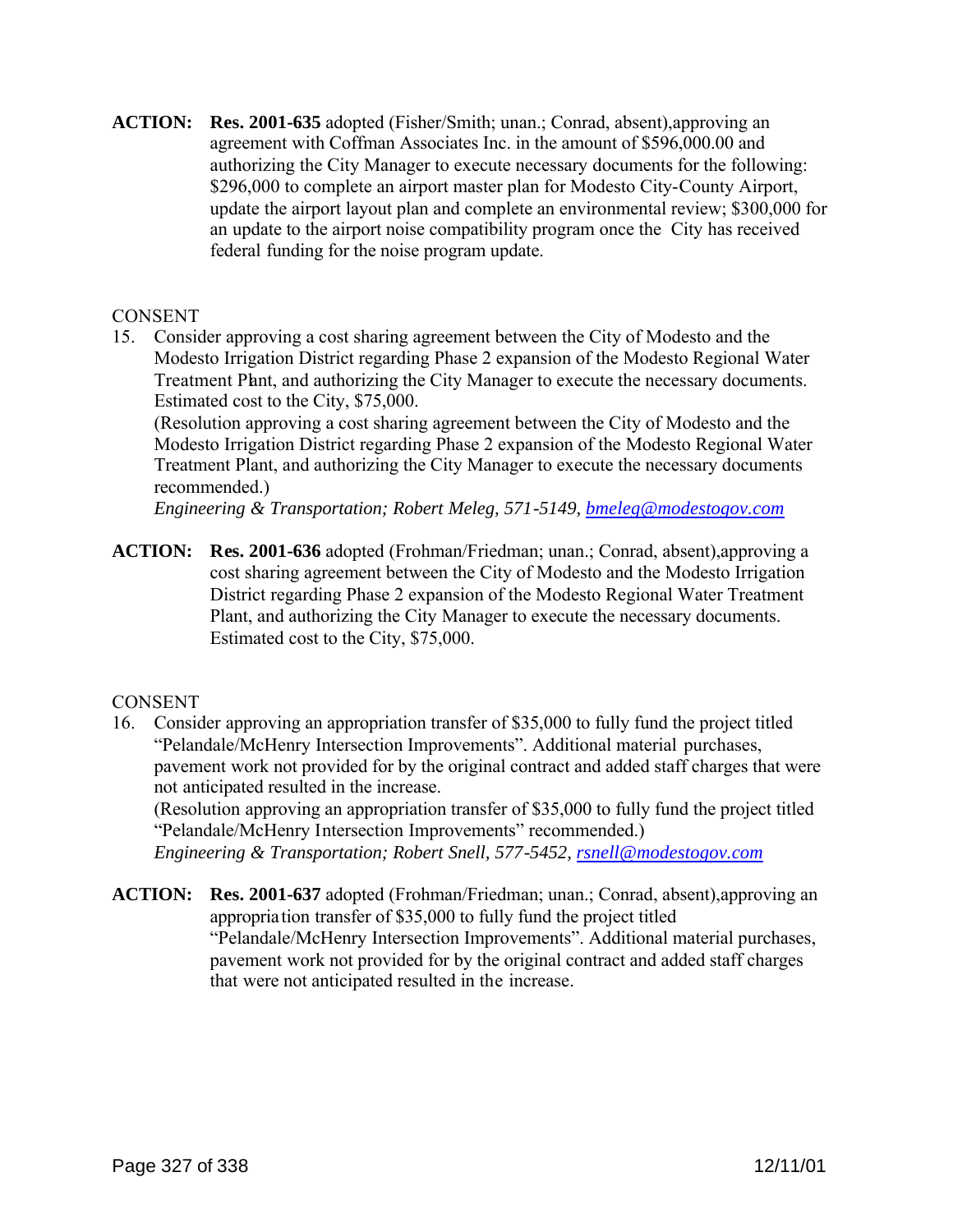## **CONSENT**

17. Consider approving submittal of a grant application to the California Department of Parks & Recreation for \$183,210 in Special Appropriations funding for professional landscape architectural services to prepare a specific plan for a 4.2 mile linear park/Class I bikeway in the Virginia Avenue Corridor and authorizing the City Manager to execute necessary documents.

(Resolution approving submittal of a grant application to the California Department of Parks & Recreation for \$183,210 in Special Appropriations funding for professional landscape architectural services to prepare a specific plan for a 4.2 mile linear park/Class I bikeway in the Virginia Avenue Corridor and authorizing the City Manager to execute necessary documents recommended.)

*Parks, Recreation & Neighborhoods; Bob Ford, 577-5437, bford@modestogov.com*

**ACTION: Res. 2001-638** adopted (Frohman/Friedman; unan.; Conrad, absent),approving submittal of a grant application to the California Department of Parks & Recreation for \$183,210 in Special Appropriations funding for professional landscape architectural services to prepare a specific plan for a 4.2 mile linear park/Class I bikeway in the Virginia Avenue Corridor and authorizing the City Manager to execute necessary documents.

## **CONSENT**

- 18. Consider accepting \$30,500 from Nicholas Lemmo as payment in full for a Community Development Block Grant Small Business Loan to Creteseal Contract Services Inc. and releasing Mr. Lemmo from any further responsibility on defaulted loan, provided the City receives payment in full within 60 days following Council approval. (Resolution accepting \$30,500 from Nicholas Lemmo as payment in full for a Community Development Block Grant Small Business Loan to Creteseal Contract Services Inc. and releasing Mr. Lemmo from any further responsibility on defaulted loan, provided the City receives payment in full within 60 days following Council approval recommended.) *Parks, Recreation & Neighborhoods; Julie Hannon, 577-5417, jhannon@modestogov.com*
- **ACTION: Res. 2001-639** adopted (Frohman/Friedman; unan.; Conrad, absent),accepting \$30,500 from Nicholas Lemmo as payment in full for a Community Development Block Grant Small Business Loan to Creteseal Contract Services Inc. and releasing Mr. Lemmo from any further responsibility on defaulted loan, provided the City receives payment in full within 60 days following Council approval.

# **CONSENT**

19. Consider authorizing staff to apply for grant funds for the Per Capita Grant Program under the Safe Neighborhood Parks, Clean Water, Clean Air and Coastal Protection Bond Act of 2000 (Proposition 12).

(Resolution authorizing staff to apply for grant funds for the Per Capita Grant Program under the Safe Neighborhood Parks, Clean Water, Clean Air and Coastal Protection Bond Act of 2000 (Proposition 12) recommended.)

*Parks, Neighborhoods & Recreation; Carolyn Eubank, 577-5349, ceubank@modestogov.com*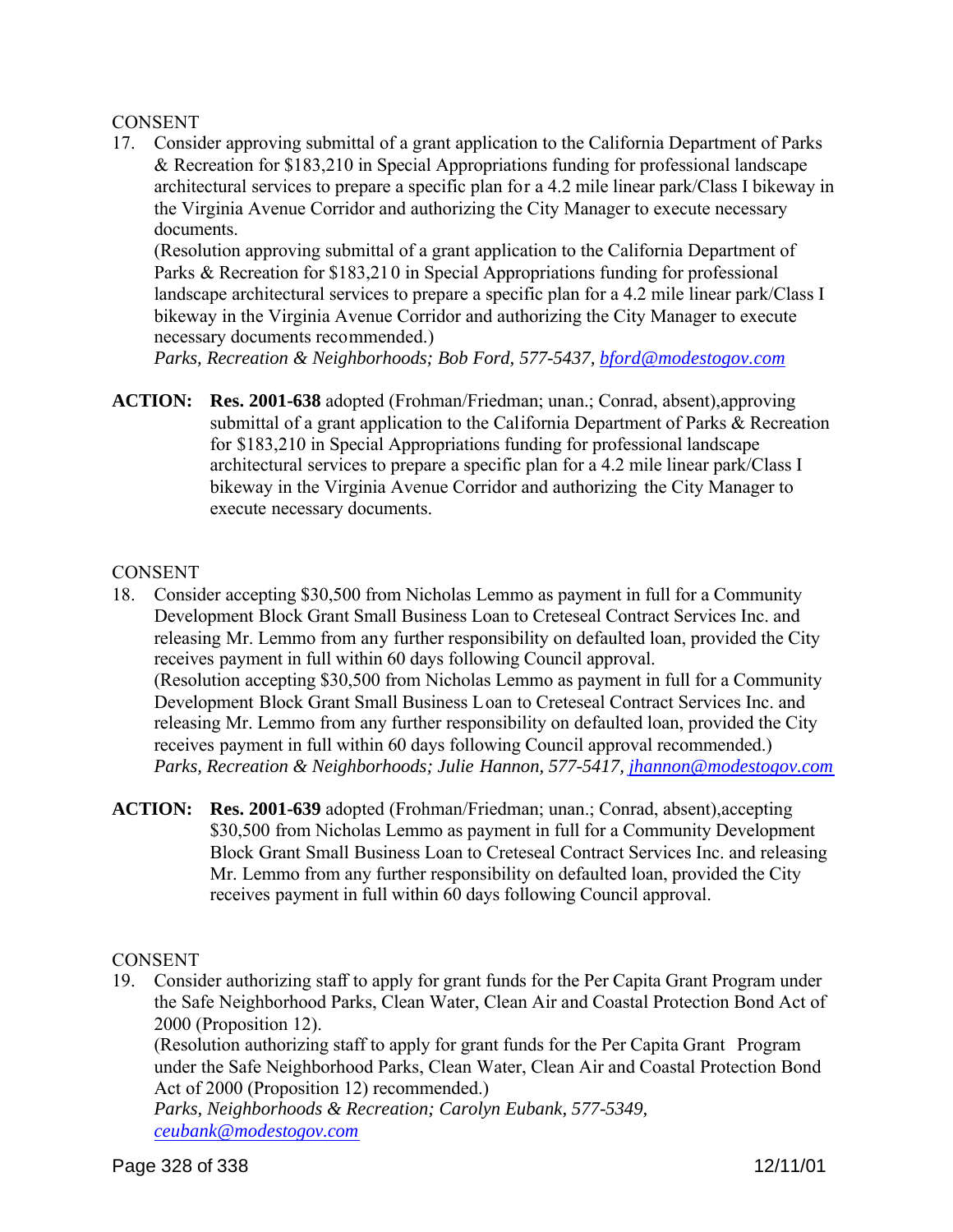**ACTION: Res. 2001-640** adopted (Frohman/Friedman; unan.; Conrad, absent),authorizing staff to apply for grant funds for the Per Capita Grant Program under the Safe Neighborhood Parks, Clean Water, Clean Air and Coastal Protection Bond Act of 2000 (Proposition 12).

## REMOVED FROM CONSENT

20. Consider an amendment to an agreement with the Beals Group to provide additional services related to the preparation of the Regional Sports Facility Evaluation Action Plan at a cost not to exceed \$24,455.

(Resolution approving an amendment to an agreement with the Beals Group to provide additional services related to the preparation of the Regional Sports Facility Evaluation Action Plan at a cost not to exceed \$24,455 recommended.)

*Parks, Recreation & Neighborhoods; Fred Allen, 577-5353, fallen@modestogov.com*

**ACTION: Res. 2001-641** adopted (Fisher/Friedman; majority; Frohman, no; Conrad, absent), approving an amendment to an agreement with the Beals Group to provide additional services related to the preparation of the Regional Sports Facility Evaluation Action Plan at a cost not to exceed \$24,455.

## **CONSENT**

21. Consider amending FY 01-02 CIP to include replacement of picnic structure at Graceada and Beyer Parks, and consider amending the FY 01-02 CIP to re-allocate funds and estimate and appropriate new revenue. (Resolution amending FY 01-02 CIP to include replacement of picnic structure at Graceada and Beyer Parks recommended; Resolution amending the FY 01 -02 CIP to re-allocate funds, and estimate and appropriate new revenue recommended.

*Parks, Recreation & Neighborhoods; Fred Allen, 577-5353, fallen@modestogov.com*

**ACTION: Res. 2001-642** adopted (Frohman/Friedman; unan.; Conrad, absent),Resolution amending FY 01-02 CIP to include replacement of picnic structure at Graceada and Beyer Parks.

> **Res. 2001-643** adopted (Frohman/Friedman; unan.; Conrad, absent),amending the FY 01-02 CIP to re-allocate funds and estimate and appropriate new revenue.

## **CONSENT**

22. Consider authorizing direct City assistance in the form of traffic control for the June 15, 2002 North Modesto Kiwanis Club Classic Car Parade. Estimated cost of \$2,500 - \$8,000 to cover salaries/benefits of Traffic Unit personnel. Funds are budgeted. (Resolution authorizing direct City assistance in the form of traffic control for the June 15, 2002 North Modesto Kiwanis Club Classic Car Parade recommended.) *Police; Captain David Young, 572-9690, youghd@modestopd.com*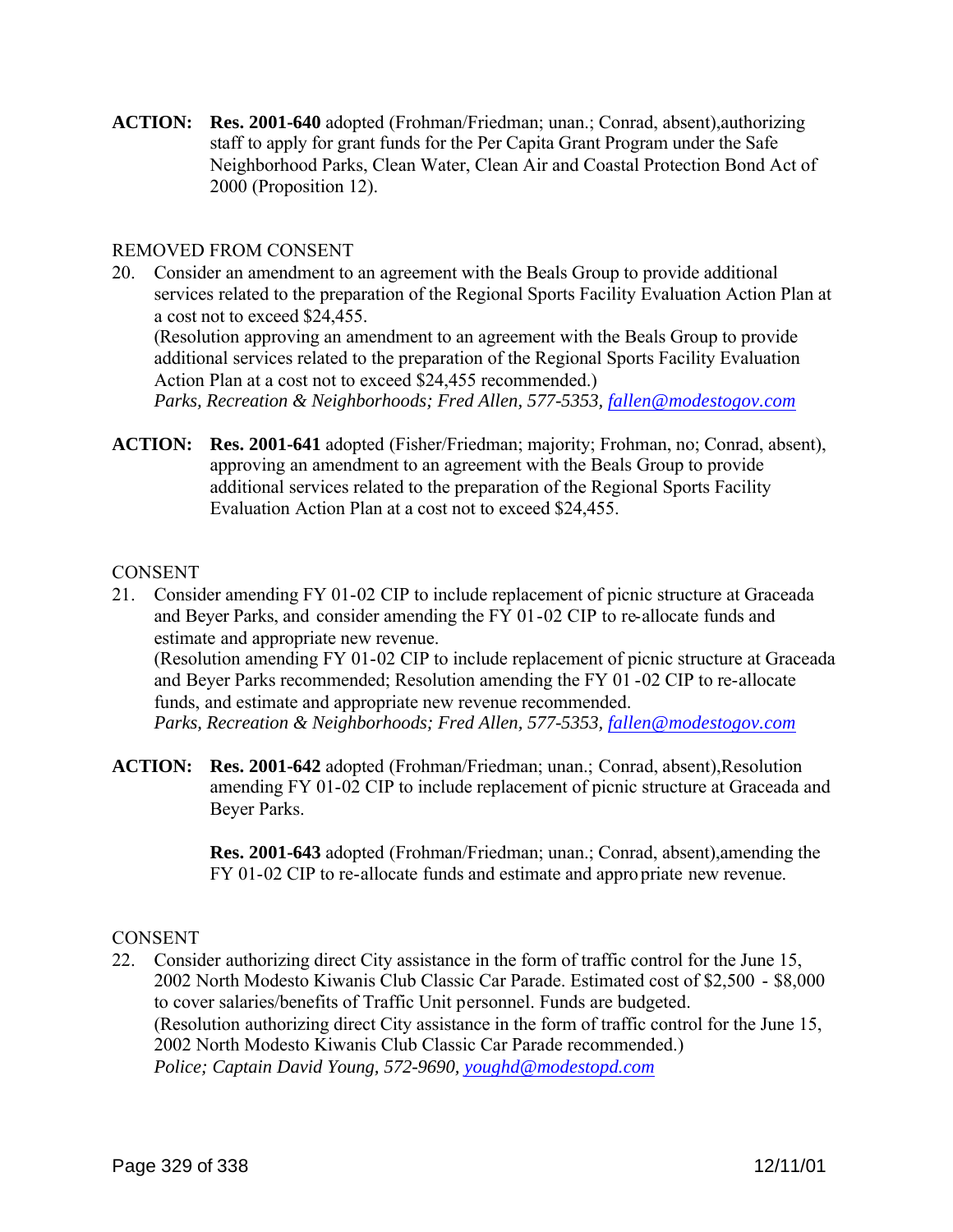**ACTION: Res. 2001-644** adopted (Frohman/Friedman; unan.; Conrad, absent),authorizing direct City assistance in the form of traffic control for the June 15, 2002 North Modesto Kiwanis Club Classic Car Parade.

## **CONSENT**

- 23. Consider waiving formal bid procedure by five affirmative votes and authorizing the Purchasing Supervisor to purchase a backhoe from Nortrax West for a total cost of \$75,403.02. Funds are budgeted. (Resolution waiving formal bid procedure by five affirmative votes and authorizing the Purchasing Supervisor to purchase a backhoe from Nortrax West for a total cost of \$75,403.02 recommended.) *Finance; Lori Martinez, 577-5420, lmartinez@modestogov.com*
- **ACTION: Res. 2001-645** adopted (Frohman/Friedman; unan.; Conrad, absent),waiving formal bid procedure by five affirmative votes and authorizing the Purchasing Supervisor to purchase a backhoe from Nortrax West for a total cost of \$75,403.02.

## **CONSENT**

24. Consider an agreement with Thomas B. Conway, et al for the acquisition of property at 911 G Street for the relocation of the Police Fleet Shop; Consider authorizing the City Manager to sign an acceptance form for the Grant Deed involved in the acquisition of the 9 11 G Street property; and Consider amending the budget to appropriate \$371,163 to fully fund the property acquisition.

(Resolution approving agreement with Thomas B. Conway, et al for the acquisition of property at 911 G Street for the relocation of the P olice Fleet Shop recommended; Resolution authorizing the City Manager to sign an acceptance form for the Grant Deed involved in the acquisition of the 911 G Street property recommended; Resolution amending the budget to appropriate \$371,163 to fully fund t he property acquisition recommended.)

*Operations & Maintenance; Peter Cowles, 342-2280, pcowles@modestogov.com*

**ACTION: Res. 2001-646** adopted (Frohman/Friedman; unan.; Conrad, absent), approving agreement with Thomas B. Conway, et al for the acquisition of property at 911 G Street for the relocation of the Police Fleet Shop.

> **Res. 2001-647** adopted (Frohman/Friedman; unan.; Conrad, absent), authorizing the City Manager to sign an acceptance form for the Grant De ed involved in the acquisition of the 911 G Street property

**Res. 2001-648** adopted (Frohman/Friedman; unan.; Conrad, absent), amending the budget to appropriate \$371,163 to fully fund the property acquisition.

## **CONSENT**

25. Consider accepting with regret the resignation of Susan Banton from the Board of Zoning Adjustment.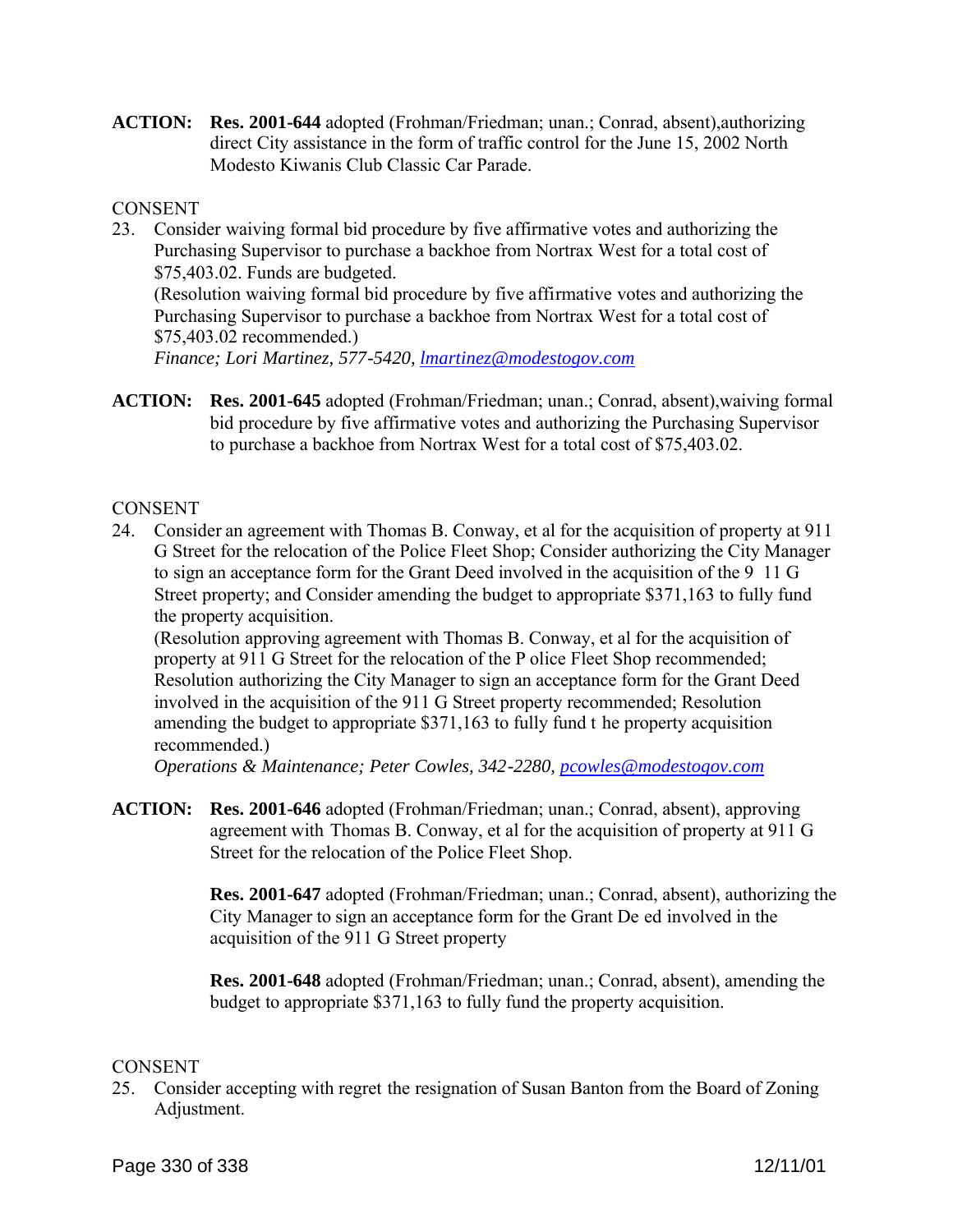(Resolution accepting with regret the resignation of Susan Banton from the Board of Zoning Adjustment recommended.) *Manager; Esther Puckett, 571-5101, epuckett@modestogov.com*

**ACTION: Res. 2001-649** adopted (Frohman/Friedman; unan.; Conrad, absent),accepting with regret the resignation of Susan Banton from the Board of Zoning Adjustment.

#### REMOVED FROM AGENDA

26. Consider an employment agreement for Redevelopment Program Manager in the Community Development Department. Funds are budgeted. (Resolution approving agreement recommended.) *Community Development; Linda Boston, 571-5179, lboston@modestogov.com*

#### **No Action Taken on Item 26.**

## **CONSENT**

27. Consider excusing Councilmember Friedman from the December 4, 2001 City Council meeting due to her attendance at the National League of Cities Conference in Atlanta. (Motion excusing Councilmember Friedman from the December 4, 2001 City Council meeting due to her attendance at the National League of Cities Conference in Atlanta.

**By motion** (Frohman/Friedman; unan.; Conrad, absent), excused Councilmember Friedman from the December 4, 2001 City Council meeting due to her attendance at the National League of Cities Conference in Atlanta.

## **UNFINISHED BUSINESS**

*Councilmember Fisher absent due to Conflict of Interest*

28. Final adoption of:

**Ordinance No. 3238-C.S.** an ordinance amending Section 7-3-9 of the Zoning Map to rezone from Planned Development zone, P -D(510), to Planned Development zone, P - D(549), property located on the West side of Carver Road North of Montclair Drive at 333 Carver Road. (Stanislaus County Affordable Housing Corporation) (Motion approving fina l adoption of Ord. No. 3238-C.S. recommended.) *City Attorney; Mike Milich, 577-5284, mmilich@modestogov.com*

**By motion** (Friedman/Frohman; majority, Serpa, no, Conrad & Fisher, absent), approved final adoption of **Ordinance No. 3238-C.S.** an ordinance amending Section 7-3-9 of the Zoning Map to rezone from Planned Development zone, P -D(510), to Planned Development zone, P-D(549), property located on the West side of Carver Road North of Montclair Drive at 333 Carve r Road. (Stanislaus County Affordable Housing Corporation).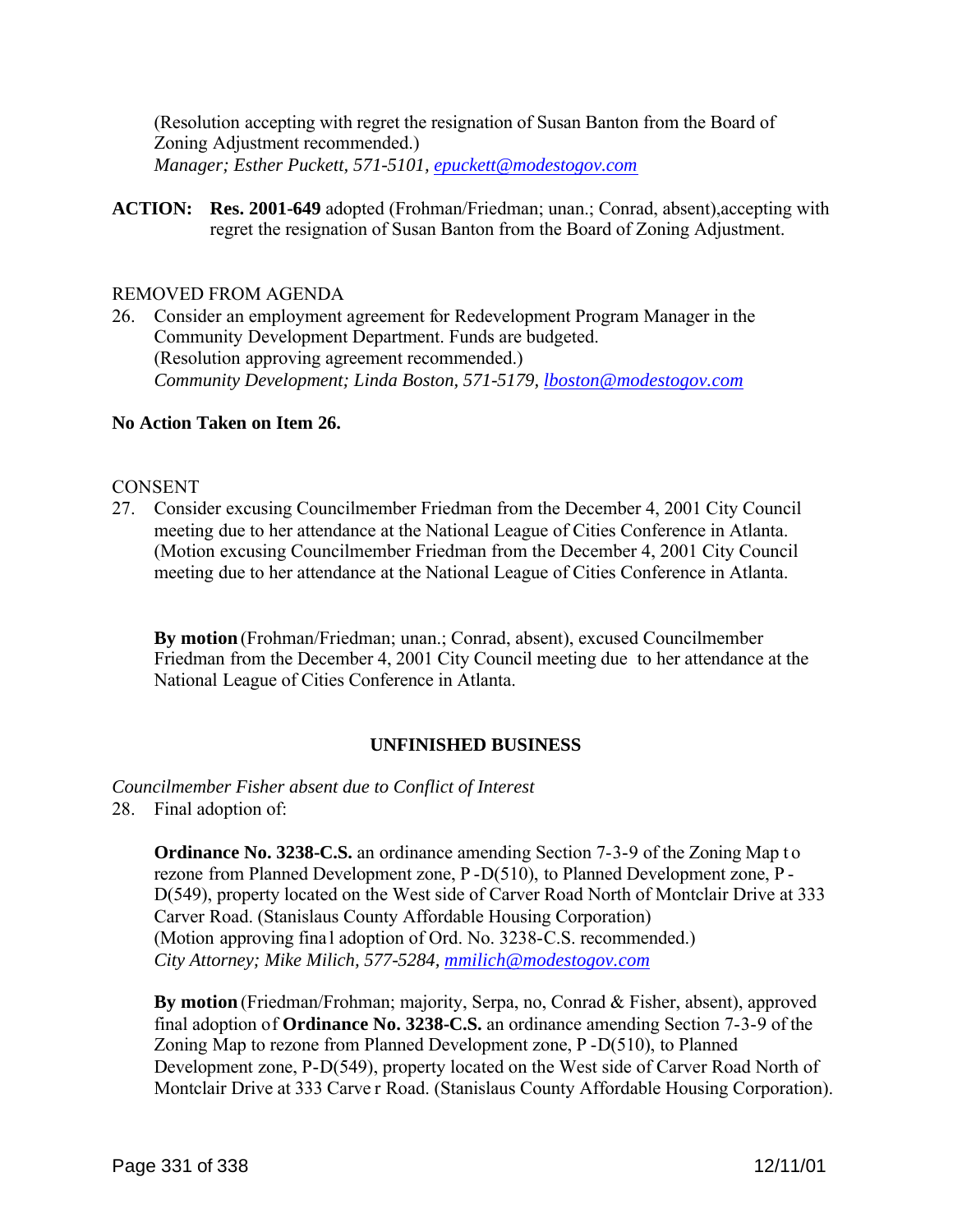#### **HEARINGS**

#### *Item continued from November 27, 2001*

29. Hearing to consider calling a special all mail ballot election of property owners only on February 12, 2002 to consider a rate increase to fu nd operations, maintenance, and facility replacement costs related to the existing storm drainage system; Consider amending the budget, appropriating \$40,000 to cover the costs of printing, sorting, and mailing the ballots and authorizing staff to send ballots to the affected property owners (after closure of the public hearing on December 11, 2001), and authorizing staff to perform other electionrelated tasks such as hiring a printer, sorter, and mailer of the ballots. (Resolution calling a special all mail ballot election on February 12, 2002 recommended; Resolution amending the budget and authorizing staff to send ballots and perform election related tasks recommended.)

*Engineering & Transportation; Robert Meleg, 571-5149, bmeleg@modestogov.com*

- **ACTION:** By Motion (Fisher/Sabatino; majority; Serpa, no; Conrad, absent) closed the hearing and continued discussion of election, rate structure, and costs to February 5, 2002.
- 30. Hearing to consider the reallocatio n of Waste-to-Energy Facility tip fee savings and authorizing the City Manager to execute letter agreements with the City's refuse collection companies to provide additional solid waste services. (Resolution approving the reallocation of Waste-to-Energy Facility tip fee savings and authorizing the City Manager to execute letter agreements with the City's refuse collection companies to provide additional solid waste services recommended.) *Engineering & Transportation; Jocelyn Reed, 577-5492, jreed@modestogov.com*
- **ACTION: Res. 2001-650** adopted (Frohman/Fisher; unan; Conrad, absent), approving the reallocation of Waste-to-Energy Facility tip fee savings and authorizing the City Manager to execute letter agreements with the City's refuse collection companies to provide additional solid waste services, and requested the Public Safety Committee review aggressive enforcement of illegal dumping.
- 31. Hearing to consider the application of Jeff and Christi Carver to rezone from Low-Density Residential, R-1, to Planned Development zone, P-D(551), to allow a three -unit multifamily housing development, property located on the North side of Scenic Drive West of Brighton Avenue.

(Introduction of ordinance rezoning from R-1 to P-D(551) recommended; Resolution approving a development plan for P-D(551) recommended; Resolution finding the requested rezoning within the scope of the General Plan Master EIR recommended.) *Community Development; Brad Wall, 577-5282, bwall@mdoestogov.com*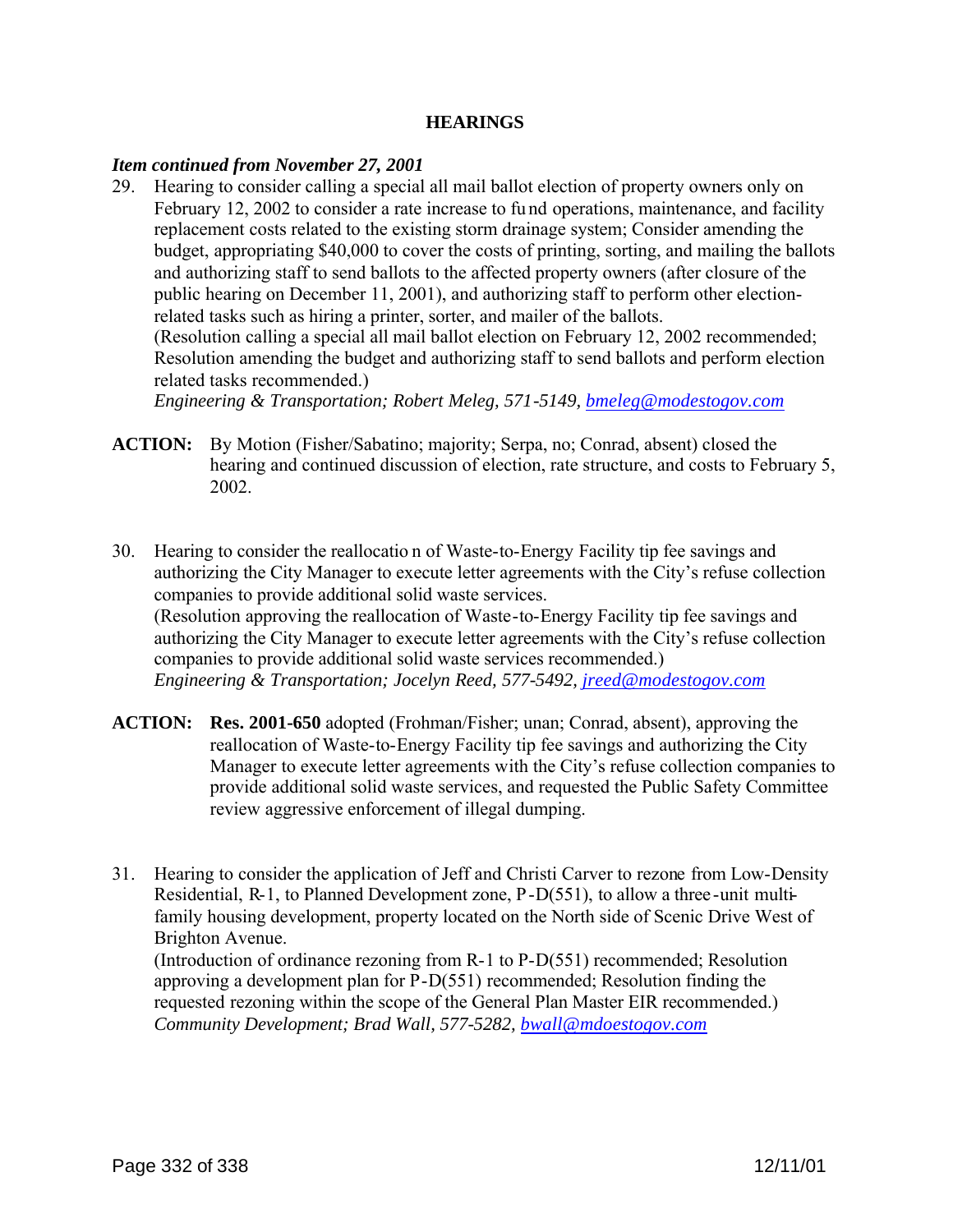**ACTION: By motion** (Fisher/Friedman; unan.; Conrad, absent), **introduced Ordinance 3240- C.S**. rezoning from R-1 to P-D(551).

> **Res. 2001-651** adopted (Fisher/Friedman; unan.; Conrad, absent), approving a development plan for P-D(551).

**Res. 2001-652** adopted (Fisher/Friedman; unan.; Conrad, absent), finding the requested rezoning within the scope of the General Plan Master EIR.

# **MISCELLANEOUS**

#### Appointments

- 32. Consider appointments as follows:
	- **Airport Advisory Committee** Rich Rosa (service provider/public-commercial) to a term to expire January 1, 2003
	- **ACTION: Res. 2001-653** adopted (Fisher/Friedman; unan.; Conrad, absent), appointing Rich Rosa to the Airport Advisory Committee.
	- **Culture Commission** Chella Gonsalves (County resident) and Barbara Padmos (County resident) to a term to expire January 1, 2006
	- **ACTION: Res. 2001-654** adopted (Fisher/Friedman; unan.; Conrad, absent), appointing Chella Gonsalves and Barbara Padmos to the Culture Commission.
	- **Citizens Advisory Committee on Recycling** Dr. Vanee Van Vleck and Cliff Debaugh to a term to expire January 1, 2004
	- **ACTION: Res. 2001-655** adopted (Fisher/Friedman; unan.; Conrad, absent), appointing Dr. Vanee Van Vleck and Cliff Debaugh to the Citizens Advisory Commi ttee on Recycling.
	- **Disabled Access Appeals Board** Steven Horn to a term to expire January 1, 2006
	- **ACTION: Res. 2001-656** adopted (Fisher/Friedman; unan.; Conrad, absent), appointing Steven Horn to the Disabled Access Appeals Board.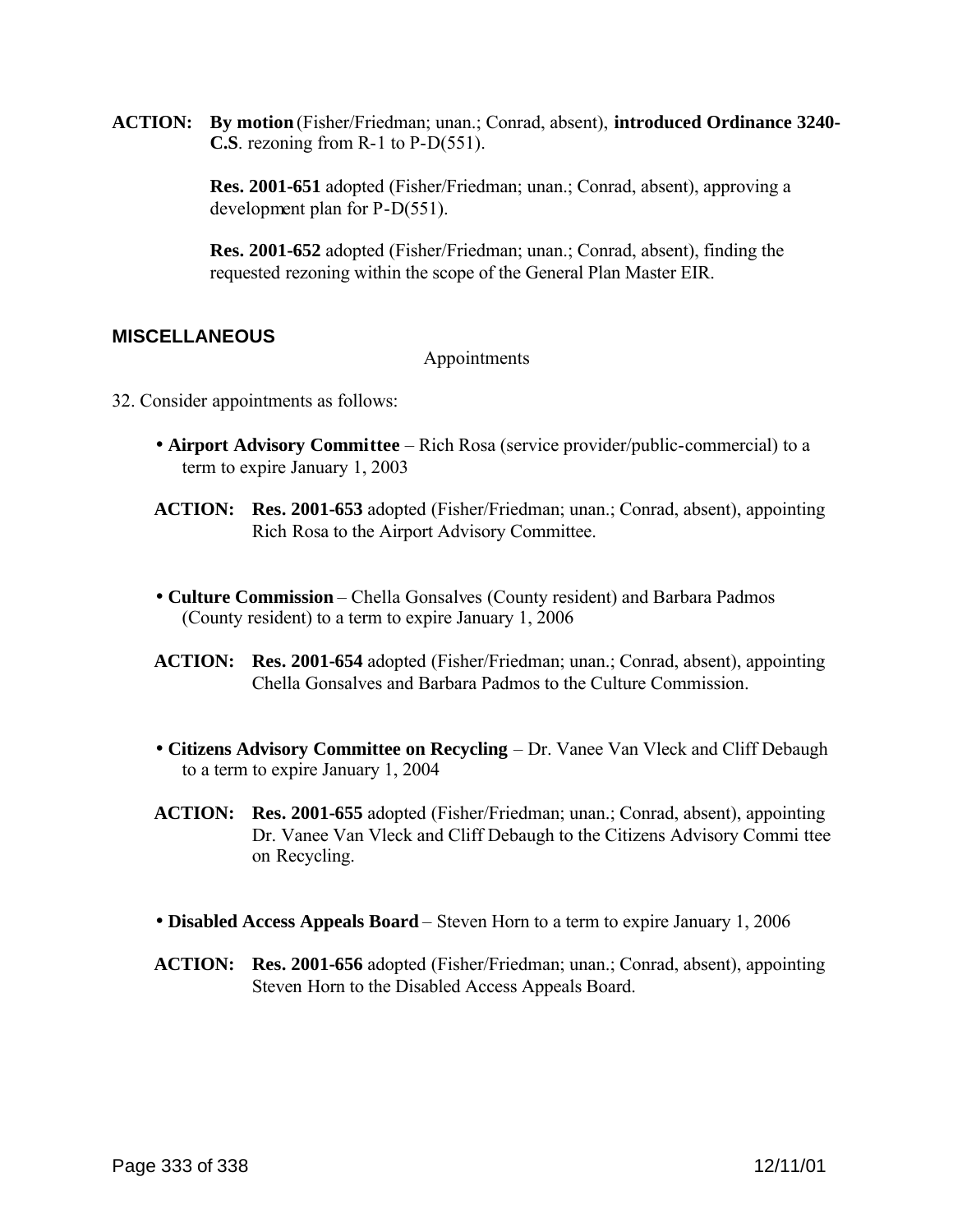Consider re-appointments as follows:

- **Board of Building Appeals** Stephen Kellog to a term to expire January 1, 2006
- **ACTION: Res. 2001-657** adopted (Fisher/Friedman; unan.; Conrad, absent), appointing Stephen Kellog to the Board of Building Appeals.
- **Board of Zoning Adjustment** Joe Gardella to a term to expire January 1, 2006
- **ACTION: Res. 2001-658** adopted (Fisher/Friedman; unan.; Conrad, absent), appointing Joe Gardella to the Board of Zoning Adjustment.
- **Citizens Advisory Committee on Recycling** Jack Jacques to a term to expire January 1, 2006
- **ACTION: Res. 2001-659** adopted (Fisher/Friedman; unan.; Conrad, absent), appointing Jack Jacques to the Citizens Advisory Committee on Recycling.
- **Community Qualities Forum** Linda Lewis and Judith Kenyon to a term to expire January 1, 2006
- **ACTION: Res. 2001-660** adopted (Fisher/Friedman; unan.; Conrad, absent), appointing Linda Lewis and Judith Kenyon to the Community Qualities Forum.
- **Culture Commission** Adrian Mendoza to a term to expire January 1, 2006
- **ACTION: Res. 2001-661** adopted (Fisher/Friedman; unan.; Conrad, absent), appointing Adrian Mendoza to the Culture Commission.
- **Downtown Improvement District** Bart Barringer, Frank C. Boots, David Boring, Tom Slater, and Romy Angle to a term to expire January 1, 2006
- **ACTION: Res. 2001-662** adopted (Fisher/Friedman; unan.; Conrad, absent), appointing Bart Barringer, Frank C. Boots, David Boring, Tom Slater, and Romey Angle to the Downtown Improvement District.

(Resolution per board/commission appointing/re-appointing members recommended.) *Manager; Esther Puckett, 571-5101, epuckett@modestogov.com*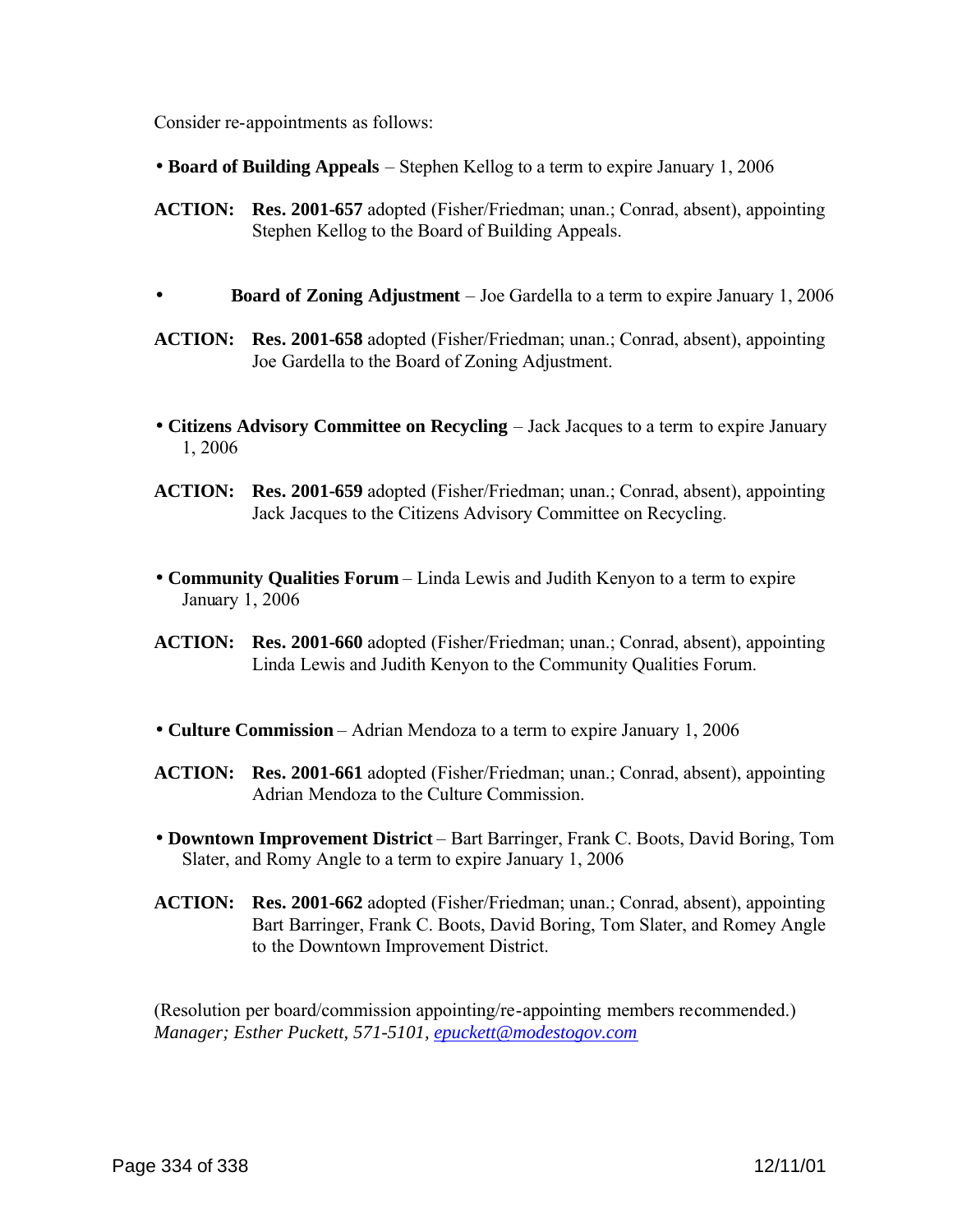## *COUNCIL* **COMMENTS** *& REPORTS*

#### *Councilmember Friedman and Smith absent due to Conflict of Interest*

- 33. At the request of Councilmember Conrad, further discussion and possible action regarding the City Council's action taken at the December 5, 2001, special City Council meeting pertaining to the consolidation of the City's previously scheduled December 11, 2001 runoff election with the March 5, 2002 primary election, and the Council's direction to the City Attorney to file an action in Superior Court.
- **ACTION:** Mayor Sabatino and Councilmember Fisher were designated to meet with the Secretary of State's Office regarding assistance with the ele ction process.
- 34. At the request of Mayor Sabatino, further discussion of the progress of the State or Federal oversight for the March 5, 2001 election.

## **No Action Taken on Item 34.**

35. At the request of Mayor Sabatino, report from the City Clerk regarding the impact to voters caused by the nullification of the December 11, 2001 runoff.

#### **No Action Taken on Item 35.**

- 36. At the request of Councilmember Serpa, discussion of fountain at McHenry and Briggsmore.
- **ACTION:** Motion (Serpa/Frohman; minority; Fisher, Friedman, Smith & Sabatino, no; Conrad, absent) to direct staff to work with a designer to complete the fountain project and waive the permit fee failed to carry.
- Councilmember Frohman noted his concerns with the Tuolumne River Regional Park Mast er Plan and noted the special Council Meeting on December 12<sup>th</sup> to consider the plan.

## **MATTERS TOO LATE FOR THE AGENDA**

None.

#### **ADJOURNMENT**

The meeting adjourned at 8:55 p.m.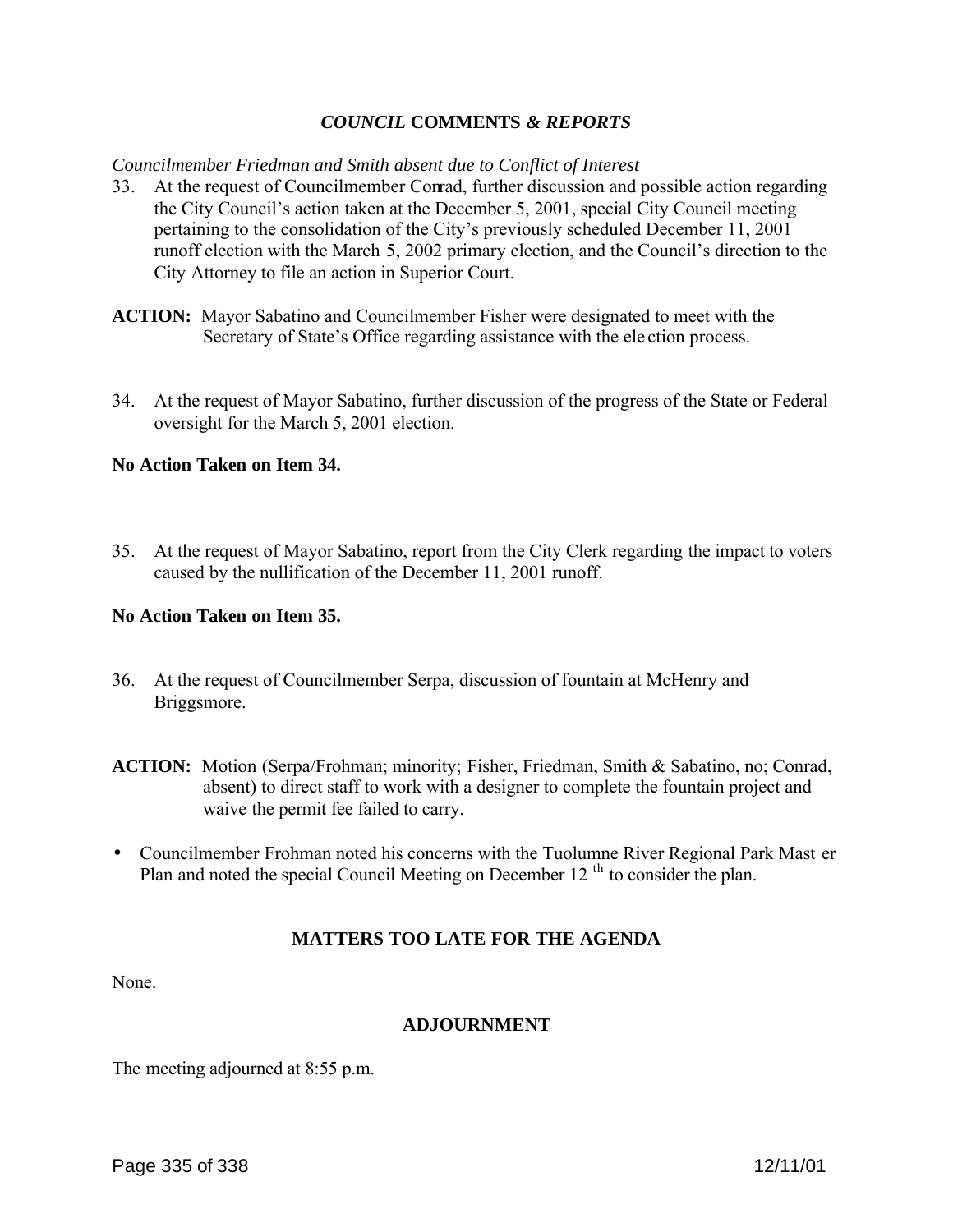# **MINUTES Special Joint Meeting Tuesday, December 12, 2001, at 5:00 p.m.**

Roll Call – Present: Councilmembers Friedman, Serpa, Smith, Mayor Sabatino *Councilmember Fisher arrived at 5:10 p.m.* Absent: Councilmembers Conrad, Frohman *Councilmember Serpa left the meeting at 5:20 p.m.*

Pledge of Allegiance to the Flag

## **PUBLIC HEARING**

- I. Consider certifying the Tuolumne River Regional Park Master Environmental Impact Report, adopting a Statement of Findings of Fact and Overriding Considerations, adopting a Mitigation Monitoring Program, and directing staff to file a Notice of Determination; and consider accepting the Tuolumne River Regional Park Master Plan.
	- A. Resolution from the City of Modesto City Council certifying the Tuolumne River Regional Park Mast Environmental Impact Report, adopting a Statement of Findings of Fact and Overriding Considerations, adopting a Mitigation Monitoring Program, and directing staff to file a Notice of Determination recommended.
- **ACTION: Res. No. 2001-663** (Friedman/Fisher; unan.; Conrad, Frohman, & Serpa, absent) certifying the Tuolumne River Regional Park M ast Environmental Impact Report, adopting a Statement of Findings of Fact and Overriding Considerations, adopting a Mitigation Monitoring Program, and directing staff to file a Notice of Determination.
	- B. Resolution from Stanislaus County Board of Supervisors adopting a Statement of Findings of Fact and Overriding Consderations and adopting a Mitigation Monitoring Program recommended.

## **Action Taken by the Stanislaus County Board of Supervisors to approve Item B.**

C. Resolution from the City of Ceres City Council adopting a Statement of Findings of Fact and Overriding Considerations and adopting a Mitigation Monitoring Program recommended.

## **Action Taken by the City of Ceres City Council to approve Item C.**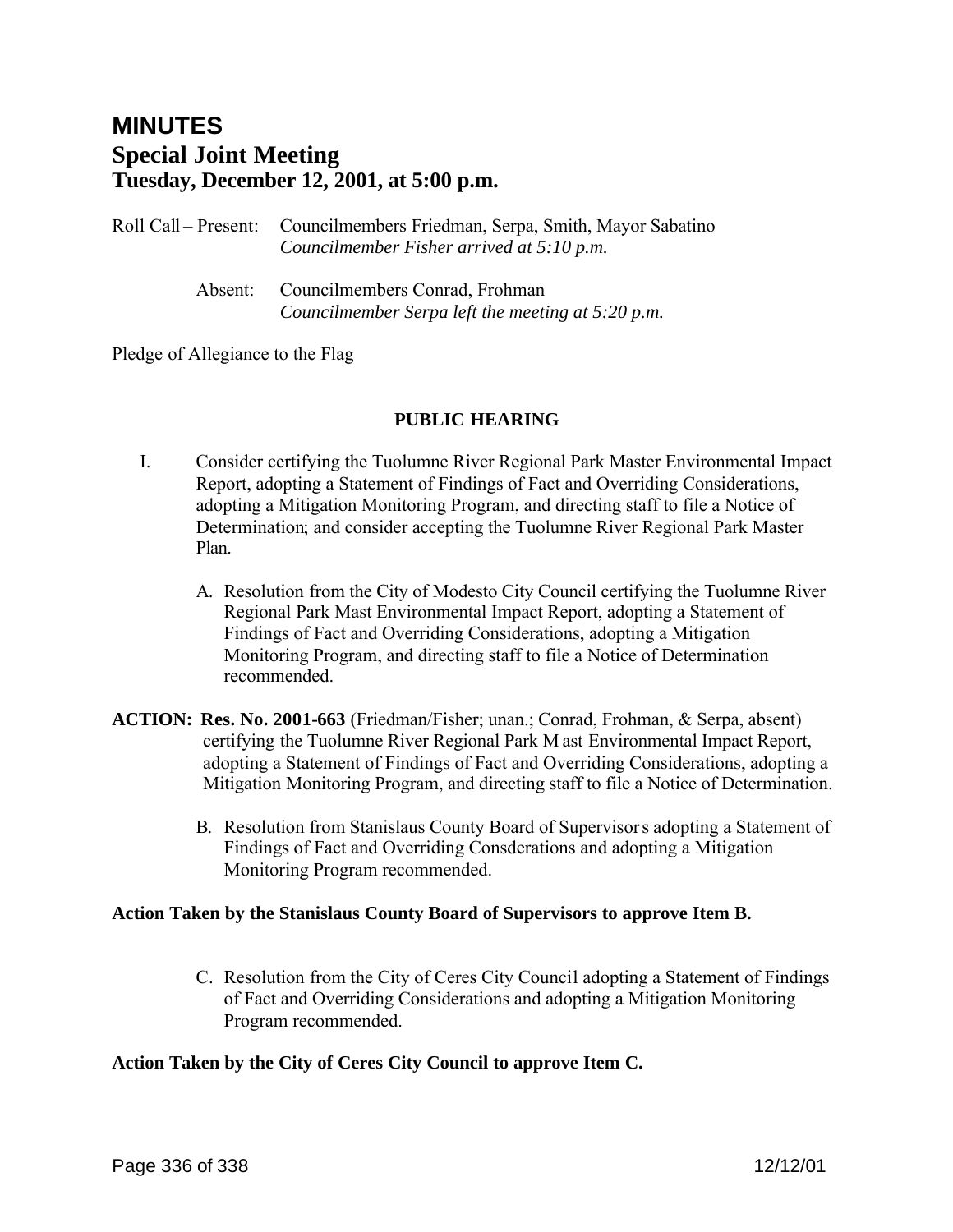D. Resolutions from the City of Modesto City Council, Stanislaus County Board of Supervisors and the City of Ceres City Council approving the Tuolumne River Regional Park Master Plan recommended.

**ACTION: Res. No. 2001-664**(Friedman/Smith; unan.; Conrad, Frohman & Serpa, absent) approving the Tuolumne River Regional Park Master Plan.

# **PUBLIC COMMENTS**

None.

# **ADJOURNMENT**

This meeting adjourned at 6:50 p.m.